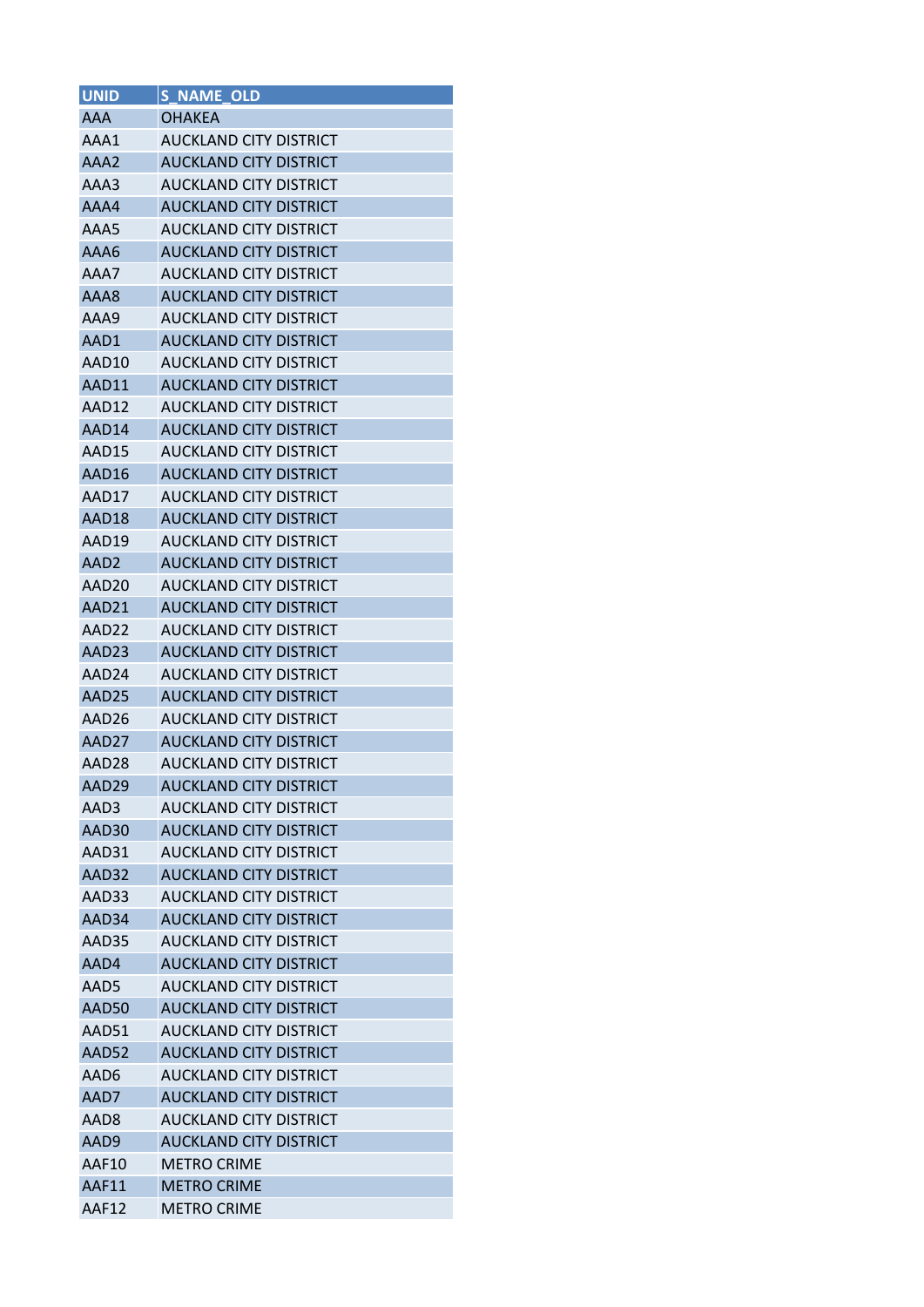| AAF13        | <b>METRO CRIME</b>                |
|--------------|-----------------------------------|
| AAF14        | <b>METRO CRIME</b>                |
| AAF15        | <b>METRO CRIME</b>                |
| AAF16        | <b>METRO CRIME</b>                |
| AAF17        | <b>METRO CRIME</b>                |
| AAF18        | <b>METRO CRIME</b>                |
| AAF19        | METRO CRIME                       |
| AAF20        | <b>METRO CRIME</b>                |
| AAF21        | <b>METRO CRIME</b>                |
| AAF22        | <b>METRO CRIME</b>                |
| AAF23        | <b>METRO CRIME</b>                |
| AAF24        | <b>METRO CRIME</b>                |
| AAF25        | <b>METRO CRIME</b>                |
| AAF26        | METRO CRIME                       |
| AAF30        | <b>METRO CRIME</b>                |
| AAF31        | <b>METRO CRIME</b>                |
| AAF32        | <b>METRO CRIME</b>                |
| AAF33        | <b>METRO CRIME</b>                |
| AAF34        | <b>METRO CRIME</b>                |
| AAF35        | <b>METRO CRIME</b>                |
| AAF36        | <b>METRO CRIME</b>                |
| AAF37        | <b>METRO CRIME</b>                |
| AAF38        | <b>METRO CRIME</b>                |
| AAF39        | <b>METRO CRIME</b>                |
| AAF40        | <b>METRO CRIME</b>                |
| AAF41        | <b>METRO CRIME</b>                |
| AAF42        | <b>METRO CRIME</b>                |
| AAF43        | <b>METRO CRIME</b>                |
| AAF44        | <b>METRO CRIME</b>                |
| AAF45        | <b>METRO CRIME</b>                |
| AAF46        | <b>METRO CRIME</b>                |
| AAF47        | <b>METRO CRIME</b>                |
| AAF48        | <b>METRO CRIME</b>                |
| AAF49        | <b>METRO CRIME</b>                |
| AAF50        | <b>METRO CRIME</b>                |
| AAF51        | <b>METRO CRIME</b>                |
| AAF52        | <b>METRO CRIME</b>                |
| AAF53        | <b>METRO CRIME</b>                |
| AAF54        | <b>METRO CRIME</b>                |
| AAF55        | <b>METRO CRIME</b>                |
| AAF56        | <b>METRO CRIME</b>                |
| AAF57        | <b>METRO CRIME</b>                |
| <b>AAF58</b> | <b>METRO CRIME</b>                |
| AAF59        | <b>METRO CRIME</b>                |
| AAF60        | <b>METRO CRIME</b>                |
| AAG          | AUCKLAND CITY DISTRICT            |
| AAG1         | <b>AUCKLAND SERVICES DISTRICT</b> |
| AAG2         | <b>AUCKLAND SERVICES DISTRICT</b> |
| AAG3         | <b>AUCKLAND SERVICES DISTRICT</b> |
| AAG4         | AUCKLAND SERVICES DISTRICT        |
| <b>AAL</b>   | <b>AUCKLAND CITY DISTRICT</b>     |
|              |                                   |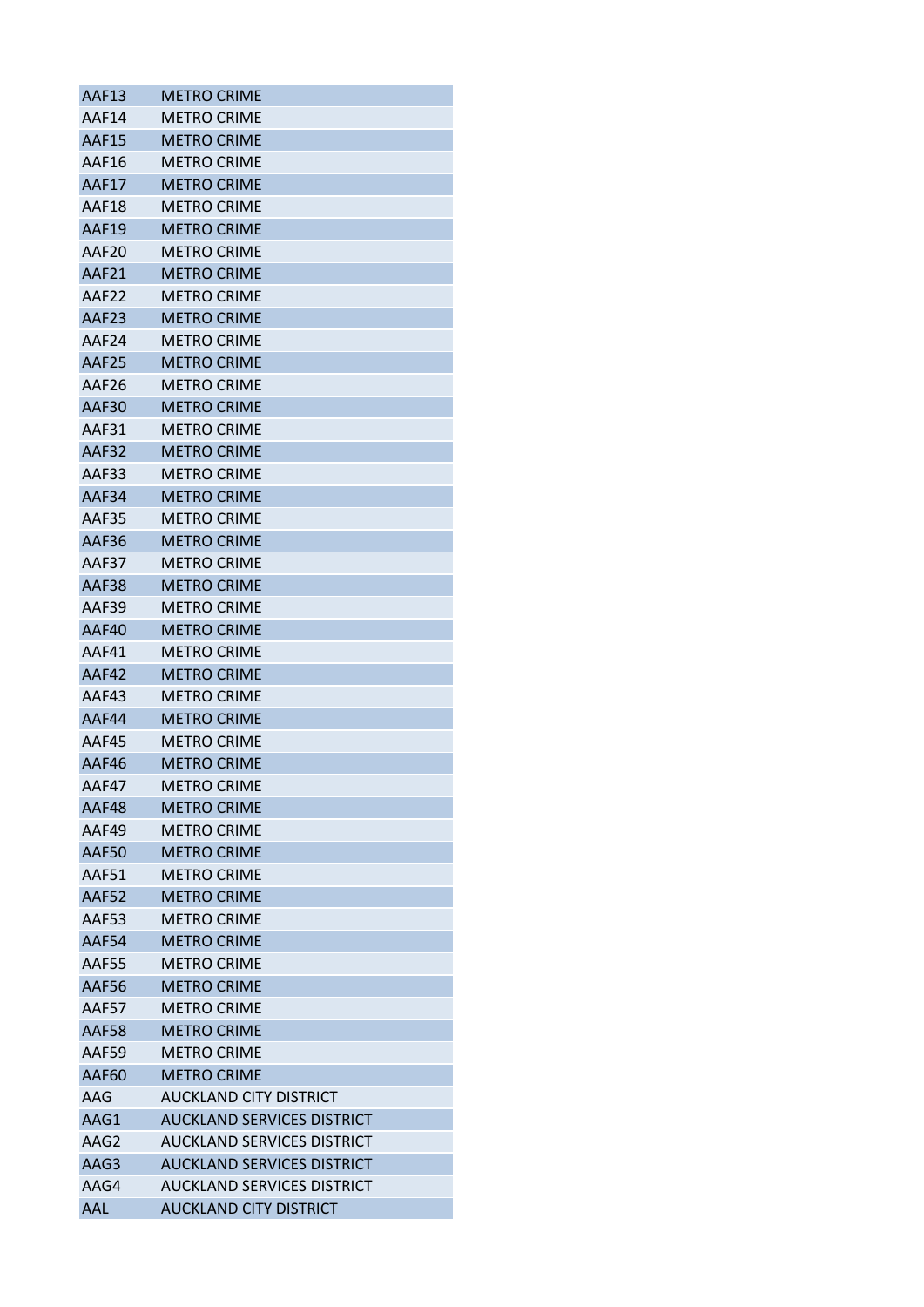| AAL11            | AUCKLAND CITY DISTRICT        |
|------------------|-------------------------------|
| AAL12            | <b>AUCKLAND CITY DISTRICT</b> |
| AAL13            | AUCKLAND CITY DISTRICT        |
| AAL <sub>2</sub> | <b>AUCKLAND CITY DISTRICT</b> |
| AAL21            | AUCKLAND CITY DISTRICT        |
| AAL22            | <b>AUCKLAND CITY DISTRICT</b> |
| AAL23            | AUCKLAND CITY DISTRICT        |
| AAL3             | <b>AUCKLAND CITY DISTRICT</b> |
| AAL31            | AUCKLAND CITY DISTRICT        |
| AAL32            | <b>AUCKLAND CITY DISTRICT</b> |
| AAL33            | AUCKLAND CITY DISTRICT        |
| AAL4             | <b>AUCKLAND CITY DISTRICT</b> |
| AAL41            | AUCKLAND CITY DISTRICT        |
| AAL42            | AUCKLAND CITY DISTRICT        |
| AAL43            | AUCKLAND CITY DISTRICT        |
| AAL5             | <b>AUCKLAND CITY DISTRICT</b> |
| AAL51            | <b>AUCKLAND CITY DISTRICT</b> |
| AAL52            | <b>AUCKLAND CITY DISTRICT</b> |
| AAL53            | AUCKLAND CITY DISTRICT        |
| <b>AALA</b>      | <b>AUCKLAND CITY DISTRICT</b> |
| AALN             | <b>AUCKLAND CITY DISTRICT</b> |
| <b>AALS</b>      | <b>AUCKLAND CITY DISTRICT</b> |
| AALS2            | AUCKLAND CITY DISTRICT        |
| <b>AAM</b>       | <b>AUCKLAND CITY DISTRICT</b> |
| AAN              | NORTH SHORE POLICING CENTRE   |
| AAPNT1           | <b>CITY CENTRAL AREA</b>      |
| AAPNT2           | <b>CITY CENTRAL AREA</b>      |
| AAPNT3           | <b>CITY CENTRAL AREA</b>      |
| AAPNT4           | <b>CITY CENTRAL AREA</b>      |
| AAPNT5           | <b>CITY CENTRAL AREA</b>      |
| AAS1             | AUCKLAND CITY DISTRICT        |
| AAS2             | <b>AUCKLAND CITY DISTRICT</b> |
| AAS3             | AUCKLAND CITY DISTRICT        |
| AAU1             | <b>AUCKLAND CITY DISTRICT</b> |
| AAU2             | AUCKLAND CITY DISTRICT        |
| AAU3             | <b>AUCKLAND CITY DISTRICT</b> |
| AAU4             | <b>AUCKLAND CITY DISTRICT</b> |
| AAU5             | <b>AUCKLAND CITY DISTRICT</b> |
| AAU6             | <b>AUCKLAND CITY DISTRICT</b> |
| <b>AAV</b>       | <b>HARBOUR BRIDGE</b>         |
| AAW11            | <b>HARBOUR BRIDGE</b>         |
| <b>AAW12</b>     | <b>HARBOUR BRIDGE</b>         |
| AAW13            | <b>HARBOUR BRIDGE</b>         |
| <b>AAW51</b>     | <b>AUCKLAND METRO</b>         |
| AAW52            | <b>AUCKLAND METRO</b>         |
| AAW53            | <b>AUCKLAND METRO</b>         |
| <b>AAW54</b>     | <b>AUCKLAND METRO</b>         |
| <b>AAW55</b>     | <b>AUCKLAND METRO</b>         |
| AAW56            |                               |
|                  | <b>AUCKLAND METRO</b>         |
| <b>AAW57</b>     | <b>AUCKLAND METRO</b>         |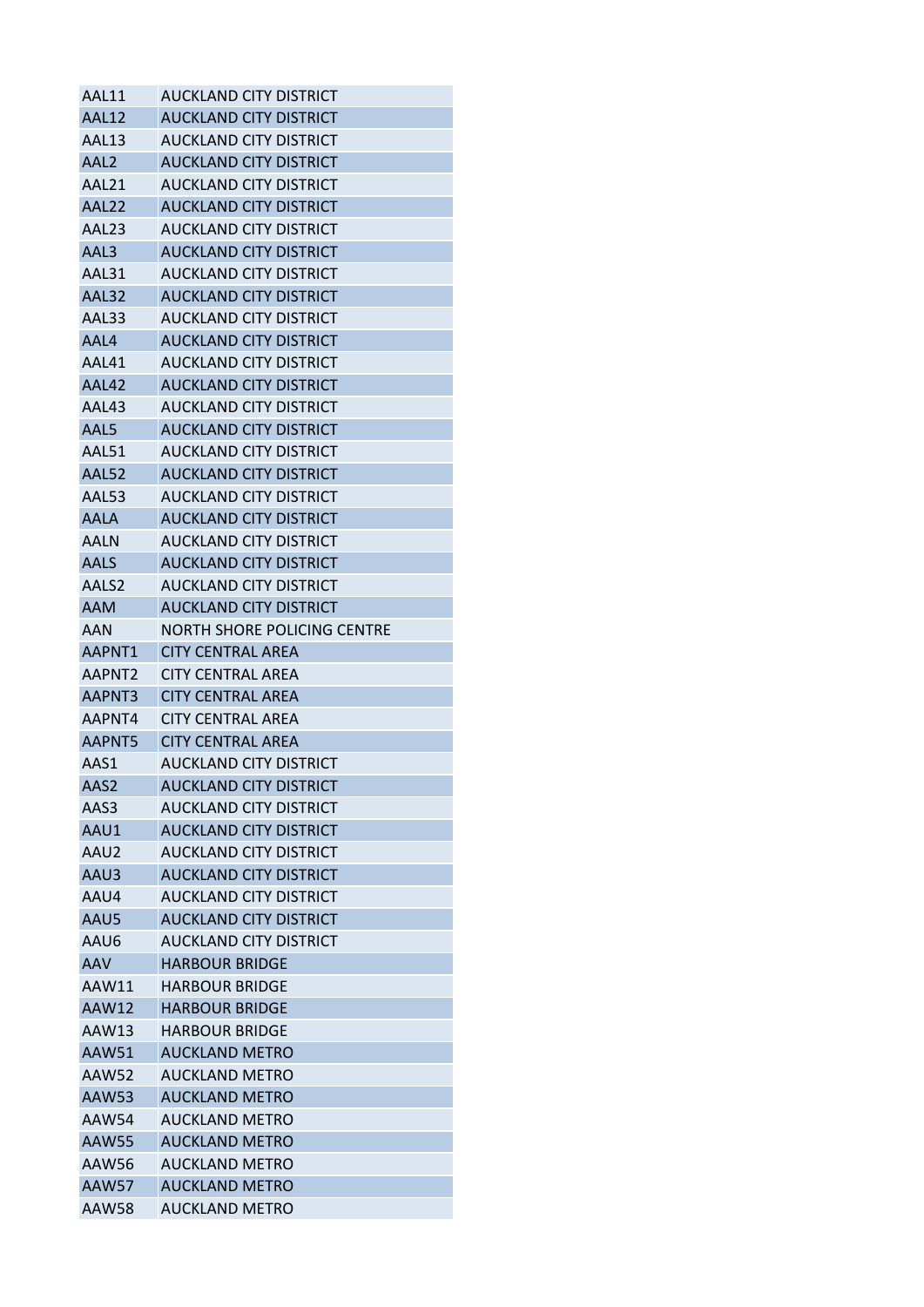| AAW59        | AUCKLAND METRO          |
|--------------|-------------------------|
| AAW5A        | <b>AUCKLAND METRO</b>   |
| AAW5B        | <b>AUCKLAND METRO</b>   |
| AAW5C        | <b>AUCKLAND METRO</b>   |
| AAW5D        | AUCKLAND METRO          |
| AAW5E        | <b>AUCKLAND METRO</b>   |
| AAW5F        | <b>AUCKLAND METRO</b>   |
| AAW5G        | <b>AUCKLAND METRO</b>   |
| AAW5H        | <b>AUCKLAND METRO</b>   |
| AAW5I        | <b>AUCKLAND METRO</b>   |
| AAW5J        | <b>AUCKLAND METRO</b>   |
| AAW5K        | AUCKLAND METRO          |
| AAW5L        | <b>AUCKLAND METRO</b>   |
| AAW5M        | <b>AUCKLAND METRO</b>   |
| AAW5N        | <b>AUCKLAND METRO</b>   |
| AAW5P        | AUCKLAND METRO          |
| AAW5Q        | <b>AUCKLAND METRO</b>   |
| AAW5R        | <b>AUCKLAND METRO</b>   |
| AAW5S        | <b>AUCKLAND METRO</b>   |
| AAW5T        | <b>AUCKLAND METRO</b>   |
| AAW5U        | <b>AUCKLAND METRO</b>   |
| AAW5V        | <b>AUCKLAND METRO</b>   |
| AAW5W        | <b>AUCKLAND METRO</b>   |
| AAW5X        | <b>AUCKLAND METRO</b>   |
| AAW5Y        | <b>AUCKLAND METRO</b>   |
| AAW5Z        | <b>AUCKLAND METRO</b>   |
| AAW62        | <b>OREWA</b>            |
| AAW63        | ORFWA                   |
| AAW64        | <b>HENDERSON</b>        |
| AAW91        | <b>AUCKLAND CENTRAL</b> |
| AAW92        | <b>AUCKLAND CENTRAL</b> |
| AAW93        | AUCKLAND CENTRAL        |
| AAW94        | <b>AUCKLAND CENTRAL</b> |
| <b>AAW95</b> | <b>AUCKLAND CENTRAL</b> |
| AAW9C        | <b>AUCKLAND CENTRAL</b> |
| AAW9D        | AUCKLAND CENTRAL        |
| AAW9E        | <b>AUCKLAND CENTRAL</b> |
| AAW9F        | <b>AUCKLAND CENTRAL</b> |
| AAW9G        | <b>AUCKLAND CENTRAL</b> |
| AAW9H        | <b>AUCKLAND CENTRAL</b> |
| AAW9J        | <b>AUCKLAND CENTRAL</b> |
| AAW9K        | <b>AUCKLAND CENTRAL</b> |
| AAW9L        | <b>AUCKLAND CENTRAL</b> |
| AAW9M        | <b>AUCKLAND CENTRAL</b> |
| AAW9N        | <b>AUCKLAND CENTRAL</b> |
| AAW9P        | AUCKLAND CENTRAL        |
| AAW9Q        | <b>AUCKLAND CENTRAL</b> |
| AAW9R        | <b>AUCKLAND CENTRAL</b> |
| AAW9S        | <b>AUCKLAND CENTRAL</b> |
| AAW9T        | <b>AUCKLAND CENTRAL</b> |
| AAW9U        | AUCKLAND CENTRAL        |
|              |                         |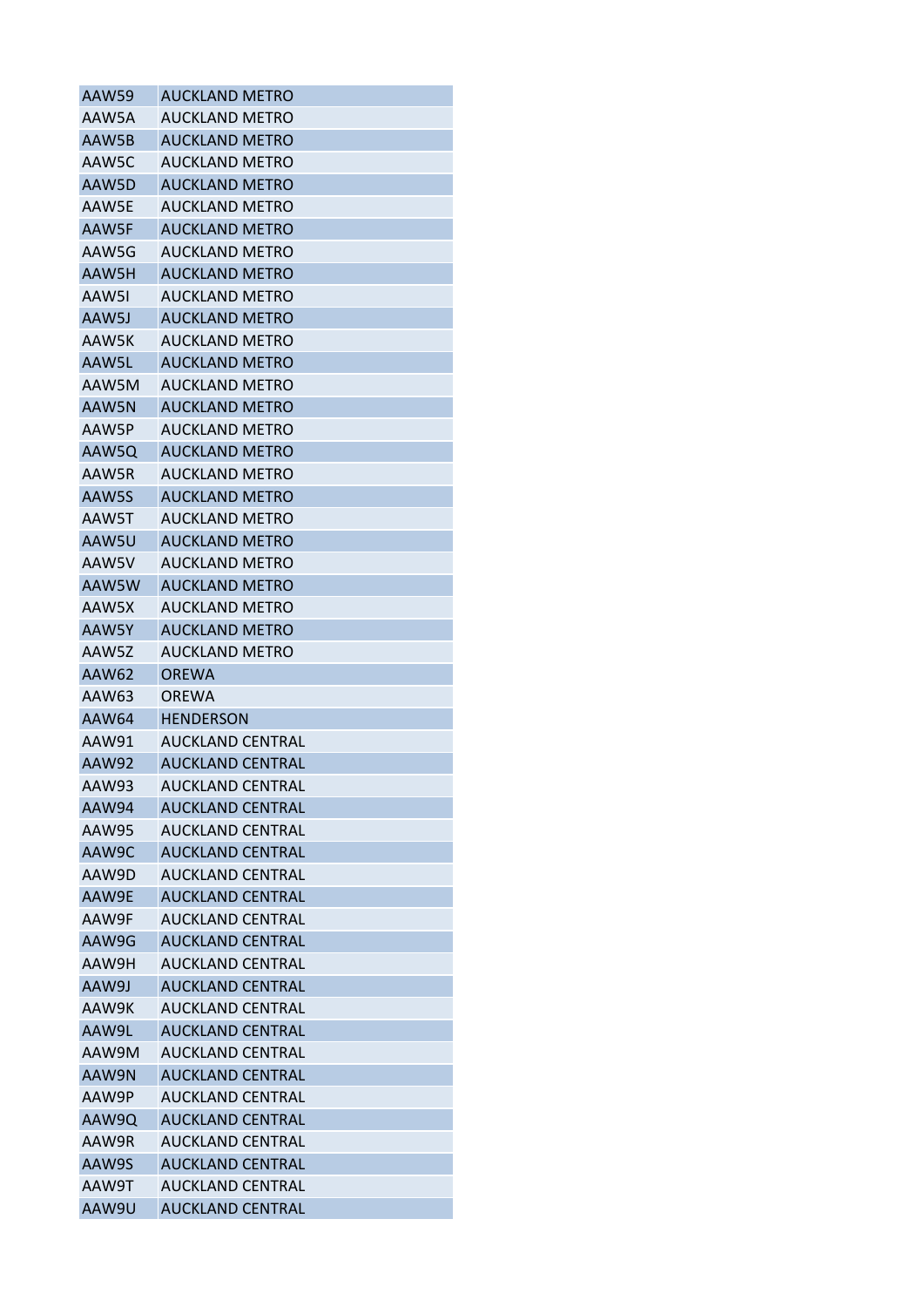| AAW9V        | AUCKLAND CENTRAL                  |
|--------------|-----------------------------------|
| AAWC1        | <b>AUCKLAND MOTORWAYS</b>         |
| AAWC10       | <b>AUCKLAND MOTORWAYS</b>         |
| AAWC11       | <b>AUCKLAND MOTORWAYS</b>         |
| AAWC2        | AUCKLAND MOTORWAYS                |
| AAWC3        | <b>AUCKLAND MOTORWAYS</b>         |
| AAWC4        | AUCKLAND MOTORWAYS                |
| AAWC5        | <b>AUCKLAND MOTORWAYS</b>         |
| AAWC6        | <b>AUCKLAND MOTORWAYS</b>         |
| AAWC7        | <b>AUCKLAND MOTORWAYS</b>         |
| AAWC8        | <b>AUCKLAND MOTORWAYS</b>         |
| AAWC9        | <b>AUCKLAND MOTORWAYS</b>         |
| AAWS         | <b>HARBOUR BRIDGE</b>             |
| AAWS1        | <b>AUCKLAND MOTORWAYS</b>         |
| AAX          | AUCKLAND SERVICES DISTRICT        |
| AAX1         | AUCKLAND CITY DISTRICT            |
| AAX2         | <b>AUCKLAND SERVICES DISTRICT</b> |
| AAY11        | <b>AUCKLAND METRO</b>             |
| <b>AAY12</b> | <b>AUCKLAND METRO</b>             |
| AAY1A        | <b>AUCKLAND METRO</b>             |
| AAY1B        | AUCKLAND METRO                    |
| AAY1C        | <b>AUCKLAND METRO</b>             |
| AAY1D        | AUCKLAND METRO                    |
| AAY1E        | <b>AUCKLAND METRO</b>             |
| AAY1F        | <b>AUCKLAND METRO</b>             |
| AAY1G        | <b>AUCKLAND METRO</b>             |
| AAY1H        | <b>AUCKLAND METRO</b>             |
| AAY11        | <b>AUCKLAND METRO</b>             |
| AAY1J        | <b>AUCKLAND METRO</b>             |
| AAY1K        | <b>AUCKLAND METRO</b>             |
| AAY1L        | <b>AUCKLAND METRO</b>             |
| AAY21        | <b>AUCKLAND METRO</b>             |
| AAY22        | <b>AUCKLAND METRO</b>             |
| AAY2A        | <b>AUCKLAND METRO</b>             |
| AAY2B        | <b>AUCKLAND METRO</b>             |
| AAY2C        | <b>AUCKLAND METRO</b>             |
| AAY2D        | <b>AUCKLAND METRO</b>             |
| AAY2E        | <b>AUCKLAND METRO</b>             |
| AAY2F        | <b>AUCKLAND METRO</b>             |
| AAY2G        | <b>AUCKLAND METRO</b>             |
| AAY2H        | <b>AUCKLAND METRO</b>             |
| AAY2I        | <b>AUCKLAND METRO</b>             |
| AAY2J        | <b>AUCKLAND METRO</b>             |
| AAY2K        | <b>AUCKLAND METRO</b>             |
| AAY2L        | <b>AUCKLAND METRO</b>             |
| AAY31        | <b>AUCKLAND METRO</b>             |
| AAY32        | <b>AUCKLAND METRO</b>             |
| AAY3A        | <b>AUCKLAND METRO</b>             |
| AAY3B        | <b>AUCKLAND METRO</b>             |
| AAY3C        | <b>AUCKLAND METRO</b>             |
| AAY3D        | <b>AUCKLAND METRO</b>             |
|              |                                   |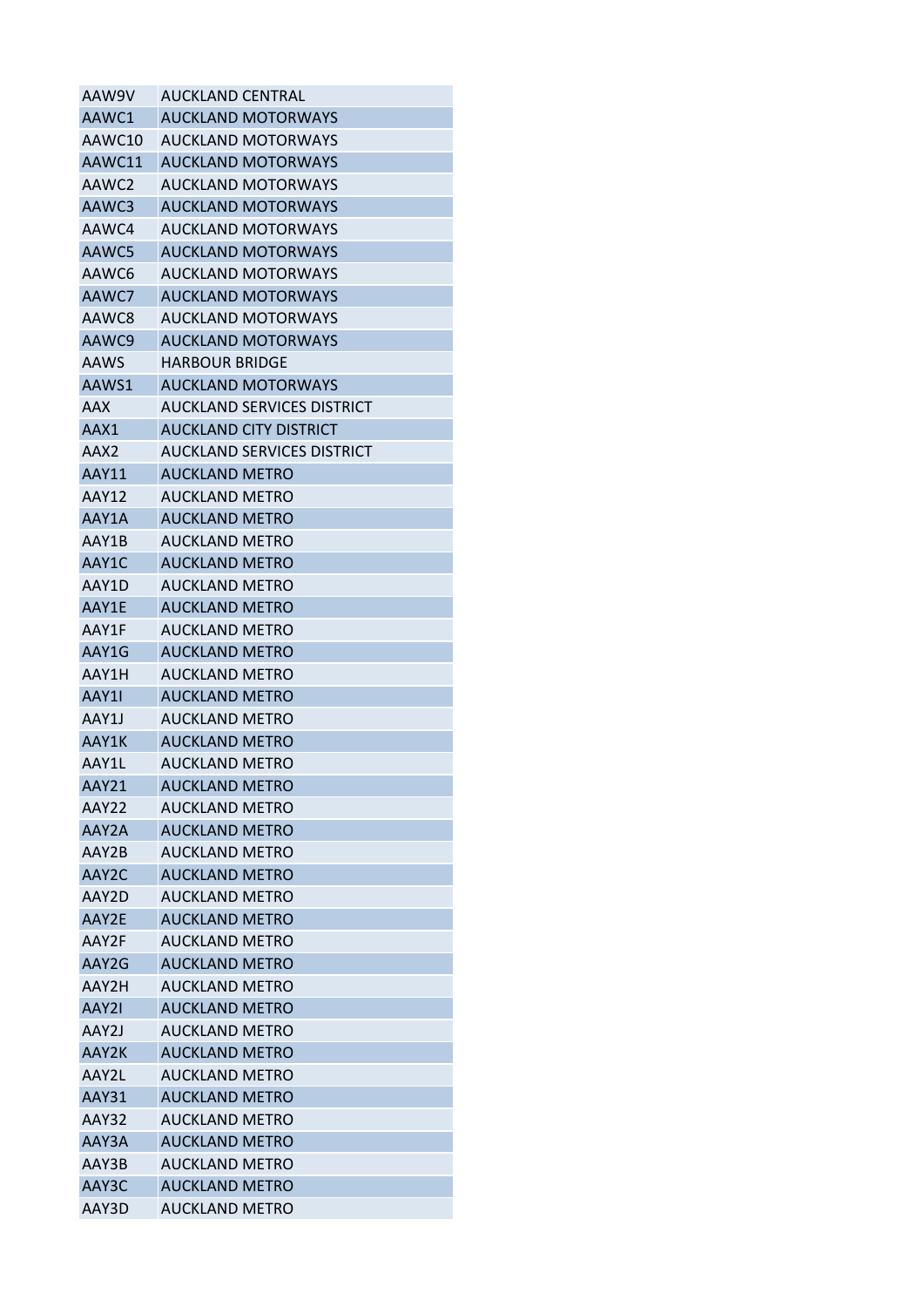| AAY3E            | <b>AUCKLAND METRO</b>         |
|------------------|-------------------------------|
| AAY3F            | <b>AUCKLAND METRO</b>         |
| AAY3G            | <b>AUCKLAND METRO</b>         |
| AAY3H            | <b>AUCKLAND METRO</b>         |
| AAY3I            | <b>AUCKLAND METRO</b>         |
| AAY3J            | <b>AUCKLAND METRO</b>         |
| AAY3K            | <b>AUCKLAND METRO</b>         |
| AAY3L            | <b>AUCKLAND METRO</b>         |
| AAY41            | <b>AUCKLAND METRO</b>         |
| AAY42            | <b>AUCKLAND METRO</b>         |
| AAY4A            | <b>AUCKLAND METRO</b>         |
| AAY4B            | <b>AUCKLAND METRO</b>         |
| <b>AAY81</b>     | <b>AUCKLAND METRO</b>         |
| AAY82            | AUCKLAND METRO                |
| <b>AAY83</b>     | <b>AUCKLAND METRO</b>         |
| AAY84            | <b>AUCKLAND METRO</b>         |
| <b>AAY85</b>     | <b>AUCKLAND METRO</b>         |
| AAY8A            | <b>AUCKLAND METRO</b>         |
| AAY8B            | <b>AUCKLAND METRO</b>         |
| AAY8C            | <b>AUCKLAND METRO</b>         |
| AAY8D            | <b>AUCKLAND METRO</b>         |
| AAY8E            | <b>AUCKLAND METRO</b>         |
| AAY8F            | <b>AUCKLAND METRO</b>         |
| AAY8G            | <b>AUCKLAND METRO</b>         |
| AAY8H            | <b>AUCKLAND METRO</b>         |
| AAY8I            | <b>AUCKLAND METRO</b>         |
| AAY8J            | <b>AUCKLAND METRO</b>         |
| AAY8K            | <b>AUCKLAND METRO</b>         |
| AAY8L            | <b>AUCKLAND METRO</b>         |
| AAY8M            | <b>AUCKLAND METRO</b>         |
| AAZ1             | <b>HARLECH HOUSE</b>          |
| AAZ10            | <b>HARLECH HOUSE</b>          |
| AAZ11            | <b>HARLECH HOUSE</b>          |
| AAZ12            | <b>HARLECH HOUSE</b>          |
| AAZ <sub>2</sub> | <b>HARLECH HOUSE</b>          |
| AAZ3             | HARLECH HOUSE                 |
| AAZ4             | <b>HARLECH HOUSE</b>          |
| AAZ5             | <b>HARLECH HOUSE</b>          |
| AAZ6             | <b>HARLECH HOUSE</b>          |
| AAZ7             | <b>HARLECH HOUSE</b>          |
| AAZ8             | <b>HARLECH HOUSE</b>          |
| AAZ9             | <b>HARLECH HOUSE</b>          |
| ACA1             | <b>AUCKLAND CITY DISTRICT</b> |
|                  |                               |
| ACA10            | AUCKLAND CITY DISTRICT        |
| ACA <sub>2</sub> | <b>AUCKLAND CITY DISTRICT</b> |
| ACA3             | AUCKLAND CITY DISTRICT        |
| ACA4             | <b>AUCKLAND CITY DISTRICT</b> |
| ACA5             | AUCKLAND CITY DISTRICT        |
| ACA50            | <b>AUCKLAND CITY DISTRICT</b> |
| ACA51            | <b>AUCKLAND CITY DISTRICT</b> |
| ACA52            | <b>AUCKLAND CITY DISTRICT</b> |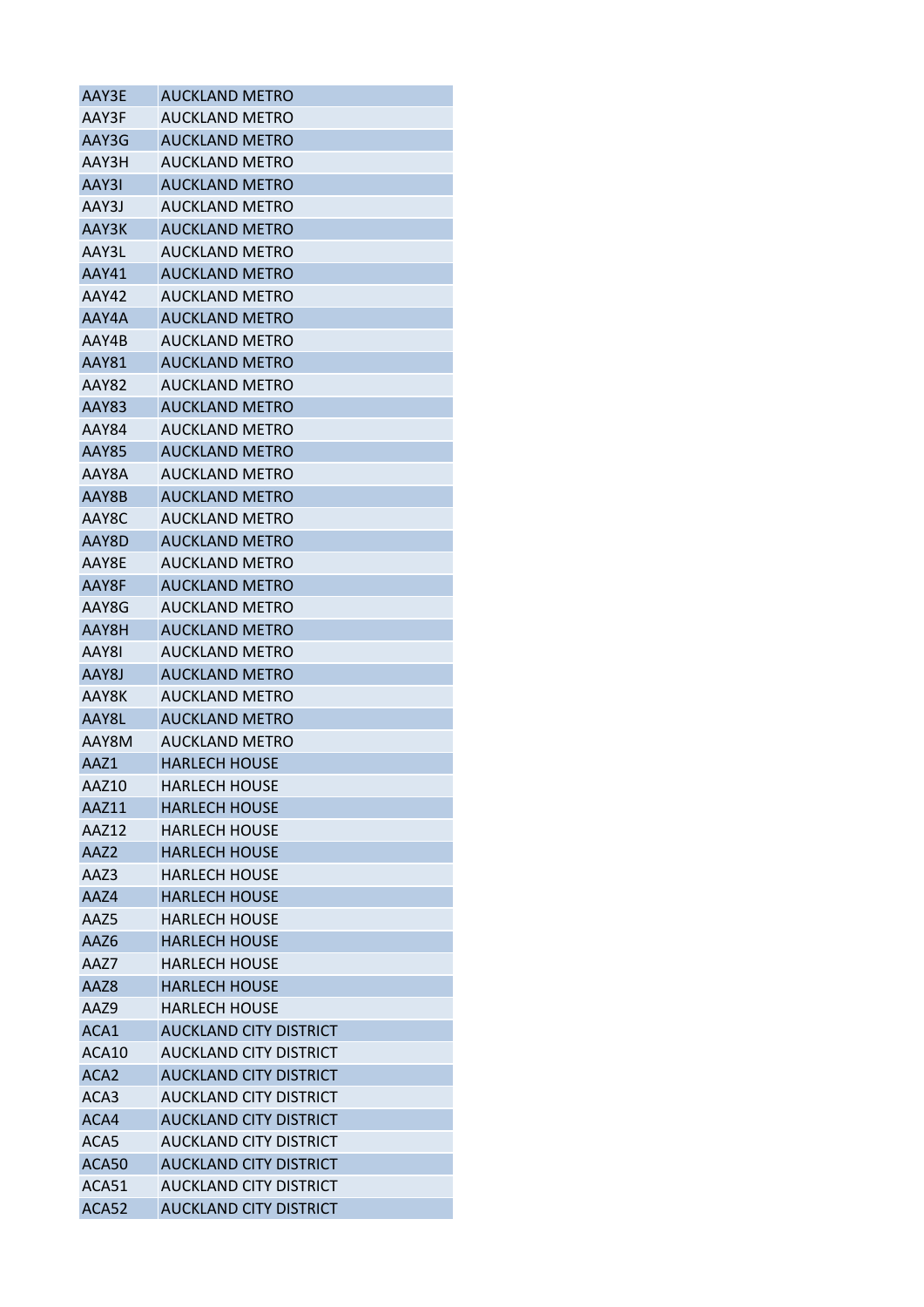| ACA6              | AUCKLAND CITY DISTRICT          |
|-------------------|---------------------------------|
| ACA7              | <b>AUCKLAND CITY DISTRICT</b>   |
| ACA8              | AUCKLAND CITY DISTRICT          |
| ACA <sub>9</sub>  | <b>AUCKLAND CITY DISTRICT</b>   |
| <b>ACAA</b>       | AUCKLAND CITY DISTRICT          |
| ACB1              | <b>CITY CENTRAL AREA</b>        |
| ACB10             | <b>CITY CENTRAL AREA</b>        |
| <b>ACB100</b>     | <b>CITY CENTRAL AREA</b>        |
| ACB11             | <b>CITY CENTRAL AREA</b>        |
| ACB <sub>12</sub> | <b>CITY CENTRAL AREA</b>        |
| ACB13             | <b>CITY CENTRAL AREA</b>        |
| ACB <sub>14</sub> | <b>CITY CENTRAL AREA</b>        |
| ACB <sub>15</sub> | <b>CITY CENTRAL AREA</b>        |
| ACB16             | <b>CITY CENTRAL AREA</b>        |
| ACB17             | <b>CITY CENTRAL AREA</b>        |
| ACB18             | <b>CITY CENTRAL AREA</b>        |
| ACB19             | <b>CITY CENTRAL AREA</b>        |
| ACB <sub>2</sub>  | <b>CITY CENTRAL AREA</b>        |
| ACB <sub>20</sub> | CITY CENTRAL AREA               |
| ACB <sub>21</sub> | <b>CITY CENTRAL AREA</b>        |
| ACB <sub>22</sub> | <b>CITY CENTRAL AREA</b>        |
| ACB <sub>23</sub> | <b>CITY CENTRAL AREA</b>        |
| ACB <sub>24</sub> | CITY CENTRAL AREA               |
| ACB25             | <b>CITY CENTRAL AREA</b>        |
| ACB <sub>26</sub> | <b>CITY CENTRAL AREA</b>        |
| ACB <sub>27</sub> | <b>CITY CENTRAL AREA</b>        |
| ACB3              | <b>CITY CENTRAL AREA</b>        |
| ACB <sub>30</sub> | <b>COUNTIES MANUKAU CENTRAL</b> |
| ACB31             | <b>COUNTIES MANUKAU CENTRAL</b> |
| ACB <sub>32</sub> | COUNTIES MANUKAU CENTRAL        |
| ACB33             | <b>COUNTIES MANUKAU CENTRAL</b> |
| ACB34             | <b>COUNTIES MANUKAU CENTRAL</b> |
| ACB <sub>35</sub> | <b>COUNTIES MANUKAU CENTRAL</b> |
| ACB36             | <b>COUNTIES MANUKAU CENTRAL</b> |
| ACB37             | COUNTIFS MANUKAU CENTRAL        |
| ACB4              | <b>CITY CENTRAL AREA</b>        |
| ACB41             | <b>CITY CENTRAL AREA</b>        |
| ACB42             | <b>CITY CENTRAL AREA</b>        |
| ACB43             | <b>CITY CENTRAL AREA</b>        |
| ACB44             | <b>CITY CENTRAL AREA</b>        |
| ACB45             | CITY CENTRAL AREA               |
| ACB46             | <b>CITY CENTRAL AREA</b>        |
| ACB47             | <b>CITY CENTRAL AREA</b>        |
| ACB5              | <b>CITY CENTRAL AREA</b>        |
| ACB51             | <b>CITY CENTRAL AREA</b>        |
| ACB52             | <b>CITY CENTRAL AREA</b>        |
| ACB53             | <b>CITY CENTRAL AREA</b>        |
| ACB54             | <b>CITY CENTRAL AREA</b>        |
| ACB55             | <b>CITY CENTRAL AREA</b>        |
| ACB56             | <b>CITY CENTRAL AREA</b>        |
| ACB57             | <b>CITY CENTRAL AREA</b>        |
|                   |                                 |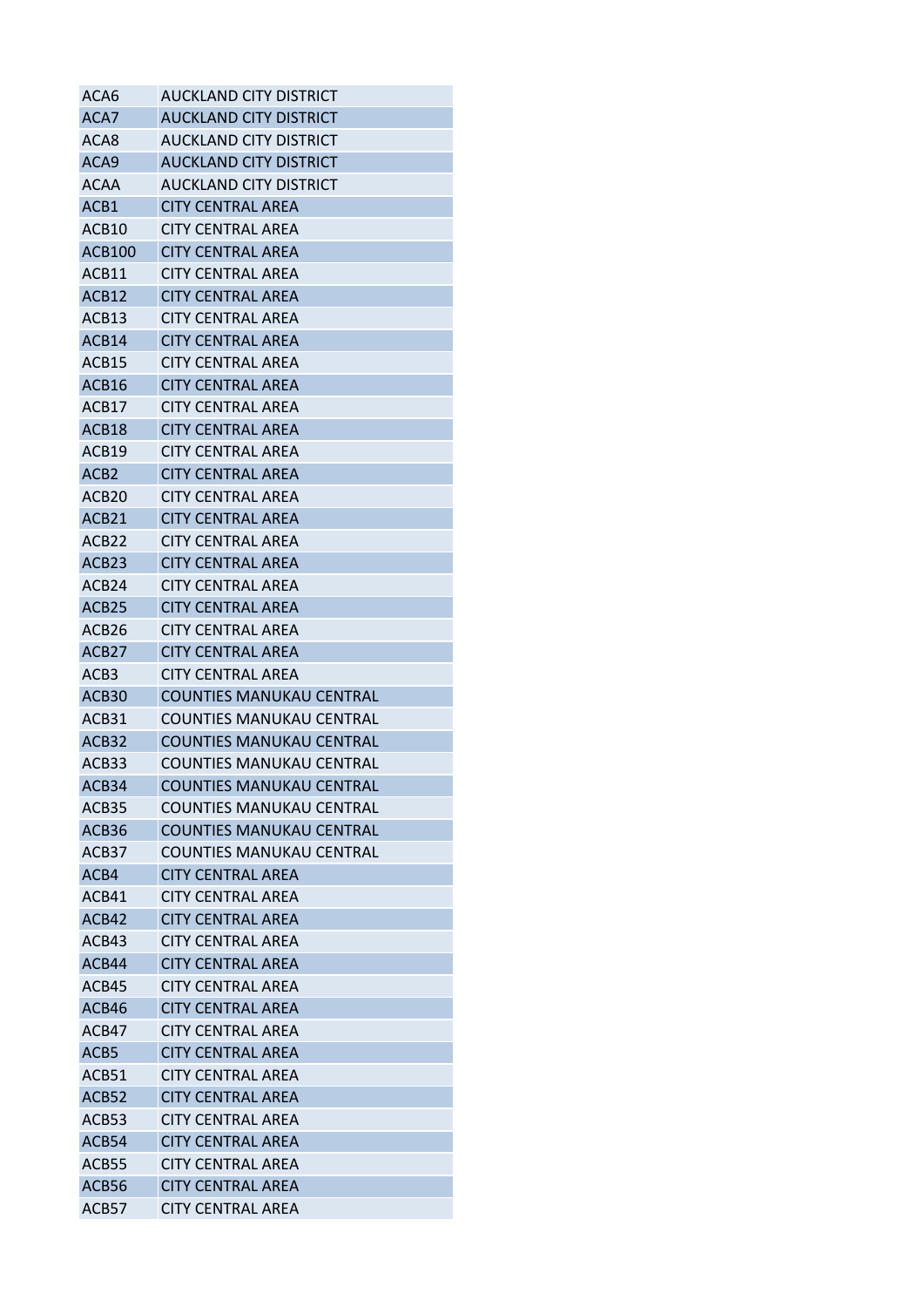| ACB6               | <b>CITY CENTRAL AREA</b>           |
|--------------------|------------------------------------|
| ACB61              | <b>COUNTIES MANUKAU CENTRAL</b>    |
| ACB62              | <b>COUNTIES MANUKAU CENTRAL</b>    |
| ACB63              | <b>COUNTIES MANUKAU CENTRAL</b>    |
| ACB64              | COUNTIES MANUKAU CENTRAL           |
| ACB65              | <b>COUNTIES MANUKAU CENTRAL</b>    |
| ACB66              | COUNTIES MANUKAU CENTRAL           |
| ACB7               | COUNTIES MANUKAU CENTRAL           |
| ACB71              | <b>COUNTIES MANUKAU CENTRAL</b>    |
| ACB72              | COUNTIES MANUKAU CENTRAL           |
| ACB73              | <b>COUNTIES MANUKAU CENTRAL</b>    |
| ACB74              | COUNTIES MANUKAU CENTRAL           |
| ACB75              | <b>COUNTIES MANUKAU CENTRAL</b>    |
| ACB76              | COUNTIES MANUKAU CENTRAL           |
| ACB8               | COUNTIES MANUKAU CENTRAL           |
| ACB81              | <b>COUNTIES MANUKAU CENTRAL</b>    |
| ACB82              | <b>COUNTIES MANUKAU CENTRAL</b>    |
| ACB83              | <b>COUNTIES MANUKAU CENTRAL</b>    |
| ACB84              | COUNTIES MANUKAU CENTRAL           |
| ACB85              | COUNTIES MANUKAU CENTRAL           |
| ACB86              | <b>COUNTIES MANUKAU CENTRAL</b>    |
| ACB9               | <b>COUNTIES MANUKAU CENTRAL</b>    |
| ACB91              | HENDERSON                          |
| ACB92              | HENDERSON                          |
| ACB93              | <b>HENDERSON</b>                   |
| ACB94              | NORTH SHORE POLICING CENTRE        |
| ACB95              | <b>NORTH SHORE POLICING CENTRE</b> |
| ACB96              | NORTH SHORE POLICING CENTRE        |
| ACBAIL1            | <b>AUCKLAND CENTRAL</b>            |
| ACBAIL2            | AUCKLAND CENTRAL                   |
| ACBAIL3            | <b>AUCKLAND CENTRAL</b>            |
| ACBAIL4            | <b>AUCKLAND CENTRAL</b>            |
| ACC <sub>1</sub>   | <b>CITY CENTRAL AREA</b>           |
| ACC11              | <b>AUCKLAND CENTRAL</b>            |
| ACC12              | <b>AUCKLAND CENTRAL</b>            |
| ACC13              | AUCKLAND CENTRAL                   |
| ACC1A              | <b>CITY WEST AREA</b>              |
| ACC1C              | <b>CITY CENTRAL AREA</b>           |
| ACC1N              | <b>CITY EAST AREA</b>              |
| ACC1X              | AUCKLAND CITY DISTRICT             |
| ACC <sub>2</sub>   | <b>CITY CENTRAL AREA</b>           |
| ACC <sub>21</sub>  | <b>AUCKLAND CENTRAL</b>            |
| ACC <sub>22</sub>  | <b>AUCKLAND CENTRAL</b>            |
| ACC <sub>23</sub>  | AUCKLAND CENTRAL                   |
| ACC <sub>2</sub> A | <b>CITY WEST AREA</b>              |
| ACC <sub>2</sub> C | <b>CITY CENTRAL AREA</b>           |
| ACC <sub>2N</sub>  | <b>CITY EAST AREA</b>              |
| ACC <sub>2</sub> X | AUCKLAND CITY DISTRICT             |
| ACC <sub>3</sub>   | <b>CITY CENTRAL AREA</b>           |
| ACC31              | <b>AUCKLAND CENTRAL</b>            |
| ACC32              | <b>AUCKLAND CENTRAL</b>            |
|                    |                                    |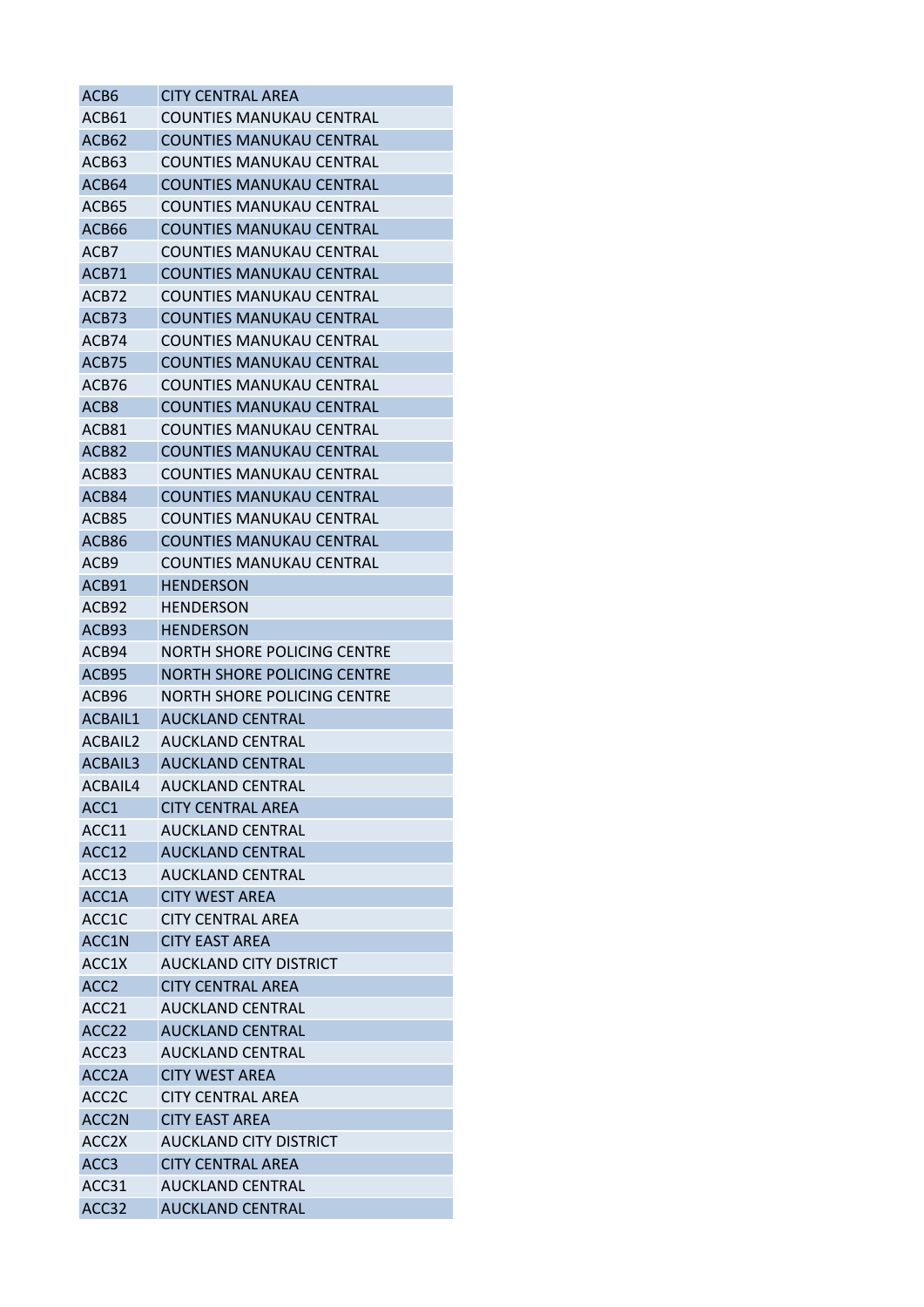| ACC33              | <b>AUCKLAND CENTRAL</b>           |
|--------------------|-----------------------------------|
| ACC3A              | <b>CITY WEST AREA</b>             |
| ACC <sub>3</sub> C | <b>CITY CENTRAL AREA</b>          |
| ACC3N              | CITY EAST AREA                    |
| ACC <sub>3</sub> X | AUCKLAND CITY DISTRICT            |
| ACC4               | <b>CITY CENTRAL AREA</b>          |
| ACC4A              | <b>CITY WEST AREA</b>             |
| ACC4C              | <b>CITY CENTRAL AREA</b>          |
| ACC4N              | <b>CITY EAST AREA</b>             |
| ACC4X              | <b>AUCKLAND CITY DISTRICT</b>     |
| ACC <sub>5</sub>   | <b>CITY CENTRAL AREA</b>          |
| ACC5A              | <b>CITY WEST AREA</b>             |
| ACC5C              | <b>CITY CENTRAL AREA</b>          |
| ACC5N              | <b>CITY EAST AREA</b>             |
| ACC5X              | AUCKLAND CITY DISTRICT            |
| ACC <sub>6</sub>   | <b>CITY CENTRAL AREA</b>          |
| <b>ACCARS</b>      | <b>AUCKLAND CENTRAL</b>           |
|                    | ACDINTEL1 AUCKLAND CENTRAL        |
|                    | ACDINTEL2 AUCKLAND CENTRAL        |
|                    | <b>ACDINTEL3 AUCKLAND CENTRAL</b> |
|                    | ACDINTEL4 AUCKLAND CENTRAL        |
|                    | <b>ACDINTEL5 AUCKLAND CENTRAL</b> |
|                    | ACDINTEL6 AUCKLAND CENTRAL        |
|                    |                                   |
|                    | <b>ACDINTEL7 AUCKLAND CENTRAL</b> |
|                    | ACDINTEL8 AUCKLAND CENTRAL        |
|                    | <b>ACDINTELS AUCKLAND CENTRAL</b> |
| ACE1               | AUCKLAND CITY DISTRICT            |
| ACF <sub>1</sub>   | <b>PONSONBY</b>                   |
| ACF <sub>2</sub>   | <b>PONSONBY</b>                   |
| ACF <sub>3</sub>   | <b>PONSONBY</b>                   |
| ACF4               | <b>PONSONBY</b>                   |
| ACF5               | <b>PONSONBY</b>                   |
| ACF <sub>6</sub>   | <b>PONSONBY</b>                   |
| <b>ACFS</b>        | <b>PONSONBY</b>                   |
| <b>ACFV</b>        | <b>AUCKLAND CITY DISTRICT</b>     |
| <b>ACG</b>         | <b>AUCKLAND CITY DISTRICT</b>     |
| ACG01              | AUCKLAND CITY DISTRICT            |
| ACG02              | <b>AUCKLAND CITY DISTRICT</b>     |
| ACG03              | <b>AUCKLAND CITY DISTRICT</b>     |
| ACG04              | <b>AUCKLAND CITY DISTRICT</b>     |
| ACG05              | AUCKLAND CITY DISTRICT            |
| ACG06              | <b>AUCKLAND CITY DISTRICT</b>     |
| ACG07              | <b>AUCKLAND CITY DISTRICT</b>     |
| ACG08              | <b>AUCKLAND CITY DISTRICT</b>     |
| ACG09              | AUCKLAND CITY DISTRICT            |
| ACG1               | <b>PONSONBY</b>                   |
| ACG10              | <b>AUCKLAND CITY DISTRICT</b>     |
| ACG11              | <b>AUCKLAND CITY DISTRICT</b>     |
| ACG12              | <b>AUCKLAND CITY DISTRICT</b>     |
| <b>ACGN</b>        | <b>PONSONBY</b>                   |
| ACGT1              | <b>AUCKLAND CITY DISTRICT</b>     |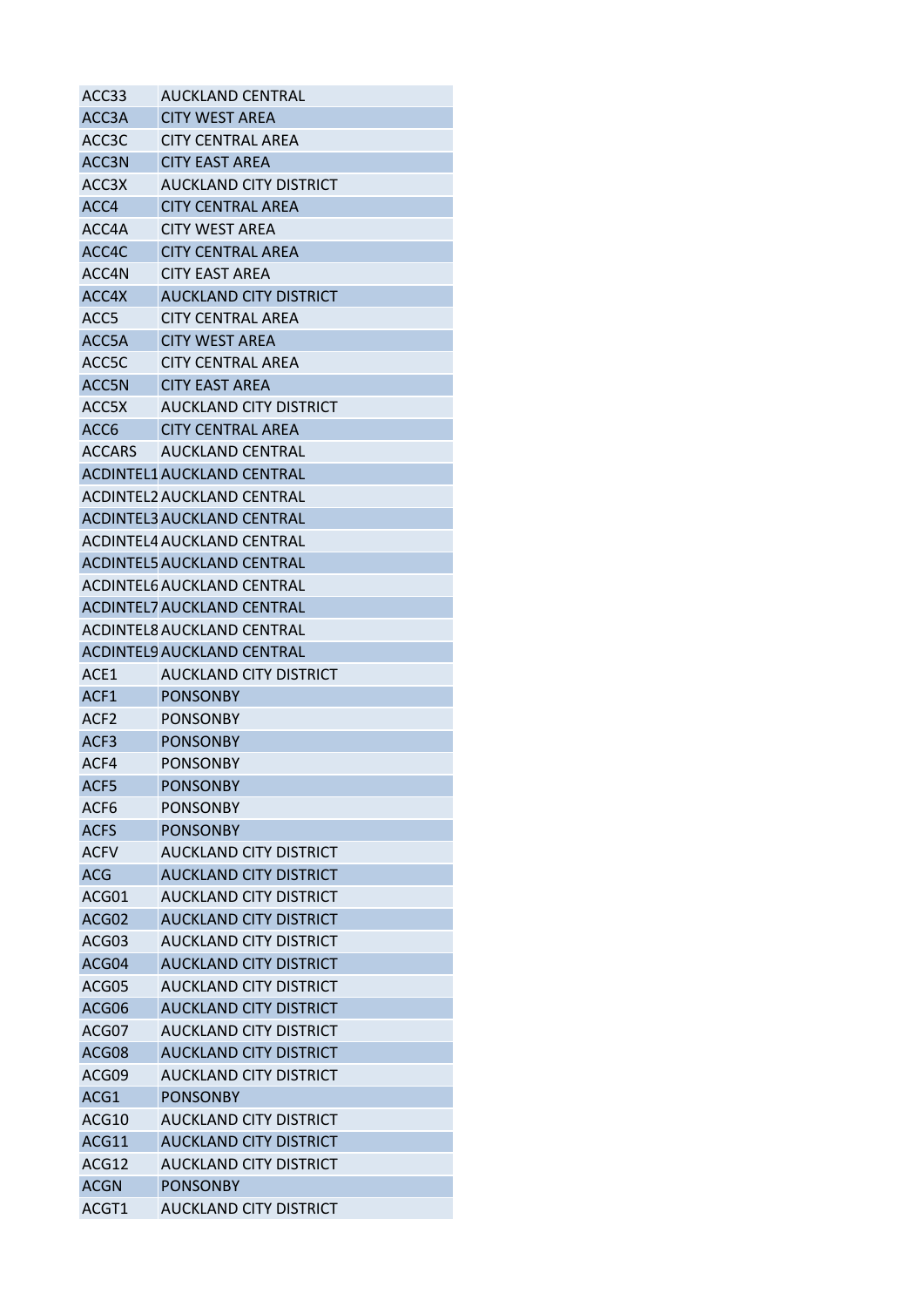| ACGT10            | <b>AUCKLAND CITY DISTRICT</b> |
|-------------------|-------------------------------|
| <b>ACINTL</b>     | AUCKLAND CITY DISTRICT        |
| ACJ <sub>2</sub>  | <b>PONSONBY</b>               |
| ACJ3              | <b>PONSONBY</b>               |
| ACJ4              | <b>PONSONBY</b>               |
| ACJ5              | <b>PONSONBY</b>               |
| <b>ACJS</b>       | <b>PONSONBY</b>               |
| ACK1              | NEWMARKET                     |
| ACK10             | <b>NEWMARKET</b>              |
| ACK11             | NEWMARKET                     |
| ACK12             | <b>NEWMARKET</b>              |
| ACK13             | NEWMARKET                     |
| ACK14             | <b>NEWMARKET</b>              |
| ACK15             | <b>NEWMARKET</b>              |
| ACK16             | <b>NEWMARKET</b>              |
| ACK17             | <b>NEWMARKET</b>              |
| ACK <sub>2</sub>  | <b>NEWMARKET</b>              |
| ACK3              | NEWMARKET                     |
| ACK4              | <b>NEWMARKET</b>              |
| ACK5              | <b>NEWMARKET</b>              |
| ACK6              | <b>NEWMARKET</b>              |
| ACK7              | NEWMARKET                     |
| ACK <sub>8</sub>  | <b>NEWMARKET</b>              |
| ACK <sub>9</sub>  | <b>NEWMARKET</b>              |
| ACKS1             | <b>NEWMARKET</b>              |
| ACKS2             | NEWMARKET                     |
| ACKS3             | <b>NEWMARKET</b>              |
| ACL <sub>1</sub>  | CITY CENTRAL AREA             |
| ACL <sub>2</sub>  | <b>CITY CENTRAL AREA</b>      |
| ACL <sub>3</sub>  | <b>CITY CENTRAL AREA</b>      |
| ACM1              | <b>AUCKLAND CITY DISTRICT</b> |
| ACN1              | <b>CITY CENTRAL AREA</b>      |
| ACN11             | <b>CITY CENTRAL AREA</b>      |
| ACN <sub>12</sub> | <b>CITY CENTRAL AREA</b>      |
| ACN <sub>13</sub> | <b>CITY CENTRAL AREA</b>      |
| ACN <sub>14</sub> | <b>CITY CENTRAL AREA</b>      |
| ACN <sub>15</sub> | <b>CITY CENTRAL AREA</b>      |
| ACN <sub>2</sub>  | <b>CITY CENTRAL AREA</b>      |
| ACN21             | <b>CITY CENTRAL AREA</b>      |
| ACN <sub>22</sub> | <b>CITY CENTRAL AREA</b>      |
| ACN <sub>23</sub> | <b>CITY CENTRAL AREA</b>      |
| ACN <sub>24</sub> | <b>CITY CENTRAL AREA</b>      |
| ACN <sub>25</sub> | <b>CITY CENTRAL AREA</b>      |
| ACN <sub>3</sub>  | <b>CITY CENTRAL AREA</b>      |
| ACN31             | <b>CITY CENTRAL AREA</b>      |
| ACN32             | <b>CITY CENTRAL AREA</b>      |
| ACN33             | <b>CITY CENTRAL AREA</b>      |
| ACN <sub>34</sub> | <b>CITY CENTRAL AREA</b>      |
| ACN35             | <b>CITY CENTRAL AREA</b>      |
| ACN4              | <b>CITY CENTRAL AREA</b>      |
| ACN <sub>5</sub>  | <b>CITY CENTRAL AREA</b>      |
|                   |                               |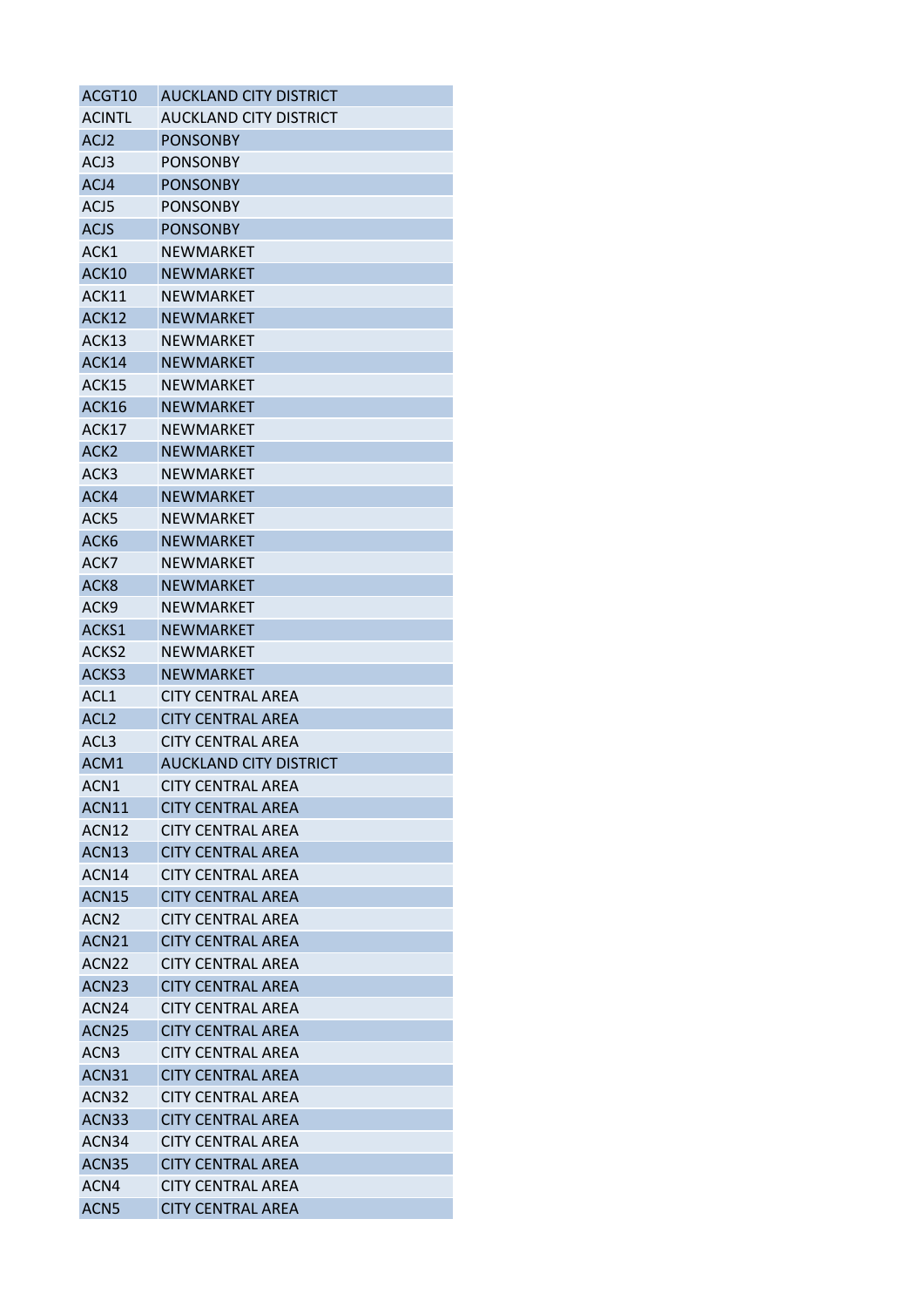| ACN50              | AUCKLAND CITY DISTRICT        |
|--------------------|-------------------------------|
| ACN <sub>51</sub>  | <b>AUCKLAND CITY DISTRICT</b> |
| ACN52              | AUCKLAND CITY DISTRICT        |
| <b>ACN53</b>       | <b>AUCKLAND CITY DISTRICT</b> |
| ACN54              | AUCKLAND CITY DISTRICT        |
| <b>ACN55</b>       | <b>AUCKLAND CITY DISTRICT</b> |
| ACN57              | AUCKLAND CITY DISTRICT        |
| <b>ACNPR</b>       | <b>AUCKLAND CITY DISTRICT</b> |
| ACP1               | AUCKLAND CITY DISTRICT        |
| ACP11              | <b>AUCKLAND CENTRAL</b>       |
| ACP12              | <b>AUCKLAND CENTRAL</b>       |
| ACP <sub>13</sub>  | <b>AUCKLAND CENTRAL</b>       |
| ACP14              | <b>AUCKLAND CENTRAL</b>       |
| ACP <sub>15</sub>  | <b>AUCKLAND CENTRAL</b>       |
| ACP16              | <b>AUCKLAND CENTRAL</b>       |
| ACP1S              | <b>AUCKLAND CENTRAL</b>       |
| ACP <sub>2</sub>   | <b>AUCKLAND CITY DISTRICT</b> |
| ACP21              | <b>AUCKLAND CENTRAL</b>       |
| ACP22              | AUCKLAND CENTRAL              |
| ACP <sub>23</sub>  | <b>AUCKLAND CENTRAL</b>       |
| ACP24              | AUCKLAND CENTRAL              |
| ACP <sub>25</sub>  | <b>AUCKLAND CENTRAL</b>       |
| ACP26              | AUCKLAND CENTRAL              |
| ACP <sub>2</sub> S | <b>AUCKLAND CENTRAL</b>       |
| ACP <sub>3</sub>   | AUCKLAND CITY DISTRICT        |
| ACP31              | <b>AUCKLAND CENTRAL</b>       |
| ACP32              | <b>AUCKLAND CENTRAL</b>       |
| ACP33              | <b>AUCKLAND CENTRAL</b>       |
| ACP34              | <b>AUCKLAND CENTRAL</b>       |
| ACP35              | <b>AUCKLAND CENTRAL</b>       |
| ACP36              | <b>AUCKLAND CENTRAL</b>       |
| ACP3S              | <b>AUCKLAND CENTRAL</b>       |
| ACP5N              | <b>AUCKLAND CENTRAL</b>       |
| ACQ1               | <b>AUCKLAND CITY DISTRICT</b> |
| ACQ10              | <b>AUCKLAND CITY DISTRICT</b> |
| ACQ <sub>2</sub>   | <b>AUCKLAND CITY DISTRICT</b> |
| ACQ3               | AUCKLAND CITY DISTRICT        |
| ACQ4               | <b>AUCKLAND CITY DISTRICT</b> |
| ACQ5               | <b>AUCKLAND CITY DISTRICT</b> |
| ACQ6               | <b>AUCKLAND CITY DISTRICT</b> |
| ACQ7               | AUCKLAND CITY DISTRICT        |
| ACQ8               | <b>AUCKLAND CITY DISTRICT</b> |
| ACQ9               | <b>AUCKLAND CITY DISTRICT</b> |
| ACS1               | <b>AUCKLAND CENTRAL</b>       |
| ACS <sub>2</sub>   | <b>AUCKLAND CENTRAL</b>       |
| ACS <sub>3</sub>   | <b>AUCKLAND CENTRAL</b>       |
| ACU01              | <b>AUCKLAND CITY DISTRICT</b> |
| ACU02              | <b>AUCKLAND CITY DISTRICT</b> |
| ACU03              | <b>AUCKLAND CITY DISTRICT</b> |
| ACU04              | <b>AUCKLAND CITY DISTRICT</b> |
| ACU05              | <b>AUCKLAND CITY DISTRICT</b> |
|                    |                               |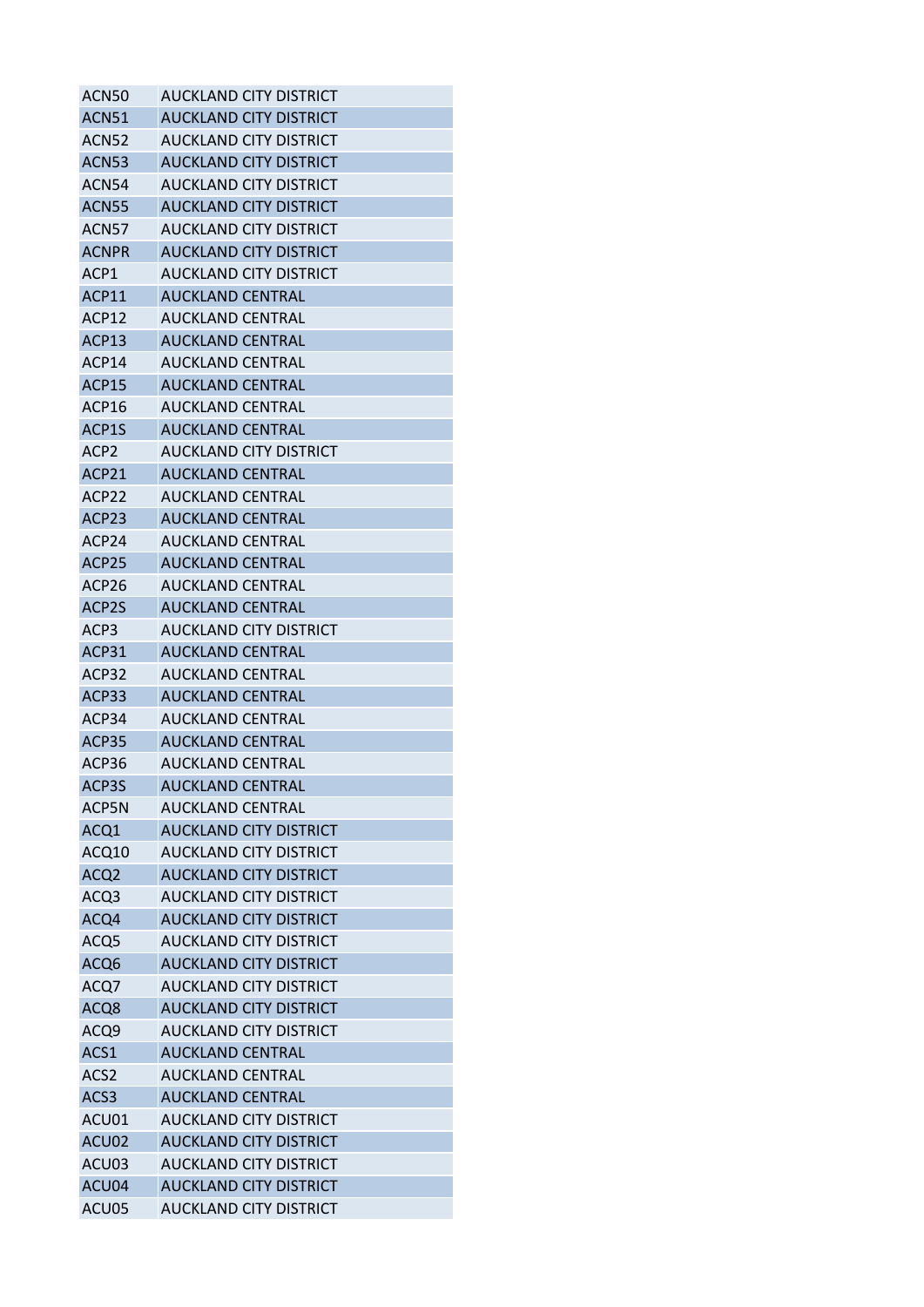| ACU0B              | <b>AUCKLAND CITY DISTRICT</b> |
|--------------------|-------------------------------|
| ACU0C              | AUCKLAND CITY DISTRICT        |
| <b>ACUOD</b>       | <b>AUCKLAND CITY DISTRICT</b> |
| <b>ACU0E</b>       | AUCKLAND CITY DISTRICT        |
| <b>ACU0F</b>       | <b>AUCKLAND CITY DISTRICT</b> |
| ACU10              | AUCKLAND CITY DISTRICT        |
| ACU11              | <b>AUCKLAND CITY DISTRICT</b> |
| ACU12              | <b>AUCKLAND CITY DISTRICT</b> |
| ACU1A              | <b>AUCKLAND CITY DISTRICT</b> |
| ACU1B              | <b>AUCKLAND CITY DISTRICT</b> |
| ACU1C              | <b>AUCKLAND CITY DISTRICT</b> |
| ACU1D              | AUCKLAND CITY DISTRICT        |
| ACU1E              | <b>AUCKLAND CITY DISTRICT</b> |
| ACU1F              | AUCKLAND CITY DISTRICT        |
| ACU1G              | <b>AUCKLAND CITY DISTRICT</b> |
| ACU1H              | AUCKLAND CITY DISTRICT        |
| ACU1I              | <b>AUCKLAND CITY DISTRICT</b> |
| ACU1J              | <b>AUCKLAND CITY DISTRICT</b> |
| ACU <sub>20</sub>  | <b>AUCKLAND CITY DISTRICT</b> |
| ACU21              | <b>AUCKLAND CITY DISTRICT</b> |
| ACU22              | <b>AUCKLAND CITY DISTRICT</b> |
| ACU2A              | AUCKLAND CITY DISTRICT        |
| ACU2B              | <b>AUCKLAND CITY DISTRICT</b> |
| ACU <sub>2</sub> C | AUCKLAND CITY DISTRICT        |
| ACU2D              | <b>AUCKLAND CITY DISTRICT</b> |
| ACU2E              | AUCKLAND CITY DISTRICT        |
| ACU2F              | <b>AUCKLAND CITY DISTRICT</b> |
| ACU <sub>2</sub> G | AUCKLAND CITY DISTRICT        |
| ACU <sub>2</sub> H | <b>AUCKLAND CITY DISTRICT</b> |
| ACU <sub>21</sub>  | AUCKLAND CITY DISTRICT        |
| ACU2J              | <b>AUCKLAND CITY DISTRICT</b> |
| ACU30              | <b>AUCKLAND CITY DISTRICT</b> |
| ACU31              | <b>AUCKLAND CITY DISTRICT</b> |
| ACU32              | <b>AUCKLAND CITY DISTRICT</b> |
| ACU3A              | <b>AUCKLAND CITY DISTRICT</b> |
| ACU3B              | <b>AUCKLAND CITY DISTRICT</b> |
| ACU3C              | <b>AUCKLAND CITY DISTRICT</b> |
| ACU3D              | AUCKLAND CITY DISTRICT        |
| ACU3E              | <b>AUCKLAND CITY DISTRICT</b> |
| ACU3F              | <b>AUCKLAND CITY DISTRICT</b> |
| ACU3G              | <b>AUCKLAND CITY DISTRICT</b> |
| ACU3H              | AUCKLAND CITY DISTRICT        |
| ACU3I              | <b>AUCKLAND CITY DISTRICT</b> |
| ACU3J              | AUCKLAND CITY DISTRICT        |
| ACU40              | <b>AUCKLAND CITY DISTRICT</b> |
| ACU41              | AUCKLAND CITY DISTRICT        |
| ACU42              | <b>AUCKLAND CITY DISTRICT</b> |
| ACU4A              | <b>AUCKLAND CITY DISTRICT</b> |
| ACU4B              | <b>AUCKLAND CITY DISTRICT</b> |
| ACU4C              | <b>AUCKLAND CITY DISTRICT</b> |
| ACU4D              | <b>AUCKLAND CITY DISTRICT</b> |
|                    |                               |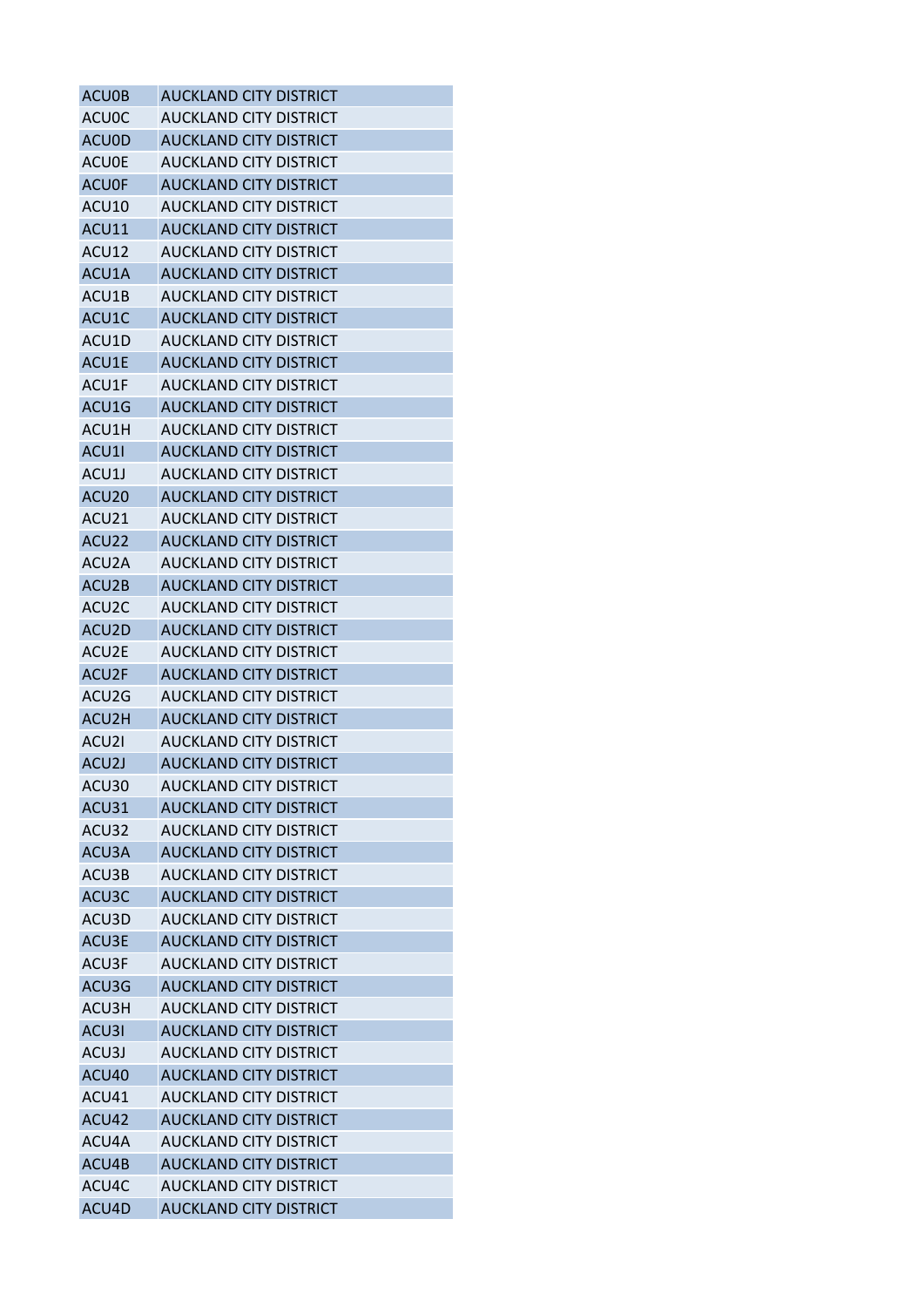| ACU4E | AUCKLAND CITY DISTRICT        |
|-------|-------------------------------|
| ACU4F | <b>AUCKLAND CITY DISTRICT</b> |
| ACU4G | <b>AUCKLAND CITY DISTRICT</b> |
| ACU4H | <b>AUCKLAND CITY DISTRICT</b> |
| ACU4I | <b>AUCKLAND CITY DISTRICT</b> |
| ACU4J | <b>AUCKLAND CITY DISTRICT</b> |
| ACU50 | AUCKLAND CITY DISTRICT        |
| ACU51 | <b>AUCKLAND CITY DISTRICT</b> |
| ACU52 | AUCKLAND CITY DISTRICT        |
| ACU5A | <b>AUCKLAND CITY DISTRICT</b> |
| ACU5B | <b>AUCKLAND CITY DISTRICT</b> |
| ACU5C | <b>AUCKLAND CITY DISTRICT</b> |
| ACU5D | AUCKLAND CITY DISTRICT        |
| ACU5E | <b>AUCKLAND CITY DISTRICT</b> |
| ACU5F | AUCKLAND CITY DISTRICT        |
| ACU5G | <b>AUCKLAND CITY DISTRICT</b> |
| ACU5H | <b>AUCKLAND CITY DISTRICT</b> |
| ACU51 | <b>AUCKLAND CITY DISTRICT</b> |
| ACU5J | <b>AUCKLAND CITY DISTRICT</b> |
| ACU60 | <b>AUCKLAND CITY DISTRICT</b> |
| ACU61 | <b>AUCKLAND CITY DISTRICT</b> |
| ACU62 | <b>AUCKLAND CITY DISTRICT</b> |
| ACU6A | AUCKLAND CITY DISTRICT        |
| ACU6B | <b>AUCKLAND CITY DISTRICT</b> |
| ACU6C | AUCKLAND CITY DISTRICT        |
| ACU6D | <b>AUCKLAND CITY DISTRICT</b> |
| ACU6E | AUCKLAND CITY DISTRICT        |
| ACU6F | <b>AUCKLAND CITY DISTRICT</b> |
| ACU6G | <b>AUCKLAND CITY DISTRICT</b> |
| ACU6H | <b>AUCKLAND CITY DISTRICT</b> |
| ACU6I | <b>AUCKLAND CITY DISTRICT</b> |
| ACU6J | <b>AUCKLAND CITY DISTRICT</b> |
| ACU70 | AUCKLAND CITY DISTRICT        |
| ACU71 | <b>AUCKLAND CITY DISTRICT</b> |
| ACU72 | AUCKLAND CITY DISTRICT        |
| ACU7A | <b>AUCKLAND CITY DISTRICT</b> |
| ACU7B | <b>AUCKLAND CITY DISTRICT</b> |
| ACU7C | <b>AUCKLAND CITY DISTRICT</b> |
| ACU7D | <b>AUCKLAND CITY DISTRICT</b> |
| ACU7E | <b>AUCKLAND CITY DISTRICT</b> |
| ACU7F | <b>AUCKLAND CITY DISTRICT</b> |
| ACU7G | <b>AUCKLAND CITY DISTRICT</b> |
| ACU7H | <b>AUCKLAND CITY DISTRICT</b> |
| ACU7I | <b>AUCKLAND CITY DISTRICT</b> |
| ACU7J | AUCKLAND CITY DISTRICT        |
| ACU80 | <b>AUCKLAND CITY DISTRICT</b> |
| ACU81 | <b>AUCKLAND CITY DISTRICT</b> |
| ACU82 | <b>AUCKLAND CITY DISTRICT</b> |
| ACU8A | <b>AUCKLAND CITY DISTRICT</b> |
| ACU8B | <b>AUCKLAND CITY DISTRICT</b> |
| ACU8C |                               |
|       | <b>AUCKLAND CITY DISTRICT</b> |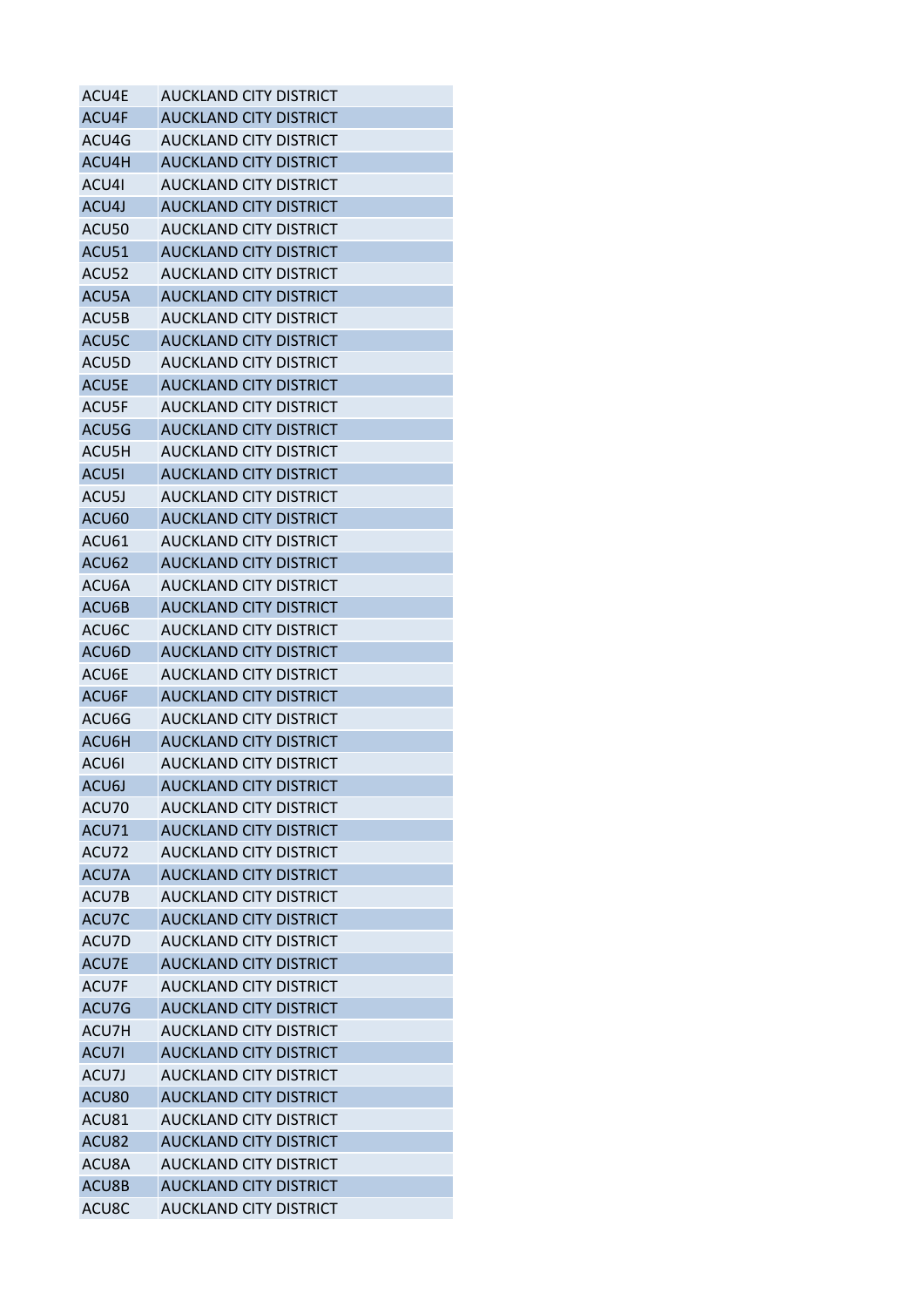| ACU8D             | <b>AUCKLAND CITY DISTRICT</b> |
|-------------------|-------------------------------|
| ACU8E             | <b>AUCKLAND CITY DISTRICT</b> |
| ACU8F             | <b>AUCKLAND CITY DISTRICT</b> |
| ACU8G             | AUCKLAND CITY DISTRICT        |
| ACU8H             | <b>AUCKLAND CITY DISTRICT</b> |
| ACU8I             | AUCKLAND CITY DISTRICT        |
| ACU8J             | <b>AUCKLAND CITY DISTRICT</b> |
| ACU90             | <b>AUCKLAND CITY DISTRICT</b> |
| ACU91             | <b>AUCKLAND CITY DISTRICT</b> |
| ACU92             | <b>AUCKLAND CITY DISTRICT</b> |
| ACU9A             | <b>AUCKLAND CITY DISTRICT</b> |
| ACU9B             | AUCKLAND CITY DISTRICT        |
| ACU9C             | <b>AUCKLAND CITY DISTRICT</b> |
| ACU9D             | AUCKLAND CITY DISTRICT        |
| ACU9E             | <b>AUCKLAND CITY DISTRICT</b> |
| ACU9F             | AUCKLAND CITY DISTRICT        |
| ACU9G             | <b>AUCKLAND CITY DISTRICT</b> |
| ACU9H             | <b>AUCKLAND CITY DISTRICT</b> |
| ACU9I             | <b>AUCKLAND CITY DISTRICT</b> |
| ACU9J             | <b>AUCKLAND CITY DISTRICT</b> |
| ACV1              | <b>AUCKLAND CITY DISTRICT</b> |
| ACV <sub>2</sub>  | AUCKLAND CITY DISTRICT        |
| ACV <sub>3</sub>  | <b>AUCKLAND CITY DISTRICT</b> |
| <b>ACVN</b>       | AUCKLAND CITY DISTRICT        |
| ACW10             | <b>AUCKLAND CITY DISTRICT</b> |
| ACW11             | AUCKLAND CITY DISTRICT        |
| ACW12             | <b>AUCKLAND CITY DISTRICT</b> |
| ACW13             | AUCKLAND CITY DISTRICT        |
| ACW14             | <b>AUCKLAND CITY DISTRICT</b> |
| ACW15             | AUCKLAND CITY DISTRICT        |
| ACW16             | <b>AUCKLAND CITY DISTRICT</b> |
| ACW17             | <b>AUCKLAND CITY DISTRICT</b> |
| ACW18             | <b>AUCKLAND CITY DISTRICT</b> |
| ACW19             | <b>AUCKLAND CITY DISTRICT</b> |
| ACW21             | <b>AUCKLAND CITY DISTRICT</b> |
| ACW22             | <b>AUCKLAND CITY DISTRICT</b> |
| ACW <sub>23</sub> | <b>AUCKLAND CITY DISTRICT</b> |
| ACW24             | <b>AUCKLAND CITY DISTRICT</b> |
| ACW25             | <b>AUCKLAND CITY DISTRICT</b> |
| ACW <sub>26</sub> | <b>AUCKLAND CITY DISTRICT</b> |
| ACW <sub>27</sub> | <b>AUCKLAND CITY DISTRICT</b> |
| ACW <sub>28</sub> | AUCKLAND CITY DISTRICT        |
| ACW29             | <b>AUCKLAND CITY DISTRICT</b> |
| ACW31             | AUCKLAND CITY DISTRICT        |
| ACW32             | <b>AUCKLAND CITY DISTRICT</b> |
| ACW <sub>8</sub>  | AUCKLAND CITY DISTRICT        |
|                   |                               |
| ACW9              | <b>AUCKLAND CITY DISTRICT</b> |
| ACX1              | AUCKLAND CITY DISTRICT        |
| ACX11             | <b>CITY CENTRAL AREA</b>      |
| ACX12             | <b>CITY CENTRAL AREA</b>      |
| ACX13             | <b>CITY CENTRAL AREA</b>      |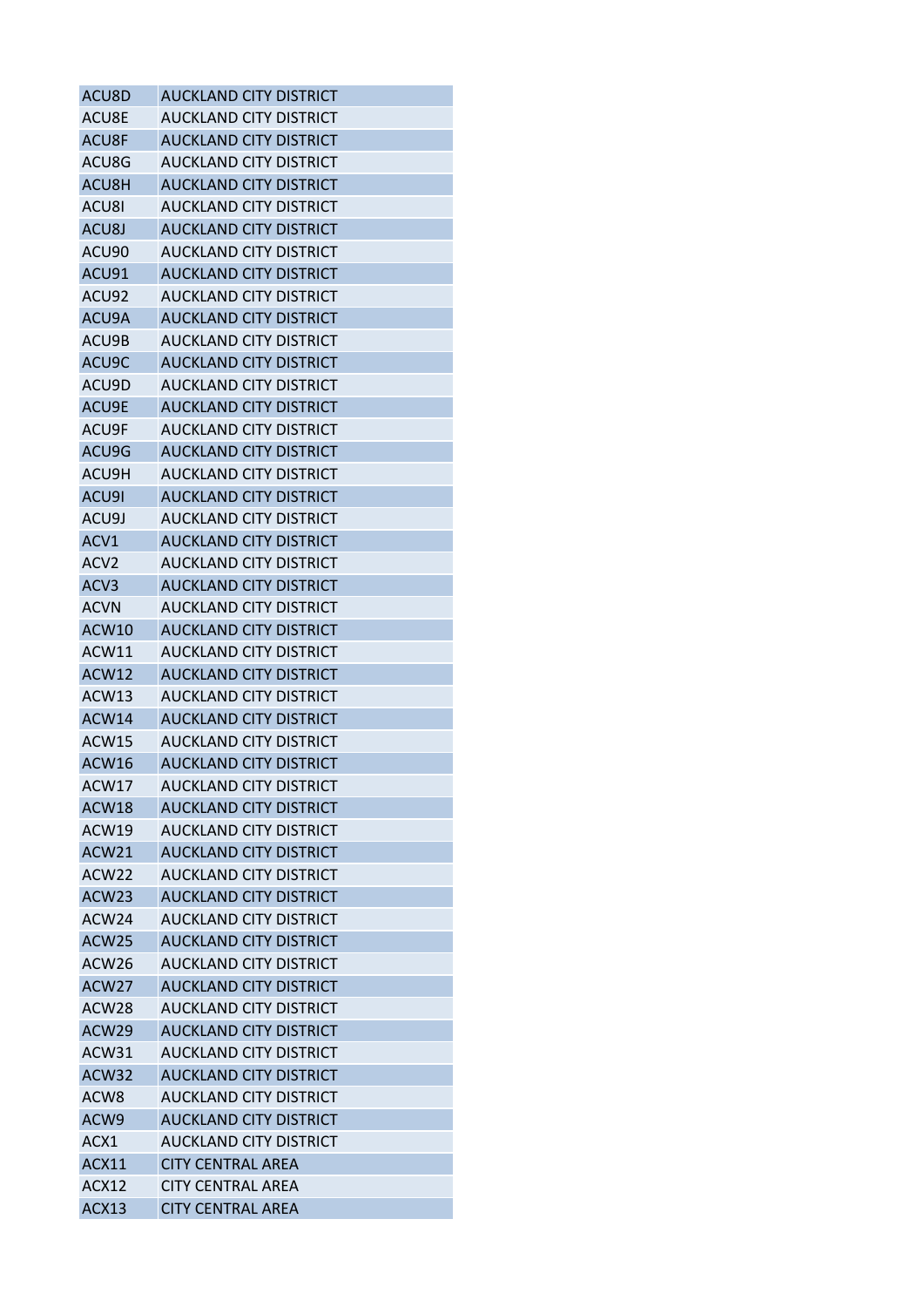| ACX14            | CITY CENTRAL AREA             |
|------------------|-------------------------------|
| <b>ACX15</b>     | <b>CITY CENTRAL AREA</b>      |
| ACX16            | CITY CENTRAL AREA             |
| ACX <sub>2</sub> | <b>AUCKLAND CITY DISTRICT</b> |
| ACX21            | AUCKLAND CITY DISTRICT        |
| ACX22            | AUCKLAND CITY DISTRICT        |
| ACX23            | AUCKLAND CITY DISTRICT        |
| ACX24            | <b>AUCKLAND CITY DISTRICT</b> |
| ACX3             | AUCKLAND CITY DISTRICT        |
| ACX31            | AUCKLAND CITY DISTRICT        |
| ACX32            | AUCKLAND CITY DISTRICT        |
| ACX33            | AUCKLAND CITY DISTRICT        |
| ACX34            | AUCKLAND CITY DISTRICT        |
| ACX35            | <b>AUCKLAND CITY DISTRICT</b> |
| ACX36            | <b>AUCKLAND CITY DISTRICT</b> |
| ACX37            | <b>AUCKLAND CITY DISTRICT</b> |
| ACX38            | AUCKLAND CITY DISTRICT        |
| ACX39            | <b>AUCKLAND CITY DISTRICT</b> |
| ACX4             | AUCKLAND CITY DISTRICT        |
| ACX41            | AUCKLAND CITY DISTRICT        |
| ACX42            | <b>AUCKLAND CITY DISTRICT</b> |
| ACX43            | <b>AUCKLAND CITY DISTRICT</b> |
| ACX44            | AUCKLAND CITY DISTRICT        |
| ACX45            | <b>AUCKLAND CITY DISTRICT</b> |
| ACX46            | AUCKLAND CITY DISTRICT        |
| ACX61            | <b>AUCKLAND CITY DISTRICT</b> |
| ACX62            | AUCKLAND CITY DISTRICT        |
| ACX63            | <b>AUCKLAND CITY DISTRICT</b> |
| ACX64            | AUCKLAND CITY DISTRICT        |
| ACX65            | <b>AUCKLAND CITY DISTRICT</b> |
| ACX66            | AUCKLAND CITY DISTRICT        |
| ACX67            | <b>AUCKLAND CITY DISTRICT</b> |
| ACX68            | AUCKLAND CITY DISTRICT        |
| ACX69            | <b>AUCKLAND CITY DISTRICT</b> |
| ACX70            | AUCKLAND CITY DISTRICT        |
| <b>ACX71</b>     | <b>AUCKLAND CITY DISTRICT</b> |
| ACX72            | AUCKLAND CITY DISTRICT        |
| ACX73            | <b>AUCKLAND CITY DISTRICT</b> |
| ACX74            | <b>AUCKLAND CITY DISTRICT</b> |
| ACX75            | <b>AUCKLAND CITY DISTRICT</b> |
| ACX76            | <b>AUCKLAND CITY DISTRICT</b> |
| ACX77            | <b>AUCKLAND CITY DISTRICT</b> |
| ACX78            | <b>AUCKLAND CITY DISTRICT</b> |
| ACX79            | <b>AUCKLAND CITY DISTRICT</b> |
| ACXN4            | AUCKLAND CITY DISTRICT        |
| ACXS1            | <b>CITY CENTRAL AREA</b>      |
| ACXS2            | <b>CITY CENTRAL AREA</b>      |
| ACXS3            | <b>CITY CENTRAL AREA</b>      |
| ACY1             | <b>AUCKLAND CITY DISTRICT</b> |
| ACY <sub>2</sub> | <b>AUCKLAND CITY DISTRICT</b> |
| ACY3             | <b>AUCKLAND CITY DISTRICT</b> |
|                  |                               |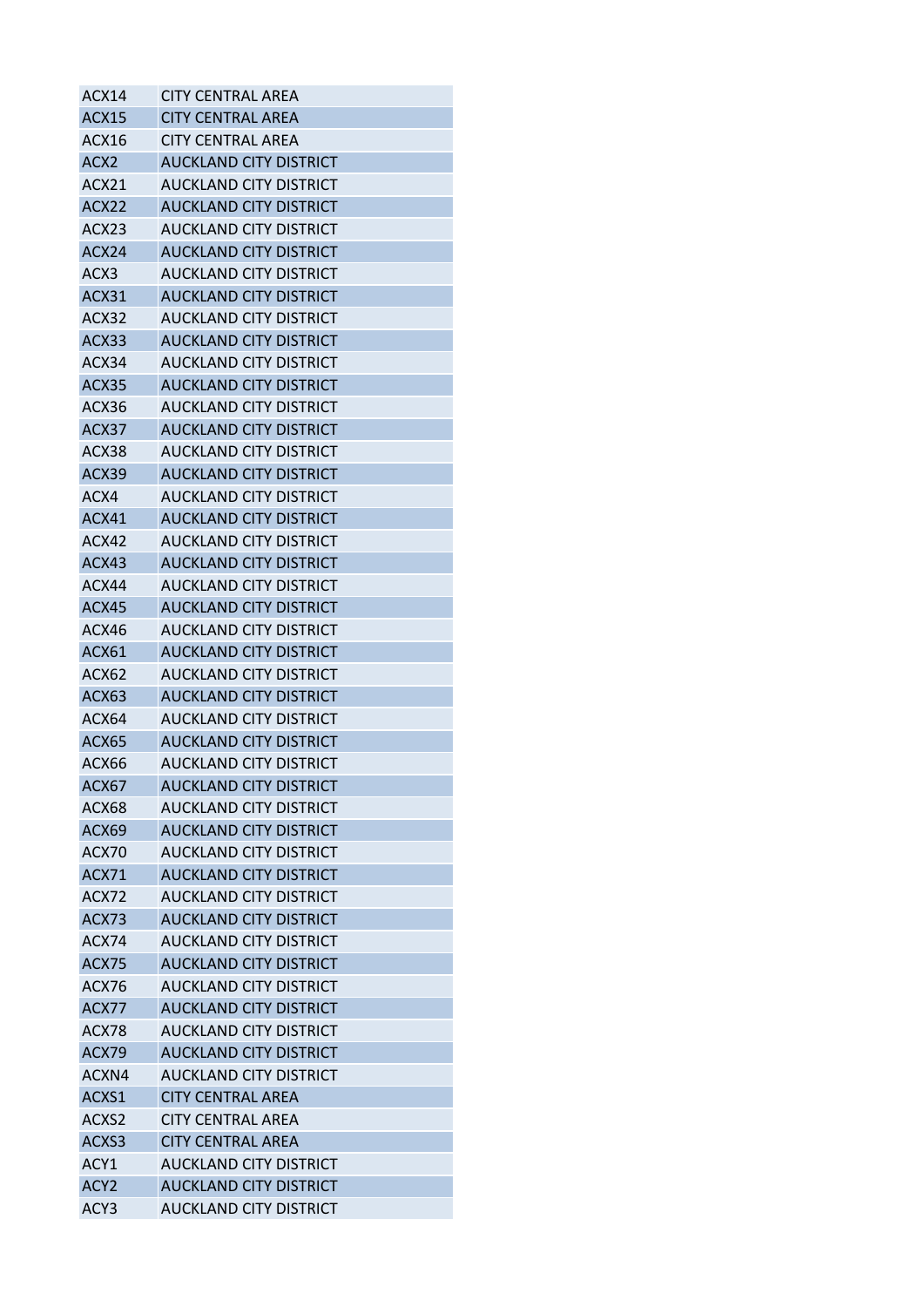| ACY4             | <b>AUCKLAND CITY DISTRICT</b> |
|------------------|-------------------------------|
| ACY5             | AUCKLAND CITY DISTRICT        |
| ACY <sub>6</sub> | <b>AUCKLAND CITY DISTRICT</b> |
| ACY7             | AUCKLAND CITY DISTRICT        |
| ACY <sub>8</sub> | <b>AUCKLAND CITY DISTRICT</b> |
| ACY9             | AUCKLAND CITY DISTRICT        |
| ACZ1             | <b>AUCKLAND CITY</b>          |
| ACZ10            | <b>AUCKLAND CITY</b>          |
| ACZ11            | <b>AUCKLAND CITY</b>          |
| ACZ12            | <b>AUCKLAND CITY</b>          |
| ACZ13            | <b>AUCKLAND CITY</b>          |
| ACZ <sub>2</sub> | <b>AUCKLAND CITY</b>          |
| ACZ20            | <b>AUCKLAND CITY</b>          |
| ACZ21            | <b>AUCKLAND CITY</b>          |
| ACZ22            | <b>AUCKLAND CITY</b>          |
| ACZ3             | <b>AUCKLAND CITY</b>          |
| ACZ4             | <b>AUCKLAND CITY</b>          |
| ACZ5             | <b>AUCKLAND CITY</b>          |
| ACZ6             | <b>AUCKLAND CITY</b>          |
| ACZ7             | <b>AUCKLAND CITY</b>          |
| ACZ8             | <b>AUCKLAND CITY</b>          |
| ACZ9             | <b>AUCKLAND CITY</b>          |
| AEO1             | <b>AWAPUNI</b>                |
| AEO <sub>2</sub> | <b>AWAPUNI</b>                |
| AEO <sub>3</sub> | <b>AWAPUNI</b>                |
| AEO4             | <b>AWAPUNI</b>                |
| AEO <sub>5</sub> | <b>AWAPUNI</b>                |
| AGJ              | QUEENSTOWN                    |
| <b>AGO</b>       | <b>QUEENSTOWN</b>             |
| AGQ              | QUEENSTOWN                    |
| AGQ1             | QUEENSTOWN                    |
| AGQ2             | QUEENSTOWN                    |
| AGQ3             | QUEENSTOWN                    |
| AGS              | QUEENSTOWN                    |
| AGS1             | <b>QUEENSTOWN</b>             |
| AHR1             | <b>ASHHURST</b>               |
| AHR <sub>2</sub> | <b>ASHHURST</b>               |
| AHR3             | <b>ASHHURST</b>               |
| AHR4             | <b>ASHHURST</b>               |
| AHR5             | <b>ASHHURST</b>               |
| <b>AIC</b>       | <b>WAITANGIRUA</b>            |
| AIC <sub>1</sub> | WAITANGIRUA                   |
| AIC <sub>2</sub> | <b>WAITANGIRUA</b>            |
| AIC <sub>3</sub> | WAITANGIRUA                   |
| AIC4             | <b>WAITANGIRUA</b>            |
| AIC5             | WAITANGIRUA                   |
| <b>AICS</b>      | <b>WAITANGIRUA</b>            |
| <b>AIE</b>       | WAITANGIRUA                   |
| AIE1             | <b>WAITANGIRUA</b>            |
| AIE <sub>2</sub> | WAITANGIRUA                   |
| AIE <sub>3</sub> | WAITANGIRUA                   |
|                  |                               |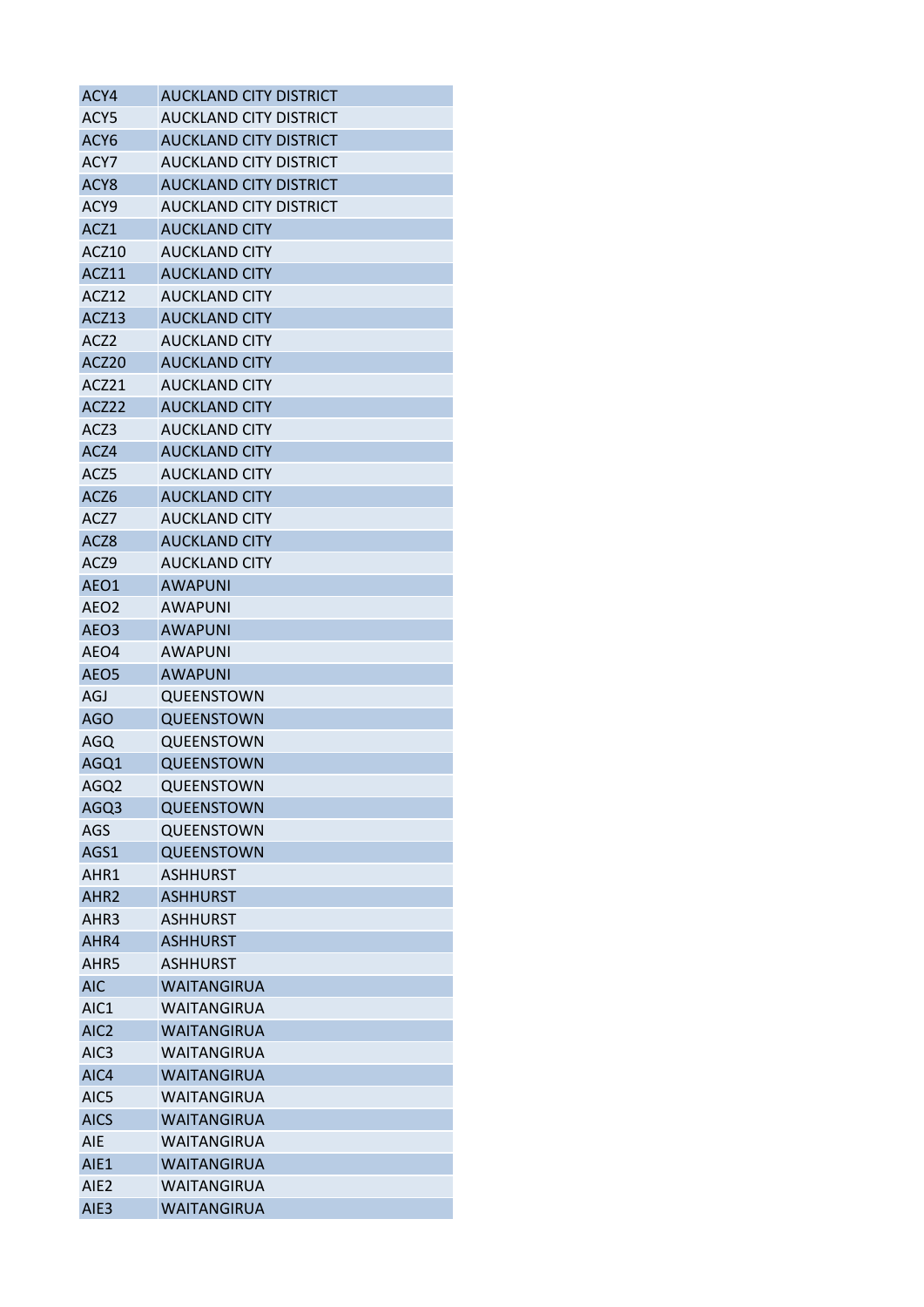| AIE4                | WAITANGIRUA                       |
|---------------------|-----------------------------------|
| AIE <sub>5</sub>    | <b>WAITANGIRUA</b>                |
| AIG                 | WAITANGIRUA                       |
| AlI4                | <b>WAITANGIRUA</b>                |
| All5                | <b>WAITANGIRUA</b>                |
| AIJ                 | WAITANGIRUA                       |
| AIJ1                | WAITANGIRUA                       |
| AIJ <sub>2</sub>    | <b>WAITANGIRUA</b>                |
| AIJ3                | WAITANGIRUA                       |
| AIJ4                | <b>WAITANGIRUA</b>                |
| AIJ5                | WAITANGIRUA                       |
| AIJ6                | <b>WAITANGIRUA</b>                |
| AIJ7                | WAITANGIRUA                       |
| AIJ8                | <b>WAITANGIRUA</b>                |
| AIJ9                | WAITANGIRUA                       |
| <b>AIJS</b>         | <b>WAITANGIRUA</b>                |
| AIN                 | <b>WAITANGIRUA</b>                |
| AIR1CH              | <b>CHRISTCHURCH</b>               |
| AIR <sub>2</sub> CH | <b>CHRISTCHURCH</b>               |
| <b>AIS</b>          | <b>WAITANGIRUA</b>                |
| AIT                 | WAITANGIRUA                       |
| AIT <sub>5</sub>    | WAITANGIRUA                       |
| AIU                 | WAITANGIRUA                       |
| AIU5                | <b>WAITANGIRUA</b>                |
| <b>AIV</b>          | <b>WAITANGIRUA</b>                |
| AIX1                | <b>WAITANGIRUA</b>                |
| AIX <sub>2</sub>    | <b>WAITANGIRUA</b>                |
|                     |                                   |
| AIX <sub>3</sub>    | WAITANGIRUA<br><b>WAITANGIRUA</b> |
| AIX4                | <b>WAITANGIRUA</b>                |
| AIX5                |                                   |
| <b>AIXS</b>         | WAITANGIRUA                       |
| <b>AIY</b>          | <b>WAITANGIRUA</b>                |
| AIY1                | WAITANGIRUA                       |
| AIY <sub>2</sub>    | <b>WAITANGIRUA</b>                |
| AIY <sub>3</sub>    | <b>WAITANGIRUA</b>                |
| AIY4                | <b>WAITANGIRUA</b>                |
| AIY5                | <b>WAITANGIRUA</b>                |
| <b>AIYS</b>         | <b>WAITANGIRUA</b>                |
| AKA                 | <b>AUCKLAND</b>                   |
| AKA01               | <b>AUCKLAND</b>                   |
| AKA02               | <b>AUCKLAND</b>                   |
| AKA03               | <b>AUCKLAND</b>                   |
| AKA04               | <b>AUCKLAND</b>                   |
| AKA05               | <b>AUCKLAND</b>                   |
| AKA06               | <b>AUCKLAND</b>                   |
| AKA07               | <b>AUCKLAND</b>                   |
| AKA08               | <b>AUCKLAND</b>                   |
| AKA09               | <b>AUCKLAND</b>                   |
| AKA10               | <b>AUCKLAND</b>                   |
| AKB1                | <b>CITY CENTRAL AREA</b>          |
| AKB10               | <b>CITY CENTRAL AREA</b>          |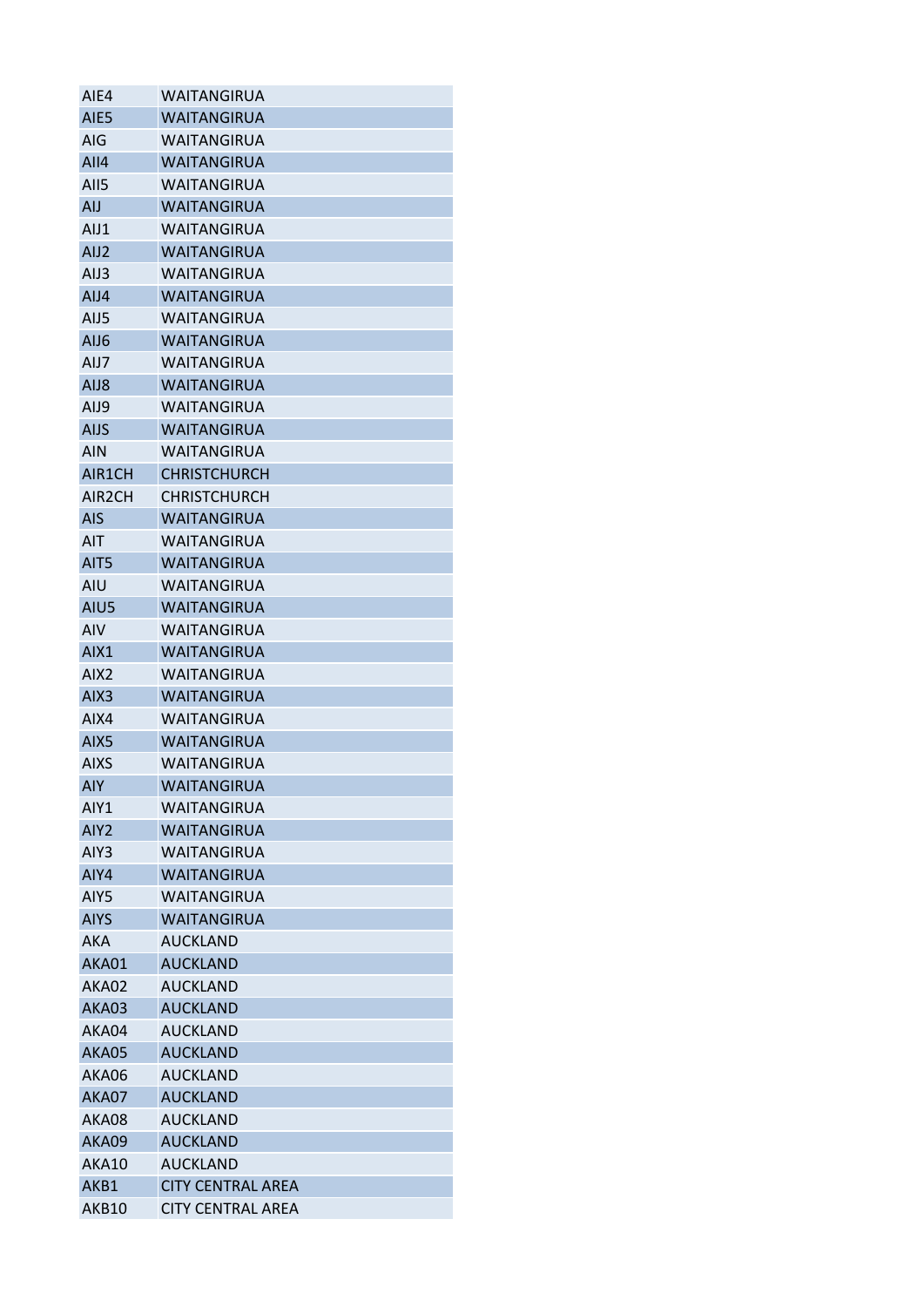| AKB11              | <b>CITY CENTRAL AREA</b>      |
|--------------------|-------------------------------|
| AKB12              | CITY CENTRAL AREA             |
| AKB <sub>2</sub>   | <b>CITY CENTRAL AREA</b>      |
| AKB25              | <b>CITY CENTRAL AREA</b>      |
| AKB3               | <b>CITY CENTRAL AREA</b>      |
| AKB30              | <b>CITY CENTRAL AREA</b>      |
| AKB31              | <b>CITY CENTRAL AREA</b>      |
| AKB4               | <b>CITY CENTRAL AREA</b>      |
| AKC1               | <b>CITY DISTRICT</b>          |
| AKC <sub>2</sub>   | <b>CITY DISTRICT</b>          |
| AKC <sub>3</sub>   | <b>CITY DISTRICT</b>          |
| AKCPT1             | AUCKLAND CITY DISTRICT        |
| AKCPT <sub>2</sub> | <b>AUCKLAND CITY DISTRICT</b> |
| <b>AKCPTS</b>      | AUCKLAND CITY DISTRICT        |
| AKE01              | <b>AUCKLAND CITY</b>          |
| AKE02              | <b>AUCKLAND CITY</b>          |
| AKF <sub>03</sub>  | <b>AUCKLAND CITY</b>          |
| AKE04              | <b>AUCKLAND CITY</b>          |
| AKE05              | <b>AUCKLAND CITY</b>          |
| AKE06              | <b>AUCKLAND CITY</b>          |
| AKE07              | <b>AUCKLAND CITY</b>          |
| AKE08              | <b>AUCKLAND CITY</b>          |
| AKE09              | <b>AUCKLAND CITY</b>          |
| <b>AKENG</b>       | <b>AUCKLAND CITY</b>          |
| <b>AKES</b>        | <b>AUCKLAND CITY</b>          |
| AKFV               | <b>CITY CENTRAL AREA</b>      |
| AKFV1              | <b>CITY CENTRAL AREA</b>      |
| AKFV2              | <b>CITY CENTRAL AREA</b>      |
| AKFV3              | <b>CITY CENTRAL AREA</b>      |
| AKFV4              | <b>CITY CENTRAL AREA</b>      |
| AKFV5              | <b>CITY CENTRAL AREA</b>      |
| AKFV6              | <b>CITY CENTRAL AREA</b>      |
| AKFV7              | <b>CITY CENTRAL AREA</b>      |
| AKFV8              | <b>CITY CENTRAL AREA</b>      |
| AKFV9              | <b>CITY CENTRAL AREA</b>      |
| AKG1               | <b>CITY CENTRAL AREA</b>      |
| AKG <sub>2</sub>   | <b>CITY CENTRAL AREA</b>      |
| AKGA               | <b>CITY CENTRAL AREA</b>      |
| AKGA2              | <b>CITY CENTRAL AREA</b>      |
| AKGN               | <b>CITY CENTRAL AREA</b>      |
| AK <sub>1</sub>    | <b>CITY CENTRAL AREA</b>      |
| <b>AKI11</b>       | <b>CITY CENTRAL AREA</b>      |
| <b>AKI12</b>       | <b>CITY CENTRAL AREA</b>      |
| <b>AKI13</b>       | <b>CITY CENTRAL AREA</b>      |
| <b>AKI14</b>       | <b>CITY CENTRAL AREA</b>      |
| <b>AKI15</b>       | <b>CITY CENTRAL AREA</b>      |
| AK <sub>12</sub>   | <b>CITY CENTRAL AREA</b>      |
| <b>AKI21</b>       | CITY CENTRAL AREA             |
| <b>AKI22</b>       | <b>CITY CENTRAL AREA</b>      |
| <b>AKI23</b>       | <b>CITY CENTRAL AREA</b>      |
| <b>AKI24</b>       | <b>CITY CENTRAL AREA</b>      |
|                    |                               |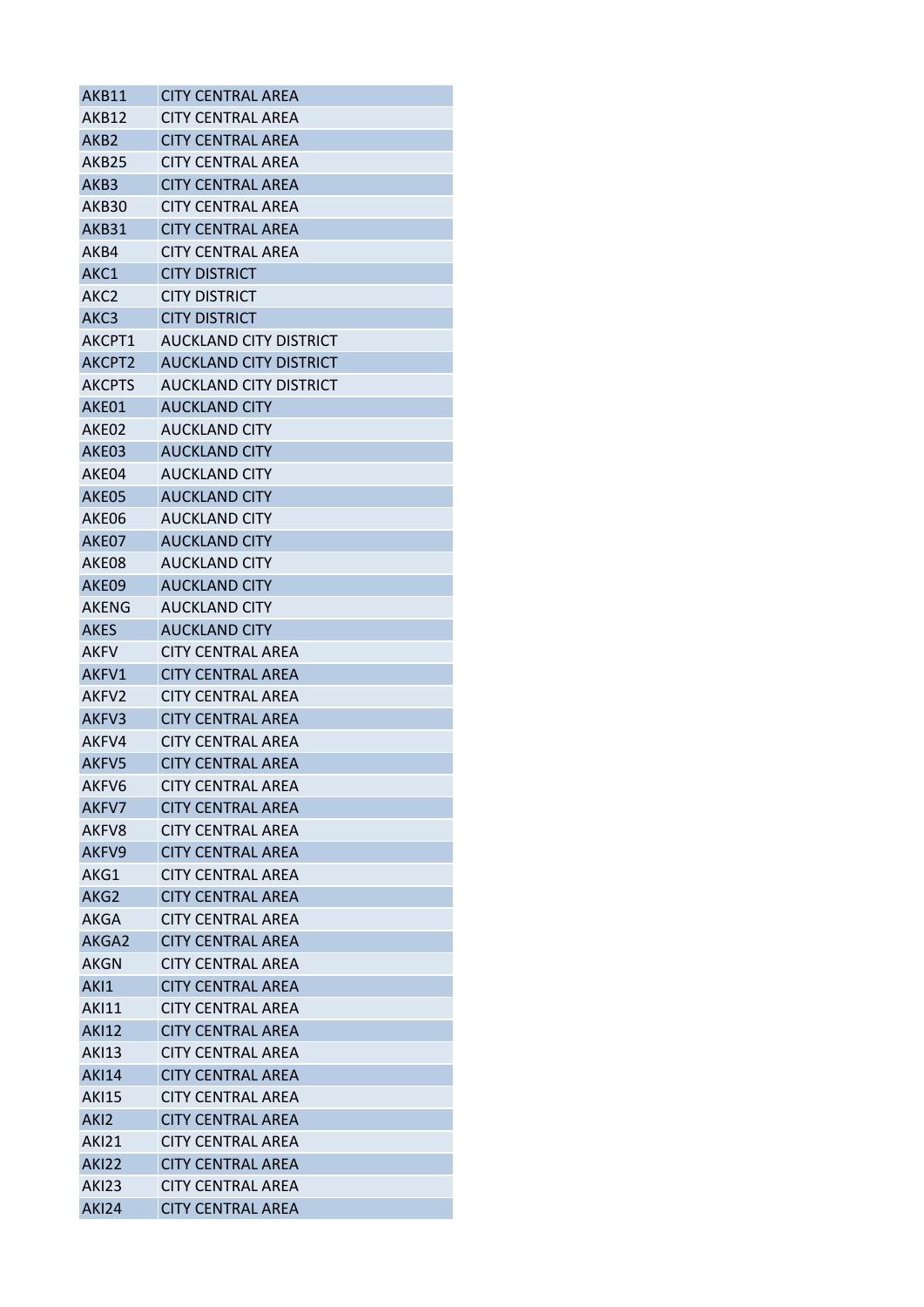| <b>AKI25</b>     | <b>CITY CENTRAL AREA</b> |
|------------------|--------------------------|
| AK <sub>13</sub> | <b>CITY CENTRAL AREA</b> |
| AKI31            | CITY CENTRAL AREA        |
| <b>AKI32</b>     | <b>CITY CENTRAL AREA</b> |
| <b>AKI33</b>     | CITY CENTRAL AREA        |
| <b>AKI34</b>     | <b>CITY CENTRAL AREA</b> |
| AKI35            | <b>CITY CENTRAL AREA</b> |
| AKJ1             | <b>CITY CENTRAL AREA</b> |
| <b>AKJ10</b>     | <b>CITY CENTRAL AREA</b> |
| <b>AKJ11</b>     | <b>CITY CENTRAL AREA</b> |
| <b>AKJ12</b>     | <b>CITY CENTRAL AREA</b> |
| <b>AKJ13</b>     | <b>CITY CENTRAL AREA</b> |
| <b>AKJ14</b>     | <b>CITY CENTRAL AREA</b> |
| <b>AKJ15</b>     | <b>CITY CENTRAL AREA</b> |
| AKJ2             | <b>CITY CENTRAL AREA</b> |
| <b>AKJ20</b>     | <b>CITY CENTRAL AREA</b> |
| AKJ21            | <b>CITY CENTRAL AREA</b> |
| AKJ22            | <b>CITY CENTRAL AREA</b> |
| AKJ23            | CITY CENTRAL AREA        |
| AKJ24            | <b>CITY CENTRAL AREA</b> |
| AKJ25            | <b>CITY CENTRAL AREA</b> |
| AKJ26            | <b>CITY CENTRAL AREA</b> |
| AKJ27            | <b>CITY CENTRAL AREA</b> |
| AKJ28            | <b>CITY CENTRAL AREA</b> |
| AKJ29            | <b>CITY CENTRAL AREA</b> |
| AKJ3             | <b>CITY CENTRAL AREA</b> |
|                  |                          |
| <b>AKJ30</b>     | <b>CITY CENTRAL AREA</b> |
| <b>AKJ31</b>     | <b>CITY CENTRAL AREA</b> |
| AKJ32            | <b>CITY CENTRAL AREA</b> |
| AKJ33            | <b>CITY CENTRAL AREA</b> |
| AKJ34            | <b>CITY CENTRAL AREA</b> |
| AKJ35            | <b>CITY CENTRAL AREA</b> |
| AKJ4             | <b>CITY CENTRAL AREA</b> |
| <b>AKJ40</b>     | <b>CITY CENTRAL AREA</b> |
| <b>AKJ41</b>     | <b>CITY CENTRAL AREA</b> |
| <b>AKJ42</b>     | <b>CITY CENTRAL AREA</b> |
| AKJ43            | <b>CITY CENTRAL AREA</b> |
| AKJ44            | <b>CITY CENTRAL AREA</b> |
| <b>AKJ45</b>     | <b>CITY CENTRAL AREA</b> |
| AKJ5             | <b>CITY CENTRAL AREA</b> |
| <b>AKJ50</b>     | <b>CITY CENTRAL AREA</b> |
| <b>AKJ51</b>     | <b>CITY CENTRAL AREA</b> |
| <b>AKJ52</b>     | <b>CITY CENTRAL AREA</b> |
| <b>AKJ53</b>     | <b>CITY CENTRAL AREA</b> |
| AKJ54            | <b>CITY CENTRAL AREA</b> |
| <b>AKJ55</b>     | <b>CITY CENTRAL AREA</b> |
| AKJ6             | <b>CITY CENTRAL AREA</b> |
| <b>AKJ60</b>     | <b>CITY CENTRAL AREA</b> |
| <b>AKJ61</b>     | <b>CITY CENTRAL AREA</b> |
| <b>AKJ62</b>     | <b>CITY CENTRAL AREA</b> |
| AKJ63            | <b>CITY CENTRAL AREA</b> |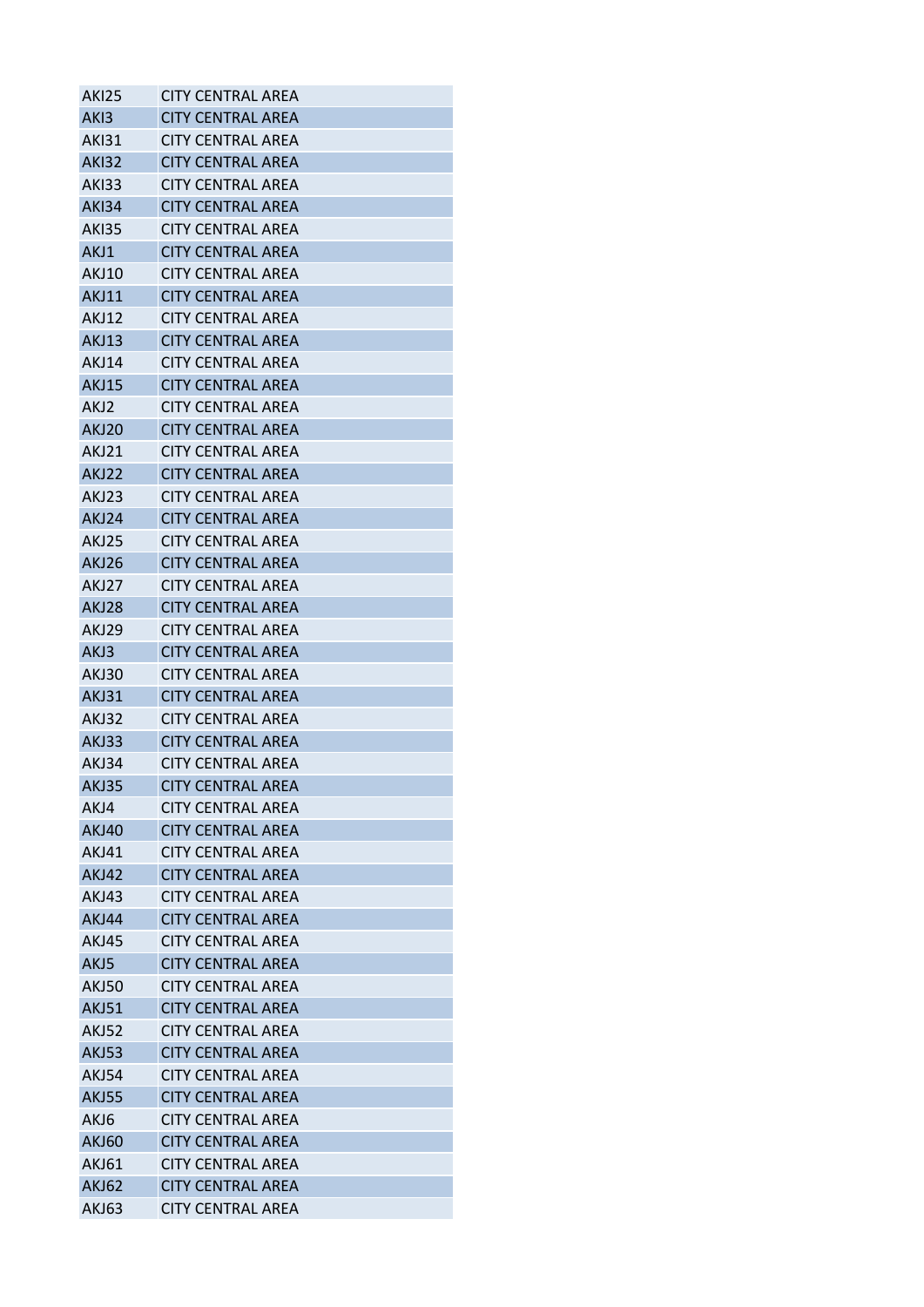| AKJ64            | <b>CITY CENTRAL AREA</b> |
|------------------|--------------------------|
| <b>AKJ65</b>     | <b>CITY CENTRAL AREA</b> |
| AKJ7             | <b>CITY CENTRAL AREA</b> |
| AKJ70            | <b>CITY CENTRAL AREA</b> |
| <b>AKJ71</b>     | <b>CITY CENTRAL AREA</b> |
| AKJ72            | <b>CITY CENTRAL AREA</b> |
| AKJ73            | <b>CITY CENTRAL AREA</b> |
| AKJ74            | <b>CITY CENTRAL AREA</b> |
| AKJ75            | <b>CITY CENTRAL AREA</b> |
| AKJ8             | <b>CITY CENTRAL AREA</b> |
| AKJ9             | <b>CITY CENTRAL AREA</b> |
| AKJMN1           | CITY CENTRAL AREA        |
| AKJS1            | <b>CITY CENTRAL AREA</b> |
| AKJS2            | <b>CITY CENTRAL AREA</b> |
| AKJS3            | <b>CITY CENTRAL AREA</b> |
| AKJS4            | <b>CITY CENTRAL AREA</b> |
| AKJS5            | <b>CITY CENTRAL AREA</b> |
| AKJS6            | <b>CITY CENTRAL AREA</b> |
| AKJS7            | <b>CITY CENTRAL AREA</b> |
| AKK              | NEWMARKET                |
| AKK1             | <b>NEWMARKET</b>         |
| AKK10            | NEWMARKET                |
| <b>AKK11</b>     | <b>NEWMARKET</b>         |
| AKK12            | <b>NEWMARKET</b>         |
| AKK13            | <b>NEWMARKET</b>         |
| AKK14            | NEWMARKET                |
| <b>AKK15</b>     | <b>NEWMARKET</b>         |
| <b>AKK16</b>     | <b>NEWMARKET</b>         |
| <b>AKK17</b>     | <b>NEWMARKET</b>         |
| <b>AKK18</b>     | NEWMARKET                |
| <b>AKK19</b>     | <b>NEWMARKET</b>         |
| AKK2             | NEWMARKET                |
| AKK20            | <b>NEWMARKET</b>         |
| AKK3             | <b>NEWMARKET</b>         |
| AKK4             | NEWMARKET                |
| AKK5             | NEWMARKET                |
| AKK <sub>6</sub> | <b>NEWMARKET</b>         |
| AKK7             | <b>NEWMARKET</b>         |
| AKK <sub>8</sub> | <b>NEWMARKET</b>         |
| AKK9             | <b>NEWMARKET</b>         |
| <b>AKMDT</b>     | <b>CITY CENTRAL AREA</b> |
| <b>AKN</b>       | <b>CITY CENTRAL AREA</b> |
| AKOZ1            | <b>AUCKLAND</b>          |
| AKOZ2            | <b>AUCKLAND</b>          |
| AKOZ3            | <b>AUCKLAND</b>          |
| AKOZ4            | <b>AUCKLAND</b>          |
| AKOZ5            | <b>AUCKLAND</b>          |
| AKOZ6            | <b>AUCKLAND</b>          |
| AKOZ7            | <b>AUCKLAND</b>          |
| AKOZ8            | <b>AUCKLAND</b>          |
| AKPR1            |                          |
|                  | <b>AUCKLAND CENTRAL</b>  |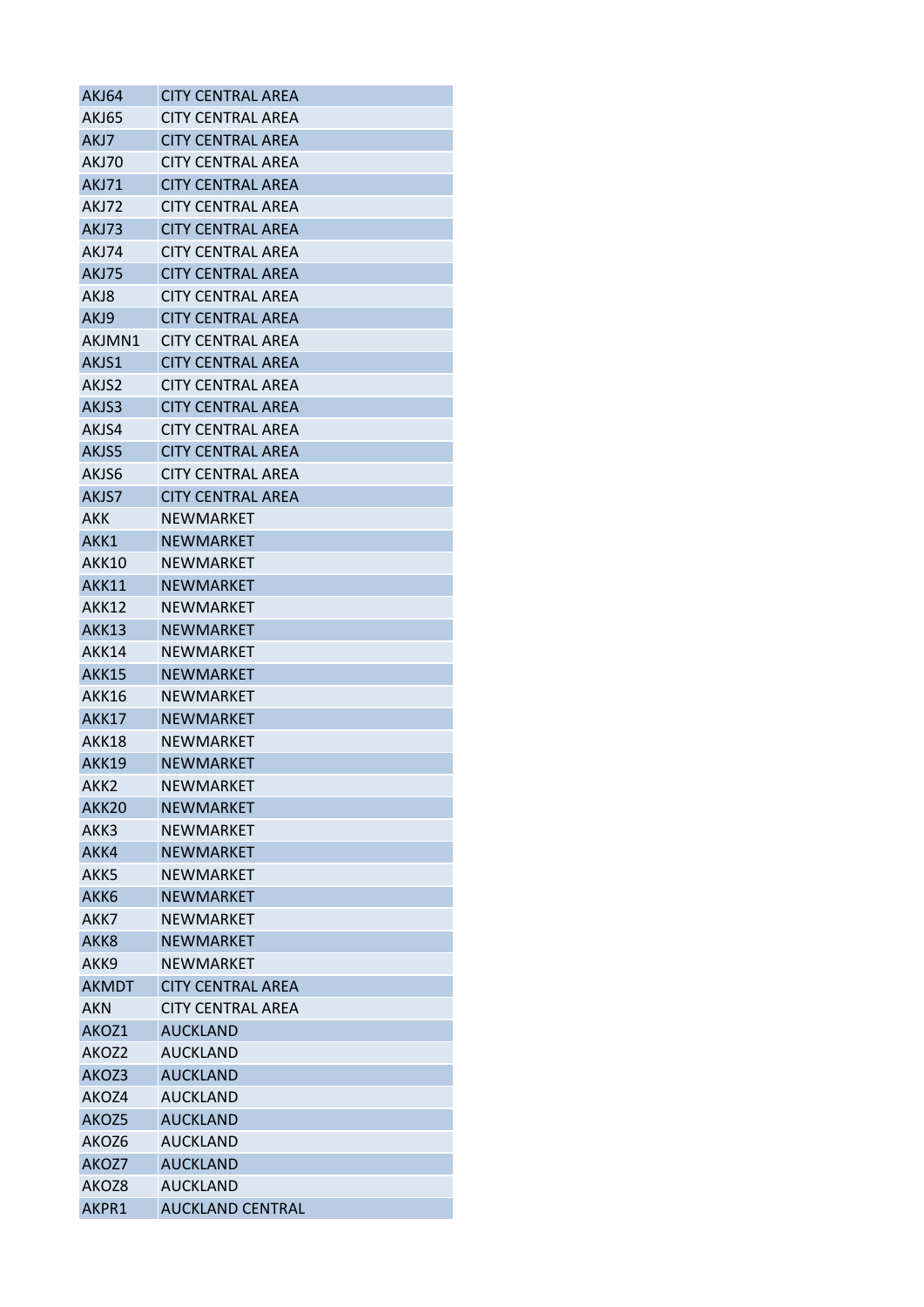| AKPR10             | <b>AUCKLAND CENTRAL</b>  |
|--------------------|--------------------------|
| AKPR11             | AUCKLAND CENTRAL         |
| AKPR12             | <b>AUCKLAND CENTRAL</b>  |
| AKPR13             | <b>AUCKLAND CENTRAL</b>  |
| AKPR14             | AUCKLAND CENTRAL         |
| AKPR15             | <b>AUCKLAND CENTRAL</b>  |
| AKPR2              | AUCKLAND CENTRAL         |
| AKPR21             | <b>AUCKLAND CENTRAL</b>  |
| AKPR22             | <b>AUCKLAND CENTRAL</b>  |
| AKPR23             | AUCKLAND CENTRAL         |
| AKPR24             | <b>AUCKLAND CENTRAL</b>  |
| AKPR <sub>25</sub> | AUCKLAND CENTRAL         |
| AKPR3              | AUCKLAND CENTRAL         |
| AKPR4              | <b>AUCKLAND CENTRAL</b>  |
| AKPR5              | AUCKLAND CENTRAL         |
| AKPR6              | <b>AUCKLAND CENTRAL</b>  |
| AKPR7              | <b>AUCKLAND CENTRAL</b>  |
| AKPR8              | <b>AUCKLAND CENTRAL</b>  |
| AKPR9              | <b>AUCKLAND CENTRAL</b>  |
| AKQ1               | <b>CITY CENTRAL AREA</b> |
| AKQ11              | <b>CITY CENTRAL AREA</b> |
| AKQ12              | <b>CITY CENTRAL AREA</b> |
| AKQ13              | CITY CENTRAL AREA        |
| AKQ14              | <b>CITY CENTRAL AREA</b> |
| AKQ15              | CITY CENTRAL AREA        |
| AKQ1N              | <b>CITY CENTRAL AREA</b> |
| AKQ2               | CITY CENTRAL AREA        |
| AKQ21              | <b>CITY CENTRAL AREA</b> |
| AKQ22              | CITY CENTRAL AREA        |
| AKQ23              | <b>CITY CENTRAL AREA</b> |
| AKQ24              | <b>CITY CENTRAL AREA</b> |
| AKQ25              | <b>CITY CENTRAL AREA</b> |
| AKQ3               | <b>CITY CENTRAL AREA</b> |
| AKQ31              | <b>CITY CENTRAL AREA</b> |
| AKQ32              | <b>CITY CENTRAL AREA</b> |
| AKQ33              | <b>CITY CENTRAL AREA</b> |
| AKQ34              | <b>CITY CENTRAL AREA</b> |
| AKQ35              | <b>CITY CENTRAL AREA</b> |
| AKQ4               | <b>CITY CENTRAL AREA</b> |
| AKQ5               | <b>CITY CENTRAL AREA</b> |
| AKS1               | <b>CITY CENTRAL AREA</b> |
| AKS11              | <b>CITY CENTRAL AREA</b> |
| AKS12              | <b>CITY CENTRAL AREA</b> |
| AKS13              | <b>CITY CENTRAL AREA</b> |
| AKS14              | <b>CITY CENTRAL AREA</b> |
| <b>AKS15</b>       | <b>CITY CENTRAL AREA</b> |
| AKS1B              | <b>AUCKLAND CITY</b>     |
| AKS <sub>2</sub>   | <b>CITY CENTRAL AREA</b> |
| AKS21              | <b>CITY CENTRAL AREA</b> |
| AKS22              | <b>CITY CENTRAL AREA</b> |
| AKS23              | <b>CITY CENTRAL AREA</b> |
|                    |                          |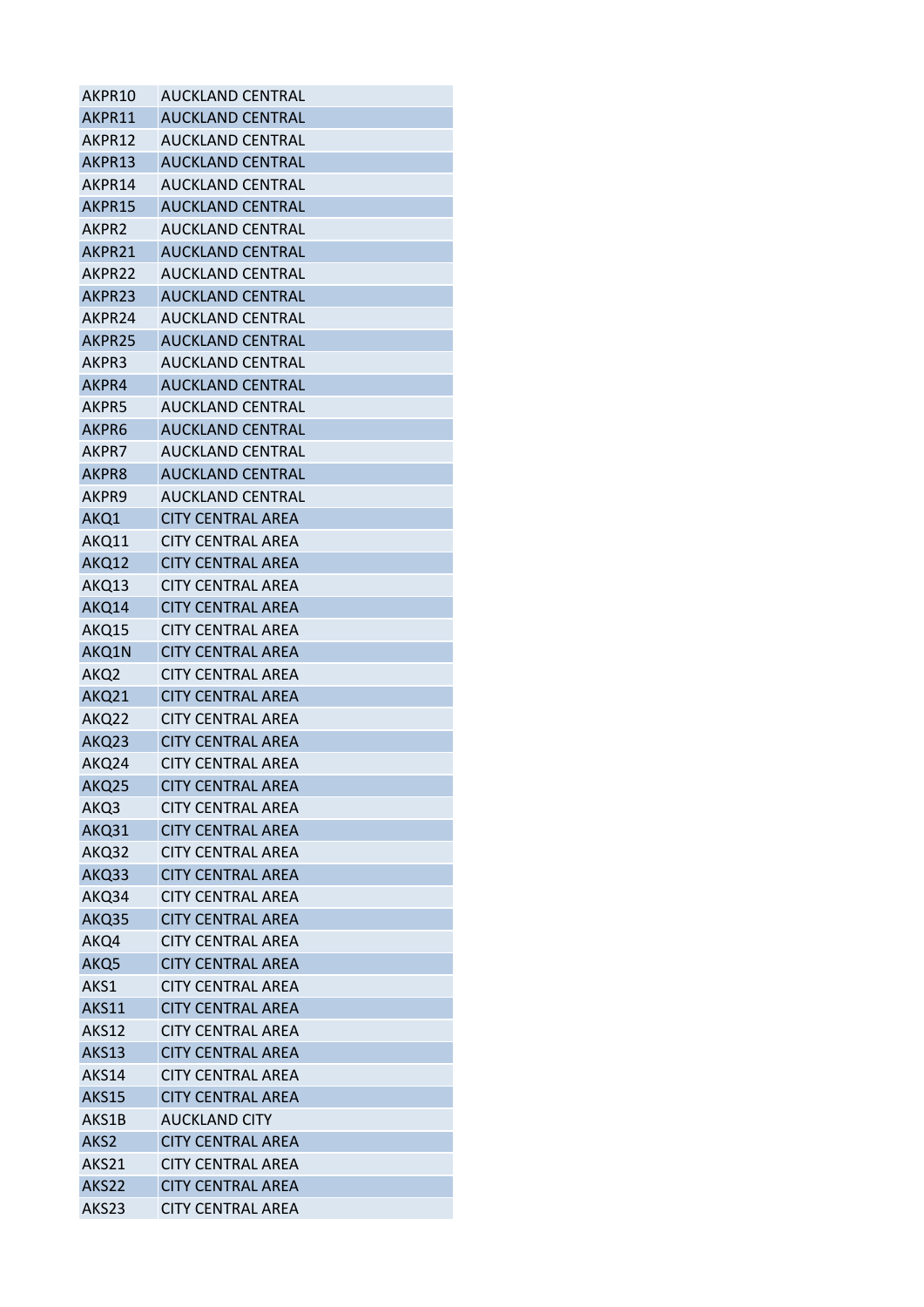| AKS24             | <b>CITY CENTRAL AREA</b>  |
|-------------------|---------------------------|
| AKS25             | <b>CITY CENTRAL AREA</b>  |
| AKS2B             | <b>AUCKLAND CITY</b>      |
| AKS3              | CITY CENTRAL AREA         |
| AKS31             | <b>CITY CENTRAL AREA</b>  |
| AKS32             | <b>CITY CENTRAL AREA</b>  |
| AKS33             | <b>CITY CENTRAL AREA</b>  |
| AKS34             | CITY CENTRAL AREA         |
| AKS35             | <b>CITY CENTRAL AREA</b>  |
| AKT1              | <b>CITY CENTRAL AREA</b>  |
| <b>AKT11</b>      | <b>CITY CENTRAL AREA</b>  |
| <b>AKT12</b>      | CITY CENTRAL AREA         |
| <b>AKT13</b>      | <b>CITY CENTRAL AREA</b>  |
| AKT14             | <b>CITY CENTRAL AREA</b>  |
| <b>AKT15</b>      | <b>CITY CENTRAL AREA</b>  |
| AKT2              | <b>CITY CENTRAL AREA</b>  |
| AKT21             | <b>CITY CENTRAL AREA</b>  |
| AKT22             | <b>CITY CENTRAL AREA</b>  |
| AKT <sub>23</sub> | <b>CITY CENTRAL AREA</b>  |
| AKT24             | <b>CITY CENTRAL AREA</b>  |
| AKT <sub>25</sub> | <b>CITY CENTRAL AREA</b>  |
| AKT3              | <b>CITY CENTRAL AREA</b>  |
| AKT31             | <b>CITY CENTRAL AREA</b>  |
| AKT32             | <b>CITY CENTRAL AREA</b>  |
| AKT33             | <b>CITY CENTRAL AREA</b>  |
| AKT34             | <b>CITY CENTRAL AREA</b>  |
| <b>AKT35</b>      | <b>CITY CENTRAL AREA</b>  |
| AKXOCU            | <b>CITY CENTRAL AREA</b>  |
| AKXOCU1           | <b>CITY CENTRAL AREA</b>  |
| AKXOCU2           | <b>CITY CENTRAL AREA</b>  |
| AKXOCU3           | <b>CITY CENTRAL AREA</b>  |
|                   | AKXOCU4 CITY CENTRAL AREA |
| AKXOCU5           | <b>CITY CENTRAL AREA</b>  |
| AKXOCU6           | <b>CITY CENTRAL AREA</b>  |
| AKY1              | AUCKLAND CENTRAL          |
| AKY2              | <b>CITY CENTRAL AREA</b>  |
| <b>AKZ</b>        | <b>AUCKLAND CENTRAL</b>   |
| AKZ1              | <b>AUCKLAND CENTRAL</b>   |
| AKZ <sub>2</sub>  | <b>AUCKLAND CENTRAL</b>   |
| AKZ3              | AUCKLAND CENTRAL          |
| AKZ4              | <b>AUCKLAND CENTRAL</b>   |
| AKZ5              | <b>AUCKLAND CENTRAL</b>   |
| <b>AKZA</b>       | <b>AUCKLAND CITY</b>      |
| <b>ALFX</b>       | ALEXANDRA                 |
| ALG <sub>2</sub>  | <b>ALEXANDRA</b>          |
| ALJ1              | <b>ALEXANDRA</b>          |
| ALJ <sub>2</sub>  | <b>ALEXANDRA</b>          |
| ALJ3              | ALEXANDRA                 |
| <b>ALJS</b>       | <b>ALEXANDRA</b>          |
| <b>ALN</b>        | <b>ALEXANDRA</b>          |
| ALO <sub>3</sub>  | <b>CHRISTCHURCH</b>       |
|                   |                           |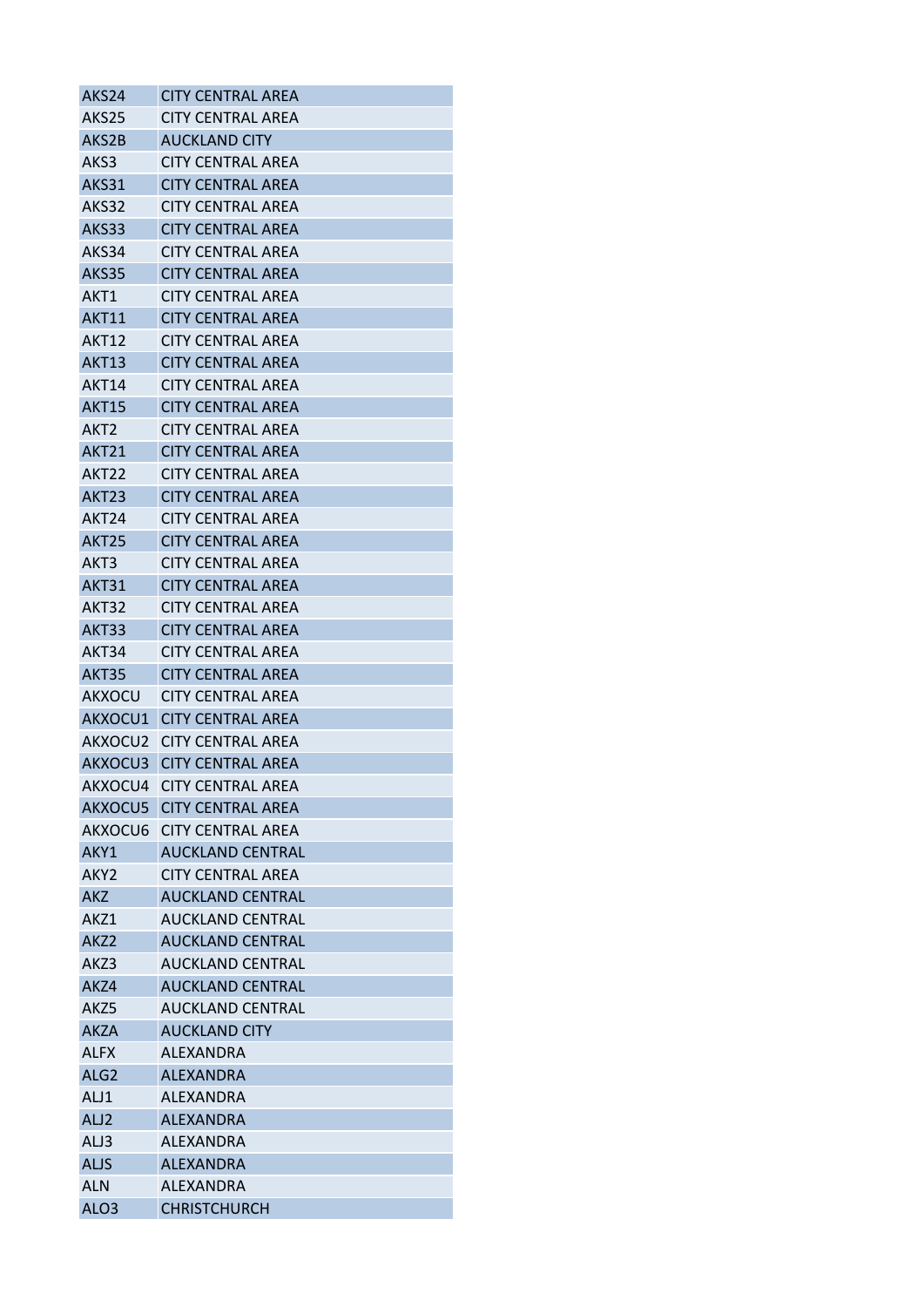| ALQ1              | ALEXANDRA                   |
|-------------------|-----------------------------|
| ALQ <sub>2</sub>  | <b>ALEXANDRA</b>            |
| ALQ3              | ALEXANDRA                   |
| ALQ4              | <b>ALEXANDRA</b>            |
| ALQ5              | <b>ALEXANDRA</b>            |
| ALQ6              | <b>ALEXANDRA</b>            |
| ALQ7              | ALEXANDRA                   |
| <b>ALS</b>        | <b>ALEXANDRA</b>            |
| <b>ALU</b>        | ALEXANDRA                   |
| <b>ALY</b>        | <b>ALEXANDRA</b>            |
| AMR1              | AMBERLEY                    |
| AMR <sub>2</sub>  | <b>AMBERLEY</b>             |
| AMR3              | <b>AMBERLEY</b>             |
| <b>AMWH</b>       | <b>AMBERLEY</b>             |
| <b>ANA</b>        | NORTH SHORE DHQ             |
| ANA1              | <b>WAITAMATA DISTRICT</b>   |
| ANA <sub>2</sub>  | <b>WAITAMATA DISTRICT</b>   |
| ANA3              | <b>WAITAMATA DISTRICT</b>   |
| ANA4              | <b>WAITAMATA DISTRICT</b>   |
| ANA5              | <b>WAITAMATA DISTRICT</b>   |
| ANA6              | NORTH SHORE DHQ             |
| ANA7              | <b>NORTH SHORE DHQ</b>      |
| ANB1              | TAKAPUNA                    |
| ANB <sub>2</sub>  | TAKAPUNA                    |
| ANB3              | TAKAPUNA                    |
| ANB4              | <b>TAKAPUNA</b>             |
| ANBAIL1           | NORTH SHORE POLICING CENTRE |
| <b>ANBS</b>       | <b>TAKAPUNA</b>             |
| ANC <sub>1</sub>  | NORTH SHORE POLICING CENTRE |
| ANC <sub>2</sub>  | NORTH SHORE POLICING CENTRE |
| ANC <sub>3</sub>  | NORTH SHORE POLICING CENTRE |
| ANDTS1            | <b>TAKAPUNA</b>             |
| ANE1              | TAKAPUNA                    |
| ANE <sub>2</sub>  |                             |
|                   |                             |
|                   | <b>TAKAPUNA</b>             |
| ANE3              | TAKAPUNA                    |
| ANE4              | <b>TAKAPUNA</b>             |
| ANE5              | <b>TAKAPUNA</b>             |
| ANE <sub>6</sub>  | <b>TAKAPUNA</b>             |
| ANE7              | TAKAPUNA                    |
| ANE8              | TAKAPUNA                    |
| ANG               | NORTH SHORE DHQ             |
| <b>ANH11</b>      | TAKAPUNA                    |
| <b>ANH12</b>      | <b>TAKAPUNA</b>             |
| <b>ANH13</b>      | <b>TAKAPUNA</b>             |
| ANH <sub>14</sub> | TAKAPUNA                    |
| <b>ANH15</b>      | <b>TAKAPUNA</b>             |
| <b>ANH16</b>      | <b>TAKAPUNA</b>             |
| <b>ANH17</b>      | TAKAPUNA                    |
| <b>ANH18</b>      | <b>TAKAPUNA</b>             |
| ANH19             | TAKAPUNA                    |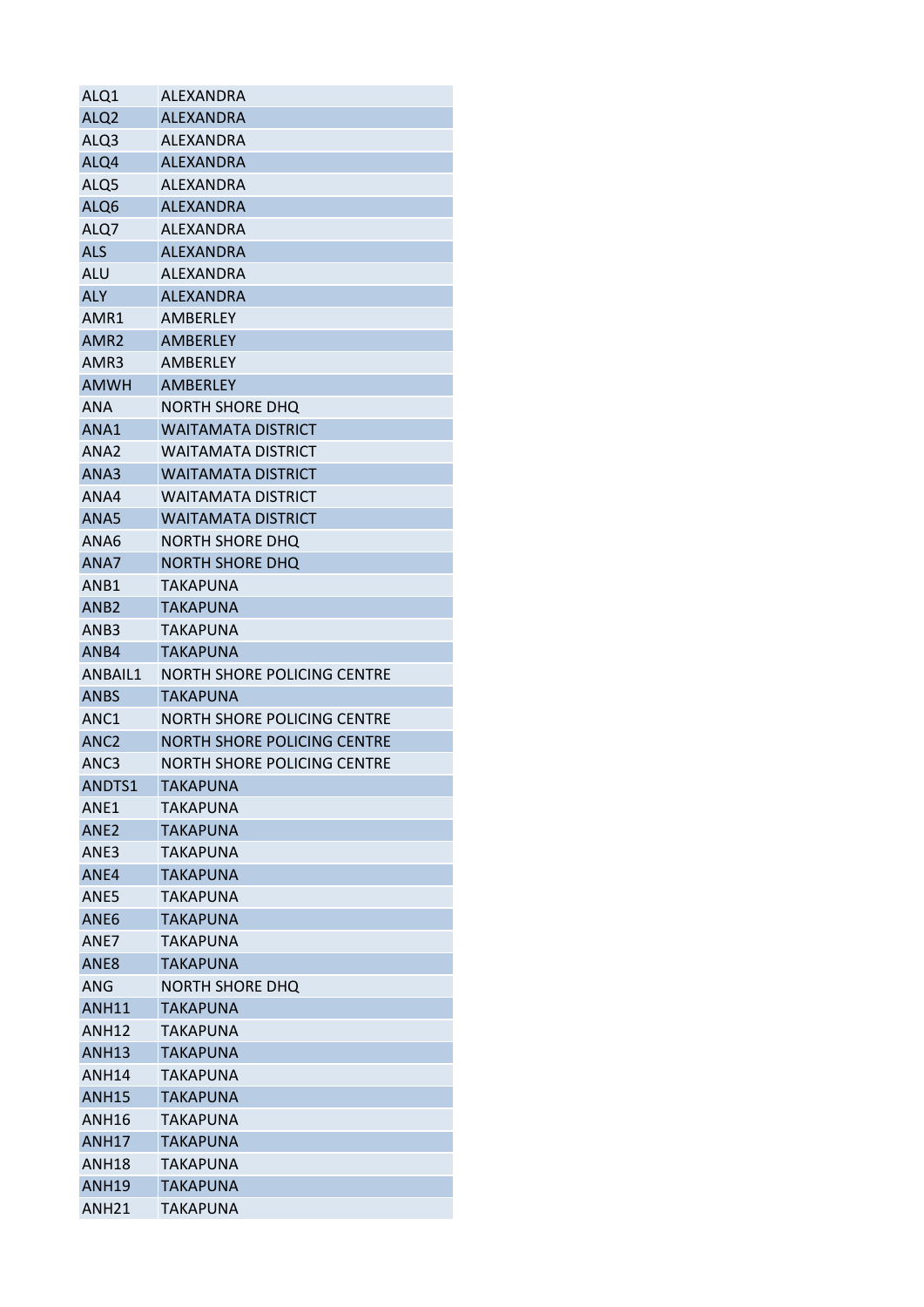| <b>ANH22</b>      | TAKAPUNA             |
|-------------------|----------------------|
| ANH23             | TAKAPUNA             |
| ANH <sub>24</sub> | TAKAPUNA             |
| <b>ANH25</b>      | <b>TAKAPUNA</b>      |
| <b>ANH26</b>      | <b>TAKAPUNA</b>      |
| ANH <sub>27</sub> | <b>TAKAPUNA</b>      |
| ANH28             | TAKAPUNA             |
| <b>ANH29</b>      | <b>TAKAPUNA</b>      |
| <b>ANH31</b>      | <b>TAKAPUNA</b>      |
| ANH32             | <b>TAKAPUNA</b>      |
| <b>ANH33</b>      | <b>TAKAPUNA</b>      |
| ANH34             | TAKAPUNA             |
| <b>ANH35</b>      | <b>TAKAPUNA</b>      |
| ANH36             | TAKAPUNA             |
| <b>ANH41</b>      | <b>TAKAPUNA</b>      |
| <b>ANH42</b>      | <b>TAKAPUNA</b>      |
| <b>ANH43</b>      | TAKAPUNA             |
| ANH44             | TAKAPUNA             |
| <b>ANH45</b>      | <b>TAKAPUNA</b>      |
| ANH46             | <b>TAKAPUNA</b>      |
| ANH47             | <b>TAKAPUNA</b>      |
| ANH48             | TAKAPUNA             |
| ANH49             | <b>TAKAPUNA</b>      |
| ANH51             | TAKAPUNA             |
| <b>ANH52</b>      | <b>TAKAPUNA</b>      |
| <b>ANH53</b>      | <b>TAKAPUNA</b>      |
| <b>ANH54</b>      | TAKAPUNA             |
| <b>ANH55</b>      | TAKAPUNA             |
| <b>ANH56</b>      | <b>TAKAPUNA</b>      |
| <b>ANH57</b>      | TAKAPUNA             |
| <b>ANH58</b>      | <b>TAKAPUNA</b>      |
| <b>ANH59</b>      | <b>TAKAPUNA</b>      |
| ANHN              | TAKAPUNA             |
| ANHS1             | TAKAPUNA             |
| ANHS <sub>2</sub> | TAKAPUNA             |
| ANHS3             | TAKAPUNA             |
| ANHS4             | <b>TAKAPUNA</b>      |
| ANHS5             | TAKAPUNA             |
| <b>ANINTL</b>     | <b>TAKAPUNA</b>      |
| ANJ1              | TAKAPUNA             |
| ANJ <sub>2</sub>  | <b>TAKAPUNA</b>      |
| ANJ3              | TAKAPUNA             |
| ANJ4              | TAKAPUNA             |
| <b>ANK</b>        | <b>WAITEMATA DHQ</b> |
| ANK1              | <b>WAITEMATA DHO</b> |
| ANK2              | <b>WAITEMATA DHQ</b> |
| ANK3              | <b>WAITEMATA DHQ</b> |
| ANK4              | <b>WAITEMATA DHO</b> |
| ANK <sub>5</sub>  | <b>WAITEMATA DHQ</b> |
| ANK <sub>6</sub>  | <b>WAITEMATA DHQ</b> |
| ANK7              | <b>WAITEMATA DHQ</b> |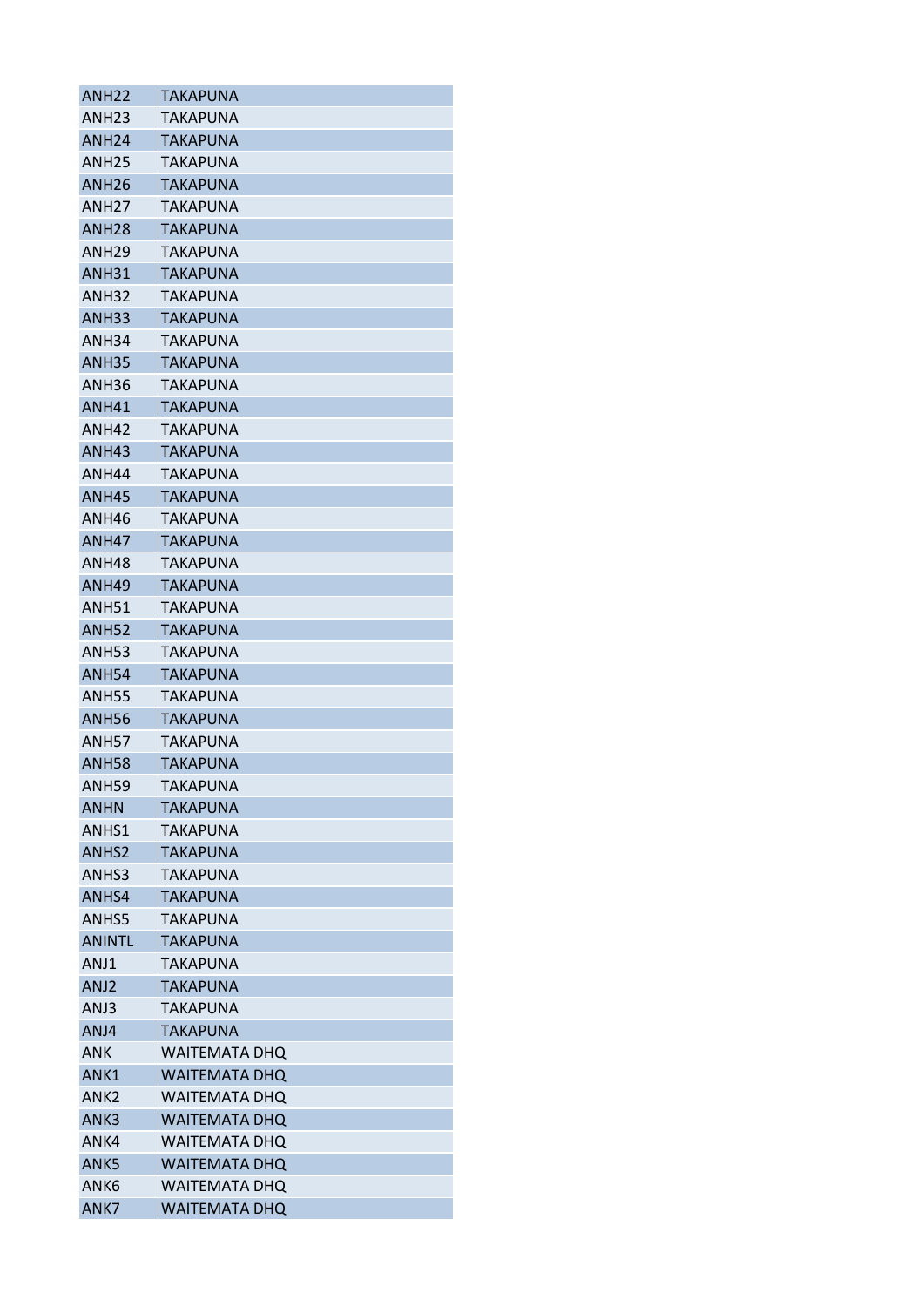| <b>ANMDT</b>      | NORTH SHORE POLICING CENTRE        |
|-------------------|------------------------------------|
| <b>ANMEDIA</b>    | <b>WAITEMATA DHO</b>               |
| ANN               | NORTH SHORE POLICING CENTRE        |
| ANN1              | <b>NORTH SHORE POLICING CENTRE</b> |
| ANN <sub>2</sub>  | NORTH SHORE POLICING CENTRE        |
| ANN3              | NORTH SHORE POLICING CENTRE        |
| ANN4              | NORTH SHORE POLICING CENTRE        |
| ANN <sub>5</sub>  | NORTH SHORE POLICING CENTRE        |
| ANN <sub>6</sub>  | NORTH SHORE POLICING CENTRE        |
| <b>ANO</b>        | NORTH SHORE DHQ                    |
| ANO1              | NORTH SHORE POLICING CENTRE        |
| ANP               | NORTH SHORE POLICING CENTRE        |
| ANP1              | NORTH SHORE POLICING CENTRE        |
| ANP <sub>2</sub>  | NORTH SHORE POLICING CENTRE        |
| ANP3              | NORTH SHORE POLICING CENTRE        |
| ANQ1              | NORTH SHORE POLICING CENTRE        |
| ANQ10             | NORTH SHORE POLICING CENTRE        |
| ANQ <sub>2</sub>  | NORTH SHORE POLICING CENTRE        |
| ANQ3              | NORTH SHORE POLICING CENTRE        |
| ANQ4              | NORTH SHORE POLICING CENTRE        |
| ANQ5              | NORTH SHORE POLICING CENTRE        |
| ANQ6              | NORTH SHORE POLICING CENTRE        |
| ANQ7              | NORTH SHORE POLICING CENTRE        |
| ANQ8              | NORTH SHORE POLICING CENTRE        |
| ANQ9              | NORTH SHORE POLICING CENTRE        |
| ANS1              | TAKAPUNA                           |
| ANS <sub>2</sub>  | TAKAPUNA                           |
| ANV1              | NORTH SHORE POLICING CENTRE        |
| ANV <sub>2</sub>  | NORTH SHORE POLICING CENTRE        |
| ANV <sub>3</sub>  | NORTH SHORE POLICING CENTRE        |
| ANV4              | NORTH SHORE POLICING CENTRE        |
| ANV5              | <b>NORTH SHORE POLICING CENTRE</b> |
| ANW11             | NORTH SHORE POLICING CENTRE        |
| <b>ANW12</b>      | <b>NORTH SHORE POLICING CENTRE</b> |
| <b>ANW13</b>      | NORTH SHORE POLICING CENTRE        |
| <b>ANW14</b>      | <b>NORTH SHORE POLICING CENTRE</b> |
| <b>ANW15</b>      | NORTH SHORE POLICING CENTRE        |
| <b>ANW16</b>      | NORTH SHORE POLICING CENTRE        |
| <b>ANW21</b>      | <b>NORTH SHORE POLICING CENTRE</b> |
|                   | <b>NORTH SHORE POLICING CENTRE</b> |
| <b>ANW22</b>      |                                    |
| ANW <sub>23</sub> | NORTH SHORE POLICING CENTRE        |
| ANW <sub>24</sub> | <b>NORTH SHORE POLICING CENTRE</b> |
| <b>ANW25</b>      | <b>NORTH SHORE POLICING CENTRE</b> |
| ANW <sub>26</sub> | NORTH SHORE POLICING CENTRE        |
| ANW31             | NORTH SHORE POLICING CENTRE        |
| <b>ANW32</b>      | NORTH SHORE POLICING CENTRE        |
| ANW33             | <b>NORTH SHORE POLICING CENTRE</b> |
| ANW34             | <b>NORTH SHORE POLICING CENTRE</b> |
| <b>ANW35</b>      | <b>NORTH SHORE POLICING CENTRE</b> |
| ANW36             | <b>NORTH SHORE POLICING CENTRE</b> |
| <b>ANW41</b>      | <b>NORTH SHORE POLICING CENTRE</b> |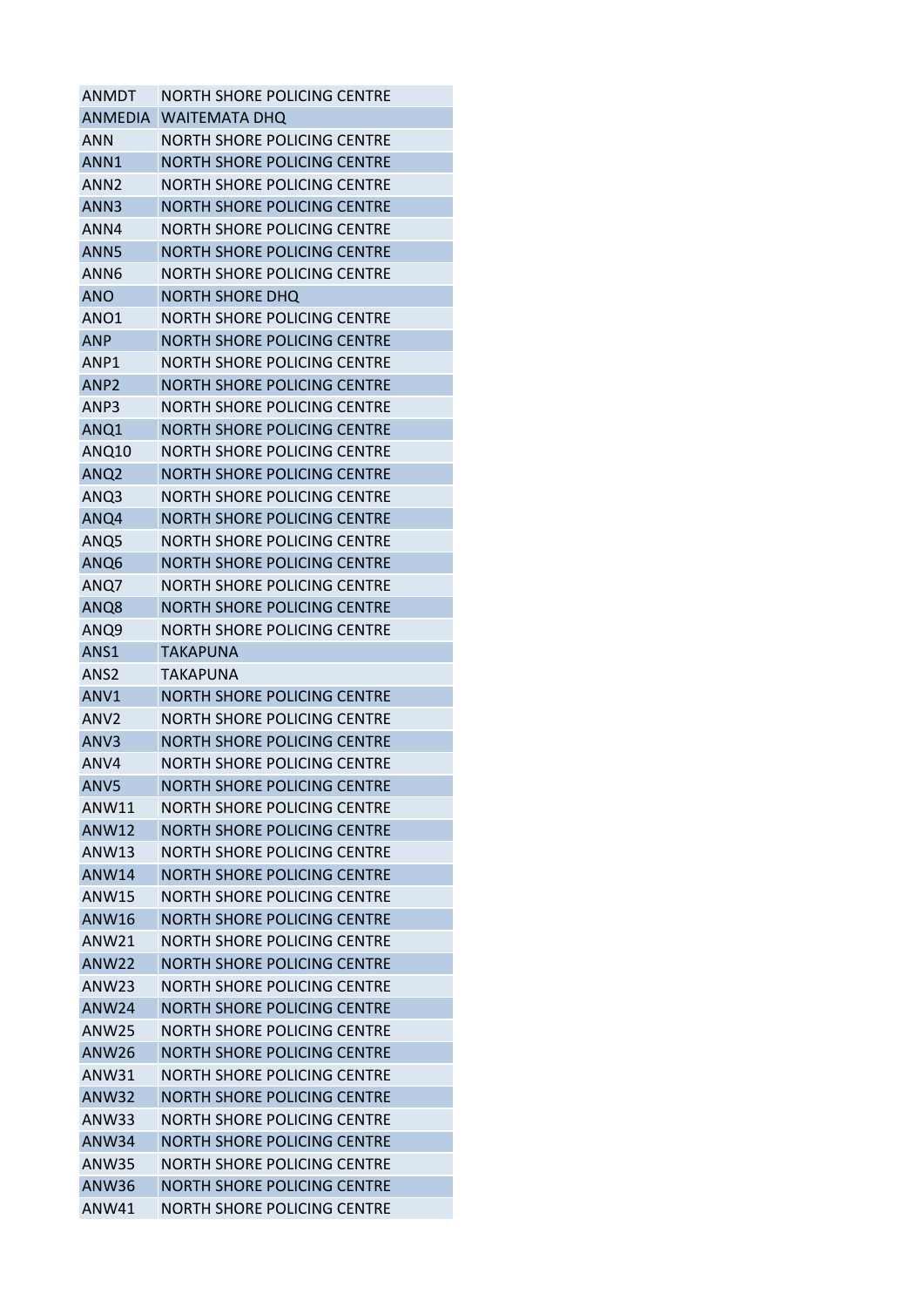| <b>ANW42</b>     | <b>NORTH SHORE POLICING CENTRE</b> |
|------------------|------------------------------------|
| ANW43            | NORTH SHORE POLICING CENTRE        |
| ANW44            | NORTH SHORE POLICING CENTRE        |
| ANW45            | <b>NORTH SHORE POLICING CENTRE</b> |
| <b>ANW46</b>     | <b>NORTH SHORE POLICING CENTRE</b> |
| ANW51            | NORTH SHORE POLICING CENTRE        |
| ANW52            | NORTH SHORE POLICING CENTRE        |
| <b>ANW53</b>     | <b>NORTH SHORE POLICING CENTRE</b> |
| <b>ANW54</b>     | <b>NORTH SHORE POLICING CENTRE</b> |
| <b>ANW55</b>     | NORTH SHORE POLICING CENTRE        |
| ANW56            | NORTH SHORE POLICING CENTRE        |
| ANWC3            | NORTH SHORE POLICING CENTRE        |
| ANX1             | <b>NORTH SHORE POLICING CENTRE</b> |
| ANX10            | NORTH SHORE DISTRICT               |
| ANX11            | NORTH SHORE DISTRICT               |
| ANX2             | NORTH SHORE POLICING CENTRE        |
| ANX3             | <b>NORTH SHORE POLICING CENTRE</b> |
| ANX4             | NORTH SHORE POLICING CENTRE        |
| ANX5             | <b>NORTH SHORE POLICING CENTRE</b> |
| ANY1             | <b>WAITEMATA DHQ</b>               |
| AOC1             | <b>HARLECH HOUSE</b>               |
| AOC2             | <b>HARLECH HOUSE</b>               |
| AOC3             | <b>HARLECH HOUSE</b>               |
| AOR1             | <b>AKAROA</b>                      |
| AOR2             | <b>AKAROA</b>                      |
| AOR3             | AKAROA                             |
| AOR4             | <b>AKAROA</b>                      |
| AOR5             | <b>AKAROA</b>                      |
| AOR6             | <b>AKAROA</b>                      |
| AOR7             | AKAROA                             |
| AOR8             | <b>AKAROA</b>                      |
| AOR9             | <b>AKAROA</b>                      |
| APO              | <b>KAITAIA</b>                     |
| APR1             | TUATAPERE                          |
| APR2             | <b>TUATAPERE</b>                   |
| APR3             | TUATAPERE                          |
| APT <sub>1</sub> | <b>KERIKERI</b>                    |
| APT <sub>2</sub> | <b>KERIKERI</b>                    |
| APT3             | <b>KERIKERI</b>                    |
| APT4             | KFRIKFRI                           |
| APT5             | <b>KERIKERI</b>                    |
| <b>APTS</b>      | <b>KERIKERI</b>                    |
| ARC1             | <b>ASHBURTON</b>                   |
| ARC2             | <b>ASHBURTON</b>                   |
| ARC3             | <b>ASHBURTON</b>                   |
| ARC4             | <b>ASHBURTON</b>                   |
| ARC5             | <b>ASHBURTON</b>                   |
| ARCP             | <b>ASHBURTON</b>                   |
| ARCP1            | <b>ASHBURTON</b>                   |
| ARCP2            | <b>ASHBURTON</b>                   |
| <b>ARCS</b>      | <b>ASHBURTON</b>                   |
|                  |                                    |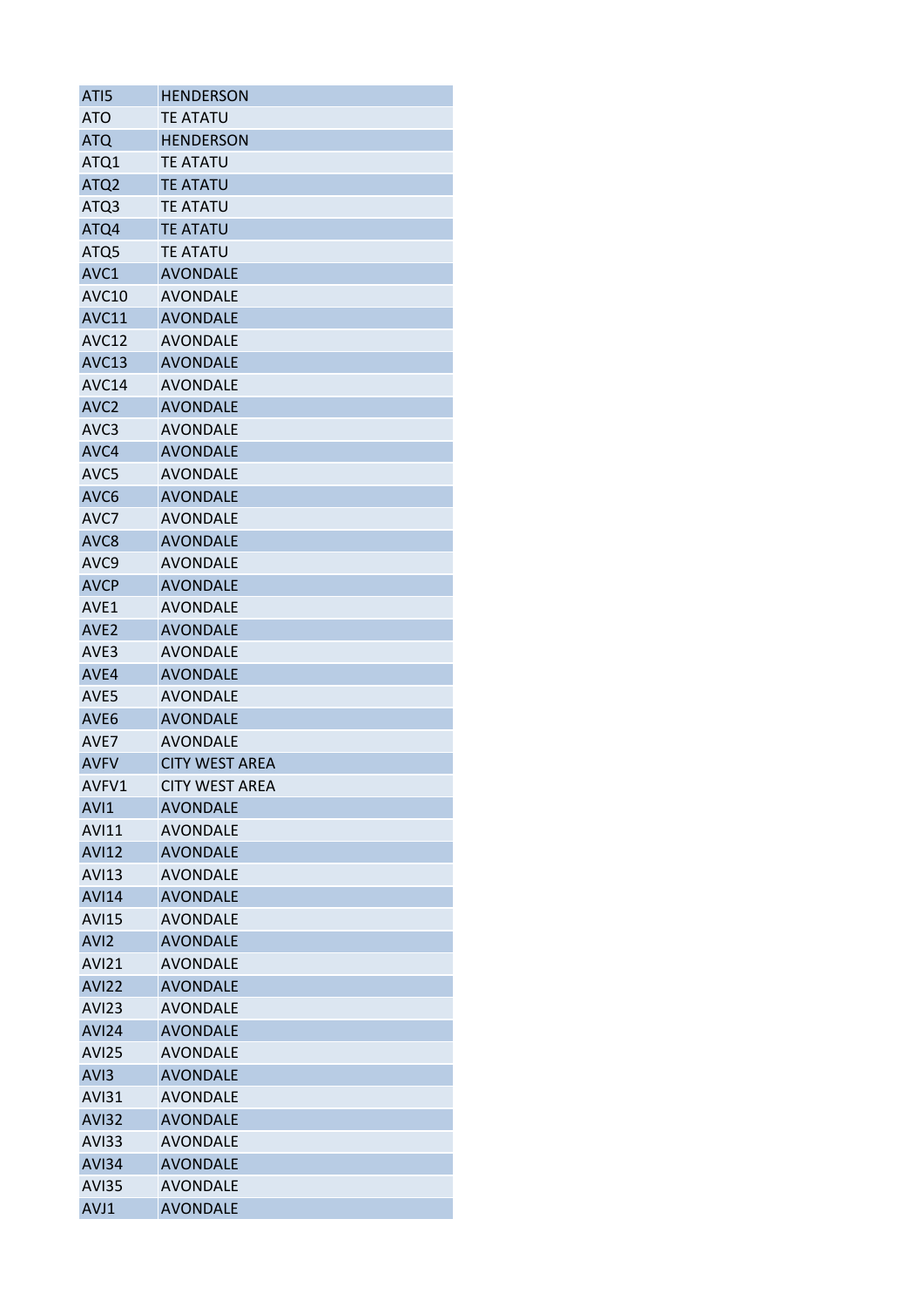| <b>AVJ10</b>      | <b>AVONDALE</b> |
|-------------------|-----------------|
| AVJ2              | <b>AVONDALE</b> |
| AVJ3              | <b>AVONDALE</b> |
| AVJ4              | <b>AVONDALE</b> |
| AVJ5              | <b>AVONDALE</b> |
| AVJ6              | <b>AVONDALE</b> |
| AVJ7              | <b>AVONDALE</b> |
| AVJ8              | <b>AVONDALE</b> |
| AVJ9              | <b>AVONDALE</b> |
| <b>AVN</b>        | <b>AVONDALE</b> |
| <b>AVO</b>        | <b>AVONDALE</b> |
| AVQ1              | <b>AVONDALE</b> |
| AVQ11             | <b>AVONDALE</b> |
| AVQ12             | <b>AVONDALE</b> |
| AVQ13             | <b>AVONDALE</b> |
| AVQ14             | <b>AVONDALE</b> |
| AVQ15             | <b>AVONDALE</b> |
| AVQ <sub>2</sub>  | <b>AVONDALE</b> |
| AVQ21             | <b>AVONDALE</b> |
| AVQ22             | <b>AVONDALE</b> |
| AVQ23             | <b>AVONDALE</b> |
| AVQ24             | <b>AVONDALE</b> |
| AVQ25             | <b>AVONDALE</b> |
| AVQ3              | <b>AVONDALE</b> |
| AVQ31             | <b>AVONDALE</b> |
| AVQ32             | <b>AVONDALE</b> |
| AVQ33             | <b>AVONDALE</b> |
| AVQ34             | <b>AVONDALE</b> |
| AVQ35             | <b>AVONDALE</b> |
| AVS1              | <b>AVONDALE</b> |
| AVS2              | <b>AVONDALE</b> |
| AVS3              | <b>AVONDALE</b> |
| AVT1              | <b>AVONDALE</b> |
| <b>AVT11</b>      | <b>AVONDALE</b> |
| <b>AVT12</b>      | <b>AVONDALE</b> |
| <b>AVT13</b>      | <b>AVONDALE</b> |
| AVT <sub>14</sub> | <b>AVONDALE</b> |
| <b>AVT15</b>      | <b>AVONDALE</b> |
| AVT <sub>2</sub>  | <b>AVONDALE</b> |
| <b>AVT21</b>      | <b>AVONDALE</b> |
| AVT <sub>22</sub> | <b>AVONDALE</b> |
| AVT <sub>23</sub> | <b>AVONDALE</b> |
| AVT <sub>24</sub> | <b>AVONDALE</b> |
| <b>AVT25</b>      | <b>AVONDALE</b> |
| AVT <sub>3</sub>  | <b>AVONDALE</b> |
| AVT31             | <b>AVONDALE</b> |
| AVT32             | <b>AVONDALE</b> |
| AVT33             | <b>AVONDALE</b> |
| AVT34             | <b>AVONDALE</b> |
| <b>AVT35</b>      | <b>AVONDALE</b> |
| AVX1              | <b>AVONDALE</b> |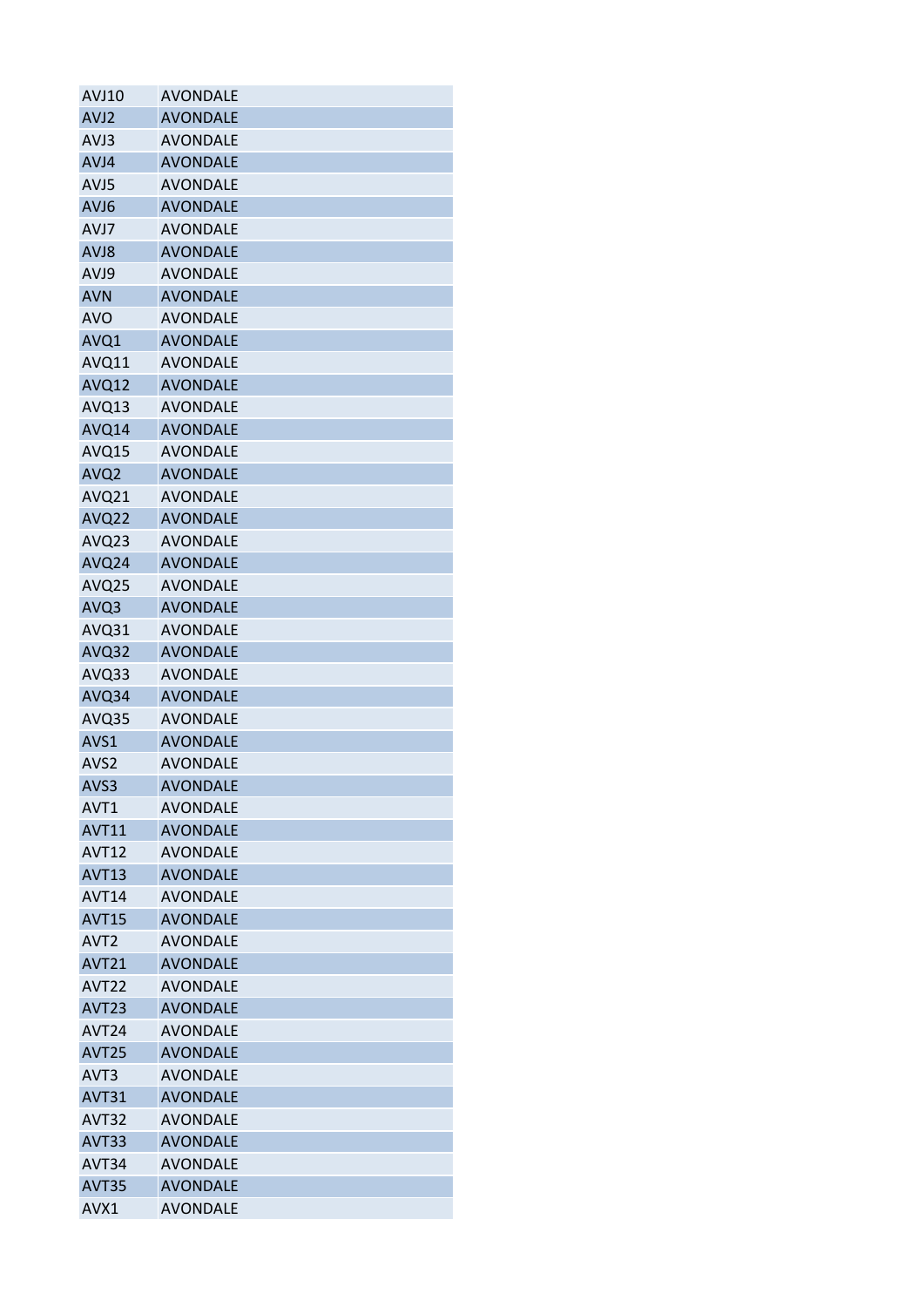| AVX11            | <b>AVONDALE</b>           |
|------------------|---------------------------|
| AVX12            | AVONDALE                  |
| <b>AVX13</b>     | <b>AVONDALE</b>           |
| AVX2             | <b>AVONDALE</b>           |
| <b>AVX21</b>     | <b>AVONDALE</b>           |
| AVX22            | <b>AVONDALE</b>           |
| AVX23            | <b>AVONDALE</b>           |
| AVX3             | <b>AVONDALE</b>           |
| AVX31            | <b>AVONDALE</b>           |
| AVX4             | <b>AVONDALE</b>           |
| AVX5             | <b>AVONDALE</b>           |
| <b>AVY</b>       | <b>AVONDALE</b>           |
| <b>AWA</b>       | <b>WAITAKERE DISTRICT</b> |
| AWA1B            | WAITAKERE DISTRICT        |
| AWA1C            | <b>WAITAKERE DISTRICT</b> |
| AWA1H            | WAITAKERE DISTRICT        |
| AWA1I            | WAITAKERE DISTRICT        |
| AWA10            | WAITAKERE DISTRICT        |
| AWA1P            | <b>WAITAKERE DISTRICT</b> |
| AWA1T            | <b>WAITAKERE DISTRICT</b> |
| AWA2C            | <b>WAITAKERE DISTRICT</b> |
| AWA2I            | <b>WAITAKERE DISTRICT</b> |
| AWB1             | <b>HENDERSON</b>          |
| AWB <sub>2</sub> | <b>HENDERSON</b>          |
| AWB3             | <b>HENDERSON</b>          |
| AWB4             | <b>HENDERSON</b>          |
| AWB5             | <b>HENDERSON</b>          |
| AWB6             | <b>HENDERSON</b>          |
| <b>AWBAIL1</b>   | <b>HENDERSON</b>          |
| AWBAIL2          | <b>HENDERSON</b>          |
| AWC1             | <b>HENDERSON</b>          |
| AWC2             | <b>HENDERSON</b>          |
| AWC3             | <b>HENDERSON</b>          |
| AWC4             | <b>HENDERSON</b>          |
| AWC5             | <b>HENDERSON</b>          |
| AWF1             | <b>HENDERSON</b>          |
| AWF <sub>2</sub> | <b>HENDERSON</b>          |
| AWFV1            | <b>HENDERSON</b>          |
| AWFV2            | <b>HENDERSON</b>          |
| AWFV3            | HENDERSON                 |
| AWFV4            | <b>HENDERSON</b>          |
| <b>AWFVS</b>     | <b>HENDERSON</b>          |
| AWG1             | <b>HENDERSON</b>          |
| AWG2             | <b>HENDERSON</b>          |
| <b>AWINTL</b>    | <b>HENDERSON</b>          |
| <b>AWJ</b>       | <b>WAITAKERE DISTRICT</b> |
| AWJ1             | <b>WAITAKERE DISTRICT</b> |
| AWJ2             | <b>WAITAKERE DISTRICT</b> |
| AWJ3             | <b>WAITAKERE DISTRICT</b> |
| AWJ4             | WAITAKERE DISTRICT        |
| AWJ5             | <b>WAITAKERE DISTRICT</b> |
|                  |                           |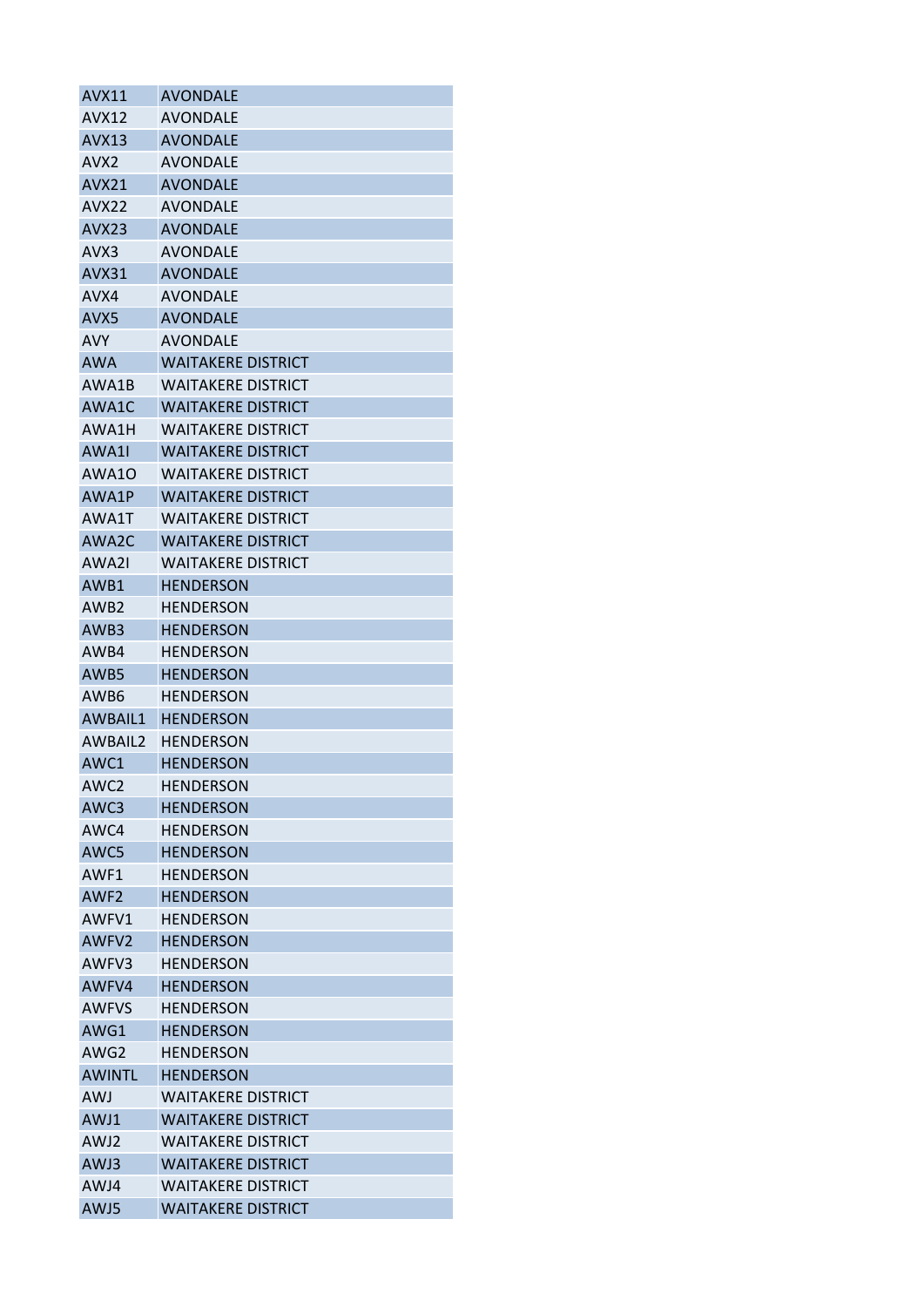| AWJ6             | <b>WAITAKERE DISTRICT</b> |
|------------------|---------------------------|
| AWJ7             | <b>WAITAKERE DISTRICT</b> |
| AWJ8             | WAITAKERE DISTRICT        |
| AWK1             | <b>WAITAKERE DISTRICT</b> |
| AWK <sub>2</sub> | WAITAKERE DISTRICT        |
| AWK3             | <b>WAITAKERE DISTRICT</b> |
| AWK4             | WAITAKERE DISTRICT        |
| AWK5             | <b>WAITAKERE DISTRICT</b> |
| AWK6             | <b>WAITAKERE DISTRICT</b> |
| AWK7             | WAITAKERE DISTRICT        |
| AWK8             | <b>WAITAKERE DISTRICT</b> |
| <b>AWL</b>       | HENDERSON                 |
| AWL1             | <b>NORTH SHORE</b>        |
| AWL <sub>2</sub> | <b>NORTH SHORE</b>        |
| AWLN             | <b>NORTH SHORE</b>        |
| <b>AWLS</b>      | <b>NORTH SHORE</b>        |
| AWN              | HFNDFRSON                 |
| <b>AWO</b>       | <b>HENDERSON</b>          |
| AWO1             | HENDERSON                 |
| AWO <sub>2</sub> | <b>HENDERSON</b>          |
| AWO3             | <b>HENDERSON</b>          |
| AWO <sub>4</sub> | <b>HENDERSON</b>          |
| AWOS             | HENDERSON                 |
| <b>AWP</b>       | <b>HENDERSON</b>          |
| AWP1             | <b>WAITAKERE DISTRICT</b> |
| AWP <sub>2</sub> | <b>WAITAKERE DISTRICT</b> |
| AWP3             | <b>WAITAKERE DISTRICT</b> |
| AWP4             | WAITAKERE DISTRICT        |
| AWS1             | <b>WAITAKERE DISTRICT</b> |
| AWS1A            | <b>WAITAKERE DISTRICT</b> |
| AWS2             | <b>WAITAKERE DISTRICT</b> |
| AWS2A            | <b>WAITAKERE DISTRICT</b> |
| AWS3             | <b>WAITAKERE DISTRICT</b> |
| AWS3A            | <b>WAITAKERE DISTRICT</b> |
| AWS4             | <b>WAITAKERE DISTRICT</b> |
| AWS4A            | <b>WAITAKERE DISTRICT</b> |
| AWS5             | <b>WAITAKERE DISTRICT</b> |
| AWS5A            | <b>WAITAKERE DISTRICT</b> |
| <b>AWT</b>       | <b>HENDERSON</b>          |
| AWT1             | <b>WAITAKERE DISTRICT</b> |
| AWT10            | <b>HENDERSON</b>          |
| <b>AWT11</b>     | <b>HENDERSON</b>          |
| <b>AWT12</b>     | <b>HENDERSON</b>          |
| <b>AWT13</b>     | <b>HENDERSON</b>          |
| AWT14            | HENDERSON                 |
| <b>AWT15</b>     | <b>HENDERSON</b>          |
| <b>AWT16</b>     | <b>HENDERSON</b>          |
| AWT <sub>2</sub> | <b>HENDERSON</b>          |
| <b>AWT21</b>     | <b>HENDERSON</b>          |
| AWT22            | <b>HENDERSON</b>          |
| AWT23            | <b>HENDERSON</b>          |
|                  |                           |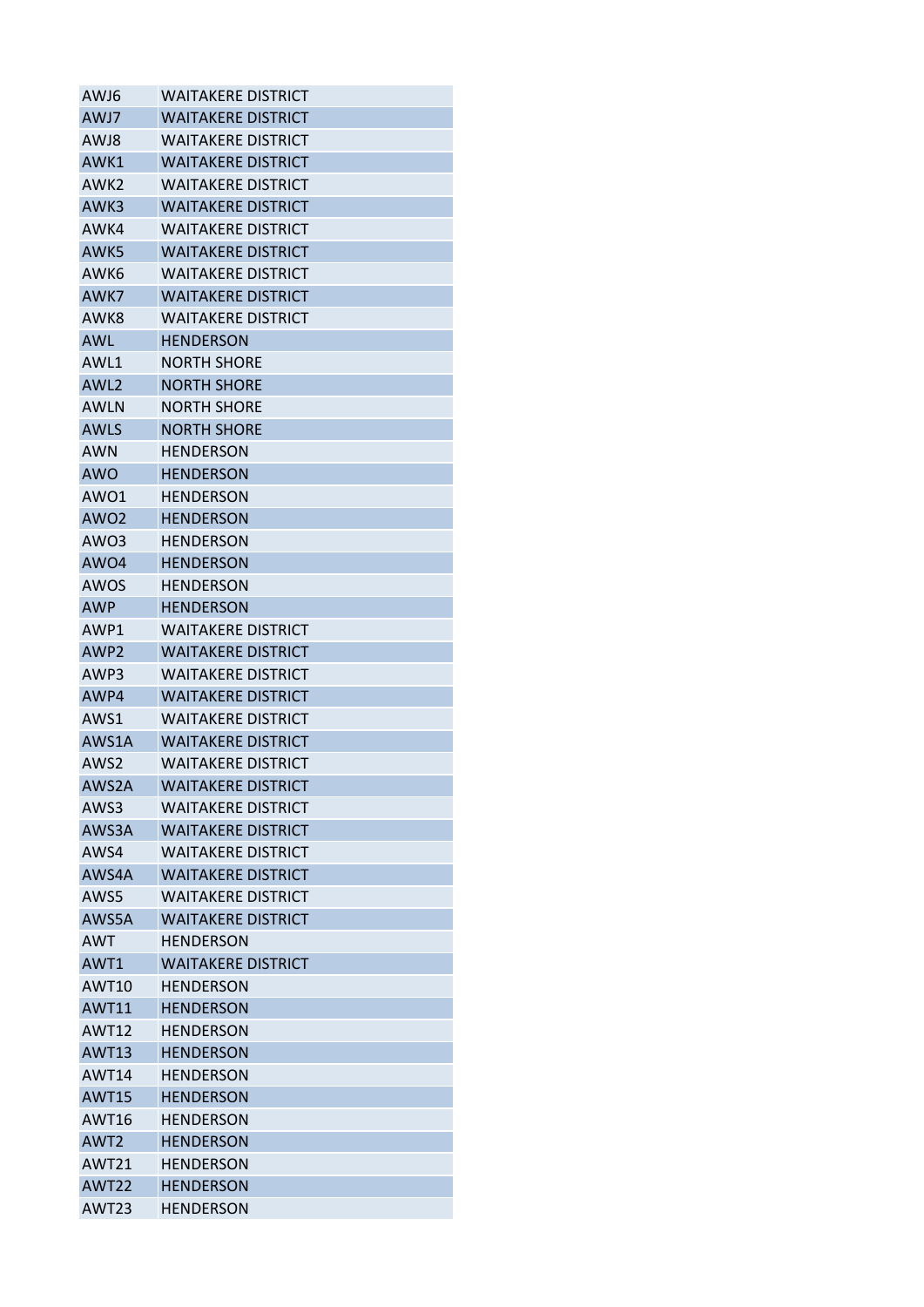| <b>AWT24</b>      | <b>HENDERSON</b>                   |
|-------------------|------------------------------------|
| AWT <sub>25</sub> | <b>HENDERSON</b>                   |
| AWT <sub>26</sub> | <b>HENDERSON</b>                   |
| AWT3              | HENDERSON                          |
| <b>AWT31</b>      | <b>HENDERSON</b>                   |
| AWT32             | <b>HENDERSON</b>                   |
| AWT33             | <b>HENDERSON</b>                   |
| AWT34             | HENDERSON                          |
| <b>AWT35</b>      | <b>HENDERSON</b>                   |
| AWT36             | HENDERSON                          |
| AWT37             | <b>HENDERSON</b>                   |
| AWT4              | <b>HENDERSON</b>                   |
| AWT5              | <b>HENDERSON</b>                   |
| AWT <sub>6</sub>  | <b>HENDERSON</b>                   |
| AWT7              | <b>HENDERSON</b>                   |
| AWT8              | <b>HENDERSON</b>                   |
| AWT9              | <b>HENDERSON</b>                   |
| AWV               | <b>HENDERSON</b>                   |
| AWV1              | <b>HENDERSON</b>                   |
| AWV <sub>2</sub>  | <b>HENDERSON</b>                   |
| AWV3              | <b>HENDERSON</b>                   |
| AWW10             | <b>WAITAKERE DISTRICT</b>          |
| AWWC4             | HENDERSON                          |
| AWWC5             | <b>HENDERSON</b>                   |
| <b>AWX</b>        | <b>HENDERSON</b>                   |
| AWY               | <b>HENDERSON</b>                   |
| AWY1              | <b>HENDERSON</b>                   |
| AWY <sub>2</sub>  | <b>HENDERSON</b>                   |
| AWY3              | <b>HENDERSON</b>                   |
| AWY4              | <b>HENDERSON</b>                   |
| AWY5              | <b>HENDERSON</b>                   |
| AWY6              | <b>HENDERSON</b>                   |
| AWY7              | <b>HENDERSON</b>                   |
| AWY8              | <b>HENDERSON</b>                   |
| AXR.              | <b>ARTHURS PASS</b>                |
| AXR1              | <b>ARTHURS PASS</b>                |
| AXR <sub>2</sub>  | <b>ARTHURS PASS</b>                |
| AXR3              | <b>ARTHURS PASS</b>                |
| AXR4              | <b>ARTHURS PASS</b>                |
| AXR5              | <b>ARTHURS PASS</b>                |
| AXR6              | <b>ARTHURS PASS</b>                |
| AXR9              | <b>ARTHURS PASS</b>                |
| <b>AYE</b>        | ALBANY                             |
| AYI1              | NORTH SHORE POLICING CENTRE        |
| AYI2              | <b>NORTH SHORE POLICING CENTRE</b> |
| AYI3              | NORTH SHORE POLICING CENTRE        |
| <b>AYO</b>        | <b>ALBANY</b>                      |
| AYO1              | ALBANY                             |
| AYO <sub>2</sub>  | <b>ALBANY</b>                      |
| AYO3              | ALBANY                             |
| AYS1              | NORTH SHORE POLICING CENTRE        |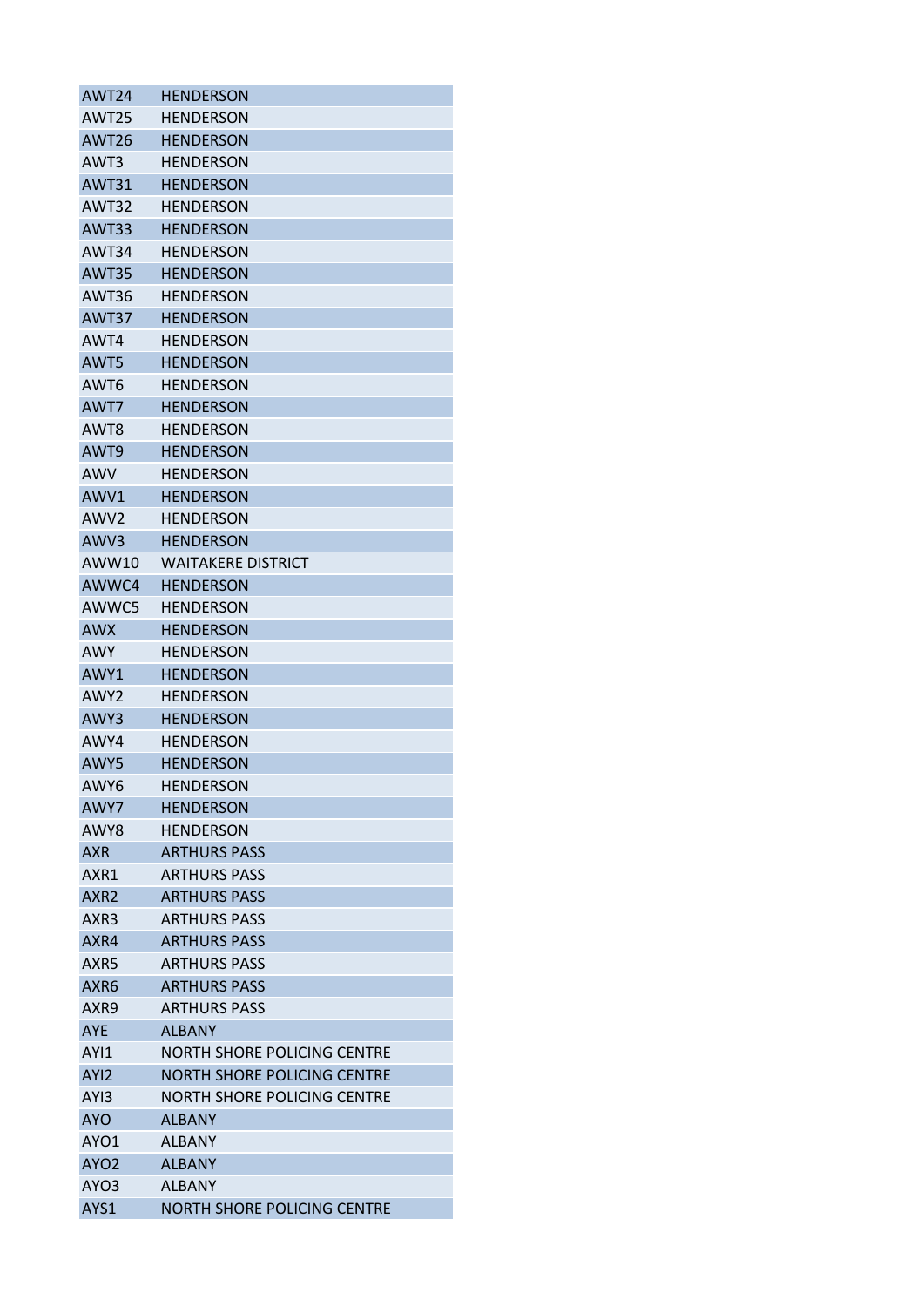| AYS2                     | NORTH SHORE POLICING CENTRE          |
|--------------------------|--------------------------------------|
| AYS <sub>3</sub>         | NORTH SHORE POLICING CENTRE          |
| AZI1S                    | PAPAMOA                              |
| AZI <sub>2</sub> S       | <b>PAPAMOA</b>                       |
| AZI3S                    | PAPAMOA                              |
| AZI4S                    | <b>PAPAMOA</b>                       |
| AZI5S                    | PAPAMOA                              |
| AZJ1S                    | <b>PAPAMOA</b>                       |
| AZJ1T                    | PAPAMOA                              |
| AZJ2S                    | PAPAMOA                              |
| AZJ2T                    | PAPAMOA                              |
| AZJ3S                    | PAPAMOA                              |
| AZJ3T                    | PAPAMOA                              |
| AZJ4S                    | PAPAMOA                              |
| AZJ4T                    | PAPAMOA                              |
| AZJ5S                    | <b>PAPAMOA</b>                       |
| AZJ5T                    | PAPAMOA                              |
| <b>AZLOE</b>             | <b>PAPAMOA</b>                       |
| AZO4N                    | PAPAMOA                              |
| AZP14                    | <b>PAPAMOA</b>                       |
| AZP1S                    | PAPAMOA                              |
| AZP1T                    | <b>PAPAMOA</b>                       |
| AZP2S                    | PAPAMOA                              |
| AZP <sub>2</sub> T       | <b>PAPAMOA</b>                       |
| AZP3S                    | PAPAMOA                              |
| AZP3T                    | PAPAMOA                              |
| AZP4S                    | PAPAMOA                              |
| AZP4T                    | <b>PAPAMOA</b>                       |
| AZP5S                    | PAPAMOA                              |
| AZP5T                    | PAPAMOA                              |
| AZS14                    | PAPAMOA                              |
| AZX6P                    | <b>PAPAMOA</b>                       |
| AZZ2F                    | PAPAMOA                              |
| AZZ2J                    | <b>PAPAMOA</b>                       |
| BAI                      | <b>BALCLUTHA</b>                     |
| BAI1                     | <b>BALCLUTHA</b>                     |
| BAI <sub>2</sub>         | <b>BALCLUTHA</b>                     |
| BAI3                     | <b>BALCLUTHA</b>                     |
| <b>BAINTL</b>            | <b>BALCLUTHA</b>                     |
| BAJ1                     | <b>BALCLUTHA</b>                     |
| BAJ2                     | <b>BALCLUTHA</b>                     |
| BAJ3                     | <b>BALCLUTHA</b>                     |
| <b>BAJS</b>              | <b>BALCLUTHA</b>                     |
|                          |                                      |
| <b>BAN</b><br><b>BAO</b> | <b>BALCLUTHA</b><br><b>BALCLUTHA</b> |
|                          |                                      |
| BAO <sub>2</sub>         | <b>BALCLUTHA</b>                     |
| BAQ1                     | <b>BALCLUTHA</b>                     |
| BAQ1A                    | <b>BALCLUTHA</b>                     |
| BAQ <sub>2</sub>         | <b>BALCLUTHA</b>                     |
| BAQ2A                    | <b>BALCLUTHA</b>                     |
| BAQ3                     | <b>BALCLUTHA</b>                     |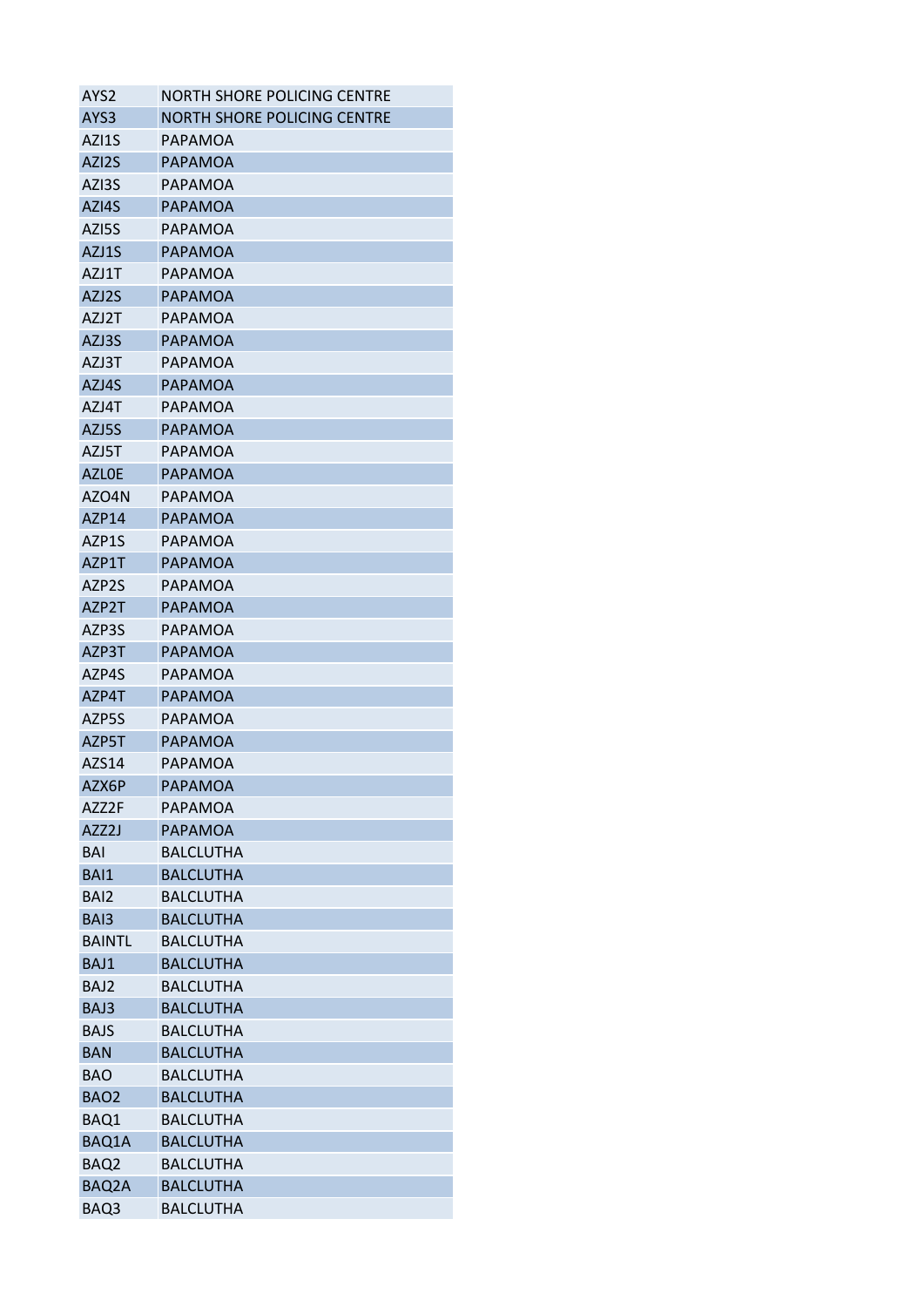| BAQ3A            | <b>BALCLUTHA</b>                   |
|------------------|------------------------------------|
| BAQ4             | <b>CLINTON</b>                     |
| BAQ5             | <b>BALCLUTHA</b>                   |
| BAS1             | <b>BALCLUTHA</b>                   |
| BAS <sub>2</sub> | <b>BALCLUTHA</b>                   |
| BAT              | <b>BALCLUTHA</b>                   |
| BAT1             | <b>BALCLUTHA</b>                   |
| BAT <sub>2</sub> | <b>BALCLUTHA</b>                   |
| BAT3             | <b>BALCLUTHA</b>                   |
| BAY1             | <b>BALCLUTHA</b>                   |
| BAY <sub>2</sub> | <b>BALCLUTHA</b>                   |
| <b>BAY51</b>     | TAURANGA                           |
| BAY5A            | <b>TAURANGA</b>                    |
| BAY5B            | TAURANGA                           |
| BAY5C            | <b>TAURANGA</b>                    |
| <b>BAZCOM</b>    | <b>BALCLUTHA</b>                   |
| BBI1             | NORTH SHORE POLICING CENTRE        |
| BB <sub>12</sub> | NORTH SHORE POLICING CENTRE        |
| BB <sub>13</sub> | <b>NORTH SHORE POLICING CENTRE</b> |
| BBJ1             | <b>BROWNS BAY</b>                  |
| BBJ2             | <b>BROWNS BAY</b>                  |
| BBJ3             | <b>BROWNS BAY</b>                  |
| BBJ4             | <b>BROWNS BAY</b>                  |
| BBJ5             | <b>BROWNS BAY</b>                  |
| BBJ6             | <b>BROWNS BAY</b>                  |
| <b>BBO</b>       | <b>BROWNS BAY</b>                  |
| BBQ1             | <b>NORTH SHORE POLICING CENTRE</b> |
|                  | NORTH SHORE POLICING CENTRE        |
| BBQ <sub>2</sub> | <b>NORTH SHORE POLICING CENTRE</b> |
| BBQ3             |                                    |
| BBS1             | <b>BROWNS BAY</b>                  |
| BBS2             | <b>BROWNS BAY</b>                  |
| <b>BBX</b>       | <b>BROWNS BAY</b>                  |
| <b>BCCP</b>      | <b>NEWTOWN</b>                     |
| BCO1             | <b>NEWTOWN</b>                     |
| BCQ1             | <b>NEWTOWN</b>                     |
| BCQ <sub>2</sub> | <b>NEWTOWN</b>                     |
| BCQ3             | <b>NEWTOWN</b>                     |
| BCQ4             | <b>NEWTOWN</b>                     |
| BCQ5             | <b>NEWTOWN</b>                     |
| BCQI1            | <b>WELLINGTON</b>                  |
| <b>BDR</b>       | <b>BENNYDALE</b>                   |
| BEI1A            | <b>BEACHLANDS</b>                  |
| BEJ1A            | <b>BEACHLANDS</b>                  |
| BEJ1B            | <b>BEACHLANDS</b>                  |
| BEJ1C            | <b>BEACHLANDS</b>                  |
| BFR1             | <b>BLUFF</b>                       |
| BFR <sub>2</sub> | <b>BLUFF</b>                       |
| BFR3             | <b>BLUFF</b>                       |
| BFR4             | <b>BLUFF</b>                       |
| <b>BIO</b>       | <b>BIRKDALE</b>                    |
| BKI1             | <b>NORTH SHORE POLICING CENTRE</b> |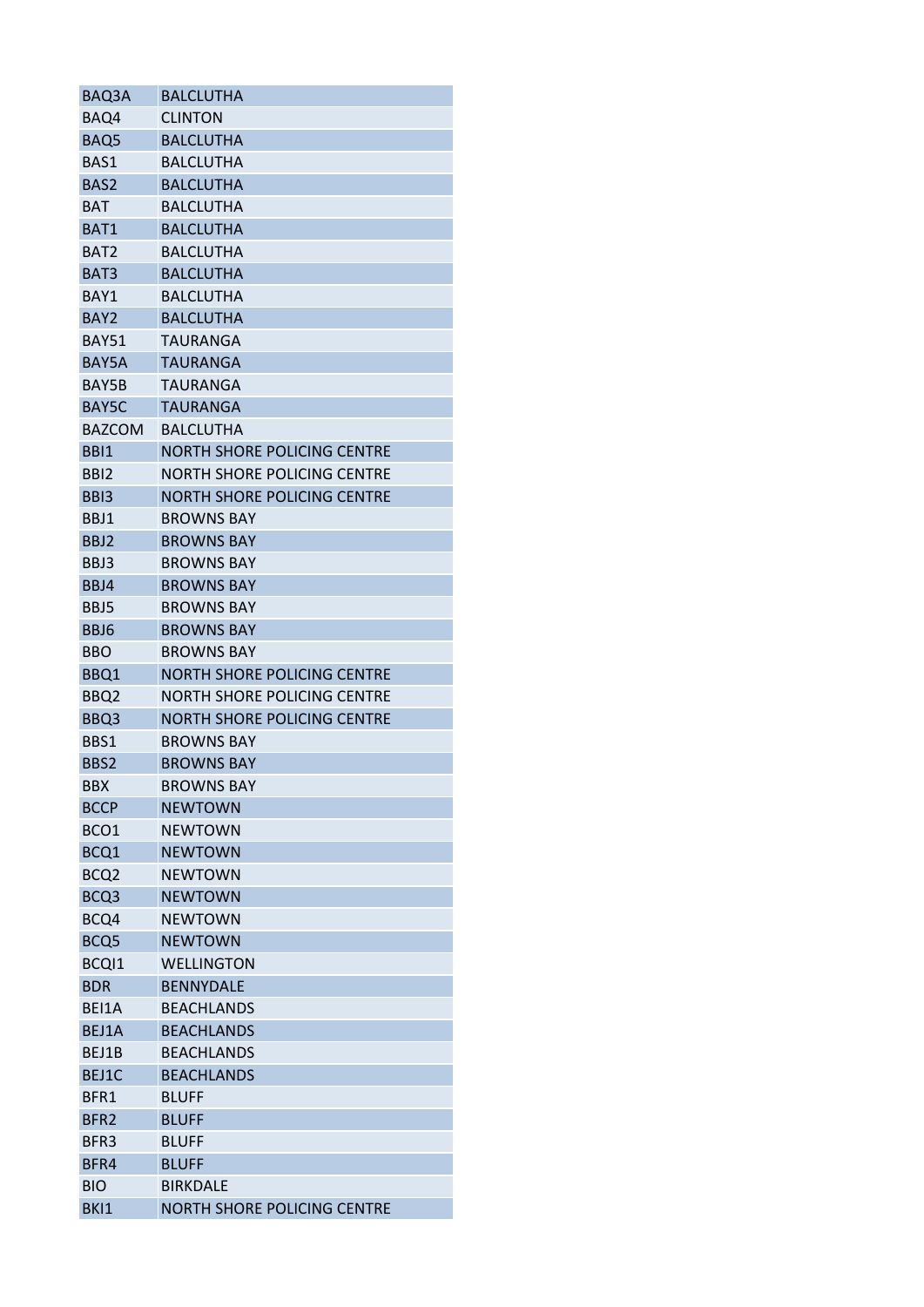| BK <sub>12</sub>   | <b>NORTH SHORE POLICING CENTRE</b> |
|--------------------|------------------------------------|
| BK <sub>13</sub>   | NORTH SHORE POLICING CENTRE        |
| BKJ1               | GLENFIELD                          |
| BKJ2               | <b>GLENFIELD</b>                   |
| BKJ3               | <b>GLENFIELD</b>                   |
| BKJ4               | <b>GLENFIELD</b>                   |
| BKO                | <b>BIRKENHEAD</b>                  |
| BKQ1               | <b>BIRKENHEAD</b>                  |
| BKQ <sub>2</sub>   | <b>BIRKENHEAD</b>                  |
| <b>BKX</b>         | <b>GLENFIELD</b>                   |
| <b>BLCP</b>        | <b>BALMORAL</b>                    |
| BLCST1             | <b>BALMORAL</b>                    |
| BLCST <sub>2</sub> | <b>BALMORAL</b>                    |
| <b>BLI</b>         | <b>AVONDALE</b>                    |
| BLI <sub>1</sub>   | <b>BALMORAL</b>                    |
| <b>BLI11</b>       | <b>BALMORAL</b>                    |
| <b>BLI12</b>       | <b>BALMORAL</b>                    |
| <b>BLI13</b>       | <b>BALMORAL</b>                    |
| <b>BLI14</b>       | <b>BALMORAL</b>                    |
| <b>BLI15</b>       | <b>BALMORAL</b>                    |
| BLI <sub>2</sub>   | <b>BALMORAL</b>                    |
| <b>BLI21</b>       | <b>BALMORAL</b>                    |
| BLI22              | <b>BALMORAL</b>                    |
| <b>BLI23</b>       | <b>BALMORAL</b>                    |
| <b>BLI24</b>       | <b>BALMORAL</b>                    |
| <b>BLI25</b>       | <b>BALMORAL</b>                    |
| BLI3               | <b>BALMORAL</b>                    |
| <b>BLI31</b>       | <b>BALMORAL</b>                    |
| <b>BLI32</b>       | <b>BALMORAL</b>                    |
| <b>BLI33</b>       | <b>BALMORAL</b>                    |
| <b>BLI34</b>       | <b>BALMORAL</b>                    |
| <b>BLI35</b>       | <b>BALMORAL</b>                    |
| BLJ1               | <b>BALMORAL</b>                    |
| <b>BLJ10</b>       | <b>BALMORAL</b>                    |
| <b>BLJ11</b>       | <b>BALMORAL</b>                    |
| <b>BLJ12</b>       | <b>BALMORAL</b>                    |
|                    | <b>BALMORAL</b>                    |
| BLJ13              | <b>BALMORAL</b>                    |
| <b>BLJ14</b>       |                                    |
| <b>BLJ15</b>       | <b>BALMORAL</b>                    |
| <b>BLJ16</b>       | <b>BALMORAL</b>                    |
| BLJ17              | <b>BALMORAL</b>                    |
| <b>BLJ18</b>       | <b>BALMORAL</b>                    |
| <b>BLJ19</b>       | <b>BALMORAL</b>                    |
| BLJ2               | <b>BALMORAL</b>                    |
| <b>BLJ20</b>       | <b>BALMORAL</b>                    |
| BLJ3               | <b>BALMORAL</b>                    |
| BLJ4               | <b>BALMORAL</b>                    |
| BLJ5               | <b>BALMORAL</b>                    |
| BLJ6               | <b>BALMORAL</b>                    |
| BLJ7               | <b>BALMORAL</b>                    |
| BLJ8               | <b>BALMORAL</b>                    |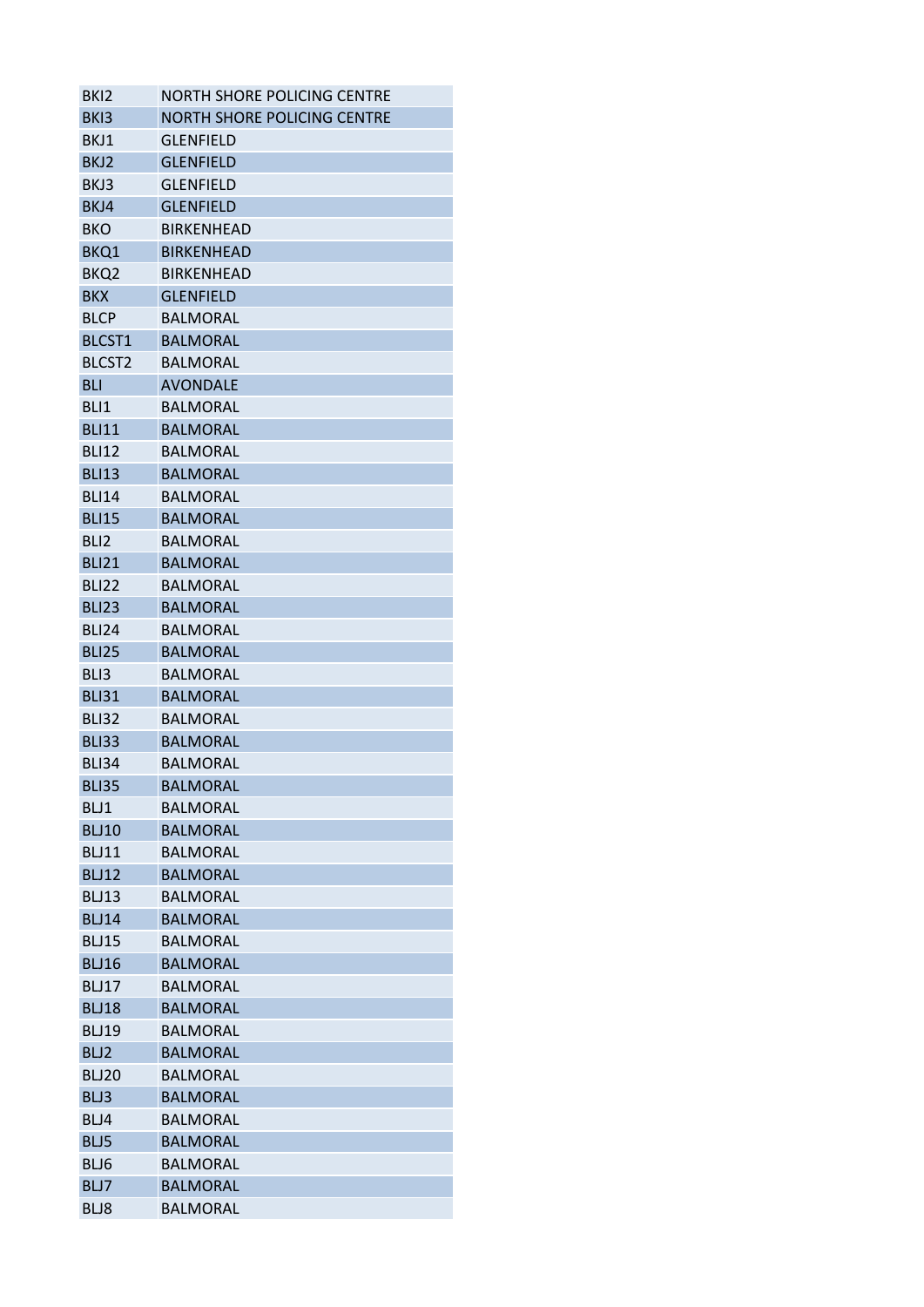| BLJ9              | <b>BALMORAL</b> |
|-------------------|-----------------|
| <b>BLN</b>        | <b>BALMORAL</b> |
| <b>BLO</b>        | <b>BALMORAL</b> |
| <b>BLQ</b>        | <b>AVONDALE</b> |
| BLQ1              | <b>BALMORAL</b> |
| BLQ11             | <b>BALMORAL</b> |
| BLQ12             | <b>BALMORAL</b> |
| BLQ13             | <b>BALMORAL</b> |
| BLQ14             | <b>BALMORAL</b> |
| BLQ15             | <b>BALMORAL</b> |
| BLQ <sub>2</sub>  | <b>BALMORAL</b> |
| BLQ21             | <b>BALMORAL</b> |
| BLQ22             | <b>BALMORAL</b> |
| BLQ23             | <b>BALMORAL</b> |
| BLQ24             | <b>BALMORAL</b> |
| BLQ25             | <b>BALMORAL</b> |
| BLQ3              | <b>BALMORAL</b> |
| BLQ31             | <b>BALMORAL</b> |
| BLQ32             | <b>BALMORAL</b> |
| BLQ33             | <b>BALMORAL</b> |
| BLQ34             | <b>BALMORAL</b> |
| BLQ35             | <b>BALMORAL</b> |
| BLS1              | <b>BALMORAL</b> |
| BLS2              | <b>BALMORAL</b> |
| BLS3              | <b>BALMORAL</b> |
| BLT1              | <b>BALMORAL</b> |
| <b>BLT11</b>      | <b>BALMORAL</b> |
|                   | <b>BALMORAL</b> |
| <b>BLT12</b>      |                 |
| <b>BLT13</b>      | <b>BALMORAL</b> |
| <b>BLT14</b>      | <b>BALMORAL</b> |
| <b>BLT15</b>      | <b>BALMORAL</b> |
| <b>BLT21</b>      | <b>BALMORAL</b> |
| <b>BLT22</b>      | <b>BALMORAL</b> |
| BLT <sub>23</sub> | <b>BALMORAL</b> |
| <b>BLT24</b>      | <b>BALMORAL</b> |
| <b>BLT25</b>      | <b>BALMORAL</b> |
| <b>BLT31</b>      | <b>BALMORAL</b> |
| <b>BLT32</b>      | <b>BALMORAL</b> |
| <b>BLT33</b>      | <b>BALMORAL</b> |
| <b>BLT34</b>      | <b>BALMORAL</b> |
| <b>BLT35</b>      | <b>BALMORAL</b> |
| <b>BLW</b>        | <b>BALMORAL</b> |
| <b>BLY</b>        | <b>BALMORAL</b> |
| <b>BMA</b>        | <b>BLENHEIM</b> |
| <b>BMB</b>        | <b>BLENHEIM</b> |
| <b>BMBAIL1</b>    | <b>BLENHEIM</b> |
| BMC1              | <b>BLENHEIM</b> |
| BMC <sub>2</sub>  | <b>BLENHEIM</b> |
| BMC3              | <b>BLENHEIM</b> |
| BMC4              | <b>BLENHEIM</b> |
| BMC5              | <b>BLENHEIM</b> |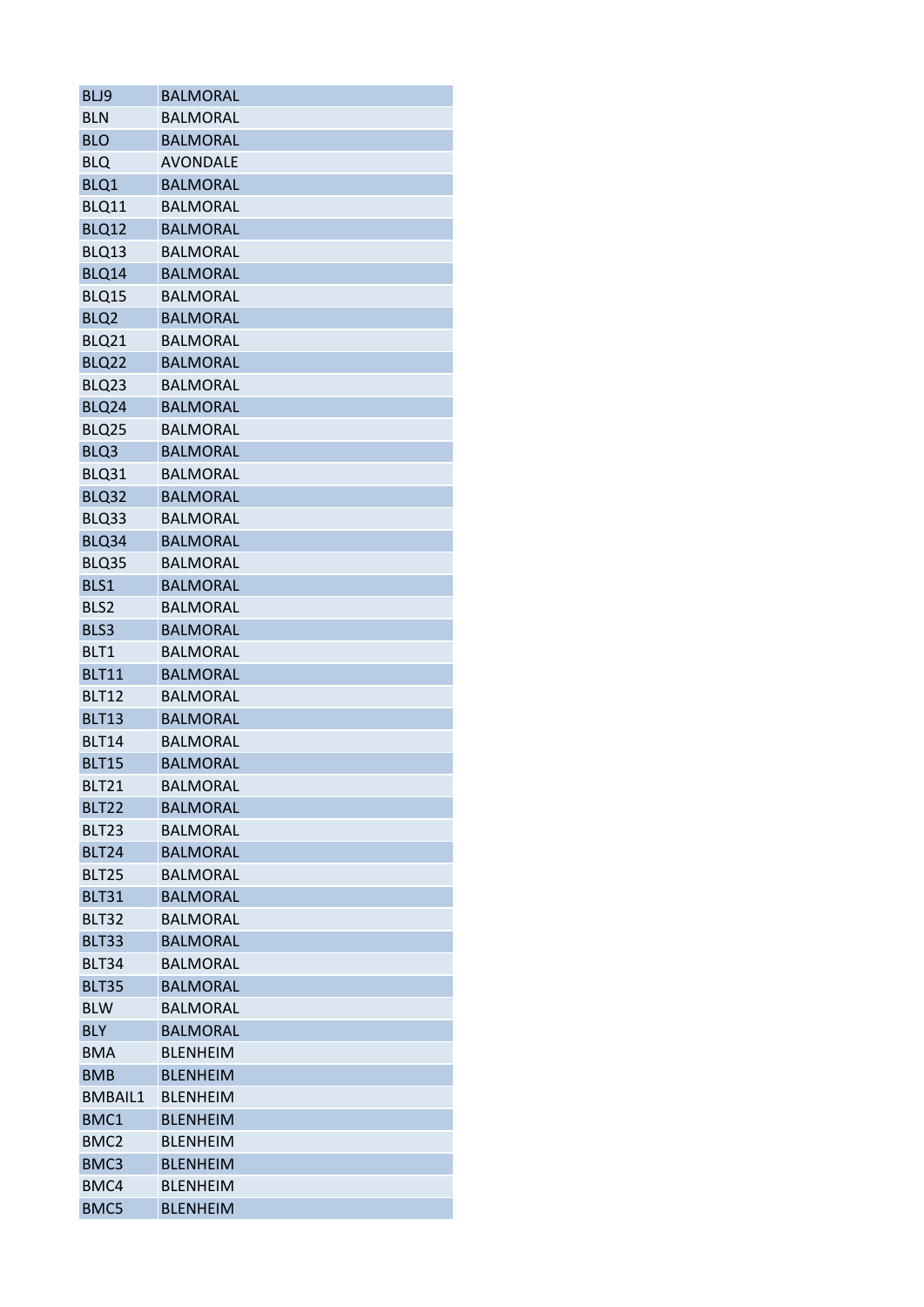| BMC <sub>6</sub> | <b>BLENHEIM</b> |
|------------------|-----------------|
| BMC7             | <b>BLENHEIM</b> |
| BMC8             | <b>BLENHEIM</b> |
| <b>BMCN</b>      | <b>BLENHEIM</b> |
| <b>BMCP</b>      | <b>BLENHEIM</b> |
| BMCP2            | <b>BLENHEIM</b> |
| <b>BMCS</b>      | <b>BLENHEIM</b> |
| <b>BMCS1</b>     | <b>BLENHEIM</b> |
| BMD1             | <b>BLENHEIM</b> |
| BMD3             | <b>BLENHEIM</b> |
| BMD4             | <b>BLENHEIM</b> |
| BME1             | <b>BLENHEIM</b> |
| BME <sub>2</sub> | <b>BLENHEIM</b> |
| <b>BMFTG1</b>    | <b>BLENHEIM</b> |
| BMFTG2           | <b>BLENHEIM</b> |
| BMFTG3           | <b>BLENHEIM</b> |
| <b>BMFV</b>      | <b>BLENHEIM</b> |
| <b>BMG</b>       | <b>BLENHEIM</b> |
| BMG10            | <b>BLENHEIM</b> |
| BMG <sub>2</sub> | <b>BLENHEIM</b> |
| BMG3             | <b>BLENHEIM</b> |
| BMG4             | <b>BLENHEIM</b> |
| BMG5             | <b>BLENHEIM</b> |
| BMG6             | <b>BLENHEIM</b> |
| BMG7             | <b>BLENHEIM</b> |
| BMG8             | <b>BLENHEIM</b> |
| BMG9             | <b>BLENHEIM</b> |
| <b>BMGS</b>      | <b>BLENHEIM</b> |
| BMGS2            | <b>BLENHEIM</b> |
| <b>BMH</b>       | <b>BLENHEIM</b> |
| BMH1             |                 |
| <b>BMH10</b>     | <b>BLENHEIM</b> |
|                  | <b>BLENHEIM</b> |
| <b>BMH11</b>     | <b>BLENHEIM</b> |
| <b>BMH12</b>     | <b>BLENHEIM</b> |
| <b>BMH13</b>     | <b>BLENHEIM</b> |
| <b>BMH14</b>     | <b>BLENHEIM</b> |
| <b>BMH15</b>     | <b>BLFNHFIM</b> |
| BMH <sub>2</sub> | <b>BLENHEIM</b> |
| BMH <sub>3</sub> | <b>BLENHEIM</b> |
| BMH4             | <b>BLFNHFIM</b> |
| BMH <sub>5</sub> | <b>BLENHEIM</b> |
| BMH <sub>6</sub> | <b>BLENHEIM</b> |
| BMH7             | <b>BLENHEIM</b> |
| BMH <sub>8</sub> | <b>BLENHEIM</b> |
| BMH <sub>9</sub> | <b>BLENHEIM</b> |
| <b>BMHS</b>      | <b>BLENHEIM</b> |
| BMHS1            | <b>BLENHEIM</b> |
| BMHS2            | <b>BLENHEIM</b> |
| BMHS3            | <b>BLENHEIM</b> |
| BMI1             | <b>BLENHEIM</b> |
| BMI1A            | <b>BLENHEIM</b> |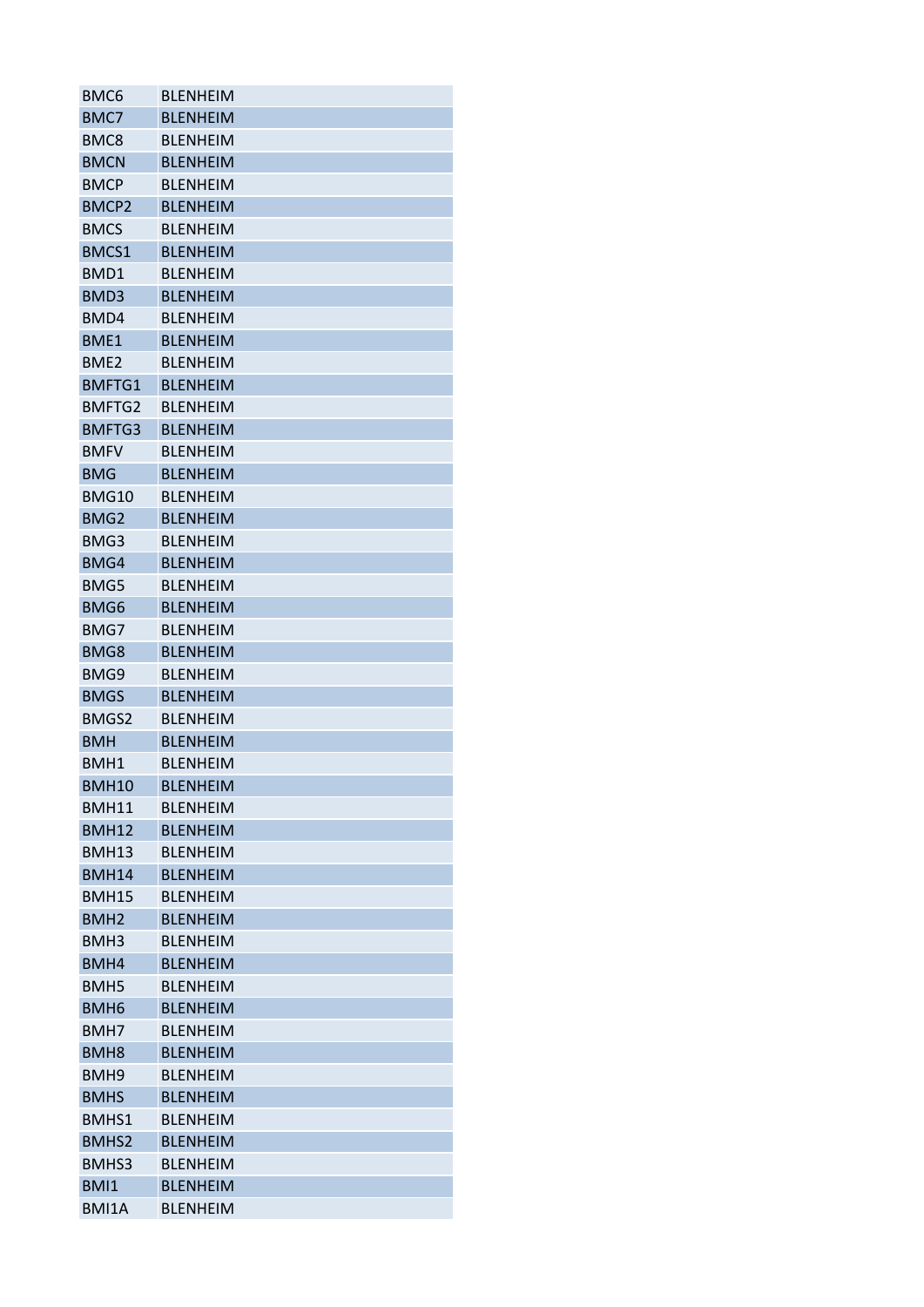| BMI1C              | <b>BLENHEIM</b> |
|--------------------|-----------------|
| BMI <sub>2</sub>   | <b>BLENHEIM</b> |
| BMI <sub>2</sub> A | <b>BLENHEIM</b> |
| BMI2B              | <b>BLENHEIM</b> |
| BMI3               | <b>BLENHEIM</b> |
| BMI3A              | <b>BLENHEIM</b> |
| BMI3B              | <b>BLENHEIM</b> |
| BMI4               | <b>BLENHEIM</b> |
| BMI4A              | <b>BLENHEIM</b> |
| BMI4B              | <b>BLENHEIM</b> |
| BMI5               | <b>BLENHEIM</b> |
| BMI5A              | <b>BLENHEIM</b> |
| BMI5B              | <b>BLENHEIM</b> |
| <b>BMINTL</b>      | <b>BLENHEIM</b> |
| BMJ1               | <b>BLENHEIM</b> |
| BMJ2               | <b>BLENHEIM</b> |
| BMJ3               | <b>BLENHEIM</b> |
| BMJ4               | <b>BLENHEIM</b> |
| BMJ5               | <b>BLENHEIM</b> |
| <b>BMJS</b>        | <b>BLENHEIM</b> |
| <b>BMK</b>         | <b>BLENHEIM</b> |
| <b>BMMW</b>        | <b>BLENHEIM</b> |
| BMMW2              | <b>BLENHEIM</b> |
| BMMW3              | <b>BLENHEIM</b> |
| <b>BMN</b>         | <b>BLENHEIM</b> |
| BMN1               | <b>BLENHEIM</b> |
| BMN <sub>2</sub>   | <b>BLENHEIM</b> |
| <b>BMO</b>         | <b>BLENHEIM</b> |
| BMO <sub>2</sub>   | <b>BLENHEIM</b> |
| BMQ1               | <b>BLENHEIM</b> |
| BMQ1A              | <b>BLENHEIM</b> |
| BMQ1B              | <b>BLENHEIM</b> |
| BMQ <sub>2</sub>   | <b>BLENHEIM</b> |
|                    | <b>BLENHEIM</b> |
| BMQ2A              |                 |
| BMQ2B              | <b>BLENHEIM</b> |
| BMQ3               | <b>BLENHEIM</b> |
| BMQ3A              | <b>BLENHEIM</b> |
| BMQ3B              | <b>BLENHEIM</b> |
| BMQ4               | <b>BLENHEIM</b> |
| BMQ4A              | <b>BLENHEIM</b> |
| BMQ4B              | <b>BLENHEIM</b> |
| BMQ5               | <b>BLENHEIM</b> |
| BMQ5A              | <b>BLENHEIM</b> |
| BMQ5B              | <b>BLENHEIM</b> |
| <b>BMR</b>         | <b>BLENHEIM</b> |
| BMR1               | <b>BLENHEIM</b> |
| BMS1               | <b>BLENHEIM</b> |
| BMS2               | <b>BLENHEIM</b> |
| BMS3               | <b>BLENHEIM</b> |
| BMS4               | <b>BLENHEIM</b> |
| BMS5               | <b>BLENHEIM</b> |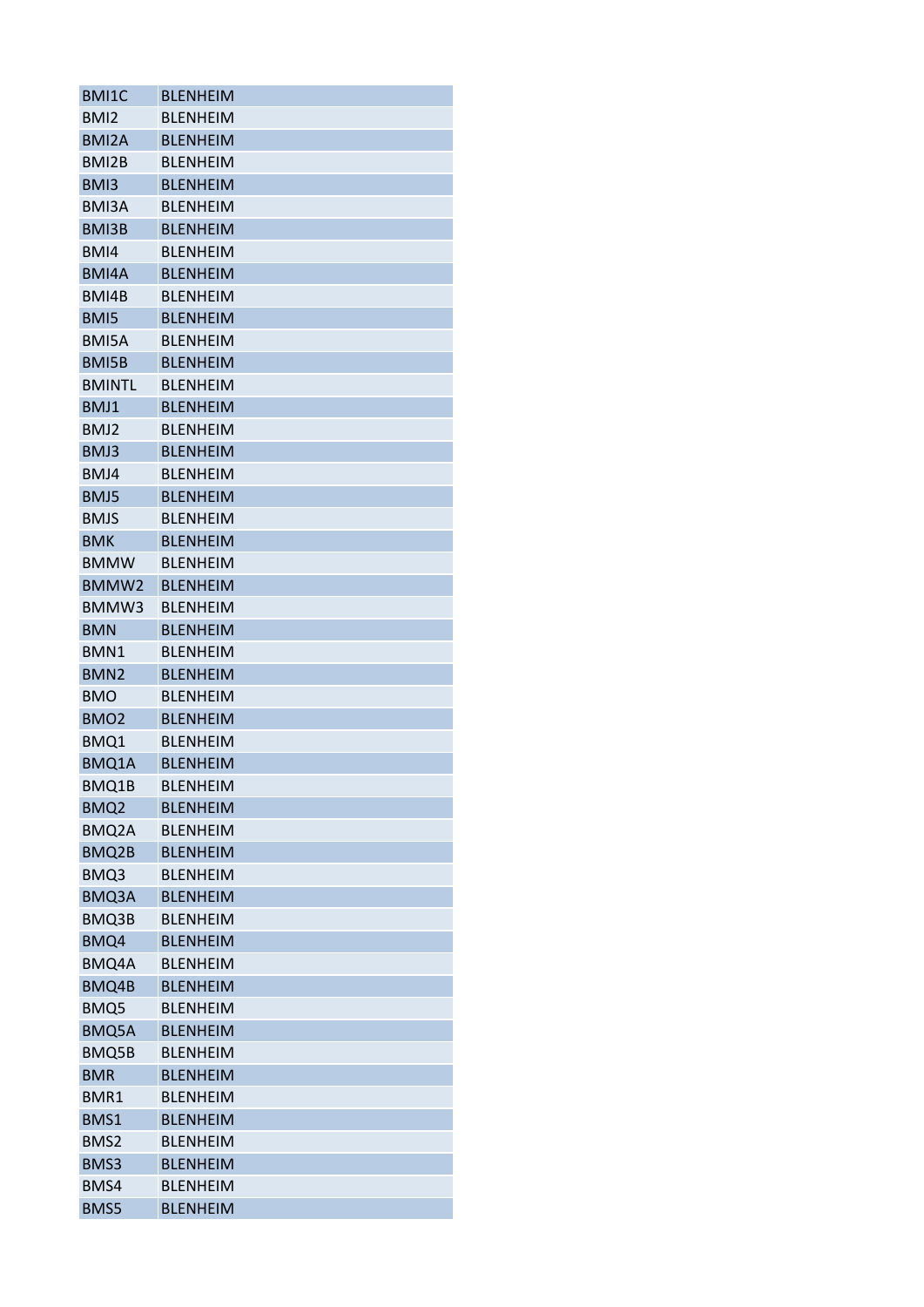| BMS6              | <b>BLENHEIM</b>               |
|-------------------|-------------------------------|
| BMS7              | <b>BLENHEIM</b>               |
| BMS8              | <b>BLENHEIM</b>               |
| <b>BMT</b>        | <b>BLENHEIM</b>               |
| BMT1              | <b>BLENHEIM</b>               |
| BMT <sub>2</sub>  | <b>BLENHEIM</b>               |
| BMT3              | <b>BLENHEIM</b>               |
| BMT4              | <b>BLENHEIM</b>               |
| BMT5              | <b>BLFNHFIM</b>               |
| BMT6              | <b>BLENHEIM</b>               |
| <b>BMTS</b>       | <b>BLENHEIM</b>               |
| BMU1              | <b>BLENHEIM</b>               |
| BMU <sub>2</sub>  | <b>BLENHEIM</b>               |
| BMWH1             | <b>BLENHEIM</b>               |
| BMWH <sub>2</sub> | <b>BLENHEIM</b>               |
| BMWH3             | <b>BLENHEIM</b>               |
| BMWH4             | <b>BLFNHFIM</b>               |
| BMWH5             | <b>BLENHEIM</b>               |
| <b>BMX</b>        | <b>BLENHEIM</b>               |
| BMX <sub>2</sub>  | <b>BLENHEIM</b>               |
| BMX3              | <b>BLENHEIM</b>               |
| BMX4              | <b>BLENHEIM</b>               |
| BMY1              | <b>BLENHEIM</b>               |
| BMY2              | <b>BLENHEIM</b>               |
| BMY3              | <b>BLENHEIM</b>               |
| BMY4              | <b>BLENHEIM</b>               |
| <b>BMYS</b>       | <b>BLENHEIM</b>               |
| BMZ1              | <b>BLFNHFIM</b>               |
| <b>BNB</b>        | NEW PLYMOUTH CITY BEAT        |
| BNB1              | NEW PLYMOUTH CITY BEAT        |
| BN <sub>B2</sub>  | NEW PLYMOUTH CITY BEAT        |
| BNB3              | <b>NEW PLYMOUTH CITY BEAT</b> |
| BOT               | MOTUROA                       |
| BPA01             | <b>BAY OF PLENTY DISTRICT</b> |
| BPA09             | <b>BAY OF PLENTY DISTRICT</b> |
| <b>BPA11</b>      | <b>BAY OF PLENTY DISTRICT</b> |
| BPA41             | <b>BAY OF PLENTY DISTRICT</b> |
| <b>BPA42</b>      | <b>BAY OF PLENTY DISTRICT</b> |
| <b>BPA43</b>      | <b>BAY OF PLENTY DISTRICT</b> |
| <b>BPA44</b>      | <b>BAY OF PLENTY DISTRICT</b> |
| <b>BPA45</b>      | <b>BAY OF PLENTY DISTRICT</b> |
| <b>BPA51</b>      | <b>BAY OF PLENTY DISTRICT</b> |
| <b>BPA71</b>      | <b>BAY OF PLENTY DISTRICT</b> |
| <b>BPA72</b>      | <b>BAY OF PLENTY DISTRICT</b> |
| BPD9B             | BAY OF PLENTY DISTRICT        |
| BPG01             | <b>BAY OF PLENTY DISTRICT</b> |
|                   | <b>BAY OF PLENTY DISTRICT</b> |
| BPG02             |                               |
| BPL01             | <b>BAY OF PLENTY DISTRICT</b> |
| <b>BPL10</b>      | <b>BAY OF PLENTY DISTRICT</b> |
| <b>BPL11</b>      | <b>BAY OF PLENTY DISTRICT</b> |
| <b>BPL12</b>      | <b>BAY OF PLENTY DISTRICT</b> |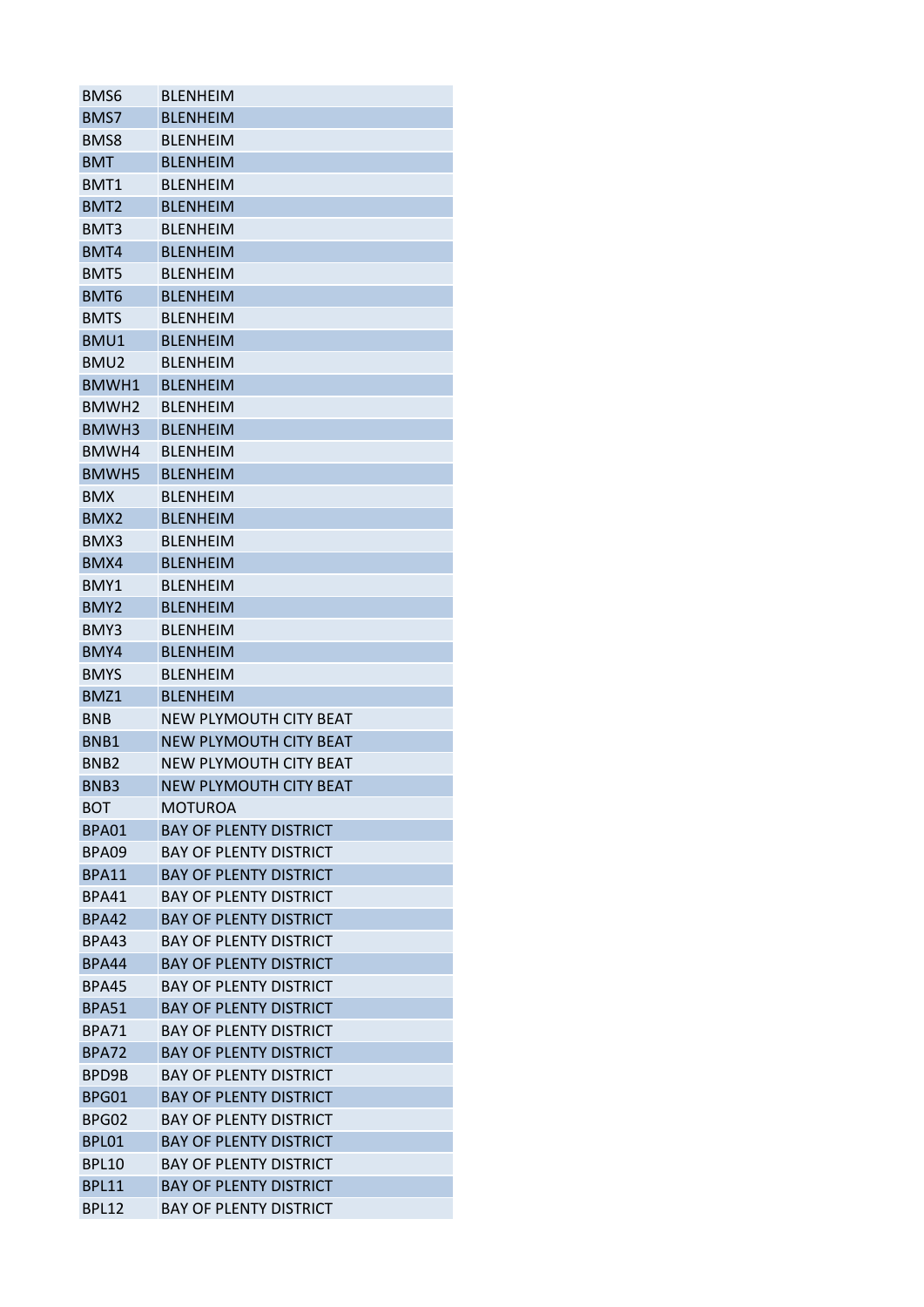| <b>BPL13</b>       | BAY OF PLFNTY DISTRICT        |
|--------------------|-------------------------------|
| <b>BPL14</b>       | <b>BAY OF PLENTY DISTRICT</b> |
| <b>BPL15</b>       | <b>BAY OF PLENTY DISTRICT</b> |
| BPL1A              | <b>BAY OF PLENTY DISTRICT</b> |
| BPL1B              | <b>BAY OF PLENTY DISTRICT</b> |
| BPL1C              | BAY OF PLENTY DISTRICT        |
| BPL1D              | <b>BAY OF PLENTY DISTRICT</b> |
| BPL1E              | BAY OF PLENTY DISTRICT        |
| BPL1F              | <b>BAY OF PLENTY DISTRICT</b> |
| BPL1G              | <b>BAY OF PLENTY DISTRICT</b> |
| BPL1H              | <b>BAY OF PLENTY DISTRICT</b> |
| BPL11              | <b>BAY OF PLENTY DISTRICT</b> |
| BPL1J              | BAY OF PLENTY DISTRICT        |
| BPL1K              | <b>BAY OF PLENTY DISTRICT</b> |
| BPL1L              | <b>BAY OF PLENTY DISTRICT</b> |
| BPL1M              | <b>BAY OF PLENTY DISTRICT</b> |
| <b>BPL1N</b>       | <b>BAY OF PLENTY DISTRICT</b> |
| BPL21              | <b>BAY OF PLENTY DISTRICT</b> |
| BPL <sub>2</sub> A | <b>BAY OF PLENTY DISTRICT</b> |
| BPL2B              | <b>BAY OF PLENTY DISTRICT</b> |
| BPL <sub>2C</sub>  | <b>BAY OF PLENTY DISTRICT</b> |
| BPL2D              | <b>BAY OF PLENTY DISTRICT</b> |
| BPL2E              | <b>BAY OF PLENTY DISTRICT</b> |
| BPL2F              | <b>BAY OF PLENTY DISTRICT</b> |
| BPL2G              | <b>BAY OF PLENTY DISTRICT</b> |
| BPL2H              | <b>BAY OF PLENTY DISTRICT</b> |
| BPL21              | <b>BAY OF PLENTY DISTRICT</b> |
| BPL31              | <b>BAY OF PLENTY DISTRICT</b> |
| BPL3A              | <b>BAY OF PLENTY DISTRICT</b> |
| BPL3B              | <b>BAY OF PLENTY DISTRICT</b> |
| BPL3C              | <b>BAY OF PLENTY DISTRICT</b> |
| BPL3D              | <b>BAY OF PLENTY DISTRICT</b> |
| <b>BPL3E</b>       | <b>BAY OF PLENTY DISTRICT</b> |
| <b>BPL3F</b>       | <b>BAY OF PLENTY DISTRICT</b> |
| BPL3G              | <b>BAY OF PLENTY DISTRICT</b> |
| <b>BPL3H</b>       | BAY OF PLENTY DISTRICT        |
| BPL3I              | <b>BAY OF PLENTY DISTRICT</b> |
| <b>BPL41</b>       | <b>BAY OF PLENTY DISTRICT</b> |
| BPL4A              | <b>BAY OF PLENTY DISTRICT</b> |
| BPL4B              | <b>BAY OF PLENTY DISTRICT</b> |
| BPL4C              | <b>BAY OF PLENTY DISTRICT</b> |
| BPL4D              | <b>BAY OF PLENTY DISTRICT</b> |
| BPL4E              | <b>BAY OF PLENTY DISTRICT</b> |
| BPL4F              | <b>BAY OF PLENTY DISTRICT</b> |
| BPL4G              | <b>BAY OF PLENTY DISTRICT</b> |
| BPL4H              | <b>BAY OF PLENTY DISTRICT</b> |
| BPL41              | <b>BAY OF PLENTY DISTRICT</b> |
| <b>BPL51</b>       | <b>BAY OF PLENTY DISTRICT</b> |
| BPL5A              | <b>BAY OF PLENTY DISTRICT</b> |
| BPL5B              | <b>BAY OF PLENTY DISTRICT</b> |
| <b>BPL5C</b>       | <b>BAY OF PLENTY DISTRICT</b> |
|                    |                               |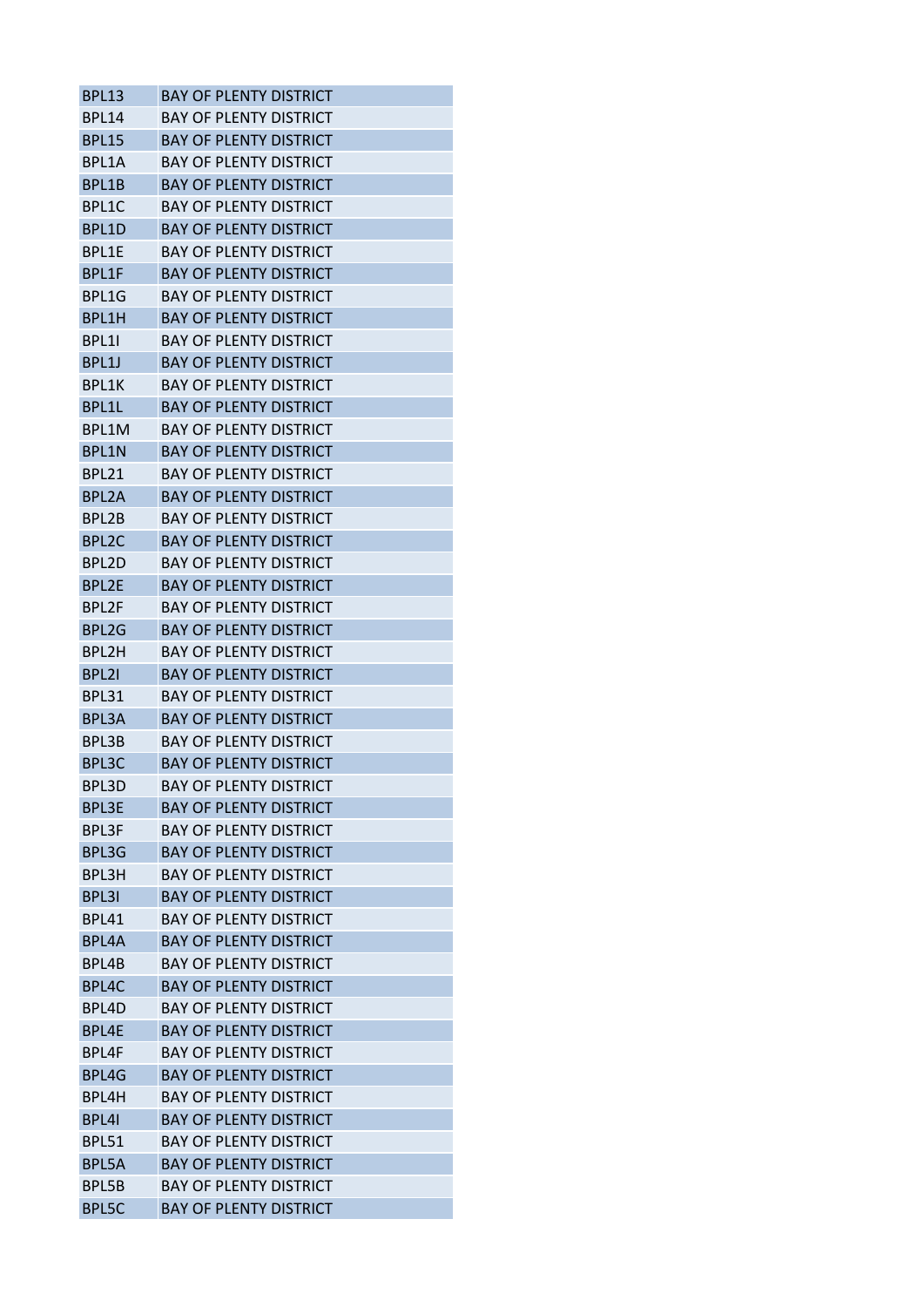| <b>BPL5D</b>       | <b>BAY OF PLENTY DISTRICT</b> |
|--------------------|-------------------------------|
| <b>BPL5E</b>       | <b>BAY OF PLENTY DISTRICT</b> |
| <b>BPL5F</b>       | <b>BAY OF PLENTY DISTRICT</b> |
| <b>BPL5G</b>       | <b>BAY OF PLENTY DISTRICT</b> |
| BPL5H              | <b>BAY OF PLENTY DISTRICT</b> |
| <b>BPL5I</b>       | BAY OF PLENTY DISTRICT        |
| BPL6A              | <b>BAY OF PLENTY DISTRICT</b> |
| <b>BPL6B</b>       | <b>BAY OF PLENTY DISTRICT</b> |
| <b>BPL71</b>       | <b>BAY OF PLENTY DISTRICT</b> |
| <b>BPL80</b>       | <b>BAY OF PLENTY DISTRICT</b> |
| <b>BPL81</b>       | <b>BAY OF PLENTY DISTRICT</b> |
| BPM01              | <b>BAY OF PLENTY DISTRICT</b> |
| BPM11              | BAY OF PLENTY DISTRICT        |
| <b>BPM21</b>       | <b>BAY OF PLENTY DISTRICT</b> |
| BPM22              | <b>BAY OF PLENTY DISTRICT</b> |
| BPM2P              | <b>BAY OF PLENTY DISTRICT</b> |
| BPM2R              | <b>BAY OF PLENTY DISTRICT</b> |
|                    |                               |
| BPM2S              | <b>BAY OF PLENTY DISTRICT</b> |
| BPM2U              | <b>BAY OF PLENTY DISTRICT</b> |
| BPM2V              | <b>BAY OF PLENTY DISTRICT</b> |
| BPM2W              | BAY OF PLENTY DISTRICT        |
| BPM2X              | <b>BAY OF PLENTY DISTRICT</b> |
| BPM2Y              | <b>BAY OF PLENTY DISTRICT</b> |
| BPM2Z              | <b>BAY OF PLENTY DISTRICT</b> |
| BPM3A              | <b>BAY OF PLENTY DISTRICT</b> |
| BPM3B              | BAY OF PLENTY DISTRICT        |
| BPM3C              | <b>BAY OF PLENTY DISTRICT</b> |
| <b>BPM41</b>       | <b>BAY OF PLENTY DISTRICT</b> |
| BPM42              | <b>BAY OF PLENTY DISTRICT</b> |
| <b>BPN11</b>       | <b>BAY OF PLENTY DISTRICT</b> |
| BPN21              | BAY OF PLENTY DISTRICT        |
| <b>BPN31</b>       | <b>BAY OF PLENTY DISTRICT</b> |
| <b>BPN41</b>       | <b>BAY OF PLENTY DISTRICT</b> |
| <b>BPN51</b>       | <b>BAY OF PLENTY DISTRICT</b> |
| <b>BPO01</b>       | <b>BAY OF PLENTY DISTRICT</b> |
| <b>BPO02</b>       | <b>BAY OF PLENTY DISTRICT</b> |
| BPQ4A              | <b>BAY OF PLENTY DISTRICT</b> |
| BPQ4B              | <b>BAY OF PLENTY DISTRICT</b> |
| BPQ4C              | <b>BAY OF PLENTY DISTRICT</b> |
| BPQ4D              | <b>BAY OF PLENTY DISTRICT</b> |
| BPQ4E              | <b>BAY OF PLENTY DISTRICT</b> |
| <b>BPT11</b>       | <b>BAY OF PLENTY DISTRICT</b> |
| BPT1A              | <b>BAY OF PLENTY DISTRICT</b> |
| BPT1B              | <b>BAY OF PLENTY DISTRICT</b> |
| BPT1C              | <b>BAY OF PLENTY DISTRICT</b> |
| BPT1D              | <b>BAY OF PLENTY DISTRICT</b> |
| BPT1E              | <b>BAY OF PLENTY DISTRICT</b> |
| BPT1F              | <b>BAY OF PLENTY DISTRICT</b> |
| BPT21              | <b>BAY OF PLENTY DISTRICT</b> |
| BPT <sub>2</sub> A | <b>BAY OF PLENTY DISTRICT</b> |
| BPT2B              | <b>BAY OF PLENTY DISTRICT</b> |
|                    |                               |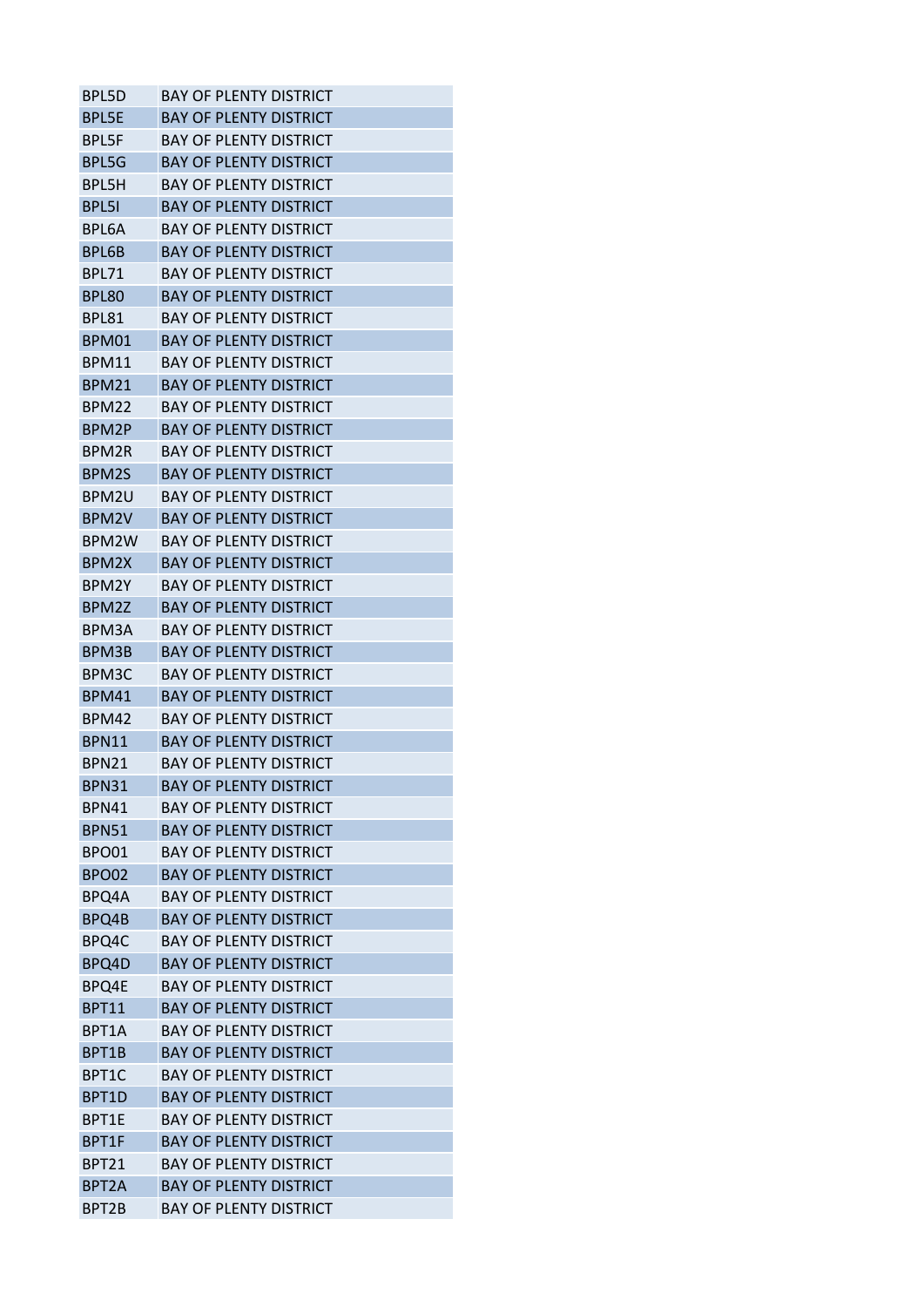| BPT <sub>2</sub> C | BAY OF PLENTY DISTRICT        |
|--------------------|-------------------------------|
| BPT2D              | <b>BAY OF PLENTY DISTRICT</b> |
| BPT2E              | <b>BAY OF PLENTY DISTRICT</b> |
| BPT2F              | <b>BAY OF PLENTY DISTRICT</b> |
| BPT2G              | <b>BAY OF PLENTY DISTRICT</b> |
| BPT9A              | BAY OF PLENTY DISTRICT        |
| BPU01              | <b>BAY OF PLENTY DISTRICT</b> |
| BPU02              | <b>BAY OF PLENTY DISTRICT</b> |
| BPU03              | <b>BAY OF PLENTY DISTRICT</b> |
| BPU04              | <b>BAY OF PLENTY DISTRICT</b> |
| BPU05              | <b>BAY OF PLENTY DISTRICT</b> |
| <b>BPUOB</b>       | <b>BAY OF PLENTY DISTRICT</b> |
| <b>BPUOC</b>       | BAY OF PLENTY DISTRICT        |
| <b>BPUOD</b>       | <b>BAY OF PLENTY DISTRICT</b> |
| <b>BPUOE</b>       | <b>BAY OF PLENTY DISTRICT</b> |
| BPUOF              | <b>BAY OF PLENTY DISTRICT</b> |
| <b>BPU10</b>       | <b>BAY OF PLENTY DISTRICT</b> |
| BPU11              | <b>BAY OF PLENTY DISTRICT</b> |
| <b>BPU12</b>       | <b>BAY OF PLENTY DISTRICT</b> |
| <b>BPU1A</b>       | <b>BAY OF PLENTY DISTRICT</b> |
| BPU1B              | <b>BAY OF PLENTY DISTRICT</b> |
| BPU1C              | <b>BAY OF PLENTY DISTRICT</b> |
| BPU1D              | <b>BAY OF PLENTY DISTRICT</b> |
| BPU1E              | <b>BAY OF PLENTY DISTRICT</b> |
| BPU1F              | <b>BAY OF PLENTY DISTRICT</b> |
| BPU1G              | BAY OF PLENTY DISTRICT        |
| BPU1H              | <b>BAY OF PLENTY DISTRICT</b> |
| BPU11              | <b>BAY OF PLENTY DISTRICT</b> |
| BPU1J              | <b>BAY OF PLENTY DISTRICT</b> |
| BPU <sub>20</sub>  | <b>BAY OF PLENTY DISTRICT</b> |
| <b>BPU21</b>       | <b>BAY OF PLENTY DISTRICT</b> |
| BPU22              | <b>BAY OF PLENTY DISTRICT</b> |
| BPU <sub>2</sub> A | <b>BAY OF PLENTY DISTRICT</b> |
| BPU2B              | <b>BAY OF PLENTY DISTRICT</b> |
| BPU <sub>2</sub> C | <b>BAY OF PLENTY DISTRICT</b> |
| BPU <sub>2</sub> D | BAY OF PLENTY DISTRICT        |
| BPU2E              | <b>BAY OF PLENTY DISTRICT</b> |
| BPU2F              | <b>BAY OF PLENTY DISTRICT</b> |
| BPU2G              | <b>BAY OF PLENTY DISTRICT</b> |
| BPU2H              | <b>BAY OF PLENTY DISTRICT</b> |
| BPU <sub>21</sub>  | <b>BAY OF PLENTY DISTRICT</b> |
| BPU <sub>2</sub> J | <b>BAY OF PLENTY DISTRICT</b> |
| <b>BPU30</b>       | <b>BAY OF PLENTY DISTRICT</b> |
| BPU31              | <b>BAY OF PLENTY DISTRICT</b> |
| BPU32              | <b>BAY OF PLENTY DISTRICT</b> |
| BPU3A              | <b>BAY OF PLENTY DISTRICT</b> |
| BPU3B              | <b>BAY OF PLENTY DISTRICT</b> |
| BPU3C              | <b>BAY OF PLENTY DISTRICT</b> |
| BPU3D              | <b>BAY OF PLENTY DISTRICT</b> |
| <b>BPU3E</b>       | <b>BAY OF PLENTY DISTRICT</b> |
| <b>BPU3F</b>       | <b>BAY OF PLENTY DISTRICT</b> |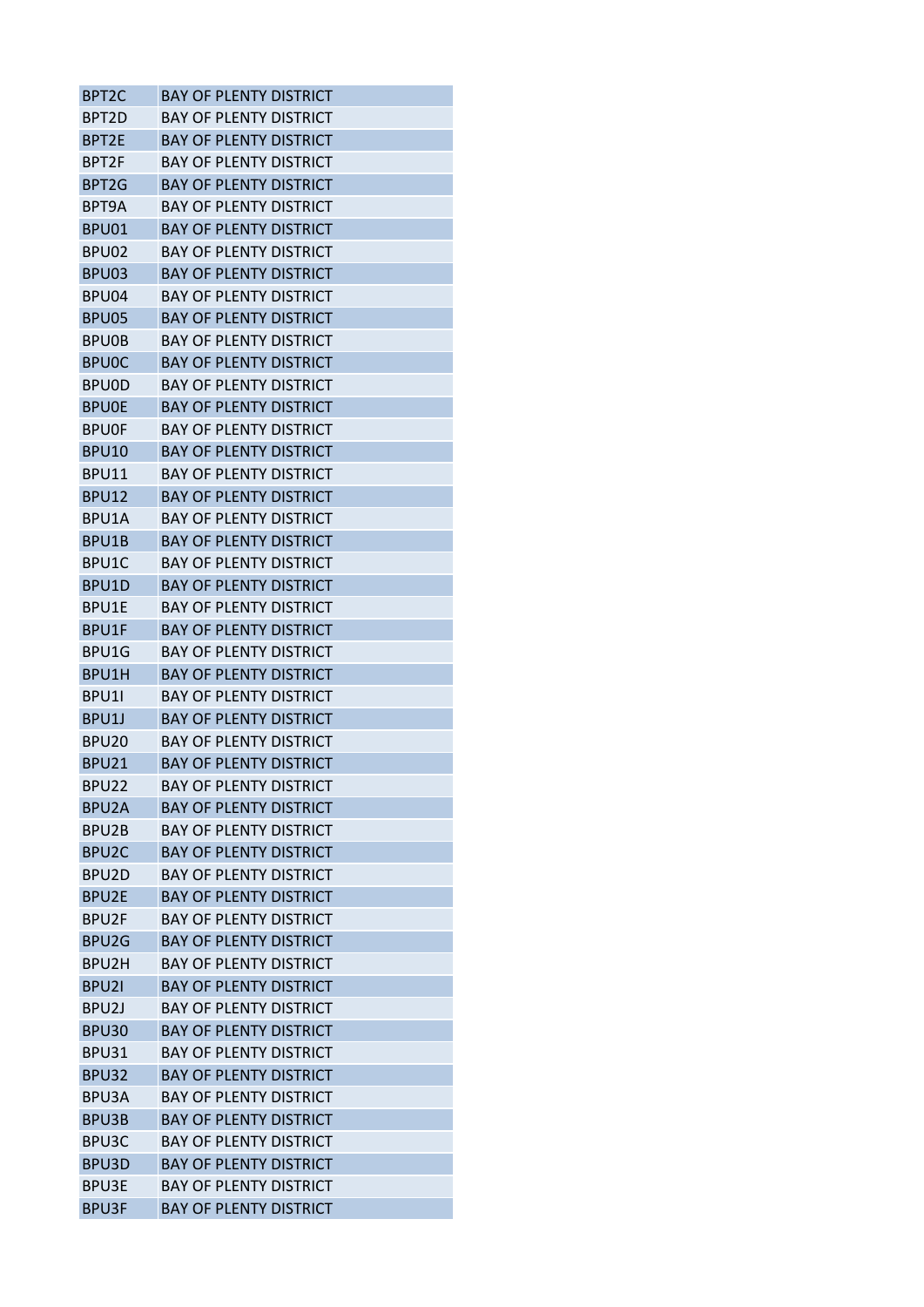| BPU3G              | <b>BAY OF PLENTY DISTRICT</b> |
|--------------------|-------------------------------|
| BPU3H              | <b>BAY OF PLENTY DISTRICT</b> |
| BPU3I              | <b>BAY OF PLENTY DISTRICT</b> |
| BPU3J              | <b>BAY OF PLENTY DISTRICT</b> |
| BPU40              | <b>BAY OF PLENTY DISTRICT</b> |
| BPU41              | BAY OF PLENTY DISTRICT        |
| BPU42              | <b>BAY OF PLENTY DISTRICT</b> |
| BPU4A              | <b>BAY OF PLENTY DISTRICT</b> |
| BPU4B              | <b>BAY OF PLENTY DISTRICT</b> |
| BPU4C              | <b>BAY OF PLENTY DISTRICT</b> |
| BPU4D              | <b>BAY OF PLENTY DISTRICT</b> |
| BPU4E              | <b>BAY OF PLENTY DISTRICT</b> |
| BPU4F              | BAY OF PLENTY DISTRICT        |
| BPU4G              | <b>BAY OF PLENTY DISTRICT</b> |
| BPU4H              | <b>BAY OF PLENTY DISTRICT</b> |
| BPU4I              | <b>BAY OF PLENTY DISTRICT</b> |
| BPU41              | <b>BAY OF PLENTY DISTRICT</b> |
| <b>BPU50</b>       | <b>BAY OF PLENTY DISTRICT</b> |
| <b>BPU51</b>       | <b>BAY OF PLENTY DISTRICT</b> |
|                    | <b>BAY OF PLENTY DISTRICT</b> |
| <b>BPU52</b>       |                               |
| <b>BPU5A</b>       | <b>BAY OF PLENTY DISTRICT</b> |
| BPU5B              | <b>BAY OF PLENTY DISTRICT</b> |
| BPU5C              | <b>BAY OF PLENTY DISTRICT</b> |
| BPU5D              | <b>BAY OF PLENTY DISTRICT</b> |
| <b>BPU5E</b>       | <b>BAY OF PLENTY DISTRICT</b> |
| <b>BPU5F</b>       | BAY OF PLENTY DISTRICT        |
| BPU5G              | <b>BAY OF PLENTY DISTRICT</b> |
| <b>BPU5H</b>       | <b>BAY OF PLENTY DISTRICT</b> |
| <b>BPU5I</b>       | <b>BAY OF PLENTY DISTRICT</b> |
| BPU <sub>5</sub> J | <b>BAY OF PLENTY DISTRICT</b> |
| <b>BPU60</b>       | <b>BAY OF PLENTY DISTRICT</b> |
| <b>BPU61</b>       | <b>BAY OF PLENTY DISTRICT</b> |
| <b>BPU62</b>       | <b>BAY OF PLENTY DISTRICT</b> |
| BPU6A              | <b>BAY OF PLENTY DISTRICT</b> |
| BPU6B              | <b>BAY OF PLENTY DISTRICT</b> |
| BPU6C              | <b>BAY OF PLENTY DISTRICT</b> |
| BPU6D              | <b>BAY OF PLENTY DISTRICT</b> |
| <b>BPU6E</b>       | <b>BAY OF PLENTY DISTRICT</b> |
| <b>BPU6F</b>       | <b>BAY OF PLENTY DISTRICT</b> |
| BPU6G              | <b>BAY OF PLENTY DISTRICT</b> |
| BPU6H              | <b>BAY OF PLENTY DISTRICT</b> |
| <b>BPU6I</b>       | <b>BAY OF PLENTY DISTRICT</b> |
| BPU6J              | <b>BAY OF PLENTY DISTRICT</b> |
| <b>BPU70</b>       | <b>BAY OF PLENTY DISTRICT</b> |
| BPU71              | <b>BAY OF PLENTY DISTRICT</b> |
| BPU72              | <b>BAY OF PLENTY DISTRICT</b> |
| BPU7A              | <b>BAY OF PLENTY DISTRICT</b> |
| BPU7B              | <b>BAY OF PLENTY DISTRICT</b> |
| BPU7C              | <b>BAY OF PLENTY DISTRICT</b> |
| BPU7D              | <b>BAY OF PLENTY DISTRICT</b> |
| BPU7E              | <b>BAY OF PLENTY DISTRICT</b> |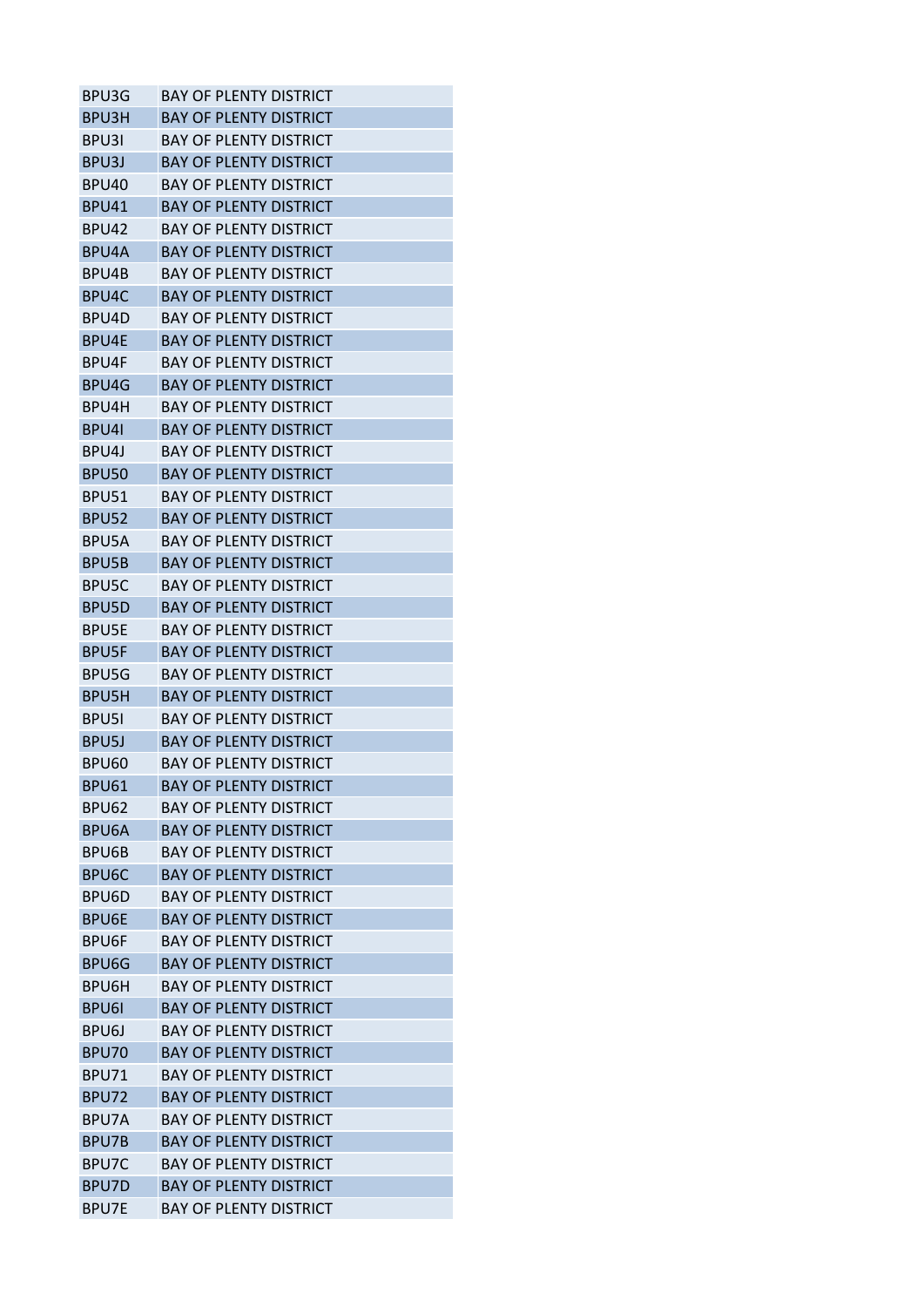| <b>BPU7F</b>       | <b>BAY OF PLENTY DISTRICT</b> |
|--------------------|-------------------------------|
| BPU7G              | <b>BAY OF PLENTY DISTRICT</b> |
| BPU7H              | <b>BAY OF PLENTY DISTRICT</b> |
| <b>BPU71</b>       | <b>BAY OF PLENTY DISTRICT</b> |
| BPU7J              | <b>BAY OF PLENTY DISTRICT</b> |
| BPU80              | BAY OF PLENTY DISTRICT        |
| BPU81              | <b>BAY OF PLENTY DISTRICT</b> |
| BPU82              | <b>BAY OF PLENTY DISTRICT</b> |
| <b>BPU8A</b>       | <b>BAY OF PLENTY DISTRICT</b> |
| BPU8B              | <b>BAY OF PLENTY DISTRICT</b> |
| BPU8C              | <b>BAY OF PLENTY DISTRICT</b> |
| BPU8D              | <b>BAY OF PLENTY DISTRICT</b> |
| <b>BPU8E</b>       | <b>BAY OF PLENTY DISTRICT</b> |
| BPU8F              | <b>BAY OF PLENTY DISTRICT</b> |
| BPU8G              | <b>BAY OF PLENTY DISTRICT</b> |
| BPU8H              | <b>BAY OF PLENTY DISTRICT</b> |
| <b>BPU8I</b>       | <b>BAY OF PLENTY DISTRICT</b> |
| BPU8J              | <b>BAY OF PLENTY DISTRICT</b> |
| BPU <sub>90</sub>  | <b>BAY OF PLENTY DISTRICT</b> |
| BPU91              | <b>BAY OF PLENTY DISTRICT</b> |
| BPU92              | <b>BAY OF PLENTY DISTRICT</b> |
| BPU9A              | <b>BAY OF PLENTY DISTRICT</b> |
| BPU9B              | <b>BAY OF PLENTY DISTRICT</b> |
| BPU <sub>9</sub> C | <b>BAY OF PLENTY DISTRICT</b> |
| BPU9D              | <b>BAY OF PLENTY DISTRICT</b> |
| BPU9E              | <b>BAY OF PLENTY DISTRICT</b> |
| <b>BPU9F</b>       | <b>BAY OF PLENTY DISTRICT</b> |
| BPU9G              | <b>BAY OF PLENTY DISTRICT</b> |
| BPU9H              | <b>BAY OF PLENTY DISTRICT</b> |
| BPU9I              | <b>BAY OF PLENTY DISTRICT</b> |
| BPU9J              | <b>BAY OF PLENTY DISTRICT</b> |
| BPV01              | <b>BAY OF PLENTY DISTRICT</b> |
| BPV02              | <b>BAY OF PLENTY DISTRICT</b> |
| BPV03              | <b>BAY OF PLENTY DISTRICT</b> |
| BPV04              | <b>BAY OF PLENTY DISTRICT</b> |
| BPV05              | BAY OF PLENTY DISTRICT        |
| <b>BPV0B</b>       | <b>BAY OF PLENTY DISTRICT</b> |
| <b>BPVOC</b>       | <b>BAY OF PLENTY DISTRICT</b> |
| <b>BPVOD</b>       | <b>BAY OF PLENTY DISTRICT</b> |
| <b>BPVOE</b>       | <b>BAY OF PLENTY DISTRICT</b> |
| <b>BPVOF</b>       | <b>BAY OF PLENTY DISTRICT</b> |
| BPV10              | <b>BAY OF PLENTY DISTRICT</b> |
| BPV11              | <b>BAY OF PLENTY DISTRICT</b> |
| <b>BPV12</b>       | <b>BAY OF PLENTY DISTRICT</b> |
| BPV13              | <b>BAY OF PLENTY DISTRICT</b> |
| BPV14              | <b>BAY OF PLENTY DISTRICT</b> |
| <b>BPV15</b>       | <b>BAY OF PLENTY DISTRICT</b> |
|                    |                               |
| <b>BPV16</b>       | <b>BAY OF PLENTY DISTRICT</b> |
| BPV17              | <b>BAY OF PLENTY DISTRICT</b> |
| BPV18              | <b>BAY OF PLENTY DISTRICT</b> |
| BPV1A              | <b>BAY OF PLENTY DISTRICT</b> |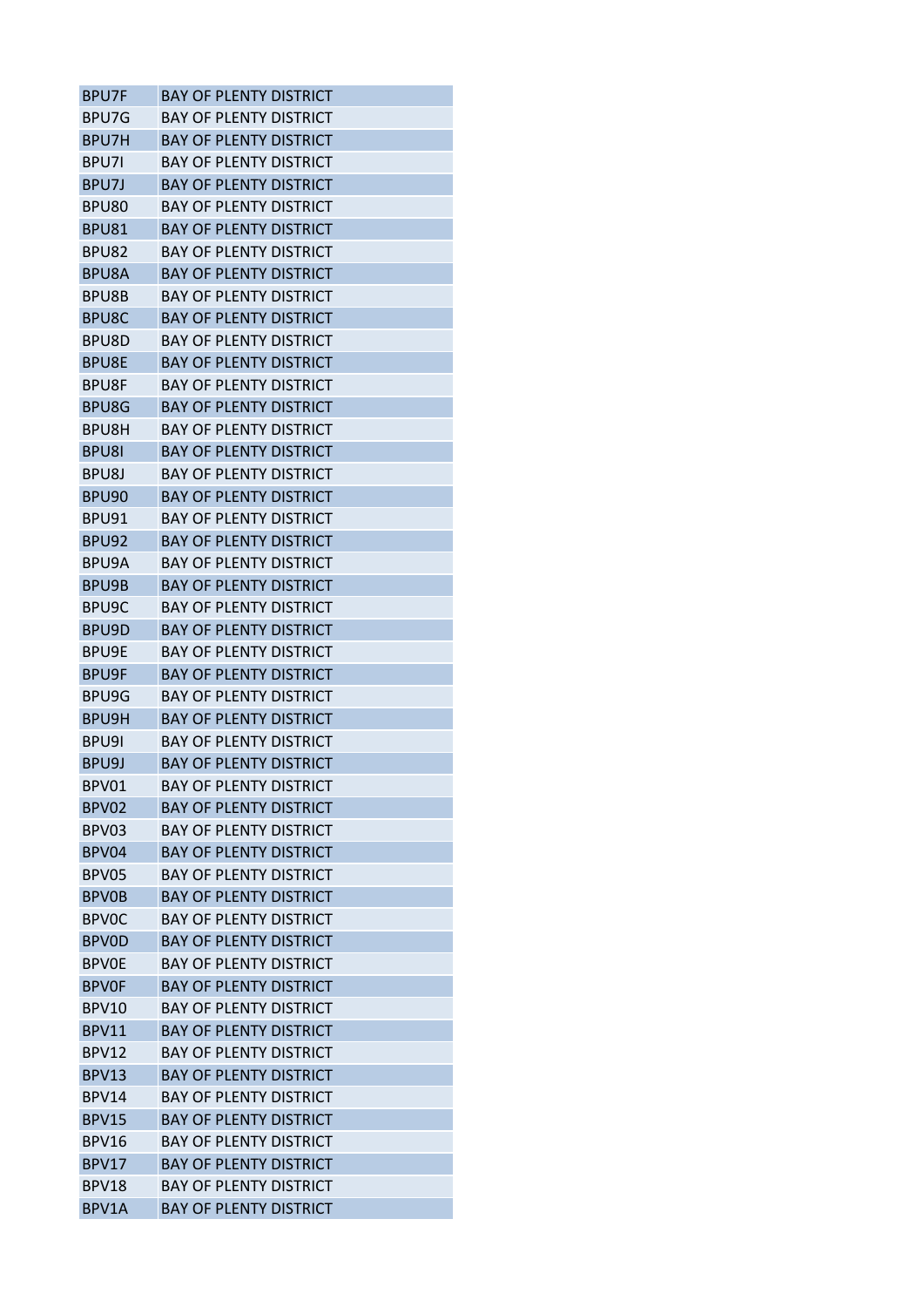| BPV1B              | <b>BAY OF PLENTY DISTRICT</b> |
|--------------------|-------------------------------|
| BPV1C              | <b>BAY OF PLENTY DISTRICT</b> |
| BPV1D              | <b>BAY OF PLENTY DISTRICT</b> |
| BPV1E              | <b>BAY OF PLENTY DISTRICT</b> |
| BPV1F              | BAY OF PLENTY DISTRICT        |
| BPV1G              | <b>BAY OF PLENTY DISTRICT</b> |
| BPV1H              | BAY OF PLENTY DISTRICT        |
| BPV11              | <b>BAY OF PLENTY DISTRICT</b> |
| BPV <sub>1</sub>   | <b>BAY OF PLENTY DISTRICT</b> |
| BPV20              | <b>BAY OF PLENTY DISTRICT</b> |
| BPV21              | <b>BAY OF PLENTY DISTRICT</b> |
| BPV22              | <b>BAY OF PLENTY DISTRICT</b> |
| BPV2A              | <b>BAY OF PLENTY DISTRICT</b> |
| BPV2B              | BAY OF PLENTY DISTRICT        |
| BPV <sub>2</sub> C | <b>BAY OF PLENTY DISTRICT</b> |
| BPV2D              | <b>BAY OF PLENTY DISTRICT</b> |
| BPV2E              | BAY OF PLFNTY DISTRICT        |
| BPV <sub>2F</sub>  | <b>BAY OF PLENTY DISTRICT</b> |
| BPV2G              | <b>BAY OF PLENTY DISTRICT</b> |
| BPV2H              | <b>BAY OF PLENTY DISTRICT</b> |
| BPV21              | <b>BAY OF PLENTY DISTRICT</b> |
| BPV <sub>2</sub> J | <b>BAY OF PLENTY DISTRICT</b> |
| BPV30              | BAY OF PLENTY DISTRICT        |
| <b>BPV31</b>       | <b>BAY OF PLENTY DISTRICT</b> |
| BPV32              | <b>BAY OF PLENTY DISTRICT</b> |
| BPV3A              | <b>BAY OF PLENTY DISTRICT</b> |
| BPV3B              | <b>BAY OF PLENTY DISTRICT</b> |
| BPV3C              | BAY OF PLENTY DISTRICT        |
| BPV3D              | <b>BAY OF PLENTY DISTRICT</b> |
| <b>BPV3E</b>       | <b>BAY OF PLENTY DISTRICT</b> |
| BPV3F              | <b>BAY OF PLENTY DISTRICT</b> |
| BPV3G              | <b>BAY OF PLENTY DISTRICT</b> |
| BPV3H              | <b>BAY OF PLENTY DISTRICT</b> |
| BPV3I              | <b>BAY OF PLENTY DISTRICT</b> |
| BPV3J              | <b>BAY OF PLENTY DISTRICT</b> |
| BPV40              | <b>BAY OF PLENTY DISTRICT</b> |
| BPV41              | <b>BAY OF PLENTY DISTRICT</b> |
| <b>BPV42</b>       | <b>BAY OF PLENTY DISTRICT</b> |
| BPV4A              | <b>BAY OF PLENTY DISTRICT</b> |
| <b>BPV4B</b>       | <b>BAY OF PLENTY DISTRICT</b> |
| BPV4C              | BAY OF PLENTY DISTRICT        |
| BPV4D              | <b>BAY OF PLENTY DISTRICT</b> |
| BPV4E              | <b>BAY OF PLENTY DISTRICT</b> |
| <b>BPV4F</b>       | <b>BAY OF PLENTY DISTRICT</b> |
| BPV4G              | BAY OF PLENTY DISTRICT        |
| BPV4H              | <b>BAY OF PLENTY DISTRICT</b> |
| BPV4I              | <b>BAY OF PLENTY DISTRICT</b> |
| BPV4J              | <b>BAY OF PLENTY DISTRICT</b> |
| <b>BPV50</b>       | <b>BAY OF PLENTY DISTRICT</b> |
| BPV51              | <b>BAY OF PLENTY DISTRICT</b> |
| <b>BPV52</b>       | <b>BAY OF PLENTY DISTRICT</b> |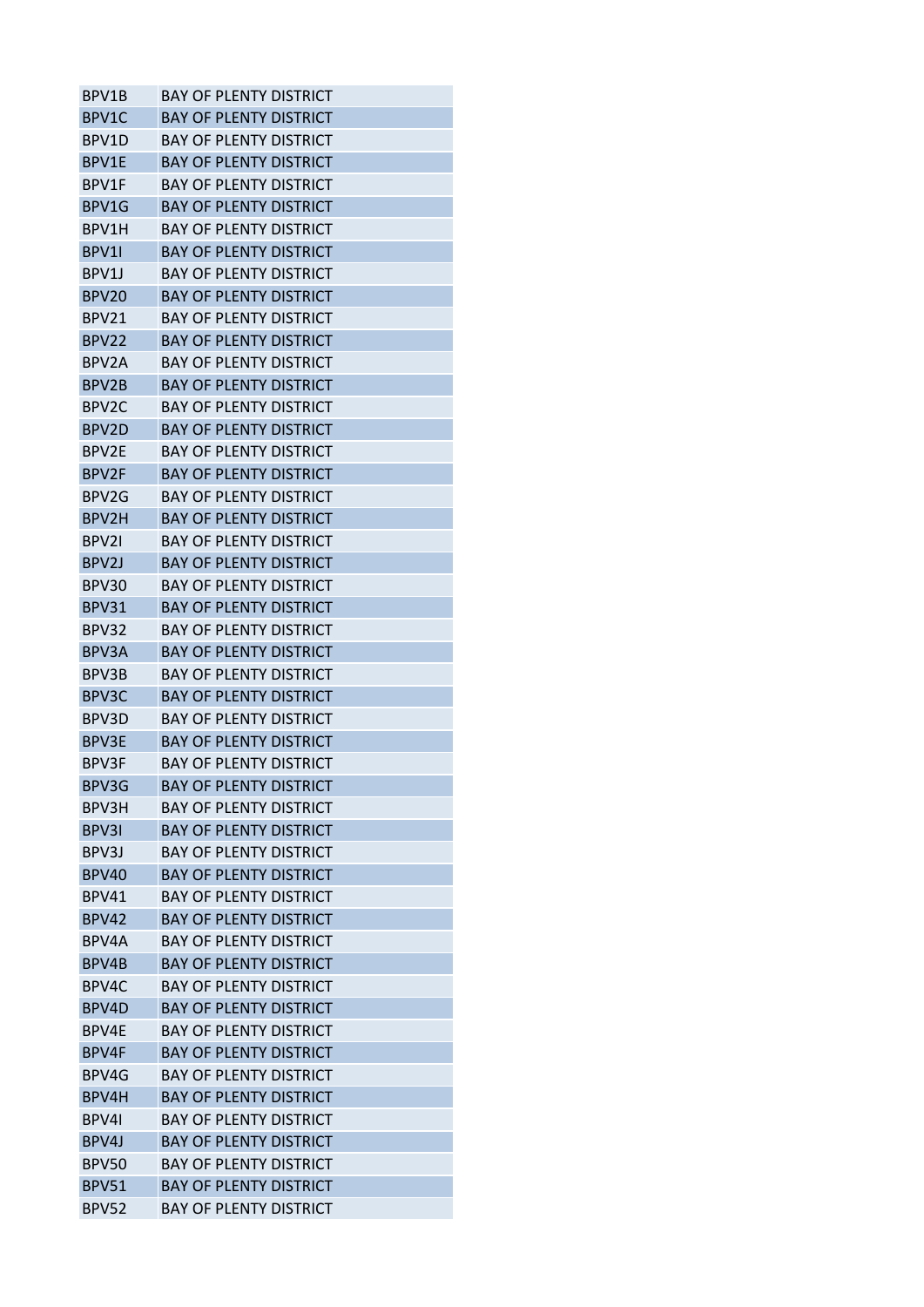| <b>BAY OF PLENTY DISTRICT</b><br><b>BAY OF PLENTY DISTRICT</b><br><b>BAY OF PLENTY DISTRICT</b><br><b>BAY OF PLENTY DISTRICT</b> |
|----------------------------------------------------------------------------------------------------------------------------------|
|                                                                                                                                  |
|                                                                                                                                  |
|                                                                                                                                  |
|                                                                                                                                  |
| <b>BAY OF PLENTY DISTRICT</b>                                                                                                    |
| <b>BAY OF PLENTY DISTRICT</b>                                                                                                    |
| <b>BAY OF PLENTY DISTRICT</b>                                                                                                    |
| <b>BAY OF PLENTY DISTRICT</b>                                                                                                    |
| <b>BAY OF PLENTY DISTRICT</b>                                                                                                    |
| <b>BAY OF PLENTY DISTRICT</b>                                                                                                    |
| BAY OF PLENTY DISTRICT                                                                                                           |
| <b>BAY OF PLENTY DISTRICT</b>                                                                                                    |
| <b>BAY OF PLENTY DISTRICT</b>                                                                                                    |
| <b>BAY OF PLENTY DISTRICT</b>                                                                                                    |
| <b>BAY OF PLENTY DISTRICT</b>                                                                                                    |
| <b>BAY OF PLENTY DISTRICT</b>                                                                                                    |
| <b>BAY OF PLENTY DISTRICT</b>                                                                                                    |
| <b>BAY OF PLENTY DISTRICT</b>                                                                                                    |
| <b>BAY OF PLENTY DISTRICT</b>                                                                                                    |
| <b>BAY OF PLENTY DISTRICT</b>                                                                                                    |
| <b>BAY OF PLENTY DISTRICT</b>                                                                                                    |
| <b>BAY OF PLENTY DISTRICT</b>                                                                                                    |
| <b>BAY OF PLENTY DISTRICT</b>                                                                                                    |
| <b>BAY OF PLENTY DISTRICT</b>                                                                                                    |
| <b>BAY OF PLENTY DISTRICT</b>                                                                                                    |
| <b>BAY OF PLENTY DISTRICT</b>                                                                                                    |
| BAY OF PLFNTY DISTRICT                                                                                                           |
| <b>BAY OF PLENTY DISTRICT</b>                                                                                                    |
| BAY OF PLENTY DISTRICT                                                                                                           |
| <b>BAY OF PLENTY DISTRICT</b>                                                                                                    |
| <b>BAY OF PLENTY DISTRICT</b>                                                                                                    |
| <b>BAY OF PLENTY DISTRICT</b>                                                                                                    |
| <b>BAY OF PLENTY DISTRICT</b>                                                                                                    |
| <b>BAY OF PLENTY DISTRICT</b>                                                                                                    |
| <b>BAY OF PLENTY DISTRICT</b>                                                                                                    |
| <b>BAY OF PLENTY DISTRICT</b>                                                                                                    |
| <b>BAY OF PLENTY DISTRICT</b>                                                                                                    |
| <b>BAY OF PLENTY DISTRICT</b>                                                                                                    |
| <b>BAY OF PLENTY DISTRICT</b>                                                                                                    |
| <b>BAY OF PLENTY DISTRICT</b>                                                                                                    |
| <b>BAY OF PLENTY DISTRICT</b>                                                                                                    |
| <b>BAY OF PLENTY DISTRICT</b>                                                                                                    |
| BAY OF PLENTY DISTRICT                                                                                                           |
| <b>BAY OF PLENTY DISTRICT</b>                                                                                                    |
| <b>BAY OF PLENTY DISTRICT</b>                                                                                                    |
| <b>BAY OF PLENTY DISTRICT</b>                                                                                                    |
| <b>BAY OF PLENTY DISTRICT</b>                                                                                                    |
| <b>BAY OF PLENTY DISTRICT</b>                                                                                                    |
| <b>BAY OF PLENTY DISTRICT</b>                                                                                                    |
| <b>BAY OF PLENTY DISTRICT</b>                                                                                                    |
|                                                                                                                                  |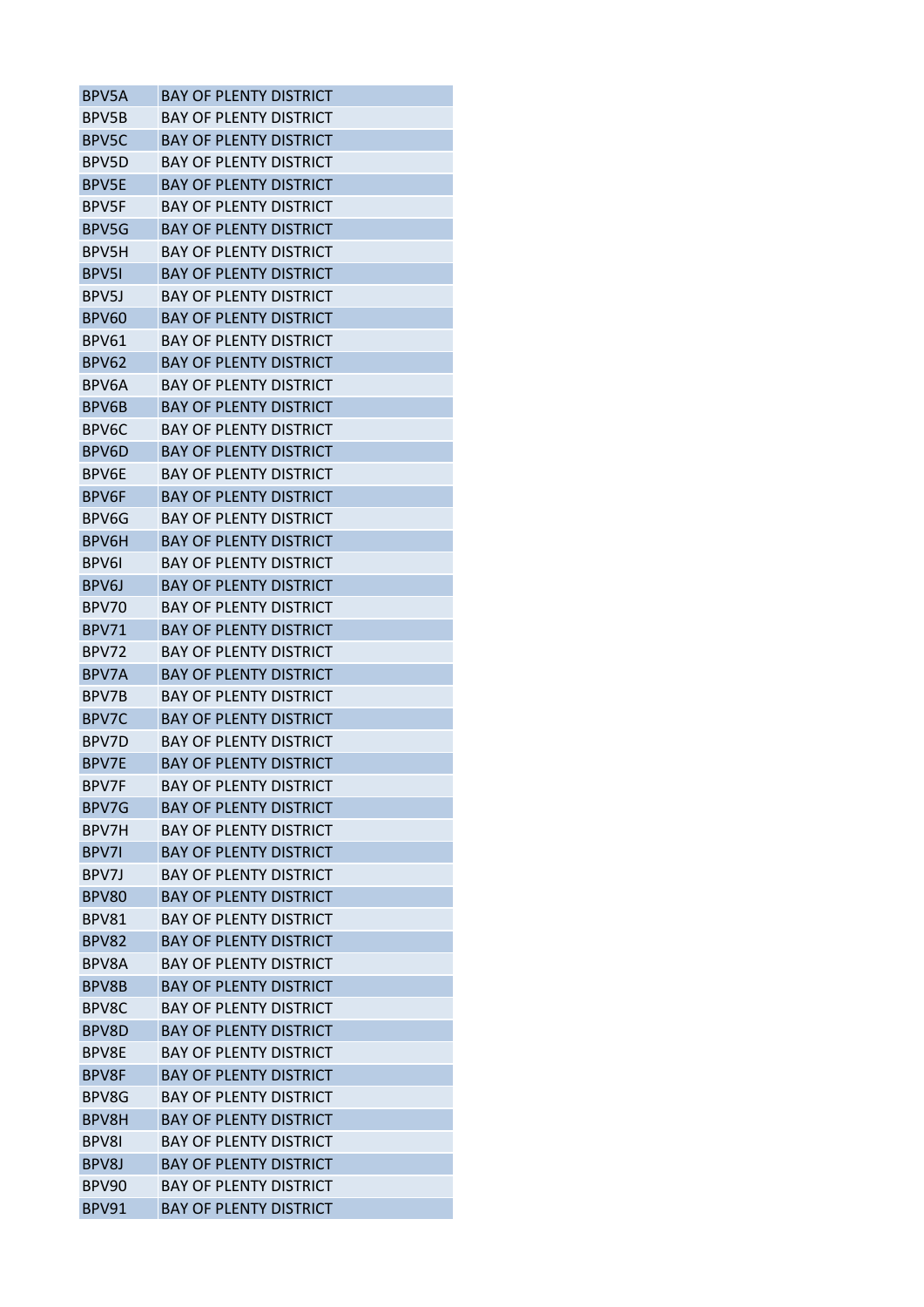| BPV92            | <b>BAY OF PLENTY DISTRICT</b> |
|------------------|-------------------------------|
| BPV9A            | <b>BAY OF PLENTY DISTRICT</b> |
| BPV9B            | <b>BAY OF PLENTY DISTRICT</b> |
| BPV9C            | <b>BAY OF PLENTY DISTRICT</b> |
| BPV9D            | BAY OF PLENTY DISTRICT        |
| BPV9E            | <b>BAY OF PLENTY DISTRICT</b> |
| BPV9F            | <b>BAY OF PLENTY DISTRICT</b> |
| BPV9G            | <b>BAY OF PLENTY DISTRICT</b> |
| BPV9H            | <b>BAY OF PLENTY DISTRICT</b> |
| BPV9I            | <b>BAY OF PLENTY DISTRICT</b> |
| BPV9J            | <b>BAY OF PLENTY DISTRICT</b> |
| BPX06            | <b>BAY OF PLENTY DISTRICT</b> |
| BPX07            | <b>BAY OF PLENTY DISTRICT</b> |
| BPX09            | <b>BAY OF PLENTY DISTRICT</b> |
| <b>BPX0B</b>     | <b>BAY OF PLENTY DISTRICT</b> |
| <b>BPXOC</b>     | <b>BAY OF PLENTY DISTRICT</b> |
| BPX1A            | <b>BAY OF PLENTY DISTRICT</b> |
| BPX1B            | <b>BAY OF PLENTY DISTRICT</b> |
| BPX3A            | <b>Bay of Plenty District</b> |
| <b>BPY12</b>     | <b>BAY OF PLENTY DISTRICT</b> |
| BPY1A            | BAY OF PLENTY DISTRICT        |
| BPY1B            | <b>BAY OF PLENTY DISTRICT</b> |
| BPY1C            | <b>BAY OF PLENTY DISTRICT</b> |
| BPY1D            | <b>BAY OF PLENTY DISTRICT</b> |
| BPY1E            | <b>BAY OF PLENTY DISTRICT</b> |
| <b>BQO</b>       | <b>BELL BLOCK CPC</b>         |
| BQO1             | <b>BELL BLOCK CPC</b>         |
| BQO <sub>2</sub> | <b>BELL BLOCK CPC</b>         |
| BQO3             | <b>BELL BLOCK CPC</b>         |
| BQO4             | <b>BELL BLOCK CPC</b>         |
| <b>BQS</b>       | <b>BELL BLOCK CPC</b>         |
| <b>BQT</b>       | <b>BELL BLOCK CPC</b>         |
| <b>BRR</b>       | КОНИКОНИ                      |
| BSR1             | <b>BULLS</b>                  |
| BSR <sub>2</sub> | <b>BULLS</b>                  |
| BSR3             | <b>BULLS</b>                  |
| BSR4             | <b>BULLS</b>                  |
| BSR5             | <b>BULLS</b>                  |
| BSR6             | <b>BULLS</b>                  |
| BSR7             | <b>BULLS</b>                  |
| BSR8             | <b>BULLS</b>                  |
| BSR9             | <b>BULLS</b>                  |
| <b>BTO</b>       | <b>WESTOWN</b>                |
| BTO1             | <b>WESTOWN</b>                |
| BTO <sub>2</sub> | <b>WESTOWN</b>                |
| BTO <sub>3</sub> | <b>WESTOWN</b>                |
| BTO4             | <b>WESTOWN</b>                |
| <b>BTS</b>       | <b>WESTOWN</b>                |
| <b>BVO</b>       | <b>BAY VIEW</b>               |
| BWI1             | WAIHI BEACH                   |
| BWI2             | WAIHI BEACH                   |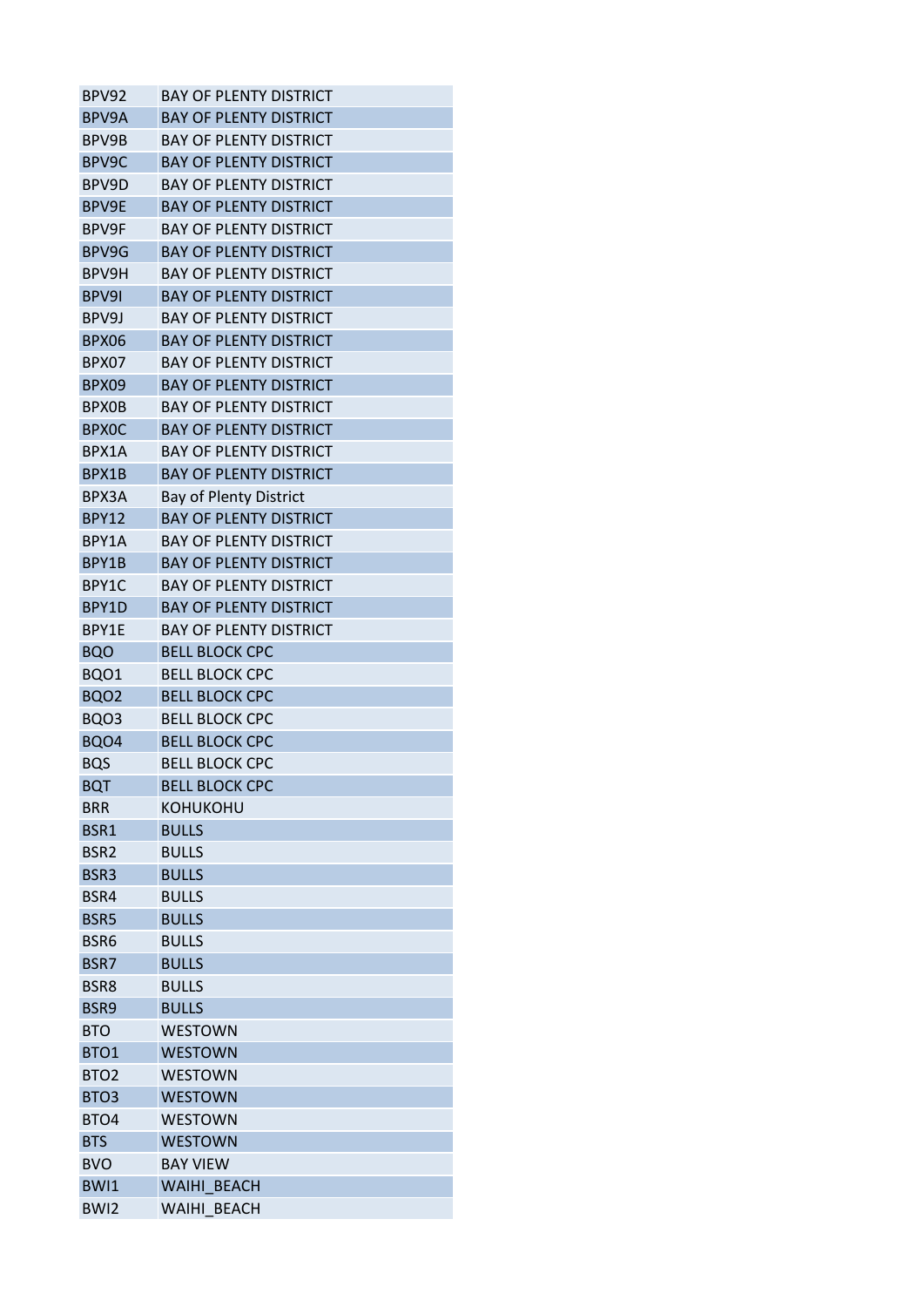| BW <sub>13</sub>     | WAIHI BEACH           |
|----------------------|-----------------------|
| <b>BWQ</b>           | WAIHI BEACH           |
| BWQ1                 | WAIHI BEACH           |
| BWQ2                 | WAIHI BEACH           |
| BWQ3                 | WAIHI BEACH           |
| BWR1                 | WAIHI BEACH           |
| BWR <sub>2</sub>     | WAIHI BEACH           |
| BWR3                 | WAIHI BEACH           |
| <b>BWS</b>           | WAIHI BEACH           |
| <b>BYO</b>           | <b>BLOCKHOUSE BAY</b> |
| <b>BZO</b>           | <b>FITZROY CPC</b>    |
| BZO1                 | <b>FITZROY CPC</b>    |
| <b>BZO2</b>          | <b>FITZROY CPC</b>    |
| CAE1                 | <b>NEW BRIGHTON</b>   |
| CAE <sub>2</sub>     | <b>NEW BRIGHTON</b>   |
| CAE3                 | <b>NEW BRIGHTON</b>   |
| CAE4                 | <b>NEW BRIGHTON</b>   |
| CAE5                 | <b>NEW BRIGHTON</b>   |
| <b>CALLBACK PNHQ</b> |                       |
| CAS                  | <b>NEW BRIGHTON</b>   |
|                      |                       |
| CAS1                 | <b>HENDERSON</b>      |
| CAX1                 | <b>AUCKLAND</b>       |
| <b>CBE</b>           | <b>CAMBRIDGE</b>      |
| <b>CBI</b>           | <b>CAMBRIDGE</b>      |
| CB <sub>1</sub>      | <b>CAMBRIDGE</b>      |
| CB <sub>12</sub>     | <b>CAMBRIDGE</b>      |
| CB <sub>13</sub>     | <b>CAMBRIDGE</b>      |
| CB <sub>14</sub>     | <b>CAMBRIDGE</b>      |
| CB <sub>I5</sub>     | <b>CAMBRIDGE</b>      |
| <b>CBO</b>           | <b>CAMBRIDGE</b>      |
| CBO <sub>1</sub>     | <b>CAMBRIDGE</b>      |
| CBQ1                 | <b>CAMBRIDGE</b>      |
| CBQ11                | <b>CAMBRIDGE</b>      |
| CBQ12                | <b>CAMBRIDGE</b>      |
| CBQ <sub>2</sub>     | <b>CAMBRIDGE</b>      |
| <b>CBQ21</b>         | <b>CAMBRIDGE</b>      |
| CBQ22                | <b>CAMBRIDGE</b>      |
| CBQ3                 | <b>CAMBRIDGE</b>      |
| CBQ31                | <b>CAMBRIDGE</b>      |
| CBQ32                | <b>CAMBRIDGE</b>      |
| CBQ41                | <b>CAMBRIDGE</b>      |
| <b>CBQ42</b>         | <b>CAMBRIDGE</b>      |
| CBQ43                | <b>CAMBRIDGE</b>      |
| CBQ51                | <b>CAMBRIDGE</b>      |
| CBQ52                | <b>CAMBRIDGE</b>      |
| CBQ61                | <b>CAMBRIDGE</b>      |
| CBQ62                | <b>CAMBRIDGE</b>      |
| <b>CBS</b>           | <b>CAMBRIDGE</b>      |
| CBS1                 | <b>CAMBRIDGE</b>      |
| CBT32                | <b>CAMBRIDGE</b>      |
| <b>CBT34</b>         | <b>CAMBRIDGE</b>      |
|                      |                       |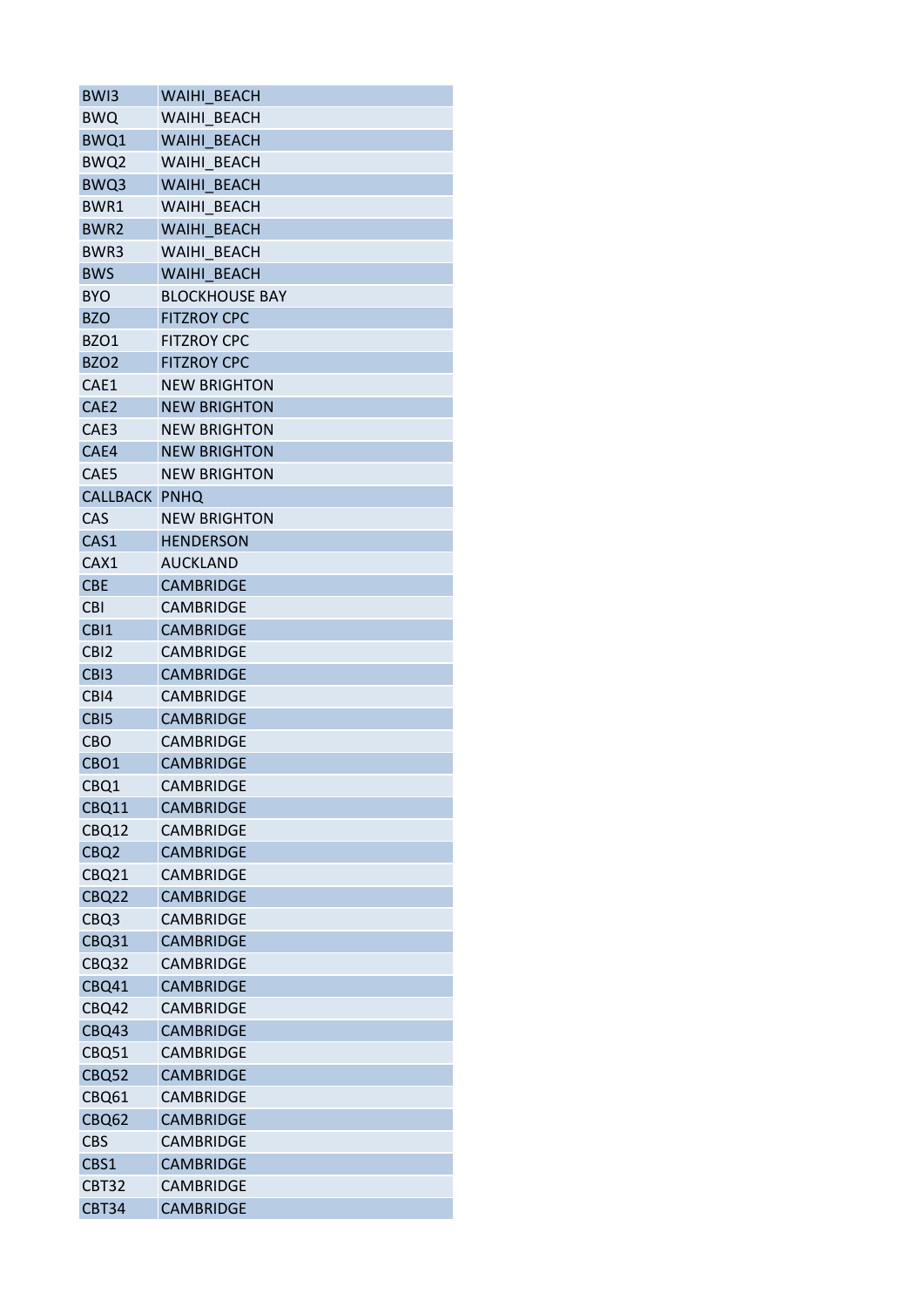| CBT36             | CAMBRIDGE                     |
|-------------------|-------------------------------|
| CBW1              | <b>CAMBRIDGE</b>              |
| CBW <sub>3</sub>  | <b>CAMBRIDGE</b>              |
| <b>CBX</b>        | <b>CAMBRIDGE</b>              |
| CBX1              | CAMBRIDGF                     |
| CBX2              | <b>CAMBRIDGE</b>              |
| <b>CBY</b>        | CAMBRIDGE                     |
| CBY1              | <b>CAMBRIDGE</b>              |
| <b>CCA</b>        | CITY CENTRAL AREA             |
| CCA1              | <b>AUCKLAND CITY DISTRICT</b> |
| CCA <sub>2</sub>  | AUCKLAND CITY DISTRICT        |
| CCB <sub>10</sub> | <b>CITY CENTRAL AREA</b>      |
| CCB11             | <b>CITY CENTRAL AREA</b>      |
| CCB12             | <b>CITY CENTRAL AREA</b>      |
| CCB <sub>13</sub> | CITY CENTRAL AREA             |
| CCB14             | <b>CITY CENTRAL AREA</b>      |
| CCB <sub>15</sub> | <b>CITY CENTRAL AREA</b>      |
| CCB <sub>16</sub> | <b>CITY CENTRAL AREA</b>      |
| CCB17             | <b>CITY CENTRAL AREA</b>      |
| CCB18             | <b>CITY CENTRAL AREA</b>      |
| CCB19             | CITY CENTRAL AREA             |
| CCB <sub>20</sub> | <b>CITY CENTRAL AREA</b>      |
| CCB <sub>21</sub> | <b>CITY CENTRAL AREA</b>      |
| CCB <sub>22</sub> | <b>CITY CENTRAL AREA</b>      |
| CCB <sub>23</sub> | <b>CITY CENTRAL AREA</b>      |
| CCB <sub>24</sub> | <b>CITY CENTRAL AREA</b>      |
| CCB <sub>25</sub> | <b>CITY CENTRAL AREA</b>      |
| CCB <sub>26</sub> | CITY CENTRAL AREA             |
| CCB <sub>27</sub> | <b>CITY CENTRAL AREA</b>      |
| CCB <sub>28</sub> | <b>CITY CENTRAL AREA</b>      |
| CCB <sub>29</sub> | <b>CITY CENTRAL AREA</b>      |
| CCB <sub>30</sub> | <b>CITY CENTRAL AREA</b>      |
| CCB31             | <b>CITY CENTRAL AREA</b>      |
| CCB32             | <b>CITY CENTRAL AREA</b>      |
| CCB <sub>33</sub> | <b>CITY CENTRAL AREA</b>      |
| CCB <sub>34</sub> | <b>CITY CENTRAL AREA</b>      |
| CCB <sub>35</sub> | <b>CITY CENTRAL AREA</b>      |
| CCB <sub>36</sub> | <b>CITY CENTRAL AREA</b>      |
| CCB37             | <b>CITY CENTRAL AREA</b>      |
| CCB38             | <b>CITY CENTRAL AREA</b>      |
|                   | <b>CITY CENTRAL AREA</b>      |
| CCB39             |                               |
| CCB41             | <b>CITY CENTRAL AREA</b>      |
| CCB42             | <b>CITY CENTRAL AREA</b>      |
| CCB43             | <b>CITY CENTRAL AREA</b>      |
| CCB44             | <b>CITY CENTRAL AREA</b>      |
| CCB45             | <b>CITY CENTRAL AREA</b>      |
| CCB46             | <b>CITY CENTRAL AREA</b>      |
| CCB47             | <b>CITY CENTRAL AREA</b>      |
| CCB48             | <b>CITY CENTRAL AREA</b>      |
| CCB49             | <b>CITY CENTRAL AREA</b>      |
| <b>CCBN</b>       | <b>CITY CENTRAL AREA</b>      |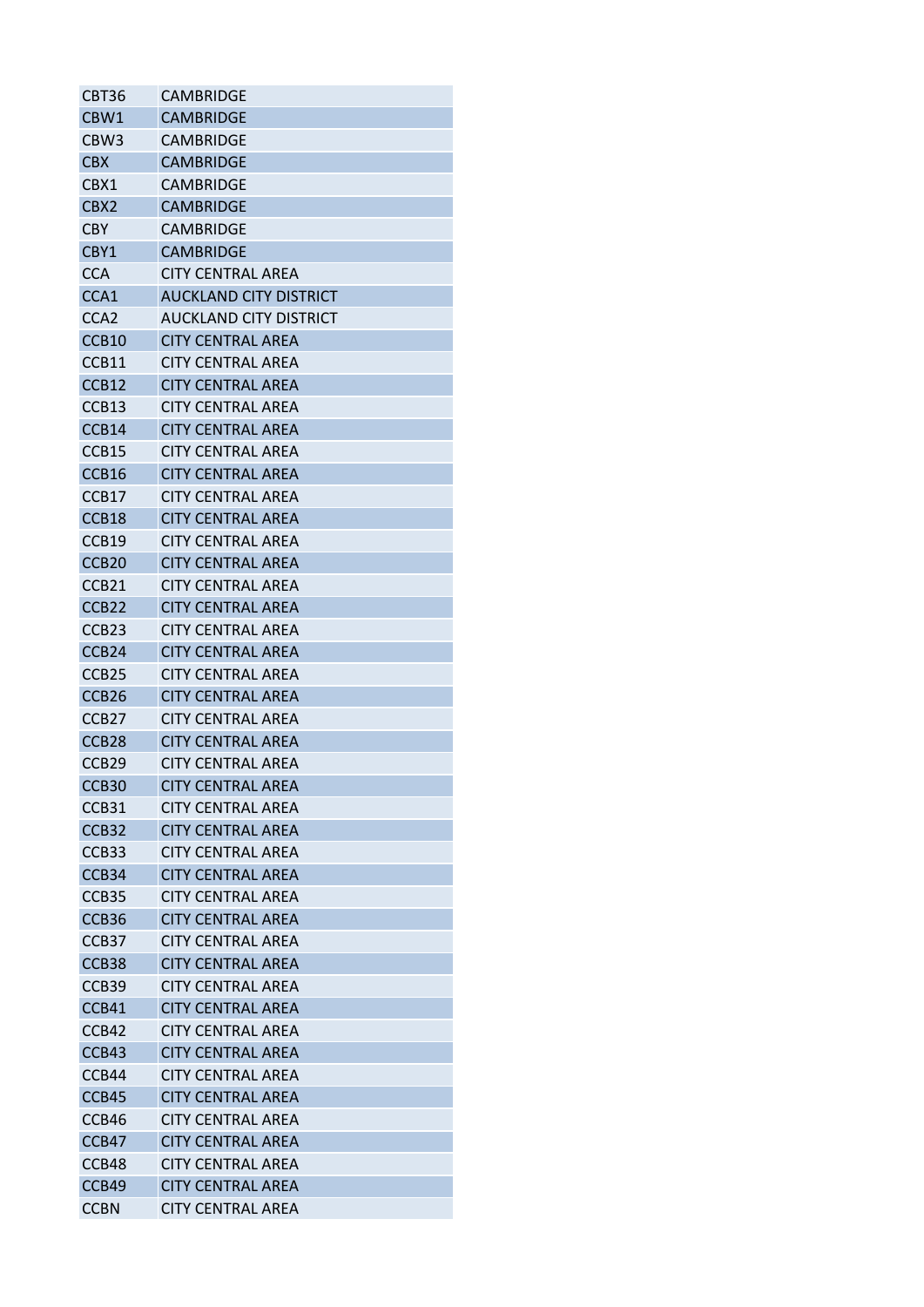| CCC10             | <b>AUCKLAND CITY DISTRICT</b> |
|-------------------|-------------------------------|
| CCC11             | AUCKLAND CITY DISTRICT        |
| CCC12             | <b>AUCKLAND CITY DISTRICT</b> |
| CCC <sub>20</sub> | AUCKLAND CITY DISTRICT        |
| CCC <sub>21</sub> | <b>AUCKLAND CITY DISTRICT</b> |
| CCC <sub>22</sub> | AUCKLAND CITY DISTRICT        |
| CCC <sub>30</sub> | <b>AUCKLAND CITY DISTRICT</b> |
| CCC31             | <b>AUCKLAND CITY DISTRICT</b> |
| CCC <sub>32</sub> | <b>AUCKLAND CITY DISTRICT</b> |
| CCE10             | AUCKLAND CITY DISTRICT        |
| CCE11             | <b>AUCKLAND CITY DISTRICT</b> |
| CCE12             | AUCKLAND CITY DISTRICT        |
| CCE13             | <b>AUCKLAND CITY DISTRICT</b> |
| CCE14             | AUCKLAND CITY DISTRICT        |
| CCE15             | <b>AUCKLAND CITY DISTRICT</b> |
| CCE16             | AUCKLAND CITY DISTRICT        |
| <b>CCE17</b>      | <b>AUCKLAND CITY DISTRICT</b> |
| CCE18             | AUCKLAND CITY DISTRICT        |
| <b>CCE19</b>      | <b>AUCKLAND CITY DISTRICT</b> |
| CCE <sub>20</sub> | <b>AUCKLAND CITY DISTRICT</b> |
| CCE21             | <b>AUCKLAND CITY DISTRICT</b> |
| CCE22             | AUCKLAND CITY DISTRICT        |
| CCE23             | <b>AUCKLAND CITY DISTRICT</b> |
| CCE <sub>24</sub> | AUCKLAND CITY DISTRICT        |
| CCE <sub>25</sub> | <b>AUCKLAND CITY DISTRICT</b> |
| CCE <sub>26</sub> | AUCKLAND CITY DISTRICT        |
| CCE <sub>27</sub> | <b>AUCKLAND CITY DISTRICT</b> |
| CCE <sub>28</sub> | <b>AUCKLAND CITY DISTRICT</b> |
| CCE <sub>29</sub> | <b>AUCKLAND CITY DISTRICT</b> |
| CCE30             | AUCKLAND CITY DISTRICT        |
| CCE31             | <b>AUCKLAND CITY DISTRICT</b> |
| CCE32             | <b>AUCKLAND CITY DISTRICT</b> |
| CCE33             | <b>AUCKLAND CITY DISTRICT</b> |
| CCE34             | <b>AUCKLAND CITY DISTRICT</b> |
| CCE35             | <b>AUCKLAND CITY DISTRICT</b> |
| CCE36             | <b>AUCKLAND CITY DISTRICT</b> |
| CCE37             | <b>AUCKLAND CITY DISTRICT</b> |
| CCE38             | AUCKLAND CITY DISTRICT        |
| CCE39             | <b>AUCKLAND CITY DISTRICT</b> |
| CCG10             | <b>AUCKLAND CITY DISTRICT</b> |
| CCG11             | <b>AUCKLAND CITY DISTRICT</b> |
| CCG12             | AUCKLAND CITY DISTRICT        |
| CCG <sub>20</sub> | <b>AUCKLAND CITY DISTRICT</b> |
| CCG <sub>21</sub> | AUCKLAND CITY DISTRICT        |
| CCG <sub>22</sub> | <b>AUCKLAND CITY DISTRICT</b> |
| CCG <sub>30</sub> | AUCKLAND CITY DISTRICT        |
| CCG31             | <b>AUCKLAND CITY DISTRICT</b> |
| CCG <sub>32</sub> | <b>AUCKLAND CITY DISTRICT</b> |
| CCI1              | <b>CITY CENTRAL AREA</b>      |
| <b>CCI11</b>      | <b>CITY CENTRAL AREA</b>      |
| <b>CCI12</b>      | <b>CITY CENTRAL AREA</b>      |
|                   |                               |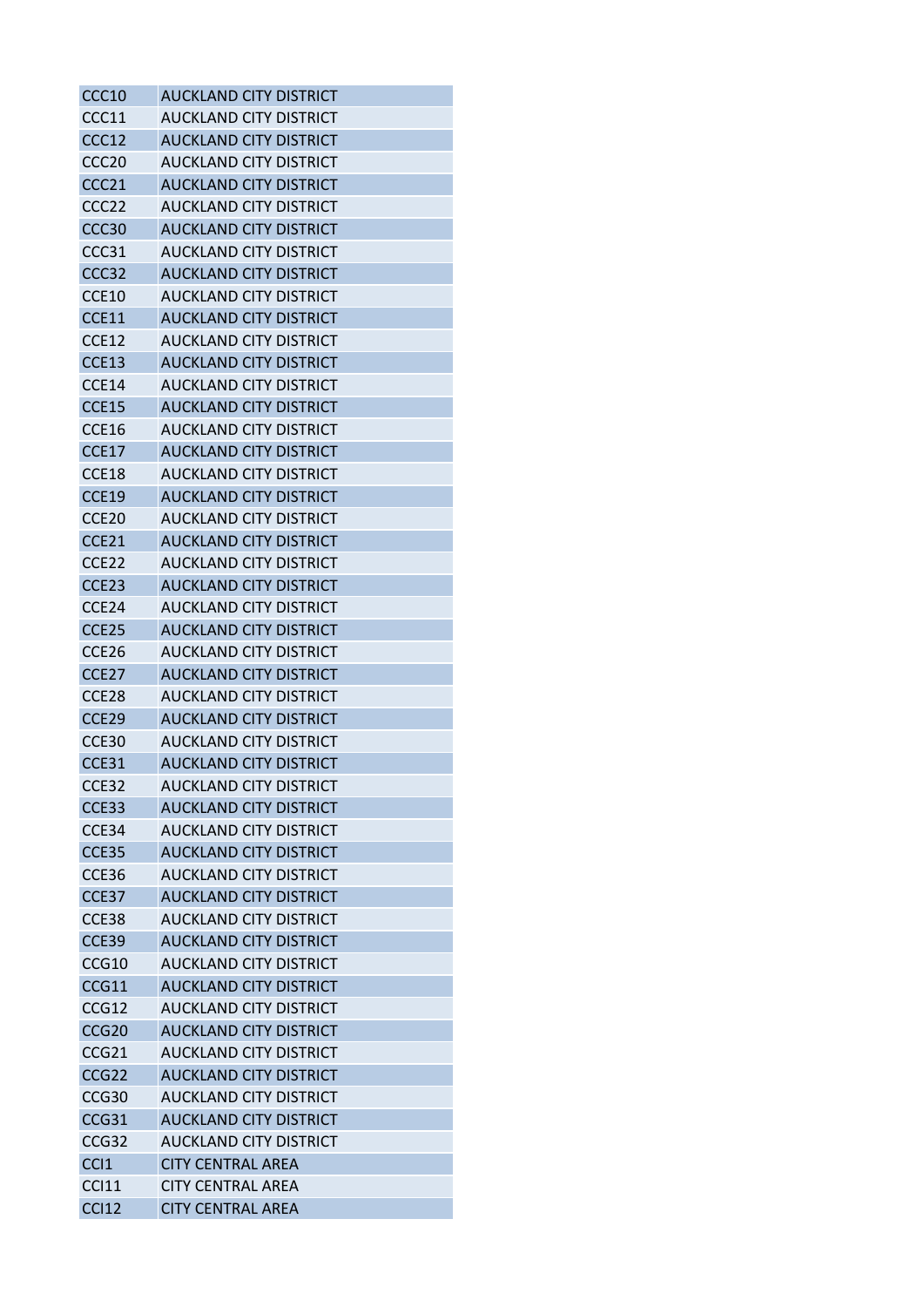| <b>CCI13</b>      | <b>CITY CENTRAL AREA</b>      |
|-------------------|-------------------------------|
| <b>CCI14</b>      | <b>CITY CENTRAL AREA</b>      |
| <b>CCI15</b>      | CITY CENTRAL AREA             |
| CC <sub>12</sub>  | <b>CITY CENTRAL AREA</b>      |
| CCI <sub>21</sub> | CITY CFNTRAL ARFA             |
| CCI <sub>22</sub> | <b>CITY CENTRAL AREA</b>      |
| CC <sub>123</sub> | CITY CENTRAL AREA             |
| CCI <sub>24</sub> | CITY CENTRAL AREA             |
| CC <sub>125</sub> | <b>CITY CENTRAL AREA</b>      |
| CC <sub>13</sub>  | <b>CITY CENTRAL AREA</b>      |
| CC <sub>131</sub> | <b>CITY CENTRAL AREA</b>      |
| CCI <sub>32</sub> | CITY CENTRAL AREA             |
| CC <sub>133</sub> | <b>CITY CENTRAL AREA</b>      |
| CC <sub>134</sub> | <b>CITY CENTRAL AREA</b>      |
| CC <sub>135</sub> | <b>CITY CENTRAL AREA</b>      |
| CCJ10             | <b>AUCKLAND CITY DISTRICT</b> |
| CCJ11             | AUCKLAND CITY DISTRICT        |
| CCJ12             | <b>AUCKLAND CITY DISTRICT</b> |
| CCJ13             | AUCKLAND CITY DISTRICT        |
| CCJ14             | <b>AUCKLAND CITY DISTRICT</b> |
| CCJ15             | AUCKLAND CITY DISTRICT        |
| CCJ16             | <b>AUCKLAND CITY DISTRICT</b> |
| CCJ17             | AUCKLAND CITY DISTRICT        |
| CCJ18             | <b>AUCKLAND CITY DISTRICT</b> |
| CCJ19             | AUCKLAND CITY DISTRICT        |
| CCJ <sub>20</sub> | <b>AUCKLAND CITY DISTRICT</b> |
| CCJ21             | AUCKLAND CITY DISTRICT        |
| CCJ22             | <b>AUCKLAND CITY DISTRICT</b> |
| CCJ <sub>23</sub> | AUCKLAND CITY DISTRICT        |
| CCJ24             | <b>AUCKLAND CITY DISTRICT</b> |
| CCJ25             | <b>AUCKLAND CITY DISTRICT</b> |
| CCJ26             | <b>AUCKLAND CITY DISTRICT</b> |
| CCJ27             | AUCKLAND CITY DISTRICT        |
| CCJ28             | <b>AUCKLAND CITY DISTRICT</b> |
| CCJ <sub>29</sub> | <b>AUCKLAND CITY DISTRICT</b> |
| CCJ30             | <b>AUCKLAND CITY DISTRICT</b> |
| CCJ31             | AUCKLAND CITY DISTRICT        |
| CCJ32             | <b>AUCKLAND CITY DISTRICT</b> |
| CCJ33             | <b>AUCKLAND CITY DISTRICT</b> |
| CCJ34             | <b>AUCKLAND CITY DISTRICT</b> |
| CCJ35             | <b>AUCKLAND CITY DISTRICT</b> |
| CCJ36             | <b>AUCKLAND CITY DISTRICT</b> |
| CCJ37             | <b>AUCKLAND CITY DISTRICT</b> |
| CCJ38             | <b>AUCKLAND CITY DISTRICT</b> |
| CCJ39             | <b>AUCKLAND CITY DISTRICT</b> |
| <b>CCJN</b>       | <b>AUCKLAND CITY DISTRICT</b> |
| CCM17             | <b>AUCKLAND CITY DISTRICT</b> |
| CCM18             | <b>AUCKLAND CITY DISTRICT</b> |
| CCM19             | AUCKLAND CITY DISTRICT        |
| CCM <sub>27</sub> | <b>AUCKLAND CITY DISTRICT</b> |
| CCM28             | <b>AUCKLAND CITY DISTRICT</b> |
|                   |                               |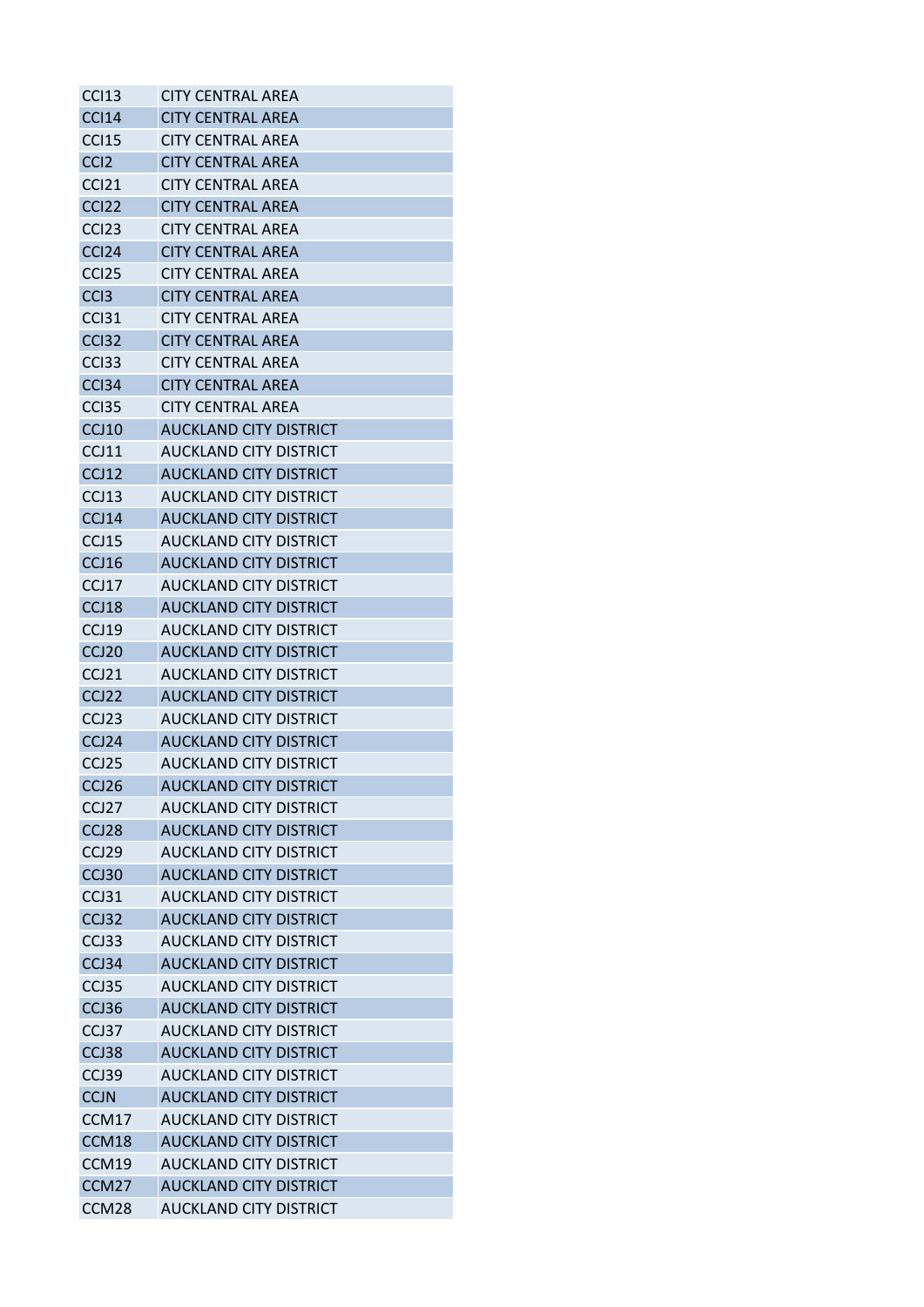| CCM29             | <b>AUCKLAND CITY DISTRICT</b> |
|-------------------|-------------------------------|
| CCM <sub>37</sub> | <b>AUCKLAND CITY DISTRICT</b> |
| CCM <sub>38</sub> | <b>AUCKLAND CITY DISTRICT</b> |
| CCM39             | AUCKLAND CITY DISTRICT        |
| <b>CCN</b>        | <b>CITY CENTRAL AREA</b>      |
| CCO <sub>1</sub>  | <b>CITY CENTRAL AREA</b>      |
| CCO <sub>2</sub>  | <b>CITY CENTRAL AREA</b>      |
| CCO <sub>3</sub>  | <b>CITY CENTRAL AREA</b>      |
| CCO <sub>4</sub>  | <b>CITY CENTRAL AREA</b>      |
| <b>CCON</b>       | <b>AUCKLAND CITY DISTRICT</b> |
| CCP10             | <b>AUCKLAND CITY DISTRICT</b> |
| CCP11             | AUCKLAND CITY DISTRICT        |
| CCP12             | <b>AUCKLAND CITY DISTRICT</b> |
| CCP13             | AUCKLAND CITY DISTRICT        |
| CCP14             | <b>AUCKLAND CITY DISTRICT</b> |
| CCP15             | AUCKLAND CITY DISTRICT        |
| CCP16             | <b>AUCKLAND CITY DISTRICT</b> |
| CCP17             | AUCKLAND CITY DISTRICT        |
| CCP18             | <b>AUCKLAND CITY DISTRICT</b> |
| CCP19             | <b>AUCKLAND CITY DISTRICT</b> |
| CCP <sub>20</sub> | <b>AUCKLAND CITY DISTRICT</b> |
| CCP21             | AUCKLAND CITY DISTRICT        |
| CCP <sub>22</sub> | <b>AUCKLAND CITY DISTRICT</b> |
| CCP <sub>23</sub> | AUCKLAND CITY DISTRICT        |
| CCP24             | <b>AUCKLAND CITY DISTRICT</b> |
| CCP <sub>25</sub> | AUCKLAND CITY DISTRICT        |
| CCP <sub>26</sub> | <b>AUCKLAND CITY DISTRICT</b> |
| CCP <sub>27</sub> | AUCKLAND CITY DISTRICT        |
| CCP <sub>28</sub> | <b>AUCKLAND CITY DISTRICT</b> |
| CCP <sub>29</sub> | AUCKLAND CITY DISTRICT        |
| CCP <sub>30</sub> | <b>AUCKLAND CITY DISTRICT</b> |
| CCP31             | <b>AUCKLAND CITY DISTRICT</b> |
| CCP <sub>32</sub> | <b>AUCKLAND CITY DISTRICT</b> |
| CCP33             | <b>AUCKLAND CITY DISTRICT</b> |
| CCP34             | <b>AUCKLAND CITY DISTRICT</b> |
| CCP35             | <b>AUCKLAND CITY DISTRICT</b> |
| CCP <sub>36</sub> | <b>AUCKLAND CITY DISTRICT</b> |
| CCP <sub>37</sub> | AUCKLAND CITY DISTRICT        |
| CCP38             | <b>AUCKLAND CITY DISTRICT</b> |
| CCP39             | <b>AUCKLAND CITY DISTRICT</b> |
| CCPR1             | <b>AUCKLAND CITY DISTRICT</b> |
| CCPR10            | <b>AUCKLAND CITY DISTRICT</b> |
| CCPR11            | <b>AUCKLAND CITY DISTRICT</b> |
| CCPR12            | AUCKLAND CITY DISTRICT        |
| CCPR13            | <b>AUCKLAND CITY DISTRICT</b> |
| CCPR14            | AUCKLAND CITY DISTRICT        |
| CCPR15            | <b>AUCKLAND CITY DISTRICT</b> |
| CCPR <sub>2</sub> | <b>AUCKLAND CITY DISTRICT</b> |
| CCPR20            | <b>AUCKLAND CITY DISTRICT</b> |
| CCPR21            | <b>AUCKLAND CITY DISTRICT</b> |
| CCPR22            | <b>AUCKLAND CITY DISTRICT</b> |
|                   |                               |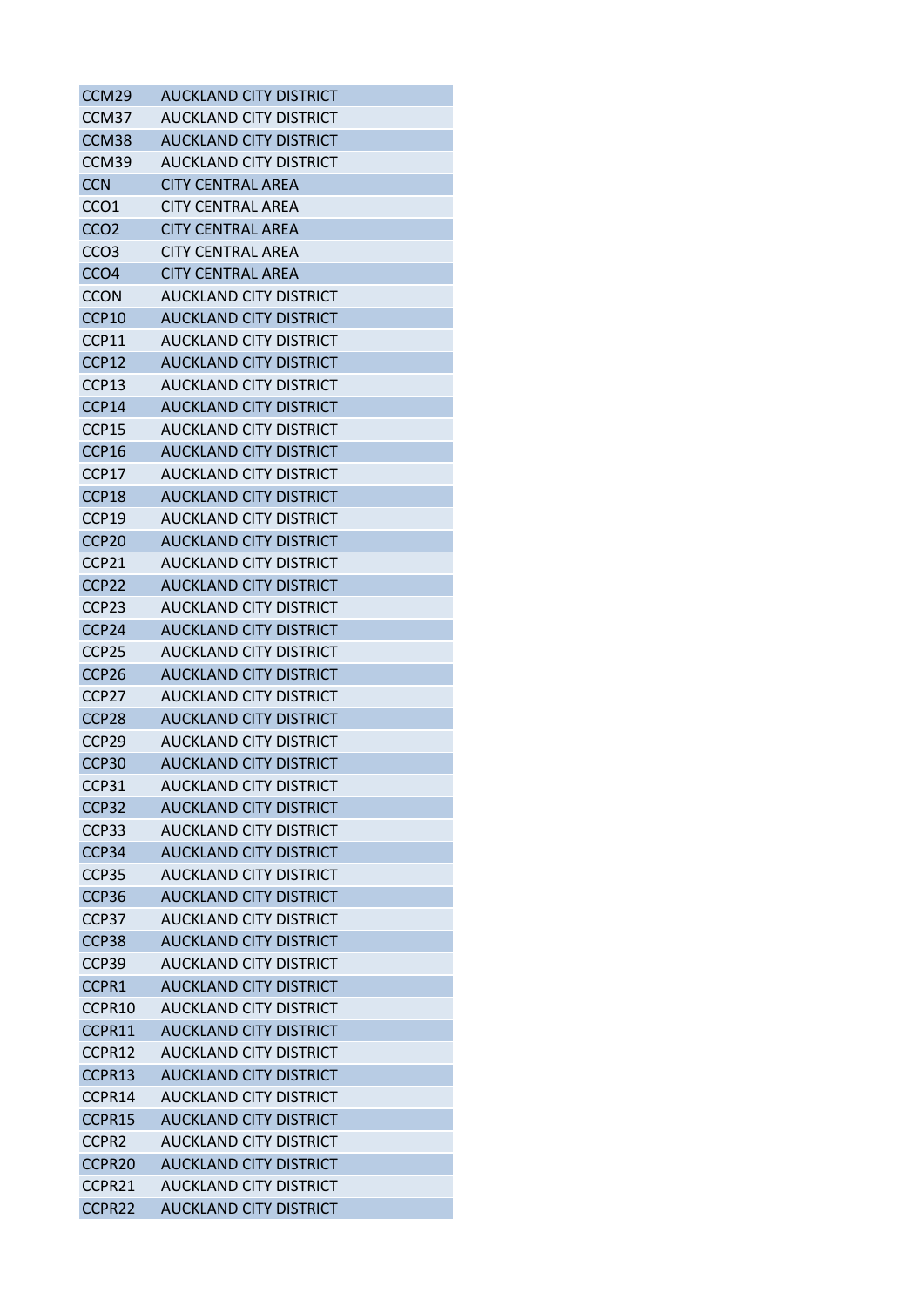| CCPR23             | <b>AUCKLAND CITY DISTRICT</b> |
|--------------------|-------------------------------|
| CCPR24             | <b>AUCKLAND CITY DISTRICT</b> |
| CCPR25             | AUCKLAND CITY DISTRICT        |
| CCQ11              | <b>CITY CENTRAL AREA</b>      |
| CCQ12              | <b>CITY CENTRAL AREA</b>      |
| CCQ13              | <b>CITY CENTRAL AREA</b>      |
| CCQ14              | <b>CITY CENTRAL AREA</b>      |
| CCQ15              | <b>CITY CENTRAL AREA</b>      |
| CCQ21              | <b>CITY CENTRAL AREA</b>      |
| CCQ22              | <b>CITY CENTRAL AREA</b>      |
| CCQ <sub>23</sub>  | <b>CITY CENTRAL AREA</b>      |
| CCQ24              | <b>CITY CENTRAL AREA</b>      |
| CCQ <sub>25</sub>  | <b>CITY CENTRAL AREA</b>      |
| CCQ31              | <b>CITY CENTRAL AREA</b>      |
| CCQ32              | <b>CITY CENTRAL AREA</b>      |
| CCQ33              | <b>CITY CENTRAL AREA</b>      |
| CCQ34              | <b>CITY CENTRAL AREA</b>      |
| CCQ <sub>35</sub>  | <b>CITY CENTRAL AREA</b>      |
| CCS1               | <b>CITY CENTRAL AREA</b>      |
| <b>CCS10</b>       | <b>CITY CENTRAL AREA</b>      |
| CCS11              | <b>CITY CENTRAL AREA</b>      |
| CCS12              | <b>CITY CENTRAL AREA</b>      |
| CCS13              | <b>CITY CENTRAL AREA</b>      |
| CCS14              | <b>CITY CENTRAL AREA</b>      |
| CCS15              | <b>CITY CENTRAL AREA</b>      |
| CCS1A              | <b>CITY CENTRAL AREA</b>      |
| CCS1B              | <b>CITY CENTRAL AREA</b>      |
| CCS <sub>2</sub>   | <b>CITY CENTRAL AREA</b>      |
| CCS <sub>20</sub>  | <b>CITY CENTRAL AREA</b>      |
| CCS21              | <b>CITY CENTRAL AREA</b>      |
| CCS22              | <b>CITY CENTRAL AREA</b>      |
| CCS23              | <b>CITY CENTRAL AREA</b>      |
| CCS <sub>24</sub>  | <b>CITY CENTRAL AREA</b>      |
| CCS25              | <b>CITY CENTRAL AREA</b>      |
| CCS <sub>2</sub> A | <b>CITY CENTRAL AREA</b>      |
| CCS2B              | <b>CITY CENTRAL AREA</b>      |
| CCS <sub>3</sub>   | <b>CITY CENTRAL AREA</b>      |
| CCS30              | <b>CITY CENTRAL AREA</b>      |
| CCS31              | <b>CITY CENTRAL AREA</b>      |
| CCS32              | <b>CITY CENTRAL AREA</b>      |
| CCS33              | <b>CITY CENTRAL AREA</b>      |
| CCS34              | <b>CITY CENTRAL AREA</b>      |
| CCS35              | <b>CITY CENTRAL AREA</b>      |
| CCS3A              | <b>CITY CENTRAL AREA</b>      |
| CCS3B              | <b>CITY CENTRAL AREA</b>      |
| CCS40              | <b>CITY CENTRAL AREA</b>      |
| CCT11              | <b>CITY CENTRAL AREA</b>      |
| CCT12              | <b>CITY CENTRAL AREA</b>      |
| CCT13              | <b>CITY CENTRAL AREA</b>      |
| CCT14              | <b>CITY CENTRAL AREA</b>      |
| CCT15              | <b>CITY CENTRAL AREA</b>      |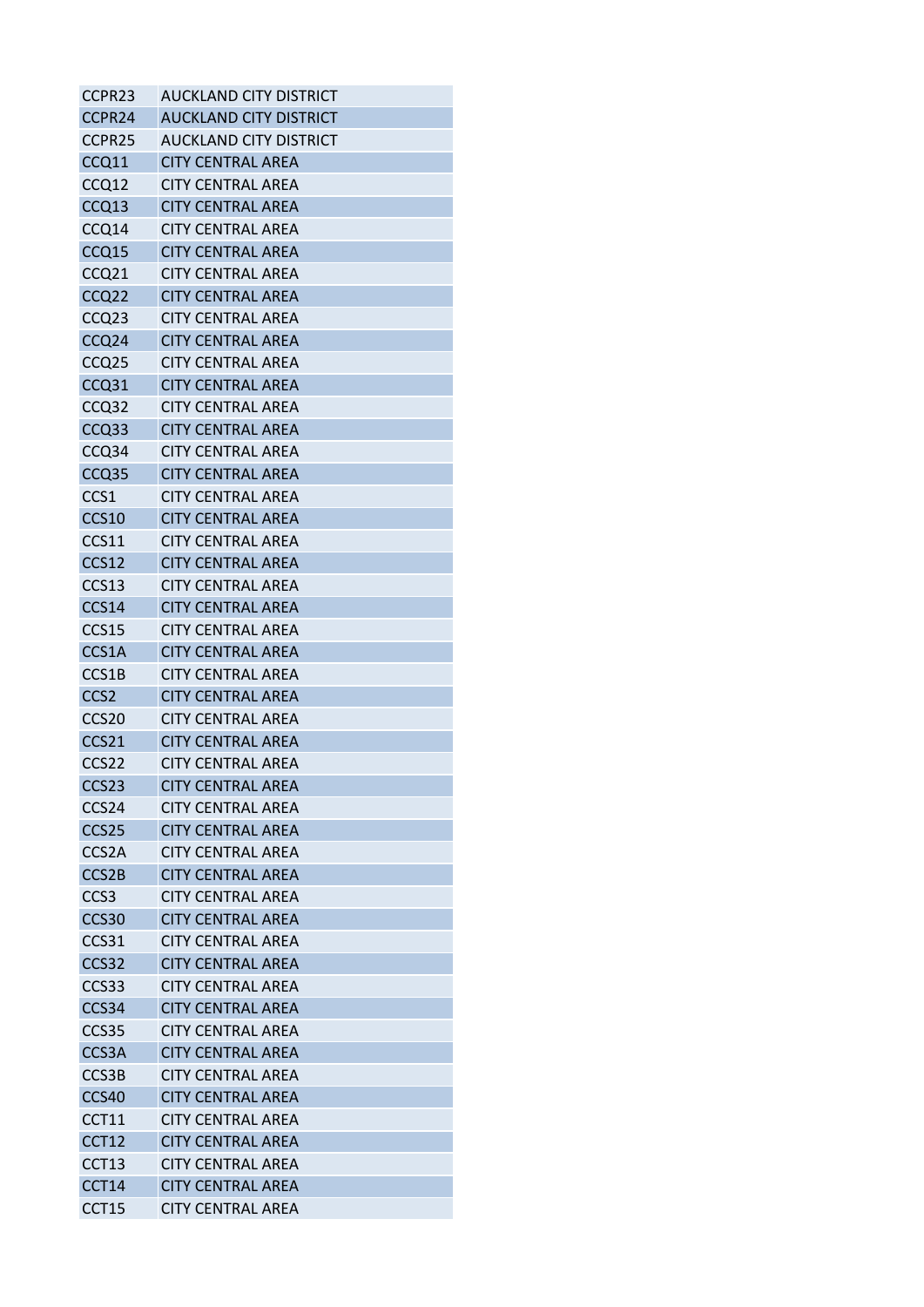| CCT21             | <b>CITY CENTRAL AREA</b>      |
|-------------------|-------------------------------|
| CCT <sub>22</sub> | CITY CENTRAL AREA             |
| CCT <sub>23</sub> | <b>CITY CENTRAL AREA</b>      |
| CCT <sub>24</sub> | CITY CENTRAL AREA             |
| CCT <sub>25</sub> | <b>CITY CENTRAL AREA</b>      |
| CCT31             | <b>CITY CENTRAL AREA</b>      |
| CCT <sub>32</sub> | <b>CITY CENTRAL AREA</b>      |
| CCT <sub>33</sub> | <b>CITY CENTRAL AREA</b>      |
| CCT34             | <b>CITY CENTRAL AREA</b>      |
| CCT <sub>35</sub> | <b>CITY CENTRAL AREA</b>      |
| CCV10             | <b>AUCKLAND CITY DISTRICT</b> |
| CCV <sub>20</sub> | AUCKLAND CITY DISTRICT        |
| CCV <sub>30</sub> | <b>AUCKLAND CITY DISTRICT</b> |
| CCVM1             | AUCKLAND CITY DISTRICT        |
| CCVM <sub>2</sub> | <b>AUCKLAND CITY DISTRICT</b> |
| CCVM3             | AUCKLAND CITY DISTRICT        |
| CCW11             | <b>AUCKLAND CITY DISTRICT</b> |
| CCW12             | <b>AUCKLAND CITY DISTRICT</b> |
| CCW13             | <b>AUCKLAND CITY DISTRICT</b> |
| CCW14             | AUCKLAND CITY DISTRICT        |
| CCW15             | <b>AUCKLAND CITY DISTRICT</b> |
| CCW <sub>16</sub> | AUCKLAND CITY DISTRICT        |
| CCW17             | <b>AUCKLAND CITY DISTRICT</b> |
| CCW18             | AUCKLAND CITY DISTRICT        |
| CCW19             | <b>AUCKLAND CITY DISTRICT</b> |
| CCW <sub>21</sub> | AUCKLAND CITY DISTRICT        |
| CCW <sub>22</sub> | <b>AUCKLAND CITY DISTRICT</b> |
| CCW <sub>23</sub> | AUCKLAND CITY DISTRICT        |
| CCW <sub>24</sub> | <b>AUCKLAND CITY DISTRICT</b> |
| CCW <sub>25</sub> | AUCKLAND CITY DISTRICT        |
| CCW <sub>26</sub> | <b>AUCKLAND CITY DISTRICT</b> |
| CCW <sub>27</sub> | <b>AUCKLAND CITY DISTRICT</b> |
| CCW <sub>28</sub> | <b>AUCKLAND CITY DISTRICT</b> |
| CCW <sub>29</sub> | <b>AUCKLAND CITY DISTRICT</b> |
| CCW31             | <b>AUCKLAND CITY DISTRICT</b> |
| CCW32             | <b>AUCKLAND CITY DISTRICT</b> |
| CCW <sub>33</sub> | <b>AUCKLAND CITY DISTRICT</b> |
| CCW <sub>34</sub> | AUCKLAND CITY DISTRICT        |
| CCW35             | <b>AUCKLAND CITY DISTRICT</b> |
| CCW <sub>36</sub> | <b>AUCKLAND CITY DISTRICT</b> |
| CCX10             | <b>AUCKLAND CITY DISTRICT</b> |
| CCX11             | <b>AUCKLAND CITY DISTRICT</b> |
| CCX12             | <b>AUCKLAND CITY DISTRICT</b> |
| CCX13             | AUCKLAND CITY DISTRICT        |
| CCX14             | <b>AUCKLAND CITY DISTRICT</b> |
| CCX15             | AUCKLAND CITY DISTRICT        |
| CCX16             | <b>AUCKLAND CITY DISTRICT</b> |
| CCX17             | <b>AUCKLAND CITY DISTRICT</b> |
| CCX18             | <b>AUCKLAND CITY DISTRICT</b> |
| CCX19             | <b>AUCKLAND CITY DISTRICT</b> |
| CCX <sub>20</sub> | <b>AUCKLAND CITY DISTRICT</b> |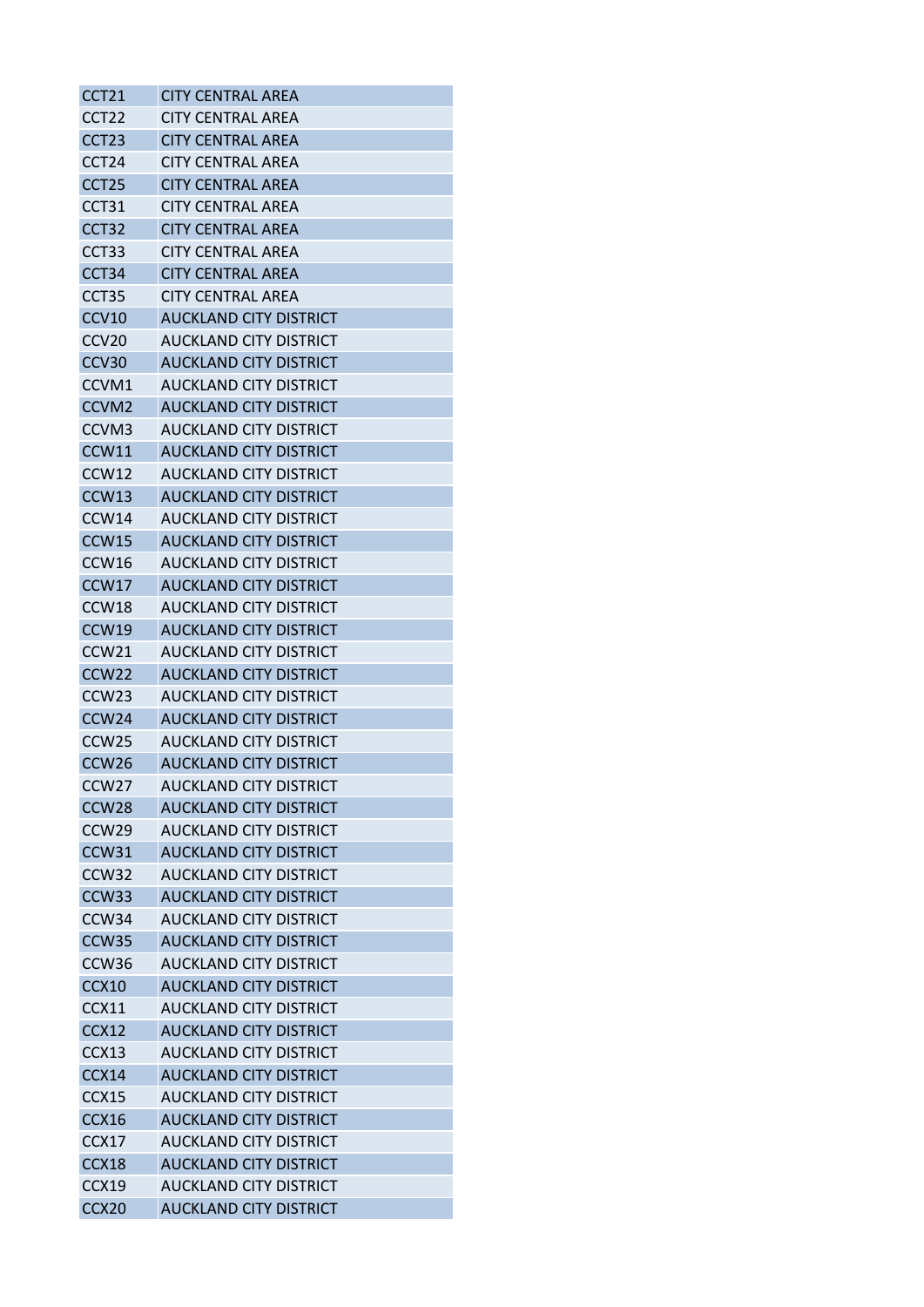| CCX21             | AUCKLAND CITY DISTRICT        |
|-------------------|-------------------------------|
| CCX <sub>22</sub> | <b>AUCKLAND CITY DISTRICT</b> |
| CCX <sub>23</sub> | <b>AUCKLAND CITY DISTRICT</b> |
| CCX24             | <b>AUCKLAND CITY DISTRICT</b> |
| CCX <sub>25</sub> | AUCKLAND CITY DISTRICT        |
| CCX26             | <b>AUCKLAND CITY DISTRICT</b> |
| CCX27             | AUCKLAND CITY DISTRICT        |
| CCX28             | <b>AUCKLAND CITY DISTRICT</b> |
| CCX <sub>29</sub> | AUCKLAND CITY DISTRICT        |
| CCX30             | <b>AUCKLAND CITY DISTRICT</b> |
| CCX31             | AUCKLAND CITY DISTRICT        |
| CCX32             | AUCKLAND CITY DISTRICT        |
| CCX33             | AUCKLAND CITY DISTRICT        |
| CCX34             | <b>AUCKLAND CITY DISTRICT</b> |
| CCX35             | <b>AUCKLAND CITY DISTRICT</b> |
| CCX36             | <b>AUCKLAND CITY DISTRICT</b> |
| CCX37             | <b>AUCKLAND CITY DISTRICT</b> |
| CCX38             | <b>AUCKLAND CITY DISTRICT</b> |
| CCX39             | <b>AUCKLAND CITY DISTRICT</b> |
| CCY <sub>1</sub>  | <b>CITY CENTRAL AREA</b>      |
| CCY <sub>2</sub>  | CITY CENTRAL AREA             |
|                   |                               |
| CCY <sub>3</sub>  | <b>CITY CENTRAL AREA</b>      |
| CCY4              | CITY CENTRAL AREA             |
| CCY <sub>5</sub>  | <b>CITY CENTRAL AREA</b>      |
| <b>CCYS</b>       | <b>CITY CENTRAL AREA</b>      |
| <b>CCZ10</b>      | <b>AUCKLAND CITY DISTRICT</b> |
| CCZ11             | <b>AUCKLAND CITY DISTRICT</b> |
| CCZ <sub>12</sub> | <b>AUCKLAND CITY DISTRICT</b> |
| CCZ13             | AUCKLAND CITY DISTRICT        |
| CCZ14             | <b>AUCKLAND CITY DISTRICT</b> |
| CCZ <sub>20</sub> | <b>AUCKLAND CITY DISTRICT</b> |
| CCZ21             | <b>AUCKLAND CITY DISTRICT</b> |
| CCZ22             | <b>AUCKLAND CITY DISTRICT</b> |
| CCZ23             | <b>AUCKLAND CITY DISTRICT</b> |
| CCZ <sub>24</sub> | AUCKLAND CITY DISTRICT        |
| CCZ30             | <b>AUCKLAND CITY DISTRICT</b> |
| CCZ31             | AUCKLAND CITY DISTRICT        |
| CCZ32             | <b>AUCKLAND CITY DISTRICT</b> |
| CCZ33             | <b>AUCKLAND CITY DISTRICT</b> |
| CCZ34             | <b>AUCKLAND CITY DISTRICT</b> |
| CCZ90             | <b>AUCKLAND CITY DISTRICT</b> |
| CCZ91             | <b>AUCKLAND CITY DISTRICT</b> |
| CCZ92             | <b>AUCKLAND CITY DISTRICT</b> |
| CDA1              | <b>PALMERSTON NORTH</b>       |
| CDE1              | <b>PALMERSTON NTH CENT</b>    |
| CDE <sub>2</sub>  | <b>PALMERSTON NTH CENT</b>    |
| CDE3              | PALMERSTON NTH CENT           |
| CDE4              | <b>PALMERSTON NTH CENT</b>    |
| CDE <sub>6</sub>  | PALMERSTON NTH CENT           |
| CDE7              | <b>PALMERSTON NTH CENT</b>    |
| CDE8              | <b>PALMERSTON NTH CENT</b>    |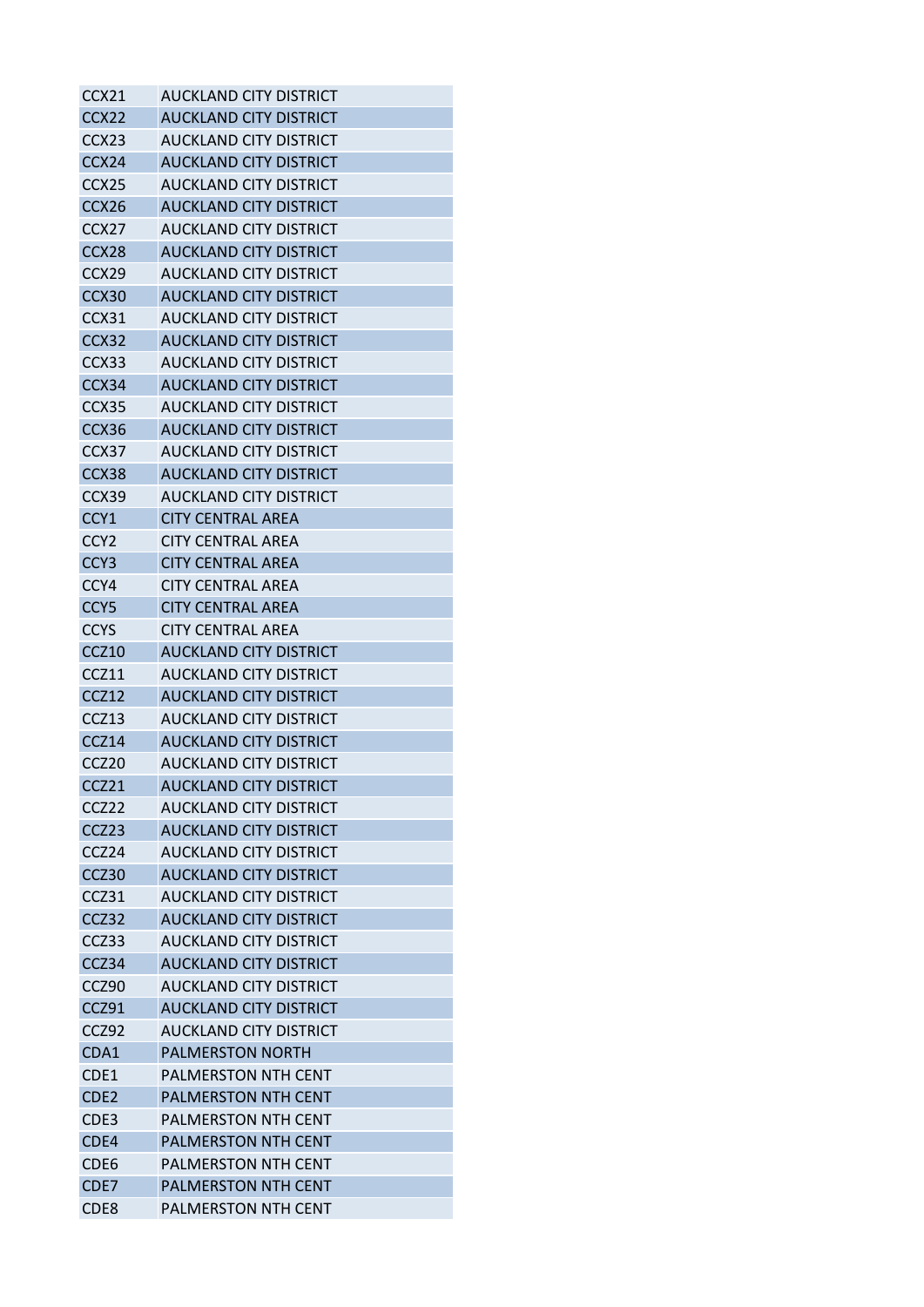| <b>CDES</b>       | <b>PALMERSTON NTH CENT</b>  |
|-------------------|-----------------------------|
| CDF1              | <b>PALMERSTON NTH CENT</b>  |
| CDF10             | <b>PALMERSTON NTH CENT</b>  |
| CDF11             | PALMERSTON NTH CENT         |
| CDF12             | <b>PALMERSTON NTH CENT</b>  |
| CDF13             | <b>PALMERSTON NTH CENT</b>  |
| CDF14             | <b>PALMERSTON NTH CENT</b>  |
| CDF15             | <b>PALMERSTON NTH CENT</b>  |
| CDF16             | <b>PALMERSTON NTH CENT</b>  |
| CDF17             | <b>PALMERSTON NTH CENT</b>  |
| CDF18             | <b>PALMERSTON NTH CENT</b>  |
| CDF19             | PALMERSTON NTH CENT         |
| CDF <sub>2</sub>  | <b>PALMERSTON NTH CENT</b>  |
| CDF20             | PALMERSTON NTH CENT         |
| <b>CDF21</b>      | <b>PALMERSTON NTH CENT</b>  |
| CDF <sub>22</sub> | <b>PALMERSTON NTH CENT</b>  |
| CDF23             | <b>PALMERSTON NTH CENT</b>  |
| CDF24             | <b>PALMERSTON NTH CENT</b>  |
| CDF25             | <b>PALMERSTON NTH CENT</b>  |
| CDF26             | <b>PALMERSTON NTH CENT</b>  |
| CDF <sub>27</sub> | <b>PALMERSTON NTH CENT</b>  |
| CDF28             | <b>PALMERSTON NTH CENT</b>  |
| CDF29             | <b>PALMERSTON NTH CENT</b>  |
| CDF3              | <b>PALMERSTON NTH CENT</b>  |
| CDF30             | <b>PALMERSTON NTH CENT</b>  |
| CDF31             | <b>PALMERSTON NTH CENT</b>  |
| CDF32             | <b>PALMERSTON NTH CENT</b>  |
| CDF33             | <b>PALMERSTON NTH CENT</b>  |
| CDF4              | <b>PALMERSTON NTH CENT</b>  |
| CDF5              | <b>PALMERSTON NTH CENT</b>  |
| CDF <sub>6</sub>  | <b>PALMERSTON NTH CENT</b>  |
| CDF7              | PALMERSTON NTH CENT         |
| CDF <sub>8</sub>  | <b>PALMERSTON NTH CENT</b>  |
| CDF9              | PALMERSTON NTH CENT         |
| CDG1              | <b>NEW PLYMOUTH CENTRAL</b> |
| CDG2              | <b>WHANGANUI CENTRAL</b>    |
| CDG <sub>3</sub>  | <b>PALMERSTON NTH CENT</b>  |
| CDG4              | <b>WHANGANUI CENTRAL</b>    |
| CDG5              | <b>PALMERSTON NTH CENT</b>  |
| CDG6              | <b>PALMERSTON NTH CENT</b>  |
| CDG7              | <b>PALMERSTON NTH CENT</b>  |
| CDG8              | <b>PALMERSTON NTH CENT</b>  |
| <b>CDGS</b>       | <b>PALMERSTON NTH CENT</b>  |
| CDHQ              | <b>PALMERSTON NTH CENT</b>  |
| <b>CDML</b>       | <b>PALMERSTON NORTH</b>     |
| <b>CDMM</b>       | DUNEDIN CENTRAL             |
| CDN <sub>1</sub>  | <b>PALMERSTON NORTH</b>     |
| CDN <sub>2</sub>  | <b>PALMERSTON NORTH</b>     |
| CDN <sub>3</sub>  | <b>PALMERSTON NORTH</b>     |
| CDN4              | <b>PALMERSTON NORTH</b>     |
| CDN <sub>5</sub>  | <b>PALMERSTON NORTH</b>     |
|                   |                             |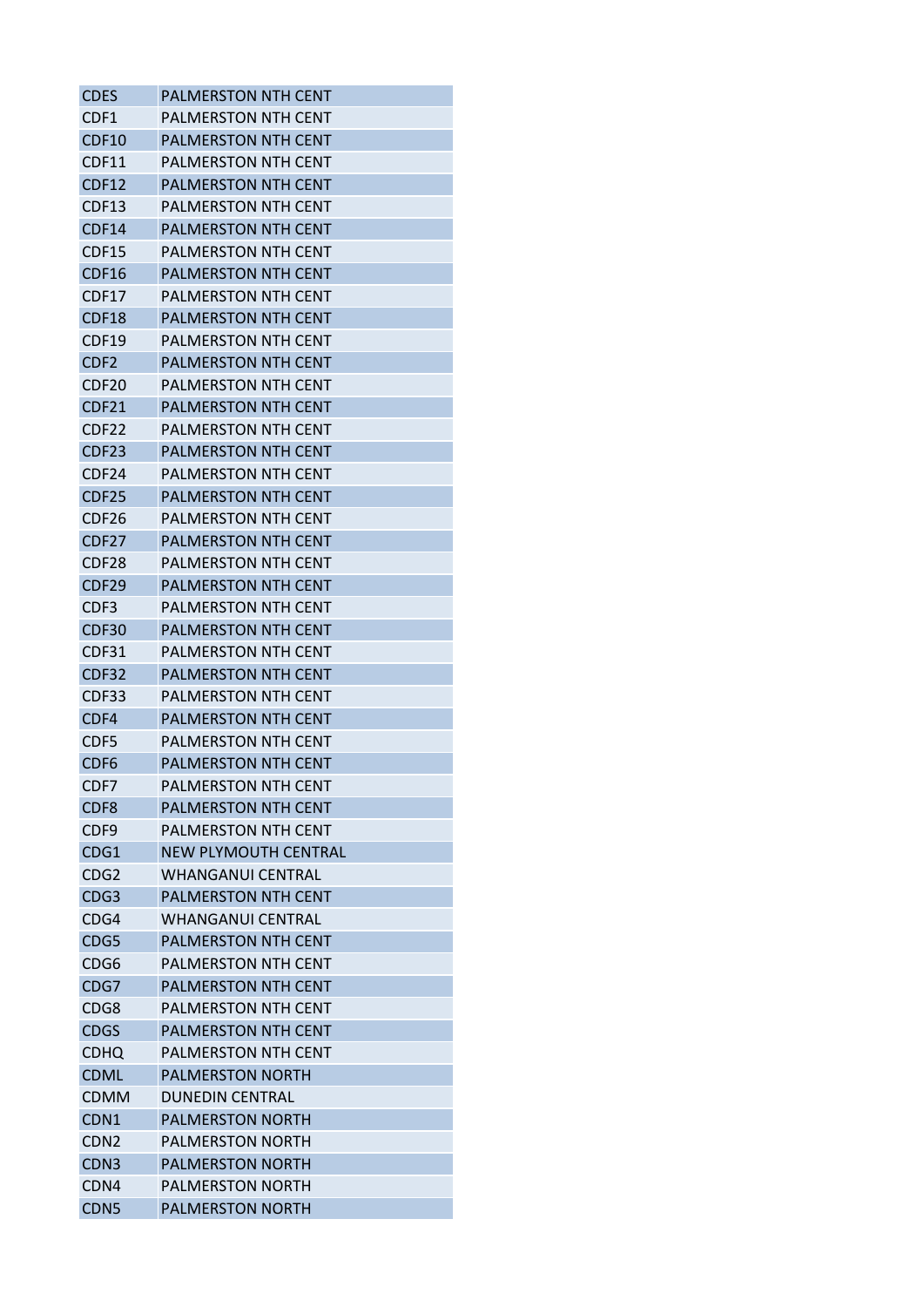| CDN <sub>6</sub> | <b>PALMERSTON NORTH</b>    |
|------------------|----------------------------|
| CDN <sub>7</sub> | <b>PALMERSTON NORTH</b>    |
| CDN8             | <b>PALMERSTON NORTH</b>    |
| CDP1             | <b>PALMERSTON NTH CENT</b> |
| CDP2             | PALMERSTON NTH CENT        |
| CDR1             | <b>CULVERDEN</b>           |
| CDR2             | CULVERDEN                  |
| CDR <sub>3</sub> | <b>CULVERDEN</b>           |
| CDS1             | NEW PLYMOUTH CENTRAL       |
| CEA1             | <b>EASTERN AREA</b>        |
| CEA <sub>2</sub> | EASTERN AREA               |
| CEC <sub>1</sub> | CITY EAST AREA             |
| CEC <sub>2</sub> | <b>CITY EAST AREA</b>      |
| CEC <sub>3</sub> | <b>CITY EAST AREA</b>      |
| <b>CEE</b>       | <b>MT WELLINGTON</b>       |
| CEE1             | <b>MT WELLINGTON</b>       |
| <b>CEE10</b>     | <b>MT WELLINGTON</b>       |
| CEE <sub>2</sub> | <b>MT WELLINGTON</b>       |
| CEE <sub>3</sub> | <b>MT WELLINGTON</b>       |
| CEE4             | <b>MT WELLINGTON</b>       |
| CEE <sub>5</sub> | <b>MT WELLINGTON</b>       |
| CEE <sub>6</sub> | <b>MT WELLINGTON</b>       |
| CEE7             | <b>MT WELLINGTON</b>       |
| CEE8             | <b>MT WELLINGTON</b>       |
| CEE <sub>9</sub> | <b>MT WELLINGTON</b>       |
| CEJ1             | <b>MOUNT WELLINGTON</b>    |
| CEJ10            | <b>MOUNT WELLINGTON</b>    |
| <b>CEJ11</b>     | <b>MOUNT WELLINGTON</b>    |
| <b>CEJ12</b>     | <b>MOUNT WELLINGTON</b>    |
| CEJ13            | <b>MOUNT WELLINGTON</b>    |
| <b>CEJ14</b>     | <b>MOUNT WELLINGTON</b>    |
| <b>CEJ15</b>     | <b>MOUNT WELLINGTON</b>    |
| CEJ16            | <b>MOUNT WELLINGTON</b>    |
| CEJ2             | <b>MOUNT WELLINGTON</b>    |
| CEJ3             | <b>MOUNT WELLINGTON</b>    |
| CEJ4             | <b>MOUNT WELLINGTON</b>    |
| CEJ5             | <b>MOUNT WELLINGTON</b>    |
| <b>CEJ51</b>     | <b>GLEN INNES</b>          |
| <b>CEJ52</b>     | <b>GLEN INNES</b>          |
| <b>CEJ53</b>     | <b>GLEN INNES</b>          |
| CEJ54            | <b>GLEN INNES</b>          |
| CEJ6             | <b>MOUNT WELLINGTON</b>    |
| CEJ7             | <b>MOUNT WELLINGTON</b>    |
| CEJ8             | <b>MOUNT WELLINGTON</b>    |
| CEJ9             | <b>MOUNT WELLINGTON</b>    |
| CEK <sub>5</sub> | <b>EASTERN AREA</b>        |
| CEK <sub>6</sub> | <b>EASTERN AREA</b>        |
| CEK <sub>9</sub> | <b>EASTERN AREA</b>        |
| <b>CEN</b>       | <b>MT WELLINGTON</b>       |
| CEO1             | <b>ONEHUNGA</b>            |
| CEO11            | ONEHUNGA                   |
|                  |                            |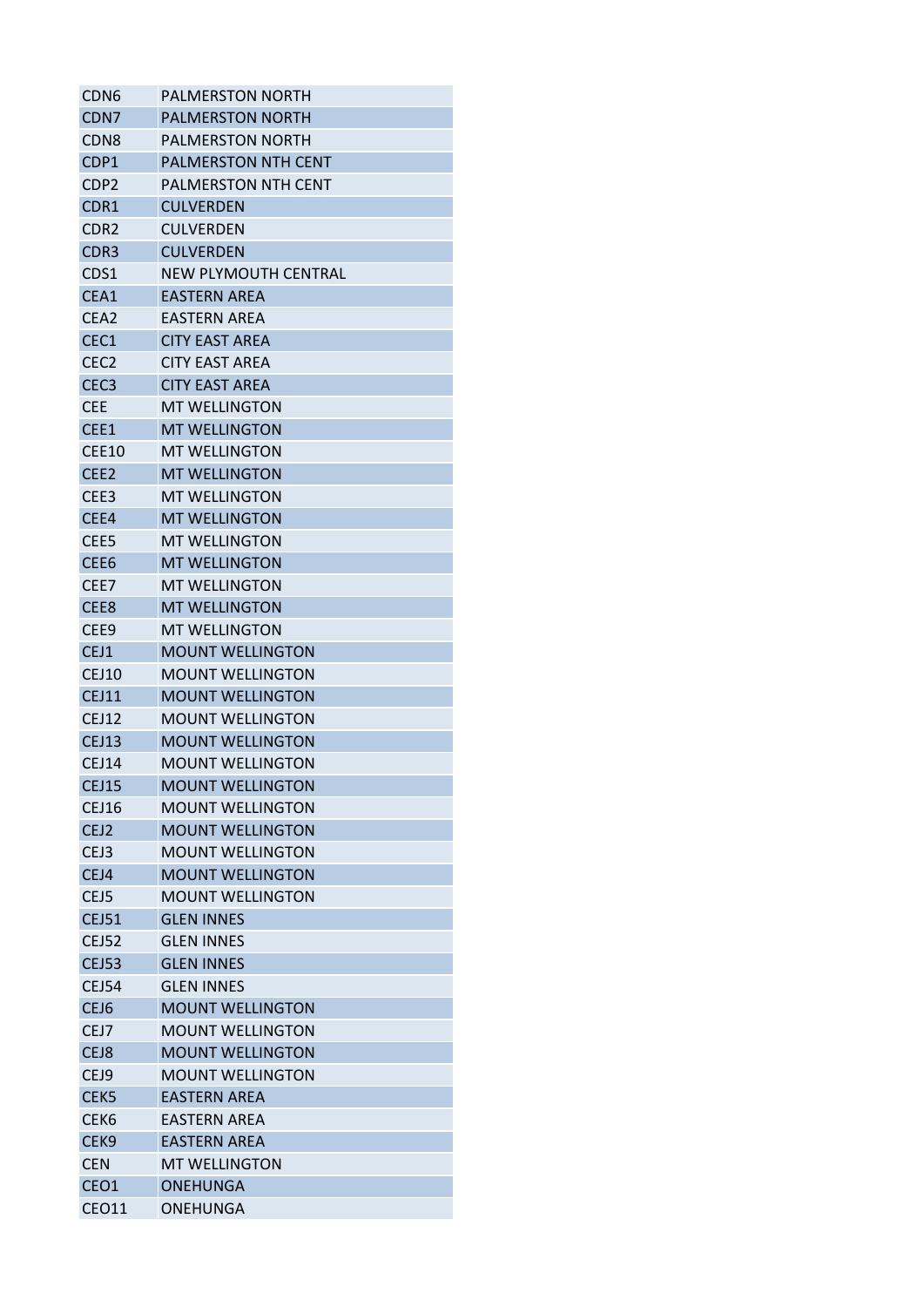| <b>CEO12</b>       | <b>ONEHUNGA</b>      |
|--------------------|----------------------|
| CEO <sub>13</sub>  | <b>ONEHUNGA</b>      |
| <b>CEO14</b>       | <b>ONEHUNGA</b>      |
| <b>CEO15</b>       | <b>ONEHUNGA</b>      |
| <b>CEO16</b>       | <b>MT WELLINGTON</b> |
| CEO <sub>2</sub>   | <b>MT WELLINGTON</b> |
| <b>CEO21</b>       | <b>MT WELLINGTON</b> |
| <b>CEO22</b>       | <b>MT WELLINGTON</b> |
| <b>CEO23</b>       | <b>MT WELLINGTON</b> |
| <b>CEO24</b>       | <b>MT WELLINGTON</b> |
| <b>CEO25</b>       | <b>MT WELLINGTON</b> |
| <b>CEO26</b>       | <b>MT WELLINGTON</b> |
| CEO <sub>3</sub>   | <b>MT WELLINGTON</b> |
| <b>CEO31</b>       | <b>NEWMARKET</b>     |
| <b>CEO32</b>       | <b>NEWMARKET</b>     |
| <b>CEO33</b>       | <b>NEWMARKET</b>     |
| <b>CEO34</b>       | <b>NEWMARKET</b>     |
| <b>CEO35</b>       | <b>NEWMARKET</b>     |
| <b>CEO36</b>       | <b>NEWMARKET</b>     |
| <b>CEO37</b>       | <b>NEWMARKET</b>     |
| <b>CEO38</b>       | <b>NEWMARKET</b>     |
| CEO <sub>4</sub>   | <b>MT WELLINGTON</b> |
| CEO <sub>5</sub>   | <b>MT WELLINGTON</b> |
| CEOD1              | <b>WELLINGTON</b>    |
| CEOD <sub>2</sub>  | <b>WELLINGTON</b>    |
| CEOD3              | <b>WELLINGTON</b>    |
| CEOD4              | <b>WELLINGTON</b>    |
| CEOD <sub>5</sub>  | <b>WELLINGTON</b>    |
| CEOD <sub>6</sub>  | <b>WELLINGTON</b>    |
| CEOD7              | <b>WELLINGTON</b>    |
| CEOD <sub>8</sub>  | <b>WELLINGTON</b>    |
| <b>CEOS</b>        | <b>MT WELLINGTON</b> |
| CEOS <sub>1</sub>  | <b>EASTERN AREA</b>  |
| CEOS10             | <b>EASTERN AREA</b>  |
| CEOS11             | <b>EASTERN AREA</b>  |
| CEOS12             | EASTERN AREA         |
| CEOS13             | <b>EASTERN AREA</b>  |
| CEOS14             | <b>EASTERN AREA</b>  |
| CEOS15             | <b>EASTERN AREA</b>  |
| CEOS16             | EASTERN AREA         |
| CEOS17             | <b>EASTERN AREA</b>  |
| CEOS18             | <b>EASTERN AREA</b>  |
| CEOS19             | <b>EASTERN AREA</b>  |
| CEOS <sub>2</sub>  | <b>EASTERN AREA</b>  |
| CEOS20             | <b>EASTERN AREA</b>  |
| CEOS <sub>21</sub> | <b>EASTERN AREA</b>  |
| CEOS22             | <b>EASTERN AREA</b>  |
| CEOS <sub>23</sub> | <b>EASTERN AREA</b>  |
| CEOS24             | <b>EASTERN AREA</b>  |
| CEOS <sub>25</sub> | <b>EASTERN AREA</b>  |
| CEOS26             | <b>EASTERN AREA</b>  |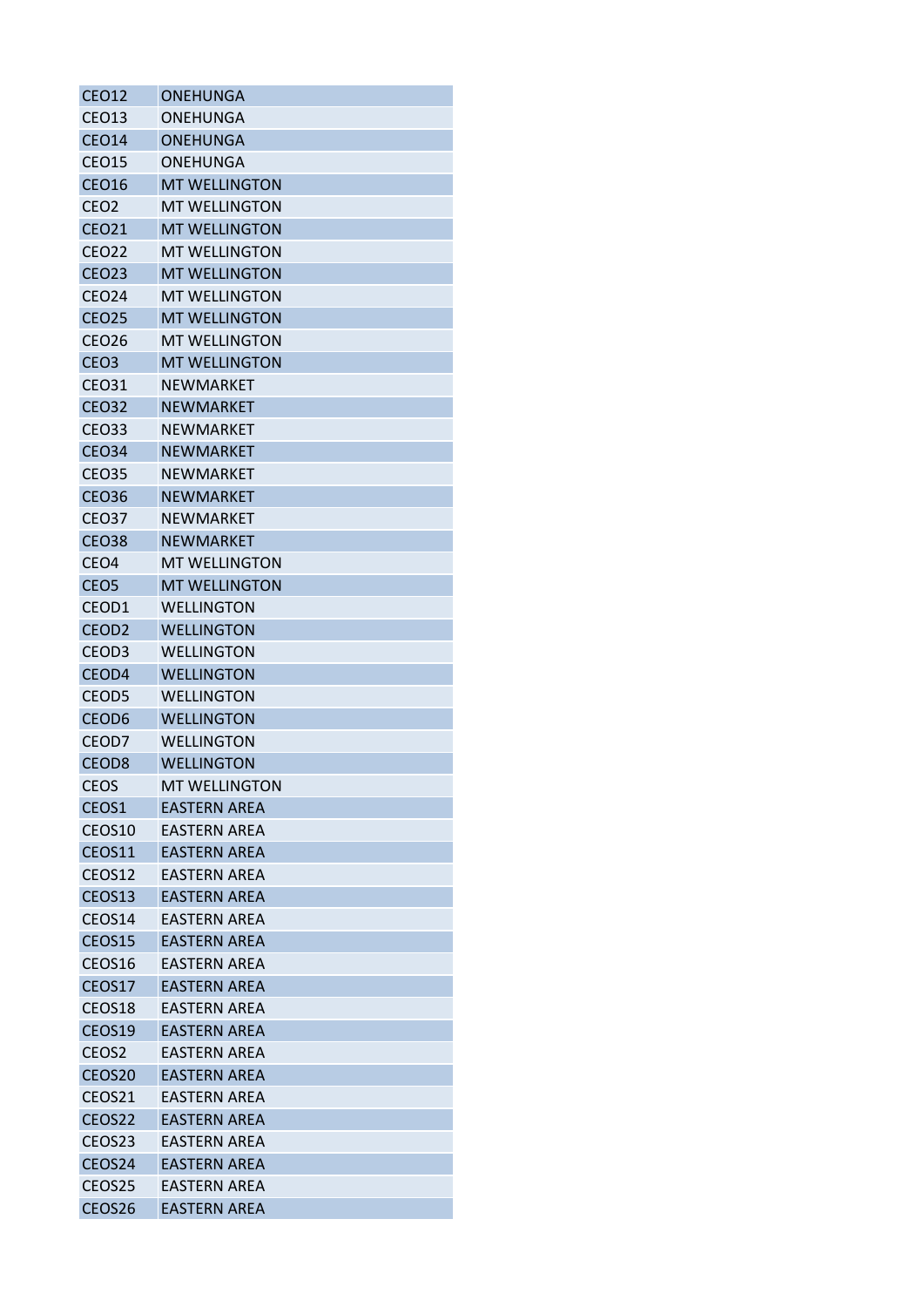| CEOS <sub>3</sub> | NEWMARKET               |
|-------------------|-------------------------|
| CEO <sub>S4</sub> | FASTFRN ARFA            |
| CEOS5             | EASTERN AREA            |
| CEOS6             | <b>EASTERN AREA</b>     |
| CEOS7             | EASTERN AREA            |
| CEOS8             | <b>EASTERN AREA</b>     |
| CEOS9             | EASTERN AREA            |
| CEPR1             | <b>MOUNT WELLINGTON</b> |
| CEPR10            | <b>MOUNT WELLINGTON</b> |
| CEPR11            | <b>MOUNT WELLINGTON</b> |
| CEPR12            | <b>MOUNT WELLINGTON</b> |
| CEPR13            | <b>MOUNT WELLINGTON</b> |
| CEPR14            | <b>MOUNT WELLINGTON</b> |
| CEPR15            | <b>MOUNT WELLINGTON</b> |
| CEPR <sub>2</sub> | <b>MOUNT WELLINGTON</b> |
| CFPR21            | <b>MOUNT WELLINGTON</b> |
| CEPR22            | <b>MOUNT WELLINGTON</b> |
| CEPR23            | <b>MOUNT WELLINGTON</b> |
| CEPR24            | <b>MOUNT WELLINGTON</b> |
| CEPR25            | <b>MOUNT WELLINGTON</b> |
| CEPR3             | MOUNT WELLINGTON        |
| CEPR4             | <b>MOUNT WELLINGTON</b> |
| CEPR5             | MOUNT WELLINGTON        |
| CEPR <sub>6</sub> | <b>MOUNT WELLINGTON</b> |
| CEPR7             | <b>MOUNT WELLINGTON</b> |
| CEPR8             | <b>MOUNT WELLINGTON</b> |
| CEPR9             | <b>MOUNT WELLINGTON</b> |
| CEQ1              | <b>MT WELLINGTON</b>    |
| CEQ10             | <b>MT WELLINGTON</b>    |
| CEQ <sub>2</sub>  | <b>MT WELLINGTON</b>    |
| CEQ <sub>3</sub>  | <b>MT WELLINGTON</b>    |
| CES1              | <b>MT WELLINGTON</b>    |
| <b>CES11</b>      | <b>MT WELLINGTON</b>    |
| <b>CES12</b>      | <b>MT WELLINGTON</b>    |
| <b>CES13</b>      | <b>MT WELLINGTON</b>    |
| <b>CES14</b>      | <b>MT WELLINGTON</b>    |
| <b>CES15</b>      | <b>MT WELLINGTON</b>    |
| CES <sub>2</sub>  | <b>MT WELLINGTON</b>    |
| <b>CES21</b>      | <b>MT WELLINGTON</b>    |
| <b>CES22</b>      | <b>MT WELLINGTON</b>    |
| CES <sub>23</sub> | <b>MT WELLINGTON</b>    |
| CES24             | <b>MT WELLINGTON</b>    |
| CES25             | <b>MT WELLINGTON</b>    |
| CES <sub>3</sub>  | <b>MT WELLINGTON</b>    |
| <b>CES31</b>      | <b>MT WELLINGTON</b>    |
| <b>CES32</b>      | <b>MT WELLINGTON</b>    |
| <b>CES33</b>      | <b>MT WELLINGTON</b>    |
| <b>CES34</b>      | <b>MT WELLINGTON</b>    |
| <b>CES35</b>      | <b>MT WELLINGTON</b>    |
| CES4              | <b>MT WELLINGTON</b>    |
| CES5              | <b>MT WELLINGTON</b>    |
|                   |                         |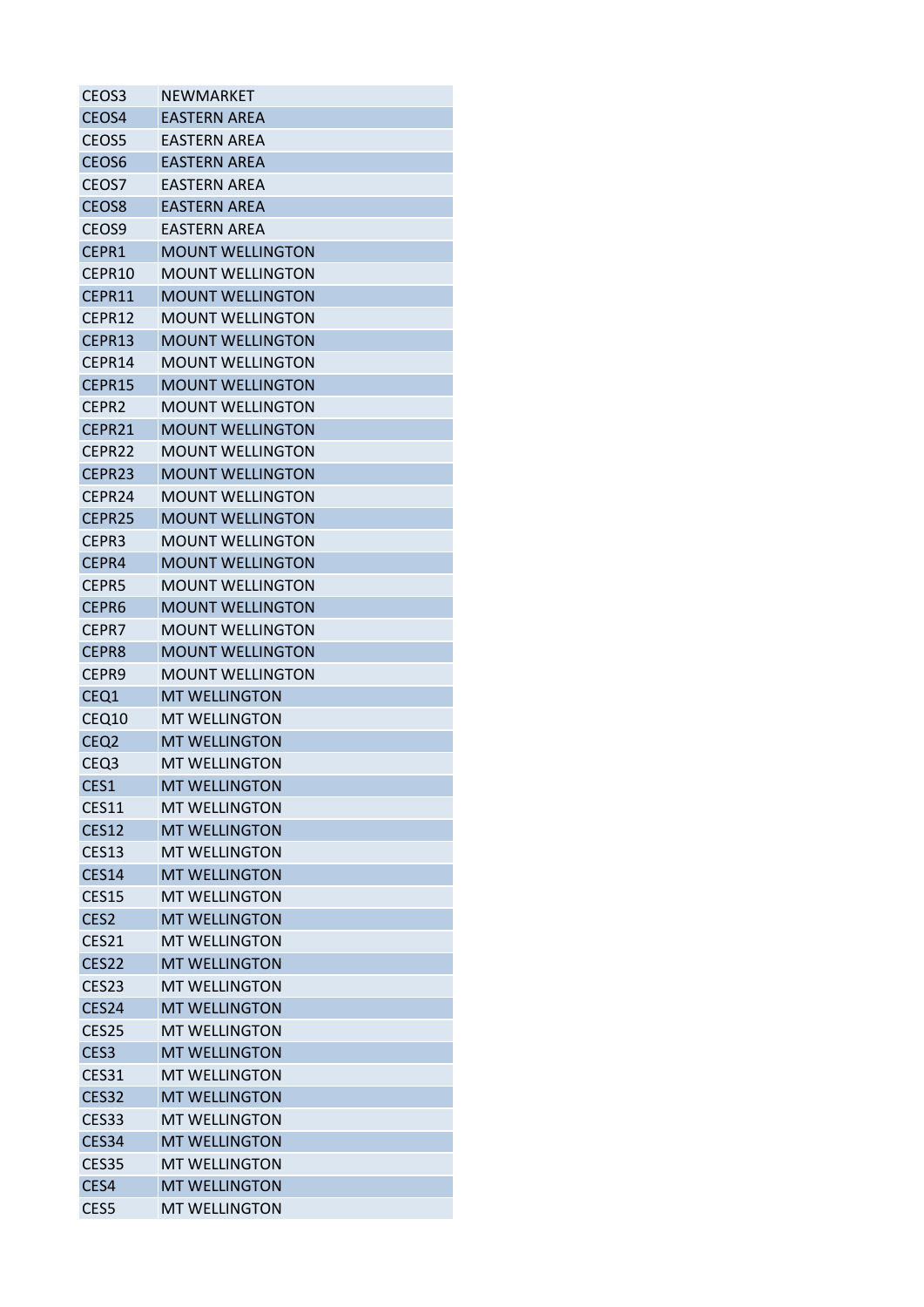| <b>CET11</b>       | <b>CITY CENTRAL AREA</b> |
|--------------------|--------------------------|
| <b>CET12</b>       | <b>CITY CENTRAL AREA</b> |
| CET13              | <b>CITY CENTRAL AREA</b> |
| CETS1              | <b>CITY CENTRAL AREA</b> |
| CEV1               | <b>MT WELLINGTON</b>     |
| CEV <sub>2</sub>   | <b>MT WELLINGTON</b>     |
| CEV <sub>3</sub>   | <b>GLEN INNES</b>        |
| CEW10              | <b>MT WELLINGTON</b>     |
| <b>CEW11</b>       | <b>MT WELLINGTON</b>     |
| CEW12              | <b>MT WELLINGTON</b>     |
| <b>CEW13</b>       | <b>MT WELLINGTON</b>     |
| CEW14              | MT WELLINGTON            |
| <b>CEW15</b>       | <b>MT WELLINGTON</b>     |
| CEW16              | <b>MT WELLINGTON</b>     |
| <b>CEW17</b>       | <b>MT WELLINGTON</b>     |
| <b>CEW18</b>       | <b>MT WELLINGTON</b>     |
| <b>CEW19</b>       | <b>MT WELLINGTON</b>     |
| CEW <sub>20</sub>  | <b>GLEN INNES</b>        |
| <b>CEW21</b>       | <b>MT WELLINGTON</b>     |
| <b>CEW22</b>       | <b>MT WELLINGTON</b>     |
| <b>CEW23</b>       | <b>MT WELLINGTON</b>     |
| CEW <sub>24</sub>  | <b>MT WELLINGTON</b>     |
| CEW <sub>25</sub>  | <b>MT WELLINGTON</b>     |
| CEW <sub>26</sub>  | <b>MT WELLINGTON</b>     |
| <b>CEW27</b>       | <b>MT WELLINGTON</b>     |
| <b>CEW28</b>       | <b>MT WELLINGTON</b>     |
| CEW29              | <b>GLEN INNES</b>        |
| <b>CHA</b>         | <b>CHRISTCHURCH</b>      |
| CHA1               | <b>CHRISTCHURCH</b>      |
| CHA <sub>2</sub>   | <b>CHRISTCHURCH</b>      |
| CHA <sub>3</sub>   | <b>CHRISTCHURCH</b>      |
| CHA4               | <b>CHRISTCHURCH</b>      |
| CHA <sub>5</sub>   | <b>CHRISTCHURCH</b>      |
| CHA <sub>6</sub>   | <b>CHRISTCHURCH</b>      |
| CHA7               | <b>CHRISTCHURCH</b>      |
| CHA <sub>8</sub>   | <b>CHRISTCHURCH</b>      |
| CHA <sub>9</sub>   | <b>CHRISTCHURCH</b>      |
| CH <sub>B1</sub>   | <b>CHRISTCHURCH</b>      |
| CHB1A              | <b>CHRISTCHURCH</b>      |
| CHB1B              | <b>CHRISTCHURCH</b>      |
| CHB <sub>1</sub> C | <b>CHRISTCHURCH</b>      |
| CHB <sub>1</sub> D | <b>CHRISTCHURCH</b>      |
| CHB1E              | <b>CHRISTCHURCH</b>      |
| CHB1F              | <b>CHRISTCHURCH</b>      |
| CHB1G              | <b>CHRISTCHURCH</b>      |
| CHB1H              | <b>CHRISTCHURCH</b>      |
| CHB1I              | <b>CHRISTCHURCH</b>      |
| CHB <sub>1</sub>   | <b>CHRISTCHURCH</b>      |
| CH <sub>B2</sub>   | <b>CHRISTCHURCH</b>      |
| CHB <sub>2</sub> A | <b>CHRISTCHURCH</b>      |
| CHB2B              | <b>CHRISTCHURCH</b>      |
|                    |                          |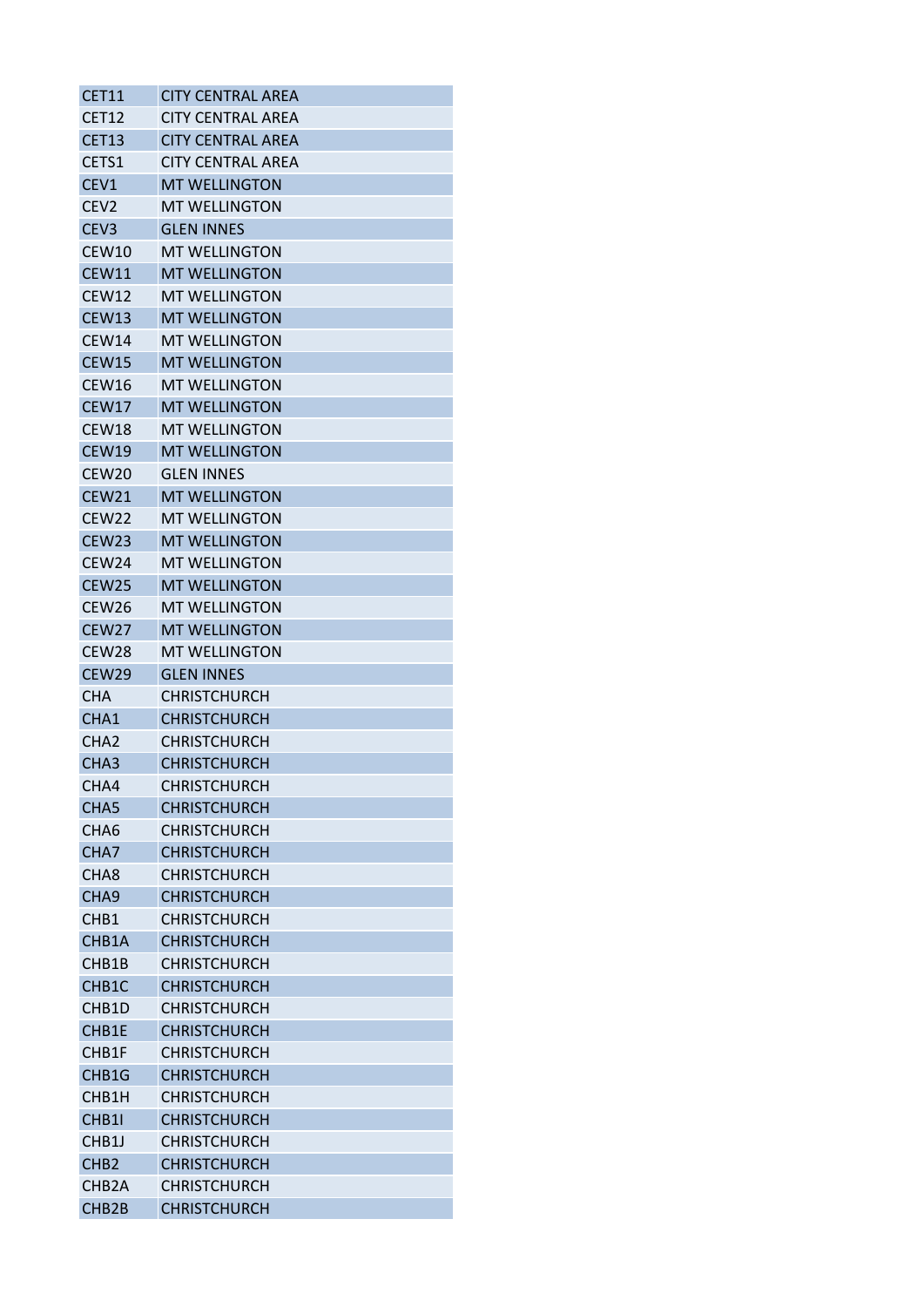| CHB <sub>2</sub> C | CHRISTCHURCH        |
|--------------------|---------------------|
| CHB <sub>2</sub> D | <b>CHRISTCHURCH</b> |
| CHB <sub>2E</sub>  | CHRISTCHURCH        |
| CHB <sub>2F</sub>  | <b>CHRISTCHURCH</b> |
| CHB <sub>2</sub> G | <b>CHRISTCHURCH</b> |
| CHB <sub>2</sub> H | <b>CHRISTCHURCH</b> |
| CHB <sub>21</sub>  | <b>CHRISTCHURCH</b> |
| CHB <sub>2</sub> J | <b>CHRISTCHURCH</b> |
| CH <sub>B</sub> 3  | <b>CHRISTCHURCH</b> |
| CHB <sub>3</sub> A | <b>CHRISTCHURCH</b> |
| CHB3B              | <b>CHRISTCHURCH</b> |
| CHB <sub>3</sub> C | <b>CHRISTCHURCH</b> |
| CHB <sub>3</sub> D | <b>CHRISTCHURCH</b> |
| CHB <sub>3E</sub>  | <b>CHRISTCHURCH</b> |
| CHB <sub>3F</sub>  | <b>CHRISTCHURCH</b> |
| CHB <sub>3</sub> G | <b>CHRISTCHURCH</b> |
| CHB3H              | <b>CHRISTCHURCH</b> |
| CHB <sub>3</sub>   | <b>CHRISTCHURCH</b> |
| CHB <sub>3</sub> J | <b>CHRISTCHURCH</b> |
| CH <sub>B</sub> 4  | <b>CHRISTCHURCH</b> |
| CHB4A              | <b>CHRISTCHURCH</b> |
| CHB4B              | <b>CHRISTCHURCH</b> |
| CHB4C              | CHRISTCHURCH        |
| CHB <sub>4</sub> D | <b>CHRISTCHURCH</b> |
| CHB4E              | <b>CHRISTCHURCH</b> |
| CHB4F              | <b>CHRISTCHURCH</b> |
| CHB4G              | <b>CHRISTCHURCH</b> |
| CHB4H              | <b>CHRISTCHURCH</b> |
| CHB41              | <b>CHRISTCHURCH</b> |
| CHB4J              | <b>CHRISTCHURCH</b> |
| CH <sub>B5</sub>   | CHRISTCHURCH        |
| CHB5A              | <b>CHRISTCHURCH</b> |
| CHB5B              | CHRISTCHURCH        |
| CHB5C              | <b>CHRISTCHURCH</b> |
| CHB5D              | <b>CHRISTCHURCH</b> |
| CHB5E              | <b>CHRISTCHURCH</b> |
| CHB <sub>5F</sub>  | <b>CHRISTCHURCH</b> |
| CHB5G              | <b>CHRISTCHURCH</b> |
| CHB <sub>5</sub> H | <b>CHRISTCHURCH</b> |
| CHB <sub>51</sub>  | <b>CHRISTCHURCH</b> |
| CHB <sub>5</sub> J | CHRISTCHURCH        |
| CH <sub>B6</sub>   | <b>CHRISTCHURCH</b> |
| CHB <sub>6</sub> A | <b>CHRISTCHURCH</b> |
| CHB6B              | <b>CHRISTCHURCH</b> |
| CHB <sub>6</sub> C | <b>CHRISTCHURCH</b> |
| CHB <sub>6</sub> D | <b>CHRISTCHURCH</b> |
| CHB6E              | <b>CHRISTCHURCH</b> |
| CHB <sub>6F</sub>  | <b>CHRISTCHURCH</b> |
| CHB <sub>6</sub> G | <b>CHRISTCHURCH</b> |
| CHB6H              | <b>CHRISTCHURCH</b> |
| CHB <sub>61</sub>  | CHRISTCHURCH        |
|                    |                     |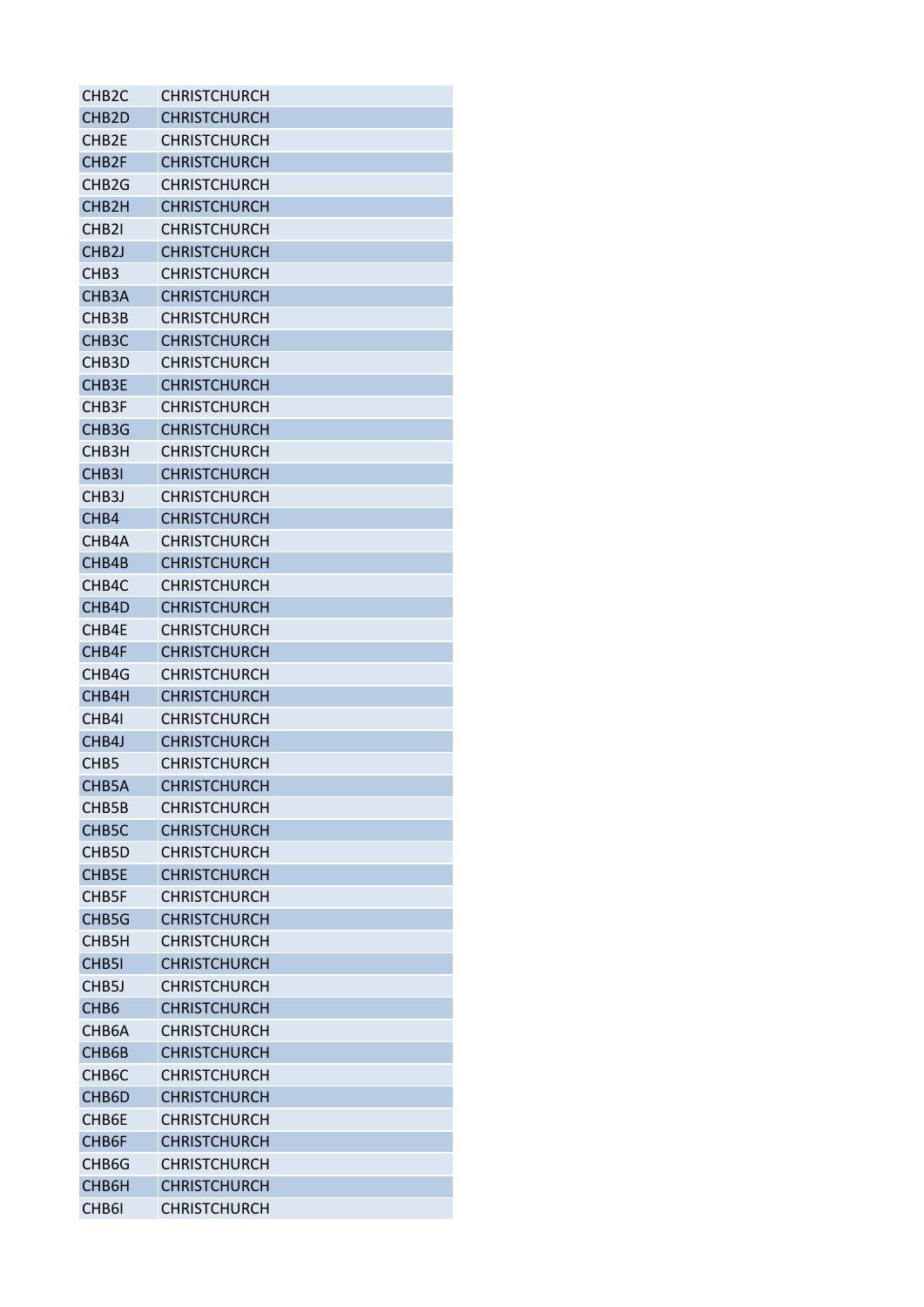| CHB <sub>6</sub> J | <b>CHRISTCHURCH</b> |
|--------------------|---------------------|
| <b>CHBN</b>        | <b>CHRISTCHURCH</b> |
| CHBS1              | <b>CHRISTCHURCH</b> |
| CHBS2              | <b>CHRISTCHURCH</b> |
| CHBS3              | <b>CHRISTCHURCH</b> |
| CHBS4              | <b>CHRISTCHURCH</b> |
| CHBS5              | <b>CHRISTCHURCH</b> |
| CHBS6              | <b>CHRISTCHURCH</b> |
| CHC <sub>1</sub>   | <b>CHRISTCHURCH</b> |
| CHC1A              | <b>CHRISTCHURCH</b> |
| CHC1B              | <b>CHRISTCHURCH</b> |
| CHC1C              | <b>CHRISTCHURCH</b> |
| CHC1D              | <b>CHRISTCHURCH</b> |
| CHC1E              | <b>CHRISTCHURCH</b> |
| CHC1F              | <b>CHRISTCHURCH</b> |
| CHC1G              | <b>CHRISTCHURCH</b> |
| CHC1H              | <b>CHRISTCHURCH</b> |
| CHC11              | <b>CHRISTCHURCH</b> |
| CHC1J              | <b>CHRISTCHURCH</b> |
| CHC <sub>2</sub>   | <b>CHRISTCHURCH</b> |
| CHC <sub>2</sub> A | <b>CHRISTCHURCH</b> |
| CHC <sub>2</sub> B | <b>CHRISTCHURCH</b> |
| CHC <sub>2</sub> C | <b>CHRISTCHURCH</b> |
|                    |                     |
| CHC <sub>2</sub> D | <b>CHRISTCHURCH</b> |
| CHC <sub>2E</sub>  | <b>CHRISTCHURCH</b> |
| CHC <sub>2F</sub>  | <b>CHRISTCHURCH</b> |
| CHC <sub>2</sub> G | <b>CHRISTCHURCH</b> |
| CHC <sub>2</sub> H | <b>CHRISTCHURCH</b> |
| CHC <sub>21</sub>  | <b>CHRISTCHURCH</b> |
| CHC <sub>2</sub> J | <b>CHRISTCHURCH</b> |
| CHC <sub>3</sub>   | <b>CHRISTCHURCH</b> |
| CHC3A              | <b>CHRISTCHURCH</b> |
| CHC3B              | <b>CHRISTCHURCH</b> |
| CHC <sub>3</sub> C | <b>CHRISTCHURCH</b> |
| CHC3D              | <b>CHRISTCHURCH</b> |
| CHC3E              | <b>CHRISTCHURCH</b> |
| CHC <sub>3F</sub>  | <b>CHRISTCHURCH</b> |
| CHC3G              | <b>CHRISTCHURCH</b> |
| <b>СНСЗН</b>       | <b>CHRISTCHURCH</b> |
| CHC3I              | <b>CHRISTCHURCH</b> |
| CHC <sub>3</sub> J | <b>CHRISTCHURCH</b> |
| CHC <sub>4</sub>   | <b>CHRISTCHURCH</b> |
| CHC4A              | <b>CHRISTCHURCH</b> |
| CHC4B              | <b>CHRISTCHURCH</b> |
| CHC4C              | <b>CHRISTCHURCH</b> |
| CHC4D              | <b>CHRISTCHURCH</b> |
| CHC4E              | <b>CHRISTCHURCH</b> |
| CHC4F              | <b>CHRISTCHURCH</b> |
| CHC4G              | <b>CHRISTCHURCH</b> |
| CHC4H              | <b>CHRISTCHURCH</b> |
| CHC4I              | <b>CHRISTCHURCH</b> |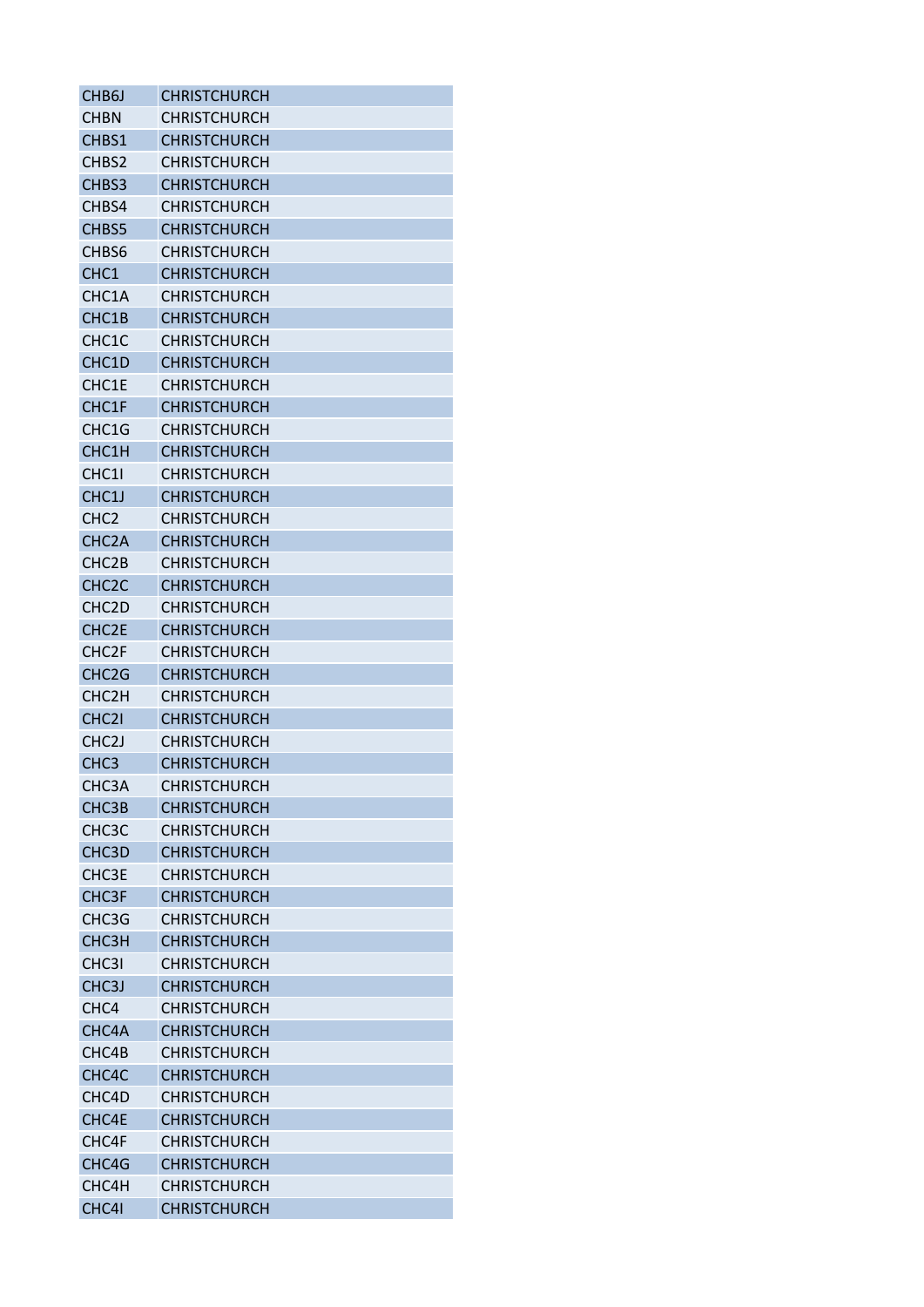| CHC4J              | <b>CHRISTCHURCH</b>                        |
|--------------------|--------------------------------------------|
| CHC5A              | <b>CHRISTCHURCH</b>                        |
| CHC5B              | <b>CHRISTCHURCH</b>                        |
| CHC <sub>5</sub> C | <b>CHRISTCHURCH</b>                        |
| CHC5D              | <b>CHRISTCHURCH</b>                        |
| <b>CHC5E</b>       | <b>CHRISTCHURCH</b>                        |
| <b>CHC5F</b>       | <b>CHRISTCHURCH</b>                        |
| CHC5G              | <b>CHRISTCHURCH</b>                        |
| CHC5H              | <b>CHRISTCHURCH</b>                        |
| CHC <sub>51</sub>  | <b>CHRISTCHURCH</b>                        |
| CHC <sub>5</sub> J | <b>CHRISTCHURCH</b>                        |
| CHC6A              | <b>CHRISTCHURCH</b>                        |
| CHC6B              | <b>CHRISTCHURCH</b>                        |
| CHC <sub>6</sub> C | <b>CHRISTCHURCH</b>                        |
| CHC6D              | <b>CHRISTCHURCH</b>                        |
| CHC6E              | <b>CHRISTCHURCH</b>                        |
| CHC6F              | <b>CHRISTCHURCH</b>                        |
| CHC6G              | <b>CHRISTCHURCH</b>                        |
| CHC6H              | <b>CHRISTCHURCH</b>                        |
| CHC6I              | <b>CHRISTCHURCH</b>                        |
| CHC <sub>6</sub> J | <b>CHRISTCHURCH</b>                        |
| CHC7A              | <b>CHRISTCHURCH</b>                        |
| CHC7B              | <b>CHRISTCHURCH</b>                        |
| CHC7C              | <b>CHRISTCHURCH</b>                        |
| CHC7D              | <b>CHRISTCHURCH</b>                        |
| CHC7E              | <b>CHRISTCHURCH</b>                        |
| CHC7F              | <b>CHRISTCHURCH</b>                        |
|                    |                                            |
| CHC7G<br>CHC7H     | <b>CHRISTCHURCH</b><br><b>CHRISTCHURCH</b> |
| CHC7I              |                                            |
|                    | <b>CHRISTCHURCH</b>                        |
| CHC7J              | <b>CHRISTCHURCH</b>                        |
| CHCC1              | <b>CHRISTCHURCH</b>                        |
| CHCC <sub>2</sub>  | <b>CHRISTCHURCH</b>                        |
| CHCC3              | <b>CHRISTCHURCH</b>                        |
| CHCCM1             | <b>CHRISTCHURCH</b>                        |
| CHCCM <sub>2</sub> | <b>CHRISTCHURCH</b>                        |
| CHCM1              | <b>CHRISTCHURCH</b>                        |
| CHCM <sub>2</sub>  | <b>CHRISTCHURCH</b>                        |
| CHCM3              | <b>CHRISTCHURCH</b>                        |
| CHCM4              | <b>CHRISTCHURCH</b>                        |
| <b>CHCMS</b>       | <b>CHRISTCHURCH</b>                        |
| CHCN1              | <b>CHRISTCHURCH</b>                        |
| CHCN <sub>2</sub>  | <b>CHRISTCHURCH</b>                        |
| CHCP1              | <b>CHRISTCHURCH</b>                        |
| CHCP <sub>2</sub>  | <b>CHRISTCHURCH</b>                        |
| CHCP3              | <b>CHRISTCHURCH</b>                        |
| CHCP4              | <b>CHRISTCHURCH</b>                        |
| CHCS1A             | <b>CHRISTCHURCH</b>                        |
| CHCS1B             | <b>CHRISTCHURCH</b>                        |
| CHCS2A             | <b>CHRISTCHURCH</b>                        |
| CHCS2B             | <b>CHRISTCHURCH</b>                        |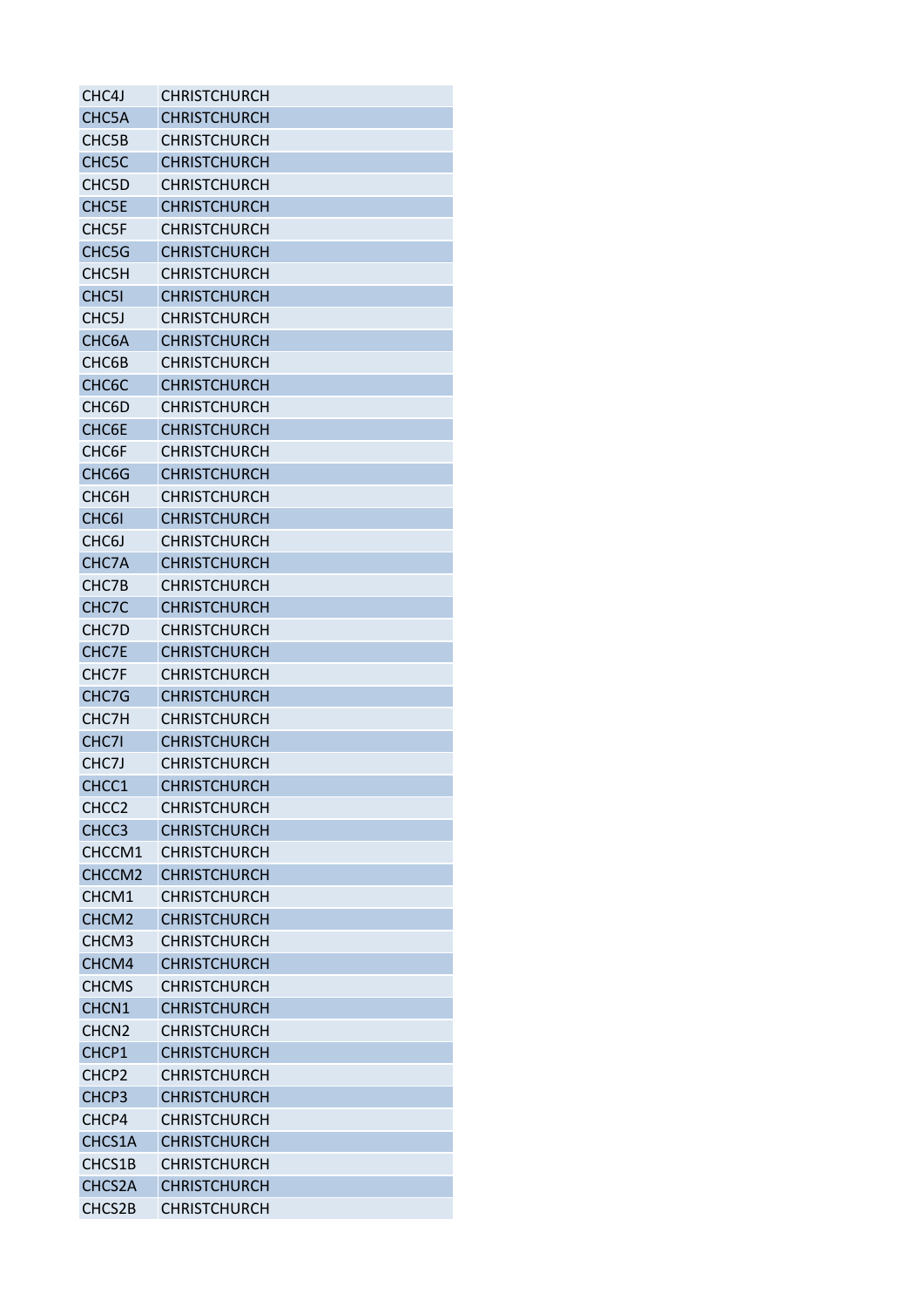| CHCS3A             | <b>CHRISTCHURCH</b> |
|--------------------|---------------------|
| CHCS3B             | <b>CHRISTCHURCH</b> |
| CHCS4A             | <b>CHRISTCHURCH</b> |
| CHCS4B             | <b>CHRISTCHURCH</b> |
| CHCS5A             | <b>CHRISTCHURCH</b> |
| CHCS5B             | <b>CHRISTCHURCH</b> |
| CHCS6A             | <b>CHRISTCHURCH</b> |
| CHCS6B             | <b>CHRISTCHURCH</b> |
| CHCS7A             | <b>CHRISTCHURCH</b> |
| CHCS7B             | <b>CHRISTCHURCH</b> |
| CHE <sub>1</sub>   | <b>CHRISTCHURCH</b> |
| CHE <sub>2</sub>   | <b>CHRISTCHURCH</b> |
| CHE <sub>3</sub>   | <b>CHRISTCHURCH</b> |
| CHE4               | <b>CHRISTCHURCH</b> |
| CHE <sub>5</sub>   | <b>CHRISTCHURCH</b> |
| CHE <sub>6</sub>   | <b>CHRISTCHURCH</b> |
| CHE <sub>7</sub>   | <b>CHRISTCHURCH</b> |
| <b>CHENG</b>       | <b>CHRISTCHURCH</b> |
| <b>CHES</b>        | <b>CHRISTCHURCH</b> |
| CHFPO1             | <b>CHRISTCHURCH</b> |
| CHFPO <sub>2</sub> | <b>CHRISTCHURCH</b> |
| CHFPO3             | <b>CHRISTCHURCH</b> |
|                    |                     |
| CHFPO4             | <b>CHRISTCHURCH</b> |
| CHFPO5             | <b>CHRISTCHURCH</b> |
| CHFPO <sub>6</sub> | <b>CHRISTCHURCH</b> |
| CHFPO7             | <b>CHRISTCHURCH</b> |
| CHFPO8             | <b>CHRISTCHURCH</b> |
| <b>CHFPON</b>      | <b>CHRISTCHURCH</b> |
| CHFTG1             | <b>CHRISTCHURCH</b> |
| CHFTG1A            | <b>CHRISTCHURCH</b> |
| CHFTG1B            | <b>CHRISTCHURCH</b> |
| <b>CHFTG1C</b>     | <b>CHRISTCHURCH</b> |
| <b>CHFTG1D</b>     | <b>CHRISTCHURCH</b> |
| CHFTG1E            | <b>CHRISTCHURCH</b> |
| CHFTG2             | <b>CHRISTCHURCH</b> |
| CHFTG2A            | <b>CHRISTCHURCH</b> |
| CHFTG2B            | <b>CHRISTCHURCH</b> |
| CHFTG2C            | <b>CHRISTCHURCH</b> |
| CHFTG2D            | <b>CHRISTCHURCH</b> |
| CHFTG2E            | <b>CHRISTCHURCH</b> |
| <b>CHFTGS1</b>     | <b>CHRISTCHURCH</b> |
| CHFTGS2            | <b>CHRISTCHURCH</b> |
| <b>CHFTS</b>       | <b>CHRISTCHURCH</b> |
| CHG1               | <b>CHRISTCHURCH</b> |
| CHG <sub>2</sub>   | <b>CHRISTCHURCH</b> |
| <b>CHGN</b>        | <b>CHRISTCHURCH</b> |
| CHH <sub>1</sub>   | <b>CHRISTCHURCH</b> |
| <b>CHI10</b>       | <b>CHRISTCHURCH</b> |
| <b>CHI11</b>       | <b>CHRISTCHURCH</b> |
| <b>CHI12</b>       | <b>CHRISTCHURCH</b> |
| <b>CHI13</b>       | <b>CHRISTCHURCH</b> |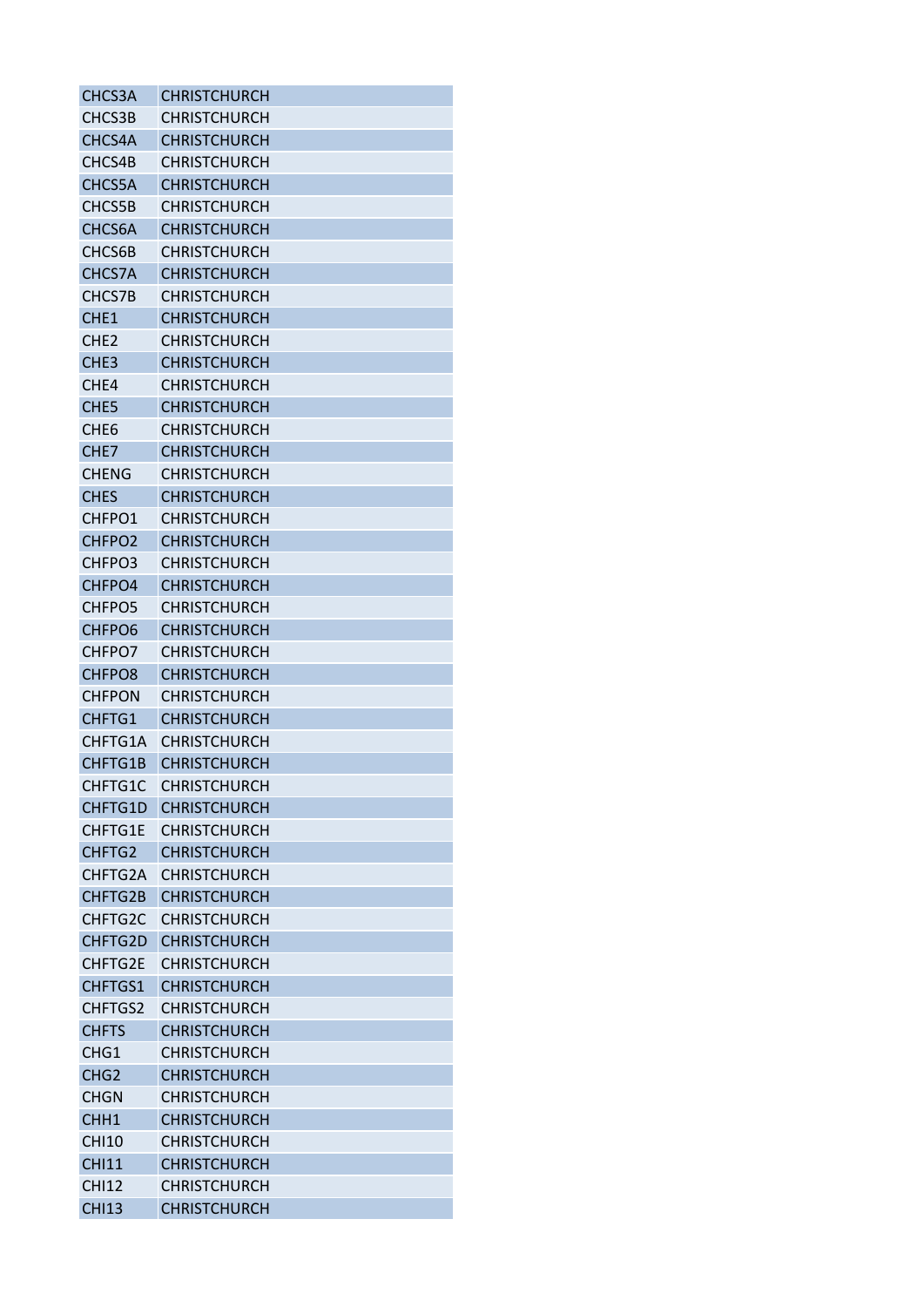| <b>CHI14</b>       | <b>CHRISTCHURCH</b> |
|--------------------|---------------------|
| <b>CHI15</b>       | <b>CHRISTCHURCH</b> |
| CHI <sub>16</sub>  | <b>CHRISTCHURCH</b> |
| <b>CHI17</b>       | <b>CHRISTCHURCH</b> |
| <b>CHI18</b>       | <b>CHRISTCHURCH</b> |
| <b>CHI19</b>       | <b>CHRISTCHURCH</b> |
| CHI1A              | <b>CHRISTCHURCH</b> |
| CHI <sub>1</sub> B | <b>CHRISTCHURCH</b> |
| CHI <sub>1</sub> C | <b>CHRISTCHURCH</b> |
| <b>CHI20</b>       | <b>CHRISTCHURCH</b> |
| <b>CHI21</b>       | <b>CHRISTCHURCH</b> |
| <b>CHI22</b>       | <b>CHRISTCHURCH</b> |
| <b>CHI23</b>       | <b>CHRISTCHURCH</b> |
| <b>CHI24</b>       | <b>CHRISTCHURCH</b> |
| <b>CHI25</b>       | <b>CHRISTCHURCH</b> |
| <b>CHI26</b>       | <b>CHRISTCHURCH</b> |
| <b>CHI27</b>       | <b>CHRISTCHURCH</b> |
| <b>CHI28</b>       | <b>CHRISTCHURCH</b> |
| <b>CHI29</b>       | <b>CHRISTCHURCH</b> |
| CHI <sub>2</sub> A | <b>CHRISTCHURCH</b> |
| CH <sub>12</sub> B | <b>CHRISTCHURCH</b> |
| CHI <sub>2</sub> C | <b>CHRISTCHURCH</b> |
| <b>CHI30</b>       | <b>CHRISTCHURCH</b> |
| <b>CHI31</b>       | <b>CHRISTCHURCH</b> |
| <b>CHI32</b>       | <b>CHRISTCHURCH</b> |
| <b>CHI33</b>       | <b>CHRISTCHURCH</b> |
| <b>CHI34</b>       | <b>CHRISTCHURCH</b> |
| <b>CHI35</b>       | <b>CHRISTCHURCH</b> |
| <b>CHI36</b>       | <b>CHRISTCHURCH</b> |
| <b>CHI37</b>       | <b>CHRISTCHURCH</b> |
| <b>CHI38</b>       | <b>CHRISTCHURCH</b> |
|                    | <b>CHRISTCHURCH</b> |
| <b>CHI39</b>       |                     |
| CHI3A              | <b>CHRISTCHURCH</b> |
| CHI3B              | <b>CHRISTCHURCH</b> |
| CH <sub>13</sub> C | <b>CHRISTCHURCH</b> |
| <b>CHI40</b>       | <b>CHRISTCHURCH</b> |
| <b>CHI41</b>       | <b>CHRISTCHURCH</b> |
| <b>CHI42</b>       | <b>CHRISTCHURCH</b> |
| <b>CHI43</b>       | <b>CHRISTCHURCH</b> |
| <b>CHI44</b>       | <b>CHRISTCHURCH</b> |
| <b>CHI45</b>       | <b>CHRISTCHURCH</b> |
| <b>CHI46</b>       | <b>CHRISTCHURCH</b> |
| <b>CHI47</b>       | <b>CHRISTCHURCH</b> |
| <b>CHI48</b>       | <b>CHRISTCHURCH</b> |
| <b>CHI49</b>       | <b>CHRISTCHURCH</b> |
| CHI4A              | <b>CHRISTCHURCH</b> |
| CHI4B              | <b>CHRISTCHURCH</b> |
| CHI4C              | <b>CHRISTCHURCH</b> |
| <b>CHI50</b>       | <b>CHRISTCHURCH</b> |
| <b>CHI51</b>       | <b>CHRISTCHURCH</b> |
| <b>CHI52</b>       | <b>CHRISTCHURCH</b> |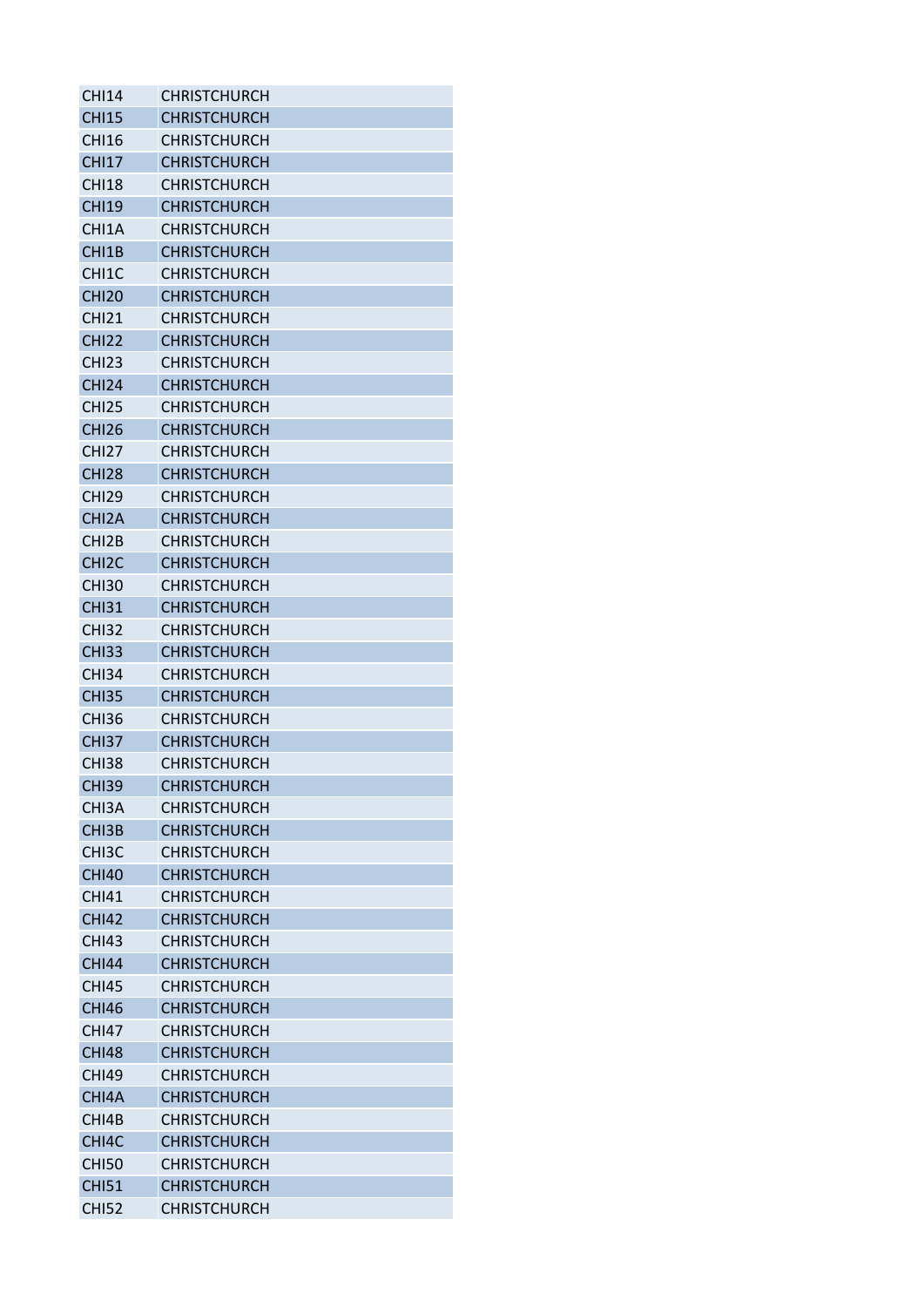| <b>CHI53</b>       | <b>CHRISTCHURCH</b>         |
|--------------------|-----------------------------|
| <b>CHI54</b>       | <b>CHRISTCHURCH</b>         |
| <b>CHI55</b>       | <b>CHRISTCHURCH</b>         |
| CHI56              | <b>CHRISTCHURCH</b>         |
| <b>CHI57</b>       | <b>CHRISTCHURCH</b>         |
| <b>CHI58</b>       | <b>CHRISTCHURCH</b>         |
| <b>CHI59</b>       | <b>CHRISTCHURCH</b>         |
| CHI5A              | CHRISTCHURCH                |
| CHI <sub>5</sub> B | <b>CHRISTCHURCH</b>         |
| CHI5C              | <b>CHRISTCHURCH</b>         |
| <b>CHI60</b>       | <b>CHRISTCHURCH</b>         |
| <b>CHI61</b>       | <b>CHRISTCHURCH</b>         |
| <b>CHI62</b>       | <b>CHRISTCHURCH</b>         |
| CHI63              | <b>CHRISTCHURCH</b>         |
| <b>CHI64</b>       | <b>CHRISTCHURCH</b>         |
| <b>CHI65</b>       | <b>CHRISTCHURCH</b>         |
| <b>CHI66</b>       | <b>CHRISTCHURCH</b>         |
| CHI67              | <b>CHRISTCHURCH</b>         |
| <b>CHI68</b>       | <b>CHRISTCHURCH</b>         |
| <b>CHI69</b>       | <b>CHRISTCHURCH</b>         |
| CHI <sub>6</sub> A | <b>CHRISTCHURCH</b>         |
| CHI6B              | <b>CHRISTCHURCH</b>         |
| CHI <sub>6</sub> C | <b>CHRISTCHURCH</b>         |
| <b>CHI70</b>       | <b>CHRISTCHURCH</b>         |
| <b>CHI71</b>       | <b>CHRISTCHURCH</b>         |
| <b>CHI72</b>       | <b>CHRISTCHURCH</b>         |
| <b>CHI73</b>       | <b>CHRISTCHURCH</b>         |
|                    |                             |
| <b>CHI74</b>       | <b>CHRISTCHURCH</b>         |
| <b>CHI75</b>       | <b>CHRISTCHURCH</b>         |
| CHI76              | <b>CHRISTCHURCH</b>         |
| CHI77              | <b>CHRISTCHURCH</b>         |
| <b>CHI78</b>       | <b>CHRISTCHURCH</b>         |
| <b>CHI79</b>       | <b>CHRISTCHURCH</b>         |
| CHI7A              | <b>CHRISTCHURCH</b>         |
| CHI7B              | <b>CHRISTCHURCH</b>         |
| CHI7C              | <b>CHRISTCHURCH</b>         |
| CHIPN1             | <b>CHRISTCHURCH AIRPORT</b> |
| CHJ1               | <b>CHRISTCHURCH</b>         |
| CHJ1A              | <b>CHRISTCHURCH</b>         |
| CHJ1B              | <b>CHRISTCHURCH</b>         |
| CHJ1C              | <b>CHRISTCHURCH</b>         |
| CHJ1D              | <b>CHRISTCHURCH</b>         |
| CHJ1E              | <b>CHRISTCHURCH</b>         |
| CHJ1F              | <b>CHRISTCHURCH</b>         |
| CHJ1G              | <b>CHRISTCHURCH</b>         |
| CHJ1H              | CHRISTCHURCH                |
| CHJ11              | <b>CHRISTCHURCH</b>         |
| CHJ1K              | <b>CHRISTCHURCH</b>         |
| CHJ1L              | <b>CHRISTCHURCH</b>         |
| CHJ1S              | <b>CHRISTCHURCH</b>         |
| CHJ <sub>2</sub>   | <b>CHRISTCHURCH</b>         |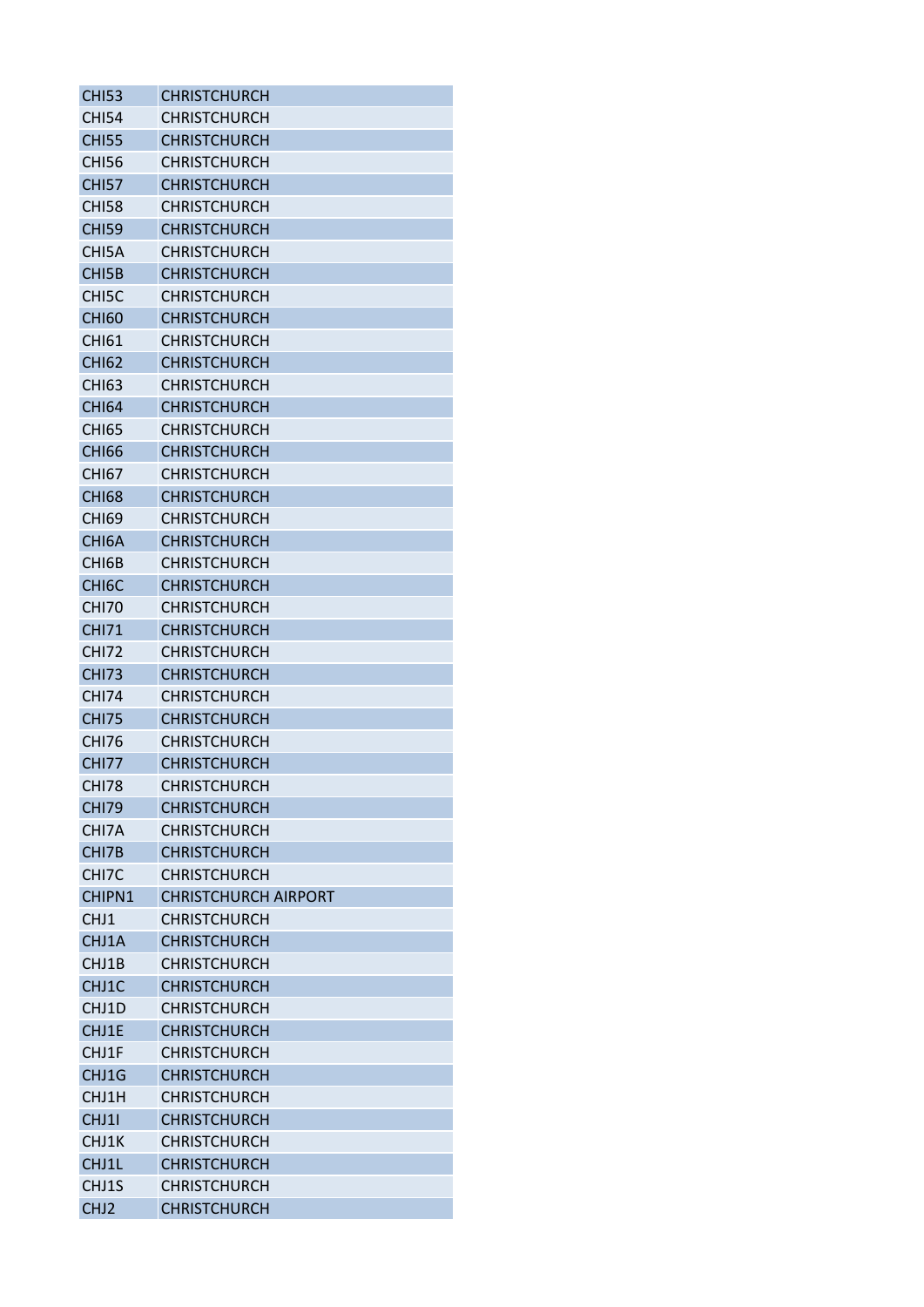| CHJ2A              | <b>CHRISTCHURCH</b> |
|--------------------|---------------------|
| CHJ2B              | <b>CHRISTCHURCH</b> |
| CHJ <sub>2</sub> C | <b>CHRISTCHURCH</b> |
| CHJ2D              | <b>CHRISTCHURCH</b> |
| CHJ2E              | <b>CHRISTCHURCH</b> |
| CHJ2F              | <b>CHRISTCHURCH</b> |
| CHJ2G              | <b>CHRISTCHURCH</b> |
| CHJ2H              | <b>CHRISTCHURCH</b> |
| CHJ <sub>2</sub> J | <b>CHRISTCHURCH</b> |
| CHJ3               | <b>CHRISTCHURCH</b> |
| CHJ3A              | <b>CHRISTCHURCH</b> |
| CHJ3B              | <b>CHRISTCHURCH</b> |
| CHJ3C              | <b>CHRISTCHURCH</b> |
| CHJ3D              | <b>CHRISTCHURCH</b> |
| CHJ3F              | <b>CHRISTCHURCH</b> |
| CHJ3H              | <b>CHRISTCHURCH</b> |
| CHJ3I              | <b>CHRISTCHURCH</b> |
| CHJ3J              | <b>CHRISTCHURCH</b> |
| CHJ3K              | <b>CHRISTCHURCH</b> |
| CHJ4               | <b>CHRISTCHURCH</b> |
| CHJ4A              | <b>CHRISTCHURCH</b> |
| CHJ4B              | <b>CHRISTCHURCH</b> |
| CHJ4C              | <b>CHRISTCHURCH</b> |
| CHJ4D              | <b>CHRISTCHURCH</b> |
| CHJ4E              | <b>CHRISTCHURCH</b> |
| CHJ4F              | <b>CHRISTCHURCH</b> |
| CHJ4G              | <b>CHRISTCHURCH</b> |
| CHJ4I              | <b>CHRISTCHURCH</b> |
| CHJ4J              | <b>CHRISTCHURCH</b> |
| CHJ <sub>5</sub>   | <b>CHRISTCHURCH</b> |
| CHJ5A              | <b>CHRISTCHURCH</b> |
| CHJ5B              | <b>CHRISTCHURCH</b> |
| <b>CHJA</b>        | <b>CHRISTCHURCH</b> |
| <b>CHJN</b>        | <b>CHRISTCHURCH</b> |
| CHJS1              | <b>CHRISTCHURCH</b> |
| CHJS1A             | <b>CHRISTCHURCH</b> |
| CHJS2              | <b>CHRISTCHURCH</b> |
| CHJS2A             | <b>CHRISTCHURCH</b> |
| CHJS3              | <b>CHRISTCHURCH</b> |
| CHJS3A             | <b>CHRISTCHURCH</b> |
| CHJS4              | <b>CHRISTCHURCH</b> |
| CHJS5              | <b>CHRISTCHURCH</b> |
| <b>CHK</b>         | <b>CHRISTCHURCH</b> |
| CHK <sub>2</sub>   | <b>CHRISTCHURCH</b> |
| CHL1               | <b>CHRISTCHURCH</b> |
| CHL <sub>2</sub>   | <b>CHRISTCHURCH</b> |
| CHL <sub>3</sub>   | <b>CHRISTCHURCH</b> |
| CHL <sub>4</sub>   | <b>CHRISTCHURCH</b> |
| CHL <sub>5</sub>   | <b>CHRISTCHURCH</b> |
| CHL <sub>6</sub>   | <b>CHRISTCHURCH</b> |
| <b>CHLS</b>        | <b>CHRISTCHURCH</b> |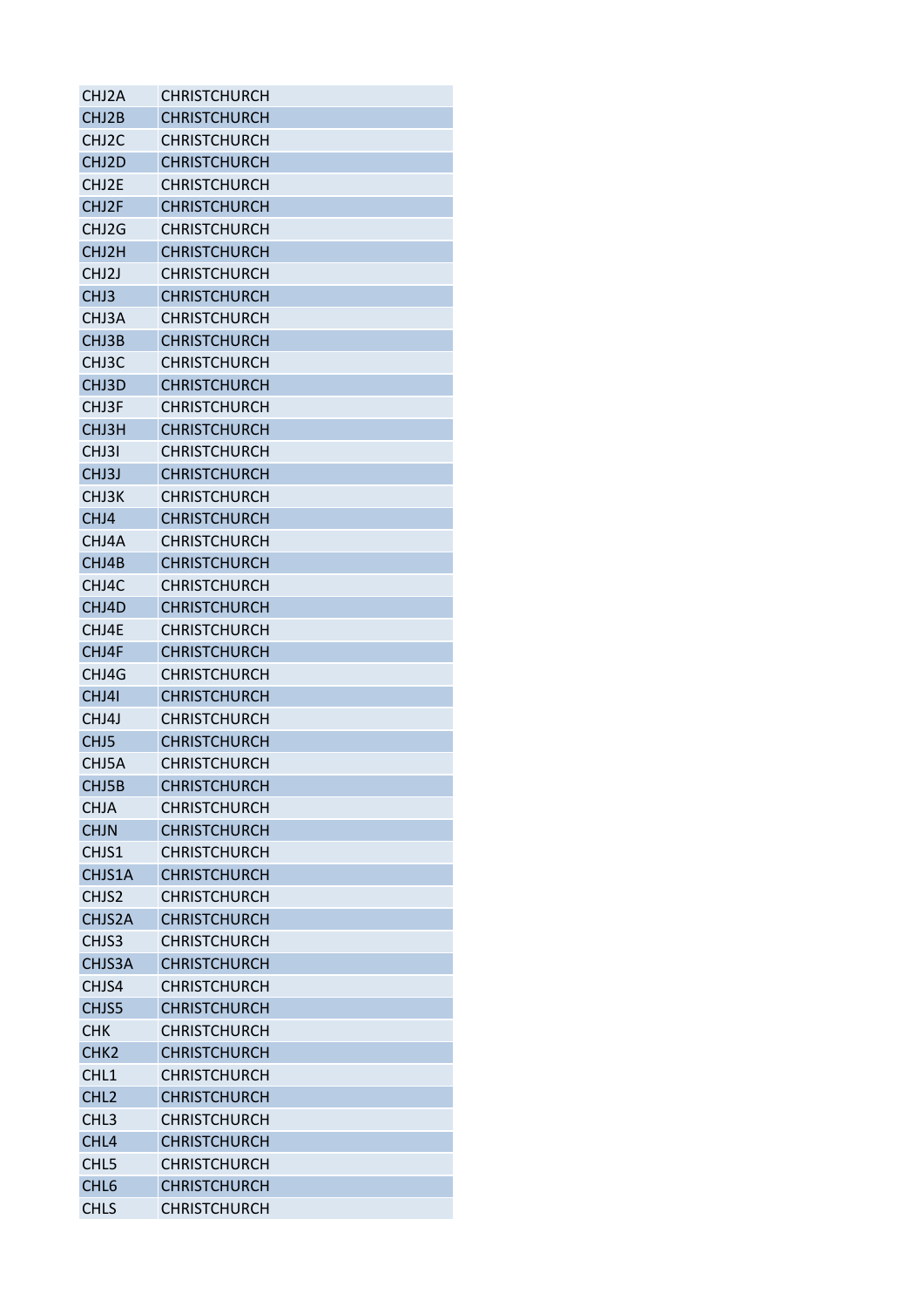| <b>CHM</b>          | <b>CHRISTCHURCH</b> |
|---------------------|---------------------|
| CHM <sub>2</sub>    | <b>CHRISTCHURCH</b> |
| CHM <sub>3</sub>    | <b>CHRISTCHURCH</b> |
| <b>CHN</b>          | <b>CHRISTCHURCH</b> |
| CHN <sub>2</sub>    | <b>CHRISTCHURCH</b> |
| CHN <sub>3</sub>    | <b>CHRISTCHURCH</b> |
| CHN4                | <b>CHRISTCHURCH</b> |
| CHN <sub>5</sub>    | <b>CHRISTCHURCH</b> |
| CHN <sub>6</sub>    | <b>CHRISTCHURCH</b> |
| CHO <sub>1</sub>    | <b>CHRISTCHURCH</b> |
| CHO <sub>2</sub>    | <b>CHRISTCHURCH</b> |
| <b>CHO20</b>        | <b>CHRISTCHURCH</b> |
| <b>CHO21</b>        | <b>CHRISTCHURCH</b> |
| <b>CHO22</b>        | <b>CHRISTCHURCH</b> |
| <b>CHO23</b>        | <b>CHRISTCHURCH</b> |
| <b>CHO24</b>        | <b>CHRISTCHURCH</b> |
| <b>CHO25</b>        | <b>CHRISTCHURCH</b> |
| CH <sub>O</sub> 3   | <b>CHRISTCHURCH</b> |
| CHO <sub>4</sub>    | <b>CHRISTCHURCH</b> |
| CHO <sub>5</sub>    | <b>CHRISTCHURCH</b> |
| CHO <sub>6</sub>    | <b>CHRISTCHURCH</b> |
| CHO <sub>7</sub>    | <b>CHRISTCHURCH</b> |
| CHO <sub>8</sub>    | <b>CHRISTCHURCH</b> |
|                     |                     |
| <b>CHOS</b><br>CHP1 | <b>CHRISTCHURCH</b> |
|                     | <b>CHRISTCHURCH</b> |
| CHP1A               | <b>CHRISTCHURCH</b> |
| CHP1B               | <b>CHRISTCHURCH</b> |
| CHP1C               | <b>CHRISTCHURCH</b> |
| CHP1D               | <b>CHRISTCHURCH</b> |
| CHP <sub>2</sub>    | <b>CHRISTCHURCH</b> |
| CHP <sub>2</sub> A  | <b>CHRISTCHURCH</b> |
| CHP2B               | <b>CHRISTCHURCH</b> |
| CHP <sub>2</sub> C  | <b>CHRISTCHURCH</b> |
| CHP <sub>2D</sub>   | <b>CHRISTCHURCH</b> |
| CHP <sub>3</sub>    | <b>CHRISTCHURCH</b> |
| CHP3A               | <b>CHRISTCHURCH</b> |
| CHP3B               | <b>CHRISTCHURCH</b> |
| CHP3C               | <b>CHRISTCHURCH</b> |
| CHP3D               | <b>CHRISTCHURCH</b> |
| CHP4                | <b>CHRISTCHURCH</b> |
| CHP4A               | <b>CHRISTCHURCH</b> |
| CHP4B               | <b>CHRISTCHURCH</b> |
| CHP4C               | <b>CHRISTCHURCH</b> |
| CHP4D               | <b>CHRISTCHURCH</b> |
| CHP <sub>5</sub>    | <b>CHRISTCHURCH</b> |
| <b>CHPN</b>         | <b>CHRISTCHURCH</b> |
| CHPNT1              | <b>CHRISTCHURCH</b> |
| CHPS1               | <b>CHRISTCHURCH</b> |
| CHPS <sub>2</sub>   | <b>CHRISTCHURCH</b> |
| CHPS3               | <b>CHRISTCHURCH</b> |
| CHPS4               | <b>CHRISTCHURCH</b> |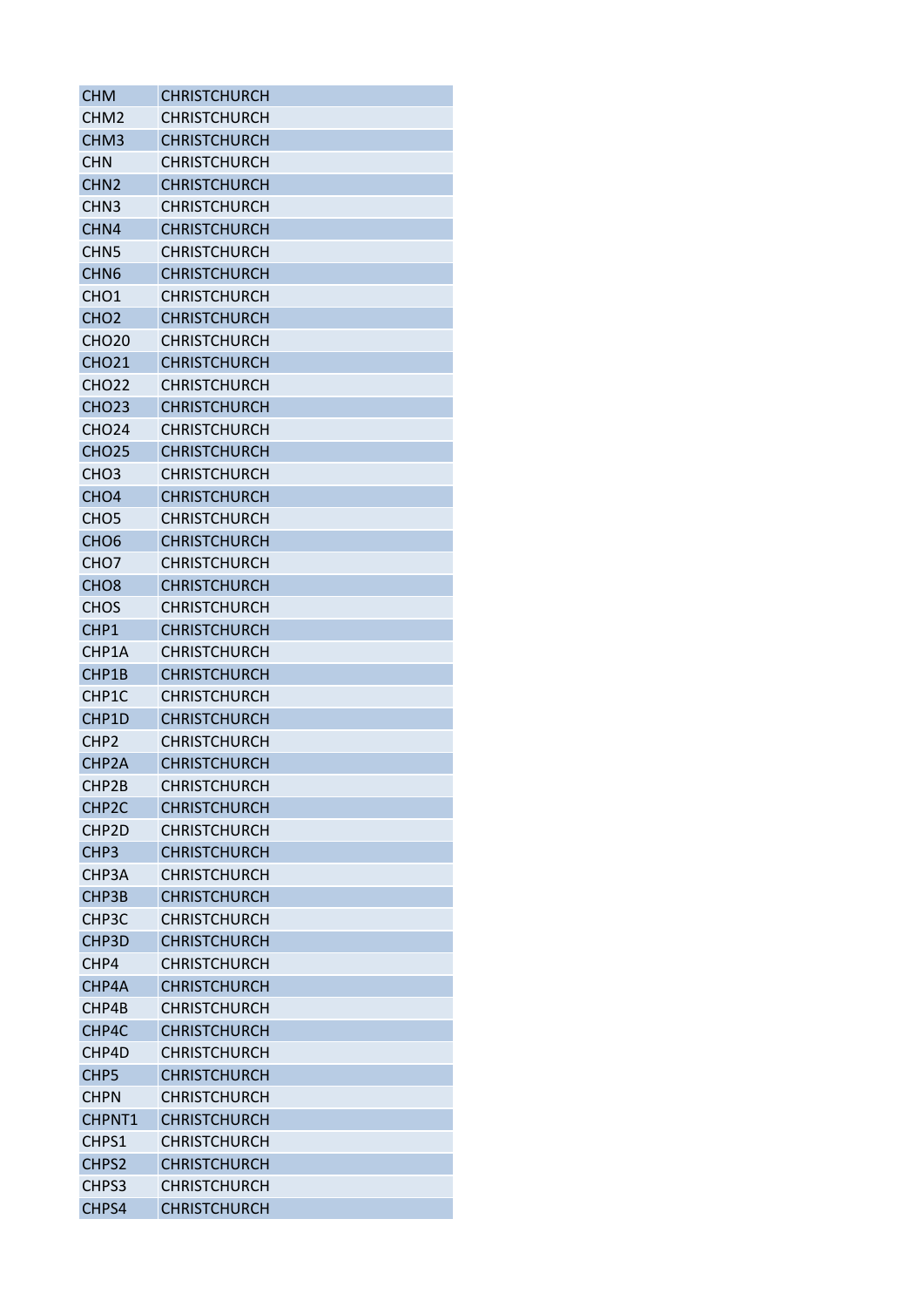| CHQ10              | <b>CHRISTCHURCH</b> |
|--------------------|---------------------|
| CHQ11              | <b>CHRISTCHURCH</b> |
| CHQ12              | <b>CHRISTCHURCH</b> |
| CHQ13              | <b>CHRISTCHURCH</b> |
| CHQ14              | <b>CHRISTCHURCH</b> |
| CHQ15              | <b>CHRISTCHURCH</b> |
| CHQ16              | <b>CHRISTCHURCH</b> |
| CHQ17              | <b>CHRISTCHURCH</b> |
| CHQ18              | <b>CHRISTCHURCH</b> |
| CHQ19              | <b>CHRISTCHURCH</b> |
| CHQ1A              | <b>CHRISTCHURCH</b> |
| CHQ1B              | <b>CHRISTCHURCH</b> |
| CHQ1C              | <b>CHRISTCHURCH</b> |
| CHQ <sub>20</sub>  | <b>CHRISTCHURCH</b> |
| CHQ21              | <b>CHRISTCHURCH</b> |
| CHQ <sub>22</sub>  | <b>CHRISTCHURCH</b> |
| CHQ <sub>23</sub>  | <b>CHRISTCHURCH</b> |
| CHQ <sub>24</sub>  | <b>CHRISTCHURCH</b> |
| CHQ <sub>25</sub>  | <b>CHRISTCHURCH</b> |
| CHQ <sub>26</sub>  | <b>CHRISTCHURCH</b> |
| CHQ <sub>27</sub>  | <b>CHRISTCHURCH</b> |
| CHQ <sub>28</sub>  | <b>CHRISTCHURCH</b> |
| CHQ <sub>29</sub>  | <b>CHRISTCHURCH</b> |
| CHQ <sub>2</sub> A | <b>CHRISTCHURCH</b> |
| CHQ <sub>2</sub> B | <b>CHRISTCHURCH</b> |
| CHQ <sub>2</sub> C | <b>CHRISTCHURCH</b> |
| CHQ <sub>30</sub>  | <b>CHRISTCHURCH</b> |
| CHQ31              | <b>CHRISTCHURCH</b> |
| CHQ32              | <b>CHRISTCHURCH</b> |
| CHQ33              | <b>CHRISTCHURCH</b> |
| CHQ34              | <b>CHRISTCHURCH</b> |
| CHQ35              | <b>CHRISTCHURCH</b> |
| CHQ36              | <b>CHRISTCHURCH</b> |
| CHQ37              | <b>CHRISTCHURCH</b> |
| CHQ38              | <b>CHRISTCHURCH</b> |
| CHQ39              | <b>CHRISTCHURCH</b> |
| CHQ3A              | <b>CHRISTCHURCH</b> |
| CHQ3B              | <b>CHRISTCHURCH</b> |
| CHQ <sub>3</sub> C | <b>CHRISTCHURCH</b> |
| CHQ40              | <b>CHRISTCHURCH</b> |
| CHQ41              | <b>CHRISTCHURCH</b> |
| CHQ42              | <b>CHRISTCHURCH</b> |
| CHQ43              | <b>CHRISTCHURCH</b> |
| CHQ44              | <b>CHRISTCHURCH</b> |
| CHQ45              | <b>CHRISTCHURCH</b> |
| CHQ46              | <b>CHRISTCHURCH</b> |
| CHQ47              | <b>CHRISTCHURCH</b> |
| CHQ48              | <b>CHRISTCHURCH</b> |
| CHQ49              | <b>CHRISTCHURCH</b> |
| CHQ4A              | <b>CHRISTCHURCH</b> |
| CHQ4B              | <b>CHRISTCHURCH</b> |
|                    |                     |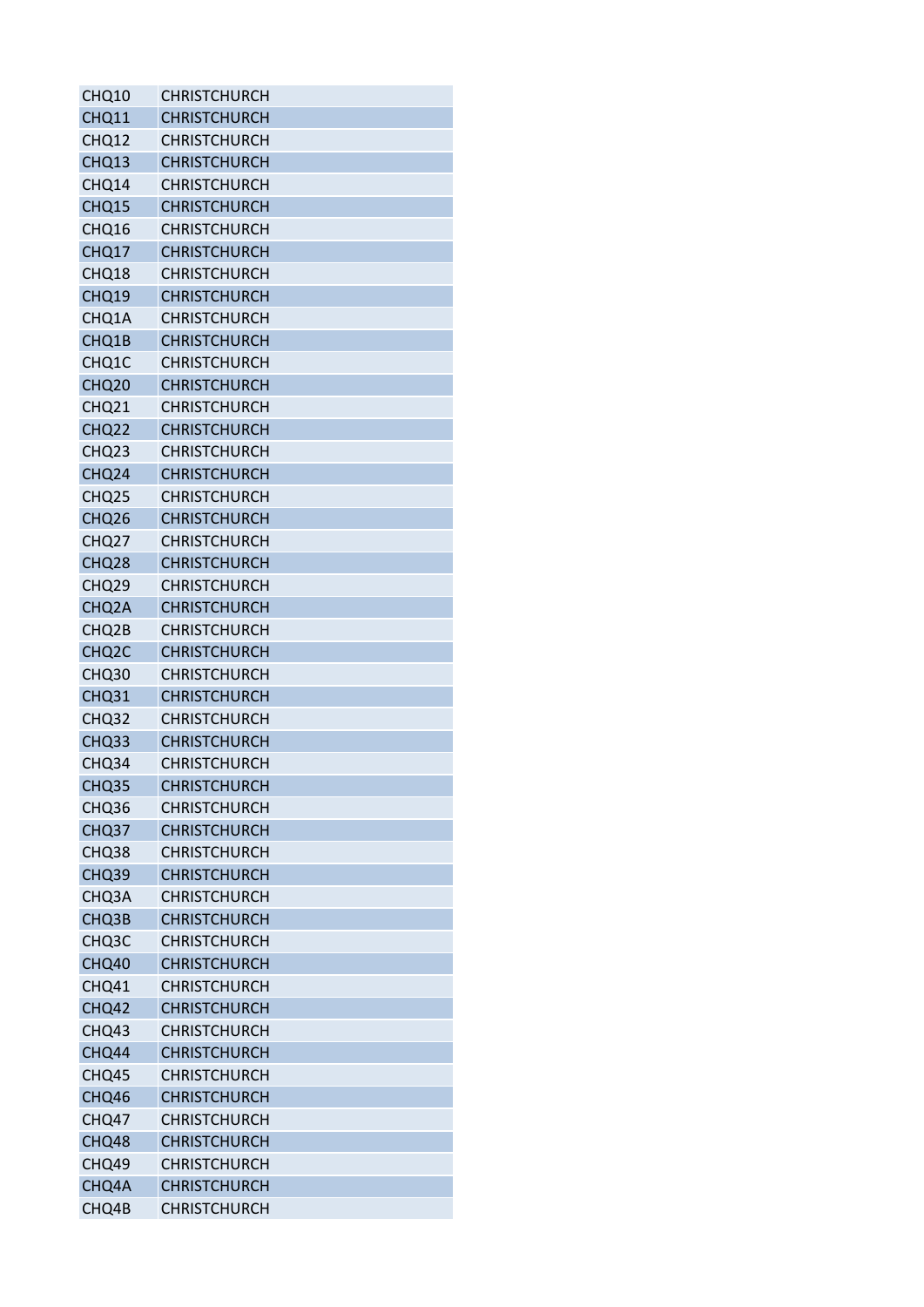| CHQ4C              | <b>CHRISTCHURCH</b> |
|--------------------|---------------------|
| CHQ50              | <b>CHRISTCHURCH</b> |
| CHQ51              | <b>CHRISTCHURCH</b> |
| CHQ52              | <b>CHRISTCHURCH</b> |
| CHQ53              | <b>CHRISTCHURCH</b> |
| CHQ54              | <b>CHRISTCHURCH</b> |
| CHQ55              | <b>CHRISTCHURCH</b> |
| CHQ56              | <b>CHRISTCHURCH</b> |
| CHQ57              | <b>CHRISTCHURCH</b> |
| CHQ58              | <b>CHRISTCHURCH</b> |
| CHQ59              | <b>CHRISTCHURCH</b> |
| CHQ5A              | <b>CHRISTCHURCH</b> |
| CHQ5B              | <b>CHRISTCHURCH</b> |
| CHQ5C              | <b>CHRISTCHURCH</b> |
| CHQ60              | <b>CHRISTCHURCH</b> |
| CHQ61              | <b>CHRISTCHURCH</b> |
| CHQ <sub>62</sub>  | <b>CHRISTCHURCH</b> |
| CHQ <sub>63</sub>  | <b>CHRISTCHURCH</b> |
| CHQ64              | <b>CHRISTCHURCH</b> |
| CHQ65              | <b>CHRISTCHURCH</b> |
| CHQ <sub>66</sub>  | <b>CHRISTCHURCH</b> |
| CHQ <sub>67</sub>  | <b>CHRISTCHURCH</b> |
| CHQ68              | <b>CHRISTCHURCH</b> |
| CHQ69              | <b>CHRISTCHURCH</b> |
| CHQ6A              | <b>CHRISTCHURCH</b> |
| CHQ6B              | <b>CHRISTCHURCH</b> |
| CHQ <sub>6</sub> C | <b>CHRISTCHURCH</b> |
| CHQ70              | <b>CHRISTCHURCH</b> |
| CHQ71              | <b>CHRISTCHURCH</b> |
| CHQ72              | <b>CHRISTCHURCH</b> |
| CHQ73              | <b>CHRISTCHURCH</b> |
| CHQ74              | <b>CHRISTCHURCH</b> |
| CHQ75              | <b>CHRISTCHURCH</b> |
| CHQ76              | <b>CHRISTCHURCH</b> |
| CHQ78              | <b>CHRISTCHURCH</b> |
| CHQ79              | <b>CHRISTCHURCH</b> |
| CHQ7A              | <b>CHRISTCHURCH</b> |
| CHQ7B              | <b>CHRISTCHURCH</b> |
| CHQ7C              | <b>CHRISTCHURCH</b> |
| <b>CHQBA</b>       | <b>CHRISTCHURCH</b> |
| CHS1A              | <b>CHRISTCHURCH</b> |
| CHS1B              | <b>CHRISTCHURCH</b> |
| CHS1C              | <b>CHRISTCHURCH</b> |
| CHS2A              | <b>CHRISTCHURCH</b> |
| CHS2B              | <b>CHRISTCHURCH</b> |
| CHS <sub>2</sub> C | <b>CHRISTCHURCH</b> |
| CHS3A              | <b>CHRISTCHURCH</b> |
| CHS3B              | <b>CHRISTCHURCH</b> |
| CHS3C              | <b>CHRISTCHURCH</b> |
| CHS4A              | <b>CHRISTCHURCH</b> |
| CHS4B              | <b>CHRISTCHURCH</b> |
|                    |                     |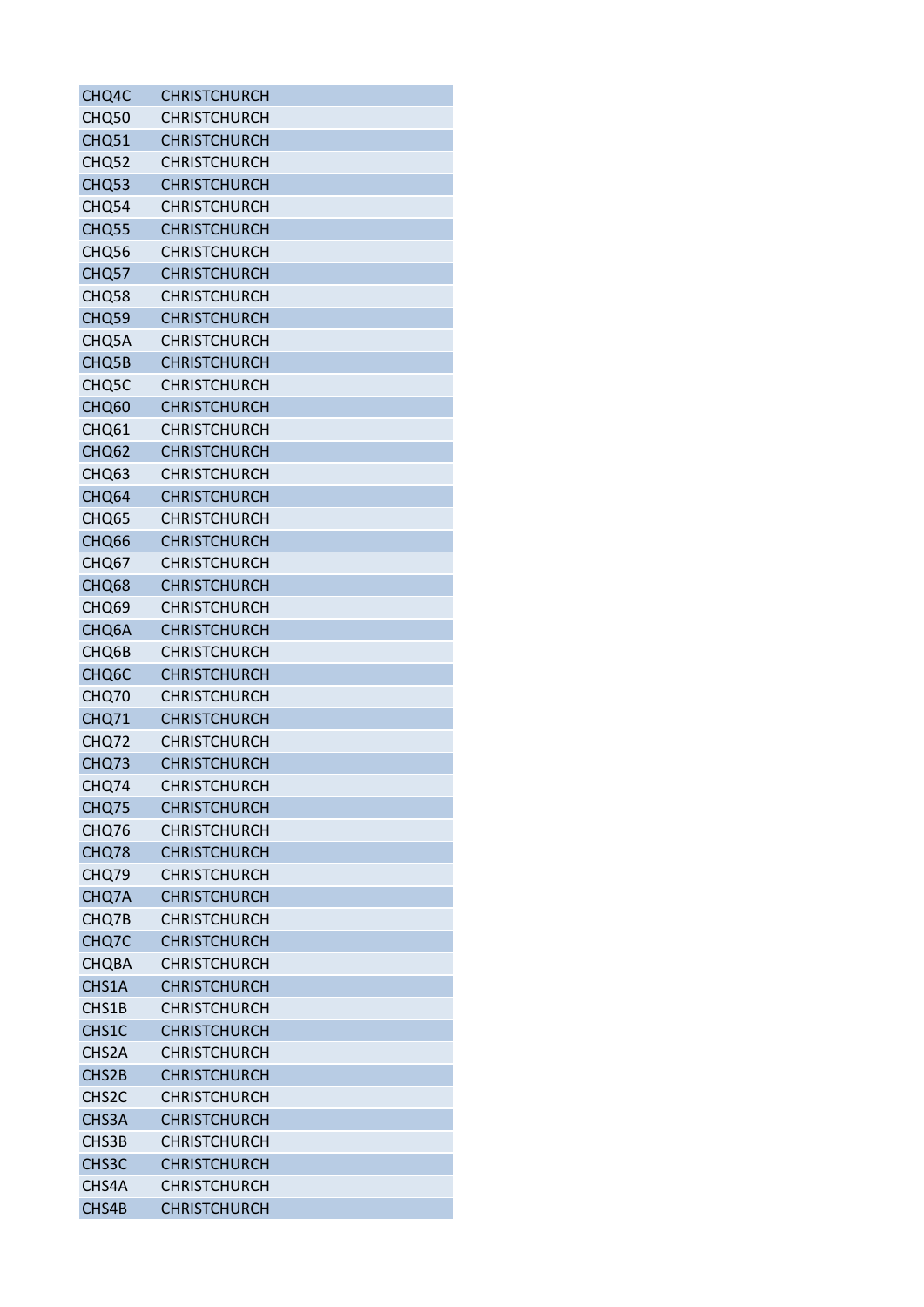| CHS4C              | <b>CHRISTCHURCH</b> |
|--------------------|---------------------|
| CHS5A              | <b>CHRISTCHURCH</b> |
| CHS5B              | CHRISTCHURCH        |
| CHS5C              | <b>CHRISTCHURCH</b> |
| CHS <sub>6</sub> A | <b>CHRISTCHURCH</b> |
| CHS6B              | <b>CHRISTCHURCH</b> |
| CHS <sub>6</sub> C | <b>CHRISTCHURCH</b> |
| CHS7A              | <b>CHRISTCHURCH</b> |
| CHS7B              | <b>CHRISTCHURCH</b> |
| CHS7C              | <b>CHRISTCHURCH</b> |
| CH <sub>S</sub> 8  | <b>CHRISTCHURCH</b> |
| CHT <sub>1</sub>   | <b>CHRISTCHURCH</b> |
| CHT1A              | <b>CHRISTCHURCH</b> |
| CHT1B              | <b>CHRISTCHURCH</b> |
| CHT <sub>2</sub>   | <b>CHRISTCHURCH</b> |
| CHT <sub>2</sub> A | <b>CHRISTCHURCH</b> |
| CHT <sub>2</sub> B | <b>CHRISTCHURCH</b> |
| CHT <sub>3</sub>   | <b>CHRISTCHURCH</b> |
| CHT3A              | <b>CHRISTCHURCH</b> |
| CHT3B              | <b>CHRISTCHURCH</b> |
| CHT4               | <b>CHRISTCHURCH</b> |
| CHT4A              | <b>CHRISTCHURCH</b> |
| CHT4B              | <b>CHRISTCHURCH</b> |
| CHT <sub>5</sub>   | <b>CHRISTCHURCH</b> |
| CHT5A              | <b>CHRISTCHURCH</b> |
| CHT5B              | <b>CHRISTCHURCH</b> |
| CHT <sub>6</sub>   | <b>CHRISTCHURCH</b> |
| CHT <sub>6</sub> A | <b>CHRISTCHURCH</b> |
| CHT6B              | <b>CHRISTCHURCH</b> |
| CHT <sub>6</sub> C | <b>CHRISTCHURCH</b> |
| CHT6D              | <b>CHRISTCHURCH</b> |
| CHT6E              | <b>CHRISTCHURCH</b> |
| CHT7               | <b>CHRISTCHURCH</b> |
| CHT7A              | <b>CHRISTCHURCH</b> |
| CHTS6              | <b>CHRISTCHURCH</b> |
| <b>CHV</b>         | <b>CHRISTCHURCH</b> |
| CHV10              | <b>CHRISTCHURCH</b> |
| CHV <sub>2</sub>   | <b>CHRISTCHURCH</b> |
| CHV <sub>3</sub>   | <b>CHRISTCHURCH</b> |
| CHV4               | <b>CHRISTCHURCH</b> |
| CHV <sub>5</sub>   | <b>CHRISTCHURCH</b> |
| CHV <sub>6</sub>   | <b>CHRISTCHURCH</b> |
| CHV7               | <b>CHRISTCHURCH</b> |
| CH <sub>V</sub> 8  | <b>CHRISTCHURCH</b> |
| CHV <sub>9</sub>   | <b>CHRISTCHURCH</b> |
| <b>CHVN</b>        | <b>CHRISTCHURCH</b> |
| <b>CHVS</b>        | <b>CHRISTCHURCH</b> |
| CHVS1              | <b>CHRISTCHURCH</b> |
| CHVS <sub>2</sub>  | <b>CHRISTCHURCH</b> |
| CHVS3              | <b>CHRISTCHURCH</b> |
| CHVS4              | CHRISTCHURCH        |
|                    |                     |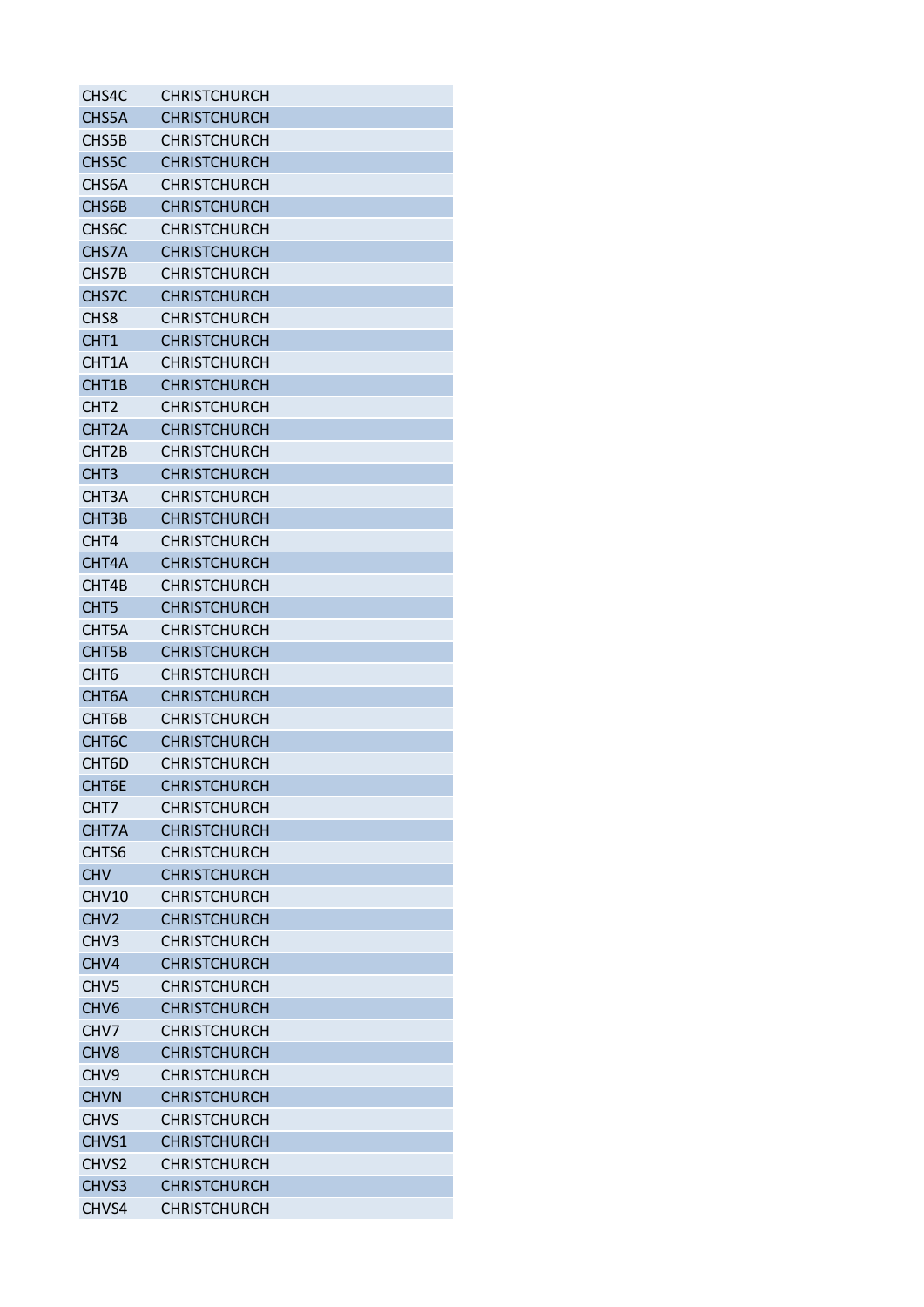| CHW1               | <b>CHRISTCHURCH</b> |
|--------------------|---------------------|
| CHW10              | <b>CHRISTCHURCH</b> |
| CHW11              | <b>CHRISTCHURCH</b> |
| CHW12              | <b>CHRISTCHURCH</b> |
| CHW13              | <b>CHRISTCHURCH</b> |
| CHW14              | <b>CHRISTCHURCH</b> |
| <b>CHW15</b>       | <b>CHRISTCHURCH</b> |
| CHW16              | <b>CHRISTCHURCH</b> |
| CHW17              | <b>CHRISTCHURCH</b> |
| CHW <sub>18</sub>  | CHRISTCHURCH        |
| <b>CHW19</b>       | <b>CHRISTCHURCH</b> |
| CHW1A              | <b>CHRISTCHURCH</b> |
| CHW1B              | <b>CHRISTCHURCH</b> |
| CHW1C              | <b>CHRISTCHURCH</b> |
| CHW1D              | <b>CHRISTCHURCH</b> |
| CHW1E              | <b>CHRISTCHURCH</b> |
| CHW1F              | <b>CHRISTCHURCH</b> |
| CHW1G              | <b>CHRISTCHURCH</b> |
| CHW1H              | <b>CHRISTCHURCH</b> |
| CHW1J              | <b>CHRISTCHURCH</b> |
| CHW <sub>2</sub>   | <b>CHRISTCHURCH</b> |
| CHW <sub>20</sub>  | <b>CHRISTCHURCH</b> |
| CHW21              | <b>CHRISTCHURCH</b> |
| CHW <sub>22</sub>  | <b>CHRISTCHURCH</b> |
| CHW <sub>23</sub>  | <b>CHRISTCHURCH</b> |
| CHW <sub>24</sub>  | <b>CHRISTCHURCH</b> |
| CHW25              | <b>CHRISTCHURCH</b> |
| CHW <sub>26</sub>  | <b>CHRISTCHURCH</b> |
| CHW27              | <b>CHRISTCHURCH</b> |
| CHW <sub>28</sub>  | <b>CHRISTCHURCH</b> |
| CHW <sub>29</sub>  | <b>CHRISTCHURCH</b> |
| CHW2A              | <b>CHRISTCHURCH</b> |
| CHW <sub>2</sub> B | <b>CHRISTCHURCH</b> |
| CHW <sub>2</sub> C | <b>CHRISTCHURCH</b> |
| CHW <sub>2</sub> D | <b>CHRISTCHURCH</b> |
| CHW2F              | <b>CHRISTCHURCH</b> |
| CHW2F              | <b>CHRISTCHURCH</b> |
| CHW <sub>2</sub> G | <b>CHRISTCHURCH</b> |
| CHW2H              | <b>CHRISTCHURCH</b> |
| CHW <sub>21</sub>  | <b>CHRISTCHURCH</b> |
| CHW <sub>2</sub> J | <b>CHRISTCHURCH</b> |
| CHW <sub>2K</sub>  | <b>CHRISTCHURCH</b> |
| CHW2L              | <b>CHRISTCHURCH</b> |
| CHW <sub>3</sub>   | <b>CHRISTCHURCH</b> |
| <b>CHW30</b>       | <b>CHRISTCHURCH</b> |
| CHW3A              | <b>CHRISTCHURCH</b> |
| CHW3B              | <b>CHRISTCHURCH</b> |
| CHW3C              | <b>CHRISTCHURCH</b> |
| CHW3D              | <b>CHRISTCHURCH</b> |
| CHW3E              | <b>CHRISTCHURCH</b> |
| CHW3F              | <b>CHRISTCHURCH</b> |
|                    |                     |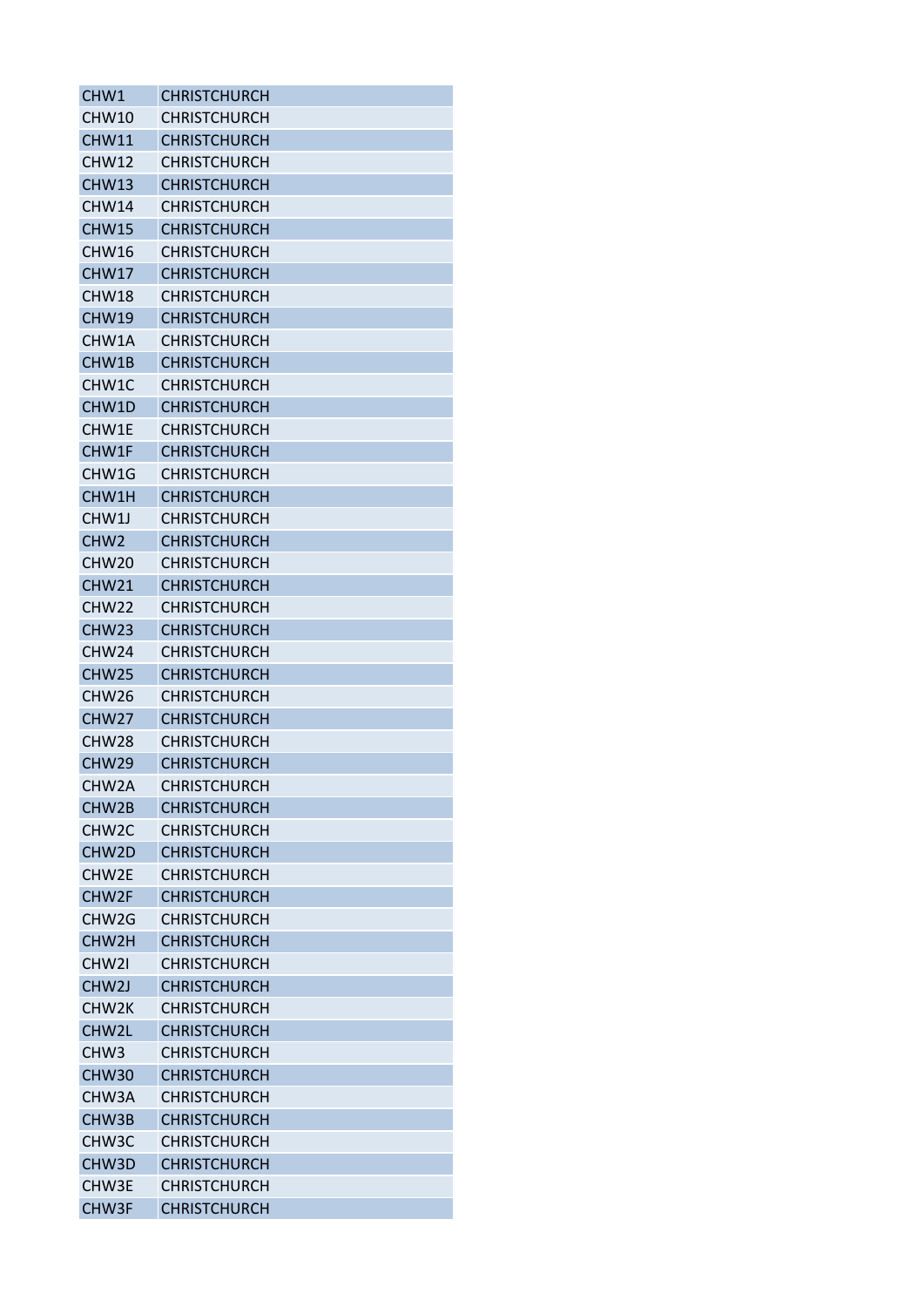| CHW3G             | CHRISTCHURCH        |
|-------------------|---------------------|
| CHW3H             | <b>CHRISTCHURCH</b> |
| CHW3I             | <b>CHRISTCHURCH</b> |
| CHW4              | <b>CHRISTCHURCH</b> |
| CHW4D             | <b>CHRISTCHURCH</b> |
| CHW <sub>5</sub>  | <b>CHRISTCHURCH</b> |
| CHW <sub>6</sub>  | <b>CHRISTCHURCH</b> |
| CHW <sub>7</sub>  | <b>CHRISTCHURCH</b> |
| CHW <sub>8</sub>  | <b>CHRISTCHURCH</b> |
| CHW <sub>9</sub>  | <b>CHRISTCHURCH</b> |
| CHWEL1            | <b>CHRISTCHURCH</b> |
| CHWEL2            | <b>CHRISTCHURCH</b> |
| CHWEL3            | <b>CHRISTCHURCH</b> |
| <b>CHWHK</b>      | <b>CHRISTCHURCH</b> |
| CHWM1             | <b>CHRISTCHURCH</b> |
| CHWM2             | <b>CHRISTCHURCH</b> |
| CHWM3             | <b>CHRISTCHURCH</b> |
| CHWM4             | <b>CHRISTCHURCH</b> |
| CHWM5             | <b>CHRISTCHURCH</b> |
| <b>CHWMS</b>      | <b>CHRISTCHURCH</b> |
| CHWMS2            | <b>CHRISTCHURCH</b> |
| CHWMS3            | <b>CHRISTCHURCH</b> |
| CHWMS4            | CHRISTCHURCH        |
| CHWMS5            | <b>CHRISTCHURCH</b> |
| <b>CHWN</b>       | <b>CHRISTCHURCH</b> |
| CHWN <sub>2</sub> | <b>CHRISTCHURCH</b> |
| <b>CHWS</b>       | <b>CHRISTCHURCH</b> |
|                   |                     |
| CHWS1             | <b>CHRISTCHURCH</b> |
| CHWS2             | <b>CHRISTCHURCH</b> |
| CHWS3             | <b>CHRISTCHURCH</b> |
| CHWS4             | <b>CHRISTCHURCH</b> |
| CHX1              | <b>CHRISTCHURCH</b> |
| CHX10             | <b>CHRISTCHURCH</b> |
| CHX <sub>2</sub>  | <b>CHRISTCHURCH</b> |
| CHX3              | <b>CHRISTCHURCH</b> |
| CHX4              | <b>CHRISTCHURCH</b> |
| CHX <sub>5</sub>  | <b>CHRISTCHURCH</b> |
| CHX <sub>6</sub>  | <b>CHRISTCHURCH</b> |
| CHX7              | <b>CHRISTCHURCH</b> |
| CHX <sub>8</sub>  | <b>CHRISTCHURCH</b> |
| CHX9              | <b>CHRISTCHURCH</b> |
| CHXS1             | <b>CHRISTCHURCH</b> |
| CHXS2             | <b>CHRISTCHURCH</b> |
| <b>CHY</b>        | <b>CHRISTCHURCH</b> |
| <b>CHY10</b>      | <b>CHRISTCHURCH</b> |
| <b>CHY11</b>      | <b>CHRISTCHURCH</b> |
| <b>CHY12</b>      | <b>CHRISTCHURCH</b> |
| <b>CHY13</b>      | <b>CHRISTCHURCH</b> |
| CHY14             | <b>CHRISTCHURCH</b> |
| <b>CHY15</b>      | <b>CHRISTCHURCH</b> |
| <b>CHY16</b>      | CHRISTCHURCH        |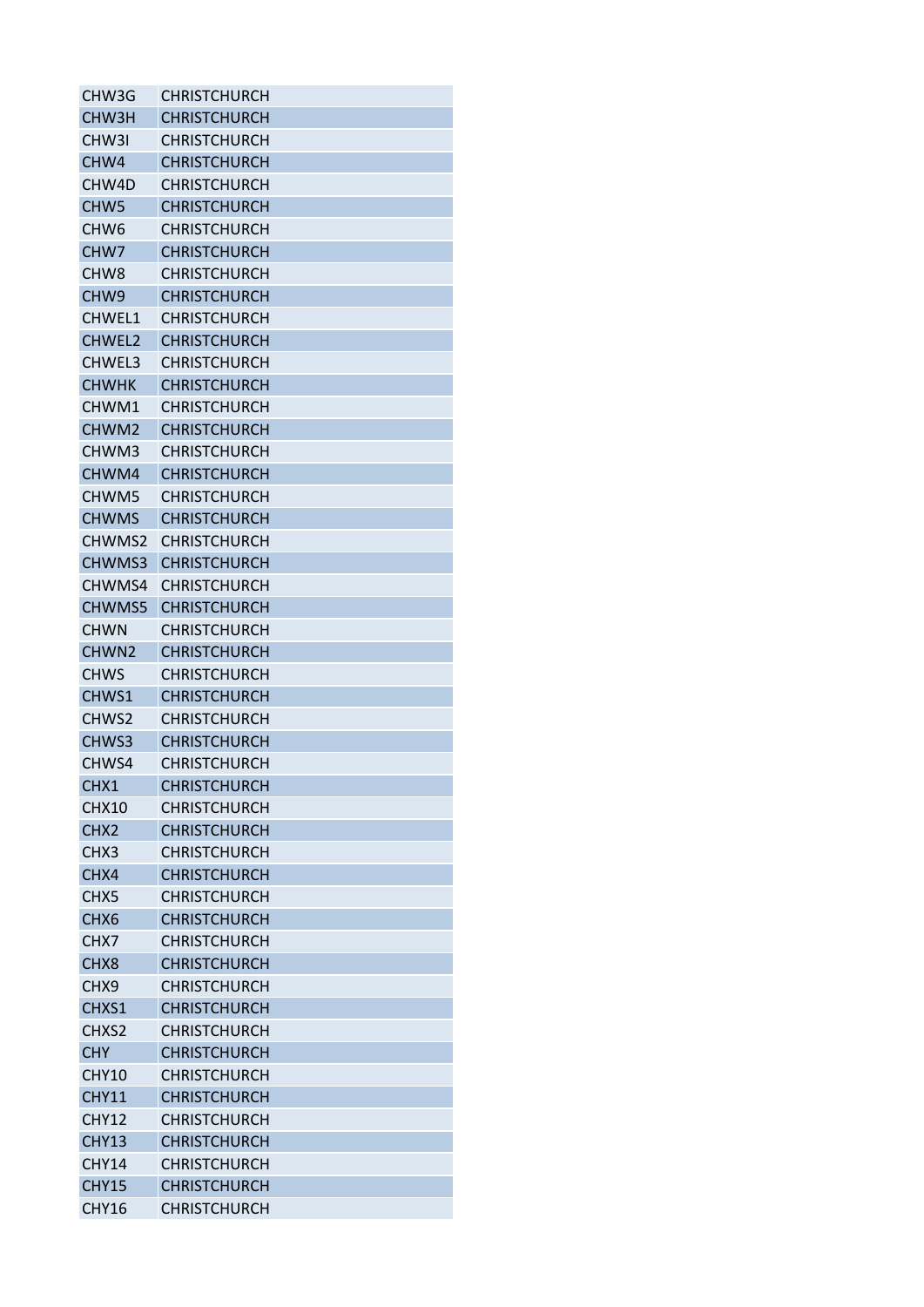| <b>CHY17</b>       | <b>CHRISTCHURCH</b>              |
|--------------------|----------------------------------|
| <b>CHY18</b>       | CHRISTCHURCH                     |
| CHY19              | <b>CHRISTCHURCH</b>              |
| CHY <sub>2</sub>   | <b>CHRISTCHURCH</b>              |
| <b>CHY20</b>       | <b>CHRISTCHURCH</b>              |
| CHY3               | <b>CHRISTCHURCH</b>              |
| CHY4               | <b>CHRISTCHURCH</b>              |
| CHY <sub>5</sub>   | <b>CHRISTCHURCH</b>              |
| CHY <sub>6</sub>   | <b>CHRISTCHURCH</b>              |
| CHY7               | <b>CHRISTCHURCH</b>              |
| CHY <sub>8</sub>   | <b>CHRISTCHURCH</b>              |
| CHY <sub>9</sub>   | <b>CHRISTCHURCH</b>              |
| <b>CHYN</b>        | <b>CHRISTCHURCH</b>              |
| <b>CHYS</b>        | <b>CHRISTCHURCH</b>              |
| CHYS1              | <b>CHRISTCHURCH</b>              |
| CHYS10             | <b>CHRISTCHURCH</b>              |
| CHYS <sub>2</sub>  | <b>CHRISTCHURCH</b>              |
| CHYS3              | <b>CHRISTCHURCH</b>              |
| CHYS4              | <b>CHRISTCHURCH</b>              |
| CHYS5              | <b>CHRISTCHURCH</b>              |
| CHYS <sub>6</sub>  | <b>CHRISTCHURCH</b>              |
| CHYS7              | <b>CHRISTCHURCH</b>              |
| CHYS <sub>8</sub>  |                                  |
|                    | <b>CHRISTCHURCH</b>              |
| CHYS9              | <b>CHRISTCHURCH</b>              |
| CHZ <sub>1</sub>   | <b>CHRISTCHURCH</b>              |
| CHZ1A              | <b>CHRISTCHURCH</b>              |
| CH <sub>Z</sub> 2  | <b>CHRISTCHURCH</b>              |
| CHZ <sub>2</sub> A | <b>CHRISTCHURCH</b>              |
| CJSU1              | <b>AUCKLAND CITY DISTRICT</b>    |
| CJSU <sub>2</sub>  | <b>AUCKLAND CITY DISTRICT</b>    |
| <b>CJSUS</b>       | <b>AUCKLAND CITY DISTRICT</b>    |
| <b>CKO</b>         | <b>CANNONS CREEK</b>             |
| <b>CLCP</b>        | <b>CLIVE</b>                     |
| CLCP1              | <b>CLIVE</b>                     |
| CLCP <sub>2</sub>  | <b>CLIVE</b>                     |
| <b>CLO</b>         | <b>CLIVE</b>                     |
| CLO <sub>2</sub>   | <b>CLIVE</b>                     |
| CLT1               | <b>HARLECH HOUSE</b>             |
| CLT <sub>2</sub>   | <b>HARLECH HOUSE</b>             |
| CLT <sub>3</sub>   | <b>HARLECH HOUSE</b>             |
| CLT4               | <b>HARLECH HOUSE</b>             |
| CMA01              | <b>COUNTIES MANUKAU DISTRICT</b> |
| CMA02              | <b>COUNTIES MANUKAU DISTRICT</b> |
| CMA03              | <b>COUNTIES MANUKAU DISTRICT</b> |
| CMA04              | <b>COUNTIES MANUKAU DISTRICT</b> |
| CMA09              | <b>COUNTIES MANUKAU DISTRICT</b> |
| <b>CMA21</b>       | <b>COUNTIES MANUKAU DISTRICT</b> |
| CMA41              | <b>COUNTIES MANUKAU DISTRICT</b> |
| CMA42              | <b>COUNTIES MANUKAU DISTRICT</b> |
| CMA43              | <b>COUNTIES MANUKAU DISTRICT</b> |
| CMA44              | <b>COUNTIES MANUKAU DISTRICT</b> |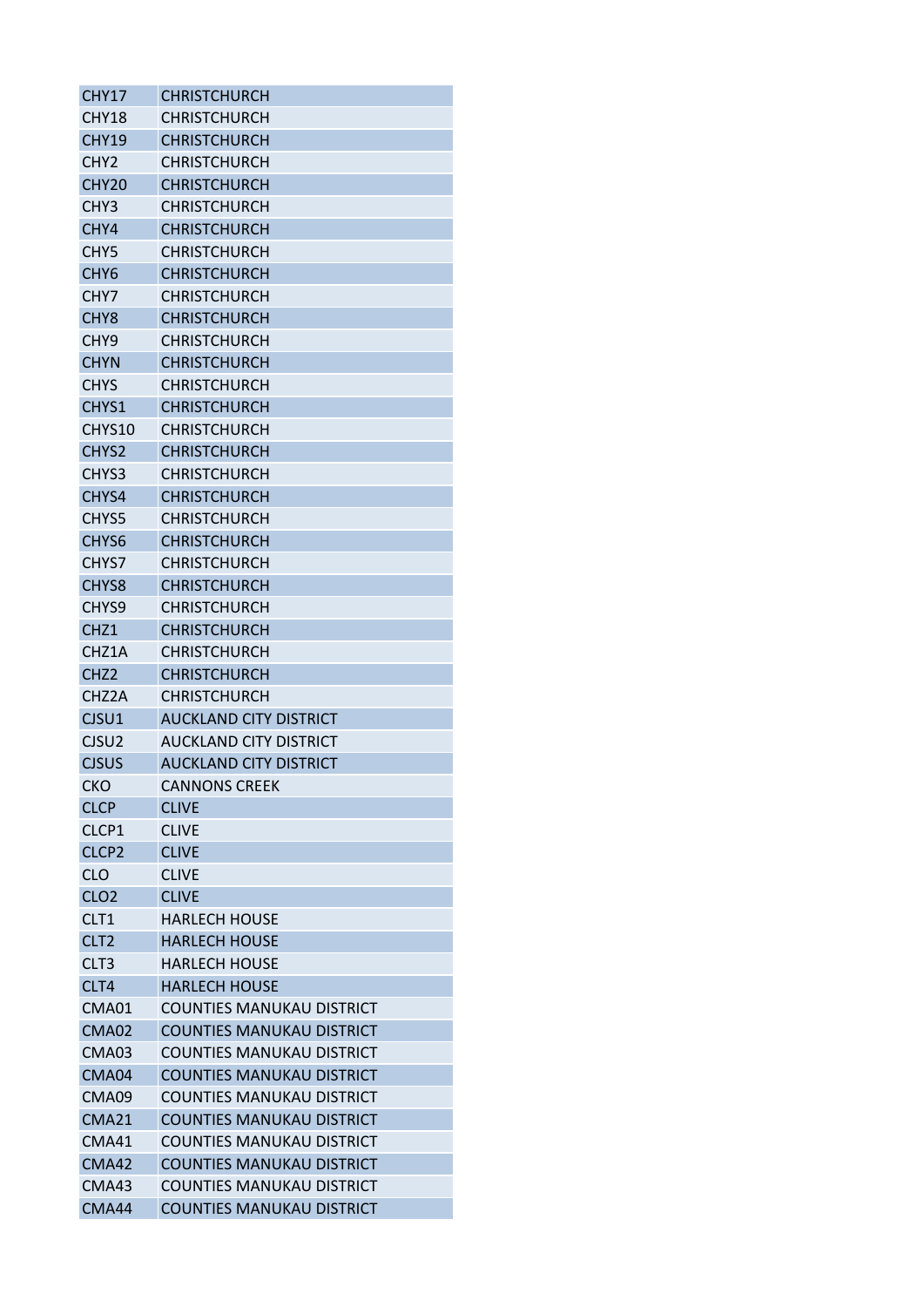| CMA45              | <b>COUNTIES MANUKAU DISTRICT</b> |
|--------------------|----------------------------------|
| CMA46              | <b>COUNTIES MANUKAU DISTRICT</b> |
| CMA47              | COUNTIES MANUKAU DISTRICT        |
| CMA48              | <b>COUNTIES MANUKAU DISTRICT</b> |
| <b>CMA71</b>       | <b>COUNTIES MANUKAU DISTRICT</b> |
| <b>CMA72</b>       | COUNTIES MANUKAU DISTRICT        |
| CMA73              | COUNTIES MANUKAU DISTRICT        |
| CMC01              | <b>COUNTIES MANUKAU DISTRICT</b> |
| CMC11              | <b>COUNTIES MANUKAU DISTRICT</b> |
| CMC1A              | <b>COUNTIES MANUKAU DISTRICT</b> |
| CMC1B              | COUNTIES MANUKAU DISTRICT        |
| CMC1C              | <b>COUNTIES MANUKAU DISTRICT</b> |
| CMC1D              | <b>COUNTIES MANUKAU DISTRICT</b> |
| CMC1E              | COUNTIES MANUKAU DISTRICT        |
| CMC21              | <b>COUNTIES MANUKAU DISTRICT</b> |
| CMC <sub>2</sub> A | <b>COUNTIES MANUKAU DISTRICT</b> |
| CMC <sub>2B</sub>  | COUNTIES MANUKAU DISTRICT        |
| CMC <sub>2</sub> C | COUNTIES MANUKAU DISTRICT        |
| CMC2D              | COUNTIES MANUKAU DISTRICT        |
| CMC <sub>2E</sub>  | <b>COUNTIES MANUKAU DISTRICT</b> |
| CMC31              | <b>COUNTIES MANUKAU DISTRICT</b> |
| CMC3A              | COUNTIES MANUKAU DISTRICT        |
| CMC3B              | <b>COUNTIES MANUKAU DISTRICT</b> |
| CMC3C              | <b>COUNTIES MANUKAU DISTRICT</b> |
| CMC3D              | COUNTIES MANUKAU DISTRICT        |
| CMC3E              | COUNTIES MANUKAU DISTRICT        |
| CMC41              | COUNTIES MANUKAU DISTRICT        |
| CMC4A              | <b>COUNTIES MANUKAU DISTRICT</b> |
| CMC4B              | COUNTIES MANUKAU DISTRICT        |
| CMC4C              | <b>COUNTIES MANUKAU DISTRICT</b> |
| CMC4D              | <b>COUNTIES MANUKAU DISTRICT</b> |
| CMC4E              | <b>COUNTIES MANUKAU DISTRICT</b> |
| CMC51              | COUNTIES MANUKAU DISTRICT        |
| CMC5A              | <b>COUNTIES MANUKAU DISTRICT</b> |
| CMC5B              | <b>COUNTIES MANUKAU DISTRICT</b> |
| CMC5C              | COUNTIES MANUKAU DISTRICT        |
| CMC5D              | <b>COUNTIES MANUKAU DISTRICT</b> |
| CMC5E              | <b>COUNTIES MANUKAU DISTRICT</b> |
| CMF01              | <b>COUNTIES MANUKAU DISTRICT</b> |
| <b>CMF11</b>       | <b>COUNTIES MANUKAU DISTRICT</b> |
| <b>CMF12</b>       | <b>COUNTIES MANUKAU DISTRICT</b> |
| CMF1A              | <b>COUNTIES MANUKAU DISTRICT</b> |
| CMF1B              | <b>COUNTIES MANUKAU DISTRICT</b> |
| CMF1C              | <b>COUNTIES MANUKAU DISTRICT</b> |
| CMF1D              | <b>COUNTIES MANUKAU DISTRICT</b> |
| CMF1E              | <b>COUNTIES MANUKAU DISTRICT</b> |
| CMF1H              | <b>COUNTIES MANUKAU DISTRICT</b> |
| CMF1I              | <b>COUNTIES MANUKAU DISTRICT</b> |
| CMF1J              | <b>COUNTIES MANUKAU DISTRICT</b> |
| CMF1K              | <b>COUNTIES MANUKAU DISTRICT</b> |
| CMF <sub>2</sub> A | <b>COUNTIES MANUKAU DISTRICT</b> |
|                    |                                  |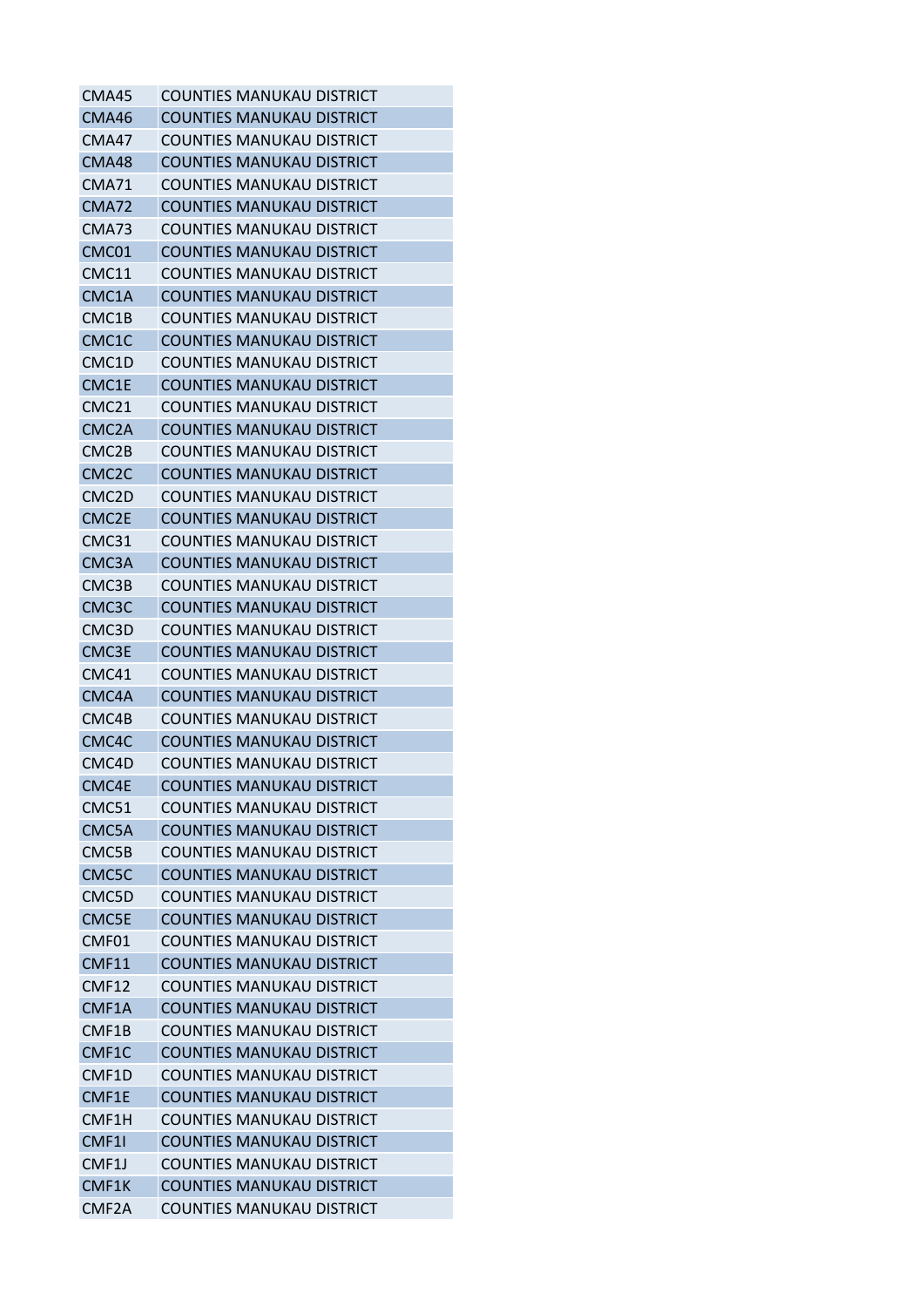| CMF2B              | <b>COUNTIES MANUKAU DISTRICT</b> |
|--------------------|----------------------------------|
| CMF <sub>2</sub> C | COUNTIES MANUKAU DISTRICT        |
| CMF <sub>2</sub> D | <b>COUNTIES MANUKAU DISTRICT</b> |
| CMF <sub>2E</sub>  | <b>COUNTIES MANUKAU DISTRICT</b> |
| CMF <sub>2F</sub>  | <b>COUNTIES MANUKAU DISTRICT</b> |
| CMF <sub>2G</sub>  | <b>COUNTIES MANUKAU DISTRICT</b> |
| CMF21              | COUNTIES MANUKAU DISTRICT        |
| CMF <sub>2</sub> J | <b>COUNTIES MANUKAU DISTRICT</b> |
| CMF <sub>2K</sub>  | <b>COUNTIES MANUKAU DISTRICT</b> |
| CMF2L              | COUNTIES MANUKAU DISTRICT        |
| CMF2M              | <b>COUNTIES MANUKAU DISTRICT</b> |
| CMF <sub>2N</sub>  | <b>COUNTIES MANUKAU DISTRICT</b> |
| CMF2P              | <b>COUNTIES MANUKAU DISTRICT</b> |
| CMG01              | <b>COUNTIES MANUKAU DISTRICT</b> |
| CMH11              | <b>COUNTIES MANUKAU DISTRICT</b> |
| CMH1A              | <b>COUNTIES MANUKAU DISTRICT</b> |
| CMH <sub>1B</sub>  | <b>COUNTIES MANUKAU DISTRICT</b> |
| CMH1C              | <b>COUNTIES MANUKAU DISTRICT</b> |
| CMH <sub>1</sub> D | <b>COUNTIES MANUKAU DISTRICT</b> |
| CMH1E              | <b>COUNTIES MANUKAU DISTRICT</b> |
| CMH1F              | <b>COUNTIES MANUKAU DISTRICT</b> |
| CMH1G              | <b>COUNTIES MANUKAU DISTRICT</b> |
| CMH1H              | <b>COUNTIES MANUKAU DISTRICT</b> |
| CMH1I              | <b>COUNTIES MANUKAU DISTRICT</b> |
| CMI1               | <b>COROMANDEL</b>                |
| CM <sub>12</sub>   | <b>COROMANDEL</b>                |
| CM <sub>13</sub>   | <b>COROMANDEL</b>                |
| <b>CML11</b>       | <b>COUNTIES MANUKAU DISTRICT</b> |
| <b>CML12</b>       | <b>COUNTIES MANUKAU DISTRICT</b> |
|                    |                                  |
| CML13              | COUNTIES MANUKAU DISTRICT        |
| CML14              | <b>COUNTIES MANUKAU DISTRICT</b> |
| <b>CML15</b>       | <b>COUNTIES MANUKAU DISTRICT</b> |
| <b>CML16</b>       | <b>COUNTIES MANUKAU DISTRICT</b> |
| <b>CML17</b>       | <b>COUNTIES MANUKAU DISTRICT</b> |
| CML1A              | <b>COUNTIES MANUKAU DISTRICT</b> |
| CML1B              | <b>COUNTIES MANUKAU DISTRICT</b> |
| CML1C              | <b>COUNTIES MANUKAU DISTRICT</b> |
| CML1D              | <b>COUNTIES MANUKAU DISTRICT</b> |
| CML1E              | <b>COUNTIES MANUKAU DISTRICT</b> |
| CML1F              | <b>COUNTIES MANUKAU DISTRICT</b> |
| CML1G              | <b>COUNTIES MANUKAU DISTRICT</b> |
| CML1H              | <b>COUNTIES MANUKAU DISTRICT</b> |
| CML11              | <b>COUNTIES MANUKAU DISTRICT</b> |
| CML1J              | <b>COUNTIES MANUKAU DISTRICT</b> |
| CML1K              | <b>COUNTIES MANUKAU DISTRICT</b> |
| CML1L              | <b>COUNTIES MANUKAU DISTRICT</b> |
| CML1M              | <b>COUNTIES MANUKAU DISTRICT</b> |
| CML1N              | <b>COUNTIES MANUKAU DISTRICT</b> |
| <b>CML10</b>       | <b>COUNTIES MANUKAU DISTRICT</b> |
| CML1P              | <b>COUNTIES MANUKAU DISTRICT</b> |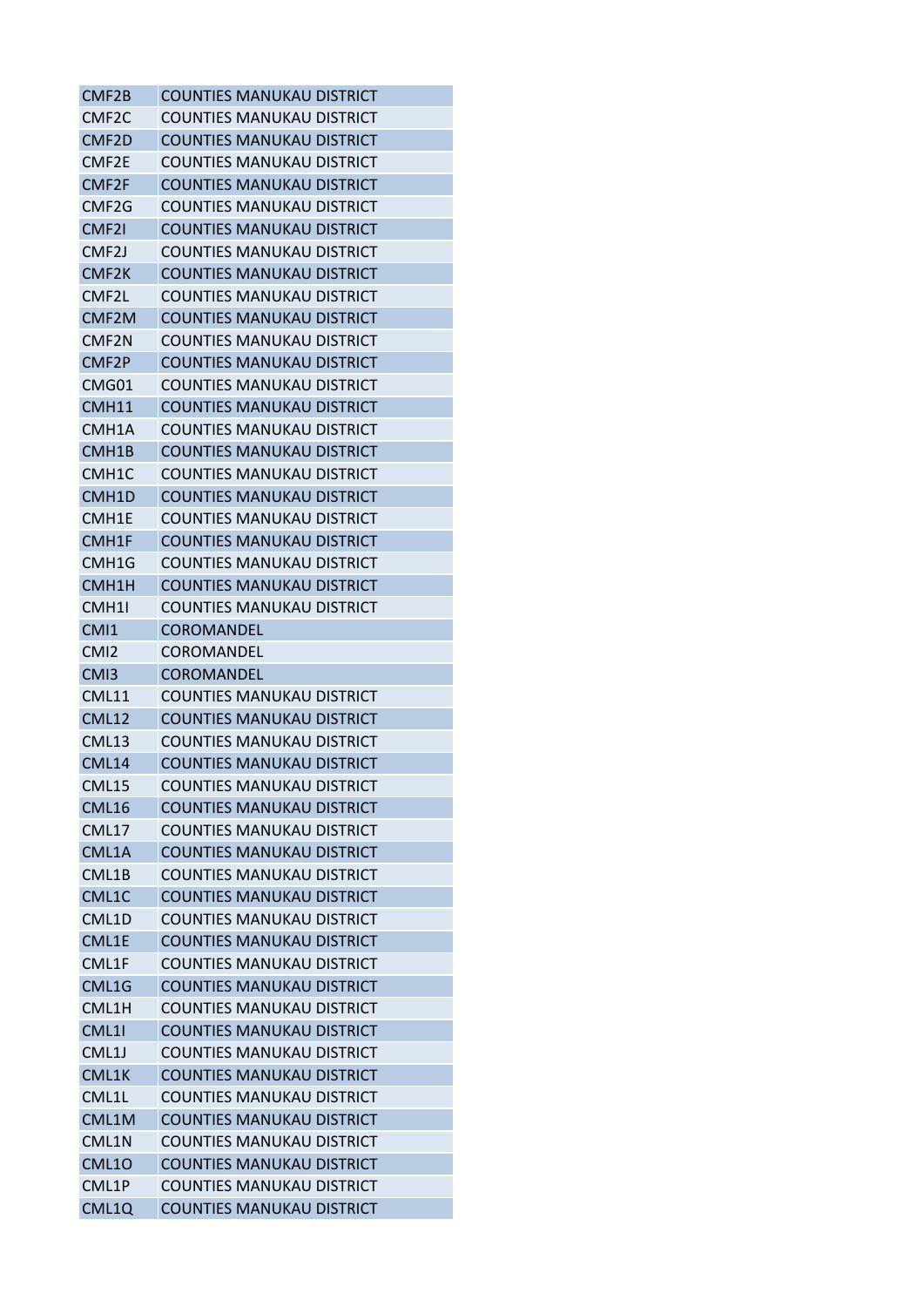| CML1R             | <b>COUNTIES MANUKAU DISTRICT</b> |
|-------------------|----------------------------------|
| CML1S             | <b>COUNTIES MANUKAU DISTRICT</b> |
| CML1T             | COUNTIES MANUKAU DISTRICT        |
| CML1U             | <b>COUNTIES MANUKAU DISTRICT</b> |
| CML1V             | <b>COUNTIES MANUKAU DISTRICT</b> |
| CML1W             | <b>COUNTIES MANUKAU DISTRICT</b> |
| CML1X             | <b>COUNTIES MANUKAU DISTRICT</b> |
| CML1Y             | <b>COUNTIES MANUKAU DISTRICT</b> |
| CML1Z             | <b>COUNTIES MANUKAU DISTRICT</b> |
| CML <sub>20</sub> | COUNTIES MANUKAU DISTRICT        |
| CML21             | <b>COUNTIES MANUKAU DISTRICT</b> |
| <b>CML31</b>      | <b>COUNTIES MANUKAU DISTRICT</b> |
| CML32             | <b>COUNTIES MANUKAU DISTRICT</b> |
| CML33             | COUNTIES MANUKAU DISTRICT        |
| CML3A             | COUNTIES MANUKAU DISTRICT        |
| CML3B             | <b>COUNTIES MANUKAU DISTRICT</b> |
| CML3C             | COUNTIES MANUKAU DISTRICT        |
| CML3F             | COUNTIES MANUKAU DISTRICT        |
| CML3G             | <b>COUNTIES MANUKAU DISTRICT</b> |
| <b>CML40</b>      | <b>COUNTIES MANUKAU DISTRICT</b> |
| CML41             | COUNTIES MANUKAU DISTRICT        |
| <b>CML42</b>      | COUNTIES MANUKAU DISTRICT        |
| CML43             | <b>COUNTIES MANUKAU DISTRICT</b> |
| CML4A             | <b>COUNTIES MANUKAU DISTRICT</b> |
| CML4B             | COUNTIES MANUKAU DISTRICT        |
| CML4C             | <b>COUNTIES MANUKAU DISTRICT</b> |
| CML4D             | <b>COUNTIES MANUKAU DISTRICT</b> |
| CML4E             | <b>COUNTIES MANUKAU DISTRICT</b> |
| CML4F             | <b>COUNTIES MANUKAU DISTRICT</b> |
| CML4G             | <b>COUNTIES MANUKAU DISTRICT</b> |
| CML4H             | <b>COUNTIES MANUKAU DISTRICT</b> |
| CML41             | <b>COUNTIES MANUKAU DISTRICT</b> |
| CML4J             | COUNTIFS MANUKAU DISTRICT        |
| CML4K             | <b>COUNTIES MANUKAU DISTRICT</b> |
| CML4P             | <b>COUNTIES MANUKAU DISTRICT</b> |
| CML4Q             | <b>COUNTIES MANUKAU DISTRICT</b> |
| CML4R             | <b>COUNTIES MANUKAU DISTRICT</b> |
| CML4S             | <b>COUNTIES MANUKAU DISTRICT</b> |
| CML4T             | COUNTIFS MANUKAU DISTRICT        |
| CML4Y             | <b>COUNTIES MANUKAU DISTRICT</b> |
| CML4Z             | <b>COUNTIES MANUKAU DISTRICT</b> |
| <b>CML51</b>      | <b>COUNTIES MANUKAU DISTRICT</b> |
| CML5A             | <b>COUNTIES MANUKAU DISTRICT</b> |
| CML5B             | <b>COUNTIES MANUKAU DISTRICT</b> |
| CML5C             | <b>COUNTIES MANUKAU DISTRICT</b> |
| CML5D             | <b>COUNTIES MANUKAU DISTRICT</b> |
| <b>CML61</b>      | <b>COUNTIES MANUKAU DISTRICT</b> |
| CML6A             | <b>COUNTIES MANUKAU DISTRICT</b> |
| <b>CML71</b>      | <b>COUNTIES MANUKAU DISTRICT</b> |
| <b>CML81</b>      | <b>COUNTIES MANUKAU DISTRICT</b> |
| CML82             | <b>COUNTIES MANUKAU DISTRICT</b> |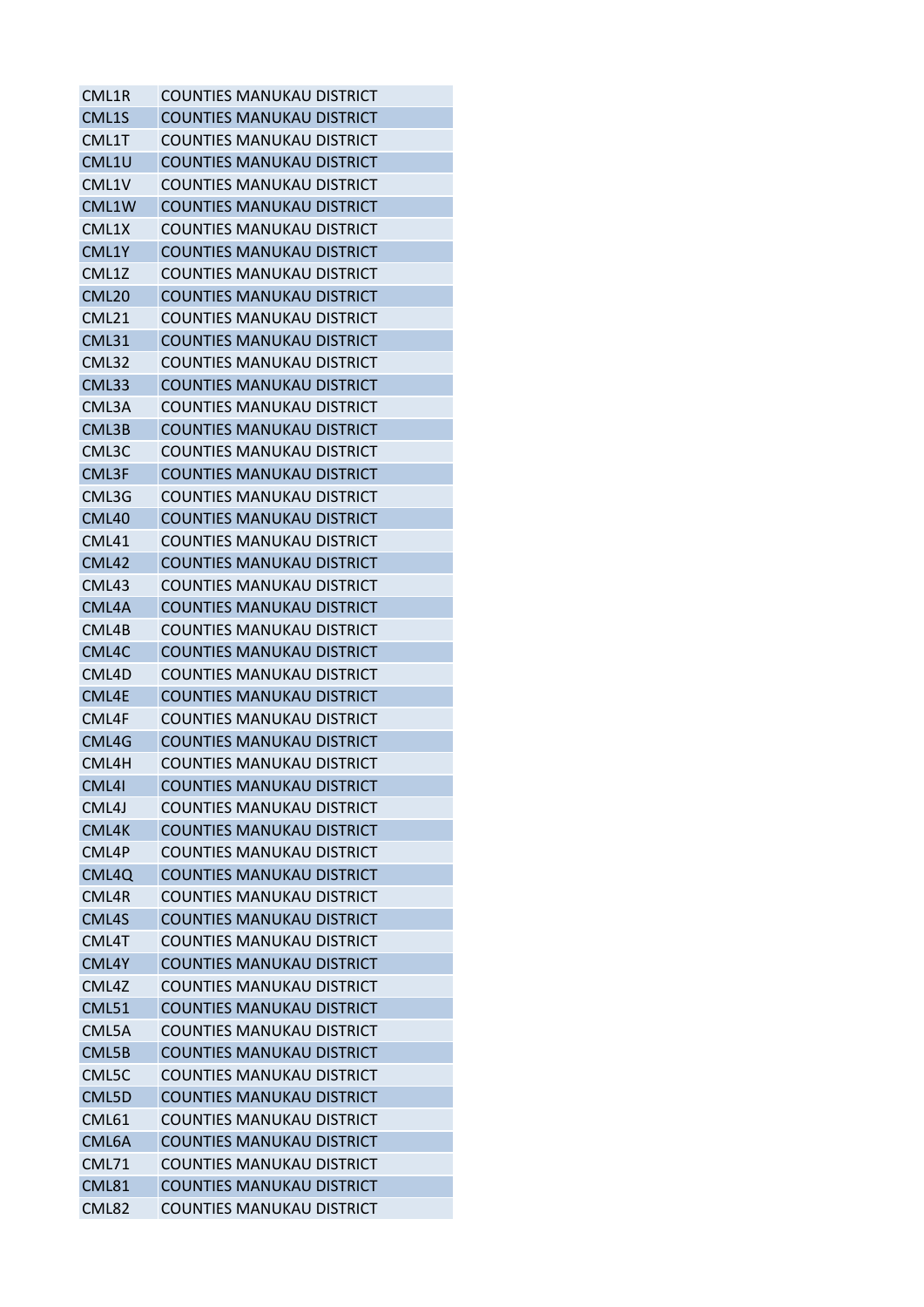| CML83             | <b>COUNTIES MANUKAU DISTRICT</b> |
|-------------------|----------------------------------|
| CML84             | <b>COUNTIES MANUKAU DISTRICT</b> |
| CML8A             | <b>COUNTIES MANUKAU DISTRICT</b> |
| CML8B             | <b>COUNTIES MANUKAU DISTRICT</b> |
| CML8C             | <b>COUNTIES MANUKAU DISTRICT</b> |
| CML8D             | COUNTIES MANUKAU DISTRICT        |
| CML91             | <b>COUNTIES MANUKAU DISTRICT</b> |
| <b>CML92</b>      | <b>COUNTIES MANUKAU DISTRICT</b> |
| CML9A             | <b>COUNTIES MANUKAU DISTRICT</b> |
| CML9B             | <b>COUNTIES MANUKAU DISTRICT</b> |
| CML9C             | <b>COUNTIES MANUKAU DISTRICT</b> |
| CML9D             | COUNTIES MANUKAU DISTRICT        |
| CML9E             | <b>COUNTIES MANUKAU DISTRICT</b> |
| CML9F             | COUNTIES MANUKAU DISTRICT        |
| CML9G             | <b>COUNTIES MANUKAU DISTRICT</b> |
| CML9H             | <b>COUNTIES MANUKAU DISTRICT</b> |
| CML9I             | <b>COUNTIES MANUKAU DISTRICT</b> |
| CMM01             | <b>COUNTIES MANUKAU DISTRICT</b> |
| CMM11             | <b>COUNTIES MANUKAU DISTRICT</b> |
| CMM20             | <b>COUNTIES MANUKAU DISTRICT</b> |
| CMM21             | COUNTIES MANUKAU DISTRICT        |
| CMM22             | <b>COUNTIES MANUKAU DISTRICT</b> |
| CMM <sub>23</sub> | <b>COUNTIES MANUKAU DISTRICT</b> |
| CMM <sub>24</sub> | COUNTIES MANUKAU DISTRICT        |
| CMM2A             | <b>COUNTIES MANUKAU DISTRICT</b> |
| CMM2B             | <b>COUNTIES MANUKAU DISTRICT</b> |
| CMM <sub>2C</sub> | <b>COUNTIES MANUKAU DISTRICT</b> |
| CMM2D             | <b>COUNTIES MANUKAU DISTRICT</b> |
| CMM2F             | <b>COUNTIES MANUKAU DISTRICT</b> |
| CMM31             | <b>COUNTIES MANUKAU DISTRICT</b> |
| CMM32             | <b>COUNTIES MANUKAU DISTRICT</b> |
| CMM33             | COUNTIES MANUKAU DISTRICT        |
| CMM34             | <b>COUNTIES MANUKAU DISTRICT</b> |
| CMM41             | <b>COUNTIES MANUKAU DISTRICT</b> |
| CMM42             | <b>COUNTIES MANUKAU DISTRICT</b> |
| CMM91             | <b>COUNTIES MANUKAU DISTRICT</b> |
| CMM92             | <b>COUNTIES MANUKAU DISTRICT</b> |
| <b>CMN11</b>      | <b>COUNTIES MANUKAU DISTRICT</b> |
| <b>CMN21</b>      | <b>COUNTIES MANUKAU DISTRICT</b> |
| CMN31             | <b>COUNTIES MANUKAU DISTRICT</b> |
| CMN41             | <b>COUNTIES MANUKAU DISTRICT</b> |
| <b>CMN51</b>      | <b>COUNTIES MANUKAU DISTRICT</b> |
| <b>CMO01</b>      | <b>COUNTIES MANUKAU DISTRICT</b> |
| CMO02             | <b>COUNTIES MANUKAU DISTRICT</b> |
| <b>CMO03</b>      | <b>COUNTIES MANUKAU DISTRICT</b> |
| <b>CMO12</b>      | <b>COUNTIES MANUKAU DISTRICT</b> |
| <b>CMO13</b>      | <b>COUNTIES MANUKAU DISTRICT</b> |
| <b>CMO14</b>      | <b>COUNTIES MANUKAU DISTRICT</b> |
| <b>CMO15</b>      | <b>COUNTIES MANUKAU DISTRICT</b> |
| CMO16             | COUNTIES MANUKAU DISTRICT        |
| <b>CMO17</b>      | <b>COUNTIES MANUKAU DISTRICT</b> |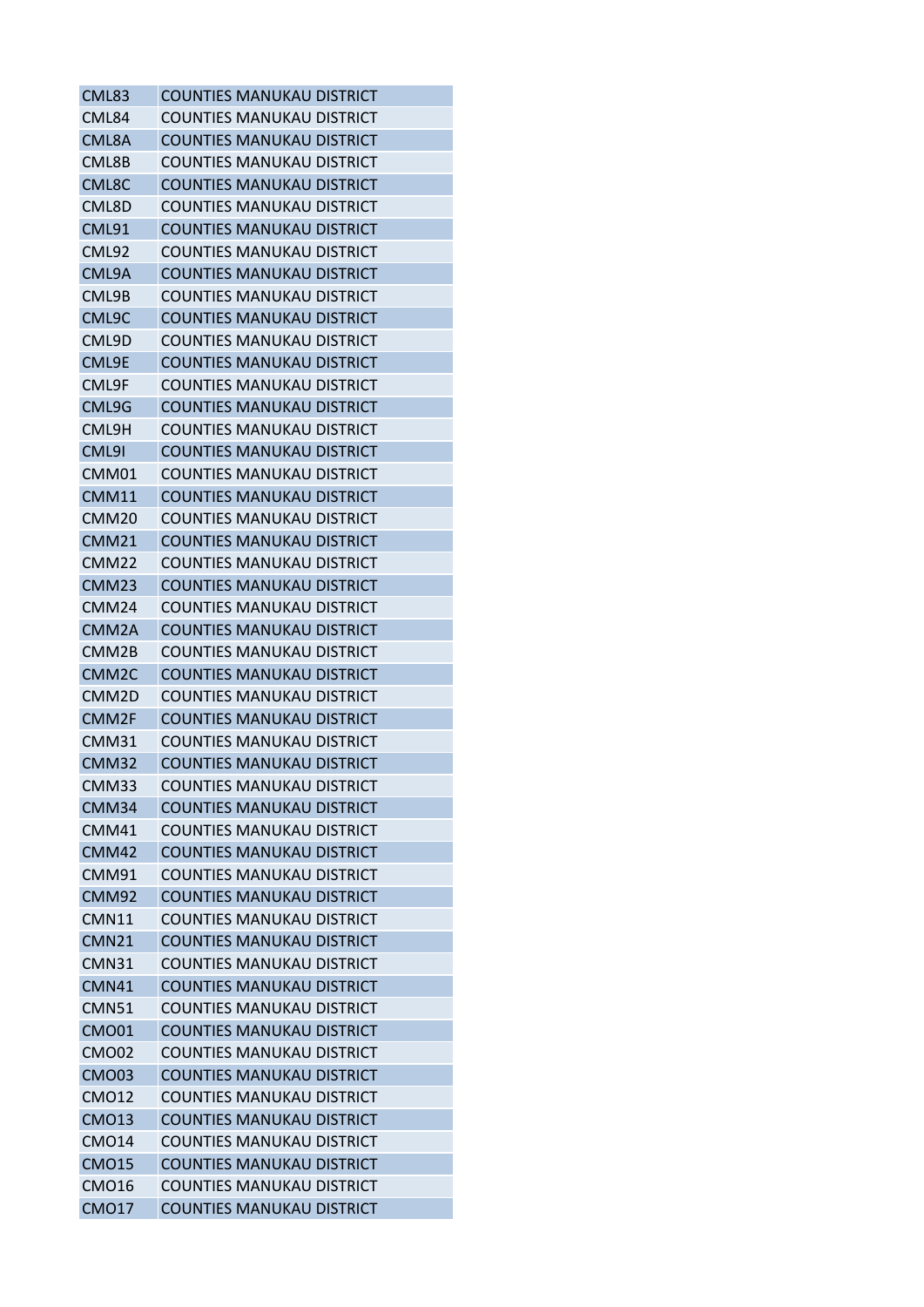| <b>CMO18</b>       | <b>COUNTIES MANUKAU DISTRICT</b> |
|--------------------|----------------------------------|
| <b>CMO19</b>       | <b>COUNTIES MANUKAU DISTRICT</b> |
| CMO <sub>1</sub> A | <b>COUNTIES MANUKAU DISTRICT</b> |
| CMO <sub>1</sub> B | <b>COUNTIES MANUKAU DISTRICT</b> |
| CMO1D              | <b>COUNTIES MANUKAU DISTRICT</b> |
| CMO1F              | <b>COUNTIES MANUKAU DISTRICT</b> |
| CMO1G              | COUNTIES MANUKAU DISTRICT        |
| CMO1H              | <b>COUNTIES MANUKAU DISTRICT</b> |
| CMO <sub>1</sub>   | <b>COUNTIES MANUKAU DISTRICT</b> |
| CMO1J              | COUNTIES MANUKAU DISTRICT        |
| CMO1K              | <b>COUNTIES MANUKAU DISTRICT</b> |
| <b>CMO41</b>       | <b>COUNTIES MANUKAU DISTRICT</b> |
| <b>CMO51</b>       | <b>COUNTIES MANUKAU DISTRICT</b> |
| <b>CMO60</b>       | <b>COUNTIES MANUKAU DISTRICT</b> |
| <b>CMO61</b>       | COUNTIES MANUKAU DISTRICT        |
| <b>CMO62</b>       | <b>COUNTIES MANUKAU DISTRICT</b> |
| <b>CMO63</b>       | COUNTIES MANUKAU DISTRICT        |
| <b>CMO64</b>       | <b>COUNTIES MANUKAU DISTRICT</b> |
| CMO65              | <b>COUNTIES MANUKAU DISTRICT</b> |
| <b>CMO66</b>       | <b>COUNTIES MANUKAU DISTRICT</b> |
| <b>CMO67</b>       | <b>COUNTIES MANUKAU DISTRICT</b> |
| <b>CMO68</b>       | COUNTIES MANUKAU DISTRICT        |
| CMO <sub>6</sub> A | <b>COUNTIES MANUKAU DISTRICT</b> |
| CMO <sub>6</sub> B | <b>COUNTIES MANUKAU DISTRICT</b> |
| CMO <sub>6</sub> C | COUNTIES MANUKAU DISTRICT        |
| CMO <sub>6</sub> D | COUNTIES MANUKAU DISTRICT        |
| CMO <sub>6</sub> E | <b>COUNTIES MANUKAU DISTRICT</b> |
| CMO6F              | <b>COUNTIES MANUKAU DISTRICT</b> |
| CMO <sub>6</sub> G | <b>COUNTIES MANUKAU DISTRICT</b> |
| CMO <sub>6</sub> H | <b>COUNTIES MANUKAU DISTRICT</b> |
| CMO <sub>61</sub>  | <b>COUNTIES MANUKAU DISTRICT</b> |
| CMO6J              | <b>COUNTIES MANUKAU DISTRICT</b> |
| CMO <sub>6</sub> K | COUNTIFS MANUKAU DISTRICT        |
| CMO6L              | <b>COUNTIES MANUKAU DISTRICT</b> |
| CMO <sub>6</sub> M | <b>COUNTIES MANUKAU DISTRICT</b> |
| CMO <sub>6</sub> N | <b>COUNTIES MANUKAU DISTRICT</b> |
| CMO <sub>6</sub> P | <b>COUNTIES MANUKAU DISTRICT</b> |
| CMO <sub>6</sub> Q | <b>COUNTIES MANUKAU DISTRICT</b> |
| CMO6R              | <b>COUNTIES MANUKAU DISTRICT</b> |
| CMO <sub>6</sub> S | <b>COUNTIES MANUKAU DISTRICT</b> |
| CMO <sub>6</sub> T | <b>COUNTIES MANUKAU DISTRICT</b> |
| CMO <sub>6</sub> U | <b>COUNTIES MANUKAU DISTRICT</b> |
| CMO6V              | <b>COUNTIES MANUKAU DISTRICT</b> |
| CMO6W              | <b>COUNTIES MANUKAU DISTRICT</b> |
| CMO <sub>6</sub> X | <b>COUNTIES MANUKAU DISTRICT</b> |
| CMO6Y              | <b>COUNTIES MANUKAU DISTRICT</b> |
| <b>CMO71</b>       | <b>COUNTIES MANUKAU DISTRICT</b> |
| CMO7A              | <b>COUNTIES MANUKAU DISTRICT</b> |
| CMO7B              | <b>COUNTIES MANUKAU DISTRICT</b> |
| CMO7D              | <b>COUNTIES MANUKAU DISTRICT</b> |
| CMO7E              | <b>COUNTIES MANUKAU DISTRICT</b> |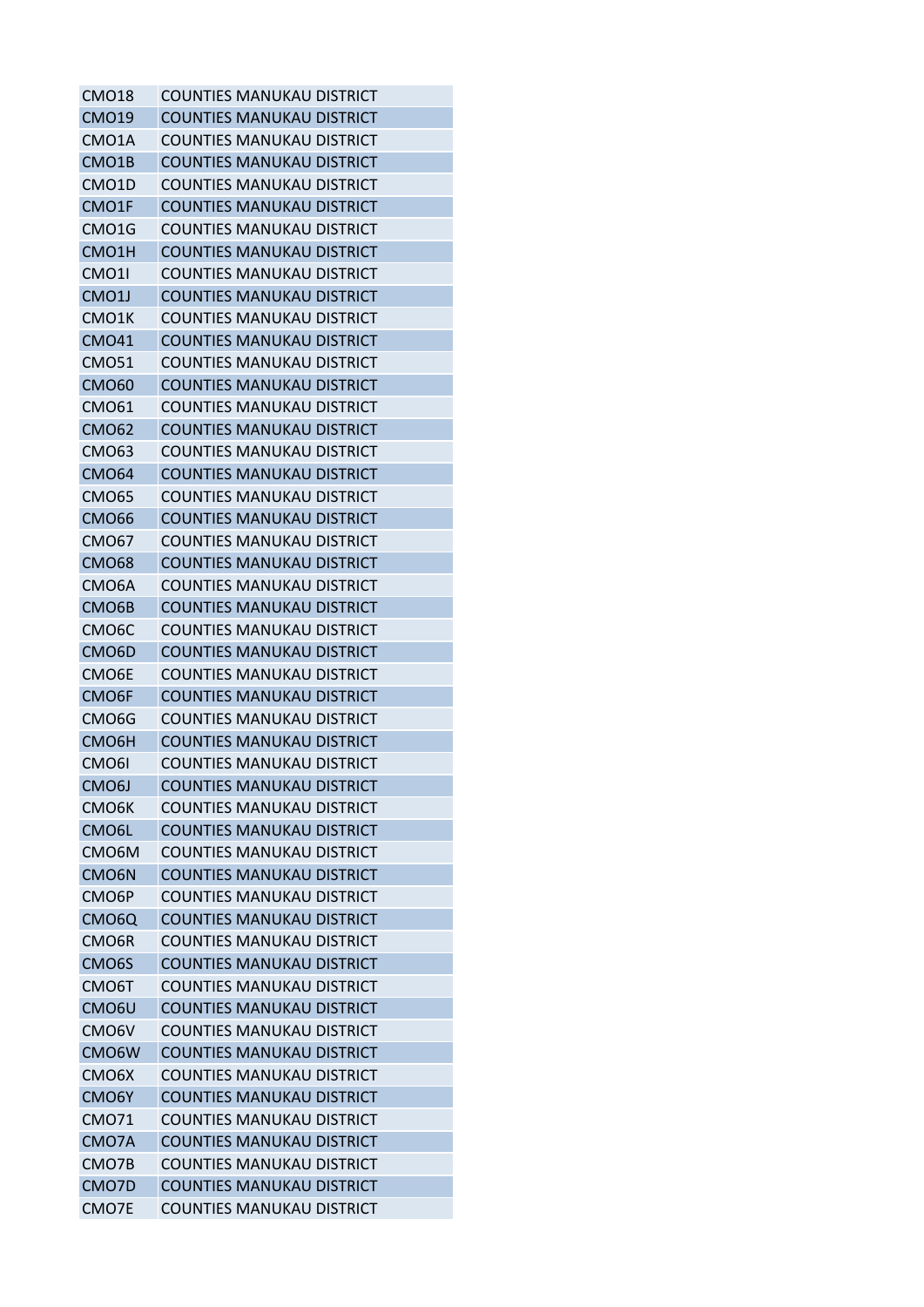| <b>CMO81</b>       | <b>COUNTIES MANUKAU DISTRICT</b> |
|--------------------|----------------------------------|
| <b>CMO82</b>       | COUNTIES MANUKAU DISTRICT        |
| <b>CMO83</b>       | <b>COUNTIES MANUKAU DISTRICT</b> |
| <b>CMO84</b>       | <b>COUNTIES MANUKAU DISTRICT</b> |
| <b>CMO85</b>       | <b>COUNTIES MANUKAU DISTRICT</b> |
| CMO8A              | <b>COUNTIES MANUKAU DISTRICT</b> |
| CMO8B              | <b>COUNTIES MANUKAU DISTRICT</b> |
| CMO8C              | <b>COUNTIES MANUKAU DISTRICT</b> |
| CMO8D              | <b>COUNTIES MANUKAU DISTRICT</b> |
| CMO8E              | COUNTIES MANUKAU DISTRICT        |
| CMO8F              | <b>COUNTIES MANUKAU DISTRICT</b> |
| CMO8G              | <b>COUNTIES MANUKAU DISTRICT</b> |
| CMO <sub>8</sub> H | <b>COUNTIES MANUKAU DISTRICT</b> |
| CMO8I              | <b>COUNTIES MANUKAU DISTRICT</b> |
| CMO <sub>8</sub> J | <b>COUNTIES MANUKAU DISTRICT</b> |
| CMO8K              | <b>COUNTIES MANUKAU DISTRICT</b> |
| CMO <sub>8</sub> L | <b>COUNTIES MANUKAU DISTRICT</b> |
| CMO <sub>8</sub> M | <b>COUNTIES MANUKAU DISTRICT</b> |
| CMO8N              | <b>COUNTIES MANUKAU DISTRICT</b> |
| CMO8P              | <b>COUNTIES MANUKAU DISTRICT</b> |
| CMP01              | <b>COUNTIES MANUKAU DISTRICT</b> |
| <b>CMP11</b>       | COUNTIES MANUKAU DISTRICT        |
| CMP12              | <b>COUNTIES MANUKAU DISTRICT</b> |
| CMP1A              | <b>COUNTIES MANUKAU DISTRICT</b> |
| CMP1B              | <b>COUNTIES MANUKAU DISTRICT</b> |
| CMP1C              | <b>COUNTIES MANUKAU DISTRICT</b> |
| CMP1D              | <b>COUNTIES MANUKAU DISTRICT</b> |
| CMP1E              | <b>COUNTIES MANUKAU DISTRICT</b> |
| CMP1F              | <b>COUNTIES MANUKAU DISTRICT</b> |
| CMP1G              | <b>COUNTIES MANUKAU DISTRICT</b> |
| <b>CMP21</b>       | <b>COUNTIES MANUKAU DISTRICT</b> |
| CMP2A              | <b>COUNTIES MANUKAU DISTRICT</b> |
| CMP <sub>2</sub> B | <b>COUNTIES MANUKAU DISTRICT</b> |
| CMP <sub>2C</sub>  | <b>COUNTIES MANUKAU DISTRICT</b> |
| CMP <sub>2D</sub>  | <b>COUNTIES MANUKAU DISTRICT</b> |
| CMP2E              | <b>COUNTIES MANUKAU DISTRICT</b> |
| CMP <sub>2F</sub>  | <b>COUNTIES MANUKAU DISTRICT</b> |
| CMP <sub>2G</sub>  | COUNTIES MANUKAU DISTRICT        |
| <b>CMP31</b>       | COUNTIFS MANUKAU DISTRICT        |
| CMP3A              | <b>COUNTIES MANUKAU DISTRICT</b> |
| CMP3B              | <b>COUNTIES MANUKAU DISTRICT</b> |
| CMP <sub>3</sub> C | <b>COUNTIES MANUKAU DISTRICT</b> |
| CMP3D              | <b>COUNTIES MANUKAU DISTRICT</b> |
| CMP3E              | <b>COUNTIES MANUKAU DISTRICT</b> |
| CMP3F              | <b>COUNTIES MANUKAU DISTRICT</b> |
| CMP3G              | <b>COUNTIES MANUKAU DISTRICT</b> |
| CMP91              | <b>COUNTIES MANUKAU DISTRICT</b> |
| CMP92              | <b>COUNTIES MANUKAU DISTRICT</b> |
| CMP9A              | <b>COUNTIES MANUKAU DISTRICT</b> |
| CMP9B              | <b>COUNTIES MANUKAU DISTRICT</b> |
| CMP9C              | <b>COUNTIES MANUKAU DISTRICT</b> |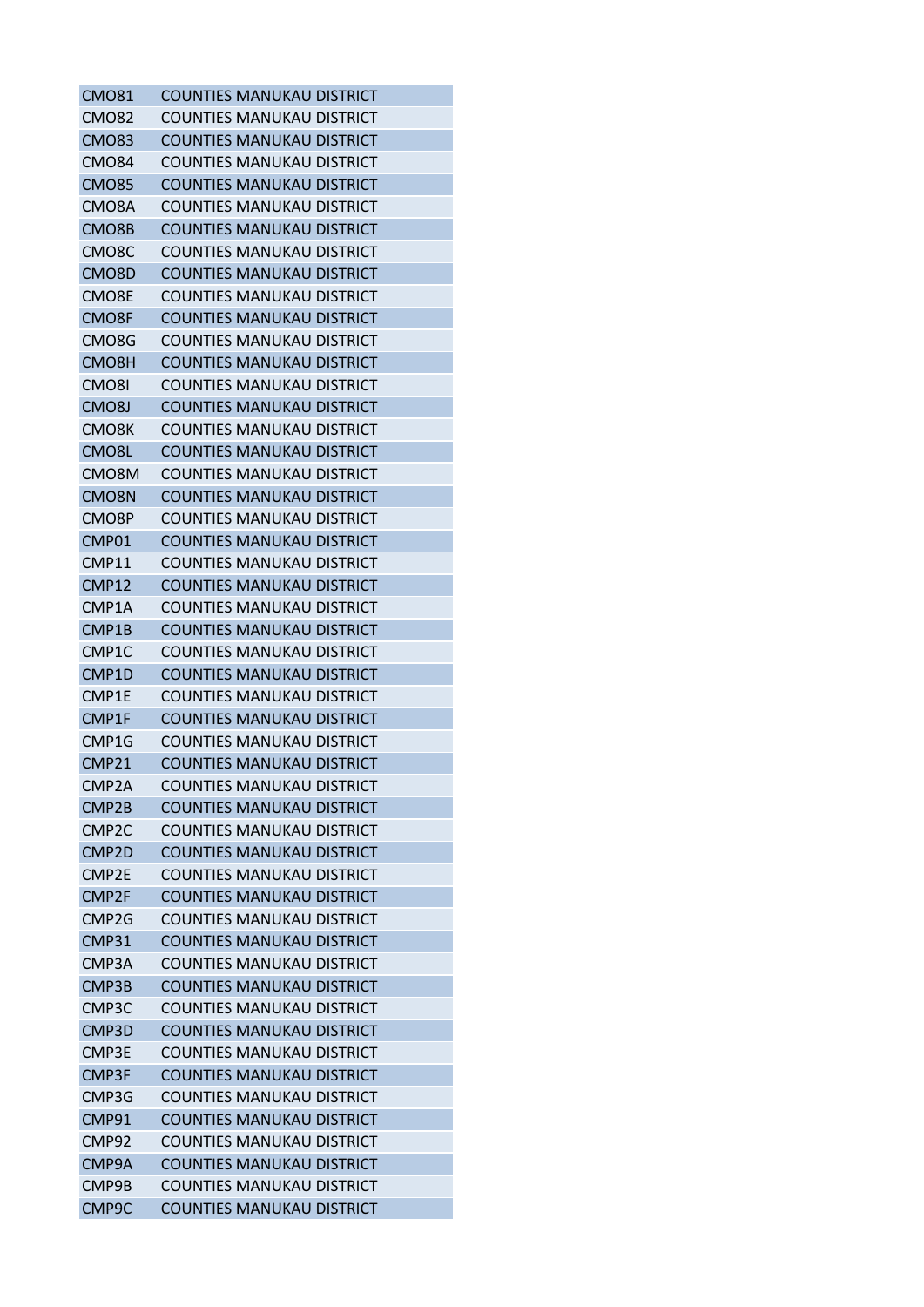| CMP9D              | <b>COUNTIES MANUKAU DISTRICT</b> |
|--------------------|----------------------------------|
| CMP9E              | <b>COUNTIES MANUKAU DISTRICT</b> |
| CMP9F              | <b>COUNTIES MANUKAU DISTRICT</b> |
| CMP9G              | <b>COUNTIES MANUKAU DISTRICT</b> |
| CMP9H              | <b>COUNTIES MANUKAU DISTRICT</b> |
| CMQ1               | <b>COROMANDEL</b>                |
| CMQ2               | <b>COROMANDEL</b>                |
| CMQ3               | <b>COROMANDEL</b>                |
| CMQ4A              | <b>COUNTIES MANUKAU DISTRICT</b> |
| CMQ4B              | <b>COUNTIES MANUKAU DISTRICT</b> |
| CMQ4C              | <b>COUNTIES MANUKAU DISTRICT</b> |
| CMQ4D              | <b>COUNTIES MANUKAU DISTRICT</b> |
| CMQ4E              | <b>COUNTIES MANUKAU DISTRICT</b> |
| CMQ4F              | <b>COUNTIES MANUKAU DISTRICT</b> |
| CMQ4G              | <b>COUNTIES MANUKAU DISTRICT</b> |
| CMQ4H              | <b>COUNTIES MANUKAU DISTRICT</b> |
| CMQ41              | <b>COUNTIES MANUKAU DISTRICT</b> |
| CMQ4J              | <b>COUNTIES MANUKAU DISTRICT</b> |
| CMR01              | <b>COUNTIES MANUKAU DISTRICT</b> |
| CMR02              | <b>COUNTIES MANUKAU DISTRICT</b> |
| CMR1               | <b>COROMANDEL</b>                |
| CMR <sub>2</sub>   | <b>COROMANDEL</b>                |
| CMR3               | <b>COROMANDEL</b>                |
| <b>CMS</b>         | <b>COROMANDEL</b>                |
| CMT81              | COUNTIES MANUKAU DISTRICT        |
| CMT8A              | <b>COUNTIES MANUKAU DISTRICT</b> |
| CMT8B              | <b>COUNTIES MANUKAU DISTRICT</b> |
| CMT <sub>8</sub> C | <b>COUNTIES MANUKAU DISTRICT</b> |
| CMT8D              | <b>COUNTIES MANUKAU DISTRICT</b> |
| CMT8E              | <b>COUNTIES MANUKAU DISTRICT</b> |
| CMT8F              | <b>COUNTIES MANUKAU DISTRICT</b> |
| CMT8G              | <b>COUNTIES MANUKAU DISTRICT</b> |
| CMT8H              | <b>COUNTIES MANUKAU DISTRICT</b> |
| CMT9A              | <b>COUNTIES MANUKAU DISTRICT</b> |
| CMT9B              | <b>COUNTIES MANUKAU DISTRICT</b> |
| CMT9C              | <b>COUNTIES MANUKAU DISTRICT</b> |
| CMT9D              | <b>COUNTIES MANUKAU DISTRICT</b> |
| CMT9E              | <b>COUNTIES MANUKAU DISTRICT</b> |
| CMT9F              | <b>COUNTIES MANUKAU DISTRICT</b> |
| CMU01              | <b>COUNTIES MANUKAU DISTRICT</b> |
| CMU02              | <b>COUNTIES MANUKAU DISTRICT</b> |
| CMU03              | <b>COUNTIES MANUKAU DISTRICT</b> |
| CMU04              | <b>COUNTIES MANUKAU DISTRICT</b> |
| CMU05              | <b>COUNTIES MANUKAU DISTRICT</b> |
| CMU0B              | <b>COUNTIES MANUKAU DISTRICT</b> |
| <b>CMU0C</b>       | <b>COUNTIES MANUKAU DISTRICT</b> |
| CMU0D              | <b>COUNTIES MANUKAU DISTRICT</b> |
| <b>CMU0E</b>       | <b>COUNTIES MANUKAU DISTRICT</b> |
| <b>CMU0F</b>       | COUNTIES MANUKAU DISTRICT        |
| <b>CMU10</b>       | <b>COUNTIES MANUKAU DISTRICT</b> |
| <b>CMU11</b>       | <b>COUNTIES MANUKAU DISTRICT</b> |
|                    |                                  |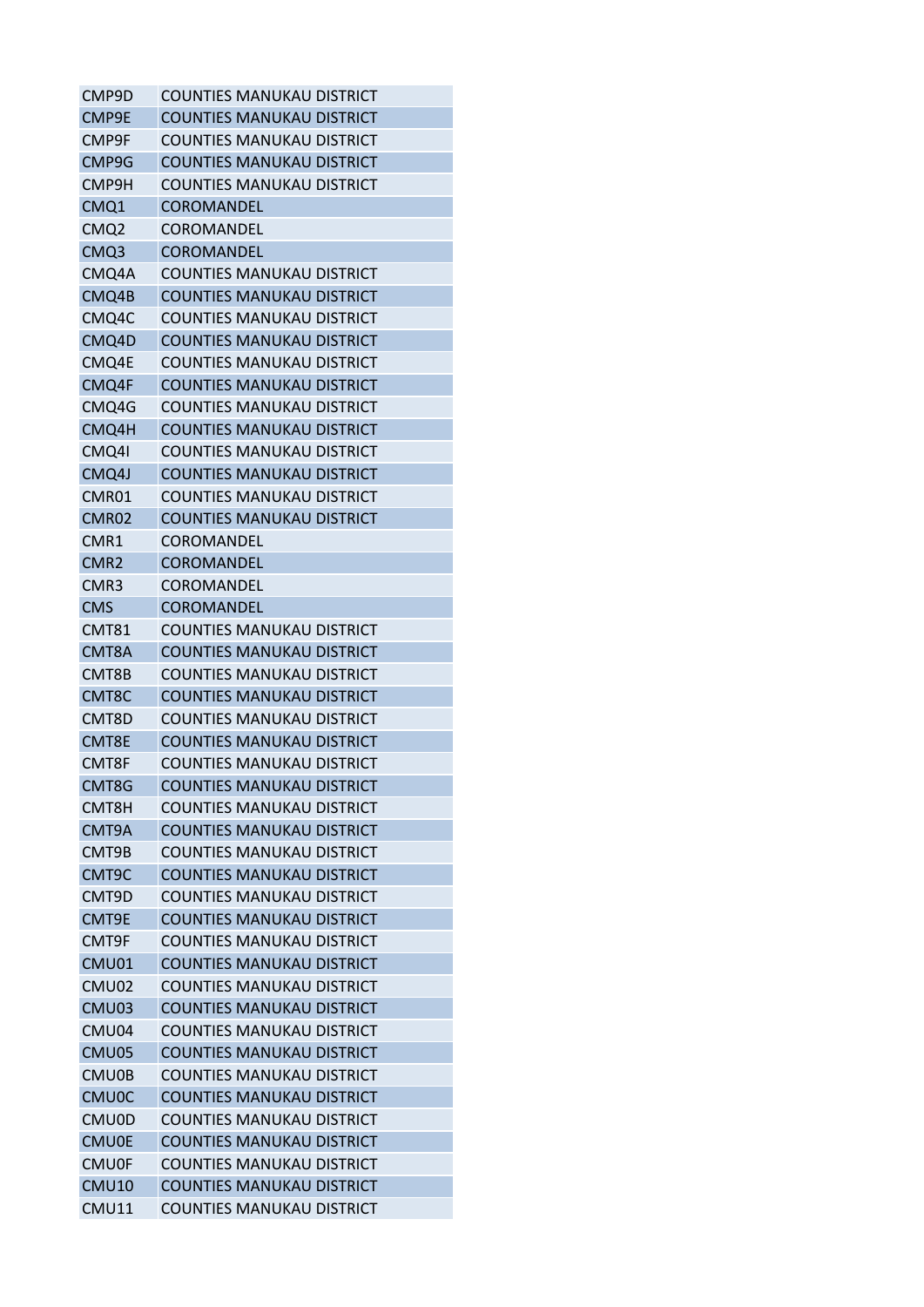| CMU12              | <b>COUNTIES MANUKAU DISTRICT</b> |
|--------------------|----------------------------------|
| CMU1A              | <b>COUNTIES MANUKAU DISTRICT</b> |
| CMU1B              | <b>COUNTIES MANUKAU DISTRICT</b> |
| CMU1C              | <b>COUNTIES MANUKAU DISTRICT</b> |
| CMU1D              | <b>COUNTIES MANUKAU DISTRICT</b> |
| CMU1E              | COUNTIES MANUKAU DISTRICT        |
| CMU1F              | <b>COUNTIES MANUKAU DISTRICT</b> |
| CMU1G              | <b>COUNTIES MANUKAU DISTRICT</b> |
| CMU1H              | <b>COUNTIES MANUKAU DISTRICT</b> |
| CMU1I              | <b>COUNTIES MANUKAU DISTRICT</b> |
| CMU1J              | <b>COUNTIES MANUKAU DISTRICT</b> |
| CMU <sub>20</sub>  | COUNTIES MANUKAU DISTRICT        |
| CMU <sub>21</sub>  | <b>COUNTIES MANUKAU DISTRICT</b> |
| CMU22              | COUNTIES MANUKAU DISTRICT        |
| CMU <sub>2</sub> A | <b>COUNTIES MANUKAU DISTRICT</b> |
| CMU2B              | <b>COUNTIES MANUKAU DISTRICT</b> |
| CMU <sub>2</sub> C | <b>COUNTIES MANUKAU DISTRICT</b> |
| CMU2D              | <b>COUNTIES MANUKAU DISTRICT</b> |
| CMU2E              | <b>COUNTIES MANUKAU DISTRICT</b> |
| CMU2F              | <b>COUNTIES MANUKAU DISTRICT</b> |
| CMU2G              | <b>COUNTIES MANUKAU DISTRICT</b> |
| CMU2H              | <b>COUNTIES MANUKAU DISTRICT</b> |
| CMU2I              | <b>COUNTIES MANUKAU DISTRICT</b> |
| CMU <sub>2</sub> J | <b>COUNTIES MANUKAU DISTRICT</b> |
| CMU30              | <b>COUNTIES MANUKAU DISTRICT</b> |
| CMU31              | <b>COUNTIES MANUKAU DISTRICT</b> |
| CMU32              | <b>COUNTIES MANUKAU DISTRICT</b> |
| CMU3A              | <b>COUNTIES MANUKAU DISTRICT</b> |
| CMU3B              | <b>COUNTIES MANUKAU DISTRICT</b> |
| CMU3C              | <b>COUNTIES MANUKAU DISTRICT</b> |
| CMU3D              | <b>COUNTIES MANUKAU DISTRICT</b> |
| CMU3E              | COUNTIES MANUKAU DISTRICT        |
| CMU3F              | <b>COUNTIES MANUKAU DISTRICT</b> |
| CMU3G              | <b>COUNTIES MANUKAU DISTRICT</b> |
| CMU3H              | <b>COUNTIES MANUKAU DISTRICT</b> |
| CMU3I              | <b>COUNTIES MANUKAU DISTRICT</b> |
| CMU3J              | <b>COUNTIES MANUKAU DISTRICT</b> |
| CMU40              | <b>COUNTIES MANUKAU DISTRICT</b> |
| CMU41              | <b>COUNTIES MANUKAU DISTRICT</b> |
| <b>CMU42</b>       | COUNTIES MANUKAU DISTRICT        |
| CMU4A              | <b>COUNTIES MANUKAU DISTRICT</b> |
| CMU4B              | <b>COUNTIES MANUKAU DISTRICT</b> |
| CMU4C              | <b>COUNTIES MANUKAU DISTRICT</b> |
| CMU4D              | <b>COUNTIES MANUKAU DISTRICT</b> |
| CMU4E              | <b>COUNTIES MANUKAU DISTRICT</b> |
| CMU4F              | <b>COUNTIES MANUKAU DISTRICT</b> |
| CMU4G              | <b>COUNTIES MANUKAU DISTRICT</b> |
| CMU4H              | <b>COUNTIES MANUKAU DISTRICT</b> |
| CMU4I              | <b>COUNTIES MANUKAU DISTRICT</b> |
| CMU4J              | COUNTIES MANUKAU DISTRICT        |
| <b>CMU50</b>       | <b>COUNTIES MANUKAU DISTRICT</b> |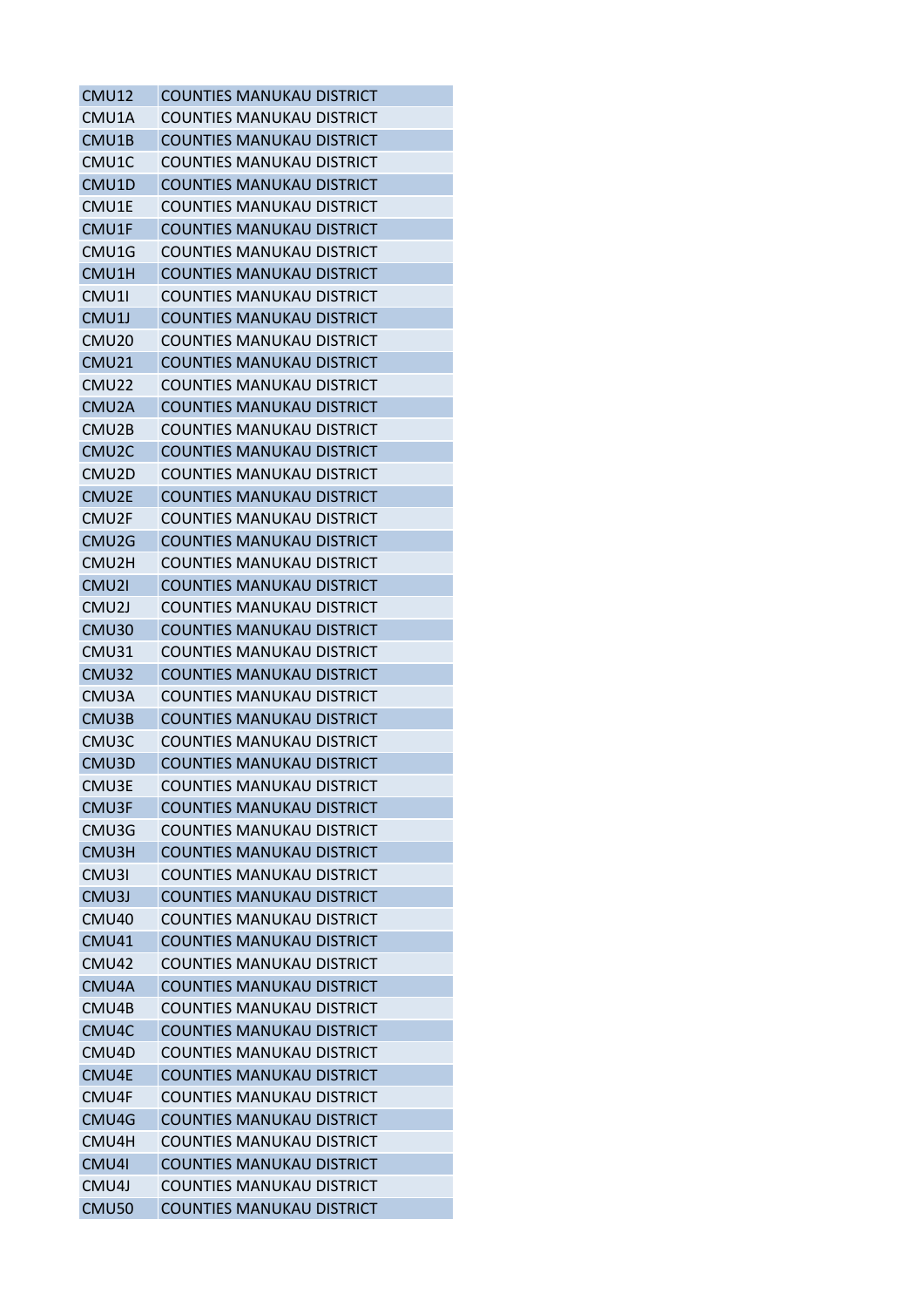| <b>CMU51</b>       | <b>COUNTIES MANUKAU DISTRICT</b> |
|--------------------|----------------------------------|
| <b>CMU52</b>       | <b>COUNTIES MANUKAU DISTRICT</b> |
| CMU5A              | COUNTIES MANUKAU DISTRICT        |
| CMU5B              | <b>COUNTIES MANUKAU DISTRICT</b> |
| CMU5C              | <b>COUNTIES MANUKAU DISTRICT</b> |
| CMU5D              | <b>COUNTIES MANUKAU DISTRICT</b> |
| CMU5E              | COUNTIES MANUKAU DISTRICT        |
| CMU5F              | <b>COUNTIES MANUKAU DISTRICT</b> |
| CMU5G              | <b>COUNTIES MANUKAU DISTRICT</b> |
| CMU5H              | COUNTIES MANUKAU DISTRICT        |
| CMU5I              | <b>COUNTIES MANUKAU DISTRICT</b> |
| CMU5J              | <b>COUNTIES MANUKAU DISTRICT</b> |
| CMU <sub>60</sub>  | <b>COUNTIES MANUKAU DISTRICT</b> |
| <b>CMU61</b>       | <b>COUNTIES MANUKAU DISTRICT</b> |
| CMU <sub>62</sub>  | COUNTIES MANUKAU DISTRICT        |
| CMU6A              | <b>COUNTIES MANUKAU DISTRICT</b> |
| CMU6B              | COUNTIES MANUKAU DISTRICT        |
| CMU <sub>6</sub> C | <b>COUNTIES MANUKAU DISTRICT</b> |
| CMU6D              | <b>COUNTIES MANUKAU DISTRICT</b> |
| CMU6E              | <b>COUNTIES MANUKAU DISTRICT</b> |
| CMU6F              | COUNTIES MANUKAU DISTRICT        |
| CMU <sub>6</sub> G | COUNTIES MANUKAU DISTRICT        |
| CMU6H              | <b>COUNTIES MANUKAU DISTRICT</b> |
| CMU6I              | <b>COUNTIES MANUKAU DISTRICT</b> |
| CMU6J              | COUNTIES MANUKAU DISTRICT        |
| CMU70              | COUNTIES MANUKAU DISTRICT        |
| <b>CMU71</b>       | <b>COUNTIES MANUKAU DISTRICT</b> |
| CMU72              | <b>COUNTIES MANUKAU DISTRICT</b> |
| CMU7A              | <b>COUNTIES MANUKAU DISTRICT</b> |
| CMU7B              | <b>COUNTIES MANUKAU DISTRICT</b> |
| CMU7C              | <b>COUNTIES MANUKAU DISTRICT</b> |
| CMU7D              | <b>COUNTIES MANUKAU DISTRICT</b> |
| CMU7E              | COUNTIFS MANUKAU DISTRICT        |
| CMU7F              | <b>COUNTIES MANUKAU DISTRICT</b> |
| CMU7G              | <b>COUNTIES MANUKAU DISTRICT</b> |
| CMU7H              | <b>COUNTIES MANUKAU DISTRICT</b> |
| CMU7I              | <b>COUNTIES MANUKAU DISTRICT</b> |
| CMU7J              | <b>COUNTIES MANUKAU DISTRICT</b> |
| <b>CMU80</b>       | <b>COUNTIES MANUKAU DISTRICT</b> |
| CMU81              | <b>COUNTIES MANUKAU DISTRICT</b> |
| CMU82              | <b>COUNTIES MANUKAU DISTRICT</b> |
| CMU8A              | <b>COUNTIES MANUKAU DISTRICT</b> |
| CMU8B              | <b>COUNTIES MANUKAU DISTRICT</b> |
| CMU8C              | <b>COUNTIES MANUKAU DISTRICT</b> |
| CMU8D              | <b>COUNTIES MANUKAU DISTRICT</b> |
| CMU8E              | <b>COUNTIES MANUKAU DISTRICT</b> |
| CMU8F              | <b>COUNTIES MANUKAU DISTRICT</b> |
| CMU8G              | <b>COUNTIES MANUKAU DISTRICT</b> |
| CMU8H              | <b>COUNTIES MANUKAU DISTRICT</b> |
| CMU8I              | <b>COUNTIES MANUKAU DISTRICT</b> |
| CMU8J              | <b>COUNTIES MANUKAU DISTRICT</b> |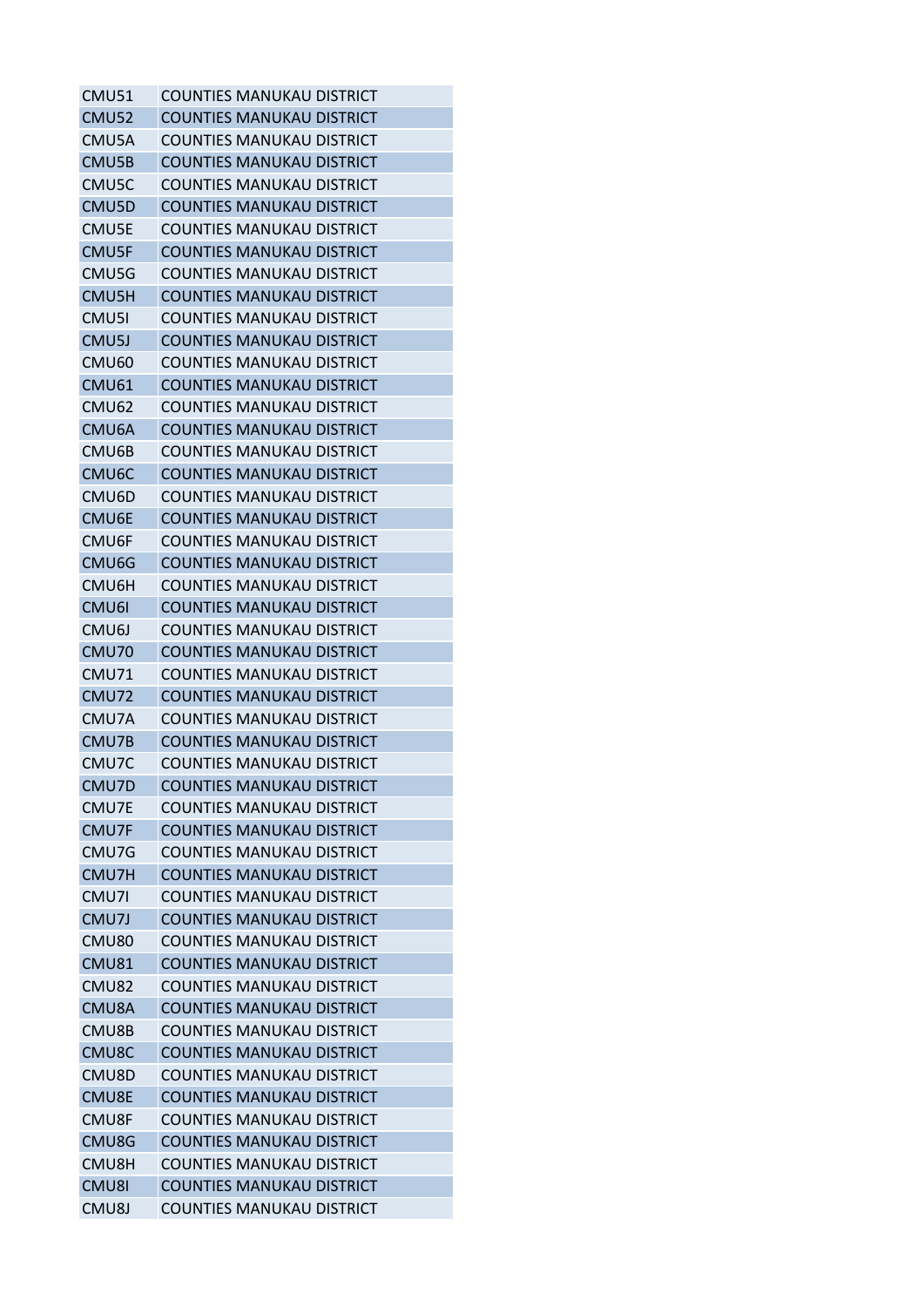| CMU <sub>90</sub>  | <b>COUNTIES MANUKAU DISTRICT</b> |
|--------------------|----------------------------------|
| CMU91              | <b>COUNTIES MANUKAU DISTRICT</b> |
| CMU92              | <b>COUNTIES MANUKAU DISTRICT</b> |
| CMU9A              | <b>COUNTIES MANUKAU DISTRICT</b> |
| CMU9B              | <b>COUNTIES MANUKAU DISTRICT</b> |
| CMU <sub>9</sub> C | <b>COUNTIES MANUKAU DISTRICT</b> |
| CMU9D              | <b>COUNTIES MANUKAU DISTRICT</b> |
| CMU9E              | <b>COUNTIES MANUKAU DISTRICT</b> |
| CMU9F              | <b>COUNTIES MANUKAU DISTRICT</b> |
| CMU9G              | <b>COUNTIES MANUKAU DISTRICT</b> |
| CMU9H              | <b>COUNTIES MANUKAU DISTRICT</b> |
| CMU9I              | <b>COUNTIES MANUKAU DISTRICT</b> |
| CMU9J              | <b>COUNTIES MANUKAU DISTRICT</b> |
| CMV01              | <b>COUNTIES MANUKAU DISTRICT</b> |
| CMV <sub>02</sub>  | <b>COUNTIES MANUKAU DISTRICT</b> |
| CMV03              | <b>COUNTIES MANUKAU DISTRICT</b> |
| CMV04              | <b>COUNTIES MANUKAU DISTRICT</b> |
| CMV <sub>05</sub>  | <b>COUNTIES MANUKAU DISTRICT</b> |
| <b>CMV0B</b>       | <b>COUNTIES MANUKAU DISTRICT</b> |
| <b>CMVOC</b>       | <b>COUNTIES MANUKAU DISTRICT</b> |
| <b>CMVOD</b>       | <b>COUNTIES MANUKAU DISTRICT</b> |
| <b>CMV0E</b>       | <b>COUNTIES MANUKAU DISTRICT</b> |
| <b>CMV0F</b>       | <b>COUNTIES MANUKAU DISTRICT</b> |
| CMV <sub>10</sub>  | <b>COUNTIES MANUKAU DISTRICT</b> |
| CMV11              | <b>COUNTIES MANUKAU DISTRICT</b> |
| CMV12              | <b>COUNTIES MANUKAU DISTRICT</b> |
| CMV1A              | <b>COUNTIES MANUKAU DISTRICT</b> |
| CMV1B              | <b>COUNTIES MANUKAU DISTRICT</b> |
| CMV1C              | <b>COUNTIES MANUKAU DISTRICT</b> |
| CMV1D              | <b>COUNTIES MANUKAU DISTRICT</b> |
| CMV1E              | <b>COUNTIES MANUKAU DISTRICT</b> |
| CMV1F              | <b>COUNTIES MANUKAU DISTRICT</b> |
| CMV1G              | <b>COUNTIES MANUKAU DISTRICT</b> |
| CMV1H              | <b>COUNTIES MANUKAU DISTRICT</b> |
| CMV <sub>11</sub>  | COUNTIES MANUKAU DISTRICT        |
| CMV1J              | <b>COUNTIES MANUKAU DISTRICT</b> |
| <b>CMV20</b>       | <b>COUNTIES MANUKAU DISTRICT</b> |
| CMV <sub>21</sub>  | COUNTIES MANUKAU DISTRICT        |
| <b>CMV22</b>       | <b>COUNTIES MANUKAU DISTRICT</b> |
| CMV2A              | <b>COUNTIES MANUKAU DISTRICT</b> |
| CMV <sub>2</sub> B | <b>COUNTIES MANUKAU DISTRICT</b> |
| CMV <sub>2</sub> C | <b>COUNTIES MANUKAU DISTRICT</b> |
| CMV2D              | <b>COUNTIES MANUKAU DISTRICT</b> |
| CMV <sub>2E</sub>  | <b>COUNTIES MANUKAU DISTRICT</b> |
| CMV2F              | <b>COUNTIES MANUKAU DISTRICT</b> |
| CMV <sub>2</sub> G | <b>COUNTIES MANUKAU DISTRICT</b> |
| CMV2H              | <b>COUNTIES MANUKAU DISTRICT</b> |
| CMV2I              | <b>COUNTIES MANUKAU DISTRICT</b> |
| CMV <sub>2J</sub>  | <b>COUNTIES MANUKAU DISTRICT</b> |
| CMV30              | <b>COUNTIES MANUKAU DISTRICT</b> |
| CMV31              | <b>COUNTIES MANUKAU DISTRICT</b> |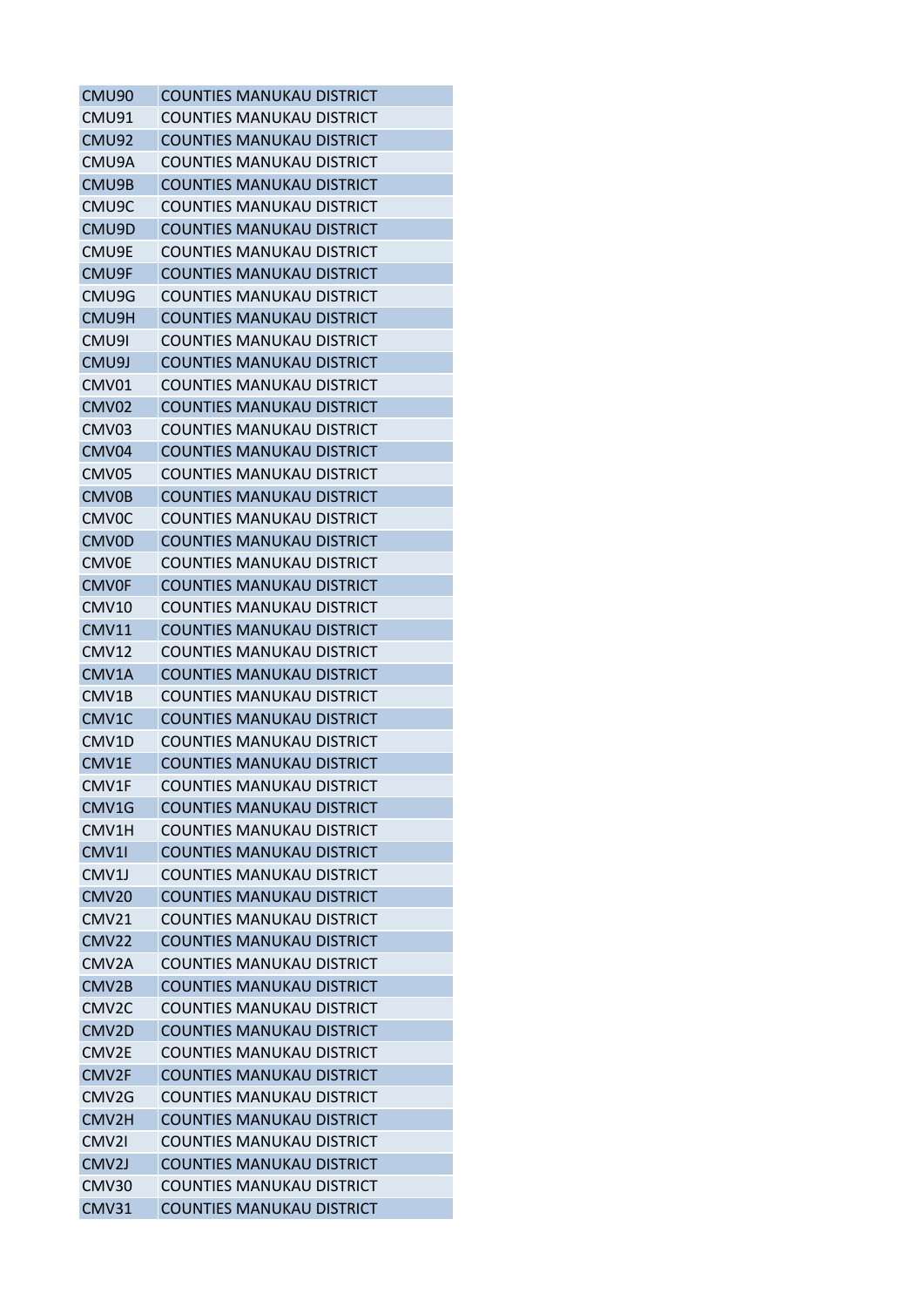| CMV32              | <b>COUNTIES MANUKAU DISTRICT</b> |
|--------------------|----------------------------------|
| CMV3A              | <b>COUNTIES MANUKAU DISTRICT</b> |
| CMV3B              | COUNTIES MANUKAU DISTRICT        |
| CMV3C              | <b>COUNTIES MANUKAU DISTRICT</b> |
| CMV3D              | <b>COUNTIES MANUKAU DISTRICT</b> |
| CMV3E              | COUNTIES MANUKAU DISTRICT        |
| CMV3F              | COUNTIES MANUKAU DISTRICT        |
| CMV3G              | <b>COUNTIES MANUKAU DISTRICT</b> |
| CMV3H              | <b>COUNTIES MANUKAU DISTRICT</b> |
| CMV3I              | <b>COUNTIES MANUKAU DISTRICT</b> |
| CMV3J              | <b>COUNTIES MANUKAU DISTRICT</b> |
| CMV <sub>40</sub>  | <b>COUNTIES MANUKAU DISTRICT</b> |
| CMV41              | <b>COUNTIES MANUKAU DISTRICT</b> |
| <b>CMV42</b>       | <b>COUNTIES MANUKAU DISTRICT</b> |
| CMV4A              | COUNTIES MANUKAU DISTRICT        |
| CMV4B              | <b>COUNTIES MANUKAU DISTRICT</b> |
| CMV4C              | COUNTIES MANUKAU DISTRICT        |
| CMV <sub>4</sub> D | COUNTIES MANUKAU DISTRICT        |
| CMV4E              | <b>COUNTIES MANUKAU DISTRICT</b> |
| CMV4F              | <b>COUNTIES MANUKAU DISTRICT</b> |
| CMV4G              | COUNTIES MANUKAU DISTRICT        |
| CMV4H              | COUNTIES MANUKAU DISTRICT        |
| CMV4I              | <b>COUNTIES MANUKAU DISTRICT</b> |
| CMV4J              | COUNTIES MANUKAU DISTRICT        |
| CMV50              | COUNTIES MANUKAU DISTRICT        |
| <b>CMV51</b>       | <b>COUNTIES MANUKAU DISTRICT</b> |
| <b>CMV52</b>       | <b>COUNTIES MANUKAU DISTRICT</b> |
| CMV5A              | <b>COUNTIES MANUKAU DISTRICT</b> |
| CMV5B              | COUNTIES MANUKAU DISTRICT        |
| CMV <sub>5</sub> C | COUNTIES MANUKAU DISTRICT        |
| CMV5D              | <b>COUNTIES MANUKAU DISTRICT</b> |
| CMV5E              | <b>COUNTIES MANUKAU DISTRICT</b> |
| CMV5F              | COUNTIES MANUKAU DISTRICT        |
| CMV5G              | <b>COUNTIES MANUKAU DISTRICT</b> |
| CMV5H              | <b>COUNTIES MANUKAU DISTRICT</b> |
| CMV <sub>51</sub>  | <b>COUNTIES MANUKAU DISTRICT</b> |
| CMV <sub>5</sub> J | <b>COUNTIES MANUKAU DISTRICT</b> |
| <b>CMV60</b>       | <b>COUNTIES MANUKAU DISTRICT</b> |
| <b>CMV61</b>       | <b>COUNTIES MANUKAU DISTRICT</b> |
| <b>CMV62</b>       | <b>COUNTIES MANUKAU DISTRICT</b> |
| CMV6A              | <b>COUNTIES MANUKAU DISTRICT</b> |
| CMV6B              | COUNTIES MANUKAU DISTRICT        |
| CMV <sub>6</sub> C | <b>COUNTIES MANUKAU DISTRICT</b> |
| CMV6D              | <b>COUNTIES MANUKAU DISTRICT</b> |
| CMV6E              | <b>COUNTIES MANUKAU DISTRICT</b> |
| CMV6F              | <b>COUNTIES MANUKAU DISTRICT</b> |
| CMV6G              | <b>COUNTIES MANUKAU DISTRICT</b> |
| CMV6H              | <b>COUNTIES MANUKAU DISTRICT</b> |
| CMV6I              | <b>COUNTIES MANUKAU DISTRICT</b> |
| CMV6J              | <b>COUNTIES MANUKAU DISTRICT</b> |
| CMV70              | <b>COUNTIES MANUKAU DISTRICT</b> |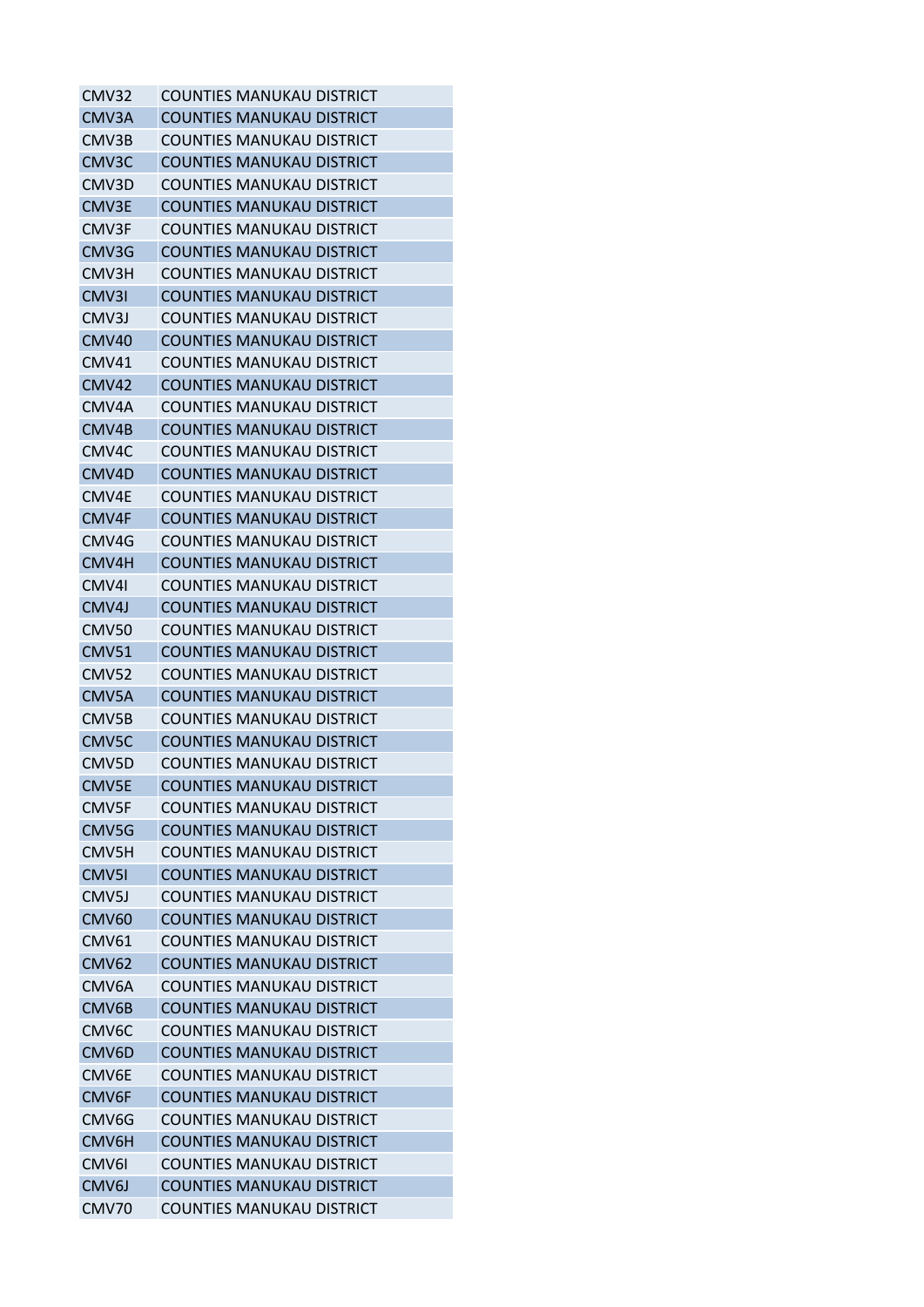| <b>CMV71</b> | <b>COUNTIES MANUKAU DISTRICT</b> |
|--------------|----------------------------------|
| CMV72        | <b>COUNTIES MANUKAU DISTRICT</b> |
| CMV7A        | <b>COUNTIES MANUKAU DISTRICT</b> |
| CMV7B        | <b>COUNTIES MANUKAU DISTRICT</b> |
| CMV7C        | <b>COUNTIES MANUKAU DISTRICT</b> |
| CMV7D        | COUNTIES MANUKAU DISTRICT        |
| CMV7E        | <b>COUNTIES MANUKAU DISTRICT</b> |
| CMV7F        | <b>COUNTIES MANUKAU DISTRICT</b> |
| CMV7G        | <b>COUNTIES MANUKAU DISTRICT</b> |
| CMV7H        | <b>COUNTIES MANUKAU DISTRICT</b> |
| CMV7I        | <b>COUNTIES MANUKAU DISTRICT</b> |
| CMV7J        | COUNTIES MANUKAU DISTRICT        |
| CMV80        | <b>COUNTIES MANUKAU DISTRICT</b> |
| CMV81        | COUNTIES MANUKAU DISTRICT        |
| CMV82        | <b>COUNTIES MANUKAU DISTRICT</b> |
| CMV8A        | <b>COUNTIES MANUKAU DISTRICT</b> |
| CMV8B        | <b>COUNTIES MANUKAU DISTRICT</b> |
| CMV8C        | <b>COUNTIES MANUKAU DISTRICT</b> |
| CMV8D        | <b>COUNTIES MANUKAU DISTRICT</b> |
| CMV8E        | <b>COUNTIES MANUKAU DISTRICT</b> |
| CMV8F        | COUNTIES MANUKAU DISTRICT        |
| CMV8G        | <b>COUNTIES MANUKAU DISTRICT</b> |
| CMV8H        | <b>COUNTIES MANUKAU DISTRICT</b> |
| CMV8I        | COUNTIES MANUKAU DISTRICT        |
| CMV8J        | <b>COUNTIES MANUKAU DISTRICT</b> |
| CMV90        | <b>COUNTIES MANUKAU DISTRICT</b> |
| CMV91        | <b>COUNTIES MANUKAU DISTRICT</b> |
| <b>CMV92</b> | <b>COUNTIES MANUKAU DISTRICT</b> |
| CMV9A        | <b>COUNTIES MANUKAU DISTRICT</b> |
| CMV9B        | COUNTIES MANUKAU DISTRICT        |
| CMV9C        | <b>COUNTIES MANUKAU DISTRICT</b> |
| CMV9D        | COUNTIES MANUKAU DISTRICT        |
| CMV9E        | <b>COUNTIES MANUKAU DISTRICT</b> |
| CMV9F        | <b>COUNTIES MANUKAU DISTRICT</b> |
| CMV9G        | <b>COUNTIES MANUKAU DISTRICT</b> |
| CMV9H        | <b>COUNTIES MANUKAU DISTRICT</b> |
| CMV9I        | <b>COUNTIES MANUKAU DISTRICT</b> |
| CMV9J        | <b>COUNTIES MANUKAU DISTRICT</b> |
| CMX10        | <b>COUNTIES MANUKAU DISTRICT</b> |
| <b>CMX11</b> | <b>COUNTIES MANUKAU DISTRICT</b> |
| <b>CMX14</b> | <b>COUNTIES MANUKAU DISTRICT</b> |
| CMX15        | COUNTIES MANUKAU DISTRICT        |
| CMX1A        | <b>COUNTIES MANUKAU DISTRICT</b> |
| CMX1B        | <b>COUNTIES MANUKAU DISTRICT</b> |
| CMX1C        | <b>COUNTIES MANUKAU DISTRICT</b> |
| CMX1D        | <b>COUNTIES MANUKAU DISTRICT</b> |
| CMX1E        | <b>COUNTIES MANUKAU DISTRICT</b> |
| CMX1F        | <b>COUNTIES MANUKAU DISTRICT</b> |
| CMX1G        | <b>COUNTIES MANUKAU DISTRICT</b> |
| CMX1H        | COUNTIES MANUKAU DISTRICT        |
| CMX1I        | <b>COUNTIES MANUKAU DISTRICT</b> |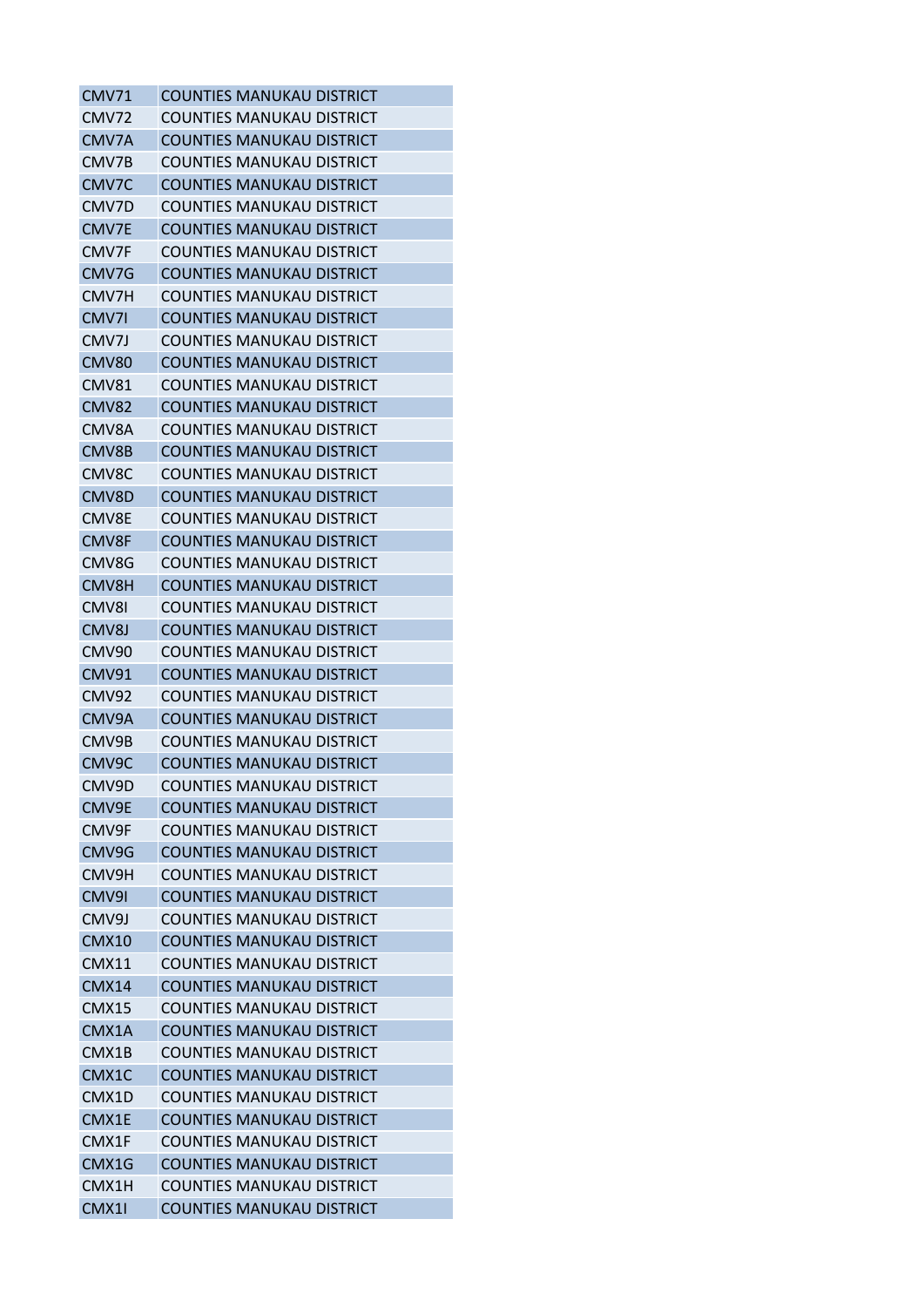| CMX1J              | <b>COUNTIES MANUKAU DISTRICT</b> |
|--------------------|----------------------------------|
| CMX1K              | <b>COUNTIES MANUKAU DISTRICT</b> |
| CMX1L              | <b>COUNTIES MANUKAU DISTRICT</b> |
| CMX1M              | <b>COUNTIES MANUKAU DISTRICT</b> |
| CMX1N              | <b>COUNTIES MANUKAU DISTRICT</b> |
| CMX1P              | <b>COUNTIES MANUKAU DISTRICT</b> |
| CMX1Q              | <b>COUNTIES MANUKAU DISTRICT</b> |
| CMX1R              | <b>COUNTIES MANUKAU DISTRICT</b> |
| CMX1S              | <b>COUNTIES MANUKAU DISTRICT</b> |
| <b>CMX21</b>       | <b>COUNTIES MANUKAU DISTRICT</b> |
| CMX <sub>2</sub> A | <b>COUNTIES MANUKAU DISTRICT</b> |
| CMX2B              | <b>COUNTIES MANUKAU DISTRICT</b> |
| CMX <sub>2</sub> C | <b>COUNTIES MANUKAU DISTRICT</b> |
| CMX <sub>2</sub> D | COUNTIES MANUKAU DISTRICT        |
| CMX <sub>2E</sub>  | COUNTIES MANUKAU DISTRICT        |
| CMX <sub>2F</sub>  | <b>COUNTIES MANUKAU DISTRICT</b> |
| CMX2G              | COUNTIES MANUKAU DISTRICT        |
| CMX <sub>2</sub> H | <b>COUNTIES MANUKAU DISTRICT</b> |
| CMX2I              | <b>COUNTIES MANUKAU DISTRICT</b> |
| CMX2J              | <b>COUNTIES MANUKAU DISTRICT</b> |
| CMX2M              | COUNTIES MANUKAU DISTRICT        |
| CMX <sub>2N</sub>  | COUNTIES MANUKAU DISTRICT        |
| CMX2P              | <b>COUNTIES MANUKAU DISTRICT</b> |
| CMX <sub>2</sub> Q | <b>COUNTIES MANUKAU DISTRICT</b> |
| CMX2R              | COUNTIES MANUKAU DISTRICT        |
| <b>CMX31</b>       | <b>COUNTIES MANUKAU DISTRICT</b> |
| CMX3A              | <b>COUNTIES MANUKAU DISTRICT</b> |
| CMX3B              | <b>COUNTIES MANUKAU DISTRICT</b> |
| CMX3C              | <b>COUNTIES MANUKAU DISTRICT</b> |
| CMX3D              | COUNTIES MANUKAU DISTRICT        |
| CMX3E              | <b>COUNTIES MANUKAU DISTRICT</b> |
| CMX3F              | <b>COUNTIES MANUKAU DISTRICT</b> |
| CMX3G              | COUNTIES MANUKAU DISTRICT        |
| CMX3H              | <b>COUNTIES MANUKAU DISTRICT</b> |
| CMX3I              | <b>COUNTIES MANUKAU DISTRICT</b> |
| CMX3J              | <b>COUNTIES MANUKAU DISTRICT</b> |
| CMX3M              | <b>COUNTIES MANUKAU DISTRICT</b> |
| CMX3N              | <b>COUNTIES MANUKAU DISTRICT</b> |
| CMX3P              | COUNTIFS MANUKAU DISTRICT        |
| CMX3Q              | <b>COUNTIES MANUKAU DISTRICT</b> |
| CMX3R              | <b>COUNTIES MANUKAU DISTRICT</b> |
| CMX41              | <b>COUNTIES MANUKAU DISTRICT</b> |
| CMX42              | <b>COUNTIES MANUKAU DISTRICT</b> |
| CMX43              | <b>COUNTIES MANUKAU DISTRICT</b> |
| CMX4A              | <b>COUNTIES MANUKAU DISTRICT</b> |
| CMX4B              | <b>COUNTIES MANUKAU DISTRICT</b> |
| CMX4C              | <b>COUNTIES MANUKAU DISTRICT</b> |
| CMX4D              | <b>COUNTIES MANUKAU DISTRICT</b> |
| CMX4E              | COUNTIES MANUKAU DISTRICT        |
| CMX4F              | <b>COUNTIES MANUKAU DISTRICT</b> |
| CMX4G              | <b>COUNTIES MANUKAU DISTRICT</b> |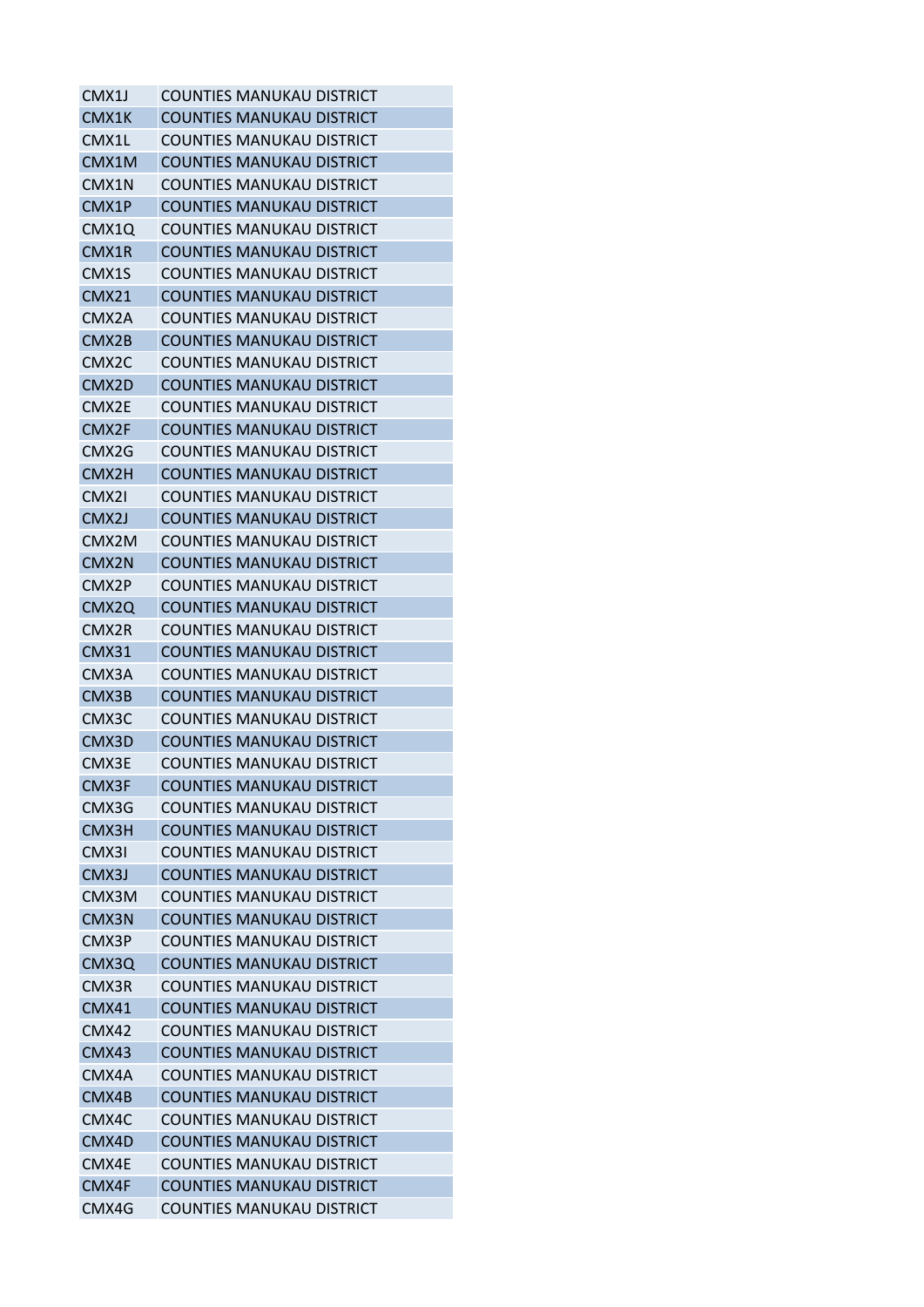| CMX4H              | <b>COUNTIES MANUKAU DISTRICT</b> |
|--------------------|----------------------------------|
| CMX4I              | <b>COUNTIES MANUKAU DISTRICT</b> |
| CMX4J              | <b>COUNTIES MANUKAU DISTRICT</b> |
| CMX4K              | <b>COUNTIES MANUKAU DISTRICT</b> |
| CMX4L              | <b>COUNTIES MANUKAU DISTRICT</b> |
| CMX4M              | <b>COUNTIES MANUKAU DISTRICT</b> |
| CMX4N              | <b>COUNTIES MANUKAU DISTRICT</b> |
| <b>CMY10</b>       | <b>COUNTIES MANUKAU DISTRICT</b> |
| <b>CMY11</b>       | <b>COUNTIES MANUKAU DISTRICT</b> |
| CMY1A              | COUNTIES MANUKAU DISTRICT        |
| CMY1B              | <b>COUNTIES MANUKAU DISTRICT</b> |
| CMY1C              | <b>COUNTIES MANUKAU DISTRICT</b> |
| CMY1D              | <b>COUNTIES MANUKAU DISTRICT</b> |
| CMY1E              | <b>COUNTIES MANUKAU DISTRICT</b> |
| <b>CMY21</b>       | <b>COUNTIES MANUKAU DISTRICT</b> |
| CMY2A              | <b>COUNTIES MANUKAU DISTRICT</b> |
| CMY2B              | <b>COUNTIES MANUKAU DISTRICT</b> |
| CMY <sub>2</sub> C | <b>COUNTIES MANUKAU DISTRICT</b> |
| CMY2D              | <b>COUNTIES MANUKAU DISTRICT</b> |
| CMY2E              | COUNTIES MANUKAU DISTRICT        |
| <b>CMY31</b>       | <b>COUNTIES MANUKAU DISTRICT</b> |
| CMY3A              | <b>COUNTIES MANUKAU DISTRICT</b> |
| CMY3B              | <b>COUNTIES MANUKAU DISTRICT</b> |
| CMY3C              | <b>COUNTIES MANUKAU DISTRICT</b> |
| CMY3D              | <b>COUNTIES MANUKAU DISTRICT</b> |
| CMY3E              | <b>COUNTIES MANUKAU DISTRICT</b> |
| <b>CMY41</b>       | <b>COUNTIES MANUKAU DISTRICT</b> |
| CMY42              | <b>COUNTIES MANUKAU DISTRICT</b> |
| CMY43              | <b>COUNTIES MANUKAU DISTRICT</b> |
| CMY4A              | <b>COUNTIES MANUKAU DISTRICT</b> |
| CMY4B              | <b>COUNTIES MANUKAU DISTRICT</b> |
| CMY4C              | <b>COUNTIES MANUKAU DISTRICT</b> |
| CMY4D              | <b>COUNTIES MANUKAU DISTRICT</b> |
| CMY4E              | <b>COUNTIES MANUKAU DISTRICT</b> |
| CMY4F              | <b>COUNTIES MANUKAU DISTRICT</b> |
| CMY4G              | <b>COUNTIES MANUKAU DISTRICT</b> |
| <b>CMY52</b>       | <b>COUNTIES MANUKAU DISTRICT</b> |
| CMY53              | <b>COUNTIES MANUKAU DISTRICT</b> |
| CMY5A              | <b>COUNTIES MANUKAU DISTRICT</b> |
| CMY5B              | <b>COUNTIES MANUKAU DISTRICT</b> |
| CMY5C              | <b>COUNTIES MANUKAU DISTRICT</b> |
| CMY5D              | <b>COUNTIES MANUKAU DISTRICT</b> |
| CMY5E              | <b>COUNTIES MANUKAU DISTRICT</b> |
| CMY5F              | <b>COUNTIES MANUKAU DISTRICT</b> |
| CMY5G              | <b>COUNTIES MANUKAU DISTRICT</b> |
| CMY71              | <b>COUNTIES MANUKAU DISTRICT</b> |
| CMY7A              | <b>COUNTIES MANUKAU DISTRICT</b> |
| CMY7B              | <b>COUNTIES MANUKAU DISTRICT</b> |
| <b>CMY81</b>       | <b>COUNTIES MANUKAU DISTRICT</b> |
| CMY8A              | <b>COUNTIES MANUKAU DISTRICT</b> |
| CMY8B              | <b>COUNTIES MANUKAU DISTRICT</b> |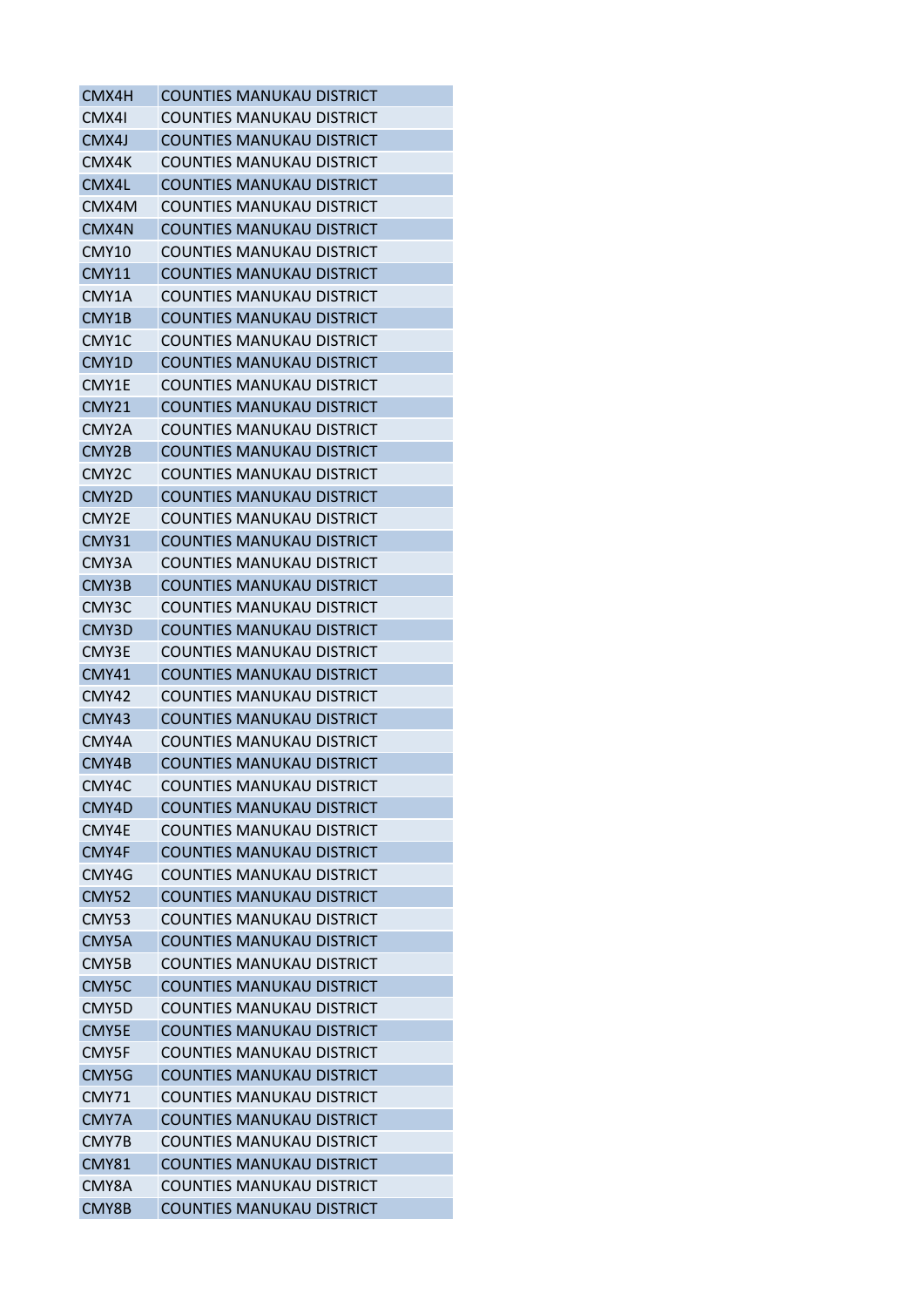| CMY8C             | <b>COUNTIES MANUKAU DISTRICT</b> |
|-------------------|----------------------------------|
| CMY8D             | <b>COUNTIES MANUKAU DISTRICT</b> |
| CMY8E             | COUNTIES MANUKAU DISTRICT        |
| CMY8F             | <b>COUNTIES MANUKAU DISTRICT</b> |
| <b>CNA</b>        | CHRISTCHURCH NORTH               |
| <b>COG11</b>      | <b>WELLINGTON DHQ</b>            |
| COG12             | <b>WELLINGTON DHO</b>            |
| COG13             | <b>WELLINGTON DHQ</b>            |
| COG14             | <b>WELLINGTON DHQ</b>            |
| <b>COG15</b>      | <b>WELLINGTON DHQ</b>            |
| COG21             | <b>WELLINGTON DHQ</b>            |
| COG <sub>22</sub> | <b>WELLINGTON DHQ</b>            |
| COG <sub>23</sub> | <b>WELLINGTON DHQ</b>            |
| <b>COG24</b>      | <b>WELLINGTON DHQ</b>            |
| COG <sub>25</sub> | <b>WELLINGTON DHO</b>            |
| COG31             | <b>WELLINGTON DHQ</b>            |
| COG32             | <b>WELLINGTON DHO</b>            |
| COG <sub>33</sub> | <b>WELLINGTON DHQ</b>            |
| COG34             | <b>WELLINGTON DHQ</b>            |
| COG35             | <b>WELLINGTON DHQ</b>            |
| COG41             | <b>WELLINGTON DHO</b>            |
| COG42             | <b>WELLINGTON DHO</b>            |
| COG43             | <b>WELLINGTON DHO</b>            |
| <b>COG44</b>      | <b>WELLINGTON DHQ</b>            |
| COG45             | <b>WELLINGTON DHO</b>            |
| <b>COG51</b>      | <b>WELLINGTON DHQ</b>            |
| COG52             | <b>WELLINGTON DHQ</b>            |
| COG53             | <b>WELLINGTON DHO</b>            |
| COG54             | <b>WELLINGTON DHQ</b>            |
| COG55             | <b>WELLINGTON DHQ</b>            |
| COG61             | <b>WELLINGTON DHQ</b>            |
| COG62             | <b>WELLINGTON DHQ</b>            |
| COG63             | <b>WELLINGTON DHQ</b>            |
| COG64             | <b>WELLINGTON DHQ</b>            |
| <b>COG65</b>      | <b>WELLINGTON DHQ</b>            |
| COG71             | <b>WELLINGTON DHQ</b>            |
| COG72             | <b>WELLINGTON DHQ</b>            |
| <b>COG73</b>      | <b>WELLINGTON DHQ</b>            |
| <b>COG74</b>      | <b>WELLINGTON DHQ</b>            |
| <b>COG75</b>      | <b>WELLINGTON DHQ</b>            |
| <b>COGN</b>       | <b>WELLINGTON DHQ</b>            |
| COGN5             | <b>WELLINGTON CENTRAL</b>        |
| COGS1             | <b>WELLINGTON DHQ</b>            |
| COGS2             | <b>WELLINGTON DHQ</b>            |
| COGS3             | <b>WELLINGTON DHQ</b>            |
| COGS4             | <b>WELLINGTON DHQ</b>            |
| COGS5             | <b>WELLINGTON DHQ</b>            |
| COGS6             | <b>WELLINGTON DHQ</b>            |
| COGS7             | <b>WELLINGTON DHQ</b>            |
| <b>COR</b>        | <b>CLINTON</b>                   |
| CPC01             | <b>CHRISTCHURCH</b>              |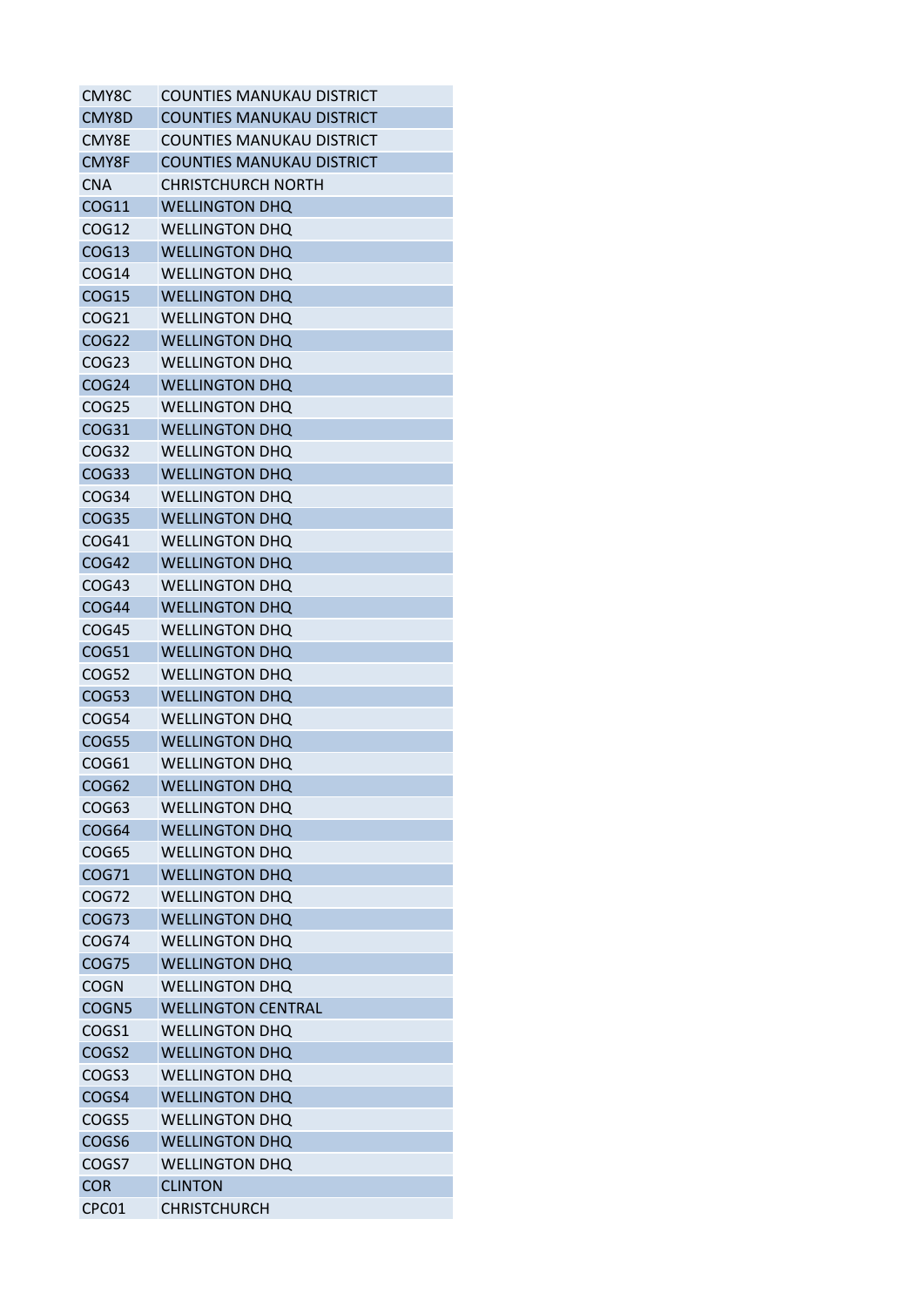| <b>CPT11</b>      | <b>CITY CENTRAL AREA</b>    |
|-------------------|-----------------------------|
| CPT <sub>12</sub> | <b>CITY CENTRAL AREA</b>    |
| <b>CPT13</b>      | <b>CITY CENTRAL AREA</b>    |
| CPT14             | <b>CITY CENTRAL AREA</b>    |
| <b>CPT15</b>      | <b>CITY CENTRAL AREA</b>    |
| CPTS1             | <b>CITY CENTRAL AREA</b>    |
| <b>CRA</b>        | <b>CHRISTCHURCH</b>         |
| CRA1              | <b>CHRISTCHURCH</b>         |
| <b>CRA10</b>      | <b>CHRISTCHURCH</b>         |
| CRA11             | <b>CHRISTCHURCH</b>         |
| CRA <sub>2</sub>  | <b>CHRISTCHURCH</b>         |
| CRA3              | <b>CHRISTCHURCH</b>         |
| CRA4              | <b>CHRISTCHURCH</b>         |
| CRA5              | <b>CHRISTCHURCH</b>         |
| CRA6              | <b>CHRISTCHURCH</b>         |
| CRA7              | <b>CHRISTCHURCH</b>         |
| CRA8              | <b>CHRISTCHURCH</b>         |
| CRA9              | <b>CHRISTCHURCH</b>         |
| CRAR4             | <b>CHRISTCHURCH</b>         |
| CRAR5             | <b>CHRISTCHURCH</b>         |
| <b>CRBAIL2</b>    | <b>CHRISTCHURCH CENTRAL</b> |
| CRBAIL3           | <b>CHRISTCHURCH CENTRAL</b> |
| CRBAIL4           | <b>CHRISTCHURCH CENTRAL</b> |
| CRC1              | <b>CHRISTCHURCH</b>         |
| CRC <sub>2</sub>  | <b>CHRISTCHURCH</b>         |
| CRC3              | <b>CHRISTCHURCH</b>         |
| CRCC1             | <b>CHRISTCHURCH</b>         |
| CRCC10            | <b>CHRISTCHURCH</b>         |
| CRCC11            | <b>CHRISTCHURCH</b>         |
| CRCC12            | <b>CHRISTCHURCH</b>         |
| CRCC13            | <b>CHRISTCHURCH</b>         |
| CRCC14            | <b>CHRISTCHURCH</b>         |
| CRCC15            | <b>CHRISTCHURCH</b>         |
| CRCC16            | <b>CHRISTCHURCH</b>         |
| CRCC17            | <b>CHRISTCHURCH</b>         |
| CRCC18            | <b>CHRISTCHURCH</b>         |
| CRCC19            | <b>CHRISTCHURCH</b>         |
| CRCC <sub>2</sub> | <b>CHRISTCHURCH</b>         |
| CRCC20            | <b>CHRISTCHURCH</b>         |
| CRCC3             | <b>CHRISTCHURCH</b>         |
| CRCC4             | <b>CHRISTCHURCH</b>         |
| CRCC5             | <b>CHRISTCHURCH</b>         |
| CRCC6             | <b>CHRISTCHURCH</b>         |
| CRCC7             | <b>CHRISTCHURCH</b>         |
| CRCC8             | <b>CHRISTCHURCH</b>         |
| CRCC <sub>9</sub> | <b>CHRISTCHURCH</b>         |
| CRCCS1            | <b>CHRISTCHURCH</b>         |
| <b>CRCCS2</b>     | <b>CHRISTCHURCH</b>         |
| CRCG1             | <b>CHRISTCHURCH</b>         |
| CRCG10            | <b>CHRISTCHURCH</b>         |
| CRCG11            | <b>CHRISTCHURCH</b>         |
|                   |                             |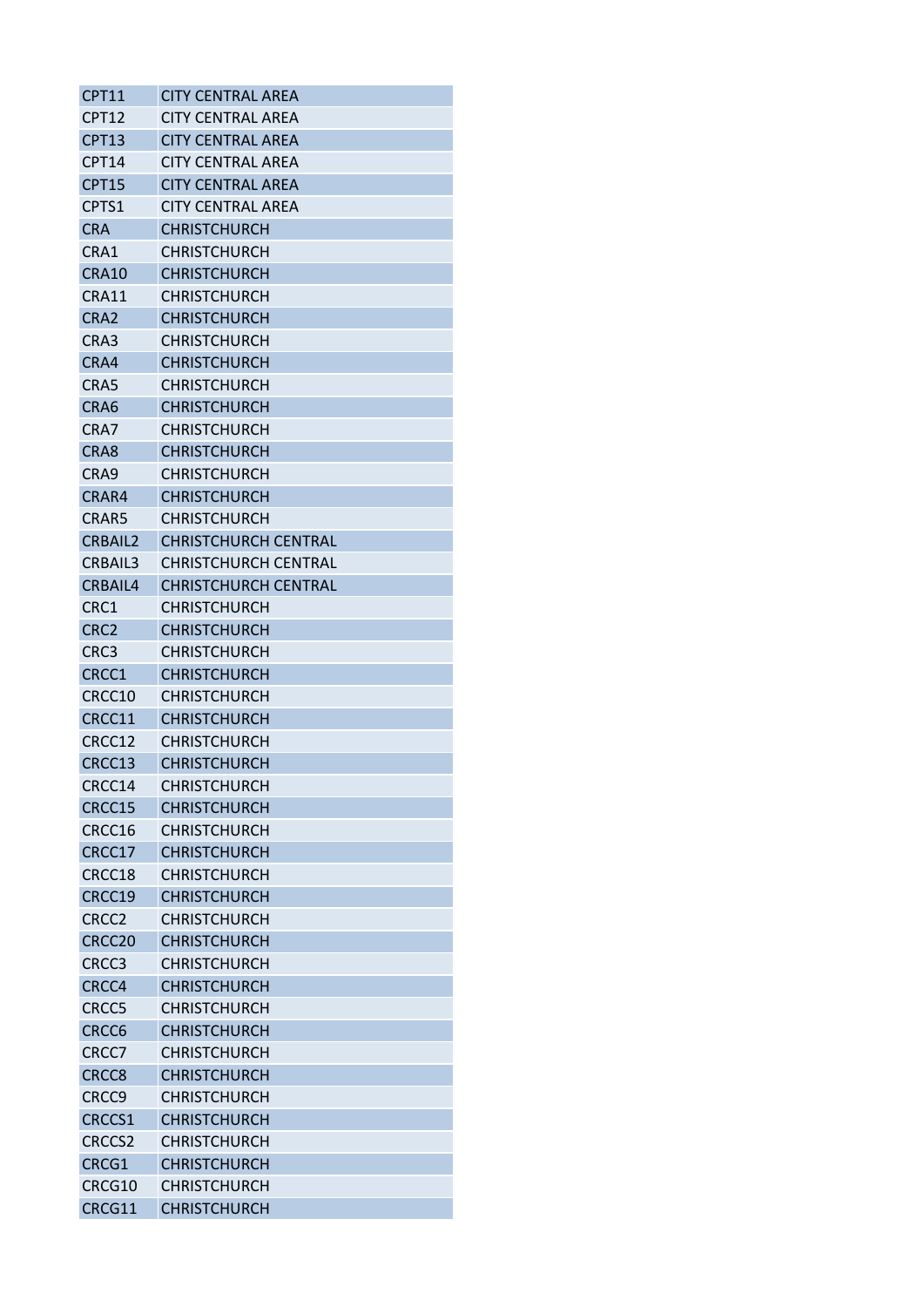| CRCG12            | <b>CHRISTCHURCH</b>     |
|-------------------|-------------------------|
| CRCG13            | <b>CHRISTCHURCH</b>     |
| CRCG14            | <b>CHRISTCHURCH</b>     |
| CRCG15            | <b>CHRISTCHURCH</b>     |
| CRCG16            | CHRISTCHURCH            |
| CRCG17            | <b>CHRISTCHURCH</b>     |
| CRCG18            | <b>CHRISTCHURCH</b>     |
| CRCG19            | <b>CHRISTCHURCH</b>     |
| CRCG <sub>2</sub> | <b>CHRISTCHURCH</b>     |
| CRCG20            | <b>CHRISTCHURCH</b>     |
| CRCG21            | <b>CHRISTCHURCH</b>     |
| CRCG22            | <b>CHRISTCHURCH</b>     |
| CRCG3             | <b>CHRISTCHURCH</b>     |
| CRCG4             | <b>CHRISTCHURCH</b>     |
| CRCG5             | <b>CHRISTCHURCH</b>     |
| CRCG <sub>6</sub> | <b>CHRISTCHURCH</b>     |
| CRCG7             | <b>CHRISTCHURCH</b>     |
| CRCG8             | <b>CHRISTCHURCH</b>     |
| CRCG9             | <b>CHRISTCHURCH</b>     |
| <b>CRCGN</b>      | <b>CHRISTCHURCH</b>     |
| CRCGS1            | <b>CHRISTCHURCH</b>     |
| <b>CRCGS2</b>     | <b>CHRISTCHURCH</b>     |
| CRCGS3            | <b>CHRISTCHURCH</b>     |
|                   |                         |
| <b>CRCM</b>       | <b>CHRISTCHURCH</b>     |
| CRCN1             | <b>CHRISTCHURCH</b>     |
| <b>CRCNS1</b>     | <b>PAPANUI</b>          |
| <b>CRCNS2</b>     | PAPANUI                 |
| CRCP1             | <b>CHRISTCHURCH</b>     |
| CRCP10            | <b>CHRISTCHURCH</b>     |
| CRCP11            | <b>CHRISTCHURCH</b>     |
| CRCP12            | <b>CHRISTCHURCH</b>     |
| CRCP13            | <b>CHRISTCHURCH</b>     |
| CRCP14            | <b>CHRISTCHURCH</b>     |
| CRCP15            | <b>CHRISTCHURCH</b>     |
| CRCP <sub>2</sub> | <b>CHRISTCHURCH</b>     |
| CRCP3             | <b>CHRISTCHURCH</b>     |
| CRCP4             | <b>CHRISTCHURCH</b>     |
| CRCP5             | <b>CHRISTCHURCH</b>     |
| CRCP <sub>6</sub> | <b>CHRISTCHURCH</b>     |
| CRCP7             | <b>CHRISTCHURCH</b>     |
| CRCP8             | <b>CHRISTCHURCH</b>     |
| CRCP9             | <b>CHRISTCHURCH</b>     |
| <b>CRCPN</b>      | <b>CHRISTCHURCH</b>     |
| <b>CRCPS1</b>     | <b>CHRISTCHURCH</b>     |
| <b>CRCPS2</b>     | <b>CHRISTCHURCH</b>     |
| CRCSN1            | <b>CHRISTCHURCH</b>     |
| CRCSS1            | <b>CHRISTCHURCH</b>     |
| <b>CRCSS2</b>     | <b>HORNBY</b>           |
| CRD1              | <b>CHRISTCHURCH DHQ</b> |
| <b>CRD10</b>      | <b>CHRISTCHURCH DHQ</b> |
| CRD11             | CHRISTCHURCH DHQ        |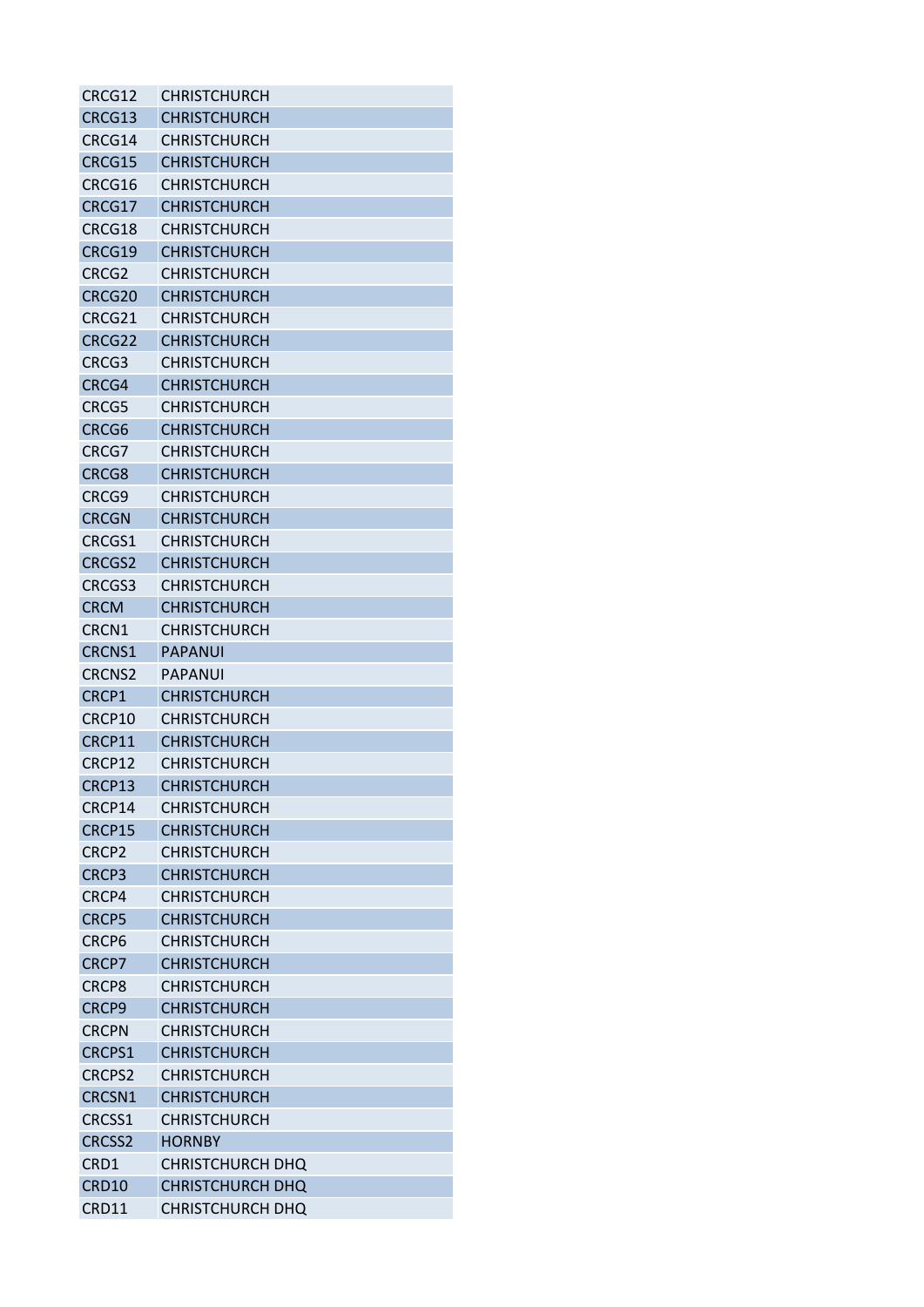| CRD12             | <b>CHRISTCHURCH DHO</b> |
|-------------------|-------------------------|
| CRD14             | <b>CHRISTCHURCH DHO</b> |
| CRD16             | CHRISTCHURCH DHQ        |
| CRD18             | <b>CHRISTCHURCH DHQ</b> |
| CRD <sub>2</sub>  | CHRISTCHURCH DHQ        |
| CRD <sub>20</sub> | CHRISTCHURCH DHQ        |
| CRD <sub>3</sub>  | CHRISTCHURCH DHQ        |
| CRD4              | CHRISTCHURCH DHO        |
| CRD <sub>5</sub>  | CHRISTCHURCH DHQ        |
| CRD <sub>6</sub>  | CHRISTCHURCH DHQ        |
| CRD7              | CHRISTCHURCH DHQ        |
| CRD8              | CHRISTCHURCH DHQ        |
| CRD <sub>9</sub>  | CHRISTCHURCH DHQ        |
| CRDA              | CHRISTCHURCH DHQ        |
| <b>CRDN</b>       | <b>CHRISTCHURCH DHO</b> |
| <b>CRDS</b>       | CHRISTCHURCH DHQ        |
| CRDS1             | CHRISTCHURCH DHQ        |
| CRDT1             | <b>CHRISTCHURCH</b>     |
| CRDT <sub>2</sub> | <b>CHRISTCHURCH</b>     |
| CRDT3             | <b>CHRISTCHURCH</b>     |
| CRDT4             | <b>CHRISTCHURCH</b>     |
| <b>CRDT5</b>      | <b>CHRISTCHURCH</b>     |
| CRDT <sub>6</sub> | <b>CHRISTCHURCH</b>     |
| <b>CRDTS</b>      | <b>CHRISTCHURCH</b>     |
| CRE1              | <b>CHRISTCHURCH</b>     |
| CRE <sub>2</sub>  | <b>CHRISTCHURCH</b>     |
| CRE3              | <b>CHRISTCHURCH</b>     |
|                   | <b>CHRISTCHURCH</b>     |
| CRE4              |                         |
| CRE5              | <b>CHRISTCHURCH</b>     |
| CRE6              | <b>CHRISTCHURCH</b>     |
| CRE7              | <b>CHRISTCHURCH</b>     |
| CRE8              | <b>CHRISTCHURCH</b>     |
| CRE9              | <b>CHRISTCHURCH</b>     |
| CREI1             | <b>CHRISTCHURCH</b>     |
| CREI2             | <b>CHRISTCHURCH</b>     |
| CREI3             | <b>CHRISTCHURCH</b>     |
| CREI4             | <b>CHRISTCHURCH</b>     |
| <b>CREN</b>       | <b>CHRISTCHURCH</b>     |
| CREQ1             | <b>CHRISTCHURCH</b>     |
| CREQ10            | <b>CHRISTCHURCH</b>     |
| CREQ <sub>2</sub> | <b>CHRISTCHURCH</b>     |
| CREQ3             | CHRISTCHURCH            |
| CREQ4             | <b>CHRISTCHURCH</b>     |
| CREQ5             | <b>CHRISTCHURCH</b>     |
| CREQ6             | <b>CHRISTCHURCH</b>     |
| CREQ7             | <b>CHRISTCHURCH</b>     |
| CREQ8             | <b>CHRISTCHURCH</b>     |
| CREQ9             | <b>CHRISTCHURCH</b>     |
| <b>CREQA</b>      | <b>CHRISTCHURCH</b>     |
| <b>CRES</b>       | <b>CHRISTCHURCH</b>     |
| CRES2             | <b>CHRISTCHURCH</b>     |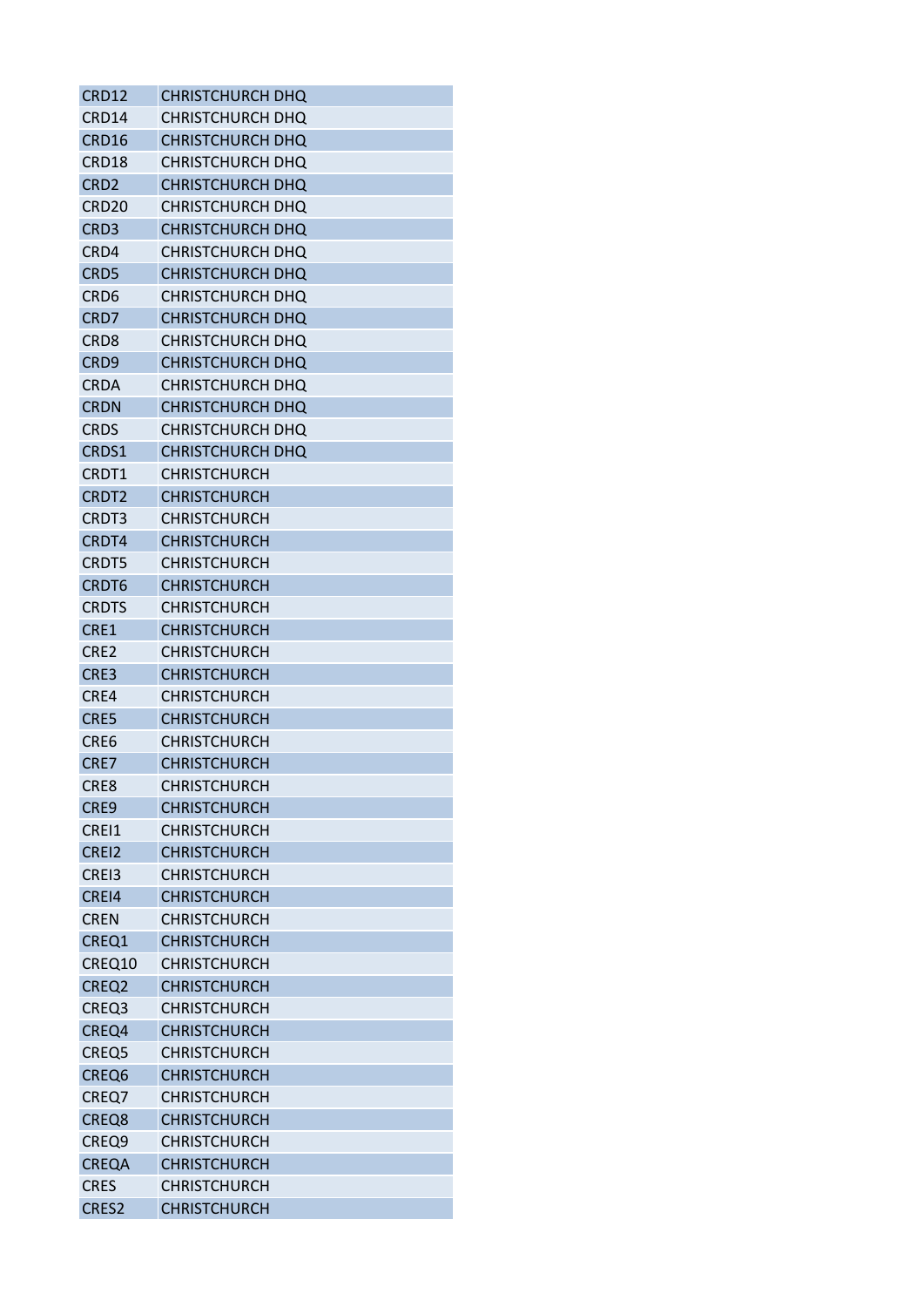| CRF1              | <b>CHRISTCHURCH DHQ</b> |
|-------------------|-------------------------|
| CRF <sub>2</sub>  | CHRISTCHURCH DHQ        |
| CRF3              | CHRISTCHURCH DHQ        |
| CRF4              | CHRISTCHURCH DHQ        |
| CRF5              | CHRISTCHURCH DHQ        |
| CRF <sub>6</sub>  | CHRISTCHURCH DHQ        |
| CRF7              | CHRISTCHURCH DHQ        |
| CRFR1             | <b>CHRISTCHURCH</b>     |
| CRFR <sub>2</sub> | <b>CHRISTCHURCH</b>     |
| CRFR3             | <b>CHRISTCHURCH</b>     |
| CRFR4             | <b>CHRISTCHURCH</b>     |
| <b>CRFR5</b>      | <b>CHRISTCHURCH</b>     |
| CRFR6             | <b>CHRISTCHURCH</b>     |
| CRFR7             | <b>CHRISTCHURCH</b>     |
| CRFR8             | <b>CHRISTCHURCH</b>     |
| CRFR9             | <b>CHRISTCHURCH</b>     |
| <b>CRFRS1</b>     | <b>CHRISTCHURCH</b>     |
| <b>CRFRX</b>      | <b>CHRISTCHURCH</b>     |
| CRFRX2            | <b>CHRISTCHURCH</b>     |
| CRFRX3            | <b>CHRISTCHURCH</b>     |
| CRFRX4            | <b>CHRISTCHURCH</b>     |
| <b>CRFRX5</b>     | <b>CHRISTCHURCH</b>     |
|                   |                         |
| CRFRX6            | <b>CHRISTCHURCH</b>     |
| <b>CRFRX7</b>     | <b>CHRISTCHURCH</b>     |
| CRFRX8            | <b>CHRISTCHURCH</b>     |
| <b>CRFRXS</b>     | <b>CHRISTCHURCH</b>     |
| <b>CRFS</b>       | <b>CHRISTCHURCH DHQ</b> |
| <b>CRFX</b>       | CHRISTCHURCH            |
| CRFX1             | <b>CHRISTCHURCH</b>     |
| CRFX <sub>2</sub> | <b>CHRISTCHURCH</b>     |
| CRFX3             | <b>CHRISTCHURCH</b>     |
| CRFX4             | <b>CHRISTCHURCH</b>     |
| CRFX5             | <b>CHRISTCHURCH</b>     |
| <b>CRFXS</b>      | <b>CHRISTCHURCH</b>     |
| CRG1              | <b>CHRISTCHURCH DHQ</b> |
| <b>CRG10</b>      | CHRISTCHURCH DHQ        |
| CRG11             | <b>CHRISTCHURCH</b>     |
| CRG <sub>2</sub>  | <b>CHRISTCHURCH DHQ</b> |
| CRG3              | <b>CHRISTCHURCH DHQ</b> |
| CRG4              | <b>CHRISTCHURCH DHQ</b> |
| CRG5              | CHRISTCHURCH DHQ        |
| CRG6              | <b>CHRISTCHURCH DHQ</b> |
| CRG7              | <b>CHRISTCHURCH DHQ</b> |
| CRG8              | CHRISTCHURCH DHQ        |
| CRG9              | CHRISTCHURCH DHQ        |
| <b>CRGA</b>       | <b>CHRISTCHURCH</b>     |
| <b>CRGCR</b>      | <b>CHRISTCHURCH DHQ</b> |
| <b>CRGN</b>       | <b>CHRISTCHURCH</b>     |
| CRGS1             | <b>CHRISTCHURCH</b>     |
| CRGS2             | <b>CHRISTCHURCH</b>     |
| CRGS3             | CHRISTCHURCH            |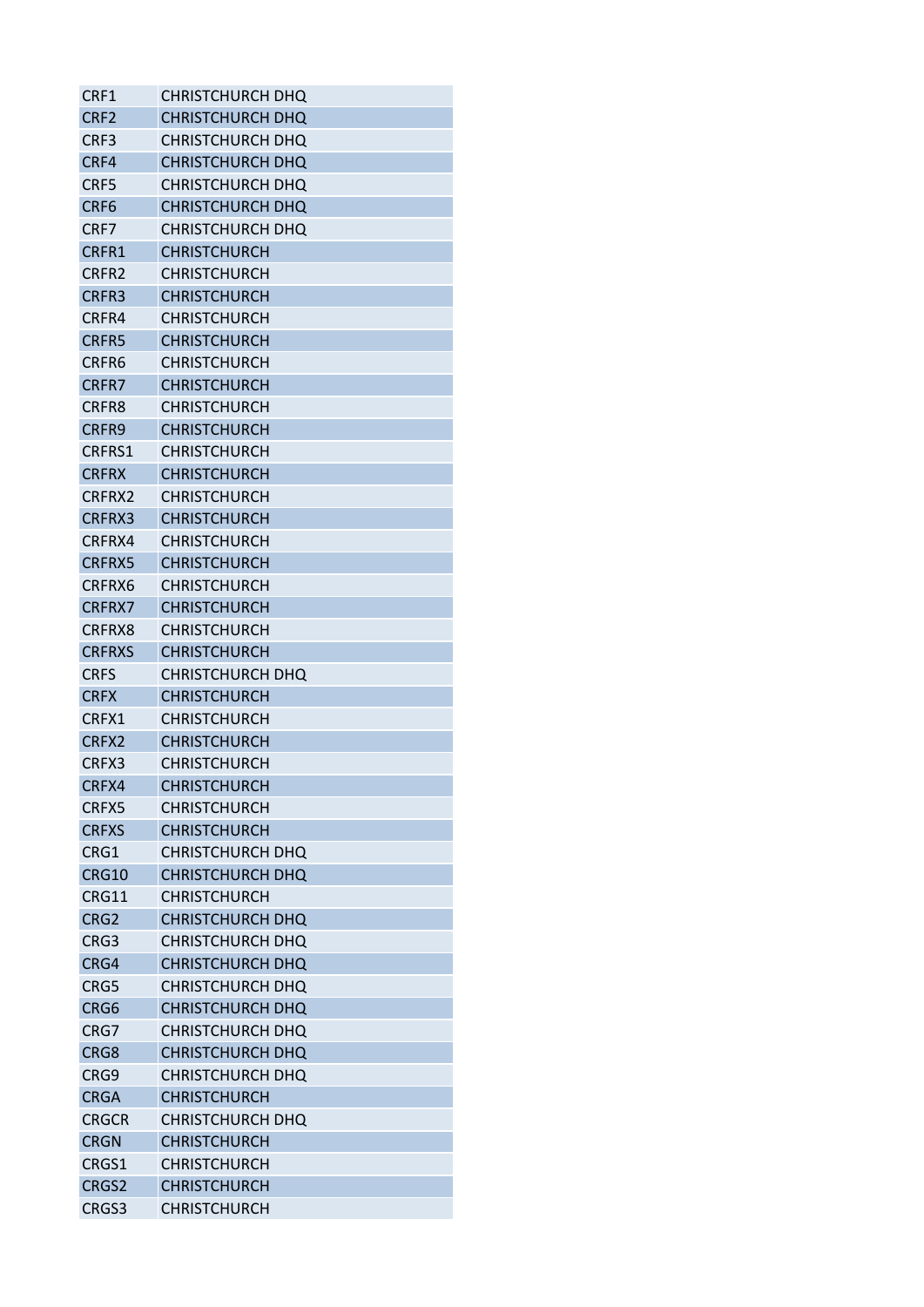| CRGT1             | <b>CHRISTCHURCH DISTRICT</b> |
|-------------------|------------------------------|
| CRGT10            | CHRISTCHURCH DISTRICT        |
| CRH1              | RANGIORA                     |
| CRH10             | RANGIORA                     |
| CRH11             | <b>RANGIORA</b>              |
| CRH12             | <b>HORNBY</b>                |
| CRH <sub>13</sub> | HORNBY                       |
| CRH14             | HORNBY                       |
| <b>CRH15</b>      | <b>HORNBY</b>                |
| CRH16             | <b>HORNBY</b>                |
| CRH17             | <b>ASHBURTON</b>             |
| CRH18             | <b>ASHBURTON</b>             |
| CRH19             | <b>ASHBURTON</b>             |
| CRH <sub>2</sub>  | RANGIORA                     |
| CRH <sub>20</sub> | <b>ASHBURTON</b>             |
| CRH <sub>21</sub> | <b>ASHBURTON</b>             |
| CRH <sub>22</sub> | <b>ASHBURTON</b>             |
| CRH <sub>23</sub> | <b>ASHBURTON</b>             |
| CRH <sub>3</sub>  | <b>RANGIORA</b>              |
| CRH4              | RANGIORA                     |
| CRH <sub>5</sub>  | <b>RANGIORA</b>              |
| CRH <sub>6</sub>  | RANGIORA                     |
| CRH <sub>60</sub> | <b>RANGIORA</b>              |
| CRH <sub>61</sub> | RANGIORA                     |
| <b>CRH62</b>      | <b>RANGIORA</b>              |
| CRH <sub>63</sub> | RANGIORA                     |
| CRH <sub>64</sub> | <b>RANGIORA</b>              |
| CRH <sub>65</sub> | RANGIORA                     |
| CRH <sub>7</sub>  | <b>RANGIORA</b>              |
| CRH8              | RANGIORA                     |
| CRH <sub>9</sub>  | <b>RANGIORA</b>              |
| <b>CRHA</b>       | <b>CHRISTCHURCH</b>          |
| <b>CRHN</b>       | <b>RANGIORA</b>              |
| CRHS1             | RANGIORA                     |
| CRHS <sub>2</sub> | <b>RANGIORA</b>              |
| CRHS3             | <b>ASHBURTON</b>             |
| CRHS4             | <b>RANGIORA</b>              |
| <b>CRINTL</b>     | <b>CHRISTCHURCH</b>          |
| <b>CRINTL2</b>    | <b>CHRISTCHURCH</b>          |
| CRINTL3           | <b>CHRISTCHURCH</b>          |
| <b>CRINTL4</b>    | <b>CHRISTCHURCH</b>          |
|                   |                              |
| <b>CRISU</b>      | <b>CHRISTCHURCH</b>          |
| CRK1              | <b>CHRISTCHURCH DHQ</b>      |
| <b>CRK10</b>      | CHRISTCHURCH DHQ             |
| <b>CRK11</b>      | <b>CHRISTCHURCH DHQ</b>      |
| <b>CRK12</b>      | CHRISTCHURCH DHQ             |
| CRK <sub>2</sub>  | <b>CHRISTCHURCH DHQ</b>      |
| CRK3              | <b>CHRISTCHURCH DHQ</b>      |
| CRK4              | <b>CHRISTCHURCH DHQ</b>      |
| CRK5              | <b>CHRISTCHURCH DHQ</b>      |
| CRK <sub>6</sub>  | CHRISTCHURCH DHQ             |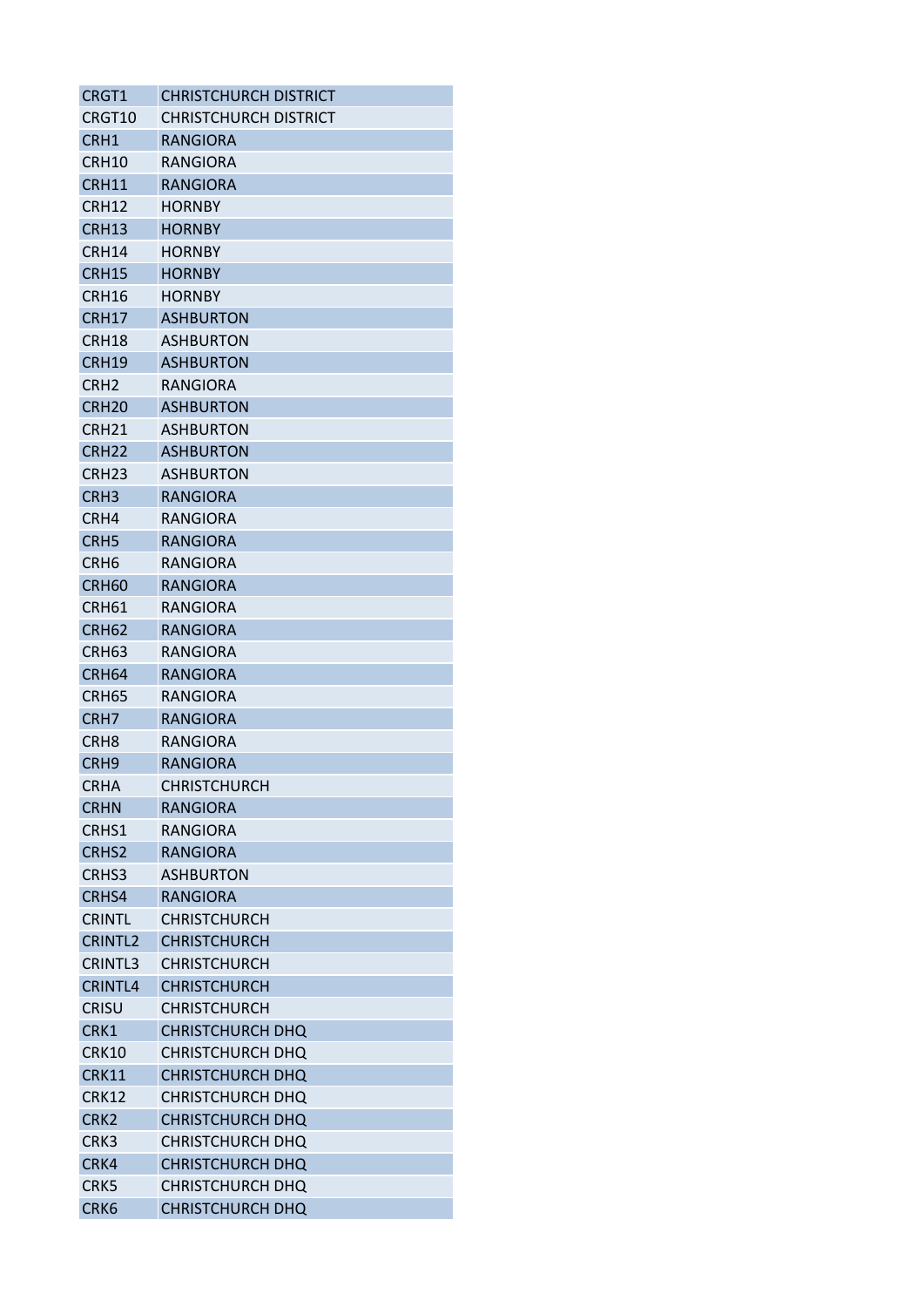| CRK7               | CHRISTCHURCH DHQ        |
|--------------------|-------------------------|
| CRK <sub>8</sub>   | CHRISTCHURCH DHQ        |
| CRK9               | CHRISTCHURCH DHQ        |
| <b>CRKN</b>        | <b>CHRISTCHURCH</b>     |
| CRKN <sub>2</sub>  | CHRISTCHURCH            |
| <b>CRKS</b>        | <b>CHRISTCHURCH DHQ</b> |
| CRKS2              | CHRISTCHURCH DHQ        |
| CRKS3              | <b>CHRISTCHURCH DHQ</b> |
| CRL1               | <b>CHRISTCHURCH</b>     |
| CRL3               | <b>CHRISTCHURCH</b>     |
| CRL5               | <b>CHRISTCHURCH</b>     |
| <b>CRLA</b>        | <b>CHRISTCHURCH</b>     |
| CRLS3              | <b>CHRISTCHURCH</b>     |
| <b>CRLWH</b>       | <b>CHRISTCHURCH</b>     |
| <b>CRLWH2</b>      | <b>CHRISTCHURCH</b>     |
| CRLWH3             | <b>CHRISTCHURCH</b>     |
| CRLWH4             | <b>CHRISTCHURCH</b>     |
| <b>CRLWH5</b>      | <b>CHRISTCHURCH</b>     |
| <b>CRLWHS</b>      | <b>CHRISTCHURCH</b>     |
| <b>CRMP</b>        | <b>CHRISTCHURCH</b>     |
| CRMP <sub>2</sub>  | <b>CHRISTCHURCH</b>     |
| CRMP3              | <b>CHRISTCHURCH</b>     |
| CRN1               | CHRISTCHURCH DHQ        |
| CRN10              | <b>CHRISTCHURCH DHQ</b> |
| CRN11              | <b>CHRISTCHURCH DHQ</b> |
| <b>CRN12</b>       | <b>CHRISTCHURCH DHQ</b> |
| CRN13              | CHRISTCHURCH DHQ        |
| CRN1A              | <b>CHRISTCHURCH</b>     |
| CRN <sub>2</sub>   | <b>CHRISTCHURCH DHQ</b> |
| CRN <sub>20</sub>  | <b>CHRISTCHURCH DHQ</b> |
| CRN <sub>2</sub> A | <b>CHRISTCHURCH</b>     |
| CRN3               | <b>CHRISTCHURCH DHQ</b> |
| CRN3A              | <b>CHRISTCHURCH</b>     |
| CRN4               | <b>CHRISTCHURCH DHQ</b> |
| CRN4A              | <b>CHRISTCHURCH</b>     |
| CRN <sub>5</sub>   | <b>CHRISTCHURCH DHQ</b> |
| CRN5A              | <b>CHRISTCHURCH</b>     |
| CRN <sub>6</sub>   | <b>CHRISTCHURCH DHQ</b> |
| CRN6A              | <b>CHRISTCHURCH DHQ</b> |
| CRN <sub>7</sub>   | <b>CHRISTCHURCH</b>     |
| CRN <sub>8</sub>   | CHRISTCHURCH            |
| CRN <sub>9</sub>   | <b>CHRISTCHURCH</b>     |
| <b>CRO</b>         | <b>CHRISTCHURCH DHQ</b> |
| CRO1               | <b>CHRISTCHURCH DHQ</b> |
| <b>CRO10</b>       | CHRISTCHURCH DHQ        |
| <b>CRO11</b>       | <b>CHRISTCHURCH DHQ</b> |
| <b>CRO12</b>       | <b>CHRISTCHURCH DHQ</b> |
| <b>CRO13</b>       | <b>CHRISTCHURCH DHQ</b> |
| <b>CRO14</b>       | CHRISTCHURCH DHQ        |
| CRO <sub>2</sub>   | <b>CHRISTCHURCH DHQ</b> |
|                    |                         |
| <b>CRO20</b>       | CHRISTCHURCH DHQ        |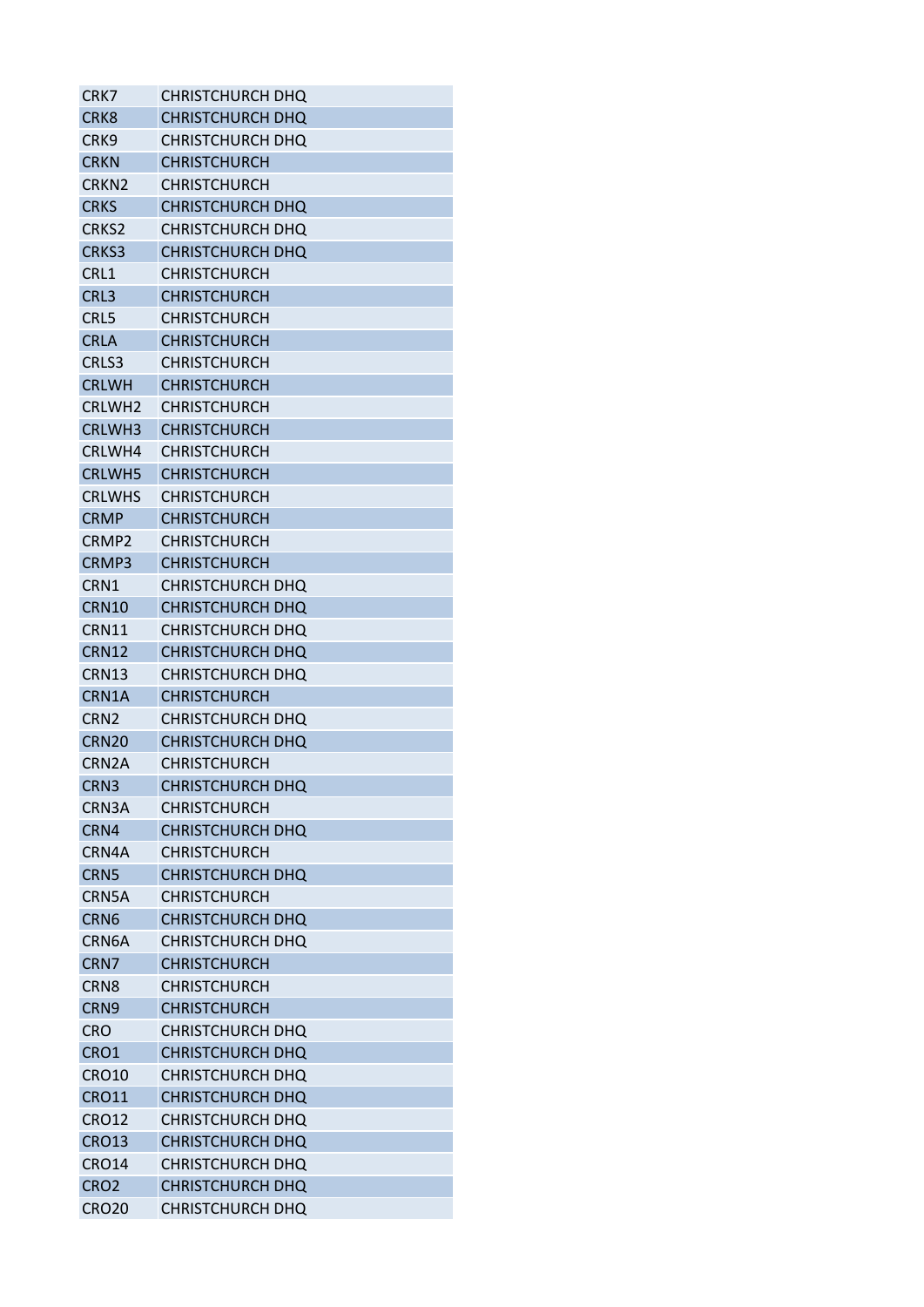| <b>CRO21</b>       | <b>CHRISTCHURCH DHQ</b> |
|--------------------|-------------------------|
| <b>CRO22</b>       | CHRISTCHURCH DHQ        |
| <b>CRO23</b>       | CHRISTCHURCH DHQ        |
| <b>CRO24</b>       | <b>CHRISTCHURCH DHQ</b> |
| <b>CRO25</b>       | <b>CHRISTCHURCH DHQ</b> |
| <b>CRO26</b>       | CHRISTCHURCH DHQ        |
| <b>CRO27</b>       | CHRISTCHURCH DHQ        |
| <b>CRO28</b>       | CHRISTCHURCH DHO        |
| <b>CRO29</b>       | <b>CHRISTCHURCH DHQ</b> |
| <b>CRO30</b>       | CHRISTCHURCH DHO        |
| CRO4               | <b>CHRISTCHURCH DHQ</b> |
| CRO5               | CHRISTCHURCH DHQ        |
| CROC1              | <b>CHRISTCHURCH</b>     |
| CROC10             | <b>CHRISTCHURCH</b>     |
| CROC11             | <b>CHRISTCHURCH</b>     |
| CROC12             | <b>CHRISTCHURCH</b>     |
| CROC13             | <b>CHRISTCHURCH</b>     |
| CROC14             | <b>CHRISTCHURCH</b>     |
| CROC15             | <b>CHRISTCHURCH</b>     |
| CROC16             | <b>CHRISTCHURCH</b>     |
| CROC17             | <b>CHRISTCHURCH</b>     |
| CROC18             | CHRISTCHURCH            |
| CROC19             | <b>CHRISTCHURCH</b>     |
| CROC <sub>2</sub>  | <b>CHRISTCHURCH</b>     |
| CROC20             | <b>CHRISTCHURCH</b>     |
| CROC21             | <b>CHRISTCHURCH</b>     |
| CROC22             | <b>CHRISTCHURCH</b>     |
| CROC <sub>23</sub> | <b>CHRISTCHURCH</b>     |
| CROC24             | <b>CHRISTCHURCH</b>     |
| CROC25             | <b>CHRISTCHURCH</b>     |
| CROC <sub>26</sub> | <b>CHRISTCHURCH</b>     |
| CROC27             | <b>CHRISTCHURCH</b>     |
| CROC <sub>3</sub>  | <b>CHRISTCHURCH</b>     |
| CROC4              | <b>CHRISTCHURCH</b>     |
| CROC5              | <b>CHRISTCHURCH</b>     |
| CROC6              | <b>CHRISTCHURCH</b>     |
| CROC7              | <b>CHRISTCHURCH</b>     |
| CROC8              | <b>CHRISTCHURCH</b>     |
| CROC9              | <b>CHRISTCHURCH</b>     |
| <b>CROCA</b>       | <b>CHRISTCHURCH</b>     |
| <b>CROCN</b>       | <b>CHRISTCHURCH</b>     |
| CROCS1             | <b>CHRISTCHURCH</b>     |
| <b>CROCS2</b>      | <b>CHRISTCHURCH</b>     |
| CROCS3             | <b>CHRISTCHURCH</b>     |
| CROCS4             | <b>CHRISTCHURCH</b>     |
| <b>CROCS5</b>      | <b>CHRISTCHURCH</b>     |
| CROCS6             | <b>CHRISTCHURCH</b>     |
| CROCS7             | <b>CHRISTCHURCH</b>     |
| <b>CROS</b>        | CHRISTCHURCH DHQ        |
| CRP10              | <b>CHRISTCHURCH</b>     |
| <b>CRP11</b>       | <b>CHRISTCHURCH</b>     |
|                    |                         |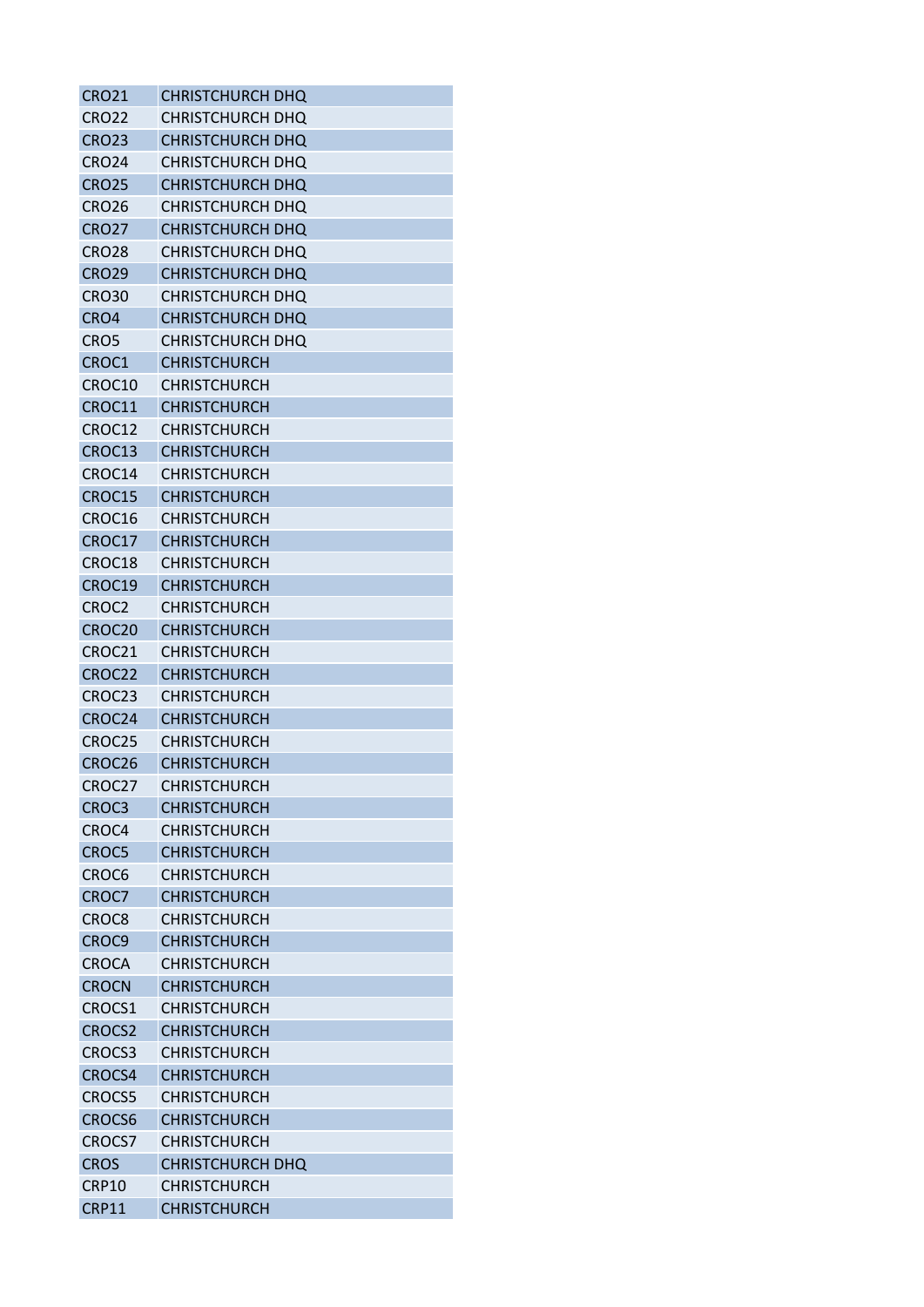| CRP12             | <b>CHRISTCHURCH</b> |
|-------------------|---------------------|
| CRP13             | <b>CHRISTCHURCH</b> |
| CRP14             | CHRISTCHURCH        |
| <b>CRP15</b>      | <b>CHRISTCHURCH</b> |
| CRP16             | <b>CHRISTCHURCH</b> |
| CRP17             | <b>CHRISTCHURCH</b> |
| CRP18             | <b>CHRISTCHURCH</b> |
| CRP19             | <b>CHRISTCHURCH</b> |
| CRP1A             | <b>CHRISTCHURCH</b> |
| CRP1B             | <b>CHRISTCHURCH</b> |
| CRP <sub>20</sub> | <b>CHRISTCHURCH</b> |
| CRP21             | <b>CHRISTCHURCH</b> |
| CRP22             | <b>CHRISTCHURCH</b> |
| CRP23             | <b>CHRISTCHURCH</b> |
| CRP24             | <b>CHRISTCHURCH</b> |
| CRP25             | <b>CHRISTCHURCH</b> |
| CRP26             | <b>CHRISTCHURCH</b> |
| CRP <sub>27</sub> | <b>CHRISTCHURCH</b> |
| CRP <sub>28</sub> | <b>CHRISTCHURCH</b> |
| CRP29             | <b>CHRISTCHURCH</b> |
| CRP2A             | <b>CHRISTCHURCH</b> |
| CRP2B             | <b>CHRISTCHURCH</b> |
| CRP30             | CHRISTCHURCH        |
| CRP31             | <b>CHRISTCHURCH</b> |
| CRP32             | <b>CHRISTCHURCH</b> |
| CRP33             | <b>CHRISTCHURCH</b> |
| CRP34             | <b>CHRISTCHURCH</b> |
| CRP35             | CHRISTCHURCH        |
| CRP36             | <b>CHRISTCHURCH</b> |
| <b>CRP37</b>      | <b>CHRISTCHURCH</b> |
| CRP38             | <b>CHRISTCHURCH</b> |
| <b>CRP39</b>      | <b>CHRISTCHURCH</b> |
| CRP3A             | <b>CHRISTCHURCH</b> |
| CRP3B             | <b>CHRISTCHURCH</b> |
| CRP40             | <b>CHRISTCHURCH</b> |
| CRP41             | <b>CHRISTCHURCH</b> |
| CRP42             | <b>CHRISTCHURCH</b> |
| CRP43             | <b>CHRISTCHURCH</b> |
| CRP44             | <b>CHRISTCHURCH</b> |
| CRP45             | <b>CHRISTCHURCH</b> |
| CRP46             | <b>CHRISTCHURCH</b> |
| CRP47             | <b>CHRISTCHURCH</b> |
| CRP48             | <b>CHRISTCHURCH</b> |
| CRP49             | <b>CHRISTCHURCH</b> |
| CRP4A             | <b>CHRISTCHURCH</b> |
| CRP4B             | <b>CHRISTCHURCH</b> |
| <b>CRP50</b>      | <b>CHRISTCHURCH</b> |
| <b>CRP51</b>      | <b>CHRISTCHURCH</b> |
| <b>CRP52</b>      | <b>CHRISTCHURCH</b> |
| <b>CRP53</b>      | <b>CHRISTCHURCH</b> |
| CRP54             | <b>CHRISTCHURCH</b> |
|                   |                     |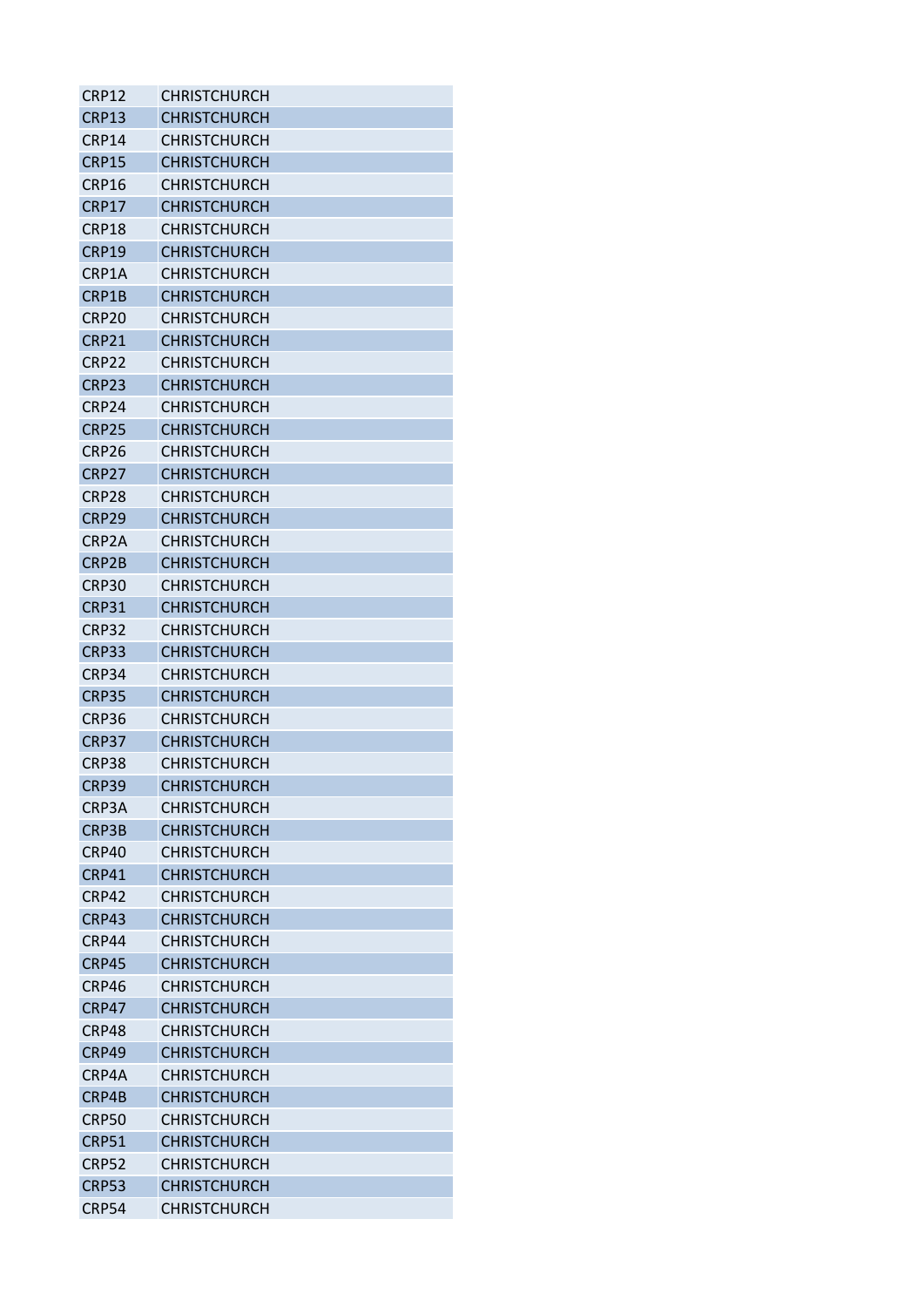| CRP55             | <b>CHRISTCHURCH</b> |
|-------------------|---------------------|
| CRP56             | <b>CHRISTCHURCH</b> |
| CRP57             | <b>CHRISTCHURCH</b> |
| CRP58             | <b>CHRISTCHURCH</b> |
| <b>CRP59</b>      | <b>CHRISTCHURCH</b> |
| CRP5A             | <b>CHRISTCHURCH</b> |
| CRP5B             | <b>CHRISTCHURCH</b> |
| CRP60             | CHRISTCHURCH        |
| <b>CRP61</b>      | <b>CHRISTCHURCH</b> |
| CRP62             | <b>CHRISTCHURCH</b> |
| CRP63             | <b>CHRISTCHURCH</b> |
| CRP64             | <b>CHRISTCHURCH</b> |
| <b>CRP65</b>      | <b>CHRISTCHURCH</b> |
| CRP66             | <b>CHRISTCHURCH</b> |
| CRP67             | <b>CHRISTCHURCH</b> |
| CRP68             | <b>CHRISTCHURCH</b> |
| CRP69             | <b>CHRISTCHURCH</b> |
| CRP6A             | <b>CHRISTCHURCH</b> |
| CRP6B             | <b>CHRISTCHURCH</b> |
| CRP70             | <b>CHRISTCHURCH</b> |
| CRP71             | <b>CHRISTCHURCH</b> |
| CRP72             | <b>CHRISTCHURCH</b> |
| CRP73             | <b>CHRISTCHURCH</b> |
| CRP74             | <b>CHRISTCHURCH</b> |
| CRP75             | <b>CHRISTCHURCH</b> |
| CRP76             | <b>CHRISTCHURCH</b> |
| CRP77             | <b>CHRISTCHURCH</b> |
| CRP78             | <b>CHRISTCHURCH</b> |
| CRP79             | <b>CHRISTCHURCH</b> |
| CRP7A             | <b>CHRISTCHURCH</b> |
| CRP7B             | <b>CHRISTCHURCH</b> |
| CRPM1             | <b>PAPANUI</b>      |
| CRPM <sub>2</sub> | PAPANUI             |
| CRPM3             | <b>PAPANUI</b>      |
| CRPM4             | <b>PAPANUI</b>      |
| CRPM5             | <b>PAPANUI</b>      |
| CRPM <sub>6</sub> | <b>CHRISTCHURCH</b> |
| CRPM7             | <b>CHRISTCHURCH</b> |
| CRPN1             | <b>CHRISTCHURCH</b> |
| CRPN2             | <b>CHRISTCHURCH</b> |
| CRPN3             | <b>CHRISTCHURCH</b> |
| CRPN4             | <b>CHRISTCHURCH</b> |
| <b>CRPN5</b>      | <b>CHRISTCHURCH</b> |
| CRPN <sub>6</sub> | <b>CHRISTCHURCH</b> |
| CRPN7             | <b>CHRISTCHURCH</b> |
| CRPS1             | <b>CHRISTCHURCH</b> |
| CRPS1A            | <b>CHRISTCHURCH</b> |
| CRPS1B            | <b>CHRISTCHURCH</b> |
| CRPS1C            | <b>CHRISTCHURCH</b> |
| CRPS <sub>2</sub> | <b>CHRISTCHURCH</b> |
| <b>CRPS2A</b>     | <b>CHRISTCHURCH</b> |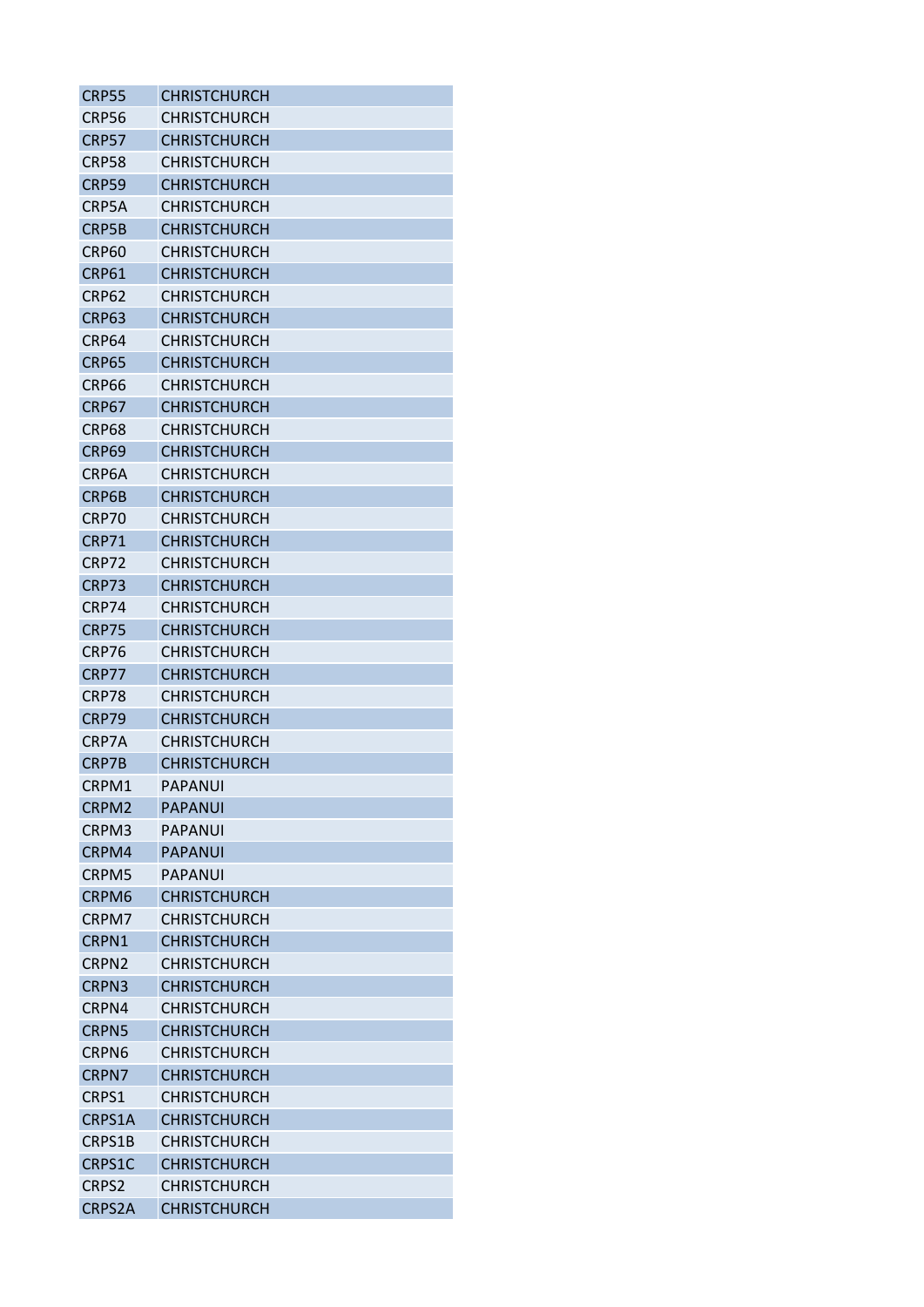| CRPS2B                                 | <b>CHRISTCHURCH</b> |
|----------------------------------------|---------------------|
| CRPS <sub>2</sub> C                    | <b>CHRISTCHURCH</b> |
| CRPS3                                  | <b>CHRISTCHURCH</b> |
| CRPS3A                                 | <b>CHRISTCHURCH</b> |
| CRPS3B                                 | CHRISTCHURCH        |
| <b>CRPS3C</b>                          | <b>CHRISTCHURCH</b> |
| CRPS4                                  | <b>CHRISTCHURCH</b> |
| CRPS4A                                 | <b>CHRISTCHURCH</b> |
| CRPS4B                                 | <b>CHRISTCHURCH</b> |
| CRPS4C                                 | <b>CHRISTCHURCH</b> |
| <b>CRPS5</b>                           | <b>CHRISTCHURCH</b> |
| CRPS5A                                 | <b>CHRISTCHURCH</b> |
| CRPS5B                                 | <b>CHRISTCHURCH</b> |
| <b>CRPS5C</b>                          | <b>CHRISTCHURCH</b> |
| CRPS6                                  | <b>CHRISTCHURCH</b> |
| CRPS6A                                 | <b>CHRISTCHURCH</b> |
| <b>CRPS6B</b>                          | <b>CHRISTCHURCH</b> |
| <b>CRPS6C</b>                          | <b>CHRISTCHURCH</b> |
| CRPS7                                  | <b>CHRISTCHURCH</b> |
| <b>CRPS7A</b>                          | <b>CHRISTCHURCH</b> |
| CRPS7B                                 | CHRISTCHURCH        |
| <b>CRPS7C</b>                          | <b>CHRISTCHURCH</b> |
| CRPST1L                                | <b>CHRISTCHURCH</b> |
| CRPST1M                                | <b>CHRISTCHURCH</b> |
| CRPST1N                                | <b>CHRISTCHURCH</b> |
| CRPST1O                                | <b>CHRISTCHURCH</b> |
| CRPST1P                                | <b>CHRISTCHURCH</b> |
| CRPST1Q                                | CHRISTCHURCH        |
| <b>CRPST1R</b>                         | <b>CHRISTCHURCH</b> |
| <b>CRPST1S</b>                         | <b>CHRISTCHURCH</b> |
| CRPST1T                                | <b>CHRISTCHURCH</b> |
| CRPST1U                                | <b>CHRISTCHURCH</b> |
| CRPST1V                                | <b>CHRISTCHURCH</b> |
| CRPST1W                                | <b>CHRISTCHURCH</b> |
| CRPST1X                                | <b>CHRISTCHURCH</b> |
| CRPST1Y                                | <b>CHRISTCHURCH</b> |
| CRPST1Z                                | <b>CHRISTCHURCH</b> |
| <b>CRPST2L</b>                         | <b>CHRISTCHURCH</b> |
| CRPST2M                                | <b>CHRISTCHURCH</b> |
| <b>CRPST2N</b>                         | <b>CHRISTCHURCH</b> |
| CRPST <sub>20</sub>                    | <b>CHRISTCHURCH</b> |
| CRPST2P                                | <b>CHRISTCHURCH</b> |
| CRPST2Q                                | <b>CHRISTCHURCH</b> |
| <b>CRPST2R</b>                         | <b>CHRISTCHURCH</b> |
| <b>CRPST2S</b>                         | <b>CHRISTCHURCH</b> |
| <b>CRPST2T</b>                         | <b>CHRISTCHURCH</b> |
| CRPST2U                                |                     |
|                                        | <b>CHRISTCHURCH</b> |
| <b>CRPST2V</b><br>CRPST <sub>2</sub> W | <b>CHRISTCHURCH</b> |
|                                        | <b>CHRISTCHURCH</b> |
| <b>CRPST2X</b>                         | <b>CHRISTCHURCH</b> |
| <b>CRPST2Y</b>                         | <b>CHRISTCHURCH</b> |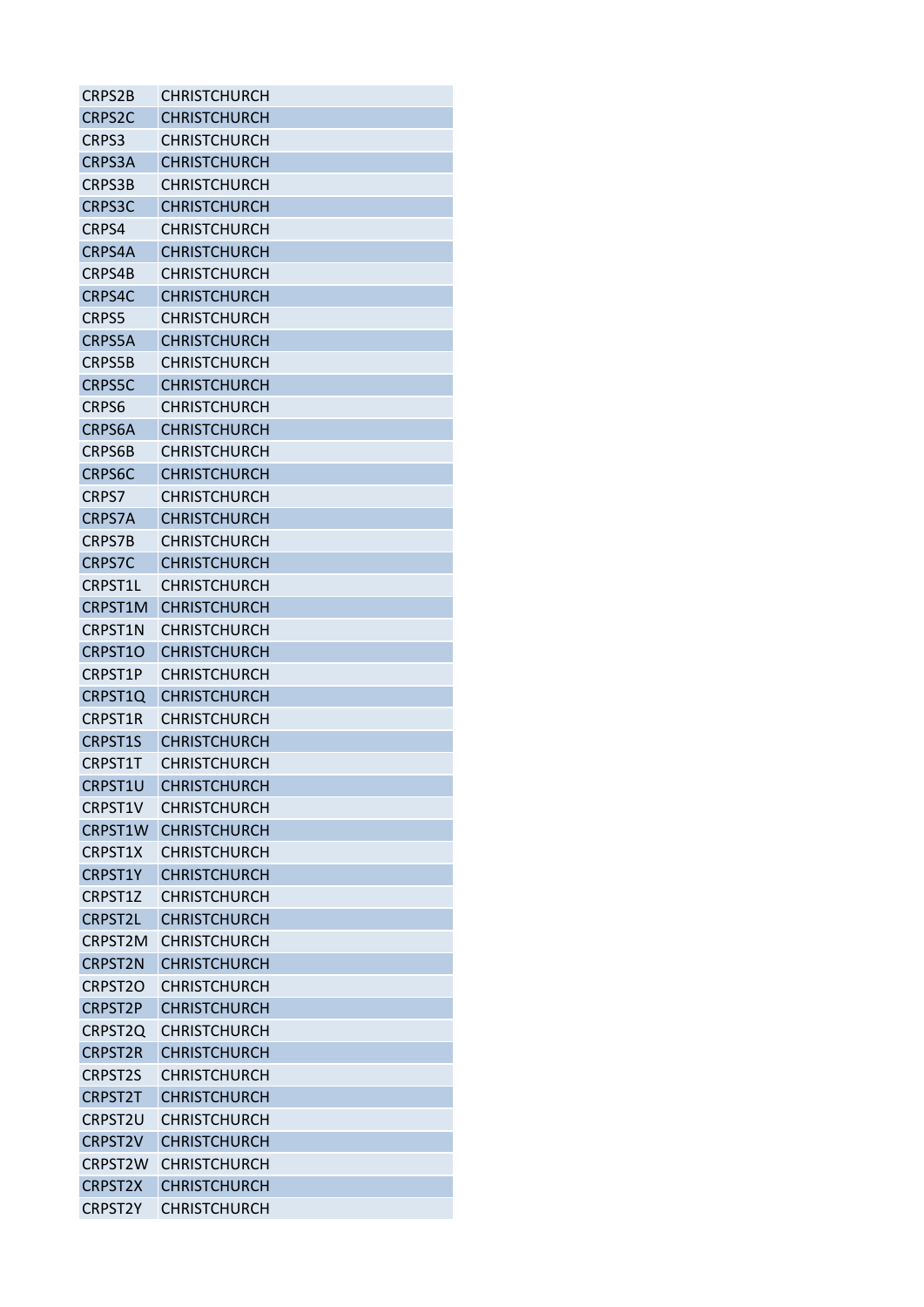| <b>CRPST2Z</b> | <b>CHRISTCHURCH</b> |
|----------------|---------------------|
| <b>CRPST3L</b> | <b>CHRISTCHURCH</b> |
| <b>CRPST3M</b> | <b>CHRISTCHURCH</b> |
| CRPST3N        | <b>CHRISTCHURCH</b> |
| CRPST3O        | <b>CHRISTCHURCH</b> |
| <b>CRPST3P</b> | <b>CHRISTCHURCH</b> |
| CRPST3Q        | <b>CHRISTCHURCH</b> |
| <b>CRPST3R</b> | <b>CHRISTCHURCH</b> |
| <b>CRPST3S</b> | <b>CHRISTCHURCH</b> |
| <b>CRPST3T</b> | <b>CHRISTCHURCH</b> |
| CRPST3U        | <b>CHRISTCHURCH</b> |
| CRPST3V        | <b>CHRISTCHURCH</b> |
| <b>CRPST3W</b> | CHRISTCHURCH        |
| <b>CRPST3X</b> | <b>CHRISTCHURCH</b> |
| <b>CRPST3Y</b> | <b>CHRISTCHURCH</b> |
| CRPST3Z        | <b>CHRISTCHURCH</b> |
| CRPST4L        | <b>CHRISTCHURCH</b> |
| CRPST4M        | <b>CHRISTCHURCH</b> |
| <b>CRPST4N</b> | <b>CHRISTCHURCH</b> |
| CRPST4O        | <b>CHRISTCHURCH</b> |
| CRPST4P        | <b>CHRISTCHURCH</b> |
| CRPST4Q        | <b>CHRISTCHURCH</b> |
| <b>CRPST4R</b> | <b>CHRISTCHURCH</b> |
| CRPST4S        | <b>CHRISTCHURCH</b> |
| CRPST4T        | <b>CHRISTCHURCH</b> |
| CRPST4U        | <b>CHRISTCHURCH</b> |
| <b>CRPST4V</b> | <b>CHRISTCHURCH</b> |
| CRPST4W        | CHRISTCHURCH        |
| <b>CRPST4X</b> | <b>CHRISTCHURCH</b> |
| CRPST4Y        | <b>CHRISTCHURCH</b> |
| CRPST4Z        | <b>CHRISTCHURCH</b> |
| <b>CRPST5L</b> | <b>CHRISTCHURCH</b> |
| <b>CRPST5M</b> | <b>CHRISTCHURCH</b> |
| <b>CRPST5N</b> | <b>CHRISTCHURCH</b> |
| CRPST50        | <b>CHRISTCHURCH</b> |
| <b>CRPST5P</b> | <b>CHRISTCHURCH</b> |
| CRPST5Q        | <b>CHRISTCHURCH</b> |
| <b>CRPST5R</b> | <b>CHRISTCHURCH</b> |
| <b>CRPST5S</b> | <b>CHRISTCHURCH</b> |
| <b>CRPST5T</b> | <b>CHRISTCHURCH</b> |
| <b>CRPST5U</b> | <b>CHRISTCHURCH</b> |
| <b>CRPST5V</b> | <b>CHRISTCHURCH</b> |
| <b>CRPST5W</b> | <b>CHRISTCHURCH</b> |
| CRPST5X        | CHRISTCHURCH        |
| <b>CRPST5Y</b> | <b>CHRISTCHURCH</b> |
| <b>CRPST5Z</b> | <b>CHRISTCHURCH</b> |
| <b>CRPST6L</b> | <b>CHRISTCHURCH</b> |
| CRPST6M        | <b>CHRISTCHURCH</b> |
| <b>CRPST6N</b> | <b>CHRISTCHURCH</b> |
| CRPST6O        | <b>CHRISTCHURCH</b> |
| <b>CRPST6P</b> | <b>CHRISTCHURCH</b> |
|                |                     |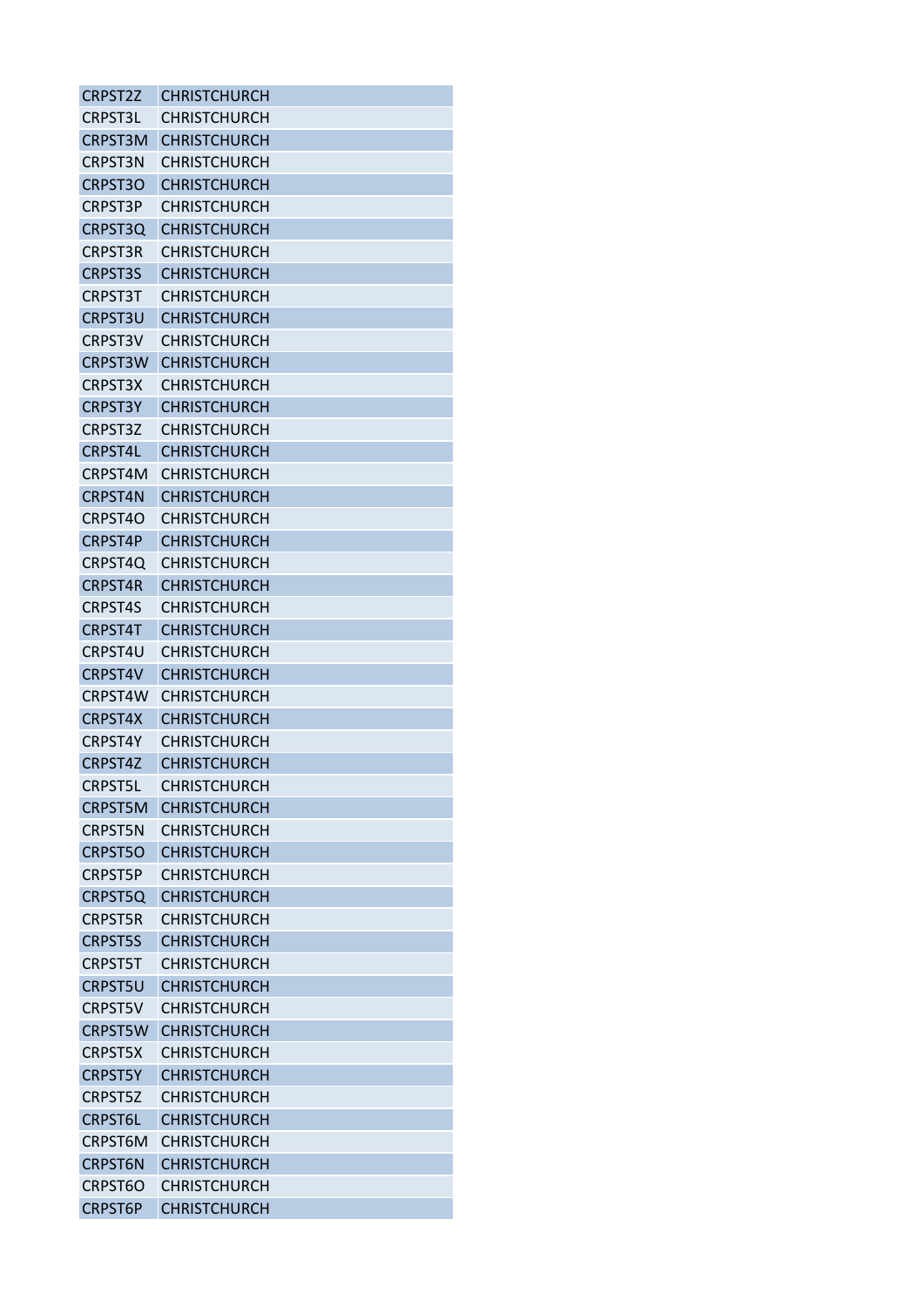| CRPST6Q          | <b>CHRISTCHURCH</b>     |
|------------------|-------------------------|
| <b>CRPST6R</b>   | <b>CHRISTCHURCH</b>     |
| <b>CRPST6S</b>   | <b>CHRISTCHURCH</b>     |
| <b>CRPST6T</b>   | <b>CHRISTCHURCH</b>     |
| CRPST6U          | CHRISTCHURCH            |
| <b>CRPST6V</b>   | <b>CHRISTCHURCH</b>     |
| CRPST6W          | <b>CHRISTCHURCH</b>     |
| <b>CRPST6X</b>   | <b>CHRISTCHURCH</b>     |
| <b>CRPST6Y</b>   | <b>CHRISTCHURCH</b>     |
| CRPST6Z          | <b>CHRISTCHURCH</b>     |
| <b>CRPST7L</b>   | <b>CHRISTCHURCH</b>     |
| <b>CRPST7M</b>   | <b>CHRISTCHURCH</b>     |
| CRPST7N          | CHRISTCHURCH            |
| <b>CRPST7O</b>   | <b>CHRISTCHURCH</b>     |
| <b>CRPST7P</b>   | CHRISTCHURCH            |
| CRPST7Q          | <b>CHRISTCHURCH</b>     |
| <b>CRPST7R</b>   | <b>CHRISTCHURCH</b>     |
| <b>CRPST7S</b>   | <b>CHRISTCHURCH</b>     |
| <b>CRPST7T</b>   | <b>CHRISTCHURCH</b>     |
| <b>CRPST7U</b>   | <b>CHRISTCHURCH</b>     |
| <b>CRPST7V</b>   | CHRISTCHURCH            |
| <b>CRPST7W</b>   | <b>CHRISTCHURCH</b>     |
| <b>CRPST7X</b>   | <b>CHRISTCHURCH</b>     |
| <b>CRPST7Y</b>   | <b>CHRISTCHURCH</b>     |
| CRPST7Z          | <b>CHRISTCHURCH</b>     |
| CRQ1             | CHRISTCHURCH DHQ        |
| CRQ <sub>2</sub> | <b>CHRISTCHURCH DHQ</b> |
| CRQ3             | CHRISTCHURCH DHQ        |
| CRQ4             | <b>CHRISTCHURCH DHO</b> |
| CRQ5             | <b>CHRISTCHURCH DHO</b> |
| CRQ6             | <b>CHRISTCHURCH DHO</b> |
| CRQ7             | <b>CHRISTCHURCH DHQ</b> |
| CRQ8             | CHRISTCHURCH DHQ        |
| CRQ9             | <b>CHRISTCHURCH DHQ</b> |
| <b>CRQS</b>      | <b>CHRISTCHURCH DHQ</b> |
| CRS1             | <b>CHRISTCHURCH</b>     |
| CRS6             | <b>CHRISTCHURCH</b>     |
| CRS7             | <b>CHRISTCHURCH</b>     |
| CRS8             | <b>CHRISTCHURCH</b>     |
|                  |                         |
| CRS9             | <b>CHRISTCHURCH</b>     |
| CRSAR1           | CHRISTCHURCH            |
| CRSAR10          | <b>CHRISTCHURCH</b>     |
| CRSAR11          | <b>CHRISTCHURCH</b>     |
| CRSAR12          | <b>CHRISTCHURCH</b>     |
| CRSAR13          | <b>CHRISTCHURCH</b>     |
| CRSAR14          | <b>CHRISTCHURCH</b>     |
| CRSAR15          | <b>CHRISTCHURCH</b>     |
| CRSAR16          | <b>CHRISTCHURCH</b>     |
| CRSAR17          | <b>CHRISTCHURCH</b>     |
| CRSAR2           | <b>CHRISTCHURCH</b>     |
| CRSAR3           | CHRISTCHURCH            |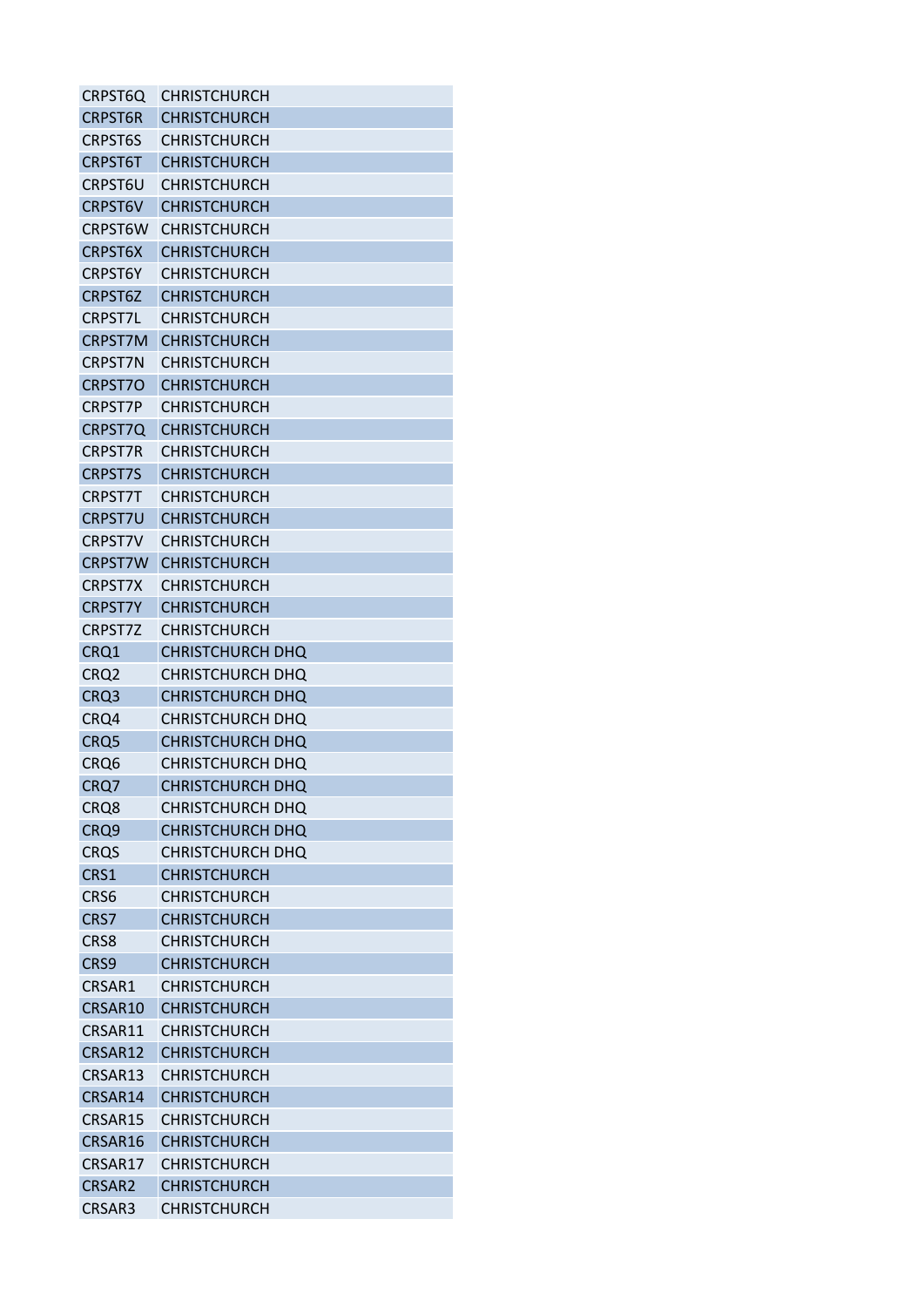| CRSAR4             | <b>CHRISTCHURCH</b> |
|--------------------|---------------------|
| <b>CRSAR5</b>      | <b>CHRISTCHURCH</b> |
| CRSAR6             | <b>CHRISTCHURCH</b> |
| CRSAR7             | <b>CHRISTCHURCH</b> |
| CRSAR8             | <b>CHRISTCHURCH</b> |
| CRSAR9             | <b>CHRISTCHURCH</b> |
| CRT1               | <b>CHRISTCHURCH</b> |
| CRT1A              | <b>CHRISTCHURCH</b> |
| CRT1B              | <b>CHRISTCHURCH</b> |
| CRT <sub>2</sub>   | <b>CHRISTCHURCH</b> |
| CRT <sub>2</sub> A | <b>CHRISTCHURCH</b> |
| CRT2B              | <b>CHRISTCHURCH</b> |
| CRT3               | <b>CHRISTCHURCH</b> |
| CRT3A              | <b>CHRISTCHURCH</b> |
| CRT3B              | <b>CHRISTCHURCH</b> |
| CRT4               | <b>CHRISTCHURCH</b> |
| CRT4A              | <b>CHRISTCHURCH</b> |
| CRT4B              | <b>CHRISTCHURCH</b> |
| <b>CRTS</b>        | <b>CHRISTCHURCH</b> |
| CRU1               | <b>CHRISTCHURCH</b> |
| CRU <sub>2</sub>   | <b>CHRISTCHURCH</b> |
| CRU3               | <b>CHRISTCHURCH</b> |
| CRU4               | <b>CHRISTCHURCH</b> |
| CRU5               | <b>CHRISTCHURCH</b> |
| CRU <sub>6</sub>   | <b>CHRISTCHURCH</b> |
| CRU7               | <b>CHRISTCHURCH</b> |
| CRU <sub>8</sub>   | <b>CHRISTCHURCH</b> |
| CRUS1              | <b>CHRISTCHURCH</b> |
| CRV1               | <b>CHRISTCHURCH</b> |
| CRV10              | <b>CHRISTCHURCH</b> |
| <b>CRV11</b>       | <b>CHRISTCHURCH</b> |
| <b>CRV12</b>       | <b>CHRISTCHURCH</b> |
| CRV <sub>2</sub>   | <b>CHRISTCHURCH</b> |
| CRV3               | <b>CHRISTCHURCH</b> |
| CRV4               | <b>CHRISTCHURCH</b> |
| CRV5               | <b>CHRISTCHURCH</b> |
| CRV <sub>6</sub>   | <b>CHRISTCHURCH</b> |
| CRV7               | <b>CHRISTCHURCH</b> |
| CRV8               | <b>CHRISTCHURCH</b> |
| CRV <sub>9</sub>   | <b>CHRISTCHURCH</b> |
| CRVC1              | <b>CHRISTCHURCH</b> |
| CRVC10             | <b>CHRISTCHURCH</b> |
| CRVC11             | <b>CHRISTCHURCH</b> |
|                    |                     |
| CRVC12             | <b>CHRISTCHURCH</b> |
| CRVC13             | <b>CHRISTCHURCH</b> |
| CRVC14             | <b>CHRISTCHURCH</b> |
| CRVC15             | <b>CHRISTCHURCH</b> |
| CRVC16             | <b>CHRISTCHURCH</b> |
| CRVC17             | <b>CHRISTCHURCH</b> |
| CRVC18             | <b>CHRISTCHURCH</b> |
| CRVC19             | <b>CHRISTCHURCH</b> |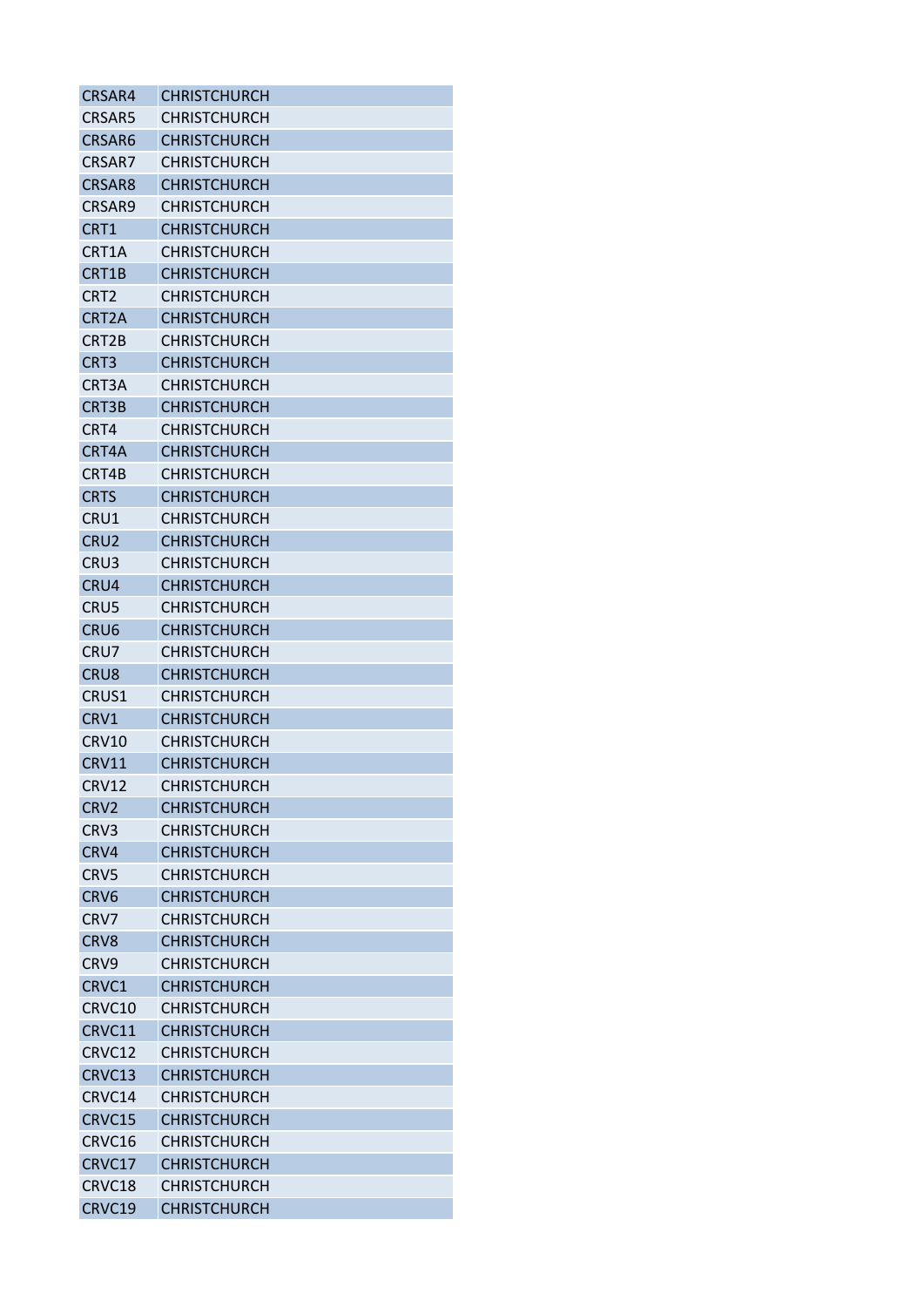| CRVC <sub>2</sub>  | <b>CHRISTCHURCH</b>         |
|--------------------|-----------------------------|
| CRVC <sub>20</sub> | <b>CHRISTCHURCH</b>         |
| CRVC21             | <b>CHRISTCHURCH</b>         |
| CRVC22             | <b>CHRISTCHURCH</b>         |
| CRVC <sub>23</sub> | CHRISTCHURCH                |
| CRVC24             | <b>CHRISTCHURCH</b>         |
| CRVC25             | CHRISTCHURCH                |
| CRVC26             | <b>CHRISTCHURCH</b>         |
| CRVC27             | <b>CHRISTCHURCH</b>         |
| CRVC3              | <b>CHRISTCHURCH</b>         |
| CRVC4              | <b>CHRISTCHURCH</b>         |
| CRVC5              | <b>CHRISTCHURCH</b>         |
| CRVC6              | <b>CHRISTCHURCH</b>         |
| CRVC7              | <b>CHRISTCHURCH</b>         |
| CRVC <sub>8</sub>  | <b>CHRISTCHURCH</b>         |
| CRVC9              | <b>CHRISTCHURCH</b>         |
| <b>CRVCN</b>       | <b>CHRISTCHURCH</b>         |
| CRVCS1             | <b>CHRISTCHURCH</b>         |
| <b>CRVCS2</b>      | <b>CHRISTCHURCH</b>         |
| <b>CRVCS3</b>      | <b>CHRISTCHURCH</b>         |
| CRVCS4             | CHRISTCHURCH                |
| <b>CRVCS5</b>      | <b>CHRISTCHURCH</b>         |
| CRVCS6             | <b>CHRISTCHURCH</b>         |
| <b>CRVCS7</b>      |                             |
|                    | <b>CHRISTCHURCH</b>         |
| <b>CRVN</b>        | <b>CHRISTCHURCH</b>         |
| <b>CRVS</b>        | <b>CHRISTCHURCH</b>         |
| CRVS <sub>2</sub>  | <b>CHRISTCHURCH</b>         |
| CRW1               | <b>CHRISTCHURCH DHQ</b>     |
| CRW <sub>2</sub>   | <b>CHRISTCHURCH DHQ</b>     |
| CRW <sub>3</sub>   | CHRISTCHURCH DHQ            |
| CRW <sub>8</sub>   | <b>CHRISTCHURCH</b>         |
| <b>CRW91</b>       | <b>CHRISTCHURCH CENTRAL</b> |
| CRW92              | <b>CHRISTCHURCH CENTRAL</b> |
| <b>CRW93</b>       | <b>CHRISTCHURCH CENTRAL</b> |
| CRW9C              | <b>CHRISTCHURCH CENTRAL</b> |
| CRW9D              | <b>CHRISTCHURCH CENTRAL</b> |
| CRW9E              | <b>CHRISTCHURCH CENTRAL</b> |
| CRW9F              | <b>CHRISTCHURCH CENTRAL</b> |
| CRW9G              | <b>CHRISTCHURCH CENTRAL</b> |
| CRW9H              | <b>CHRISTCHURCH CENTRAL</b> |
| CRW9J              | <b>CHRISTCHURCH CENTRAL</b> |
| CRW9K              | <b>CHRISTCHURCH CENTRAL</b> |
| CRW9L              | <b>CHRISTCHURCH CENTRAL</b> |
| CRW9M              | <b>CHRISTCHURCH CENTRAL</b> |
| CRW9P              | <b>CHRISTCHURCH CENTRAL</b> |
| <b>CRWEL</b>       | <b>CHRISTCHURCH</b>         |
| <b>CRWPA</b>       | <b>CHRISTCHURCH DHQ</b>     |
| CRX1               | <b>CHRISTCHURCH</b>         |
| <b>CRX10</b>       | <b>CHRISTCHURCH</b>         |
| <b>CRX11</b>       | <b>CHRISTCHURCH</b>         |
| <b>CRX12</b>       | <b>CHRISTCHURCH</b>         |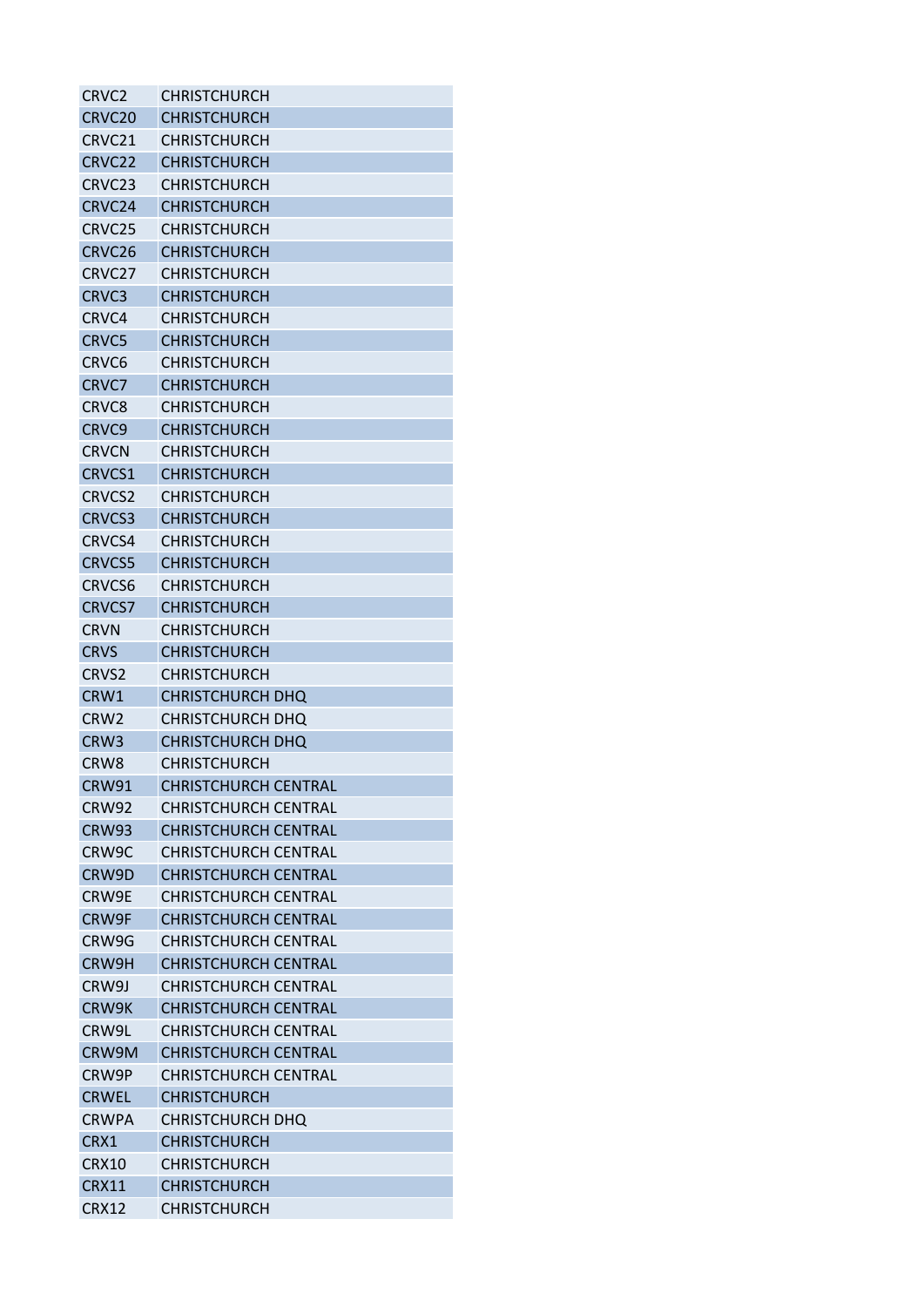| CRX13             | <b>CHRISTCHURCH</b> |
|-------------------|---------------------|
| CRX14             | <b>CHRISTCHURCH</b> |
| <b>CRX15</b>      | <b>CHRISTCHURCH</b> |
| CRX16             | <b>CHRISTCHURCH</b> |
| <b>CRX17</b>      | <b>CHRISTCHURCH</b> |
| CRX18             | <b>CHRISTCHURCH</b> |
| <b>CRX19</b>      | <b>CHRISTCHURCH</b> |
| CRX2              | CHRISTCHURCH        |
| <b>CRX20</b>      | <b>CHRISTCHURCH</b> |
| CRX21             | <b>CHRISTCHURCH</b> |
| <b>CRX22</b>      | <b>CHRISTCHURCH</b> |
| CRX23             | <b>CHRISTCHURCH</b> |
| <b>CRX24</b>      | <b>CHRISTCHURCH</b> |
| CRX25             | <b>CHRISTCHURCH</b> |
| CRX26             | <b>CHRISTCHURCH</b> |
| <b>CRX27</b>      | <b>CHRISTCHURCH</b> |
| CRX <sub>28</sub> | <b>CHRISTCHURCH</b> |
| CRX29             | <b>CHRISTCHURCH</b> |
| CRX3              | <b>CHRISTCHURCH</b> |
| CRX30             | <b>CHRISTCHURCH</b> |
| <b>CRX31</b>      | <b>CHRISTCHURCH</b> |
| CRX32             | <b>CHRISTCHURCH</b> |
| CRX33             | <b>CHRISTCHURCH</b> |
| CRX34             | CHRISTCHURCH        |
| <b>CRX35</b>      | <b>CHRISTCHURCH</b> |
| CRX36             | <b>CHRISTCHURCH</b> |
| CRX37             | <b>CHRISTCHURCH</b> |
| CRX38             | <b>CHRISTCHURCH</b> |
| <b>CRX39</b>      | <b>CHRISTCHURCH</b> |
| CRX4              | <b>CHRISTCHURCH</b> |
| CRX40             | <b>CHRISTCHURCH</b> |
| <b>CRX41</b>      | <b>CHRISTCHURCH</b> |
| <b>CRX42</b>      | <b>CHRISTCHURCH</b> |
| CRX43             | <b>CHRISTCHURCH</b> |
| <b>CRX44</b>      | <b>CHRISTCHURCH</b> |
| <b>CRX45</b>      | <b>CHRISTCHURCH</b> |
| <b>CRX46</b>      | <b>CHRISTCHURCH</b> |
| <b>CRX47</b>      | <b>CHRISTCHURCH</b> |
| <b>CRX48</b>      | <b>CHRISTCHURCH</b> |
| CRX49             | <b>CHRISTCHURCH</b> |
| CRX5              | <b>CHRISTCHURCH</b> |
| CRX50             | <b>CHRISTCHURCH</b> |
| <b>CRX51</b>      | <b>CHRISTCHURCH</b> |
| <b>CRX52</b>      | <b>CHRISTCHURCH</b> |
| <b>CRX53</b>      | <b>CHRISTCHURCH</b> |
| CRX6              | <b>CHRISTCHURCH</b> |
| <b>CRX60</b>      | <b>CHRISTCHURCH</b> |
| CRX7              | <b>CHRISTCHURCH</b> |
| CRX8              | <b>CHRISTCHURCH</b> |
| CRX9              | <b>CHRISTCHURCH</b> |
| <b>CRX98</b>      | <b>CHRISTCHURCH</b> |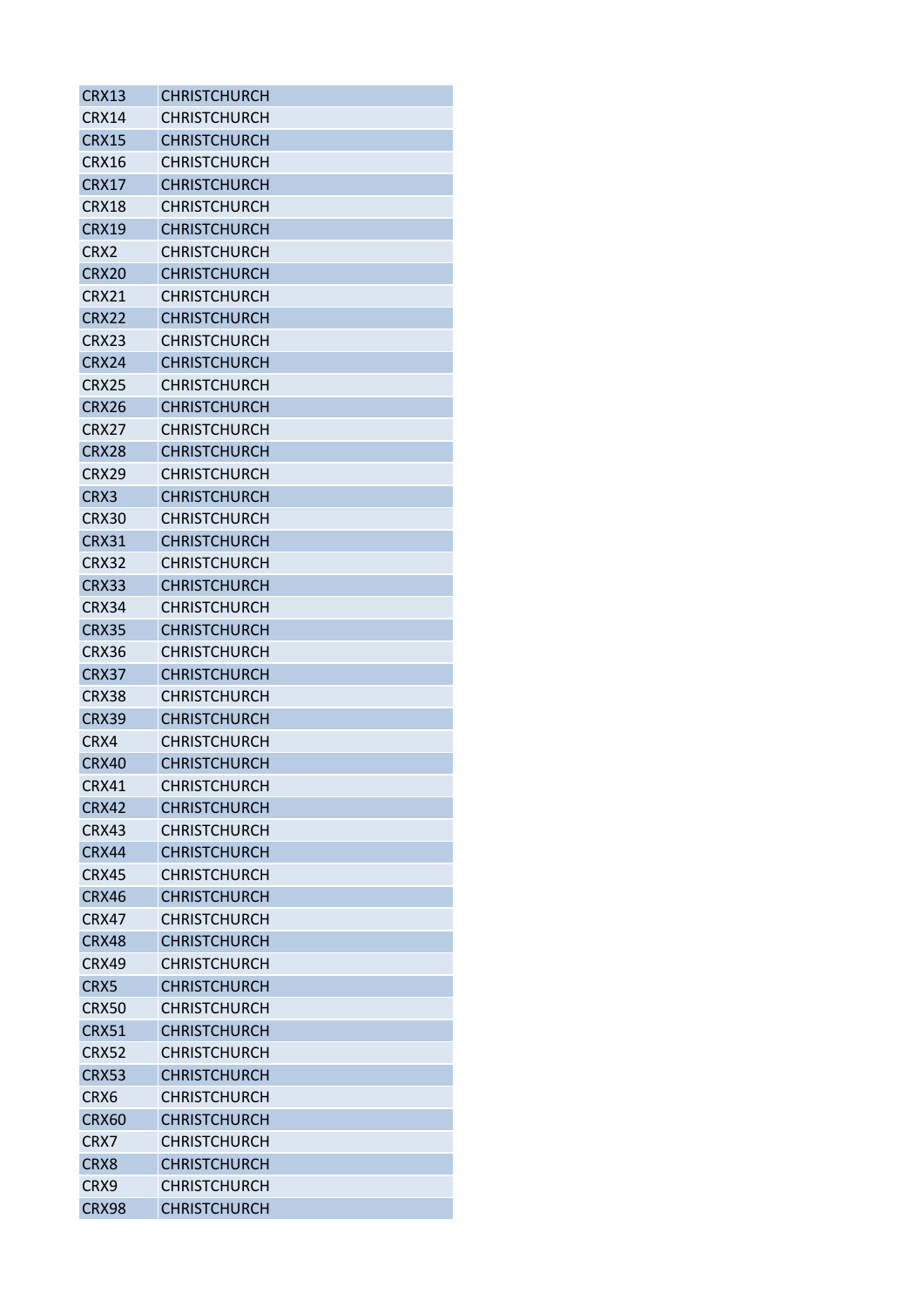| CRX99             | CHRISTCHURCH              |
|-------------------|---------------------------|
| CRXA1             | <b>CHRISTCHURCH</b>       |
| CRXA2             | <b>CHRISTCHURCH</b>       |
| CRXA3             | <b>CHRISTCHURCH</b>       |
| CRXA4             | <b>CHRISTCHURCH</b>       |
| CRXN1             | <b>CHRISTCHURCH</b>       |
| CRXN2             | <b>CHRISTCHURCH</b>       |
| CRXN3             | <b>CHRISTCHURCH</b>       |
| CRXN4             | <b>CHRISTCHURCH</b>       |
| <b>CRXN5</b>      | <b>CHRISTCHURCH</b>       |
| CRXN <sub>6</sub> | <b>CHRISTCHURCH</b>       |
| CRXS1             | <b>CHRISTCHURCH</b>       |
| CRXS14            | <b>CHRISTCHURCH</b>       |
| <b>CRXS15</b>     | <b>CHRISTCHURCH</b>       |
| CRXS16            | <b>CHRISTCHURCH</b>       |
| CRXS17            | <b>CHRISTCHURCH</b>       |
| CRXS18            | <b>CHRISTCHURCH</b>       |
| CRXS19            | <b>CHRISTCHURCH</b>       |
| CRXS2             | <b>CHRISTCHURCH</b>       |
| CRXS20            | <b>CHRISTCHURCH</b>       |
| CRXS21            | <b>CHRISTCHURCH</b>       |
| CRXS22            | <b>CHRISTCHURCH</b>       |
| CRXS23            | <b>CHRISTCHURCH</b>       |
| CRXS24            | <b>CHRISTCHURCH</b>       |
| CRXS25            | <b>CHRISTCHURCH</b>       |
| CRXS26            | <b>CHRISTCHURCH</b>       |
| CRXS27            | <b>CHRISTCHURCH</b>       |
| CRXS28            | <b>CHRISTCHURCH</b>       |
| CRXS29            | <b>CHRISTCHURCH</b>       |
| CRXS3             | <b>CHRISTCHURCH</b>       |
| CRXS30            | <b>CHRISTCHURCH</b>       |
| CRXS4             | <b>CHRISTCHURCH</b>       |
| CRXS5             | <b>CHRISTCHURCH</b>       |
| CRXS6             | <b>CHRISTCHURCH</b>       |
| CRXS7             | <b>CHRISTCHURCH</b>       |
| CRXS8             | <b>CHRISTCHURCH</b>       |
| CRXS9             | <b>CHRISTCHURCH</b>       |
| <b>CRY</b>        | <b>CHRISTCHURCH</b>       |
| CRY <sub>2</sub>  | <b>CHRISTCHURCH</b>       |
| CRY3              | <b>CHRISTCHURCH</b>       |
| CRY4              | <b>CHRISTCHURCH</b>       |
| CRY5              | <b>CHRISTCHURCH</b>       |
| CRY81             | <b>CHRISTCHURCH METRO</b> |
| CRY8A             | <b>CHRISTCHURCH METRO</b> |
| CRY8B             | <b>CHRISTCHURCH METRO</b> |
| CRY8C             | <b>CHRISTCHURCH METRO</b> |
| <b>CRYN</b>       | <b>CHRISTCHURCH</b>       |
| <b>CRYS</b>       | <b>CHRISTCHURCH</b>       |
| <b>CRZ</b>        | <b>CHRISTCHURCH DHQ</b>   |
| <b>CRZ10</b>      | <b>CHRISTCHURCH</b>       |
| <b>CRZ100</b>     | CHRISTCHURCH              |
|                   |                           |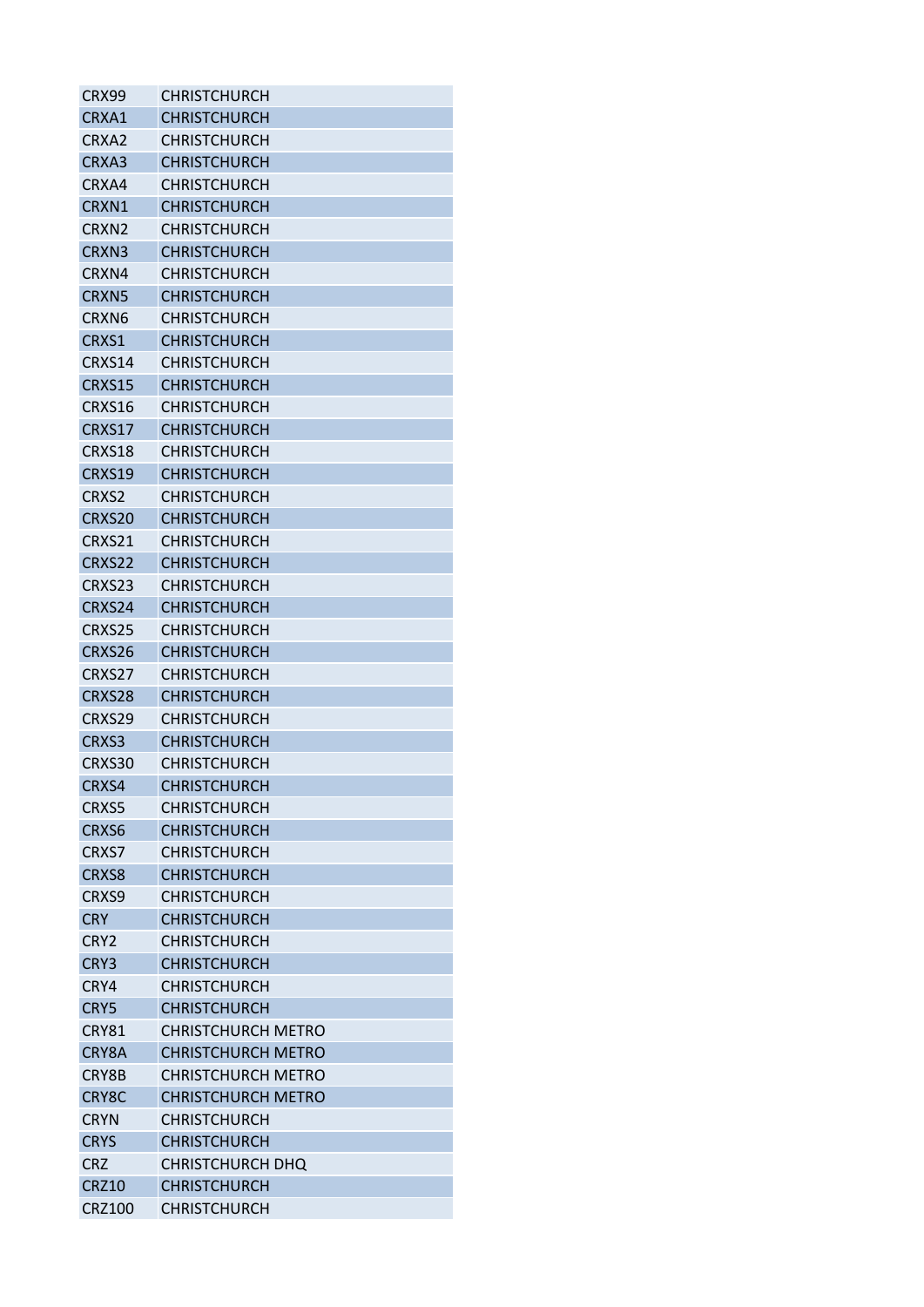| <b>CRZ104</b> | <b>CHRISTCHURCH</b> |
|---------------|---------------------|
| <b>CRZ105</b> | <b>CHRISTCHURCH</b> |
| <b>CRZ106</b> | <b>CHRISTCHURCH</b> |
| <b>CRZ107</b> | <b>CHRISTCHURCH</b> |
| <b>CRZ108</b> | <b>CHRISTCHURCH</b> |
| <b>CRZ109</b> | <b>CHRISTCHURCH</b> |
| CRZ11         | <b>CHRISTCHURCH</b> |
| <b>CRZ110</b> | <b>CHRISTCHURCH</b> |
| <b>CRZ111</b> | <b>CHRISTCHURCH</b> |
| CRZ112        | <b>CHRISTCHURCH</b> |
| <b>CRZ113</b> | <b>CHRISTCHURCH</b> |
| CRZ114        | <b>CHRISTCHURCH</b> |
| <b>CRZ115</b> | <b>CHRISTCHURCH</b> |
| <b>CRZ116</b> | <b>CHRISTCHURCH</b> |
| <b>CRZ117</b> | <b>CHRISTCHURCH</b> |
| <b>CRZ118</b> | <b>CHRISTCHURCH</b> |
| <b>CRZ119</b> | <b>CHRISTCHURCH</b> |
| CRZ12         | <b>CHRISTCHURCH</b> |
| <b>CRZ120</b> | <b>CHRISTCHURCH</b> |
| <b>CRZ121</b> | <b>CHRISTCHURCH</b> |
| <b>CRZ122</b> | <b>CHRISTCHURCH</b> |
| <b>CRZ123</b> | <b>CHRISTCHURCH</b> |
| <b>CRZ124</b> | <b>CHRISTCHURCH</b> |
| <b>CRZ125</b> | <b>CHRISTCHURCH</b> |
| <b>CRZ126</b> | <b>CHRISTCHURCH</b> |
| <b>CRZ127</b> | <b>CHRISTCHURCH</b> |
| <b>CRZ128</b> | <b>CHRISTCHURCH</b> |
| CRZ129        | <b>CHRISTCHURCH</b> |
| <b>CRZ13</b>  | <b>CHRISTCHURCH</b> |
| <b>CRZ130</b> | <b>CHRISTCHURCH</b> |
| CRZ131        | <b>CHRISTCHURCH</b> |
| <b>CRZ132</b> | <b>CHRISTCHURCH</b> |
| <b>CRZ133</b> | <b>CHRISTCHURCH</b> |
| <b>CRZ134</b> | <b>CHRISTCHURCH</b> |
| <b>CRZ135</b> | <b>CHRISTCHURCH</b> |
| <b>CRZ136</b> | <b>CHRISTCHURCH</b> |
| <b>CRZ137</b> | <b>CHRISTCHURCH</b> |
| <b>CRZ138</b> | <b>CHRISTCHURCH</b> |
| <b>CRZ139</b> | <b>CHRISTCHURCH</b> |
| <b>CRZ14</b>  | <b>CHRISTCHURCH</b> |
| <b>CRZ140</b> | <b>CHRISTCHURCH</b> |
| <b>CRZ141</b> | <b>CHRISTCHURCH</b> |
| <b>CRZ142</b> | <b>CHRISTCHURCH</b> |
| CRZ143        | <b>CHRISTCHURCH</b> |
| <b>CRZ144</b> | <b>CHRISTCHURCH</b> |
| <b>CRZ145</b> | <b>CHRISTCHURCH</b> |
| CRZ146        | <b>CHRISTCHURCH</b> |
| <b>CRZ147</b> | <b>CHRISTCHURCH</b> |
| <b>CRZ148</b> | <b>CHRISTCHURCH</b> |
| <b>CRZ149</b> | <b>CHRISTCHURCH</b> |
| <b>CRZ15</b>  | <b>CHRISTCHURCH</b> |
|               |                     |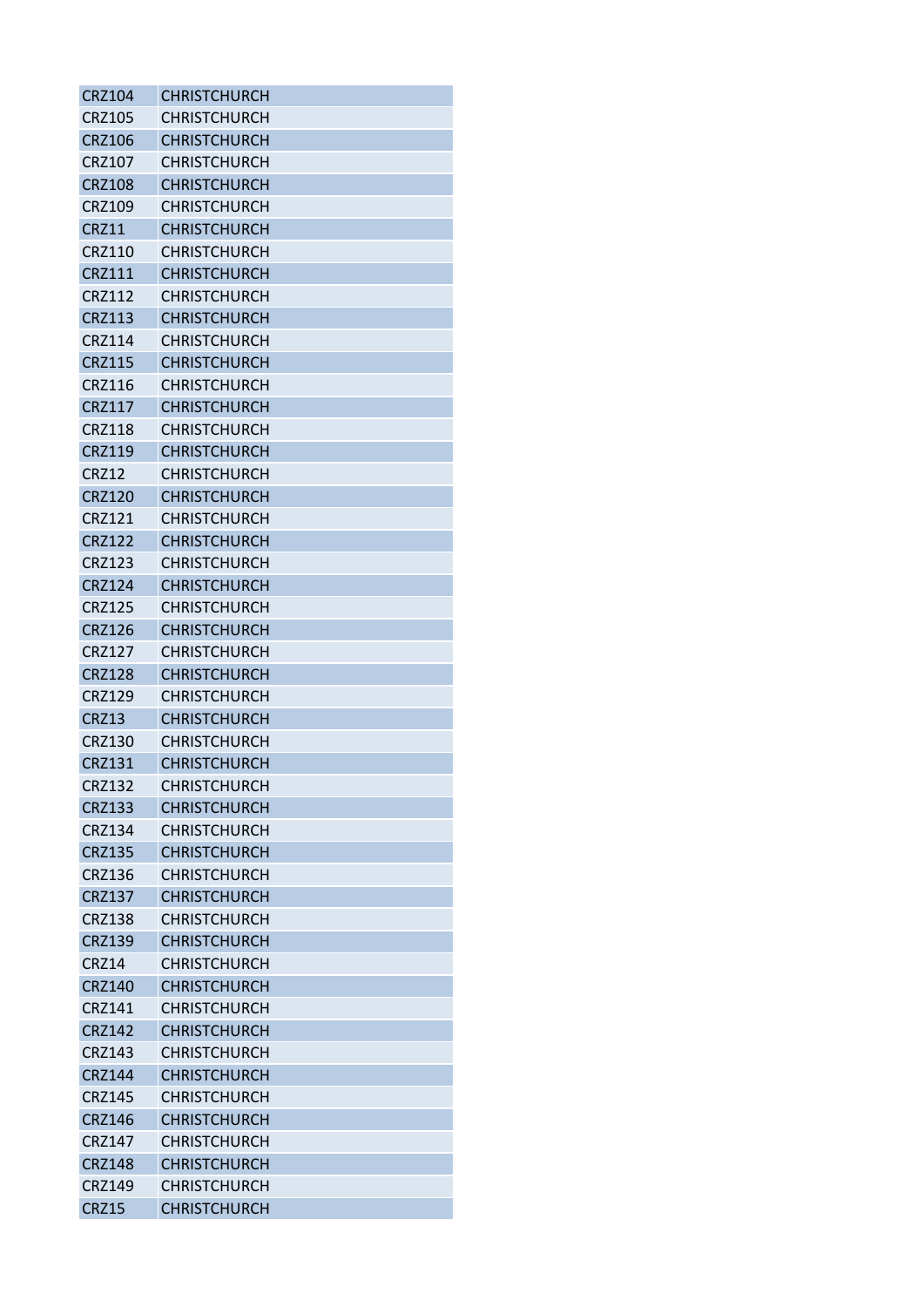| <b>CRZ150</b>    | <b>CHRISTCHURCH</b>     |
|------------------|-------------------------|
| <b>CRZ151</b>    | <b>CHRISTCHURCH</b>     |
| <b>CRZ152</b>    | CHRISTCHURCH            |
| <b>CRZ153</b>    | <b>CHRISTCHURCH</b>     |
| <b>CRZ154</b>    | <b>CHRISTCHURCH</b>     |
| <b>CRZ155</b>    | <b>CHRISTCHURCH</b>     |
| <b>CRZ16</b>     | <b>CHRISTCHURCH</b>     |
| <b>CRZ17</b>     | <b>CHRISTCHURCH</b>     |
| CRZ18            | <b>CHRISTCHURCH</b>     |
| <b>CRZ19</b>     | <b>CHRISTCHURCH</b>     |
| CRZ <sub>2</sub> | <b>CHRISTCHURCH DHQ</b> |
| CRZ20            | <b>CHRISTCHURCH</b>     |
| CRZ21            | <b>CHRISTCHURCH</b>     |
| <b>CRZ22</b>     | <b>CHRISTCHURCH</b>     |
| CRZ23            | <b>CHRISTCHURCH</b>     |
| CRZ24            | <b>CHRISTCHURCH</b>     |
| CRZ25            | <b>CHRISTCHURCH</b>     |
| <b>CRZ26</b>     | <b>CHRISTCHURCH</b>     |
| CRZ27            | <b>CHRISTCHURCH</b>     |
| <b>CRZ28</b>     | <b>CHRISTCHURCH</b>     |
| CRZ29            | <b>CHRISTCHURCH</b>     |
| CRZ3             | <b>CHRISTCHURCH DHQ</b> |
| CRZ30            | <b>CHRISTCHURCH</b>     |
| <b>CRZ31</b>     | <b>CHRISTCHURCH</b>     |
| <b>CRZ32</b>     | <b>CHRISTCHURCH</b>     |
| CRZ33            | <b>CHRISTCHURCH</b>     |
| CRZ34            | <b>CHRISTCHURCH</b>     |
| CRZ35            | <b>CHRISTCHURCH</b>     |
| CRZ36            | <b>CHRISTCHURCH</b>     |
| CRZ37            | <b>CHRISTCHURCH</b>     |
| <b>CRZ38</b>     | <b>CHRISTCHURCH</b>     |
| <b>CRZ39</b>     | <b>CHRISTCHURCH</b>     |
| CRZ4             | <b>CHRISTCHURCH DHQ</b> |
| <b>CRZ40</b>     | <b>CHRISTCHURCH</b>     |
| CRZ41            | <b>CHRISTCHURCH</b>     |
| <b>CRZ42</b>     | <b>CHRISTCHURCH</b>     |
| CRZ43            | <b>CHRISTCHURCH</b>     |
| <b>CRZ44</b>     | <b>CHRISTCHURCH</b>     |
| CRZ45            | <b>CHRISTCHURCH</b>     |
| <b>CRZ46</b>     | <b>CHRISTCHURCH</b>     |
| CRZ47            | <b>CHRISTCHURCH</b>     |
| CRZ48            | <b>CHRISTCHURCH</b>     |
| CRZ49            | <b>CHRISTCHURCH</b>     |
| CRZ5             | <b>CHRISTCHURCH DHQ</b> |
| <b>CRZ50</b>     | <b>CHRISTCHURCH</b>     |
| <b>CRZ51</b>     | <b>CHRISTCHURCH</b>     |
| <b>CRZ52</b>     | <b>CHRISTCHURCH</b>     |
| <b>CRZ53</b>     | <b>CHRISTCHURCH</b>     |
| <b>CRZ54</b>     | <b>CHRISTCHURCH</b>     |
| <b>CRZ55</b>     | <b>CHRISTCHURCH</b>     |
| CRZ56            | <b>CHRISTCHURCH</b>     |
|                  |                         |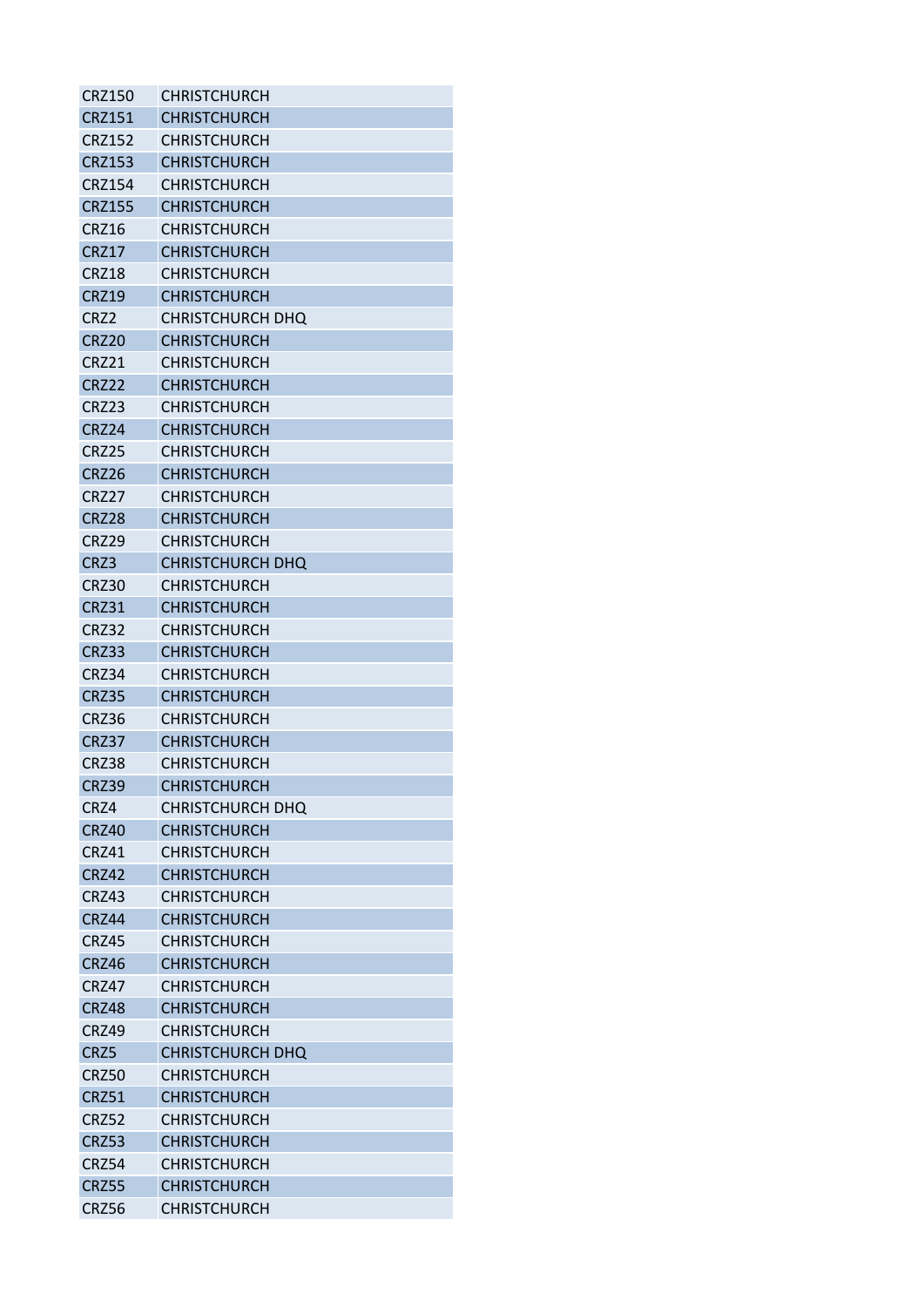| CRZ57             | <b>CHRISTCHURCH</b>       |
|-------------------|---------------------------|
| <b>CRZ58</b>      | <b>CHRISTCHURCH</b>       |
| <b>CRZ59</b>      | <b>CHRISTCHURCH</b>       |
| CR <sub>Z6</sub>  | <b>CHRISTCHURCH DHQ</b>   |
| <b>CRZ60</b>      | <b>CHRISTCHURCH</b>       |
| CRZ61             | <b>CHRISTCHURCH</b>       |
| <b>CRZ62</b>      | <b>CHRISTCHURCH</b>       |
| CRZ63             | CHRISTCHURCH              |
| <b>CRZ64</b>      | <b>CHRISTCHURCH</b>       |
| CRZ65             | <b>CHRISTCHURCH</b>       |
| CRZ66             | <b>CHRISTCHURCH</b>       |
| CRZ67             | <b>CHRISTCHURCH</b>       |
| CRZ68             | <b>CHRISTCHURCH</b>       |
| CRZ69             | <b>CHRISTCHURCH</b>       |
| CRZ7              | <b>CHRISTCHURCH DHQ</b>   |
| CRZ70             | <b>CHRISTCHURCH</b>       |
| CRZ71             | <b>CHRISTCHURCH</b>       |
| CRZ72             | <b>CHRISTCHURCH</b>       |
| <b>CRZ73</b>      | <b>CHRISTCHURCH</b>       |
| <b>CRZ74</b>      | <b>CHRISTCHURCH</b>       |
| <b>CRZ75</b>      | <b>CHRISTCHURCH</b>       |
| CRZ76             | <b>CHRISTCHURCH</b>       |
| CRZ77             | <b>CHRISTCHURCH</b>       |
| CRZ78             | <b>CHRISTCHURCH</b>       |
| <b>CRZ79</b>      | <b>CHRISTCHURCH</b>       |
| CRZ8              | <b>CHRISTCHURCH DHQ</b>   |
| <b>CRZ80</b>      | <b>CHRISTCHURCH</b>       |
| CRZ81             | <b>CHRISTCHURCH</b>       |
| <b>CRZ82</b>      | <b>CHRISTCHURCH</b>       |
| CRZ83             | <b>CHRISTCHURCH</b>       |
| <b>CRZ84</b>      | <b>CHRISTCHURCH</b>       |
| <b>CRZ85</b>      | <b>CHRISTCHURCH</b>       |
| CRZ86             | <b>CHRISTCHURCH</b>       |
| <b>CRZ87</b>      | <b>CHRISTCHURCH</b>       |
| CRZ88             | <b>CHRISTCHURCH</b>       |
| CRZ89             | <b>CHRISTCHURCH</b>       |
| CRZ9              | <b>CHRISTCHURCH DHQ</b>   |
| CRZ90             | <b>CHRISTCHURCH</b>       |
| <b>CRZ91</b>      | <b>CHRISTCHURCH</b>       |
| <b>CRZ92</b>      | <b>CHRISTCHURCH</b>       |
| CRZ93             | <b>CHRISTCHURCH SOUTH</b> |
| CRZ94             | <b>CHRISTCHURCH SOUTH</b> |
| <b>CRZ95</b>      | <b>CHRISTCHURCH</b>       |
| CRZ96             | <b>CHRISTCHURCH</b>       |
| CRZ97             | <b>CHRISTCHURCH</b>       |
| <b>CRZ98</b>      | <b>CHRISTCHURCH</b>       |
| <b>CRZ99</b>      | <b>CHRISTCHURCH</b>       |
| <b>CRZA</b>       | <b>CHRISTCHURCH DHQ</b>   |
| CRZA <sub>2</sub> | <b>CHRISTCHURCH DHQ</b>   |
| CRZA3             | CHRISTCHURCH DHQ          |
| <b>CRZCOM</b>     | <b>CHRISTCHURCH</b>       |
|                   |                           |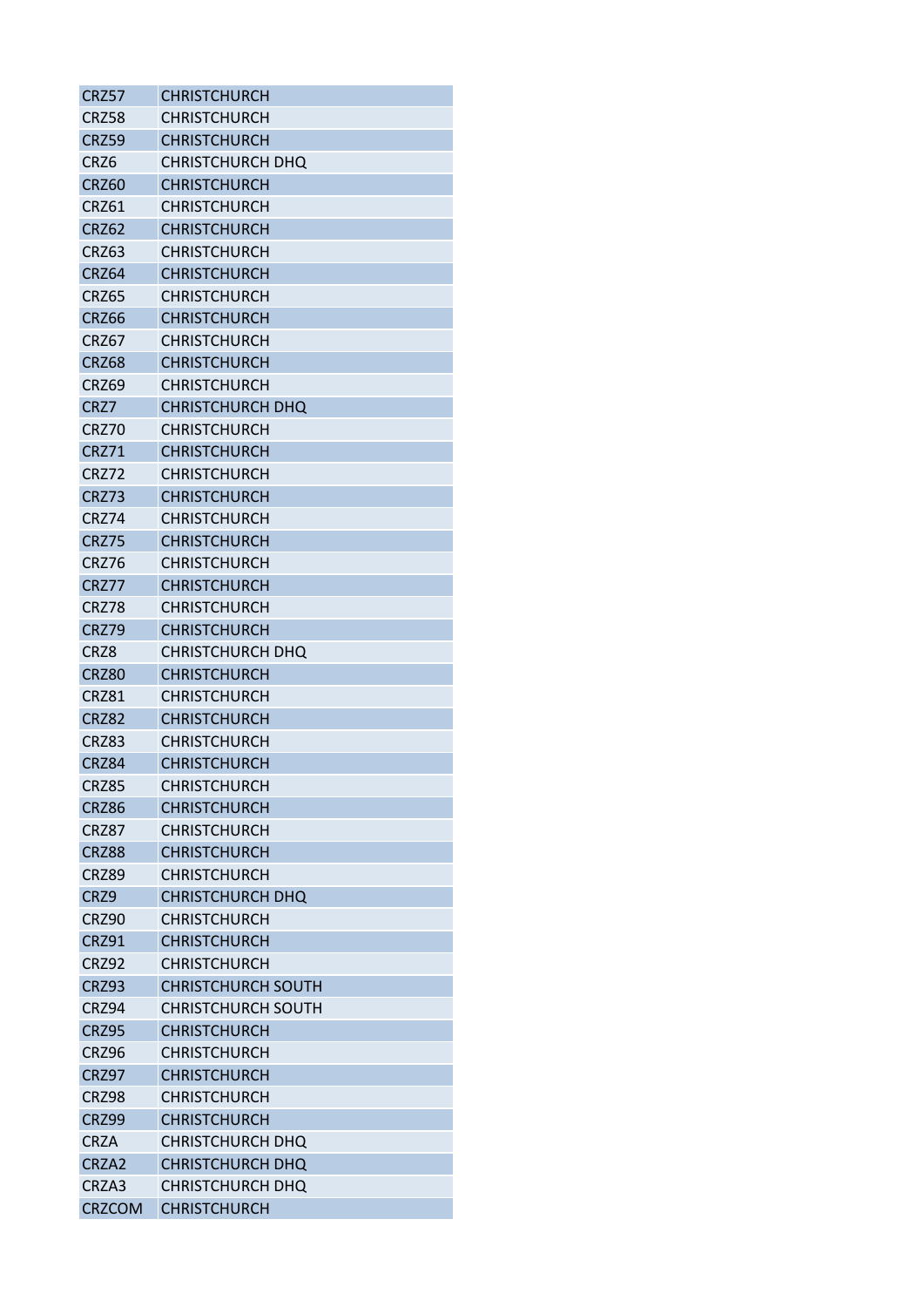| CRZN              | CHRISTCHURCH DHO          |
|-------------------|---------------------------|
| CRZN <sub>2</sub> | <b>CHRISTCHURCH DHQ</b>   |
| CRZN3             | CHRISTCHURCH DHQ          |
| CRZN4             | <b>CHRISTCHURCH DHQ</b>   |
| CRZN <sub>5</sub> | <b>CHRISTCHURCH DHO</b>   |
| CRZN <sub>6</sub> | <b>CHRISTCHURCH</b>       |
| CRZN7             | <b>CHRISTCHURCH</b>       |
| <b>CRZS</b>       | <b>CHRISTCHURCH DHQ</b>   |
| CRZS10            | <b>CHRISTCHURCH</b>       |
| CRZS11            | <b>CHRISTCHURCH</b>       |
| CRZS12            | <b>CHRISTCHURCH</b>       |
| CRZS13            | <b>CHRISTCHURCH</b>       |
| CRZS14            | <b>CHRISTCHURCH</b>       |
| CRZS15            | <b>CHRISTCHURCH</b>       |
| CRZS16            | <b>CHRISTCHURCH</b>       |
| CRZS17            | <b>CHRISTCHURCH</b>       |
| CRZS18            | <b>CHRISTCHURCH</b>       |
| CRZS19            | <b>CHRISTCHURCH</b>       |
| CRZS2             | <b>CHRISTCHURCH DHQ</b>   |
| CRZS20            | <b>CHRISTCHURCH</b>       |
| CRZS21            | CHRISTCHURCH              |
| CRZS22            | <b>CHRISTCHURCH</b>       |
| CRZS23            | <b>CHRISTCHURCH SOUTH</b> |
| CRZS24            | <b>CHRISTCHURCH</b>       |
| CRZS25            | <b>CHRISTCHURCH</b>       |
| CRZS26            | <b>CHRISTCHURCH</b>       |
| CRZS27            | <b>CHRISTCHURCH</b>       |
| CRZS28            | <b>CHRISTCHURCH</b>       |
| CRZS29            | <b>CHRISTCHURCH</b>       |
| CRZS3             | <b>CHRISTCHURCH DHQ</b>   |
| CRZS30            | <b>CHRISTCHURCH</b>       |
| CRZS31            | <b>CHRISTCHURCH</b>       |
| CRZS32            | <b>CHRISTCHURCH</b>       |
| CRZS33            | <b>CHRISTCHURCH</b>       |
| CRZS34            | <b>CHRISTCHURCH</b>       |
| CRZS35            | <b>CHRISTCHURCH</b>       |
| CRZS4             | <b>CHRISTCHURCH DHQ</b>   |
| CRZS5             | <b>CHRISTCHURCH</b>       |
| CRZS6             | <b>CHRISTCHURCH</b>       |
| CRZS7             | <b>CHRISTCHURCH</b>       |
| CRZS8             | <b>CHRISTCHURCH</b>       |
| CRZS9             | <b>CHRISTCHURCH</b>       |
| <b>CSA</b>        | <b>CHRISTCHURCH SOUTH</b> |
| <b>CSCP</b>       | <b>HAMILTON NORTH</b>     |
| CSE1              | <b>HAMILTON NORTH</b>     |
| CSE <sub>2</sub>  | <b>HAMILTON NORTH</b>     |
| CSE <sub>3</sub>  | <b>HAMILTON NORTH</b>     |
| CSE4              | <b>HAMILTON NORTH</b>     |
| CSE <sub>5</sub>  | <b>HAMILTON NORTH</b>     |
| CSE <sub>6</sub>  | <b>HAMILTON NORTH</b>     |
| CSE9              | <b>HAMILTON NORTH</b>     |
|                   |                           |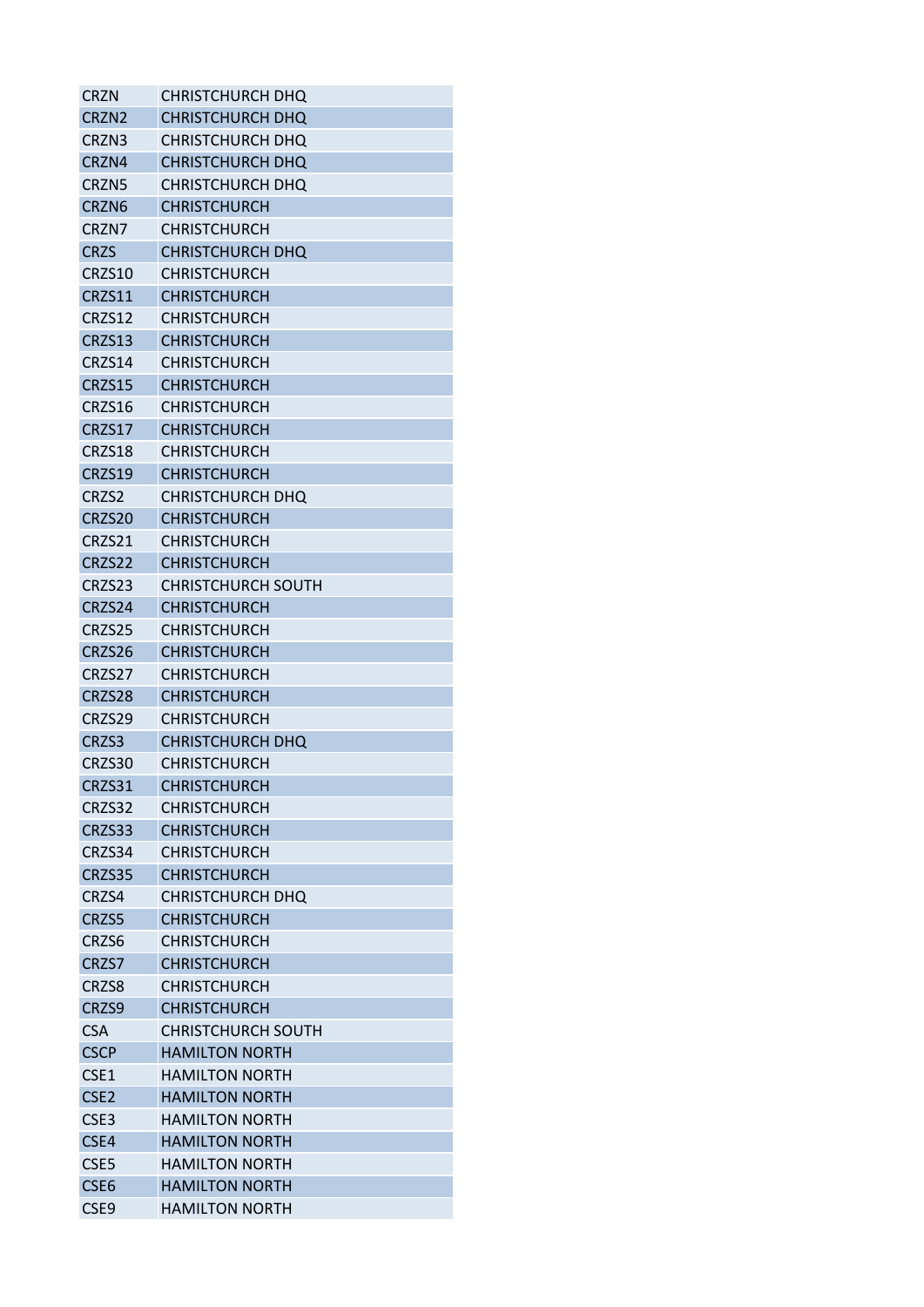| <b>CSES</b>       | <b>HAMILTON NORTH</b>     |
|-------------------|---------------------------|
| CSG1              | <b>HAMILTON NORTH</b>     |
| CSG <sub>2</sub>  | <b>HAMILTON NORTH</b>     |
| CSG <sub>3</sub>  | <b>HAMILTON NORTH</b>     |
| CSG4              | <b>HAMILTON NORTH</b>     |
| CSG <sub>5</sub>  | <b>HAMILTON NORTH</b>     |
| <b>CSGS</b>       | <b>HAMILTON NORTH</b>     |
| CSI <sub>1</sub>  | <b>HAMILTON NORTH</b>     |
| CSI <sub>2</sub>  | <b>HAMILTON NORTH</b>     |
| CS <sub>13</sub>  | HAMILTON NORTH            |
| CSJ1              | <b>HAMILTON NORTH</b>     |
| CSJ <sub>2</sub>  | <b>HAMILTON NORTH</b>     |
| <b>CSN</b>        | <b>HAMILTON NORTH</b>     |
| CSN <sub>1</sub>  | <b>HAMILTON NORTH</b>     |
| CSQ1              | <b>HAMILTON NORTH</b>     |
| CSQ <sub>2</sub>  | <b>HAMILTON NORTH</b>     |
| CSQ <sub>3</sub>  | <b>HAMILTON NORTH</b>     |
| CSS1              | <b>HAMILTON NORTH</b>     |
| CSSG1             | <b>WELLINGTON CENTRAL</b> |
| CSSG <sub>2</sub> | <b>WELLINGTON CENTRAL</b> |
| CSSG <sub>3</sub> | <b>WELLINGTON CENTRAL</b> |
| CSSG4             | <b>WELLINGTON CENTRAL</b> |
| <b>CSSGN</b>      | <b>WELLINGTON CENTRAL</b> |
| CST <sub>1</sub>  | <b>HAMILTON NORTH</b>     |
| CST <sub>2</sub>  | <b>HAMILTON NORTH</b>     |
| <b>CSX</b>        | <b>HAMILTON NORTH</b>     |
| CSX1              | <b>HAMILTON NORTH</b>     |
| CSX <sub>2</sub>  | <b>HAMILTON NORTH</b>     |
| CSX <sub>3</sub>  | <b>HAMILTON NORTH</b>     |
| CSY1              | <b>HAMILTON NORTH</b>     |
| CSY <sub>2</sub>  | <b>HAMILTON NORTH</b>     |
| CSY3              | <b>HAMILTON NORTH</b>     |
| CSY4              | <b>HAMILTON NORTH</b>     |
| <b>CTCP</b>       | <b>CARTERTON</b>          |
| CTI <sub>1</sub>  | <b>CARTERTON</b>          |
| CTI <sub>2</sub>  | <b>CARTERTON</b>          |
| CTI <sub>3</sub>  | <b>CARTERTON</b>          |
| CTO <sub>1</sub>  | CARTERTON                 |
| CTO <sub>2</sub>  | <b>CARTERTON</b>          |
| CTO3              | CARTERTON                 |
| CTO <sub>4</sub>  | <b>CARTERTON</b>          |
| CTO <sub>5</sub>  | <b>CARTERTON</b>          |
| CTR1              | <b>CARTERTON</b>          |
| CTR <sub>2</sub>  | <b>CARTERTON</b>          |
| CTR <sub>3</sub>  | <b>CARTERTON</b>          |
| CTR4              | CARTERTON                 |
| CTR5              | <b>CARTERTON</b>          |
| <b>CTS</b>        | <b>CARTERTON</b>          |
| CTX1              | <b>PALMERSTON NORTH</b>   |
| CTX <sub>2</sub>  | <b>PALMERSTON NORTH</b>   |
| CTX3              | PALMERSTON NORTH          |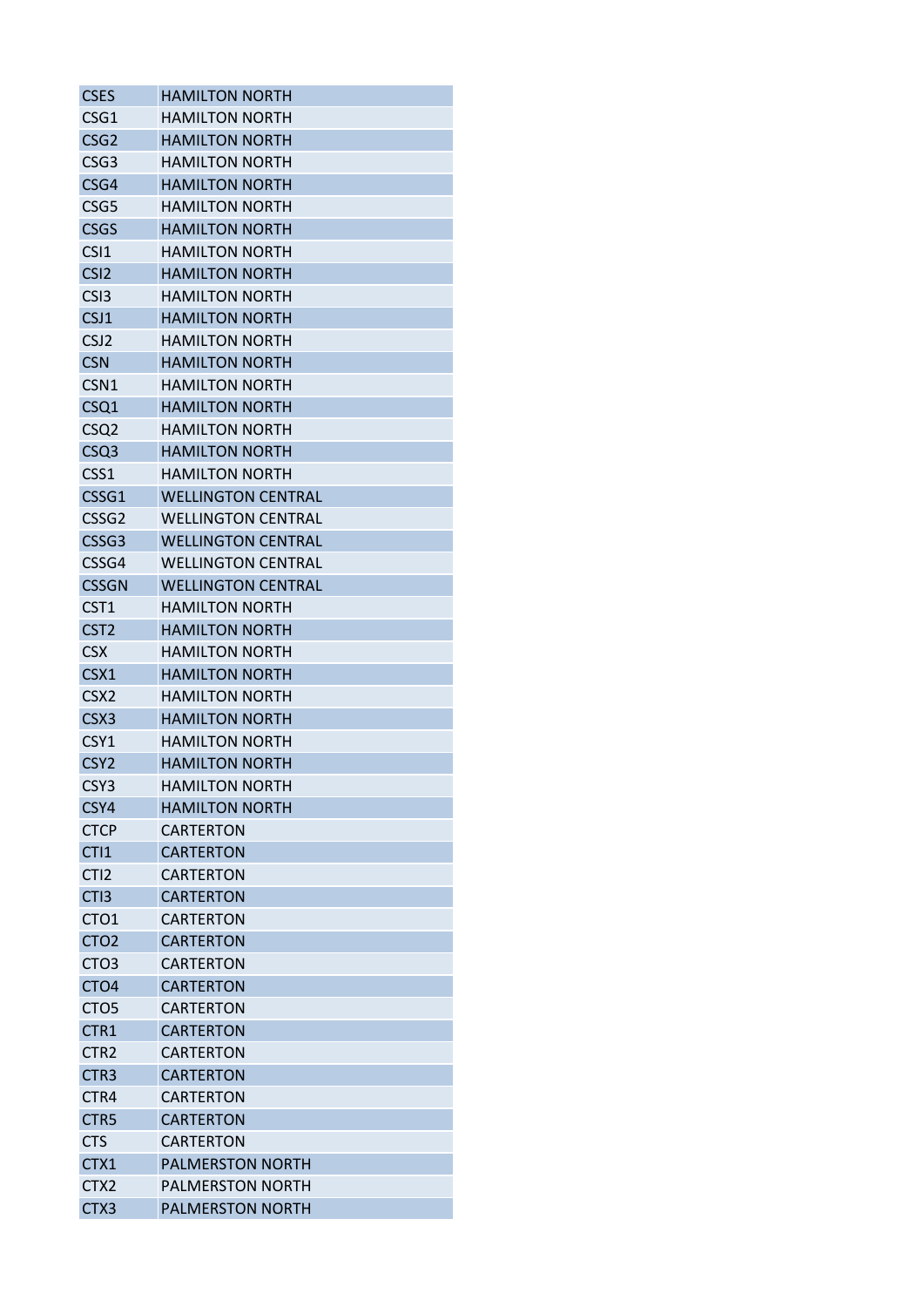| CTX4              | <b>PALMERSTON NORTH</b> |
|-------------------|-------------------------|
| CTX <sub>5</sub>  | <b>PALMERSTON NORTH</b> |
| <b>CUA</b>        | RANGIORA                |
| <b>CUINTL</b>     | <b>RANGIORA</b>         |
| CURN1             | RANGIORA                |
| <b>CUV</b>        | <b>RANGIORA</b>         |
| CUV <sub>2</sub>  | RANGIORA                |
| CUV <sub>3</sub>  | <b>RANGIORA</b>         |
| <b>CUVS</b>       | <b>RANGIORA</b>         |
| CUW1              | <b>CHRISTCHURCH DHQ</b> |
| CUW <sub>2</sub>  | CHRISTCHURCH DHQ        |
| CUW <sub>3</sub>  | CHRISTCHURCH DHQ        |
| <b>CUZCOM</b>     | RANGIORA                |
| <b>CVR</b>        | <b>CHEVIOT</b>          |
| CVR <sub>2</sub>  | <b>CHEVIOT</b>          |
| CVR <sub>3</sub>  | <b>CHEVIOT</b>          |
| CW021             | <b>MT ROSKILL</b>       |
| <b>CW022</b>      | <b>MT ROSKILL</b>       |
| CW023             | <b>MT ROSKILL</b>       |
| <b>CW024</b>      | <b>MT ROSKILL</b>       |
| <b>CW025</b>      | <b>MT ROSKILL</b>       |
| <b>CW026</b>      | <b>MT ROSKILL</b>       |
| <b>CWA</b>        | WESTERN AREA            |
| CWA <sub>2</sub>  | <b>WESTERN AREA</b>     |
| CWB1              | <b>CITY WEST AREA</b>   |
| CWB <sub>2</sub>  | <b>CITY WEST AREA</b>   |
| CWB <sub>3</sub>  | <b>CITY WEST AREA</b>   |
| CWC1              | <b>CITY WEST AREA</b>   |
| CWC <sub>2</sub>  | <b>CITY WEST AREA</b>   |
| CWC <sub>3</sub>  | <b>CITY WEST AREA</b>   |
| <b>CWG</b>        | <b>WESTERN AREA</b>     |
| <b>CWK</b>        | <b>WESTERN AREA</b>     |
| CWK3              | <b>CITY WEST AREA</b>   |
| CWK4              | <b>CITY WEST AREA</b>   |
| CWK7              | CITY WEST AREA          |
| CWKS1             | <b>WESTERN AREA</b>     |
| <b>CWN</b>        | WFSTFRN ARFA            |
| CWN1              | <b>WESTERN AREA HQ</b>  |
| CWN <sub>2</sub>  | <b>WESTERN AREA HQ</b>  |
| <b>CWO11</b>      | <b>PONSONBY</b>         |
| <b>CWO12</b>      | <b>PONSONBY</b>         |
| <b>CWO13</b>      | <b>PONSONBY</b>         |
| <b>CWO14</b>      | <b>PONSONBY</b>         |
| <b>CWO15</b>      | <b>PONSONBY</b>         |
| <b>CWO16</b>      | <b>PONSONBY</b>         |
| CW <sub>O</sub> 2 | <b>MT ROSKILL</b>       |
| CWOS1             | <b>PONSONBY</b>         |
| CWOS2             | <b>MT ROSKILL</b>       |
| CWPR1             | <b>CITY WEST AREA</b>   |
| CWPR10            | <b>CITY WEST AREA</b>   |
| CWPR11            | <b>CITY WEST AREA</b>   |
|                   |                         |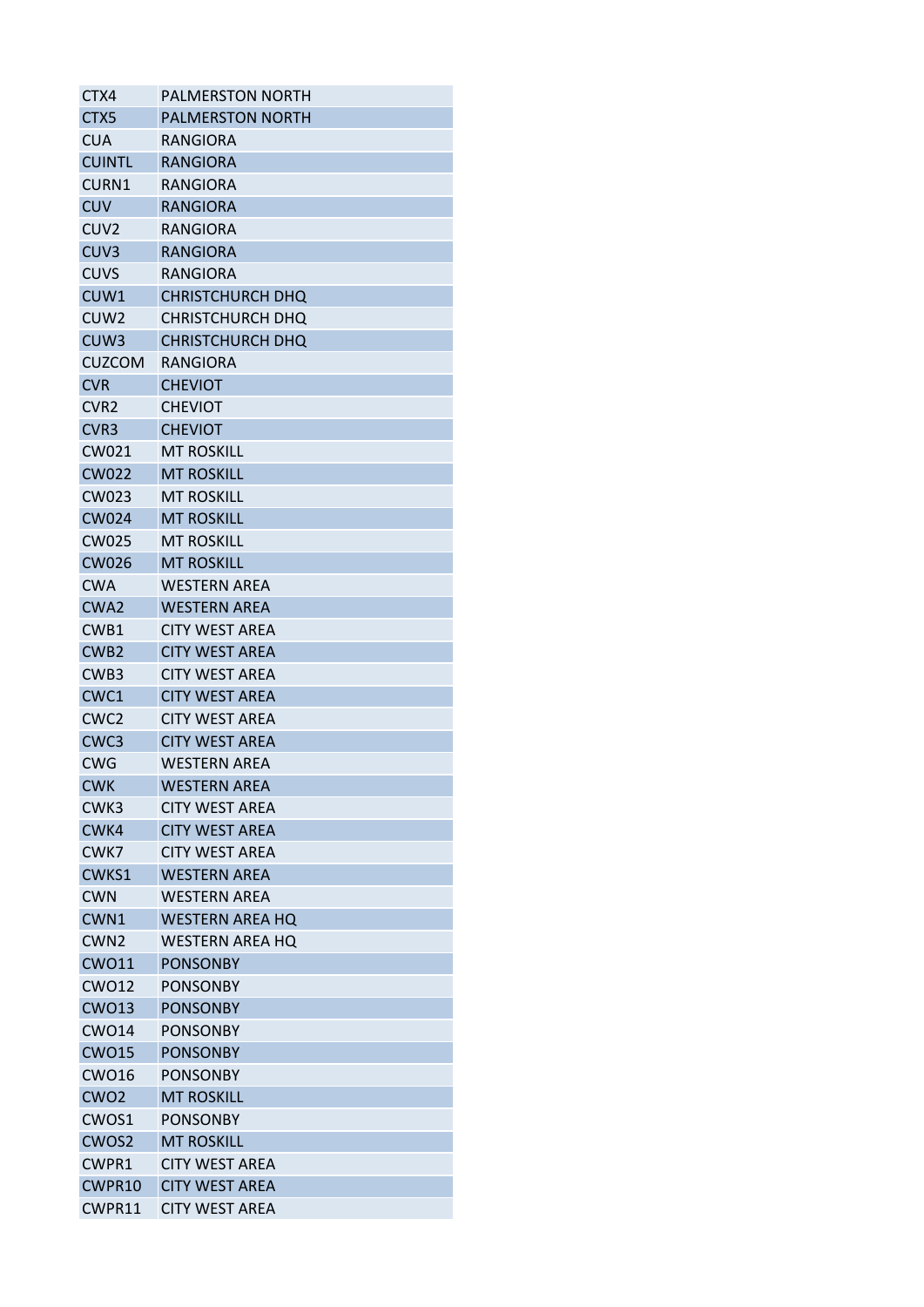| CWPR12            | <b>CITY WEST AREA</b> |
|-------------------|-----------------------|
| CWPR13            | <b>CITY WEST AREA</b> |
| CWPR14            | <b>CITY WEST AREA</b> |
| CWPR15            | <b>CITY WEST AREA</b> |
| <b>CWPR2</b>      | <b>CITY WEST AREA</b> |
| CWPR21            | <b>CITY WEST AREA</b> |
| CWPR22            | <b>CITY WEST AREA</b> |
| CWPR23            | <b>CITY WEST ARFA</b> |
| CWPR24            | <b>CITY WEST AREA</b> |
| CWPR25            | <b>CITY WEST AREA</b> |
| <b>CWPR3</b>      | <b>CITY WEST AREA</b> |
| CWPR4             | CITY WEST AREA        |
| <b>CWPR5</b>      | <b>CITY WEST AREA</b> |
| CWPR6             | <b>CITY WEST AREA</b> |
| <b>CWPR7</b>      | <b>CITY WEST AREA</b> |
| <b>CWPR8</b>      | <b>CITY WEST AREA</b> |
| <b>CWPR9</b>      | <b>CITY WEST AREA</b> |
| CWQ1              | <b>CITY WEST AREA</b> |
| CWQ <sub>2</sub>  | <b>CITY WEST AREA</b> |
| CWQ3              | <b>CITY WEST AREA</b> |
| CWS1              | <b>CITY WEST AREA</b> |
| CWS11             | <b>CITY WEST AREA</b> |
| CWS12             | <b>CITY WEST AREA</b> |
| <b>CWS13</b>      | <b>CITY WEST AREA</b> |
| <b>CWS14</b>      | <b>CITY WEST AREA</b> |
| <b>CWS15</b>      | <b>CITY WEST AREA</b> |
| CWS <sub>2</sub>  | <b>CITY WEST AREA</b> |
| CWS <sub>21</sub> | CITY WEST AREA        |
| <b>CWS22</b>      | <b>CITY WEST AREA</b> |
| CWS <sub>23</sub> | <b>CITY WEST AREA</b> |
| CWS24             | <b>CITY WEST AREA</b> |
| CWS25             | <b>CITY WEST AREA</b> |
| CWS3              | <b>CITY WEST AREA</b> |
| <b>CWS31</b>      | <b>CITY WEST AREA</b> |
| <b>CWS32</b>      | <b>CITY WEST AREA</b> |
| <b>CWS33</b>      | <b>CITY WEST AREA</b> |
| CWS34             | <b>CITY WEST AREA</b> |
| <b>CWS35</b>      | <b>CITY WEST AREA</b> |
| CWT1              | <b>PONSONBY</b>       |
| CWT <sub>2</sub>  | <b>PONSONBY</b>       |
| CWT <sub>3</sub>  | <b>PONSONBY</b>       |
| CWT4              | <b>PONSONBY</b>       |
| CWT5              | <b>PONSONBY</b>       |
| CWV1              | <b>CITY WEST AREA</b> |
| CWV <sub>2</sub>  | <b>CITY WEST AREA</b> |
| CWW1              | BALMORAL              |
| <b>CWW11</b>      | <b>CITY WEST AREA</b> |
| <b>CWW12</b>      | <b>CITY WEST AREA</b> |
| <b>CWW13</b>      | <b>CITY WEST AREA</b> |
| <b>CWW14</b>      | <b>CITY WEST AREA</b> |
| <b>CWW15</b>      | <b>CITY WEST AREA</b> |
|                   |                       |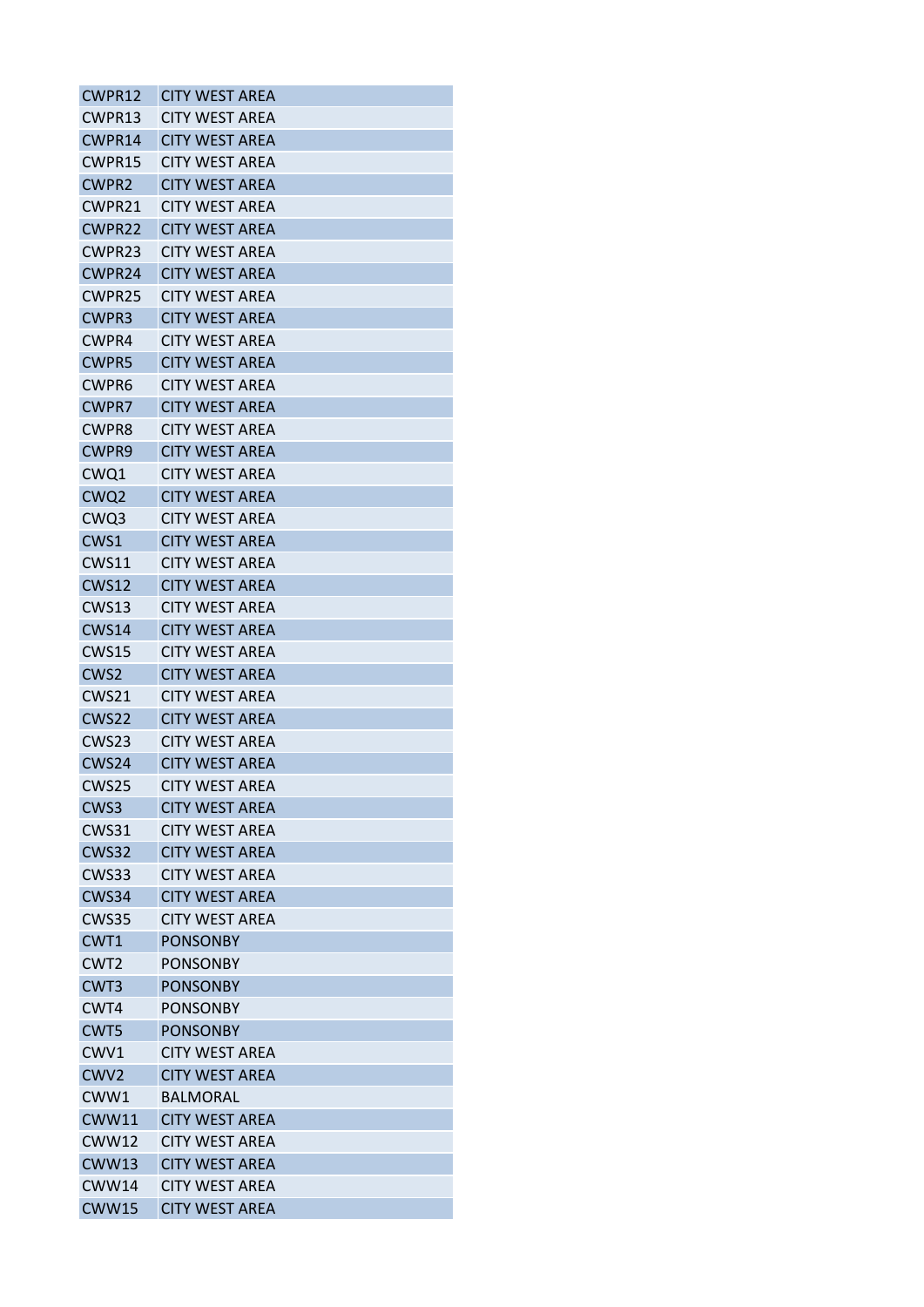| CWW16             | <b>CITY WEST AREA</b>                |
|-------------------|--------------------------------------|
| <b>CWW17</b>      | <b>CITY WEST AREA</b>                |
| CWW18             | <b>CITY WEST AREA</b>                |
| <b>CWW19</b>      | <b>CITY WEST AREA</b>                |
| CWW <sub>2</sub>  | <b>WESTERN AREA HO</b>               |
| <b>CWW21</b>      | <b>CITY WEST AREA</b>                |
| CWW <sub>22</sub> | <b>CITY WEST AREA</b>                |
| CWW23             | <b>CITY WEST ARFA</b>                |
| CWW24             | <b>CITY WEST AREA</b>                |
| <b>CWW25</b>      | <b>CITY WEST AREA</b>                |
| CWW <sub>26</sub> | <b>CITY WEST AREA</b>                |
| <b>CWW27</b>      | <b>CITY WEST AREA</b>                |
| <b>CWW28</b>      | <b>CITY WEST AREA</b>                |
| <b>CWW29</b>      | <b>CITY WEST AREA</b>                |
| <b>CWY</b>        | <b>CITY WEST AREA</b>                |
| CWY1              | <b>CITY WEST AREA</b>                |
| CWY <sub>2</sub>  | <b>CITY WEST AREA</b>                |
| <b>CZCP</b>       | <b>CROMWELL</b>                      |
| CZ11              | <b>CROMWELL</b>                      |
| CZI <sub>2</sub>  | <b>CROMWELL</b>                      |
| CZJ1              | <b>CROMWELL</b>                      |
| CZJ2              | <b>CROMWELL</b>                      |
| CZQ1              | <b>CROMWELL</b>                      |
| CZQ2              | <b>CROMWELL</b>                      |
| CZQ3              | <b>CROMWELL</b>                      |
| CZQ4              | <b>CROMWELL</b>                      |
| CZQ5              | <b>CROMWELL</b>                      |
| CZQ6              | <b>CROMWELL</b>                      |
| <b>CZS</b>        | <b>CROMWELL</b>                      |
| <b>CZT</b>        | <b>CROMWELL</b>                      |
| CZT1              | <b>CROMWELL</b>                      |
| CZT <sub>2</sub>  | <b>CROMWELL</b>                      |
|                   | <b>CROMWELL</b>                      |
| CZT <sub>3</sub>  |                                      |
| <b>CZU</b>        | <b>CROMWELL</b>                      |
| <b>DAN</b>        | <b>MOSGIEL</b>                       |
| DAQ1              | <b>MOSGIEL</b>                       |
| DAQ <sub>2</sub>  | <b>MOSGIEL</b>                       |
| DAQ3              | <b>MOSGIEL</b>                       |
| DAQ4              | <b>MOSGIEL</b>                       |
| DAQ5              | <b>MOSGIEL</b>                       |
| DAQ6              | <b>MOSGIEL</b>                       |
| <b>DAS</b>        | <b>MOSGIEL</b>                       |
| DCA21             | COUNTIES MANUKAU CENTRAL AREA        |
| DCA41             | <b>COUNTIES MANUKAU CENTRAL AREA</b> |
| DCC1              | <b>AUCKLAND CENTRAL</b>              |
| DCC11             | COUNTIES MANUKAU CENTRAL AREA        |
| DCC12             | <b>COUNTIES MANUKAU CENTRAL AREA</b> |
| DCC1A             | <b>COUNTIES MANUKAU CENTRAL AREA</b> |
| DCC1B             | <b>COUNTIES MANUKAU CENTRAL AREA</b> |
| DCC1C             | <b>COUNTIES MANUKAU CENTRAL AREA</b> |
| DCC1D             | COUNTIES MANUKAU CENTRAL AREA        |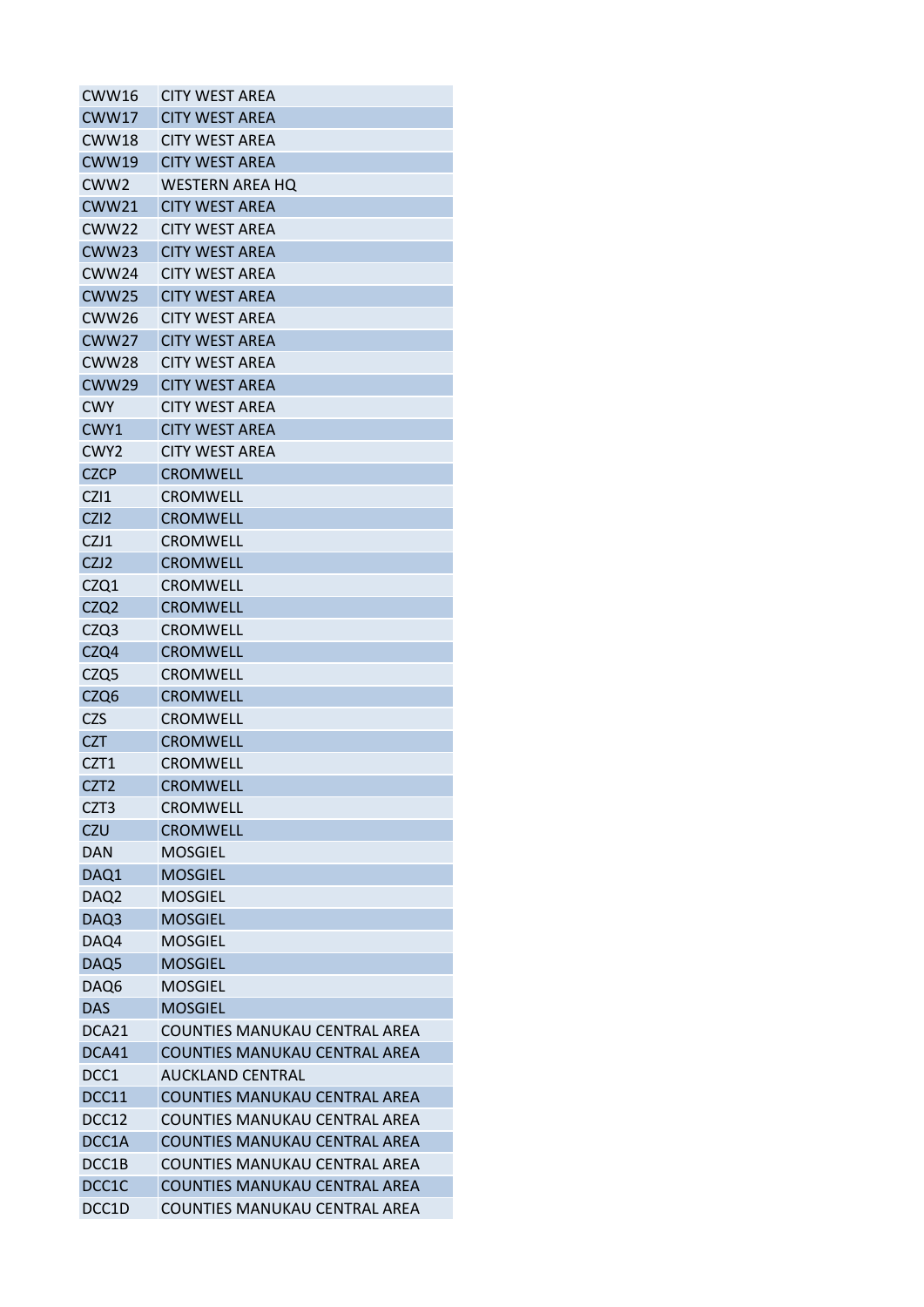| DCC1E              | <b>COUNTIES MANUKAU CENTRAL AREA</b> |
|--------------------|--------------------------------------|
| DCC1F              | COUNTIES MANUKAU CENTRAL AREA        |
| DCC1G              | COUNTIES MANUKAU CENTRAL AREA        |
| DCC1H              | COUNTIES MANUKAU CENTRAL AREA        |
| DCC1I              | COUNTIES MANUKAU CENTRAL AREA        |
| DCC1J              | COUNTIES MANUKAU CENTRAL AREA        |
| DCC <sub>2</sub>   | AUCKLAND CENTRAL                     |
| DCC <sub>3</sub>   | <b>AUCKLAND CENTRAL</b>              |
| DCI1A              | COUNTIES MANUKAU CENTRAL AREA        |
| DCI1B              | COUNTIES MANUKAU CENTRAL AREA        |
| DCI1C              | COUNTIES MANUKAU CENTRAL AREA        |
| DCI1D              | COUNTIES MANUKAU CENTRAL AREA        |
| DCI1E              | COUNTIES MANUKAU CENTRAL AREA        |
| DCI1F              | COUNTIES MANUKAU CENTRAL AREA        |
| DCI <sub>2</sub> A | COUNTIES MANUKAU CENTRAL AREA        |
| DCI <sub>2</sub> B | COUNTIES MANUKAU CENTRAL AREA        |
| DCI <sub>2</sub> C | COUNTIES MANUKAU CENTRAL AREA        |
| DCI <sub>2</sub> D | COUNTIES MANUKAU CENTRAL AREA        |
| DCI <sub>2</sub> E | COUNTIES MANUKAU CENTRAL AREA        |
| DCI <sub>2</sub> F | COUNTIES MANUKAU CENTRAL AREA        |
| DC <sub>13</sub> A | COUNTIES MANUKAU CENTRAL AREA        |
| DC <sub>13</sub> B | COUNTIES MANUKAU CENTRAL AREA        |
| DC <sub>13</sub> C | COUNTIES MANUKAU CENTRAL AREA        |
| DC <sub>13</sub> D | COUNTIES MANUKAU CENTRAL AREA        |
| DC <sub>I3</sub> E | COUNTIES MANUKAU CENTRAL AREA        |
| DC <sub>13</sub> F | COUNTIES MANUKAU CENTRAL AREA        |
| DCI4A              | COUNTIES MANUKAU CENTRAL AREA        |
| DCI4B              | COUNTIES MANUKAU CENTRAL AREA        |
| DCI4C              | COUNTIES MANUKAU CENTRAL AREA        |
| DCI4D              | COUNTIES MANUKAU CENTRAL AREA        |
| DCI4E              | COUNTIES MANUKAU CENTRAL AREA        |
| DCI4F              | COUNTIES MANUKAU CENTRAL AREA        |
| DCI5A              | <b>COUNTIES MANUKAU CENTRAL AREA</b> |
| DCI5B              | <b>COUNTIES MANUKAU CENTRAL AREA</b> |
| DCI5C              | COUNTIES MANUKAU CENTRAL AREA        |
| DCI5D              | <b>COUNTIES MANUKAU CENTRAL AREA</b> |
| DCI5E              | COUNTIES MANUKAU CENTRAL AREA        |
| DCI5F              | COUNTIES MANUKAU CENTRAL AREA        |
| DCJ1A              | <b>COUNTIES MANUKAU CENTRAL AREA</b> |
| DCJ1B              | <b>COUNTIES MANUKAU CENTRAL AREA</b> |
| DCJ1C              | COUNTIES MANUKAU CENTRAL AREA        |
| DCJ1D              | COUNTIES MANUKAU CENTRAL AREA        |
| DCJ1E              | <b>COUNTIES MANUKAU CENTRAL AREA</b> |
| DCJ1F              | COUNTIES MANUKAU CENTRAL AREA        |
| DCJ1G              | COUNTIES MANUKAU CENTRAL AREA        |
| DCJ1H              | COUNTIES MANUKAU CENTRAL AREA        |
| DCJ11              | <b>COUNTIES MANUKAU CENTRAL AREA</b> |
| DCJ1J              | <b>COUNTIES MANUKAU CENTRAL AREA</b> |
| DCJ1K              | <b>COUNTIES MANUKAU CENTRAL AREA</b> |
| DCJ1L              | COUNTIES MANUKAU CENTRAL AREA        |
| DCJ2A              | COUNTIES MANUKAU CENTRAL AREA        |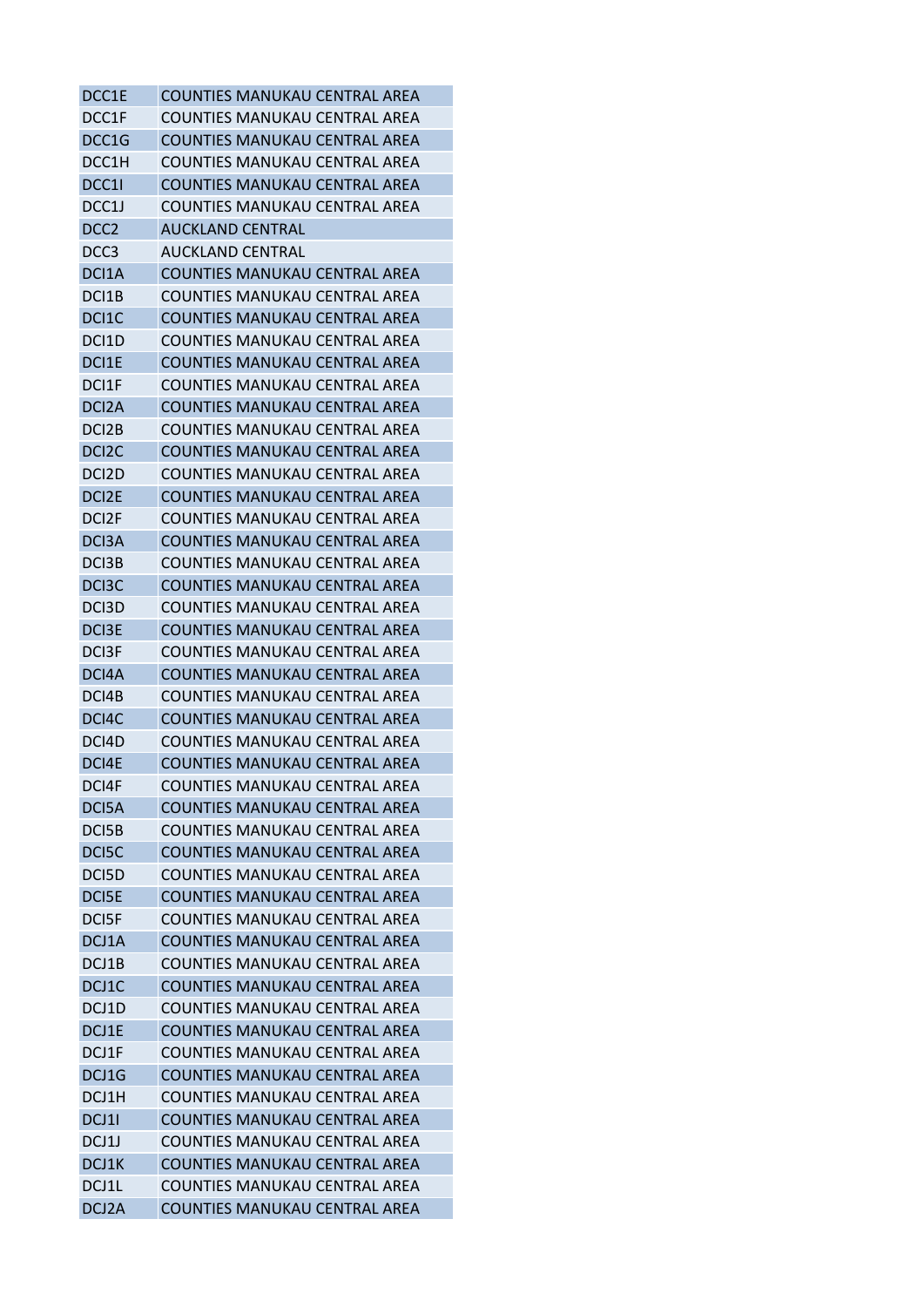| DCJ2B              | COUNTIES MANUKAU CENTRAL AREA        |
|--------------------|--------------------------------------|
| DCJ <sub>2</sub> C | COUNTIES MANUKAU CENTRAL AREA        |
| DCJ2D              | COUNTIES MANUKAU CENTRAL AREA        |
| DCJ2E              | COUNTIES MANUKAU CENTRAL AREA        |
| DCJ2F              | COUNTIES MANUKAU CENTRAL AREA        |
| DCJ2G              | COUNTIES MANUKAU CENTRAL AREA        |
| DCJ2H              | COUNTIES MANUKAU CENTRAL AREA        |
| DCJ2I              | COUNTIES MANUKAU CENTRAL AREA        |
| DCJ2J              | COUNTIES MANUKAU CENTRAL AREA        |
| DCJ2K              | COUNTIES MANUKAU CENTRAL AREA        |
| DCJ2L              | COUNTIES MANUKAU CENTRAL AREA        |
| DCJ3A              | COUNTIES MANUKAU CENTRAL AREA        |
| DCJ3B              | COUNTIES MANUKAU CENTRAL AREA        |
| DCJ3C              | COUNTIES MANUKAU CENTRAL AREA        |
| DCJ3D              | COUNTIES MANUKAU CENTRAL AREA        |
| DCJ3E              | COUNTIES MANUKAU CENTRAL AREA        |
| DCJ3F              | COUNTIES MANUKAU CENTRAL AREA        |
| DCJ3G              | COUNTIES MANUKAU CENTRAL AREA        |
| DCJ3H              | COUNTIES MANUKAU CENTRAL AREA        |
| DCJ3I              | COUNTIES MANUKAU CENTRAL AREA        |
| DCJ3J              | COUNTIES MANUKAU CENTRAL AREA        |
| DCJ3K              | COUNTIES MANUKAU CENTRAL AREA        |
|                    |                                      |
| DCJ3L              | COUNTIES MANUKAU CENTRAL AREA        |
| DCJ4A              | COUNTIES MANUKAU CENTRAL AREA        |
| DCJ4B              | COUNTIES MANUKAU CENTRAL AREA        |
| DCJ4C              | COUNTIES MANUKAU CENTRAL AREA        |
| DCJ4D              | <b>COUNTIES MANUKAU CENTRAL AREA</b> |
| DCJ4E              | COUNTIES MANUKAU CENTRAL AREA        |
| DCJ4F              | COUNTIES MANUKAU CENTRAL AREA        |
| DCJ4G              | COUNTIES MANUKAU CENTRAL AREA        |
| DCJ4H              | COUNTIES MANUKAU CENTRAL AREA        |
| DCJ4I              | <b>COUNTIES MANUKAU CENTRAL AREA</b> |
| DCJ4J              | COUNTIES MANUKAU CENTRAL AREA        |
| DCJ4K              | <b>COUNTIES MANUKAU CENTRAL AREA</b> |
| DCJ4L              | COUNTIFS MANUKAU CENTRAL ARFA        |
| DCJ5A              | <b>COUNTIES MANUKAU CENTRAL AREA</b> |
| DCJ5B              | <b>COUNTIES MANUKAU CENTRAL AREA</b> |
| DCJ5C              | <b>COUNTIES MANUKAU CENTRAL AREA</b> |
| DCJ5D              | COUNTIES MANUKAU CENTRAL AREA        |
| DCJ5E              | <b>COUNTIES MANUKAU CENTRAL AREA</b> |
| DCJ5F              | COUNTIES MANUKAU CENTRAL AREA        |
| DCJ5G              | <b>COUNTIES MANUKAU CENTRAL AREA</b> |
| DCJ5H              | COUNTIES MANUKAU CENTRAL AREA        |
| DCJ51              | <b>COUNTIES MANUKAU CENTRAL AREA</b> |
| DCJ5J              | <b>COUNTIES MANUKAU CENTRAL AREA</b> |
| DCJ5K              | COUNTIES MANUKAU CENTRAL AREA        |
| DCJ5L              | <b>COUNTIES MANUKAU CENTRAL AREA</b> |
| <b>DCLOB</b>       | <b>COUNTIES MANUKAU CENTRAL AREA</b> |
| <b>DCLOC</b>       | <b>COUNTIES MANUKAU CENTRAL AREA</b> |
| <b>DCLOD</b>       | <b>COUNTIES MANUKAU CENTRAL AREA</b> |
| <b>DCLOE</b>       | COUNTIES MANUKAU CENTRAL AREA        |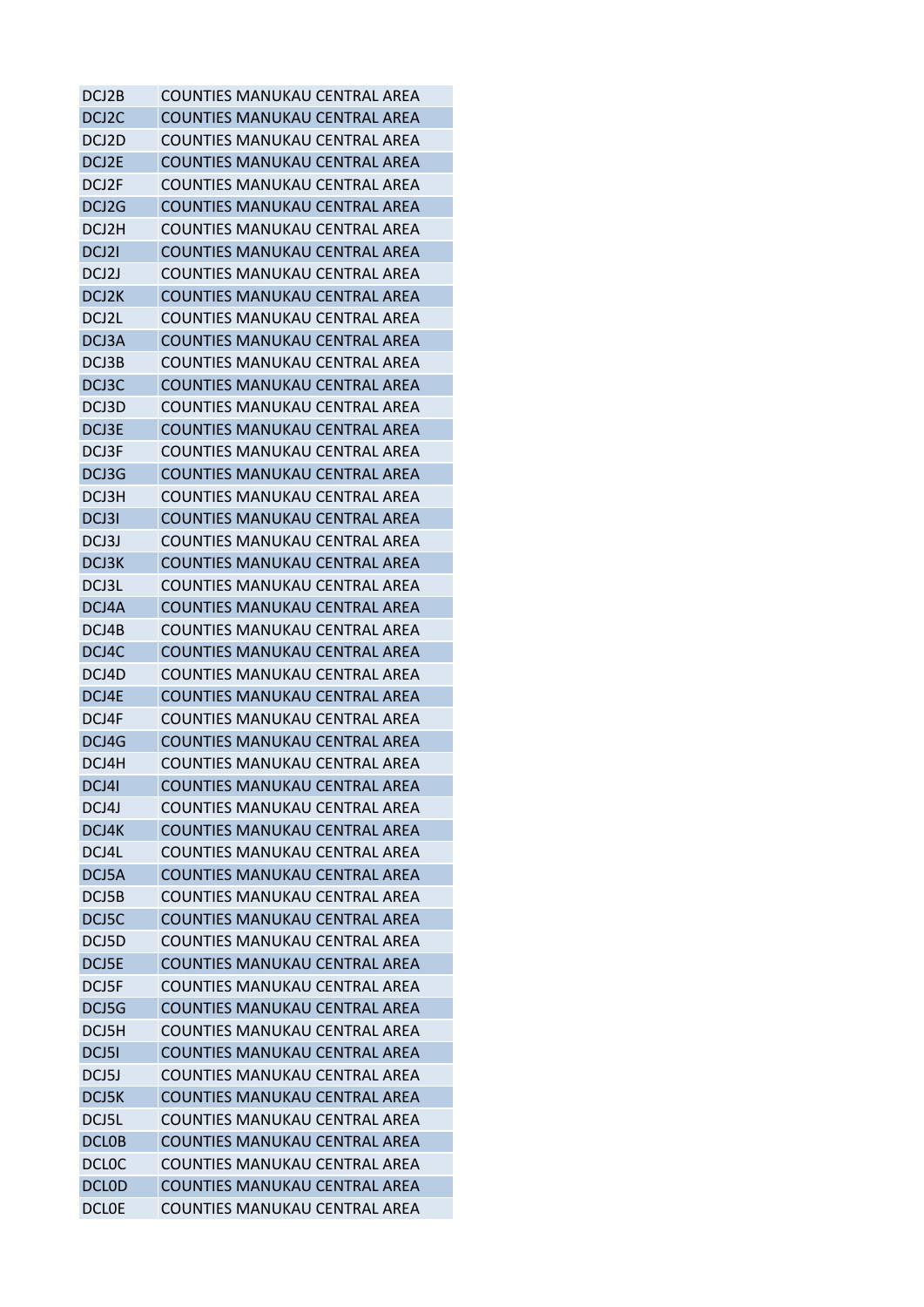| DCL31              | <b>COUNTIES MANUKAU CENTRAL AREA</b>                                  |
|--------------------|-----------------------------------------------------------------------|
| DCL3A              | <b>COUNTIES MANUKAU CENTRAL AREA</b>                                  |
| DCL3B              | COUNTIES MANUKAU CENTRAL AREA                                         |
| DCL3C              | <b>COUNTIES MANUKAU CENTRAL AREA</b>                                  |
| DCL3D              | COUNTIES MANUKAU CENTRAL AREA                                         |
| DCL81              | COUNTIES MANUKAU CENTRAL AREA                                         |
| DCL82              | COUNTIES MANUKAU CENTRAL AREA                                         |
| DCL8A              | COUNTIES MANUKAU CENTRAL AREA                                         |
| DCL8B              | <b>COUNTIES MANUKAU CENTRAL AREA</b>                                  |
| DCM21              | <b>COUNTIES MANUKAU CENTRAL AREA</b>                                  |
| DCM2A              | COUNTIES MANUKAU CENTRAL AREA                                         |
| DCM2B              | COUNTIES MANUKAU CENTRAL AREA                                         |
| DCM <sub>2</sub> C | COUNTIES MANUKAU CENTRAL AREA                                         |
| DCM2D              | COUNTIES MANUKAU CENTRAL AREA                                         |
| DCM31              | <b>COUNTIES MANUKAU CENTRAL AREA</b>                                  |
| DCN01              | COUNTIES MANUKAU CENTRAL AREA                                         |
| DCO01              | <b>COUNTIES MANUKAU CENTRAL AREA</b>                                  |
| <b>DCO31</b>       | COUNTIES MANUKAU CENTRAL AREA                                         |
| DCO3A              | COUNTIES MANUKAU CENTRAL AREA                                         |
| DCO3B              | <b>COUNTIES MANUKAU CENTRAL AREA</b>                                  |
| DCO3C              | COUNTIES MANUKAU CENTRAL AREA                                         |
| DCO3D              | COUNTIES MANUKAU CENTRAL AREA                                         |
| DCO3E              | <b>COUNTIES MANUKAU CENTRAL AREA</b>                                  |
| DCO3F              | COUNTIES MANUKAU CENTRAL AREA                                         |
| DCO41              | COUNTIES MANUKAU CENTRAL AREA                                         |
| DCO4A              | COUNTIES MANUKAU CENTRAL AREA                                         |
| DCO4B              | <b>COUNTIES MANUKAU CENTRAL AREA</b>                                  |
| DCO4C              | COUNTIES MANUKAU CENTRAL AREA                                         |
| DCO <sub>4</sub> D | <b>COUNTIES MANUKAU CENTRAL AREA</b>                                  |
| DCO4E              | COUNTIES MANUKAU CENTRAL AREA                                         |
| DCO4F              | <b>COUNTIES MANUKAU CENTRAL AREA</b>                                  |
| DCO4G              | <b>COUNTIES MANUKAU CENTRAL AREA</b>                                  |
| DCO4H              | COUNTIES MANUKAU CENTRAL AREA                                         |
| DCO5A              | COUNTIES MANUKAU CENTRAL AREA                                         |
| DCO5B              | <b>COUNTIES MANUKAU CENTRAL AREA</b>                                  |
| <b>DCO61</b>       | <b>COUNTIES MANUKAU CENTRAL AREA</b>                                  |
|                    |                                                                       |
| DCO <sub>6</sub> A | COUNTIES MANUKAU CENTRAL AREA<br><b>COUNTIES MANUKAU CENTRAL AREA</b> |
| DCO6B              |                                                                       |
| DCO6C              | <b>COUNTIES MANUKAU CENTRAL AREA</b>                                  |
| DCO6D              | COUNTIES MANUKAU CENTRAL AREA                                         |
| DCP11              | <b>COUNTIES MANUKAU CENTRAL AREA</b>                                  |
| DCP12              | <b>COUNTIES MANUKAU CENTRAL AREA</b>                                  |
| DCP1A              | <b>COUNTIES MANUKAU CENTRAL AREA</b>                                  |
| DCP1B              | COUNTIES MANUKAU CENTRAL AREA                                         |
| DCP <sub>1</sub> C | <b>COUNTIES MANUKAU CENTRAL AREA</b>                                  |
| DCP1D              | COUNTIES MANUKAU CENTRAL AREA                                         |
| DCP1E              | <b>COUNTIES MANUKAU CENTRAL AREA</b>                                  |
| DCP1F              | <b>COUNTIES MANUKAU CENTRAL AREA</b>                                  |
| DCP1G              | <b>COUNTIES MANUKAU CENTRAL AREA</b>                                  |
| DCP1H              | <b>COUNTIES MANUKAU CENTRAL AREA</b>                                  |
| DCP11              | COUNTIES MANUKAU CENTRAL AREA                                         |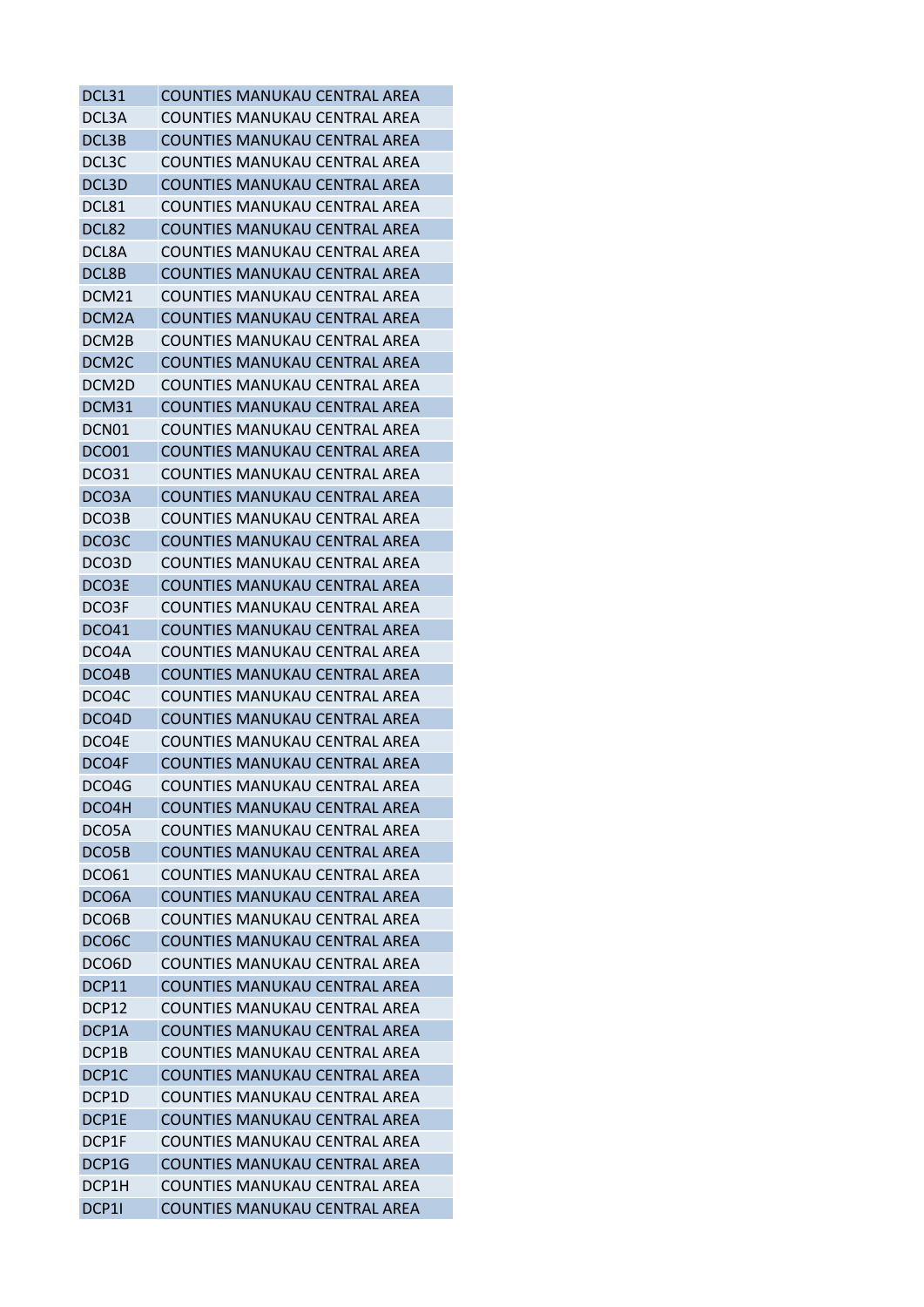| DCP1J              | COUNTIES MANUKAU CENTRAL AREA                                         |
|--------------------|-----------------------------------------------------------------------|
| DCP1K              | <b>COUNTIES MANUKAU CENTRAL AREA</b>                                  |
| DCP1L              | COUNTIES MANUKAU CENTRAL AREA                                         |
| DCP21              | <b>COUNTIES MANUKAU CENTRAL AREA</b>                                  |
| DCP22              | COUNTIES MANUKAU CENTRAL AREA                                         |
| DCP <sub>2</sub> A | <b>COUNTIES MANUKAU CENTRAL AREA</b>                                  |
| DCP2B              | COUNTIES MANUKAU CENTRAL AREA                                         |
| DCP <sub>2</sub> C | <b>COUNTIES MANUKAU CENTRAL AREA</b>                                  |
| DCP <sub>2</sub> D | <b>COUNTIES MANUKAU CENTRAL AREA</b>                                  |
| DCP2E              | COUNTIES MANUKAU CENTRAL AREA                                         |
| DCP2F              | COUNTIES MANUKAU CENTRAL AREA                                         |
| DCP <sub>2</sub> G | <b>COUNTIES MANUKAU CENTRAL AREA</b>                                  |
| DCP2H              | COUNTIES MANUKAU CENTRAL AREA                                         |
| DCP <sub>21</sub>  | COUNTIES MANUKAU CENTRAL AREA                                         |
| DCP <sub>2</sub> J | COUNTIES MANUKAU CENTRAL AREA                                         |
| DCP2K              | <b>COUNTIES MANUKAU CENTRAL AREA</b>                                  |
| DCP2L              | <b>COUNTIES MANUKAU CENTRAL AREA</b>                                  |
| DCP31              | <b>COUNTIES MANUKAU CENTRAL AREA</b>                                  |
| DCP32              | COUNTIES MANUKAU CENTRAL AREA                                         |
| DCP3A              | <b>COUNTIES MANUKAU CENTRAL AREA</b>                                  |
| DCP3B              | COUNTIES MANUKAU CENTRAL AREA                                         |
| DCP3C              | COUNTIES MANUKAU CENTRAL AREA                                         |
| DCP3D              | COUNTIES MANUKAU CENTRAL AREA                                         |
| DCP3E              | COUNTIES MANUKAU CENTRAL AREA                                         |
| DCP3F              | COUNTIES MANUKAU CENTRAL AREA                                         |
| DCP3G              | COUNTIES MANUKAU CENTRAL AREA                                         |
| DCP3H              | <b>COUNTIES MANUKAU CENTRAL AREA</b>                                  |
| DCP31              | <b>COUNTIES MANUKAU CENTRAL AREA</b>                                  |
| DCP3J              | <b>COUNTIES MANUKAU CENTRAL AREA</b>                                  |
| DCP3K              | COUNTIES MANUKAU CENTRAL AREA                                         |
| DCP3L              | COUNTIES MANUKAU CENTRAL AREA                                         |
| DCP41              | <b>COUNTIES MANUKAU CENTRAL AREA</b>                                  |
| DCP42              | COUNTIES MANUKAU CENTRAL AREA                                         |
| DCP4A              | <b>COUNTIES MANUKAU CENTRAL AREA</b>                                  |
| DCP4B              | COUNTIES MANUKAU CENTRAL AREA                                         |
|                    | <b>COUNTIES MANUKAU CENTRAL AREA</b>                                  |
| DCP4C              | COUNTIES MANUKAU CENTRAL AREA                                         |
| DCP4D              |                                                                       |
| DCP4E              | <b>COUNTIES MANUKAU CENTRAL AREA</b><br>COUNTIFS MANUKAU CENTRAL AREA |
| DCP4F              |                                                                       |
| DCP4G              | <b>COUNTIES MANUKAU CENTRAL AREA</b>                                  |
| DCP4H              | <b>COUNTIES MANUKAU CENTRAL AREA</b>                                  |
| DCP4I              | <b>COUNTIES MANUKAU CENTRAL AREA</b>                                  |
| DCP4J              | <b>COUNTIES MANUKAU CENTRAL AREA</b>                                  |
| DCP4K              | <b>COUNTIES MANUKAU CENTRAL AREA</b>                                  |
| DCP4L              | <b>COUNTIES MANUKAU CENTRAL AREA</b>                                  |
| DCP51              | COUNTIES MANUKAU CENTRAL AREA                                         |
| DCP52              | <b>COUNTIES MANUKAU CENTRAL AREA</b>                                  |
| DCP5A              | <b>COUNTIES MANUKAU CENTRAL AREA</b>                                  |
| DCP5B              | <b>COUNTIES MANUKAU CENTRAL AREA</b>                                  |
| DCP5C              | <b>COUNTIES MANUKAU CENTRAL AREA</b>                                  |
| DCP5D              | COUNTIES MANUKAU CENTRAL AREA                                         |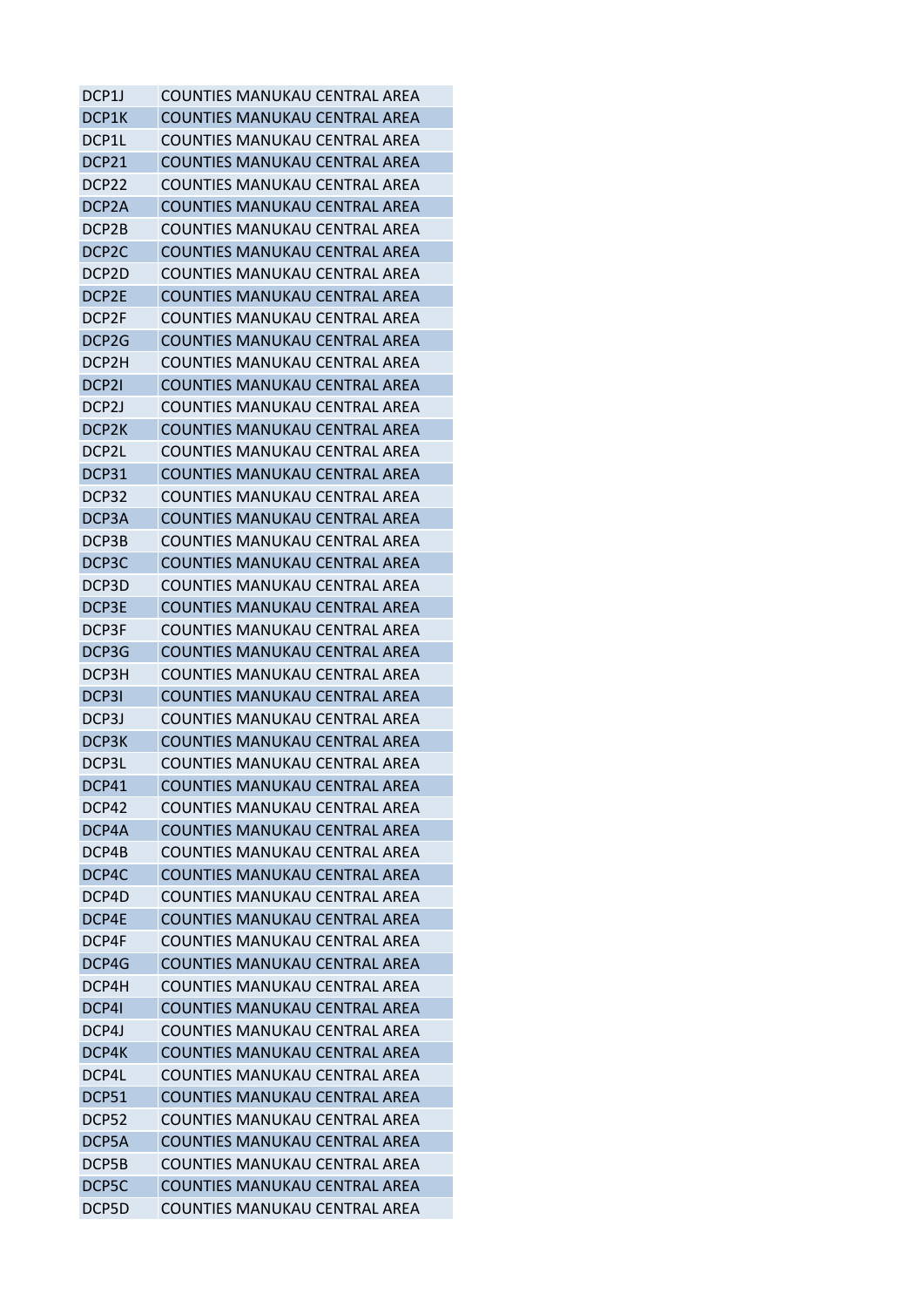| DCP5E             | COUNTIES MANUKAU CENTRAL AREA        |
|-------------------|--------------------------------------|
| DCP5F             | COUNTIES MANUKAU CENTRAL AREA        |
| DCP5G             | COUNTIES MANUKAU CENTRAL AREA        |
| DCP5H             | COUNTIES MANUKAU CENTRAL AREA        |
| DCP51             | COUNTIES MANUKAU CENTRAL AREA        |
| DCP5J             | COUNTIES MANUKAU CENTRAL AREA        |
| DCP5K             | COUNTIES MANUKAU CENTRAL AREA        |
| DCP5L             | COUNTIES MANUKAU CENTRAL AREA        |
| DCR31             | COUNTIES MANUKAU CENTRAL AREA        |
| DCR3A             | COUNTIES MANUKAU CENTRAL AREA        |
| DCR3B             | COUNTIES MANUKAU CENTRAL AREA        |
| DCR3C             | COUNTIES MANUKAU CENTRAL AREA        |
| DCR3D             | COUNTIES MANUKAU CENTRAL AREA        |
| DCR3E             | COUNTIES MANUKAU CENTRAL AREA        |
| DCR3F             | <b>COUNTIES MANUKAU CENTRAL AREA</b> |
| DCR3G             | COUNTIES MANUKAU CENTRAL AREA        |
| DCR3H             | <b>COUNTIES MANUKAU CENTRAL AREA</b> |
| DCS1              | <b>AUCKLAND CENTRAL</b>              |
| DCS11             | COUNTIES MANUKAU CENTRAL AREA        |
| DCS12             | COUNTIES MANUKAU CENTRAL AREA        |
| DCS21             | <b>COUNTIES MANUKAU CENTRAL AREA</b> |
| DCS22             | COUNTIES MANUKAU CENTRAL AREA        |
| DCS31             | COUNTIES MANUKAU CENTRAL AREA        |
| DCS32             | COUNTIES MANUKAU CENTRAL AREA        |
|                   |                                      |
| DCS41             | COUNTIES MANUKAU CENTRAL AREA        |
| DCS42             | COUNTIES MANUKAU CENTRAL AREA        |
| DCS51             | <b>COUNTIES MANUKAU CENTRAL AREA</b> |
| DCS52             | COUNTIES MANUKAU CENTRAL AREA        |
| DCU1              | <b>AUCKLAND CENTRAL</b>              |
| DCU12             | AUCKLAND CENTRAL                     |
| DCU13             | <b>AUCKLAND CENTRAL</b>              |
| DCU <sub>2</sub>  | <b>AUCKLAND CENTRAL</b>              |
| DCU <sub>21</sub> | <b>AUCKLAND CENTRAL</b>              |
| DCU22             | <b>AUCKLAND CENTRAL</b>              |
| DCU <sub>3</sub>  | <b>AUCKLAND CENTRAL</b>              |
| DCU4              | <b>AUCKLAND CENTRAL</b>              |
| DCX01             | COUNTIES MANUKAU CENTRAL AREA        |
| DCX61             | COUNTIES MANUKAU CENTRAL AREA        |
| DCX62             | <b>COUNTIES MANUKAU CENTRAL AREA</b> |
| DCX6A             | <b>COUNTIES MANUKAU CENTRAL AREA</b> |
| DCX6B             | COUNTIES MANUKAU CENTRAL AREA        |
| DCX6C             | COUNTIES MANUKAU CENTRAL AREA        |
| DCX6D             | <b>COUNTIES MANUKAU CENTRAL AREA</b> |
| DCX6E             | COUNTIES MANUKAU CENTRAL AREA        |
| DCX6F             | <b>COUNTIES MANUKAU CENTRAL AREA</b> |
| DCX6G             | COUNTIES MANUKAU CENTRAL AREA        |
| DCX6H             | <b>COUNTIES MANUKAU CENTRAL AREA</b> |
| DCX71             | <b>COUNTIES MANUKAU CENTRAL AREA</b> |
| DCX7A             | COUNTIES MANUKAU CENTRAL AREA        |
| DCX7B             | COUNTIES MANUKAU CENTRAL AREA        |
| DCX7C             | COUNTIES MANUKAU CENTRAL AREA        |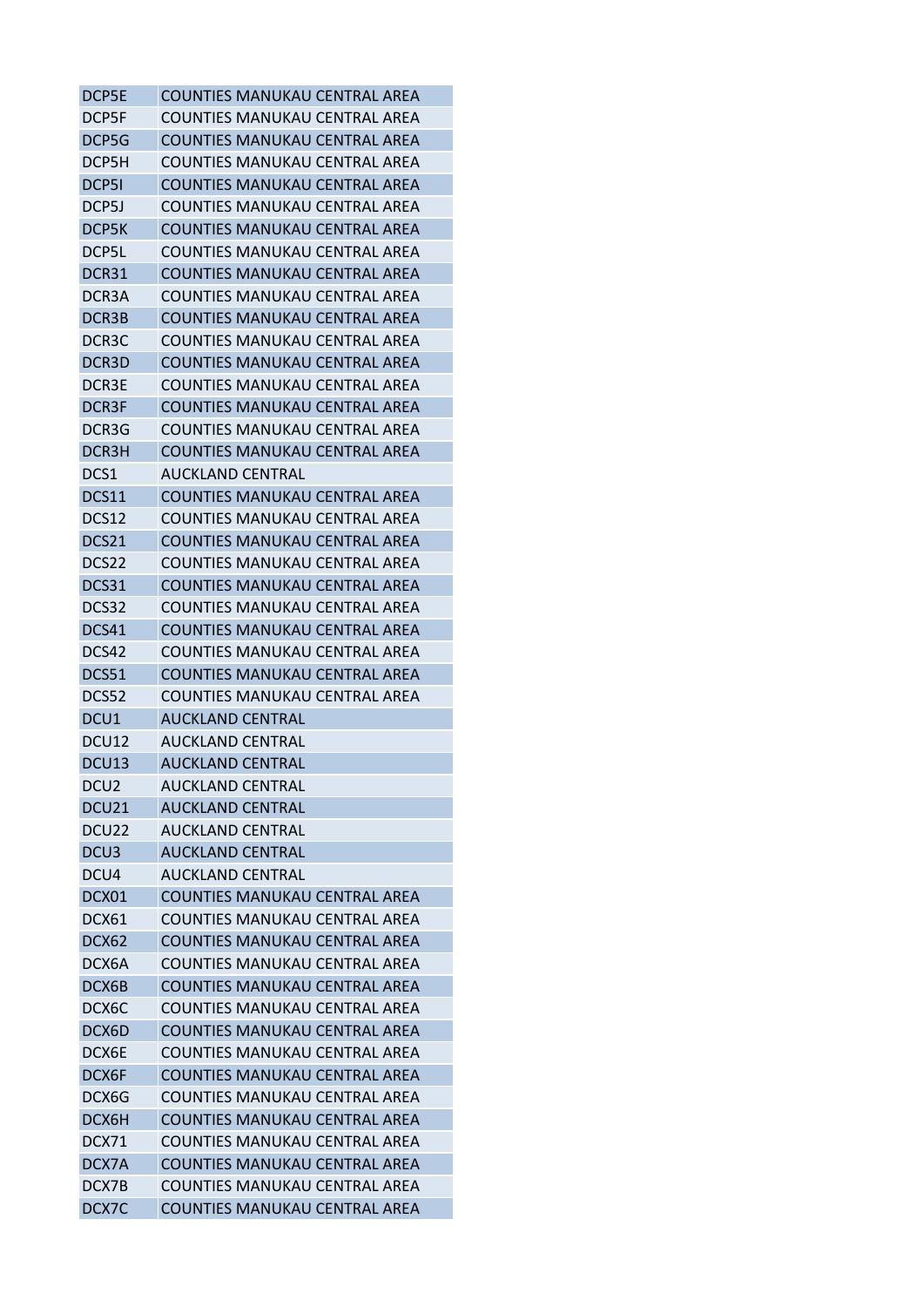| DCX7D              | COUNTIES MANUKAU CENTRAL AREA        |
|--------------------|--------------------------------------|
| DCX7E              | COUNTIES MANUKAU CENTRAL AREA        |
| DCX7F              | COUNTIES MANUKAU CENTRAL AREA        |
| DCX7G              | <b>COUNTIES MANUKAU CENTRAL AREA</b> |
| DDBAIL1            | <b>DUNEDIN CENTRAL</b>               |
| <b>DDBAIL2</b>     | <b>DUNEDIN CENTRAL</b>               |
| DDGT1              | <b>DUNEDIN DISTRICT</b>              |
| <b>DDINTL</b>      | <b>DUNEDIN CENTRAL</b>               |
| <b>DDINTL1</b>     | <b>DUNEDIN CENTRAL</b>               |
| <b>DDINTL2</b>     | <b>DUNEDIN CENTRAL</b>               |
| <b>DDINTL3</b>     | <b>DUNEDIN CENTRAL</b>               |
| <b>DDKN</b>        | <b>DUNEDIN CENTRAL</b>               |
| <b>DDON</b>        | <b>DUNEDIN CENTRAL</b>               |
| <b>DDWEL</b>       | <b>DUNEDIN CENTRAL</b>               |
| <b>DDYN</b>        | <b>DUNEDIN CENTRAL</b>               |
| DDYN <sub>2</sub>  | <b>DUNEDIN CENTRAL</b>               |
| DFA <sub>21</sub>  | <b>COUNTIES MANUKAU EAST AREA</b>    |
| DEA41              | <b>COUNTIES MANUKAU EAST AREA</b>    |
| DEC11              | <b>COUNTIES MANUKAU EAST AREA</b>    |
| DEC1A              | <b>COUNTIES MANUKAU EAST AREA</b>    |
| DEC1B              | COUNTIES MANUKAU EAST AREA           |
| DEC <sub>1</sub> C | COUNTIES MANUKAU EAST AREA           |
| DEC <sub>1</sub> D | COUNTIES MANUKAU EAST AREA           |
| DEC1E              | COUNTIES MANUKAU EAST AREA           |
| DEC <sub>21</sub>  | COUNTIES MANUKAU EAST AREA           |
| DEC <sub>2</sub> A | <b>COUNTIES MANUKAU EAST AREA</b>    |
| DEC <sub>2</sub> B | COUNTIES MANUKAU EAST AREA           |
| DEC <sub>2</sub> C | <b>COUNTIES MANUKAU EAST AREA</b>    |
| DEC <sub>2</sub> D | <b>COUNTIES MANUKAU EAST AREA</b>    |
| DEC2E              | <b>COUNTIES MANUKAU EAST AREA</b>    |
| DEG44              | <b>COUNTIES MANUKAU EAST AREA</b>    |
| DEG4A              | <b>COUNTIES MANUKAU EAST AREA</b>    |
| DEG4B              | <b>COUNTIES MANUKAU EAST AREA</b>    |
| DEG4C              | <b>COUNTIES MANUKAU EAST AREA</b>    |
| DEG4D              | <b>COUNTIES MANUKAU EAST AREA</b>    |
| DEG4E              | <b>COUNTIES MANUKAU EAST AREA</b>    |
| DEI1A              | <b>COUNTIES MANUKAU EAST AREA</b>    |
| DEI1B              | <b>COUNTIES MANUKAU EAST AREA</b>    |
| DEI1C              | <b>COUNTIES MANUKAU EAST AREA</b>    |
| DE <sub>1</sub> D  | <b>COUNTIES MANUKAU EAST AREA</b>    |
| DEI1E              | COUNTIES MANUKAU EAST AREA           |
| DEI <sub>2</sub> A | <b>COUNTIES MANUKAU EAST AREA</b>    |
| DEI2B              | <b>COUNTIES MANUKAU EAST AREA</b>    |
| DEI2C              | <b>COUNTIES MANUKAU EAST AREA</b>    |
| DEI <sub>2</sub> D | <b>COUNTIES MANUKAU EAST AREA</b>    |
| DEI2E              | <b>COUNTIES MANUKAU EAST AREA</b>    |
|                    |                                      |
| DEI3A              | COUNTIES MANUKAU EAST AREA           |
| DEI3B              | <b>COUNTIES MANUKAU EAST AREA</b>    |
| DEI3C              | COUNTIES MANUKAU EAST AREA           |
| DEI3D              | <b>COUNTIES MANUKAU EAST AREA</b>    |
| DEI3E              | COUNTIES MANUKAU EAST AREA           |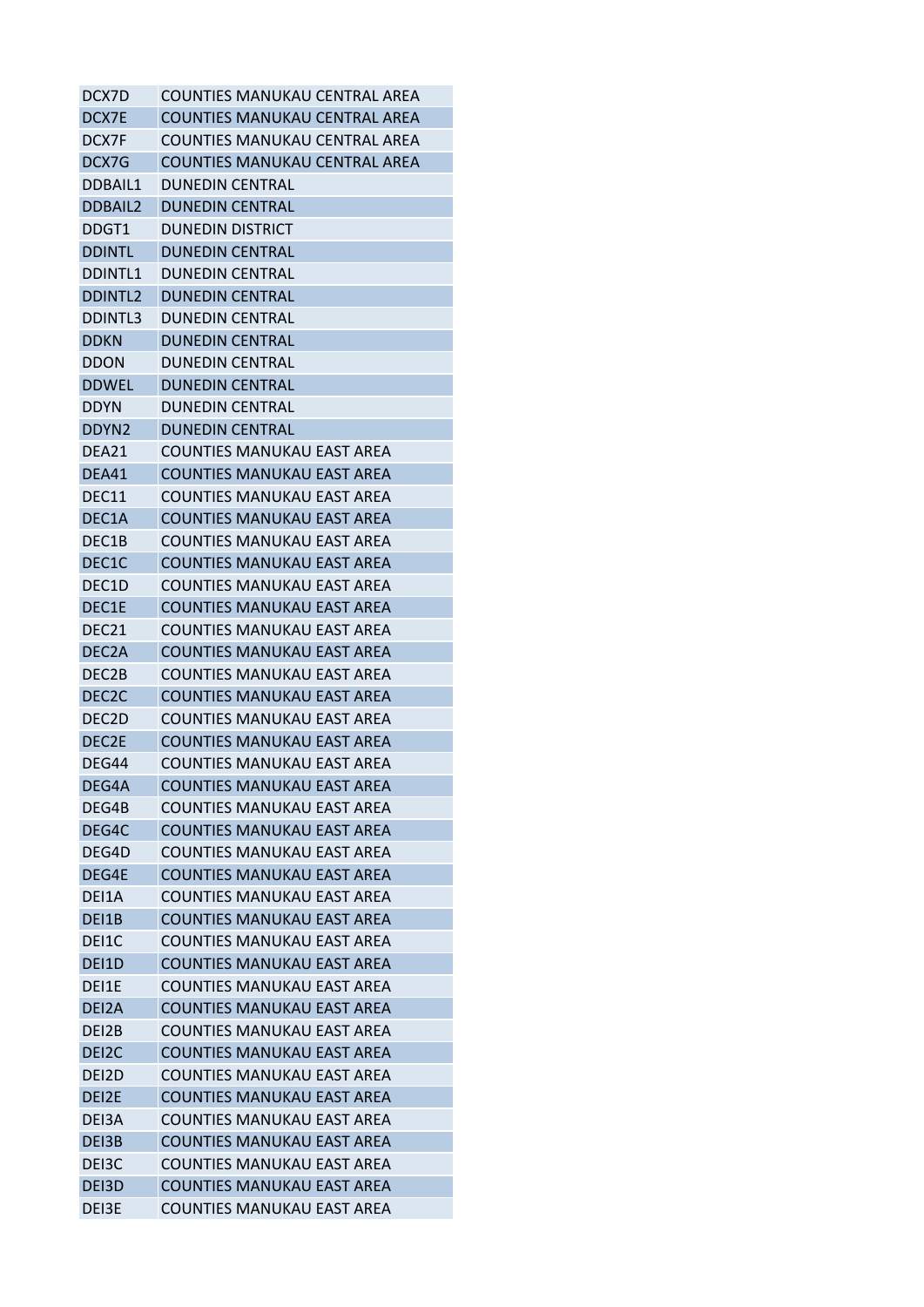| DEI4A | <b>COUNTIES MANUKAU EAST AREA</b> |
|-------|-----------------------------------|
| DEI4B | COUNTIES MANUKAU EAST AREA        |
| DEI4C | <b>COUNTIES MANUKAU EAST AREA</b> |
| DEI4D | COUNTIES MANUKAU EAST AREA        |
| DEI4E | <b>COUNTIES MANUKAU EAST AREA</b> |
| DEI5A | COUNTIES MANUKAU EAST AREA        |
| DEI5B | <b>COUNTIES MANUKAU EAST AREA</b> |
| DEI5C | COUNTIES MANUKAU EAST AREA        |
| DEI5D | <b>COUNTIES MANUKAU EAST AREA</b> |
| DEI5E | COUNTIES MANUKAU EAST AREA        |
| DEJ1A | <b>COUNTIES MANUKAU EAST AREA</b> |
| DEJ1B | COUNTIES MANUKAU EAST AREA        |
| DEJ1C | <b>COUNTIES MANUKAU EAST AREA</b> |
| DEJ1D | <b>COUNTIES MANUKAU EAST AREA</b> |
| DEJ1E | <b>COUNTIES MANUKAU EAST AREA</b> |
| DEJ1F | COUNTIES MANUKAU EAST AREA        |
| DEJ1G | <b>COUNTIES MANUKAU EAST AREA</b> |
| DEJ1H | COUNTIES MANUKAU EAST AREA        |
| DEJ11 | <b>COUNTIES MANUKAU EAST AREA</b> |
| DEJ1J | COUNTIES MANUKAU EAST AREA        |
| DEJ2A | <b>COUNTIES MANUKAU EAST AREA</b> |
| DEJ2B | COUNTIES MANUKAU EAST AREA        |
| DEJ2C | <b>COUNTIES MANUKAU EAST AREA</b> |
| DEJ2D | COUNTIES MANUKAU EAST AREA        |
| DEJ2E | COUNTIES MANUKAU EAST AREA        |
| DEJ2F | COUNTIES MANUKAU EAST AREA        |
| DEJ2G | <b>COUNTIES MANUKAU EAST AREA</b> |
| DEJ2H | COUNTIES MANUKAU EAST AREA        |
| DEJ21 | <b>COUNTIES MANUKAU EAST AREA</b> |
| DEJ2J | <b>COUNTIES MANUKAU EAST AREA</b> |
| DEJ3A | <b>COUNTIES MANUKAU EAST AREA</b> |
| DEJ3B | <b>COUNTIES MANUKAU EAST AREA</b> |
| DEJ3C | <b>COUNTIES MANUKAU EAST AREA</b> |
| DEJ3D | COUNTIES MANUKAU EAST AREA        |
| DEJ3E | COUNTIFS MANUKAU FAST ARFA        |
| DEJ3F | COUNTIFS MANUKAU FAST ARFA        |
| DEJ3G | <b>COUNTIES MANUKAU EAST AREA</b> |
| DEJ3H | COUNTIES MANUKAU EAST AREA        |
| DEJ3I | <b>COUNTIES MANUKAU EAST AREA</b> |
| DFJ3J | COUNTIFS MANUKAU FAST ARFA        |
| DEJ4A | <b>COUNTIES MANUKAU EAST AREA</b> |
| DEJ4B | COUNTIES MANUKAU EAST AREA        |
| DEJ4C | <b>COUNTIES MANUKAU EAST AREA</b> |
| DEJ4D | <b>COUNTIES MANUKAU EAST AREA</b> |
| DEJ4E | <b>COUNTIES MANUKAU EAST AREA</b> |
| DEJ4F | COUNTIES MANUKAU EAST AREA        |
| DEJ4G | <b>COUNTIES MANUKAU EAST AREA</b> |
| DEJ4H | <b>COUNTIES MANUKAU EAST AREA</b> |
| DEJ41 | <b>COUNTIES MANUKAU EAST AREA</b> |
| DEJ4J | COUNTIES MANUKAU EAST AREA        |
|       | <b>COUNTIES MANUKAU EAST AREA</b> |
| DEJ5A |                                   |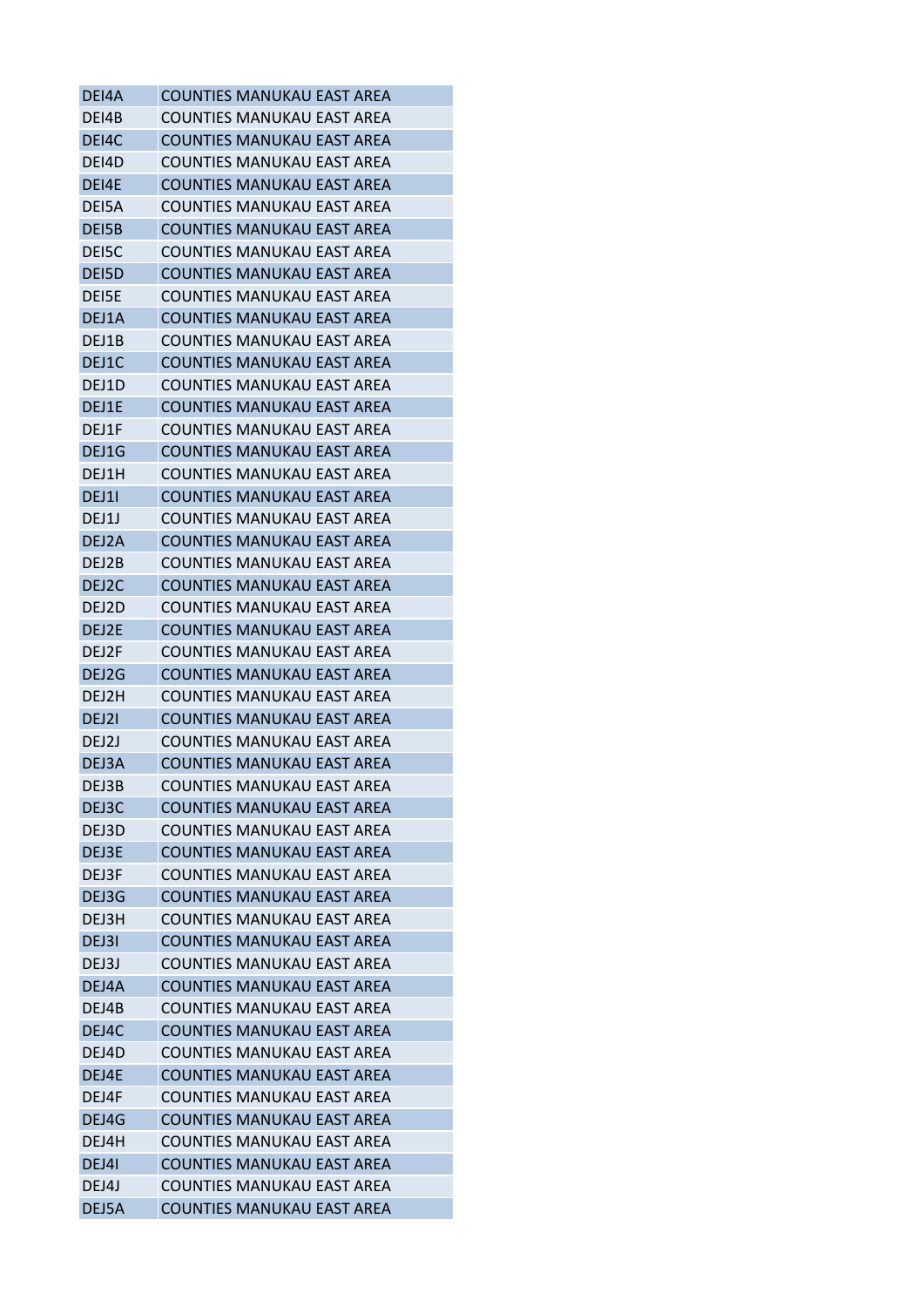| DEJ5B              | COUNTIES MANUKAU EAST AREA        |
|--------------------|-----------------------------------|
| DEJ5C              | <b>COUNTIES MANUKAU EAST AREA</b> |
| DEJ5D              | COUNTIES MANUKAU EAST AREA        |
| DEJ5E              | <b>COUNTIES MANUKAU EAST AREA</b> |
| DEJ5F              | COUNTIES MANUKAU EAST AREA        |
| DEJ5G              | <b>COUNTIES MANUKAU EAST AREA</b> |
| DEJ5H              | COUNTIES MANUKAU EAST AREA        |
| DEJ51              | <b>COUNTIES MANUKAU EAST AREA</b> |
| DEJ5J              | COUNTIES MANUKAU EAST AREA        |
| <b>DELOB</b>       | COUNTIES MANUKAU EAST AREA        |
| <b>DELOC</b>       | COUNTIES MANUKAU EAST AREA        |
| <b>DELOD</b>       | <b>COUNTIES MANUKAU EAST AREA</b> |
| <b>DELOE</b>       | COUNTIES MANUKAU EAST AREA        |
| DEL31              | <b>COUNTIES MANUKAU EAST AREA</b> |
| DEL3A              | <b>COUNTIES MANUKAU EAST AREA</b> |
| DEL3B              | <b>COUNTIES MANUKAU EAST AREA</b> |
| DEL3C              | COUNTIES MANUKAU EAST AREA        |
| DEL81              | <b>COUNTIES MANUKAU EAST AREA</b> |
| DEL82              | COUNTIES MANUKAU EAST AREA        |
| DEL8A              | <b>COUNTIES MANUKAU EAST AREA</b> |
| DEL8B              | COUNTIES MANUKAU EAST AREA        |
| DEM21              | <b>COUNTIES MANUKAU EAST AREA</b> |
| DEM2A              | COUNTIES MANUKAU EAST AREA        |
| DEM2B              | <b>COUNTIES MANUKAU EAST AREA</b> |
| DEM2C              | COUNTIES MANUKAU EAST AREA        |
| DEM2D              | <b>COUNTIES MANUKAU EAST AREA</b> |
| DEM2E              | COUNTIES MANUKAU EAST AREA        |
| DEM31              | <b>COUNTIES MANUKAU EAST AREA</b> |
| DEN01              | <b>COUNTIES MANUKAU EAST AREA</b> |
| DEO01              | <b>COUNTIES MANUKAU EAST AREA</b> |
| DEO02              | <b>COUNTIES MANUKAU EAST AREA</b> |
|                    | <b>COUNTIES MANUKAU EAST AREA</b> |
| DEO4A              | COUNTIFS MANUKAU FAST ARFA        |
| DEO4B              |                                   |
| DEO4C              | <b>COUNTIES MANUKAU EAST AREA</b> |
| DEO4D              | COUNTIFS MANUKAU FAST ARFA        |
| DEO4E              | <b>COUNTIES MANUKAU EAST AREA</b> |
| DEO4F              | <b>COUNTIES MANUKAU EAST AREA</b> |
| DEO4G              | <b>COUNTIES MANUKAU EAST AREA</b> |
| DEO4H              | <b>COUNTIES MANUKAU EAST AREA</b> |
| DEO4J              | COUNTIES MANUKAU EAST AREA        |
| DEO4K              | <b>COUNTIES MANUKAU EAST AREA</b> |
| DEO5A              | <b>COUNTIES MANUKAU EAST AREA</b> |
| DEO5B              | <b>COUNTIES MANUKAU EAST AREA</b> |
| <b>DEO61</b>       | <b>COUNTIES MANUKAU EAST AREA</b> |
| DEO6A              | <b>COUNTIES MANUKAU EAST AREA</b> |
| DEO6B              | <b>COUNTIES MANUKAU EAST AREA</b> |
| DEO <sub>6</sub> C | <b>COUNTIES MANUKAU EAST AREA</b> |
| DEP11              | <b>COUNTIES MANUKAU EAST AREA</b> |
| DEP12              | COUNTIES MANUKAU EAST AREA        |
| DEP1A              | <b>COUNTIES MANUKAU EAST AREA</b> |
| DEP1B              | <b>COUNTIES MANUKAU EAST AREA</b> |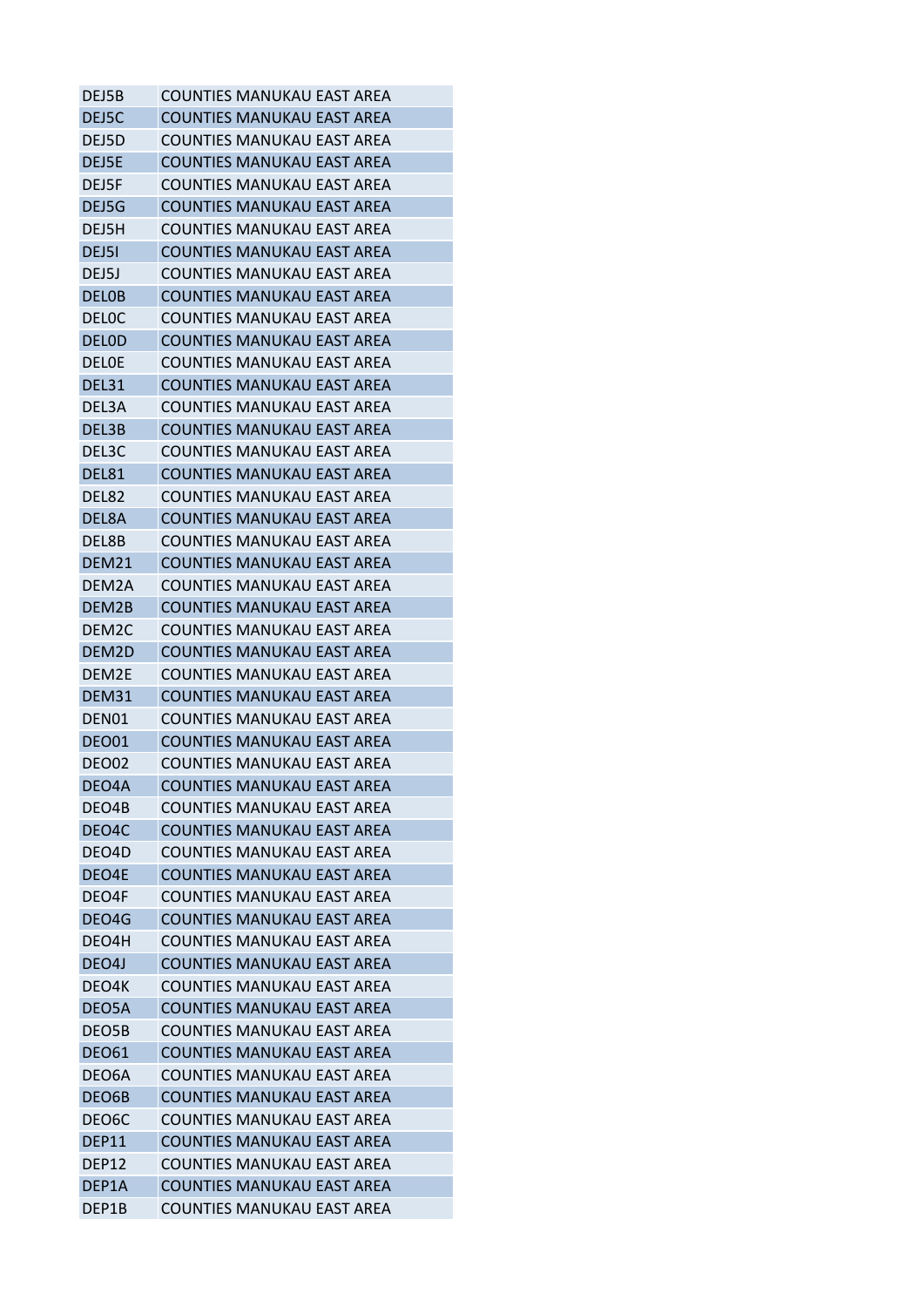| DEP1C              | COUNTIES MANUKAU EAST AREA        |
|--------------------|-----------------------------------|
| DEP1D              | COUNTIES MANUKAU EAST AREA        |
| DEP1E              | <b>COUNTIES MANUKAU EAST AREA</b> |
| DEP1F              | COUNTIES MANUKAU EAST AREA        |
| DEP1G              | <b>COUNTIES MANUKAU EAST AREA</b> |
| DEP1H              | COUNTIES MANUKAU EAST AREA        |
| DEP11              | COUNTIES MANUKAU EAST AREA        |
| DEP1J              | COUNTIES MANUKAU EAST AREA        |
| DEP21              | COUNTIES MANUKAU EAST AREA        |
| DEP22              | COUNTIES MANUKAU EAST AREA        |
| DEP <sub>2</sub> A | <b>COUNTIES MANUKAU EAST AREA</b> |
| DEP2B              | COUNTIES MANUKAU EAST AREA        |
| DEP <sub>2</sub> C | COUNTIES MANUKAU EAST AREA        |
| DEP2D              | <b>COUNTIES MANUKAU EAST AREA</b> |
| DEP2E              | COUNTIES MANUKAU EAST AREA        |
| DFP <sub>2F</sub>  | COUNTIES MANUKAU EAST AREA        |
| DEP2G              | COUNTIES MANUKAU EAST AREA        |
| DEP2H              | <b>COUNTIES MANUKAU EAST AREA</b> |
| DEP21              | <b>COUNTIES MANUKAU EAST AREA</b> |
| DEP <sub>2</sub> J | COUNTIES MANUKAU EAST AREA        |
| DEP31              | COUNTIES MANUKAU EAST AREA        |
| DEP32              | COUNTIES MANUKAU EAST AREA        |
| DEP3A              | COUNTIES MANUKAU EAST AREA        |
| DEP3B              | COUNTIES MANUKAU EAST AREA        |
| DEP3C              | COUNTIES MANUKAU EAST AREA        |
| DEP3D              | COUNTIES MANUKAU EAST AREA        |
| DEP3E              | <b>COUNTIES MANUKAU EAST AREA</b> |
| DEP3F              | COUNTIES MANUKAU EAST AREA        |
| DEP3G              | <b>COUNTIES MANUKAU EAST AREA</b> |
| DEP3H              | COUNTIES MANUKAU EAST AREA        |
| DEP31              | <b>COUNTIES MANUKAU EAST AREA</b> |
| DEP3J              | <b>COUNTIES MANUKAU EAST AREA</b> |
| DEP41              | COUNTIES MANUKAU EAST AREA        |
| DEP42              | COUNTIES MANUKAU EAST AREA        |
| DEP4A              | COUNTIES MANUKAU EAST AREA        |
| DEP4B              | <b>COUNTIES MANUKAU EAST AREA</b> |
| DEP4C              | <b>COUNTIES MANUKAU EAST AREA</b> |
| DEP4D              | COUNTIES MANUKAU EAST AREA        |
| DFP4F              | <b>COUNTIES MANUKAU EAST AREA</b> |
| DEP4F              | COUNTIES MANUKAU EAST AREA        |
| DEP4G              | <b>COUNTIES MANUKAU EAST AREA</b> |
| DEP4H              | COUNTIES MANUKAU EAST AREA        |
| DEP41              | <b>COUNTIES MANUKAU EAST AREA</b> |
| DEP4J              | <b>COUNTIES MANUKAU EAST AREA</b> |
| DEP51              | <b>COUNTIES MANUKAU EAST AREA</b> |
| DEP52              | COUNTIES MANUKAU EAST AREA        |
| DEP5A              | <b>COUNTIES MANUKAU EAST AREA</b> |
| DEP5B              | COUNTIES MANUKAU EAST AREA        |
| DEP5C              | COUNTIES MANUKAU EAST AREA        |
| DEP5D              | <b>COUNTIES MANUKAU EAST AREA</b> |
| DEP5E              | COUNTIES MANUKAU EAST AREA        |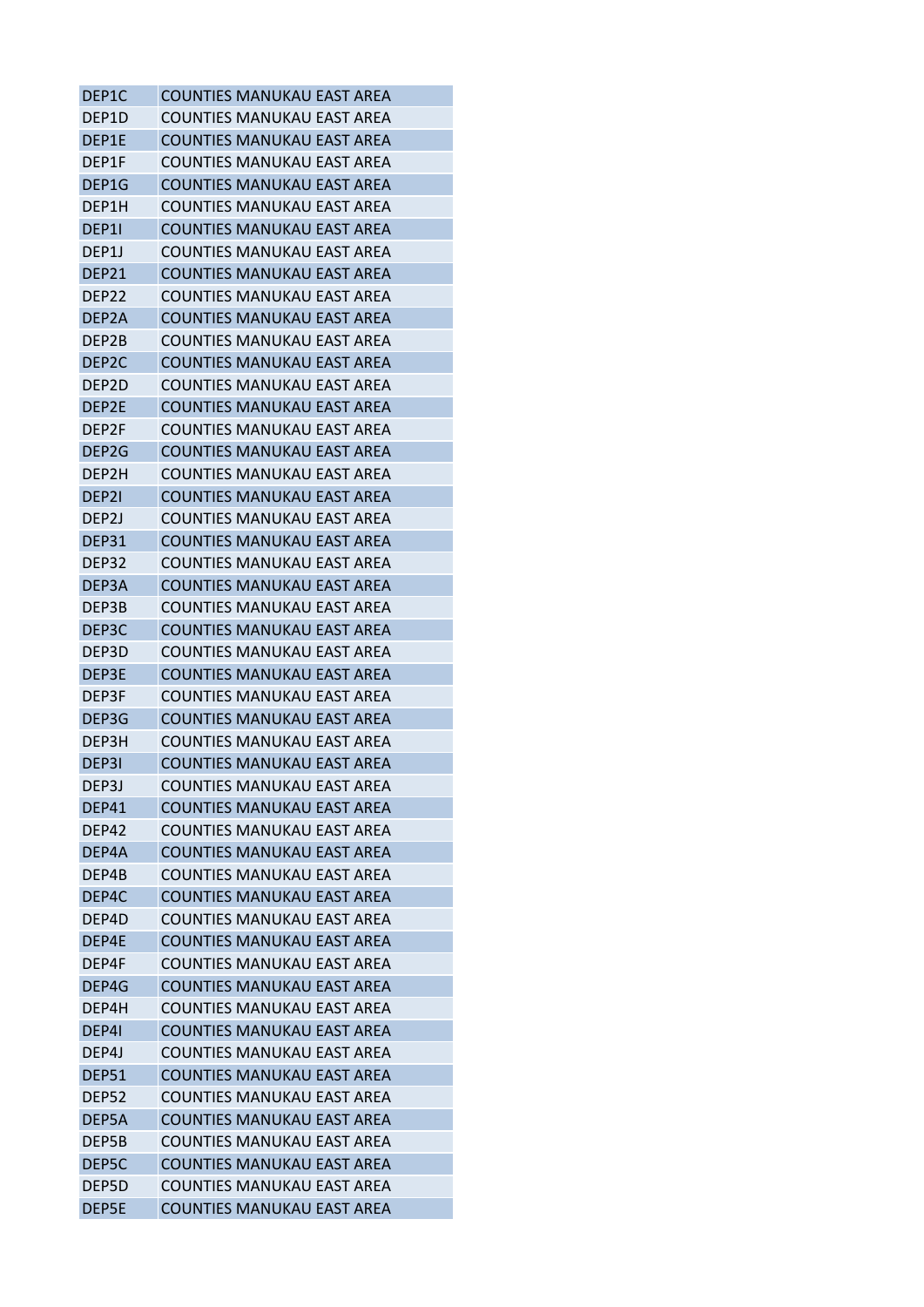| <b>DEP5F</b>       | COUNTIES MANUKAU EAST AREA        |
|--------------------|-----------------------------------|
| DEP5G              | <b>COUNTIES MANUKAU EAST AREA</b> |
| DEP5H              | COUNTIES MANUKAU EAST AREA        |
| DEP51              | <b>COUNTIES MANUKAU EAST AREA</b> |
| DEP5J              | <b>COUNTIES MANUKAU EAST AREA</b> |
| <b>DER11</b>       | <b>COUNTIES MANUKAU EAST AREA</b> |
| DER <sub>1</sub> A | COUNTIES MANUKAU EAST AREA        |
| DER1B              | <b>COUNTIES MANUKAU EAST AREA</b> |
| DER <sub>1</sub> C | <b>COUNTIES MANUKAU EAST AREA</b> |
| DER1D              | <b>COUNTIES MANUKAU EAST AREA</b> |
| DER1E              | COUNTIES MANUKAU EAST AREA        |
| DER1F              | <b>COUNTIES MANUKAU EAST AREA</b> |
| DER1G              | COUNTIES MANUKAU EAST AREA        |
| DER1H              | <b>COUNTIES MANUKAU EAST AREA</b> |
| DES11              | <b>COUNTIES MANUKAU EAST AREA</b> |
| <b>DES12</b>       | <b>COUNTIES MANUKAU EAST AREA</b> |
| DES21              | COUNTIES MANUKAU EAST AREA        |
| DES <sub>22</sub>  | <b>COUNTIES MANUKAU EAST AREA</b> |
| DES31              | COUNTIES MANUKAU EAST AREA        |
| DES32              | <b>COUNTIES MANUKAU EAST AREA</b> |
| DES41              | COUNTIES MANUKAU EAST AREA        |
| DES42              | <b>COUNTIES MANUKAU EAST AREA</b> |
| DES51              | COUNTIES MANUKAU EAST AREA        |
| DES52              | <b>COUNTIES MANUKAU EAST AREA</b> |
| DEX01              | COUNTIES MANUKAU EAST AREA        |
| <b>DEX61</b>       | <b>COUNTIES MANUKAU EAST AREA</b> |
| DEX <sub>62</sub>  | <b>COUNTIES MANUKAU EAST AREA</b> |
| DEX6A              | <b>COUNTIES MANUKAU EAST AREA</b> |
| DEX6B              | COUNTIES MANUKAU EAST AREA        |
| DEX6C              | <b>COUNTIES MANUKAU EAST AREA</b> |
| DEX6D              | COUNTIES MANUKAU EAST AREA        |
| DEX6E              | <b>COUNTIES MANUKAU EAST AREA</b> |
| DEX6F              | COUNTIES MANUKAU EAST AREA        |
| DEX6G              | <b>COUNTIES MANUKAU EAST AREA</b> |
| DEX6H              | <b>COUNTIES MANUKAU EAST AREA</b> |
| <b>DEX71</b>       | <b>COUNTIES MANUKAU EAST AREA</b> |
| DEX7A              | <b>COUNTIES MANUKAU EAST AREA</b> |
| DEX7B              | <b>COUNTIES MANUKAU EAST AREA</b> |
| DEX <sub>7</sub> C | <b>COUNTIES MANUKAU EAST AREA</b> |
| DFX7D              | <b>COUNTIES MANUKAU EAST AREA</b> |
| DEX7E              | <b>COUNTIES MANUKAU EAST AREA</b> |
| DEX7F              | <b>COUNTIES MANUKAU EAST AREA</b> |
| DEX7G              | <b>COUNTIES MANUKAU EAST AREA</b> |
| <b>DFR</b>         | <b>DARFIELD</b>                   |
| DFR1               | DARFIELD                          |
| <b>DFR10</b>       | <b>DARFIELD</b>                   |
| DFR <sub>2</sub>   | DARFIELD                          |
| DFR <sub>3</sub>   | <b>DARFIELD</b>                   |
| DFR4               | DARFIELD                          |
| DFR <sub>5</sub>   | <b>DARFIELD</b>                   |
| DFR6               | <b>DARFIELD</b>                   |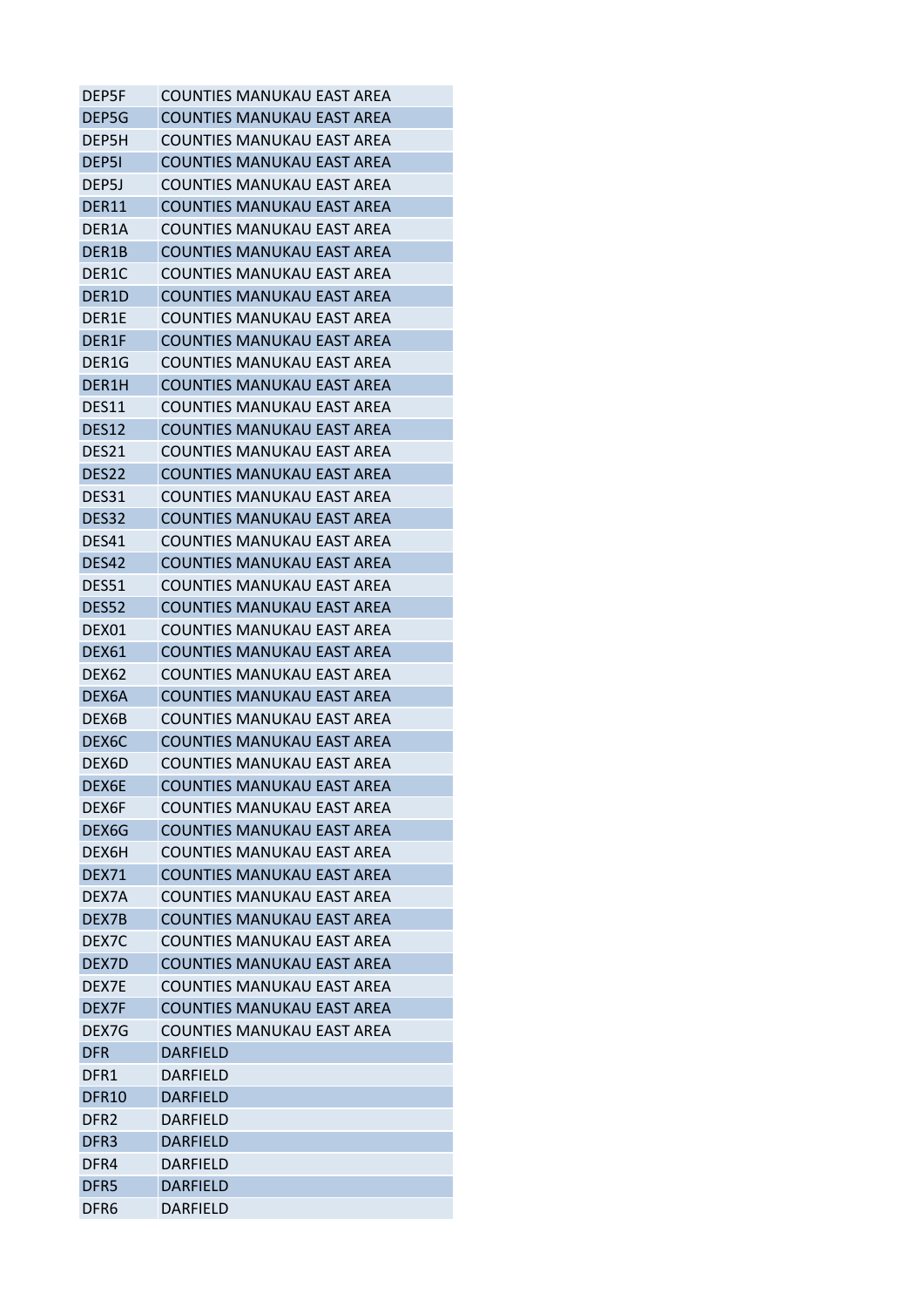| DFR7                     | <b>DARFIELD</b>                         |
|--------------------------|-----------------------------------------|
| DFR <sub>8</sub>         | <b>DARFIELD</b>                         |
| DFR9                     | <b>DARFIELD</b>                         |
| DIC <sub>1</sub>         | <b>DINSDALE</b>                         |
| DIC <sub>2</sub>         | <b>DINSDALE</b>                         |
| DIC <sub>3</sub>         | <b>DINSDALE</b>                         |
| <b>DICP</b>              | <b>DINSDALE</b>                         |
| DIE1                     | <b>DINSDALE</b>                         |
| DIE <sub>2</sub>         | <b>DINSDALE</b>                         |
| DIE3                     | <b>HAMILTON DHQ</b>                     |
| DIE4                     | <b>DINSDALE</b>                         |
| DIG1                     | <b>WEST HAMILTON</b>                    |
| DIG <sub>2</sub>         | <b>WEST HAMILTON</b>                    |
| DIG <sub>3</sub>         | <b>HAMILTON WEST</b>                    |
| DIG4                     | <b>HAMILTON WEST</b>                    |
| DIG5                     | <b>HAMILTON WEST</b>                    |
| DIG <sub>6</sub>         | <b>HAMILTON WEST</b>                    |
| DIG7                     | <b>HAMILTON WEST</b>                    |
| DIG8                     | <b>HAMILTON WEST</b>                    |
| <b>DIGS</b>              | <b>DINSDALE</b>                         |
| DII1                     | <b>WEST HAMILTON</b>                    |
| DII <sub>2</sub>         | <b>DINSDALE</b>                         |
| DII <sub>3</sub>         | <b>WEST HAMILTON</b>                    |
| DIJ1                     | <b>DINSDALE</b>                         |
| DIJ <sub>2</sub>         | <b>DINSDALE</b>                         |
| <b>DIN</b>               | <b>DINSDALE</b>                         |
| DIN1                     | <b>WEST HAMILTON</b>                    |
|                          | <b>WEST HAMILTON</b>                    |
| DIQ1<br>DIQ <sub>2</sub> | <b>DINSDALE</b>                         |
|                          | <b>DINSDALE</b>                         |
| DIQ3<br>DIS1             |                                         |
|                          | <b>WEST HAMILTON</b><br><b>DINSDALE</b> |
| DIT <sub>1</sub>         |                                         |
| DIVE <sub>1</sub>        | <b>WELLINGTON WHARF</b>                 |
| DIVE2                    | <b>WELLINGTON WHARF</b>                 |
| DIVE <sub>3</sub>        | <b>WELLINGTON WHARF</b>                 |
| DIVE4                    | <b>WELLINGTON WHARF</b>                 |
| <b>DIVEN</b>             | <b>WELLINGTON WHARF</b>                 |
| <b>DIX</b>               | DINSDALE                                |
| DIX1                     | <b>WEST HAMILTON</b>                    |
| DIX2                     | <b>WEST HAMILTON</b>                    |
| DIX <sub>3</sub>         | <b>DINSDALE</b>                         |
| DIY1                     | <b>WEST HAMILTON</b>                    |
| DIY <sub>2</sub>         | <b>WEST HAMILTON</b>                    |
| DIY3                     | <b>WEST HAMILTON</b>                    |
| DIY4                     | <b>WEST HAMILTON</b>                    |
| <b>DLB</b>               | <b>DARGAVILLE</b>                       |
| <b>DLE</b>               | <b>DARGAVILLE</b>                       |
| DLG1                     | <b>DARGAVILLE</b>                       |
| DLG <sub>2</sub>         | <b>DARGAVILLE</b>                       |
| DLG3                     | <b>DARGAVILLE</b>                       |
| DLJ                      | <b>DARGAVILLE</b>                       |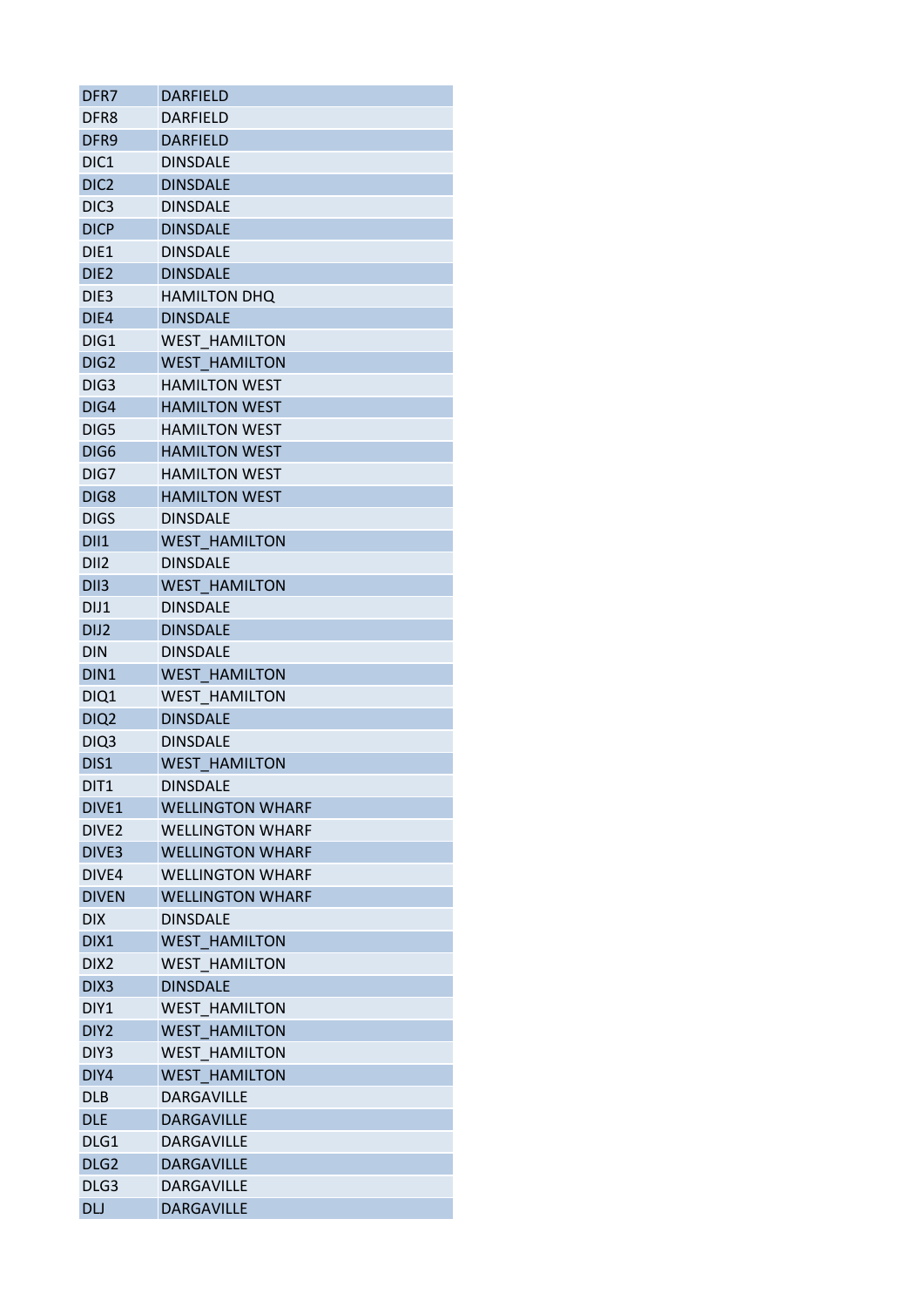| DLJ1               | <b>DARGAVILLE</b>      |
|--------------------|------------------------|
| DLJ <sub>2</sub>   | <b>DARGAVILLE</b>      |
| DLJ3               | <b>DARGAVILLE</b>      |
| DLJ4               | <b>DARGAVILLE</b>      |
| <b>DLJS</b>        | <b>DARGAVILLE</b>      |
| <b>DLN</b>         | <b>DARGAVILLE</b>      |
| <b>DLO</b>         | <b>DARGAVILLE</b>      |
| <b>DLR</b>         | <b>DARGAVILLE</b>      |
| DLR1               | <b>DARGAVILLE</b>      |
| DLR <sub>2</sub>   | <b>DARGAVILLE</b>      |
| DLR <sub>3</sub>   | <b>DARGAVILLE</b>      |
| DLR4               | <b>DARGAVILLE</b>      |
| DLR5               | <b>DARGAVILLE</b>      |
| DLR6               | <b>DARGAVILLE</b>      |
| DLR7               | <b>DARGAVILLE</b>      |
| DLR8               | <b>DARGAVILLE</b>      |
| <b>DLS</b>         | <b>DARGAVILLE</b>      |
| DLS1               | <b>DARGAVILLE</b>      |
| DLS <sub>2</sub>   | <b>DARGAVILLE</b>      |
| DLS3               | <b>DARGAVILLE</b>      |
| <b>DLT</b>         | <b>DARGAVILLE</b>      |
| DLT <sub>2</sub>   | <b>DARGAVILLE</b>      |
| DLT3               | <b>DARGAVILLE</b>      |
| <b>DLX</b>         | <b>DARGAVILLE</b>      |
| <b>DLY</b>         | <b>DARGAVILLE</b>      |
| DLY <sub>2</sub>   | <b>DARGAVILLE</b>      |
| <b>DNA</b>         | <b>DUNEDIN SOUTH</b>   |
| DNA1               | <b>DUNEDIN CENTRAL</b> |
| DNA3               | <b>DUNEDIN CENTRAL</b> |
| DNB <sub>1</sub>   | <b>DUNEDIN CENTRAL</b> |
| DNB <sub>1</sub> A | <b>DUNEDIN CENTRAL</b> |
| DNB1B              | <b>DUNEDIN CENTRAL</b> |
| DNB <sub>2</sub>   | DUNEDIN CENTRAL        |
| DNB <sub>2</sub> A | <b>DUNEDIN CENTRAL</b> |
| DNB <sub>2</sub> B | <b>DUNEDIN CENTRAL</b> |
| DNB <sub>3</sub>   | <b>DUNEDIN CENTRAL</b> |
| DNB <sub>3</sub> A | <b>DUNEDIN CENTRAL</b> |
| DNB3B              | <b>DUNEDIN CENTRAL</b> |
| DNB4               | <b>DUNEDIN CENTRAL</b> |
| DNB4A              | <b>DUNEDIN CENTRAL</b> |
| DNB4B              | <b>DUNEDIN CENTRAL</b> |
| DNB <sub>5</sub>   | <b>DUNEDIN CENTRAL</b> |
| DNB <sub>5</sub> A | <b>DUNEDIN CENTRAL</b> |
| DNB5B              | <b>DUNEDIN CENTRAL</b> |
| DNB <sub>6</sub>   | <b>DUNEDIN CENTRAL</b> |
| DNB <sub>6</sub> A | <b>DUNEDIN CENTRAL</b> |
| DNB6B              | <b>DUNEDIN CENTRAL</b> |
| <b>DNC</b>         | <b>DUNEDIN CENTRAL</b> |
| DNC <sub>1</sub>   | <b>DUNEDIN CENTRAL</b> |
| <b>DNC10</b>       | <b>DUNEDIN CENTRAL</b> |
| DNC11              | <b>DUNEDIN CENTRAL</b> |
|                    |                        |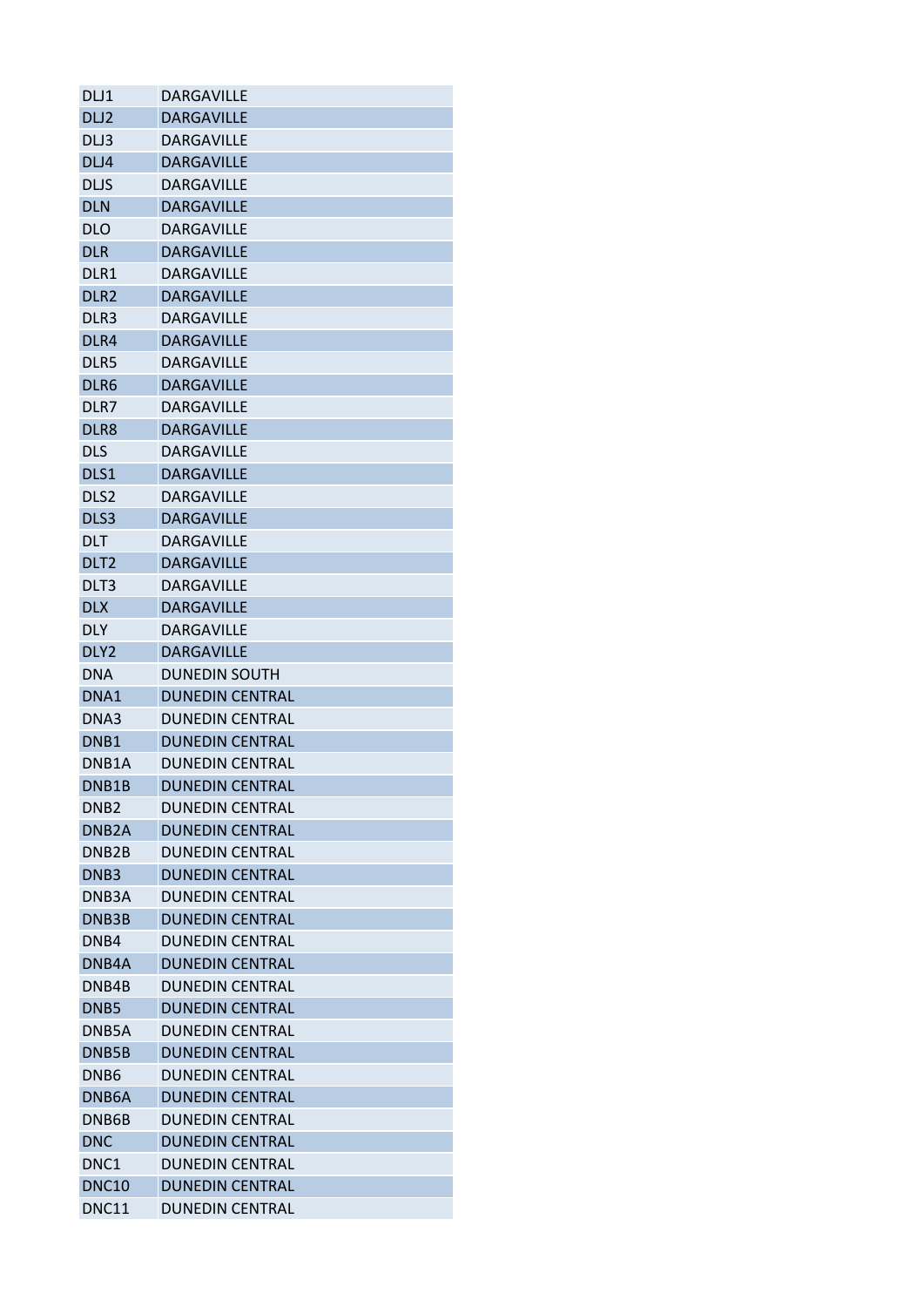| <b>DNC12</b>      | <b>DUNEDIN CENTRAL</b> |
|-------------------|------------------------|
| <b>DNC13</b>      | <b>DUNEDIN CENTRAL</b> |
| <b>DNC14</b>      | <b>DUNEDIN CENTRAL</b> |
| <b>DNC15</b>      | <b>DUNEDIN CENTRAL</b> |
| <b>DNC16</b>      | <b>DUNEDIN CENTRAL</b> |
| DNC17             | <b>DUNEDIN CENTRAL</b> |
| <b>DNC18</b>      | <b>DUNEDIN CENTRAL</b> |
| <b>DNC19</b>      | <b>DUNEDIN CENTRAL</b> |
| DNC <sub>2</sub>  | <b>DUNEDIN CENTRAL</b> |
| <b>DNC20</b>      | <b>DUNEDIN CENTRAL</b> |
| <b>DNC21</b>      | <b>DUNEDIN CENTRAL</b> |
| DNC <sub>22</sub> | DUNEDIN CENTRAL        |
| DNC <sub>23</sub> | <b>DUNEDIN CENTRAL</b> |
| DNC <sub>24</sub> | <b>DUNEDIN CENTRAL</b> |
| <b>DNC25</b>      | <b>DUNEDIN CENTRAL</b> |
| DNC <sub>26</sub> | <b>DUNEDIN CENTRAL</b> |
| DNC <sub>27</sub> | <b>DUNEDIN CENTRAL</b> |
| DNC <sub>28</sub> | <b>DUNEDIN CENTRAL</b> |
| DNC <sub>29</sub> | <b>DUNEDIN CENTRAL</b> |
| DNC3              | <b>DUNEDIN CENTRAL</b> |
| <b>DNC30</b>      | <b>DUNEDIN CENTRAL</b> |
| DNC31             | <b>DUNEDIN CENTRAL</b> |
| DNC32             | <b>DUNEDIN CENTRAL</b> |
| DNC3A             | <b>DUNEDIN CENTRAL</b> |
| DNC3B             | <b>DUNEDIN CENTRAL</b> |
| DNC3C             | <b>DUNEDIN CENTRAL</b> |
| DNC3D             | <b>DUNEDIN CENTRAL</b> |
| DNC3E             | DUNEDIN CENTRAL        |
| DNC4              | <b>DUNEDIN CENTRAL</b> |
| DNC5              | <b>DUNEDIN CENTRAL</b> |
| DNC <sub>6</sub>  | <b>DUNEDIN CENTRAL</b> |
| DNC7              | <b>DUNEDIN CENTRAL</b> |
| DNC8              | <b>DUNEDIN CENTRAL</b> |
| DNC <sub>9</sub>  | <b>DUNEDIN CENTRAL</b> |
| DNCA1             | <b>DUNEDIN CENTRAL</b> |
| DNCN1             | <b>DUNEDIN CENTRAL</b> |
| DNCN <sub>2</sub> | <b>DUNEDIN CENTRAL</b> |
| DNCN3             | <b>DUNEDIN CENTRAL</b> |
| <b>DNCP</b>       | <b>DUNEDIN</b>         |
| DNCP <sub>2</sub> | <b>DUNFDIN</b>         |
| DNCP3             | <b>DUNEDIN</b>         |
| DNCP4             | <b>DUNEDIN</b>         |
| DNCP5             | <b>DUNEDIN</b>         |
| DNCP6             | <b>DUNEDIN</b>         |
| DNCR1             | <b>DUNEDIN CENTRAL</b> |
| DNCS1             | <b>DUNEDIN CENTRAL</b> |
| DNCS <sub>2</sub> | <b>DUNEDIN CENTRAL</b> |
| DNCS3             | <b>DUNEDIN CENTRAL</b> |
| DNCS4             | <b>DUNEDIN CENTRAL</b> |
| DNCS5             | <b>DUNEDIN CENTRAL</b> |
| DNCS6             | <b>DUNEDIN CENTRAL</b> |
|                   |                        |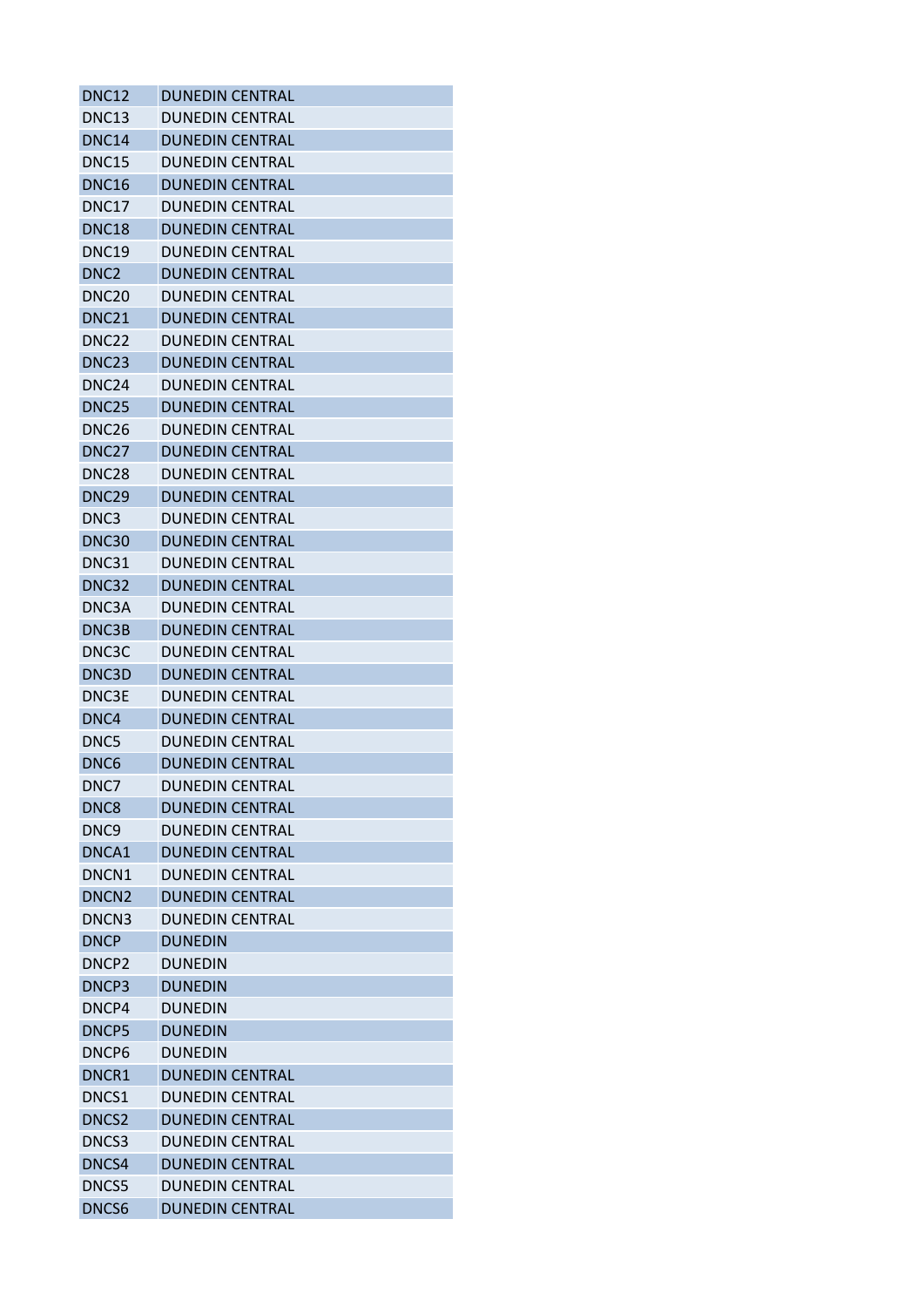| DNCS7              | <b>DUNEDIN CENTRAL</b> |
|--------------------|------------------------|
| DND <sub>1</sub>   | <b>DUNEDIN CENTRAL</b> |
| DND2               | <b>DUNEDIN CENTRAL</b> |
| DND <sub>3</sub>   | <b>DUNEDIN CENTRAL</b> |
| DND4               | DUNEDIN CENTRAL        |
| DND <sub>5</sub>   | <b>DUNEDIN CENTRAL</b> |
| DND <sub>6</sub>   | DUNEDIN CENTRAL        |
| DND7               | <b>DUNEDIN CENTRAL</b> |
| DND <sub>8</sub>   | <b>DUNEDIN CENTRAL</b> |
| <b>DNDS</b>        | <b>DUNEDIN CENTRAL</b> |
| DNE <sub>1</sub>   | <b>DUNEDIN</b>         |
| DNE <sub>2</sub>   | <b>DUNEDIN</b>         |
| DNE3               | <b>DUNEDIN</b>         |
| DNE4               | <b>DUNEDIN</b>         |
| DNE5               | <b>DUNEDIN</b>         |
| DNE8               | <b>DUNEDIN CENTRAL</b> |
| DNES               | <b>DUNEDIN CENTRAL</b> |
| DNF1               | <b>DUNEDIN CENTRAL</b> |
| DNF <sub>2</sub>   | <b>DUNEDIN CENTRAL</b> |
| DNF3               | <b>DUNEDIN CENTRAL</b> |
| DNF4               | <b>DUNEDIN CENTRAL</b> |
| <b>DNFMC</b>       | <b>DUNEDIN CENTRAL</b> |
| DNFMC1             | <b>DUNEDIN CENTRAL</b> |
| DNFMC2             | <b>DUNEDIN CENTRAL</b> |
| DNFMC3             | <b>DUNEDIN CENTRAL</b> |
| <b>DNFTG</b>       | <b>DUNEDIN CENTRAL</b> |
| <b>DNFX</b>        | <b>DUNEDIN CENTRAL</b> |
| DNFX1              |                        |
|                    | DUNEDIN CENTRAL        |
| DNFX <sub>2</sub>  | <b>DUNEDIN CENTRAL</b> |
| DNG1               | <b>DUNEDIN CENTRAL</b> |
| DNG <sub>2</sub>   | <b>DUNEDIN CENTRAL</b> |
| DNG3               | <b>DUNEDIN CENTRAL</b> |
| DNG4               | <b>DUNEDIN CENTRAL</b> |
| DNG5               | <b>DUNEDIN CENTRAL</b> |
| DN <sub>1</sub>    | <b>DUNEDIN CENTRAL</b> |
| DNI1A              | <b>DUNEDIN CENTRAL</b> |
| DNI1B              | <b>DUNEDIN CENTRAL</b> |
| DNI1C              | <b>DUNEDIN CENTRAL</b> |
| DN <sub>12</sub>   | <b>DUNEDIN CENTRAL</b> |
| DNI <sub>2</sub> A | <b>DUNEDIN CENTRAL</b> |
| DNI2B              | <b>DUNEDIN CENTRAL</b> |
| DNI <sub>2</sub> C | <b>DUNEDIN CENTRAL</b> |
| DN <sub>13</sub>   | <b>DUNEDIN CENTRAL</b> |
| DNI3A              | <b>DUNEDIN CENTRAL</b> |
| DNI3B              | <b>DUNEDIN CENTRAL</b> |
| DN <sub>13</sub> C | <b>DUNEDIN CENTRAL</b> |
| DNI4               | <b>DUNEDIN CENTRAL</b> |
| DNI4A              | <b>DUNEDIN CENTRAL</b> |
| DNI4B              | <b>DUNEDIN CENTRAL</b> |
| DNI4C              | <b>DUNEDIN CENTRAL</b> |
| DN <sub>I5</sub>   | <b>DUNEDIN CENTRAL</b> |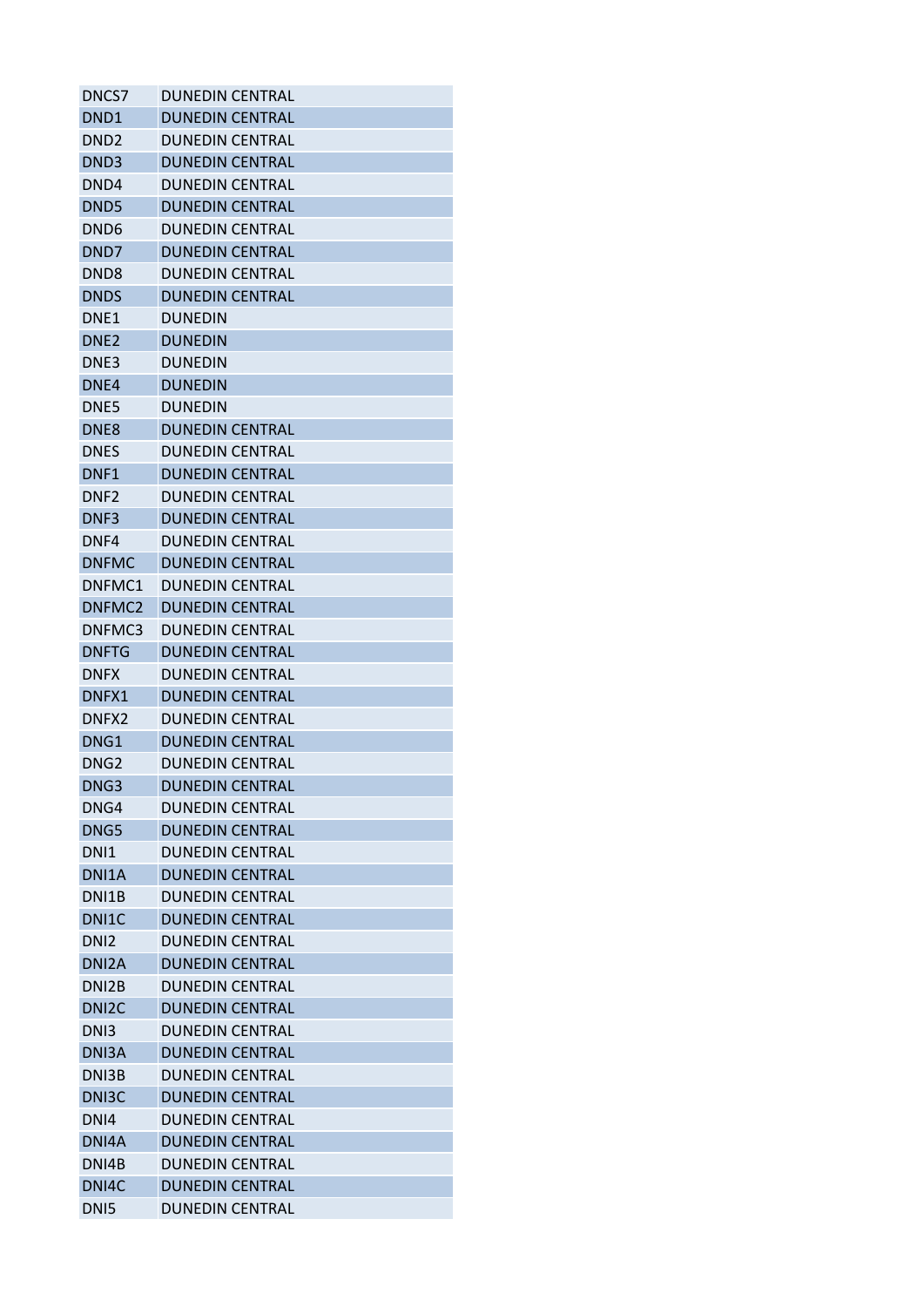| DNI5A               | <b>DUNEDIN CENTRAL</b> |
|---------------------|------------------------|
| DNI5B               | <b>DUNEDIN CENTRAL</b> |
| DNI5C               | <b>DUNEDIN CENTRAL</b> |
| DN <sub>I6</sub>    | <b>DUNEDIN CENTRAL</b> |
| DNI6A               | <b>DUNEDIN CENTRAL</b> |
| DNI6B               | <b>DUNEDIN CENTRAL</b> |
| DNI <sub>6</sub> C  | <b>DUNEDIN CENTRAL</b> |
| <b>DNISU</b>        | <b>DUNEDIN CENTRAL</b> |
| DNISU1              | <b>DUNEDIN CENTRAL</b> |
| DNISU <sub>2</sub>  | <b>DUNEDIN CENTRAL</b> |
| <b>DNIWI</b>        | <b>DUNEDIN CENTRAL</b> |
| DNK1                | DUNEDIN CENTRAL        |
| DNK <sub>2</sub>    | <b>DUNEDIN CENTRAL</b> |
| DNK3                | <b>DUNEDIN CENTRAL</b> |
| DNK4                | <b>DUNEDIN CENTRAL</b> |
| DNL1                | <b>DUNEDIN CENTRAL</b> |
| DNL <sub>2</sub>    | <b>DUNEDIN CENTRAL</b> |
| DNL3                | <b>DUNEDIN CENTRAL</b> |
| DNL4                | <b>DUNEDIN CENTRAL</b> |
| DNL5                | <b>DUNEDIN CENTRAL</b> |
| DNLS1               | <b>DUNEDIN CENTRAL</b> |
| DNLS2               | <b>DUNEDIN CENTRAL</b> |
| DNLS3               | <b>DUNEDIN CENTRAL</b> |
| <b>DNMW</b>         | <b>DUNEDIN</b>         |
| DNMW <sub>2</sub>   | <b>DUNEDIN</b>         |
| DNMW3               | <b>DUNEDIN</b>         |
| DNMW4               | <b>DUNEDIN</b>         |
| DNN <sub>1</sub>    | <b>DUNEDIN CENTRAL</b> |
| DNN <sub>2</sub>    | <b>DUNEDIN CENTRAL</b> |
| DNN3                | <b>DUNEDIN CENTRAL</b> |
| DNN4                | <b>DUNEDIN CENTRAL</b> |
| DNN <sub>5</sub>    | <b>DUNEDIN CENTRAL</b> |
| DNN <sub>6</sub>    | <b>DUNEDIN CENTRAL</b> |
| DNO <sub>1</sub>    | <b>DUNEDIN</b>         |
| DNO <sub>2</sub>    | <b>DUNEDIN</b>         |
| DNO <sub>3</sub>    | <b>DUNEDIN</b>         |
| <b>DNOS</b>         | <b>DUNEDIN CENTRAL</b> |
| <b>DNP</b>          | <b>DUNEDIN CENTRAL</b> |
| DNP1                | <b>DUNEDIN CENTRAL</b> |
| DNP <sub>2</sub>    | <b>DUNEDIN CENTRAL</b> |
| DNP3                | <b>DUNEDIN CENTRAL</b> |
| DNP4                | <b>DUNEDIN CENTRAL</b> |
| DNPT1A              | <b>DUNEDIN CENTRAL</b> |
| DNPT1B              | <b>DUNEDIN CENTRAL</b> |
| DNPT1C              | <b>DUNEDIN CENTRAL</b> |
| DNPT1D              | <b>DUNEDIN CENTRAL</b> |
| DNPT1S              | <b>DUNEDIN CENTRAL</b> |
| DNPT <sub>2</sub> A | <b>DUNEDIN CENTRAL</b> |
| DNPT2B              | <b>DUNEDIN CENTRAL</b> |
| DNPT <sub>2</sub> C | <b>DUNEDIN CENTRAL</b> |
| DNPT <sub>2D</sub>  | <b>DUNEDIN CENTRAL</b> |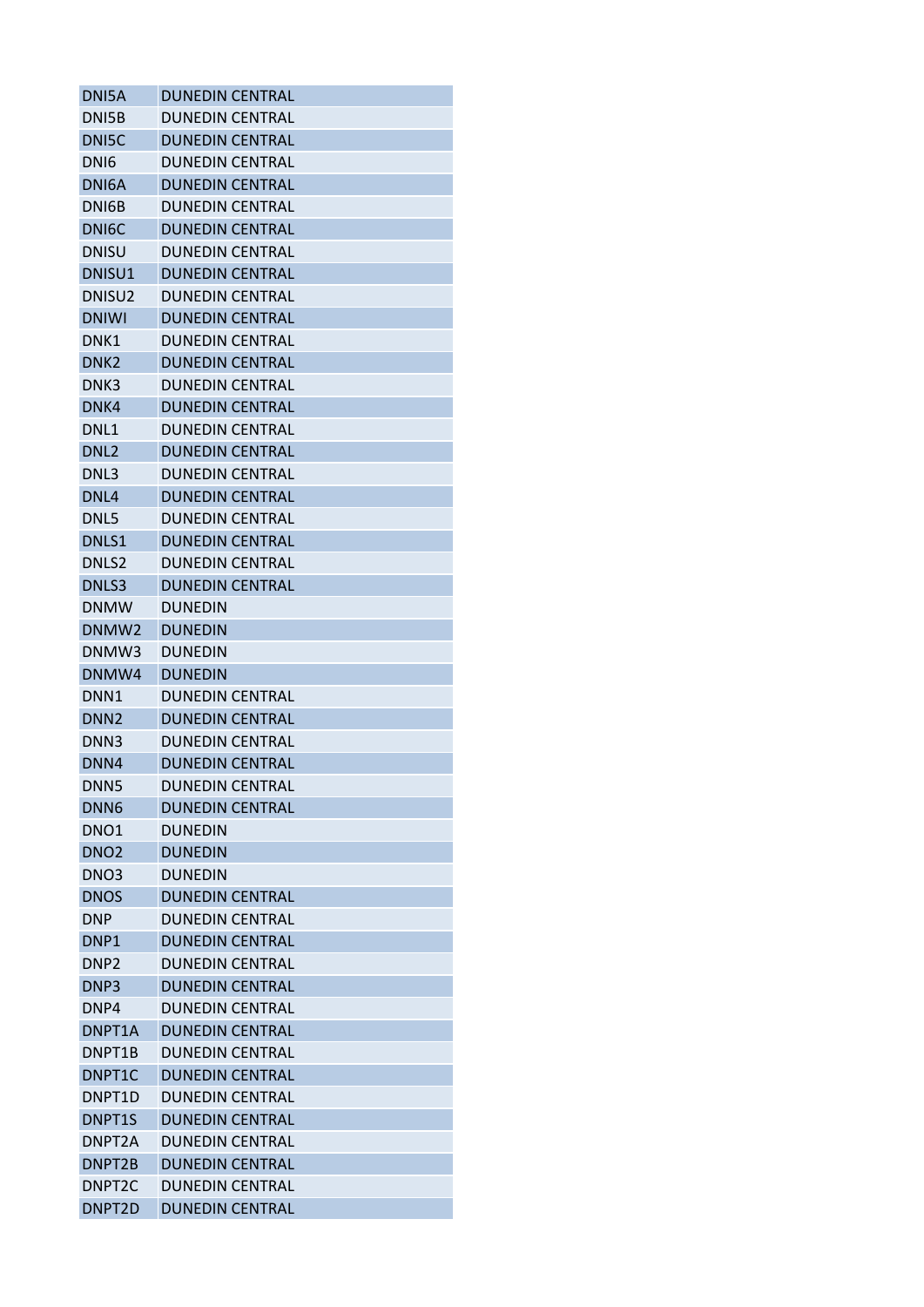| <b>DUNEDIN CENTRAL</b> |
|------------------------|
| <b>DUNEDIN CENTRAL</b> |
| <b>DUNEDIN CENTRAL</b> |
| <b>DUNEDIN CENTRAL</b> |
| <b>DUNEDIN CENTRAL</b> |
| <b>DUNEDIN CENTRAL</b> |
| <b>DUNEDIN CENTRAL</b> |
| <b>DUNEDIN CENTRAL</b> |
| <b>DUNEDIN CENTRAL</b> |
| <b>DUNEDIN CENTRAL</b> |
| <b>DUNEDIN CENTRAL</b> |
| <b>DUNEDIN CENTRAL</b> |
| <b>DUNEDIN CENTRAL</b> |
| <b>DUNEDIN CENTRAL</b> |
| <b>DUNEDIN CENTRAL</b> |
| <b>DUNEDIN CENTRAL</b> |
| <b>DUNEDIN CENTRAL</b> |
| <b>DUNEDIN CENTRAL</b> |
| <b>DUNEDIN CENTRAL</b> |
| <b>DUNEDIN CENTRAL</b> |
| <b>DUNEDIN CENTRAL</b> |
| <b>DUNEDIN CENTRAL</b> |
| <b>DUNEDIN CENTRAL</b> |
| <b>DUNEDIN CENTRAL</b> |
| <b>DUNEDIN CENTRAL</b> |
| <b>DUNEDIN CENTRAL</b> |
| <b>DUNEDIN CENTRAL</b> |
| <b>DUNEDIN CENTRAL</b> |
| <b>DUNEDIN CENTRAL</b> |
| <b>DUNEDIN CENTRAL</b> |
| <b>DUNEDIN CENTRAL</b> |
| <b>DUNEDIN CENTRAL</b> |
| <b>DUNEDIN CENTRAL</b> |
| <b>DUNEDIN CENTRAL</b> |
| <b>DUNEDIN CENTRAL</b> |
| <b>DUNEDIN CENTRAL</b> |
| <b>DUNEDIN CENTRAL</b> |
| <b>DUNEDIN CENTRAL</b> |
| <b>DUNEDIN CENTRAL</b> |
| <b>DUNEDIN CENTRAL</b> |
| <b>DUNEDIN CENTRAL</b> |
| <b>DUNEDIN CENTRAL</b> |
| <b>DUNEDIN CENTRAL</b> |
| <b>DUNEDIN NORTH</b>   |
| <b>DUNEDIN NORTH</b>   |
| <b>DUNEDIN NORTH</b>   |
| <b>DUNEDIN NORTH</b>   |
| <b>DUNEDIN NORTH</b>   |
| <b>DUNEDIN NORTH</b>   |
| <b>DUNEDIN NORTH</b>   |
| <b>DUNEDIN NORTH</b>   |
|                        |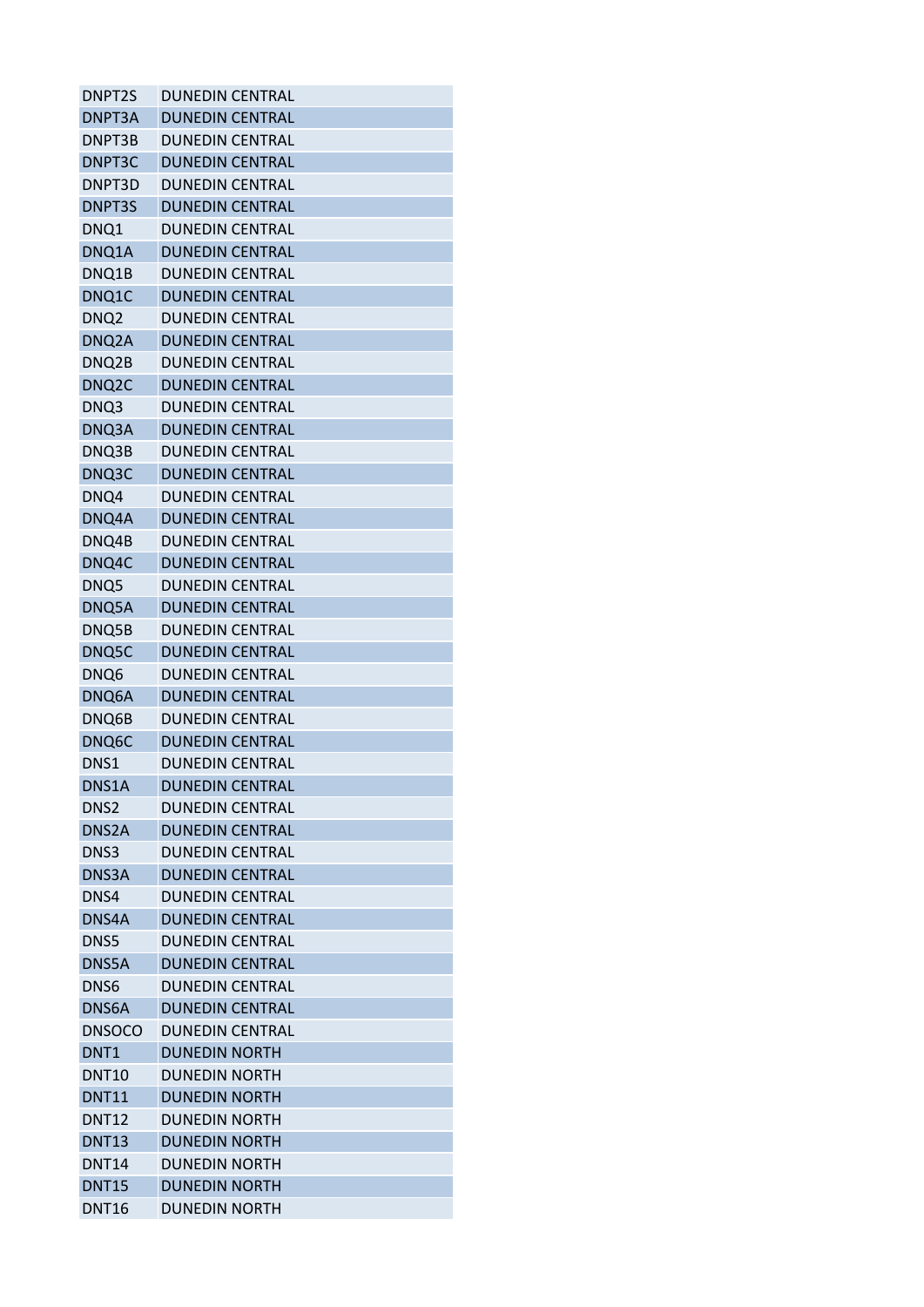| <b>DNT17</b>       | <b>DUNEDIN NORTH</b>   |
|--------------------|------------------------|
| <b>DNT18</b>       | <b>DUNEDIN NORTH</b>   |
| DNT <sub>2</sub>   | <b>DUNEDIN NORTH</b>   |
| DNT3               | <b>DUNEDIN NORTH</b>   |
| DNT4               | <b>DUNEDIN NORTH</b>   |
| DNT5               | <b>DUNEDIN NORTH</b>   |
| DNT <sub>6</sub>   | <b>DUNEDIN NORTH</b>   |
| DNT7               | <b>DUNFDIN NORTH</b>   |
| DNT <sub>8</sub>   | <b>DUNEDIN NORTH</b>   |
| DNT <sub>9</sub>   | <b>DUNEDIN NORTH</b>   |
| <b>DNTN</b>        | <b>DUNEDIN NORTH</b>   |
| DNTS1              | <b>DUNEDIN NORTH</b>   |
| DNTS <sub>2</sub>  | <b>DUNEDIN NORTH</b>   |
| DNTS3              | <b>DUNEDIN NORTH</b>   |
| <b>DNU</b>         | <b>DUNEDIN CENTRAL</b> |
| DNV1               | <b>DUNEDIN CENTRAL</b> |
| DNV <sub>2</sub>   | <b>DUNEDIN CENTRAL</b> |
| DNV3               | <b>DUNEDIN CENTRAL</b> |
| DNV4               | <b>DUNEDIN CENTRAL</b> |
| <b>DNVS</b>        | <b>DUNEDIN CENTRAL</b> |
| DNW1               | <b>DUNEDIN SOUTH</b>   |
| <b>DNW10</b>       | <b>DUNEDIN SOUTH</b>   |
| DNW11              | <b>DUNEDIN SOUTH</b>   |
| <b>DNW12</b>       | <b>DUNEDIN SOUTH</b>   |
| <b>DNW13</b>       | <b>DUNEDIN SOUTH</b>   |
| <b>DNW14</b>       | <b>DUNEDIN SOUTH</b>   |
| <b>DNW15</b>       | <b>DUNEDIN SOUTH</b>   |
| DNW16              | <b>DUNEDIN SOUTH</b>   |
| DNW <sub>2</sub>   | <b>DUNEDIN SOUTH</b>   |
| DNW <sub>3</sub>   | <b>DUNEDIN SOUTH</b>   |
| <b>DNW30</b>       | <b>DUNEDIN CENTRAL</b> |
| DNW4               | <b>DUNEDIN SOUTH</b>   |
| DNW <sub>5</sub>   | <b>DUNEDIN SOUTH</b>   |
| DNW <sub>6</sub>   | <b>DUNEDIN SOUTH</b>   |
| DNW7               | <b>DUNEDIN SOUTH</b>   |
| DNW <sub>8</sub>   | <b>DUNEDIN SOUTH</b>   |
| DNW <sub>9</sub>   | <b>DUNEDIN SOUTH</b>   |
| <b>DNWE</b>        | <b>DUNEDIN CENTRAL</b> |
| DNX1               | <b>DUNEDIN CENTRAL</b> |
| DNX1A              | <b>DUNFDIN CENTRAL</b> |
| DNX1B              | <b>DUNEDIN CENTRAL</b> |
| DNX1C              | <b>DUNEDIN CENTRAL</b> |
| DNX1D              | <b>DUNEDIN CENTRAL</b> |
| DNX <sub>2</sub>   | <b>DUNEDIN CENTRAL</b> |
| DNX2A              | <b>DUNEDIN CENTRAL</b> |
| DNX2B              | <b>DUNEDIN CENTRAL</b> |
| DNX <sub>2</sub> C | <b>DUNEDIN CENTRAL</b> |
| DNX2D              | <b>DUNEDIN CENTRAL</b> |
| DNX2E              | <b>DUNEDIN CENTRAL</b> |
| DNX3               | <b>DUNEDIN CENTRAL</b> |
| DNX3A              | <b>DUNEDIN CENTRAL</b> |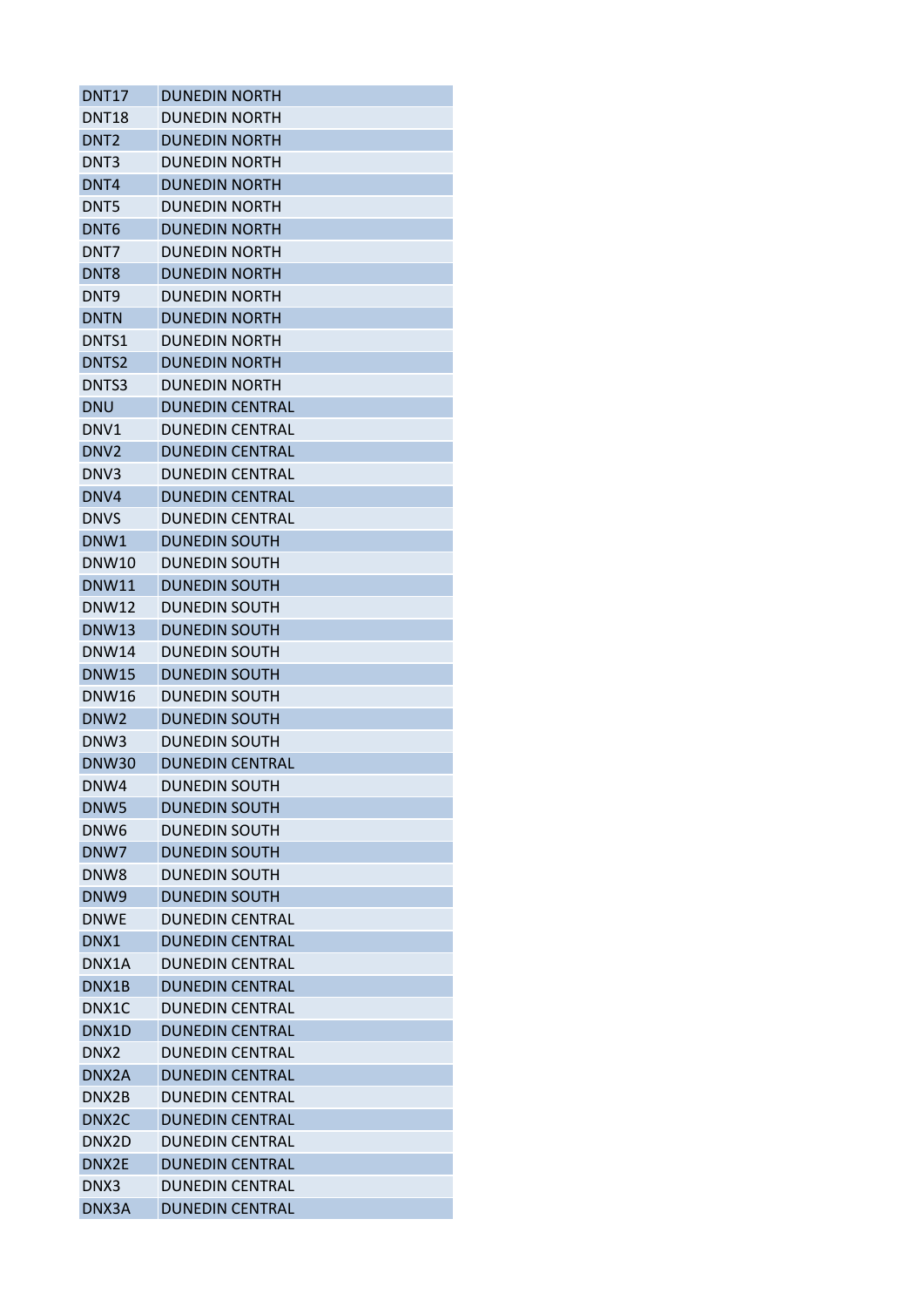| DNX3B             | <b>DUNEDIN CENTRAL</b> |
|-------------------|------------------------|
| DNX3C             | <b>DUNEDIN CENTRAL</b> |
| DNX3D             | <b>DUNEDIN CENTRAL</b> |
| DNX4              | <b>DUNEDIN CENTRAL</b> |
| DNX4A             | DUNEDIN CENTRAL        |
| DNX4B             | <b>DUNEDIN CENTRAL</b> |
| DNX5              | DUNEDIN CENTRAL        |
| DNX5A             | <b>DUNEDIN CENTRAL</b> |
| DNX5B             | <b>DUNEDIN CENTRAL</b> |
| DNX6              | <b>DUNEDIN CENTRAL</b> |
| DNX6A             | <b>DUNEDIN CENTRAL</b> |
| DNX6B             | <b>DUNEDIN CENTRAL</b> |
| DNX7              | <b>DUNEDIN CENTRAL</b> |
| DNX7A             | <b>DUNEDIN CENTRAL</b> |
| DNX7B             | <b>DUNEDIN CENTRAL</b> |
| DNX8              | <b>DUNEDIN CENTRAL</b> |
| DNX9              | <b>DUNEDIN CENTRAL</b> |
| <b>DNXA</b>       | <b>DUNEDIN CENTRAL</b> |
| <b>DNXN</b>       | <b>DUNEDIN CENTRAL</b> |
| DNXN1             | <b>DUNEDIN CENTRAL</b> |
| DNXN <sub>2</sub> | DUNEDIN CENTRAL        |
| DNXP1             | <b>DUNEDIN CENTRAL</b> |
| DNXP2             | <b>DUNEDIN CENTRAL</b> |
| DNXP3             | <b>DUNEDIN CENTRAL</b> |
| DNXP4             | <b>DUNEDIN CENTRAL</b> |
| DNXP5             | <b>DUNEDIN CENTRAL</b> |
| DNXP6             | <b>DUNEDIN CENTRAL</b> |
| <b>DNXPS</b>      | <b>DUNEDIN CENTRAL</b> |
| <b>DNXS</b>       | <b>DUNEDIN CENTRAL</b> |
| DNXS1             | <b>DUNEDIN CENTRAL</b> |
| DNXS2             | <b>DUNEDIN CENTRAL</b> |
| DNXS3             | <b>DUNEDIN CENTRAL</b> |
| DNXS7             | <b>DUNEDIN CENTRAL</b> |
| DNY1              | <b>DUNEDIN CENTRAL</b> |
| DNY <sub>10</sub> | <b>DUNEDIN CENTRAL</b> |
| <b>DNY11</b>      | <b>DUNEDIN CENTRAL</b> |
| <b>DNY12</b>      | <b>DUNEDIN CENTRAL</b> |
| <b>DNY13</b>      | <b>DUNEDIN CENTRAL</b> |
| <b>DNY14</b>      | <b>DUNEDIN CENTRAL</b> |
| <b>DNY15</b>      | <b>DUNEDIN CENTRAL</b> |
| <b>DNY16</b>      | <b>DUNEDIN CENTRAL</b> |
| <b>DNY17</b>      | <b>DUNEDIN CENTRAL</b> |
| <b>DNY18</b>      | <b>DUNEDIN CENTRAL</b> |
| <b>DNY19</b>      | <b>DUNEDIN CENTRAL</b> |
| DNY <sub>2</sub>  | <b>DUNEDIN CENTRAL</b> |
| DNY <sub>20</sub> | <b>DUNEDIN CENTRAL</b> |
| DNY3              | <b>DUNEDIN CENTRAL</b> |
| DNY4              | <b>DUNEDIN CENTRAL</b> |
| DNY5              | <b>DUNEDIN CENTRAL</b> |
| DNY <sub>6</sub>  | <b>DUNEDIN CENTRAL</b> |
| DNY7              | <b>DUNEDIN CENTRAL</b> |
|                   |                        |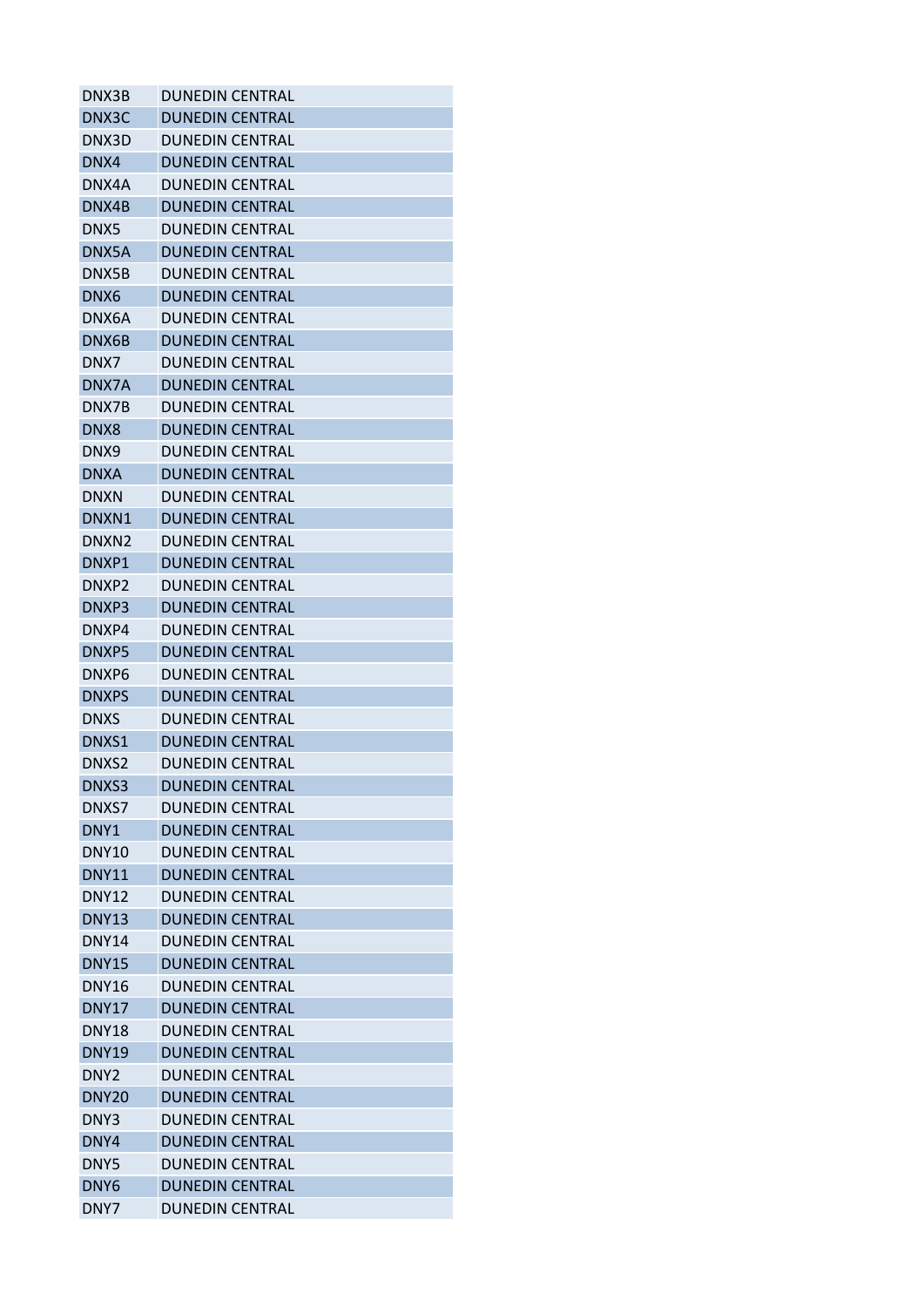| DNY <sub>8</sub>   | <b>DUNEDIN CENTRAL</b>             |
|--------------------|------------------------------------|
| DNY <sub>9</sub>   | <b>DUNEDIN CENTRAL</b>             |
| <b>DNYN</b>        | <b>DUNEDIN CENTRAL</b>             |
| <b>DNYS</b>        | <b>DUNEDIN CENTRAL</b>             |
| DNYS1              | <b>DUNEDIN CENTRAL</b>             |
| <b>DPO</b>         | <b>DEVONPORT</b>                   |
| DSA <sub>21</sub>  | <b>COUNTIES MANUKAU SOUTH AREA</b> |
| DSA41              | COUNTIES MANUKAU SOUTH AREA        |
| DSA42              | <b>COUNTIES MANUKAU SOUTH AREA</b> |
| DSC11              | COUNTIES MANUKAU SOUTH AREA        |
| DSC12              | <b>COUNTIES MANUKAU SOUTH AREA</b> |
| DSC1A              | COUNTIES MANUKAU SOUTH AREA        |
| DSC1B              | <b>COUNTIES MANUKAU SOUTH AREA</b> |
| DSC <sub>1</sub> C | COUNTIES MANUKAU SOUTH AREA        |
| DSC1D              | <b>COUNTIES MANUKAU SOUTH AREA</b> |
| DSC1E              | COUNTIES MANUKAU SOUTH AREA        |
| DSC1F              | <b>COUNTIES MANUKAU SOUTH AREA</b> |
| DSC <sub>1</sub> G | COUNTIES MANUKAU SOUTH AREA        |
| DSC1H              | <b>COUNTIES MANUKAU SOUTH AREA</b> |
| DSC11              | COUNTIES MANUKAU SOUTH AREA        |
| DSC <sub>1</sub> J | COUNTIES MANUKAU SOUTH AREA        |
| DSI <sub>1</sub> A | COUNTIES MANUKAU SOUTH AREA        |
| DSI <sub>1</sub> B | <b>COUNTIES MANUKAU SOUTH AREA</b> |
| DSI <sub>2</sub> A | COUNTIES MANUKAU SOUTH AREA        |
| DSI <sub>2</sub> B | <b>COUNTIES MANUKAU SOUTH AREA</b> |
| DSI3A              | COUNTIES MANUKAU SOUTH AREA        |
| DSI3B              | <b>COUNTIES MANUKAU SOUTH AREA</b> |
| DSI4A              | COUNTIES MANUKAU SOUTH AREA        |
| DSI4B              | <b>COUNTIES MANUKAU SOUTH AREA</b> |
| DSI5A              | COUNTIES MANUKAU SOUTH AREA        |
| DSI5B              | <b>COUNTIES MANUKAU SOUTH AREA</b> |
| <b>DSL31</b>       | <b>COUNTIES MANUKAU SOUTH AREA</b> |
| DSL3A              | <b>COUNTIES MANUKAU SOUTH AREA</b> |
| DSL3B              | <b>COUNTIES MANUKAU SOUTH AREA</b> |
| DSL81              | <b>COUNTIES MANUKAU SOUTH AREA</b> |
| DSL82              | <b>COUNTIES MANUKAU SOUTH AREA</b> |
| DSL8A              | <b>COUNTIES MANUKAU SOUTH AREA</b> |
| DSL8B              | COUNTIES MANUKAU SOUTH AREA        |
| <b>DSM21</b>       | <b>COUNTIES MANUKAU SOUTH AREA</b> |
| DSM <sub>2</sub> A | <b>COUNTIES MANUKAU SOUTH AREA</b> |
| DSM <sub>2B</sub>  | <b>COUNTIES MANUKAU SOUTH AREA</b> |
| DSM <sub>2</sub> C | <b>COUNTIES MANUKAU SOUTH AREA</b> |
| DSM2D              | <b>COUNTIES MANUKAU SOUTH AREA</b> |
| DSM2E              | <b>COUNTIES MANUKAU SOUTH AREA</b> |
| DSM2F              | <b>COUNTIES MANUKAU SOUTH AREA</b> |
| <b>DSO01</b>       | COUNTIES MANUKAU SOUTH AREA        |
| <b>DSO31</b>       | <b>COUNTIES MANUKAU SOUTH AREA</b> |
| <b>DSO41</b>       | <b>COUNTIES MANUKAU SOUTH AREA</b> |
|                    | <b>COUNTIES MANUKAU SOUTH AREA</b> |
| <b>DSO61</b>       |                                    |
| DSO <sub>6</sub> A | <b>COUNTIES MANUKAU SOUTH AREA</b> |
| DSO6B              | <b>COUNTIES MANUKAU SOUTH AREA</b> |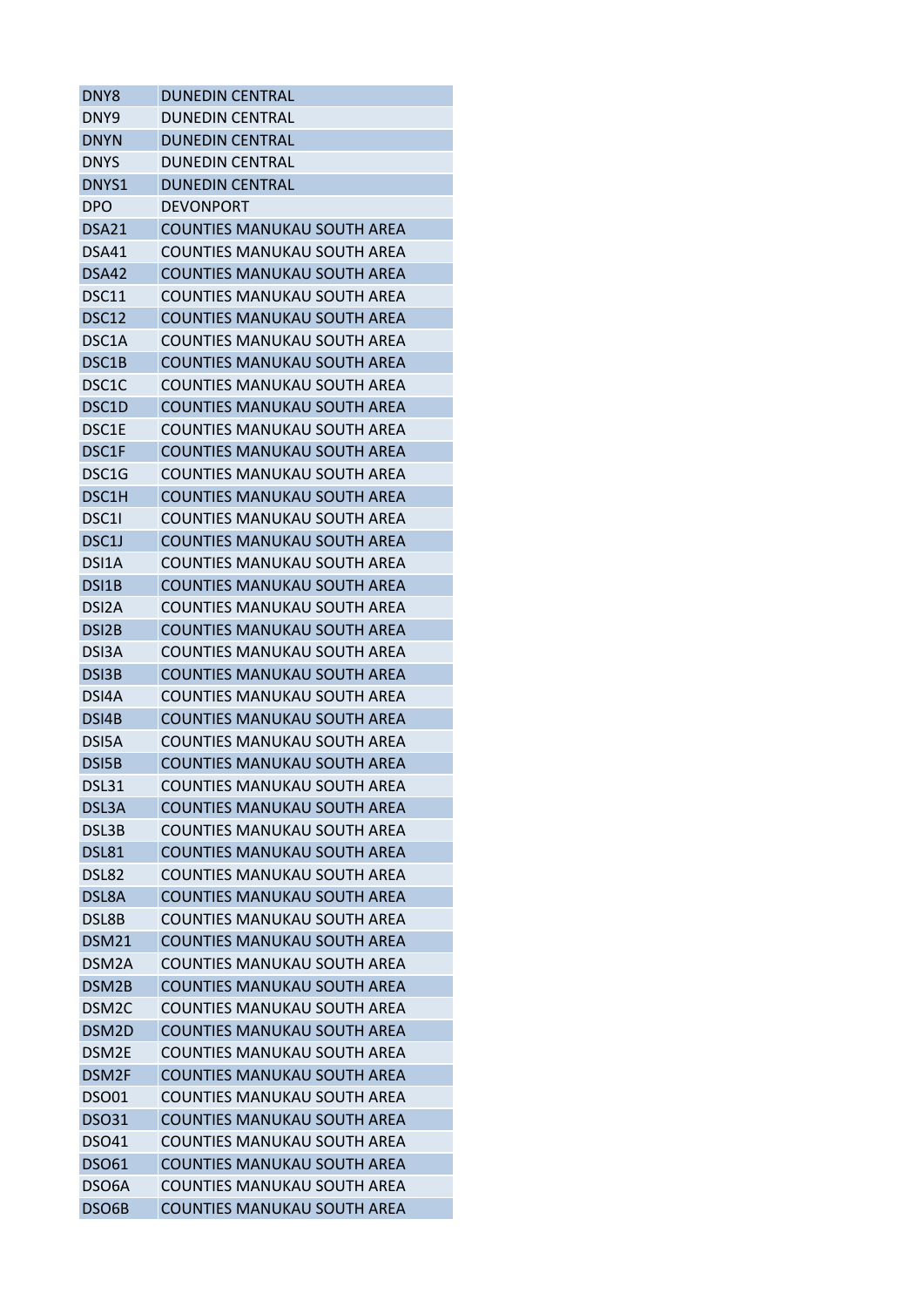| DSO <sub>6</sub> C | <b>COUNTIES MANUKAU SOUTH AREA</b> |
|--------------------|------------------------------------|
| DSP11              | <b>COUNTIES MANUKAU SOUTH AREA</b> |
| DSP1A              | COUNTIES MANUKAU SOUTH AREA        |
| DSP1B              | <b>COUNTIES MANUKAU SOUTH AREA</b> |
| DSP21              | <b>COUNTIES MANUKAU SOUTH AREA</b> |
| DSP2A              | <b>COUNTIES MANUKAU SOUTH AREA</b> |
| DSP2B              | COUNTIES MANUKAU SOUTH AREA        |
| DSP31              | <b>COUNTIES MANUKAU SOUTH AREA</b> |
| DSP3A              | <b>COUNTIES MANUKAU SOUTH AREA</b> |
| DSP3B              | COUNTIES MANUKAU SOUTH AREA        |
| DSP41              | <b>COUNTIES MANUKAU SOUTH AREA</b> |
| DSP4A              | <b>COUNTIES MANUKAU SOUTH AREA</b> |
| DSP4B              | <b>COUNTIES MANUKAU SOUTH AREA</b> |
| <b>DSP51</b>       | <b>COUNTIES MANUKAU SOUTH AREA</b> |
| DSP5A              | COUNTIES MANUKAU SOUTH AREA        |
| DSP5B              | <b>COUNTIES MANUKAU SOUTH AREA</b> |
| DSR11              | COUNTIES MANUKAU SOUTH AREA        |
| DSR <sub>1</sub> A | COUNTIES MANUKAU SOUTH AREA        |
| DSR1B              | <b>COUNTIES MANUKAU SOUTH AREA</b> |
| DSR1C              | <b>COUNTIES MANUKAU SOUTH AREA</b> |
| DSR1D              | <b>COUNTIES MANUKAU SOUTH AREA</b> |
| DSR1E              | COUNTIES MANUKAU SOUTH AREA        |
| DSR21              | <b>COUNTIES MANUKAU SOUTH AREA</b> |
| DSR <sub>2</sub> A | <b>COUNTIES MANUKAU SOUTH AREA</b> |
| DSR <sub>2</sub> B | COUNTIES MANUKAU SOUTH AREA        |
| DSR <sub>2</sub> C | <b>COUNTIES MANUKAU SOUTH AREA</b> |
| DSR <sub>2</sub> D | <b>COUNTIES MANUKAU SOUTH AREA</b> |
| DSR <sub>2</sub> E | <b>COUNTIES MANUKAU SOUTH AREA</b> |
| DSX01              | COUNTIES MANUKAU SOUTH AREA        |
| <b>DSX71</b>       | COUNTIES MANUKAU SOUTH AREA        |
| DTI1               | <b>CITY CENTRAL AREA</b>           |
| DTI <sub>2</sub>   | <b>CITY CENTRAL AREA</b>           |
| DTI3               | CITY CENTRAL AREA                  |
| DTI4               | <b>CITY CENTRAL AREA</b>           |
| DTI5               | <b>CITY CENTRAL AREA</b>           |
| DVB1               | <b>DANNEVIRKE</b>                  |
| DVB <sub>2</sub>   | DANNEVIRKE                         |
| DVB3               | <b>DANNEVIRKE</b>                  |
| DVB4               | <b>DANNEVIRKE</b>                  |
| DVB5               | DANNEVIRKE                         |
| DVB <sub>6</sub>   | <b>DANNEVIRKE</b>                  |
| DVB7               | <b>DANNEVIRKE</b>                  |
| DVB8               | <b>DANNEVIRKE</b>                  |
| DVB9               | <b>DANNEVIRKE</b>                  |
| DVC1               | <b>DANNEVIRKE</b>                  |
| DVC <sub>2</sub>   | <b>DANNEVIRKE</b>                  |
| DVC <sub>3</sub>   | DANNEVIRKE                         |
| DVC4               | <b>DANNEVIRKE</b>                  |
| DVC5               | DANNEVIRKE                         |
| <b>DVCP</b>        | <b>DANNEVIRKE</b>                  |
| DVE1               | <b>DANNEVIRKE</b>                  |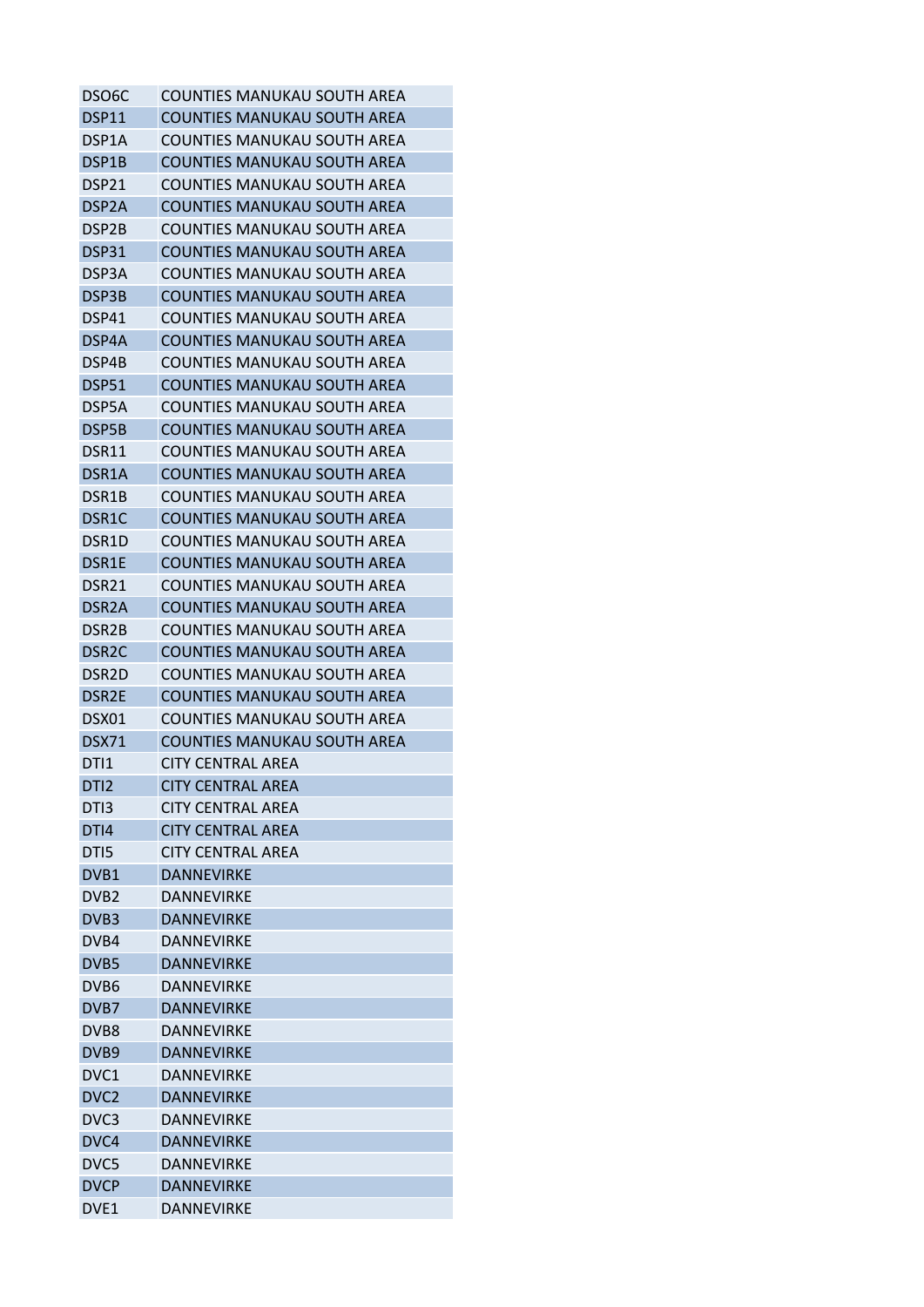| DVE <sub>2</sub> | <b>DANNEVIRKE</b> |
|------------------|-------------------|
| DVE <sub>3</sub> | <b>DANNEVIRKE</b> |
| DVE4             | <b>DANNEVIRKE</b> |
| DVE5             | DANNEVIRKE        |
| DVE <sub>6</sub> | <b>DANNEVIRKE</b> |
| DVE7             | <b>DANNEVIRKE</b> |
| DVE <sub>8</sub> | <b>DANNEVIRKE</b> |
| DVE <sub>9</sub> | DANNEVIRKE        |
| DVI1             | <b>DANNEVIRKE</b> |
| DV <sub>12</sub> | <b>DANNEVIRKE</b> |
| DVI <sub>3</sub> | <b>DANNEVIRKE</b> |
| DVI4             | <b>DANNEVIRKE</b> |
| DV <sub>I5</sub> | <b>DANNEVIRKE</b> |
| DVI <sub>6</sub> | <b>DANNEVIRKE</b> |
| DVI7             | <b>DANNEVIRKE</b> |
| DV <sub>18</sub> | <b>DANNEVIRKE</b> |
| DV <sub>I9</sub> | <b>DANNEVIRKE</b> |
| <b>DVN</b>       | <b>DANNEVIRKE</b> |
| <b>DVO</b>       | <b>DANNEVIRKE</b> |
| DVQ1             | DANNEVIRKE        |
| DVQ <sub>2</sub> | <b>DANNEVIRKE</b> |
| DVQ3             | <b>DANNEVIRKE</b> |
| DVQ4             | <b>DANNEVIRKE</b> |
|                  | <b>DANNEVIRKE</b> |
| DVQ5             |                   |
| DVQ6             | <b>DANNEVIRKE</b> |
| DVQ7             | <b>DANNEVIRKE</b> |
| DVQ8             | <b>DANNEVIRKE</b> |
| DVQ9             | <b>DANNFVIRKF</b> |
| DVR <sub>1</sub> | <b>DANNEVIRKE</b> |
| DVR <sub>2</sub> | <b>DANNEVIRKE</b> |
| DVR <sub>3</sub> | <b>DANNEVIRKE</b> |
| DVR4             | <b>DANNEVIRKE</b> |
| DVR5             | <b>DANNEVIRKE</b> |
| DVR <sub>6</sub> | <b>DANNEVIRKE</b> |
| DVR7             | <b>DANNFVIRKF</b> |
| DVR8             | <b>DANNEVIRKE</b> |
| DVR9             | <b>DANNEVIRKE</b> |
| DVS1             | <b>DANNEVIRKE</b> |
| DVS <sub>2</sub> | <b>DANNEVIRKE</b> |
| DVS3             | DANNEVIRKE        |
| DVS4             | <b>DANNEVIRKE</b> |
| DVS5             | DANNEVIRKE        |
| DVT1             | <b>DANNEVIRKE</b> |
| DVT <sub>2</sub> | DANNEVIRKE        |
| DVT3             | <b>DANNEVIRKE</b> |
| DVT4             | <b>DANNEVIRKE</b> |
| DVT5             | DANNEVIRKE        |
| DVT <sub>6</sub> | DANNEVIRKE        |
| DVT7             | <b>DANNEVIRKE</b> |
| DVT8             | <b>DANNEVIRKE</b> |
| DVT9             | <b>DANNEVIRKE</b> |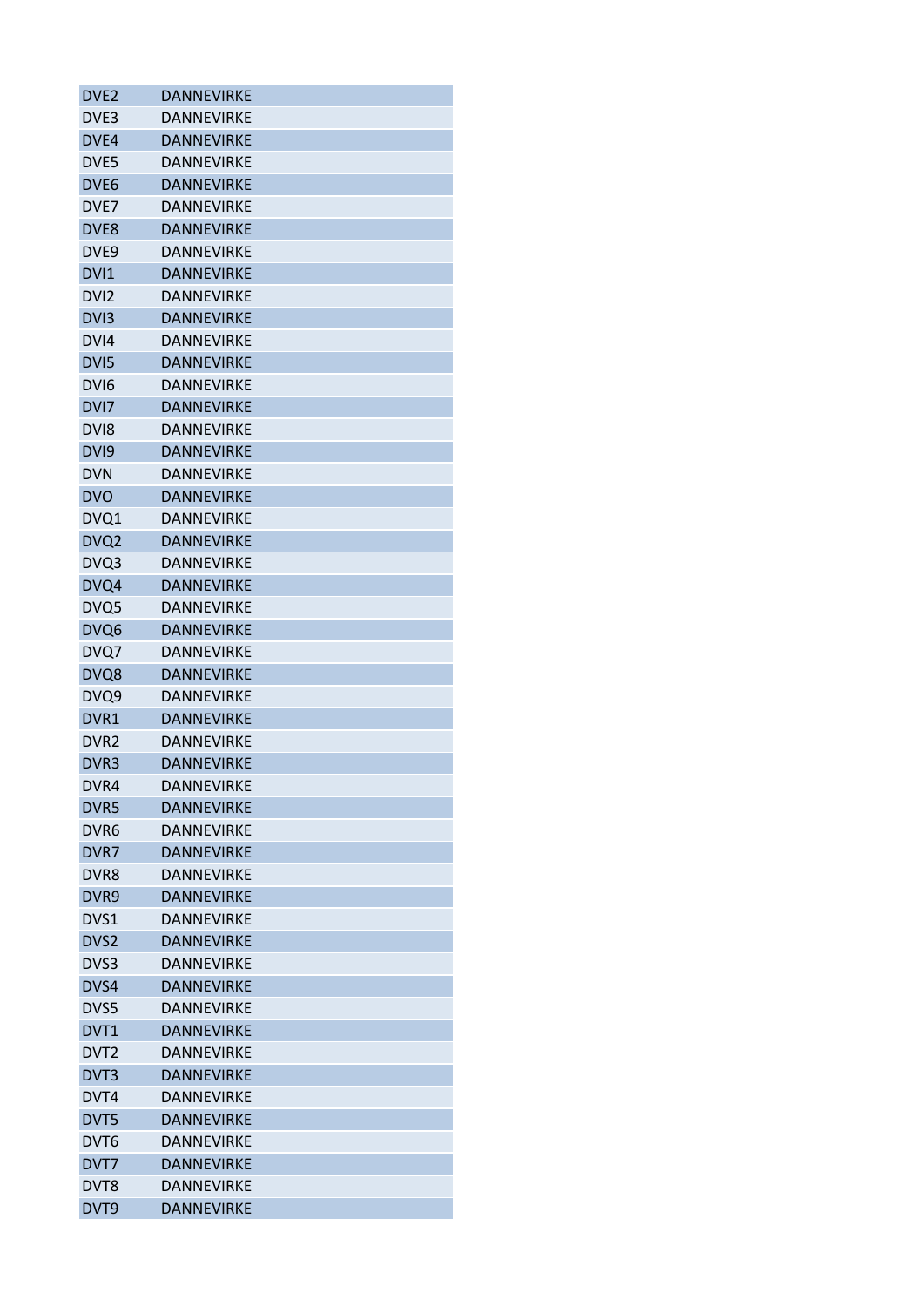| DVX1               | DANNEVIRKE                        |
|--------------------|-----------------------------------|
| DVX <sub>2</sub>   | <b>DANNEVIRKE</b>                 |
| DVX3               | DANNEVIRKE                        |
| DVX4               | <b>DANNEVIRKE</b>                 |
| DVX5               | DANNEVIRKE                        |
| DVY1               | <b>DANNEVIRKE</b>                 |
| DVY2               | DANNEVIRKE                        |
| DVY3               | <b>DANNEVIRKE</b>                 |
| DVY4               | <b>DANNEVIRKE</b>                 |
| DVY5               | <b>DANNEVIRKE</b>                 |
| DVY <sub>6</sub>   | <b>DANNEVIRKE</b>                 |
| DVY7               | <b>DANNEVIRKE</b>                 |
| DVY8               | <b>DANNEVIRKE</b>                 |
| DVY9               | DANNEVIRKE                        |
| DWA21              | <b>COUNTIES MANUKAU WEST AREA</b> |
| <b>DWA41</b>       | <b>COUNTIES MANUKAU WEST AREA</b> |
| DWC11              | COUNTIES MANUKAU WEST AREA        |
| DWC1A              | <b>COUNTIES MANUKAU WEST AREA</b> |
| DWC <sub>1</sub> B | COUNTIES MANUKAU WEST AREA        |
| DWC1C              | <b>COUNTIES MANUKAU WEST AREA</b> |
| DWC1D              | COUNTIES MANUKAU WEST AREA        |
| DWC1E              | <b>COUNTIES MANUKAU WEST AREA</b> |
| DWC <sub>21</sub>  | COUNTIES MANUKAU WEST AREA        |
| DWC <sub>2</sub> A | <b>COUNTIES MANUKAU WEST AREA</b> |
| DWC2B              | COUNTIES MANUKAU WEST AREA        |
| DWC <sub>2</sub> C | <b>COUNTIES MANUKAU WEST AREA</b> |
| DWC2D              | COUNTIES MANUKAU WEST AREA        |
| DWC <sub>2E</sub>  | <b>COUNTIES MANUKAU WEST AREA</b> |
| DWI1A              | <b>COUNTIES MANUKAU WEST AREA</b> |
| DWI1B              | <b>COUNTIES MANUKAU WEST AREA</b> |
|                    |                                   |
| DWI1C              | COUNTIES MANUKAU WEST AREA        |
| DWI1D              | <b>COUNTIES MANUKAU WEST AREA</b> |
| DWI1E              | <b>COUNTIES MANUKAU WEST AREA</b> |
| DWI1F              | <b>COUNTIES MANUKAU WEST AREA</b> |
| DWI1G              | <b>COUNTIES MANUKAU WEST AREA</b> |
| DWI2A              | <b>COUNTIES MANUKAU WEST AREA</b> |
| DWI2B              | COUNTIES MANUKAU WEST AREA        |
| DWI2C              | <b>COUNTIES MANUKAU WEST AREA</b> |
| DWI2D              | <b>COUNTIES MANUKAU WEST AREA</b> |
| DWI2E              | <b>COUNTIES MANUKAU WEST AREA</b> |
| DWI2F              | COUNTIES MANUKAU WEST AREA        |
| DWI2G              | <b>COUNTIES MANUKAU WEST AREA</b> |
| DWI3A              | <b>COUNTIES MANUKAU WEST AREA</b> |
| DWI3B              | <b>COUNTIES MANUKAU WEST AREA</b> |
| DWI3C              | COUNTIES MANUKAU WEST AREA        |
| DWI3D              | <b>COUNTIES MANUKAU WEST AREA</b> |
| DWI3E              | <b>COUNTIES MANUKAU WEST AREA</b> |
| DWI3F              | <b>COUNTIES MANUKAU WEST AREA</b> |
| DWI3G              | <b>COUNTIES MANUKAU WEST AREA</b> |
| DWI4A              | <b>COUNTIES MANUKAU WEST AREA</b> |
| DWI4B              | COUNTIES MANUKAU WEST AREA        |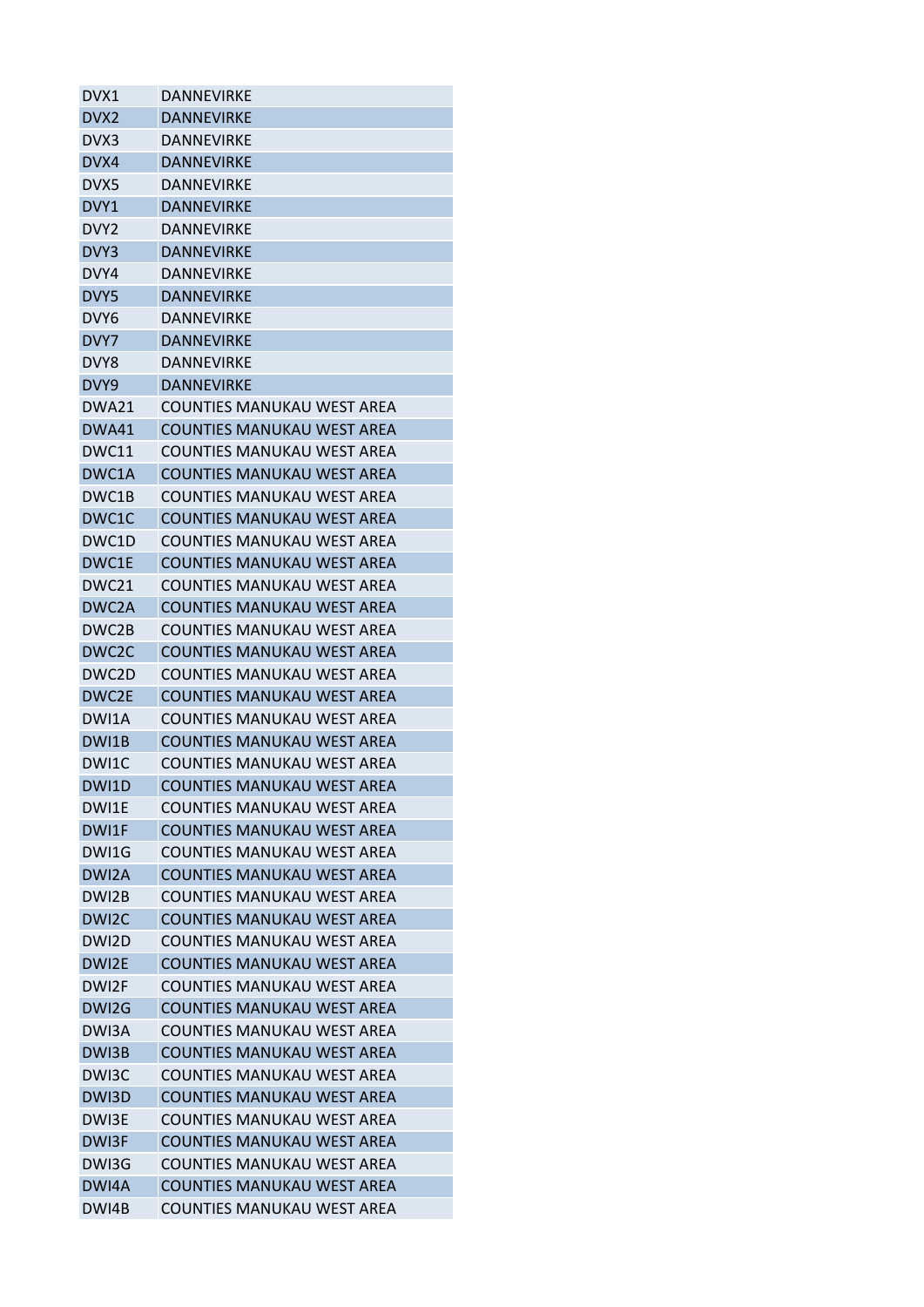| <b>COUNTIES MANUKAU WEST AREA</b> |
|-----------------------------------|
| COUNTIES MANUKAU WEST AREA        |
| <b>COUNTIES MANUKAU WEST AREA</b> |
| <b>COUNTIES MANUKAU WEST AREA</b> |
| <b>COUNTIES MANUKAU WEST AREA</b> |
| COUNTIES MANUKAU WEST AREA        |
| COUNTIES MANUKAU WEST AREA        |
| COUNTIFS MANUKAU WEST ARFA        |
| <b>COUNTIES MANUKAU WEST AREA</b> |
| COUNTIES MANUKAU WEST AREA        |
| <b>COUNTIES MANUKAU WEST AREA</b> |
| COUNTIES MANUKAU WEST AREA        |
| <b>COUNTIES MANUKAU WEST AREA</b> |
| COUNTIES MANUKAU WEST AREA        |
| COUNTIES MANUKAU WEST AREA        |
| <b>COUNTIES MANUKAU WEST AREA</b> |
| <b>COUNTIES MANUKAU WEST AREA</b> |
| COUNTIES MANUKAU WEST AREA        |
| <b>COUNTIES MANUKAU WEST AREA</b> |
| <b>COUNTIES MANUKAU WEST AREA</b> |
| <b>COUNTIES MANUKAU WEST AREA</b> |
| COUNTIES MANUKAU WEST AREA        |
| <b>COUNTIES MANUKAU WEST AREA</b> |
|                                   |
| COUNTIES MANUKAU WEST AREA        |
| <b>COUNTIES MANUKAU WEST AREA</b> |
| COUNTIES MANUKAU WEST AREA        |
| <b>COUNTIES MANUKAU WEST AREA</b> |
| <b>COUNTIES MANUKAU WEST AREA</b> |
| <b>COUNTIES MANUKAU WEST AREA</b> |
| <b>COUNTIES MANUKAU WEST AREA</b> |
| <b>COUNTIES MANUKAU WEST AREA</b> |
| <b>COUNTIES MANUKAU WEST AREA</b> |
| <b>COUNTIES MANUKAU WEST AREA</b> |
| <b>COUNTIES MANUKAU WEST AREA</b> |
| <b>COUNTIES MANUKAU WEST AREA</b> |
| COUNTIFS MANUKAU WEST ARFA        |
| <b>COUNTIES MANUKAU WEST AREA</b> |
| <b>COUNTIES MANUKAU WEST AREA</b> |
| <b>COUNTIES MANUKAU WEST AREA</b> |
| <b>COUNTIES MANUKAU WEST AREA</b> |
| <b>COUNTIES MANUKAU WEST AREA</b> |
| <b>COUNTIES MANUKAU WEST AREA</b> |
| <b>COUNTIES MANUKAU WEST AREA</b> |
| <b>COUNTIES MANUKAU WEST AREA</b> |
| <b>COUNTIES MANUKAU WEST AREA</b> |
| COUNTIES MANUKAU WEST AREA        |
| <b>COUNTIES MANUKAU WEST AREA</b> |
| <b>COUNTIES MANUKAU WEST AREA</b> |
| <b>COUNTIES MANUKAU WEST AREA</b> |
| <b>COUNTIES MANUKAU WEST AREA</b> |
| <b>COUNTIES MANUKAU WEST AREA</b> |
|                                   |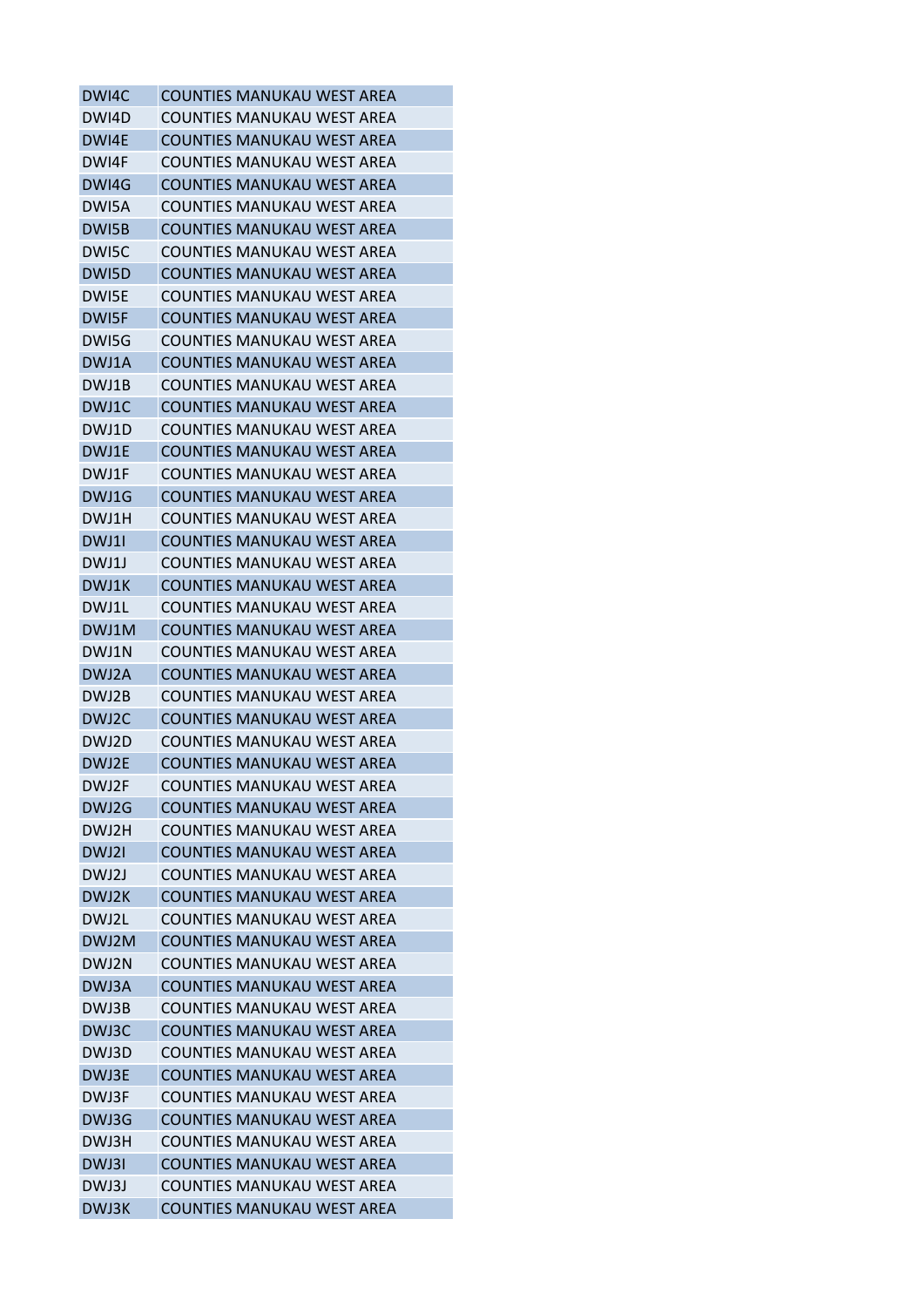| <b>COUNTIES MANUKAU WEST AREA</b> |
|-----------------------------------|
| COUNTIES MANUKAU WEST AREA        |
| COUNTIES MANUKAU WEST AREA        |
| <b>COUNTIES MANUKAU WEST AREA</b> |
| COUNTIES MANUKAU WEST AREA        |
| COUNTIES MANUKAU WEST AREA        |
| COUNTIES MANUKAU WEST AREA        |
| <b>COUNTIES MANUKAU WEST AREA</b> |
| <b>COUNTIES MANUKAU WEST AREA</b> |
| COUNTIES MANUKAU WEST AREA        |
| COUNTIES MANUKAU WEST AREA        |
| <b>COUNTIES MANUKAU WEST AREA</b> |
| COUNTIES MANUKAU WEST AREA        |
| COUNTIES MANUKAU WEST AREA        |
| COUNTIES MANUKAU WEST AREA        |
| <b>COUNTIES MANUKAU WEST AREA</b> |
| <b>COUNTIES MANUKAU WEST AREA</b> |
| COUNTIES MANUKAU WEST AREA        |
| COUNTIES MANUKAU WEST AREA        |
| <b>COUNTIES MANUKAU WEST AREA</b> |
| COUNTIES MANUKAU WEST AREA        |
| COUNTIES MANUKAU WEST AREA        |
|                                   |
| <b>COUNTIES MANUKAU WEST AREA</b> |
| COUNTIES MANUKAU WEST AREA        |
| COUNTIES MANUKAU WEST AREA        |
| COUNTIES MANUKAU WEST AREA        |
| <b>COUNTIES MANUKAU WEST AREA</b> |
| COUNTIES MANUKAU WEST AREA        |
| COUNTIES MANUKAU WEST AREA        |
| COUNTIES MANUKAU WEST AREA        |
| COUNTIES MANUKAU WEST AREA        |
| <b>COUNTIES MANUKAU WEST AREA</b> |
| COUNTIES MANUKAU WEST AREA        |
| <b>COUNTIES MANUKAU WEST AREA</b> |
| COUNTIES MANUKAU WEST AREA        |
| COUNTIES MANUKAU WEST AREA        |
| <b>COUNTIES MANUKAU WEST AREA</b> |
| <b>COUNTIES MANUKAU WEST AREA</b> |
| COUNTIES MANUKAU WEST AREA        |
| <b>COUNTIES MANUKAU WEST AREA</b> |
| COUNTIES MANUKAU WEST AREA        |
| <b>COUNTIES MANUKAU WEST AREA</b> |
| <b>COUNTIES MANUKAU WEST AREA</b> |
| <b>COUNTIES MANUKAU WEST AREA</b> |
| <b>COUNTIES MANUKAU WEST AREA</b> |
| COUNTIES MANUKAU WEST AREA        |
| <b>COUNTIES MANUKAU WEST AREA</b> |
| <b>COUNTIES MANUKAU WEST AREA</b> |
| COUNTIES MANUKAU WEST AREA        |
| <b>COUNTIES MANUKAU WEST AREA</b> |
| COUNTIES MANUKAU WEST AREA        |
|                                   |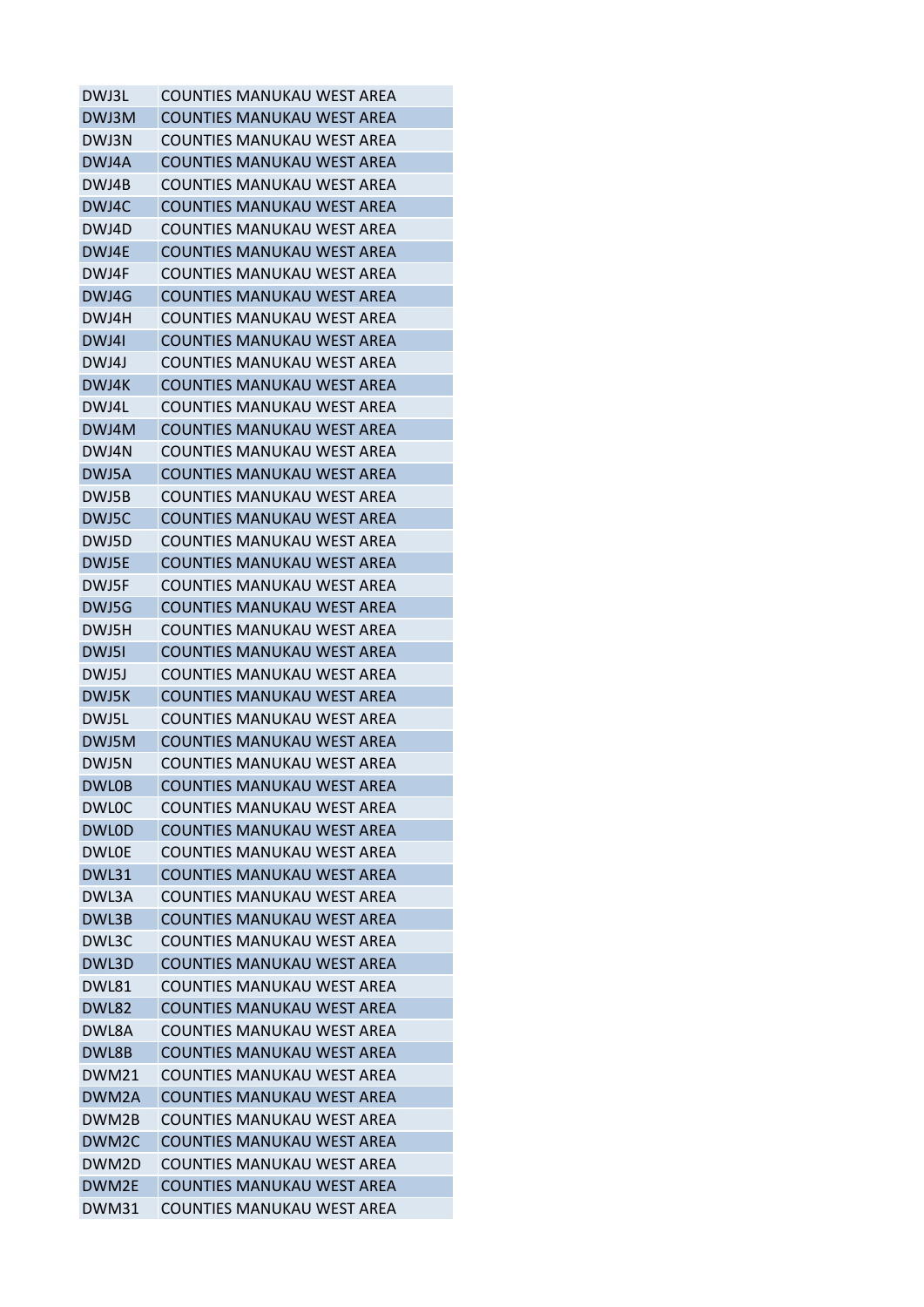| DWN01              | <b>COUNTIES MANUKAU WEST AREA</b> |
|--------------------|-----------------------------------|
| DWN02              | COUNTIES MANUKAU WEST AREA        |
| <b>DWO01</b>       | <b>COUNTIES MANUKAU WEST AREA</b> |
| <b>DWO31</b>       | <b>COUNTIES MANUKAU WEST AREA</b> |
| DWO3A              | <b>COUNTIES MANUKAU WEST AREA</b> |
| DWO3B              | <b>COUNTIES MANUKAU WEST AREA</b> |
| DWO3C              | <b>COUNTIES MANUKAU WEST AREA</b> |
| DWO3D              | <b>COUNTIES MANUKAU WEST AREA</b> |
| DWO3E              | <b>COUNTIES MANUKAU WEST AREA</b> |
| DWO3F              | COUNTIES MANUKAU WEST AREA        |
| DWO3G              | <b>COUNTIES MANUKAU WEST AREA</b> |
| <b>DWO41</b>       | <b>COUNTIES MANUKAU WEST AREA</b> |
| <b>DWO42</b>       | <b>COUNTIES MANUKAU WEST AREA</b> |
| DWO4A              | COUNTIES MANUKAU WEST AREA        |
| DWO4B              | <b>COUNTIES MANUKAU WEST AREA</b> |
| DWO4D              | <b>COUNTIES MANUKAU WEST AREA</b> |
| DWO4E              | <b>COUNTIES MANUKAU WEST AREA</b> |
| DWO4F              | COUNTIES MANUKAU WEST AREA        |
| DWO4H              | <b>COUNTIES MANUKAU WEST AREA</b> |
| DWO4I              | <b>COUNTIES MANUKAU WEST AREA</b> |
| DWO4J              | <b>COUNTIES MANUKAU WEST AREA</b> |
| DWO4L              | <b>COUNTIES MANUKAU WEST AREA</b> |
| DWO4M              |                                   |
|                    | <b>COUNTIES MANUKAU WEST AREA</b> |
| DWO4N              | COUNTIES MANUKAU WEST AREA        |
| DWO4P              | <b>COUNTIES MANUKAU WEST AREA</b> |
| DWO4Q              | <b>COUNTIES MANUKAU WEST AREA</b> |
| DWO4R              | <b>COUNTIES MANUKAU WEST AREA</b> |
| <b>DWO51</b>       | <b>COUNTIES MANUKAU WEST AREA</b> |
| DWO5A              | <b>COUNTIES MANUKAU WEST AREA</b> |
| DWO5B              | COUNTIES MANUKAU WEST AREA        |
| DWO5C              | <b>COUNTIES MANUKAU WEST AREA</b> |
| <b>DWO61</b>       | <b>COUNTIES MANUKAU WEST AREA</b> |
| DWO6A              | <b>COUNTIES MANUKAU WEST AREA</b> |
| DWO6B              | <b>COUNTIES MANUKAU WEST AREA</b> |
| DWO <sub>6</sub> C | COUNTIFS MANUKAU WEST ARFA        |
| DWO6D              | <b>COUNTIES MANUKAU WEST AREA</b> |
| DWP11              | <b>COUNTIES MANUKAU WEST AREA</b> |
| DWP12              | <b>COUNTIES MANUKAU WEST AREA</b> |
| DWP1A              | <b>COUNTIES MANUKAU WEST AREA</b> |
| DWP1B              | <b>COUNTIES MANUKAU WEST AREA</b> |
| DWP <sub>1</sub> C | <b>COUNTIES MANUKAU WEST AREA</b> |
| DWP1D              | COUNTIES MANUKAU WEST AREA        |
| DWP1E              | <b>COUNTIES MANUKAU WEST AREA</b> |
| DWP1F              | <b>COUNTIES MANUKAU WEST AREA</b> |
| DWP1G              | <b>COUNTIES MANUKAU WEST AREA</b> |
| DWP1H              | COUNTIES MANUKAU WEST AREA        |
| DWP1I              | <b>COUNTIES MANUKAU WEST AREA</b> |
| DWP1J              | <b>COUNTIES MANUKAU WEST AREA</b> |
| DWP1K              | <b>COUNTIES MANUKAU WEST AREA</b> |
| DWP1L              | <b>COUNTIES MANUKAU WEST AREA</b> |
| DWP1M              | <b>COUNTIES MANUKAU WEST AREA</b> |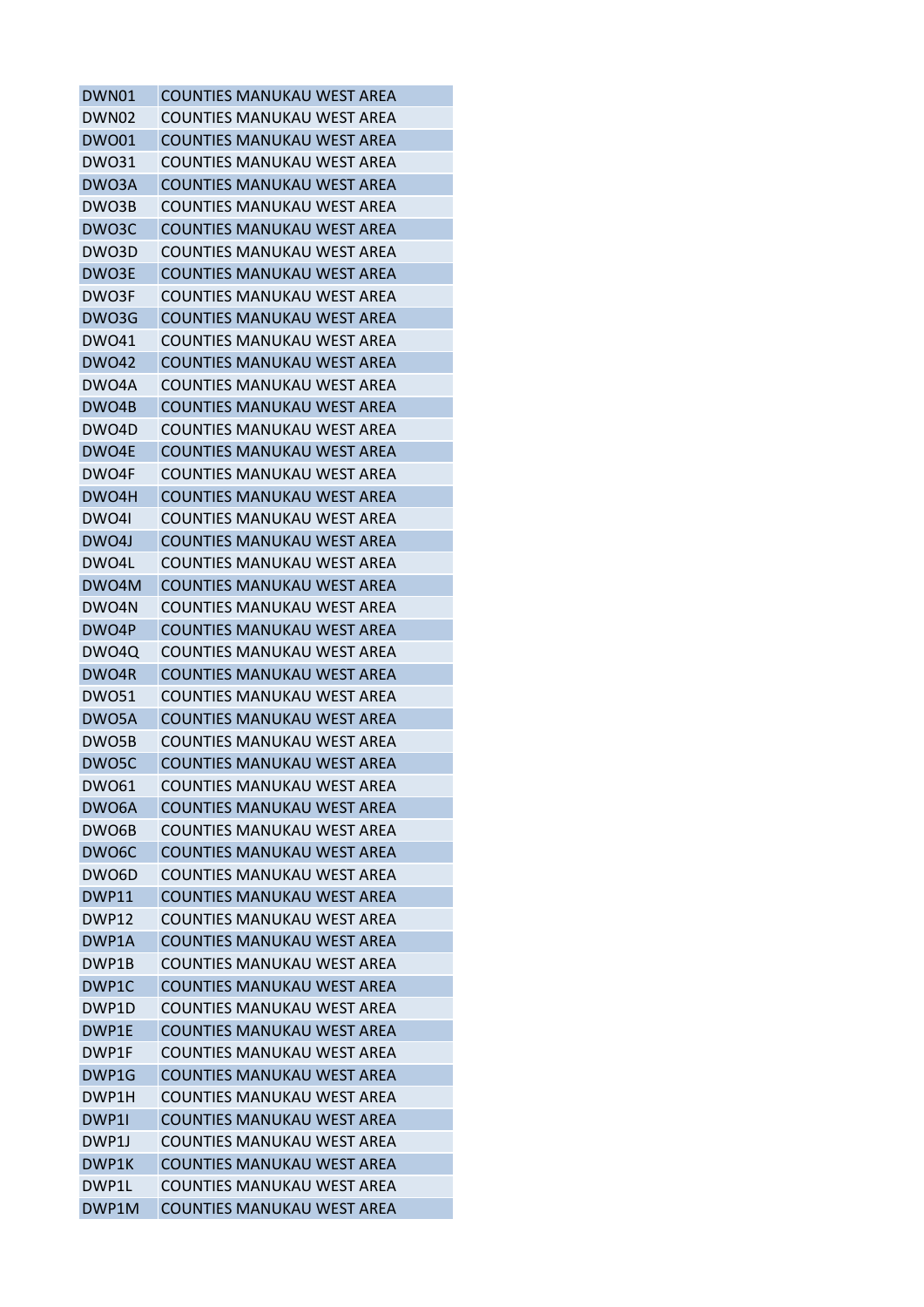| DWP1N             | COUNTIES MANUKAU WEST AREA        |
|-------------------|-----------------------------------|
| DWP <sub>21</sub> | <b>COUNTIES MANUKAU WEST AREA</b> |
| DWP <sub>22</sub> | COUNTIES MANUKAU WEST AREA        |
| DWP2A             | <b>COUNTIES MANUKAU WEST AREA</b> |
| DWP2B             | COUNTIES MANUKAU WEST AREA        |
| DWP <sub>2C</sub> | <b>COUNTIES MANUKAU WEST AREA</b> |
| DWP2D             | COUNTIES MANUKAU WEST AREA        |
| DWP2E             | <b>COUNTIES MANUKAU WEST AREA</b> |
| DWP2F             | <b>COUNTIES MANUKAU WEST AREA</b> |
| DWP <sub>2G</sub> | <b>COUNTIES MANUKAU WEST AREA</b> |
| DWP2H             | COUNTIES MANUKAU WEST AREA        |
| DWP2I             | <b>COUNTIES MANUKAU WEST AREA</b> |
| DWP2J             | <b>COUNTIES MANUKAU WEST AREA</b> |
| DWP2K             | <b>COUNTIES MANUKAU WEST AREA</b> |
| DWP2L             | COUNTIES MANUKAU WEST AREA        |
| DWP2M             | <b>COUNTIES MANUKAU WEST AREA</b> |
| DWP2N             | <b>COUNTIES MANUKAU WEST AREA</b> |
| <b>DWP31</b>      | <b>COUNTIES MANUKAU WEST AREA</b> |
| DWP32             | <b>COUNTIES MANUKAU WEST AREA</b> |
| DWP3A             | <b>COUNTIES MANUKAU WEST AREA</b> |
| DWP3B             | COUNTIES MANUKAU WEST AREA        |
| DWP3C             | <b>COUNTIES MANUKAU WEST AREA</b> |
|                   | <b>COUNTIES MANUKAU WEST AREA</b> |
| DWP3D             |                                   |
| DWP3E             | <b>COUNTIES MANUKAU WEST AREA</b> |
| DWP3F             | COUNTIES MANUKAU WEST AREA        |
| DWP3G             | <b>COUNTIES MANUKAU WEST AREA</b> |
| DWP3H             | <b>COUNTIES MANUKAU WEST AREA</b> |
| DWP3I             | <b>COUNTIES MANUKAU WEST AREA</b> |
| DWP3J             | COUNTIES MANUKAU WEST AREA        |
| DWP3K             | <b>COUNTIES MANUKAU WEST AREA</b> |
| DWP3L             | <b>COUNTIES MANUKAU WEST AREA</b> |
| DWP3M             | <b>COUNTIES MANUKAU WEST AREA</b> |
| DWP3N             | COUNTIES MANUKAU WEST AREA        |
| DWP41             | <b>COUNTIES MANUKAU WEST AREA</b> |
| DWP42             | <b>COUNTIES MANUKAU WEST AREA</b> |
| DWP4A             | <b>COUNTIES MANUKAU WEST AREA</b> |
| DWP4B             | <b>COUNTIES MANUKAU WEST AREA</b> |
| DWP4C             | <b>COUNTIES MANUKAU WEST AREA</b> |
| DWP4D             | COUNTIFS MANUKAU WEST ARFA        |
| DWP4E             | <b>COUNTIES MANUKAU WEST AREA</b> |
| DWP4F             | COUNTIES MANUKAU WEST AREA        |
| DWP4G             | <b>COUNTIES MANUKAU WEST AREA</b> |
| DWP4H             | <b>COUNTIES MANUKAU WEST AREA</b> |
| DWP4I             | <b>COUNTIES MANUKAU WEST AREA</b> |
| DWP4J             | <b>COUNTIES MANUKAU WEST AREA</b> |
| DWP4K             | <b>COUNTIES MANUKAU WEST AREA</b> |
| DWP4L             | <b>COUNTIES MANUKAU WEST AREA</b> |
| DWP4M             | <b>COUNTIES MANUKAU WEST AREA</b> |
| DWP4N             | <b>COUNTIES MANUKAU WEST AREA</b> |
| DWP51             | <b>COUNTIES MANUKAU WEST AREA</b> |
| <b>DWP52</b>      | COUNTIES MANUKAU WEST AREA        |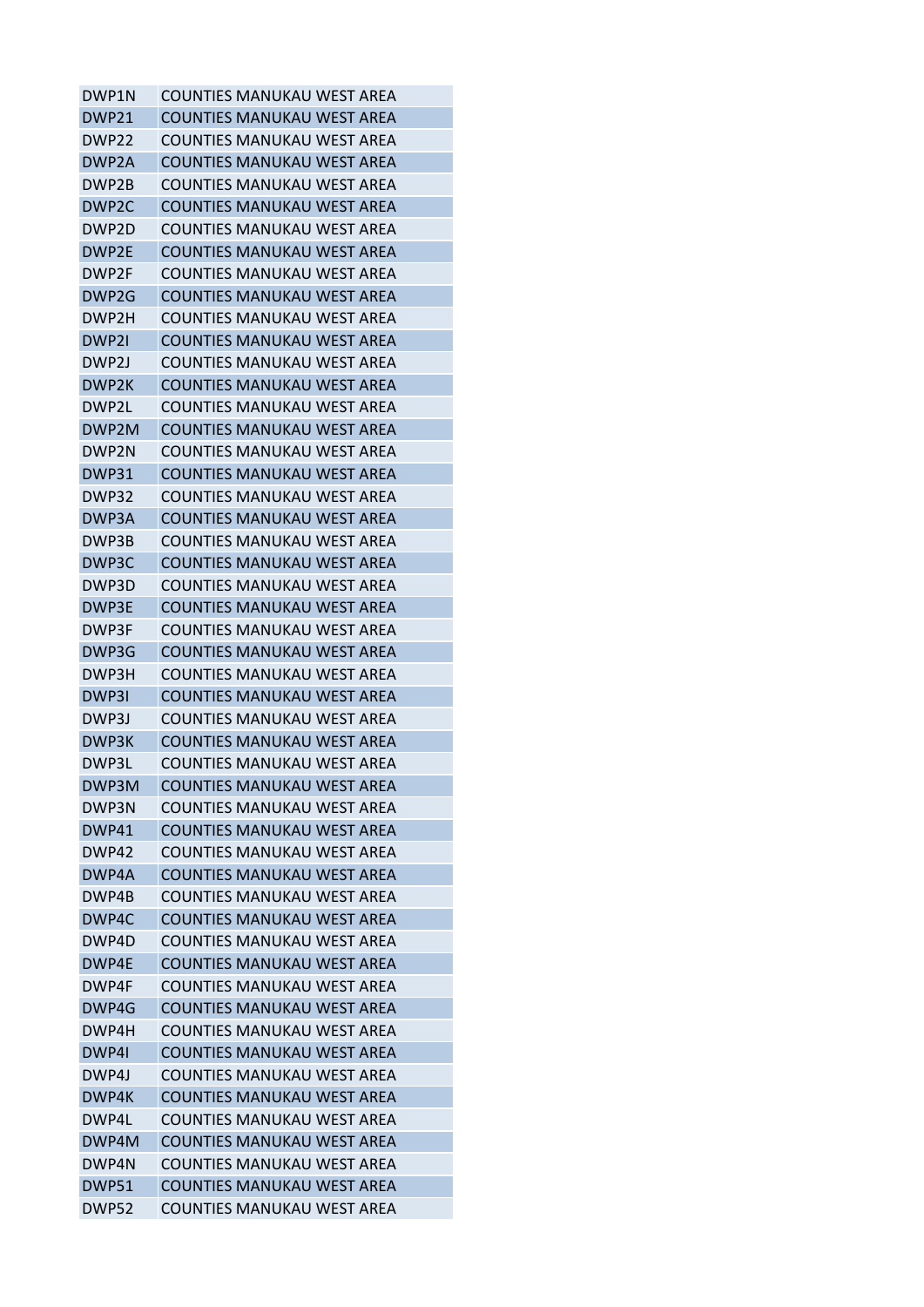| DWP5A              | <b>COUNTIES MANUKAU WEST AREA</b> |
|--------------------|-----------------------------------|
| DWP5B              | COUNTIES MANUKAU WEST AREA        |
| DWP5C              | <b>COUNTIES MANUKAU WEST AREA</b> |
| DWP5D              | <b>COUNTIES MANUKAU WEST AREA</b> |
| DWP5E              | <b>COUNTIES MANUKAU WEST AREA</b> |
| DWP5F              | COUNTIES MANUKAU WEST AREA        |
| DWP5G              | <b>COUNTIES MANUKAU WEST AREA</b> |
| DWP5H              | <b>COUNTIES MANUKAU WEST AREA</b> |
| DWP5I              | <b>COUNTIES MANUKAU WEST AREA</b> |
| DWP5J              | COUNTIES MANUKAU WEST AREA        |
| DWP5K              | <b>COUNTIES MANUKAU WEST AREA</b> |
| DWP5L              | <b>COUNTIES MANUKAU WEST AREA</b> |
| DWP5M              | <b>COUNTIES MANUKAU WEST AREA</b> |
| DWP5N              | COUNTIES MANUKAU WEST AREA        |
| DWR21              | <b>COUNTIES MANUKAU WEST AREA</b> |
| DWR2A              | <b>COUNTIES MANUKAU WEST AREA</b> |
| DWR2B              | <b>COUNTIES MANUKAU WEST AREA</b> |
| DWR <sub>2</sub> C | COUNTIES MANUKAU WEST AREA        |
| DWR <sub>2</sub> D | <b>COUNTIES MANUKAU WEST AREA</b> |
| DWR2E              | <b>COUNTIES MANUKAU WEST AREA</b> |
| DWR2F              | <b>COUNTIES MANUKAU WEST AREA</b> |
| DWR2G              | <b>COUNTIES MANUKAU WEST AREA</b> |
| DWR2H              | <b>COUNTIES MANUKAU WEST AREA</b> |
| <b>DWS11</b>       | COUNTIES MANUKAU WEST AREA        |
| <b>DWS12</b>       | <b>COUNTIES MANUKAU WEST AREA</b> |
| DWS21              | COUNTIES MANUKAU WEST AREA        |
| DWS22              | <b>COUNTIES MANUKAU WEST AREA</b> |
| DWS31              | COUNTIES MANUKAU WEST AREA        |
| DWS32              | <b>COUNTIES MANUKAU WEST AREA</b> |
| DWS41              | COUNTIES MANUKAU WEST AREA        |
| DWS42              | <b>COUNTIES MANUKAU WEST AREA</b> |
| <b>DWS51</b>       | <b>COUNTIES MANUKAU WEST AREA</b> |
| <b>DWS52</b>       | <b>COUNTIES MANUKAU WEST AREA</b> |
| DWX01              | <b>COUNTIES MANUKAU WEST AREA</b> |
| DWX61              | <b>COUNTIES MANUKAU WEST AREA</b> |
| DWX62              | <b>COUNTIES MANUKAU WEST AREA</b> |
| DWX6A              | <b>COUNTIES MANUKAU WEST AREA</b> |
| DWX6B              | <b>COUNTIES MANUKAU WEST AREA</b> |
| DWX6C              | <b>COUNTIES MANUKAU WEST AREA</b> |
| DWX6D              | COUNTIFS MANUKAU WEST ARFA        |
| DWX6E              | <b>COUNTIES MANUKAU WEST AREA</b> |
| DWX6F              | COUNTIES MANUKAU WEST AREA        |
| DWX6G              | <b>COUNTIES MANUKAU WEST AREA</b> |
| DWX6H              | <b>COUNTIES MANUKAU WEST AREA</b> |
| DWX6I              | <b>COUNTIES MANUKAU WEST AREA</b> |
| DWX6J              | COUNTIES MANUKAU WEST AREA        |
| DWX6K              | <b>COUNTIES MANUKAU WEST AREA</b> |
| DWX6L              | <b>COUNTIES MANUKAU WEST AREA</b> |
| <b>DWX71</b>       | <b>COUNTIES MANUKAU WEST AREA</b> |
| DWX7A              | <b>COUNTIES MANUKAU WEST AREA</b> |
| DWX7B              | <b>COUNTIES MANUKAU WEST AREA</b> |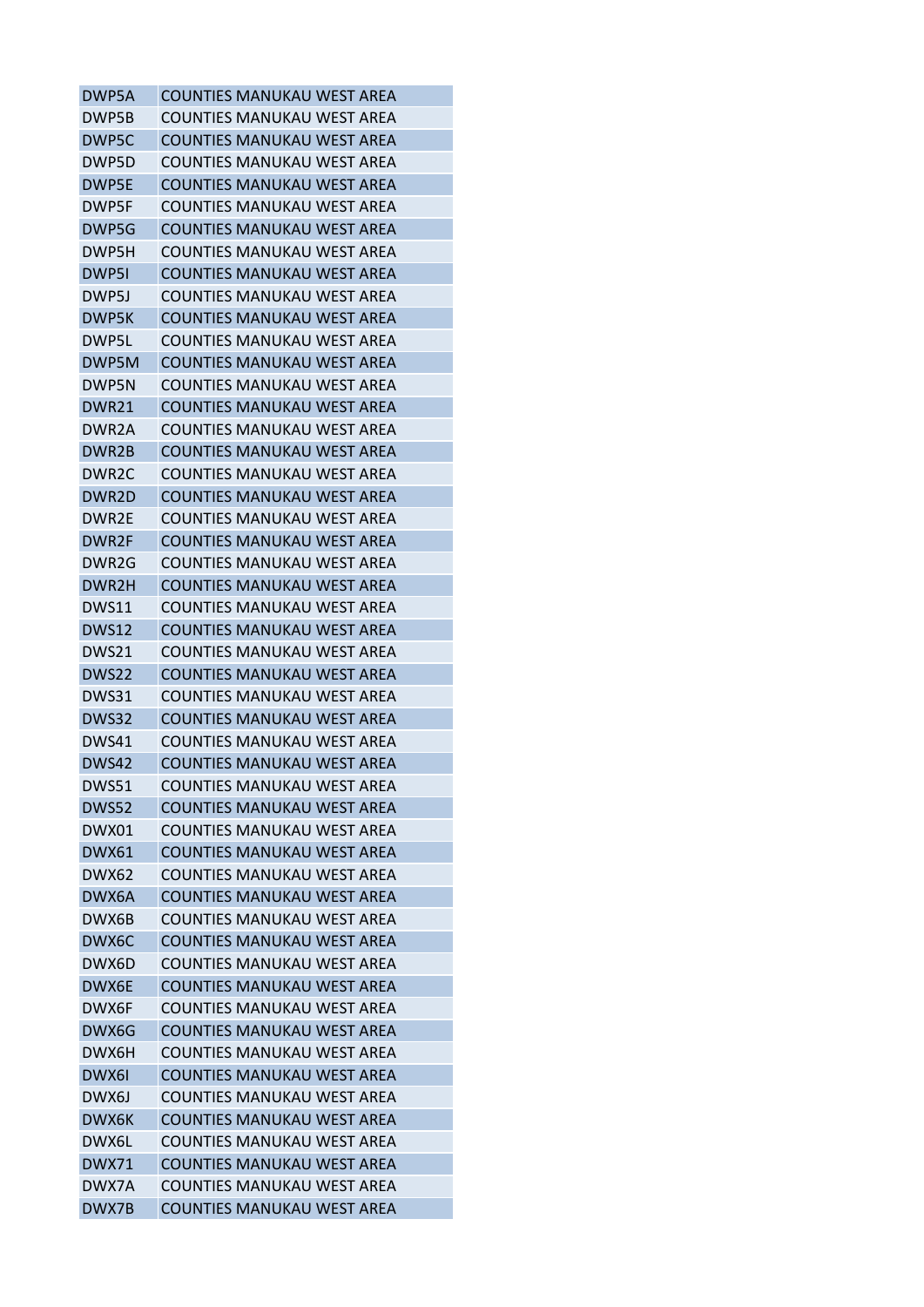| DWX7C              | COUNTIES MANUKAU WEST AREA        |
|--------------------|-----------------------------------|
| DWX7D              | <b>COUNTIES MANUKAU WEST AREA</b> |
| DWX7E              | COUNTIES MANUKAU WEST AREA        |
| DWX7F              | <b>COUNTIES MANUKAU WEST AREA</b> |
| EAA                | EASTERN DHQ                       |
| EAA2               | <b>EASTERN DHQ</b>                |
| EAA3               | EASTERN DHQ                       |
| EAB                | <b>NAPIER DISTRICT HO</b>         |
| EAB1               | <b>NAPIER DISTRICT HQ</b>         |
| <b>EAB10</b>       | <b>NAPIER DISTRICT HO</b>         |
| EAB <sub>2</sub>   | <b>NAPIER DISTRICT HO</b>         |
| EAB <sub>3</sub>   | <b>NAPIER DISTRICT HO</b>         |
| EAB4               | <b>NAPIER DISTRICT HO</b>         |
| EAB5               | NAPIER DISTRICT HQ                |
| EAB6               | NAPIER DISTRICT HQ                |
| EAB7               | <b>NAPIER DISTRICT HO</b>         |
| FAB8               | NAPIER DISTRICT HO                |
| EAB9               | <b>NAPIER DISTRICT HO</b>         |
| EAGLE1             | AUCKLAND CITY DISTRICT            |
| EAGLE <sub>2</sub> | <b>AUCKLAND CITY DISTRICT</b>     |
| EAGLE3             | AUCKLAND CITY DISTRICT            |
| EAN1               | NAPIER DISTRICT HQ                |
| EAN2               | NAPIER DISTRICT HQ                |
| EAN <sub>3</sub>   | <b>NAPIER DISTRICT HQ</b>         |
| EBA03              | EASTERN BAY OF PLENTY AREA        |
| <b>EBC41</b>       | EASTERN BAY OF PLENTY AREA        |
| EBC4A              | EASTERN BAY OF PLENTY AREA        |
| EBC4B              | EASTERN BAY OF PLENTY AREA        |
| EBC4C              | EASTERN BAY OF PLENTY AREA        |
| EBC4D              | EASTERN BAY OF PLENTY AREA        |
| EBC4E              | EASTERN BAY OF PLENTY AREA        |
| EBC4F              | <b>EASTERN BAY OF PLENTY AREA</b> |
| EBC4G              | EASTERN BAY OF PLENTY AREA        |
| EBD6A              | EASTERN BAY OF PLENTY AREA        |
| FBD7A              | EASTERN BAY OF PLENTY AREA        |
| EBF1J              | EASTERN BAY OF PLENTY AREA        |
| EBF1K              | EASTERN BAY OF PLENTY AREA        |
| EBF1L              | EASTERN BAY OF PLENTY AREA        |
| EBG21              | <b>EASTERN BAY OF PLENTY AREA</b> |
| EBG22              | <b>EASTERN BAY OF PLENTY AREA</b> |
| EBG23              | EASTERN BAY OF PLENTY AREA        |
| EBG2A              | EASTERN BAY OF PLENTY AREA        |
| EBH1P              | EASTERN BAY OF PLENTY AREA        |
| EBH1Q              | EASTERN BAY OF PLENTY AREA        |
| EBL4D              | EASTERN BAY OF PLENTY AREA        |
| EBL4E              | EASTERN BAY OF PLENTY AREA        |
| EBL9F              | <b>EASTERN BAY OF PLENTY AREA</b> |
| EBL9G              | EASTERN BAY OF PLENTY AREA        |
| EBL9H              | <b>EASTERN BAY OF PLENTY AREA</b> |
| EBM2A              | <b>EASTERN BAY OF PLENTY AREA</b> |
| EBM2B              | EASTERN BAY OF PLENTY AREA        |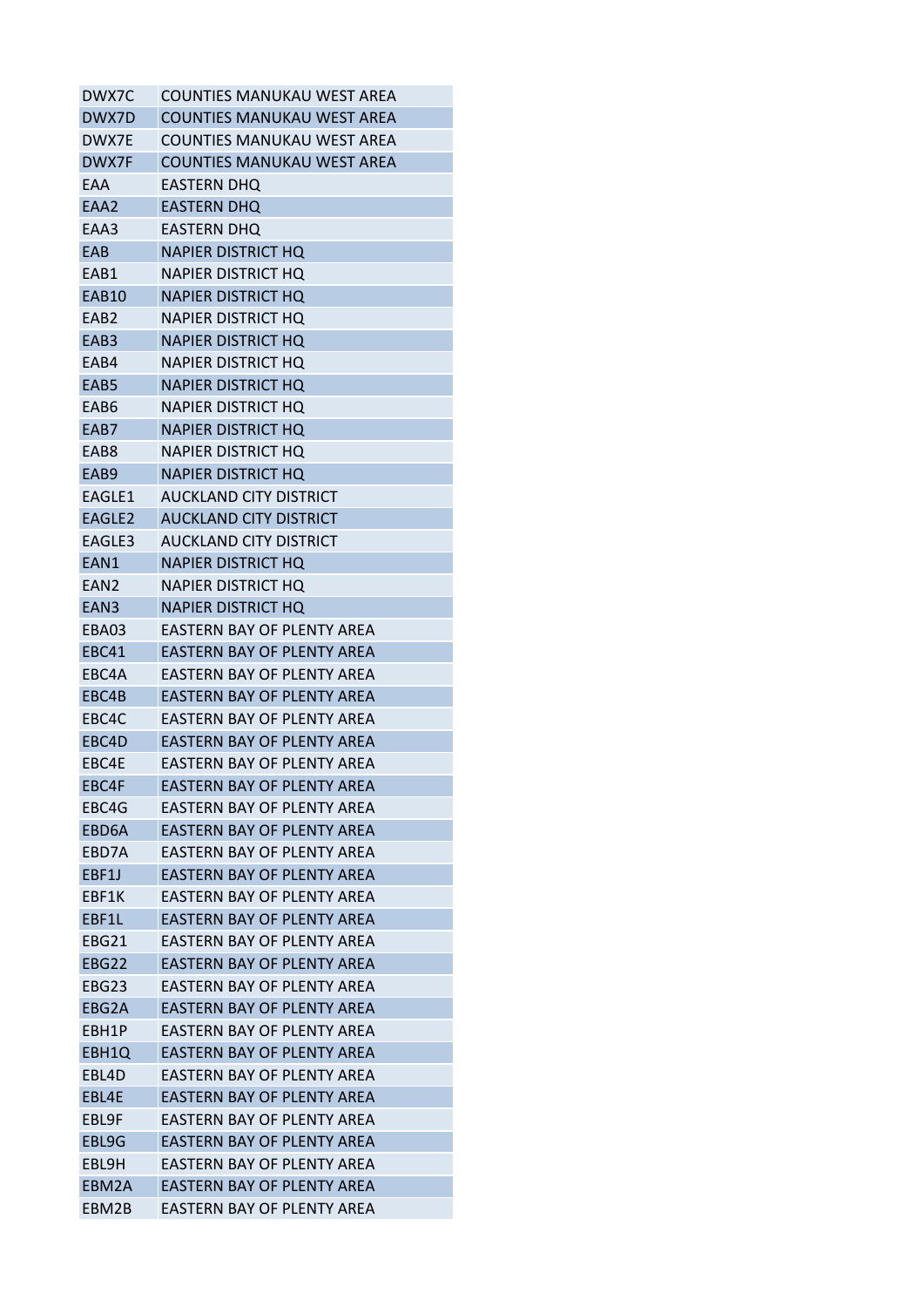| EBN05            | EASTERN BAY OF PLENTY AREA        |
|------------------|-----------------------------------|
| EBO              | EASTBOURNE                        |
| EBO05            | EASTERN BAY OF PLENTY AREA        |
| EBO1A            | EASTERN BAY OF PLENTY AREA        |
| EBO5F            | <b>EASTERN BAY OF PLENTY AREA</b> |
| EBO5G            | EASTERN BAY OF PLENTY AREA        |
| EBO6E            | EASTERN BAY OF PLENTY AREA        |
| EBO6F            | EASTERN BAY OF PLENTY AREA        |
| <b>EBO73</b>     | EASTERN BAY OF PLENTY AREA        |
| EBP01            | EASTERN BAY OF PLENTY AREA        |
| EBR02            | EASTERN BAY OF PLENTY AREA        |
| EBR1M            | EASTERN BAY OF PLENTY AREA        |
| EBR1N            | EASTERN BAY OF PLENTY AREA        |
| EBR1S            | EASTERN BAY OF PLENTY AREA        |
| EBR1T            | EASTERN BAY OF PLENTY AREA        |
| EBW34            | FASTFRN BAY OF PLFNTY ARFA        |
| <b>EBW35</b>     | FASTFRN BAY OF PLFNTY ARFA        |
| EBW36            | EASTERN BAY OF PLENTY AREA        |
| EBW3F            | EASTERN BAY OF PLENTY AREA        |
| EBW3G            | FASTFRN BAY OF PLFNTY ARFA        |
| EBW3H            | EASTERN BAY OF PLENTY AREA        |
| EBX03            | EASTERN BAY OF PLENTY AREA        |
| EBX12            | EASTERN BAY OF PLENTY AREA        |
| EBX1K            | EASTERN BAY OF PLENTY AREA        |
| EBX1L            | EASTERN BAY OF PLENTY AREA        |
| EBX1M            | EASTERN BAY OF PLENTY AREA        |
| EBX1N            | EASTERN BAY OF PLENTY AREA        |
| EBX1P            | EASTERN BAY OF PLENTY AREA        |
| EBX1Q            | <b>EASTERN BAY OF PLENTY AREA</b> |
| EBX1R            | EASTERN BAY OF PLENTY AREA        |
| EBX4A            | EASTERN BAY OF PLENTY AREA        |
| EBX4B            | <b>EASTERN BAY OF PLENTY AREA</b> |
| EBX4C            | <b>EASTERN BAY OF PLENTY AREA</b> |
| EBX4D            | EASTERN BAY OF PLENTY AREA        |
| <b>EBX65</b>     | <b>FASTERN BAY OF PLENTY AREA</b> |
| <b>ECA</b>       | <b>NAPIER DISTRICT HQ</b>         |
| ECA <sub>2</sub> | <b>NAPIER DISTRICT HQ</b>         |
| <b>ECIS</b>      |                                   |
| ECM1             | <b>NAPIER DISTRICT HQ</b>         |
|                  | <b>NAPIER CENTRAL</b><br>GISBORNF |
| ECM <sub>2</sub> | <b>NAPIER CENTRAL</b>             |
| ECM <sub>3</sub> |                                   |
| ECO <sub>1</sub> | <b>NAPIER DISTRICT HQ</b>         |
| ECO <sub>2</sub> | <b>NAPIER DISTRICT HQ</b>         |
| <b>EDA</b>       | <b>NAPIER DISTRICT HQ</b>         |
| <b>EDC</b>       | <b>NAPIER DISTRICT HQ</b>         |
| <b>EDCC</b>      | <b>NAPIER DISTRICT HQ</b>         |
| EDI9A            | <b>EDGECUMBE</b>                  |
| EDJ9A            | EDGECUMBE                         |
| EDJ9B            | <b>EDGECUMBE</b>                  |
| EDJ9C            | <b>EDGECUMBE</b>                  |
| <b>EFN</b>       | <b>NAPIER DISTRICT HQ</b>         |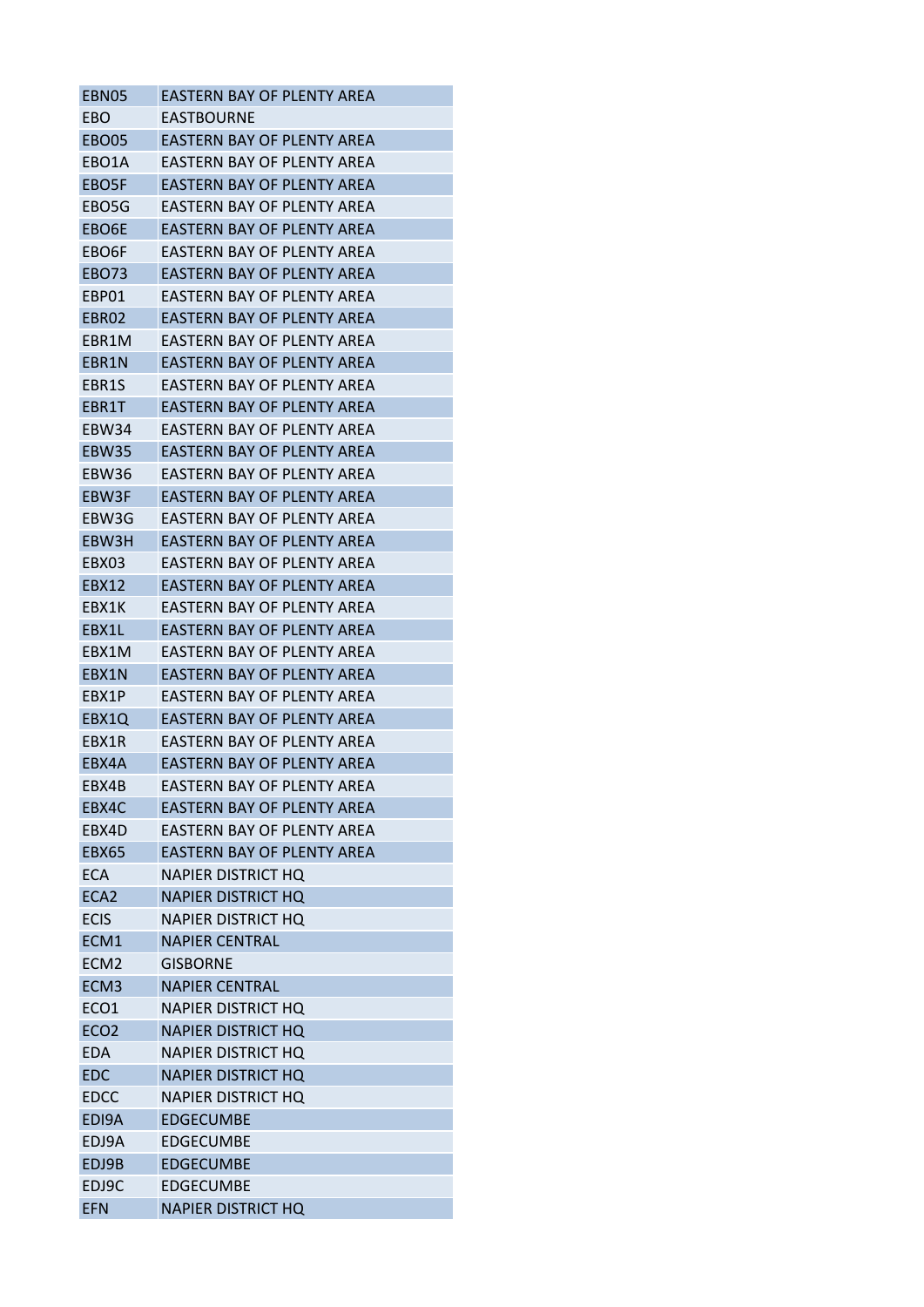| EGB1             | <b>MT WELLINGTON</b>  |
|------------------|-----------------------|
| EGB <sub>2</sub> | <b>MT WELLINGTON</b>  |
| EGB3             | <b>MT WELLINGTON</b>  |
| EGB4             | <b>MT WELLINGTON</b>  |
| EGB5             | <b>MT WELLINGTON</b>  |
| <b>EGFV</b>      | <b>CITY EAST AREA</b> |
| EGFV1            | <b>CITY EAST AREA</b> |
| EGI1             | <b>MT WELLINGTON</b>  |
| <b>EGI11</b>     | <b>MT WELLINGTON</b>  |
| <b>EGI12</b>     | <b>MT WELLINGTON</b>  |
| <b>EGI13</b>     | <b>MT WELLINGTON</b>  |
| <b>EGI14</b>     | <b>MT WELLINGTON</b>  |
| <b>EGI15</b>     | <b>MT WELLINGTON</b>  |
| EGI <sub>2</sub> | <b>MT WELLINGTON</b>  |
| <b>EGI21</b>     | <b>MT WELLINGTON</b>  |
| <b>EGI22</b>     | <b>MT WELLINGTON</b>  |
| <b>EGI23</b>     | <b>MT WELLINGTON</b>  |
| <b>EGI24</b>     | <b>MT WELLINGTON</b>  |
| <b>EGI25</b>     | <b>MT WELLINGTON</b>  |
| EGI3             | <b>MT WELLINGTON</b>  |
| <b>EGI31</b>     | <b>MT WELLINGTON</b>  |
| <b>EGI32</b>     | <b>MT WELLINGTON</b>  |
| EGI33            | <b>MT WELLINGTON</b>  |
| <b>EGI34</b>     | <b>MT WELLINGTON</b>  |
| <b>EGI35</b>     | <b>MT WELLINGTON</b>  |
| EGJ1             | <b>MT WELLINGTON</b>  |
| EGJ2             | <b>MT WELLINGTON</b>  |
| EGJ3             | <b>MT WELLINGTON</b>  |
| EGJ4             | <b>MT WELLINGTON</b>  |
| EGJ5             | <b>MT WELLINGTON</b>  |
| EGJ6             | <b>MT WELLINGTON</b>  |
| EGJ7             | <b>MT WELLINGTON</b>  |
| EGJ8             | <b>MT WELLINGTON</b>  |
| <b>EGN</b>       | <b>MT WELLINGTON</b>  |
| EGQ1             | <b>MT WELLINGTON</b>  |
| <b>EGQ11</b>     | <b>MT WELLINGTON</b>  |
| EGQ12            | <b>MT WELLINGTON</b>  |
| EGQ13            | <b>MT WELLINGTON</b>  |
| EGQ14            | <b>MT WELLINGTON</b>  |
| EGQ15            | <b>MT WELLINGTON</b>  |
| EGQ2             | <b>MT WELLINGTON</b>  |
| <b>EGQ21</b>     | <b>MT WELLINGTON</b>  |
| EGQ22            | <b>MT WELLINGTON</b>  |
| <b>EGQ23</b>     | <b>MT WELLINGTON</b>  |
| EGQ24            | <b>MT WELLINGTON</b>  |
| EGQ25            | <b>MT WELLINGTON</b>  |
| EGQ3             | <b>MT WELLINGTON</b>  |
| <b>EGQ31</b>     | <b>MT WELLINGTON</b>  |
| EGQ32            | <b>MT WELLINGTON</b>  |
| EGQ33            | <b>MT WELLINGTON</b>  |
| EGQ34            | <b>MT WELLINGTON</b>  |
|                  |                       |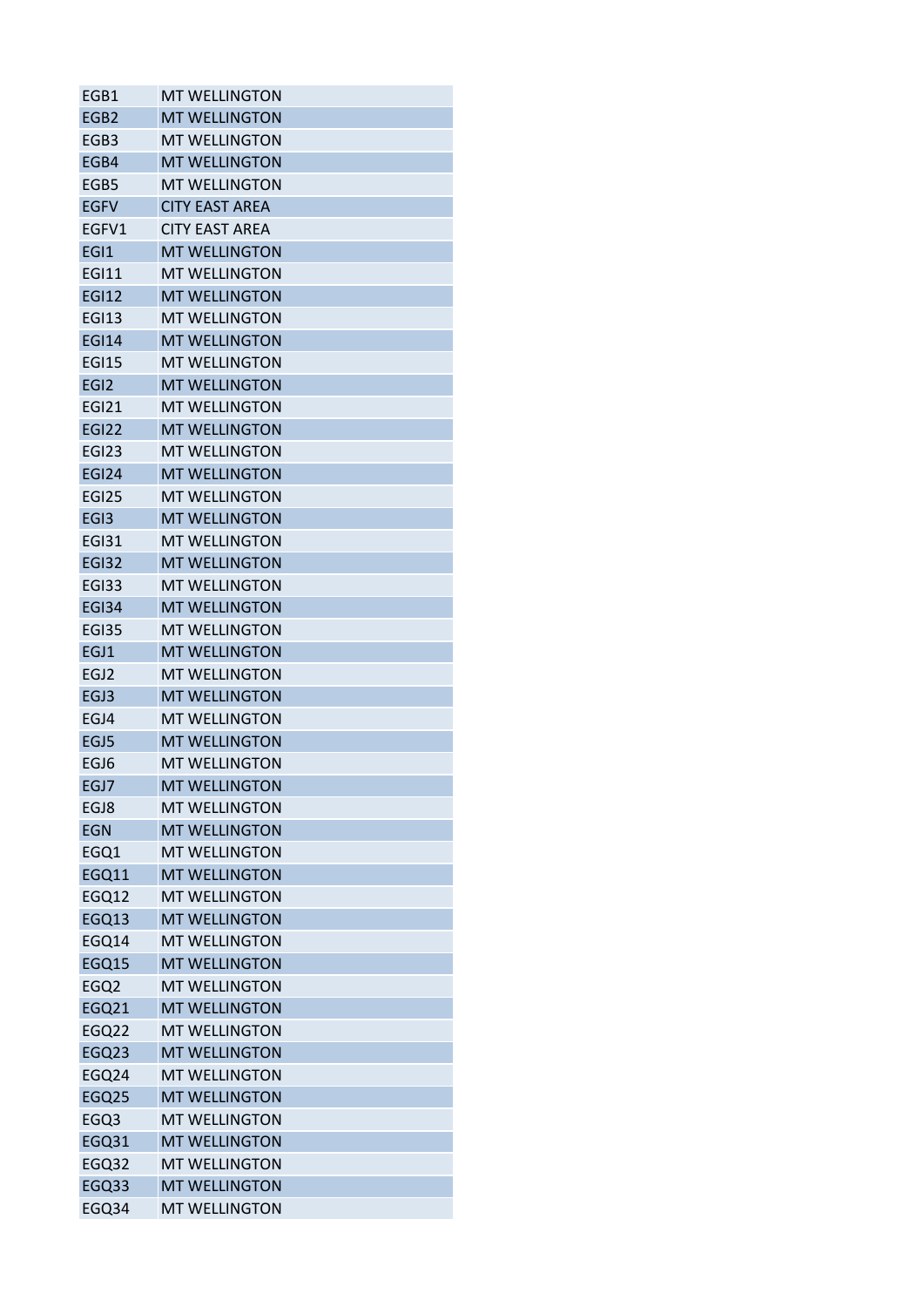| EGQ35             | <b>MT WELLINGTON</b> |
|-------------------|----------------------|
| EGQ4              | <b>MT WELLINGTON</b> |
| EGQ <sub>5</sub>  | <b>MT WELLINGTON</b> |
| EGS               | <b>MT WELLINGTON</b> |
| <b>EGT11</b>      | <b>MT WELLINGTON</b> |
| <b>EGT12</b>      | <b>MT WELLINGTON</b> |
| <b>EGT13</b>      | <b>MT WELLINGTON</b> |
| <b>EGT14</b>      | <b>MT WELLINGTON</b> |
| <b>EGT15</b>      | <b>MT WELLINGTON</b> |
| EGT21             | <b>MT WELLINGTON</b> |
| <b>EGT22</b>      | <b>MT WELLINGTON</b> |
| <b>EGT23</b>      | <b>MT WELLINGTON</b> |
| <b>EGT24</b>      | <b>MT WELLINGTON</b> |
| EGT <sub>25</sub> | <b>MT WELLINGTON</b> |
| <b>EGT31</b>      | <b>MT WELLINGTON</b> |
| <b>EGT32</b>      | <b>MT WELLINGTON</b> |
| <b>EGT33</b>      | <b>MT WELLINGTON</b> |
| EGT34             | <b>MT WELLINGTON</b> |
| <b>EGT35</b>      | <b>MT WELLINGTON</b> |
| EGY1              | <b>MT WELLINGTON</b> |
|                   | <b>MT WELLINGTON</b> |
| EGY <sub>2</sub>  |                      |
| EH1               | <b>HASTINGS</b>      |
| EH10              | <b>NAPIER</b>        |
| EH11              | <b>HASTINGS</b>      |
| <b>EH12</b>       | <b>NAPIER</b>        |
| EH13              | <b>HASTINGS</b>      |
| <b>EH14</b>       | <b>NAPIER</b>        |
| <b>EH15</b>       | <b>HASTINGS</b>      |
| <b>EH16</b>       | <b>NAPIER</b>        |
| EH17              | <b>HASTINGS</b>      |
| <b>EH18</b>       | <b>NAPIER</b>        |
| EH19              | <b>HASTINGS</b>      |
| EH <sub>2</sub>   | <b>NAPIER</b>        |
| <b>EH20</b>       | <b>NAPIER</b>        |
| EH21              | <b>GISBORNE</b>      |
| <b>EH22</b>       | <b>GISBORNE</b>      |
| <b>EH23</b>       | <b>GISBORNE</b>      |
| <b>EH24</b>       | <b>GISBORNE</b>      |
| <b>EH25</b>       | <b>GISBORNE</b>      |
| <b>EH26</b>       | <b>GISBORNE</b>      |
| <b>EH27</b>       | <b>GISBORNE</b>      |
| <b>EH28</b>       | <b>GISBORNE</b>      |
| <b>EH29</b>       | <b>GISBORNE</b>      |
| EH <sub>3</sub>   | <b>HASTINGS</b>      |
| <b>EH30</b>       | <b>GISBORNE</b>      |
| EH4               | <b>NAPIER</b>        |
| EH <sub>5</sub>   | <b>HASTINGS</b>      |
| EH <sub>6</sub>   | <b>NAPIER</b>        |
| EH7               | <b>HASTINGS</b>      |
| EH <sub>8</sub>   | <b>NAPIER</b>        |
| EH <sub>9</sub>   | <b>HASTINGS</b>      |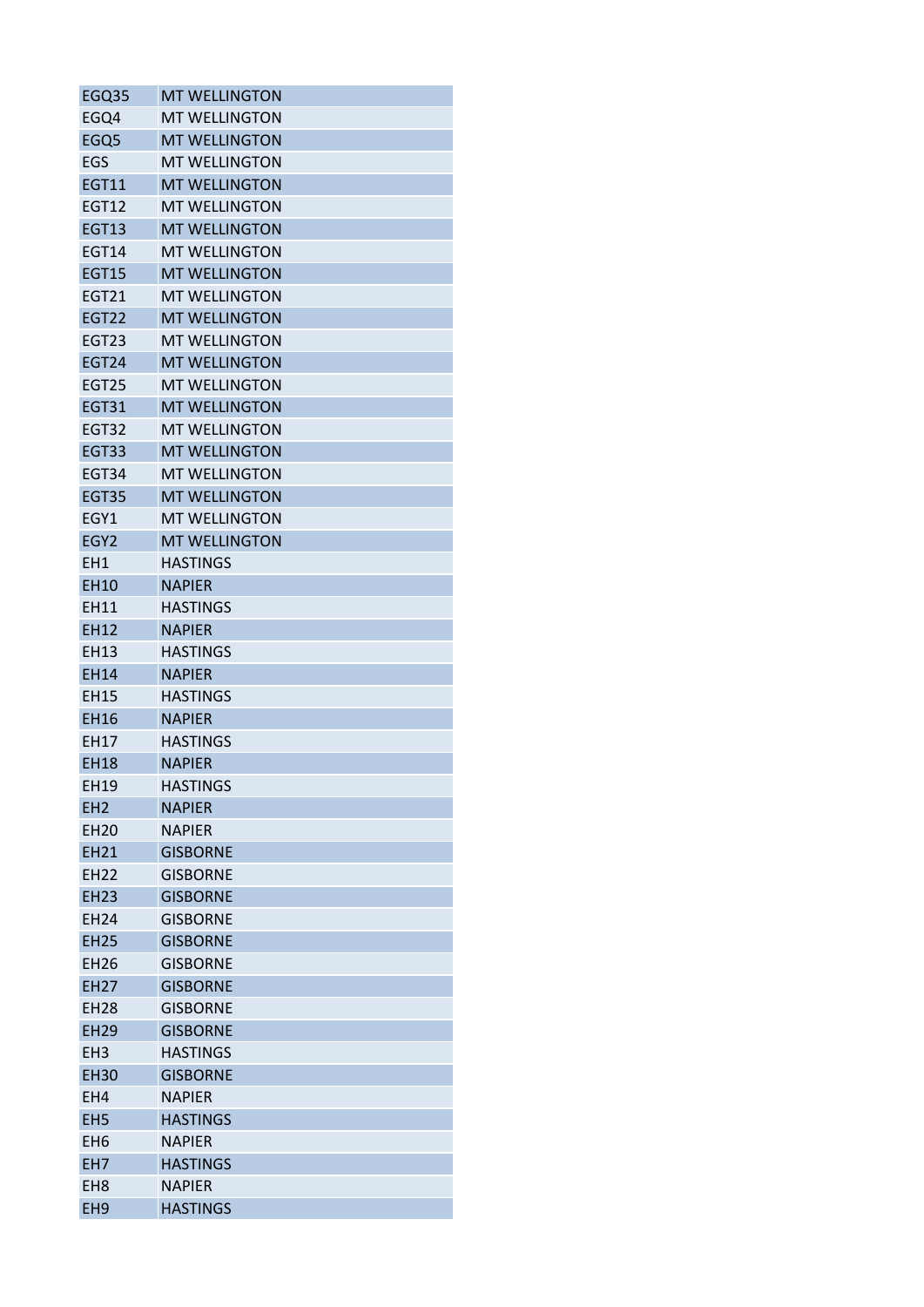| <b>EHA</b>       | HASTINGS                    |
|------------------|-----------------------------|
| EHF1             | <b>HASTINGS</b>             |
| EHF <sub>2</sub> | <b>HASTINGS</b>             |
| EHF3             | <b>GISBORNE</b>             |
| EHF4             | <b>HASTINGS</b>             |
| EHF5             | <b>HASTINGS</b>             |
| EHF6             | <b>HASTINGS</b>             |
| EHF7             | <b>GISBORNE</b>             |
| EHF <sub>8</sub> | <b>GISBORNE</b>             |
| EHF <sub>9</sub> | <b>GISBORNE</b>             |
| <b>EHN</b>       | <b>HASTINGS</b>             |
| <b>EHV</b>       | <b>HASTINGS</b>             |
| EHV1             | <b>HASTINGS</b>             |
| EHV <sub>2</sub> | <b>GISBORNE</b>             |
| E11              | <b>EASTERN DHQ</b>          |
| <b>EIA</b>       | <b>EASTERN DHQ</b>          |
| EIG1             | <b>EASTERN DHQ</b>          |
| EIG <sub>2</sub> | <b>EASTERN DHQ</b>          |
| EIG <sub>3</sub> | <b>GISBORNE CENTRAL</b>     |
| EIG4             | <b>EASTERN DHQ</b>          |
| EIG5             | <b>GISBORNE CENTRAL</b>     |
| EIN <sub>1</sub> | <b>EASTERN DHQ</b>          |
| EIN <sub>2</sub> | <b>EASTERN DHQ</b>          |
| EIN <sub>3</sub> | <b>EASTERN DHQ</b>          |
| EIN4             | <b>EASTERN DHQ</b>          |
| EIN <sub>5</sub> | <b>EASTERN DHQ</b>          |
| EIN <sub>6</sub> | <b>EASTERN DHQ</b>          |
| EIS1             | <b>EASTERN DHQ</b>          |
| EIS <sub>2</sub> | <b>EASTERN DHQ</b>          |
| EKR1             | <b>EKETAHUNA</b>            |
| EKR <sub>2</sub> | <b>EKETAHUNA</b>            |
| <b>ELN</b>       | <b>AUCKLAND SERVICES</b>    |
| ELO <sub>1</sub> | NORTH SHORE POLICING CENTRE |
| <b>ELO10</b>     | <b>HAMILTON DHQ</b>         |
| <b>ELO11</b>     | <b>PALMERSTON NORTH</b>     |
| <b>ELO12</b>     | <b>NAPIER DISTRICT HQ</b>   |
| ELO13            | <b>JOHNSONVILLE CPC</b>     |
| <b>ELO14</b>     | <b>NELSON CENTRAL</b>       |
| <b>ELO15</b>     | <b>CHRISTCHURCH</b>         |
| <b>ELO18</b>     | <b>CHRISTCHURCH DHQ</b>     |
| ELO <sub>2</sub> | NORTH SHORE DHQ             |
| ELO <sub>3</sub> | <b>HENDERSON</b>            |
| ELO <sub>4</sub> | <b>AUCKLAND CENTRAL</b>     |
| ELO <sub>5</sub> | <b>AUCKLAND CENTRAL</b>     |
| ELO <sub>6</sub> | <b>AUCKLAND CENTRAL</b>     |
| <b>EMA</b>       | <b>EASTERN DHQ</b>          |
| <b>EOA</b>       | <b>EASTERN DHQ</b>          |
| <b>EON</b>       | <b>NAPIER DISTRICT HQ</b>   |
| <b>EPA</b>       | <b>NAPIER DISTRICT HQ</b>   |
| EPAA             | <b>NAPIER DISTRICT HQ</b>   |
| <b>ERG</b>       | ROSSMONT                    |
|                  |                             |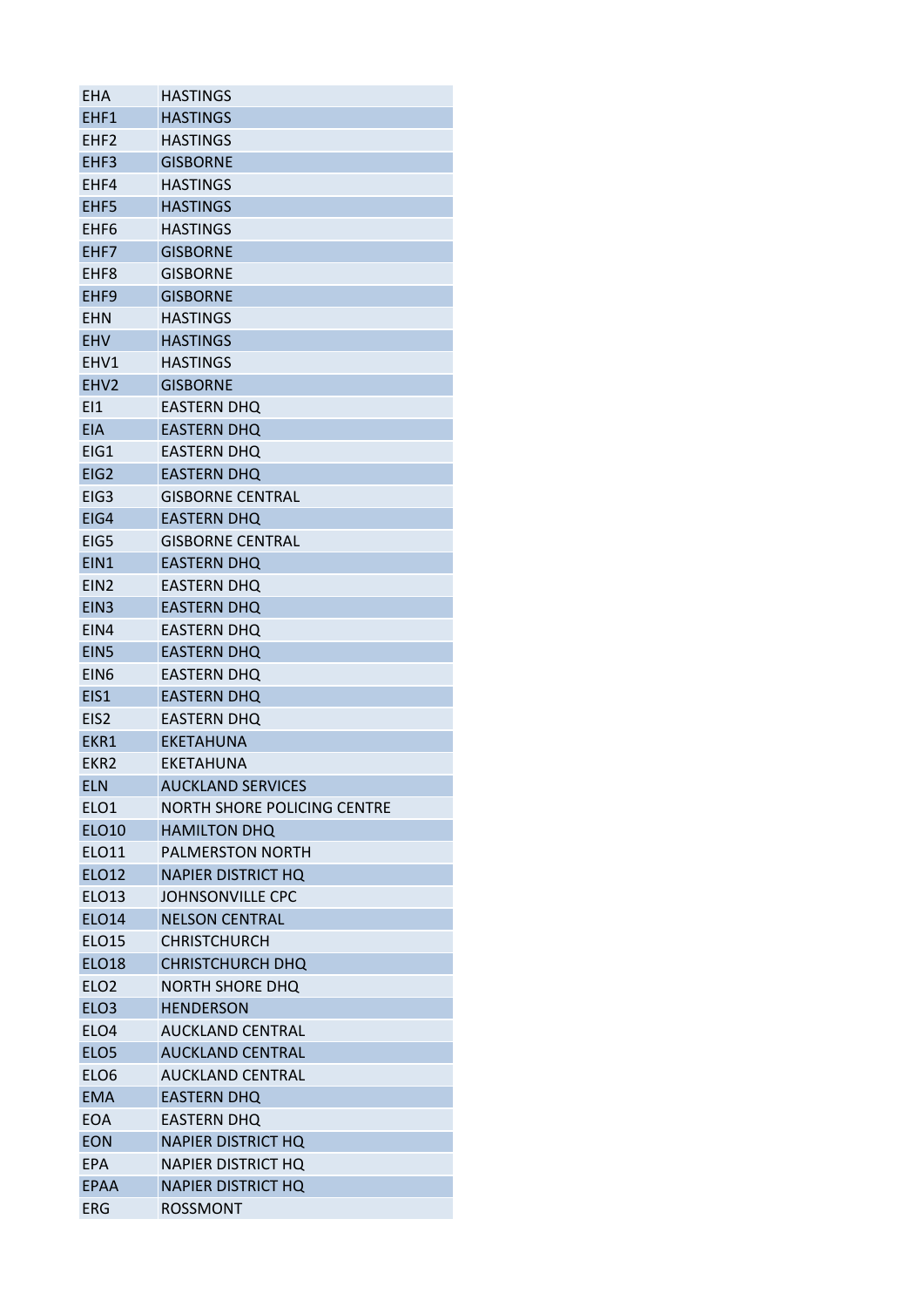| ERO1             | ROSSMONT                  |
|------------------|---------------------------|
| ERO <sub>2</sub> | ROSSMONT                  |
| ERO <sub>3</sub> | <b>ROSSMONT</b>           |
| ERO4             | <b>ROSSMONT</b>           |
| ERO5             | <b>ROSSMONT</b>           |
| ERO <sub>6</sub> | ROSSMONT                  |
| <b>ERS</b>       | <b>ROSSMONT</b>           |
| ERY1             | <b>ROSSMONT</b>           |
| <b>ETA</b>       | <b>NAPIER DISTRICT HQ</b> |
| <b>ETCP</b>      | ELTHAM                    |
| <b>ETR</b>       | <b>ELTHAM</b>             |
| ETR1             | ELTHAM                    |
| ETR <sub>2</sub> | <b>ELTHAM</b>             |
| <b>ETS</b>       | <b>ELTHAM</b>             |
| <b>ETT</b>       | <b>ELTHAM</b>             |
| EVC1             | <b>HASTINGS</b>           |
| <b>EVN</b>       | <b>NAPIER DISTRICT HO</b> |
| EWB1             | <b>WHANGANUI EAST</b>     |
| EWB <sub>2</sub> | <b>WHANGANUI EAST</b>     |
| EWB3             | <b>WHANGANUI EAST</b>     |
| EWB4             | <b>WHANGANUI EAST</b>     |
| EWB5             | <b>WHANGANUI EAST</b>     |
| EWE1             | <b>WHANGANUI EAST</b>     |
| EWE <sub>2</sub> | <b>WHANGANUI EAST</b>     |
| EWE3             | <b>WHANGANUI EAST</b>     |
| EWE4             | <b>WHANGANUI EAST</b>     |
| EWE5             | <b>WHANGANUI EAST</b>     |
| EWG1             | <b>WHANGANUI EAST</b>     |
| EWG2             | <b>WHANGANUI EAST</b>     |
| EWG3             | <b>WHANGANUI EAST</b>     |
| EWG4             | <b>WHANGANUI EAST</b>     |
| EWG5             | <b>WHANGANUI EAST</b>     |
| <b>EWN</b>       | WHANGANUI FAST            |
| <b>EWNA</b>      | <b>NAPIER DISTRICT HO</b> |
| EWO1             | <b>WHANGANUI EAST</b>     |
| <b>EWO10</b>     | <b>WHANGANUI EAST</b>     |
| EWO <sub>2</sub> | <b>WHANGANUI EAST</b>     |
| EWO3             | <b>WHANGANUI EAST</b>     |
| EWO4             | <b>WHANGANUI EAST</b>     |
| EWO <sub>5</sub> | <b>WHANGANUI EAST</b>     |
| EWO <sub>6</sub> | <b>WHANGANUI EAST</b>     |
| EWO7             | <b>WHANGANUI EAST</b>     |
| EWO <sub>8</sub> | <b>WHANGANUI EAST</b>     |
| EWO <sub>9</sub> | <b>WHANGANUI EAST</b>     |
| EWQ1             | <b>WHANGANUI EAST</b>     |
| EWQ2             | <b>WHANGANUI EAST</b>     |
| EWQ3             | <b>WHANGANUI EAST</b>     |
| EWQ4             | WHANGANUI EAST            |
| EWQ5             | <b>WHANGANUI EAST</b>     |
| EWS1             | <b>WHANGANUI EAST</b>     |
| EWS2             | <b>WHANGANUI EAST</b>     |
|                  |                           |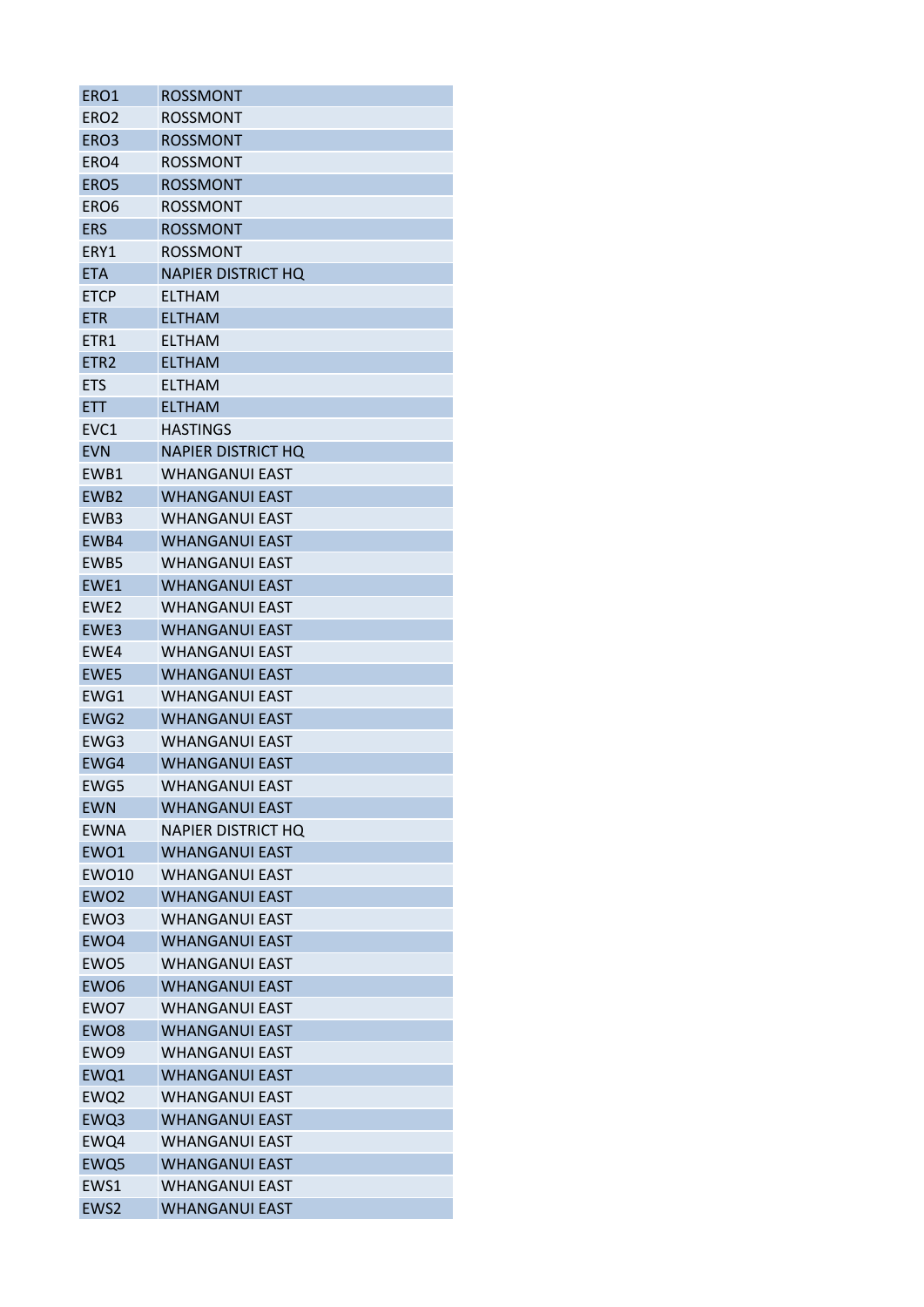| EWS3             | WHANGANUI EAST          |
|------------------|-------------------------|
| EWS4             | <b>WHANGANUI EAST</b>   |
| EWS5             | WHANGANUI EAST          |
| EWY1             | <b>WHANGANUI EAST</b>   |
| EWY <sub>2</sub> | <b>WHANGANUI EAST</b>   |
| EWY3             | <b>WHANGANUI EAST</b>   |
| EWY4             | WHANGANUI EAST          |
| EWY5             | <b>WHANGANUI EAST</b>   |
| EX1              | <b>EASTERN DHQ</b>      |
| <b>EX10</b>      | <b>EASTERN DHQ</b>      |
| EX11             | <b>EASTERN DHQ</b>      |
| EX12             | <b>EASTERN DHQ</b>      |
| EX13             | <b>EASTERN DHQ</b>      |
| <b>EX14</b>      | <b>EASTERN DHQ</b>      |
| <b>EX15</b>      | <b>EASTERN DHQ</b>      |
| EX16             | <b>GISBORNE CENTRAL</b> |
| <b>EX17</b>      | <b>HASTINGS CENTRAL</b> |
| <b>EX18</b>      | <b>GISBORNE CENTRAL</b> |
| EX19             | GISBORNE CENTRAL        |
| EX <sub>2</sub>  | <b>EASTERN DHO</b>      |
| EX20             | <b>EASTERN DHQ</b>      |
| EX21             | <b>EASTERN DHQ</b>      |
| EX22             | <b>GISBORNE CENTRAL</b> |
| <b>EX23</b>      | <b>EASTERN DHQ</b>      |
| EX24             | <b>EASTERN DHQ</b>      |
| EX <sub>3</sub>  | <b>EASTERN DHQ</b>      |
| EX4              | <b>EASTERN DHQ</b>      |
| EX <sub>5</sub>  | <b>EASTERN DHQ</b>      |
| EX <sub>6</sub>  | <b>EASTERN DHQ</b>      |
| EX <sub>7</sub>  | <b>EASTERN DHQ</b>      |
| EX <sub>8</sub>  | <b>EASTERN DHO</b>      |
| EX9              | <b>EASTERN DHQ</b>      |
| EXA              | <b>EASTERN DHQ</b>      |
| EXA1             | <b>NAPIER CENTRAL</b>   |
| EXA <sub>2</sub> | <b>NAPIER CENTRAL</b>   |
| EXN1             | <b>EASTERN DHQ</b>      |
| EXN <sub>2</sub> | EASTERN DHQ             |
| EXN <sub>3</sub> | <b>EASTERN DHQ</b>      |
| EXS1             | <b>EASTERN DHQ</b>      |
| EXS2             | <b>EASTERN DHQ</b>      |
| EXS3             | <b>EASTERN DHQ</b>      |
| EXS4             | <b>EASTERN DHQ</b>      |
| EXS5             | <b>GISBORNE CENTRAL</b> |
| EXS6             | <b>NAPIER CENTRAL</b>   |
| <b>FACP</b>      | <b>KAWHIA</b>           |
| FAR1             | <b>KAWHIA</b>           |
| FBO <sub>1</sub> | <b>FOXTON BEACH</b>     |
| FBO <sub>2</sub> | <b>FOXTON BEACH</b>     |
| FBO <sub>3</sub> | <b>FOXTON BEACH</b>     |
| FBO4             | <b>FOXTON BEACH</b>     |
| FBO <sub>5</sub> | <b>FOXTON BEACH</b>     |
|                  |                         |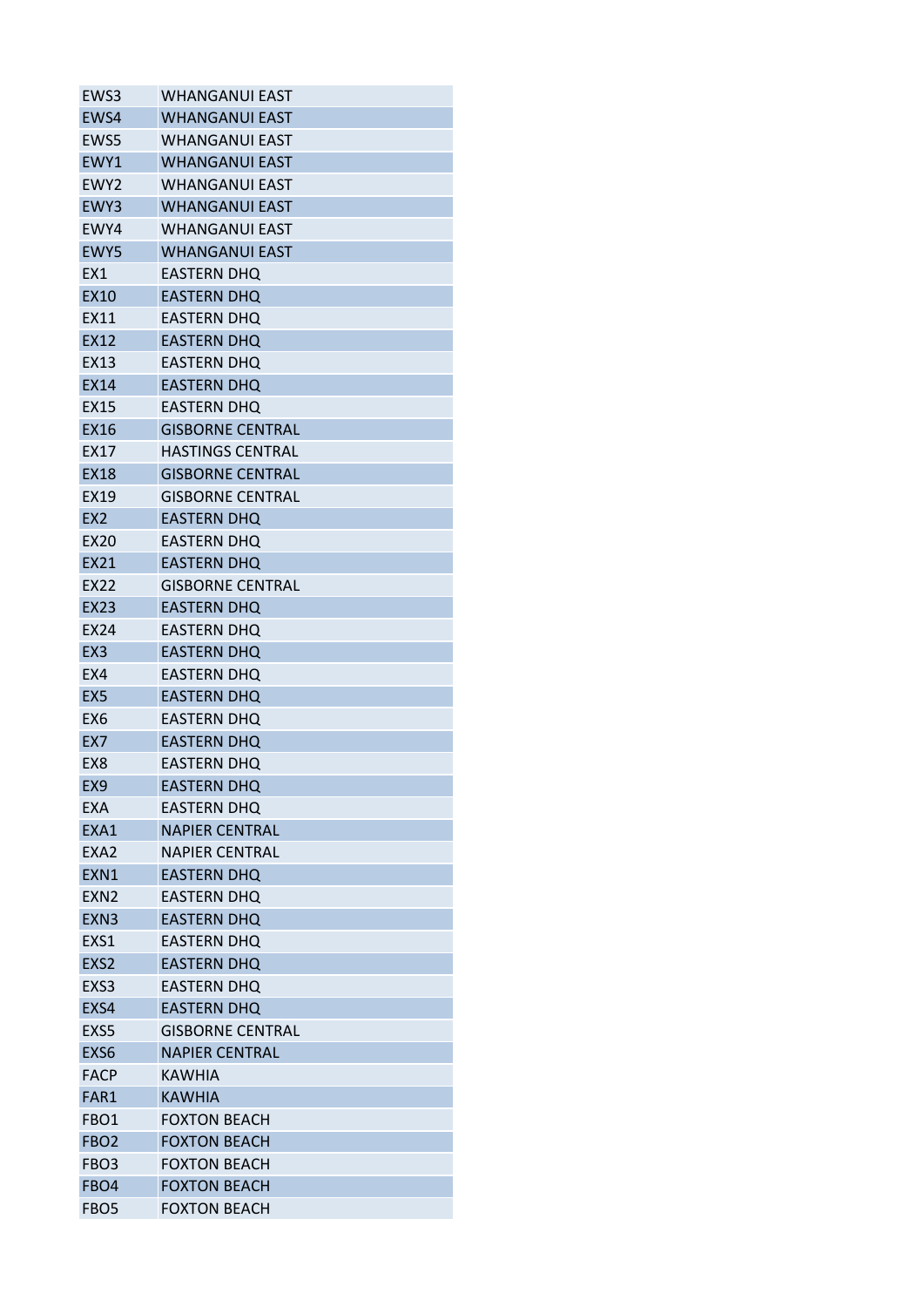| FGB1                         | <b>FEILDING</b>                    |
|------------------------------|------------------------------------|
| FGB12                        | <b>FEILDING</b>                    |
| FGB <sub>2</sub>             | <b>FEILDING</b>                    |
| FGB3                         | <b>FEILDING</b>                    |
| FGB4                         | <b>FEILDING</b>                    |
| FGB5                         | <b>FEILDING</b>                    |
| FGB6                         | <b>FEILDING</b>                    |
| FGB7                         | <b>FEILDING</b>                    |
| FGB8                         | <b>FEILDING</b>                    |
| FGB9                         | <b>FEILDING</b>                    |
| FGC1                         | <b>FEILDING</b>                    |
| FGC <sub>2</sub>             | <b>FEILDING</b>                    |
| FGC3                         | <b>FEILDING</b>                    |
| FGC4                         | <b>FEILDING</b>                    |
| FGC5                         | <b>FEILDING</b>                    |
| <b>FGCP</b>                  | <b>FEILDING</b>                    |
| FGCP2                        | <b>FEILDING</b>                    |
| FGE1                         | <b>FEILDING</b>                    |
| FGE <sub>2</sub>             | <b>FEILDING</b>                    |
| FGE3                         | <b>FEILDING</b>                    |
| FGE4                         | <b>FEILDING</b>                    |
| FGE5                         | <b>FEILDING</b>                    |
| FGE6                         | <b>FEILDING</b>                    |
| FGE7                         | <b>FEILDING</b>                    |
| FGE8                         | <b>FEILDING</b>                    |
| FGE9                         | <b>FEILDING</b>                    |
| <b>FGFP</b>                  | <b>FEILDING</b>                    |
|                              |                                    |
| FGI1<br><b>FGI12</b>         | <b>FEILDING</b><br><b>FEILDING</b> |
|                              | <b>FEILDING</b>                    |
| <b>FGI13</b><br><b>FGI14</b> |                                    |
|                              | <b>FEILDING</b>                    |
| <b>FGI15</b>                 | <b>FEILDING</b>                    |
| FGI <sub>2</sub>             | <b>FEILDING</b>                    |
| <b>FGI22</b>                 | <b>FEILDING</b>                    |
| <b>FGI23</b>                 | <b>FEILDING</b>                    |
| <b>FGI24</b>                 | <b>FEILDING</b>                    |
| <b>FGI25</b>                 | <b>FEILDING</b>                    |
| FGI3                         | <b>FEILDING</b>                    |
| <b>FGI32</b>                 | <b>FEILDING</b>                    |
| <b>FGI33</b>                 | <b>FEILDING</b>                    |
| <b>FGI34</b>                 | <b>FEILDING</b>                    |
| <b>FGI35</b>                 | <b>FEILDING</b>                    |
| FGI4                         | <b>FEILDING</b>                    |
| <b>FGI42</b>                 | <b>FEILDING</b>                    |
| <b>FGI43</b>                 | <b>FEILDING</b>                    |
| <b>FGI44</b>                 | <b>FEILDING</b>                    |
| <b>FGI45</b>                 | <b>FEILDING</b>                    |
| FGI5                         | <b>FEILDING</b>                    |
| <b>FGI52</b>                 | <b>FEILDING</b>                    |
| <b>FGI53</b>                 | <b>FEILDING</b>                    |
| <b>FGI54</b>                 | <b>FEILDING</b>                    |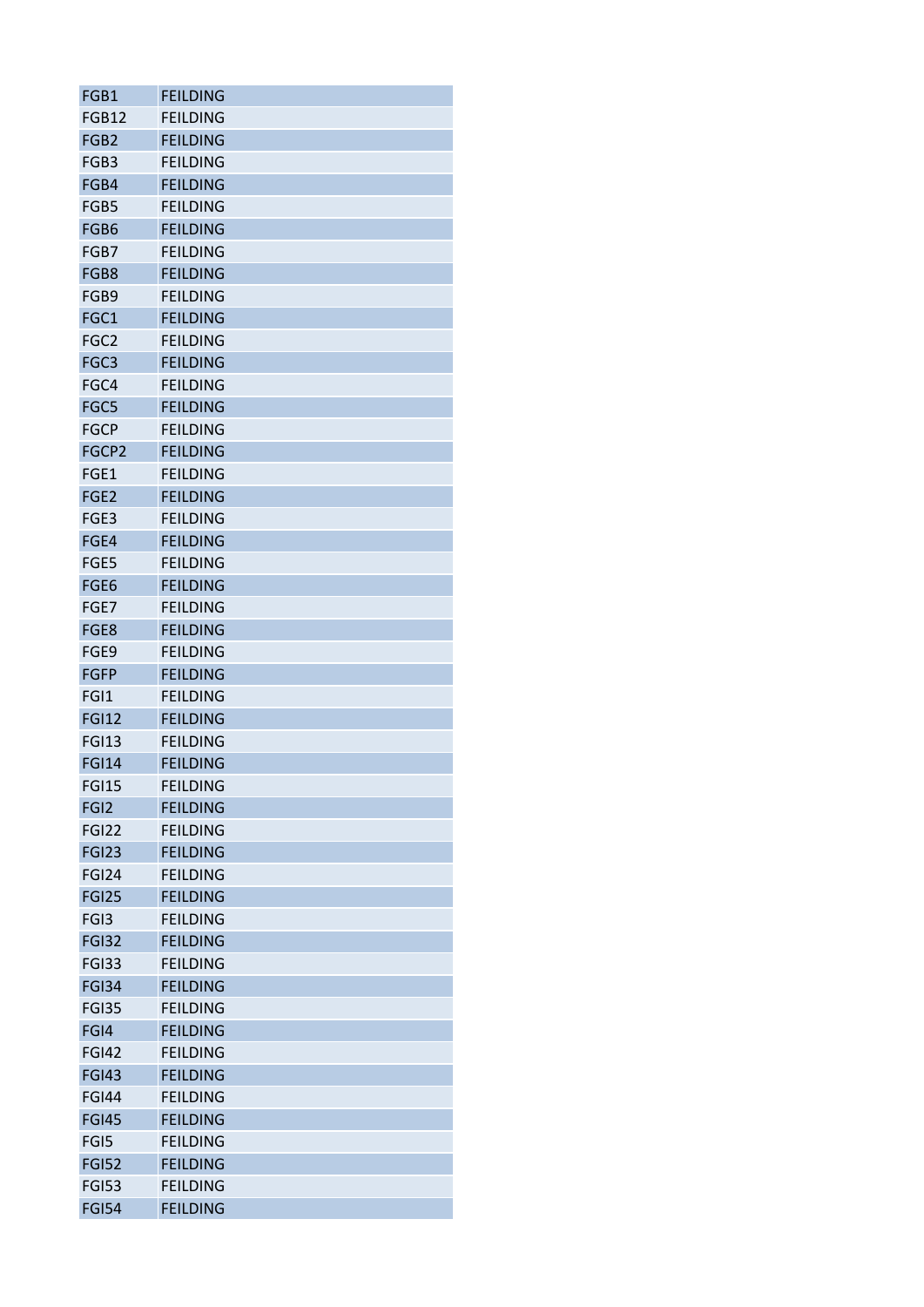| <b>FGI55</b>     | <b>FEILDING</b> |
|------------------|-----------------|
| FGI <sub>6</sub> | <b>FEILDING</b> |
| FGI7             | <b>FEILDING</b> |
| FG18             | <b>FEILDING</b> |
| FGI9             | <b>FEILDING</b> |
| <b>FGJ</b>       | <b>FIELDING</b> |
| FGJ1             | <b>FIELDING</b> |
| FGJ2             | <b>FIELDING</b> |
| FGJ3             | <b>FIELDING</b> |
| FGJ4             | <b>FIELDING</b> |
| <b>FGK</b>       | <b>FEILDING</b> |
| <b>FGN</b>       | <b>FEILDING</b> |
| <b>FGO</b>       | <b>FEILDING</b> |
| FGQ1             | <b>FEILDING</b> |
| FGQ12            | <b>FEILDING</b> |
| FGQ13            | <b>FEILDING</b> |
| FGQ14            | <b>FEILDING</b> |
| <b>FGQ15</b>     | <b>FEILDING</b> |
| FGQ <sub>2</sub> | <b>FEILDING</b> |
| <b>FGQ22</b>     | <b>FEILDING</b> |
| FGQ23            | <b>FEILDING</b> |
| FGQ24            | <b>FEILDING</b> |
|                  |                 |
| FGQ25            | <b>FEILDING</b> |
| FGQ3             | <b>FEILDING</b> |
| FGQ32            | <b>FEILDING</b> |
| FGQ33            | <b>FEILDING</b> |
| FGQ34            | <b>FEILDING</b> |
| <b>FGQ35</b>     | <b>FEILDING</b> |
| FGQ4             | <b>FEILDING</b> |
| <b>FGQ42</b>     | <b>FEILDING</b> |
| FGQ43            | <b>FEILDING</b> |
| FGQ44            | <b>FEILDING</b> |
| FGQ45            | <b>FEILDING</b> |
| FGQ5             | <b>FEILDING</b> |
| FGQ52            | <b>FEILDING</b> |
| FGQ53            | <b>FEILDING</b> |
| FGQ54            | <b>FEILDING</b> |
| <b>FGQ55</b>     | <b>FEILDING</b> |
| FGQ6             | <b>FEILDING</b> |
| FGQ7             | <b>FEILDING</b> |
| FGQ8             | <b>FEILDING</b> |
| FGQ9             | <b>FEILDING</b> |
| FGR1             | <b>FEILDING</b> |
| FGR <sub>2</sub> | <b>FEILDING</b> |
| FGR3             | <b>FEILDING</b> |
| FGR4             | <b>FEILDING</b> |
| FGR5             | <b>FEILDING</b> |
| FGR6             | <b>FEILDING</b> |
| FGR7             | <b>FEILDING</b> |
| FGR8             | <b>FEILDING</b> |
| FGR9             | <b>FEILDING</b> |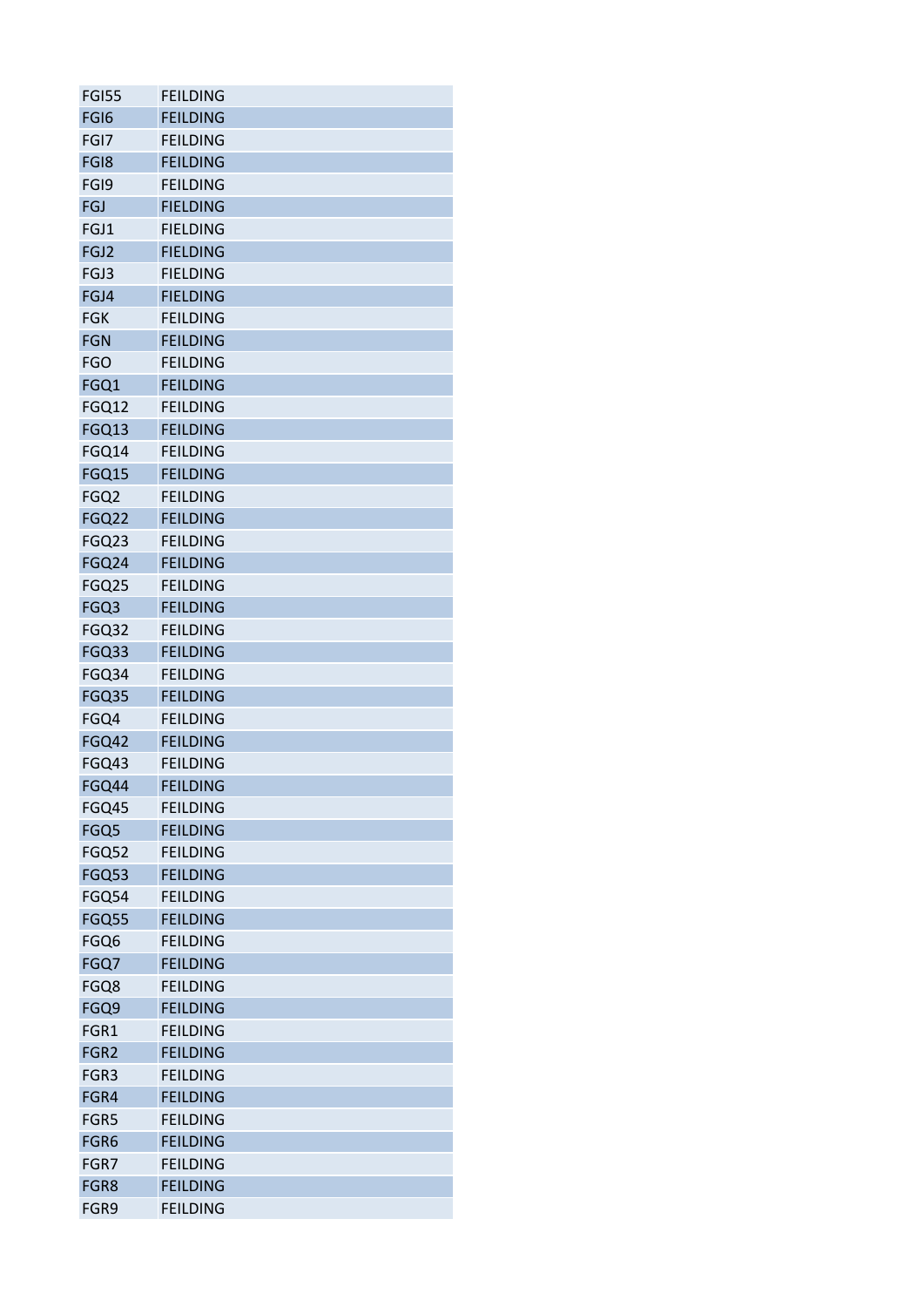| <b>FGS</b>       | <b>FEILDING</b> |
|------------------|-----------------|
| FGS1             | <b>FEILDING</b> |
| FGS2             | <b>FEILDING</b> |
| FGS3             | <b>FEILDING</b> |
| FGS4             | <b>FEILDING</b> |
| FGS5             | <b>FEILDING</b> |
| FGT1             | <b>FEILDING</b> |
| <b>FGT12</b>     | <b>FEILDING</b> |
| <b>FGT13</b>     | <b>FEILDING</b> |
| <b>FGT14</b>     | <b>FEILDING</b> |
| <b>FGT15</b>     | <b>FEILDING</b> |
| FGT <sub>2</sub> | <b>FEILDING</b> |
| <b>FGT22</b>     | <b>FEILDING</b> |
| FGT23            | <b>FEILDING</b> |
| <b>FGT24</b>     | <b>FEILDING</b> |
| <b>FGT25</b>     | <b>FEILDING</b> |
| FGT3             | <b>FEILDING</b> |
|                  | <b>FEILDING</b> |
| FGT32<br>FGT33   | <b>FEILDING</b> |
|                  |                 |
| <b>FGT34</b>     | <b>FEILDING</b> |
| FGT35            | <b>FEILDING</b> |
| FGT4             | <b>FEILDING</b> |
| <b>FGT42</b>     | <b>FEILDING</b> |
| <b>FGT43</b>     | <b>FEILDING</b> |
| <b>FGT44</b>     | <b>FEILDING</b> |
| <b>FGT45</b>     | <b>FEILDING</b> |
| FGT5             | <b>FEILDING</b> |
| <b>FGT52</b>     | <b>FEILDING</b> |
| FGT53            | <b>FEILDING</b> |
| <b>FGT54</b>     | <b>FEILDING</b> |
| <b>FGT55</b>     | <b>FEILDING</b> |
| FGT6             | <b>FEILDING</b> |
| FGT7             | <b>FEILDING</b> |
| FGT8             | <b>FEILDING</b> |
| FGT9             | <b>FEILDING</b> |
| <b>FGV</b>       | <b>FEILDING</b> |
| FGX1             | <b>FEILDING</b> |
| FGX2             | <b>FEILDING</b> |
| FGX3             | <b>FEILDING</b> |
| FGX4             | <b>FEILDING</b> |
| FGX5             | <b>FEILDING</b> |
| FGY1             | <b>FEILDING</b> |
| FGY2             | <b>FEILDING</b> |
| FGY3             | <b>FEILDING</b> |
| FGY4             | <b>FEILDING</b> |
| FGY5             | <b>FEILDING</b> |
| FGY6             | <b>FEILDING</b> |
| FGY7             | <b>FEILDING</b> |
| FGY8             | <b>FEILDING</b> |
| FGY9             | <b>FEILDING</b> |
| <b>FIA</b>       | <b>PAEROA</b>   |
|                  |                 |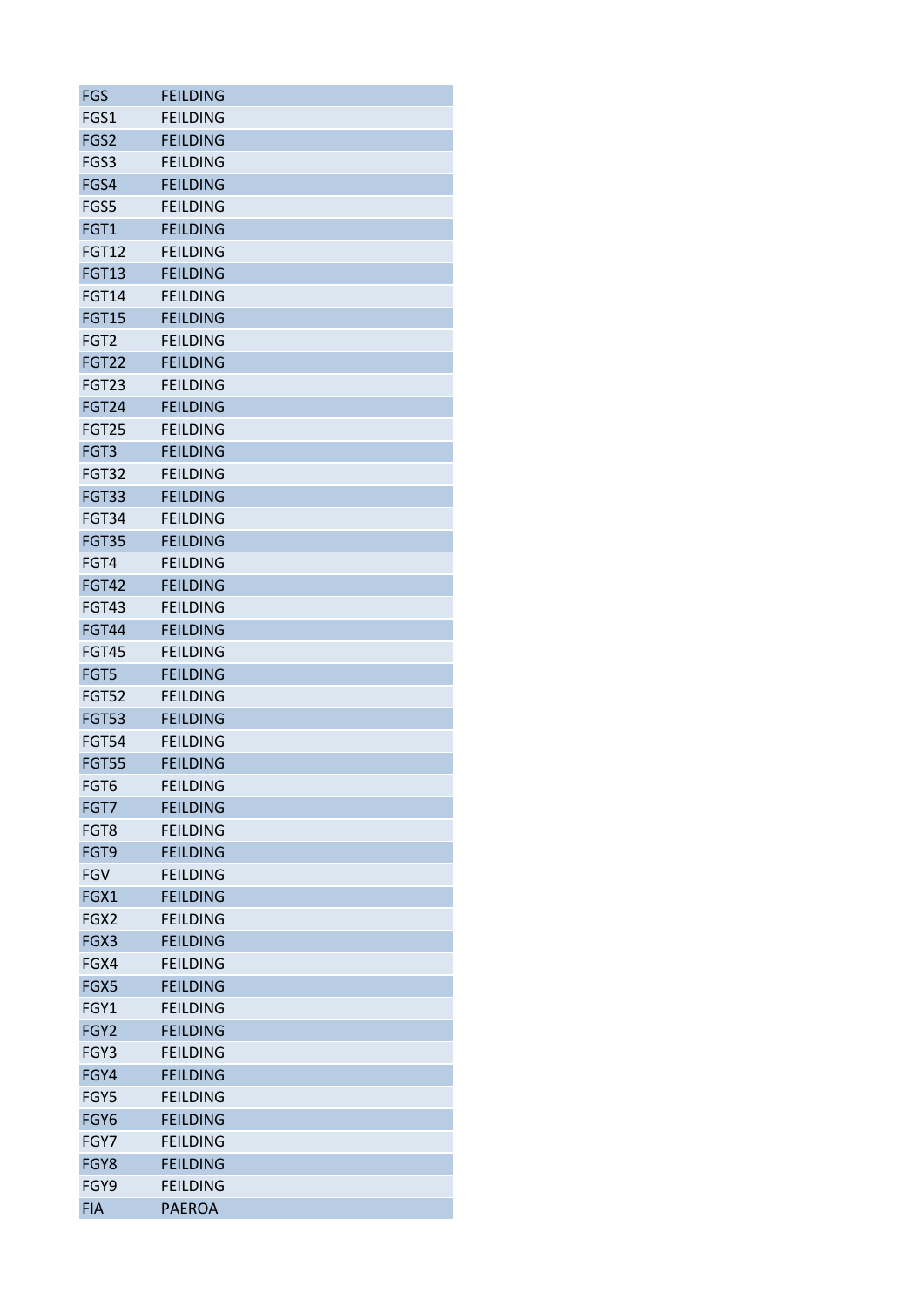| FII1             | <b>PAEROA</b>            |
|------------------|--------------------------|
| FII <sub>2</sub> | <b>PAEROA</b>            |
| FII <sub>3</sub> | <b>PAEROA</b>            |
| FII4             | <b>PAEROA</b>            |
| FII5             | <b>PAEROA</b>            |
| <b>FIN</b>       | <b>PAEROA</b>            |
| <b>FIO</b>       | <b>PAEROA</b>            |
| <b>FIO1</b>      | <b>CITY CENTRAL AREA</b> |
| FIO <sub>2</sub> | <b>CITY CENTRAL AREA</b> |
| FIO <sub>3</sub> | <b>CITY CENTRAL AREA</b> |
| FIO <sub>4</sub> | <b>CITY CENTRAL AREA</b> |
| FIQ1             | <b>PAEROA</b>            |
| <b>FIQ10</b>     | <b>PAEROA</b>            |
| <b>FIQ11</b>     | <b>PAEROA</b>            |
| <b>FIQ12</b>     | <b>PAEROA</b>            |
| <b>FIQ13</b>     | <b>PAEROA</b>            |
| FIQ <sub>2</sub> | <b>PAEROA</b>            |
| FIQ <sub>3</sub> | <b>PAEROA</b>            |
| FIQ4             | <b>PAEROA</b>            |
| FIQ5             | <b>PAEROA</b>            |
| FIQ6             | <b>PAEROA</b>            |
| FIQ7             | <b>PAEROA</b>            |
| FIQ8             | PAEROA                   |
| FIQ9             | <b>PAEROA</b>            |
| <b>FIS</b>       | <b>PAEROA</b>            |
| FIS1             | <b>PAEROA</b>            |
| FIT <sub>1</sub> | <b>PAEROA</b>            |
|                  |                          |
| FIT <sub>2</sub> | <b>PAEROA</b>            |
| FIX1             | <b>PAEROA</b>            |
| <b>FIX10</b>     | <b>PAEROA</b>            |
| <b>FIX11</b>     | <b>PAEROA</b>            |
| FIX <sub>2</sub> | <b>PAEROA</b>            |
| FIX3             | <b>PAEROA</b>            |
| FIX4             | <b>PAEROA</b>            |
| FIX5             | <b>PAEROA</b>            |
| FIX <sub>6</sub> | <b>PAEROA</b>            |
| FIX7             | <b>PAEROA</b>            |
| FIX8             | <b>PAEROA</b>            |
| FIX9             | <b>PAEROA</b>            |
| <b>FIXS</b>      | <b>PAEROA</b>            |
| FIXS1            | <b>PAEROA</b>            |
| FIXS2            | <b>PAEROA</b>            |
| <b>FIY</b>       | <b>PAEROA</b>            |
| FIY1             | <b>PAEROA</b>            |
| FJR1             | <b>FRANZ JOSEF</b>       |
| FJR <sub>2</sub> | <b>FRANZ JOSEF</b>       |
| FJR3             | <b>FRANZ JOSEF</b>       |
| <b>FLR</b>       | <b>FAIRLIE</b>           |
| <b>FMC</b>       | <b>FLAXMERE</b>          |
| FMC1             | <b>FLAXMERE</b>          |
| <b>FMC10</b>     | <b>FLAXMERE</b>          |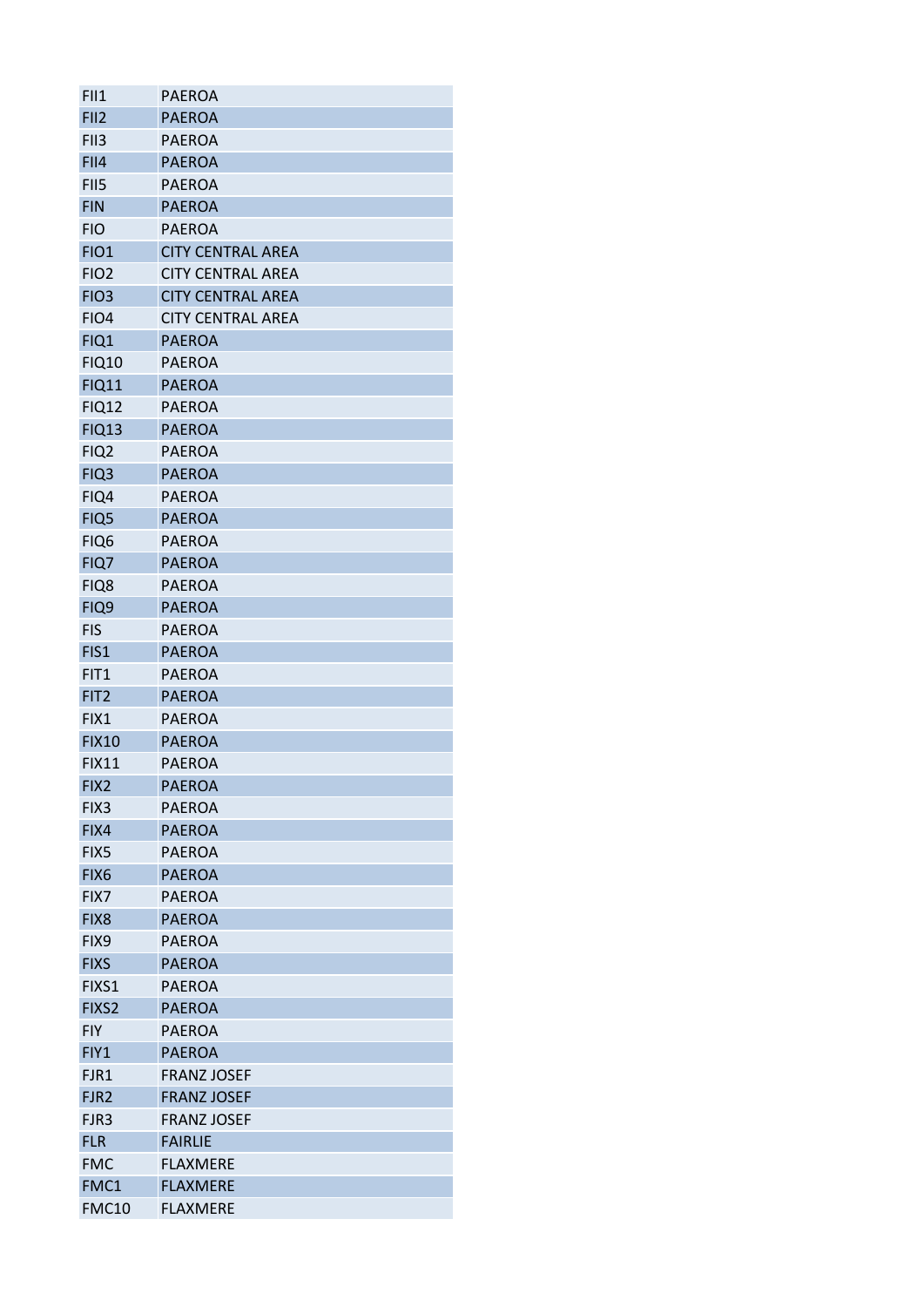| FMC <sub>2</sub> | <b>FLAXMERE</b>               |
|------------------|-------------------------------|
| FMC3             | <b>FLAXMERE</b>               |
| FMC4             | <b>FLAXMERE</b>               |
| FMC5             | <b>FLAXMERE</b>               |
| FMC6             | <b>FLAXMERE</b>               |
| FMC7             | <b>FLAXMERE</b>               |
| FMC8             | <b>FLAXMERE</b>               |
| FMC9             | <b>FLAXMERE</b>               |
| <b>FMCCOM</b>    | <b>CHRISTCHURCH</b>           |
|                  | <b>FMCCOM2 CHRISTCHURCH</b>   |
|                  | <b>FMCCOM3 NELSON CENTRAL</b> |
| <b>FMCP</b>      | <b>FLAXMERE</b>               |
| FME1             | <b>FLAXMERE</b>               |
| FME <sub>2</sub> | <b>FLAXMERE</b>               |
| FME3             | <b>FLAXMERE</b>               |
| FME4             | <b>FLAXMERE</b>               |
| FME5             | <b>FLAXMERE</b>               |
| FME <sub>6</sub> | FLAXMERE                      |
| <b>FMES</b>      | <b>FLAXMERE</b>               |
| FMI1             | <b>FLAXMFRF</b>               |
| FMI <sub>2</sub> | <b>FLAXMERE</b>               |
| FM <sub>13</sub> | <b>FLAXMERE</b>               |
| FMI4             | <b>FLAXMERE</b>               |
| FMI5             | <b>FLAXMERE</b>               |
| FMI <sub>6</sub> | <b>FLAXMERE</b>               |
| FMI7             | <b>FLAXMERE</b>               |
| FM <sub>18</sub> | <b>FLAXMERE</b>               |
|                  | <b>FLAXMERE</b>               |
| <b>FMN</b>       |                               |
| <b>FMO</b>       | <b>FLAXMERE</b>               |
| FMO1             | <b>FLAXMERE</b>               |
| FMO <sub>2</sub> | <b>FLAXMERE</b>               |
| FMO3             | <b>FLAXMERE</b>               |
| FMO <sub>4</sub> | <b>FLAXMERE</b>               |
| FMO <sub>5</sub> | <b>FLAXMERE</b>               |
| FMO <sub>6</sub> | <b>FLAXMERE</b>               |
| FMO7             | <b>FLAXMERE</b>               |
| FMO <sub>8</sub> | <b>FLAXMERE</b>               |
| <b>FMOS</b>      | <b>FLAXMERE</b>               |
| <b>FMOY</b>      | <b>FLAXMERE</b>               |
| <b>FMQ</b>       | <b>FLAXMERE</b>               |
| FMQ1             | <b>FLAXMERE</b>               |
| <b>FMQ10</b>     | <b>FLAXMERE</b>               |
| FMQ <sub>2</sub> | <b>FLAXMERE</b>               |
| FMQ3             | <b>FLAXMERE</b>               |
| FMQ4             | <b>FLAXMERE</b>               |
| FMQ5             | <b>FLAXMERE</b>               |
| FMQ6             | <b>FLAXMERE</b>               |
| FMQ7             | <b>FLAXMERE</b>               |
| FMQ8             | <b>FLAXMERE</b>               |
| FMQ9             | <b>FLAXMERE</b>               |
| <b>FMS</b>       | <b>FLAXMERE</b>               |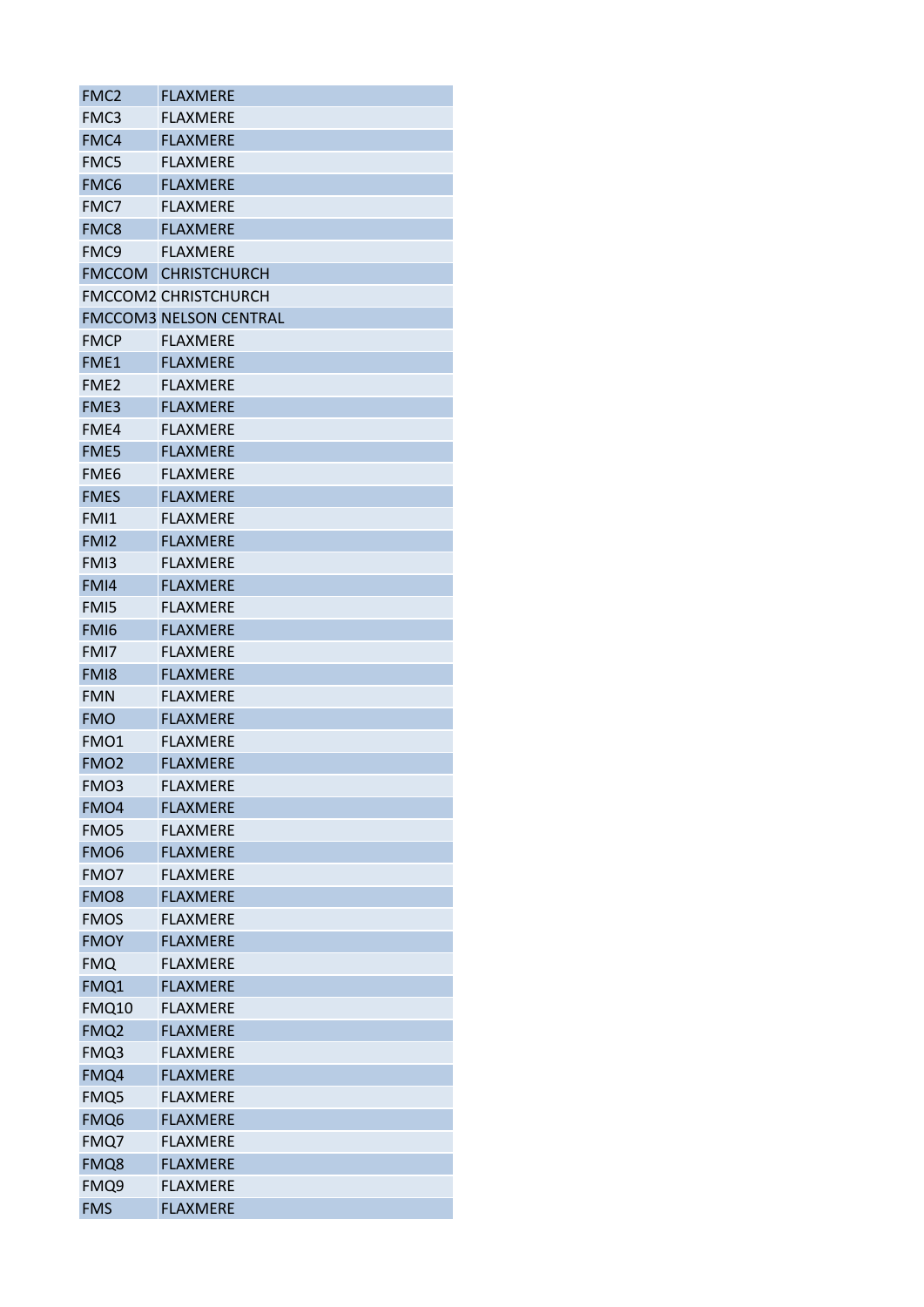| <b>FMT</b>       | <b>FLAXMERE</b>     |
|------------------|---------------------|
| FMT1             | <b>FLAXMERE</b>     |
| FMT <sub>2</sub> | <b>FLAXMERE</b>     |
| FMT3             | <b>FLAXMERE</b>     |
| FMT4             | <b>FLAXMERE</b>     |
| FMT5             | <b>FLAXMERE</b>     |
| <b>FMY</b>       | <b>FLAXMERE</b>     |
| FMY1             | <b>FLAXMERE</b>     |
| FMY <sub>2</sub> | <b>FLAXMERE</b>     |
| FMY3             | <b>FLAXMERE</b>     |
| FMY4             | <b>FLAXMERE</b>     |
| <b>FMY5</b>      | <b>FLAXMERE</b>     |
| <b>FNA</b>       | <b>KERIKERI</b>     |
| <b>FNG</b>       | <b>KERIKERI</b>     |
| FNG1             | <b>KERIKERI</b>     |
| <b>FNL</b>       | <b>KERIKERI</b>     |
| <b>FNN</b>       | <b>KERIKERI</b>     |
| <b>FNNR</b>      | <b>KERIKERI</b>     |
| FNR1             | <b>KAIKOHE</b>      |
| FNR <sub>2</sub> | <b>KAIKOHE</b>      |
| FNR <sub>3</sub> | <b>KAIKOHE</b>      |
| FNR4             | <b>KAIKOHE</b>      |
| FNR5             | <b>KAIKOHE</b>      |
| FNR6             | <b>KAIKOHE</b>      |
| FNR7             | <b>KAIKOHE</b>      |
| <b>FNRS</b>      | <b>KAIKOHE</b>      |
| FNS <sub>1</sub> | <b>KAIKOHE</b>      |
| FNS <sub>2</sub> | <b>KAIKOHE</b>      |
| FNS3             | <b>KAIKOHE</b>      |
| FNS4             | <b>KAIKOHE</b>      |
| <b>FNV</b>       | <b>KERIKERI</b>     |
| FNW1             | <b>KERIKERI</b>     |
| FNW <sub>2</sub> | <b>KFRIKFRI</b>     |
| FNW3             | <b>KERIKERI</b>     |
| FNW4             | KERIKERI            |
| FNW5             | <b>KERIKERI</b>     |
| FNW <sub>6</sub> | KERIKERI            |
| <b>FNWS</b>      | <b>KERIKERI</b>     |
| <b>FNX</b>       | <b>KERIKERI</b>     |
| <b>FNYN</b>      | KERIKERI            |
| <b>FNYS</b>      | <b>KAIKOHE</b>      |
| <b>FPCP</b>      | <b>OREWA</b>        |
| FPCP2            | <b>OREWA</b>        |
| FPE1             | <b>WHANGAPARAOA</b> |
| FPE2             | WHANGAPARAOA        |
| FPE3             | WHANGAPARAOA        |
| FPE4             | WHANGAPARAOA        |
| FPE5             | <b>WHANGAPARAOA</b> |
| FPE6             | WHANGAPARAOA        |
| <b>FPI1</b>      | WHANGAPARAOA        |
| FP <sub>12</sub> | WHANGAPARAOA        |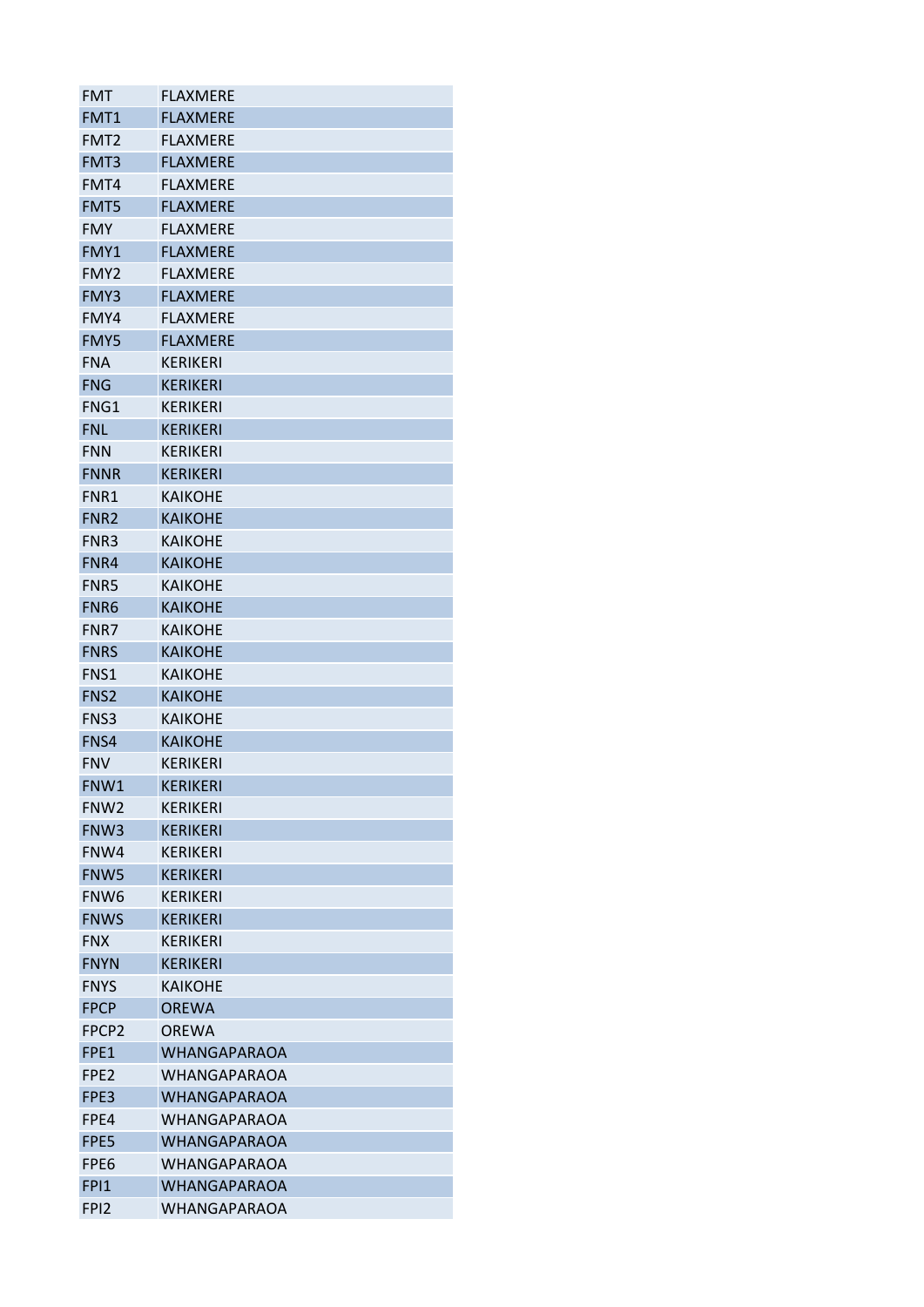| FP <sub>13</sub> | <b>WHANGAPARAOA</b> |
|------------------|---------------------|
| FPI4             | WHANGAPARAOA        |
| FP <sub>15</sub> | <b>WHANGAPARAOA</b> |
| <b>FPM</b>       | WHANGAPARAOA        |
| FPM1             | <b>WHANGAPARAOA</b> |
| FPM <sub>2</sub> | WHANGAPARAOA        |
| FPM3             | WHANGAPARAOA        |
| FPM4             | WHANGAPARAOA        |
| FPM5             | <b>WHANGAPARAOA</b> |
| FPO              | WHANGAPARAOA        |
| FPQ1             | <b>WHANGAPARAOA</b> |
| FPQ <sub>2</sub> | WHANGAPARAOA        |
| FPQ3             | <b>WHANGAPARAOA</b> |
| FPQ4             | WHANGAPARAOA        |
| FPQ5             | <b>WHANGAPARAOA</b> |
| <b>FPS</b>       | WHANGAPARAOA        |
| FPX1             | <b>WHANGAPARAOA</b> |
| FPX <sub>2</sub> | <b>WHANGAPARAOA</b> |
| FPX3             | <b>WHANGAPARAOA</b> |
| FPX4             | WHANGAPARAOA        |
| FPY1             | <b>WHANGAPARAOA</b> |
| FPY2             | <b>WHANGAPARAOA</b> |
| FPY3             | <b>WHANGAPARAOA</b> |
| <b>FRLOB</b>     | <b>FRANKLIN</b>     |
| <b>FRLOC</b>     | <b>FRANKLIN</b>     |
| <b>FRLOD</b>     | <b>FRANKLIN</b>     |
| <b>FRLOE</b>     | <b>FRANKLIN</b>     |
|                  |                     |
| FRO4G            | FRANKLIN            |
| FRO4H            | <b>FRANKLIN</b>     |
| FRO4I            | FRANKLIN            |
| FRO5B            | <b>FRANKLIN</b>     |
| FRO5C            | <b>FRANKLIN</b>     |
| <b>FRS</b>       | <b>FAIRLIE</b>      |
| FRX61            | <b>FRANKLIN</b>     |
| FRX6A            | <b>FRANKLIN</b>     |
| FRX6B            | <b>FRANKLIN</b>     |
| FRX6C            | <b>FRANKLIN</b>     |
| FRX6D            | <b>FRANKLIN</b>     |
| FRX6E            | <b>FRANKLIN</b>     |
| FRX6F            | <b>FRANKLIN</b>     |
| <b>FRX7G</b>     | FRANKLIN            |
| FRX7H            | <b>FRANKLIN</b>     |
| FRX7I            | <b>FRANKLIN</b>     |
| FSC1             | <b>MASTERTON</b>    |
| <b>FSCP</b>      | <b>FEATHERSTON</b>  |
| FSR1             | <b>FEATHERSTON</b>  |
| FSR <sub>2</sub> | <b>FEATHERSTON</b>  |
| FSR3             | <b>FEATHERSTON</b>  |
| FSR4             | <b>FEATHERSTON</b>  |
| FSR5             | <b>FEATHERSTON</b>  |
| <b>FSS</b>       | <b>MASTERTON</b>    |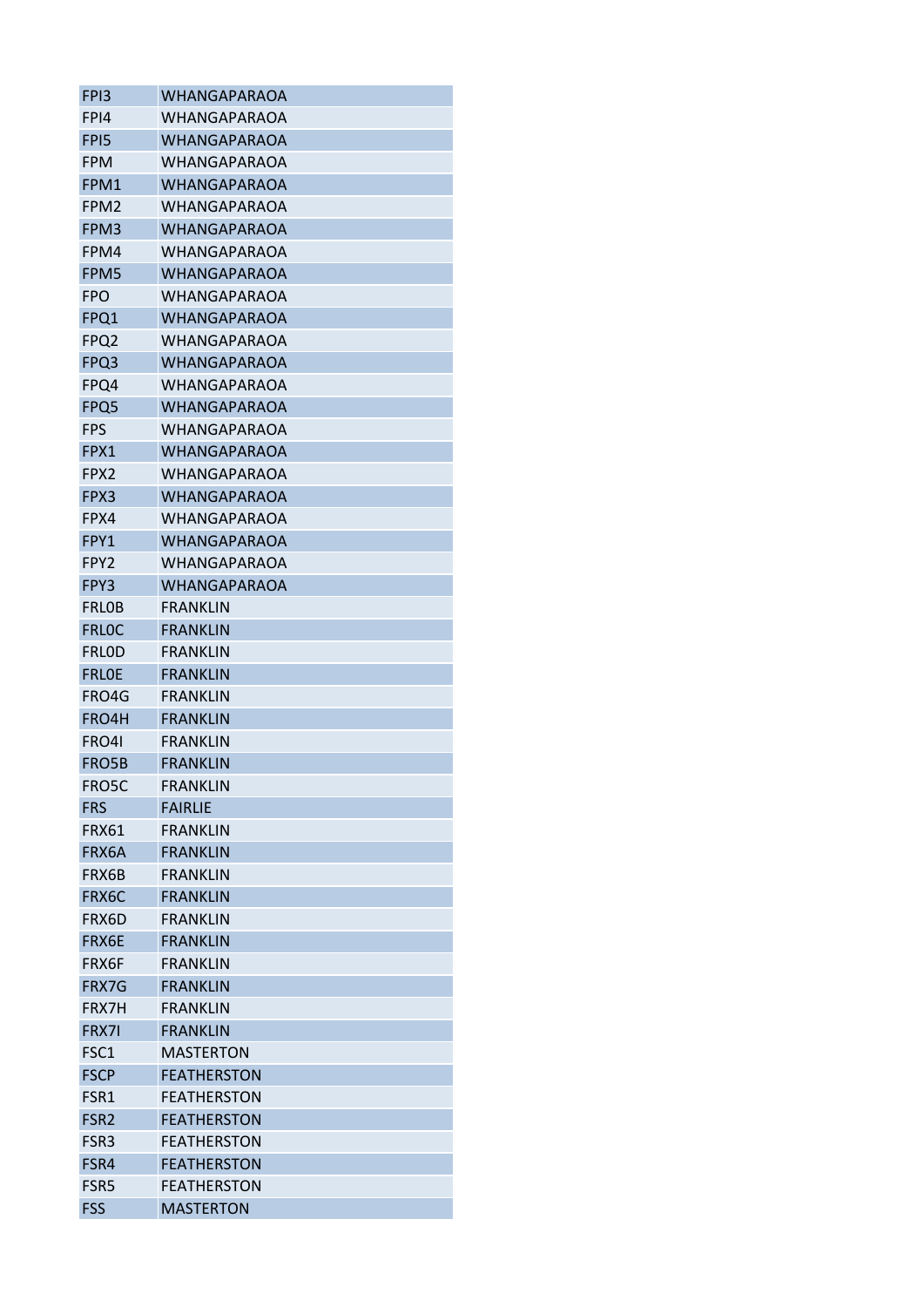| FTG1             | <b>DUNEDIN CENTRAL</b>  |
|------------------|-------------------------|
| <b>FTG10</b>     | <b>AUCKLAND CENTRAL</b> |
| FTG11            | <b>AUCKLAND CENTRAL</b> |
| <b>FTG12</b>     | <b>AUCKLAND CENTRAL</b> |
| FTG13            | <b>AUCKLAND CENTRAL</b> |
| <b>FTG14</b>     | <b>AUCKLAND CENTRAL</b> |
| FTG15            | <b>AUCKLAND CENTRAL</b> |
| FTG16            | <b>AUCKLAND CENTRAL</b> |
| FTG17            | <b>AUCKLAND CENTRAL</b> |
| FTG18            | <b>AUCKLAND CENTRAL</b> |
| <b>FTG19</b>     | <b>AUCKLAND CENTRAL</b> |
| FTG <sub>2</sub> | <b>DUNEDIN CENTRAL</b>  |
| FTG20            | <b>AUCKLAND CENTRAL</b> |
| <b>FTG21</b>     | <b>AUCKLAND CENTRAL</b> |
| FTG22            | <b>AUCKLAND CENTRAL</b> |
| FTG23            | <b>AUCKLAND CENTRAL</b> |
| FTG24            | <b>AUCKLAND CENTRAL</b> |
| FTG25            | <b>AUCKLAND CENTRAL</b> |
| FTG26            | <b>AUCKLAND CENTRAL</b> |
| FTG27            | <b>AUCKLAND CENTRAL</b> |
| FTG28            | <b>AUCKLAND CENTRAL</b> |
| FTG29            | <b>AUCKLAND CENTRAL</b> |
| FTG3             | <b>AUCKLAND CENTRAL</b> |
| <b>FTG30</b>     | <b>AUCKLAND CENTRAL</b> |
| FTG31            | <b>AUCKLAND CENTRAL</b> |
| FTG32            | <b>AUCKLAND CENTRAL</b> |
| FTG33            | <b>AUCKLAND CENTRAL</b> |
| FTG34            | <b>AUCKLAND CENTRAL</b> |
| FTG35            | <b>AUCKLAND CENTRAL</b> |
| FTG36            | <b>AUCKLAND CENTRAL</b> |
| FTG37            | <b>AUCKLAND CENTRAL</b> |
| FTG38            | <b>AUCKLAND CENTRAL</b> |
| FTG39            | AUCKLAND CENTRAL        |
| FTG4             | <b>AUCKLAND CENTRAL</b> |
| FTG40            | <b>AUCKLAND CENTRAL</b> |
| <b>FTG41</b>     | <b>AUCKLAND CENTRAL</b> |
| FTG42            | <b>AUCKLAND CENTRAL</b> |
| FTG43            | <b>AUCKLAND CENTRAL</b> |
| FTG44            | <b>AUCKLAND CENTRAL</b> |
| FTG45            | <b>AUCKLAND CENTRAL</b> |
| FTG46            | <b>AUCKLAND CENTRAL</b> |
| FTG47            | <b>AUCKLAND CENTRAL</b> |
| FTG48            | <b>AUCKLAND CENTRAL</b> |
| FTG49            | <b>AUCKLAND CENTRAL</b> |
| FTG5             | <b>AUCKLAND CENTRAL</b> |
| FTG6             | <b>AUCKLAND CENTRAL</b> |
| FTG7             | <b>AUCKLAND CENTRAL</b> |
| FTG8             | <b>AUCKLAND CENTRAL</b> |
| FTG9             | <b>AUCKLAND CENTRAL</b> |
| FTGN5            | <b>WAIKATO</b>          |
| FTGN9            | <b>WELLINGTON</b>       |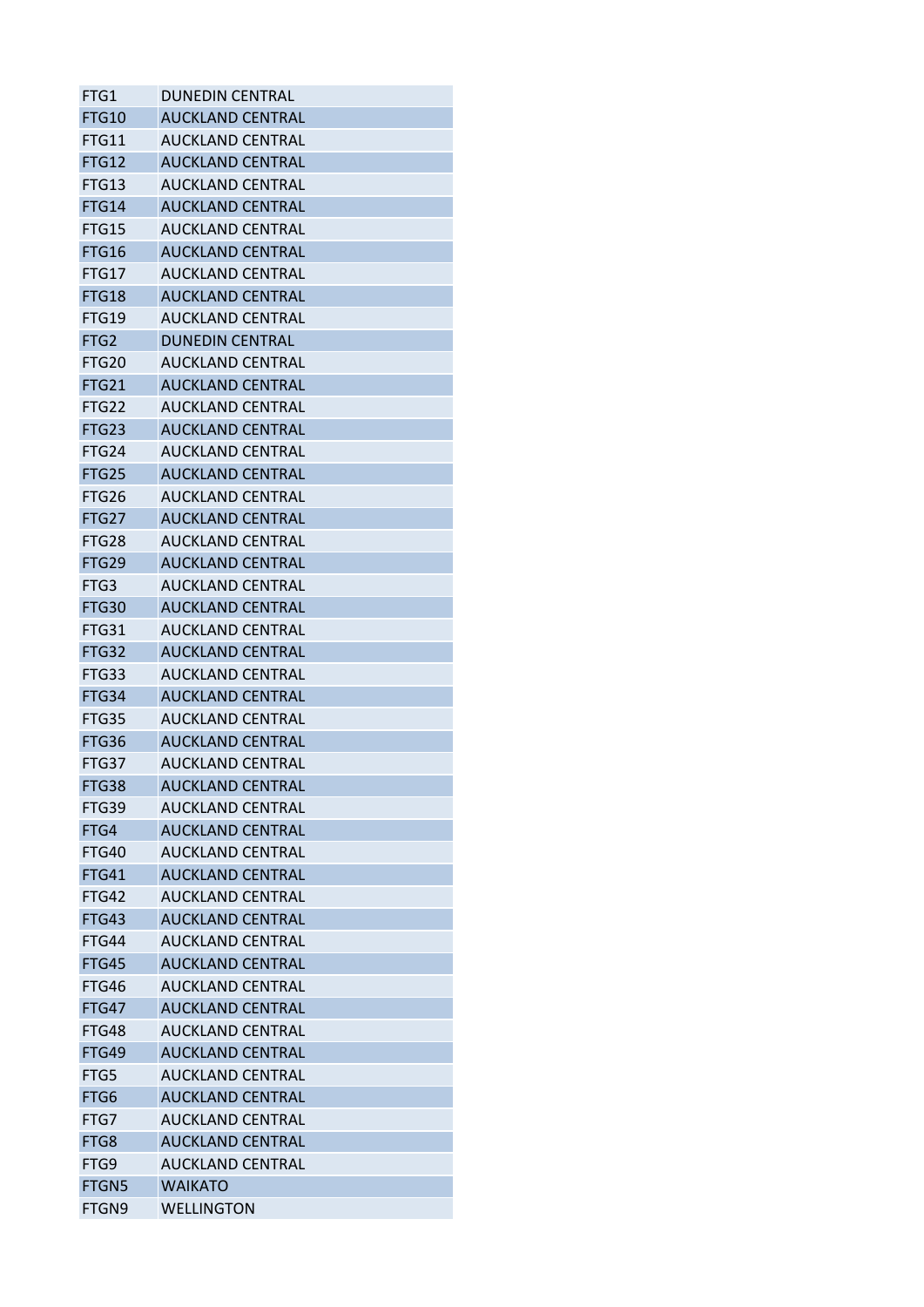| FTGS1             | WHANGAREI               |
|-------------------|-------------------------|
| FTGS11            | <b>CHRISTCHURCH</b>     |
| FTGS12            | <b>DUNEDIN CENTRAL</b>  |
| FTGS2             | <b>AUCKLAND</b>         |
| FTGS4             | <b>WAITEMATA DHQ</b>    |
| FTGS7             | <b>STRATFORD</b>        |
| FTGS8             | <b>NAPIER</b>           |
| <b>FTN</b>        | <b>AUCKLAND CENTRAL</b> |
| <b>FTS</b>        | <b>AUCKLAND CENTRAL</b> |
| FTS <sub>2</sub>  | <b>AUCKLAND CENTRAL</b> |
| FTS3              | <b>AUCKLAND CENTRAL</b> |
| FTS4              | <b>AUCKLAND CENTRAL</b> |
| FXCP1             | <b>FOXTON</b>           |
| FXCP <sub>2</sub> | <b>FOXTON</b>           |
| FXE1              | <b>FOXTON</b>           |
| FXE <sub>2</sub>  | <b>FOXTON</b>           |
| FXE3              | <b>FOXTON</b>           |
| FXE4              | <b>FOXTON</b>           |
| FXE5              | <b>FOXTON</b>           |
| FXE <sub>6</sub>  | <b>FOXTON</b>           |
| FXE7              | <b>FOXTON</b>           |
| FXE8              | <b>FOXTON</b>           |
| FXE9              | <b>FOXTON</b>           |
| FXG1              | <b>FOXTON</b>           |
| <b>FXI1</b>       | <b>FOXTON</b>           |
| FX <sub>12</sub>  | <b>FOXTON</b>           |
| FXI3              | <b>FOXTON</b>           |
| FXI4              | <b>FOXTON</b>           |
| FXI5              | <b>FOXTON</b>           |
| <b>FXS</b>        | <b>FOXTON</b>           |
| FXT1              | <b>FOXTON</b>           |
| FXT <sub>2</sub>  | <b>FOXTON</b>           |
| FXT3              | <b>FOXTON</b>           |
| FXT4              | <b>FOXTON</b>           |
| FXT5              | <b>FOXTON</b>           |
| <b>FXW</b>        | <b>FOXTON</b>           |
| FXX1              | <b>FOXTON</b>           |
| FXX2              | <b>FOXTON</b>           |
| FXX3              | <b>FOXTON</b>           |
| FXX4              | <b>FOXTON</b>           |
| FXX5              | <b>FOXTON</b>           |
| FXX6              | <b>FOXTON</b>           |
| FXX7              | <b>FOXTON</b>           |
| FXX8              | <b>FOXTON</b>           |
| FXX9              | <b>FOXTON</b>           |
| FXY               | <b>FOXTON</b>           |
| FXY1              | <b>FOXTON</b>           |
| FXY <sub>2</sub>  | <b>FOXTON</b>           |
| FXY3              | <b>FOXTON</b>           |
| FXY4              | <b>FOXTON</b>           |
| FXY5              | <b>FOXTON</b>           |
|                   |                         |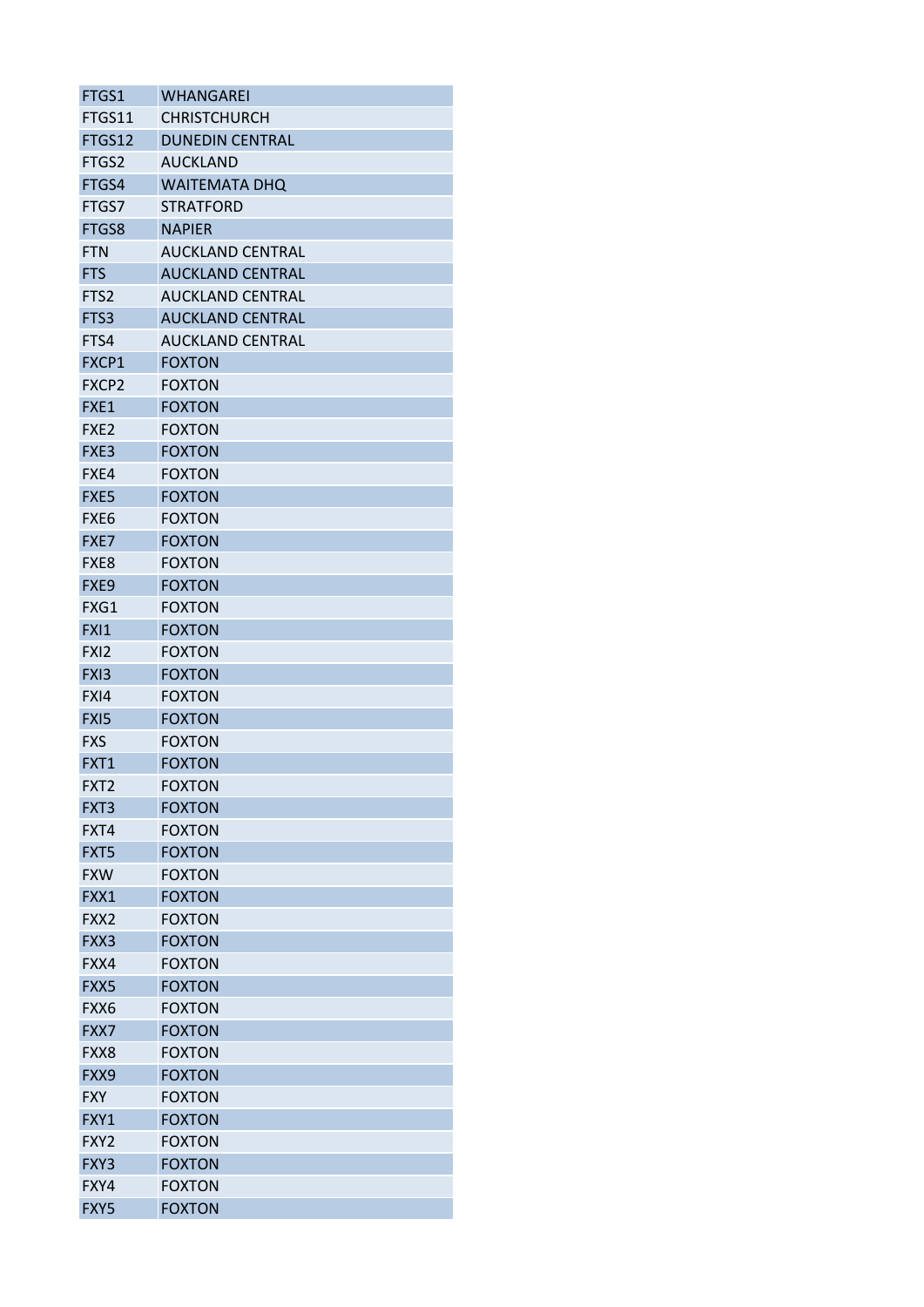| <b>FYN</b>        | <b>WAITAKERE DISTRICT</b> |
|-------------------|---------------------------|
| GAE1              | <b>CITY CENTRAL AREA</b>  |
| GAI1              | <b>CITY CENTRAL AREA</b>  |
| <b>GAI11</b>      | <b>CITY CENTRAL AREA</b>  |
| <b>GAI12</b>      | <b>CITY CENTRAL AREA</b>  |
| <b>GAI13</b>      | <b>CITY CENTRAL AREA</b>  |
| <b>GAI14</b>      | <b>CITY CENTRAL AREA</b>  |
| <b>GAI15</b>      | <b>CITY CENTRAL AREA</b>  |
| GAI <sub>2</sub>  | <b>CITY CENTRAL AREA</b>  |
| <b>GAI21</b>      | <b>CITY CENTRAL AREA</b>  |
| GAI22             | <b>CITY CENTRAL AREA</b>  |
| GAI <sub>23</sub> | <b>CITY CENTRAL AREA</b>  |
| GAI24             | <b>CITY CENTRAL AREA</b>  |
| <b>GAI25</b>      | <b>CITY CENTRAL AREA</b>  |
| GAI3              | <b>CITY CENTRAL AREA</b>  |
| <b>GAI31</b>      | <b>CITY CENTRAL AREA</b>  |
| <b>GAI32</b>      | <b>CITY CENTRAL AREA</b>  |
| <b>GAI33</b>      | <b>CITY CENTRAL AREA</b>  |
| GAI34             | <b>CITY CENTRAL AREA</b>  |
| <b>GAI35</b>      | <b>CITY CENTRAL AREA</b>  |
| GAI4              | <b>CITY CENTRAL AREA</b>  |
| GAI5              | <b>CITY CENTRAL AREA</b>  |
| GAQ1              | <b>CITY CENTRAL AREA</b>  |
| GAQ11             | <b>CITY CENTRAL AREA</b>  |
| GAQ12             | <b>CITY CENTRAL AREA</b>  |
| GAQ13             | <b>CITY CENTRAL AREA</b>  |
| GAQ14             | <b>CITY CENTRAL AREA</b>  |
| GAQ15             | <b>CITY CENTRAL AREA</b>  |
| GAQ <sub>2</sub>  | <b>CITY CENTRAL AREA</b>  |
| GAQ21             | <b>CITY CENTRAL AREA</b>  |
| GAQ22             | <b>CITY CENTRAL AREA</b>  |
| GAQ23             | <b>CITY CENTRAL AREA</b>  |
| GAQ24             | <b>CITY CENTRAL AREA</b>  |
| GAQ25             | <b>CITY CENTRAL AREA</b>  |
| GAQ3              | <b>CITY CENTRAL AREA</b>  |
| GAQ31             | <b>CITY CENTRAL AREA</b>  |
| GAQ32             | <b>CITY CENTRAL AREA</b>  |
| GAQ33             | <b>CITY CENTRAL AREA</b>  |
| GAQ34             | <b>CITY CENTRAL AREA</b>  |
| GAQ35             | <b>CITY CENTRAL AREA</b>  |
| GAR1              | PONGAROA                  |
| GAR <sub>2</sub>  | <b>PONGAROA</b>           |
| GAT1              | <b>CITY CENTRAL AREA</b>  |
| <b>GAT11</b>      | <b>CITY CENTRAL AREA</b>  |
| GAT12             | <b>CITY CENTRAL AREA</b>  |
| GAT13             | <b>CITY CENTRAL AREA</b>  |
| GAT14             | <b>CITY CENTRAL AREA</b>  |
| GAT15             | <b>CITY CENTRAL AREA</b>  |
| GAT <sub>2</sub>  | <b>CITY CENTRAL AREA</b>  |
| GAT21             | <b>CITY CENTRAL AREA</b>  |
| GAT22             | <b>CITY CENTRAL AREA</b>  |
|                   |                           |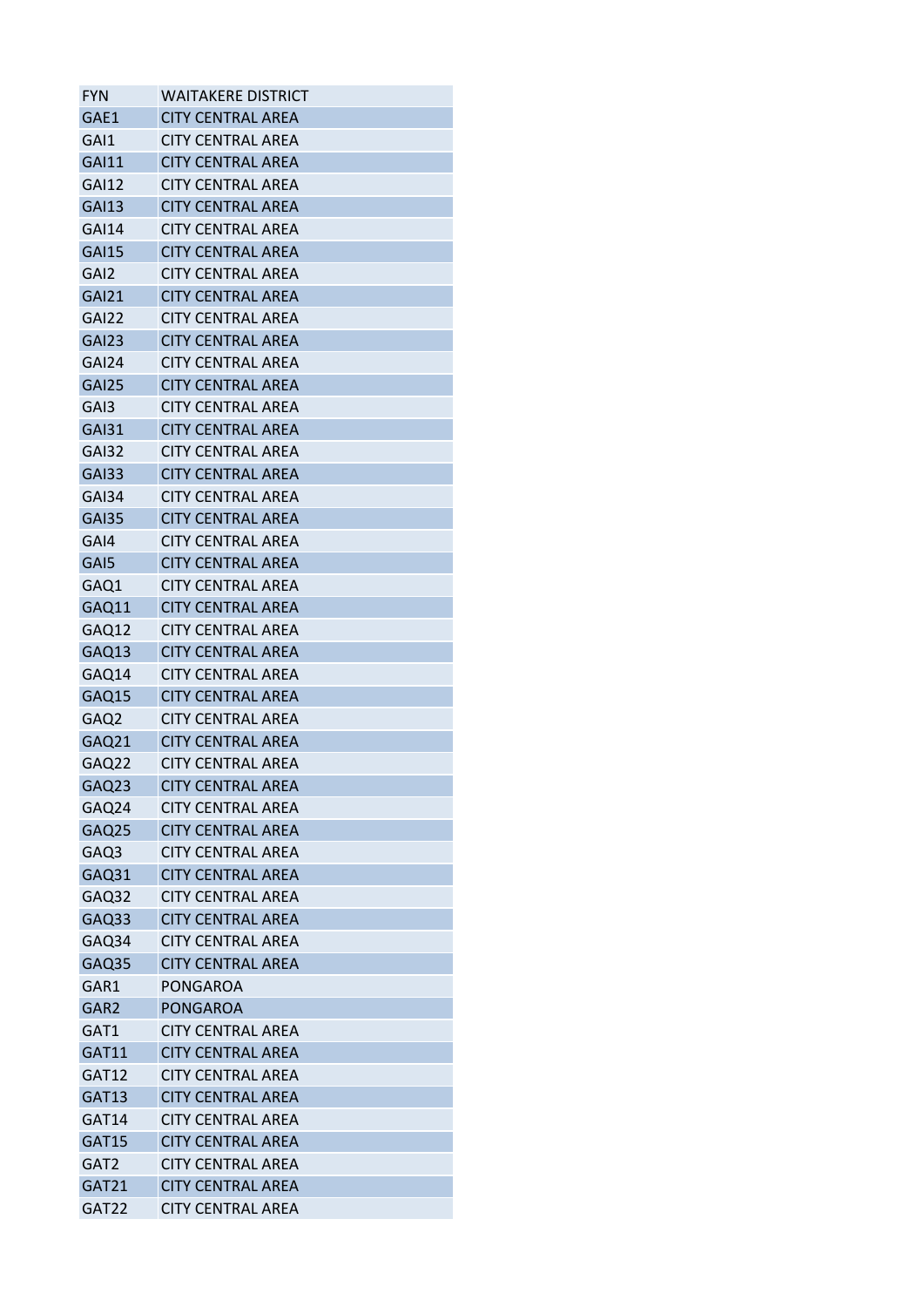| GAT23             | <b>CITY CENTRAL AREA</b>           |
|-------------------|------------------------------------|
| GAT24             | <b>CITY CENTRAL AREA</b>           |
| GAT <sub>25</sub> | <b>CITY CENTRAL AREA</b>           |
| GAT3              | <b>CITY CENTRAL AREA</b>           |
| GAT31             | <b>CITY CENTRAL AREA</b>           |
| GAT32             | <b>CITY CENTRAL AREA</b>           |
| GAT33             | <b>CITY CENTRAL AREA</b>           |
| GAT34             | <b>CITY CENTRAL AREA</b>           |
| GAT35             | <b>CITY CENTRAL AREA</b>           |
| GBR               | <b>GREAT BARRIER</b>               |
| GDR1              | <b>GERALDINE</b>                   |
| GDR2              | GERALDINE                          |
| GDR <sub>3</sub>  | <b>GERALDINE</b>                   |
| <b>GECP</b>       | HENDERSON                          |
| GECP <sub>2</sub> | <b>HENDERSON</b>                   |
| <b>GEE</b>        | <b>GLEN EDEN</b>                   |
| GEE1              | <b>HENDERSON</b>                   |
| GEE <sub>2</sub>  | <b>HENDERSON</b>                   |
| GEE3              | <b>HENDERSON</b>                   |
| <b>GEI</b>        | <b>GLEN EDEN</b>                   |
| GEI1              | <b>GLEN EDEN</b>                   |
| GE <sub>12</sub>  | <b>GLEN EDEN</b>                   |
| GE <sub>13</sub>  | <b>GLEN EDEN</b>                   |
| GE <sub>14</sub>  | <b>GLEN EDEN</b>                   |
| GEI5              | <b>HENDERSON</b>                   |
| <b>GEO</b>        | <b>GLEN EDEN</b>                   |
| <b>GEQ</b>        | <b>HENDERSON</b>                   |
| GEQ1              | <b>GLEN EDEN</b>                   |
| GEQ <sub>2</sub>  | <b>GLEN EDEN</b>                   |
| GEQ3              | <b>GLEN EDEN</b>                   |
| GEQ4              | <b>GLEN EDEN</b>                   |
| GEQ <sub>5</sub>  | <b>GLEN EDEN</b>                   |
| <b>GEY</b>        | <b>HENDERSON</b>                   |
| GFI1              | NORTH SHORE POLICING CENTRE        |
| GFI <sub>2</sub>  | <b>NORTH SHORE POLICING CENTRE</b> |
| GFI3              | NORTH SHORE POLICING CENTRE        |
| GFJ1              | <b>GLENFIELD</b>                   |
| GFJ2              | <b>GLENFIELD</b>                   |
| GFJ3              | <b>GLENFIELD</b>                   |
| <b>GFO</b>        | <b>GLENFIELD</b>                   |
| GFQ1              | <b>NORTH SHORE POLICING CENTRE</b> |
| GFQ <sub>2</sub>  | <b>NORTH SHORE POLICING CENTRE</b> |
| GFQ3              | <b>NORTH SHORE POLICING CENTRE</b> |
| GFS1              | <b>GLENFIELD</b>                   |
| GFS2              | <b>GLENFIELD</b>                   |
| <b>GFX</b>        | <b>GLENFIELD</b>                   |
| <b>GFY</b>        | <b>GLENFIELD</b>                   |
| GFY1              | <b>GLENFIELD</b>                   |
| GFY2              | <b>GLENFIELD</b>                   |
| GFY3              | <b>GLENFIELD</b>                   |
| GG01              | <b>GOVT HOUSE</b>                  |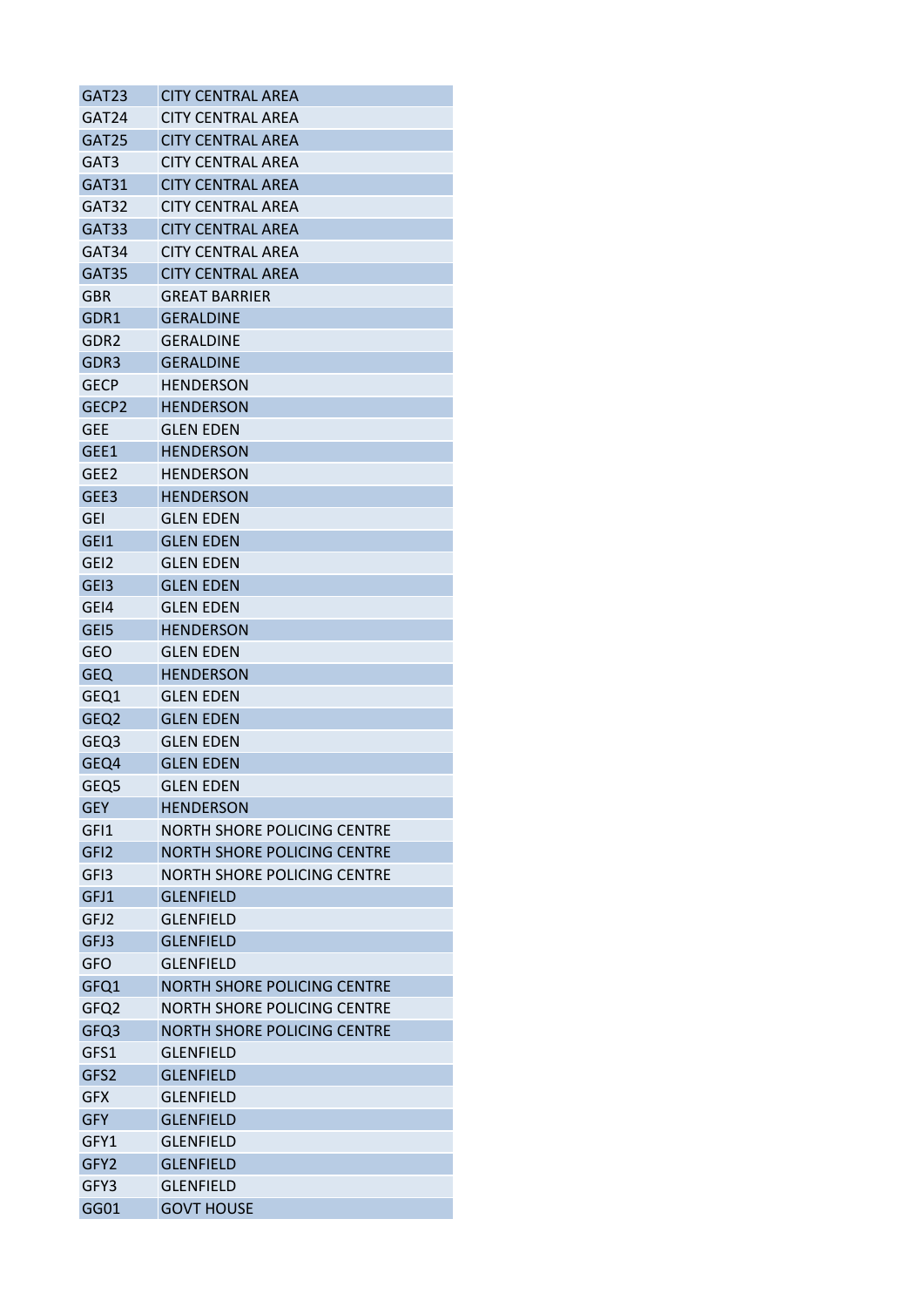| GHO                        | ALBANY               |
|----------------------------|----------------------|
| GIC <sub>1</sub>           | <b>GLEN INNES</b>    |
| <b>GIC11</b>               | <b>GLEN INNES</b>    |
| <b>GIC12</b>               | <b>GLEN INNES</b>    |
| GIC13                      | <b>GLEN INNES</b>    |
| <b>GIC14</b>               | <b>GLEN INNES</b>    |
| GIC15                      | <b>GLEN INNES</b>    |
| <b>GIC16</b>               | <b>GLEN INNES</b>    |
| GIC17                      | <b>GLEN INNES</b>    |
| <b>GIC18</b>               | <b>GLEN INNES</b>    |
| GIC <sub>19</sub>          | <b>GLEN INNES</b>    |
| GIC <sub>2</sub>           | <b>GLEN INNES</b>    |
| GIC <sub>21</sub>          | <b>GLEN INNES</b>    |
| GIC22                      | <b>GLEN INNES</b>    |
| GIC <sub>23</sub>          | <b>GLEN INNES</b>    |
| GIC <sub>24</sub>          | <b>GLEN INNES</b>    |
| GIC <sub>25</sub>          | <b>GLEN INNES</b>    |
| GIC <sub>26</sub>          | <b>GLEN INNES</b>    |
| GIC <sub>27</sub>          | <b>GLEN INNES</b>    |
| GIC <sub>28</sub>          | <b>GLEN INNES</b>    |
| GIC <sub>29</sub>          | <b>GLEN INNES</b>    |
| GIC <sub>3</sub>           | <b>GLEN INNES</b>    |
| GIC31                      | <b>GLEN INNES</b>    |
| GIC <sub>32</sub>          | <b>GLEN INNES</b>    |
|                            |                      |
| GIC <sub>33</sub><br>GIC34 | <b>GLEN INNES</b>    |
|                            | <b>GLEN INNES</b>    |
| GIC <sub>35</sub>          | <b>GLEN INNES</b>    |
| GIC <sub>36</sub>          | <b>GLEN INNES</b>    |
| GIC37                      | <b>GLEN INNES</b>    |
| GIC4                       | <b>GLEN INNES</b>    |
| GIC41                      | <b>GLEN INNES</b>    |
| GIC42                      | <b>GLEN INNES</b>    |
| GIC43                      | <b>GLEN INNES</b>    |
| GIC44                      | <b>GLEN INNES</b>    |
| GIC45                      | <b>GLEN INNES</b>    |
| GIC46                      | <b>GLEN INNES</b>    |
| GIE1                       | <b>GLEN INNES</b>    |
| GIE <sub>2</sub>           | <b>GLEN INNES</b>    |
| GIE <sub>3</sub>           | <b>GLEN INNES</b>    |
| GIE4                       | <b>GLEN INNES</b>    |
| GIE5                       | <b>GLEN INNES</b>    |
| GIE <sub>6</sub>           | <b>GLEN INNES</b>    |
| GIE7                       | <b>GLEN INNES</b>    |
| GII1                       | <b>MT WELLINGTON</b> |
| GII11                      | <b>MT WELLINGTON</b> |
| <b>GII12</b>               | <b>MT WELLINGTON</b> |
| <b>GII13</b>               | <b>MT WELLINGTON</b> |
| <b>GII14</b>               | <b>MT WELLINGTON</b> |
| <b>GII15</b>               | <b>MT WELLINGTON</b> |
| GII <sub>2</sub>           | <b>MT WELLINGTON</b> |
| <b>GII21</b>               | <b>MT WELLINGTON</b> |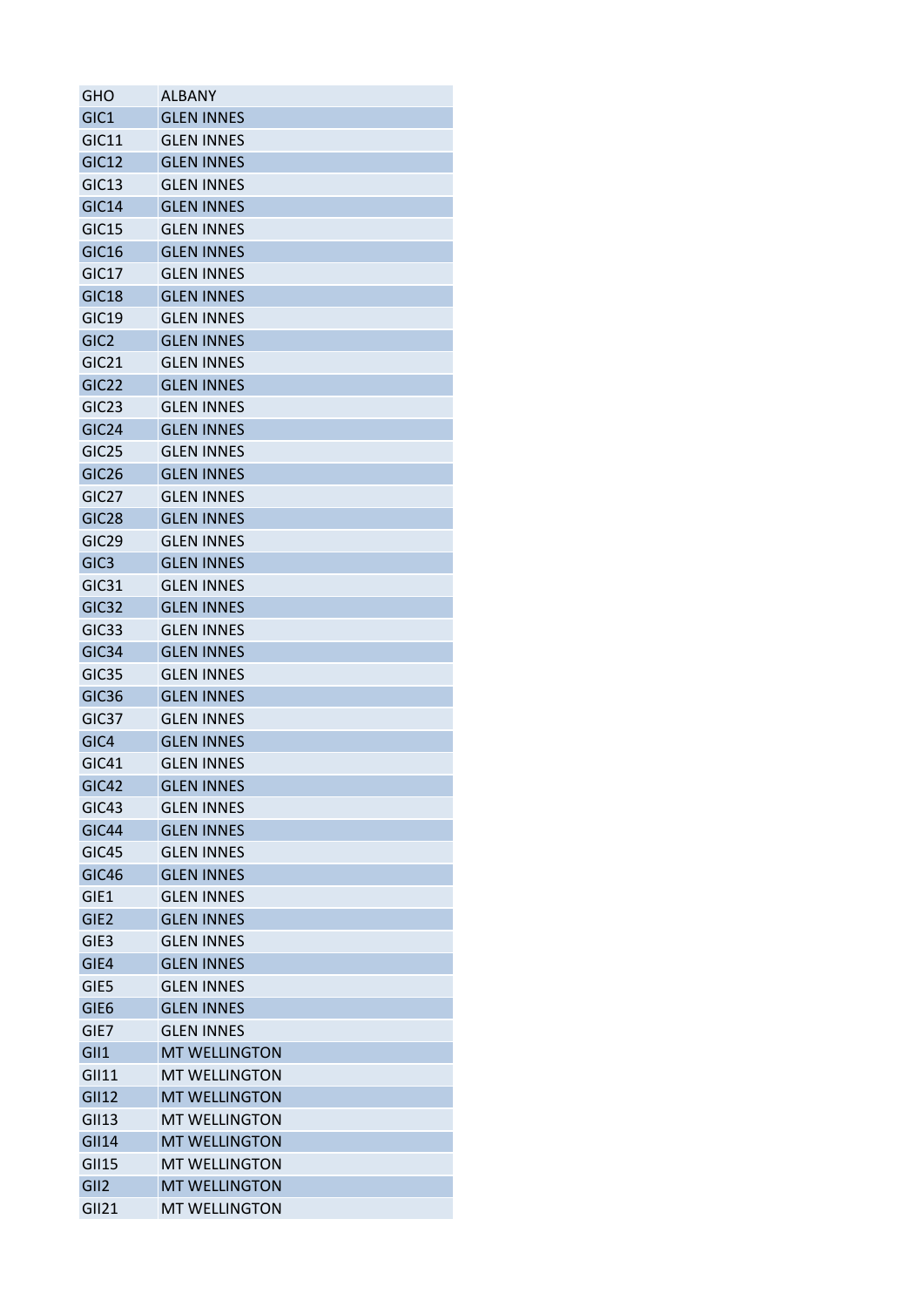| <b>GII22</b>         | <b>MT WELLINGTON</b>                      |
|----------------------|-------------------------------------------|
| GII23                | <b>MT WELLINGTON</b>                      |
| <b>GII24</b>         | <b>MT WELLINGTON</b>                      |
| <b>GII25</b>         | <b>MT WELLINGTON</b>                      |
| GII3                 | <b>MT WELLINGTON</b>                      |
| <b>GII31</b>         | <b>MT WELLINGTON</b>                      |
| <b>GII32</b>         | <b>MT WELLINGTON</b>                      |
| <b>GII33</b>         | <b>MT WELLINGTON</b>                      |
| <b>GII34</b>         | <b>MT WELLINGTON</b>                      |
| <b>GII35</b>         | <b>MT WELLINGTON</b>                      |
| <b>GIJ11</b>         | <b>GLEN INNES</b>                         |
| GIJ12                | <b>GLEN INNES</b>                         |
| GIJ13                | <b>GLEN INNES</b>                         |
| GIJ14                | <b>GLEN INNES</b>                         |
| GIJ15                | <b>GLEN INNES</b>                         |
| GIJ16                | <b>GLEN INNES</b>                         |
| GIJ17                | <b>GLEN INNES</b>                         |
| GIJ18                | <b>GLEN INNES</b>                         |
| GIJ21                | <b>GLEN INNES</b>                         |
| GIJ22                | <b>GLEN INNES</b>                         |
| GIJ23                | <b>GLEN INNES</b>                         |
| GIJ24                | <b>GLEN INNES</b>                         |
| GIJ25                | <b>GLEN INNES</b>                         |
| GIJ26                | <b>GLEN INNES</b>                         |
| GIJ27                | <b>GLEN INNES</b>                         |
| GIJ28                | <b>GLEN INNES</b>                         |
| <b>GIN</b>           | <b>GLEN INNES</b>                         |
| GIQ1                 | <b>MT WELLINGTON</b>                      |
| GIQ11                | <b>MT WELLINGTON</b>                      |
| GIQ12                | <b>MT WELLINGTON</b>                      |
| <b>GIQ13</b>         | <b>MT WELLINGTON</b>                      |
| <b>GIQ14</b>         | <b>MT WELLINGTON</b>                      |
| <b>GIQ15</b>         | <b>MT WELLINGTON</b>                      |
| GIQ <sub>2</sub>     | <b>MT WELLINGTON</b>                      |
| <b>GIQ21</b>         | <b>MT WELLINGTON</b>                      |
| <b>GIQ22</b>         | <b>MT WELLINGTON</b>                      |
| <b>GIQ23</b>         | <b>MT WELLINGTON</b>                      |
| <b>GIQ24</b>         | <b>MT WELLINGTON</b>                      |
| <b>GIQ25</b>         | <b>MT WELLINGTON</b>                      |
| GIQ31                | <b>MT WELLINGTON</b>                      |
| <b>GIQ32</b>         | <b>MT WELLINGTON</b>                      |
| GIQ33                | <b>MT WELLINGTON</b>                      |
| <b>GIQ34</b>         | <b>MT WELLINGTON</b>                      |
|                      |                                           |
| <b>GIQ35</b><br>GIS1 | <b>MT WELLINGTON</b><br><b>GLEN INNES</b> |
|                      |                                           |
| GIY                  | <b>GLEN INNES</b>                         |
| GIY1                 | <b>GLEN INNES</b>                         |
| GIY2                 | <b>GLEN INNES</b>                         |
| GIY3                 | <b>GLEN INNES</b>                         |
| GIY4                 | <b>GLEN INNES</b>                         |
| GLI1                 | <b>PONSONBY</b>                           |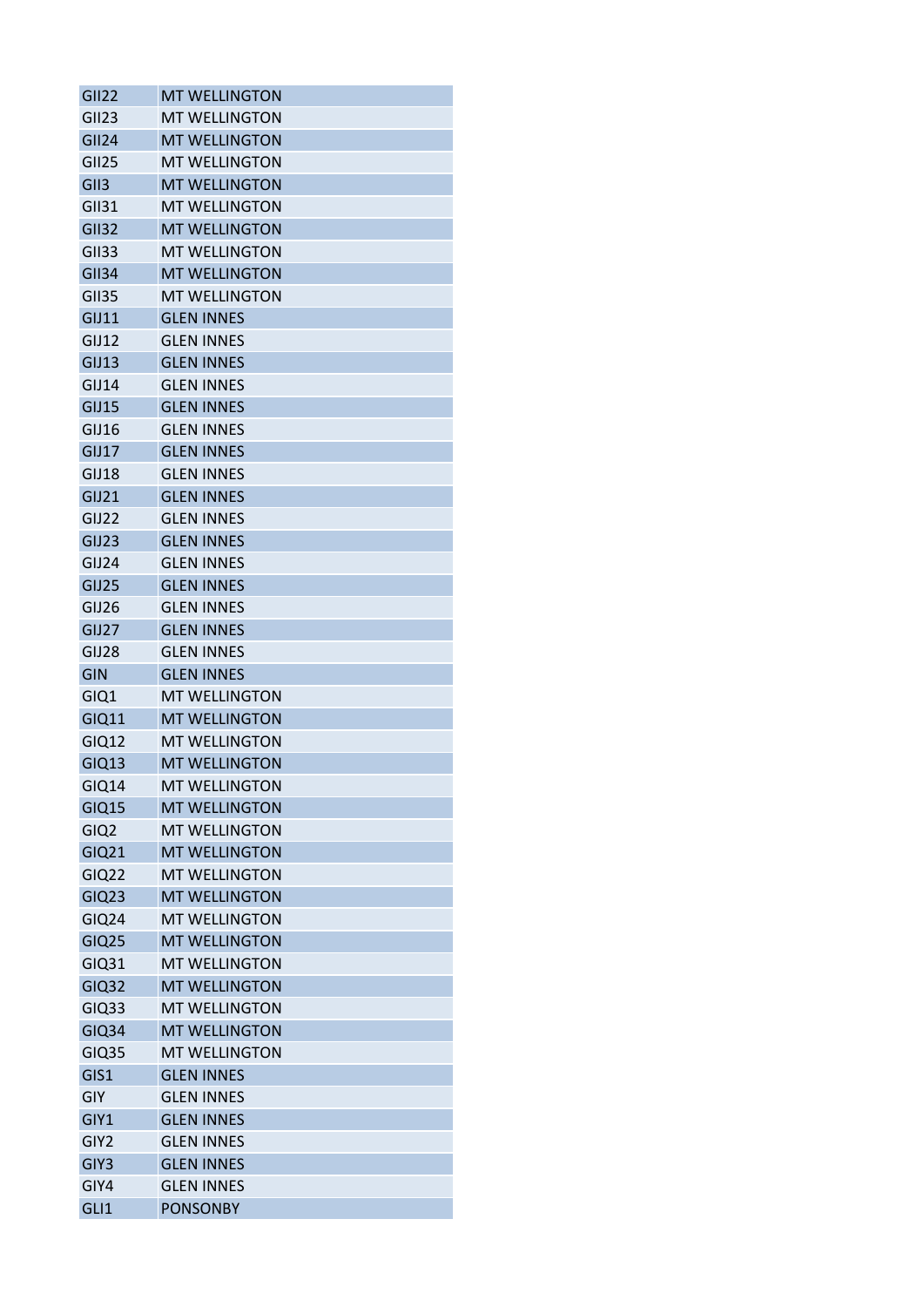| <b>GLI11</b>      | <b>PONSONBY</b>       |
|-------------------|-----------------------|
| <b>GLI12</b>      | <b>PONSONBY</b>       |
| GLI <sub>13</sub> | <b>PONSONBY</b>       |
| <b>GLI14</b>      | <b>PONSONBY</b>       |
| <b>GLI15</b>      | <b>PONSONBY</b>       |
| GLI <sub>2</sub>  | <b>PONSONBY</b>       |
| GLI21             | <b>PONSONBY</b>       |
| <b>GLI22</b>      | <b>PONSONBY</b>       |
| GLI <sub>23</sub> | <b>PONSONBY</b>       |
| <b>GLI24</b>      | <b>PONSONBY</b>       |
| GLI <sub>25</sub> | <b>PONSONBY</b>       |
| GLI3              | <b>PONSONBY</b>       |
| <b>GLI31</b>      | <b>PONSONBY</b>       |
| <b>GLI32</b>      | <b>PONSONBY</b>       |
| GLI33             | <b>PONSONBY</b>       |
| GLI34             | <b>PONSONBY</b>       |
| GLI35             | <b>PONSONBY</b>       |
| GLO               | <b>PONSONBY</b>       |
| GLO1              | <b>PONSONBY</b>       |
| GLO <sub>2</sub>  | <b>PONSONBY</b>       |
| GLQ1              | <b>CITY WEST AREA</b> |
| GLQ11             | <b>PONSONBY</b>       |
| GLQ12             | <b>PONSONBY</b>       |
| GLQ13             | <b>PONSONBY</b>       |
| GLQ14             | <b>PONSONBY</b>       |
| GLQ15             | <b>PONSONBY</b>       |
| GLQ21             | <b>PONSONBY</b>       |
| GLQ22             | <b>PONSONBY</b>       |
|                   | <b>PONSONBY</b>       |
| GLQ23<br>GLQ24    | <b>PONSONBY</b>       |
|                   |                       |
| GLQ25             | <b>PONSONBY</b>       |
| <b>GLQ31</b>      | <b>PONSONBY</b>       |
| GLQ32             | <b>PONSONBY</b>       |
| GLQ33             | <b>PONSONBY</b>       |
| GLQ34             | <b>PONSONBY</b>       |
| GLQ35             | <b>PONSONBY</b>       |
| GLT1              | <b>PONSONBY</b>       |
| <b>GLT11</b>      | <b>PONSONBY</b>       |
| <b>GLT12</b>      | <b>PONSONBY</b>       |
| <b>GLT13</b>      | <b>PONSONBY</b>       |
| GLT14             | <b>PONSONBY</b>       |
| <b>GLT15</b>      | <b>PONSONBY</b>       |
| GLT <sub>2</sub>  | <b>PONSONBY</b>       |
| GLT21             | <b>PONSONBY</b>       |
| GLT22             | <b>PONSONBY</b>       |
| GLT23             | <b>PONSONBY</b>       |
| GLT24             | <b>PONSONBY</b>       |
| GLT25             | <b>PONSONBY</b>       |
| GLT3              | <b>PONSONBY</b>       |
| GLT31             | <b>PONSONBY</b>       |
| GLT32             | <b>PONSONBY</b>       |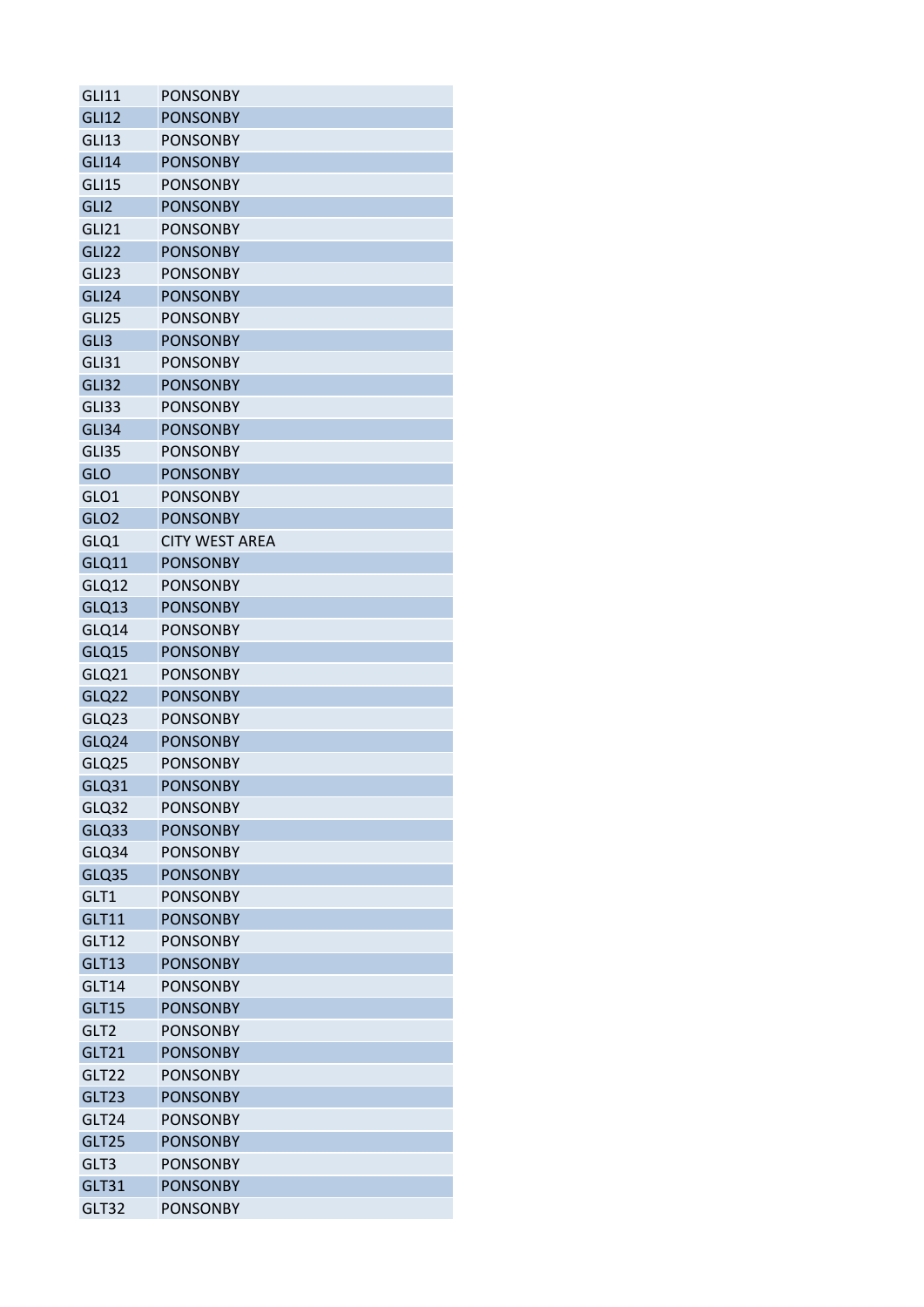| GLT33            | <b>PONSONBY</b>     |
|------------------|---------------------|
| GLT34            | <b>PONSONBY</b>     |
| GLT35            | <b>PONSONBY</b>     |
| GLT4             | <b>PONSONBY</b>     |
| GLT5             | <b>PONSONBY</b>     |
| <b>GMA</b>       | <b>GREYMOUTH</b>    |
| <b>GMCP</b>      | <b>GREYMOUTH</b>    |
| GMFTG1           | <b>GREYMOUTH</b>    |
| GMFTG2           | <b>GREYMOUTH</b>    |
| GMFTG3           | <b>GREYMOUTH</b>    |
| <b>GMG</b>       | <b>GREYMOUTH</b>    |
| <b>GMU</b>       | <b>GREYMOUTH</b>    |
| GMU1             | <b>GREYMOUTH</b>    |
| <b>GNO</b>       | <b>GREEN ISLAND</b> |
| GNQ1             | <b>GREEN ISLAND</b> |
| GNQ <sub>2</sub> | <b>GREEN ISLAND</b> |
| GNQ3             | <b>GREEN ISLAND</b> |
| <b>GNS</b>       | <b>GREEN ISLAND</b> |
| <b>GOCP</b>      | <b>GORE</b>         |
| GOI1             | <b>GORE</b>         |
| GOI1A            | <b>GORE</b>         |
| GOI <sub>2</sub> | <b>GORE</b>         |
| GOI2A            | <b>GORE</b>         |
| GOI3             | <b>GORE</b>         |
| GOI3A            | <b>GORE</b>         |
| GOI4             | <b>GORE</b>         |
| GOI4A            | <b>GORE</b>         |
| GOI5             | <b>GORE</b>         |
|                  | <b>GORE</b>         |
| GOI5A            |                     |
| GON              | <b>GORE</b>         |
| GOO              | <b>GORE</b>         |
| GOQ1             | <b>GORE</b>         |
| GOQ1A            | <b>GORE</b>         |
| GOQ1B            | <b>GORE</b>         |
| GOQ <sub>2</sub> | <b>GORE</b>         |
| GOQ2A            | <b>GORE</b>         |
| GOQ2B            | <b>GORE</b>         |
| GOQ3             | <b>GORE</b>         |
| GOQ3A            | <b>GORE</b>         |
| GOQ3B            | <b>GORE</b>         |
| GOQ4             | <b>GORE</b>         |
| GOQ4A            | <b>GORE</b>         |
| GOQ4B            | <b>GORE</b>         |
| GOQ5             | <b>GORE</b>         |
| GOQ5A            | <b>GORE</b>         |
| GOQ5B            | <b>GORE</b>         |
| <b>GOR</b>       | <b>GORE</b>         |
| GOS1             | <b>GORE</b>         |
| GOS2             | <b>GORE</b>         |
| GOS3             | <b>GORE</b>         |
| GOT1             | <b>GORE</b>         |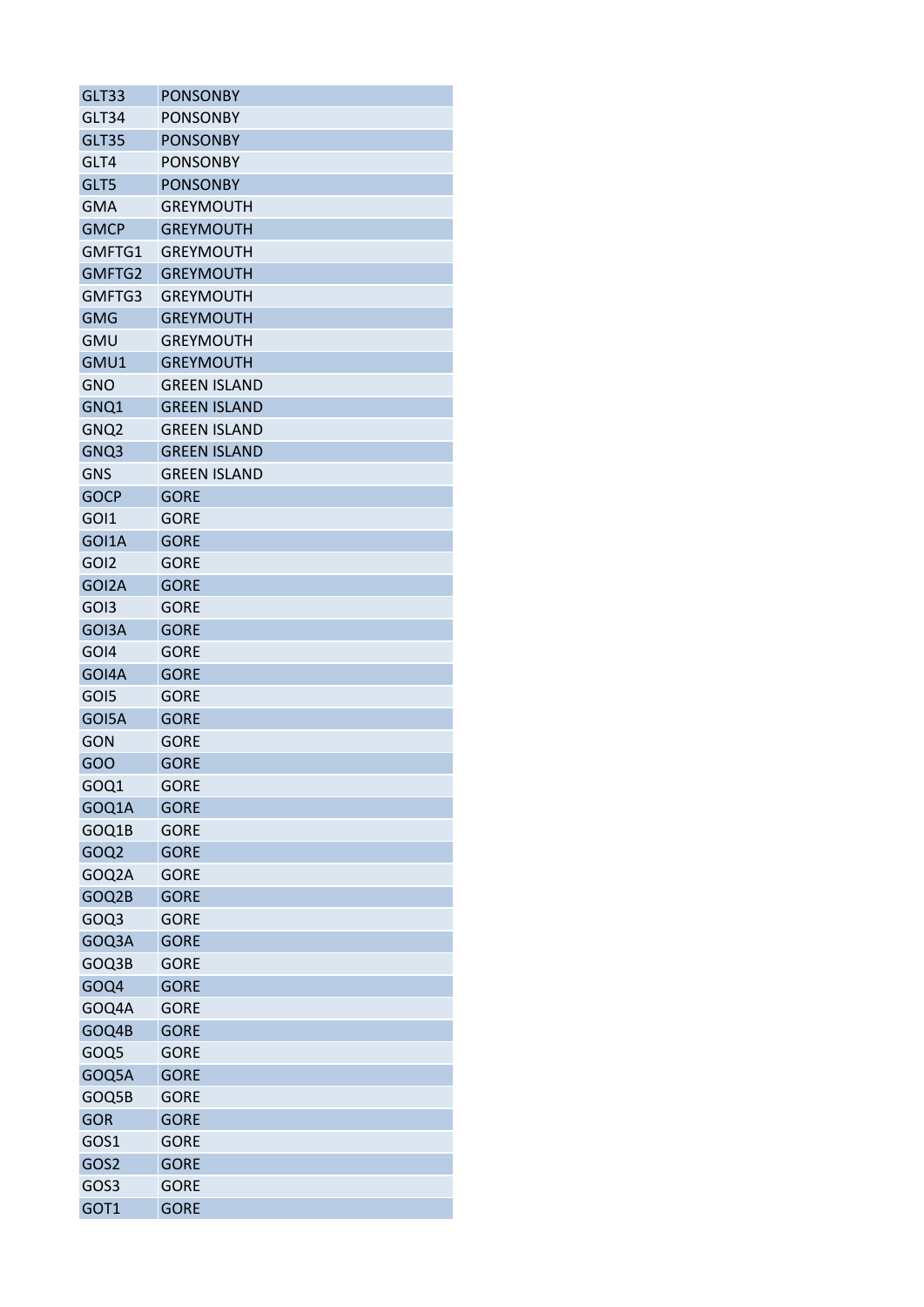| GOT <sub>2</sub>   | GORE                  |
|--------------------|-----------------------|
| GOT3               | <b>GORE</b>           |
| GOT4               | GORE                  |
| GOX1               | <b>GORE</b>           |
| GOX <sub>2</sub>   | <b>GORE</b>           |
| <b>GOXS</b>        | <b>GORE</b>           |
| GOY1               | <b>GORE</b>           |
| GOY <sub>2</sub>   | <b>GORE</b>           |
| GRB1               | <b>GREYMOUTH</b>      |
| GRB <sub>2</sub>   | <b>GREYMOUTH</b>      |
| GRB3               | <b>GREYMOUTH</b>      |
| GRB4               | <b>GREYMOUTH</b>      |
| GRB5               | <b>GREYMOUTH</b>      |
| <b>GRC</b>         | <b>GREYMOUTH</b>      |
| GRC1               | <b>GREYMOUTH</b>      |
| GRC <sub>2</sub>   | <b>GREYMOUTH</b>      |
| GRC3               | <b>GREYMOUTH</b>      |
| GRC4               | <b>GREYMOUTH</b>      |
| GRC5               | <b>GREYMOUTH</b>      |
| GRC6               | <b>GREYMOUTH</b>      |
| <b>GRCN</b>        | <b>GREYMOUTH</b>      |
| <b>GRCS</b>        | <b>GREYMOUTH</b>      |
| GRD4               | GREYMOUTH             |
| GRD5               | <b>GREYMOUTH</b>      |
| <b>GRE</b>         | <b>GREYMOUTH</b>      |
| GRE1               | <b>GREYMOUTH</b>      |
| GRE <sub>2</sub>   | <b>GREYMOUTH</b>      |
| GRE3               | <b>GREYMOUTH</b>      |
| GRE4               | <b>GREYMOUTH</b>      |
| GRG                | <b>WEST COAST DHQ</b> |
| GRH                | <b>WEST COAST DHO</b> |
| GRH1               |                       |
|                    | <b>WEST COAST DHQ</b> |
| GRH2               | WEST COAST DHO        |
| GRH3               | <b>WEST COAST DHQ</b> |
| GRH4               | <b>WEST COAST DHQ</b> |
| GRH5               | <b>WEST COAST DHQ</b> |
| GRH <sub>6</sub>   | <b>WEST COAST DHQ</b> |
| <b>GRHS</b>        | <b>WEST COAST DHQ</b> |
| GRI1               | <b>GREYMOUTH</b>      |
| GRI1A              | <b>GREYMOUTH</b>      |
| GRI1B              | <b>GREYMOUTH</b>      |
| GRI1C              | <b>GREYMOUTH</b>      |
| GRI <sub>2</sub>   | <b>GREYMOUTH</b>      |
| GRI2A              | <b>GREYMOUTH</b>      |
| GRI2B              | <b>GREYMOUTH</b>      |
| GRI <sub>2</sub> C | <b>GREYMOUTH</b>      |
| GRI3               | <b>GREYMOUTH</b>      |
| GRI3A              | <b>GREYMOUTH</b>      |
| GRI3B              | <b>GREYMOUTH</b>      |
| GRI3C              | <b>GREYMOUTH</b>      |
| GRI4               | <b>GREYMOUTH</b>      |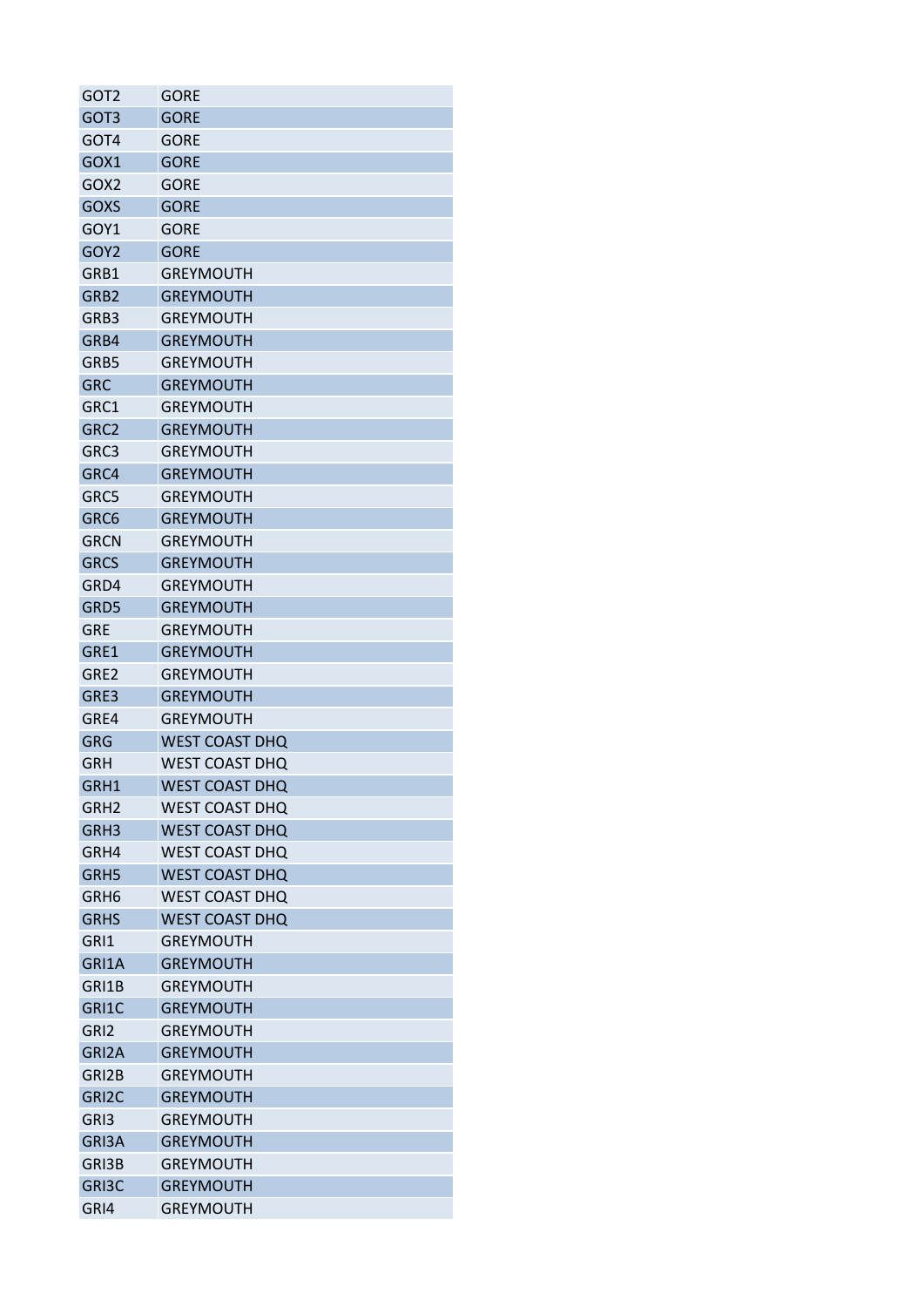| GRI4A               | <b>GREYMOUTH</b> |
|---------------------|------------------|
| GRI4B               | <b>GREYMOUTH</b> |
| GRI4C               | <b>GREYMOUTH</b> |
| GRI5                | <b>GREYMOUTH</b> |
| GRI5A               | <b>GREYMOUTH</b> |
| GRI5B               | <b>GREYMOUTH</b> |
| GRI5C               | <b>GREYMOUTH</b> |
| GRINTL              | <b>GREYMOUTH</b> |
| <b>GRINTL1</b>      | <b>GREYMOUTH</b> |
| GRINTL <sub>2</sub> | <b>GREYMOUTH</b> |
| GRINTL3             | <b>GREYMOUTH</b> |
| GRINTL4             | <b>GREYMOUTH</b> |
| <b>GRINTL5</b>      | <b>GREYMOUTH</b> |
| GRK                 | GREYMOUTH        |
| GRK1                | <b>GREYMOUTH</b> |
| GRK <sub>2</sub>    | <b>GREYMOUTH</b> |
| <b>GRLS</b>         | <b>WESTPORT</b>  |
| GRN                 | GREYMOUTH        |
| GRN1                | <b>GREYMOUTH</b> |
| GRO                 | <b>GREYMOUTH</b> |
| GRO1                | <b>GREYMOUTH</b> |
| GRO <sub>2</sub>    | <b>GREYMOUTH</b> |
| GRO3                | <b>GREYMOUTH</b> |
| <b>GROS</b>         | <b>GREYMOUTH</b> |
|                     |                  |
| GRP1                | <b>GREYMOUTH</b> |
| GRP2                | <b>GREYMOUTH</b> |
| GRP3                | <b>GREYMOUTH</b> |
| GRP4                | <b>GREYMOUTH</b> |
| GRP5                | <b>GREYMOUTH</b> |
| GRP6                | <b>GREYMOUTH</b> |
| GRPS                | <b>GREYMOUTH</b> |
| GRQ1                | <b>GREYMOUTH</b> |
| GRQ10               | <b>GREYMOUTH</b> |
| GRQ10A              | <b>GREYMOUTH</b> |
| GRQ10B              | <b>GREYMOUTH</b> |
| GRQ10C              | <b>GREYMOUTH</b> |
| GRQ1A               | <b>GREYMOUTH</b> |
| GRQ1B               | <b>GREYMOUTH</b> |
| GRQ1C               | <b>GREYMOUTH</b> |
| GRQ2                | <b>GREYMOUTH</b> |
| GRQ2A               | <b>GREYMOUTH</b> |
| GRQ2B               | <b>GREYMOUTH</b> |
| GRQ2C               | <b>GREYMOUTH</b> |
| GRQ3                | <b>GREYMOUTH</b> |
| GRQ3A               | <b>GREYMOUTH</b> |
| GRQ3B               | <b>GREYMOUTH</b> |
| GRQ3C               | <b>GREYMOUTH</b> |
| GRQ4                | <b>GREYMOUTH</b> |
| GRQ4A               | <b>GREYMOUTH</b> |
| GRQ4B               | <b>GREYMOUTH</b> |
| GRQ4C               | <b>GREYMOUTH</b> |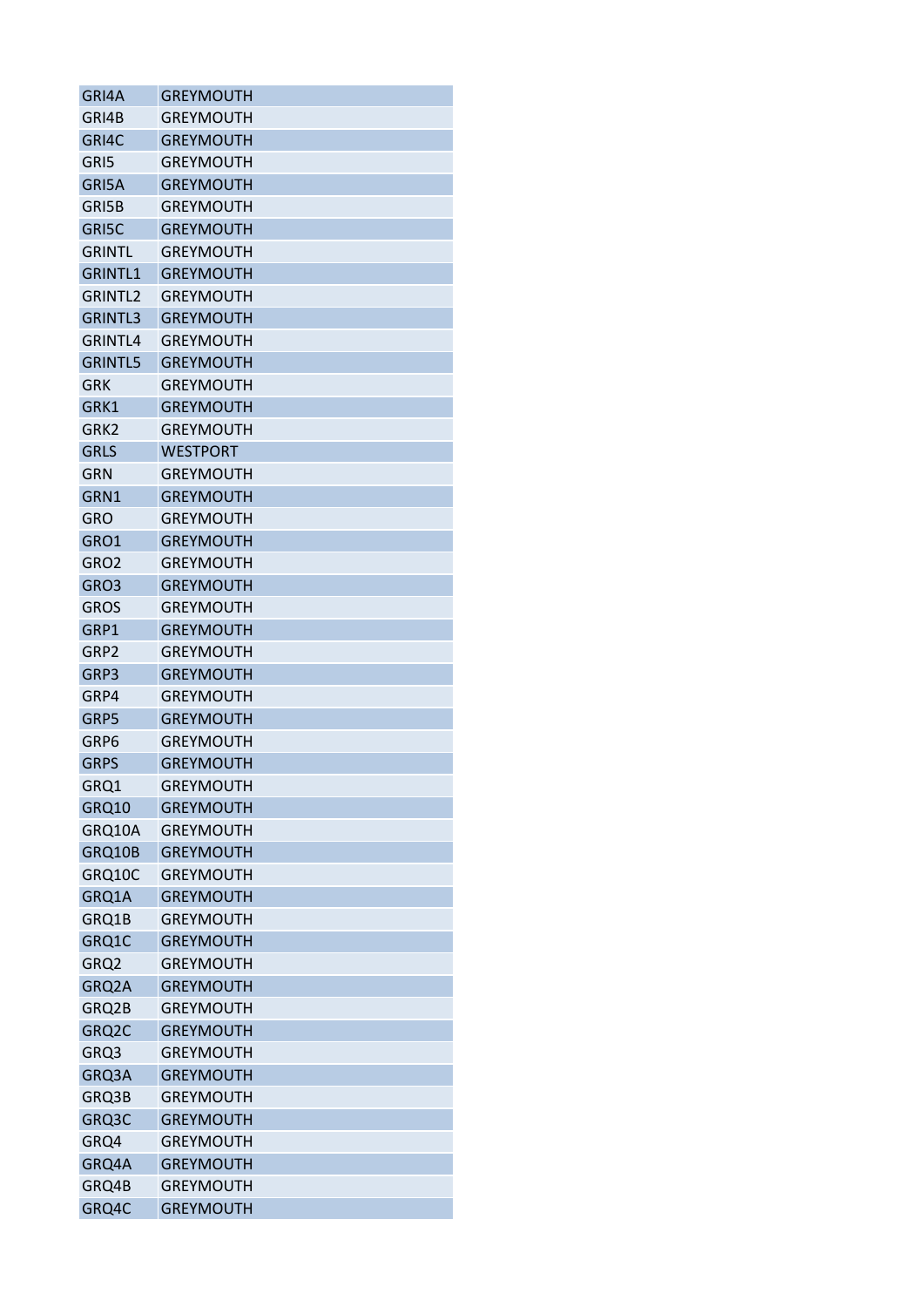| GRQ5             | <b>GREYMOUTH</b>      |
|------------------|-----------------------|
| GRQ5A            | <b>GREYMOUTH</b>      |
| GRQ5B            | <b>GREYMOUTH</b>      |
| GRQ5C            | <b>GREYMOUTH</b>      |
| GRQ6             | <b>GREYMOUTH</b>      |
| GRQ6A            | <b>GREYMOUTH</b>      |
| GRQ6B            | <b>GREYMOUTH</b>      |
| GRQ6C            | <b>GREYMOUTH</b>      |
| GRQ7             | <b>GREYMOUTH</b>      |
| GRQ7A            | <b>GREYMOUTH</b>      |
| GRQ7B            | <b>GREYMOUTH</b>      |
| GRQ7C            | <b>GREYMOUTH</b>      |
| GRQ8             | <b>GREYMOUTH</b>      |
| GRQ8A            | <b>GREYMOUTH</b>      |
| GRQ8B            | <b>GREYMOUTH</b>      |
| GRQ8C            | <b>GREYMOUTH</b>      |
| GRQ9             | <b>GREYMOUTH</b>      |
| GRQ9A            | <b>GREYMOUTH</b>      |
| GRQ9B            | <b>GREYMOUTH</b>      |
| GRQ9C            | <b>GREYMOUTH</b>      |
| GRS1             | <b>GREYMOUTH</b>      |
| GRS2             | <b>GREYMOUTH</b>      |
| GRS3             | <b>GREYMOUTH</b>      |
| GRS4             | <b>GREYMOUTH</b>      |
| GRS5             | <b>GREYMOUTH</b>      |
| GRS6             | <b>GREYMOUTH</b>      |
| <b>GRSAR</b>     | <b>WESTPORT</b>       |
| <b>GRT</b>       | <b>GREYMOUTH</b>      |
| GRT1             | <b>GREYMOUTH</b>      |
| GRT <sub>2</sub> | <b>GREYMOUTH</b>      |
| GRT3             | <b>GREYMOUTH</b>      |
|                  | <b>GREYMOUTH</b>      |
| GRT4             |                       |
| GRU1             | GREYMOUTH             |
| GRU2             | <b>GREYMOUTH</b>      |
| GRU3             | <b>GREYMOUTH</b>      |
| GRU4             | <b>GREYMOUTH</b>      |
| GRU5             | <b>GREYMOUTH</b>      |
| <b>GRV</b>       | <b>WEST COAST DHQ</b> |
| <b>GRW</b>       | <b>WEST COAST DHQ</b> |
| GRW1             | <b>WEST COAST DHQ</b> |
| <b>GRWH</b>      | <b>GREYMOUTH</b>      |
| GRX1             | <b>GREYMOUTH</b>      |
| GRX2             | <b>GREYMOUTH</b>      |
| GRX3             | <b>GREYMOUTH</b>      |
| GRX4             | <b>GREYMOUTH</b>      |
| GRX5             | <b>GREYMOUTH</b>      |
| <b>GRXS</b>      | <b>GREYMOUTH</b>      |
| <b>GRY</b>       | <b>GREYMOUTH</b>      |
| GRY1             | <b>GREYMOUTH</b>      |
| GRY2             | <b>GREYMOUTH</b>      |
| GRY3             | <b>GREYMOUTH</b>      |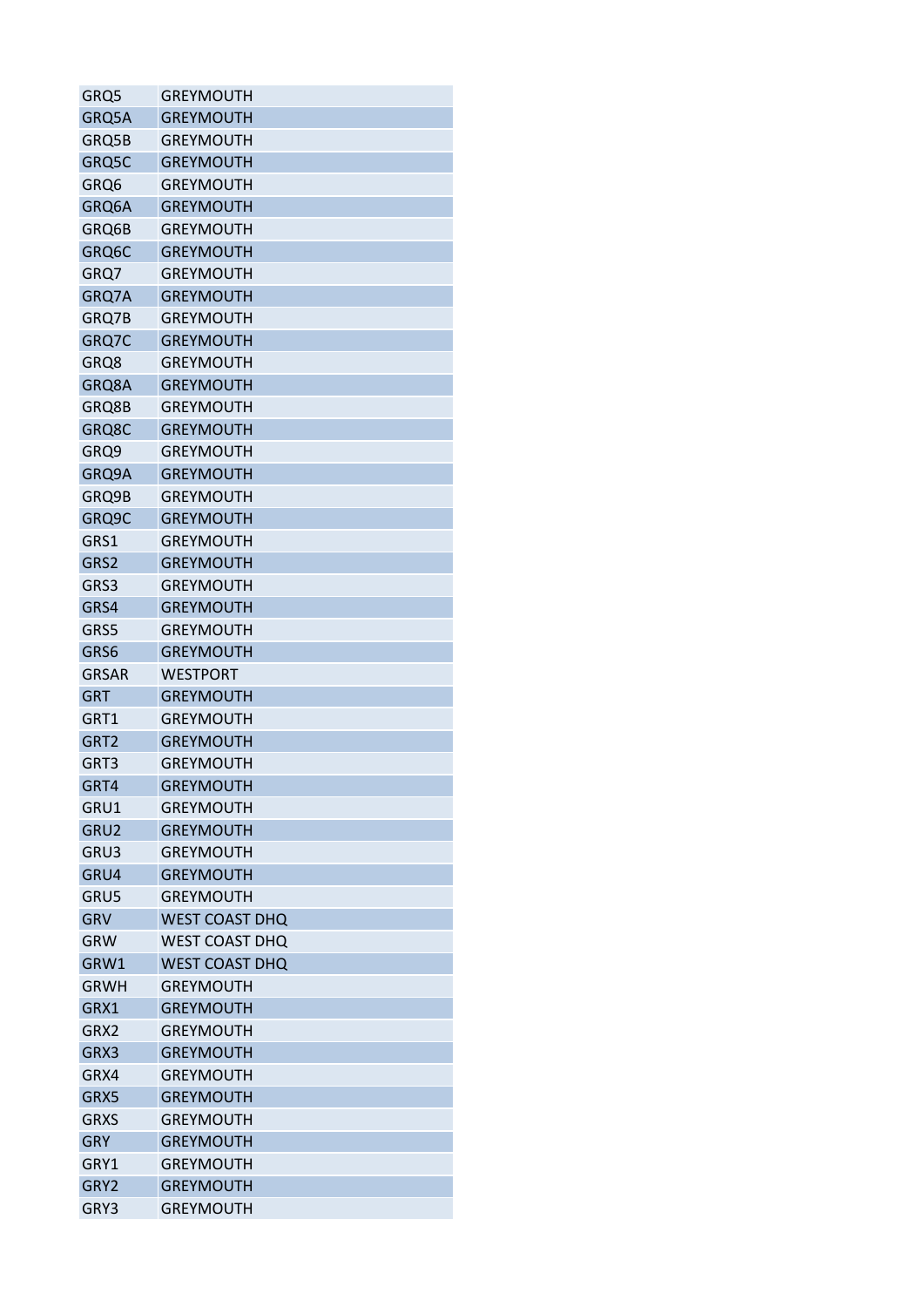| GRY4              | GREYMOUTH               |
|-------------------|-------------------------|
| <b>GRYS</b>       | GREYMOUTH               |
| GRZ               | WEST COAST DHQ          |
| GRZ1              | <b>WEST COAST DHO</b>   |
| GRZ2              | <b>WEST COAST DHQ</b>   |
| GRZ3              | WEST COAST DHQ          |
| GRZ4              | WEST COAST DHQ          |
| GRZ5              | WEST COAST DHQ          |
| <b>GRZCOM</b>     | <b>GREYMOUTH</b>        |
| <b>GSA</b>        | <b>GISBORNE CENTRAL</b> |
| GSB1              | <b>GISBORNE CENTRAL</b> |
| GSB12             | <b>GISBORNE CENTRAL</b> |
| GSB13             | <b>GISBORNE CENTRAL</b> |
| GSB2              | GISBORNE CENTRAL        |
| GSB22             | <b>GISBORNE CENTRAL</b> |
| GSB <sub>23</sub> | <b>GISBORNE CENTRAL</b> |
| GSB <sub>3</sub>  | <b>GISBORNE CENTRAL</b> |
| GSB32             | <b>GISBORNE CENTRAL</b> |
| GSB33             | <b>GISBORNE CENTRAL</b> |
| GSB4              | <b>GISBORNE CENTRAL</b> |
| GSB42             | <b>GISBORNE CENTRAL</b> |
| GSB43             | GISBORNE CENTRAL        |
| GSB5              | <b>GISBORNE CENTRAL</b> |
| GSB52             | GISBORNE CENTRAL        |
| <b>GSB53</b>      | <b>GISBORNE CENTRAL</b> |
| GSBAIL1           | GISBORNE CENTRAL        |
| GSC1              | <b>GISBORNE CENTRAL</b> |
| GSC12             | <b>GISBORNE CENTRAL</b> |
| GSC13             | GISBORNE CENTRAL        |
| GSC14             | <b>GISBORNE CENTRAL</b> |
| GSC15             | <b>GISBORNE CENTRAL</b> |
| GSC16             | <b>GISBORNE CENTRAL</b> |
| GSC <sub>17</sub> | <b>GISBORNE CENTRAL</b> |
| GSC18             | <b>GISBORNE CENTRAL</b> |
| GSC19             | <b>GISBORNE CENTRAL</b> |
| GSC21             | <b>GISBORNE CENTRAL</b> |
| GSC22             | <b>GISBORNE CENTRAL</b> |
| GSC <sub>23</sub> | <b>GISBORNE CENTRAL</b> |
| GSC24             | <b>GISBORNE CENTRAL</b> |
| GSC <sub>25</sub> | <b>GISBORNF CENTRAL</b> |
| GSC <sub>26</sub> | <b>GISBORNE CENTRAL</b> |
| GSC <sub>27</sub> | <b>GISBORNE CENTRAL</b> |
| GSC <sub>28</sub> | <b>GISBORNE CENTRAL</b> |
| GSC29             | <b>GISBORNE CENTRAL</b> |
| GSC31             | <b>GISBORNE CENTRAL</b> |
| GSC32             | <b>GISBORNE CENTRAL</b> |
| GSC33             | <b>GISBORNE CENTRAL</b> |
| GSC34             | <b>GISBORNE CENTRAL</b> |
| GSC35             | <b>GISBORNE CENTRAL</b> |
| GSC36             | <b>GISBORNE CENTRAL</b> |
| GSC37             |                         |
|                   | <b>GISBORNE CENTRAL</b> |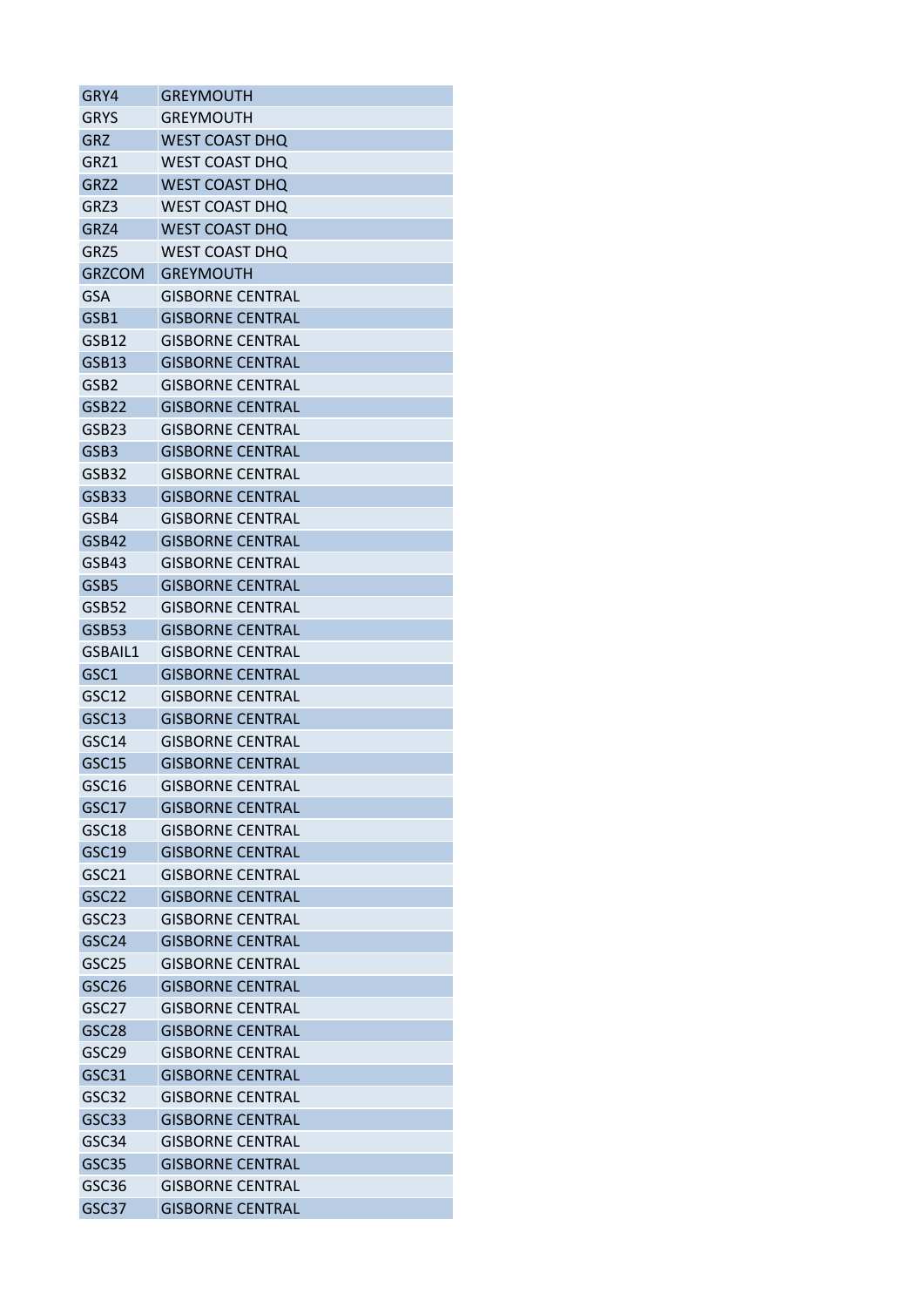| GSC38             | <b>GISBORNE CENTRAL</b> |
|-------------------|-------------------------|
| GSC39             | <b>GISBORNE CENTRAL</b> |
| GSC41             | <b>GISBORNE CENTRAL</b> |
| GSC42             | <b>GISBORNE CENTRAL</b> |
| GSC43             | <b>GISBORNE CENTRAL</b> |
| GSC44             | <b>GISBORNE CENTRAL</b> |
| GSC45             | GISBORNE CENTRAL        |
| GSC46             | <b>GISBORNE CENTRAL</b> |
| GSC47             | <b>GISBORNE CENTRAL</b> |
| GSC48             | <b>GISBORNE CENTRAL</b> |
| GSC49             | <b>GISBORNE CENTRAL</b> |
| GSC51             | <b>GISBORNE CENTRAL</b> |
| GSC52             | <b>GISBORNE CENTRAL</b> |
| GSC53             | GISBORNE CENTRAL        |
| GSC54             | <b>GISBORNE CENTRAL</b> |
| GSC55             | <b>GISBORNE CENTRAL</b> |
| GSC56             | <b>GISBORNE CENTRAL</b> |
| GSC57             | <b>GISBORNE CENTRAL</b> |
| GSC58             | <b>GISBORNE CENTRAL</b> |
| GSC59             | <b>GISBORNE CENTRAL</b> |
| <b>GSCN</b>       | <b>GISBORNE CENTRAL</b> |
| <b>GSCP</b>       | <b>GISBORNE CENTRAL</b> |
| GSCP1             | <b>GISBORNE CENTRAL</b> |
| GSCP2             | <b>GISBORNE CENTRAL</b> |
| GSCS              | <b>GISBORNE CENTRAL</b> |
| GSCS <sub>2</sub> | <b>GISBORNE CENTRAL</b> |
| GSCS3             | <b>GISBORNE CENTRAL</b> |
| GSCS4             | <b>GISBORNE CENTRAL</b> |
| GSD1              | GISBORNE CENTRAL        |
| GSD <sub>2</sub>  | <b>GISBORNE CENTRAL</b> |
| GSD <sub>3</sub>  | <b>GISBORNE CENTRAL</b> |
| GSD4              | <b>GISBORNE CENTRAL</b> |
| GSD5              | <b>GISBORNE CENTRAL</b> |
| <b>GSDS</b>       | <b>GISBORNE CENTRAL</b> |
| GSE1              | GISBORNE CENTRAL        |
| <b>GSE12</b>      | <b>GISBORNE CENTRAL</b> |
| GSE13             | <b>GISBORNE CENTRAL</b> |
| GSE <sub>2</sub>  | <b>GISBORNE CENTRAL</b> |
| GSE <sub>22</sub> | <b>GISBORNE CENTRAL</b> |
| GSE23             | <b>GISBORNE CENTRAL</b> |
| GSE3              | <b>GISBORNE CENTRAL</b> |
| <b>GSE32</b>      | <b>GISBORNE CENTRAL</b> |
| GSE33             | <b>GISBORNE CENTRAL</b> |
| GSE4              | <b>GISBORNE CENTRAL</b> |
| GSE42             | <b>GISBORNE CENTRAL</b> |
| GSE43             | <b>GISBORNE CENTRAL</b> |
| GSE5              | <b>GISBORNE CENTRAL</b> |
| <b>GSE52</b>      | <b>GISBORNE CENTRAL</b> |
| <b>GSE53</b>      | <b>GISBORNE CENTRAL</b> |
| <b>GSFE</b>       | <b>GISBORNE</b>         |
| GSFE1             | <b>GISBORNE</b>         |
|                   |                         |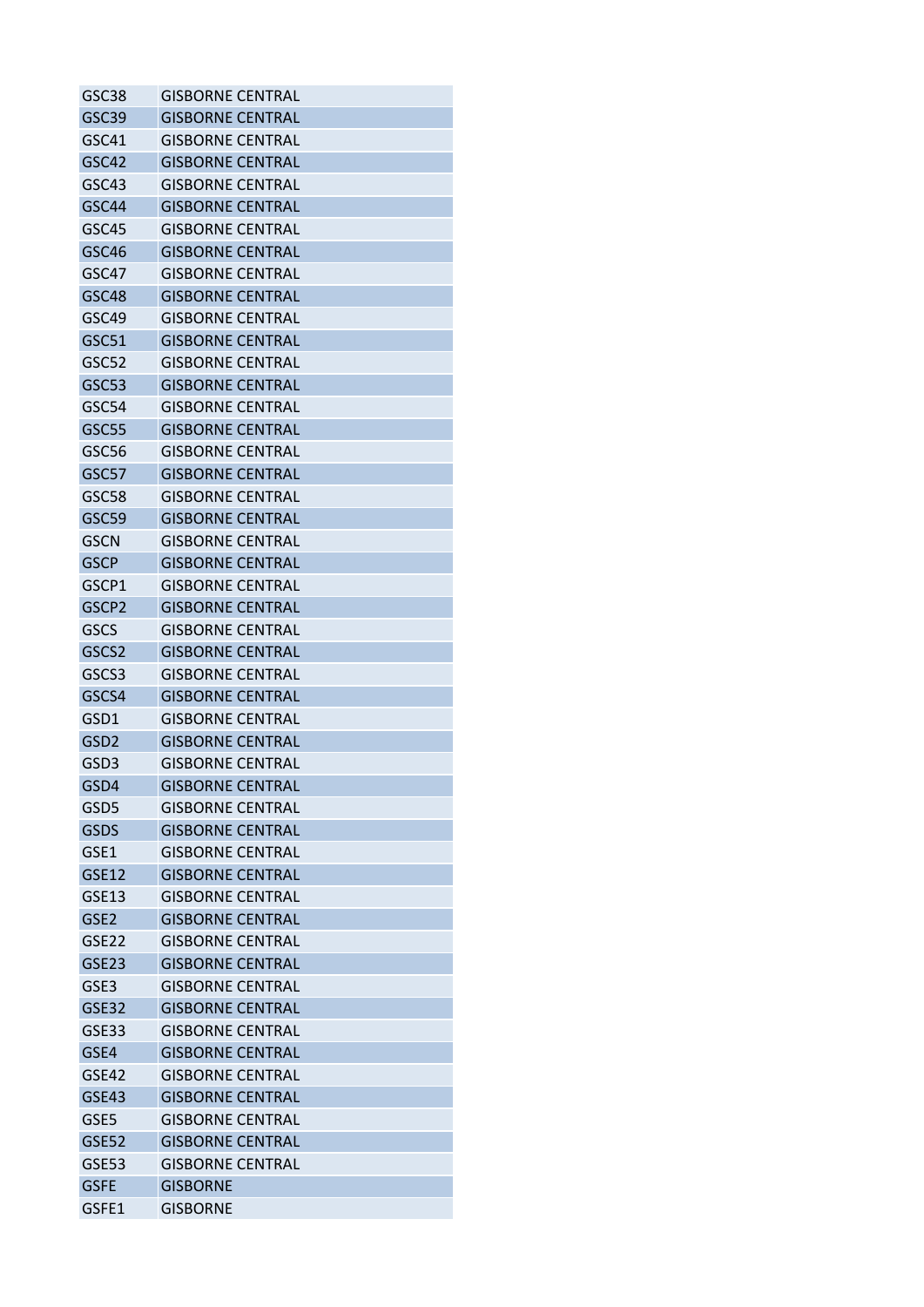| GSFE2             | <b>GISBORNE</b>         |
|-------------------|-------------------------|
| GSFE3             | GISBORNE                |
| GSFE4             | <b>GISBORNE</b>         |
| GSFE5             | <b>GISBORNE</b>         |
| GSFE6             | <b>GISBORNE</b>         |
| GSFE7             | <b>GISBORNE</b>         |
| GSFE8             | GISBORNE                |
| GSFE9             | <b>GISBORNE</b>         |
| <b>GSFH</b>       | <b>GISBORNE</b>         |
| GSFH1             | <b>GISBORNE</b>         |
| GSFH10            | <b>GISBORNE</b>         |
| GSFH11            | <b>GISBORNE</b>         |
| GSFH12            | <b>GISBORNE</b>         |
| GSFH2             | GISBORNE                |
| GSFH3             | <b>GISBORNE</b>         |
| GSFH4             | <b>GISBORNE</b>         |
| GSFH <sub>5</sub> | <b>GISBORNE</b>         |
| GSFH6             | <b>GISBORNE</b>         |
| GSFH7             | <b>GISBORNE</b>         |
| GSFH8             | <b>GISBORNE</b>         |
| GSFH9             | <b>GISBORNE</b>         |
| <b>GSFHN</b>      | <b>GISBORNE</b>         |
| GSFHS1            | <b>GISBORNE</b>         |
| GSFHS2            | <b>GISBORNE</b>         |
| GSI <sub>1</sub>  | <b>GISBORNE CENTRAL</b> |
| GSI12             | <b>GISBORNE CENTRAL</b> |
| <b>GSI13</b>      | <b>GISBORNE CENTRAL</b> |
|                   |                         |
| GSI <sub>2</sub>  | <b>GISBORNE CENTRAL</b> |
| GSI22             | <b>GISBORNE CENTRAL</b> |
| GSI <sub>23</sub> | <b>GISBORNE CENTRAL</b> |
| GSI3              | <b>GISBORNE CENTRAL</b> |
| <b>GSI32</b>      | <b>GISBORNE CENTRAL</b> |
| GSI33             | <b>GISBORNE CENTRAL</b> |
| GSI4              | <b>GISBORNE CENTRAL</b> |
| <b>GSI42</b>      | <b>GISBORNF CENTRAL</b> |
| GSI43             | <b>GISBORNE CENTRAL</b> |
| GSI <sub>5</sub>  | <b>GISBORNE CENTRAL</b> |
| GSI52             | <b>GISBORNE CENTRAL</b> |
| <b>GSI53</b>      | <b>GISBORNE CENTRAL</b> |
| <b>GSINTL</b>     | <b>GISBORNE CENTRAL</b> |
| GSJ1              | <b>GISBORNE</b>         |
| GSMW1             | <b>GISBORNE CENTRAL</b> |
| GSMW2             | <b>GISBORNE CENTRAL</b> |
| GSMW3             | <b>GISBORNE CENTRAL</b> |
| GSN1              | <b>GISBORNE CENTRAL</b> |
| GSN12             | <b>GISBORNE CENTRAL</b> |
| <b>GSN13</b>      | <b>GISBORNE CENTRAL</b> |
| GSN14             | GISBORNE CENTRAL        |
| GSN15             | <b>GISBORNE CENTRAL</b> |
| GSN <sub>2</sub>  | <b>GISBORNE CENTRAL</b> |
| <b>GSN22</b>      | <b>GISBORNE CENTRAL</b> |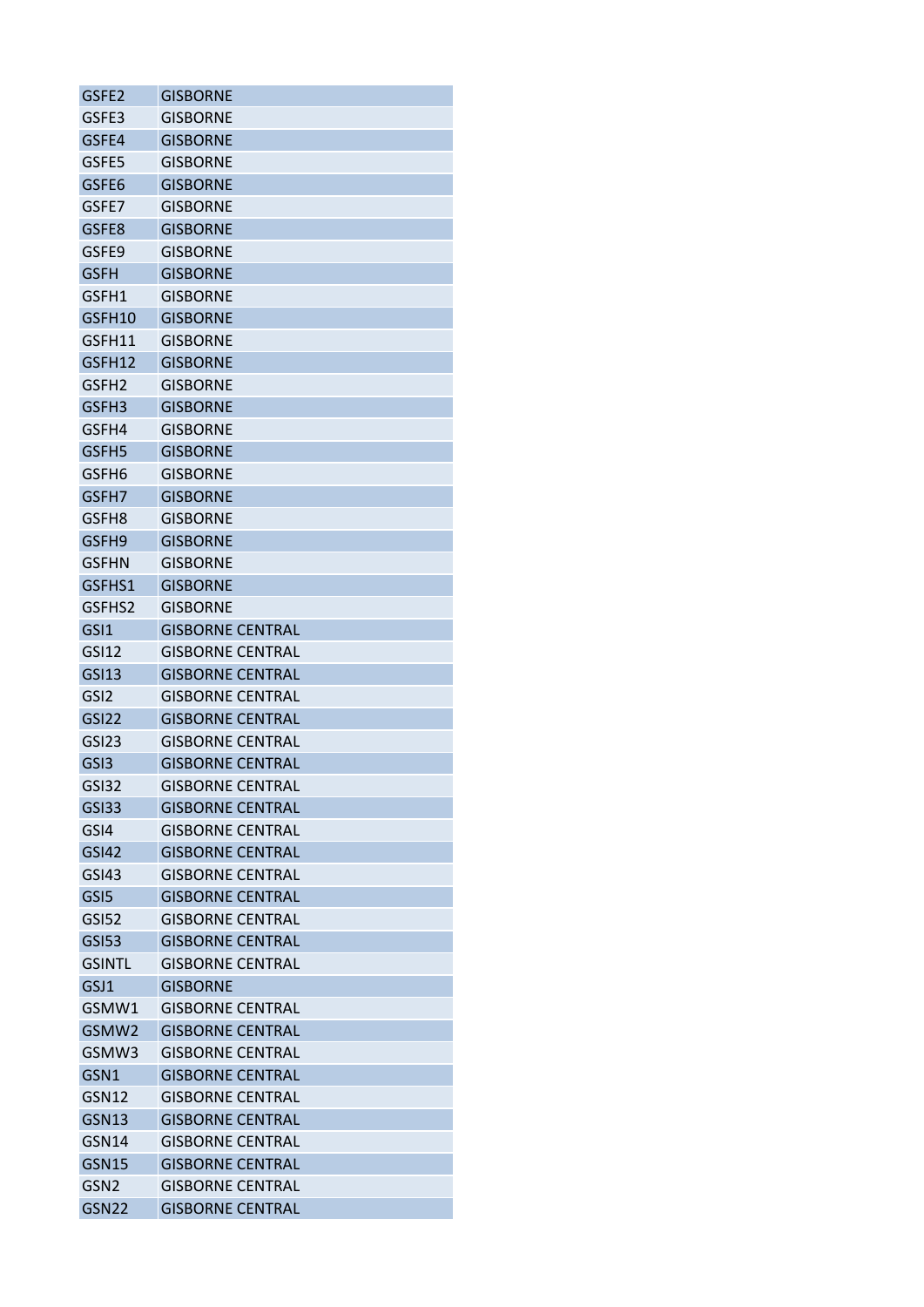| GSN <sub>23</sub>        | <b>GISBORNE CENTRAL</b> |
|--------------------------|-------------------------|
| GSN <sub>24</sub>        | <b>GISBORNE CENTRAL</b> |
| GSN25                    | GISBORNE CENTRAL        |
| GSN <sub>3</sub>         | <b>GISBORNE CENTRAL</b> |
| <b>GSN32</b>             | <b>GISBORNE CENTRAL</b> |
| GSN33                    | <b>GISBORNE CENTRAL</b> |
| GSN34                    | GISBORNE CENTRAL        |
| GSN35                    | <b>GISBORNE CENTRAL</b> |
| GSN4                     | <b>GISBORNE CENTRAL</b> |
| GSN42                    | <b>GISBORNE CENTRAL</b> |
| <b>GSN43</b>             | <b>GISBORNE CENTRAL</b> |
| GSN44                    | <b>GISBORNE CENTRAL</b> |
| GSN45                    | <b>GISBORNE CENTRAL</b> |
| GSN <sub>5</sub>         | GISBORNE CENTRAL        |
| <b>GSN52</b>             | <b>GISBORNE CENTRAL</b> |
| <b>GSN53</b>             | <b>GISBORNE CENTRAL</b> |
| GSN54                    | <b>GISBORNE CENTRAL</b> |
| <b>GSN55</b>             | <b>GISBORNE CENTRAL</b> |
| GSN6                     | <b>GISBORNE CENTRAL</b> |
| GSN7                     | <b>GISBORNE CENTRAL</b> |
|                          | <b>GISBORNE CENTRAL</b> |
| GSN8<br>GSN <sub>9</sub> | <b>GISBORNE CENTRAL</b> |
|                          |                         |
| GSO1                     | <b>GISBORNE CENTRAL</b> |
| GSQ1                     | <b>GISBORNE CENTRAL</b> |
| GSQ12                    | <b>GISBORNE CENTRAL</b> |
| GSQ13                    | <b>GISBORNE CENTRAL</b> |
| GSQ <sub>2</sub>         | <b>GISBORNE CENTRAL</b> |
| GSQ22                    | <b>GISBORNE CENTRAL</b> |
| GSQ <sub>23</sub>        | <b>GISBORNE CENTRAL</b> |
| GSQ3                     | <b>GISBORNE CENTRAL</b> |
| GSQ32                    | <b>GISBORNE CENTRAL</b> |
| GSQ33                    | <b>GISBORNE CENTRAL</b> |
| GSQ4                     | <b>GISBORNE CENTRAL</b> |
| GSQ42                    | <b>GISBORNE CENTRAL</b> |
| GSQ43                    | GISBORNE CENTRAL        |
| GSR1                     | <b>GISBORNE CENTRAL</b> |
| GSR <sub>10</sub>        | <b>GISBORNE CENTRAL</b> |
| GSR11                    | <b>GISBORNE CENTRAL</b> |
| GSR12                    | <b>GISBORNE CENTRAL</b> |
| GSR <sub>2</sub>         | <b>GISBORNE CENTRAL</b> |
| GSR21                    | <b>GISBORNE CENTRAL</b> |
| GSR22                    | <b>GISBORNE CENTRAL</b> |
| GSR3                     | <b>GISBORNE CENTRAL</b> |
| GSR31                    | <b>GISBORNE CENTRAL</b> |
| GSR32                    | <b>GISBORNE CENTRAL</b> |
| GSR4                     | <b>GISBORNE CENTRAL</b> |
| GSR41                    | <b>GISBORNE CENTRAL</b> |
| GSR42                    | <b>GISBORNE CENTRAL</b> |
| GSR5                     | <b>GISBORNE CENTRAL</b> |
| GSR51                    | <b>GISBORNE CENTRAL</b> |
| GSR52                    | <b>GISBORNE CENTRAL</b> |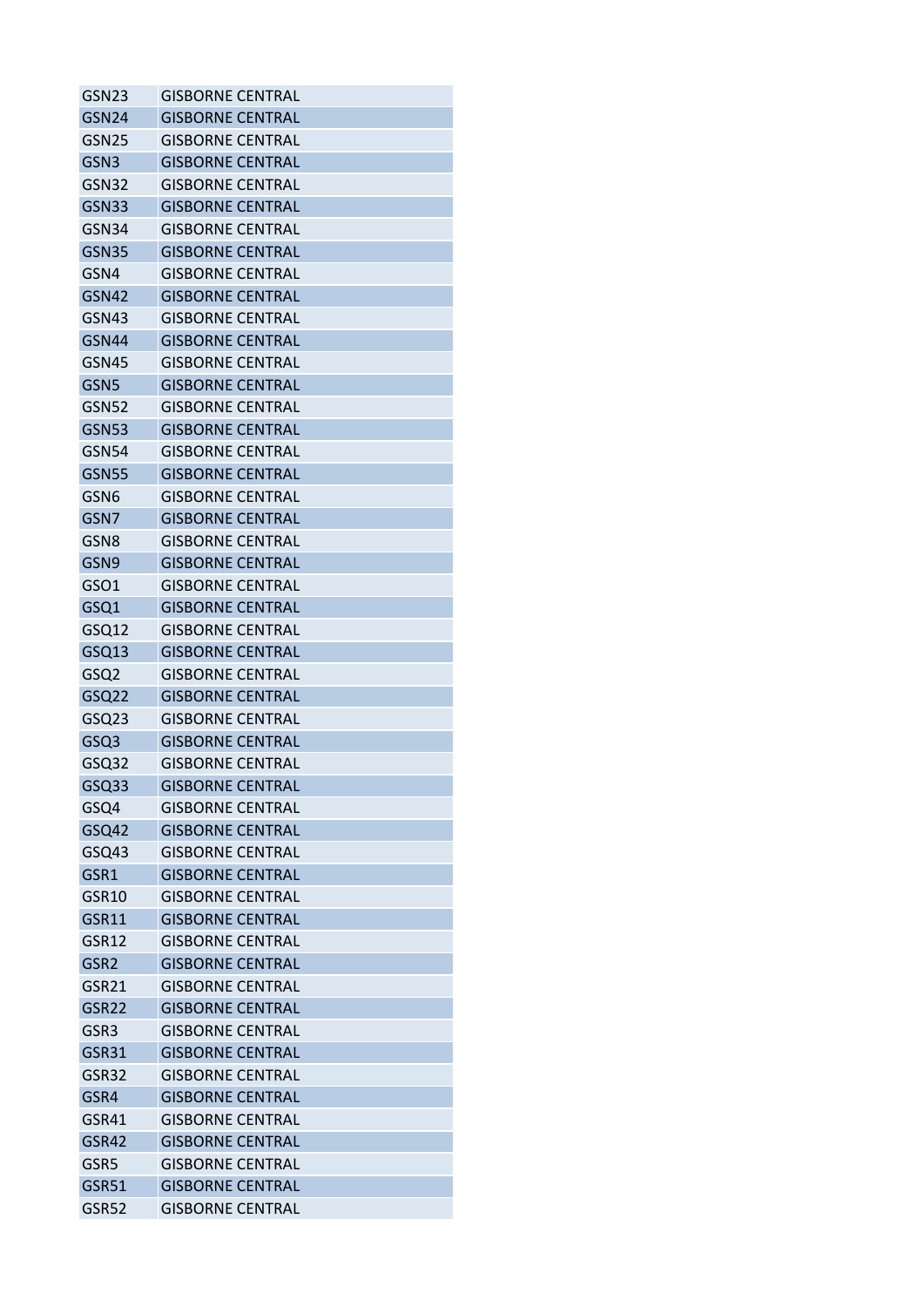| GSR6              | <b>GISBORNE CENTRAL</b> |
|-------------------|-------------------------|
| GSR61             | <b>GISBORNE CENTRAL</b> |
| GSR62             | <b>GISBORNE CENTRAL</b> |
| GSR7              | <b>GISBORNE CENTRAL</b> |
| GSR71             | <b>GISBORNE CENTRAL</b> |
| GSR72             | <b>GISBORNE CENTRAL</b> |
| GSR8              | <b>GISBORNE CENTRAL</b> |
| GSR81             | <b>GISBORNE CENTRAL</b> |
| GSR82             | <b>GISBORNE CENTRAL</b> |
| GSR9              | GISBORNE CENTRAL        |
| GSR91             | <b>GISBORNE CENTRAL</b> |
| GSR92             | <b>GISBORNE CENTRAL</b> |
| GSS1              | <b>GISBORNE CENTRAL</b> |
| GSS12             | GISBORNE CENTRAL        |
| GSS13             | <b>GISBORNE CENTRAL</b> |
| GSS <sub>2</sub>  | <b>GISBORNE CENTRAL</b> |
| GSS22             | <b>GISBORNE CENTRAL</b> |
| GSS23             | <b>GISBORNE CENTRAL</b> |
| GSS3              | GISBORNE CENTRAL        |
| GSS32             | <b>GISBORNE CENTRAL</b> |
| GSS33             | <b>GISBORNE CENTRAL</b> |
| GSS4              | <b>GISBORNE CENTRAL</b> |
| GSS42             | <b>GISBORNE CENTRAL</b> |
| GSS43             | GISBORNE CENTRAL        |
| GSS5              | <b>GISBORNE CENTRAL</b> |
| GSS52             | <b>GISBORNE CENTRAL</b> |
| <b>GSS53</b>      | <b>GISBORNE CENTRAL</b> |
| GST               | GISBORNE CENTRAL        |
| GST <sub>1</sub>  | <b>GISBORNE CENTRAL</b> |
| GST11             | <b>GISBORNE CENTRAL</b> |
| GST12             | <b>GISBORNE CENTRAL</b> |
| GST13             | <b>GISBORNE CENTRAL</b> |
| GST14             | <b>GISBORNE CENTRAL</b> |
| GST15             | <b>GISBORNE CENTRAL</b> |
| GST16             | <b>GISBORNE CENTRAL</b> |
| GST17             | <b>GISBORNE CENTRAL</b> |
| GST18             | <b>GISBORNE CENTRAL</b> |
| GST19             | <b>GISBORNE CENTRAL</b> |
| GST <sub>2</sub>  | <b>GISBORNE CENTRAL</b> |
| GST <sub>22</sub> | <b>GISBORNE CENTRAL</b> |
| GST <sub>23</sub> | <b>GISBORNE CENTRAL</b> |
| GST <sub>24</sub> | <b>GISBORNE CENTRAL</b> |
| GST <sub>25</sub> | <b>GISBORNE CENTRAL</b> |
| GST <sub>26</sub> | <b>GISBORNE CENTRAL</b> |
| GST <sub>27</sub> | <b>GISBORNE CENTRAL</b> |
| GST28             | <b>GISBORNE CENTRAL</b> |
| GST <sub>29</sub> | <b>GISBORNE CENTRAL</b> |
| GST <sub>3</sub>  | <b>GISBORNE CENTRAL</b> |
| GST32             | <b>GISBORNE CENTRAL</b> |
| GST33             | <b>GISBORNE CENTRAL</b> |
| GST34             | <b>GISBORNE CENTRAL</b> |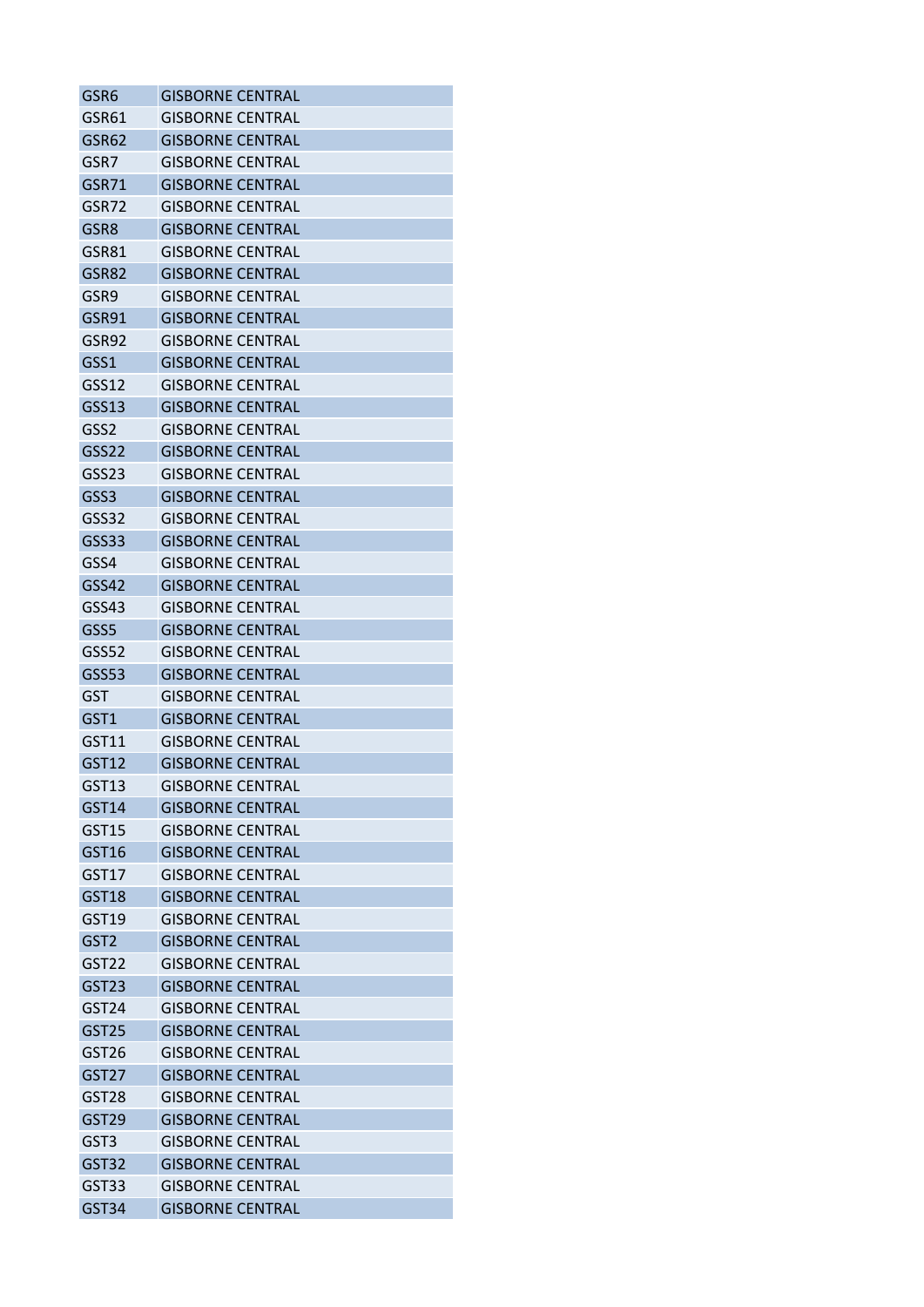| GST35            | <b>GISBORNE CENTRAL</b> |
|------------------|-------------------------|
| GST36            | <b>GISBORNE CENTRAL</b> |
| GST37            | GISBORNE CENTRAL        |
| GST38            | <b>GISBORNE CENTRAL</b> |
| GST39            | <b>GISBORNE CENTRAL</b> |
| GST4             | <b>GISBORNE CENTRAL</b> |
| GST42            | GISBORNE CENTRAL        |
| GST43            | <b>GISBORNE CENTRAL</b> |
| GST44            | <b>GISBORNE CENTRAL</b> |
| GST45            | <b>GISBORNE CENTRAL</b> |
| GST46            | <b>GISBORNE CENTRAL</b> |
| GST47            | <b>GISBORNE CENTRAL</b> |
| GST48            | <b>GISBORNE CENTRAL</b> |
| GST49            | GISBORNE CENTRAL        |
| GST5             | <b>GISBORNE CENTRAL</b> |
| GST6             | <b>GISBORNE CENTRAL</b> |
| GST7             | <b>GISBORNE CENTRAL</b> |
| GST <sub>8</sub> | <b>GISBORNE CENTRAL</b> |
| GST9             | <b>GISBORNE CENTRAL</b> |
| GSU1             | <b>GISBORNE CENTRAL</b> |
| GSU <sub>2</sub> | GISBORNE CENTRAL        |
| GSV              | <b>GISBORNE CENTRAL</b> |
| GSX1             | <b>GISBORNE CENTRAL</b> |
| GSX10            | <b>GISBORNE CENTRAL</b> |
| GSX11            | <b>GISBORNE CENTRAL</b> |
| GSX12            | <b>GISBORNE CENTRAL</b> |
| GSX13            | <b>GISBORNE CENTRAL</b> |
| GSX14            | <b>GISBORNE CENTRAL</b> |
| GSX17            | <b>GISBORNE CENTRAL</b> |
| GSX18            | <b>GISBORNE CENTRAL</b> |
| GSX19            | <b>GISBORNE CENTRAL</b> |
| GSX2             | <b>GISBORNE CENTRAL</b> |
| GSX20            | <b>GISBORNE CENTRAL</b> |
| <b>GSX21</b>     | <b>GISBORNE CENTRAL</b> |
| GSX22            | <b>GISBORNE CENTRAL</b> |
| GSX3             | <b>GISBORNE CENTRAL</b> |
| GSX31            | GISBORNE CENTRAL        |
| GSX32            | <b>GISBORNE CENTRAL</b> |
| GSX34            | <b>GISBORNE CENTRAL</b> |
| GSX35            | <b>GISBORNE CENTRAL</b> |
| GSX36            | <b>GISBORNE CENTRAL</b> |
| GSX4             | <b>GISBORNE CENTRAL</b> |
| GSX41            | <b>GISBORNE CENTRAL</b> |
| GSX42            | <b>GISBORNE CENTRAL</b> |
| GSX43            | <b>GISBORNE CENTRAL</b> |
| GSX44            | <b>GISBORNE CENTRAL</b> |
| GSX5             | <b>GISBORNE CENTRAL</b> |
| GSX51            | <b>GISBORNE CENTRAL</b> |
| GSX52            | <b>GISBORNE CENTRAL</b> |
| GSX53            | <b>GISBORNE CENTRAL</b> |
| GSX54            | <b>GISBORNE CENTRAL</b> |
|                  |                         |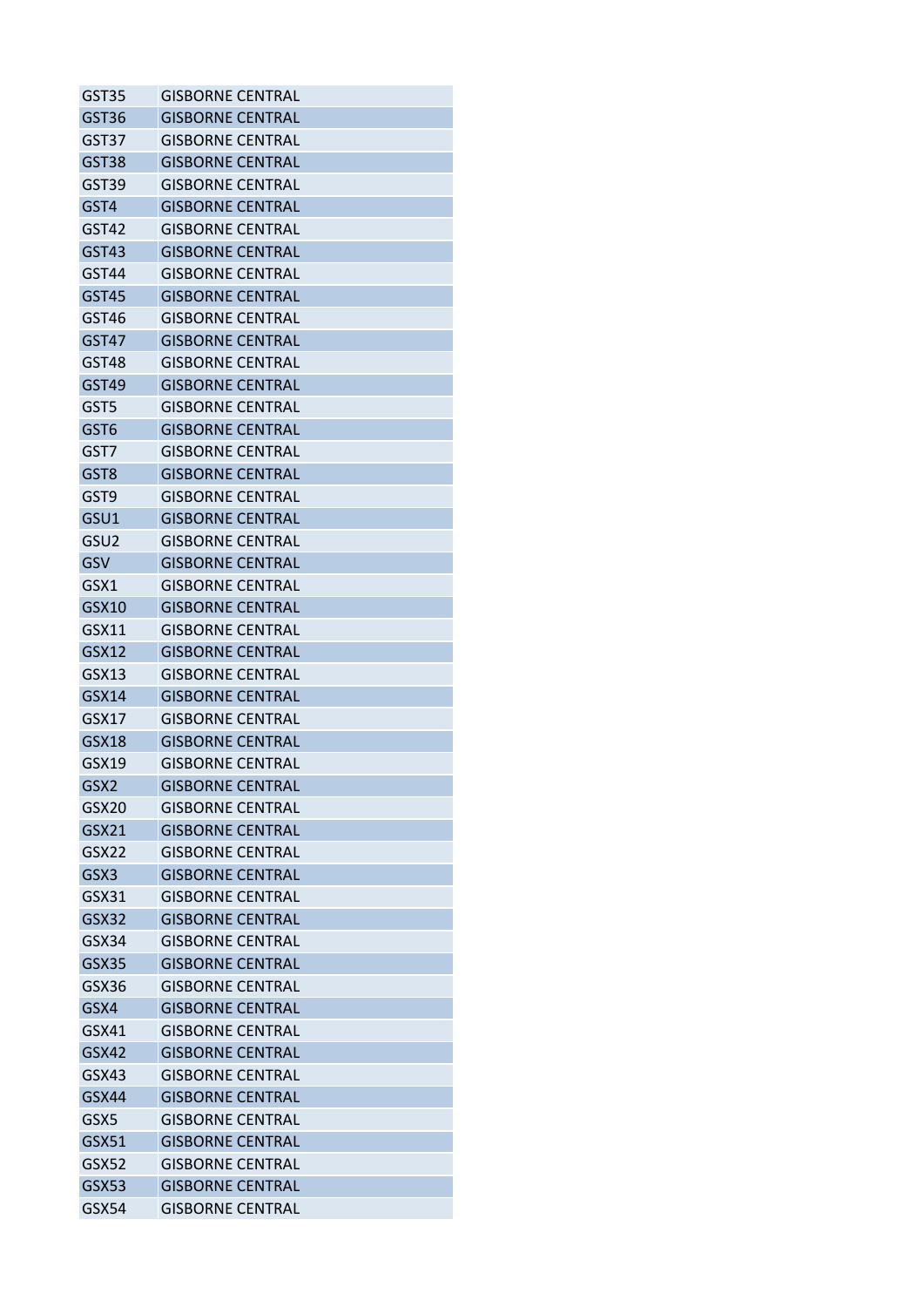| <b>GSX55</b>      | <b>GISBORNE CENTRAL</b>     |
|-------------------|-----------------------------|
| GSX56             | <b>GISBORNE CENTRAL</b>     |
| GSX6              | <b>GISBORNE CENTRAL</b>     |
| GSX61             | <b>GISBORNE CENTRAL</b>     |
| GSX62             | <b>GISBORNE CENTRAL</b>     |
| GSX63             | <b>GISBORNE CENTRAL</b>     |
| GSX64             | <b>GISBORNE CENTRAL</b>     |
| GSX7              | <b>GISBORNE CENTRAL</b>     |
| GSX8              | <b>GISBORNE CENTRAL</b>     |
| GSX9              | <b>GISBORNE CENTRAL</b>     |
| GSXN1             | <b>GISBORNE CENTRAL</b>     |
| GSXS1             | GISBORNE CENTRAL            |
| GSXS <sub>2</sub> | <b>GISBORNE CENTRAL</b>     |
| GSXS3             | GISBORNE CENTRAL            |
| GSXS4             | <b>GISBORNE CENTRAL</b>     |
| GSY1              | <b>GISBORNE CENTRAL</b>     |
| GSY12             | <b>GISBORNE CENTRAL</b>     |
| GSY13             | <b>GISBORNE CENTRAL</b>     |
| <b>GSY14</b>      | <b>GISBORNE CENTRAL</b>     |
| GSY <sub>2</sub>  | <b>GISBORNE CENTRAL</b>     |
| GSY <sub>22</sub> | <b>GISBORNE CENTRAL</b>     |
| GSY23             | <b>GISBORNE CENTRAL</b>     |
| GSY <sub>24</sub> | <b>GISBORNE CENTRAL</b>     |
| GSY4              | <b>GISBORNE CENTRAL</b>     |
| GSY42             | <b>GISBORNE CENTRAL</b>     |
| GSY43             | <b>GISBORNE CENTRAL</b>     |
| <b>GSY44</b>      | <b>GISBORNE CENTRAL</b>     |
| GTR               | GREYTOWN                    |
| GTR1              | <b>GREYTOWN</b>             |
| GTR2              | GREYTOWN                    |
| GTR <sub>3</sub>  | <b>GREYTOWN</b>             |
| GTR4              | <b>GREYTOWN</b>             |
| GTR5              | <b>GREYTOWN</b>             |
| GVB1              | GONVILLE/CASTLECLIFF        |
| GVB <sub>2</sub>  | GONVILLE/CASTLECLIFF        |
| GVB3              | GONVILLE/CASTLECLIFF        |
| GVB4              | <b>GONVILLE/CASTLECLIFF</b> |
| GVB5              | GONVILLE/CASTLECLIFF        |
| GVE1              | GONVILLE/CASTLECLIFF        |
| GVE <sub>2</sub>  | GONVILLE/CASTLECLIFF        |
| GVE3              | <b>GONVILLE/CASTLECLIFF</b> |
| GVE4              | GONVILLE/CASTLECLIFF        |
| GVE5              | GONVILLE/CASTLECLIFF        |
| GVG1              | GONVILLE/CASTLECLIFF        |
| GVG2              | GONVILLE/CASTLECLIFF        |
| GVG3              | GONVILLE/CASTLECLIFF        |
| GVG4              | GONVILLE/CASTLECLIFF        |
| GVG5              | GONVILLE/CASTLECLIFF        |
| <b>GVN</b>        | GONVILLE/CASTLECLIFF        |
| GVO1              | GONVILLE/CASTLECLIFF        |
| GVO <sub>2</sub>  | GONVILLE/CASTLECLIFF        |
|                   |                             |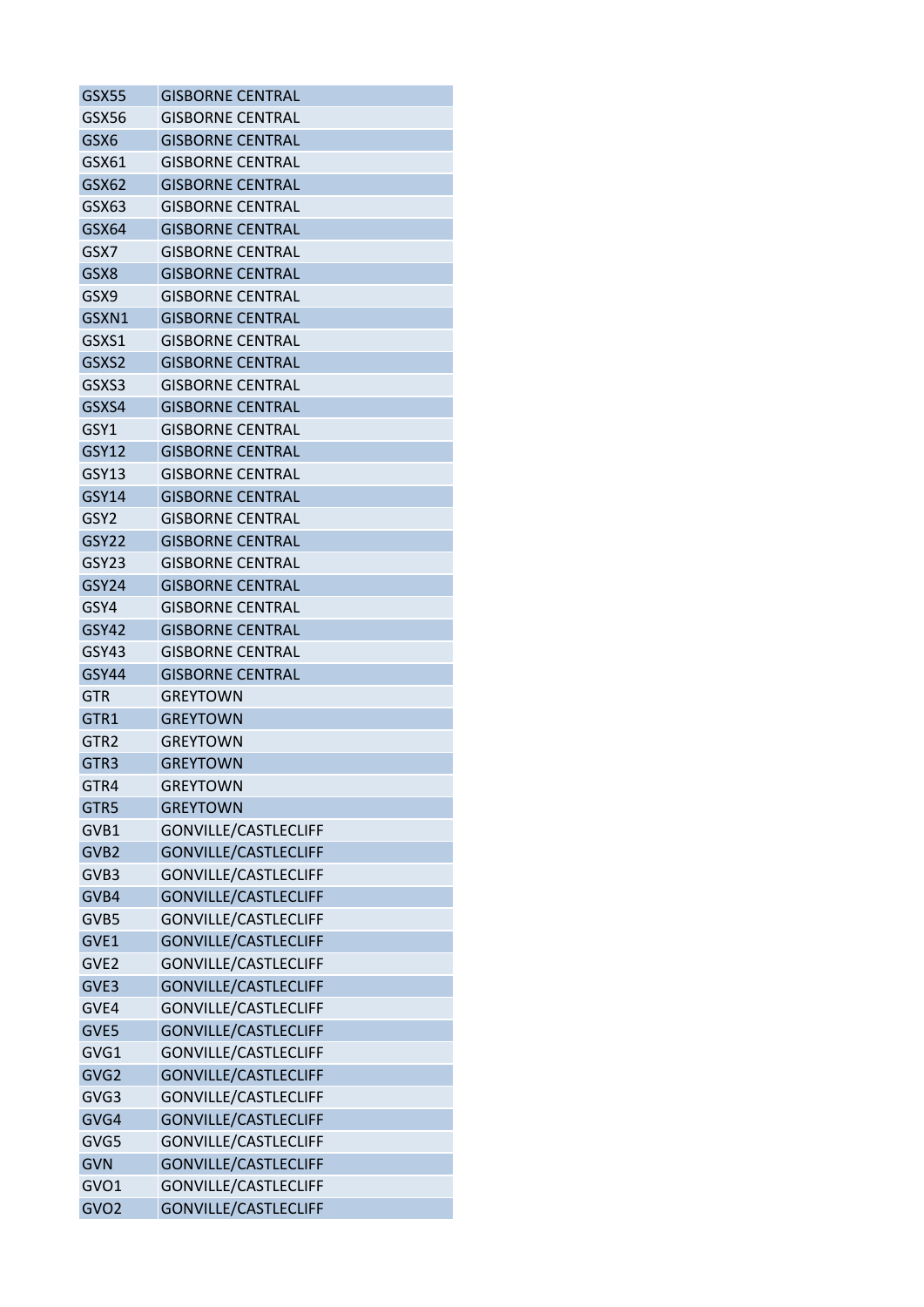| GVO3             | GONVILLE/CASTLECLIFF        |
|------------------|-----------------------------|
| GVO <sub>4</sub> | <b>GONVILLE/CASTLECLIFF</b> |
| GVO <sub>5</sub> | GONVILLE/CASTLECLIFF        |
| GVO <sub>6</sub> | GONVILLE/CASTLECLIFF        |
| GVO7             | GONVILLE/CASTLECLIFF        |
| GVO <sub>8</sub> | <b>GONVILLE/CASTLECLIFF</b> |
| GVO <sub>9</sub> | GONVILLE/CASTLECLIFF        |
| GVQ1             | <b>GONVILLE/CASTLECLIFF</b> |
| GVQ2             | GONVILLE/CASTLECLIFF        |
| GVQ3             | <b>GONVILLE/CASTLECLIFF</b> |
| GVQ4             | GONVILLE/CASTLECLIFF        |
| GVQ5             | GONVILLE/CASTLECLIFF        |
| GVS1             | GONVILLE/CASTLECLIFF        |
| GVS2             | <b>GONVILLE/CASTLECLIFF</b> |
| GVS3             | GONVILLE/CASTLECLIFF        |
| GVS4             | <b>GONVILLE/CASTLECLIFF</b> |
| GVS5             | <b>GONVILLE/CASTLECLIFF</b> |
| GVY1             | <b>GONVILLE/CASTLECLIFF</b> |
| GVY2             | <b>GONVILLE/CASTLECLIFF</b> |
| GVY3             | <b>GONVILLE/CASTLECLIFF</b> |
| GVY4             | GONVILLE/CASTLECLIFF        |
| GVY5             | GONVILLE/CASTLECLIFF        |
| <b>GWM</b>       | MANGAWHAI                   |
| <b>GWP</b>       | <b>MANGAWHAI</b>            |
| GWP1             | <b>MANGAWHAI</b>            |
| <b>GWR</b>       | <b>MANGAWHAI</b>            |
| GWR2             | <b>MANGAWHAI</b>            |
| GWR3             | <b>MANGAWHAI</b>            |
| GWR4             | <b>MANGAWHAI</b>            |
| GXI1G            | <b>TAURANGA SOUTH</b>       |
| GXI2G            | <b>TAURANGA SOUTH</b>       |
| GXI3G            | <b>TAURANGA SOUTH</b>       |
| GXI4G            | <b>TAURANGA SOUTH</b>       |
| GXI5G            | <b>TAURANGA SOUTH</b>       |
| GXJ1G            | <b>TAURANGA SOUTH</b>       |
| GXJ1H            | <b>TAURANGA SOUTH</b>       |
| GXJ1I            | TAURANGA SOUTH              |
| GXJ2G            | <b>TAURANGA SOUTH</b>       |
| GXJ2H            | <b>TAURANGA SOUTH</b>       |
| GXJ2I            | <b>TAURANGA SOUTH</b>       |
| GXJ3G            | TAURANGA SOUTH              |
| GXJ3H            | <b>TAURANGA SOUTH</b>       |
| GXJ3I            | <b>TAURANGA SOUTH</b>       |
| GXJ4G            | <b>TAURANGA SOUTH</b>       |
| GXJ4H            | TAURANGA SOUTH              |
| GXJ4I            | <b>TAURANGA SOUTH</b>       |
| GXJ5G            | <b>TAURANGA SOUTH</b>       |
| GXJ5H            | <b>TAURANGA SOUTH</b>       |
| GXJ5I            | <b>TAURANGA SOUTH</b>       |
| <b>GXLOC</b>     | <b>TAURANGA SOUTH</b>       |
| GXN02            | TAURANGA SOUTH              |
|                  |                             |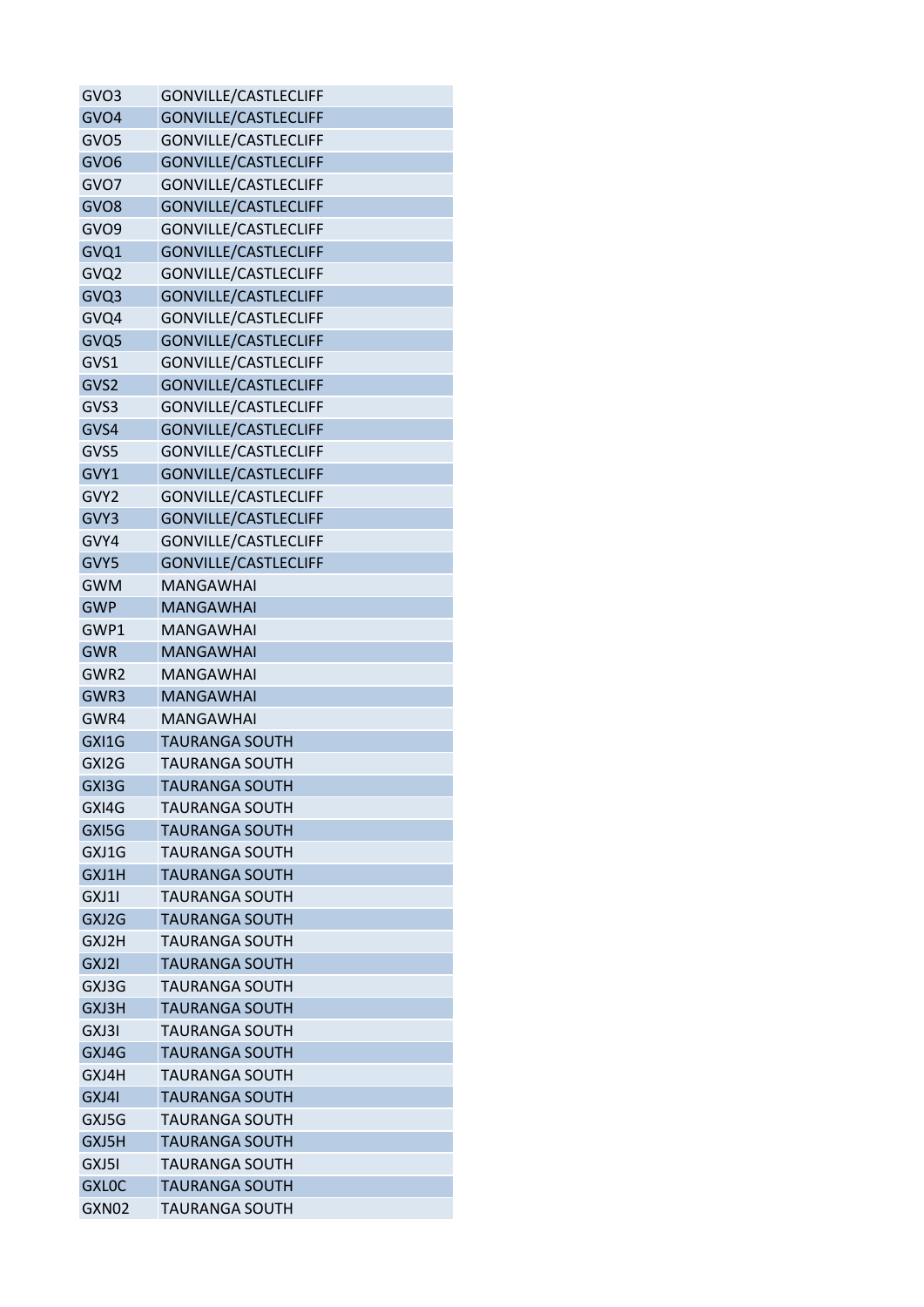| GXO3B            | <b>TAURANGA SOUTH</b>   |
|------------------|-------------------------|
| GXO4I            | TAURANGA SOUTH          |
| GXO4J            | <b>TAURANGA SOUTH</b>   |
| GXP1G            | TAURANGA SOUTH          |
| GXP1H            | <b>TAURANGA SOUTH</b>   |
| GXP1I            | TAURANGA SOUTH          |
| GXP2G            | TAURANGA SOUTH          |
| GXP2H            | <b>TAURANGA SOUTH</b>   |
| GXP2I            | <b>TAURANGA SOUTH</b>   |
| GXP3G            | <b>TAURANGA SOUTH</b>   |
| GXP3H            | <b>TAURANGA SOUTH</b>   |
| GXP3I            | TAURANGA SOUTH          |
| GXP4G            | <b>TAURANGA SOUTH</b>   |
| GXP4H            | <b>TAURANGA SOUTH</b>   |
| GXP4I            | <b>TAURANGA SOUTH</b>   |
| GXP5G            | <b>TAURANGA SOUTH</b>   |
| GXP5H            | TAURANGA SOUTH          |
| GXP5I            | TAURANGA SOUTH          |
| GXX62            | <b>TAURANGA SOUTH</b>   |
| GXX6F            | TAURANGA SOUTH          |
| GXX6G            | <b>TAURANGA SOUTH</b>   |
| GXX6H            | TAURANGA SOUTH          |
| GXX6I            | TAURANGA SOUTH          |
| GXZ2E            | <b>TAURANGA SOUTH</b>   |
| GXZ2K            | TAURANGA SOUTH          |
| <b>GYR</b>       | GRANITY                 |
| GZ595            | <b>GISBORNE DHQ</b>     |
| GZA1             | <b>GISBORNE DHO</b>     |
| GZA2             | <b>GISBORNE DHQ</b>     |
| GZB              | <b>GISBORNE CENTRAL</b> |
| GZB1             | <b>GISBORNE DHQ</b>     |
| GZB2             | <b>GISBORNE DHQ</b>     |
| GZB3             |                         |
|                  | <b>GISBORNE DHQ</b>     |
| GZE1             | <b>GISBORNE</b>         |
| GZE <sub>2</sub> | <b>GISBORNE</b>         |
| GZE3             | <b>GISBORNE</b>         |
| GZE4             | <b>GISBORNE</b>         |
| GZF              | <b>GISBORNE DHQ</b>     |
| GZF1             | <b>GISBORNE DHQ</b>     |
| GZF <sub>2</sub> | <b>GISBORNE DHQ</b>     |
| GZG              | <b>GISBORNE DHQ</b>     |
| GZG1             | <b>GISBORNE DHQ</b>     |
| GZG11            | <b>GISBORNE DHQ</b>     |
| GZG12            | <b>GISBORNE DHQ</b>     |
| GZG13            | <b>GISBORNE DHQ</b>     |
| GZG14            | GISBORNE DHQ            |
| GZG15            | <b>GISBORNE DHQ</b>     |
| GZG2             | <b>GISBORNE DHQ</b>     |
| GZG21            | <b>GISBORNE DHQ</b>     |
| GZG22            | <b>GISBORNE DHQ</b>     |
| GZG23            | <b>GISBORNE DHQ</b>     |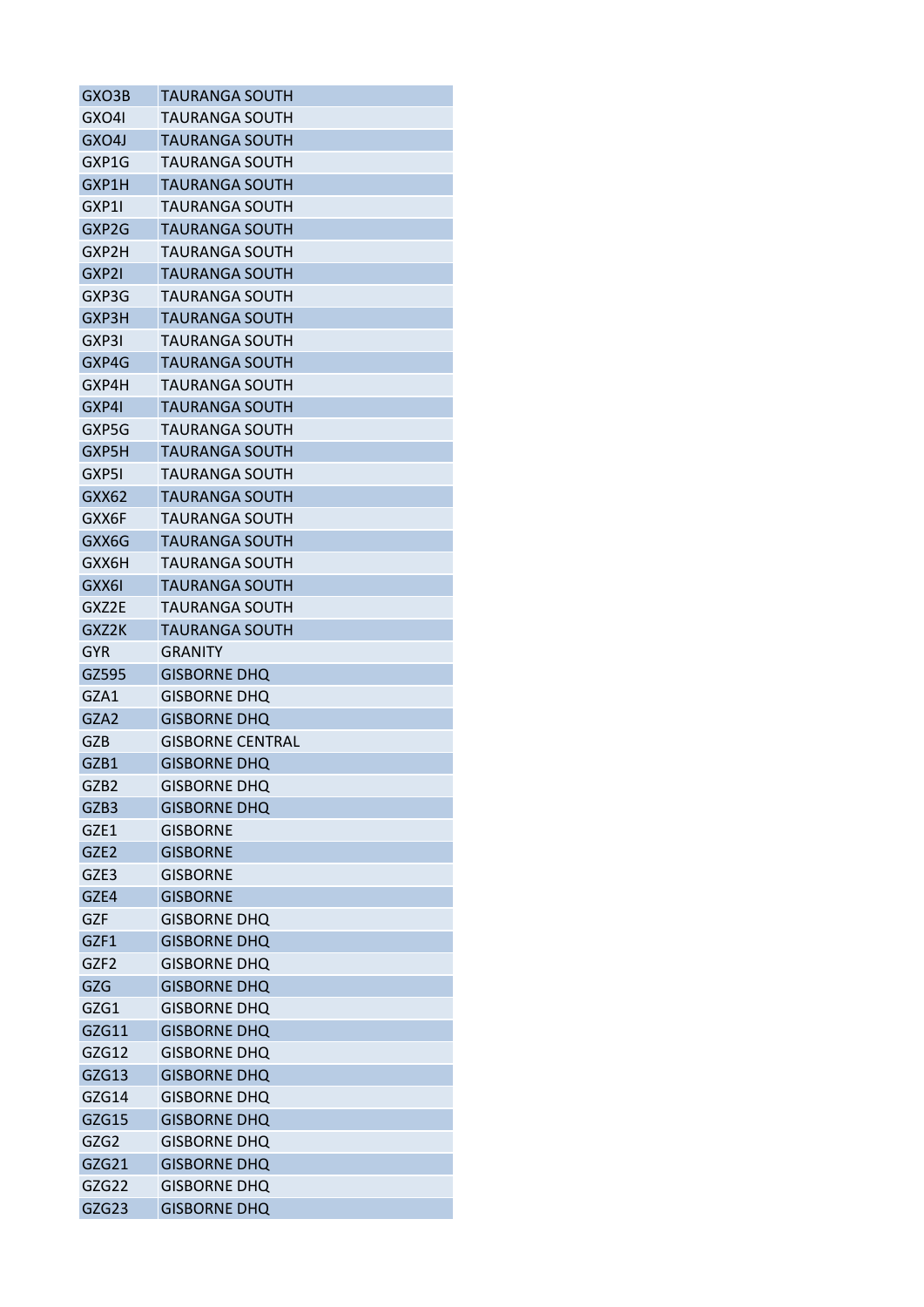| GZG24            | GISBORNE DHQ            |
|------------------|-------------------------|
| GZG25            | <b>GISBORNE DHQ</b>     |
| GZG3             | <b>GISBORNE DHQ</b>     |
| GZG31            | <b>GISBORNE DHQ</b>     |
| GZG32            | <b>GISBORNE DHQ</b>     |
| GZG33            | <b>GISBORNE DHQ</b>     |
| GZG34            | <b>GISBORNE DHQ</b>     |
| GZG35            | <b>GISBORNE DHQ</b>     |
| GZG4             | <b>GISBORNE DHQ</b>     |
| GZG41            | <b>GISBORNE DHO</b>     |
| GZG42            | <b>GISBORNE DHQ</b>     |
| GZG43            | <b>GISBORNE DHQ</b>     |
| GZG44            | <b>GISBORNE DHQ</b>     |
| GZG45            | <b>GISBORNE DHQ</b>     |
| GZG5             | <b>GISBORNE DHQ</b>     |
| GZG51            | <b>GISBORNE DHQ</b>     |
| GZG52            | <b>GISBORNE DHO</b>     |
| GZG53            | <b>GISBORNE DHQ</b>     |
| GZG54            | <b>GISBORNE DHQ</b>     |
| GZG55            | <b>GISBORNE DHQ</b>     |
| <b>GZH</b>       | <b>GISBORNE DHQ</b>     |
| GZH <sub>5</sub> | <b>GISBORNE DHQ</b>     |
| GZK1             | <b>GISBORNE DHQ</b>     |
| GZK <sub>2</sub> | <b>GISBORNE DHQ</b>     |
| GZK3             | <b>GISBORNE DHQ</b>     |
| GZO              | <b>GISBORNE DHQ</b>     |
| GZO1             | <b>GISBORNE DHQ</b>     |
| GZO <sub>2</sub> | <b>GISBORNE DHQ</b>     |
| GZO3             | <b>GISBORNE DHQ</b>     |
| GZO4             | <b>GISBORNE DHQ</b>     |
| GZO <sub>5</sub> | <b>GISBORNE DHQ</b>     |
| GZS              | <b>GISBORNE DHQ</b>     |
| GZT              | <b>GISBORNE DHQ</b>     |
| GZT1             | <b>GISBORNE DHQ</b>     |
| GZT <sub>2</sub> | <b>GISBORNE DHQ</b>     |
| GZT3             | <b>GISBORNE DHQ</b>     |
| GZT4             | <b>GISBORNE DHQ</b>     |
| GZT5             | <b>GISBORNE DHQ</b>     |
| GZT6             | <b>GISBORNE DHQ</b>     |
| GZY1             | <b>GISBORNE DHQ</b>     |
| GZY2             | <b>GISBORNE DHQ</b>     |
| GZY3             | <b>GISBORNE DHQ</b>     |
| GZY4             | <b>GISBORNE DHQ</b>     |
| GZY5             | <b>GISBORNE DHQ</b>     |
| GZY6             | <b>GISBORNE DHQ</b>     |
| <b>HAA</b>       | <b>HASTINGS CENTRAL</b> |
| HAB              | <b>HASTINGS CENTRAL</b> |
| HAB1             | <b>HASTINGS CENTRAL</b> |
| HAB10            | <b>HASTINGS CENTRAL</b> |
| HAB <sub>2</sub> | <b>HASTINGS CENTRAL</b> |
| HAB3             | <b>HASTINGS CENTRAL</b> |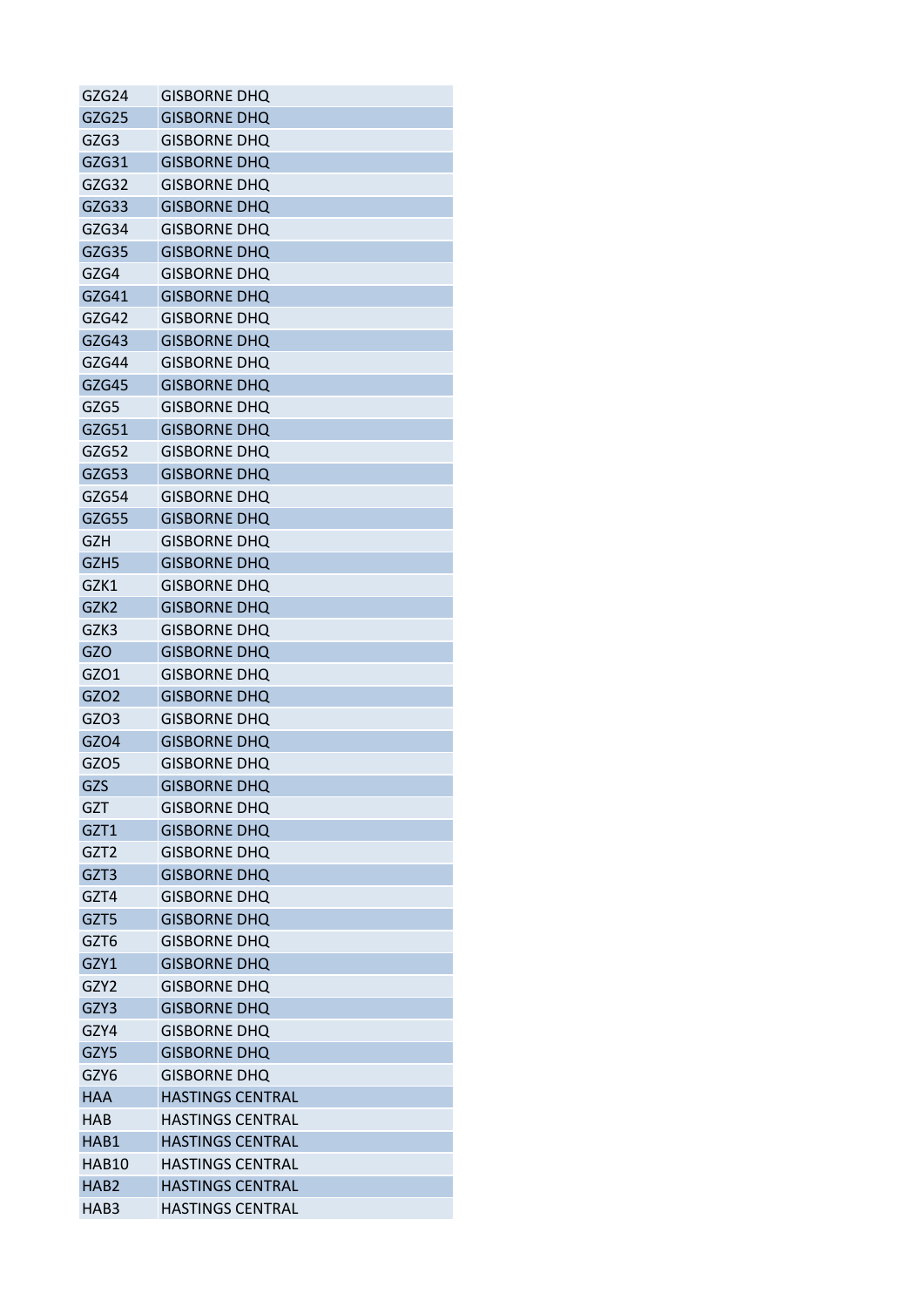| HAB4              | <b>HASTINGS CENTRAL</b>           |
|-------------------|-----------------------------------|
| HAB5              | <b>HASTINGS CENTRAL</b>           |
| HAB6              | <b>HASTINGS CENTRAL</b>           |
| HAB7              | <b>HASTINGS CENTRAL</b>           |
| HAB <sub>8</sub>  | <b>HASTINGS CENTRAL</b>           |
| HAB <sub>9</sub>  | <b>HASTINGS CENTRAL</b>           |
| <b>HAC</b>        | <b>HASTINGS CENTRAL</b>           |
| HAC1              | <b>HASTINGS CENTRAL</b>           |
| <b>HAC10</b>      | <b>HASTINGS CENTRAL</b>           |
| HAC11             | <b>HASTINGS CENTRAL</b>           |
| <b>HAC12</b>      | <b>HASTINGS CENTRAL</b>           |
| <b>HAC13</b>      | HASTINGS CENTRAL                  |
| HAC14             | <b>HASTINGS CENTRAL</b>           |
| HAC15             | <b>HASTINGS CENTRAL</b>           |
| HAC16             | <b>HASTINGS CENTRAL</b>           |
| HAC17             | <b>HASTINGS CENTRAL</b>           |
| HAC18             | <b>HASTINGS CENTRAL</b>           |
| HAC19             | <b>HASTINGS CENTRAL</b>           |
| HAC <sub>2</sub>  | <b>HASTINGS CENTRAL</b>           |
| HAC <sub>20</sub> | <b>HASTINGS CENTRAL</b>           |
| HAC <sub>3</sub>  | <b>HASTINGS CENTRAL</b>           |
| HAC4              | <b>HASTINGS CENTRAL</b>           |
| HAC5              | <b>HASTINGS CENTRAL</b>           |
| HAC <sub>6</sub>  | <b>HASTINGS CENTRAL</b>           |
| HAC7              | <b>HASTINGS CENTRAL</b>           |
| HAC8              | <b>HASTINGS CENTRAL</b>           |
| HAC <sub>9</sub>  | <b>HASTINGS CENTRAL</b>           |
| HACA1             | <b>HASTINGS CC POLICE STATION</b> |
| HACA <sub>2</sub> | <b>HASTINGS CC POLICE STATION</b> |
| HACA3             | <b>HASTINGS CC POLICE STATION</b> |
| HACB1             | <b>HASTINGS CC POLICE STATION</b> |
| HACB <sub>2</sub> | <b>HASTINGS CC POLICE STATION</b> |
| HACB <sub>3</sub> | <b>HASTINGS CC POLICE STATION</b> |
| <b>HACP</b>       | <b>HASTINGS CENTRAL</b>           |
| HACP1             | <b>HASTINGS CENTRAL</b>           |
| HACS1             | <b>HASTINGS CENTRAL</b>           |
| HACS <sub>2</sub> | <b>HASTINGS CENTRAL</b>           |
| HACS3             | <b>HASTINGS CENTRAL</b>           |
| HACS4             | <b>HASTINGS CENTRAL</b>           |
| HACS5             | <b>HASTINGS CENTRAL</b>           |
| <b>HAE</b>        | <b>HASTINGS CENTRAL</b>           |
| HAE1              | <b>HASTINGS CENTRAL</b>           |
| <b>HAE10</b>      | <b>HASTINGS CENTRAL</b>           |
| HAE <sub>2</sub>  | <b>HASTINGS CENTRAL</b>           |
| HAE3              | <b>HASTINGS CENTRAL</b>           |
| HAE4              | <b>HASTINGS CENTRAL</b>           |
| HAE5              | <b>HASTINGS CENTRAL</b>           |
| HAE6              | <b>HASTINGS CENTRAL</b>           |
| HAE7              | <b>HASTINGS CENTRAL</b>           |
| HAE8              | <b>HASTINGS CENTRAL</b>           |
| HAE9              | <b>HASTINGS CENTRAL</b>           |
|                   |                                   |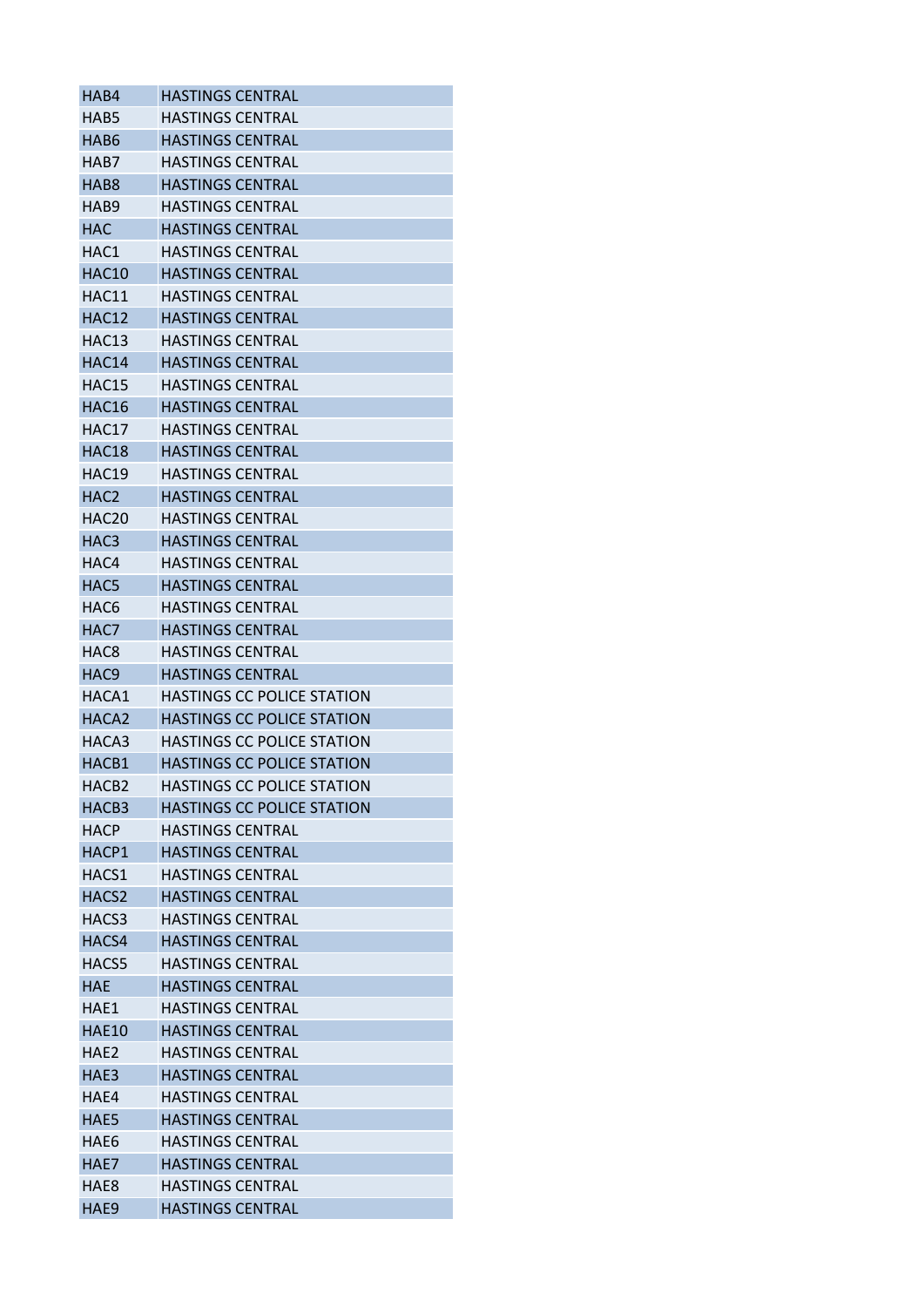| HAI1             | <b>HASTINGS CENTRAL</b> |
|------------------|-------------------------|
| <b>HAI11</b>     | <b>HASTINGS CENTRAL</b> |
| <b>HAI12</b>     | <b>HASTINGS CENTRAL</b> |
| <b>HAI13</b>     | <b>HASTINGS CENTRAL</b> |
| <b>HAI14</b>     | <b>HASTINGS CENTRAL</b> |
| <b>HAI15</b>     | <b>HASTINGS CENTRAL</b> |
| HAI2             | <b>HASTINGS CENTRAL</b> |
| <b>HAI21</b>     | <b>HASTINGS CENTRAL</b> |
| <b>HAI22</b>     | <b>HASTINGS CENTRAL</b> |
| <b>HAI23</b>     | <b>HASTINGS CENTRAL</b> |
| <b>HAI24</b>     | <b>HASTINGS CENTRAL</b> |
| <b>HAI25</b>     | <b>HASTINGS CENTRAL</b> |
| HAI3             | HASTINGS CENTRAL        |
| <b>HAI31</b>     | <b>HASTINGS CENTRAL</b> |
| <b>HAI32</b>     | <b>HASTINGS CENTRAL</b> |
| <b>HAI33</b>     | <b>HASTINGS CENTRAL</b> |
| <b>HAI34</b>     | <b>HASTINGS CENTRAL</b> |
| <b>HAI35</b>     | HASTINGS CENTRAL        |
| HAI4             | <b>HASTINGS CENTRAL</b> |
| <b>HAI41</b>     | <b>HASTINGS CENTRAL</b> |
| <b>HAI42</b>     | <b>HASTINGS CENTRAL</b> |
| <b>HAI43</b>     | <b>HASTINGS CENTRAL</b> |
| <b>HAI44</b>     | <b>HASTINGS CENTRAL</b> |
| <b>HAI45</b>     | <b>HASTINGS CENTRAL</b> |
| HAI5             | <b>HASTINGS CENTRAL</b> |
| <b>HAI51</b>     | <b>HASTINGS CENTRAL</b> |
| <b>HAI52</b>     | <b>HASTINGS CENTRAL</b> |
| <b>HAI53</b>     | <b>HASTINGS CENTRAL</b> |
| <b>HAI54</b>     | <b>HASTINGS CENTRAL</b> |
| <b>HAI55</b>     | <b>HASTINGS CENTRAL</b> |
| HAJ1             | HASTINGS CENTRAL        |
| HAJ2             | <b>HASTINGS CENTRAL</b> |
| HAJ3             | <b>HASTINGS CENTRAL</b> |
| HAJ4             | <b>HASTINGS CENTRAL</b> |
| HAJ5             | <b>HASTINGS CENTRAL</b> |
| <b>HAJS</b>      | <b>HASTINGS CENTRAL</b> |
| HAN1             | <b>HASTINGS CENTRAL</b> |
| HAN <sub>2</sub> | <b>HASTINGS CENTRAL</b> |
| HAN3             | <b>HASTINGS CENTRAL</b> |
| HAN4             | <b>HASTINGS CENTRAL</b> |
| HAN5             | HASTINGS CENTRAL        |
| HAO1             | <b>HASTINGS CENTRAL</b> |
| <b>HAO10</b>     | <b>HASTINGS CENTRAL</b> |
| <b>HAO2</b>      | <b>HASTINGS CENTRAL</b> |
| HAO3             | <b>HASTINGS CENTRAL</b> |
| HAO4             | <b>HASTINGS CENTRAL</b> |
| HAO5             | <b>HASTINGS CENTRAL</b> |
| HAO6             | <b>HASTINGS CENTRAL</b> |
| HAO7             | <b>HASTINGS CENTRAL</b> |
| HAO8             | <b>HASTINGS CENTRAL</b> |
| HAO9             | HASTINGS CENTRAL        |
|                  |                         |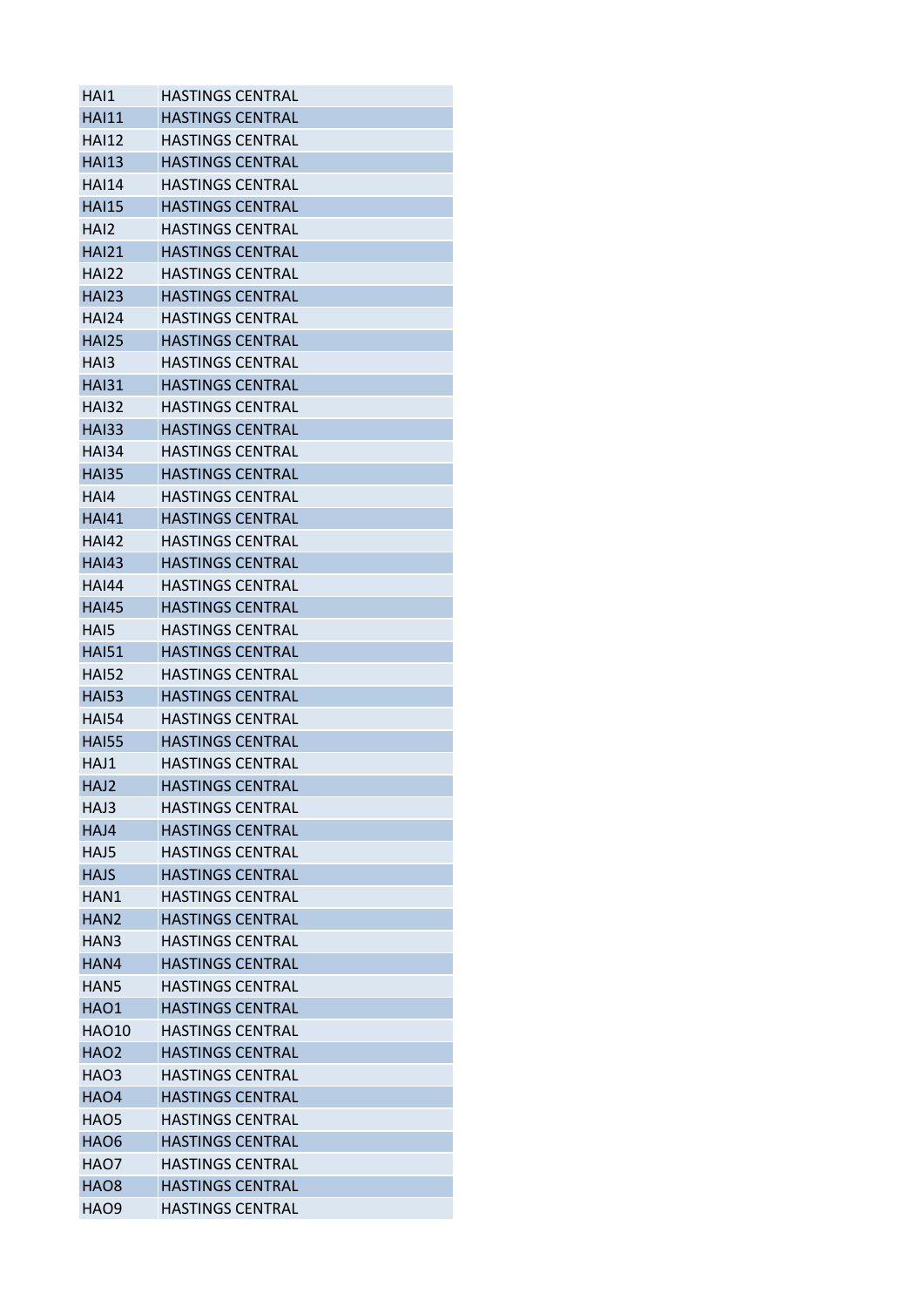| <b>HAOS</b>      | <b>HASTINGS CENTRAL</b> |
|------------------|-------------------------|
| <b>HAOY</b>      | <b>HASTINGS CENTRAL</b> |
| HAP1             | <b>HASTINGS CENTRAL</b> |
| HAP10            | <b>HASTINGS CENTRAL</b> |
| HAP2             | <b>HASTINGS CENTRAL</b> |
| HAP3             | <b>HASTINGS CENTRAL</b> |
| HAP4             | <b>HASTINGS CENTRAL</b> |
| HAP5             | <b>HASTINGS CENTRAL</b> |
| HAP6             | <b>HASTINGS CENTRAL</b> |
| HAP7             | <b>HASTINGS CENTRAL</b> |
| HAP8             | <b>HASTINGS CENTRAL</b> |
| HAP9             | <b>HASTINGS CENTRAL</b> |
| <b>HAQ</b>       | <b>HASTINGS CENTRAL</b> |
| HAQ11            | <b>HASTINGS CENTRAL</b> |
| HAQ12            | <b>HASTINGS CENTRAL</b> |
| <b>HAQ13</b>     | <b>HASTINGS CENTRAL</b> |
| HAQ14            | <b>HASTINGS CENTRAL</b> |
| HAQ21            | <b>HASTINGS CENTRAL</b> |
| <b>HAQ22</b>     | <b>HASTINGS CENTRAL</b> |
| HAQ23            | <b>HASTINGS CENTRAL</b> |
| HAQ24            | <b>HASTINGS CENTRAL</b> |
| HAQ3             | <b>HASTINGS CENTRAL</b> |
| HAQ31            | <b>HASTINGS CENTRAL</b> |
| HAQ32            | <b>HASTINGS CENTRAL</b> |
| HAQ33            | <b>HASTINGS CENTRAL</b> |
| HAQ34            | <b>HASTINGS CENTRAL</b> |
| HAQ41            | <b>HASTINGS CENTRAL</b> |
| HAQ42            | <b>HASTINGS CENTRAL</b> |
| <b>HAQ43</b>     | <b>HASTINGS CENTRAL</b> |
| HAQ44            | <b>HASTINGS CENTRAL</b> |
| <b>HAQ51</b>     | <b>HASTINGS CENTRAL</b> |
| HAQ52            | <b>HASTINGS CENTRAL</b> |
| HAQ53            | <b>HASTINGS CENTRAL</b> |
| HAQ54            | <b>HASTINGS CENTRAL</b> |
| <b>HAS</b>       | <b>HASTINGS CENTRAL</b> |
| HAS1             | <b>HASTINGS CENTRAL</b> |
| <b>HAS10</b>     | <b>HASTINGS CENTRAL</b> |
| HAS2             | <b>HASTINGS CENTRAL</b> |
| HAS3             | <b>HASTINGS CENTRAL</b> |
| HAS4             | <b>HASTINGS CENTRAL</b> |
| HAS5             | <b>HASTINGS CENTRAL</b> |
| HAS6             | <b>HASTINGS CENTRAL</b> |
| HAS7             | <b>HASTINGS CENTRAL</b> |
| HAS8             | <b>HASTINGS CENTRAL</b> |
| HAS <sub>9</sub> | <b>HASTINGS CENTRAL</b> |
| HAT1             | <b>HASTINGS CENTRAL</b> |
| <b>HAT10</b>     | <b>HASTINGS CENTRAL</b> |
| <b>HAT11</b>     | <b>HASTINGS CENTRAL</b> |
| <b>HAT12</b>     | <b>HASTINGS CENTRAL</b> |
| <b>HAT13</b>     | <b>HASTINGS CENTRAL</b> |
| <b>HAT14</b>     | <b>HASTINGS CENTRAL</b> |
|                  |                         |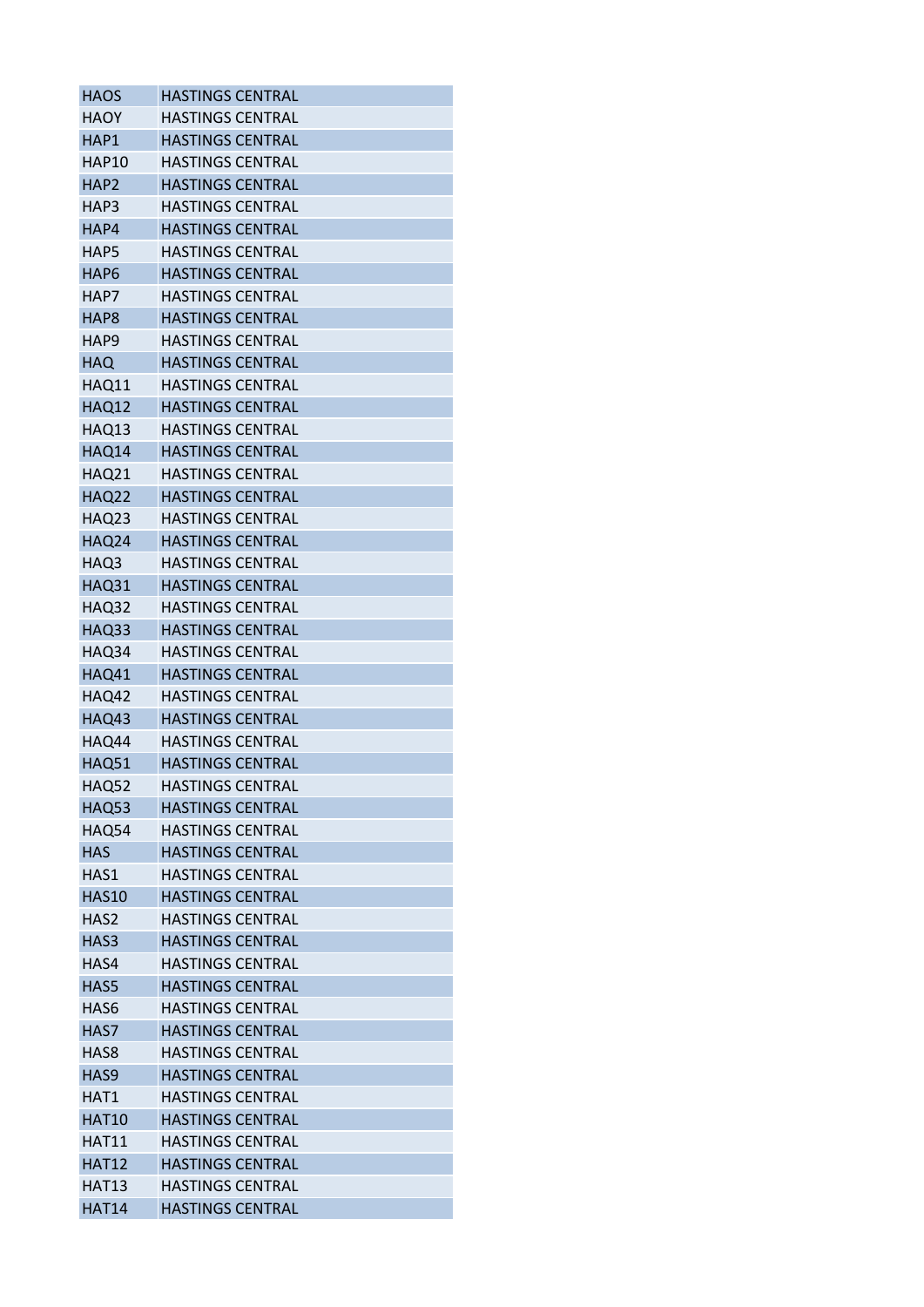| <b>HAT15</b>     | <b>HASTINGS CENTRAL</b> |
|------------------|-------------------------|
| HAT16            | <b>HASTINGS CENTRAL</b> |
| <b>HAT17</b>     | HASTINGS CENTRAL        |
| <b>HAT18</b>     | <b>HASTINGS CENTRAL</b> |
| HAT19            | <b>HASTINGS CENTRAL</b> |
| HAT <sub>2</sub> | <b>HASTINGS CENTRAL</b> |
| HAT20            | HASTINGS CENTRAL        |
| HAT3             | <b>HASTINGS CENTRAL</b> |
| HAT4             | <b>HASTINGS CENTRAL</b> |
| HAT5             | <b>HASTINGS CENTRAL</b> |
| HAT6             | HASTINGS CENTRAL        |
| HAT7             | HASTINGS CENTRAL        |
| HAT <sub>8</sub> | HASTINGS CENTRAL        |
| HAT <sub>9</sub> | <b>HASTINGS CENTRAL</b> |
| <b>HATQ</b>      | <b>HASTINGS CENTRAL</b> |
| <b>HAV</b>       | <b>HASTINGS CENTRAL</b> |
| HAV1             | <b>HASTINGS CENTRAL</b> |
| HAV <sub>2</sub> | HASTINGS CENTRAL        |
| HAV3             | <b>HASTINGS CENTRAL</b> |
| HAV4             | <b>HASTINGS CENTRAL</b> |
| HAV5             | HASTINGS CENTRAL        |
| HAW1             | <b>HASTINGS CENTRAL</b> |
| HAW2             | <b>HASTINGS CENTRAL</b> |
| HAW3             | <b>HASTINGS CENTRAL</b> |
| HAX1             | <b>HASTINGS CENTRAL</b> |
| HAX10            | HASTINGS CENTRAL        |
| <b>HAX11</b>     | <b>HASTINGS CENTRAL</b> |
| <b>HAX12</b>     | HASTINGS CENTRAL        |
| <b>HAX13</b>     | <b>HASTINGS CENTRAL</b> |
| <b>HAX14</b>     | <b>HASTINGS CENTRAL</b> |
| <b>HAX15</b>     | HASTINGS CENTRAL        |
| <b>HAX16</b>     | <b>HASTINGS CENTRAL</b> |
| <b>HAX17</b>     | <b>HASTINGS CENTRAL</b> |
| <b>HAX18</b>     | <b>HASTINGS CENTRAL</b> |
| <b>HAX19</b>     | <b>HASTINGS CENTRAL</b> |
| HAX <sub>2</sub> | <b>HASTINGS CENTRAL</b> |
| HAX20            | <b>HASTINGS CENTRAL</b> |
| <b>HAX21</b>     | <b>HASTINGS CENTRAL</b> |
| <b>HAX22</b>     | <b>HASTINGS CENTRAL</b> |
| <b>HAX23</b>     | <b>HASTINGS CENTRAL</b> |
| HAX24            | HASTINGS CENTRAL        |
| <b>HAX25</b>     | <b>HASTINGS CENTRAL</b> |
| <b>HAX26</b>     | <b>HASTINGS CENTRAL</b> |
| <b>HAX27</b>     | <b>HASTINGS CENTRAL</b> |
| HAX28            | <b>HASTINGS CENTRAL</b> |
| HAX3             | HASTINGS CENTRAL        |
| HAX4             | <b>HASTINGS CENTRAL</b> |
| HAX5             | <b>HASTINGS CENTRAL</b> |
| HAX6             | <b>HASTINGS CENTRAL</b> |
| HAX7             | <b>HASTINGS CENTRAL</b> |
| HAX8             | HASTINGS CENTRAL        |
|                  |                         |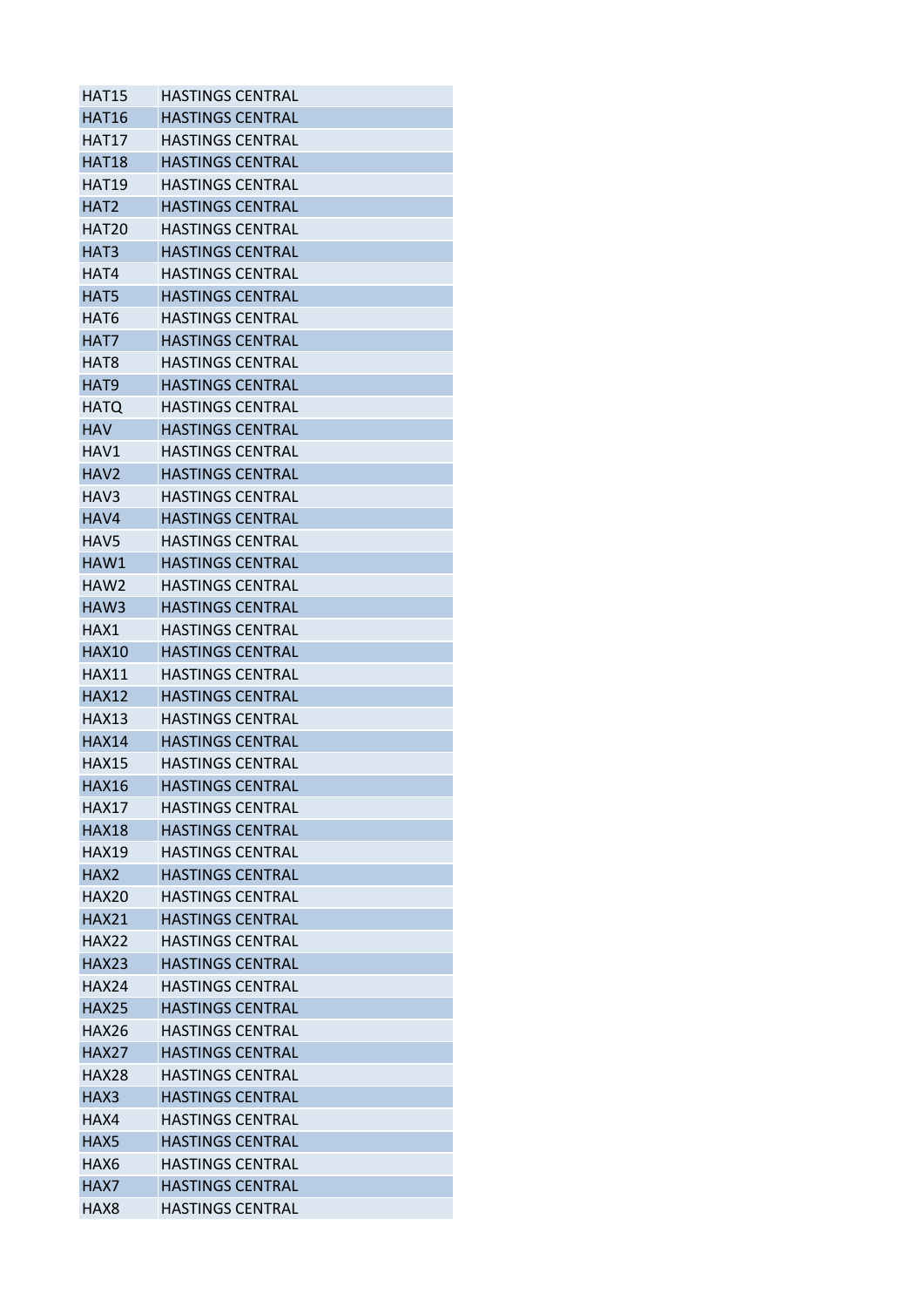| HAX9             | <b>HASTINGS CENTRAL</b>   |
|------------------|---------------------------|
| HAXN             | <b>HASTINGS CENTRAL</b>   |
| <b>HAXS</b>      | <b>HASTINGS CENTRAL</b>   |
| HAXS2            | <b>HASTINGS CENTRAL</b>   |
| HAXS3            | <b>HASTINGS CENTRAL</b>   |
| HAXS4            | <b>HASTINGS CENTRAL</b>   |
| HAXS5            | <b>HASTINGS CENTRAL</b>   |
| <b>HAY</b>       | <b>HASTINGS CENTRAL</b>   |
| HAY1             | <b>HASTINGS CENTRAL</b>   |
| HAY10            | <b>HASTINGS CENTRAL</b>   |
| <b>HAY11</b>     | <b>HASTINGS CENTRAL</b>   |
| <b>HAY12</b>     | <b>HASTINGS CENTRAL</b>   |
| HAY2             | <b>HASTINGS CENTRAL</b>   |
| HAY3             | <b>HASTINGS CENTRAL</b>   |
| HAY4             | <b>HASTINGS CENTRAL</b>   |
| HAY5             | <b>HASTINGS CENTRAL</b>   |
| HAY6             | <b>HASTINGS CENTRAL</b>   |
| HAY7             | <b>HASTINGS CENTRAL</b>   |
| HAY <sub>8</sub> | <b>HASTINGS CENTRAL</b>   |
| HAY9             | <b>HASTINGS CENTRAL</b>   |
| <b>HBA</b>       | <b>NAPIER DISTRICT HQ</b> |
| HBA1             | <b>NAPIER DISTRICT HO</b> |
| HBA <sub>2</sub> | <b>NAPIER DISTRICT HQ</b> |
| <b>HBAOS</b>     | <b>NAPIER DISTRICT HQ</b> |
| <b>HBB</b>       | <b>NAPIER DISTRICT HQ</b> |
| HBC1             | <b>HASTINGS</b>           |
| <b>HBC10</b>     | <b>HASTINGS</b>           |
| HBC <sub>2</sub> | <b>HASTINGS</b>           |
| HBC <sub>3</sub> | <b>HASTINGS</b>           |
| HBC4             | <b>HASTINGS</b>           |
| HBC5             | <b>HASTINGS</b>           |
| HBC6             | <b>HASTINGS</b>           |
| HBC7             | <b>HASTINGS</b>           |
| HBC8             | <b>HASTINGS</b>           |
| HBC <sub>9</sub> | <b>HASTINGS</b>           |
| <b>HBCS</b>      | <b>HASTINGS</b>           |
| HBD1             | <b>NAPIER DISTRICT HQ</b> |
| HBD <sub>2</sub> | <b>NAPIER DISTRICT HQ</b> |
| HBD3             | <b>NAPIER DISTRICT HQ</b> |
| HBD4             | <b>NAPIER DISTRICT HO</b> |
| HBD5             | <b>NAPIER DISTRICT HQ</b> |
| HBD6             | <b>NAPIER DISTRICT HQ</b> |
| HBD7             | <b>NAPIER DISTRICT HQ</b> |
| HBD <sub>8</sub> | <b>NAPIER DISTRICT HQ</b> |
| HBD <sub>9</sub> | <b>NAPIER DISTRICT HQ</b> |
|                  | NAPIER DISTRICT HQ        |
| HBDS             |                           |
| HBF1             | <b>NAPIER DISTRICT HQ</b> |
| HBF2             | <b>HASTINGS CENTRAL</b>   |
| HBF3             | <b>NAPIER DISTRICT HQ</b> |
| HBF4             | <b>NAPIER DISTRICT HQ</b> |
| HBF5             | <b>NAPIER DISTRICT HQ</b> |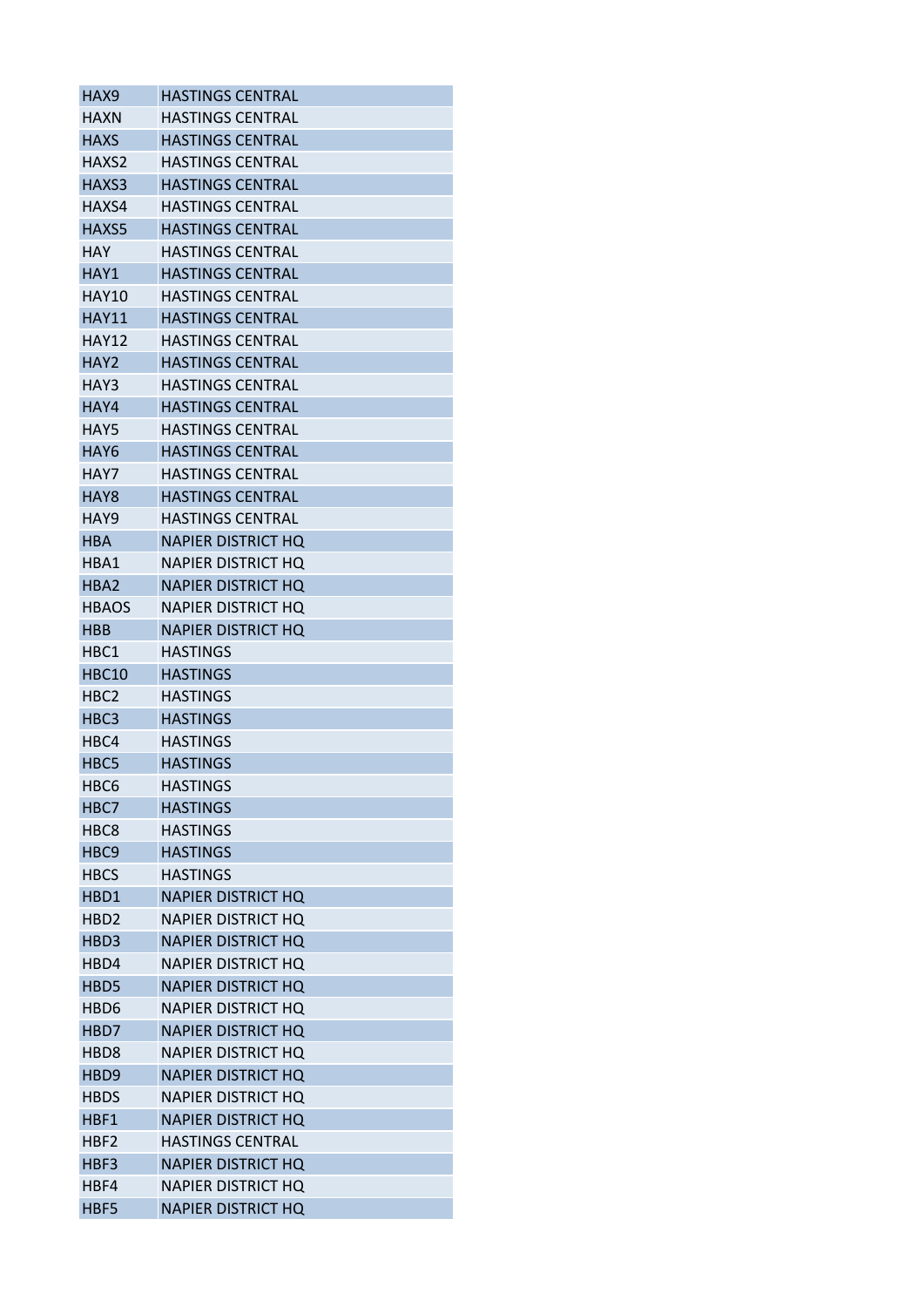| HBG          | NAPIER DISTRICT HO        |
|--------------|---------------------------|
| HBG1         | <b>NAPIER DISTRICT HO</b> |
| HBG2         | <b>NAPIER DISTRICT HO</b> |
| HBG3         | <b>NAPIER DISTRICT HO</b> |
| HBG4         | <b>NAPIER DISTRICT HO</b> |
| HBG5         | <b>NAPIER DISTRICT HQ</b> |
| HBG6         | NAPIER DISTRICT HO        |
| <b>HBI11</b> | <b>NAPIER DISTRICT HQ</b> |
| HBI12        | <b>NAPIER DISTRICT HO</b> |
| <b>HBI13</b> | <b>NAPIER DISTRICT HO</b> |
| <b>HBI14</b> | NAPIER DISTRICT HO        |
| <b>HBI15</b> | <b>NAPIER DISTRICT HQ</b> |
| <b>HBI16</b> | NAPIER DISTRICT HO        |
| <b>HBI17</b> | <b>NAPIER DISTRICT HQ</b> |
| <b>HBI18</b> | <b>NAPIER DISTRICT HO</b> |
| <b>HBI21</b> | <b>NAPIER DISTRICT HO</b> |
| HBI22        | NAPIER DISTRICT HO        |
| <b>HBI23</b> | <b>NAPIER DISTRICT HO</b> |
| <b>HBI24</b> | NAPIER DISTRICT HQ        |
| <b>HBI25</b> | <b>NAPIER DISTRICT HO</b> |
| <b>HBI26</b> | NAPIER DISTRICT HO        |
|              |                           |
| HBI27        | <b>NAPIER DISTRICT HQ</b> |
| <b>HBI28</b> | NAPIER DISTRICT HQ        |
| <b>HBI31</b> | <b>NAPIER DISTRICT HQ</b> |
| <b>HBI32</b> | NAPIER DISTRICT HO        |
| <b>HBI33</b> | <b>NAPIER DISTRICT HQ</b> |
| HBI34        | NAPIER DISTRICT HO        |
| <b>HBI35</b> | <b>NAPIER DISTRICT HQ</b> |
| <b>HBI36</b> | <b>NAPIER DISTRICT HQ</b> |
| <b>HBI37</b> | <b>NAPIER DISTRICT HQ</b> |
| HBI38        | NAPIER DISTRICT HO        |
| <b>HBI41</b> | <b>NAPIER DISTRICT HQ</b> |
| HBI42        | NAPIER DISTRICT HO        |
| <b>HBI43</b> | <b>NAPIER DISTRICT HQ</b> |
| <b>HBI44</b> | <b>NAPIER DISTRICT HO</b> |
| <b>HBI45</b> | <b>NAPIER DISTRICT HQ</b> |
| <b>HBI46</b> | NAPIER DISTRICT HO        |
| <b>HBI47</b> | <b>NAPIER DISTRICT HO</b> |
| <b>HBI48</b> | <b>NAPIER DISTRICT HQ</b> |
| <b>HBI51</b> | <b>NAPIER DISTRICT HQ</b> |
| <b>HBI52</b> | <b>NAPIER DISTRICT HQ</b> |
| <b>HBI53</b> | <b>NAPIER DISTRICT HQ</b> |
| <b>HBI54</b> | <b>NAPIER DISTRICT HQ</b> |
| <b>HBI55</b> | <b>NAPIER DISTRICT HQ</b> |
| <b>HBI56</b> | NAPIER DISTRICT HO        |
| <b>HBI57</b> | <b>NAPIER DISTRICT HQ</b> |
| <b>HBI58</b> | <b>NAPIER DISTRICT HQ</b> |
| HBJ1         | <b>HASTINGS CENTRAL</b>   |
| <b>HBJ10</b> | <b>HASTINGS CENTRAL</b>   |
| HBJ2         | <b>HASTINGS CENTRAL</b>   |
| HBJ3         | <b>HASTINGS CENTRAL</b>   |
|              |                           |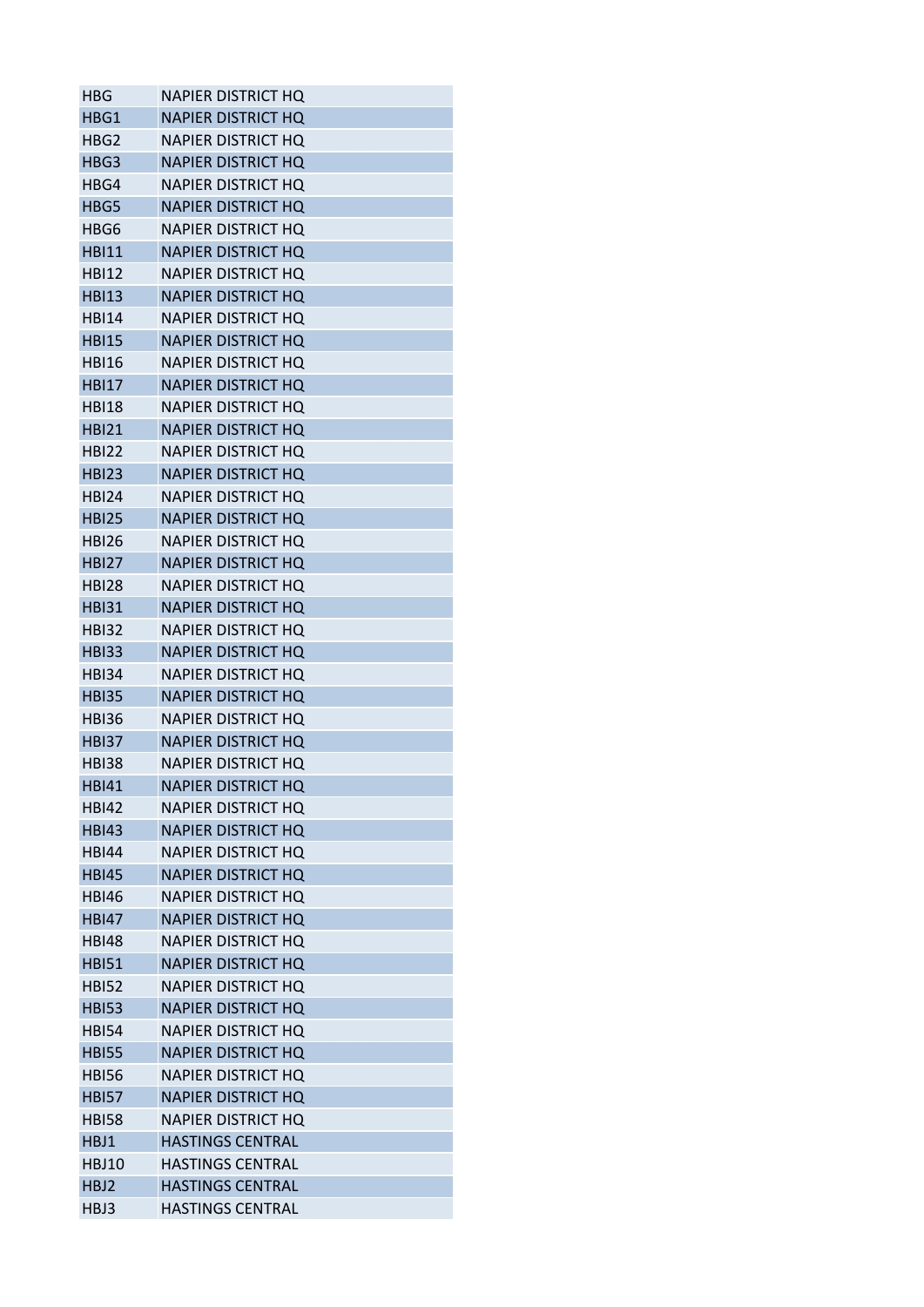| HBJ4                     | <b>HASTINGS CENTRAL</b>   |
|--------------------------|---------------------------|
| HBJ5                     | <b>HASTINGS CENTRAL</b>   |
| HBJ6                     | <b>HASTINGS CENTRAL</b>   |
| HBJ7                     | <b>HASTINGS CENTRAL</b>   |
| HBJ8                     | <b>HASTINGS CENTRAL</b>   |
| HBJ9                     | <b>HASTINGS CENTRAL</b>   |
| <b>HBJS</b>              | <b>NAPIER</b>             |
| HBK1                     | <b>NAPIER DISTRICT HQ</b> |
| <b>HBK10</b>             | <b>NAPIER DISTRICT HQ</b> |
| нвк2                     | NAPIER DISTRICT HO        |
| HBK3                     | <b>NAPIER DISTRICT HQ</b> |
| HBK4                     | NAPIER DISTRICT HO        |
| HBK5                     | <b>NAPIER DISTRICT HQ</b> |
| нвк6                     | NAPIER DISTRICT HQ        |
| HBK7                     | <b>NAPIER DISTRICT HQ</b> |
| HBK8                     | <b>NAPIER DISTRICT HQ</b> |
| HBK9                     | <b>NAPIER DISTRICT HQ</b> |
| HBL                      | <b>HASTINGS</b>           |
| HBN1                     | <b>NAPIER DISTRICT HQ</b> |
| HBN2                     | NAPIER DISTRICT HO        |
| HBN <sub>3</sub>         | <b>NAPIER DISTRICT HO</b> |
| HBN4                     | NAPIER DISTRICT HO        |
| HBN5                     | <b>NAPIER DISTRICT HQ</b> |
| HBN <sub>6</sub>         | <b>NAPIER</b>             |
| HBN7                     | <b>NAPIER</b>             |
| HBN8                     | <b>NAPIER</b>             |
| HBO1                     | <b>HASTINGS CENTRAL</b>   |
|                          |                           |
| HBO2<br>HBO <sub>3</sub> | <b>NAPIER DISTRICT HQ</b> |
|                          | <b>GISBORNE</b>           |
| HBON                     | <b>HASTINGS</b>           |
| HBP12                    | <b>NAPIER DISTRICT HQ</b> |
| <b>HBP13</b>             | <b>NAPIER DISTRICT HQ</b> |
| HBP14                    | <b>NAPIER DISTRICT HQ</b> |
| <b>HBP15</b>             | <b>NAPIER DISTRICT HQ</b> |
| <b>HBP16</b>             | <b>NAPIER DISTRICT HQ</b> |
| HBP21                    | <b>NAPIER DISTRICT HO</b> |
| <b>HBP22</b>             | <b>NAPIER DISTRICT HQ</b> |
| HBP23                    | <b>NAPIER DISTRICT HQ</b> |
| <b>HBP24</b>             | <b>NAPIER DISTRICT HO</b> |
| HBP25                    | <b>NAPIER DISTRICT HQ</b> |
| HBP26                    | <b>NAPIER DISTRICT HQ</b> |
| HBP27                    | <b>NAPIER DISTRICT HQ</b> |
| HBPNT1                   | <b>NAPIER DISTRICT HQ</b> |
| HBPNT2                   | <b>NAPIER DISTRICT HQ</b> |
| HBPNT3                   | <b>NAPIER DISTRICT HQ</b> |
| HBPNT4                   | NAPIER DISTRICT HO        |
| HBPNT5                   | <b>NAPIER DISTRICT HQ</b> |
| HBPNT6                   | <b>NAPIER DISTRICT HQ</b> |
| <b>HBPNTS</b>            | <b>NAPIER DISTRICT HQ</b> |
| <b>HBPS</b>              | <b>NAPIER DISTRICT HQ</b> |
| <b>HBQ11</b>             | <b>NAPIER DISTRICT HQ</b> |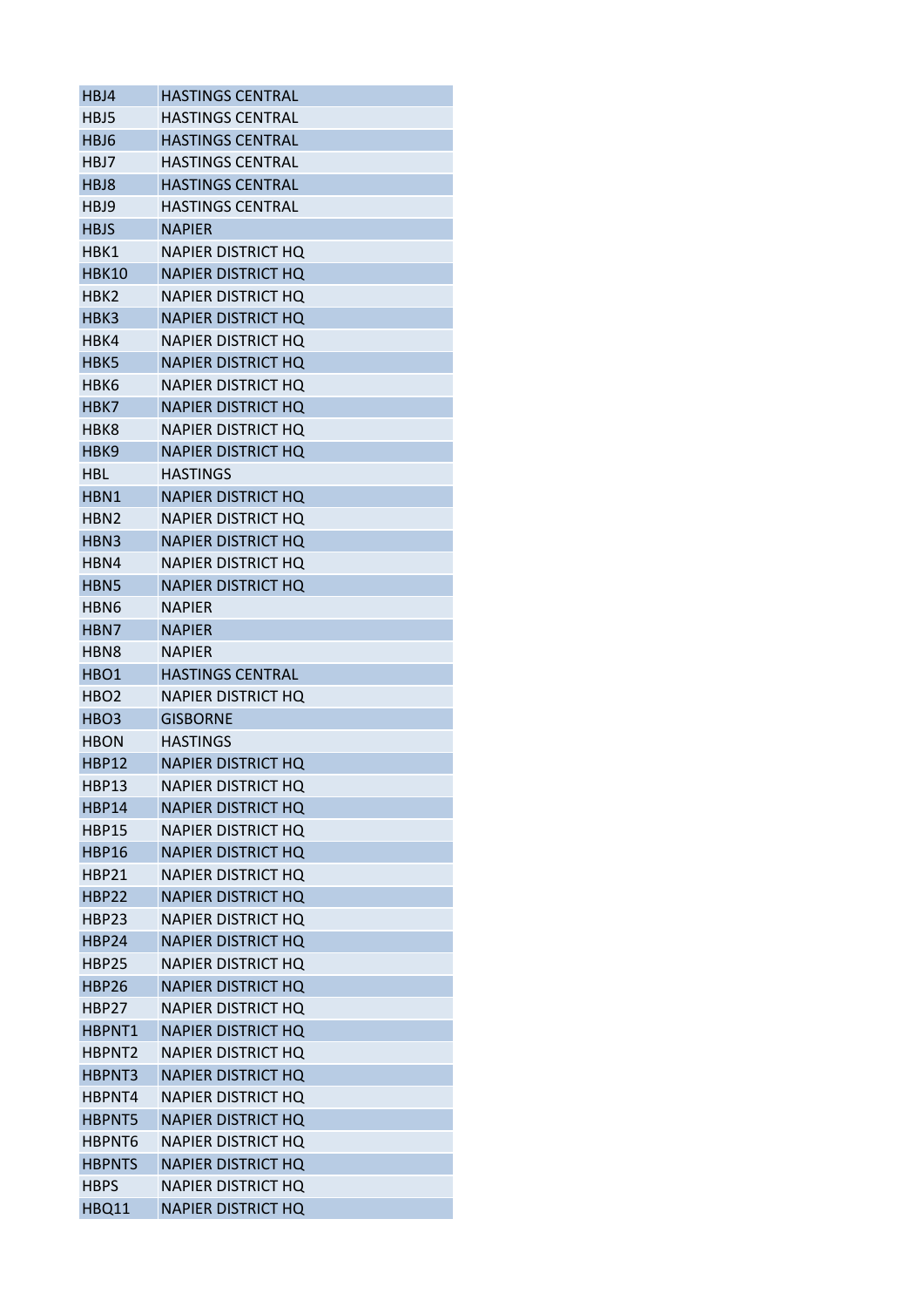| HBQ12        | <b>NAPIER DISTRICT HQ</b> |
|--------------|---------------------------|
| HBQ13        | <b>NAPIER DISTRICT HQ</b> |
| HBQ14        | <b>NAPIER DISTRICT HQ</b> |
| <b>HBQ21</b> | <b>NAPIER DISTRICT HQ</b> |
| HBQ22        | <b>NAPIER DISTRICT HO</b> |
| HBQ23        | <b>NAPIER DISTRICT HQ</b> |
| HBQ24        | NAPIER DISTRICT HQ        |
| <b>HBQ31</b> | <b>NAPIER DISTRICT HQ</b> |
| HBQ32        | <b>NAPIER DISTRICT HQ</b> |
| HBQ33        | <b>NAPIER DISTRICT HQ</b> |
| HBQ34        | <b>NAPIER DISTRICT HQ</b> |
| HBQ41        | <b>NAPIER DISTRICT HQ</b> |
| HBQ42        | NAPIER DISTRICT HQ        |
| HBQ43        | <b>NAPIER DISTRICT HQ</b> |
| HBQ44        | <b>NAPIER DISTRICT HQ</b> |
| <b>HBQ51</b> | <b>NAPIER DISTRICT HQ</b> |
| HBQ52        | <b>NAPIER DISTRICT HQ</b> |
| HBQ53        | <b>NAPIER DISTRICT HQ</b> |
| HBQ54        | <b>NAPIER DISTRICT HQ</b> |
| HBR          | <b>HALFMOON BAY</b>       |
| HBR1         | <b>NAPIER DISTRICT HQ</b> |
| <b>HBR10</b> | <b>NAPIER DISTRICT HQ</b> |
| HBR2         | NAPIER DISTRICT HQ        |
| HBR3         | <b>NAPIER DISTRICT HQ</b> |
| HBR4         | <b>NAPIER DISTRICT HQ</b> |
| HBR5         | <b>NAPIER DISTRICT HQ</b> |
| HBR6         | <b>NAPIER DISTRICT HQ</b> |
| HBR7         | <b>NAPIER DISTRICT HQ</b> |
| HBR8         | <b>NAPIER DISTRICT HQ</b> |
| HBR9         | <b>NAPIER DISTRICT HQ</b> |
| <b>HBS11</b> | <b>NAPIER DISTRICT HQ</b> |
| <b>HBS12</b> | <b>NAPIER DISTRICT HQ</b> |
| HBS21        | NAPIER DISTRICT HQ        |
| <b>HBS22</b> | <b>NAPIER DISTRICT HQ</b> |
| HBS31        | <b>NAPIER DISTRICT HQ</b> |
| <b>HBS32</b> | <b>NAPIER DISTRICT HQ</b> |
| <b>HBS41</b> | <b>NAPIER DISTRICT HQ</b> |
| <b>HBS42</b> | <b>NAPIER DISTRICT HQ</b> |
| <b>HBS51</b> | <b>NAPIER DISTRICT HO</b> |
| <b>HBS52</b> | <b>NAPIER DISTRICT HQ</b> |
| <b>HBSAR</b> | <b>NAPIER DISTRICT HQ</b> |
| <b>HBT11</b> | <b>NAPIER DISTRICT HQ</b> |
| <b>HBT12</b> | <b>NAPIER DISTRICT HQ</b> |
| <b>HBT13</b> | <b>NAPIER DISTRICT HQ</b> |
| <b>HBT14</b> | <b>NAPIER DISTRICT HQ</b> |
| <b>HBT15</b> | <b>NAPIER DISTRICT HQ</b> |
| <b>HBT16</b> | <b>NAPIER DISTRICT HQ</b> |
| <b>HBT17</b> | <b>NAPIER DISTRICT HQ</b> |
| HBT18        | NAPIER DISTRICT HQ        |
| <b>HBT19</b> | <b>NAPIER DISTRICT HQ</b> |
| <b>HBT21</b> | <b>NAPIER DISTRICT HQ</b> |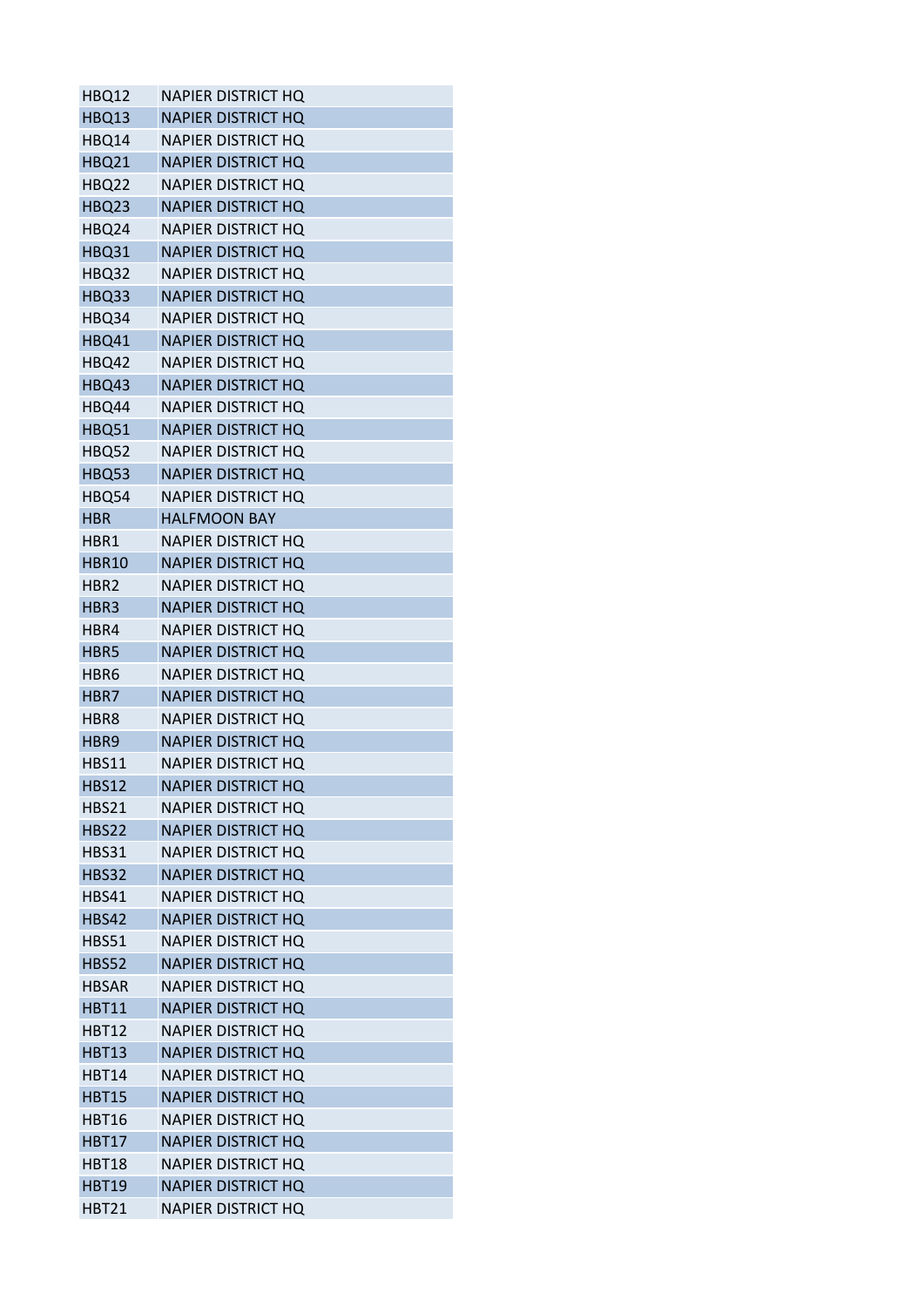| HBT22            | NAPIER DISTRICT HO        |
|------------------|---------------------------|
| HBT23            | NAPIER DISTRICT HO        |
| <b>HBT24</b>     | <b>NAPIER DISTRICT HO</b> |
| HBT25            | NAPIER DISTRICT HO        |
| <b>HBT26</b>     | <b>NAPIER DISTRICT HQ</b> |
| <b>HBT27</b>     | NAPIER DISTRICT HQ        |
| <b>HBT28</b>     | <b>NAPIER DISTRICT HQ</b> |
| HBT29            | <b>NAPIER DISTRICT HO</b> |
| <b>HBT31</b>     | <b>NAPIER DISTRICT HQ</b> |
| <b>HBT32</b>     | NAPIER DISTRICT HO        |
| <b>HBT33</b>     | <b>NAPIER DISTRICT HQ</b> |
| HBT34            | NAPIER DISTRICT HO        |
| <b>HBT35</b>     | <b>NAPIER DISTRICT HQ</b> |
| HBT36            | <b>NAPIER DISTRICT HQ</b> |
| <b>HBT37</b>     | <b>NAPIER DISTRICT HQ</b> |
| <b>HBT38</b>     | NAPIER DISTRICT HO        |
| <b>HBT39</b>     | <b>NAPIER DISTRICT HO</b> |
| HBTC1            | HASTINGS                  |
| <b>HBTN</b>      | <b>NAPIER DISTRICT HQ</b> |
| HBU1             | NAPIER DISTRICT HO        |
| HBU <sub>2</sub> | <b>NAPIER DISTRICT HQ</b> |
| HBU3             | NAPIER DISTRICT HO        |
| HBU4             | <b>NAPIER DISTRICT HQ</b> |
| HBU5             | NAPIER DISTRICT HQ        |
| HBV1             | <b>NAPIER DISTRICT HQ</b> |
| HBV2             | NAPIER DISTRICT HQ        |
| HBV3             | <b>NAPIER DISTRICT HQ</b> |
| HBX11            | <b>HASTINGS</b>           |
| <b>HBX12</b>     | <b>HASTINGS</b>           |
| HBX13            | <b>HASTINGS</b>           |
| HBX14            | <b>HASTINGS</b>           |
| <b>HBX15</b>     | <b>HASTINGS</b>           |
| <b>HBX21</b>     | <b>HASTINGS</b>           |
| <b>HBX22</b>     | <b>HASTINGS</b>           |
| <b>HBX23</b>     | <b>HASTINGS</b>           |
| HBX24            | HASTINGS                  |
| <b>HBX25</b>     | <b>NAPIER</b>             |
| HBX31            | <b>HASTINGS</b>           |
| <b>HBX32</b>     | <b>HASTINGS</b>           |
| HBX33            | <b>HASTINGS</b>           |
| HBX34            | <b>HASTINGS</b>           |
| HBX35            | <b>HASTINGS</b>           |
| <b>HBX41</b>     | <b>HASTINGS</b>           |
| <b>HBX42</b>     | <b>HASTINGS</b>           |
| <b>HBX43</b>     | <b>HASTINGS</b>           |
| HBX44            | HASTINGS                  |
| <b>HBX45</b>     | <b>HASTINGS</b>           |
| <b>HBX51</b>     | <b>HASTINGS</b>           |
| <b>HBX52</b>     | <b>HASTINGS</b>           |
| <b>HBX53</b>     | <b>HASTINGS</b>           |
| <b>HBX54</b>     | <b>HASTINGS</b>           |
|                  |                           |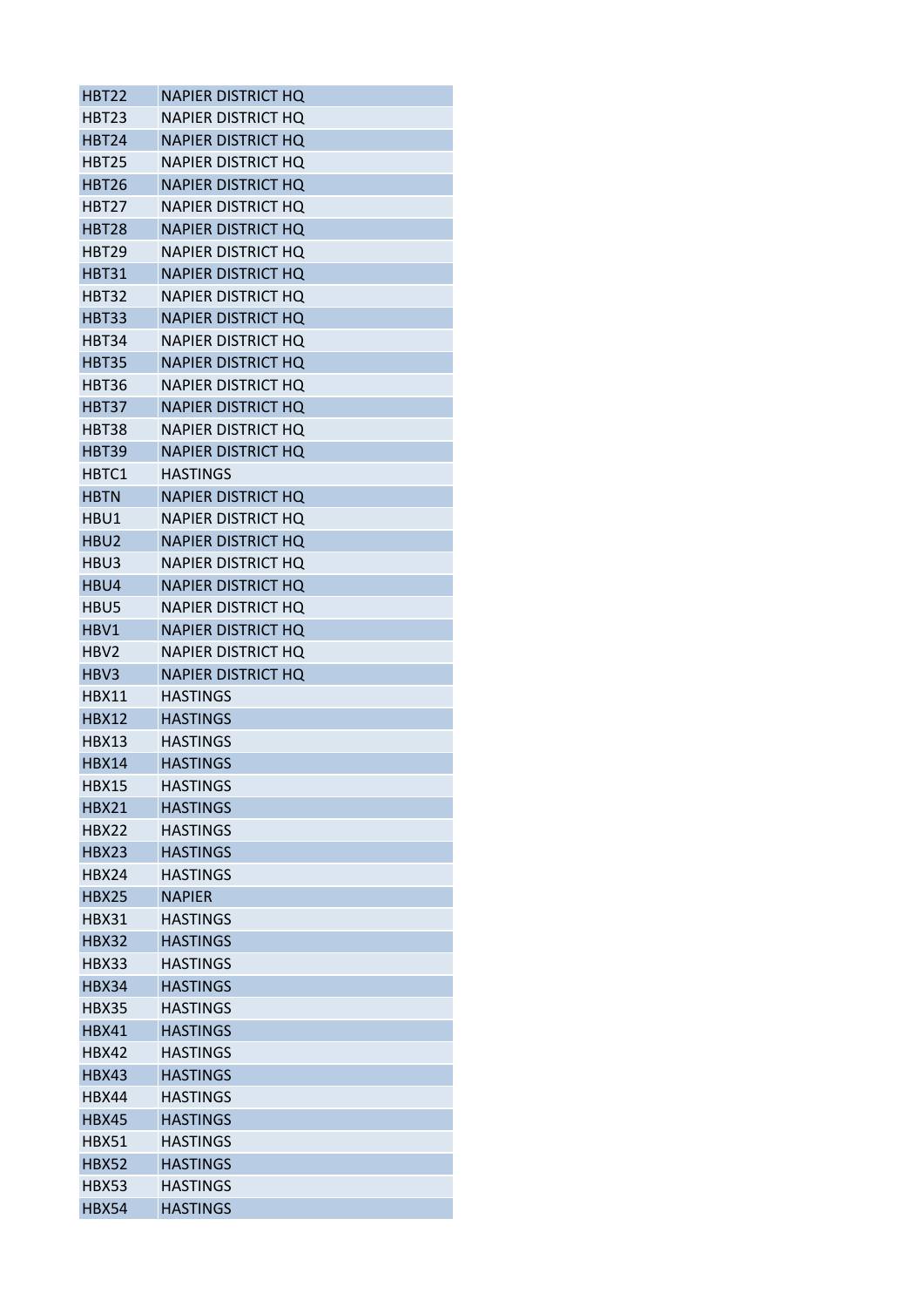| <b>HBX55</b>      | HASTINGS                  |
|-------------------|---------------------------|
| <b>HBX56</b>      | HASTINGS                  |
| <b>HBX61</b>      | <b>HASTINGS</b>           |
| <b>HBX62</b>      | <b>HASTINGS</b>           |
| <b>HBX63</b>      | <b>HASTINGS</b>           |
| HBXN1             | <b>HASTINGS</b>           |
| HBXS1             | HASTINGS                  |
| HBXS2             | <b>HASTINGS</b>           |
| HBXS3             | <b>HASTINGS</b>           |
| HBXS4             | <b>HASTINGS</b>           |
| HBXS5             | <b>HASTINGS</b>           |
| HBXS6             | <b>HASTINGS</b>           |
| HBXS7             | <b>HASTINGS</b>           |
| HBXS8             | <b>HASTINGS</b>           |
| HBY1              | NAPIER DISTRICT HQ        |
| <b>HBY10</b>      | <b>NAPIER DISTRICT HQ</b> |
| HBY2              | NAPIER DISTRICT HQ        |
| HBY3              | <b>NAPIER DISTRICT HQ</b> |
| HBY4              | NAPIER DISTRICT HO        |
| HBY5              | <b>NAPIER DISTRICT HO</b> |
| HBY6              | NAPIER DISTRICT HO        |
| HBY7              | <b>NAPIER DISTRICT HQ</b> |
| HBY8              | NAPIER DISTRICT HO        |
| HBY9              | <b>NAPIER DISTRICT HQ</b> |
| HBZ1              | NAPIER DISTRICT HQ        |
| <b>HBZ10</b>      | <b>NAPIER DISTRICT HQ</b> |
| HBZ2              | <b>NAPIER DISTRICT HQ</b> |
| HBZ3              | <b>NAPIER DISTRICT HO</b> |
| HBZ4              | NAPIER DISTRICT HO        |
| HBZ5              | NAPIER DISTRICT HQ        |
| HBZ6              | NAPIER DISTRICT HO        |
| HBZ7              | <b>NAPIER DISTRICT HQ</b> |
| HBZ8              | <b>NAPIER DISTRICT HQ</b> |
| HBZ9              | <b>NAPIER DISTRICT HQ</b> |
| <b>HCCP</b>       | <b>HAVELOCK NORTH</b>     |
| <b>HCO</b>        | <b>HAVELOCK NORTH</b>     |
| HCQ1              | <b>HAVELOCK NORTH</b>     |
| HCQ <sub>2</sub>  | <b>HAVELOCK NORTH</b>     |
| HCQ3              | <b>HAVELOCK NORTH</b>     |
| HCQ4              | <b>HAVELOCK NORTH</b>     |
| HCQ5              | <b>HAVELOCK NORTH</b>     |
| <b>HCS</b>        | <b>HAVELOCK NORTH</b>     |
| <b>HDR</b>        | <b>HAMPDEN</b>            |
| <b>HEC</b>        | <b>HELENSVILLE</b>        |
| <b>HECP</b>       | <b>OREWA</b>              |
| HECP <sub>2</sub> | <b>OREWA</b>              |
| HEE               | <b>HELENSVILLE</b>        |
| HEE1              | <b>HELENSVILLE</b>        |
| HEE2              | <b>HELENSVILLE</b>        |
| HEE3              | <b>HELENSVILLE</b>        |
| HEL1              | <b>HELENSVILLE</b>        |
|                   |                           |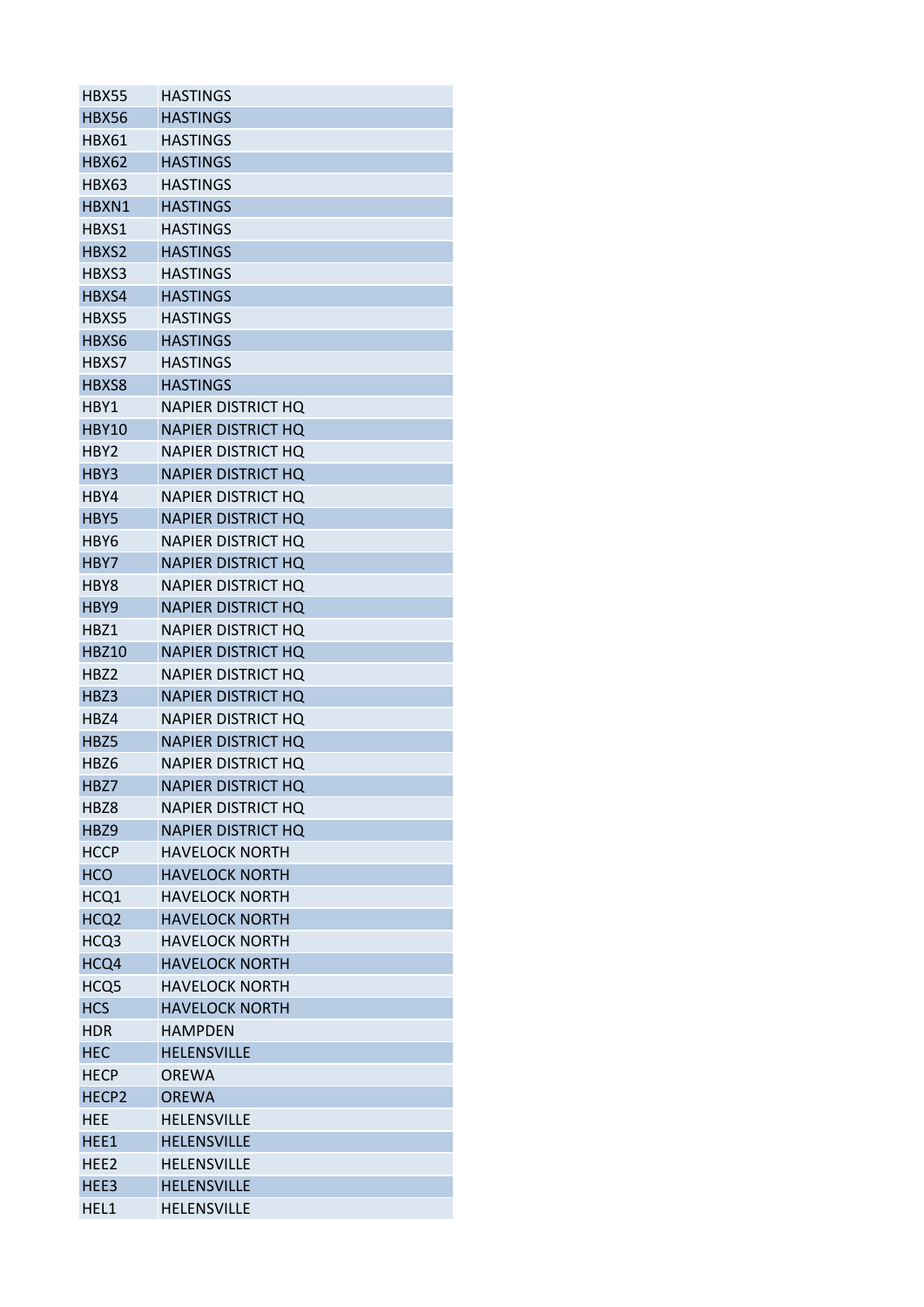| <b>HEO</b>         | <b>HELENSVILLE</b>                 |
|--------------------|------------------------------------|
| <b>HFR</b>         | <b>HELENSVILLE</b>                 |
| HER1               | <b>HELENSVILLE</b>                 |
| HER2               | <b>HELENSVILLE</b>                 |
| HER3               | <b>HELENSVILLE</b>                 |
| HER4               | <b>HELENSVILLE</b>                 |
| HER5               | <b>HELENSVILLE</b>                 |
| HER <sub>6</sub>   | <b>HELENSVILLE</b>                 |
| <b>HES</b>         | <b>HELENSVILLE</b>                 |
| <b>HET</b>         | <b>HELENSVILLE</b>                 |
| HET <sub>1</sub>   | <b>HELENSVILLE</b>                 |
| HET <sub>2</sub>   | <b>HELENSVILLE</b>                 |
| <b>HEY</b>         | <b>HELENSVILLE</b>                 |
| <b>HGR</b>         | <b>HIKURANGI</b>                   |
| HGR1               | <b>WHANGAREI</b>                   |
| HGR <sub>2</sub>   | WHANGAREI                          |
| HGR <sub>3</sub>   | <b>HIKURANGI</b>                   |
| <b>HGT</b>         | HIKURANGI                          |
| <b>HHO</b>         | <b>HOUHORA</b>                     |
| <b>HHR</b>         | <b>HOUHORA</b>                     |
| HHR <sub>2</sub>   | <b>HOUHORA</b>                     |
| <b>HIO31</b>       | <b>HOWICK</b>                      |
| HIO3A              | <b>HOWICK</b>                      |
| HIO3B              | <b>HOWICK</b>                      |
| HIO <sub>3</sub> C | <b>HOWICK</b>                      |
| HIO3D              | <b>HOWICK</b>                      |
| HIO3E              | <b>HOWICK</b>                      |
| HIO3F              | <b>HOWICK</b>                      |
| HKC                | <b>HOKITIKA</b>                    |
| <b>HKCP</b>        | <b>HOKITIKA</b>                    |
| <b>HKI</b>         | <b>HOKITIKA</b>                    |
| <b>HKO</b>         | <b>HOKITIKA</b>                    |
| <b>HKQ</b>         | <b>HOKITIKA</b>                    |
| HKQ1               | <b>HOKITIKA</b>                    |
|                    |                                    |
| HKQ2               | <b>HOKITIKA</b><br><b>HOKITIKA</b> |
| HKQ3               |                                    |
| HKQ4               | <b>HOKITIKA</b>                    |
| HKQ5               | <b>HOKITIKA</b>                    |
| HKQ6               | <b>HOKITIKA</b>                    |
| HKR1               | <b>HELENSVILLE</b>                 |
| HKR <sub>2</sub>   | <b>HELENSVILLE</b>                 |
| HKR3               | <b>HELENSVILLE</b>                 |
| HKR4               | <b>HELENSVILLE</b>                 |
| <b>HKS</b>         | <b>HOKITIKA</b>                    |
| HKS2               | <b>HOKITIKA</b>                    |
| <b>HKT</b>         | <b>HOKITIKA</b>                    |
| HKT1               | <b>HOKITIKA</b>                    |
| HKT <sub>2</sub>   | <b>HOKITIKA</b>                    |
| <b>HKY</b>         | <b>HOKITIKA</b>                    |
| <b>HLA</b>         | <b>HAMILTON DHQ</b>                |
| HLA1               | <b>HAMILTON DHQ</b>                |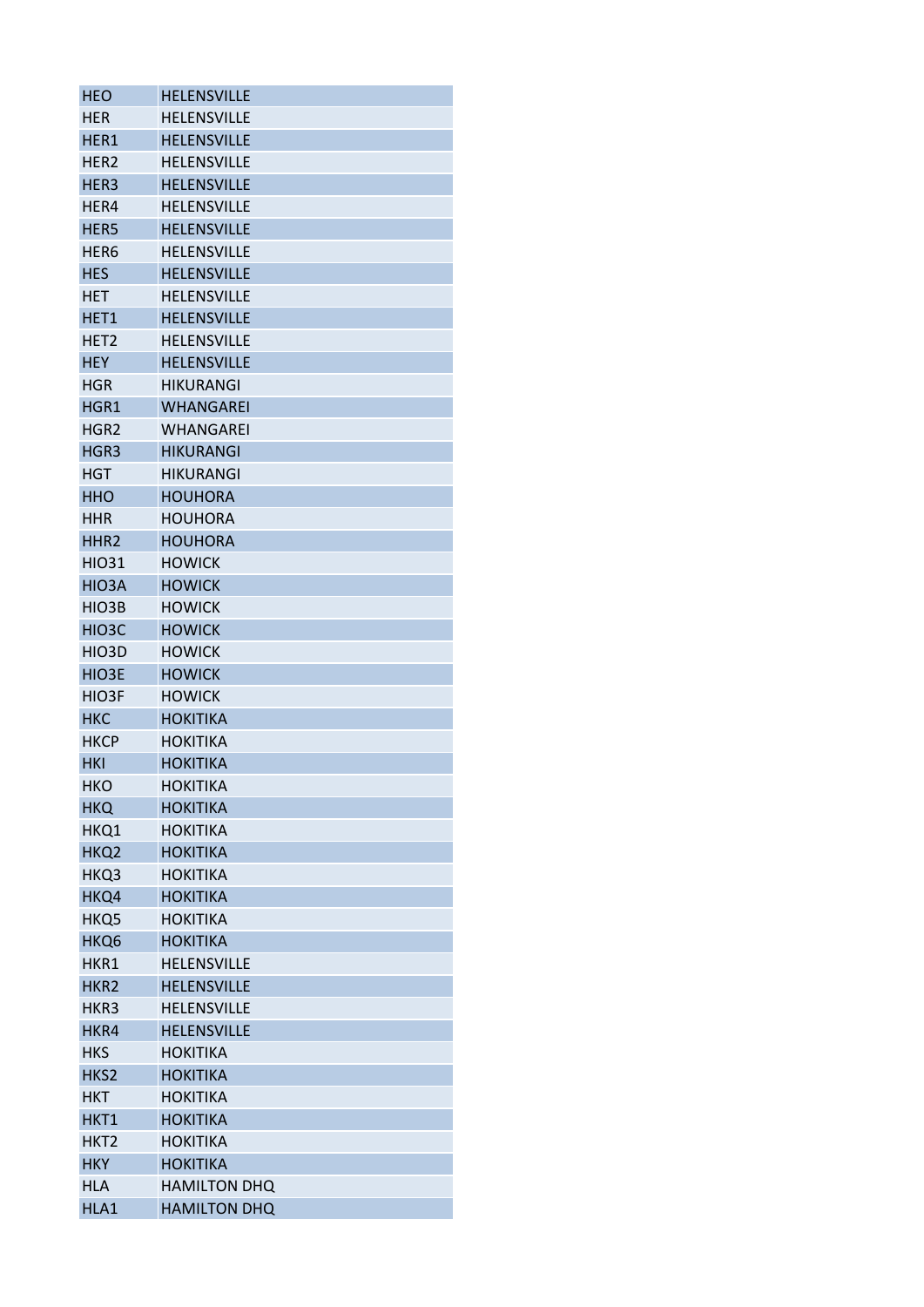| HLA10            | <b>HAMILTON DHQ</b>     |
|------------------|-------------------------|
| <b>HLA11</b>     | <b>HAMILTON DHQ</b>     |
| HLA12            | <b>HAMILTON DHQ</b>     |
| HLA <sub>2</sub> | <b>HAMILTON DHQ</b>     |
| HLA3             | <b>HAMILTON DHQ</b>     |
| HLA4             | <b>HAMILTON DHQ</b>     |
| HLA5             | <b>HAMILTON DHQ</b>     |
| HLA6             | <b>HAMILTON DHQ</b>     |
| HLA7             | <b>HAMILTON DHQ</b>     |
| HLA8             | <b>HAMILTON DHQ</b>     |
| HLA9             | <b>HAMILTON DHQ</b>     |
| HLB1             | <b>HAMILTON DHQ</b>     |
| HLB <sub>2</sub> | <b>HAMILTON DHQ</b>     |
| HLB3             | <b>HAMILTON DHQ</b>     |
| HLB4             | <b>HAMILTON DHQ</b>     |
| HLB5             | <b>HAMILTON DHQ</b>     |
| HLB6             | <b>HAMILTON DHQ</b>     |
| HLB7             | <b>HAMILTON DHQ</b>     |
| <b>HLBAIL1</b>   | <b>HAMILTON CENTRAL</b> |
| <b>HLBAIL2</b>   | <b>HAMILTON CENTRAL</b> |
| <b>HLBAIL3</b>   | <b>HAMILTON CENTRAL</b> |
| HLC1             | <b>HAMILTON DHQ</b>     |
| HLC <sub>2</sub> | <b>HAMILTON DHQ</b>     |
| HLC3             | <b>HAMILTON DHQ</b>     |
| HLC4             | <b>HAMILTON DHQ</b>     |
| HLC5             | <b>HAMILTON DHQ</b>     |
| HLCAS1           | <b>HAMILTON DHQ</b>     |
| HLCAS2           | <b>HAMILTON DHQ</b>     |
| <b>HLCS</b>      | <b>HAMILTON DHQ</b>     |
| HLD1             | <b>HAMILTON DHQ</b>     |
| HLD <sub>2</sub> | <b>HAMILTON DHQ</b>     |
| HLD3             | <b>HAMILTON DHQ</b>     |
| HLD4             | <b>HAMILTON DHQ</b>     |
| HLD5             | <b>HAMILTON DHQ</b>     |
| HLD6             | <b>HAMILTON DHQ</b>     |
| HLD7             | <b>HAMILTON DHQ</b>     |
| HLD <sub>8</sub> | <b>HAMILTON DHQ</b>     |
| HLD9             | <b>HAMILTON DHQ</b>     |
| HLE1             | <b>HAMILTON CENTRAL</b> |
| HLF <sub>2</sub> | <b>HAMILTON CENTRAL</b> |
| HLE3             | <b>HAMILTON CENTRAL</b> |
| HLE4             | <b>HAMILTON CENTRAL</b> |
| HLE5             | <b>HAMILTON CENTRAL</b> |
| HLE6             | <b>HAMILTON CENTRAL</b> |
| HLE7             | <b>HAMILTON CENTRAL</b> |
| HLE8             | <b>HAMILTON CENTRAL</b> |
| HLE9             | <b>HAMILTON CENTRAL</b> |
| HLES1            | <b>HAMILTON CENTRAL</b> |
| HLF1             | <b>HAMILTON DHQ</b>     |
| HLF <sub>2</sub> | <b>HAMILTON DHQ</b>     |
| HLF3             | <b>HAMILTON DHQ</b>     |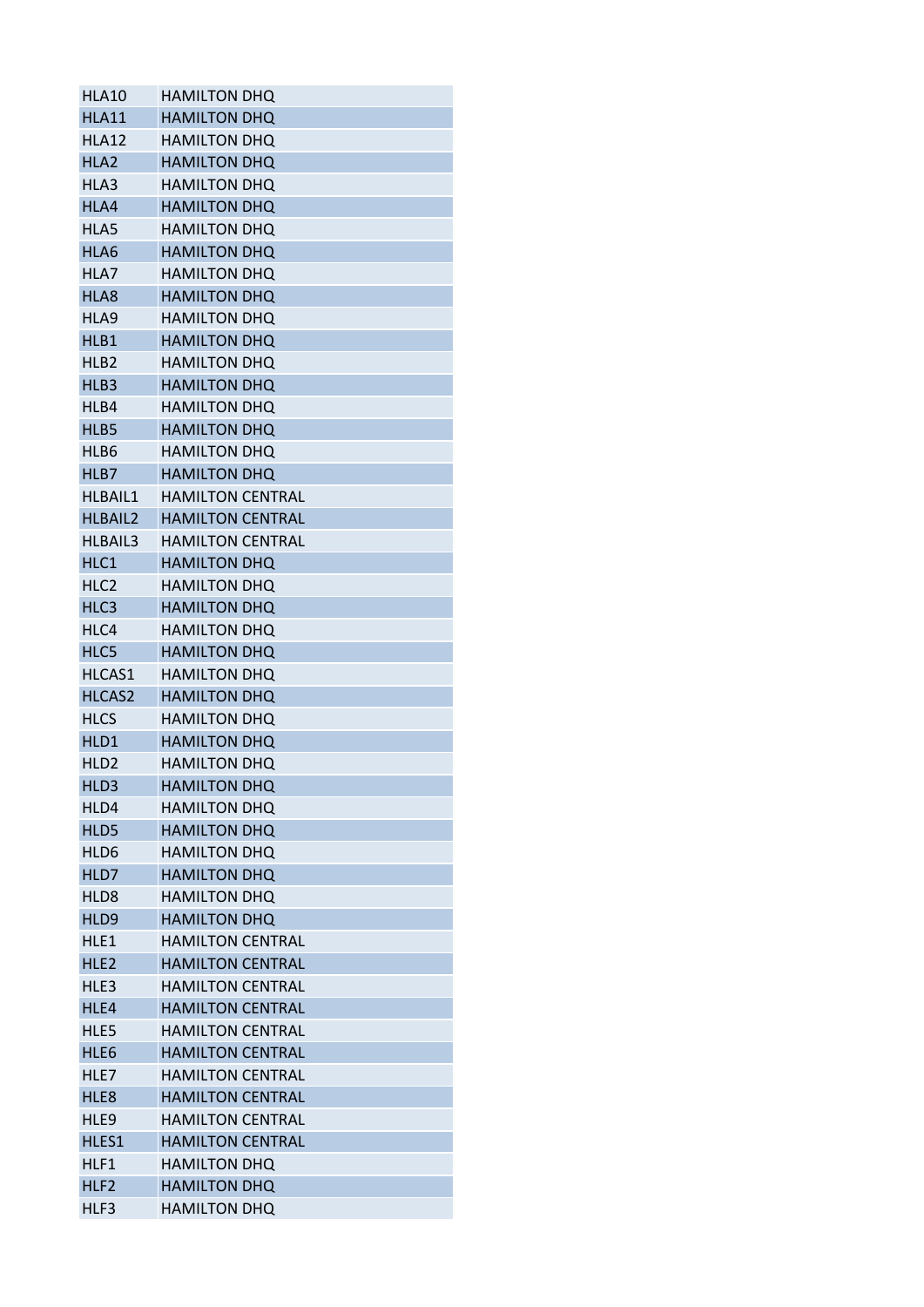| HLF4             | <b>HAMILTON DHQ</b>          |
|------------------|------------------------------|
| HLF5             | <b>HAMILTON DHQ</b>          |
| HLF6             | <b>HAMILTON DHQ</b>          |
| HLF7             | <b>HAMILTON DHQ</b>          |
| HLF8             | <b>HAMILTON DHQ</b>          |
|                  | <b>HLFRAUD1 HAMILTON DHQ</b> |
|                  | <b>HLFRAUD2 HAMILTON DHQ</b> |
|                  | <b>HLFRAUD3 HAMILTON DHQ</b> |
| <b>HLFV</b>      | <b>HAMILTON</b>              |
| HLG1             | <b>HAMILTON DHQ</b>          |
| HLGT1            | <b>HAMILTON DISTRICT</b>     |
| HLH1             | <b>HAMILTON DHQ</b>          |
| <b>HLH10</b>     | <b>HAMILTON DHQ</b>          |
| HLH <sub>2</sub> | <b>HAMILTON DHQ</b>          |
| HLH3             | <b>HAMILTON DHQ</b>          |
| HLH4             | <b>HAMILTON DHQ</b>          |
|                  |                              |
| HLH <sub>5</sub> | <b>HAMILTON DHQ</b>          |
| HLH <sub>6</sub> | <b>HAMILTON DHQ</b>          |
| HLH7             | <b>HAMILTON DHQ</b>          |
| HLH <sub>8</sub> | <b>HAMILTON DHQ</b>          |
| HLH <sub>9</sub> | <b>HAMILTON DHQ</b>          |
|                  | HLINQST1 HAMILTON DHQ        |
| HLINQST2         | <b>HAMILTON DHQ</b>          |
| <b>HLINTL</b>    | <b>HAMILTON DHQ</b>          |
| <b>HLINTL1</b>   | <b>HAMILTON DHQ</b>          |
| <b>HLINTL2</b>   | <b>HAMILTON CENTRAL</b>      |
| <b>HLINTL3</b>   | <b>HAMILTON CENTRAL</b>      |
| HLINTL4          | <b>HAMILTON CENTRAL</b>      |
| <b>HLINTL5</b>   | <b>HAMILTON CENTRAL</b>      |
| <b>HLINTL6</b>   | <b>HAMILTON CENTRAL</b>      |
| <b>HLINTLN1</b>  | <b>HAMILTON DHQ</b>          |
| <b>HLINTLS</b>   | <b>HAMILTON DHQ</b>          |
| <b>HLINTLS1</b>  | <b>HAMILTON CENTRAL</b>      |
| <b>HLINTLS2</b>  | <b>HAMILTON CENTRAL</b>      |
| HL1              | <b>WAIKATO</b>               |
| <b>HLJ15</b>     | <b>WAIKATO</b>               |
| HLJ2             | <b>WAIKATO</b>               |
| HLJ3             | <b>WAIKATO</b>               |
| HLJ4             | <b>WAIKATO</b>               |
| HLJ5             | <b>WAIKATO</b>               |
| HLJ6             | <b>WAIKATO</b>               |
| HLJ7             | <b>WAIKATO</b>               |
| HLJ8             | <b>WAIKATO</b>               |
|                  | <b>WAIKATO</b>               |
| HLJS1            |                              |
| HLJS2            | <b>WAIKATO</b>               |
| <b>HLMDT</b>     | <b>WAIKATO</b>               |
| HLN1             | <b>HAMILTON CITY</b>         |
| <b>HLN10</b>     | <b>HAMILTON CITY</b>         |
| <b>HLN11</b>     | <b>HAMILTON CITY</b>         |
| <b>HLN12</b>     | <b>PAEROA</b>                |
| <b>HLN13</b>     | <b>HAMILTON CITY</b>         |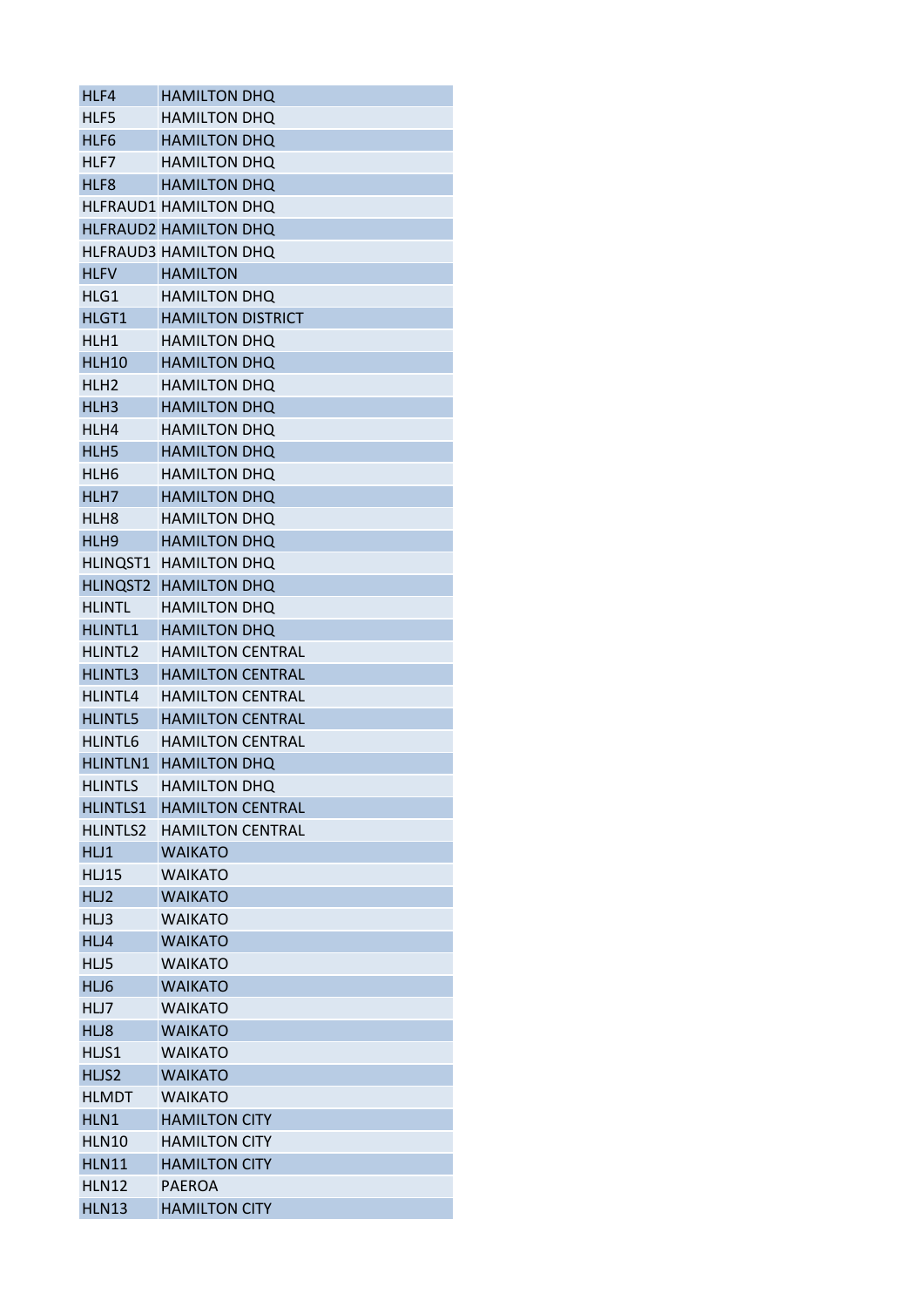| <b>HLN14</b>     | <b>HAMILTON CITY</b>    |
|------------------|-------------------------|
| <b>HLN15</b>     | <b>HAMILTON CITY</b>    |
| HLN <sub>2</sub> | <b>HAMILTON CITY</b>    |
| HLN3             | <b>HAMILTON CITY</b>    |
| HLN4             | <b>HAMILTON CITY</b>    |
| HLN5             | <b>HAMILTON CITY</b>    |
| HLN <sub>6</sub> | <b>HAMILTON CITY</b>    |
| HLN7             | <b>HAMILTON CITY</b>    |
| HLN <sub>8</sub> | <b>HAMILTON CITY</b>    |
| HLN9             | <b>HAMILTON CITY</b>    |
| HLO1             | <b>HAMILTON DHQ</b>     |
| HLO <sub>2</sub> | <b>HAMILTON DHQ</b>     |
| HLO3             | <b>HAMILTON DHQ</b>     |
| HLO4             | <b>HAMILTON DHQ</b>     |
| HLO <sub>5</sub> | <b>HAMILTON DHQ</b>     |
| HLO6             | <b>HAMILTON DHQ</b>     |
| HLO7             | <b>HAMILTON DHQ</b>     |
| <b>HLOS</b>      | <b>HAMILTON DHQ</b>     |
| <b>HLOSH</b>     | <b>HAMILTON CITY</b>    |
| HLP1             | <b>HAMILTON DHQ</b>     |
| HLP <sub>2</sub> | <b>HAMILTON DHQ</b>     |
| HLP3             | <b>HAMILTON DHQ</b>     |
| HLP4             | <b>HAMILTON DHQ</b>     |
| HLP5             | <b>HAMILTON DHQ</b>     |
| HLP6             | <b>HAMILTON DHQ</b>     |
| HLP7             | <b>HAMILTON DHQ</b>     |
| HLP8             | <b>HAMILTON DHQ</b>     |
| <b>HLPDM</b>     | <b>HAMILTON DHQ</b>     |
| HLQ1             | <b>HAMILTON</b>         |
| <b>HLQ10</b>     | <b>HAMILTON CENTRAL</b> |
| <b>HLQ11</b>     | <b>HAMILTON CENTRAL</b> |
|                  | <b>HAMILTON CENTRAL</b> |
| <b>HLQ12</b>     | <b>HAMILTON CENTRAL</b> |
| HLQ13            |                         |
| HLQ14            | <b>HAMILTON CENTRAL</b> |
| HLQ15            | <b>HAMILTON CENTRAL</b> |
| HLQ16            | <b>HAMILTON CENTRAL</b> |
| HLQ17            | <b>HAMILTON CENTRAL</b> |
| HLQ18            | <b>HAMILTON CENTRAL</b> |
| <b>HLQ19</b>     | <b>HAMILTON CENTRAL</b> |
| HLQ <sub>2</sub> | <b>HAMILTON</b>         |
| <b>HLQ20</b>     | <b>HAMILTON CENTRAL</b> |
| HLQ3             | <b>HAMILTON</b>         |
| HLQ4             | <b>HAMILTON</b>         |
| HLQ5             | <b>HAMILTON</b>         |
| HLQ6             | <b>HAMILTON</b>         |
| HLQ7             | <b>HAMILTON</b>         |
| HLQ8             | <b>HAMILTON</b>         |
| HLQ9             | <b>HAMILTON</b>         |
| HLS1             | <b>HAMILTON CITY</b>    |
| HLS2             | <b>HAMILTON CENTRAL</b> |
| HLS3             | <b>HAMILTON CENTRAL</b> |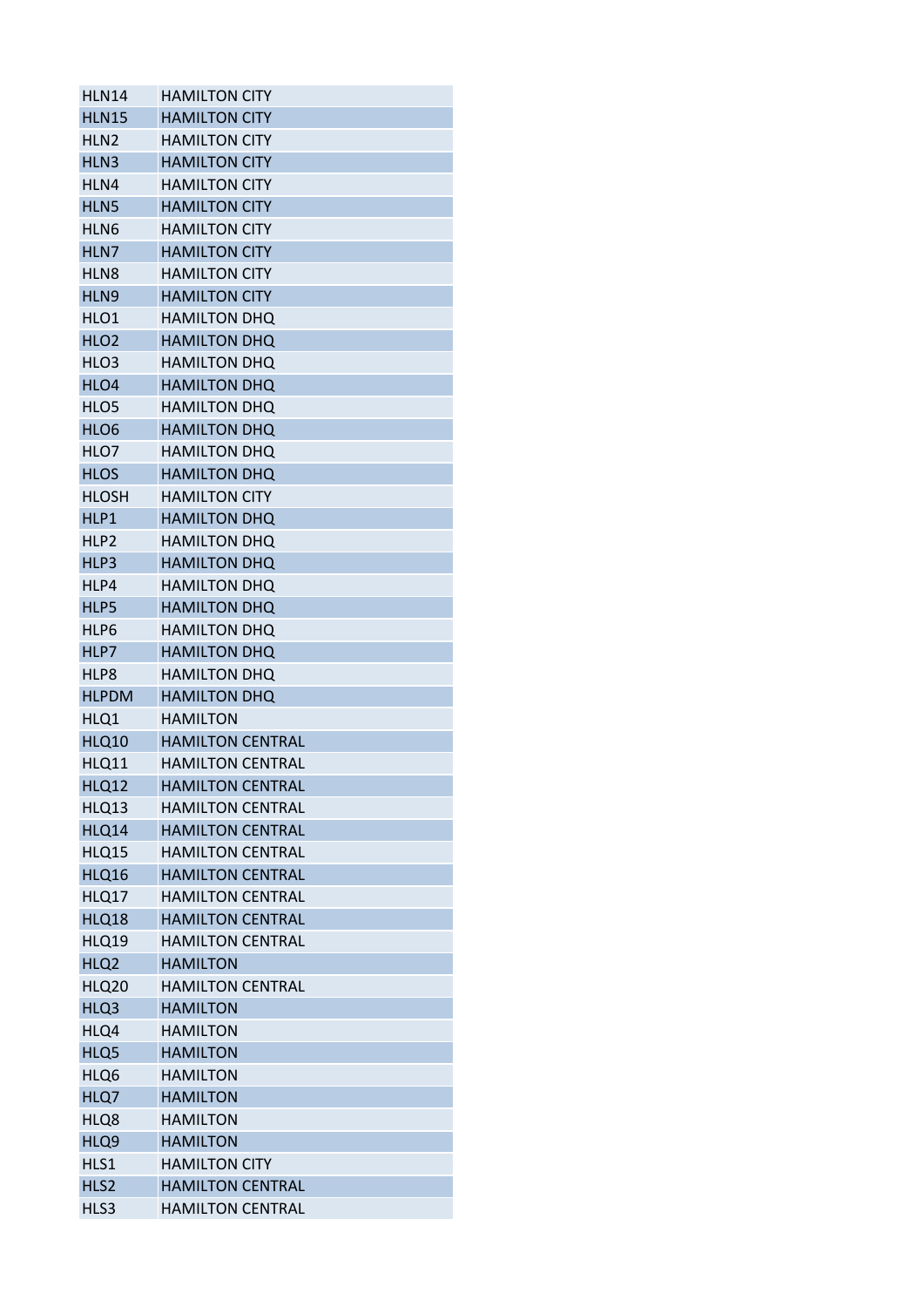| HLS4              | <b>HAMILTON CENTRAL</b> |
|-------------------|-------------------------|
| <b>HLSAR</b>      | <b>HAMILTON CENTRAL</b> |
| <b>HLT16</b>      | <b>HAMILTON DHQ</b>     |
| <b>HLT18</b>      | <b>HAMILTON DHQ</b>     |
| <b>HLT19</b>      | <b>HAMILTON DHQ</b>     |
| HLT27             | <b>HAMILTON DHQ</b>     |
| HLT28             | <b>HAMILTON DHQ</b>     |
| HLT29             | <b>HAMILTON DHQ</b>     |
| <b>HLT36</b>      | <b>HAMILTON DHQ</b>     |
| HLT37             | <b>HAMILTON DHQ</b>     |
| HLT38             | <b>HAMILTON DHQ</b>     |
| HLT39             | <b>HAMILTON DHQ</b>     |
| <b>HLT46</b>      | <b>HAMILTON DHQ</b>     |
| <b>HLT47</b>      | <b>HAMILTON DHQ</b>     |
| <b>HLT48</b>      | <b>HAMILTON DHQ</b>     |
| <b>HLT49</b>      | <b>HAMILTON DHQ</b>     |
| <b>HLT50</b>      | <b>HAMILTON DHQ</b>     |
| <b>HLT51</b>      | HAMILTON DHQ            |
| <b>HLT52</b>      | <b>HAMILTON DHQ</b>     |
| <b>HLT53</b>      | <b>HAMILTON DHQ</b>     |
| <b>HLT54</b>      | <b>HAMILTON DHQ</b>     |
| <b>HLT55</b>      | <b>HAMILTON DHQ</b>     |
| <b>HLT56</b>      | <b>HAMILTON DHQ</b>     |
| HLT57             | <b>HAMILTON DHQ</b>     |
| <b>HLT91</b>      | <b>HAMILTON DHQ</b>     |
| <b>HLT92</b>      | <b>HAMILTON DHQ</b>     |
| HLT93             | <b>HAMILTON DHQ</b>     |
| HLT94             | HAMILTON DHQ            |
| HLTE1             | <b>HAMILTON DHQ</b>     |
| HLTE <sub>2</sub> | <b>HAMILTON DHO</b>     |
| HLTE3             | <b>HAMILTON DHQ</b>     |
| <b>HLTES</b>      | <b>HAMILTON DHQ</b>     |
| HLV5              | <b>HAMILTON DHQ</b>     |
| <b>HLW10</b>      | <b>HAMILTON</b>         |
| <b>HLW11</b>      | <b>HAMILTON</b>         |
| HLW12             | <b>HAMILTON</b>         |
| <b>HLW13</b>      | <b>HAMILTON</b>         |
| <b>HLW14</b>      | <b>HAMILTON</b>         |
| <b>HLW15</b>      | <b>HAMILTON</b>         |
| <b>HLW16</b>      | <b>HAMILTON</b>         |
| HLW17             | <b>HAMILTON</b>         |
| <b>HLW18</b>      | <b>HAMILTON</b>         |
| <b>HLW19</b>      | <b>HAMILTON</b>         |
| <b>HLW20</b>      | <b>HAMILTON</b>         |
| <b>HLW21</b>      | <b>HAMILTON</b>         |
| HLW22             | HAMILTON                |
| HLW23             | <b>HAMILTON</b>         |
| HLW24             | <b>HAMILTON</b>         |
| <b>HLW25</b>      | <b>HAMILTON</b>         |
| <b>HLW26</b>      | <b>HAMILTON</b>         |
| HLW27             | <b>HAMILTON</b>         |
|                   |                         |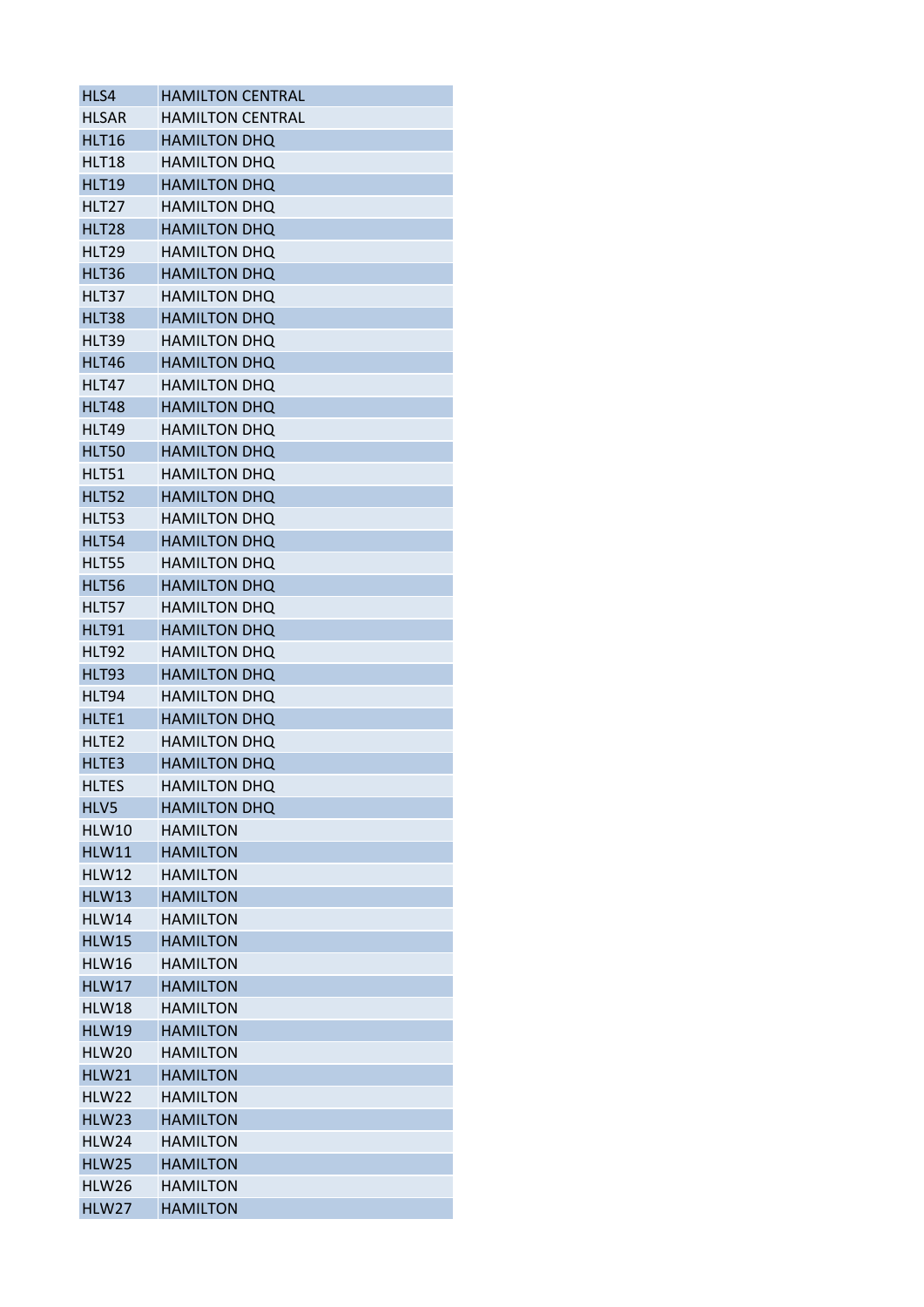| HLW28             | <b>HAMILTON</b>       |
|-------------------|-----------------------|
| HLW29             | <b>HAMILTON</b>       |
| <b>HLWN</b>       | <b>HAMILTON</b>       |
| HLWS1             | <b>HAMILTON</b>       |
| HLWS2             | <b>HAMILTON</b>       |
| HLX1              | <b>WAIKATO</b>        |
| HLX2              | <b>WAIKATO</b>        |
| HLX3              | <b>WAIKATO</b>        |
| HLX4              | <b>WAIKATO</b>        |
| HLX5              | <b>WAIKATO</b>        |
| HLX6              | <b>WAIKATO</b>        |
| HLX7              | <b>WAIKATO</b>        |
| HLX8              | <b>WAIKATO</b>        |
| HLXA1             | <b>HAMILTON CITY</b>  |
| HLXA2             | <b>HAMILTON CITY</b>  |
| HLXN1             | <b>HAMILTON CITY</b>  |
| HLXN <sub>2</sub> | <b>HAMILTON CITY</b>  |
| HLXS1             | <b>WAIKATO</b>        |
| HLXS <sub>2</sub> | <b>WAIKATO</b>        |
| HLY1              | <b>HAMILTON</b>       |
| <b>HLY10</b>      | <b>HAMILTON</b>       |
| HLY2              | <b>HAMILTON</b>       |
| HLY3              | <b>HAMILTON</b>       |
| HLY4              | <b>HAMILTON</b>       |
| HLY5              | <b>HAMILTON</b>       |
| HLY7              | <b>HAMILTON</b>       |
| HLY81             | <b>HAMILTON EAST</b>  |
| <b>HLY82</b>      | <b>HAMILTON EAST</b>  |
| HLY83             | <b>HAMILTON EAST</b>  |
| HLY8A             | <b>HAMILTON EAST</b>  |
|                   |                       |
| HLY8B             | <b>HAMILTON EAST</b>  |
| HLY8C             | <b>HAMILTON EAST</b>  |
| HLY8D             | <b>HAMILTON EAST</b>  |
| HLY8E             | <b>HAMILTON EAST</b>  |
| HLY8F             | <b>HAMILTON EAST</b>  |
| HLY8G             | <b>HAMILTON EAST</b>  |
| HLY8H             | <b>HAMILTON EAST</b>  |
| HLY9              | <b>HAMILTON</b>       |
| <b>HLZ</b>        | <b>HAMILTON</b>       |
| HLZ1              | <b>HAMILTON</b>       |
| HLZ <sub>2</sub>  | <b>HAMILTON</b>       |
| HLZ3              | <b>HAMILTON</b>       |
| HLZ4              | <b>HAMILTON</b>       |
| HLZ5              | <b>HAMILTON</b>       |
| HLZ6              | <b>HAMILTON</b>       |
| HLZ7              | <b>HAMILTON</b>       |
| HLZ8              | <b>HAMILTON</b>       |
| HLZ9              | <b>HAMILTON</b>       |
| <b>HMCP</b>       | <b>HANMER SPRINGS</b> |
| HMR1              | <b>HANMER SPRINGS</b> |
| HMR <sub>2</sub>  | <b>HANMER SPRINGS</b> |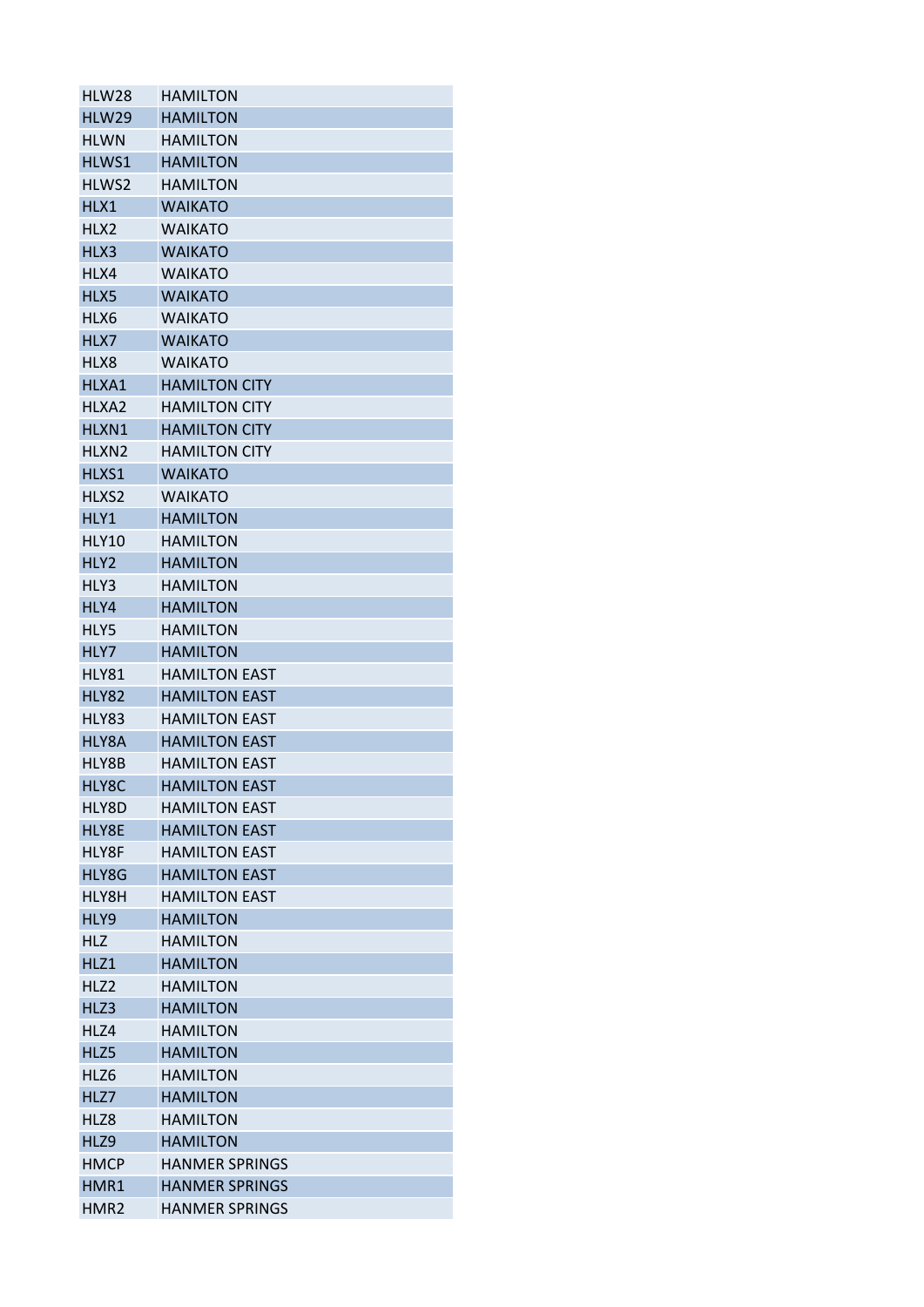| HMR3             | <b>HANMER SPRINGS</b> |
|------------------|-----------------------|
| HN12             | <b>HAMILTON CITY</b>  |
| <b>HNA</b>       | <b>HAMILTON CITY</b>  |
| HNA2             | <b>HAMILTON CITY</b>  |
| HNA9             | <b>HAMILTON CITY</b>  |
| <b>HNB10</b>     | <b>HAMILTON</b>       |
| <b>HNB101</b>    | <b>HAMILTON</b>       |
| <b>HNB102</b>    | <b>HAMILTON</b>       |
| <b>HNB103</b>    | <b>HAMILTON</b>       |
| HNB104           | <b>HAMILTON</b>       |
| <b>HNB105</b>    | <b>HAMILTON</b>       |
| HNB106           | <b>HAMILTON</b>       |
| <b>HNB107</b>    | <b>HAMILTON</b>       |
| <b>HNB108</b>    | <b>HAMILTON</b>       |
| <b>HNB109</b>    | <b>HAMILTON</b>       |
| <b>HNB11</b>     | <b>HAMILTON</b>       |
| <b>HNB110</b>    | <b>HAMILTON</b>       |
| HNB111           | <b>HAMILTON</b>       |
| <b>HNB112</b>    | <b>HAMILTON</b>       |
| <b>HNB113</b>    | <b>HAMILTON</b>       |
| <b>HNB114</b>    | <b>HAMILTON</b>       |
| <b>HNB115</b>    | <b>HAMILTON</b>       |
| <b>HNB12</b>     | <b>HAMILTON</b>       |
| <b>HNB201</b>    | <b>HAMILTON</b>       |
| <b>HNB202</b>    | <b>HAMILTON</b>       |
| <b>HNB203</b>    | <b>HAMILTON</b>       |
|                  |                       |
| <b>HNB204</b>    | <b>HAMILTON</b>       |
| <b>HNB205</b>    | <b>HAMILTON</b>       |
| <b>HNB206</b>    | <b>HAMILTON</b>       |
| <b>HNB207</b>    | <b>HAMILTON</b>       |
| <b>HNB208</b>    | <b>HAMILTON</b>       |
| <b>HNB209</b>    | <b>HAMILTON</b>       |
| <b>HNB210</b>    | <b>HAMILTON</b>       |
| <b>HNB211</b>    | <b>HAMILTON</b>       |
| <b>HNB212</b>    | <b>HAMILTON</b>       |
| <b>HNB213</b>    | <b>HAMILTON</b>       |
| <b>HNB214</b>    | <b>HAMILTON</b>       |
| <b>HNB215</b>    | <b>HAMILTON</b>       |
| <b>HNB216</b>    | <b>HAMILTON</b>       |
| <b>HNB217</b>    | <b>HAMILTON</b>       |
| <b>HNB218</b>    | <b>HAMILTON</b>       |
| <b>HNB219</b>    | <b>HAMILTON</b>       |
| HNB <sub>3</sub> | <b>HAMILTON CITY</b>  |
| <b>HNB301</b>    | <b>HAMILTON</b>       |
| <b>HNB302</b>    | <b>HAMILTON</b>       |
| <b>HNB303</b>    | <b>HAMILTON</b>       |
| <b>HNB304</b>    | <b>HAMILTON</b>       |
| <b>HNB305</b>    | <b>HAMILTON</b>       |
| <b>HNB306</b>    | <b>HAMILTON</b>       |
| <b>HNB307</b>    | <b>HAMILTON</b>       |
| <b>HNB308</b>    | <b>HAMILTON</b>       |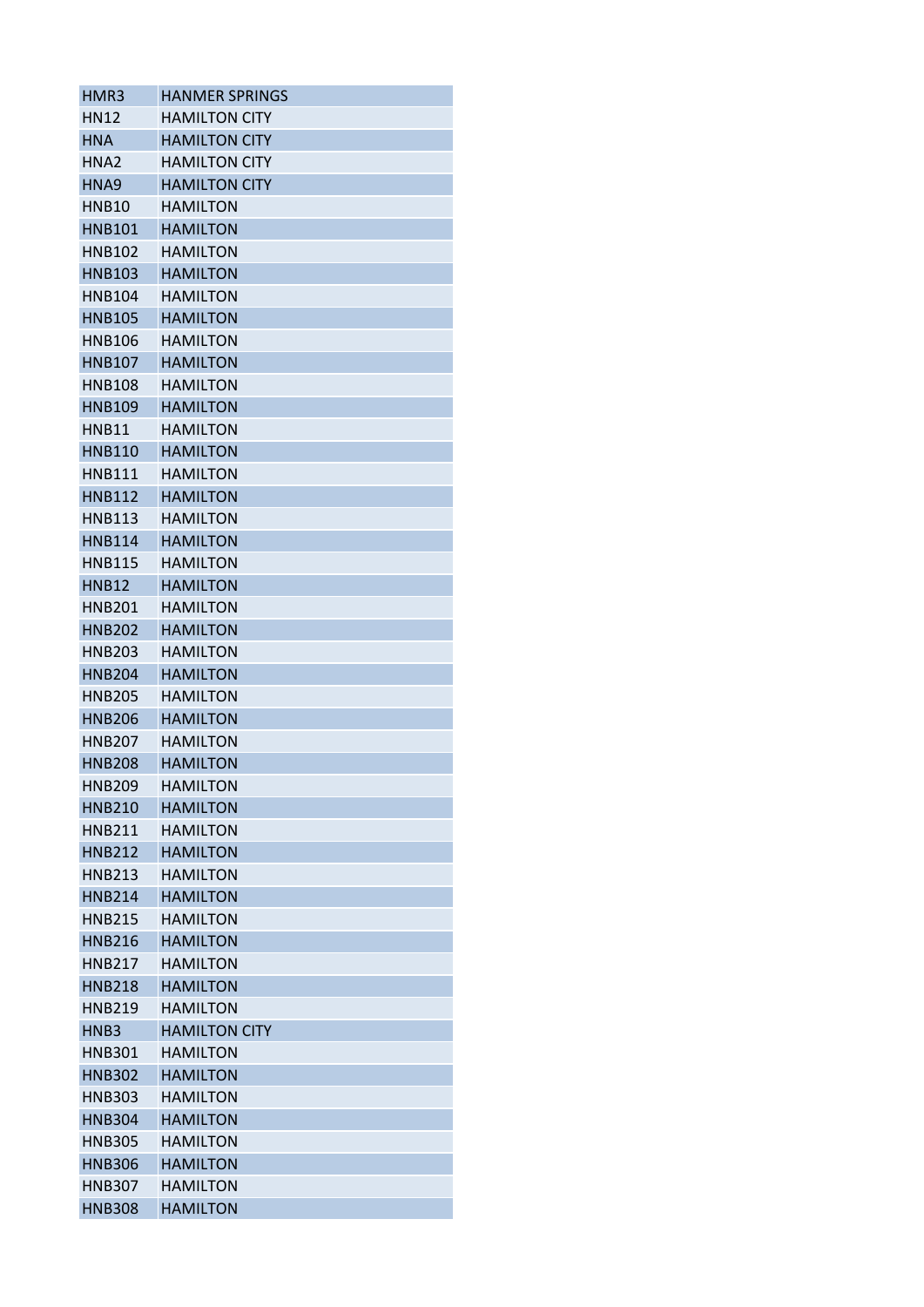| <b>HNB309</b>    | <b>HAMILTON</b>      |
|------------------|----------------------|
| <b>HNB310</b>    | <b>HAMILTON</b>      |
| <b>HNB311</b>    | <b>HAMILTON</b>      |
| <b>HNB312</b>    | <b>HAMILTON</b>      |
| <b>HNB313</b>    | <b>HAMILTON</b>      |
| <b>HNB314</b>    | <b>HAMILTON</b>      |
| <b>HNB315</b>    | <b>HAMILTON</b>      |
| HNB4             | <b>HAMILTON CITY</b> |
| HNB401           | <b>HAMILTON</b>      |
| <b>HNB402</b>    | <b>HAMILTON</b>      |
| <b>HNB403</b>    | <b>HAMILTON</b>      |
| <b>HNB404</b>    | <b>HAMILTON</b>      |
| <b>HNB405</b>    | <b>HAMILTON</b>      |
| <b>HNB406</b>    | <b>HAMILTON</b>      |
| HNB407           | <b>HAMILTON</b>      |
| <b>HNB408</b>    | <b>HAMILTON</b>      |
| <b>HNB409</b>    | <b>HAMILTON</b>      |
| <b>HNB410</b>    | <b>HAMILTON</b>      |
| HNB411           | <b>HAMILTON</b>      |
| <b>HNB412</b>    | <b>HAMILTON</b>      |
| <b>HNB413</b>    | <b>HAMILTON</b>      |
| <b>HNB414</b>    | <b>HAMILTON</b>      |
| <b>HNB415</b>    | <b>HAMILTON</b>      |
| <b>HNB416</b>    | <b>HAMILTON</b>      |
| <b>HNB417</b>    |                      |
|                  | <b>HAMILTON</b>      |
| <b>HNB418</b>    | <b>HAMILTON</b>      |
| <b>HNB419</b>    | <b>HAMILTON</b>      |
| HNB5             | <b>HAMILTON CITY</b> |
| <b>HNB501</b>    | <b>HAMILTON</b>      |
| <b>HNB502</b>    | <b>HAMILTON</b>      |
| <b>HNB503</b>    | <b>HAMILTON</b>      |
| <b>HNB504</b>    | <b>HAMILTON</b>      |
| <b>HNB505</b>    | <b>HAMILTON</b>      |
| <b>HNB506</b>    | <b>HAMILTON</b>      |
| <b>HNB507</b>    | <b>HAMILTON</b>      |
| <b>HNB508</b>    | <b>HAMILTON</b>      |
| <b>HNB509</b>    | <b>HAMILTON</b>      |
| <b>HNB510</b>    | <b>HAMILTON</b>      |
| <b>HNB511</b>    | <b>HAMILTON</b>      |
| <b>HNB512</b>    | <b>HAMILTON</b>      |
| <b>HNB513</b>    | <b>HAMILTON</b>      |
| <b>HNB514</b>    | <b>HAMILTON</b>      |
| <b>HNB515</b>    | <b>HAMILTON</b>      |
| HNB <sub>6</sub> | <b>HAMILTON</b>      |
| HNB7             | <b>HAMILTON</b>      |
| HNB <sub>8</sub> | <b>HAMILTON CITY</b> |
| HNB <sub>9</sub> | <b>HAMILTON</b>      |
| <b>HNC11</b>     | <b>HAMILTON CITY</b> |
| <b>HNC12</b>     | <b>HAMILTON CITY</b> |
| <b>HNC13</b>     | <b>HAMILTON CITY</b> |
| HNC14            | <b>HAMILTON CITY</b> |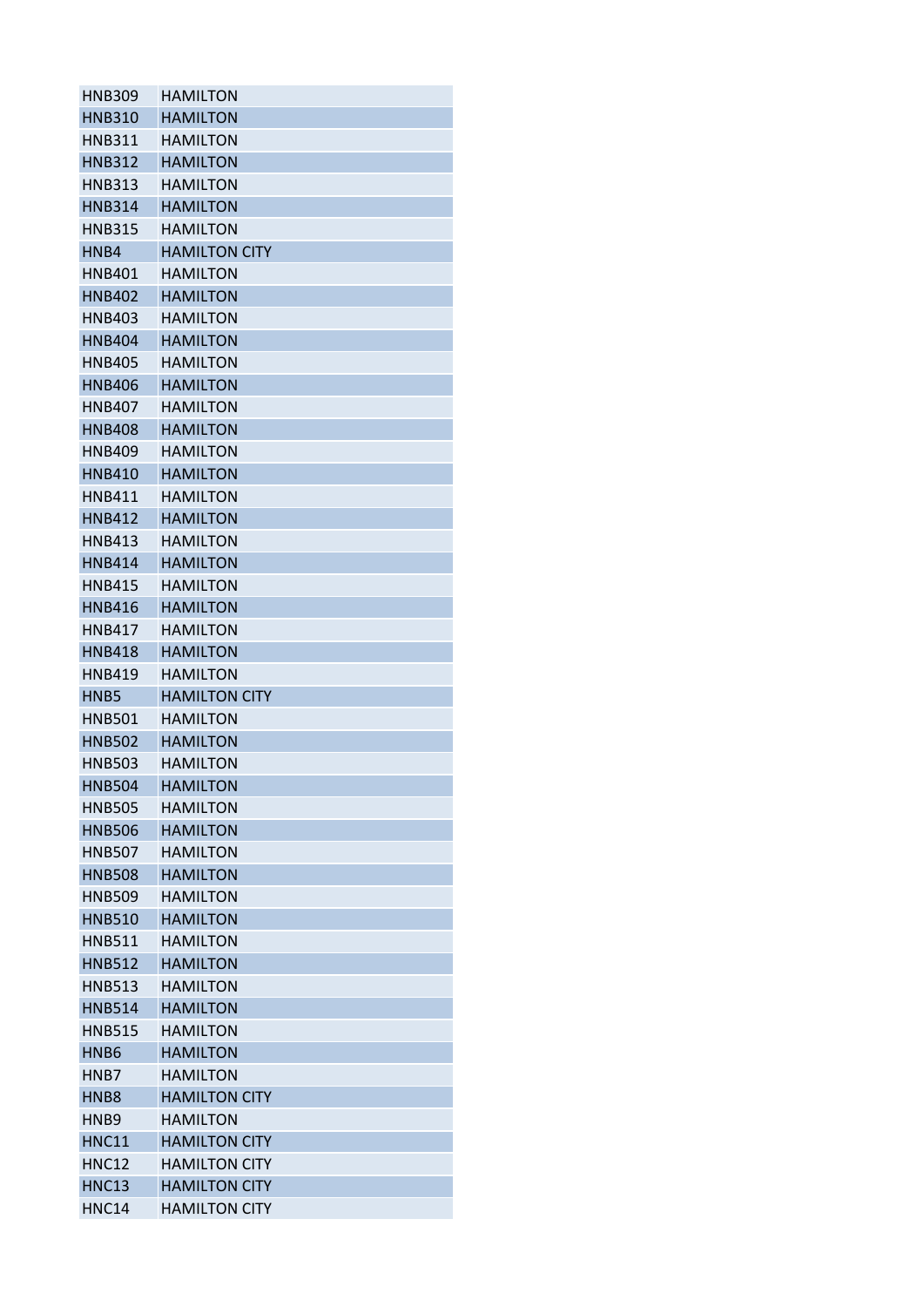| <b>HNC15</b>                     | <b>HAMILTON CITY</b>                           |
|----------------------------------|------------------------------------------------|
| <b>HNC21</b>                     | <b>HAMILTON CITY</b>                           |
| <b>HNC22</b>                     | <b>HAMILTON CITY</b>                           |
| HNC <sub>23</sub>                | <b>HAMILTON CITY</b>                           |
| <b>HNC24</b>                     | <b>HAMILTON CITY</b>                           |
| <b>HNC25</b>                     | <b>HAMILTON CITY</b>                           |
| <b>HNC31</b>                     | <b>HAMILTON CITY</b>                           |
| <b>HNC32</b>                     | <b>HAMILTON CITY</b>                           |
| <b>HNC33</b>                     | <b>HAMILTON CITY</b>                           |
| HNC34                            | <b>HAMILTON CITY</b>                           |
| <b>HNC35</b>                     | <b>HAMILTON CRIME</b>                          |
| HNC41                            | <b>HAMILTON CRIME</b>                          |
| <b>HNC42</b>                     | <b>HAMILTON CRIME</b>                          |
| HNC43                            | <b>HAMILTON CITY</b>                           |
| HNC44                            | <b>HAMILTON CITY</b>                           |
| <b>HNC45</b>                     | <b>HAMILTON CITY</b>                           |
| <b>HNC51</b>                     | <b>HAMILTON CRIME</b>                          |
| <b>HNC52</b>                     | <b>HAMILTON CITY</b>                           |
| <b>HNC53</b>                     | <b>HAMILTON</b>                                |
| HNC54                            | <b>HAMILTON CRIME</b>                          |
| <b>HNC55</b>                     | <b>HAMILTON CITY</b>                           |
| <b>HNC56</b>                     | <b>HAMILTON CITY</b>                           |
| <b>HNC61</b>                     | <b>HAMILTON CRIME</b>                          |
| <b>HNC62</b>                     | <b>HAMILTON CITY</b>                           |
| <b>HNC63</b>                     | <b>HAMILTON CRIME</b>                          |
| HNC64                            | <b>HAMILTON CRIME</b>                          |
| <b>HNC65</b>                     | <b>HAMILTON CRIME</b>                          |
| <b>HNC66</b>                     | <b>HAMILTON CRIME</b>                          |
| <b>HNC67</b>                     | <b>HAMILTON CRIME</b>                          |
| <b>HNC68</b>                     | <b>HAMILTON CRIME</b>                          |
| <b>HNC71</b>                     | <b>HAMILTON CRIME</b>                          |
| HNC72                            | <b>HAMILTON CRIME</b>                          |
| HNC73                            | <b>HAMILTON CRIME</b>                          |
| HNC74                            | <b>HAMILTON</b>                                |
|                                  | <b>HAMILTON CITY</b>                           |
| <b>HNC75</b><br>HNC <sub>8</sub> |                                                |
| <b>HNC81</b>                     | <b>HAMILTON CITY</b>                           |
| <b>HNC82</b>                     | <b>HAMILTON CRIME</b><br><b>HAMILTON CRIME</b> |
|                                  |                                                |
| <b>HNC83</b>                     | <b>HAMILTON CRIME</b>                          |
| <b>HNC84</b>                     | <b>HAMILTON CRIME</b>                          |
| <b>HNC85</b>                     | <b>HAMILTON CITY</b>                           |
| HNC91                            | <b>HAMILTON CRIME</b>                          |
| <b>HNC92</b>                     | <b>HAMILTON CRIME</b>                          |
| HNC93                            | <b>HAMILTON CRIME</b>                          |
| HNC94                            | <b>HAMILTON CRIME</b>                          |
| HNC95                            | <b>HAMILTON CRIME</b>                          |
| <b>HNCP</b>                      | <b>HAMILTON CITY</b>                           |
| <b>HND</b>                       | <b>HAMILTON CITY</b>                           |
| HND1                             | <b>HAMILTON CITY</b>                           |
| HND <sub>2</sub>                 | <b>HAMILTON CITY</b>                           |
| HND3                             | <b>HAMILTON</b>                                |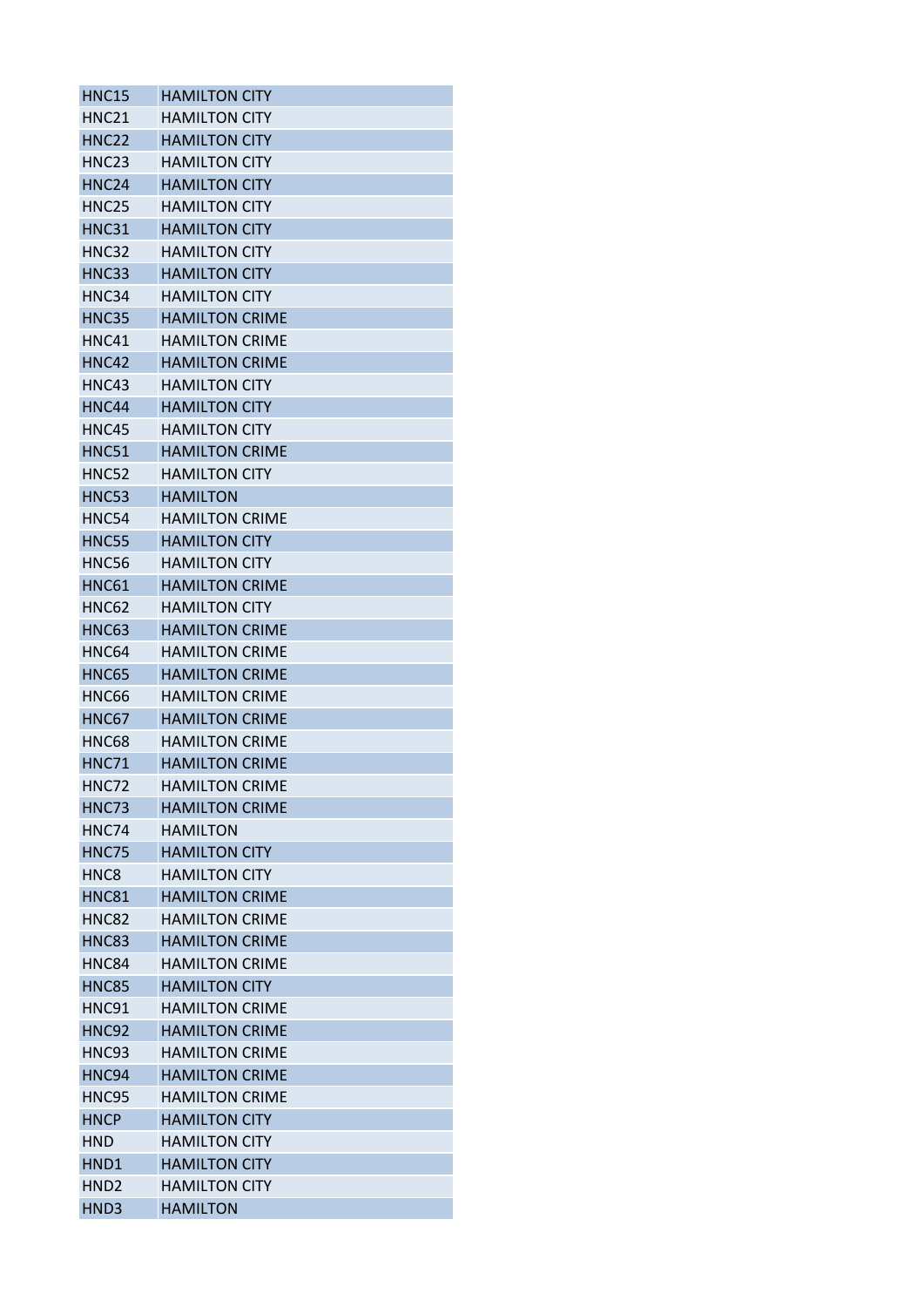| HND4             | <b>HAMILTON</b>      |
|------------------|----------------------|
| HND5             | <b>HAMILTON</b>      |
| HND6             | <b>HAMILTON</b>      |
| HND7             | <b>HAMILTON</b>      |
| <b>HNF</b>       | <b>HAMILTON CITY</b> |
| HNE1             | <b>EAST HAMILTON</b> |
| <b>HNE10</b>     | <b>EAST HAMILTON</b> |
| <b>HNE11</b>     | <b>EAST HAMILTON</b> |
| <b>HNE12</b>     | <b>EAST HAMILTON</b> |
| <b>HNE13</b>     | <b>EAST HAMILTON</b> |
| <b>HNE14</b>     | <b>EAST HAMILTON</b> |
| <b>HNE15</b>     | <b>EAST HAMILTON</b> |
| <b>HNE16</b>     | <b>EAST HAMILTON</b> |
| <b>HNE17</b>     | <b>EAST HAMILTON</b> |
| <b>HNE18</b>     | <b>EAST HAMILTON</b> |
| <b>HNE19</b>     | <b>EAST HAMILTON</b> |
| HNF <sub>2</sub> | EAST HAMILTON        |
| <b>HNE20</b>     | <b>EAST HAMILTON</b> |
| HNE21            | <b>HAMILTON</b>      |
| HNE3             | <b>EAST HAMILTON</b> |
| <b>HNE30</b>     | <b>HAMILTON</b>      |
| <b>HNE31</b>     | <b>HAMILTON</b>      |
| <b>HNE32</b>     | <b>HAMILTON</b>      |
| <b>HNE33</b>     | <b>HAMILTON</b>      |
|                  |                      |
| HNE34            | <b>HAMILTON</b>      |
| <b>HNE35</b>     | <b>HAMILTON</b>      |
| <b>HNE36</b>     | <b>HAMILTON</b>      |
| HNE4             | <b>HAMILTON</b>      |
| HNE5             | <b>EAST HAMILTON</b> |
| HNE <sub>6</sub> | <b>EAST HAMILTON</b> |
| HNE7             | <b>EAST HAMILTON</b> |
| HNE8             | <b>EAST HAMILTON</b> |
| HNE <sub>9</sub> | <b>EAST HAMILTON</b> |
| HNF1             | <b>HAMILTON</b>      |
| HNF <sub>2</sub> | <b>HANILTON</b>      |
| HNF3             | <b>HAMILTON</b>      |
| <b>HNFOTO</b>    | <b>HAMILTON CITY</b> |
| <b>HNG</b>       | <b>HAMILTON CITY</b> |
| HNG1             | <b>HAMILTON CITY</b> |
| <b>HNG10</b>     | <b>HAMILTON CITY</b> |
| <b>HNG11</b>     | <b>HAMILTON CITY</b> |
| <b>HNG12</b>     | <b>HAMILTON CITY</b> |
| <b>HNG13</b>     | <b>HAMILTON CITY</b> |
| <b>HNG14</b>     | <b>HAMILTON CITY</b> |
| <b>HNG15</b>     | <b>HAMILTON CITY</b> |
| <b>HNG16</b>     | <b>HAMILTON CITY</b> |
| <b>HNG17</b>     | <b>HAMILTON CITY</b> |
| <b>HNG18</b>     | <b>HAMILTON CITY</b> |
| <b>HNG19</b>     | <b>HAMILTON CITY</b> |
| HNG <sub>2</sub> | <b>HAMILTON CITY</b> |
| <b>HNG20</b>     | <b>HAMILTON CITY</b> |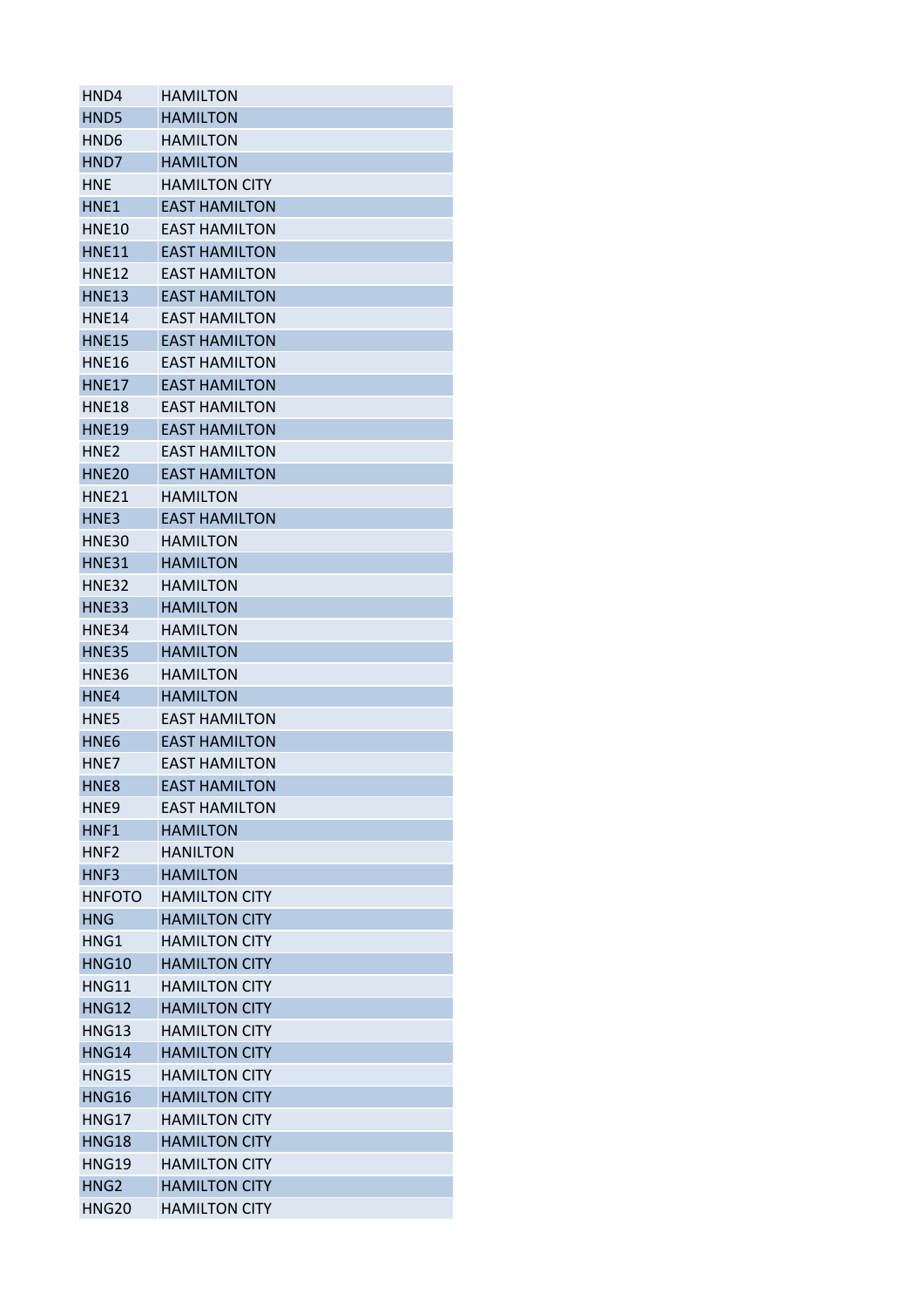| <b>HNG21</b>      | <b>HAMILTON CITY</b> |
|-------------------|----------------------|
| <b>HNG22</b>      | <b>HAMILTON CITY</b> |
| <b>HNG23</b>      | <b>HAMILTON CITY</b> |
| HNG <sub>24</sub> | <b>HAMILTON CITY</b> |
| <b>HNG25</b>      | <b>HAMILTON CITY</b> |
| <b>HNG26</b>      | <b>HAMILTON CITY</b> |
| <b>HNG27</b>      | <b>HAMILTON CITY</b> |
| <b>HNG28</b>      | <b>HAMILTON CITY</b> |
| HNG3              | <b>HAMILTON CITY</b> |
| HNG4              | <b>HAMILTON CITY</b> |
| HNG5              | <b>HAMILTON CITY</b> |
| HNG6              | <b>HAMILTON CITY</b> |
| HNG7              | <b>HAMILTON CITY</b> |
| HNG8              | <b>HAMILTON CITY</b> |
| HNG9              | <b>HAMILTON CITY</b> |
| <b>HNGN</b>       | <b>HAMILTON CITY</b> |
| <b>HNGS</b>       | <b>HAMILTON CITY</b> |
| HNGS1             | <b>HAMILTON CITY</b> |
| HNGS2             | <b>HAMILTON CITY</b> |
| HNGS3             | <b>HAMILTON CITY</b> |
| HNGS4             | <b>HAMILTON CITY</b> |
| HNH1              | <b>HAMILTON CITY</b> |
|                   |                      |
| HNH <sub>2</sub>  | <b>HAMILTON CITY</b> |
| HNH <sub>3</sub>  | <b>HAMILTON CITY</b> |
| HNH4              | <b>HAMILTON CITY</b> |
| HNH <sub>5</sub>  | <b>HAMILTON CITY</b> |
| HN <sub>1</sub>   | <b>HAMILTON CITY</b> |
| <b>HNI11</b>      | <b>HAMILTON CITY</b> |
| <b>HNI12</b>      | <b>HAMILTON CITY</b> |
| <b>HNI13</b>      | <b>HAMILTON CITY</b> |
| <b>HNI14</b>      | <b>HAMILTON CITY</b> |
| <b>HNI15</b>      | <b>HAMILTON CITY</b> |
| <b>HNI16</b>      | <b>HAMILTON CITY</b> |
| <b>HNI17</b>      | <b>HAMILTON CITY</b> |
| HN <sub>12</sub>  | <b>HAMILTON CITY</b> |
| <b>HNI21</b>      | <b>HAMILTON CITY</b> |
| <b>HNI22</b>      | <b>HAMILTON CITY</b> |
| <b>HNI23</b>      | <b>HAMILTON CITY</b> |
| <b>HNI24</b>      | <b>HAMILTON CITY</b> |
| <b>HNI25</b>      | <b>HAMILTON CITY</b> |
| <b>HNI26</b>      | <b>HAMILTON CITY</b> |
| <b>HNI27</b>      | <b>HAMILTON CITY</b> |
| <b>HNI28</b>      | <b>HAMILTON CITY</b> |
| <b>HNI29</b>      | <b>HAMILTON CITY</b> |
| <b>HNI31</b>      | <b>HAMILTON CITY</b> |
| <b>HNI32</b>      | <b>HAMILTON CITY</b> |
| <b>HNI33</b>      | <b>HAMILTON CITY</b> |
| <b>HNI34</b>      | <b>HAMILTON CITY</b> |
| <b>HNI35</b>      | <b>HAMILTON CITY</b> |
| <b>HNI36</b>      | <b>HAMILTON CITY</b> |
| <b>HNI37</b>      | <b>HAMILTON CITY</b> |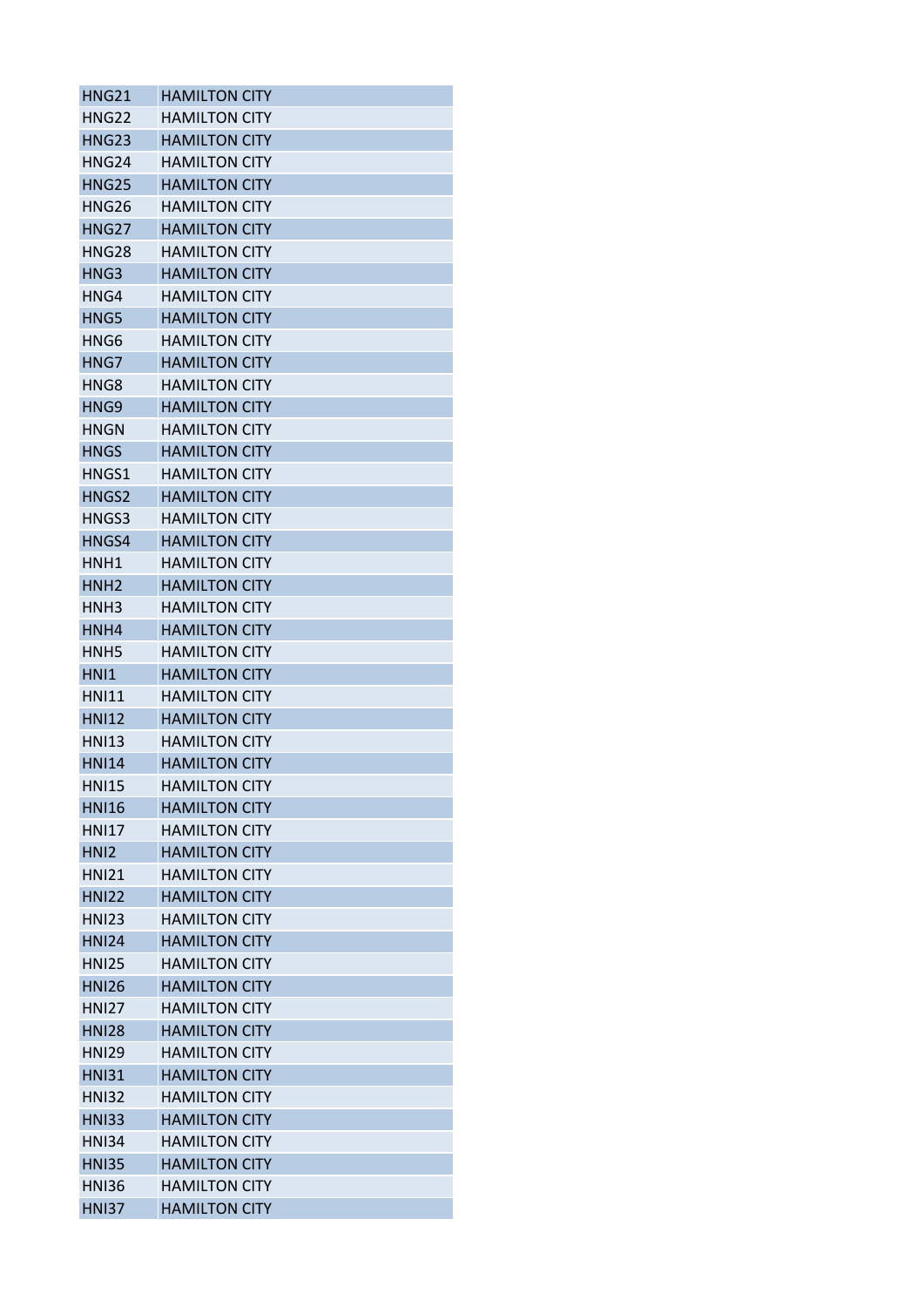| HNI4             | <b>HAMILTON CITY</b>       |
|------------------|----------------------------|
| <b>HNI41</b>     | <b>HAMILTON CITY</b>       |
| <b>HNI42</b>     | <b>HAMILTON CITY</b>       |
| <b>HNI43</b>     | <b>HAMILTON CITY</b>       |
| <b>HNI44</b>     | <b>HAMILTON CITY</b>       |
| <b>HNI45</b>     | <b>HAMILTON CITY</b>       |
| <b>HNI46</b>     | <b>HAMILTON CITY</b>       |
| <b>HNI47</b>     | <b>HAMILTON CITY</b>       |
| HN <sub>15</sub> | <b>HAMILTON CITY</b>       |
| <b>HNI51</b>     | <b>HAMILTON CITY</b>       |
| <b>HNI52</b>     | <b>HAMILTON CITY</b>       |
| <b>HNI53</b>     | <b>HAMILTON CITY</b>       |
| <b>HNI54</b>     | <b>HAMILTON CITY</b>       |
| <b>HNI55</b>     | <b>HAMILTON CITY</b>       |
| <b>HNI56</b>     | <b>HAMILTON CITY</b>       |
| <b>HNI57</b>     | <b>HAMILTON CITY</b>       |
| <b>HNINTL</b>    | <b>HAMILTON CENTRAL</b>    |
| <b>HNJ</b>       | <b>HAMILTON CITY</b>       |
| HNJ1             | <b>HAMILTON CITY</b>       |
| <b>HNJ10</b>     | <b>HAMILTON CITY</b>       |
| <b>HNJ11</b>     | <b>HAMILTON CITY</b>       |
| <b>HNJ12</b>     | <b>HAMILTON CITY</b>       |
| <b>HNJ13</b>     | HAMILTON CITY              |
| <b>HNJ14</b>     | <b>HAMILTON CITY</b>       |
| <b>HNJ15</b>     | <b>HAMILTON CITY</b>       |
| <b>HNJ16</b>     | <b>HAMILTON CITY</b>       |
| <b>HNJ17</b>     | <b>HAMILTON CITY</b>       |
| HNJ2             | <b>HAMILTON CITY</b>       |
| <b>HNJ21</b>     | <b>HAMILTON CITY</b>       |
| <b>HNJ22</b>     | <b>HAMILTON CITY</b>       |
| <b>HNJ23</b>     | HAMILTON CITY              |
| <b>HNJ24</b>     | <b>HAMILTON CITY</b>       |
| <b>HNJ25</b>     | <b>HAMILTON CITY</b>       |
| HNJ3             | <b>HAMILTON CITY</b>       |
| HNJ31            | <b>HAMILTON CITY</b>       |
| <b>HNJ32</b>     | <b>HAMILTON CITY</b>       |
| <b>HNJ33</b>     | <b>HAMILTON CITY</b>       |
| <b>HNJ34</b>     | <b>HAMILTON CITY</b>       |
| <b>HNJ35</b>     | <b>HAMILTON CITY</b>       |
| HM.I4            | <b>HAMILTON CITY</b>       |
| <b>HNJ41</b>     | <b>HAMILTON CITY</b>       |
| <b>HNJ42</b>     | <b>HAMILTON CITY</b>       |
| <b>HNJ43</b>     | <b>HAMILTON CITY</b>       |
| <b>HNJ44</b>     | <b>HAMILTON CITY</b>       |
| <b>HNJ45</b>     | <b>HAMILTON CITY</b>       |
| HNJ5             | <b>HAMILTON CITY</b>       |
| HNJ6             | <b>HAMILTON CITY</b>       |
| HNJ7             | <b>HAMILTON CITY</b>       |
| HNJ8             | <b>HAMILTON CITY</b>       |
| HNJ9             | <b>HAMILTON CITY</b>       |
|                  | HNJAILER1 HAMILTON CENTRAL |
|                  |                            |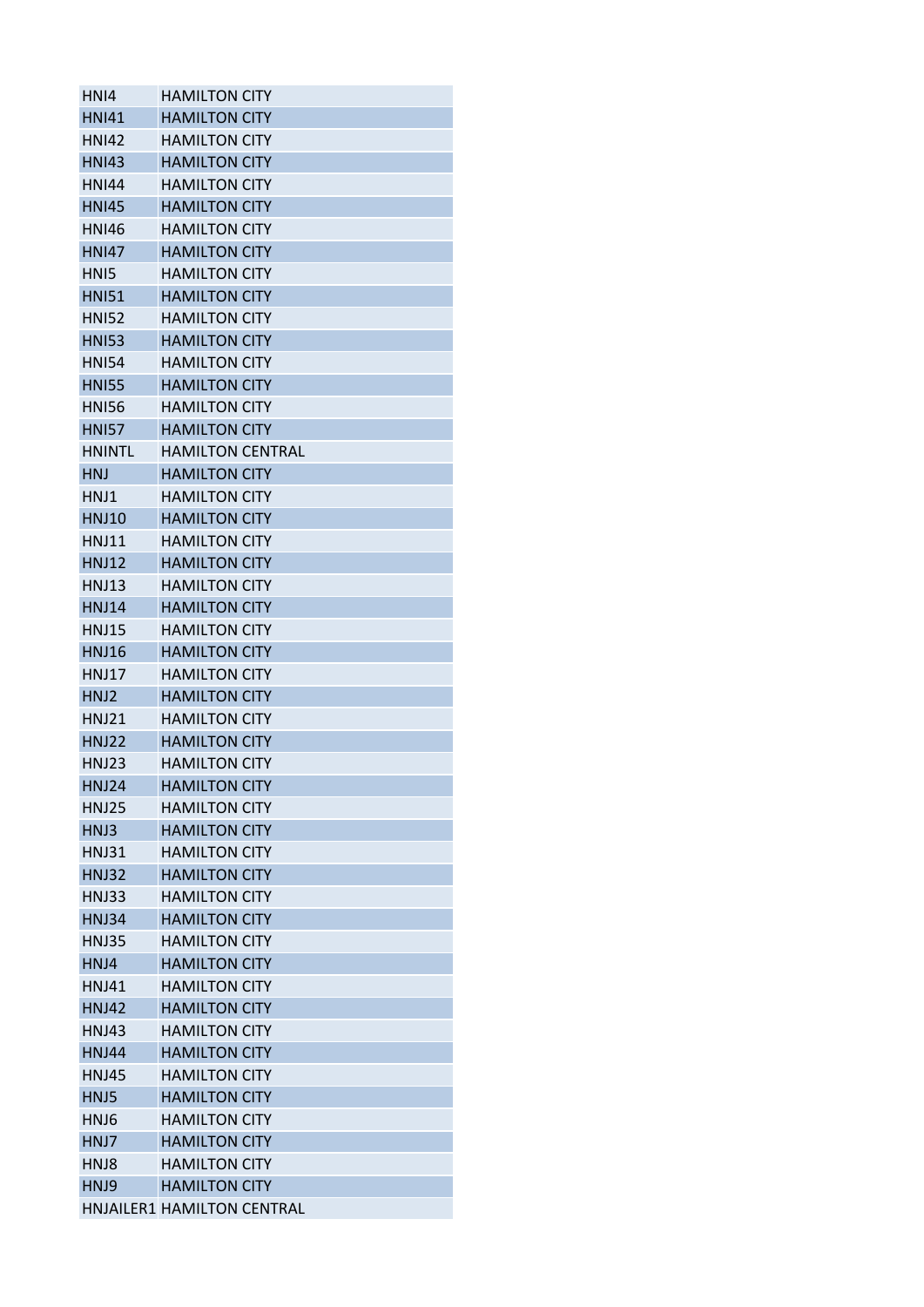|                   | HNJAILER2 HAMILTON CENTRAL        |
|-------------------|-----------------------------------|
|                   | <b>HNJAILER3 HAMILTON CENTRAL</b> |
|                   | HNJAILER4 HAMILTON CENTRAL        |
| <b>HNJN</b>       | <b>HAMILTON CITY</b>              |
| <b>HNJS</b>       | <b>HAMILTON CITY</b>              |
| HNJS1             | <b>HAMILTON CITY</b>              |
| HNJS2             | <b>HAMILTON CITY</b>              |
| HNJS3             | <b>HAMILTON CITY</b>              |
| HNJS4             | <b>HAMILTON CITY</b>              |
| HNK1              | <b>HAMILTON CITY</b>              |
| HNK <sub>2</sub>  | <b>HAMILTON CITY</b>              |
| HNK3              | <b>HAMILTON CITY</b>              |
| HNK4              | <b>HAMILTON CITY</b>              |
| HNK5              | <b>HAMILTON CITY</b>              |
| HNK <sub>6</sub>  | <b>HAMILTON CITY</b>              |
| HNK7              | <b>HAMILTON CITY</b>              |
| <b>HNKS</b>       | <b>HAMILTON CITY</b>              |
| HNL1              | <b>HAMILTON CITY</b>              |
| HNL <sub>2</sub>  | <b>HAMILTON CITY</b>              |
| HNL3              | <b>HAMILTON CITY</b>              |
| HNL4              | <b>HAMILTON CITY</b>              |
| HNL5              | <b>HAMILTON CITY</b>              |
| HNM1              | <b>HAMILTON CITY</b>              |
| HNM <sub>2</sub>  | <b>HAMILTON CITY</b>              |
| HNM3              | <b>HAMILTON CITY</b>              |
| HNM4              | <b>HAMILTON CITY</b>              |
| HNM5              | <b>HAMILTON CITY</b>              |
| HNMW1             | <b>HAMILTON CITY</b>              |
| HNMW <sub>2</sub> | <b>HAMILTON CITY</b>              |
| HNMW3             | <b>HAMILTON CITY</b>              |
| HNMW4             | <b>HAMILTON CITY</b>              |
| HNMW5             | <b>HAMILTON CITY</b>              |
| HNN1              | <b>HAMILTON CITY</b>              |
| HNN <sub>2</sub>  | <b>HAMILTON CITY</b>              |
| HNN3              | <b>HAMILTON CITY</b>              |
| HNN4              | <b>HAMILTON CITY</b>              |
| HNN <sub>5</sub>  | <b>HAMILTON CITY</b>              |
| HNN <sub>6</sub>  | <b>HAMILTON CITY</b>              |
| HNN7              | <b>HAMILTON CITY</b>              |
| HNN <sub>8</sub>  | <b>HAMILTON CITY</b>              |
| <b>HNNO</b>       | <b>HAMILTON CITY</b>              |
| <b>HNNX</b>       | <b>HAMILTON CITY</b>              |
| HNO <sub>6</sub>  | <b>HAMILTON CITY</b>              |
| HNP1              | <b>HAMILTON CITY</b>              |
| HNP <sub>2</sub>  | <b>HAMILTON</b>                   |
| HNP3              | <b>HAMILTON CITY</b>              |
| HNP4              | <b>HAMILTON CITY</b>              |
| HNP5              | <b>HAMILTON CITY</b>              |
| HNP <sub>6</sub>  | <b>HAMILTON CITY</b>              |
| HNQ1              | <b>HAMILTON CITY</b>              |
|                   | <b>HAMILTON CITY</b>              |
| HNQ11             |                                   |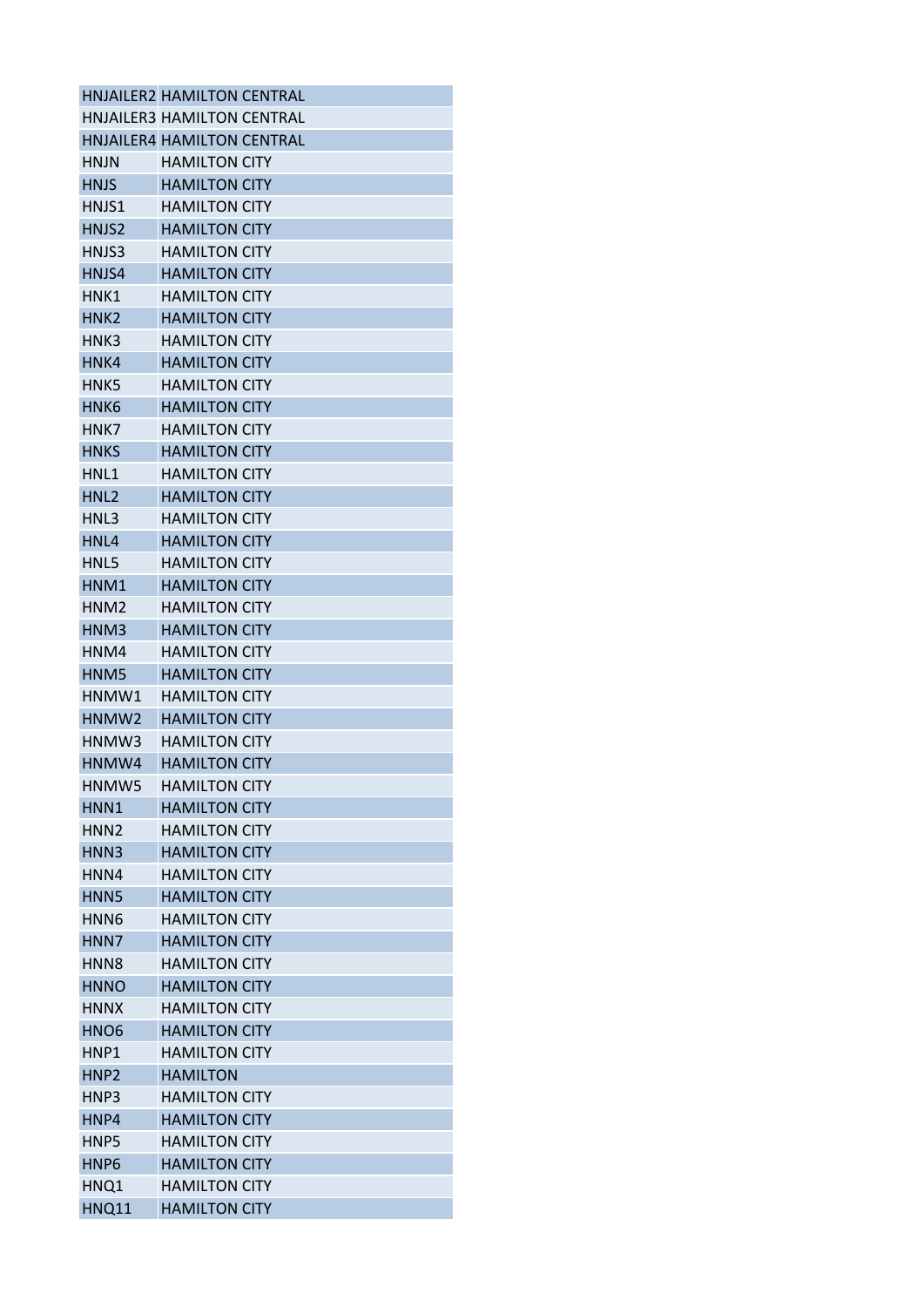| <b>HNQ12</b>     | <b>HAMILTON CITY</b> |
|------------------|----------------------|
| <b>HNQ13</b>     | <b>HAMILTON CITY</b> |
| HNQ14            | <b>HAMILTON CITY</b> |
| <b>HNQ15</b>     | <b>HAMILTON CITY</b> |
| HNQ16            | <b>HAMILTON CITY</b> |
| HNQ17            | <b>HAMILTON CITY</b> |
| HNQ18            | <b>HAMILTON CITY</b> |
| <b>HNQ19</b>     | <b>HAMILTON CITY</b> |
| HNQ <sub>2</sub> | <b>HAMILTON CITY</b> |
| <b>HNQ21</b>     | <b>HAMILTON CITY</b> |
| <b>HNQ22</b>     | <b>HAMILTON CITY</b> |
| <b>HNQ23</b>     | <b>HAMILTON CITY</b> |
| <b>HNQ24</b>     | <b>HAMILTON CITY</b> |
| <b>HNQ25</b>     | <b>HAMILTON CITY</b> |
| HNQ26            | <b>HAMILTON CITY</b> |
| <b>HNQ27</b>     | <b>HAMILTON CITY</b> |
| <b>HNQ28</b>     | <b>HAMILTON CITY</b> |
| <b>HNQ29</b>     | <b>HAMILTON CITY</b> |
| HNQ3             | <b>HAMILTON CITY</b> |
| <b>HNQ31</b>     | <b>HAMILTON CITY</b> |
| <b>HNQ32</b>     | <b>HAMILTON CITY</b> |
| <b>HNQ33</b>     | <b>HAMILTON CITY</b> |
| HNQ34            | <b>HAMILTON CITY</b> |
| <b>HNQ35</b>     | <b>HAMILTON CITY</b> |
| HNQ36            | <b>HAMILTON CITY</b> |
| HNQ37            | <b>HAMILTON CITY</b> |
| HNQ38            | <b>HAMILTON CITY</b> |
| <b>HNQ39</b>     | <b>HAMILTON CITY</b> |
| HNQ4             | <b>HAMILTON CITY</b> |
| <b>HNQ41</b>     | <b>HAMILTON CITY</b> |
| <b>HNQ42</b>     | <b>HAMILTON CITY</b> |
| <b>HNQ43</b>     | <b>HAMILTON CITY</b> |
| HNQ44            | <b>HAMILTON CITY</b> |
| HNQ45            | <b>HAMILTON CITY</b> |
| HNQ46            | <b>HAMILTON CITY</b> |
| <b>HNQ47</b>     | <b>HAMILTON CITY</b> |
| HNQ48            | <b>HAMILTON CITY</b> |
| HNQ49            | <b>HAMILTON CITY</b> |
| HNQ5             | <b>HAMILTON CITY</b> |
| <b>HNQ51</b>     | <b>HAMILTON CITY</b> |
| <b>HNQ52</b>     | <b>HAMILTON CITY</b> |
| <b>HNQ53</b>     | <b>HAMILTON CITY</b> |
| <b>HNQ54</b>     | <b>HAMILTON CITY</b> |
| <b>HNQ55</b>     | <b>HAMILTON CITY</b> |
| HNQ56            | <b>HAMILTON CITY</b> |
| HNQ57            | <b>HAMILTON CITY</b> |
| <b>HNQ58</b>     | <b>HAMILTON CITY</b> |
| <b>HNQ59</b>     | <b>HAMILTON CITY</b> |
| HNQ6             | <b>HAMILTON CITY</b> |
| HNQ7             | <b>HAMILTON CITY</b> |
| HNS1             | <b>HAMILTON CITY</b> |
|                  |                      |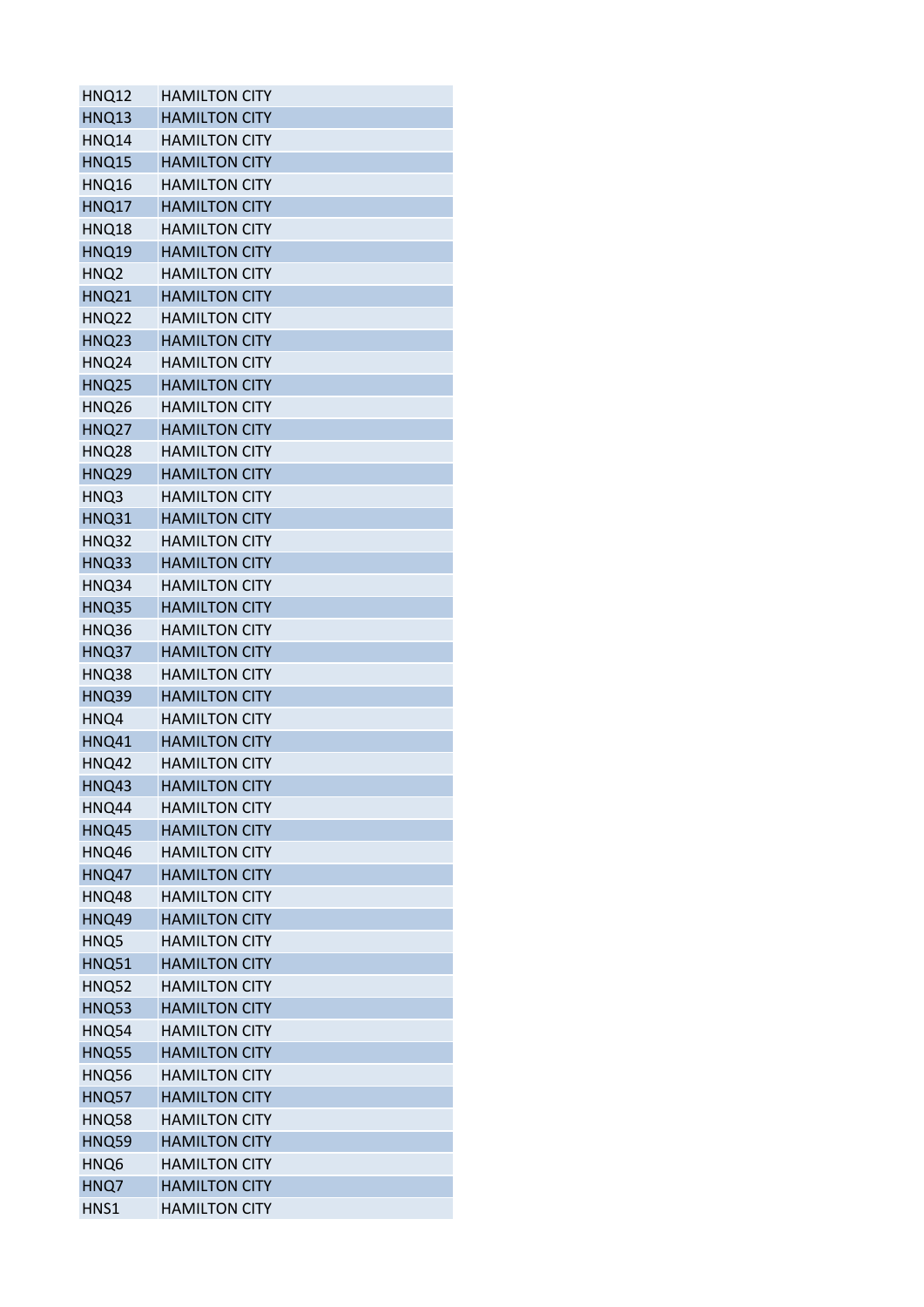| <b>HNS11</b>      | <b>HAMILTON CITY</b>           |
|-------------------|--------------------------------|
| <b>HNS12</b>      | <b>HAMILTON CITY</b>           |
| HNS <sub>2</sub>  | <b>HAMILTON CITY</b>           |
| <b>HNS21</b>      | <b>HAMILTON CITY</b>           |
| <b>HNS22</b>      | <b>HAMILTON CITY</b>           |
| HNS3              | <b>HAMILTON CITY</b>           |
| HNS31             | <b>HAMILTON CITY</b>           |
| <b>HNS32</b>      | <b>HAMILTON CITY</b>           |
| HNS4              | <b>HAMILTON CITY</b>           |
| HNS41             | <b>HAMILTON CITY</b>           |
| <b>HNS42</b>      | <b>HAMILTON CITY</b>           |
| HNS5              | <b>HAMILTON CITY</b>           |
| <b>HNS51</b>      | <b>HAMILTON CITY</b>           |
| <b>HNS52</b>      | <b>HAMILTON CITY</b>           |
| HNS <sub>6</sub>  | <b>HAMILTON CITY</b>           |
| HNS7              | <b>HAMILTON CITY</b>           |
|                   | <b>HNSERVICE HAMILTON CITY</b> |
| <b>HNSOCO</b>     | <b>HAMILTON CITY</b>           |
| HNT1              | <b>HAMILTON DHQ</b>            |
| <b>HNT10</b>      | <b>HAMILTON CITY</b>           |
| <b>HNT11</b>      | <b>HAMILTON CITY</b>           |
| <b>HNT12</b>      |                                |
|                   | <b>HAMILTON CITY</b>           |
| <b>HNT13</b>      | <b>HAMILTON CITY</b>           |
| <b>HNT16</b>      | <b>HAMILTON</b>                |
| <b>HNT17</b>      | <b>HAMILTON</b>                |
| HNT2              | <b>HAMILTON DHQ</b>            |
| <b>HNT21</b>      | <b>HAMILTON CITY</b>           |
| <b>HNT22</b>      | <b>HAMILTON CITY</b>           |
| <b>HNT23</b>      | <b>HAMILTON CITY</b>           |
| HNT <sub>24</sub> | <b>HAMILTON CITY</b>           |
| <b>HNT27</b>      | <b>HAMILTON CITY</b>           |
| HNT3              | <b>HAMILTON DHQ</b>            |
| HNT31             | <b>HAMILTON CITY</b>           |
| <b>HNT32</b>      | <b>HAMILTON CITY</b>           |
| <b>HNT33</b>      | <b>HAMILTON CITY</b>           |
| <b>HNT34</b>      | <b>HAMILTON CITY</b>           |
| <b>HNT36</b>      | <b>HAMILTON TRAFFIC</b>        |
| HNT37             | <b>HAMILTON CITY</b>           |
| HNT4              | <b>HAMILTON DHQ</b>            |
| <b>HNT41</b>      | <b>HAMILTON CITY</b>           |
| <b>HNT42</b>      | <b>HAMILTON CITY</b>           |
| HNT43             | <b>HAMILTON CITY</b>           |
| <b>HNT44</b>      | <b>HAMILTON CITY</b>           |
| <b>HNT46</b>      | <b>HAMILTON CITY</b>           |
| <b>HNT47</b>      | <b>HAMILTON CITY</b>           |
| HNT5              | <b>HAMILTON DHQ</b>            |
| <b>HNT51</b>      | <b>HAMILTON CITY</b>           |
| <b>HNT52</b>      | <b>HAMILTON CITY</b>           |
| <b>HNT53</b>      | <b>HAMILTON CITY</b>           |
| <b>HNT54</b>      | <b>HAMILTON CITY</b>           |
| HNT <sub>6</sub>  | <b>HAMILTON DHQ</b>            |
|                   |                                |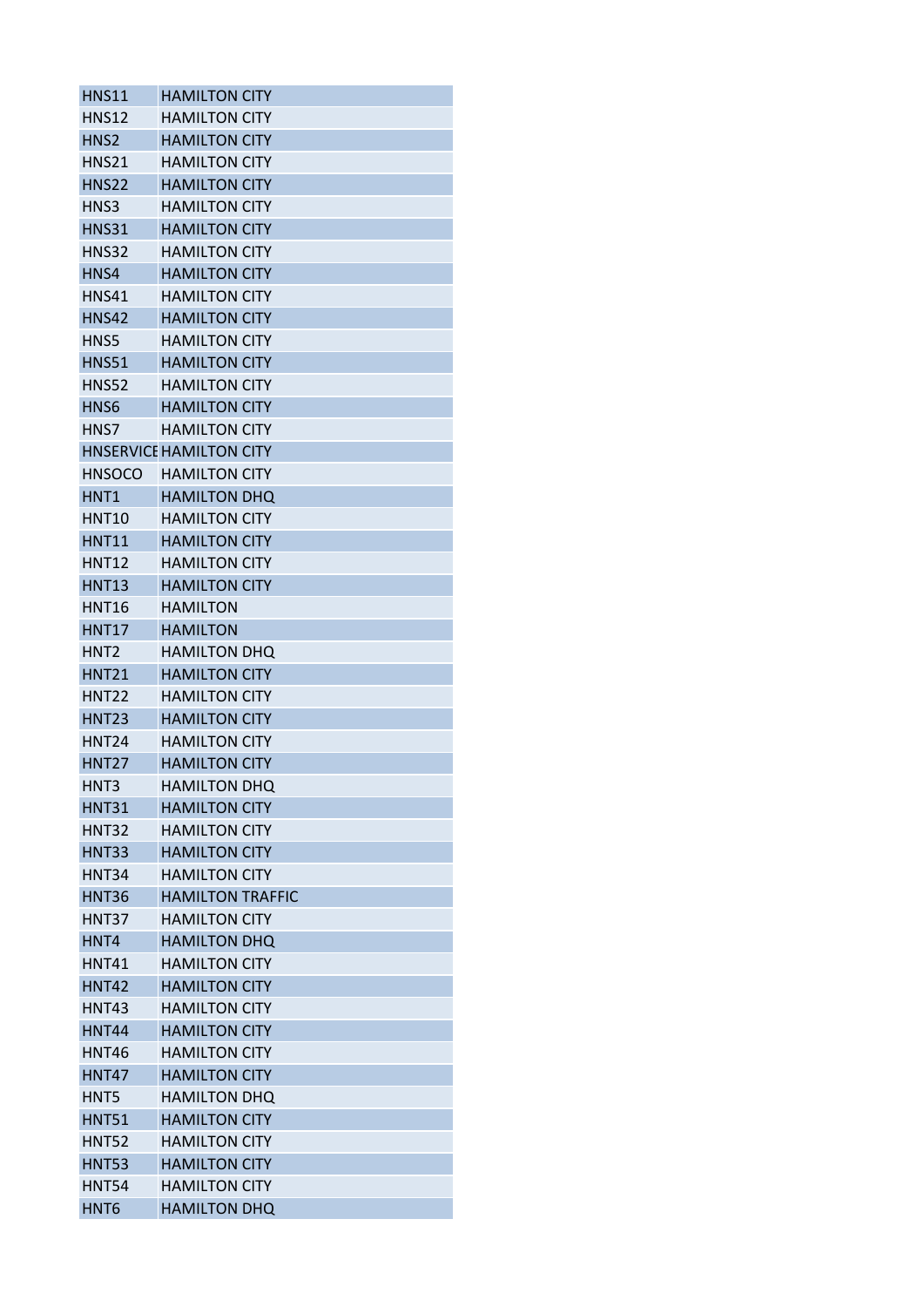| HNT <sub>60</sub> | <b>HAMILTON</b>      |
|-------------------|----------------------|
| <b>HNT61</b>      | <b>HAMILTON</b>      |
| HNT <sub>62</sub> | <b>HAMILTON</b>      |
| <b>HNT63</b>      | <b>HAMILTON</b>      |
| <b>HNT64</b>      | <b>HAMILTON</b>      |
| <b>HNT65</b>      | <b>HAMILTON</b>      |
| <b>HNT66</b>      | <b>HAMILTON</b>      |
| <b>HNT67</b>      | <b>HAMILTON</b>      |
| <b>HNT68</b>      | <b>HAMILTON</b>      |
| <b>HNT69</b>      | <b>HAMILTON</b>      |
| HNT7              | <b>HAMILTON DHQ</b>  |
| <b>HNT71</b>      | <b>HAMILTON</b>      |
| HNT72             | <b>HAMILTON</b>      |
| HNT73             | <b>HAMILTON</b>      |
| <b>HNT74</b>      | <b>HAMILTON</b>      |
| <b>HNT75</b>      | <b>HAMILTON</b>      |
| <b>HNT76</b>      | <b>HAMILTON</b>      |
| HNT77             | <b>HAMILTON</b>      |
| <b>HNT78</b>      | <b>HAMILTON</b>      |
| <b>HNT79</b>      | <b>HAMILTON</b>      |
| HNT <sub>8</sub>  | <b>HAMILTON DHQ</b>  |
| HNT <sub>9</sub>  | <b>HAMILTON</b>      |
| HNV5              | <b>HAMILTON</b>      |
| HNV <sub>6</sub>  | <b>HAMILTON</b>      |
| HNV9              | <b>HAMILTON</b>      |
| HNW1              | <b>HAMILTON CITY</b> |
| <b>HNW10</b>      | <b>HAMILTON CITY</b> |
| <b>HNW11</b>      | <b>HAMILTON CITY</b> |
| <b>HNW12</b>      | <b>HAMILTON CITY</b> |
| <b>HNW13</b>      | <b>HAMILTON CITY</b> |
| HNW14             | <b>HAMILTON CITY</b> |
| <b>HNW15</b>      | <b>HAMILTON CITY</b> |
| HNW <sub>2</sub>  | <b>HAMILTON CITY</b> |
| <b>HNW21</b>      | <b>HAMILTON CITY</b> |
| <b>HNW22</b>      | <b>HAMILTON CITY</b> |
| <b>HNW23</b>      | <b>HAMILTON CITY</b> |
| <b>HNW24</b>      | <b>HAMILTON CITY</b> |
| <b>HNW25</b>      | <b>HAMILTON CITY</b> |
| HNW3              | <b>HAMILTON CITY</b> |
| <b>HNW31</b>      | <b>HAMILTON CITY</b> |
| <b>HNW32</b>      | <b>HAMILTON CITY</b> |
| <b>HNW33</b>      | <b>HAMILTON CITY</b> |
| <b>HNW34</b>      | <b>HAMILTON CITY</b> |
| <b>HNW35</b>      | <b>HAMILTON CITY</b> |
| HNW4              | <b>HAMILTON CITY</b> |
| HNW <sub>5</sub>  | <b>HAMILTON CITY</b> |
| <b>HNW51</b>      | <b>HAMILTON CITY</b> |
| <b>HNW52</b>      | <b>HAMILTON CITY</b> |
| <b>HNW53</b>      | <b>HAMILTON CITY</b> |
| <b>HNW54</b>      | <b>HAMILTON CITY</b> |
| <b>HNW55</b>      | <b>HAMILTON CITY</b> |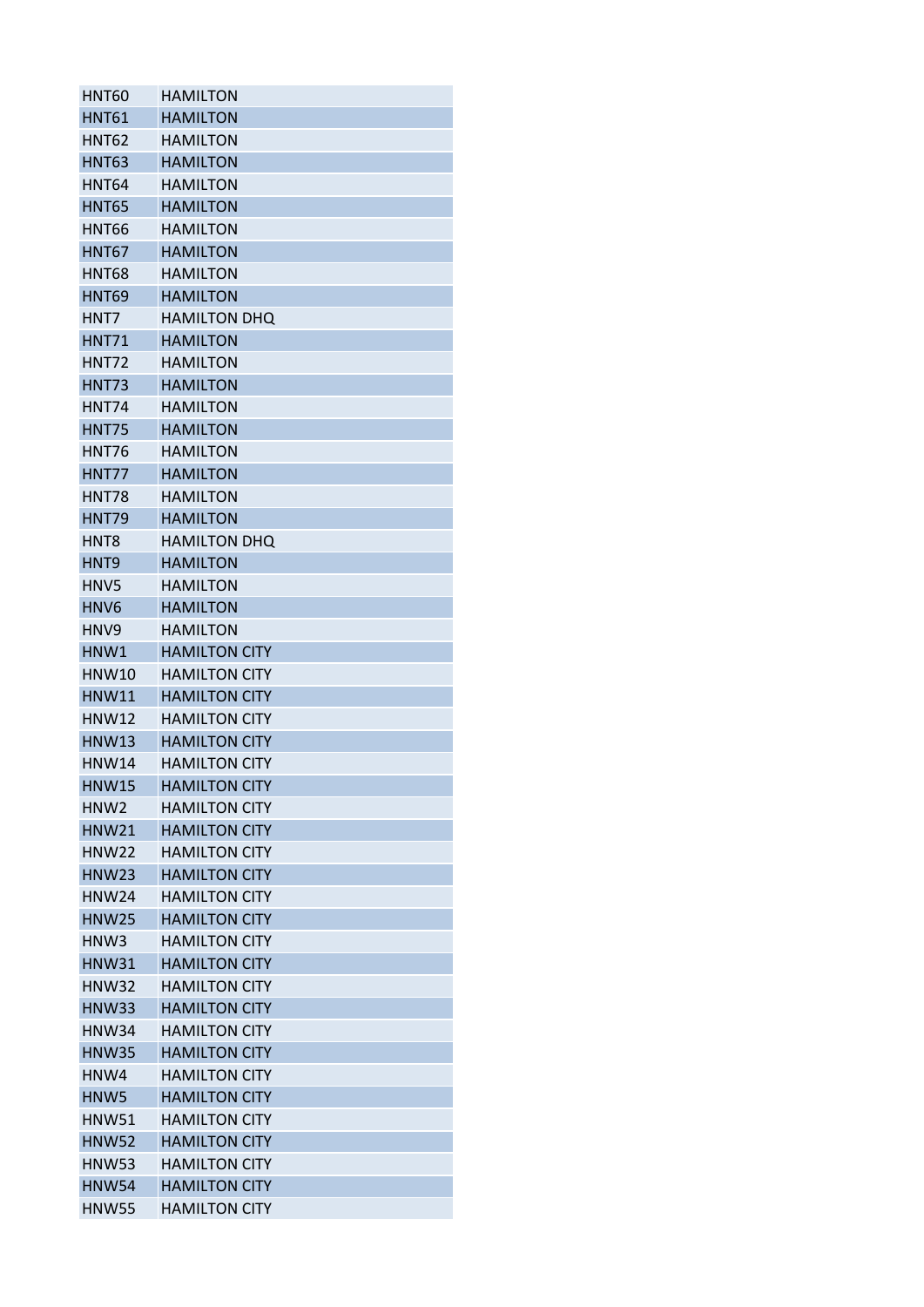| HNW56             | <b>HAMILTON CITY</b>      |
|-------------------|---------------------------|
| <b>HNW57</b>      | <b>HAMILTON CITY</b>      |
| <b>HNW58</b>      | <b>HAMILTON CITY</b>      |
| <b>HNW59</b>      | <b>HAMILTON CITY</b>      |
| HNX1              | <b>HAMILTON CITY</b>      |
| <b>HNX10</b>      | <b>HAMILTON CITY</b>      |
| <b>HNX11</b>      | <b>HAMILTON CITY</b>      |
| <b>HNX12</b>      | <b>HAMILTON CITY</b>      |
| <b>HNX13</b>      | <b>HAMILTON CITY</b>      |
| HNX14             | <b>HAMILTON CITY</b>      |
| <b>HNX15</b>      | <b>HAMILTON CITY</b>      |
| HNX16             | <b>HAMILTON CITY</b>      |
| HNX <sub>2</sub>  | <b>HAMILTON CITY</b>      |
| HNX3              | <b>HAMILTON CITY</b>      |
| HNX4              | <b>HAMILTON CITY</b>      |
| HNX5              | <b>HAMILTON CITY</b>      |
| HNX6              | <b>HAMILTON CITY</b>      |
| HNX7              | <b>HAMILTON CITY</b>      |
| HNX8              | <b>HAMILTON CITY</b>      |
| HNX9              |                           |
|                   | <b>HAMILTON CITY</b>      |
| HNXN1             | <b>WAIKATO</b>            |
| HNXS1             | <b>HAMILTON CITY</b>      |
| HNXS <sub>2</sub> | <b>HAMILTON CITY</b>      |
| HNXS3             | <b>HAMILTON CITY</b>      |
| HNXS4             | <b>HAMILTON CITY</b>      |
| <b>HNY</b>        | <b>HAMILTON CITY</b>      |
| HNY1              | <b>HAMILTON CITY</b>      |
| <b>HNY10</b>      | <b>HAMILTON CITY</b>      |
| <b>HNY11</b>      | <b>HAMILTON CITY</b>      |
| <b>HNY12</b>      | <b>HAMILTON CITY</b>      |
| HNY13             | <b>HAMILTON CITY</b>      |
| <b>HNY14</b>      | <b>HAMILTON CITY</b>      |
| <b>HNY15</b>      | <b>HAMILTON CITY</b>      |
| HNY <sub>2</sub>  | <b>HAMILTON CITY</b>      |
| HNY3              | <b>HAMILTON CITY</b>      |
| HNY4              | <b>HAMILTON CITY</b>      |
| HNY5              | <b>HAMILTON CITY</b>      |
| HNY <sub>6</sub>  | <b>HAMILTON CITY</b>      |
| HNY7              | <b>HAMILTON CITY</b>      |
| HNY8              | <b>HAMILTON CITY</b>      |
| HNY9              | <b>HAMILTON CITY</b>      |
| <b>HNYS</b>       | <b>HAMILTON CITY</b>      |
| HNYS2             | <b>HAMILTON CITY</b>      |
| HNZ1              | <b>HAMILTON CITY</b>      |
| HNZ <sub>2</sub>  | <b>HAMILTON CITY</b>      |
| HNZ3              | <b>HAMILTON CITY</b>      |
| HNZ4              | <b>HAMILTON CITY</b>      |
| HNZ5              | <b>HAMILTON CITY</b>      |
| HNZ <sub>6</sub>  | <b>HAMILTON CITY</b>      |
| <b>HOA</b>        | <b>HORNBY</b>             |
| <b>HOC</b>        | <b>CHRISTCHURCH SOUTH</b> |
|                   |                           |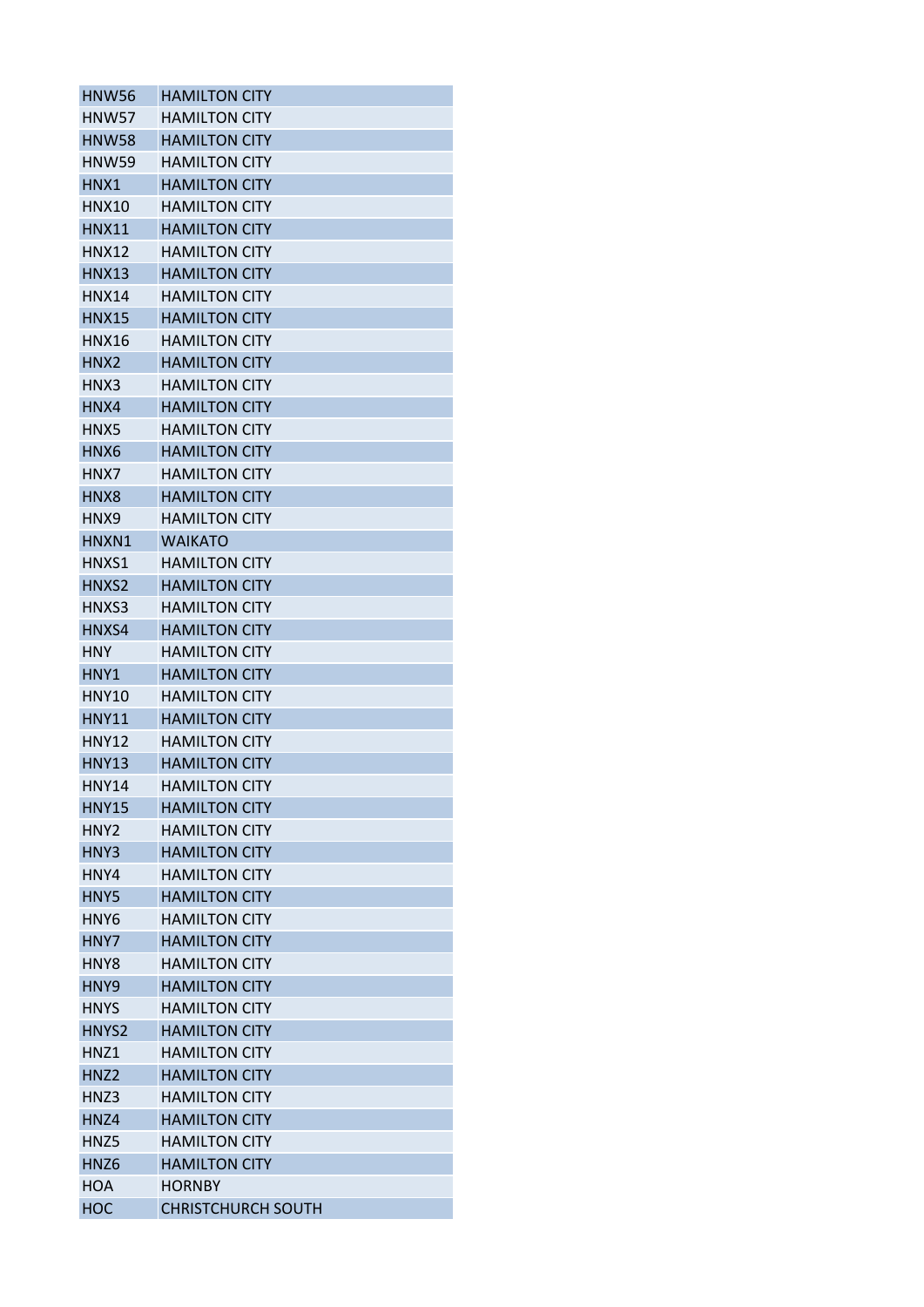| HOC1              | <b>HORNBY</b>                              |
|-------------------|--------------------------------------------|
| HOC1A             | <b>HORNBY</b>                              |
| HOC1B             | <b>HORNBY</b>                              |
| HOC1C             | <b>HORNBY</b>                              |
| HOC1D             | <b>HORNBY</b>                              |
| HOC1E             | <b>HORNBY</b>                              |
| HOC1F             | HORNBY                                     |
| HOC1G             | <b>HORNBY</b>                              |
| HOC1H             | <b>HORNBY</b>                              |
| HOC <sub>2</sub>  | <b>HORNBY</b>                              |
| HOC2A             | <b>HORNBY</b>                              |
| HOC2B             | <b>HORNBY</b>                              |
| HOC2C             | <b>HORNBY</b>                              |
| HOC2D             | <b>HORNBY</b>                              |
| HOC2E             | <b>HORNBY</b>                              |
| HOC2F             | <b>HORNBY</b>                              |
| HOC2G             | <b>HORNBY</b>                              |
| HOC3              | <b>HORNBY</b>                              |
| HOC3A             | <b>HORNBY</b>                              |
| HOC3B             | <b>HORNBY</b>                              |
| HOC3C             | <b>HORNBY</b>                              |
| HOC3D             | <b>HORNBY</b>                              |
| HOC3E             | <b>HORNBY</b>                              |
| HOC3F             | <b>HORNBY</b>                              |
| HOC3G             | <b>HORNBY</b>                              |
| HOC4              | <b>HORNBY</b>                              |
| HOC4A             | <b>HORNBY</b>                              |
| HOC4B             | <b>HORNBY</b>                              |
| HOC4C             | <b>HORNBY</b>                              |
| HOC4D             | <b>HORNBY</b>                              |
| HOC4E             | <b>HORNBY</b>                              |
| HOC4F             | <b>HORNBY</b>                              |
| HOC4G             | <b>HORNBY</b>                              |
| HOC5              | <b>HORNBY</b>                              |
|                   |                                            |
| <b>HOCN</b>       | <b>CHRISTCHURCH SOUTH</b><br><b>HORNBY</b> |
| HOCP1             |                                            |
| HOCP <sub>2</sub> | <b>HORNBY</b>                              |
| <b>HOCS</b>       | <b>HORNBY</b>                              |
| HOCS1             | <b>CHRISTCHURCH SOUTH</b>                  |
| HOCS <sub>2</sub> | <b>CHRISTCHURCH SOUTH</b>                  |
| HOCS3             | <b>CHRISTCHURCH SOUTH</b>                  |
| HOCS4             | <b>CHRISTCHURCH SOUTH</b>                  |
| HOCS5             | <b>CHRISTCHURCH SOUTH</b>                  |
| HOI1              | <b>HORNBY</b>                              |
| HOI1A             | <b>HORNBY</b>                              |
| HO <sub>12</sub>  | <b>HORNBY</b>                              |
| HOI2A             | <b>HORNBY</b>                              |
| HO <sub>13</sub>  | <b>HORNBY</b>                              |
| HOI3A             | <b>HORNBY</b>                              |
| HOI4              | <b>HORNBY</b>                              |
| HOI4A             | <b>HORNBY</b>                              |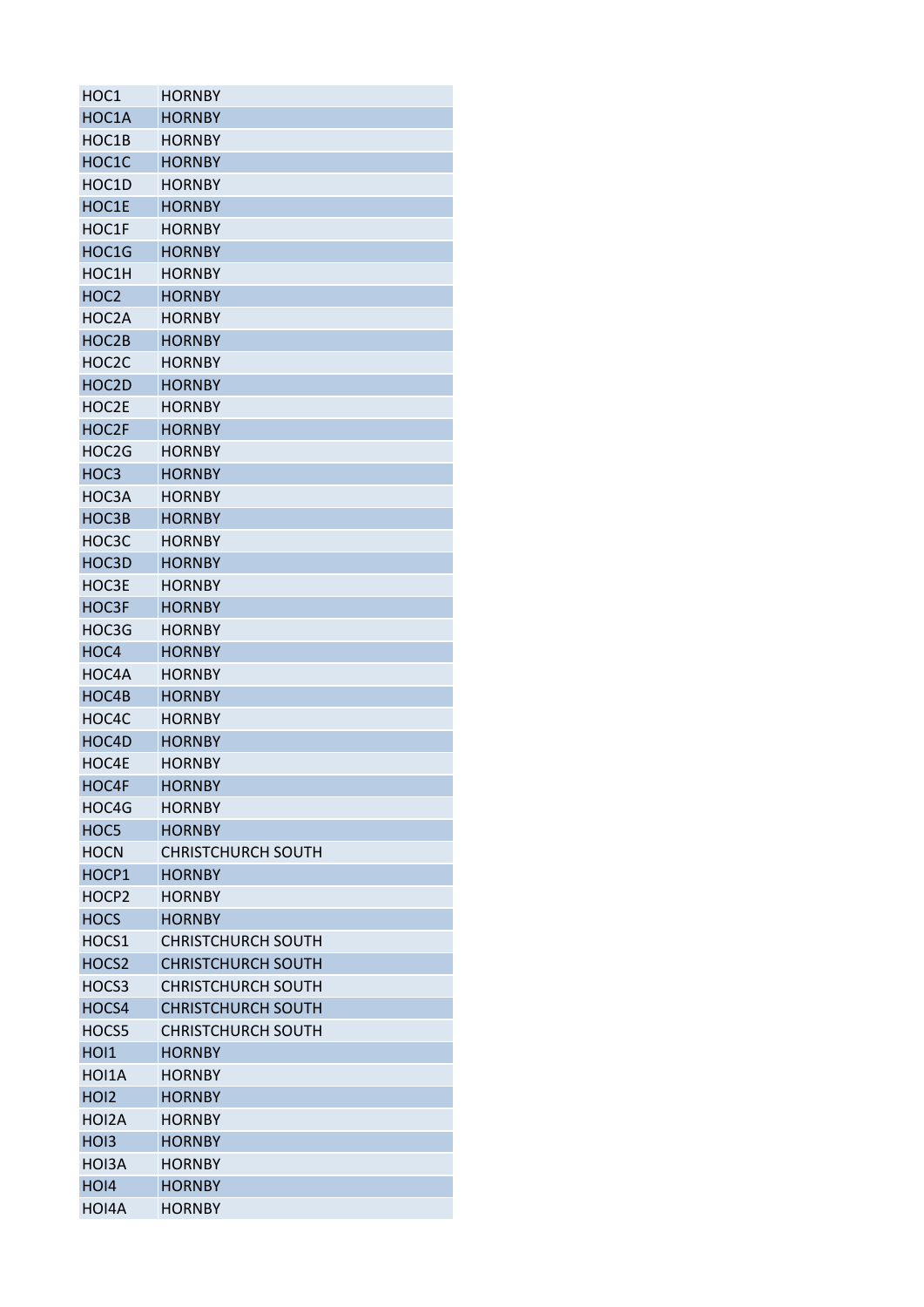| HO <sub>I5</sub> | <b>HORNBY</b> |
|------------------|---------------|
| HOI5A            | <b>HORNBY</b> |
| HO <sub>I6</sub> | <b>HORNBY</b> |
| HOI7             | <b>HORNBY</b> |
| HOI7A            | <b>HORNBY</b> |
| <b>HOIB</b>      | <b>HORNBY</b> |
| HOIB7            | <b>HORNBY</b> |
| HOIB7A           | <b>HORNBY</b> |
| <b>HOIBA</b>     | <b>HORNBY</b> |
| HOJ              | <b>HORNBY</b> |
| HOJ <sub>2</sub> | <b>HORNBY</b> |
| HOJ3             | <b>HORNBY</b> |
| HOJ4             | <b>HORNBY</b> |
| <b>HOJS</b>      | <b>HORNBY</b> |
| <b>HON</b>       | <b>HORNBY</b> |
| <b>HOO1</b>      | <b>HORNBY</b> |
| <b>HOO1A</b>     | <b>HORNBY</b> |
| <b>HOO2</b>      | <b>HORNBY</b> |
| HOO2A            | <b>HORNBY</b> |
| <b>HOO3</b>      | <b>HORNBY</b> |
| HOO3A            | <b>HORNBY</b> |
| <b>HOO4</b>      | <b>HORNBY</b> |
| HOO4A            | <b>HORNBY</b> |
| <b>HOO5</b>      | <b>HORNBY</b> |
| HOO5A            | <b>HORNBY</b> |
| <b>HOOS</b>      | <b>HORNBY</b> |
| HOP1             | <b>HORNBY</b> |
| HOP <sub>2</sub> | <b>HORNBY</b> |
| HOP3             | <b>HORNBY</b> |
| HOP4             | <b>HORNBY</b> |
| HOP5             | <b>HORNBY</b> |
| <b>HOPS</b>      | <b>HORNBY</b> |
|                  | <b>HORNBY</b> |
| HOQ1<br>HOQ1A    | <b>HORNBY</b> |
|                  | <b>HORNBY</b> |
| HOQ1B            |               |
| HOQ <sub>2</sub> | <b>HORNBY</b> |
| HOQ2A            | <b>HORNBY</b> |
| HOQ2B            | <b>HORNBY</b> |
| HOQ3             | <b>HORNBY</b> |
| HOQ3A            | <b>HORNBY</b> |
| HOQ3B            | <b>HORNBY</b> |
| HOQ4             | <b>HORNBY</b> |
| HOQ4A            | <b>HORNBY</b> |
| HOQ4B            | <b>HORNBY</b> |
| HOQ4C            | <b>HORNBY</b> |
| HOQ4D            | <b>HORNBY</b> |
| HOQ5             | <b>HORNBY</b> |
| HOQ5A            | <b>HORNBY</b> |
| HOQ5B            | <b>HORNBY</b> |
| HOQ6             | <b>HORNBY</b> |
| HOQ6A            | <b>HORNBY</b> |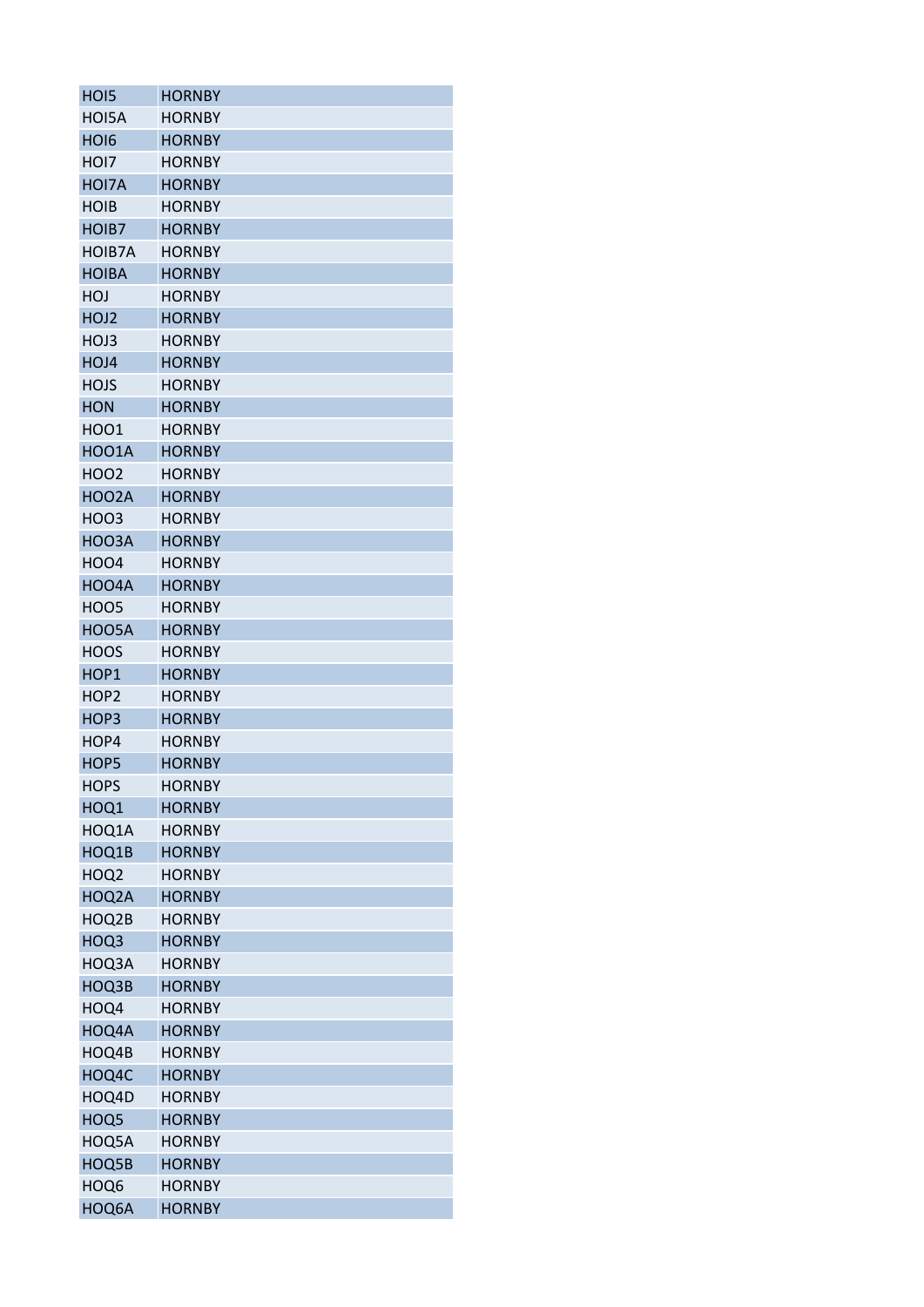| HOQ6B            | <b>HORNBY</b>                      |
|------------------|------------------------------------|
| HOQ7             | <b>HORNBY</b>                      |
| HOQ7A            | <b>HORNBY</b>                      |
| HOQ7B            | <b>HORNBY</b>                      |
| HOS1             | <b>HORNBY</b>                      |
| HOS <sub>2</sub> | <b>HORNBY</b>                      |
| HOS3             | <b>HORNBY</b>                      |
| HOS4             | <b>HORNBY SUPERVISOR</b>           |
| HOS5             | <b>HORNBY SUPERVISOR</b>           |
| HOS6             | <b>HORNBY SUPERVISOR</b>           |
| HOS7             | <b>HORNBY SUPERVISOR</b>           |
| HOT <sub>1</sub> | <b>HORNBY</b>                      |
| HOT <sub>2</sub> | <b>HORNBY</b>                      |
| HOT3             | <b>HORNBY</b>                      |
| HOT4             | <b>HORNBY</b>                      |
| HOT5             | <b>HORNBY</b>                      |
| HOT <sub>6</sub> | <b>HORNBY</b>                      |
| HOT7             | <b>HORNBY</b>                      |
| HOY              | <b>HORNBY</b>                      |
| <b>HOY10</b>     | <b>HORNBY</b>                      |
| HOY <sub>2</sub> | <b>HORNBY</b>                      |
| HOY3             | <b>HORNBY</b>                      |
| HOY4             | <b>HORNBY</b>                      |
| HOY5             | <b>HORNBY</b>                      |
| HOY <sub>6</sub> | <b>HORNBY</b>                      |
| HOY7             | <b>HORNBY</b>                      |
| HOY8             | <b>HORNBY</b>                      |
| HOY9             | <b>HORNBY</b>                      |
| HPC1             |                                    |
| HPC <sub>2</sub> | <b>HIGHBURY</b><br><b>HIGHBURY</b> |
|                  |                                    |
| HPC3             | <b>HIGHBURY</b>                    |
| HPC4             | <b>HIGHBURY</b>                    |
| HPC5             | <b>HIGHBURY</b>                    |
| <b>HPE</b>       | <b>HIGHBURY</b>                    |
| HPO <sub>1</sub> | <b>HIGHBURY</b>                    |
| HPO <sub>2</sub> | <b>HIGHBURY</b>                    |
| HPO3             | <b>HIGHBURY</b>                    |
| HPO4             | <b>HIGHBURY</b>                    |
| HPO <sub>5</sub> | <b>HIGHBURY</b>                    |
| HPO <sub>6</sub> | <b>HIGHBURY</b>                    |
| HPO7             | <b>HIGHBURY</b>                    |
| HPO <sub>8</sub> | <b>HIGHBURY</b>                    |
| <b>HPS</b>       | <b>HIGHBURY</b>                    |
| <b>HPT</b>       | <b>HIGHBURY</b>                    |
| HPY1             | <b>HIGHBURY</b>                    |
| HPY2             | <b>HIGHBURY</b>                    |
| HPY3             | <b>HIGHBURY</b>                    |
| HPY4             | <b>HIGHBURY</b>                    |
| HPY5             | <b>HIGHBURY</b>                    |
| HQ               | <b>PNHQ</b>                        |
| HQA              | <b>PNHQ</b>                        |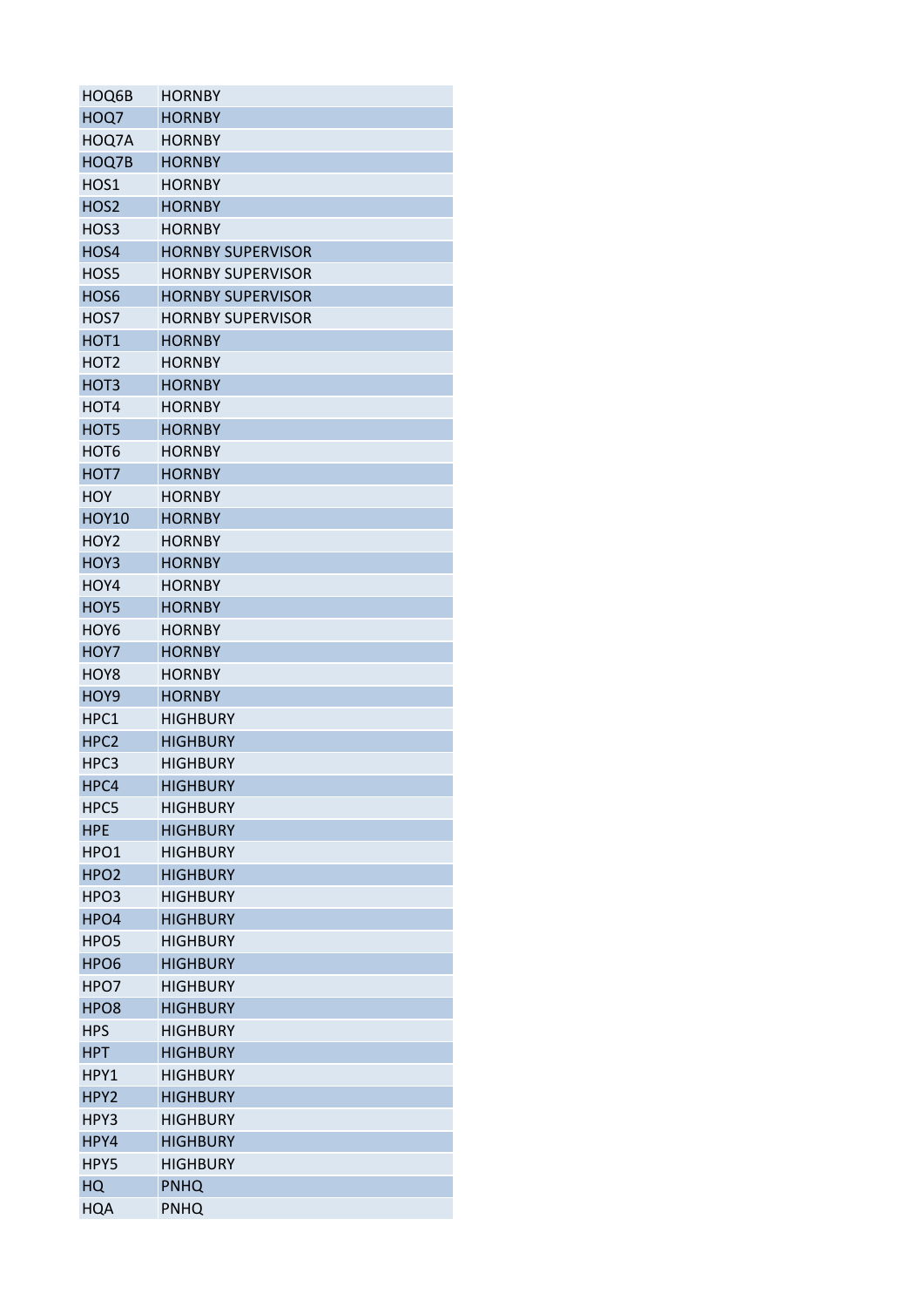| HQA1              | <b>PNHQ</b>                   |
|-------------------|-------------------------------|
| HQA10             | PNHQ                          |
| <b>HQA11</b>      | PNHQ                          |
| HQA12             | PNHQ                          |
| HQA2              | <b>PNHQ</b>                   |
| HQA3              | <b>PNHQ</b>                   |
| HQA4              | <b>PNHQ</b>                   |
| HQA5              | PNHQ                          |
| HQA6              | PNHQ                          |
| HQA7              | PNHQ                          |
| HQA8              | PNHQ                          |
| HQA9              | <b>PNHQ</b>                   |
| <b>HQGA</b>       | PNHQ                          |
| HQNC1             | <b>PNHQ</b>                   |
| HQNC2             | <b>PNHQ</b>                   |
| HQNC3             | PNHQ                          |
| HQNC4             | <b>PNHQ</b>                   |
| HQNC5             | PNHQ                          |
| HQS1              | PNHQ                          |
| HQT1              | PNHQ                          |
| HQT <sub>2</sub>  | <b>PNHQ</b>                   |
| HQT3              | <b>PNHQ</b>                   |
| HQT4              | PNHQ                          |
| HQT5              | <b>PNHQ</b>                   |
| <b>HQTA</b>       | <b>PNHQ</b>                   |
| HQTA1             | <b>PNHQ</b>                   |
| HQTA <sub>2</sub> | PNHQ                          |
| HQTA3             | PNHQ                          |
| HQTA4             | <b>PNHQ</b>                   |
| HQTA5             | PNHQ                          |
| HQTA6             | <b>PNHQ</b>                   |
| HQTA7             | PNHQ                          |
| HQTN1             | <b>PNHQ</b>                   |
| HQTN2             | <b>PNHQ</b>                   |
| <b>HQTN3</b>      | <b>PNHQ</b>                   |
| HQTN4             | <b>PNHQ</b>                   |
| HQTS1             | <b>PNHQ</b>                   |
| HQTS2             | <b>PNHQ</b>                   |
| HQTS3             | PNHQ                          |
| HQTS4             | <b>PNHQ</b>                   |
| HQTS5             | <b>PNHQ</b>                   |
| <b>HQW70</b>      | <b>WELLINGTON CENTRAL</b>     |
| <b>HQW80</b>      | <b>WELLINGTON CENTRAL</b>     |
| <b>HQW90</b>      | <b>WELLINGTON CENTRAL</b>     |
| <b>HQW91</b>      | <b>WELLINGTON CENTRAL</b>     |
| HQW9I             | <b>WELLINGTON CENTRAL</b>     |
| HQX1              | <b>PNHQ</b>                   |
| <b>HQX10</b>      | <b>AUCKLAND CITY DISTRICT</b> |
| <b>HQX11</b>      | <b>AUCKLAND CITY DISTRICT</b> |
| <b>HQX12</b>      | <b>AUCKLAND CITY DISTRICT</b> |
| <b>HQX13</b>      | <b>AUCKLAND CITY DISTRICT</b> |
|                   |                               |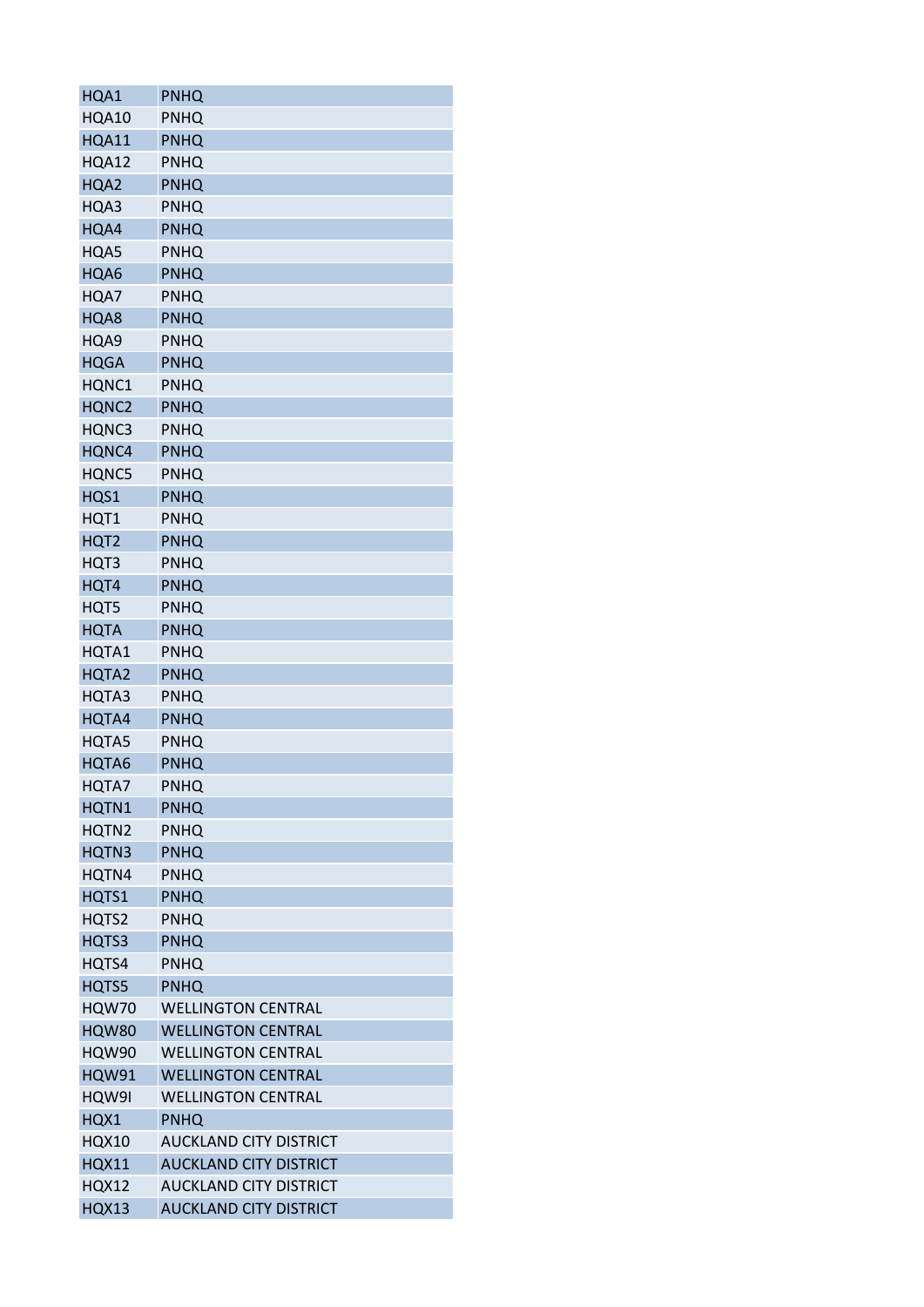| <b>HQX14</b>     | <b>AUCKLAND CITY DISTRICT</b> |
|------------------|-------------------------------|
| <b>HQX15</b>     | <b>AUCKLAND CITY DISTRICT</b> |
| <b>HQX16</b>     | <b>AUCKLAND CITY DISTRICT</b> |
| <b>HQX17</b>     | <b>AUCKLAND CITY DISTRICT</b> |
| HQX18            | <b>AUCKLAND CITY DISTRICT</b> |
| <b>HQX19</b>     | <b>AUCKLAND CITY DISTRICT</b> |
| HQX2             | <b>PNHQ</b>                   |
| <b>HQX20</b>     | <b>AUCKLAND CITY DISTRICT</b> |
| <b>HQX21</b>     | <b>AUCKLAND CITY DISTRICT</b> |
| <b>HQX22</b>     | <b>AUCKLAND CITY DISTRICT</b> |
| HQX23            | AUCKLAND CITY DISTRICT        |
| <b>HQX24</b>     | <b>AUCKLAND CITY DISTRICT</b> |
| HQX25            | <b>AUCKLAND CITY DISTRICT</b> |
| <b>HQX26</b>     | <b>AUCKLAND CITY DISTRICT</b> |
| HQX27            | <b>AUCKLAND CITY DISTRICT</b> |
| <b>HQX28</b>     | <b>AUCKLAND CITY DISTRICT</b> |
| <b>HQX29</b>     | <b>AUCKLAND CITY DISTRICT</b> |
| HQX3             | PNHQ                          |
| HQX30            | <b>AUCKLAND CITY DISTRICT</b> |
| <b>HQX31</b>     | <b>AUCKLAND CITY DISTRICT</b> |
| <b>HQX32</b>     | AUCKLAND CITY DISTRICT        |
| HQX33            | <b>AUCKLAND CITY DISTRICT</b> |
| HQX34            | AUCKLAND CITY DISTRICT        |
| <b>HQX35</b>     | <b>AUCKLAND CITY DISTRICT</b> |
| HQX4             | <b>PNHQ</b>                   |
| HQX5             | <b>PNHQ</b>                   |
| HQX6             | PNHQ                          |
| HQX7             | PNHQ                          |
| HQX8             | <b>PNHQ</b>                   |
| HQX9             | <b>PNHQ</b>                   |
| <b>HQXN</b>      | PNHQ                          |
| HQXN1            | <b>PNHQ</b>                   |
| HQXN2            | <b>PNHQ</b>                   |
| HQXS1            | <b>PNHQ</b>                   |
| HQXS2            | <b>PNHQ</b>                   |
| HQXS3            | <b>PNHQ</b>                   |
| HQXS4            | <b>PNHQ</b>                   |
| HQXS5            | <b>PNHQ</b>                   |
| HQY01            | <b>PNHQ</b>                   |
| <b>HQY80</b>     | POLICE NATIONAL HEADQUARTERS  |
| HRC <sub>2</sub> | <b>HAMILTON</b>               |
| <b>HREE</b>      | <b>HAMILTON DHQ</b>           |
| <b>HREW</b>      | <b>HAMILTON DHQ</b>           |
| <b>HRH10</b>     | <b>HAMILTON DHQ</b>           |
| HRH11            | <b>HAMILTON DHQ</b>           |
| <b>HRH12</b>     | TE AWAMUTU                    |
| HRH13            | <b>HAMILTON DHQ</b>           |
| <b>HRH14</b>     | <b>MATAMATA</b>               |
| <b>HRH15</b>     | <b>HAMILTON DHQ</b>           |
| <b>HRH16</b>     | <b>HAMILTON CENTRAL</b>       |
| <b>HRH17</b>     | <b>HAMILTON DHQ</b>           |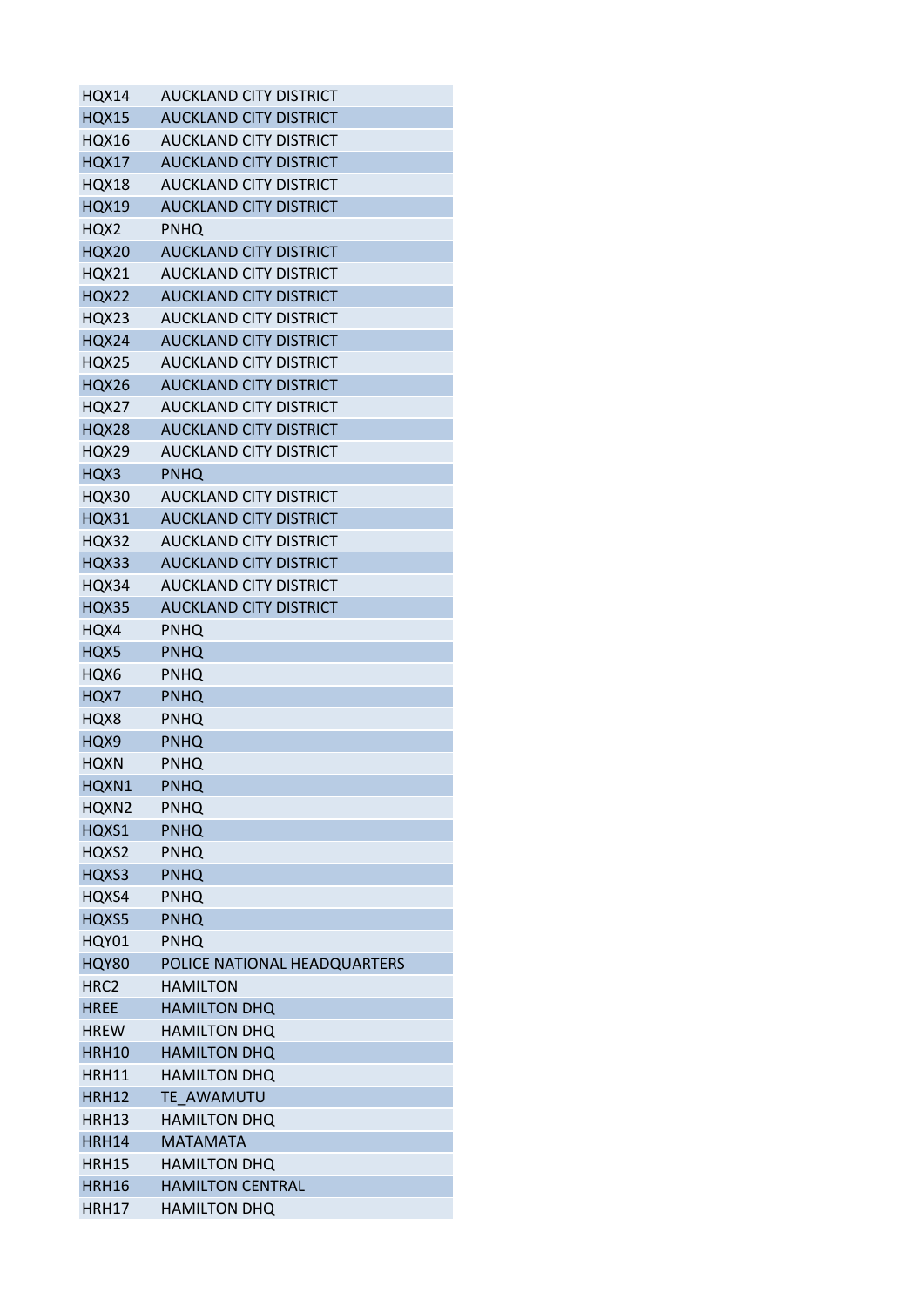| HRH18             | <b>HAMILTON DHQ</b> |
|-------------------|---------------------|
| <b>HRH19</b>      | WAIHI               |
| <b>HRH20</b>      | <b>HAMILTON DHQ</b> |
| HRH21             | <b>HAMILTON DHQ</b> |
| <b>HRH22</b>      | <b>HAMILTON DHQ</b> |
| HRH <sub>23</sub> | <b>HAMILTON DHQ</b> |
| <b>HRH24</b>      | <b>HAMILTON DHQ</b> |
| HRH <sub>25</sub> | <b>HAMILTON DHQ</b> |
| HRH <sub>26</sub> | <b>HAMILTON DHQ</b> |
| HRH <sub>27</sub> | <b>HAMILTON DHQ</b> |
| <b>HRH28</b>      | <b>HAMILTON DHQ</b> |
| HRH <sub>29</sub> | <b>HAMILTON DHQ</b> |
| HRH <sub>30</sub> | <b>HAMILTON DHQ</b> |
| HRH31             | <b>HAMILTON DHQ</b> |
| <b>HRH32</b>      | <b>HAMILTON DHQ</b> |
| HRH33             | <b>HAMILTON DHQ</b> |
| HRH34             | <b>HAMILTON DHQ</b> |
| <b>HRH35</b>      | <b>HAMILTON DHO</b> |
| HRH36             | <b>HAMILTON DHQ</b> |
| <b>HRH37</b>      | <b>HAMILTON DHQ</b> |
| <b>HRH38</b>      | <b>HAMILTON DHQ</b> |
| HRH39             | <b>HAMILTON DHQ</b> |
| HRH41             | <b>HAMILTON DHQ</b> |
| HRH42             | <b>HAMILTON DHQ</b> |
| HRH43             | <b>HAMILTON DHQ</b> |
| HRH44             | <b>HAMILTON DHQ</b> |
| HRH45             | <b>HAMILTON DHQ</b> |
| HRH46             | <b>HAMILTON DHQ</b> |
| HRH47             | <b>HAMILTON DHQ</b> |
| <b>HRH48</b>      | <b>HAMILTON DHQ</b> |
| HRH49             | <b>HAMILTON DHQ</b> |
| <b>HRHN</b>       | <b>HAMILTON DHQ</b> |
| HRHS1             | TE AWAMUTU          |
| HRHS2             | <b>HAMILTON DHQ</b> |
| HRHS3             | <b>HAMILTON DHQ</b> |
| HRN1              | <b>HAMILTON</b>     |
| HRN <sub>2</sub>  | <b>HAMILTON</b>     |
| HRV1              | <b>HAMILTON</b>     |
| HRV2              | <b>HAMILTON</b>     |
| HRV3              | <b>HAMILTON</b>     |
| HRV4              | <b>HAMILTON</b>     |
| HRV5              | <b>HAMILTON</b>     |
| HRV <sub>6</sub>  | <b>HAMILTON</b>     |
| HRV7              | <b>HAMILTON</b>     |
| HRV8              | <b>HAMILTON</b>     |
| HRV9              | <b>HAMILTON</b>     |
| <b>HRW61</b>      | <b>HAMILTON</b>     |
| <b>HRW62</b>      | <b>HAMILTON</b>     |
| <b>HRW63</b>      | <b>HAMILTON</b>     |
| <b>HRW64</b>      | <b>HAMILTON</b>     |
| <b>HRW65</b>      | <b>HAMILTON</b>     |
|                   |                     |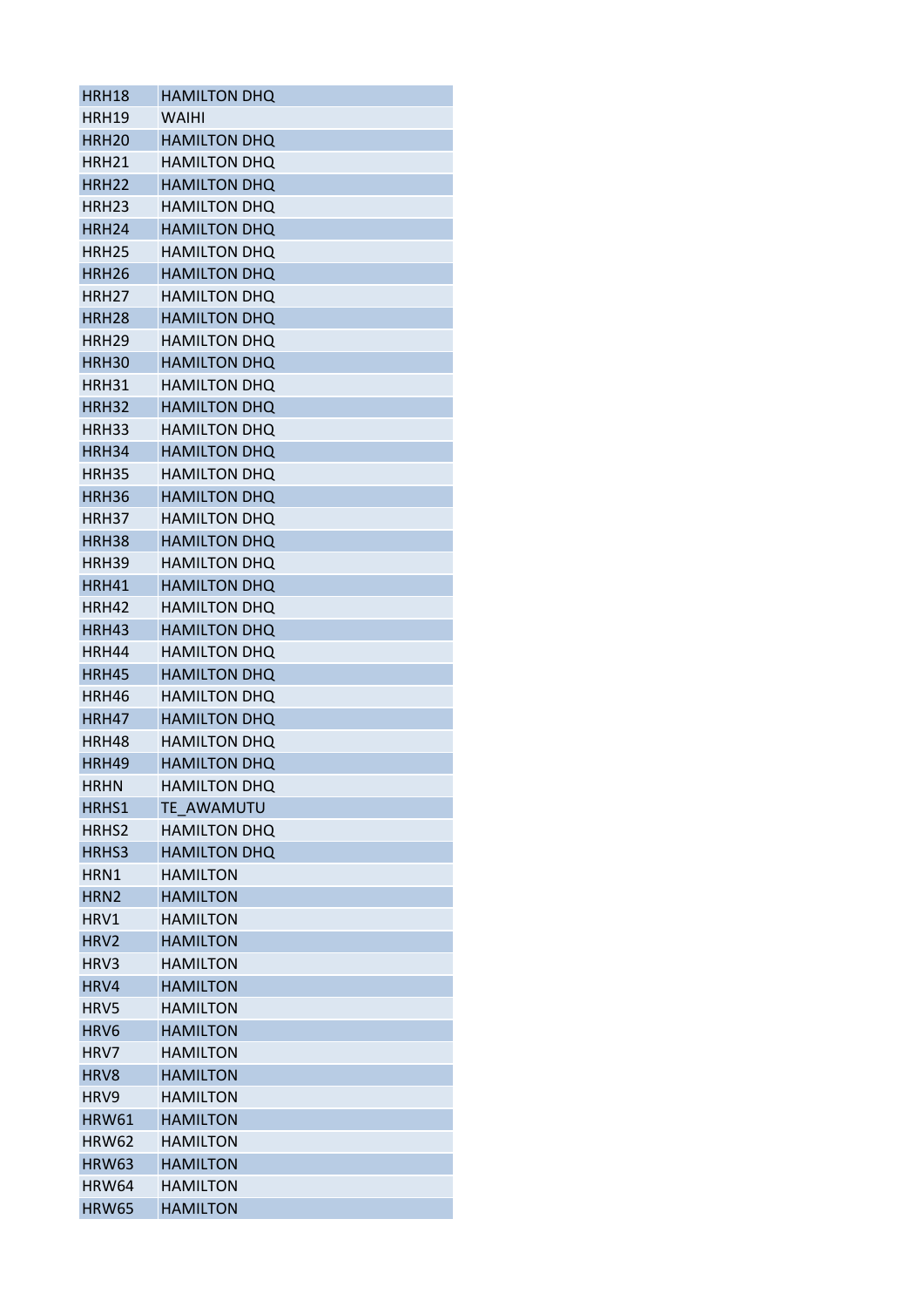| <b>HRW66</b>      | <b>HAMILTON</b>        |
|-------------------|------------------------|
| <b>HRW67</b>      | <b>HAMILTON</b>        |
| <b>HRW68</b>      | <b>HAMILTON</b>        |
| <b>HRW69</b>      | <b>HAMILTON</b>        |
| <b>HRW71</b>      | <b>HAMILTON</b>        |
| <b>HRW72</b>      | <b>HAMILTON</b>        |
| HRW73             | <b>HAMILTON</b>        |
| <b>HRW74</b>      | <b>HAMILTON</b>        |
| <b>HRW75</b>      | <b>HAMILTON</b>        |
| <b>HRW76</b>      | <b>HAMILTON</b>        |
| <b>HRW77</b>      | <b>HAMILTON</b>        |
| <b>HRW78</b>      | <b>HAMILTON</b>        |
| HRW79             | <b>HAMILTON</b>        |
| HRW81             | <b>HAMILTON</b>        |
| HRW82             | <b>HAMILTON</b>        |
| <b>HRW83</b>      | <b>HAMILTON</b>        |
| HRW84             | <b>HAMILTON</b>        |
| <b>HRW85</b>      | <b>HAMILTON</b>        |
| <b>HRW86</b>      | <b>HAMILTON</b>        |
| <b>HRW87</b>      | <b>HAMILTON</b>        |
| <b>HRW88</b>      | <b>HAMILTON</b>        |
| <b>HRW89</b>      | <b>HAMILTON</b>        |
| <b>HRW91</b>      | <b>HAMILTON</b>        |
|                   | <b>HAMILTON</b>        |
| <b>HRW92</b>      |                        |
| HRW93             | <b>HAMILTON</b>        |
| <b>HRW94</b>      | <b>HAMILTON</b>        |
| HRW95             | <b>HAMILTON</b>        |
| HRW9C             | <b>HAMILTON</b>        |
| HRWB1             | <b>HAMILTON</b>        |
| HRWB <sub>2</sub> | <b>HAMILTON</b>        |
| HRWB3             | <b>HAMILTON</b>        |
| HRWB4             | <b>HAMILTON</b>        |
| HRWB5             | <b>HAMILTON</b>        |
| HRWB6             | <b>HAMILTON</b>        |
| HRWB7             | <b>HAMILTON</b>        |
| HRWB8             | <b>HAMILTON</b>        |
| HRWB9             | <b>HAMILTON</b>        |
| <b>HRWBS</b>      | <b>HAMILTON</b>        |
| HRWC1             | <b>HAMILTON</b>        |
| HRWC12            | <b>HAMILTON</b>        |
| HRWC <sub>2</sub> | <b>HAMILTON</b>        |
| HRWC23            | <b>HAMILTON</b>        |
| HRWC3             | <b>HAMILTON</b>        |
| HRWC4             | <b>HAMILTON</b>        |
| HRWC5             | <b>HAMILTON</b>        |
| HRWC6             | <b>HAMILTON</b>        |
| HRWC7             | <b>HAMILTON</b>        |
| HRWC8             | <b>HAMILTON</b>        |
| HRWC9             | <b>HAMILTON</b>        |
| <b>HRY</b>        | <b>EASTERN WAIKATO</b> |
| HRY4              | TE AWAMUTU DHQ         |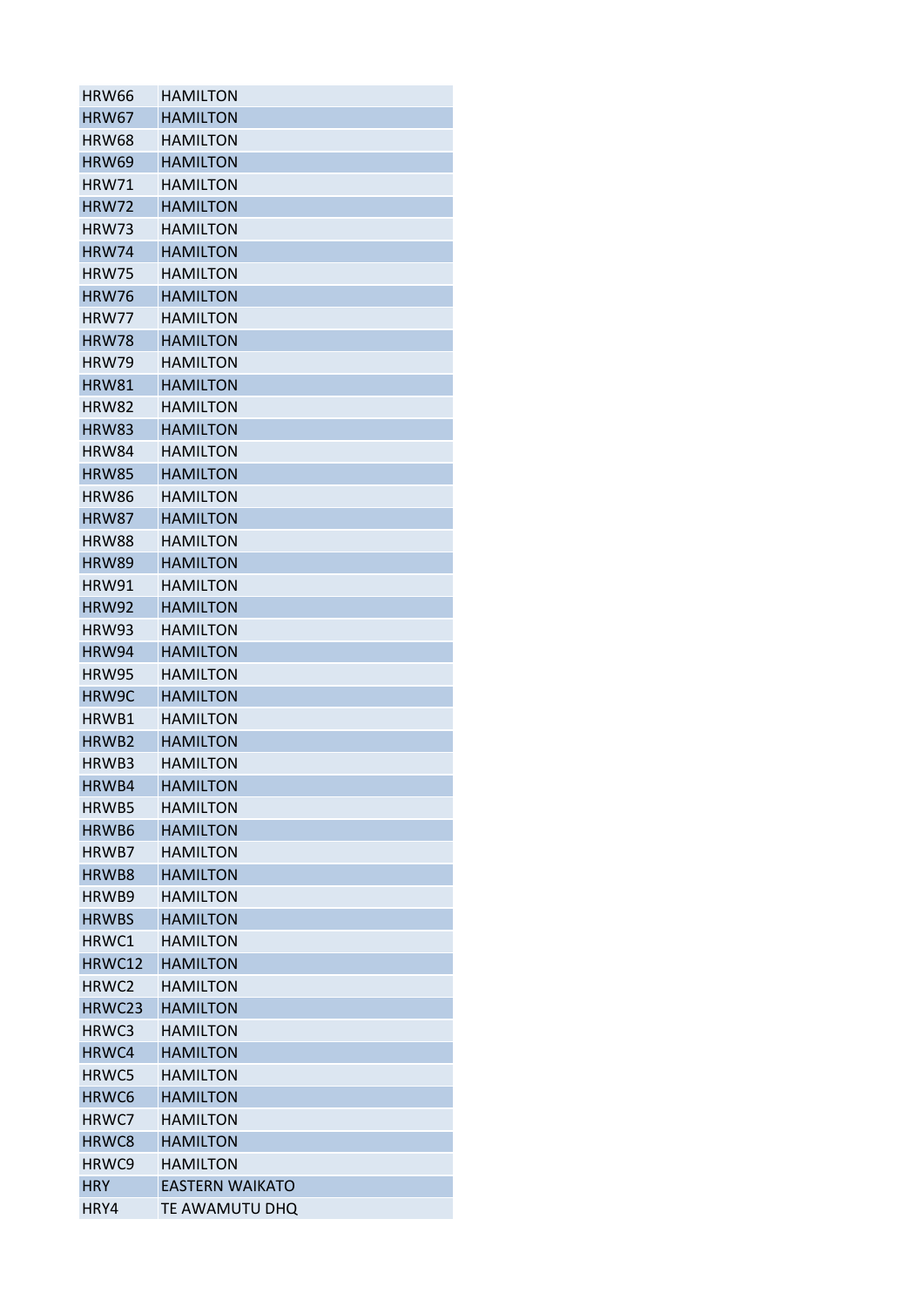| <b>HENDERSON</b>          |
|---------------------------|
| <b>HENDERSON</b>          |
| <b>WAITAKERE DISTRICT</b> |
| <b>HENDERSON</b>          |
| <b>HENDERSON</b>          |
| <b>HENDERSON</b>          |
| <b>HENDERSON</b>          |
| <b>HENDERSON</b>          |
| <b>HENDERSON</b>          |
| <b>HENDERSON</b>          |
| <b>HENDERSON</b>          |
| <b>HENDERSON</b>          |
| <b>HENDERSON</b>          |
| <b>HENDERSON</b>          |
| <b>HENDERSON</b>          |
| <b>HENDERSON</b>          |
| <b>HENDERSON</b>          |
| <b>HENDERSON</b>          |
| <b>HENDERSON</b>          |
| <b>HENDERSON</b>          |
| <b>HENDERSON</b>          |
| <b>HENDERSON</b>          |
| <b>HENDERSON</b>          |
| <b>HENDERSON</b>          |
| <b>GLEN EDEN</b>          |
| <b>HENDERSON</b>          |
| <b>GLEN EDEN</b>          |
| <b>HENDERSON</b>          |
| <b>GLEN EDEN</b>          |
| <b>HENDERSON</b>          |
| <b>GLEN EDEN</b>          |
| <b>HENDERSON</b>          |
| <b>GLEN EDEN</b>          |
| <b>HENDERSON</b>          |
| <b>HENDERSON</b>          |
| <b>WAITAKERE DISTRICT</b> |
| <b>HENDERSON</b>          |
| <b>HENDERSON</b>          |
| <b>GLEN EDEN</b>          |
| <b>HENDERSON</b>          |
| <b>HENDERSON</b>          |
| <b>HENDERSON</b>          |
| <b>HENDERSON</b>          |
| <b>GLEN EDEN</b>          |
| <b>HENDERSON</b>          |
| <b>GLEN EDEN</b>          |
| <b>HENDERSON</b>          |
| <b>GLEN EDEN</b>          |
| <b>HENDERSON</b>          |
| <b>GLEN EDEN</b>          |
| <b>HENDERSON</b>          |
|                           |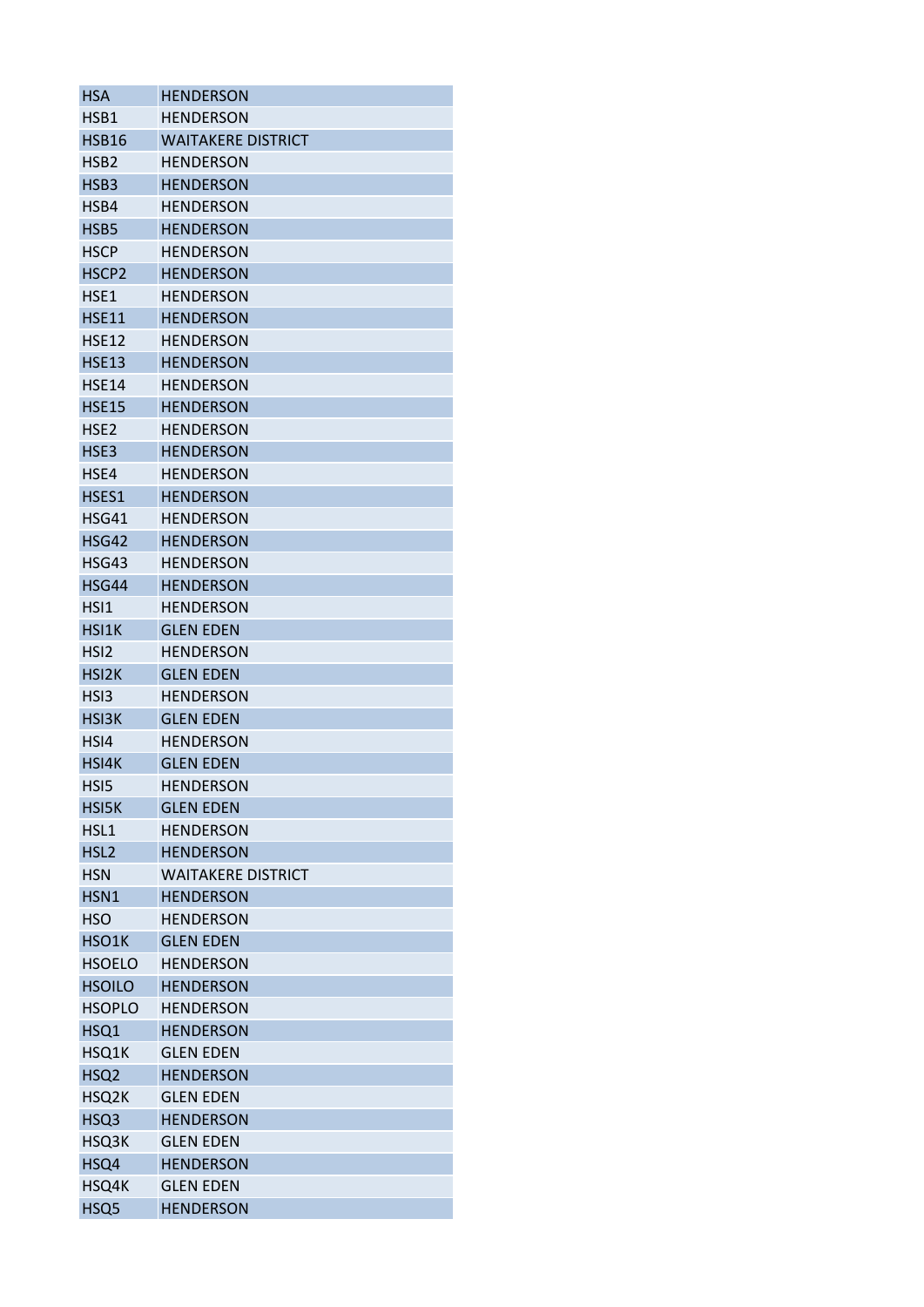| HSQ5K             | <b>GLEN EDEN</b>   |
|-------------------|--------------------|
| HSS1              | <b>HENDERSON</b>   |
| HSS <sub>2</sub>  | <b>HENDERSON</b>   |
| HSS3              | <b>HENDERSON</b>   |
| HSS4              | <b>HENDERSON</b>   |
| HSS5              | <b>HENDERSON</b>   |
| HST1              | <b>HENDERSON</b>   |
| HST <sub>2</sub>  | <b>HENDERSON</b>   |
| HST3              | <b>HENDERSON</b>   |
| HST4              | <b>HENDERSON</b>   |
| HST5              | <b>HENDERSON</b>   |
| <b>HSV</b>        | <b>HENDERSON</b>   |
| HSW1              | <b>HENDERSON</b>   |
| HSW <sub>2</sub>  | <b>HENDERSON</b>   |
| HSW <sub>3</sub>  | <b>HENDERSON</b>   |
| HSW4              | <b>HENDERSON</b>   |
| HSX1              | <b>HENDERSON</b>   |
| HSX <sub>2</sub>  | <b>HENDERSON</b>   |
| HSX3              | <b>HENDERSON</b>   |
| HSX4              | <b>HENDERSON</b>   |
| HSX5              | <b>HENDERSON</b>   |
| HSX6              | <b>HENDERSON</b>   |
|                   |                    |
| HSX7              | <b>HENDERSON</b>   |
| <b>HSY</b>        | <b>HENDERSON</b>   |
| HSY1              | <b>HENDERSON</b>   |
| HSY <sub>2</sub>  | <b>HENDERSON</b>   |
| HSY3              | <b>HENDERSON</b>   |
| HSY4              | <b>HENDERSON</b>   |
| <b>HTR</b>        | <b>HAAST</b>       |
| HUR1              | <b>HUNTERVILLE</b> |
| HUR <sub>2</sub>  | <b>HUNTERVILLE</b> |
| HUR3              | <b>HUNTERVILLE</b> |
| HUR4              | HUNTERVILLE        |
| HUR5              | <b>HUNTERVILLE</b> |
| <b>HVA</b>        | <b>LOWFR HUTT</b>  |
| HVA1              | <b>LOWER HUTT</b>  |
| HVA <sub>2</sub>  | <b>LOWER HUTT</b>  |
| HVC1              | <b>LOWER HUTT</b>  |
| <b>HVC11</b>      | <b>LOWER HUTT</b>  |
| <b>HVC12</b>      | <b>LOWER HUTT</b>  |
| <b>HVC13</b>      | <b>LOWER HUTT</b>  |
| <b>HVC14</b>      | <b>LOWER HUTT</b>  |
| <b>HVC15</b>      | <b>LOWER HUTT</b>  |
| HVC <sub>2</sub>  | <b>LOWER HUTT</b>  |
| <b>HVC21</b>      | <b>UPPER HUTT</b>  |
| <b>HVC22</b>      | <b>UPPER HUTT</b>  |
| HVC <sub>23</sub> | <b>UPPER HUTT</b>  |
| HVC24             | <b>UPPER HUTT</b>  |
| HVC3              | <b>LOWER HUTT</b>  |
| <b>HVC31</b>      | <b>LOWER HUTT</b>  |
| HVC32             | <b>LOWER HUTT</b>  |
|                   |                    |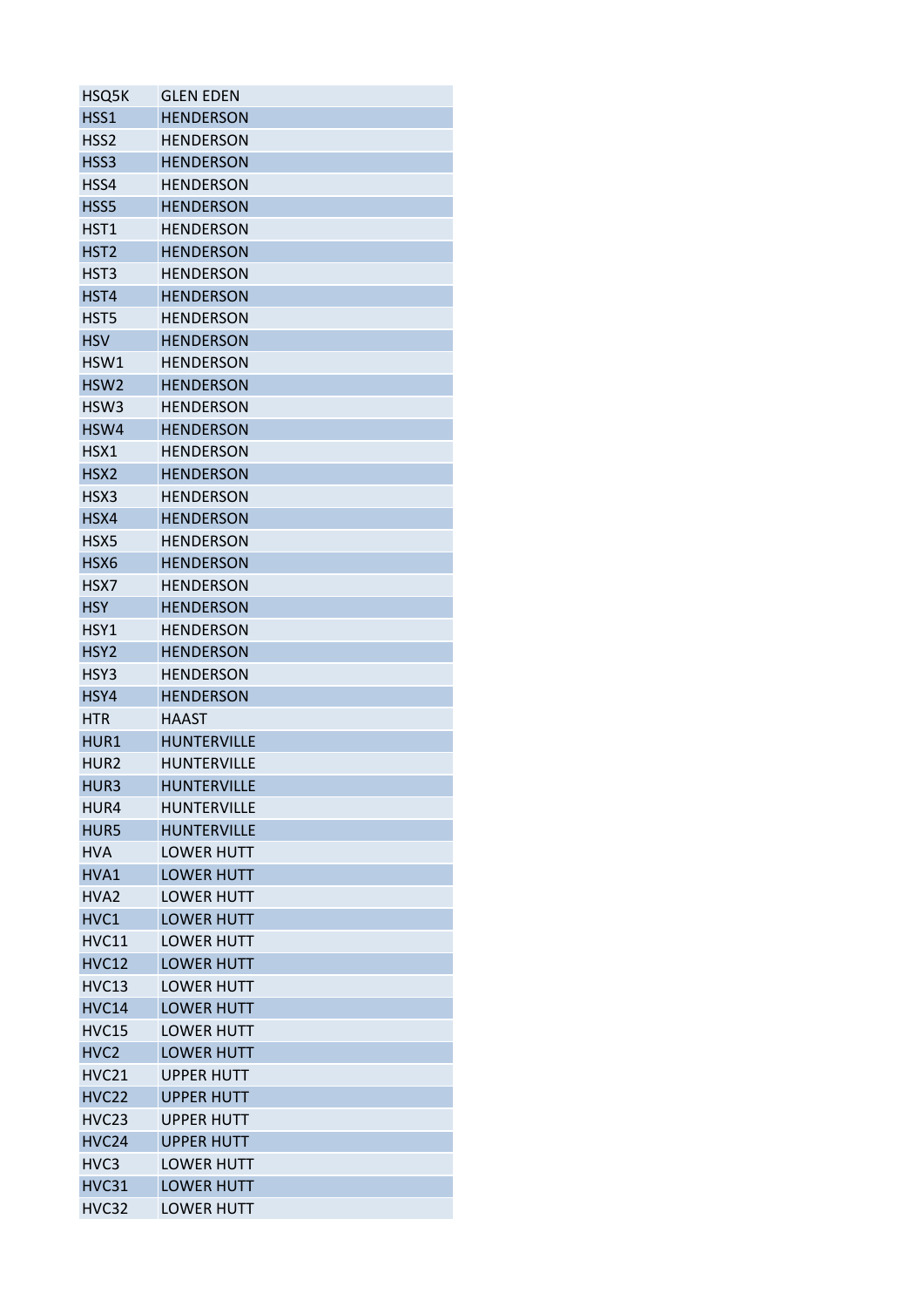| HVC33             | <b>LOWER HUTT</b> |
|-------------------|-------------------|
| HVC34             | <b>LOWER HUTT</b> |
| HVC4              | <b>LOWER HUTT</b> |
| HVC41             | <b>LOWER HUTT</b> |
| HVC42             | <b>LOWER HUTT</b> |
| HVC43             | <b>LOWER HUTT</b> |
| HVC44             | <b>LOWER HUTT</b> |
| HVC51             | <b>UPPER HUTT</b> |
| <b>HVC52</b>      | <b>UPPER HUTT</b> |
| HVC53             | UPPER HUTT        |
| HVC54             | <b>UPPER HUTT</b> |
| HVC61             | LOWER HUTT        |
| <b>HVC62</b>      | <b>LOWER HUTT</b> |
| HVC71             | <b>LOWER HUTT</b> |
| <b>HVC72</b>      | <b>LOWER HUTT</b> |
| HVCN1             | <b>LOWER HUTT</b> |
| HVCN <sub>2</sub> | <b>LOWER HUTT</b> |
| HVCS1             | <b>LOWER HUTT</b> |
| HVCS <sub>2</sub> | <b>UPPER HUTT</b> |
| HVCS3             | LOWER HUTT        |
| HVCS4             | <b>LOWER HUTT</b> |
| HVCS5             | <b>UPPER HUTT</b> |
| HVCS6             | <b>LOWER HUTT</b> |
| HVCS7             | <b>LOWER HUTT</b> |
| <b>HVF11</b>      | <b>UPPER HUTT</b> |
| HVF12             | <b>UPPER HUTT</b> |
| HVF13             | <b>UPPER HUTT</b> |
| <b>HVF14</b>      | <b>UPPER HUTT</b> |
| <b>HVF15</b>      | <b>UPPER HUTT</b> |
| HVF16             | <b>UPPER HUTT</b> |
| HVF17             | <b>UPPER HUTT</b> |
| <b>HVF21</b>      | <b>UPPER HUTT</b> |
| HVF <sub>22</sub> | <b>UPPER HUTT</b> |
| HVFS1             | <b>UPPER HUTT</b> |
| HVFS2             | <b>UPPER HUTT</b> |
| <b>HVI</b>        | <b>LOWER HUTT</b> |
| HVI1              | <b>LOWER HUTT</b> |
| <b>HVI11</b>      | <b>LOWER HUTT</b> |
| <b>HVI12</b>      | <b>LOWER HUTT</b> |
| <b>HVI13</b>      | LOWER HUTT        |
| <b>HVI14</b>      | <b>LOWER HUTT</b> |
| <b>HVI15</b>      | <b>LOWER HUTT</b> |
| <b>HVI16</b>      | <b>LOWER HUTT</b> |
| HV <sub>12</sub>  | <b>LOWER HUTT</b> |
| <b>HVI21</b>      | <b>LOWER HUTT</b> |
| <b>HVI22</b>      | <b>LOWER HUTT</b> |
| <b>HVI23</b>      | <b>LOWER HUTT</b> |
| <b>HVI24</b>      | <b>LOWER HUTT</b> |
| <b>HVI25</b>      | <b>LOWER HUTT</b> |
| <b>HVI26</b>      | <b>LOWER HUTT</b> |
| HV <sub>13</sub>  | <b>LOWER HUTT</b> |
|                   |                   |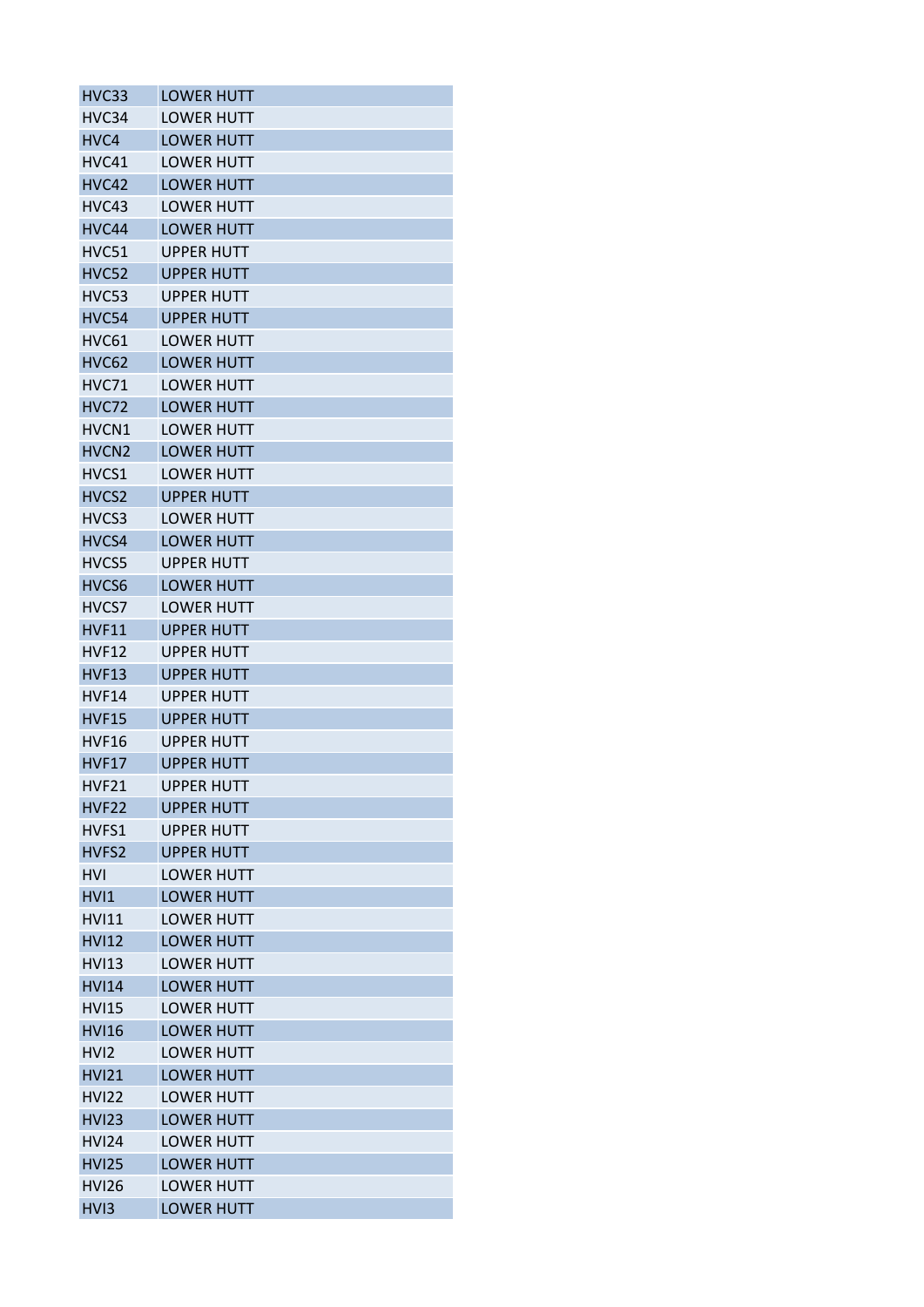| <b>LOWER HUTT</b>  |
|--------------------|
| <b>LOWER HUTT</b>  |
| <b>LOWER HUTT</b>  |
| <b>LOWER HUTT</b>  |
| <b>LOWER HUTT</b>  |
| <b>LOWER HUTT</b>  |
| <b>LOWER HUTT</b>  |
| <b>LOWER HUTT</b>  |
| <b>LOWER HUTT</b>  |
| <b>LOWER HUTT</b>  |
| <b>LOWER HUTT</b>  |
| <b>LOWER HUTT</b>  |
| <b>LOWER HUTT</b>  |
| <b>LOWER HUTT</b>  |
| <b>LOWER HUTT</b>  |
| <b>LOWER HUTT</b>  |
| <b>LOWER HUTT</b>  |
| <b>LOWER HUTT</b>  |
| <b>LOWER HUTT</b>  |
| <b>LOWER HUTT</b>  |
| <b>LOWER HUTT</b>  |
| <b>LOWER HUTT</b>  |
| <b>LOWER HUTT</b>  |
| <b>HUTT VALLEY</b> |
| <b>LOWER HUTT</b>  |
| <b>LOWER HUTT</b>  |
| <b>LOWER HUTT</b>  |
| <b>LOWER HUTT</b>  |
| <b>UPPER HUTT</b>  |
| <b>UPPER HUTT</b>  |
| <b>LOWER HUTT</b>  |
| <b>LOWER HUTT</b>  |
| <b>LOWER HUTT</b>  |
| <b>LOWER HUTT</b>  |
| <b>LOWER HUTT</b>  |
| <b>LOWER HUTT</b>  |
| <b>LOWER HUTT</b>  |
| <b>HUTT VALLEY</b> |
| <b>HUTT VALLEY</b> |
| <b>HUTT VALLEY</b> |
| <b>HUTT VALLEY</b> |
| <b>HUTT VALLEY</b> |
| <b>HAVELOCK</b>    |
| <b>LOWER HUTT</b>  |
| <b>HAVELOCK</b>    |
| <b>LOWER HUTT</b>  |
| <b>HAVELOCK</b>    |
| <b>LOWER HUTT</b>  |
| <b>LOWER HUTT</b>  |
| <b>LOWER HUTT</b>  |
| <b>LOWER HUTT</b>  |
|                    |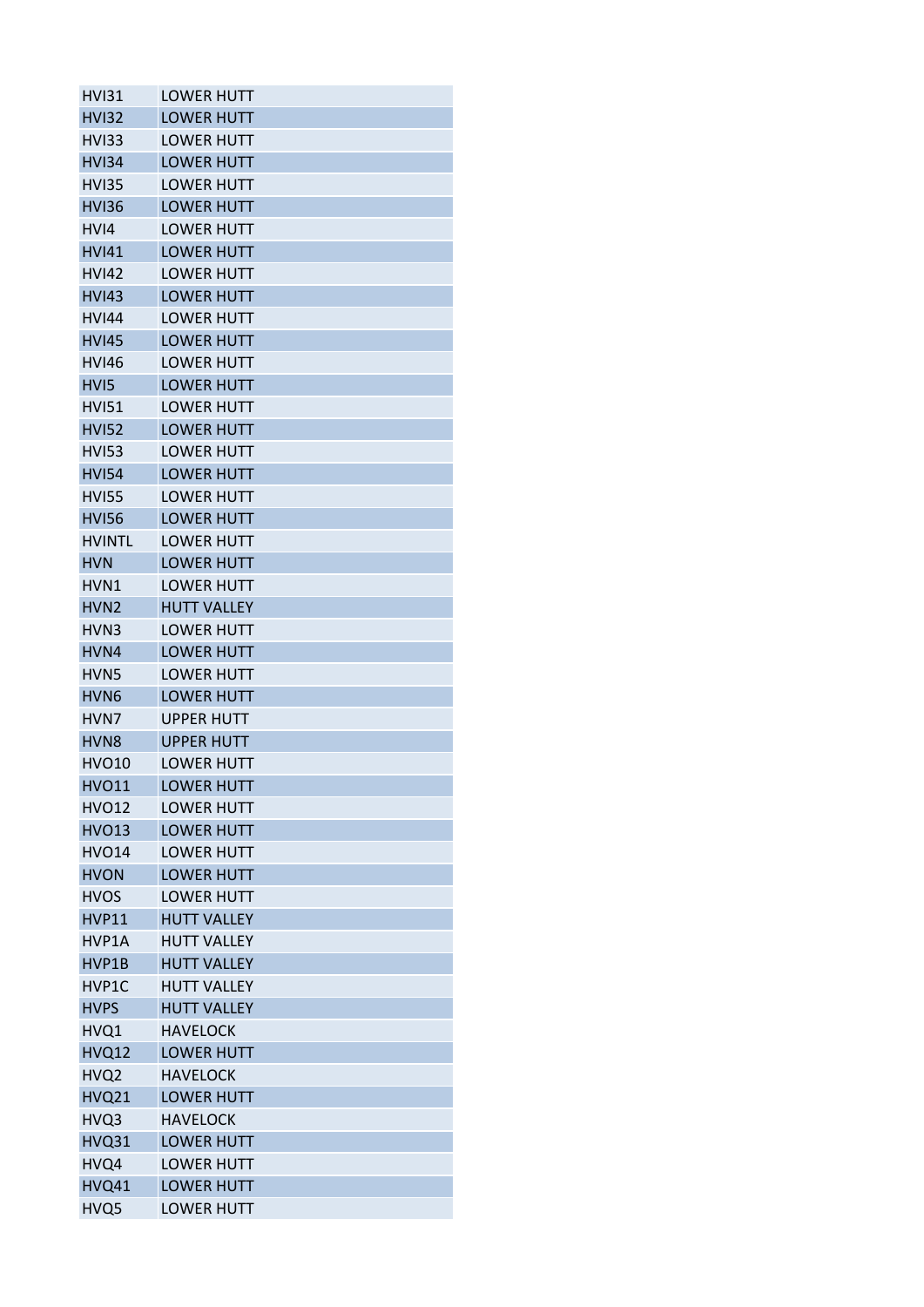| HVQ51            | <b>LOWER HUTT</b> |
|------------------|-------------------|
| HVR1             | <b>LOWER HUTT</b> |
| HVR <sub>2</sub> | <b>LOWER HUTT</b> |
| HVR3             | <b>LOWER HUTT</b> |
| HVR4             | <b>LOWER HUTT</b> |
| HVS1             | <b>LOWER HUTT</b> |
| <b>HVS11</b>     | <b>LOWER HUTT</b> |
| <b>HVS12</b>     | <b>LOWER HUTT</b> |
| HVS <sub>2</sub> | <b>LOWER HUTT</b> |
| HVS21            | <b>LOWER HUTT</b> |
| HVS3             | <b>LOWER HUTT</b> |
| HVS31            | <b>LOWER HUTT</b> |
| HVS4             | <b>LOWER HUTT</b> |
| HVS41            | <b>LOWER HUTT</b> |
| HVS5             | <b>LOWER HUTT</b> |
| <b>HVS51</b>     | <b>LOWER HUTT</b> |
| HVS6             | <b>LOWER HUTT</b> |
| HVS7             | <b>LOWER HUTT</b> |
| HVS8             | <b>LOWER HUTT</b> |
| HVX1             | <b>LOWER HUTT</b> |
| HVX <sub>2</sub> | <b>LOWER HUTT</b> |
| HVX3             | <b>LOWER HUTT</b> |
| HVX4             | <b>LOWER HUTT</b> |
| HVX5             | <b>LOWER HUTT</b> |
| HVX <sub>6</sub> | <b>LOWER HUTT</b> |
| HVX7             | <b>LOWER HUTT</b> |
|                  |                   |
| HVX8             | <b>LOWER HUTT</b> |
| <b>HWA</b>       | <b>HAWERA</b>     |
| HWB1             | <b>HAWERA</b>     |
| HWB <sub>2</sub> | <b>HAWERA</b>     |
| HWB3             | <b>HAWERA</b>     |
| HWB4             | <b>HAWERA</b>     |
| HWB5             | <b>HAWERA</b>     |
| <b>HWC</b>       | <b>HAWERA</b>     |
| <b>HWCP</b>      | <b>HAWERA</b>     |
| HWCP1            | <b>HAWERA</b>     |
| HWCP2            | <b>HAWERA</b>     |
| <b>HWE</b>       | <b>HAWERA</b>     |
| HWE1             | <b>HAWERA</b>     |
| HWE <sub>2</sub> | <b>HAWERA</b>     |
| HWH1             | <b>HAWERA</b>     |
| HWH <sub>2</sub> | <b>HAWERA</b>     |
| HWI1             | <b>HAWERA</b>     |
| <b>HWI12</b>     | HAWERA            |
| HW <sub>12</sub> | <b>HAWERA</b>     |
| <b>HWI21</b>     | HAWERA            |
| HW <sub>13</sub> | <b>HAWERA</b>     |
| <b>HWI31</b>     | <b>HAWERA</b>     |
| HWI4             | <b>HAWERA</b>     |
| HW <sub>I5</sub> | <b>HAWERA</b>     |
| <b>HWINTL</b>    | <b>HAWERA</b>     |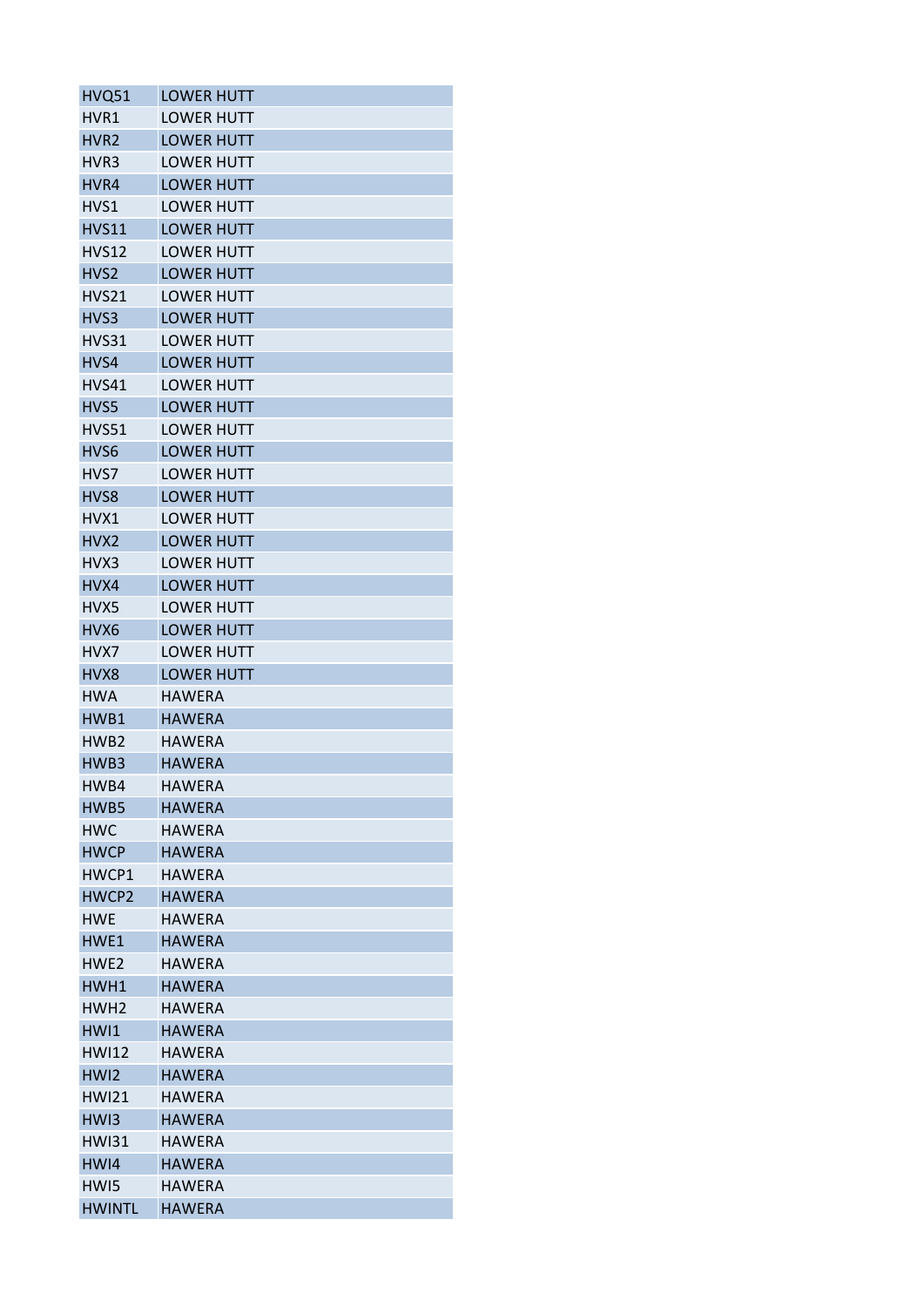| <b>HWN</b>       | <b>HAWERA</b>                  |
|------------------|--------------------------------|
| <b>HWO</b>       | <b>HAWERA</b>                  |
| <b>HWP</b>       | <b>HAWERA</b>                  |
| HWQ1             | <b>HAWERA</b>                  |
| <b>HWQ12</b>     | <b>HAWERA</b>                  |
| HWQ13            | <b>HAWERA</b>                  |
| HWQ14            | <b>HAWERA</b>                  |
| HWQ2             | <b>HAWERA</b>                  |
| <b>HWQ21</b>     | <b>HAWERA</b>                  |
| <b>HWQ22</b>     | <b>HAWERA</b>                  |
| HWQ3             | <b>HAWERA</b>                  |
| <b>HWQ31</b>     | <b>HAWERA</b>                  |
| <b>HWQ32</b>     | <b>HAWERA</b>                  |
| HWQ4             | <b>HAWERA</b>                  |
| HWQ41            | <b>HAWERA</b>                  |
| <b>HWQ42</b>     | <b>HAWERA</b>                  |
| HWQ5             | <b>HAWERA</b>                  |
| <b>HWQ51</b>     | <b>HAWERA</b>                  |
| HWQ52            | <b>HAWERA</b>                  |
| <b>HWR</b>       | <b>HAWERA</b>                  |
| <b>HWRS</b>      | <b>HAWERA</b>                  |
| HWS1             | <b>HAWERA</b>                  |
| HWS2             | <b>HAWERA</b>                  |
| HWS3             | <b>HAWERA</b>                  |
| HWS4             | <b>HAWERA</b>                  |
| HWS5             | <b>HAWERA</b>                  |
| HWT1             | <b>HAWERA</b>                  |
| HWT <sub>2</sub> | <b>HAWERA</b>                  |
| HWT3             | <b>HAWERA</b>                  |
| HWT4             | <b>HAWERA</b>                  |
|                  |                                |
| HWT5             | <b>HAWERA</b><br><b>HAWERA</b> |
| <b>HWTS</b>      |                                |
| HWX1             | <b>HAWERA</b>                  |
| HWX2             | <b>HAWERA</b>                  |
| HWX3             | <b>HAWERA</b>                  |
| HWX4             | <b>HAWERA</b>                  |
| HWX5             | <b>HAWERA</b>                  |
| <b>HWXS</b>      | <b>HAWERA</b>                  |
| HWY1             | <b>HAWERA</b>                  |
| HWY2             | <b>HAWERA</b>                  |
| <b>HWZ</b>       | HAWERA                         |
| HWZ1             | <b>HAWERA</b>                  |
| HXBAIL1          | <b>HASTINGS CENTRAL</b>        |
| <b>HXBAIL2</b>   | <b>HASTINGS CENTRAL</b>        |
| <b>HYA</b>       | <b>HUNTLY</b>                  |
| <b>HYC</b>       | <b>HUNTLY</b>                  |
| HYC1             | <b>HUNTLY</b>                  |
| HYC <sub>2</sub> | <b>HUNTLY</b>                  |
| HYC <sub>3</sub> | <b>HUNTLY</b>                  |
| HYC4             | <b>HUNTLY</b>                  |
| HYC5             | <b>HUNTLY</b>                  |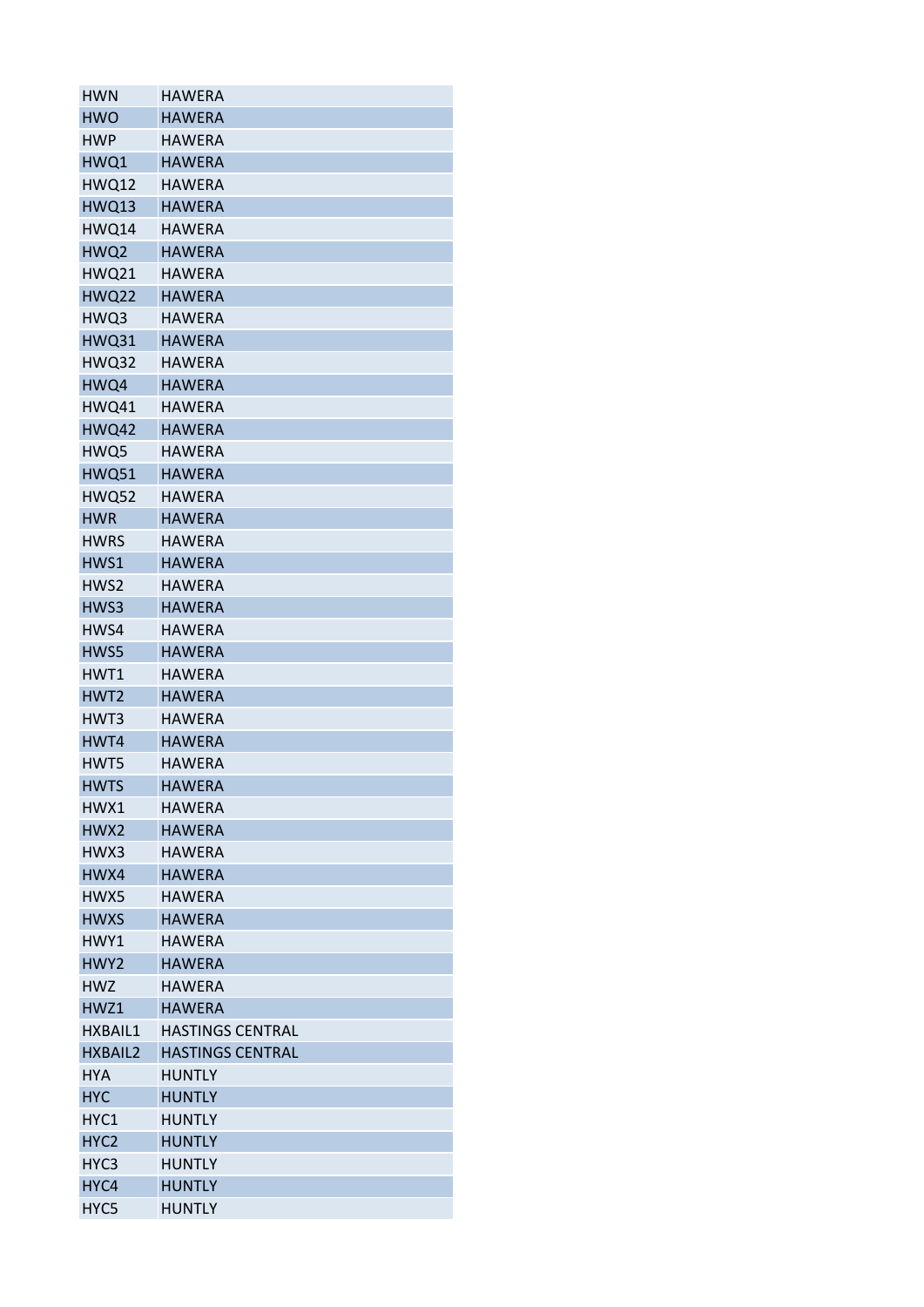| HYC <sub>6</sub> | <b>HUNTLY</b> |
|------------------|---------------|
| HYC7             | <b>HUNTLY</b> |
| HYCP1            | <b>HUNTLY</b> |
| HYE1             | <b>HUNTLY</b> |
| HYE <sub>2</sub> | <b>HUNTLY</b> |
| HYE3             | <b>HUNTLY</b> |
| HYE4             | <b>HUNTLY</b> |
| HYE5             | <b>HUNTLY</b> |
| <b>HYES</b>      | <b>HUNTLY</b> |
| HYG1             | <b>HUNTLY</b> |
| <b>HYG10</b>     | <b>HUNTLY</b> |
| HYG <sub>2</sub> | <b>HUNTLY</b> |
| HYG3             | <b>HUNTLY</b> |
| HYG4             | <b>HUNTLY</b> |
| HYG5             | <b>HUNTLY</b> |
| HYG <sub>6</sub> | <b>HUNTLY</b> |
| HYG7             | <b>HUNTLY</b> |
| HYG8             | <b>HUNTLY</b> |
| HYG9             | <b>HUNTLY</b> |
| <b>HYGS</b>      | <b>HUNTLY</b> |
| HYI1             | <b>HUNTLY</b> |
| HYI2             | <b>HUNTLY</b> |
|                  |               |
| HY <sub>13</sub> | <b>HUNTLY</b> |
| HY <sub>14</sub> | <b>HUNTLY</b> |
| HY <sub>15</sub> | <b>HUNTLY</b> |
| HYI6             | <b>HUNTLY</b> |
| HYJ1             | <b>HUNTLY</b> |
| HYL9A            | <b>HUNTLY</b> |
| HYL9B            | <b>HUNTLY</b> |
| HYL9C            | <b>HUNTLY</b> |
| <b>HYN</b>       | <b>HUNTLY</b> |
| <b>HYO</b>       | <b>HUNTLY</b> |
| HYQ1             | <b>HUNTLY</b> |
| <b>HYQ10</b>     | <b>HUNTLY</b> |
| <b>HYQ11</b>     | <b>HUNTLY</b> |
| <b>HYQ12</b>     | <b>HUNTLY</b> |
| HYQ13            | <b>HUNTLY</b> |
| <b>HYQ14</b>     | <b>HUNTLY</b> |
| <b>HYQ15</b>     | <b>HUNTLY</b> |
| <b>HYQ16</b>     | <b>HUNTLY</b> |
| <b>HYQ17</b>     | <b>HUNTLY</b> |
| HYQ18            | <b>HUNTLY</b> |
| <b>HYQ19</b>     | <b>HUNTLY</b> |
| HYQ2             | <b>HUNTLY</b> |
| <b>HYQ20</b>     | <b>HUNTLY</b> |
| <b>HYQ21</b>     | <b>HUNTLY</b> |
| <b>HYQ22</b>     | <b>HUNTLY</b> |
| HYQ23            | <b>HUNTLY</b> |
| HYQ24            | <b>HUNTLY</b> |
| <b>HYQ25</b>     | <b>HUNTLY</b> |
| <b>HYQ26</b>     | <b>HUNTLY</b> |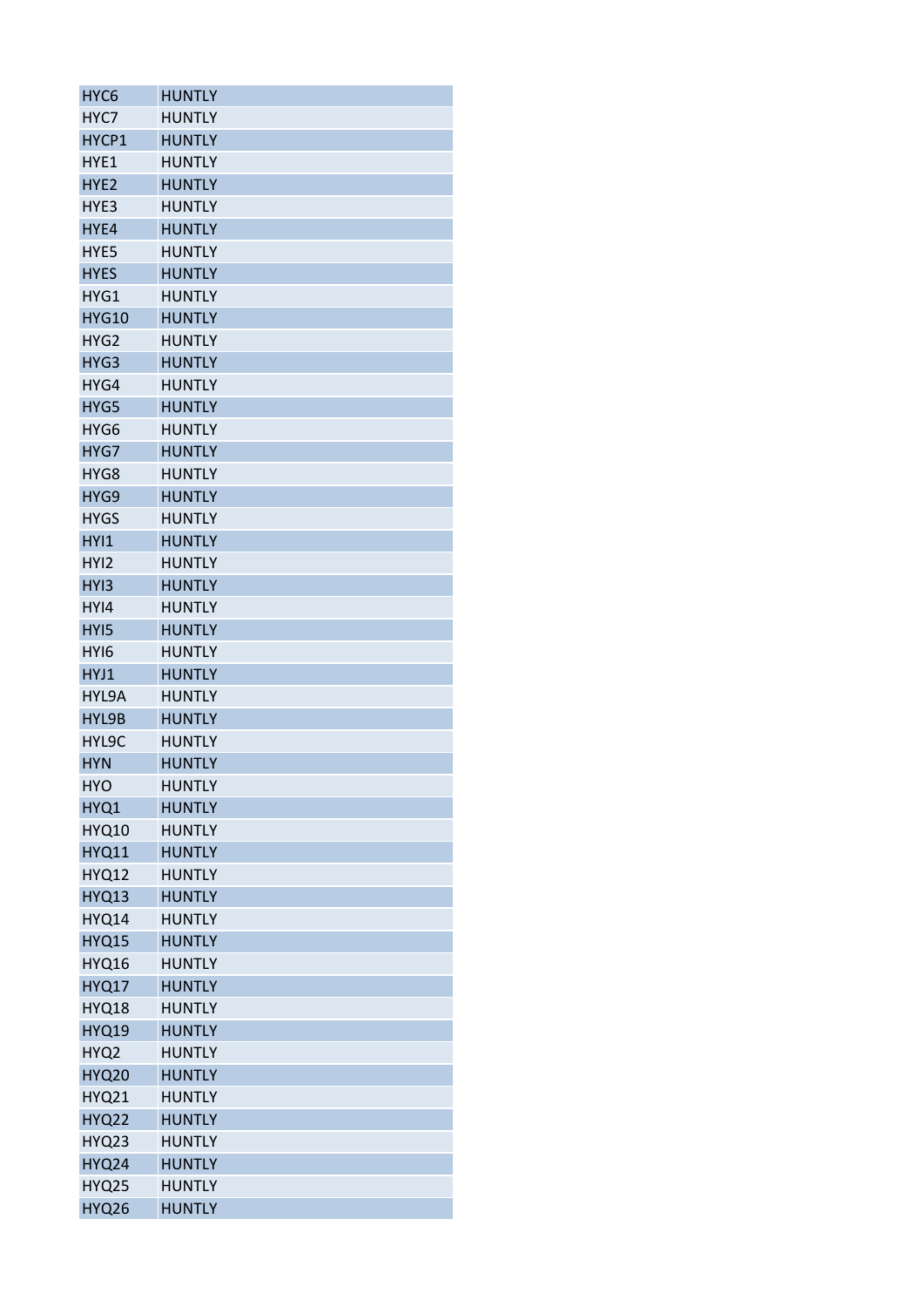| <b>HYQ27</b> | <b>HUNTLY</b> |
|--------------|---------------|
| <b>HYQ28</b> | <b>HUNTLY</b> |
| <b>HYQ29</b> | <b>HUNTLY</b> |
| HYQ3         | <b>HUNTLY</b> |
| <b>HYQ30</b> | <b>HUNTLY</b> |
| <b>HYQ31</b> | <b>HUNTLY</b> |
| HYQ32        | <b>HUNTLY</b> |
| HYQ33        | <b>HUNTLY</b> |
| HYQ34        | <b>HUNTLY</b> |
| HYQ35        | <b>HUNTLY</b> |
| HYQ36        | <b>HUNTLY</b> |
| HYQ37        | <b>HUNTLY</b> |
| HYQ38        | <b>HUNTLY</b> |
| HYQ39        | <b>HUNTLY</b> |
| HYQ4         | <b>HUNTLY</b> |
| <b>HYQ40</b> | <b>HUNTLY</b> |
| <b>HYQ41</b> | <b>HUNTLY</b> |
| <b>HYQ42</b> | <b>HUNTLY</b> |
| HYQ43        | <b>HUNTLY</b> |
| HYQ44        | <b>HUNTLY</b> |
| HYQ45        | <b>HUNTLY</b> |
| HYQ46        | <b>HUNTLY</b> |
| HYQ47        | <b>HUNTLY</b> |
| HYQ48        | <b>HUNTLY</b> |
| HYQ49        | <b>HUNTLY</b> |
| HYQ5         | <b>HUNTLY</b> |
| <b>HYQ50</b> | <b>HUNTLY</b> |
| <b>HYQ51</b> | <b>HUNTLY</b> |
| HYQ52        | <b>HUNTLY</b> |
| HYQ6         | <b>HUNTLY</b> |
| HYQ7         | <b>HUNTLY</b> |
| HYQ8         | <b>HUNTLY</b> |
| HYQ9         | <b>HUNTLY</b> |
| HYS1         | <b>HUNTLY</b> |
|              |               |
| HYS2         | <b>HUNTLY</b> |
| HYS3         | <b>HUNTLY</b> |
| HYS4         | <b>HUNTLY</b> |
| <b>HYT</b>   | <b>HUNTLY</b> |
| HYT1         | <b>HUNTLY</b> |
| <b>HYT11</b> | <b>HUNTLY</b> |
| <b>HYT12</b> | <b>HUNTLY</b> |
| <b>HYT13</b> | <b>HUNTLY</b> |
| <b>HYT14</b> | <b>HUNTLY</b> |
| <b>HYT15</b> | <b>HUNTLY</b> |
| <b>HYT16</b> | <b>HUNTLY</b> |
| <b>HYT17</b> | <b>HUNTLY</b> |
| <b>HYT18</b> | <b>HUNTLY</b> |
| <b>HYT19</b> | <b>HUNTLY</b> |
| HYT2         | <b>HUNTLY</b> |
| HYT3         | <b>HUNTLY</b> |
| HYT38        | <b>HUNTLY</b> |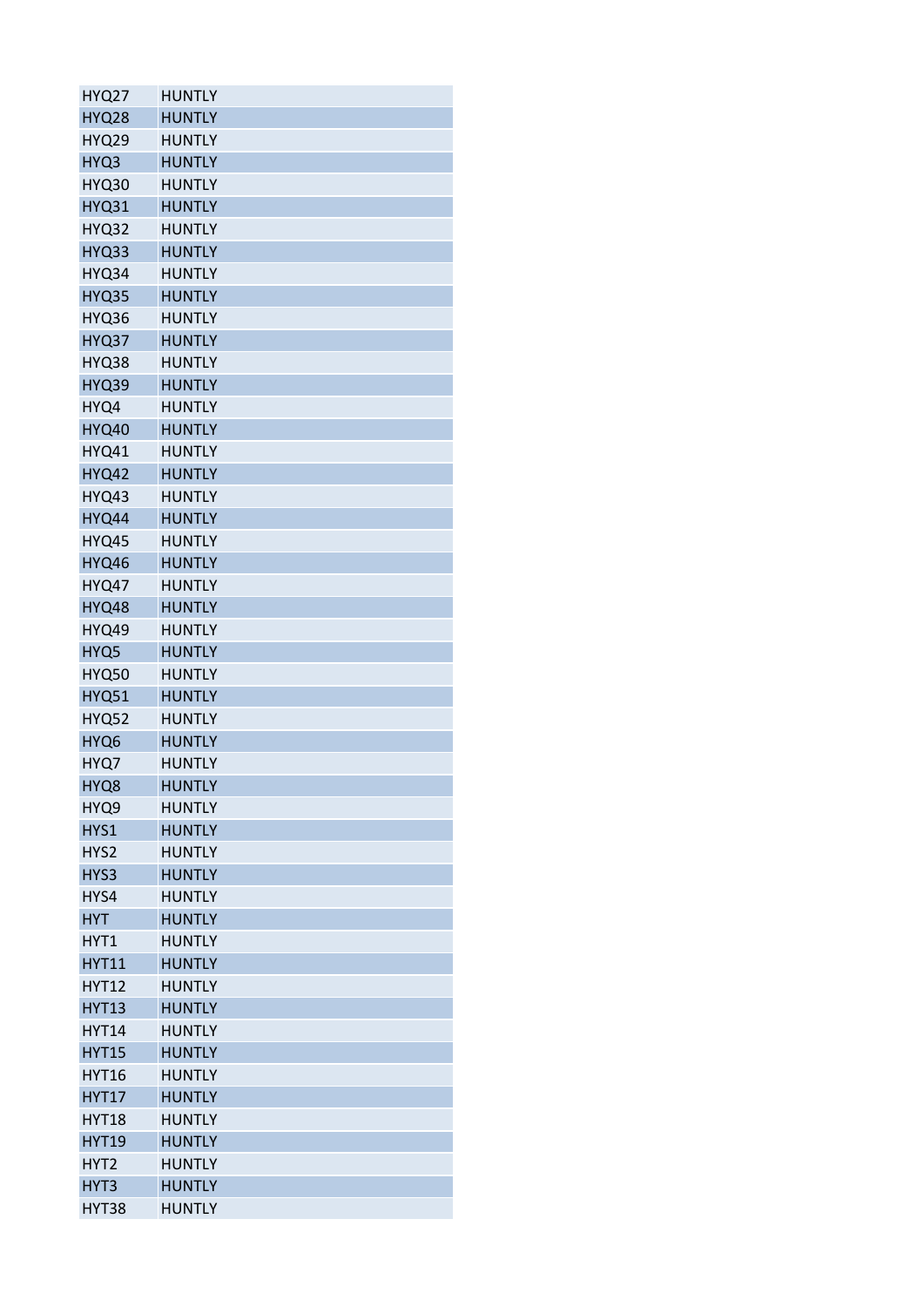| HYT4             | <b>HUNTLY</b>           |
|------------------|-------------------------|
| HYT48            | <b>HUNTLY</b>           |
| HYT5             | <b>HUNTLY</b>           |
| HYT6             | <b>HUNTLY</b>           |
| HYT7             | <b>HUNTLY</b>           |
| HYT <sub>8</sub> | <b>HUNTLY</b>           |
| HYV1             | <b>HUNTLY</b>           |
| HYV <sub>2</sub> | <b>HUNTLY</b>           |
| HYV3             | <b>HUNTLY</b>           |
| <b>HYX</b>       | <b>HUNTLY</b>           |
| HYX1             | <b>HUNTLY</b>           |
| HYX2             | <b>HUNTLY</b>           |
| HYX3             | <b>HUNTLY</b>           |
| HYX4             | <b>HUNTLY</b>           |
| HYX5             | <b>HUNTLY</b>           |
| HYX6             | <b>HUNTLY</b>           |
| HYY1             | <b>HUNTLY</b>           |
| HYY2             | <b>HUNTLY</b>           |
| HYY3             | <b>HUNTLY</b>           |
| HYY4             | <b>HUNTLY</b>           |
| HZC1             | <b>EAST HAMILTON</b>    |
| HZC <sub>2</sub> | <b>EAST HAMILTON</b>    |
| <b>HZCP</b>      | <b>EAST HAMILTON</b>    |
|                  |                         |
| HZE1             | <b>EAST HAMILTON</b>    |
| HZE <sub>2</sub> | <b>EAST HAMILTON</b>    |
| HZG1             | <b>EAST HAMILTON</b>    |
| HZG <sub>2</sub> | <b>EAST HAMILTON</b>    |
| HZG3             | <b>EAST HAMILTON</b>    |
| HZG4             | <b>HAMILTON EAST</b>    |
| HZG5             | <b>HAMILTON EAST</b>    |
| <b>HZGS</b>      | <b>EAST HAMILTON</b>    |
| HZI1             | <b>EAST HAMILTON</b>    |
| HZI <sub>2</sub> | <b>EAST HAMILTON</b>    |
| HZI3             | <b>EAST HAMILTON</b>    |
| HZI4             | <b>EAST HAMILTON</b>    |
| HZJ1             | <b>EAST HAMILTON</b>    |
| HZJ2             | <b>EAST HAMILTON</b>    |
| HZM1             | <b>EAST HAMILTON</b>    |
| <b>HZN</b>       | <b>EAST HAMILTON</b>    |
| HZN1             | <b>EAST HAMILTON</b>    |
| HZQ1             | <b>EAST HAMILTON</b>    |
| HZQ2             | <b>EAST HAMILTON</b>    |
| HZQ3             | <b>EAST HAMILTON</b>    |
| HZQ4             | <b>HAMILTON CENTRAL</b> |
| HZQ5             | <b>EAST HAMILTON</b>    |
| HZS1             | <b>EAST HAMILTON</b>    |
| HZS2             | <b>EAST HAMILTON</b>    |
| HZT1             | <b>EAST HAMILTON</b>    |
| HZT <sub>2</sub> | <b>EAST HAMILTON</b>    |
| HZT3             | <b>EAST HAMILTON</b>    |
| HZT4             | <b>EAST HAMILTON</b>    |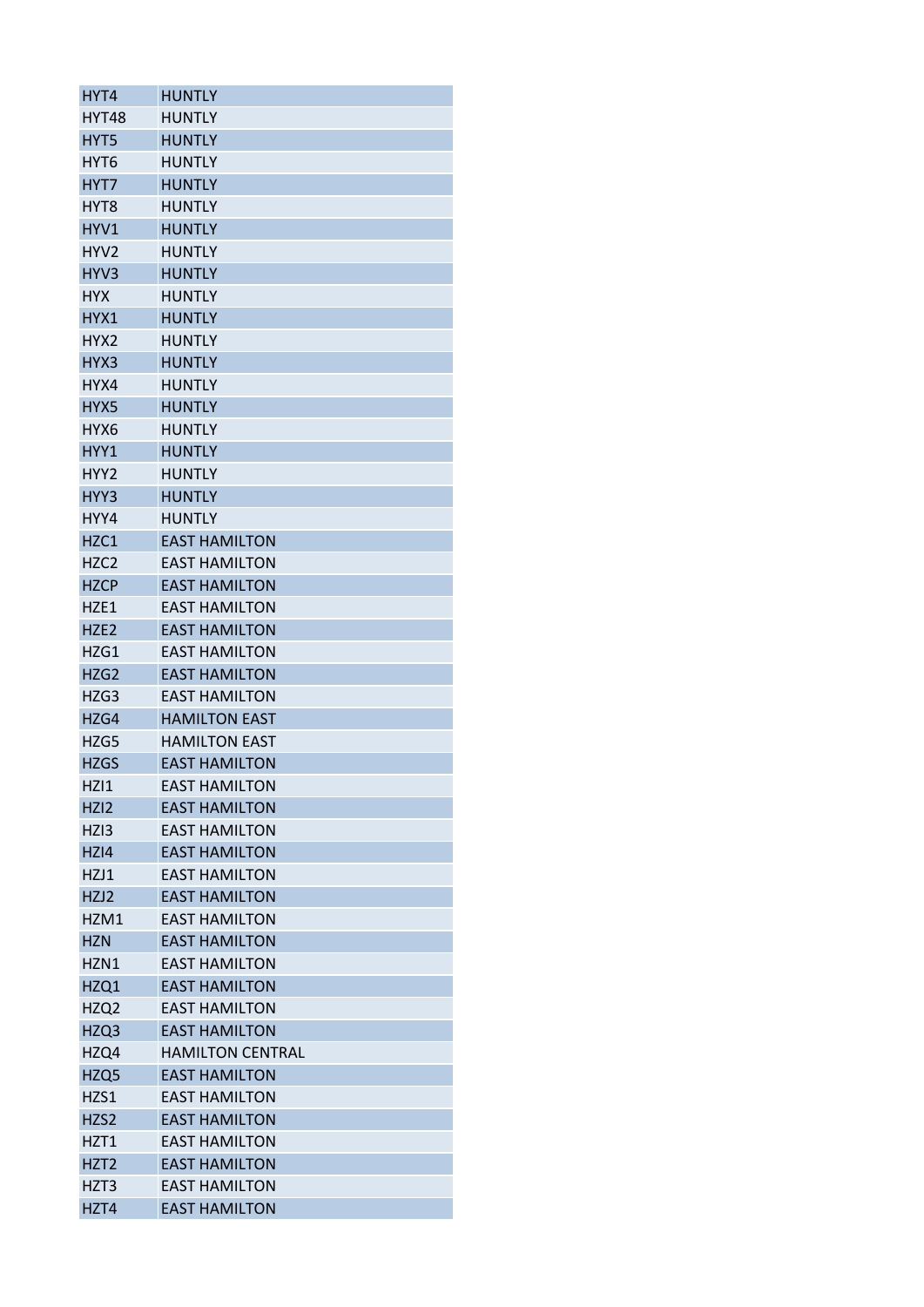| HZT5                  | <b>EAST HAMILTON</b>                        |
|-----------------------|---------------------------------------------|
| HZT6                  | <b>EAST HAMILTON</b>                        |
| HZU1                  | <b>EAST HAMILTON</b>                        |
| HZU <sub>2</sub>      | <b>EAST HAMILTON</b>                        |
| <b>HZX</b>            | <b>EAST HAMILTON</b>                        |
| HZX1                  | <b>EAST HAMILTON</b>                        |
| HZX2                  | EAST HAMILTON                               |
| HZY1                  | <b>EAST HAMILTON</b>                        |
| HZY <sub>2</sub>      | <b>EAST HAMILTON</b>                        |
| HZY3                  | <b>EAST HAMILTON</b>                        |
| HZY4                  | <b>EAST HAMILTON</b>                        |
| IAB01                 | <b>AUCKLAND AIRPORT</b>                     |
| <b>IABOB</b>          | <b>AUCKLAND AIRPORT</b>                     |
| <b>IAB11</b>          | <b>AUCKLAND AIRPORT</b>                     |
| IAB1A                 | <b>AUCKLAND AIRPORT</b>                     |
| IAB1B                 | <b>AUCKLAND AIRPORT</b>                     |
| IAB1C                 | <b>AUCKLAND AIRPORT</b>                     |
| IAB1D                 | <b>AUCKLAND AIRPORT</b>                     |
| IAB <sub>21</sub>     | <b>AUCKLAND AIRPORT</b>                     |
| IAB <sub>2</sub> A    | <b>AUCKLAND AIRPORT</b>                     |
| IAB2B                 | AUCKLAND AIRPORT                            |
| IAB <sub>2</sub> C    | <b>AUCKLAND AIRPORT</b>                     |
| IAB2D                 | <b>AUCKLAND AIRPORT</b>                     |
| <b>IAB31</b>          | <b>AUCKLAND AIRPORT</b>                     |
| IAB <sub>3</sub> A    | <b>AUCKLAND AIRPORT</b>                     |
| IAB3B                 | <b>AUCKLAND AIRPORT</b>                     |
| IAB <sub>3</sub> C    | <b>AUCKLAND AIRPORT</b>                     |
|                       |                                             |
| IAB3D<br><b>IAB41</b> | AUCKLAND AIRPORT<br><b>AUCKLAND AIRPORT</b> |
|                       |                                             |
| IAB4A                 | <b>AUCKLAND AIRPORT</b>                     |
| IAB4B                 | <b>AUCKLAND AIRPORT</b>                     |
| IAB4C                 | <b>AUCKLAND AIRPORT</b>                     |
| IAB4D                 | <b>AUCKLAND AIRPORT</b>                     |
| <b>IAB51</b>          | <b>AUCKLAND AIRPORT</b>                     |
| IAB5A                 | <b>AUCKLAND AIRPORT</b>                     |
| IAB5B                 | <b>AUCKLAND AIRPORT</b>                     |
| IAB5C                 | <b>AUCKLAND AIRPORT</b>                     |
| IAB5D                 | <b>AUCKLAND AIRPORT</b>                     |
| ICC                   | <b>PALMERSTON NORTH</b>                     |
| ICT <sub>1</sub>      | <b>INVERCARGILL DISTRICT</b>                |
| <b>ICTTEST</b>        | PORIRUA CENTRAL                             |
| IFB1                  | <b>WELLINGTON AIRPORT</b>                   |
| IFB <sub>2</sub>      | <b>WELLINGTON AIRPORT</b>                   |
| IFB <sub>3</sub>      | <b>WELLINGTON AIRPORT</b>                   |
| <b>IFN</b>            | <b>WELLINGTON AIRPORT</b>                   |
| <b>IFQ</b>            | <b>WELLINGTON AIRPORT</b>                   |
| IFQ1                  | <b>WELLINGTON AIRPORT</b>                   |
| IFQ <sub>2</sub>      | <b>WELLINGTON AIRPORT</b>                   |
| IFQ3                  | <b>WELLINGTON AIRPORT</b>                   |
| IFQ4                  | <b>WELLINGTON AIRPORT</b>                   |
| <b>IFS</b>            | <b>WELLINGTON AIRPORT</b>                   |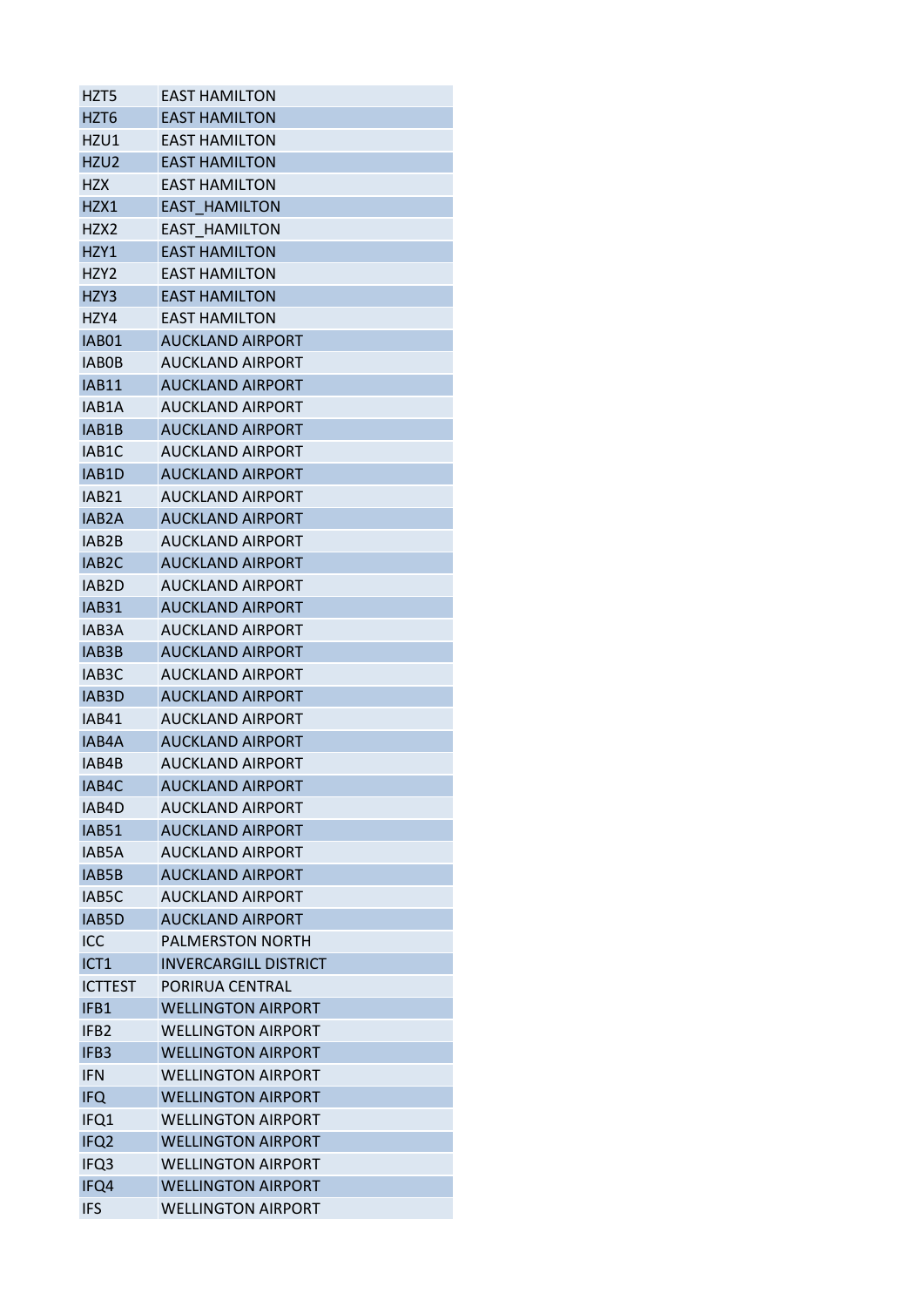| IFU1             | <b>WELLINGTON AIRPORT</b>   |
|------------------|-----------------------------|
| IFU <sub>2</sub> | <b>WELLINGTON AIRPORT</b>   |
| IFU <sub>3</sub> | <b>WELLINGTON AIRPORT</b>   |
| IFU4             | <b>WELLINGTON AIRPORT</b>   |
| <b>IGX</b>       | <b>HARLECH HOUSE</b>        |
| IGX1             | <b>HARLECH HOUSE</b>        |
| IGX <sub>2</sub> | <b>HARLECH HOUSE</b>        |
| IGX3             | <b>HARLECH HOUSE</b>        |
| IGX4             | <b>HARLECH HOUSE</b>        |
| IGX5             | <b>HARLECH HOUSE</b>        |
| <b>IHO</b>       | <b>PETONE</b>               |
| ILN <sub>1</sub> | <b>NEW PLYMOUTH</b>         |
| ILO <sub>1</sub> | <b>KAITAIA</b>              |
| <b>ILO13</b>     | <b>WAIKATO</b>              |
| <b>ILO14</b>     | <b>HAMILTON DHQ</b>         |
| <b>ILO15</b>     | <b>HAMILTON DHQ</b>         |
| <b>ILO16</b>     | <b>THAMES</b>               |
| <b>ILO17</b>     | <b>HUNTLY</b>               |
| <b>ILO18</b>     | <b>TE KUITI</b>             |
| <b>ILO19</b>     | MATAMATA                    |
| ILO <sub>2</sub> | <b>KERIKERI</b>             |
| <b>ILO27</b>     | <b>WHANGANUI CENTRAL</b>    |
|                  | <b>NEW PLYMOUTH</b>         |
| <b>ILO28</b>     |                             |
| <b>ILO29</b>     | ROTORUA CENTRAL             |
| ILO <sub>3</sub> | <b>WHANGAREI</b>            |
| <b>ILO31</b>     | <b>PALMERSTON NORTH</b>     |
| <b>ILO32</b>     | <b>GISBORNE</b>             |
| <b>ILO33</b>     | <b>GISBORNE</b>             |
| <b>ILO34</b>     | <b>HASTINGS CENTRAL</b>     |
| <b>ILO35</b>     | <b>GISBORNE</b>             |
| <b>ILO36</b>     | <b>WELLINGTON DHQ</b>       |
| ILO37            | <b>UPPER HUTT</b>           |
| <b>ILO38</b>     | <b>MASTERTON</b>            |
| <b>ILO39</b>     | PARAPARAUMU                 |
| ILO <sub>4</sub> | <b>DARGAVILLE</b>           |
| <b>ILO40</b>     | <b>LOWER HUTT</b>           |
| <b>ILO41</b>     | <b>WELLINGTON DHQ</b>       |
| <b>ILO42</b>     | <b>NELSON CENTRAL</b>       |
| <b>ILO43</b>     | <b>BLENHEIM</b>             |
| <b>ILO44</b>     | <b>NELSON CENTRAL</b>       |
| <b>ILO45</b>     | <b>CHRISTCHURCH</b>         |
| <b>ILO46</b>     | <b>CHRISTCHURCH</b>         |
| <b>ILO47</b>     | <b>CHRISTCHURCH</b>         |
| <b>ILO48</b>     | <b>CHRISTCHURCH</b>         |
| <b>ILO49</b>     | <b>DUNEDIN CENTRAL</b>      |
| ILO <sub>5</sub> | <b>OREWA</b>                |
| <b>ILO50</b>     | <b>INVERCARGILL CENTRAL</b> |
| <b>ILO51</b>     | <b>INVERCARGILL CENTRAL</b> |
| <b>ILO52</b>     | <b>DUNEDIN CENTRAL</b>      |
| ILO <sub>6</sub> | <b>HENDERSON</b>            |
| <b>ILO61</b>     | <b>CITY CENTRAL AREA</b>    |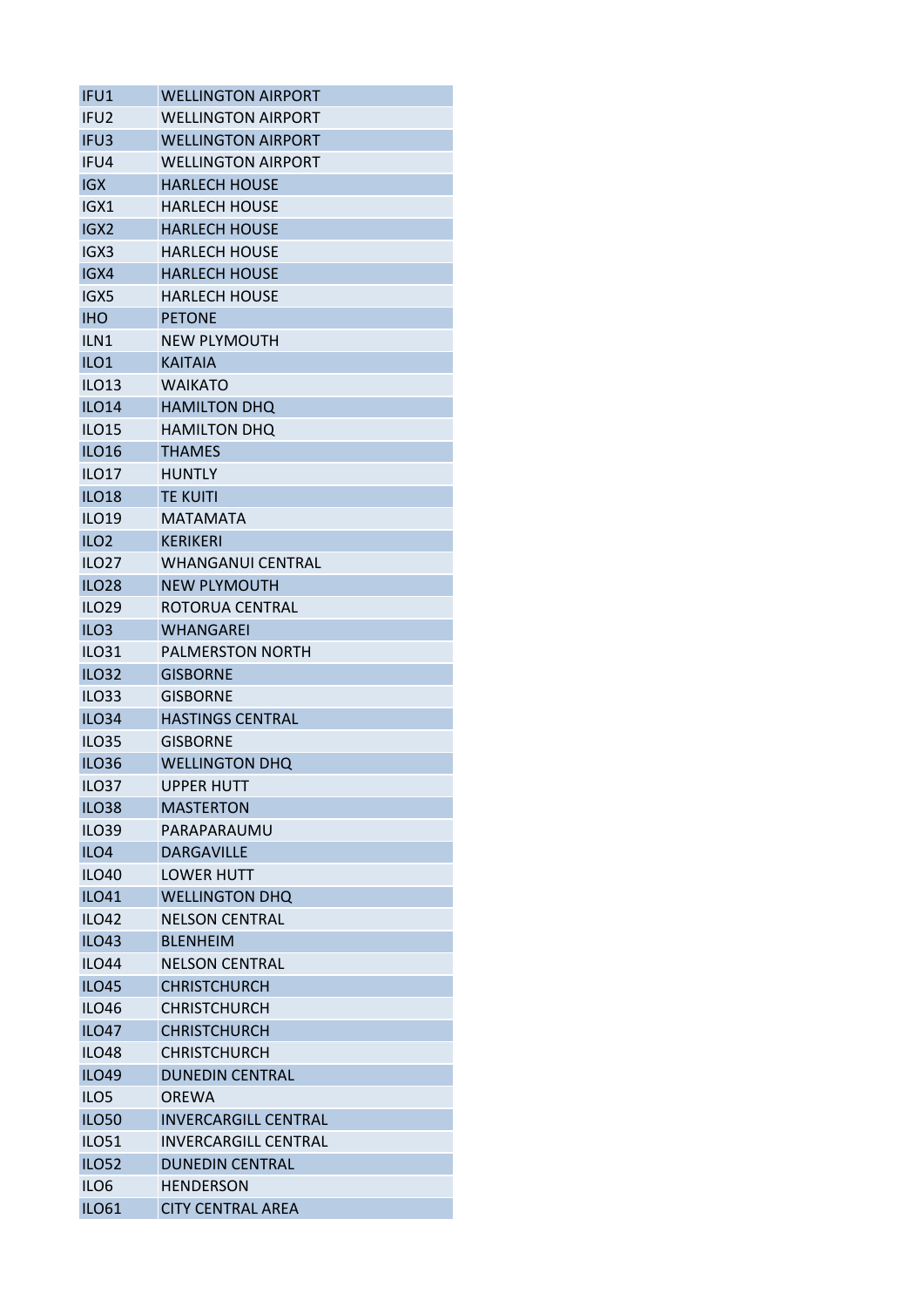| <b>ILO62</b>      | <b>CITY CENTRAL AREA</b> |
|-------------------|--------------------------|
| <b>ILO63</b>      | <b>CITY CENTRAL AREA</b> |
| ILO64             | <b>CITY CENTRAL AREA</b> |
| <b>ILO65</b>      | <b>CITY CENTRAL AREA</b> |
| ILO <sub>7</sub>  | <b>WAITEMATA</b>         |
| <b>ILOS</b>       | <b>HAMILTON CITY</b>     |
| ILS1              | <b>PALMERSTON NORTH</b>  |
| ILS <sub>2</sub>  | <b>LEVIN</b>             |
| INB1              | INVERCARGILL             |
| INB1A             | <b>INVERCARGILL</b>      |
| INB <sub>2</sub>  | INVERCARGILL             |
| <b>INB2A</b>      | <b>INVERCARGILL</b>      |
| INB <sub>3</sub>  | INVERCARGILL             |
| <b>INB3A</b>      | <b>INVERCARGILL</b>      |
| INB4              | INVERCARGILL             |
| <b>INB4A</b>      | <b>INVERCARGILL</b>      |
| INB4C             | INVERCARGILL             |
| INB <sub>5</sub>  | <b>INVERCARGILL</b>      |
| <b>INB5A</b>      | <b>INVERCARGILL</b>      |
| <b>INB5B</b>      | <b>INVERCARGILL</b>      |
| INC <sub>1</sub>  | <b>INVERCARGILL</b>      |
| INC <sub>2</sub>  | <b>INVERCARGILL</b>      |
| <b>INCP</b>       | INVERCARGILL             |
| INCP1             | <b>INVERCARGILL</b>      |
| INCP <sub>2</sub> | INVERCARGILL             |
| INE <sub>1</sub>  | <b>INVERCARGILL</b>      |
| INE <sub>2</sub>  | INVERCARGILL             |
| INE <sub>3</sub>  | <b>INVERCARGILL</b>      |
| INE4              | <b>INVERCARGILL</b>      |
| <b>INE5</b>       | <b>INVERCARGILL</b>      |
| INE <sub>6</sub>  | INVERCARGILL             |
| <b>INES</b>       | INVERCARGILL             |
| INF4              | INVERCARGILL             |
| INFT1             | INVERCARGILL             |
| INFT <sub>2</sub> | INVERCARGILL             |
| <b>INFTG</b>      | INVERCARGILL             |
| <b>INFV</b>       | <b>INVERCARGILL</b>      |
| <b>INFVS</b>      | <b>INVERCARGILL</b>      |
| INFX1             | <b>INVERCARGILL</b>      |
| INFX2             | <b>INVERCARGILL</b>      |
| INH <sub>1</sub>  | INVERCARGILL             |
| INH <sub>2</sub>  | <b>INVERCARGILL</b>      |
| INH <sub>3</sub>  | INVERCARGILL             |
| INH4              | <b>INVERCARGILL</b>      |
| INH <sub>5</sub>  | INVERCARGILL             |
| <b>INI1</b>       | <b>INVERCARGILL</b>      |
| INI1A             | INVERCARGILL             |
| INI1B             | <b>INVERCARGILL</b>      |
| INI1C             | INVERCARGILL             |
| IN <sub>12</sub>  | <b>INVERCARGILL</b>      |
| INI2A             | INVERCARGILL             |
|                   |                          |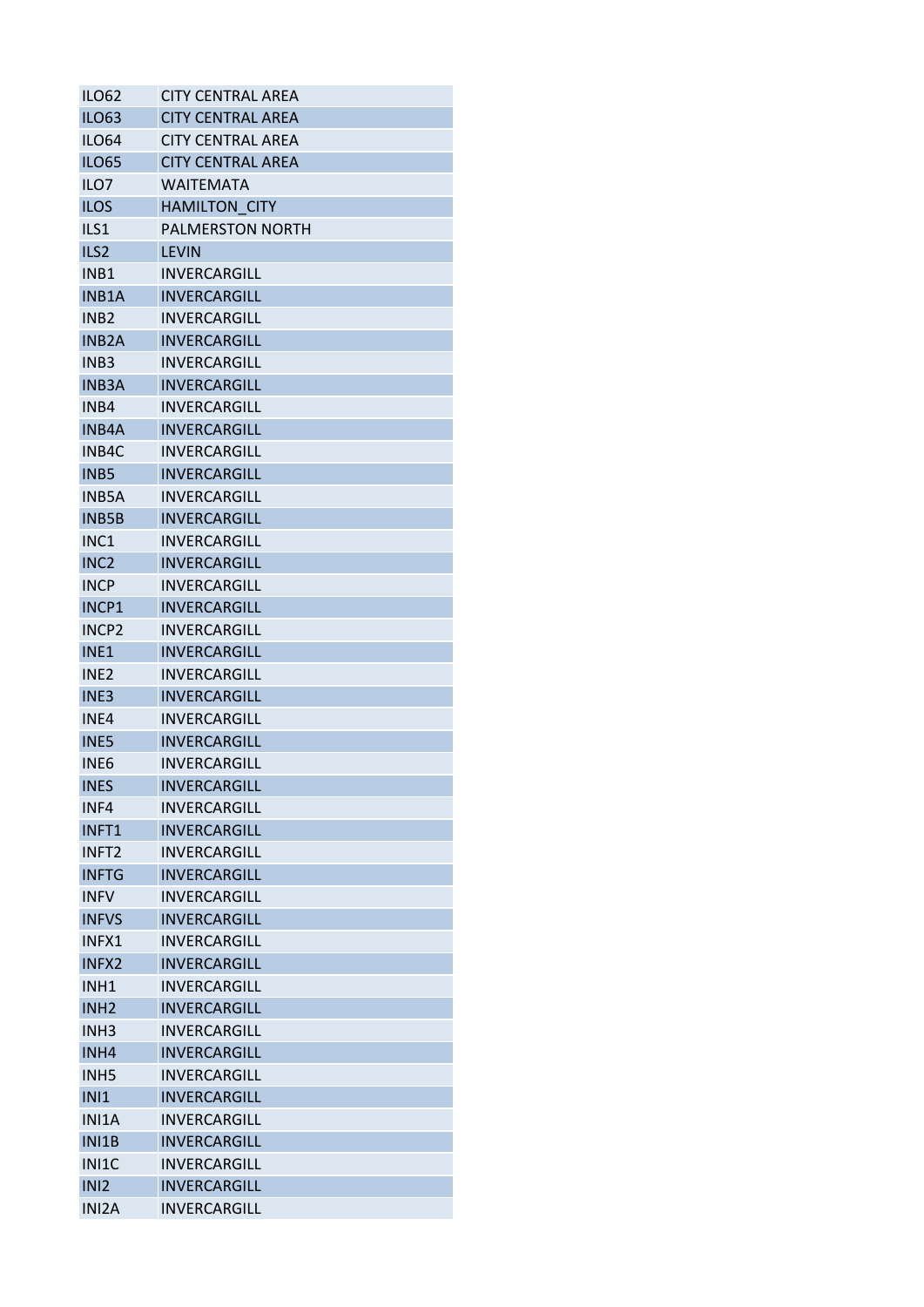| INI2B              | <b>INVERCARGILL</b> |
|--------------------|---------------------|
| INI <sub>2</sub> C | <b>INVERCARGILL</b> |
| IN <sub>13</sub>   | <b>INVERCARGILL</b> |
| <b>INI3A</b>       | INVERCARGILL        |
| <b>INI3B</b>       | INVERCARGILL        |
| INI3C              | INVERCARGILL        |
| IN <sub>14</sub>   | <b>INVERCARGILL</b> |
| INI4A              | <b>INVERCARGILL</b> |
| INI4B              | INVERCARGILL        |
| INI4C              | <b>INVERCARGILL</b> |
| INI5               | <b>INVERCARGILL</b> |
| <b>INISA</b>       | INVERCARGILL        |
| <b>INISB</b>       | INVERCARGILL        |
| <b>INISC</b>       | <b>INVERCARGILL</b> |
| <b>INN</b>         | <b>INVERCARGILL</b> |
| INO <sub>1</sub>   | INVERCARGILL        |
| INO <sub>2</sub>   | INVERCARGILL        |
| <b>INOS</b>        | INVERCARGILL        |
| <b>INP</b>         | INVERCARGILL        |
| INP <sub>1</sub>   | <b>INVERCARGILL</b> |
| INP <sub>2</sub>   | <b>INVERCARGILL</b> |
| INP <sub>3</sub>   | INVERCARGILL        |
| <b>INPS</b>        | <b>INVERCARGILL</b> |
|                    |                     |
| INQ1               | INVERCARGILL        |
| INQ1A              | INVERCARGILL        |
| INQ1B              | INVERCARGILL        |
| INQ1C              | INVERCARGILL        |
| INQ <sub>2</sub>   | INVERCARGILL        |
| INQ2A              | INVERCARGILL        |
| INQ2B              | <b>INVERCARGILL</b> |
| INQ3               | <b>INVERCARGILL</b> |
| INQ3A              | INVERCARGILL        |
| <b>INQ3B</b>       | INVERCARGILL        |
| INQ4               | INVERCARGILL        |
| <b>INQ4A</b>       | INVERCARGILL        |
| INQ4B              | INVERCARGILL        |
| INQ4C              | <b>INVERCARGILL</b> |
| INQ5               | INVERCARGILL        |
| INQ5A              | <b>INVERCARGILL</b> |
| INQ5B              | INVERCARGILL        |
| <b>INQ5C</b>       | INVERCARGILL        |
| INS1               | INVERCARGILL        |
| <b>INS1A</b>       | INVERCARGILL        |
| INS <sub>2</sub>   | INVERCARGILL        |
| <b>INS2A</b>       | INVERCARGILL        |
| INS3               | INVERCARGILL        |
| <b>INS3A</b>       | INVERCARGILL        |
| INS4               | INVERCARGILL        |
| <b>INS4A</b>       | INVERCARGILL        |
| INS5               | INVERCARGILL        |
| <b>INS5A</b>       | INVERCARGILL        |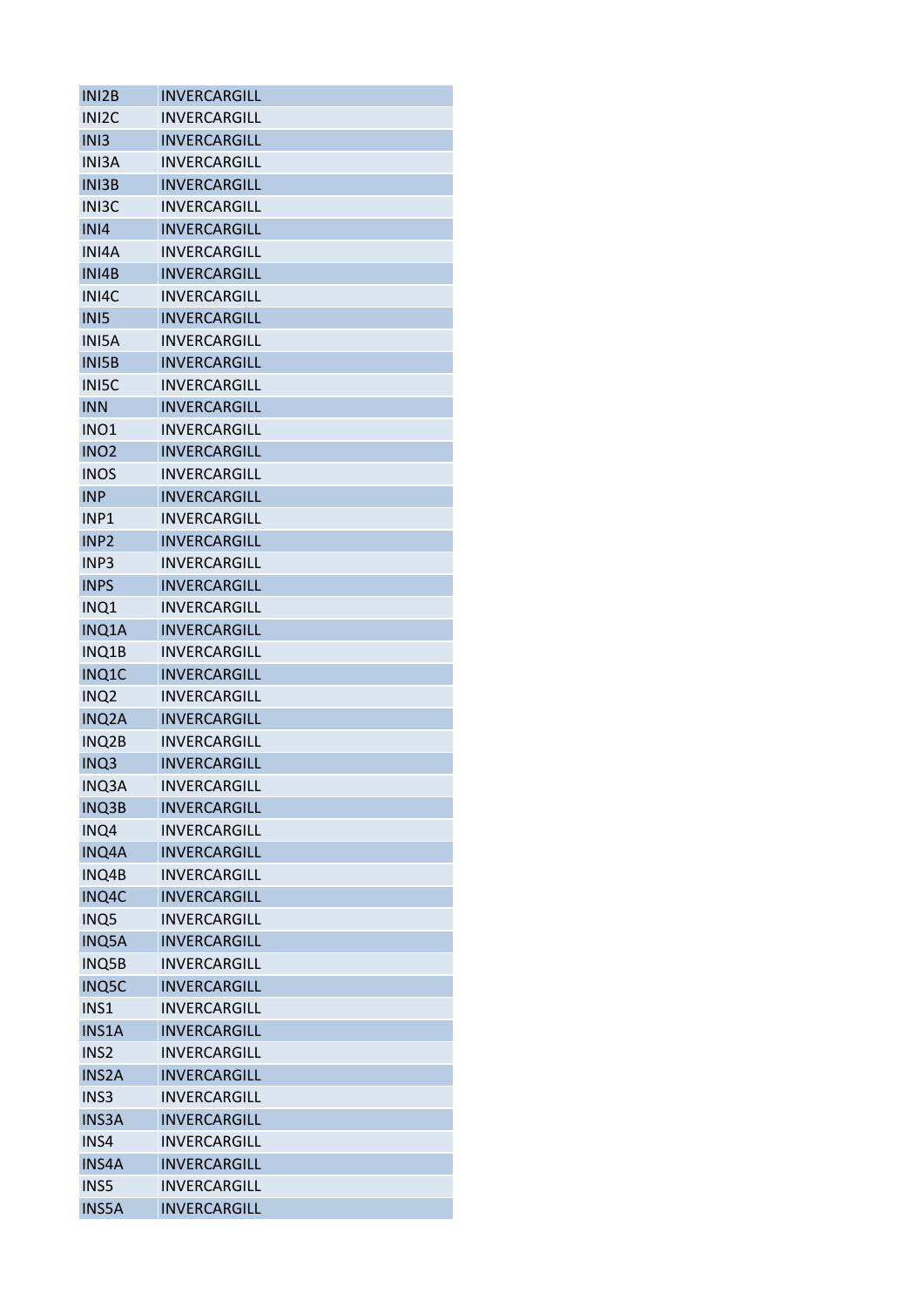| <b>INVERCARGILL</b>         |
|-----------------------------|
| <b>INVERCARGILL</b>         |
| INVERCARGILL                |
| INVERCARGILL                |
| INVERCARGILL                |
| INVERCARGILL                |
| INVERCARGILL                |
| INVERCARGILL                |
| <b>INVERCARGILL</b>         |
| <b>INVERCARGILL</b>         |
| INVERCARGILL                |
| <b>INVERCARGILL</b>         |
| INVERCARGILL                |
| <b>INVERCARGILL</b>         |
| <b>INVERCARGILL</b>         |
| INVERCARGILL                |
| INVERCARGILL                |
| INVERCARGILL                |
| <b>INVERCARGILL</b>         |
| INVERCARGILL                |
| <b>INVERCARGILL</b>         |
| INVERCARGILL                |
| INVERCARGILL                |
|                             |
| INVERCARGILL                |
| INVERCARGILL                |
| <b>INVERCARGILL</b>         |
| INVERCARGILL                |
| <b>INVERCARGILL</b>         |
| <b>INVERCARGILL</b>         |
| <b>INVERCARGILL</b>         |
| INVERCARGILL                |
| <b>INVERCARGILL</b>         |
| INVERCARGILL                |
| <b>INVERCARGILL</b>         |
| <b>INVERCARGILL</b>         |
| <b>INVERCARGILL</b>         |
| <b>INVERCARGILL</b>         |
| INVERCARGILL                |
| <b>INVERCARGILL</b>         |
| <b>INVERCARGILL</b>         |
| INVERCARGILL                |
| INVERCARGILL                |
| <b>INVERCARGILL</b>         |
| <b>INVERCARGILL</b>         |
| <b>CHRISTCHURCH AIRPORT</b> |
| <b>CHRISTCHURCH AIRPORT</b> |
| <b>CHRISTCHURCH AIRPORT</b> |
| <b>CHRISTCHURCH AIRPORT</b> |
| <b>CHRISTCHURCH AIRPORT</b> |
| <b>CHRISTCHURCH AIRPORT</b> |
| <b>CHRISTCHURCH AIRPORT</b> |
|                             |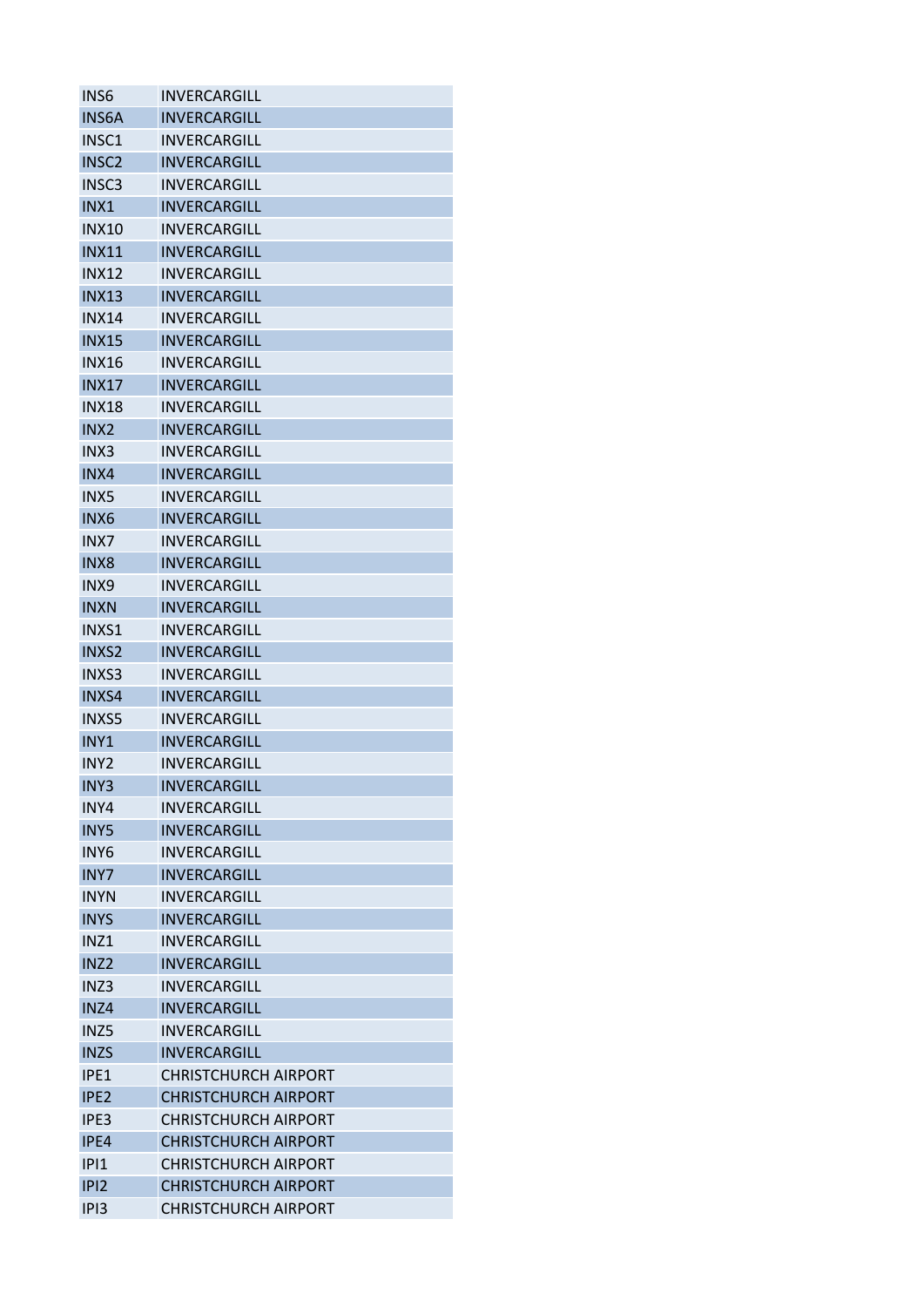| IPI4               | <b>CHRISTCHURCH AIRPORT</b>   |
|--------------------|-------------------------------|
| IPI5               | <b>CHRISTCHURCH AIRPORT</b>   |
| IPQ1A              | <b>CHRISTCHURCH AIRPORT</b>   |
| IPQ1B              | <b>CHRISTCHURCH AIRPORT</b>   |
| IPQ1C              | <b>CHRISTCHURCH AIRPORT</b>   |
| IPQ2A              | <b>CHRISTCHURCH AIRPORT</b>   |
| <b>IPQ2B</b>       | <b>CHRISTCHURCH AIRPORT</b>   |
| IPQ <sub>2</sub> C | <b>CHRISTCHURCH AIRPORT</b>   |
| <b>IPQ3A</b>       | <b>CHRISTCHURCH AIRPORT</b>   |
| <b>IPQ3B</b>       | <b>CHRISTCHURCH AIRPORT</b>   |
| IPQ3C              | <b>CHRISTCHURCH AIRPORT</b>   |
| IPQ4A              | <b>CHRISTCHURCH AIRPORT</b>   |
| IPQ4B              | <b>CHRISTCHURCH AIRPORT</b>   |
| IPQ4C              | <b>CHRISTCHURCH AIRPORT</b>   |
| <b>IPQ5A</b>       | <b>CHRISTCHURCH AIRPORT</b>   |
| IPQ5B              | <b>CHRISTCHURCH AIRPORT</b>   |
| IPQ5C              | <b>CHRISTCHURCH AIRPORT</b>   |
| IPS1               | <b>CHRISTCHURCH AIRPORT</b>   |
| <b>IPSAK</b>       | <b>AUCKLAND CITY DISTRICT</b> |
| <b>IPSCH</b>       | <b>CHRISTCHURCH</b>           |
| <b>IPSCH5</b>      | <b>CHRISTCHURCH</b>           |
| <b>IPSMR1</b>      | <b>CHRISTCHURCH</b>           |
| IPSMR10            | <b>AUCKLAND</b>               |
| <b>IPSMR2</b>      | <b>CHRISTCHURCH</b>           |
| <b>IPSMR3</b>      | <b>CHRISTCHURCH</b>           |
| IPSMR4             | <b>CHRISTCHURCH</b>           |
| <b>IPSMR5</b>      | <b>WELLINGTON</b>             |
| <b>IPSMR6</b>      | WELLINGTON                    |
| <b>IPSMR7</b>      | <b>WELLINGTON</b>             |
| <b>IPSMR8</b>      | <b>AUCKLAND</b>               |
| <b>IPSMR9</b>      | <b>AUCKLAND</b>               |
| <b>IPSWN</b>       | <b>WELLINGTON</b>             |
| <b>IRCCOM</b>      | <b>CHRISTCHURCH</b>           |
| IRCCOM2            | <b>CHRISTCHURCH</b>           |
| <b>ISF11</b>       | <b>HENDERSON</b>              |
| <b>ISE12</b>       | <b>HENDERSON</b>              |
| <b>ISE13</b>       | <b>HENDERSON</b>              |
| <b>ISE14</b>       | <b>HENDERSON</b>              |
| <b>ISE15</b>       | <b>HENDERSON</b>              |
| <b>ISE16</b>       | <b>HENDERSON</b>              |
|                    |                               |
| <b>ISE17</b>       | <b>HENDERSON</b>              |
| <b>ISO1</b>        | <b>INVERCARGILL SOUTH</b>     |
| ISO <sub>2</sub>   | <b>INVERCARGILL SOUTH</b>     |
| ISO <sub>3</sub>   | <b>INVERCARGILL SOUTH</b>     |
| ISO <sub>4</sub>   | <b>INVERCARGILL SOUTH</b>     |
| ISO <sub>5</sub>   | <b>INVERCARGILL SOUTH</b>     |
| <b>ISO6</b>        | <b>INVERCARGILL SOUTH</b>     |
| <b>ISOS</b>        | <b>INVERCARGILL SOUTH</b>     |
| ISOS <sub>2</sub>  | <b>INVERCARGILL SOUTH</b>     |
| ISP1               | <b>INVERCARGILL SOUTH</b>     |
| ISP <sub>2</sub>   | <b>INVERCARGILL SOUTH</b>     |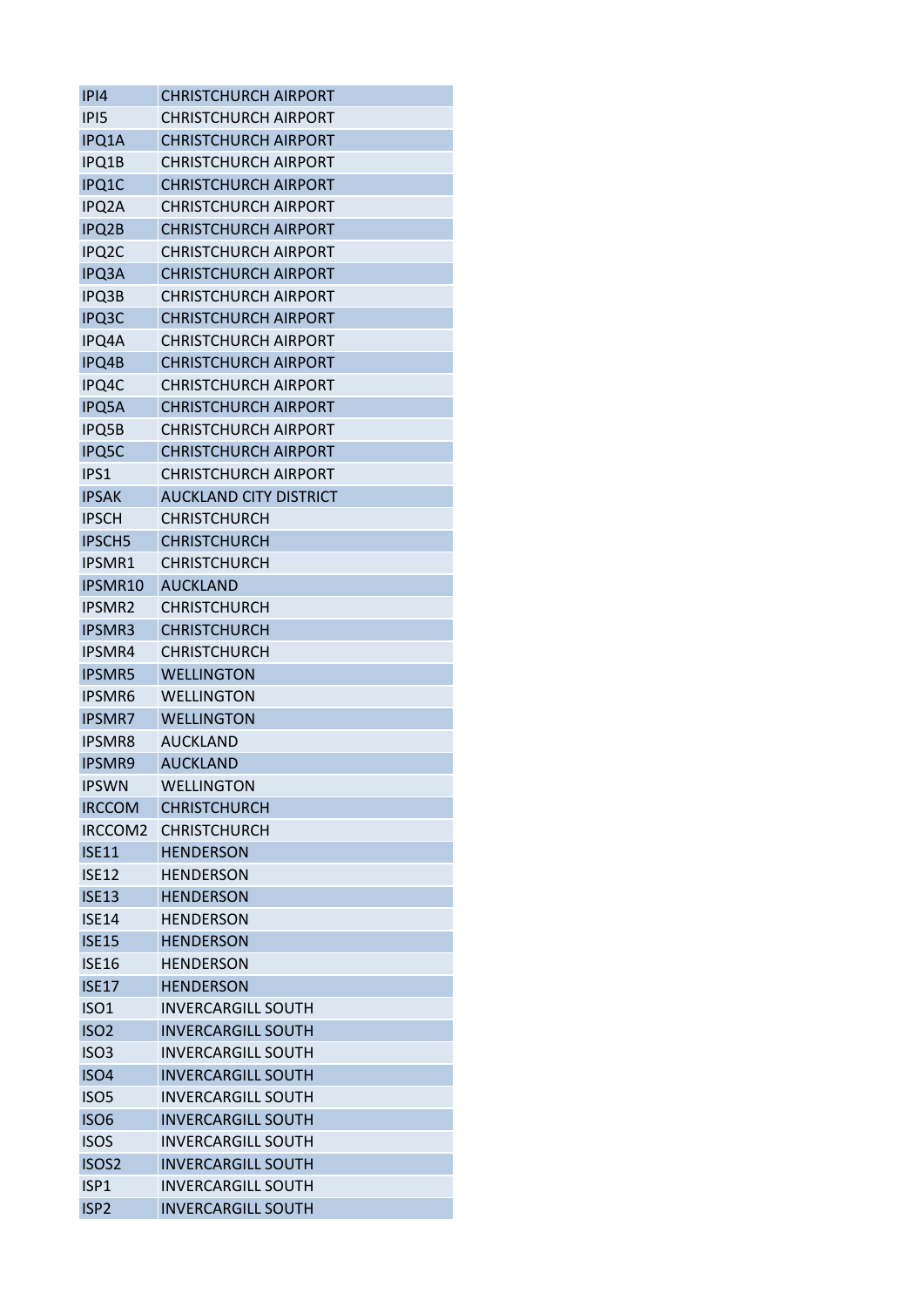| ISP <sub>3</sub>  | <b>INVERCARGILL SOUTH</b> |
|-------------------|---------------------------|
| ISP4              | <b>INVERCARGILL SOUTH</b> |
| ISP <sub>5</sub>  | <b>INVERCARGILL SOUTH</b> |
| <b>ISPS</b>       | <b>INVERCARGILL SOUTH</b> |
| <b>ISS</b>        | <b>INVERCARGILL SOUTH</b> |
| <b>ISU11</b>      | <b>AUCKLAND CENTRAL</b>   |
| <b>ISU12</b>      | <b>AUCKLAND CENTRAL</b>   |
| <b>ISU13</b>      | <b>AUCKLAND CENTRAL</b>   |
| <b>ISU14</b>      | <b>AUCKLAND CENTRAL</b>   |
| <b>ISU15</b>      | <b>AUCKLAND CENTRAL</b>   |
| <b>ISU16</b>      | <b>AUCKLAND CENTRAL</b>   |
| <b>ISU21</b>      | <b>AUCKLAND CENTRAL</b>   |
| <b>ISU22</b>      | <b>AUCKLAND CENTRAL</b>   |
| <b>ISU23</b>      | <b>AUCKLAND CENTRAL</b>   |
| <b>ISU24</b>      | <b>AUCKLAND CENTRAL</b>   |
| <b>ISU25</b>      | <b>AUCKLAND CENTRAL</b>   |
| <b>ISU26</b>      | <b>AUCKLAND CENTRAL</b>   |
| <b>ISUS1</b>      | <b>AUCKLAND CENTRAL</b>   |
| <b>ISUS2</b>      | <b>AUCKLAND CENTRAL</b>   |
| <b>ITCP</b>       | TAITA                     |
| <b>ITO</b>        | TAITA                     |
| <b>IV2S1</b>      | INVERCARGILL              |
| IVA               | INVERCARGILL              |
| IVA <sub>2</sub>  | <b>INVERCARGILL</b>       |
| IVBAIL1           | INVERCARGILL              |
| IVD1              | <b>INVERCARGILL</b>       |
| IVD2              | <b>INVERCARGILL</b>       |
| IVD <sub>3</sub>  | <b>INVERCARGILL</b>       |
| IVD4              | INVERCARGILL              |
| <b>IVDS</b>       | <b>INVERCARGILL</b>       |
| <b>IVF</b>        | INVERCARGILL              |
| IVF <sub>2</sub>  | <b>INVERCARGILL</b>       |
| IVF <sub>3</sub>  | INVERCARGILL              |
| IVF4              | INVERCARGILL              |
| <b>IVFX</b>       | INVERCARGILL              |
| IVGS1             | <b>INVERCARGILL</b>       |
| <b>IVINTL</b>     | <b>INVERCARGILL</b>       |
| IVK1              | INVERCARGILL              |
| IVK <sub>2</sub>  | <b>INVERCARGILL</b>       |
| IVK <sub>3</sub>  | INVERCARGILL              |
| IVK4              | INVERCARGILL              |
| IVL1              | INVERCARGILL              |
| IVL <sub>2</sub>  | INVERCARGILL              |
| <b>IVMW</b>       | INVERCARGILL              |
| IVMW <sub>2</sub> | <b>INVERCARGILL</b>       |
| IVMW3             | <b>INVERCARGILL</b>       |
| IVMW4             | INVERCARGILL              |
| <b>IVMW5</b>      | INVERCARGILL              |
| IVMW <sub>6</sub> | INVERCARGILL              |
| IVN1              | <b>INVERCARGILL</b>       |
| IVN <sub>2</sub>  | INVERCARGILL              |
|                   |                           |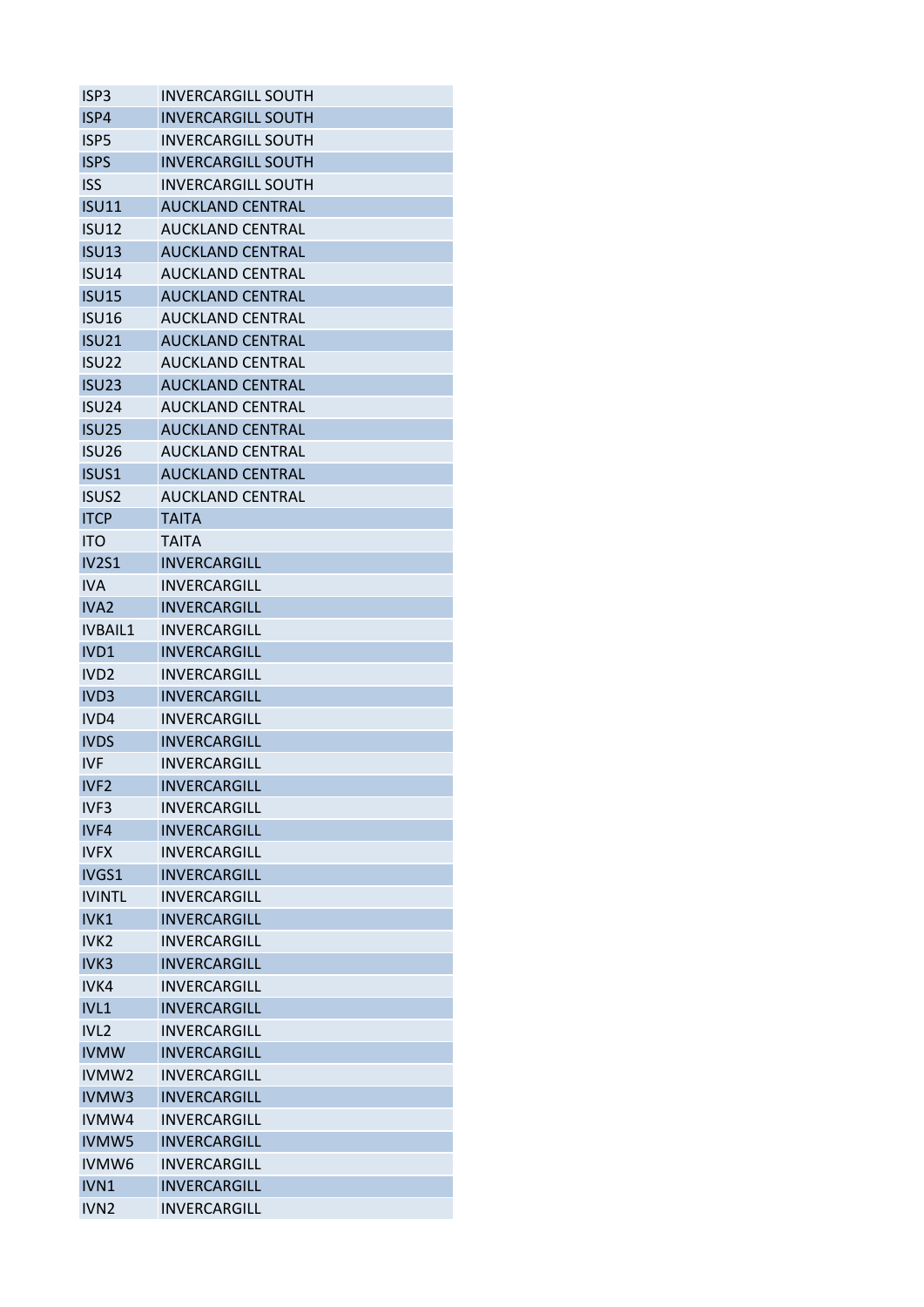| IVN <sub>3</sub>  | <b>INVERCARGILL</b>     |
|-------------------|-------------------------|
| IVN4              | INVERCARGILL            |
| <b>IVO</b>        | <b>INVERCARGILL</b>     |
| IVO <sub>2</sub>  | <b>INVERCARGILL</b>     |
| IVO <sub>3</sub>  | INVERCARGILL            |
| IVT1              | INVERCARGILL            |
| IVT <sub>2</sub>  | <b>INVERCARGILL</b>     |
| <b>IVTN</b>       | INVERCARGILL            |
| <b>IVW</b>        | INVERCARGILL            |
| IVW <sub>3</sub>  | INVERCARGILL            |
| IVWH1             | <b>INVERCARGILL</b>     |
| IVWH <sub>2</sub> | <b>INVERCARGILL</b>     |
| IVWH3             | INVERCARGILL            |
| IVWH4             | INVERCARGILL            |
| <b>IVWH5</b>      | <b>INVERCARGILL</b>     |
| <b>IVXA</b>       | <b>INVERCARGILL</b>     |
| <b>IVYS</b>       | INVERCARGILL            |
| IVZ1              | INVERCARGILL            |
| IVZ <sub>2</sub>  | INVERCARGILL            |
| IVZ3              | INVERCARGILL            |
| <b>IVZCOM</b>     | <b>INVERCARGILL</b>     |
| <b>IVZS</b>       | INVERCARGILL            |
|                   |                         |
| <b>IWR</b>        | INGLEWOOD               |
| IWR1              | INGLEWOOD               |
| IWR <sub>2</sub>  | <b>INGLEWOOD</b>        |
| IWR3              | <b>INGLEWOOD</b>        |
| IWR4              | <b>INGLEWOOD</b>        |
| <b>IWT</b>        | INGLEWOOD               |
| <b>JACP</b>       | <b>PAIHIA</b>           |
| <b>JAR</b>        | PAIHIA                  |
| JAR <sub>2</sub>  | <b>PAIHIA</b>           |
| JAR3              | <b>PAIHIA</b>           |
| JAR4              | PAIHIA                  |
| JAR5              | <b>PAIHIA</b>           |
| JAR <sub>6</sub>  | <b>PAIHIA</b>           |
| <b>JAS</b>        | <b>PAIHIA</b>           |
| JVB1              | <b>JOHNSONVILLE CPC</b> |
| JVB <sub>2</sub>  | <b>JOHNSONVILLE CPC</b> |
| JVB3              | <b>JOHNSONVILLE CPC</b> |
| JVC1              | JOHNSONVILLE CPC        |
| JVC <sub>2</sub>  | <b>JOHNSONVILLE CPC</b> |
| JVC3              | <b>JOHNSONVILLE CPC</b> |
| JVCP1             | <b>JOHNSONVILLE CPC</b> |
| JVCP <sub>2</sub> | <b>JOHNSONVILLE CPC</b> |
| <b>JVCS</b>       | <b>JOHNSONVILLE CPC</b> |
| JVE <sub>1</sub>  | <b>JOHNSONVILLE</b>     |
| JVE <sub>2</sub>  | <b>JOHNSONVILLE</b>     |
| JVI1              | <b>JOHNSONVILLE CPC</b> |
| <b>JVI12</b>      | <b>JOHNSONVILLE CPC</b> |
| JVI <sub>2</sub>  | <b>JOHNSONVILLE CPC</b> |
| <b>JVI22</b>      | <b>JOHNSONVILLE CPC</b> |
|                   |                         |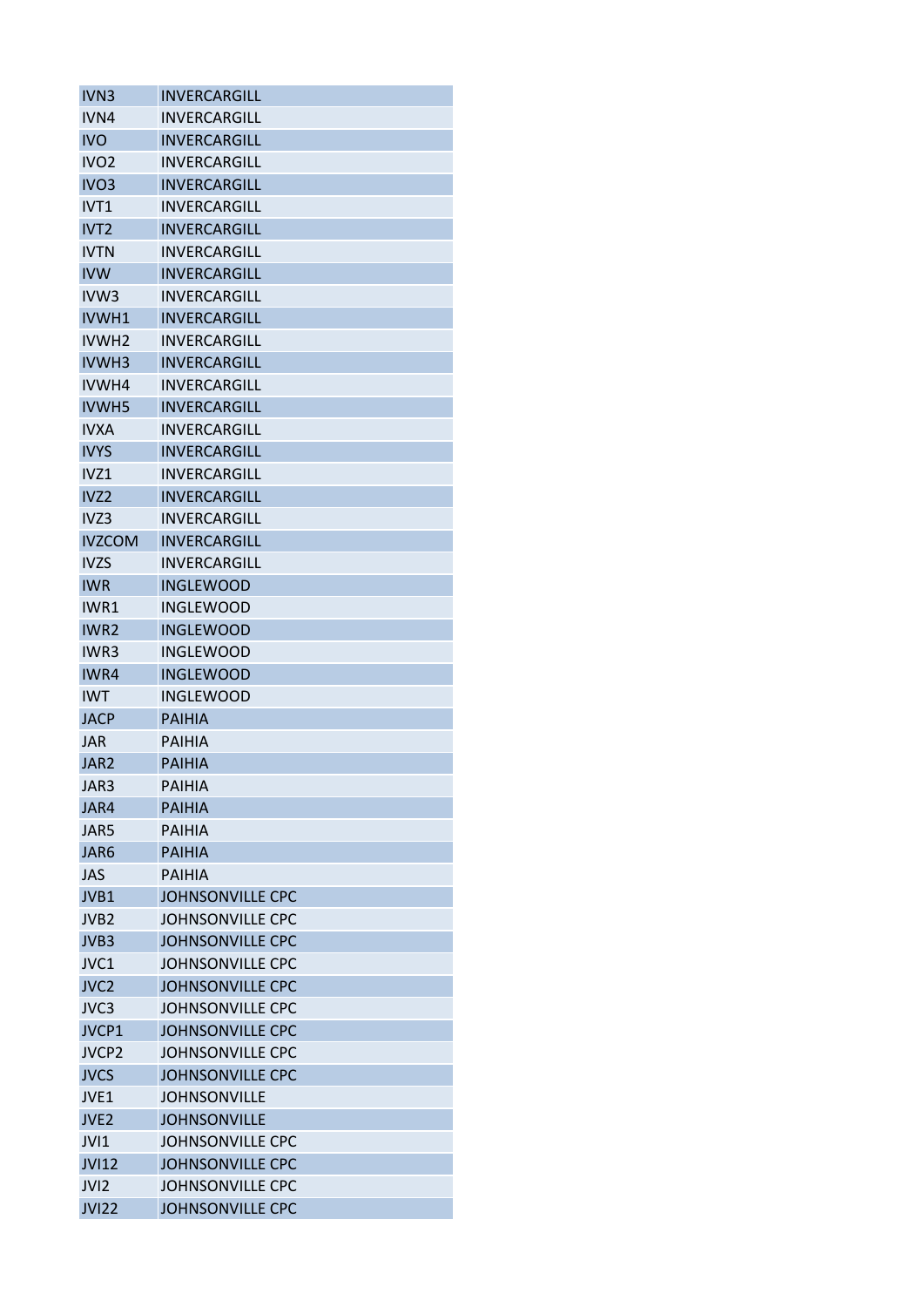| JVI3             | <b>JOHNSONVILLE CPC</b> |
|------------------|-------------------------|
| <b>JVI32</b>     | <b>JOHNSONVILLE CPC</b> |
| JVI4             | <b>JOHNSONVILLE</b>     |
| JVI5             | <b>JOHNSONVILLE</b>     |
| JVJ1             | <b>JOHNSONVILLE CPC</b> |
| JVJ2             | <b>JOHNSONVILLE CPC</b> |
| JVJ3             | <b>JOHNSONVILLE CPC</b> |
| <b>JVN</b>       | <b>JOHNSONVILLE CPC</b> |
| <b>JVO</b>       | <b>JOHNSONVILLE CPC</b> |
| JVO1             | <b>JOHNSONVILLE CPC</b> |
| JVO <sub>2</sub> | JOHNSONVILLE CPC        |
| JVO <sub>3</sub> | <b>JOHNSONVILLE CPC</b> |
| JVO <sub>4</sub> | <b>JOHNSONVILLE CPC</b> |
| JVO <sub>5</sub> | <b>JOHNSONVILLE CPC</b> |
| JVO <sub>6</sub> | <b>JOHNSONVILLE CPC</b> |
| JVQ1             | <b>JOHNSONVILLE CPC</b> |
| JVQ2             | <b>JOHNSONVILLE CPC</b> |
| JVQ3             | <b>JOHNSONVILLE CPC</b> |
| JVQ4             | <b>JOHNSONVILLE CPC</b> |
| JVQ5             | <b>JOHNSONVILLE CPC</b> |
|                  |                         |
| JVS1             | <b>JOHNSONVILLE CPC</b> |
| JVS <sub>2</sub> | <b>JOHNSONVILLE CPC</b> |
| JVS3             | <b>JOHNSONVILLE CPC</b> |
| JVS4             | <b>JOHNSONVILLE CPC</b> |
| JVT <sub>1</sub> | <b>JOHNSONVILLE CPC</b> |
| JVT <sub>2</sub> | <b>JOHNSONVILLE CPC</b> |
| JVT3             | <b>JOHNSONVILLE CPC</b> |
| JVT4             | <b>JOHNSONVILLE CPC</b> |
| JVT5             | <b>JOHNSONVILLE CPC</b> |
| <b>JVY</b>       | <b>JOHNSONVILLE CPC</b> |
| <b>KAC</b>       | <b>KAIAPOI</b>          |
| <b>KACP</b>      | <b>KAIAPOI</b>          |
| KAI              | KAIAPOI                 |
| KAI1             | <b>KAIAPOI</b>          |
| KAI2             | <b>KAIAPOI</b>          |
| <b>KAO</b>       | <b>KAIAPOI</b>          |
| KAQ1             | <b>KAIAPOI</b>          |
| KAQ2             | <b>KAIAPOI</b>          |
| KAQ3             | <b>KAIAPOI</b>          |
| KAQ4             | <b>KAIAPOI</b>          |
| KAQ5             | <b>KAIAPOI</b>          |
| KAQ6             | <b>KAIAPOI</b>          |
| KAQ7             | <b>KAIAPOI</b>          |
| KAQ8             | <b>KAIAPOI</b>          |
| KAQ9             | <b>KAIAPOI</b>          |
| KAR1             | <b>KAIAPOI</b>          |
| KAR <sub>2</sub> | <b>KAIAPOI</b>          |
| KAR3             | <b>KAIAPOI</b>          |
| KAR4             | <b>KAIAPOI</b>          |
| KAR5             | <b>KAIAPOI</b>          |
| KAR6             | KAIAPOI                 |
|                  |                         |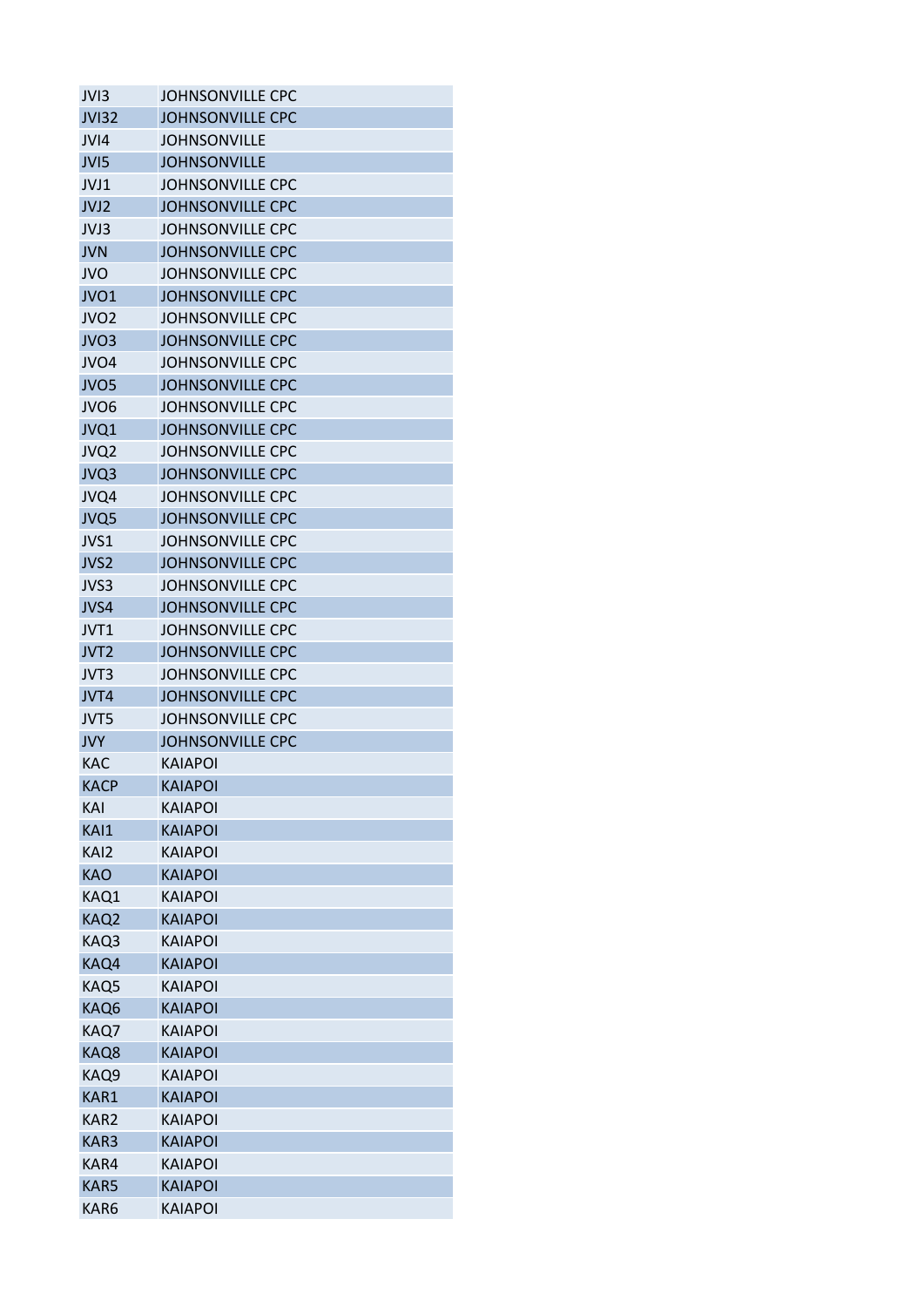| <b>KAS</b>       | <b>KAIAPOI</b>   |
|------------------|------------------|
| <b>KAY</b>       | <b>KAIAPOI</b>   |
| KAY2             | <b>KAIAPOI</b>   |
| KAY3             | <b>KAIAPOI</b>   |
| KAY4             | <b>KAIAPOI</b>   |
| KAY5             | <b>KAIAPOI</b>   |
| <b>KBR</b>       | <b>KIMBOLTON</b> |
| <b>KCE</b>       | <b>KAMO</b>      |
| KC <sub>1</sub>  | <b>WHANGAREI</b> |
| KC <sub>12</sub> | WHANGAREI        |
| KC <sub>13</sub> | <b>WHANGAREI</b> |
| KCI4             | WHANGAREI        |
| KC <sub>I5</sub> | <b>WHANGAREI</b> |
| KCO              | KAMO             |
| KCR1             | <b>KAMO</b>      |
| KCR <sub>2</sub> | <b>KAMO</b>      |
| <b>KCS</b>       | <b>KAMO</b>      |
| <b>KECP</b>      | <b>OREWA</b>     |
| <b>KECP2</b>     | <b>OREWA</b>     |
| <b>KEE</b>       | <b>KUMEU</b>     |
| <b>KEN</b>       | <b>KUMEU</b>     |
| <b>KEO</b>       | <b>KUMEU</b>     |
| <b>KER</b>       | <b>KUMEU</b>     |
| KER1             | <b>KUMEU</b>     |
| KER <sub>2</sub> | <b>KUMEU</b>     |
| KER3             | <b>KUMEU</b>     |
| KER4             | <b>KUMEU</b>     |
| KER5             | <b>KUMEU</b>     |
| KER6             | <b>KUMEU</b>     |
| KES              | <b>KUMEU</b>     |
| <b>KET</b>       | <b>KUMEU</b>     |
| KET1             | <b>KUMEU</b>     |
| <b>KEY</b>       | <b>KUMEU</b>     |
| KGE1             | KAITI            |
| KGE2             | <b>KAITI</b>     |
| KGE3             | <b>KAITI</b>     |
| KGE4             | <b>KAITI</b>     |
| KGE5             | KAITI            |
| KGE6             | <b>KAITI</b>     |
| <b>KGES</b>      | <b>KAITI</b>     |
| KGO1             | <b>KAITI</b>     |
| KGO <sub>2</sub> | KAITI            |
| KGO3             | <b>GISBORNE</b>  |
| KGO4             | <b>KAITI</b>     |
| KGO5             | <b>KAITI</b>     |
| <b>KGS</b>       | KAITI            |
| <b>KHB</b>       | <b>KAIKOHE</b>   |
| <b>KHC</b>       | <b>KAIKOHE</b>   |
| KHC1             | <b>KAIKOHE</b>   |
| KHC <sub>2</sub> | <b>KAIKOHE</b>   |
| KHC3             | <b>KAIKOHE</b>   |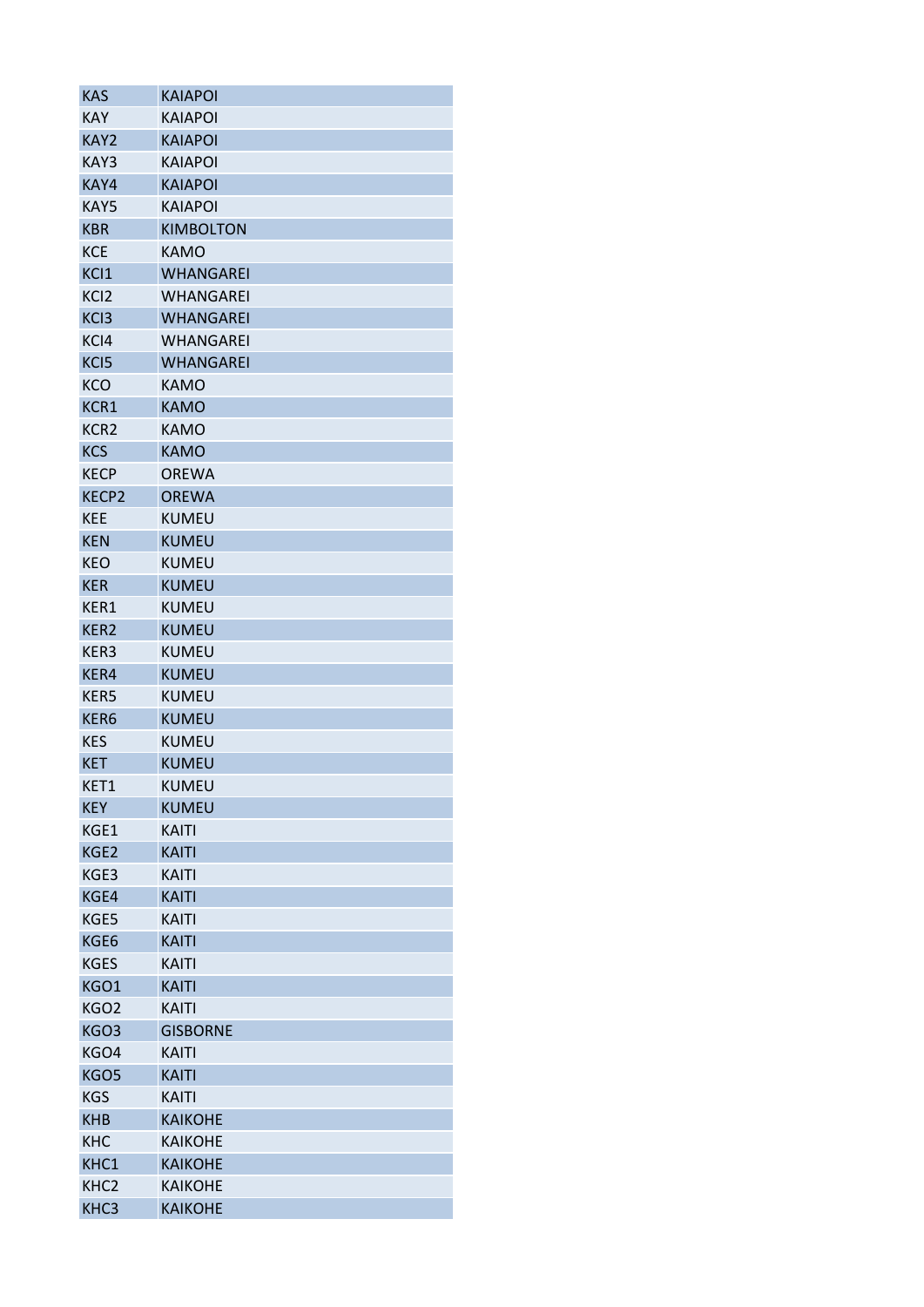| KHC4             | <b>KAIKOHE</b> |
|------------------|----------------|
| KHC5             | <b>KAIKOHE</b> |
| <b>KHCP</b>      | <b>KAIKOHE</b> |
| KHD <sub>5</sub> | <b>KAIKOHE</b> |
| KHE1             | <b>KAIKOHE</b> |
| KHE <sub>2</sub> | <b>KAIKOHE</b> |
| KHE3             | <b>KAIKOHE</b> |
| KHE76            | <b>KAIKOHE</b> |
| <b>KHFTU</b>     | <b>KAIKOHE</b> |
| KHG1             | <b>KAIKOHE</b> |
| KHG <sub>2</sub> | <b>KAIKOHE</b> |
| KHG3             | <b>KAIKOHE</b> |
| KHI1             | <b>KAIKOHE</b> |
| KHI <sub>2</sub> | <b>KAIKOHE</b> |
| KHI3             | <b>KAIKOHE</b> |
| KHI4             | <b>KAIKOHE</b> |
| <b>KHJ</b>       | <b>KAIKOHE</b> |
| KHJ1             | <b>KAIKOHE</b> |
| KHJ <sub>2</sub> | <b>KAIKOHE</b> |
|                  |                |
| KHJ3             | <b>KAIKOHE</b> |
| KHJ4             | <b>KAIKOHE</b> |
| <b>KHK</b>       | <b>KAIKOHE</b> |
| <b>KHN</b>       | <b>KAIKOHE</b> |
| KHP1             | <b>KAIKOHE</b> |
| KHP <sub>2</sub> | <b>KAIKOHE</b> |
| KHP3             | <b>KAIKOHE</b> |
| KHP4             | <b>KAIKOHE</b> |
| <b>KHR</b>       | <b>KAIKOHE</b> |
| KHR1             | <b>KAIKOHE</b> |
| <b>KHR10</b>     | <b>KAIKOHE</b> |
| KHR11            | <b>KAIKOHE</b> |
| KHR12            | <b>KAIKOHE</b> |
| KHR <sub>2</sub> | <b>KAIKOHE</b> |
| KHR3             | <b>KAIKOHE</b> |
| KHR4             | <b>KAIKOHE</b> |
| KHR5             | <b>KAIKOHE</b> |
| KHR <sub>6</sub> | <b>KAIKOHE</b> |
| KHR7             | <b>KAIKOHE</b> |
| KHR <sub>8</sub> | <b>KAIKOHE</b> |
| KHR9             | <b>KAIKOHE</b> |
| KHS1             | <b>KAIKOHE</b> |
| KHS <sub>2</sub> | <b>KAIKOHE</b> |
| KHS3             | <b>KAIKOHE</b> |
| <b>KHSOCO</b>    | <b>KAIKOHE</b> |
| <b>KHT</b>       | <b>KAIKOHE</b> |
| KHT <sub>2</sub> | <b>KAIKOHE</b> |
| <b>KHX</b>       | <b>KAIKOHE</b> |
| <b>KHY</b>       | <b>KAIKOHE</b> |
| KHY1             | <b>KAIKOHE</b> |
| KHY <sub>2</sub> | <b>KAIKOHE</b> |
| KHY3             | <b>KAIKOHE</b> |
|                  |                |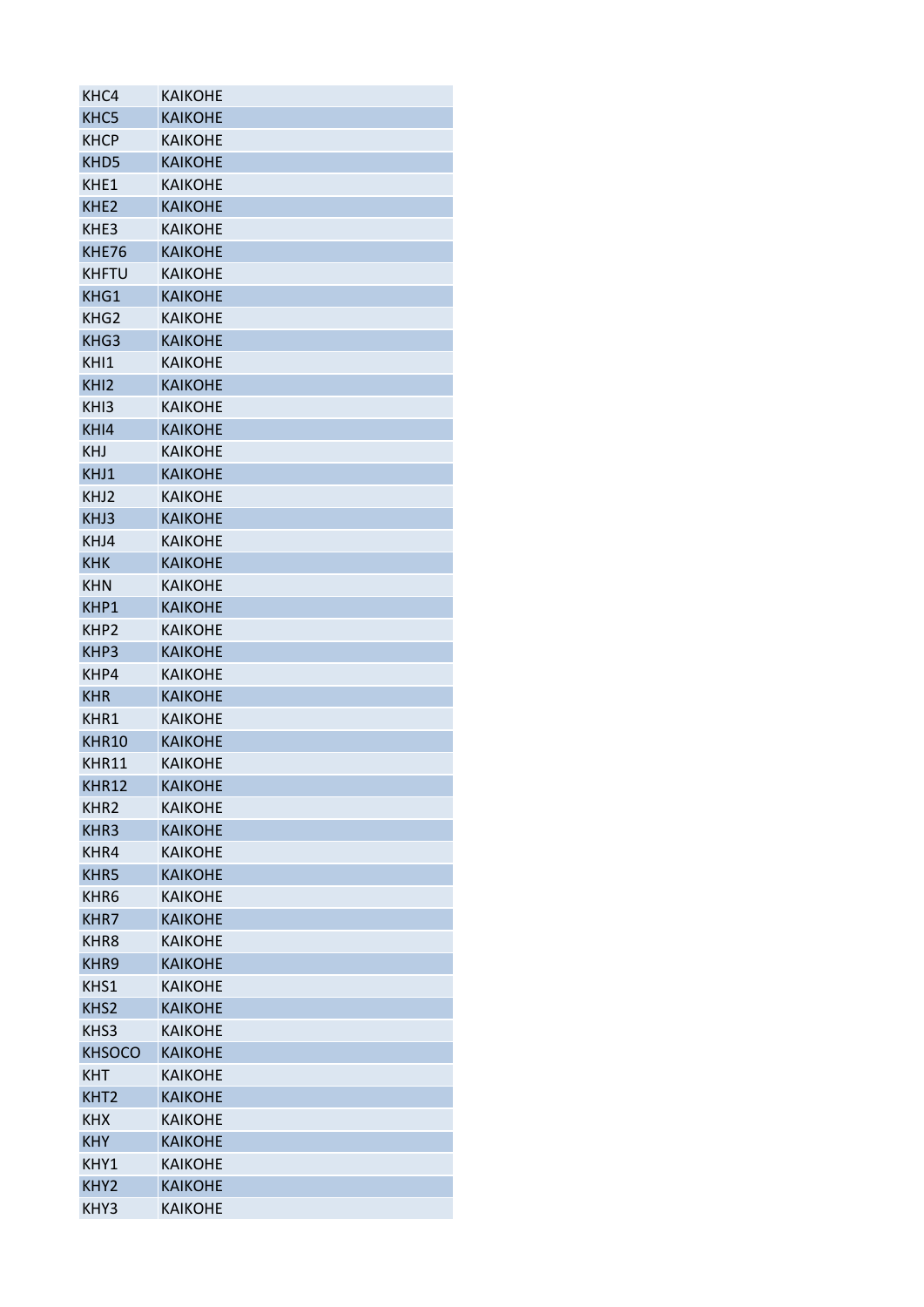| <b>KIWH</b>      | KAIAPOI              |
|------------------|----------------------|
| KKI1J            | KATIKATI             |
| KKJ1J            | <b>KATIKATI</b>      |
| KKJ1K            | <b>KATIKATI</b>      |
| KKJ1L            | <b>KATIKATI</b>      |
| KKP13            | <b>KATIKATI</b>      |
| KKP1J            | KATIKATI             |
| KKP1K            | <b>KATIKATI</b>      |
| KKP1L            | <b>KATIKATI</b>      |
| <b>KKS13</b>     | <b>KATIKATI</b>      |
| KKZ2H            | <b>KATIKATI</b>      |
| KLB1             | KILBIRNIE CPC        |
| KLB <sub>2</sub> | <b>KILBIRNIE CPC</b> |
| KLB3             | KILBIRNIE CPC        |
| KLC1             | KILBIRNIE CPC        |
| KLC <sub>2</sub> | KILBIRNIE CPC        |
| KLC3             | <b>KILBIRNIE CPC</b> |
| <b>KLCP</b>      | <b>KILBIRNIE CPC</b> |
| <b>KLCS</b>      | <b>KILBIRNIE CPC</b> |
| KLE1             | KILBIRNIF            |
| KLE <sub>2</sub> | <b>KILBIRNIE</b>     |
| KLI1             | KILBIRNIE CPC        |
| <b>KLI12</b>     | <b>KILBIRNIE CPC</b> |
| KLI2             | <b>KILBIRNIE CPC</b> |
| <b>KLI22</b>     | KILBIRNIE CPC        |
| KLI3             | KILBIRNIE CPC        |
| <b>KLI32</b>     | <b>KILBIRNIE CPC</b> |
| KLI4             | KILBIRNIF            |
| KLI5             | <b>KILBIRNIE CPC</b> |
| KLJ1             | KILBIRNIE CPC        |
| KLJ2             | KILBIRNIE CPC        |
| KLJ3             | <b>KILBIRNIE CPC</b> |
| <b>KLN</b>       | <b>KILBIRNIE CPC</b> |
| <b>KLO</b>       | KILBIRNIE CPC        |
| KLO1             | <b>KILBIRNIE CPC</b> |
| KLO <sub>2</sub> | <b>KILBIRNIE CPC</b> |
| KLO <sub>3</sub> | <b>KILBIRNIE CPC</b> |
| KLO4             | KILBIRNIE CPC        |
| KLO5             | <b>KILBIRNIE CPC</b> |
| KLQ1             | KILBIRNIE CPC        |
| KLQ <sub>2</sub> | <b>KILBIRNIE CPC</b> |
| KLQ3             | <b>KILBIRNIE CPC</b> |
| KLQ4             | <b>KILBIRNIE CPC</b> |
| KLQ5             | <b>KILBIRNIE CPC</b> |
| KLS1             | <b>KILBIRNIE CPC</b> |
| KLS <sub>2</sub> | <b>KILBIRNIE CPC</b> |
| KLS3             | <b>KILBIRNIE CPC</b> |
| KLT1             | KILBIRNIE CPC        |
| KLT <sub>2</sub> | <b>KILBIRNIE CPC</b> |
| KLT3             | <b>KILBIRNIE CPC</b> |
| KLT4             | <b>KILBIRNIE CPC</b> |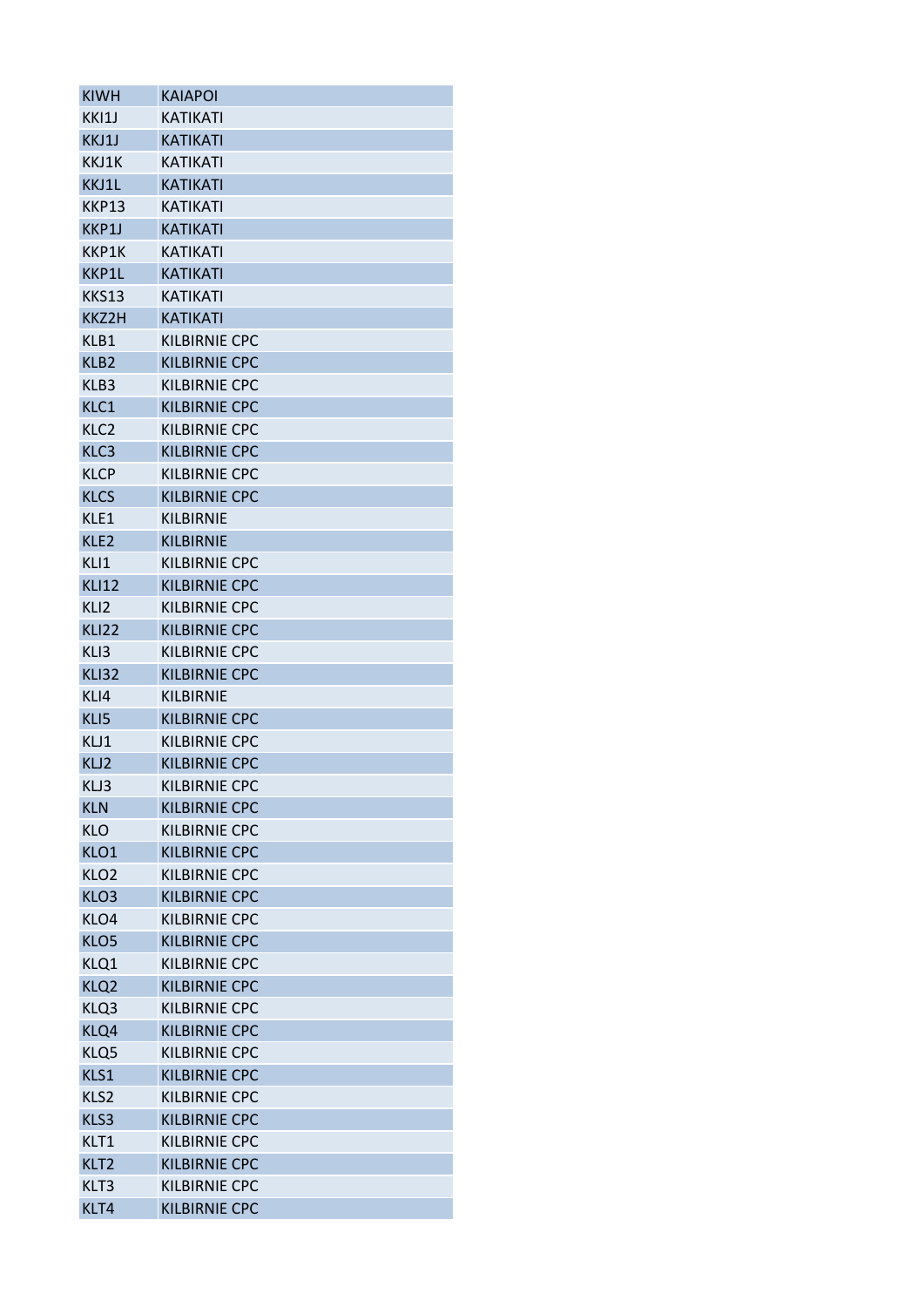| KLT5             | KILBIRNIE CPC        |
|------------------|----------------------|
| KLY1             | <b>KILBIRNIE CPC</b> |
| KLY2             | <b>KILBIRNIE</b>     |
| <b>KMA</b>       | <b>PORIRUA</b>       |
| KMA1             | <b>PORIRUA</b>       |
| <b>KMCN</b>      | <b>PORIRUA</b>       |
| KML              | PARAPARAUMU          |
| <b>KMN</b>       | <b>PORIRUA</b>       |
| KMO1             | <b>PORIRUA</b>       |
| KMO <sub>2</sub> | <b>PORIRUA</b>       |
| KMO3             | <b>PORIRUA</b>       |
| KMO4             | <b>PORIRUA</b>       |
| KMO5             | <b>PORIRUA</b>       |
| KMO <sub>6</sub> | <b>PORIRUA</b>       |
| KMO7             | <b>PORIRUA</b>       |
| <b>KMOS</b>      | <b>PORIRUA</b>       |
| KMP1             | <b>PORIRUA</b>       |
| KMP <sub>2</sub> | <b>PORIRUA</b>       |
| KMP3             | <b>PORIRUA</b>       |
| KMP4             | <b>PORIRUA</b>       |
| KMP5             | <b>PORIRUA</b>       |
| KMP6             | <b>PORIRUA</b>       |
| KMP7             | <b>PORIRUA</b>       |
| KMP8             | <b>PORIRUA</b>       |
| KMP9             | <b>PORIRUA</b>       |
| KMPS1            | <b>PORIRUA</b>       |
| KMPS2            | <b>PORIRUA</b>       |
| KMPS3            | <b>PORIRUA</b>       |
| <b>KMR</b>       | <b>KARAMEA</b>       |
| <b>KMS</b>       | PORIRUA CENTRAL      |
| KMT10            | PORIRUA CENTRAL      |
| KMT5             | PORIRUA CENTRAL      |
| KMT6             | PORIRUA CENTRAL      |
| KMT8             | PORIRUA CENTRAL      |
| KOO              | KAEO                 |
| <b>KOR</b>       | <b>KAEO</b>          |
| KOR <sub>2</sub> | KAEO                 |
| <b>KPB</b>       | PARAPARAUMU          |
| KPC1             | PARAPARAUMU          |
| KPC <sub>2</sub> | PARAPARAUMU          |
| KPC3             | PARAPARAUMU          |
| KPC4             | PARAPARAUMU          |
| KPC5             | PARAPARAUMU          |
|                  |                      |
| KPC6             | PARAPARAUMU          |
| KPC7             | PARAPARAUMU          |
| KPC8             | PARAPARAUMU          |
| KPCP1            | PARAPARAUMU          |
| <b>KPCP2</b>     | PARAPARAUMU          |
| <b>KPCS</b>      | PARAPARAUMU          |
| <b>KPCS2</b>     | PARAPARAUMU          |
| KPE1             | PARAPARAUMU          |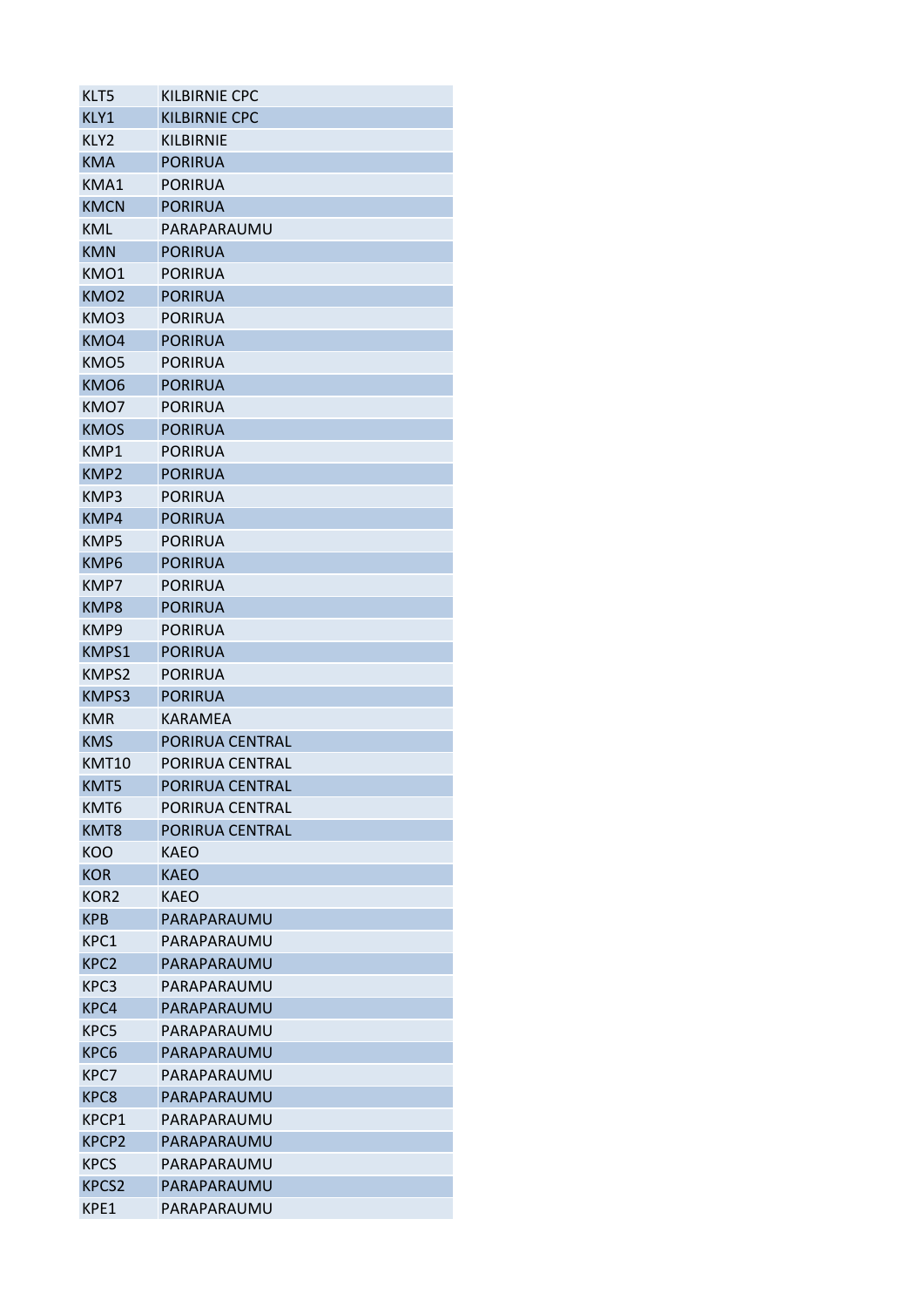| KPI1              | PARAPARAUMU |
|-------------------|-------------|
| <b>KPI11</b>      | PARAPARAUMU |
| KPI12             | PARAPARAUMU |
| KPI2              | PARAPARAUMU |
| KPI21             | PARAPARAUMU |
| KPI22             | PARAPARAUMU |
| KP <sub>13</sub>  | PARAPARAUMU |
| KPI31             | PARAPARAUMU |
| <b>KPI32</b>      | PARAPARAUMU |
| KPI4              | PARAPARAUMU |
| <b>KPI41</b>      | PARAPARAUMU |
| KPI42             | PARAPARAUMU |
| KP <sub>I5</sub>  | PARAPARAUMU |
| <b>KPI51</b>      | PARAPARAUMU |
| <b>KPI52</b>      | PARAPARAUMU |
| KPJ1              | PARAPARAUMU |
| KPJ2              | PARAPARAUMU |
| KPJ3              | PARAPARAUMU |
| KPJ4              | PARAPARAUMU |
| <b>KPJS</b>       | PARAPARAUMU |
| <b>KPN</b>        | PARAPARAUMU |
| KPQ1              | PARAPARAUMU |
| KPQ11             | PARAPARAUMU |
| KPQ12             | PARAPARAUMU |
| KPQ <sub>2</sub>  | PARAPARAUMU |
| KPQ21             | PARAPARAUMU |
| KPQ22             | PARAPARAUMU |
| KPQ3              | PARAPARAUMU |
| KPQ31             | PARAPARAUMU |
| KPQ32             | PARAPARAUMU |
| KPQ4              | PARAPARAUMU |
| KPQ41             | PARAPARAUMU |
| KPQ42             | PARAPARAUMU |
| KPQ5              | PARAPARAUMU |
| KPQ51             | PARAPARAUMU |
| KPQ52             | PARAPARAUMU |
| KPS1              | PARAPARAUMU |
| KPS <sub>2</sub>  | PARAPARAUMU |
| KPS3              | PARAPARAUMU |
| KPS4              | PARAPARAUMU |
| KPS5              | PARAPARAUMU |
| KPT1              | PARAPARAUMU |
| KPT11             | PARAPARAUMU |
| <b>KPT12</b>      | PARAPARAUMU |
| KPT <sub>2</sub>  | PARAPARAUMU |
| KPT21             | PARAPARAUMU |
| KPT <sub>22</sub> | PARAPARAUMU |
| KPT3              | PARAPARAUMU |
| KPT31             | PARAPARAUMU |
| KPT32             | PARAPARAUMU |
| KPT4              | PARAPARAUMU |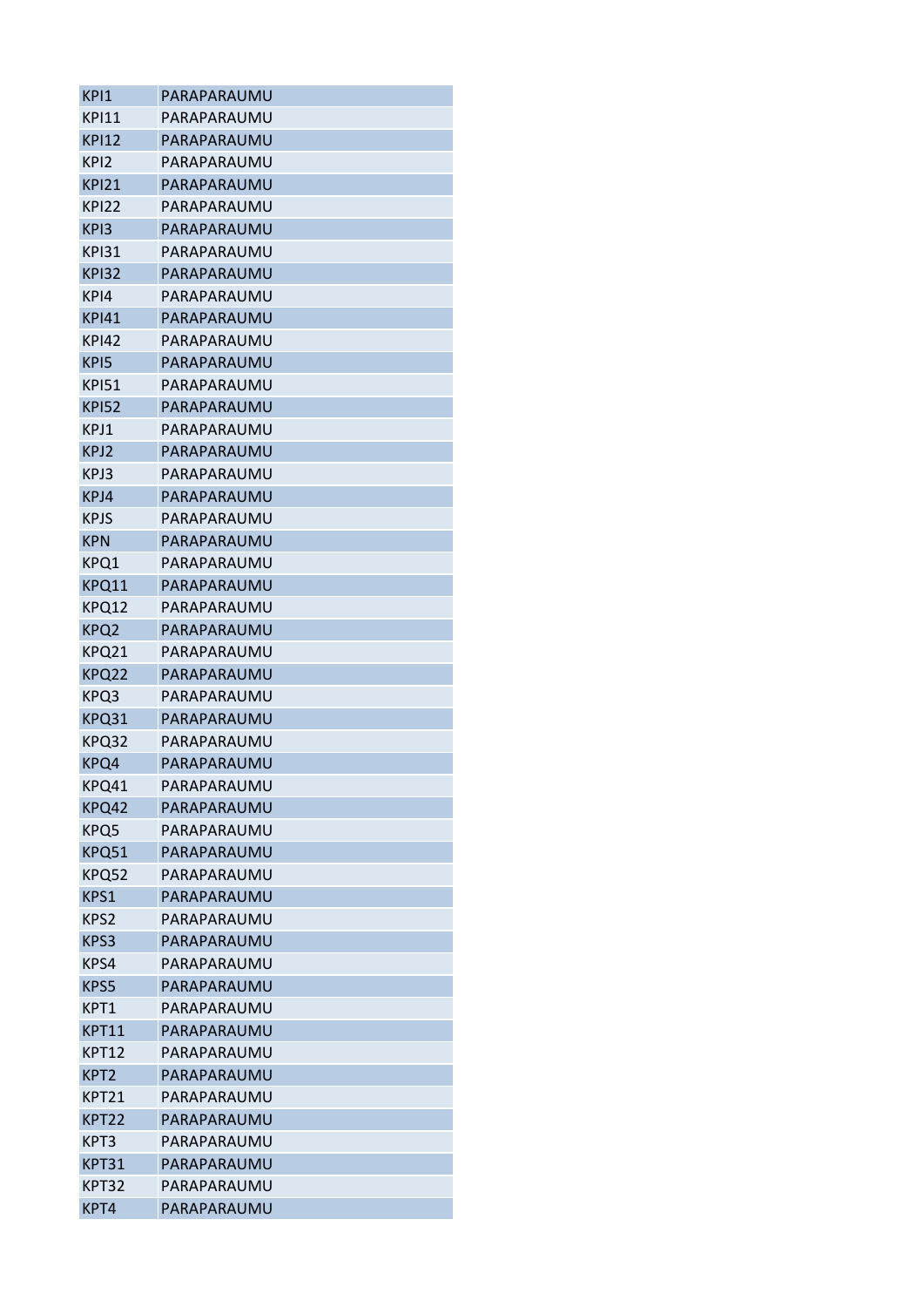| KPT41            | PARAPARAUMU     |
|------------------|-----------------|
| KPT42            | PARAPARAUMU     |
| KPT5             | PARAPARAUMU     |
| <b>KPT51</b>     | PARAPARAUMU     |
| KPT52            | PARAPARAUMU     |
| KPW1             | PARAPARAUMU     |
| KPW2             | PARAPARAUMU     |
| KPX1             | PARAPARAUMU     |
| KPX <sub>2</sub> | PARAPARAUMU     |
| KPX3             | PARAPARAUMU     |
| KPX4             | PARAPARAUMU     |
| KPX5             | PARAPARAUMU     |
| <b>KPXS</b>      | PARAPARAUMU     |
| KPY1             | PARAPARAUMU     |
| KPY2             | PARAPARAUMU     |
| KPY3             | PARAPARAUMU     |
| <b>KQR</b>       | KUROW           |
| <b>KRA</b>       | <b>KERIKERI</b> |
| <b>KRCP</b>      | <b>KERIKERI</b> |
| <b>KRESC</b>     | <b>KERIKERI</b> |
| <b>KRG</b>       | KERIKERI        |
| KRI1             | <b>KERIKERI</b> |
| KRI2             | <b>KERIKERI</b> |
| KRI3             | <b>KERIKERI</b> |
| KRI4             | <b>KERIKERI</b> |
| <b>KRJ</b>       | <b>KERIKERI</b> |
| KRJ1             | <b>KERIKERI</b> |
| KRJ2             | KERIKERI        |
| KRJ3             | <b>KERIKERI</b> |
| KRJ4             | <b>KERIKERI</b> |
| KRJ5             | <b>KFRIKFRI</b> |
| KRJ7             | <b>KERIKERI</b> |
| <b>KRK</b>       | <b>KERIKERI</b> |
| <b>KRN</b>       | <b>KERIKERI</b> |
| <b>KRO</b>       | <b>KERIKERI</b> |
| <b>KRR</b>       | <b>KERIKERI</b> |
| KRR1             | <b>KERIKERI</b> |
| <b>KRR10</b>     | <b>KERIKERI</b> |
| KRR11            | <b>KERIKERI</b> |
| <b>KRR12</b>     | <b>KERIKERI</b> |
| <b>KRR13</b>     | <b>KERIKERI</b> |
| <b>KRR14</b>     | <b>KERIKERI</b> |
| KRR <sub>2</sub> | <b>KERIKERI</b> |
| KRR3             | <b>KERIKERI</b> |
| KRR4             | <b>KERIKERI</b> |
| <b>KRR5</b>      | <b>KERIKERI</b> |
| KRR6             | <b>KERIKERI</b> |
| <b>KRR7</b>      | <b>KERIKERI</b> |
| KRR8             | <b>KERIKERI</b> |
| KRR9             | <b>KERIKERI</b> |
| <b>KRS</b>       | <b>KERIKERI</b> |
|                  |                 |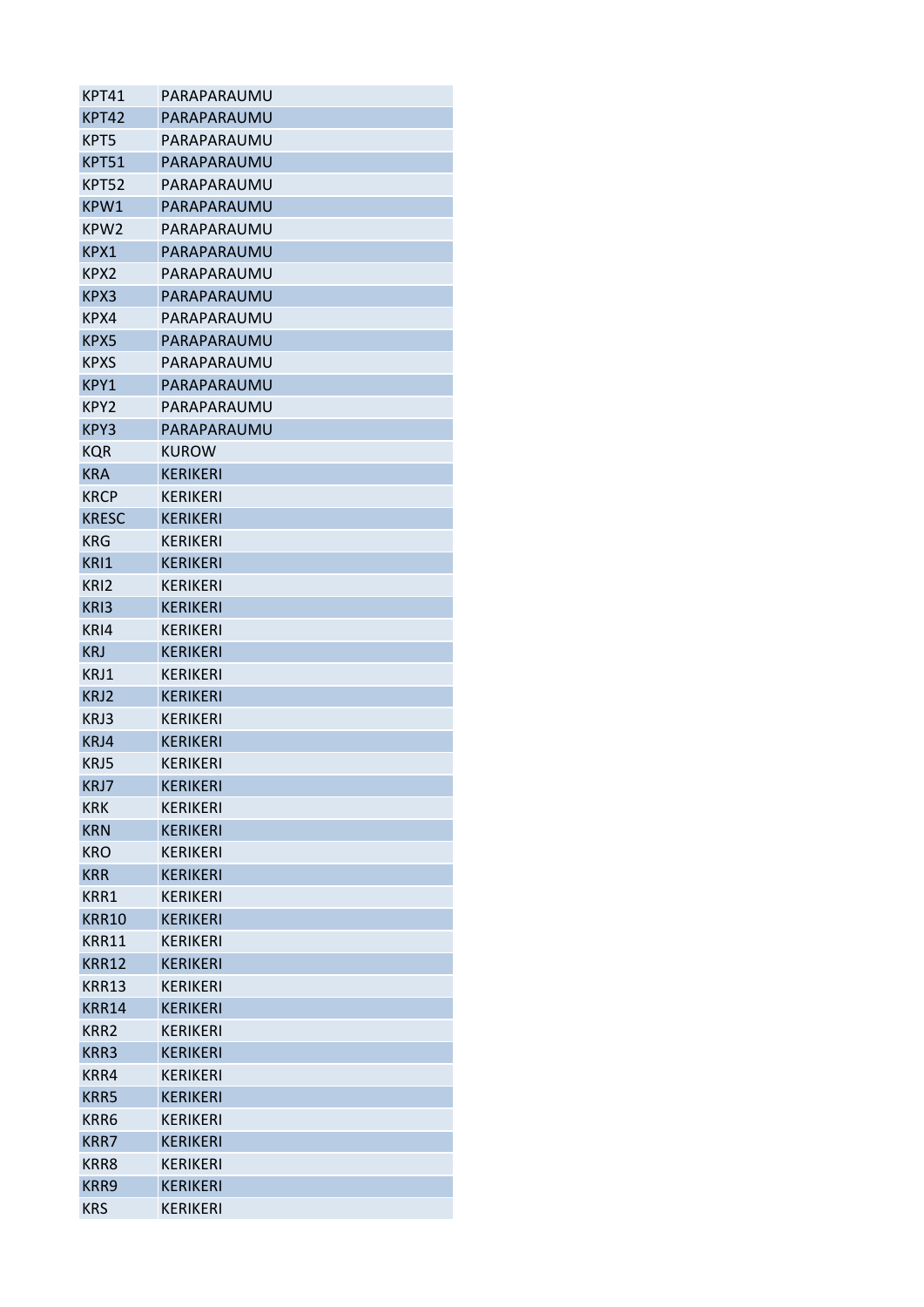| KRS1             | <b>KERIKERI</b> |
|------------------|-----------------|
| KRS2             | <b>KERIKERI</b> |
| KRS3             | <b>KERIKERI</b> |
| <b>KRT</b>       | <b>KERIKERI</b> |
| KRT <sub>2</sub> | <b>KERIKERI</b> |
| <b>KRX</b>       | <b>KERIKERI</b> |
| <b>KRY</b>       | <b>KERIKERI</b> |
| KRY2             | <b>KERIKERI</b> |
| <b>KSR</b>       | <b>WAIROA</b>   |
| <b>KTB</b>       | <b>KAITAIA</b>  |
| <b>KTC</b>       | <b>KAITAIA</b>  |
| KTC1             | <b>KAITAIA</b>  |
| <b>KTC10</b>     | <b>KAITAIA</b>  |
| KTC <sub>2</sub> | <b>KAITAIA</b>  |
| KTC3             | <b>KAITAIA</b>  |
| KTC4             | <b>KAITAIA</b>  |
| KTC5             | <b>KAITAIA</b>  |
| KTC <sub>6</sub> | <b>KAITAIA</b>  |
| KTC7             | <b>KAITAIA</b>  |
| KTC8             | <b>KAITAIA</b>  |
| KTC9             | <b>KAITAIA</b>  |
| <b>KTE</b>       | <b>KAITAIA</b>  |
| KTE1             | <b>KAITAIA</b>  |
| KTE <sub>2</sub> | <b>KAITAIA</b>  |
| KTE3             | <b>KAITAIA</b>  |
| KTE4             | <b>KAITAIA</b>  |
| KTE5             | <b>KAITAIA</b>  |
| <b>KTES</b>      | <b>KAITAIA</b>  |
| <b>KTESC</b>     | <b>KAITAIA</b>  |
| KTESC1           | <b>KAITAIA</b>  |
| KTG1             | <b>KAITAIA</b>  |
| KTG2             | <b>KAITAIA</b>  |
| KTG3             | <b>KAITAIA</b>  |
| KTG4             | <b>KAITAIA</b>  |
| KTG5             | <b>KAITAIA</b>  |
| KTG6             | <b>KAITAIA</b>  |
| KTG7             | <b>KAITAIA</b>  |
| <b>KTJ</b>       | <b>KAITAIA</b>  |
| KTJ1             | <b>KAITAIA</b>  |
| <b>KTJ10</b>     | <b>KAITAIA</b>  |
| KTJ2             | <b>KAITAIA</b>  |
| KTJ3             | <b>KAITAIA</b>  |
| KTJ4             | <b>KAITAIA</b>  |
| KTJ5             | <b>KAITAIA</b>  |
| KTJ6             | <b>KAITAIA</b>  |
| KTJ7             | <b>KAITAIA</b>  |
| KTJ8             | <b>KAITAIA</b>  |
| KTJ9             | <b>KAITAIA</b>  |
| <b>KTK</b>       | <b>KAITAIA</b>  |
| KTK <sub>2</sub> | <b>KAITAIA</b>  |
| <b>KTN</b>       | <b>KAITAIA</b>  |
|                  |                 |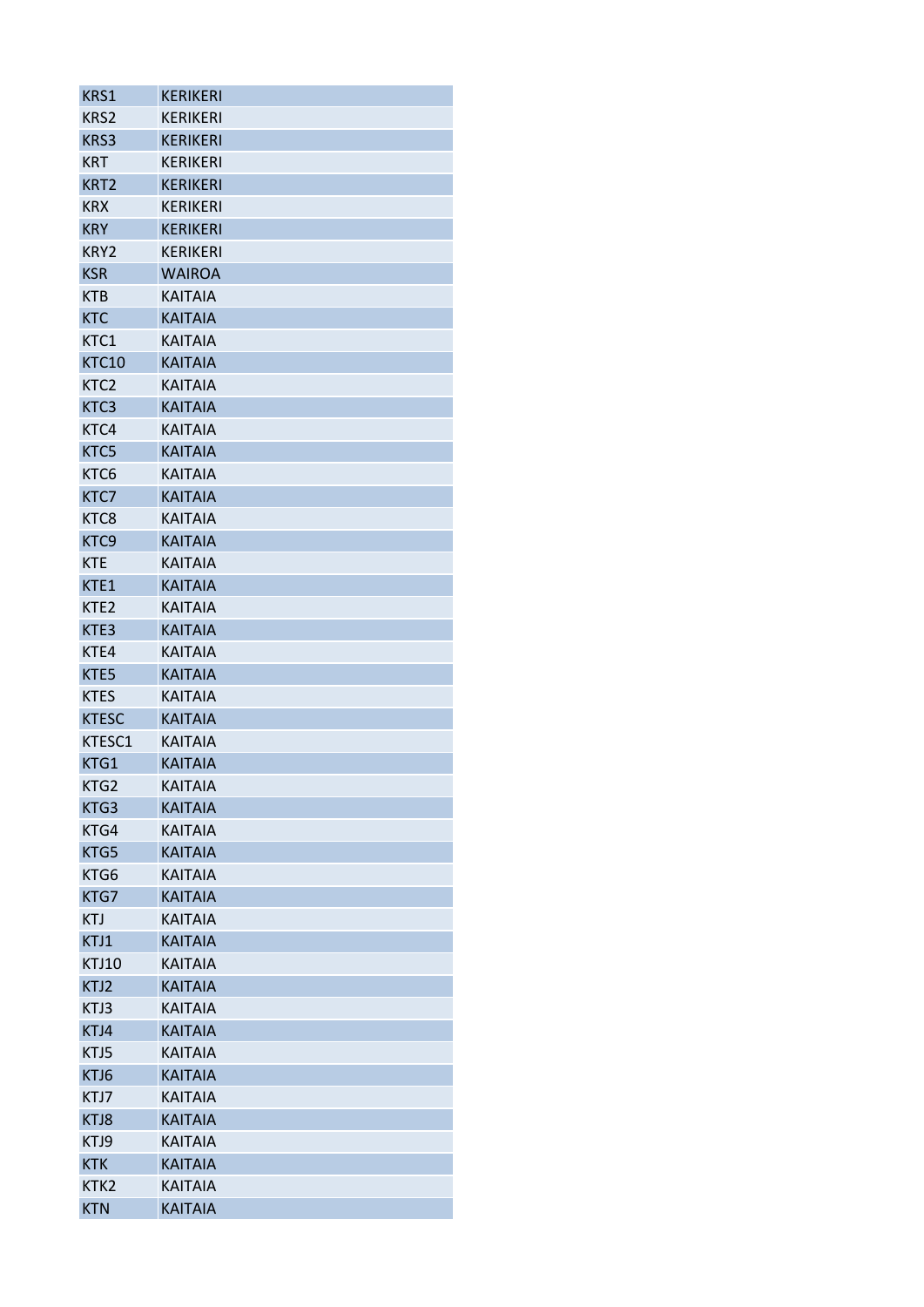| <b>KTO</b>       | <b>KAITAIA</b> |
|------------------|----------------|
| <b>KTP</b>       | <b>KAITAIA</b> |
| KTP <sub>2</sub> | <b>KAITAIA</b> |
| KTP3             | <b>KAITAIA</b> |
| KTP4             | <b>KAITAIA</b> |
| <b>KTQ</b>       | <b>KAITAIA</b> |
| <b>KTR</b>       | <b>KAITAIA</b> |
| KTR1             | <b>KAITAIA</b> |
| KTR10            | <b>KAITAIA</b> |
| KTR11            | <b>KAITAIA</b> |
| <b>KTR12</b>     | <b>KAITAIA</b> |
| KTR <sub>2</sub> | <b>KAITAIA</b> |
| KTR <sub>3</sub> | <b>KAITAIA</b> |
| KTR4             | <b>KAITAIA</b> |
| KTR5             | <b>KAITAIA</b> |
| KTR6             | <b>KAITAIA</b> |
| KTR7             | <b>KAITAIA</b> |
| KTR8             | <b>KAITAIA</b> |
| KTR <sub>9</sub> | <b>KAITAIA</b> |
| <b>KTS</b>       | <b>KAITAIA</b> |
| KTS1             | <b>KAITAIA</b> |
| KTS2             | <b>KAITAIA</b> |
| KTS3             | <b>KAITAIA</b> |
| <b>KTSOCO</b>    | <b>KAITAIA</b> |
| <b>KTT</b>       | <b>KAITAIA</b> |
| KTT <sub>2</sub> | <b>KAITAIA</b> |
| KTW1             | <b>KAITAIA</b> |
| KTW10            | <b>KAITAIA</b> |
| KTW11            | <b>KAITAIA</b> |
| <b>KTW12</b>     | <b>KAITAIA</b> |
| KTW <sub>2</sub> | <b>KAITAIA</b> |
| KTW3             | <b>KAITAIA</b> |
| KTW4             | <b>KAITAIA</b> |
| KTW5             | <b>KAITAIA</b> |
|                  |                |
| KTW <sub>6</sub> | <b>KAITAIA</b> |
| KTW7             | <b>KAITAIA</b> |
| KTW8             | <b>KAITAIA</b> |
| KTW9             | <b>KAITAIA</b> |
| <b>KTX</b>       | <b>KAITAIA</b> |
| KTX1             | <b>KAITAIA</b> |
| <b>KTX10</b>     | <b>KAITAIA</b> |
| KTX2             | <b>KAITAIA</b> |
| KTX3             | <b>KAITAIA</b> |
| KTX4             | <b>KAITAIA</b> |
| KTX5             | <b>KAITAIA</b> |
| KTX6             | <b>KAITAIA</b> |
| KTX7             | <b>KAITAIA</b> |
| KTX8             | <b>KAITAIA</b> |
| KTX9             | <b>KAITAIA</b> |
| <b>KTY</b>       | <b>KAITAIA</b> |
| KTY1             | <b>KAITAIA</b> |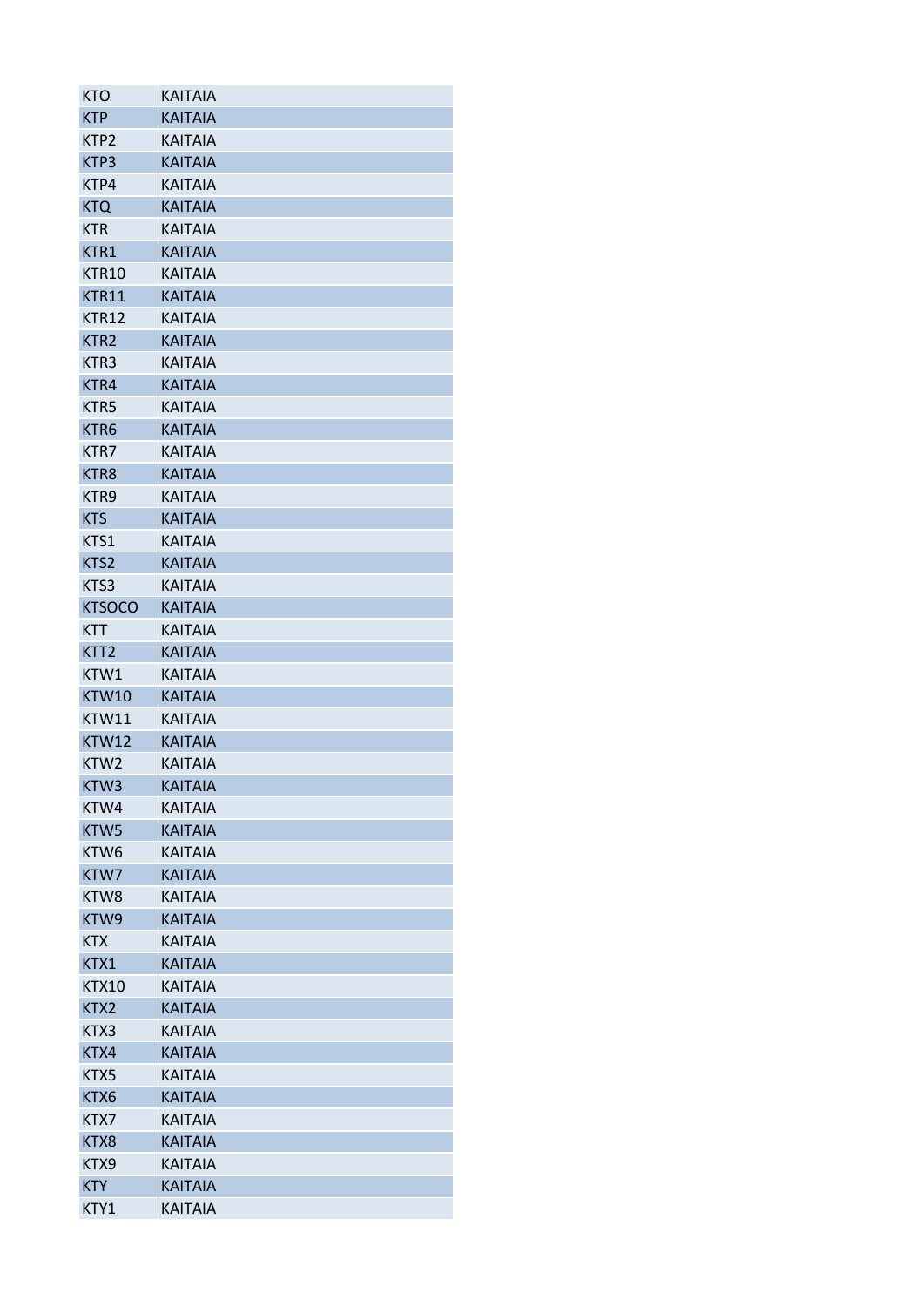| KUI2Y<br>KAWERAU<br><b>KAWERAU</b><br>KUI3Y<br>KAWERAU<br>KUI4Y<br><b>KAWERAU</b><br>KUI5Y<br>KUJ1Y<br>KAWERAU<br>KUJ1Z<br>KAWERAU<br>KAWERAU<br>KUJ2Y<br>KUJ2Z<br><b>KAWERAU</b><br><b>KAWERAU</b><br>KUJ3Y<br>KUJ3Z<br><b>KAWERAU</b><br>KUJ4Y<br>KAWERAU<br>KUJ4Z<br><b>KAWERAU</b><br>KUJ5Y<br>KAWERAU<br>KUJ5Z<br><b>KAWERAU</b><br>KAWERAU<br>KUO4S<br><b>KAWERAU</b><br><b>KUP17</b><br>KUP1Y<br><b>KAWERAU</b><br><b>KAWERAU</b><br>KUP1Z<br>KAWERAU<br>KUP2Y<br><b>KAWERAU</b><br>KUP2Z<br>KUP3Y<br>KAWERAU<br>KUP3Z<br>KAWERAU<br>KAWERAU<br>KUP4Y<br><b>KAWERAU</b><br>KUP4Z<br>KUP5Y<br>KAWERAU<br>KUP5Z<br>KAWERAU<br>KUR1P<br>KAWERAU<br><b>KUS17</b><br><b>KAWERAU</b><br>KUX6W<br>KAWERAU<br><b>KAWERAU</b><br>KUX6Z<br>KUZ1B<br>KAWERAU<br><b>KUZ2P</b><br>KAWERAU<br>KUZ2Q<br>KAWERAU<br>KVO<br>KAIKORAI VALLFY<br>KWCP1<br>KAWAKAWA<br>KWI1<br>KAWAKAWA<br>KW <sub>12</sub><br>KAWAKAWA<br>KW <sub>13</sub><br><b>KAWAKAWA</b><br>KW <sub>14</sub><br>KAWAKAWA<br><b>KWO</b><br>KAWAKAWA<br><b>KWR</b><br>KAWAKAWA<br>KWR1<br><b>KAWAKAWA</b><br>KWR <sub>2</sub><br>KAWAKAWA<br>KWR3<br>KAWAKAWA |
|----------------------------------------------------------------------------------------------------------------------------------------------------------------------------------------------------------------------------------------------------------------------------------------------------------------------------------------------------------------------------------------------------------------------------------------------------------------------------------------------------------------------------------------------------------------------------------------------------------------------------------------------------------------------------------------------------------------------------------------------------------------------------------------------------------------------------------------------------------------------------------------------------------------------------------------------------------------------------------------------------------------------------------------------------------------------------------------------------------------------|
|                                                                                                                                                                                                                                                                                                                                                                                                                                                                                                                                                                                                                                                                                                                                                                                                                                                                                                                                                                                                                                                                                                                      |
|                                                                                                                                                                                                                                                                                                                                                                                                                                                                                                                                                                                                                                                                                                                                                                                                                                                                                                                                                                                                                                                                                                                      |
|                                                                                                                                                                                                                                                                                                                                                                                                                                                                                                                                                                                                                                                                                                                                                                                                                                                                                                                                                                                                                                                                                                                      |
|                                                                                                                                                                                                                                                                                                                                                                                                                                                                                                                                                                                                                                                                                                                                                                                                                                                                                                                                                                                                                                                                                                                      |
|                                                                                                                                                                                                                                                                                                                                                                                                                                                                                                                                                                                                                                                                                                                                                                                                                                                                                                                                                                                                                                                                                                                      |
|                                                                                                                                                                                                                                                                                                                                                                                                                                                                                                                                                                                                                                                                                                                                                                                                                                                                                                                                                                                                                                                                                                                      |
|                                                                                                                                                                                                                                                                                                                                                                                                                                                                                                                                                                                                                                                                                                                                                                                                                                                                                                                                                                                                                                                                                                                      |
|                                                                                                                                                                                                                                                                                                                                                                                                                                                                                                                                                                                                                                                                                                                                                                                                                                                                                                                                                                                                                                                                                                                      |
|                                                                                                                                                                                                                                                                                                                                                                                                                                                                                                                                                                                                                                                                                                                                                                                                                                                                                                                                                                                                                                                                                                                      |
|                                                                                                                                                                                                                                                                                                                                                                                                                                                                                                                                                                                                                                                                                                                                                                                                                                                                                                                                                                                                                                                                                                                      |
|                                                                                                                                                                                                                                                                                                                                                                                                                                                                                                                                                                                                                                                                                                                                                                                                                                                                                                                                                                                                                                                                                                                      |
|                                                                                                                                                                                                                                                                                                                                                                                                                                                                                                                                                                                                                                                                                                                                                                                                                                                                                                                                                                                                                                                                                                                      |
|                                                                                                                                                                                                                                                                                                                                                                                                                                                                                                                                                                                                                                                                                                                                                                                                                                                                                                                                                                                                                                                                                                                      |
|                                                                                                                                                                                                                                                                                                                                                                                                                                                                                                                                                                                                                                                                                                                                                                                                                                                                                                                                                                                                                                                                                                                      |
|                                                                                                                                                                                                                                                                                                                                                                                                                                                                                                                                                                                                                                                                                                                                                                                                                                                                                                                                                                                                                                                                                                                      |
|                                                                                                                                                                                                                                                                                                                                                                                                                                                                                                                                                                                                                                                                                                                                                                                                                                                                                                                                                                                                                                                                                                                      |
|                                                                                                                                                                                                                                                                                                                                                                                                                                                                                                                                                                                                                                                                                                                                                                                                                                                                                                                                                                                                                                                                                                                      |
|                                                                                                                                                                                                                                                                                                                                                                                                                                                                                                                                                                                                                                                                                                                                                                                                                                                                                                                                                                                                                                                                                                                      |
|                                                                                                                                                                                                                                                                                                                                                                                                                                                                                                                                                                                                                                                                                                                                                                                                                                                                                                                                                                                                                                                                                                                      |
|                                                                                                                                                                                                                                                                                                                                                                                                                                                                                                                                                                                                                                                                                                                                                                                                                                                                                                                                                                                                                                                                                                                      |
|                                                                                                                                                                                                                                                                                                                                                                                                                                                                                                                                                                                                                                                                                                                                                                                                                                                                                                                                                                                                                                                                                                                      |
|                                                                                                                                                                                                                                                                                                                                                                                                                                                                                                                                                                                                                                                                                                                                                                                                                                                                                                                                                                                                                                                                                                                      |
|                                                                                                                                                                                                                                                                                                                                                                                                                                                                                                                                                                                                                                                                                                                                                                                                                                                                                                                                                                                                                                                                                                                      |
|                                                                                                                                                                                                                                                                                                                                                                                                                                                                                                                                                                                                                                                                                                                                                                                                                                                                                                                                                                                                                                                                                                                      |
|                                                                                                                                                                                                                                                                                                                                                                                                                                                                                                                                                                                                                                                                                                                                                                                                                                                                                                                                                                                                                                                                                                                      |
|                                                                                                                                                                                                                                                                                                                                                                                                                                                                                                                                                                                                                                                                                                                                                                                                                                                                                                                                                                                                                                                                                                                      |
|                                                                                                                                                                                                                                                                                                                                                                                                                                                                                                                                                                                                                                                                                                                                                                                                                                                                                                                                                                                                                                                                                                                      |
|                                                                                                                                                                                                                                                                                                                                                                                                                                                                                                                                                                                                                                                                                                                                                                                                                                                                                                                                                                                                                                                                                                                      |
|                                                                                                                                                                                                                                                                                                                                                                                                                                                                                                                                                                                                                                                                                                                                                                                                                                                                                                                                                                                                                                                                                                                      |
|                                                                                                                                                                                                                                                                                                                                                                                                                                                                                                                                                                                                                                                                                                                                                                                                                                                                                                                                                                                                                                                                                                                      |
|                                                                                                                                                                                                                                                                                                                                                                                                                                                                                                                                                                                                                                                                                                                                                                                                                                                                                                                                                                                                                                                                                                                      |
|                                                                                                                                                                                                                                                                                                                                                                                                                                                                                                                                                                                                                                                                                                                                                                                                                                                                                                                                                                                                                                                                                                                      |
|                                                                                                                                                                                                                                                                                                                                                                                                                                                                                                                                                                                                                                                                                                                                                                                                                                                                                                                                                                                                                                                                                                                      |
|                                                                                                                                                                                                                                                                                                                                                                                                                                                                                                                                                                                                                                                                                                                                                                                                                                                                                                                                                                                                                                                                                                                      |
|                                                                                                                                                                                                                                                                                                                                                                                                                                                                                                                                                                                                                                                                                                                                                                                                                                                                                                                                                                                                                                                                                                                      |
|                                                                                                                                                                                                                                                                                                                                                                                                                                                                                                                                                                                                                                                                                                                                                                                                                                                                                                                                                                                                                                                                                                                      |
|                                                                                                                                                                                                                                                                                                                                                                                                                                                                                                                                                                                                                                                                                                                                                                                                                                                                                                                                                                                                                                                                                                                      |
|                                                                                                                                                                                                                                                                                                                                                                                                                                                                                                                                                                                                                                                                                                                                                                                                                                                                                                                                                                                                                                                                                                                      |
|                                                                                                                                                                                                                                                                                                                                                                                                                                                                                                                                                                                                                                                                                                                                                                                                                                                                                                                                                                                                                                                                                                                      |
|                                                                                                                                                                                                                                                                                                                                                                                                                                                                                                                                                                                                                                                                                                                                                                                                                                                                                                                                                                                                                                                                                                                      |
|                                                                                                                                                                                                                                                                                                                                                                                                                                                                                                                                                                                                                                                                                                                                                                                                                                                                                                                                                                                                                                                                                                                      |
|                                                                                                                                                                                                                                                                                                                                                                                                                                                                                                                                                                                                                                                                                                                                                                                                                                                                                                                                                                                                                                                                                                                      |
|                                                                                                                                                                                                                                                                                                                                                                                                                                                                                                                                                                                                                                                                                                                                                                                                                                                                                                                                                                                                                                                                                                                      |
|                                                                                                                                                                                                                                                                                                                                                                                                                                                                                                                                                                                                                                                                                                                                                                                                                                                                                                                                                                                                                                                                                                                      |
| KWR4<br>KAWAKAWA                                                                                                                                                                                                                                                                                                                                                                                                                                                                                                                                                                                                                                                                                                                                                                                                                                                                                                                                                                                                                                                                                                     |
| <b>KWR5</b><br><b>KAWAKAWA</b>                                                                                                                                                                                                                                                                                                                                                                                                                                                                                                                                                                                                                                                                                                                                                                                                                                                                                                                                                                                                                                                                                       |
|                                                                                                                                                                                                                                                                                                                                                                                                                                                                                                                                                                                                                                                                                                                                                                                                                                                                                                                                                                                                                                                                                                                      |
| KAWAKAWA                                                                                                                                                                                                                                                                                                                                                                                                                                                                                                                                                                                                                                                                                                                                                                                                                                                                                                                                                                                                                                                                                                             |
| KWR6                                                                                                                                                                                                                                                                                                                                                                                                                                                                                                                                                                                                                                                                                                                                                                                                                                                                                                                                                                                                                                                                                                                 |
| <b>KWR7</b><br><b>KAWAKAWA</b><br>KWR8<br>KAWAKAWA                                                                                                                                                                                                                                                                                                                                                                                                                                                                                                                                                                                                                                                                                                                                                                                                                                                                                                                                                                                                                                                                   |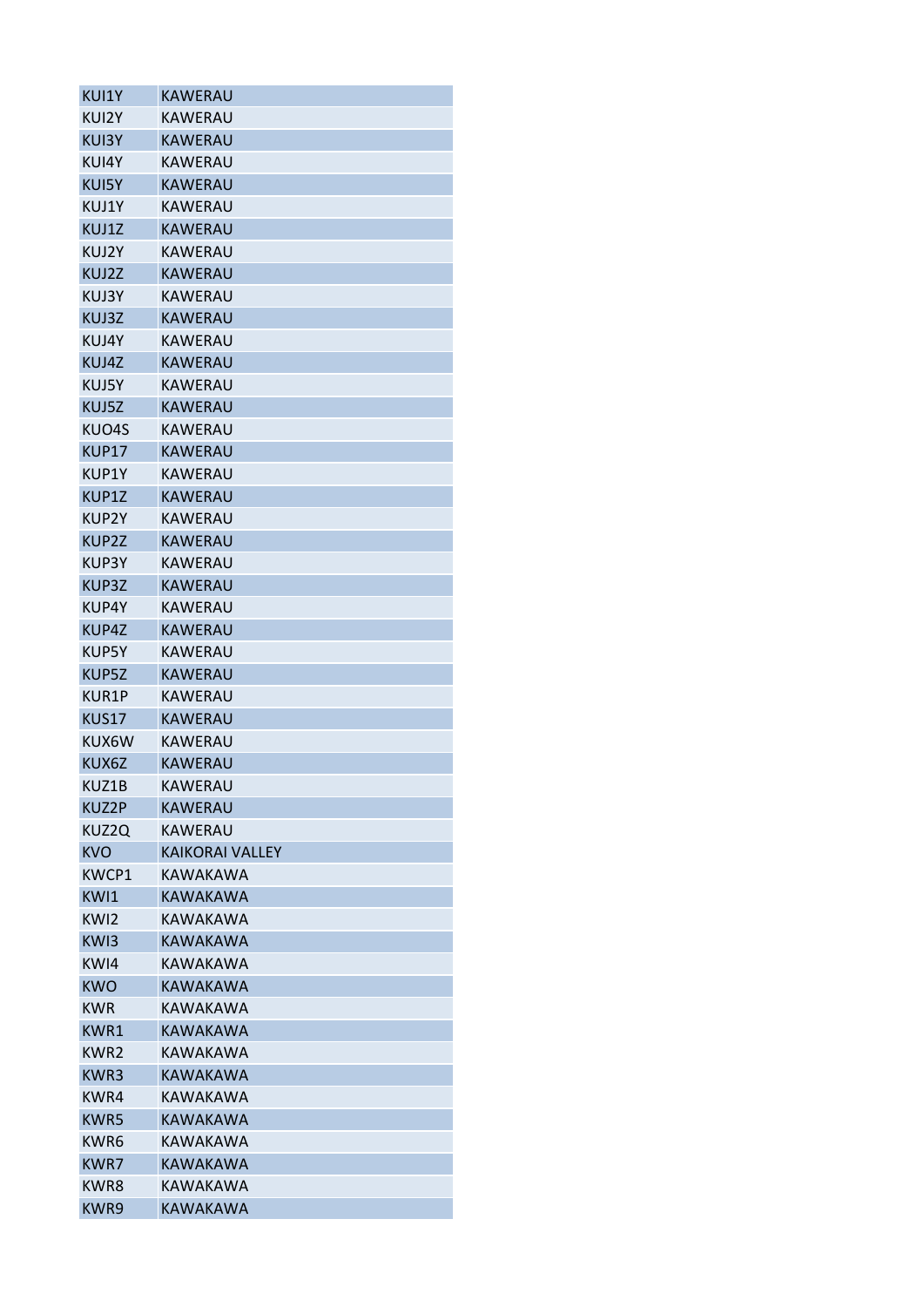| KWS              | KAWAKAWA           |
|------------------|--------------------|
| <b>KWT</b>       | KAWAKAWA           |
| <b>KWY</b>       | KAWAKAWA           |
| <b>KXCP</b>      | <b>KARORI</b>      |
| KXI1             | <b>KARORI</b>      |
| KXI2             | <b>KARORI</b>      |
| KXI3             | <b>KARORI</b>      |
| KXI4             | <b>KARORI</b>      |
| KXI5             | <b>KARORI</b>      |
| <b>KXO</b>       | <b>KARORI</b>      |
| KXO <sub>2</sub> | <b>KARORI</b>      |
| <b>KYCP</b>      | <b>KAIKOURA</b>    |
| <b>KYMW</b>      | <b>KAIKOURA</b>    |
| KYQ1             | <b>KAIKOURA</b>    |
| <b>KYQ10</b>     | <b>KAIKOURA</b>    |
| KYQ2             | <b>KAIKOURA</b>    |
| KYQ3             | <b>KAIKOURA</b>    |
| KYQ4             | <b>KAIKOURA</b>    |
| KYQ5             | <b>KAIKOURA</b>    |
| KYQ6             | <b>KAIKOURA</b>    |
| KYQ7             | <b>KAIKOURA</b>    |
| KYQ8             | <b>KAIKOURA</b>    |
| KYQ9             | <b>KAIKOURA</b>    |
| <b>KYR</b>       | <b>KAIKOURA</b>    |
| KYR1             | <b>KAIKOURA</b>    |
| KYR2             | <b>KAIKOURA</b>    |
| KYR3             | KAIKOURA           |
|                  |                    |
| KYR4             | <b>KAIKOURA</b>    |
| KYR5             | KAIKOURA           |
| <b>KYS</b>       | <b>KAIKOURA</b>    |
| KYS1             | KAIKOURA           |
| KYS2             | <b>KAIKOURA</b>    |
| KZI              | <b>TE KAUWHATA</b> |
| <b>KZR</b>       | <b>TE KAUWHATA</b> |
| KZR1             | <b>TF KAUWHATA</b> |
| KZR2             | <b>TE KAUWHATA</b> |
| KZR3             | <b>TE KAUWHATA</b> |
| <b>KZT</b>       | <b>TE KAUWHATA</b> |
| KZT1             | <b>TE KAUWHATA</b> |
| KZT <sub>2</sub> | <b>TE KAUWHATA</b> |
| KZT3             | <b>TF KAUWHATA</b> |
| KZT4             | <b>TE KAUWHATA</b> |
| LAMW1            | TOLAGA BAY         |
| LAMW2            | <b>TOLAGA BAY</b>  |
| LAMW3            | <b>TOLAGA BAY</b>  |
| LAR              | <b>TOLAGA BAY</b>  |
| LAR1             | <b>TOLAGA BAY</b>  |
| LAR <sub>2</sub> | <b>TOLAGA BAY</b>  |
| LBO              | <b>AVONDALE</b>    |
| <b>LCCP</b>      | <b>LINCOLN</b>     |
| LCR              | <b>LINCOLN</b>     |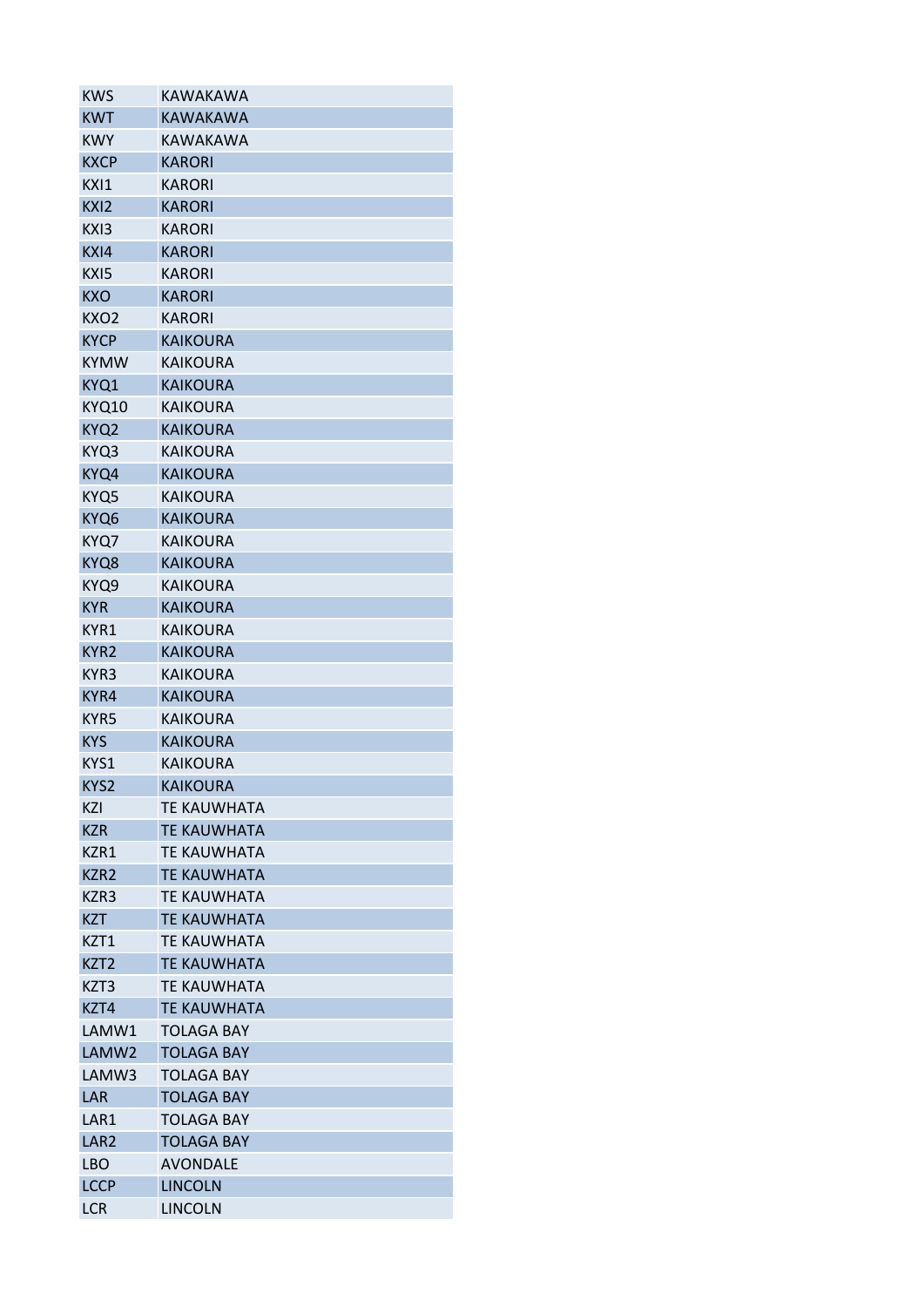| LCR <sub>1</sub>  | LINCOLN           |
|-------------------|-------------------|
| <b>LCR10</b>      | <b>LINCOLN</b>    |
| LCR <sub>2</sub>  | <b>LINCOLN</b>    |
| LCR <sub>3</sub>  | <b>LINCOLN</b>    |
| LCR4              | <b>LINCOLN</b>    |
| LCR5              | <b>LINCOLN</b>    |
| LCR <sub>6</sub>  | <b>LINCOLN</b>    |
| LCR7              | <b>LINCOLN</b>    |
| LCR8              | <b>LINCOLN</b>    |
| LCR9              | <b>LINCOLN</b>    |
| LET1              | <b>AVONDALE</b>   |
| <b>LET10</b>      | <b>AVONDALE</b>   |
| <b>LET11</b>      | <b>AVONDALE</b>   |
| <b>LET12</b>      | <b>AVONDALE</b>   |
| <b>LET13</b>      | <b>AVONDALE</b>   |
| <b>LET14</b>      | <b>AVONDALE</b>   |
| LET <sub>2</sub>  | <b>AVONDALE</b>   |
| LET <sub>3</sub>  | <b>AVONDALE</b>   |
| LET4              | <b>AVONDALE</b>   |
| LET5              | <b>AVONDALE</b>   |
| LET6              | <b>AVONDALE</b>   |
| LET7              | <b>AVONDALE</b>   |
| LET <sub>8</sub>  | <b>AVONDALE</b>   |
| LET <sub>9</sub>  | <b>AVONDALE</b>   |
| LHB1              | <b>LOWER HUTT</b> |
| LHB12             | <b>LOWER HUTT</b> |
| LHB13             | <b>LOWER HUTT</b> |
| LH <sub>B</sub> 2 | <b>LOWER HUTT</b> |
| LHB22             | <b>LOWER HUTT</b> |
| LHB <sub>23</sub> | <b>LOWER HUTT</b> |
| LHB <sub>3</sub>  | <b>LOWER HUTT</b> |
| LHB32             | <b>LOWER HUTT</b> |
| LHB33             | <b>LOWER HUTT</b> |
| LHB4              | <b>LOWER HUTT</b> |
|                   | <b>LOWFR HUTT</b> |
| LHB42             |                   |
| LHB43             | <b>LOWER HUTT</b> |
| LHB <sub>5</sub>  | <b>LOWER HUTT</b> |
| <b>LHB52</b>      | <b>LOWER HUTT</b> |
| <b>LHB53</b>      | <b>LOWER HUTT</b> |
| LHB6              | <b>LOWER HUTT</b> |
| LHB62             | <b>LOWER HUTT</b> |
| LHB63             | <b>LOWER HUTT</b> |
| LHB7              | <b>LOWER HUTT</b> |
| LHB72             | <b>LOWER HUTT</b> |
| LHB73             | <b>LOWER HUTT</b> |
| LHC1              | <b>LOWER HUTT</b> |
| <b>LHC10</b>      | <b>LOWER HUTT</b> |
| <b>LHC11</b>      | <b>LOWER HUTT</b> |
| <b>LHC12</b>      | <b>LOWER HUTT</b> |
| LHC13             | <b>LOWER HUTT</b> |
| LHC14             | <b>LOWER HUTT</b> |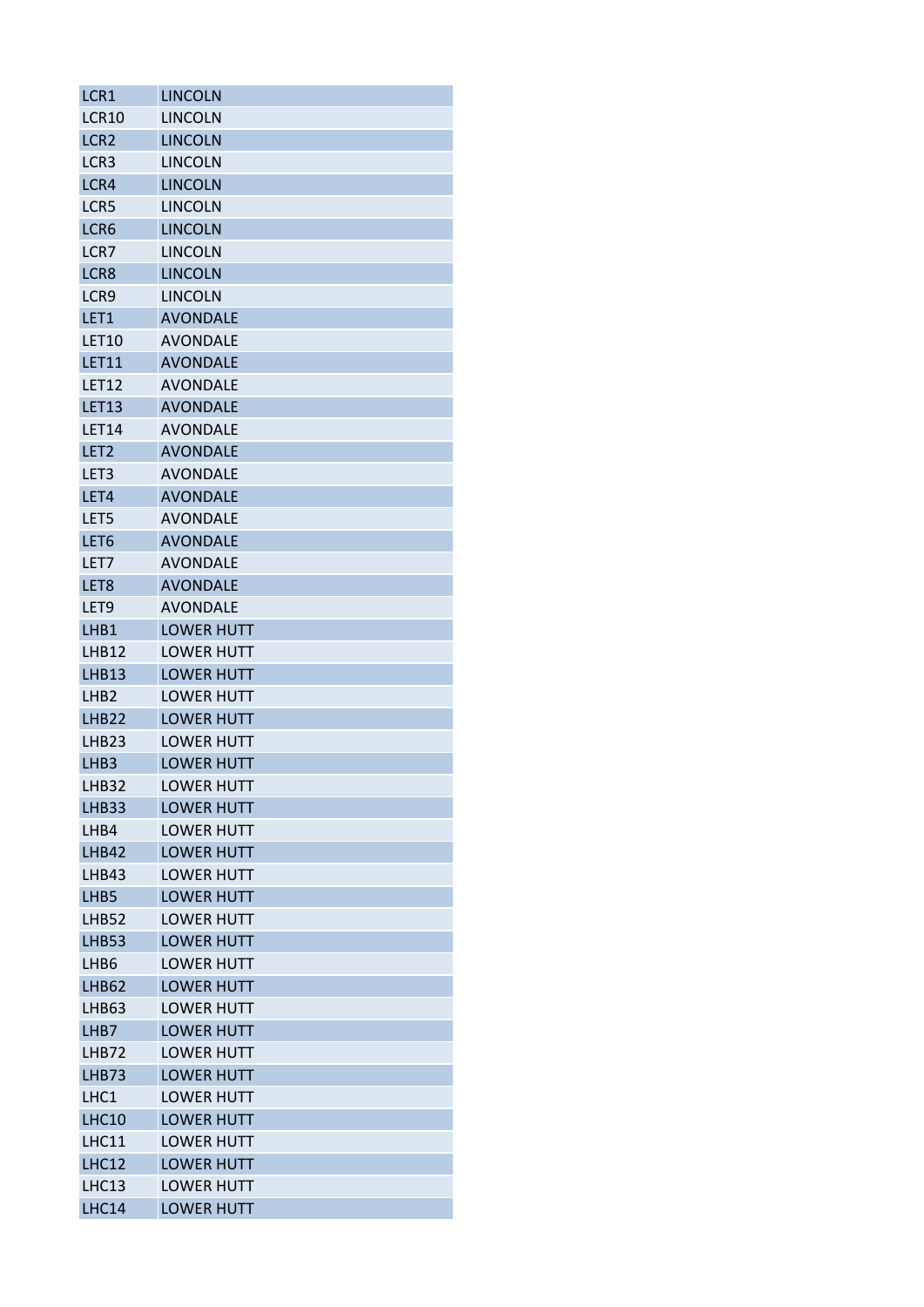| LHC15             | <b>LOWER HUTT</b>                      |
|-------------------|----------------------------------------|
| LHC16             | <b>LOWER HUTT</b>                      |
| LHC <sub>2</sub>  | <b>LOWER HUTT</b>                      |
| <b>LHC21</b>      | <b>LOWER HUTT</b>                      |
| LHC22             | <b>LOWFR HUTT</b>                      |
| LHC <sub>23</sub> | <b>LOWER HUTT</b>                      |
| LHC24             | <b>LOWER HUTT</b>                      |
| LHC <sub>25</sub> | <b>LOWER HUTT</b>                      |
| LHC <sub>26</sub> | <b>LOWER HUTT</b>                      |
| LHC <sub>3</sub>  | <b>LOWER HUTT</b>                      |
| LHC31             | <b>LOWER HUTT</b>                      |
| LHC32             | <b>LOWER HUTT</b>                      |
| LHC33             | <b>LOWER HUTT</b>                      |
| LHC34             | <b>LOWER HUTT</b>                      |
| LHC35             | <b>LOWER HUTT</b>                      |
| LHC36             | <b>LOWER HUTT</b>                      |
| LHC4              | <b>LOWER HUTT</b>                      |
| LHC41             | <b>LOWER HUTT</b>                      |
| LHC42             | <b>LOWER HUTT</b>                      |
| LHC43             | <b>LOWER HUTT</b>                      |
| LHC44             | <b>LOWER HUTT</b>                      |
| LHC45             | <b>LOWER HUTT</b>                      |
| LHC46             | <b>LOWER HUTT</b>                      |
| <b>LHC51</b>      | <b>LOWER HUTT</b>                      |
| LHC52             | <b>LOWER HUTT</b>                      |
| LHC53             | <b>LOWER HUTT</b>                      |
|                   | <b>LOWER HUTT</b>                      |
| LHC54<br>LHC55    |                                        |
|                   | <b>LOWER HUTT</b><br><b>LOWER HUTT</b> |
| LHC56             |                                        |
| LHC61             | <b>LOWER HUTT</b>                      |
| LHC62             | <b>LOWER HUTT</b>                      |
| LHC63             | <b>LOWER HUTT</b>                      |
| LHC64             | <b>LOWER HUTT</b>                      |
| <b>LHCA</b>       | <b>LOWER HUTT</b>                      |
| LHCN1             | <b>LOWFR HUTT</b>                      |
| LHCN <sub>2</sub> | <b>LOWER HUTT</b>                      |
| LHCPX1            | <b>LOWER HUTT</b>                      |
| LHCPX10           | <b>LOWER HUTT</b>                      |
| LHCPX11           | <b>LOWER HUTT</b>                      |
| LHCPX12           | <b>LOWER HUTT</b>                      |
| LHCPX13           | <b>LOWER HUTT</b>                      |
| LHCPX14           | <b>LOWER HUTT</b>                      |
| LHCPX15           | <b>LOWER HUTT</b>                      |
| LHCPX16           | <b>LOWER HUTT</b>                      |
| LHCPX17           | <b>LOWER HUTT</b>                      |
| LHCPX18           | <b>LOWER HUTT</b>                      |
| LHCPX19           | <b>LOWER HUTT</b>                      |
| LHCPX2            | <b>LOWER HUTT</b>                      |
| LHCPX20           | <b>LOWER HUTT</b>                      |
| LHCPX21           | <b>LOWER HUTT</b>                      |
| LHCPX22           | <b>LOWER HUTT</b>                      |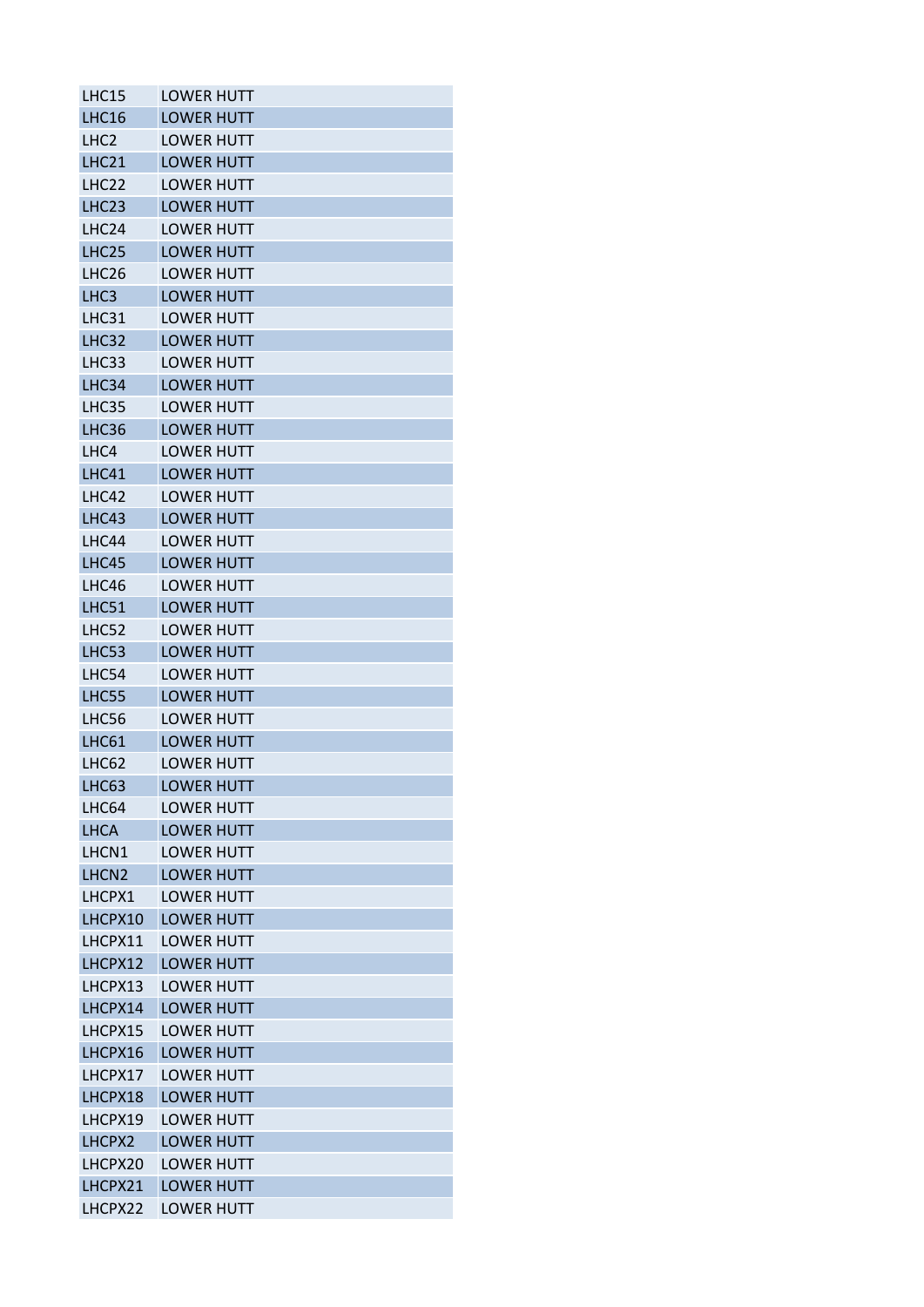| LHCPX23           | <b>LOWER HUTT</b> |
|-------------------|-------------------|
| LHCPX24           | <b>LOWER HUTT</b> |
| LHCPX25           | <b>LOWER HUTT</b> |
| <b>LHCS</b>       | <b>LOWER HUTT</b> |
| LHCS1             | <b>LOWER HUTT</b> |
| LHCS <sub>2</sub> | <b>LOWER HUTT</b> |
| LHCS3             | <b>LOWER HUTT</b> |
| LHCS4             | <b>LOWFR HUTT</b> |
| LHCS5             | <b>LOWER HUTT</b> |
| LHCS6             | <b>LOWER HUTT</b> |
| <b>LHE</b>        | <b>PETONE</b>     |
| LHE1              | LOWER HUTT        |
| LHE <sub>2</sub>  | <b>LOWER HUTT</b> |
| LHE3              | <b>LOWER HUTT</b> |
| LHE4              | <b>LOWER HUTT</b> |
| LHE5              | <b>LOWER HUTT</b> |
| LHG               | <b>LOWER HUTT</b> |
| LHG1              | <b>LOWER HUTT</b> |
| LHG <sub>2</sub>  | <b>LOWER HUTT</b> |
| LHG3              | <b>LOWER HUTT</b> |
| LHG4              | <b>LOWER HUTT</b> |
| LHG5              | <b>LOWER HUTT</b> |
| <b>LHGS</b>       | <b>LOWER HUTT</b> |
| LHI1              | <b>LOWER HUTT</b> |
| <b>LHI11</b>      | <b>LOWER HUTT</b> |
| <b>LHI12</b>      | <b>LOWER HUTT</b> |
| <b>LHI13</b>      | <b>LOWER HUTT</b> |
|                   |                   |
| LH <sub>12</sub>  | <b>LOWER HUTT</b> |
| <b>LHI21</b>      | <b>LOWER HUTT</b> |
| <b>LHI22</b>      | <b>LOWER HUTT</b> |
| <b>LHI23</b>      | <b>LOWER HUTT</b> |
| LHI3              | <b>LOWER HUTT</b> |
| <b>LHI31</b>      | <b>LOWER HUTT</b> |
| <b>LHI32</b>      | <b>LOWER HUTT</b> |
| <b>LHI33</b>      | <b>LOWER HUTT</b> |
| LHI4              | <b>LOWER HUTT</b> |
| <b>LHI41</b>      | <b>LOWER HUTT</b> |
| <b>LHI42</b>      | <b>LOWER HUTT</b> |
| <b>LHI43</b>      | <b>LOWER HUTT</b> |
| LHI5              | <b>LOWER HUTT</b> |
| <b>LHI51</b>      | <b>LOWER HUTT</b> |
| <b>LHI52</b>      | <b>LOWER HUTT</b> |
| <b>LHI53</b>      | <b>LOWER HUTT</b> |
| LHJ1              | <b>LOWER HUTT</b> |
| LHJ2              | <b>LOWER HUTT</b> |
| LHJ3              | <b>LOWER HUTT</b> |
| LHJ4              | <b>LOWER HUTT</b> |
| LHJ5              | <b>LOWER HUTT</b> |
| <b>LHJN</b>       | <b>LOWER HUTT</b> |
| <b>LHJS</b>       | <b>LOWER HUTT</b> |
| LHM1              | <b>LOWER HUTT</b> |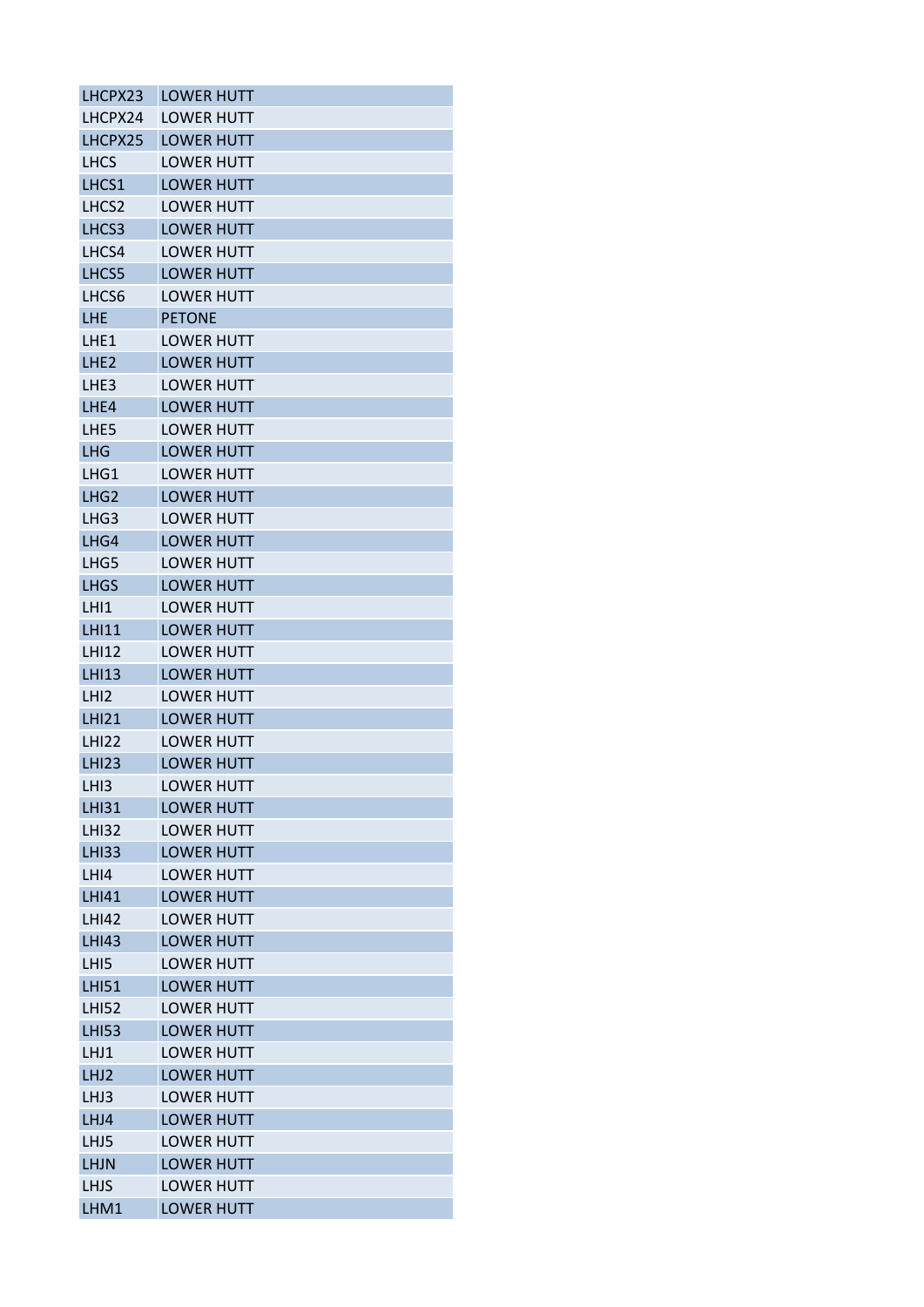| LHM <sub>2</sub>  | <b>LOWER HUTT</b> |
|-------------------|-------------------|
| LHM3              | <b>LOWER HUTT</b> |
| LHM4              | <b>LOWER HUTT</b> |
| LHM5              | <b>LOWER HUTT</b> |
| <b>LHO</b>        | <b>LOWER HUTT</b> |
| LHO <sub>1</sub>  | <b>LOWER HUTT</b> |
| LHO <sub>2</sub>  | <b>LOWER HUTT</b> |
| LHO <sub>3</sub>  | <b>LOWER HUTT</b> |
| LHO <sub>4</sub>  | <b>LOWER HUTT</b> |
| LHO <sub>5</sub>  | <b>LOWER HUTT</b> |
| LHO <sub>6</sub>  | <b>LOWER HUTT</b> |
| LHO <sub>7</sub>  | <b>LOWER HUTT</b> |
| <b>LHOS</b>       | <b>LOWER HUTT</b> |
| LHP1              | <b>LOWER HUTT</b> |
| LHP <sub>2</sub>  | <b>LOWER HUTT</b> |
| LHP3              | <b>LOWER HUTT</b> |
| LHP4              | <b>LOWER HUTT</b> |
| LHP5              | <b>LOWER HUTT</b> |
| <b>LHPN</b>       | <b>LOWER HUTT</b> |
| LHPS1             | <b>LOWER HUTT</b> |
| LHPS2             | <b>LOWER HUTT</b> |
| LHPS3             | <b>LOWER HUTT</b> |
| LHPS4             | <b>LOWER HUTT</b> |
| LHPS5             | <b>LOWER HUTT</b> |
| LHQ1              | <b>LOWER HUTT</b> |
| LHQ <sub>2</sub>  | <b>LOWER HUTT</b> |
| LHQ3              | <b>LOWER HUTT</b> |
| LHQ4              | <b>LOWER HUTT</b> |
| LHQ <sub>5</sub>  | <b>LOWER HUTT</b> |
| LHS1              | <b>LOWER HUTT</b> |
| LHS <sub>2</sub>  | <b>LOWER HUTT</b> |
| LHS3              | <b>LOWER HUTT</b> |
| LHS4              | <b>LOWER HUTT</b> |
| LHS5              | <b>LOWER HUTT</b> |
| <b>LHSJ</b>       | <b>LOWER HUTT</b> |
| <b>LHT10</b>      | <b>LOWER HUTT</b> |
| <b>LHT11</b>      | <b>LOWER HUTT</b> |
| <b>LHT12</b>      | <b>LOWER HUTT</b> |
| <b>LHT13</b>      | <b>LOWER HUTT</b> |
| <b>LHT14</b>      | <b>LOWER HUTT</b> |
| LHT15             | <b>LOWER HUTT</b> |
| <b>LHT16</b>      | <b>LOWER HUTT</b> |
| <b>LHT17</b>      | <b>LOWER HUTT</b> |
| <b>LHT18</b>      | <b>LOWER HUTT</b> |
| <b>LHT19</b>      | <b>LOWER HUTT</b> |
| LHT <sub>20</sub> | <b>LOWER HUTT</b> |
| <b>LHTE</b>       | <b>LOWER HUTT</b> |
| <b>LHTN</b>       | <b>LOWER HUTT</b> |
| LHU               | <b>LOWER HUTT</b> |
| LHV1              | <b>LOWER HUTT</b> |
| LHV <sub>2</sub>  | <b>LOWER HUTT</b> |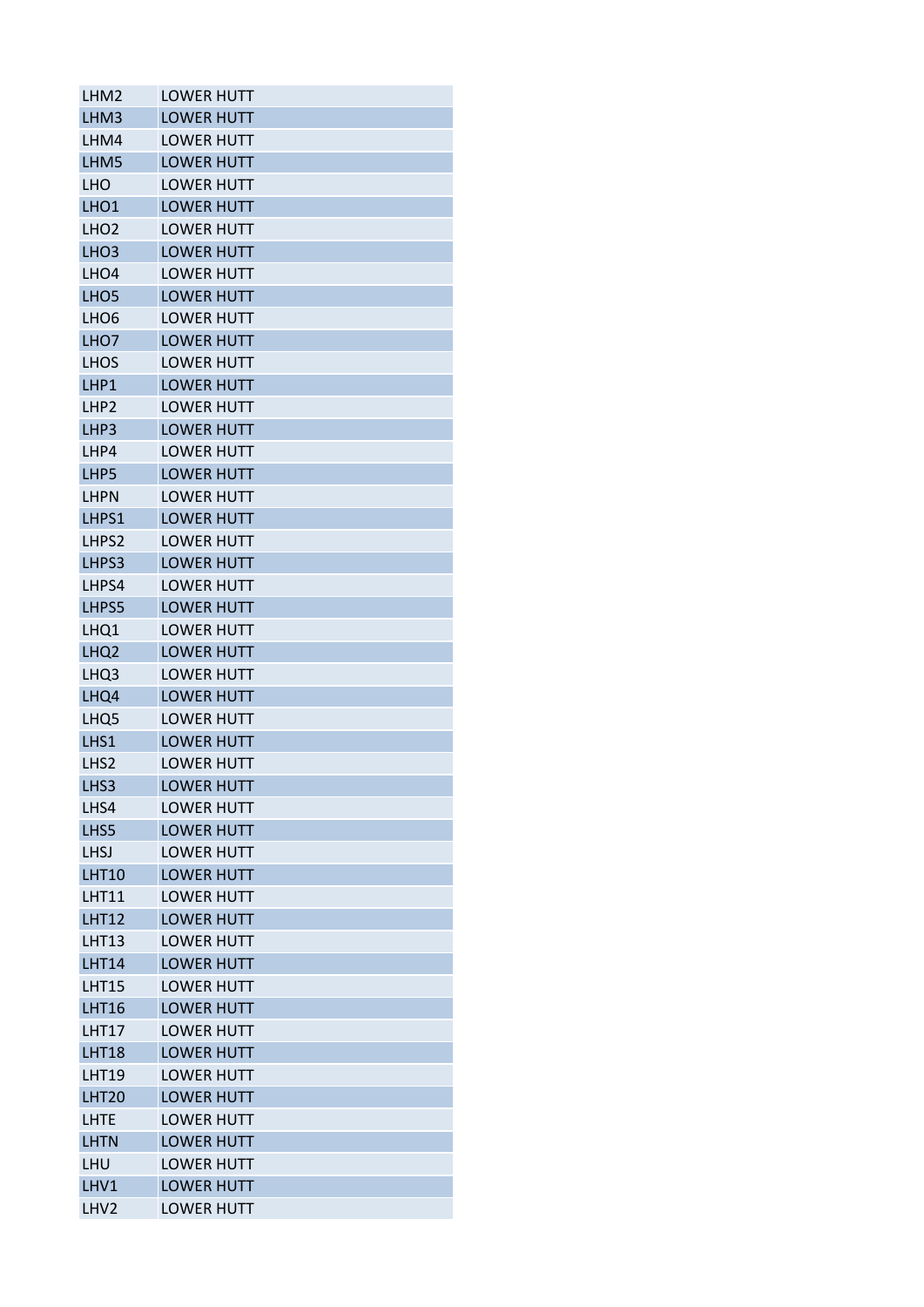| LHV3               | <b>LOWER HUTT</b>                  |
|--------------------|------------------------------------|
| LHV4               | <b>LOWER HUTT</b>                  |
| LHV <sub>5</sub>   | <b>LOWER HUTT</b>                  |
| LHW1               | <b>LOWER HUTT</b>                  |
| LHW <sub>2</sub>   | <b>LOWER HUTT</b>                  |
| LHW3               | <b>LOWER HUTT</b>                  |
| LHW4               | <b>LOWER HUTT</b>                  |
| LHW <sub>5</sub>   | <b>LOWER HUTT</b>                  |
| <b>LHX</b>         | <b>LOWER HUTT</b>                  |
| LHXS               | <b>LOWER HUTT</b>                  |
| <b>LHY</b>         | <b>PETONE</b>                      |
| LHY1               | <b>LOWER HUTT</b>                  |
| <b>LHY11</b>       | <b>LOWER HUTT</b>                  |
| LHY <sub>2</sub>   | <b>LOWER HUTT</b>                  |
| LHY3               | <b>LOWER HUTT</b>                  |
| LHY4               | <b>LOWER HUTT</b>                  |
| LHY5               | <b>LOWER HUTT</b>                  |
| <b>LHYS</b>        | <b>LOWER HUTT</b>                  |
| LKR1               | <b>LAKE TEKAPO</b>                 |
| LKR <sub>2</sub>   | <b>LAKE TEKAPO</b>                 |
| LMR1               | <b>LUMSDEN</b>                     |
| LMR <sub>2</sub>   | <b>LUMSDEN</b>                     |
| LMR <sub>3</sub>   | <b>LUMSDEN</b>                     |
| <b>LMT</b>         | <b>LUMSDEN</b>                     |
| LNO <sub>1</sub>   | <b>LINTON</b>                      |
| LNO <sub>2</sub>   | <b>LINTON</b>                      |
| LNO <sub>3</sub>   | <b>LINTON</b>                      |
| LNO <sub>4</sub>   | <b>LINTON</b>                      |
| LNO <sub>5</sub>   | <b>LINTON</b>                      |
| <b>LSR</b>         | <b>LEESTON</b>                     |
| LSR1               | <b>LEESTON</b>                     |
| <b>LSR10</b>       | <b>LEESTON</b>                     |
| LSR <sub>2</sub>   | <b>LEESTON</b>                     |
| LSR3               | <b>LEESTON</b>                     |
| LSR4               | <b>LEESTON</b>                     |
| LSR5               | <b>LEESTON</b>                     |
| LSR6               | <b>LEESTON</b>                     |
| LSR7               | <b>LEESTON</b>                     |
| LSR8               | <b>LEESTON</b>                     |
|                    |                                    |
| LSR9<br><b>LTC</b> | <b>LEESTON</b><br><b>LYTTELTON</b> |
|                    |                                    |
| <b>LTE</b>         | LYTTELTON                          |
| LT11               | <b>LYTTELTON</b>                   |
| LTI <sub>2</sub>   | <b>LYTTELTON</b>                   |
| LTI3               | <b>LYTTELTON</b>                   |
| LTI4               | LYTTELTON                          |
| LTI5               | <b>LYTTELTON</b>                   |
| LTJ1               | <b>LYTTELTON</b>                   |
| LTJ2               | <b>LYTTELTON</b>                   |
| LTJ3               | <b>LYTTELTON</b>                   |
| LTJ4               | <b>LYTTELTON</b>                   |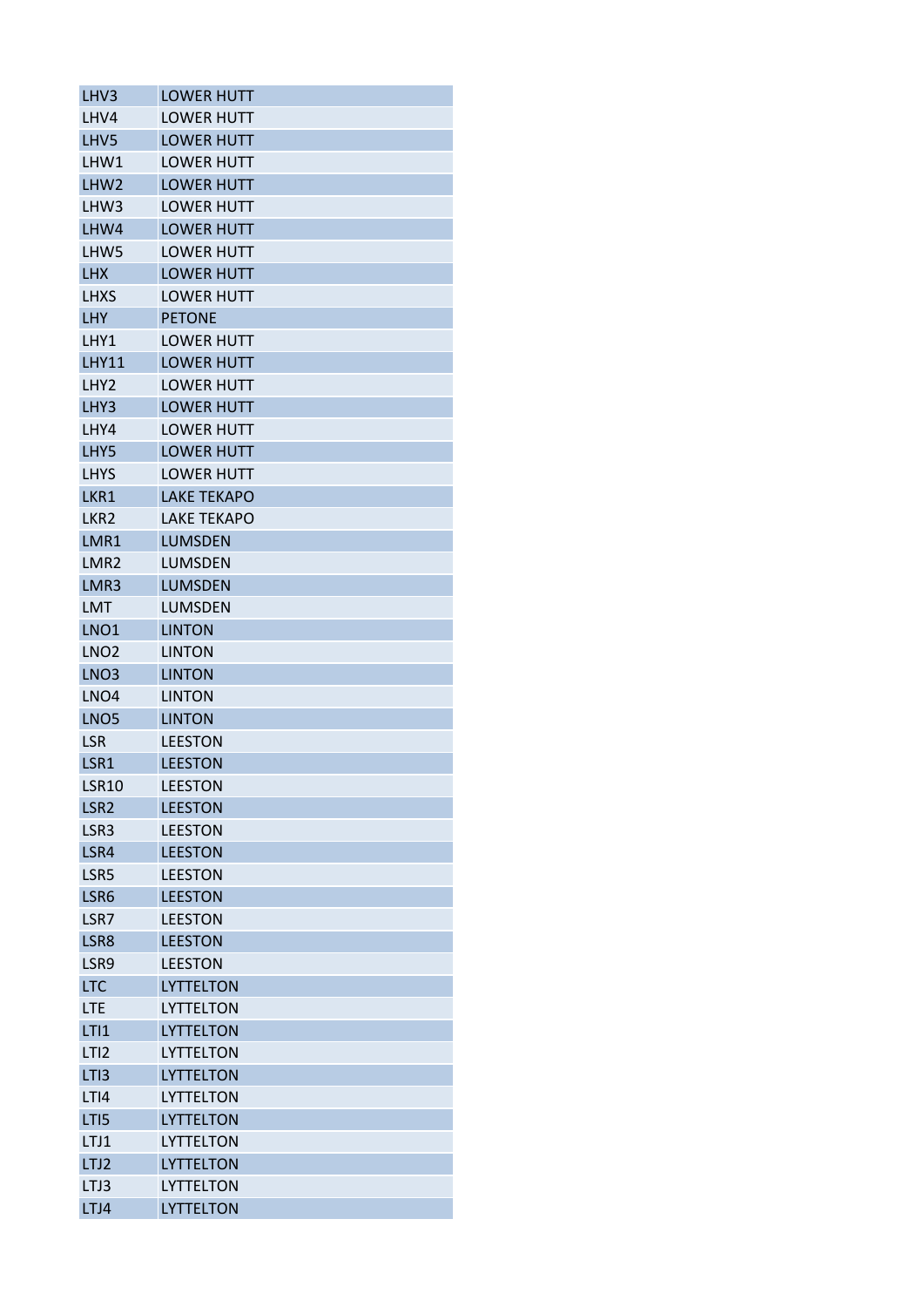| LTL1             | LYTTELTON                     |
|------------------|-------------------------------|
| <b>LTN</b>       | <b>LYTTELTON</b>              |
| LTNZ01           | <b>AUCKLAND CITY DISTRICT</b> |
| LTNZ02           | <b>AUCKLAND CITY DISTRICT</b> |
| LTNZ03           | <b>AUCKLAND CITY DISTRICT</b> |
| LTNZ04           | <b>AUCKLAND CITY DISTRICT</b> |
| LTNZ05           | <b>AUCKLAND CITY DISTRICT</b> |
| LTNZ06           | <b>AUCKLAND CITY DISTRICT</b> |
| LTNZ07           | <b>AUCKLAND CITY DISTRICT</b> |
| LTNZ08           | <b>AUCKLAND CITY DISTRICT</b> |
| LTNZ09           | <b>AUCKLAND CITY DISTRICT</b> |
| <b>LTNZ10</b>    | <b>AUCKLAND CITY DISTRICT</b> |
| <b>LTNZ11</b>    | <b>AUCKLAND CITY DISTRICT</b> |
| <b>LTNZ12</b>    | <b>AUCKLAND CITY DISTRICT</b> |
| LTNZ13           | AUCKLAND CITY DISTRICT        |
| LTNZ14           | <b>AUCKLAND CITY DISTRICT</b> |
| LTNZ15           | <b>AUCKLAND CITY DISTRICT</b> |
| <b>LTNZ16</b>    | <b>AUCKLAND CITY DISTRICT</b> |
| LTNZ17           | <b>AUCKLAND CITY DISTRICT</b> |
| <b>LTNZ18</b>    | <b>AUCKLAND CITY DISTRICT</b> |
|                  |                               |
| <b>LTNZ19</b>    | <b>AUCKLAND CITY DISTRICT</b> |
| LTNZ20           | <b>AUCKLAND CITY DISTRICT</b> |
| LTO <sub>1</sub> | LYTTELTON                     |
| LTO <sub>2</sub> | <b>LYTTELTON</b>              |
| LTQ1             | LYTTELTON                     |
| LTQ1A            | <b>LYTTELTON</b>              |
| LTQ1B            | <b>LYTTELTON</b>              |
| LTQ <sub>2</sub> | <b>LYTTELTON</b>              |
| LTQ2A            | <b>LYTTELTON</b>              |
| LTQ2B            | <b>LYTTELTON</b>              |
| LTQ3             | <b>LYTTELTON</b>              |
| LTQ3A            | <b>LYTTELTON</b>              |
| LTQ3B            | LYTTELTON                     |
| LTQ4             | <b>LYTTELTON</b>              |
| LTQ4A            | LYTTELTON                     |
| LTQ5             | <b>LYTTELTON</b>              |
| LTQ5A            | <b>LYTTELTON</b>              |
| LTQ6             | LYTTELTON                     |
| LTQ6A            | <b>LYTTELTON</b>              |
| <b>LTS</b>       | <b>LYTTELTON</b>              |
| <b>LTX</b>       | LYTTELTON                     |
| <b>LTY</b>       | <b>LYTTELTON</b>              |
| <b>LVA</b>       | <b>LEVIN</b>                  |
| LVB1             | <b>LEVIN</b>                  |
| LVB <sub>2</sub> | <b>LEVIN</b>                  |
| LVB <sub>3</sub> | <b>LEVIN</b>                  |
| LVB4             | <b>LEVIN</b>                  |
| LVB5             | <b>LEVIN</b>                  |
| LVB6             | <b>LEVIN</b>                  |
| LVB7             | <b>LEVIN</b>                  |
| LVB8             | <b>LEVIN</b>                  |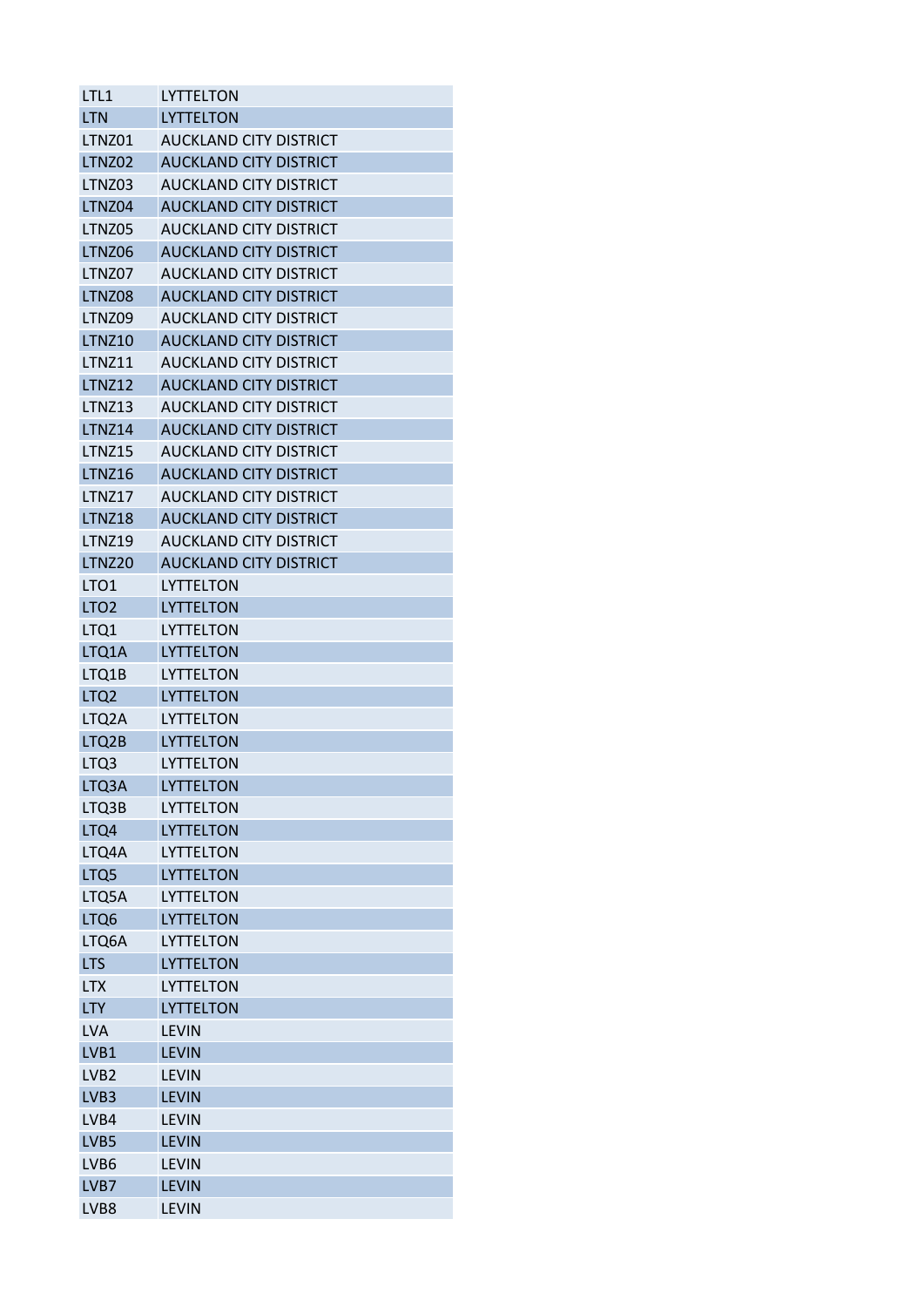| LVB9             | <b>LEVIN</b> |
|------------------|--------------|
| LVC1             | <b>LEVIN</b> |
| LVC <sub>2</sub> | <b>LEVIN</b> |
| LVC3             | <b>LEVIN</b> |
| LVC4             | <b>LEVIN</b> |
| LVC5             | <b>LEVIN</b> |
| LVC6             | <b>LEVIN</b> |
| LVC7             | <b>LEVIN</b> |
| LVC8             | <b>LEVIN</b> |
| LVC <sub>9</sub> | <b>LEVIN</b> |
| <b>LVCP</b>      | <b>LEVIN</b> |
| LVD1             | <b>LEVIN</b> |
| LVD <sub>2</sub> | <b>LEVIN</b> |
| LVD3             | <b>LEVIN</b> |
| LVD4             | <b>LEVIN</b> |
| LVD5             | <b>LEVIN</b> |
| LVD6             | <b>LEVIN</b> |
| LVD7             | <b>LEVIN</b> |
| LVD8             | <b>LEVIN</b> |
| LVD9             | <b>LEVIN</b> |
| LVE1             | <b>LEVIN</b> |
| LVE <sub>2</sub> | <b>LEVIN</b> |
| LVE3             | <b>LEVIN</b> |
| LVE4             | <b>LEVIN</b> |
| LVE5             | <b>LEVIN</b> |
| LVE6             | <b>LEVIN</b> |
| LVE7             | <b>LEVIN</b> |
| LVE8             | <b>LEVIN</b> |
| LVE9             | <b>LEVIN</b> |
| LVG1             | <b>LEVIN</b> |
| LVG <sub>2</sub> | <b>LEVIN</b> |
| LVG3             | LEVIN        |
| LVG4             | <b>LEVIN</b> |
| LVG5             | <b>LEVIN</b> |
| LVG6             | <b>LEVIN</b> |
| LVG7             | <b>LEVIN</b> |
| LVG8             | <b>LEVIN</b> |
| LVG9             | <b>LEVIN</b> |
| LVI1             | <b>LEVIN</b> |
| LV <sub>12</sub> | <b>LEVIN</b> |
| LV <sub>13</sub> | <b>LEVIN</b> |
| LVI4             | <b>LEVIN</b> |
| LVI5             | <b>LEVIN</b> |
| LVI <sub>6</sub> | <b>LEVIN</b> |
| LVI7             | <b>LEVIN</b> |
| LVI8             | <b>LEVIN</b> |
| LVI9             | <b>LEVIN</b> |
| LVJ1             | <b>LEVIN</b> |
| LVJ2             | <b>LEVIN</b> |
| LVJ3             | <b>LEVIN</b> |
| LVJ4             | <b>LEVIN</b> |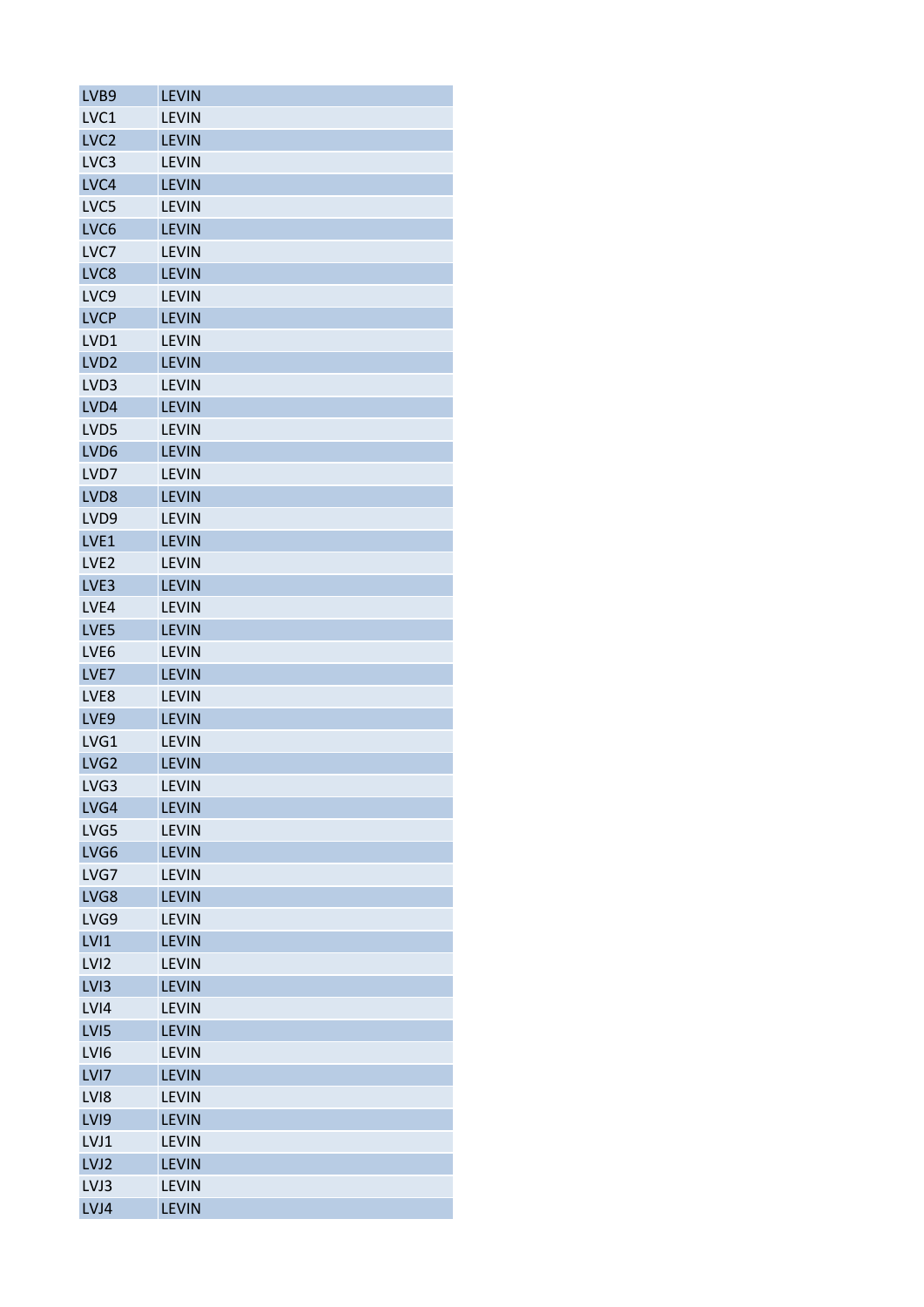| LVJ5             | <b>LEVIN</b> |
|------------------|--------------|
| LVJ6             | <b>LEVIN</b> |
| LVJ7             | <b>LEVIN</b> |
| LVJ8             | <b>LEVIN</b> |
| LVJ9             | <b>LEVIN</b> |
| LVK1             | <b>LEVIN</b> |
| LVK <sub>2</sub> | <b>LEVIN</b> |
| LVK3             | <b>LEVIN</b> |
| LVK4             | <b>LEVIN</b> |
| LVK5             | <b>LEVIN</b> |
| LVM1             | <b>LEVIN</b> |
| LVM <sub>2</sub> | <b>LEVIN</b> |
| LVM3             | <b>LEVIN</b> |
| LVM4             | <b>LEVIN</b> |
| LVM5             | <b>LEVIN</b> |
| LVM <sub>6</sub> | <b>LEVIN</b> |
| LVM7             | <b>LEVIN</b> |
| LVM8             | <b>LEVIN</b> |
| LVM9             | <b>LEVIN</b> |
| LVN1             | <b>LEVIN</b> |
| LVN <sub>2</sub> | <b>LEVIN</b> |
| LVO              | <b>LEVIN</b> |
| LVO1             | <b>LEVIN</b> |
| LVQ1             | <b>LEVIN</b> |
|                  |              |
| LVQ <sub>2</sub> | <b>LEVIN</b> |
| LVQ3             | <b>LEVIN</b> |
| LVQ4             | <b>LEVIN</b> |
| LVQ5             | <b>LEVIN</b> |
| LVQ6             | <b>LEVIN</b> |
| LVQ7             | <b>LEVIN</b> |
| LVQ8             | <b>LEVIN</b> |
| LVQ9             | <b>LEVIN</b> |
| LVR1             | <b>LEVIN</b> |
| LVR <sub>2</sub> | <b>LEVIN</b> |
| LVR3             | <b>LEVIN</b> |
| LVR4             | <b>LEVIN</b> |
| LVR5             | <b>LEVIN</b> |
| LVR6             | <b>LEVIN</b> |
| LVR7             | <b>LEVIN</b> |
| LVR8             | <b>LEVIN</b> |
| LVR9             | <b>LEVIN</b> |
| LVS1             | <b>LEVIN</b> |
| LVS <sub>2</sub> | <b>LEVIN</b> |
| LVS3             | <b>LEVIN</b> |
| LVS4             | <b>LEVIN</b> |
| LVS5             | <b>LEVIN</b> |
| LVS6             | <b>LEVIN</b> |
| LVS7             | <b>LEVIN</b> |
| LVS8             | <b>LEVIN</b> |
| LVS9             | <b>LEVIN</b> |
| LVSAR1           | <b>LEVIN</b> |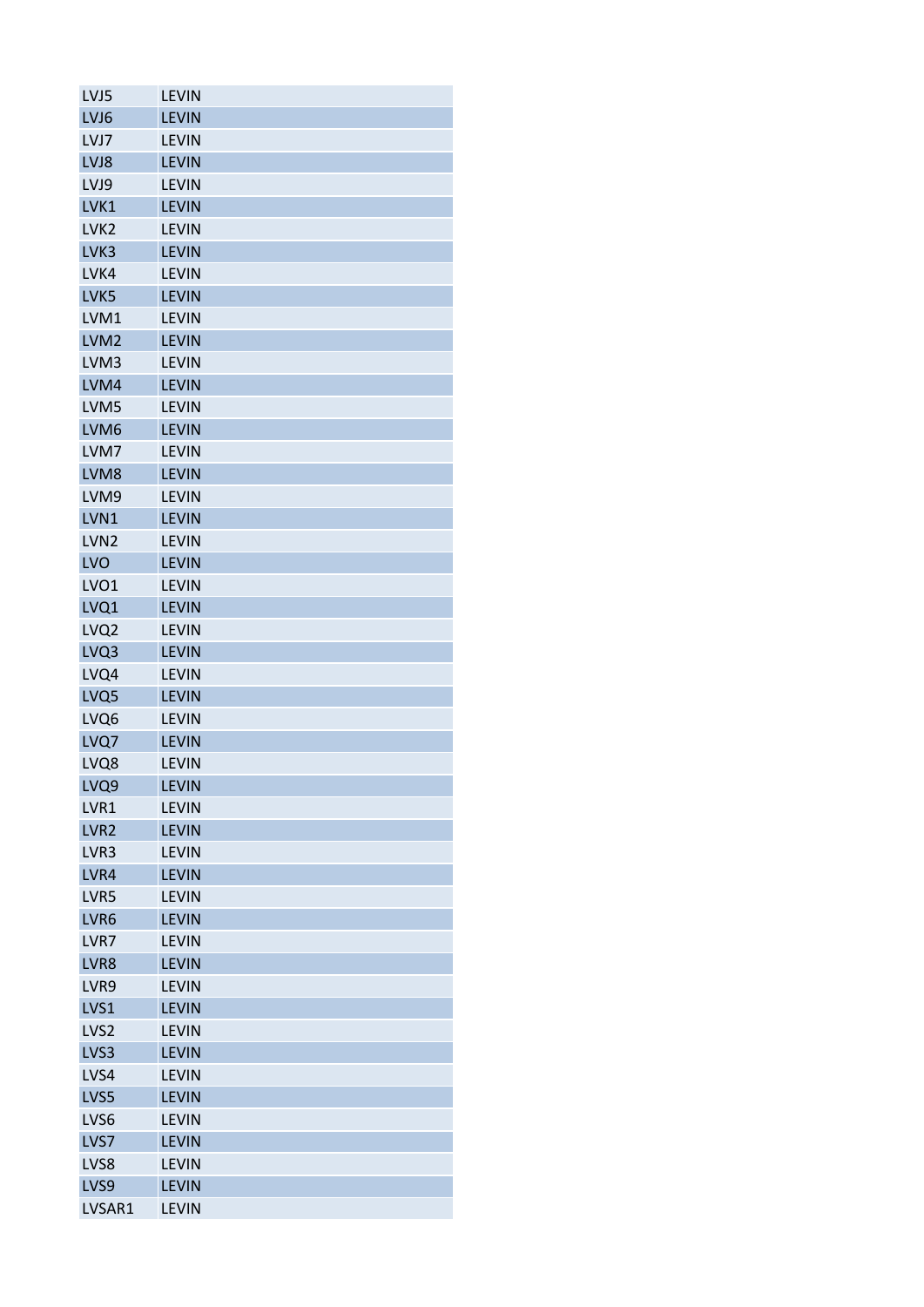| LVSAR2           | <b>LEVIN</b> |
|------------------|--------------|
| LVSAR3           | <b>LEVIN</b> |
| LVSAR4           | <b>LEVIN</b> |
| LVSAR5           | <b>LEVIN</b> |
| LVT1             | <b>LEVIN</b> |
| LVT <sub>2</sub> | <b>LEVIN</b> |
| LVT3             | <b>LEVIN</b> |
| LVT4             | <b>LEVIN</b> |
| LVT5             | <b>LEVIN</b> |
| LVT6             | <b>LEVIN</b> |
| LVT7             | <b>LEVIN</b> |
| LVT8             | <b>LEVIN</b> |
| LVT9             | <b>LEVIN</b> |
| <b>LVTS</b>      | <b>LEVIN</b> |
| LVU1             | <b>LEVIN</b> |
| LVU <sub>2</sub> | <b>LEVIN</b> |
| LVU <sub>3</sub> | <b>LEVIN</b> |
| LVU5             | <b>LEVIN</b> |
| LVU <sub>6</sub> | <b>LEVIN</b> |
| LVU7             | <b>LEVIN</b> |
| LVU8             | <b>LEVIN</b> |
| LVU9             | <b>LEVIN</b> |
| LVV1             | <b>LEVIN</b> |
| LVV <sub>2</sub> | <b>LEVIN</b> |
| LVW1             | <b>LEVIN</b> |
| LVW <sub>2</sub> | <b>LEVIN</b> |
| LVW3             | <b>LEVIN</b> |
| LVW4             | <b>LEVIN</b> |
| LVW5             | <b>LEVIN</b> |
| LVW <sub>6</sub> | <b>LEVIN</b> |
| LVW7             | <b>LEVIN</b> |
| LVW8             | LEVIN        |
| LVW9             | <b>LEVIN</b> |
| LVX1             | <b>LEVIN</b> |
|                  |              |
| <b>LVX10</b>     | <b>LEVIN</b> |
| <b>LVX11</b>     | <b>LEVIN</b> |
| <b>LVX12</b>     | <b>LEVIN</b> |
| LVX <sub>2</sub> | <b>LEVIN</b> |
| LVX3             | <b>LEVIN</b> |
| LVX4             | <b>LEVIN</b> |
| LVX5             | <b>LEVIN</b> |
| LVX6             | <b>LEVIN</b> |
| LVX7             | <b>LEVIN</b> |
| LVX8             | <b>LEVIN</b> |
| LVX9             | <b>LEVIN</b> |
| <b>LVXN</b>      | <b>LEVIN</b> |
| LVY1             | <b>LEVIN</b> |
| LVY <sub>2</sub> | <b>LEVIN</b> |
| LVY3             | <b>LEVIN</b> |
| LVY4             | <b>LEVIN</b> |
| LVY5             | <b>LEVIN</b> |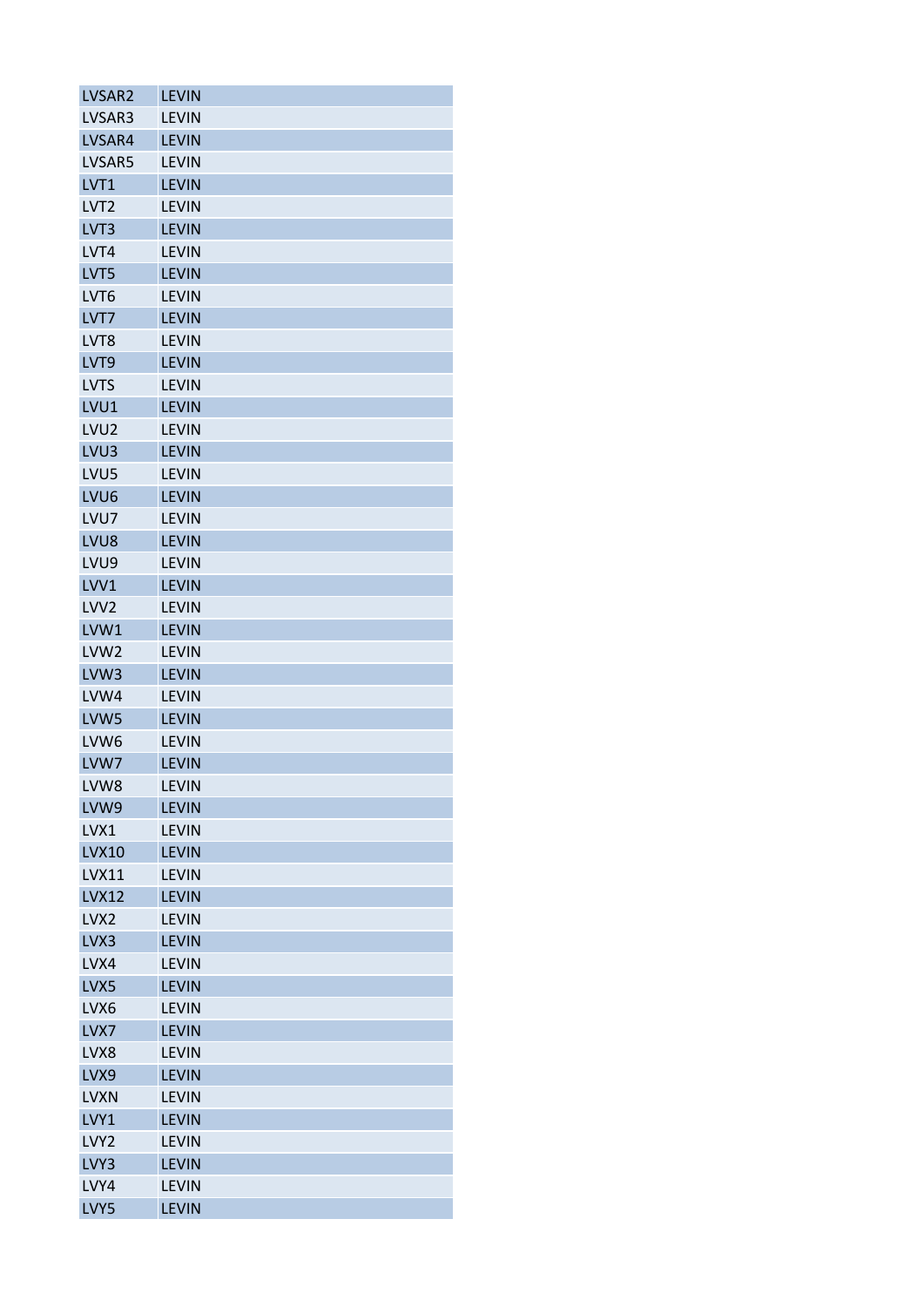| LVY6              | LEVIN                |
|-------------------|----------------------|
| LVY7              | <b>LEVIN</b>         |
| LVY8              | <b>LEVIN</b>         |
| LVY9              | <b>LEVIN</b>         |
| <b>LWR</b>        | LAWRENCE             |
| LYCP1             | <b>LYTTELTON</b>     |
| LYCP <sub>2</sub> | LYTTELTON            |
| <b>LYY12</b>      | <b>LOWER HUTT</b>    |
| <b>LYY13</b>      | <b>LOWER HUTT</b>    |
| <b>MACP</b>       | <b>MATAMATA</b>      |
| MAG               | MATAMATA             |
| <b>MAI</b>        | <b>MATAMATA</b>      |
| MAI <sub>2</sub>  | <b>MATAMATA</b>      |
| MA <sub>13</sub>  | <b>MATAMATA</b>      |
| <b>MAO</b>        | <b>MATAMATA</b>      |
| <b>MAO1</b>       | <b>MATAMATA</b>      |
| MAO <sub>2</sub>  | MATAMATA             |
| MAQ1              | <b>MATAMATA</b>      |
| MAQ10             | <b>MATAMATA</b>      |
| MAQ11             | <b>MATAMATA</b>      |
| MAQ12             | <b>MATAMATA</b>      |
| MAQ13             | <b>MATAMATA</b>      |
| MAQ <sub>2</sub>  | <b>MATAMATA</b>      |
| MAQ3              | <b>MATAMATA</b>      |
| MAQ4              | MATAMATA             |
| MAQ5              | <b>MATAMATA</b>      |
| MAQ6              | <b>MATAMATA</b>      |
| MAQ7              | <b>MATAMATA</b>      |
| MAQ8              | <b>MATAMATA</b>      |
| MAQ9              | <b>MATAMATA</b>      |
| MAS               | MATAMATA             |
| MAS2              | <b>MATAMATA</b>      |
| MAT               | MATAMATA             |
| MAT1              | <b>MATAMATA</b>      |
| MAT <sub>2</sub>  | <b>MATAMATA</b>      |
| MAT <sub>3</sub>  | <b>MATAMATA</b>      |
| MAT4              | MATAMATA             |
| MAX1              | <b>MATAMATA</b>      |
| MAX <sub>2</sub>  | <b>MATAMATA</b>      |
| <b>MAY</b>        | <b>MATAMATA</b>      |
| MAY3              | MATAMATA             |
| <b>MBCP</b>       | MARTINBOROUGH        |
| MBR               | <b>MARTINBOROUGH</b> |
| MBR1              | <b>MARTINBOROUGH</b> |
| MBR2              | MARTINBOROUGH        |
| MBR3              | <b>MARTINBOROUGH</b> |
| MBR4              | MARTINBOROUGH        |
| MBR5              | MARTINBOROUGH        |
| <b>MDR</b>        | MIDDLEMARCH          |
| MEC <sub>1</sub>  |                      |
|                   | <b>MOTUEKA</b>       |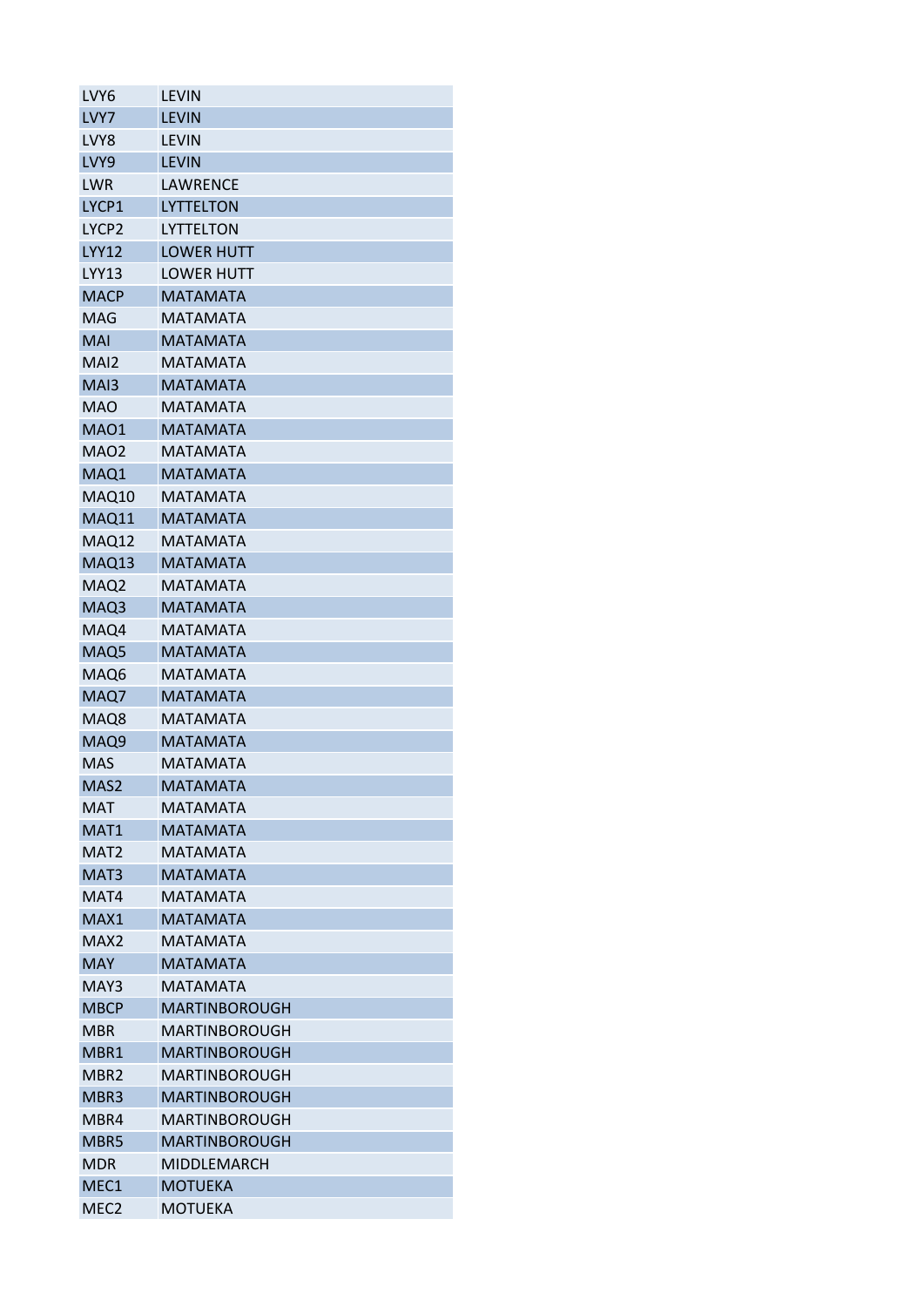| <b>MECP</b>       | <b>MOTUEKA</b>        |
|-------------------|-----------------------|
| MECP1             | MOTUEKA               |
| MECP <sub>2</sub> | <b>MOTUEKA</b>        |
| MECP3             | <b>MOTUEKA</b>        |
| MEI1              | <b>MOTUEKA</b>        |
| MEI2              | <b>MOTUEKA</b>        |
| ME <sub>13</sub>  | <b>MOTUEKA</b>        |
| MEI4              | <b>MOTUEKA</b>        |
| MEI5              | <b>MOTUEKA</b>        |
| MEMW1             | <b>MOTUEKA</b>        |
| MEMW2             | <b>MOTUEKA</b>        |
| MEO <sub>2</sub>  | MOTUEKA               |
| <b>MEPA</b>       | <b>NELSON CENTRAL</b> |
| <b>MEPB</b>       | <b>NELSON CENTRAL</b> |
| <b>MEPC</b>       | <b>NELSON CENTRAL</b> |
| <b>MEPS</b>       | <b>NELSON CENTRAL</b> |
| MEQ1A             | <b>MOTUEKA</b>        |
| MEQ1B             | MOTUEKA               |
| MEQ2A             | <b>MOTUEKA</b>        |
| MEQ2B             | <b>MOTUEKA</b>        |
| MEQ3A             | <b>MOTUEKA</b>        |
| MEQ3B             | <b>MOTUEKA</b>        |
| MEQ4A             | <b>MOTUEKA</b>        |
| MEQ4B             | <b>MOTUEKA</b>        |
| MEQ5A             | <b>MOTUEKA</b>        |
| MEQ5B             | <b>MOTUEKA</b>        |
| MES1              | <b>MOTUEKA</b>        |
| MES <sub>2</sub>  | MOTUEKA               |
| MFR1              | <b>METHVEN</b>        |
| MFR <sub>2</sub>  | <b>METHVEN</b>        |
| MFR <sub>3</sub>  | <b>METHVEN</b>        |
| <b>MGR</b>        | <b>MANGONUI</b>       |
| MGR1              | <b>MANGONUI</b>       |
| MGR <sub>2</sub>  | <b>MANGONUI</b>       |
| MGR3              | <b>MANGONUI</b>       |
| <b>MGT</b>        | <b>MANGONUI</b>       |
| MGU10             | <b>HARLECH HOUSE</b>  |
| MGU11             | <b>HARLECH HOUSE</b>  |
| <b>MGU12</b>      | <b>HARLECH HOUSE</b>  |
| MGU13             | <b>HARLECH HOUSE</b>  |
| MGU14             | <b>HARLECH HOUSE</b>  |
| MGU15             | <b>HARLECH HOUSE</b>  |
| MHR1              | <b>MURCHISON</b>      |
| MHR <sub>2</sub>  | <b>MURCHISON</b>      |
| <b>MIR</b>        | <b>MANAIA</b>         |
| <b>MJR</b>        | <b>MATAURA</b>        |
| MJR1              | <b>MATAURA</b>        |
| MJR <sub>2</sub>  | <b>MATAURA</b>        |
| MJR3              | <b>MATAURA</b>        |
| MKI9A             | <b>MANGAKINO</b>      |
| MKJ9A             | <b>MANGAKINO</b>      |
|                   |                       |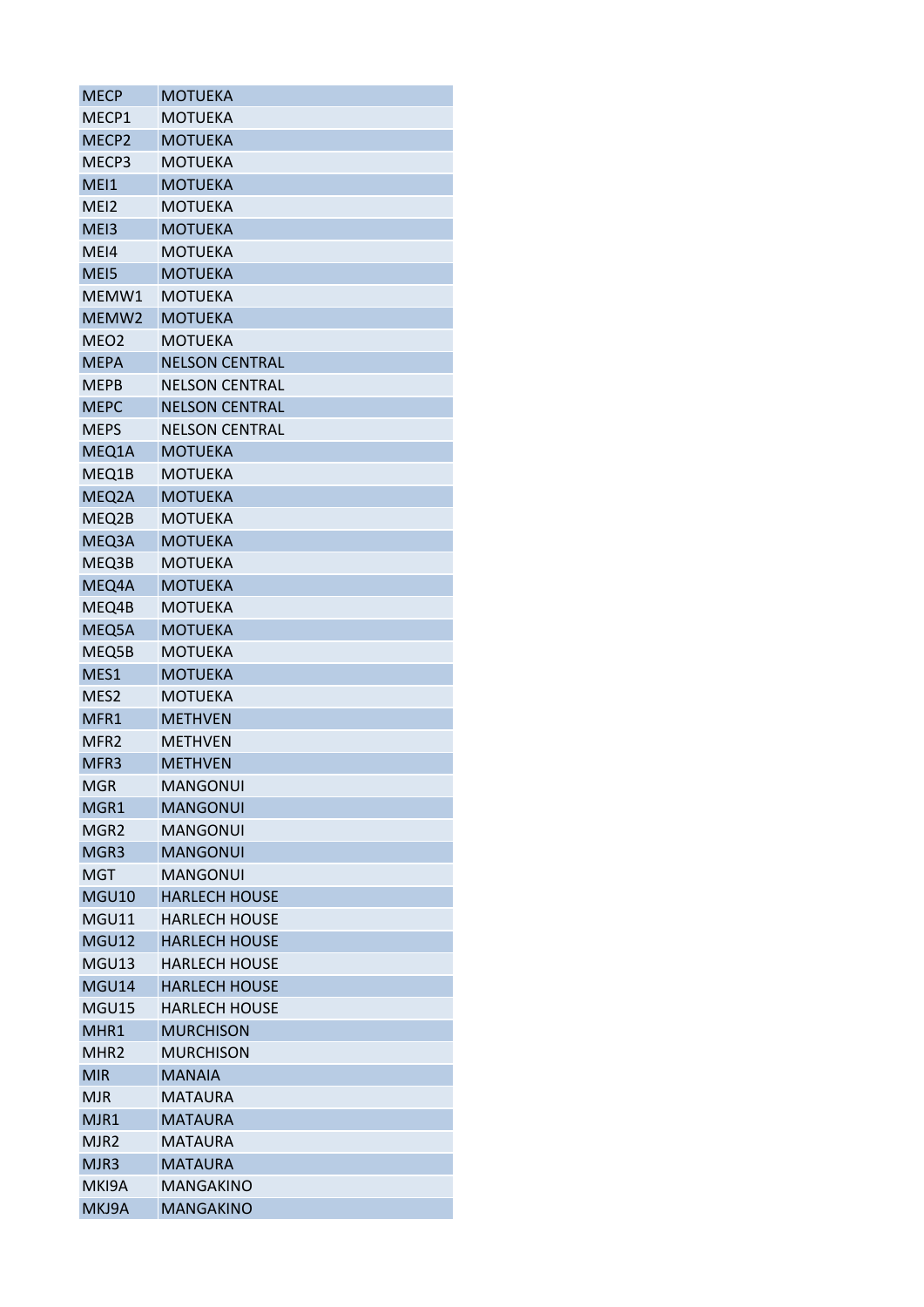| MKJ9C<br><b>MANGAKINO</b><br>MLR1<br><b>MILTON</b><br>MLR <sub>2</sub><br><b>MILTON</b><br>MLR3<br><b>MILTON</b><br>MLR4<br><b>MILTON</b><br><b>MILTON</b><br>MLT<br>MMI1P<br><b>MOUNT MAUNGANUI</b><br>MMI2P<br><b>MOUNT MAUNGANUI</b><br>MMI3P<br><b>MOUNT MAUNGANUI</b><br>MMI4P<br><b>MOUNT MAUNGANUI</b><br>MMI5P<br><b>MOUNT MAUNGANUI</b><br>MMI6P<br>MOUNT MAUNGANUI<br>MMJ1P<br><b>MOUNT MAUNGANUI</b><br>MMJ1Q<br>MOUNT MAUNGANUI<br>MMJ1R<br><b>MOUNT MAUNGANUI</b><br>MMJ2P<br><b>MOUNT MAUNGANUI</b><br>MMJ2O<br><b>MOUNT MAUNGANUI</b><br>MMJ2R<br><b>MOUNT MAUNGANUI</b><br>MMJ3P<br><b>MOUNT MAUNGANUI</b><br>MMJ3Q<br><b>MOUNT MAUNGANUI</b><br>MMJ3R<br><b>MOUNT MAUNGANUI</b><br>MMJ4P<br>MOUNT MAUNGANUI<br>MMJ4Q<br><b>MOUNT MAUNGANUI</b><br>MMJ4R<br>MOUNT MAUNGANUI<br>MMJ5P<br><b>MOUNT MAUNGANUI</b><br>MMJ5Q<br><b>MOUNT MAUNGANUI</b><br>MMJ5R<br><b>MOUNT MAUNGANUI</b><br><b>MMLOF</b><br><b>MOUNT MAUNGANUI</b><br>MMN03<br><b>MOUNT MAUNGANUI</b><br>MMO3D<br><b>MOUNT MAUNGANUI</b><br><b>MOUNT MAUNGANUI</b><br>MMO4M<br>MMP1P<br>MOUNT MAUNGANUI<br><b>MOUNT MAUNGANUI</b><br>MMP1Q<br>MMP1R<br><b>MOUNT MAUNGANUI</b><br><b>MOUNT MAUNGANUI</b><br>MMP2P<br>MMP <sub>20</sub><br><b>MOUNT MAUNGANUI</b><br><b>MOUNT MAUNGANUI</b><br>MMP2R<br>MMP3P<br><b>MOUNT MAUNGANUI</b><br><b>MOUNT MAUNGANUI</b><br>MMP3Q<br><b>MOUNT MAUNGANUI</b><br>MMP3R<br><b>MOUNT MAUNGANUI</b><br>MMP4P<br><b>MOUNT MAUNGANUI</b><br>MMP4Q<br>MMP4R<br><b>MOUNT MAUNGANUI</b><br>MMP5P<br><b>MOUNT MAUNGANUI</b><br><b>MOUNT MAUNGANUI</b><br>MMP5Q<br><b>MOUNT MAUNGANUI</b><br>MMP5R<br><b>MOUNT MAUNGANUI</b><br>MMX63<br>MMX6J<br><b>MOUNT MAUNGANUI</b><br>MMX6K<br><b>MOUNT MAUNGANUI</b> | MKJ9B | MANGAKINO              |
|--------------------------------------------------------------------------------------------------------------------------------------------------------------------------------------------------------------------------------------------------------------------------------------------------------------------------------------------------------------------------------------------------------------------------------------------------------------------------------------------------------------------------------------------------------------------------------------------------------------------------------------------------------------------------------------------------------------------------------------------------------------------------------------------------------------------------------------------------------------------------------------------------------------------------------------------------------------------------------------------------------------------------------------------------------------------------------------------------------------------------------------------------------------------------------------------------------------------------------------------------------------------------------------------------------------------------------------------------------------------------------------------------------------------------------------------------------------------------------------------------------------------------------------------------------------------------------------------------------------------------------------------------------------------------------------------------------------------|-------|------------------------|
|                                                                                                                                                                                                                                                                                                                                                                                                                                                                                                                                                                                                                                                                                                                                                                                                                                                                                                                                                                                                                                                                                                                                                                                                                                                                                                                                                                                                                                                                                                                                                                                                                                                                                                                    |       |                        |
|                                                                                                                                                                                                                                                                                                                                                                                                                                                                                                                                                                                                                                                                                                                                                                                                                                                                                                                                                                                                                                                                                                                                                                                                                                                                                                                                                                                                                                                                                                                                                                                                                                                                                                                    |       |                        |
|                                                                                                                                                                                                                                                                                                                                                                                                                                                                                                                                                                                                                                                                                                                                                                                                                                                                                                                                                                                                                                                                                                                                                                                                                                                                                                                                                                                                                                                                                                                                                                                                                                                                                                                    |       |                        |
|                                                                                                                                                                                                                                                                                                                                                                                                                                                                                                                                                                                                                                                                                                                                                                                                                                                                                                                                                                                                                                                                                                                                                                                                                                                                                                                                                                                                                                                                                                                                                                                                                                                                                                                    |       |                        |
|                                                                                                                                                                                                                                                                                                                                                                                                                                                                                                                                                                                                                                                                                                                                                                                                                                                                                                                                                                                                                                                                                                                                                                                                                                                                                                                                                                                                                                                                                                                                                                                                                                                                                                                    |       |                        |
|                                                                                                                                                                                                                                                                                                                                                                                                                                                                                                                                                                                                                                                                                                                                                                                                                                                                                                                                                                                                                                                                                                                                                                                                                                                                                                                                                                                                                                                                                                                                                                                                                                                                                                                    |       |                        |
|                                                                                                                                                                                                                                                                                                                                                                                                                                                                                                                                                                                                                                                                                                                                                                                                                                                                                                                                                                                                                                                                                                                                                                                                                                                                                                                                                                                                                                                                                                                                                                                                                                                                                                                    |       |                        |
|                                                                                                                                                                                                                                                                                                                                                                                                                                                                                                                                                                                                                                                                                                                                                                                                                                                                                                                                                                                                                                                                                                                                                                                                                                                                                                                                                                                                                                                                                                                                                                                                                                                                                                                    |       |                        |
|                                                                                                                                                                                                                                                                                                                                                                                                                                                                                                                                                                                                                                                                                                                                                                                                                                                                                                                                                                                                                                                                                                                                                                                                                                                                                                                                                                                                                                                                                                                                                                                                                                                                                                                    |       |                        |
|                                                                                                                                                                                                                                                                                                                                                                                                                                                                                                                                                                                                                                                                                                                                                                                                                                                                                                                                                                                                                                                                                                                                                                                                                                                                                                                                                                                                                                                                                                                                                                                                                                                                                                                    |       |                        |
|                                                                                                                                                                                                                                                                                                                                                                                                                                                                                                                                                                                                                                                                                                                                                                                                                                                                                                                                                                                                                                                                                                                                                                                                                                                                                                                                                                                                                                                                                                                                                                                                                                                                                                                    |       |                        |
|                                                                                                                                                                                                                                                                                                                                                                                                                                                                                                                                                                                                                                                                                                                                                                                                                                                                                                                                                                                                                                                                                                                                                                                                                                                                                                                                                                                                                                                                                                                                                                                                                                                                                                                    |       |                        |
|                                                                                                                                                                                                                                                                                                                                                                                                                                                                                                                                                                                                                                                                                                                                                                                                                                                                                                                                                                                                                                                                                                                                                                                                                                                                                                                                                                                                                                                                                                                                                                                                                                                                                                                    |       |                        |
|                                                                                                                                                                                                                                                                                                                                                                                                                                                                                                                                                                                                                                                                                                                                                                                                                                                                                                                                                                                                                                                                                                                                                                                                                                                                                                                                                                                                                                                                                                                                                                                                                                                                                                                    |       |                        |
|                                                                                                                                                                                                                                                                                                                                                                                                                                                                                                                                                                                                                                                                                                                                                                                                                                                                                                                                                                                                                                                                                                                                                                                                                                                                                                                                                                                                                                                                                                                                                                                                                                                                                                                    |       |                        |
|                                                                                                                                                                                                                                                                                                                                                                                                                                                                                                                                                                                                                                                                                                                                                                                                                                                                                                                                                                                                                                                                                                                                                                                                                                                                                                                                                                                                                                                                                                                                                                                                                                                                                                                    |       |                        |
|                                                                                                                                                                                                                                                                                                                                                                                                                                                                                                                                                                                                                                                                                                                                                                                                                                                                                                                                                                                                                                                                                                                                                                                                                                                                                                                                                                                                                                                                                                                                                                                                                                                                                                                    |       |                        |
|                                                                                                                                                                                                                                                                                                                                                                                                                                                                                                                                                                                                                                                                                                                                                                                                                                                                                                                                                                                                                                                                                                                                                                                                                                                                                                                                                                                                                                                                                                                                                                                                                                                                                                                    |       |                        |
|                                                                                                                                                                                                                                                                                                                                                                                                                                                                                                                                                                                                                                                                                                                                                                                                                                                                                                                                                                                                                                                                                                                                                                                                                                                                                                                                                                                                                                                                                                                                                                                                                                                                                                                    |       |                        |
|                                                                                                                                                                                                                                                                                                                                                                                                                                                                                                                                                                                                                                                                                                                                                                                                                                                                                                                                                                                                                                                                                                                                                                                                                                                                                                                                                                                                                                                                                                                                                                                                                                                                                                                    |       |                        |
|                                                                                                                                                                                                                                                                                                                                                                                                                                                                                                                                                                                                                                                                                                                                                                                                                                                                                                                                                                                                                                                                                                                                                                                                                                                                                                                                                                                                                                                                                                                                                                                                                                                                                                                    |       |                        |
|                                                                                                                                                                                                                                                                                                                                                                                                                                                                                                                                                                                                                                                                                                                                                                                                                                                                                                                                                                                                                                                                                                                                                                                                                                                                                                                                                                                                                                                                                                                                                                                                                                                                                                                    |       |                        |
|                                                                                                                                                                                                                                                                                                                                                                                                                                                                                                                                                                                                                                                                                                                                                                                                                                                                                                                                                                                                                                                                                                                                                                                                                                                                                                                                                                                                                                                                                                                                                                                                                                                                                                                    |       |                        |
|                                                                                                                                                                                                                                                                                                                                                                                                                                                                                                                                                                                                                                                                                                                                                                                                                                                                                                                                                                                                                                                                                                                                                                                                                                                                                                                                                                                                                                                                                                                                                                                                                                                                                                                    |       |                        |
|                                                                                                                                                                                                                                                                                                                                                                                                                                                                                                                                                                                                                                                                                                                                                                                                                                                                                                                                                                                                                                                                                                                                                                                                                                                                                                                                                                                                                                                                                                                                                                                                                                                                                                                    |       |                        |
|                                                                                                                                                                                                                                                                                                                                                                                                                                                                                                                                                                                                                                                                                                                                                                                                                                                                                                                                                                                                                                                                                                                                                                                                                                                                                                                                                                                                                                                                                                                                                                                                                                                                                                                    |       |                        |
|                                                                                                                                                                                                                                                                                                                                                                                                                                                                                                                                                                                                                                                                                                                                                                                                                                                                                                                                                                                                                                                                                                                                                                                                                                                                                                                                                                                                                                                                                                                                                                                                                                                                                                                    |       |                        |
|                                                                                                                                                                                                                                                                                                                                                                                                                                                                                                                                                                                                                                                                                                                                                                                                                                                                                                                                                                                                                                                                                                                                                                                                                                                                                                                                                                                                                                                                                                                                                                                                                                                                                                                    |       |                        |
|                                                                                                                                                                                                                                                                                                                                                                                                                                                                                                                                                                                                                                                                                                                                                                                                                                                                                                                                                                                                                                                                                                                                                                                                                                                                                                                                                                                                                                                                                                                                                                                                                                                                                                                    |       |                        |
|                                                                                                                                                                                                                                                                                                                                                                                                                                                                                                                                                                                                                                                                                                                                                                                                                                                                                                                                                                                                                                                                                                                                                                                                                                                                                                                                                                                                                                                                                                                                                                                                                                                                                                                    |       |                        |
|                                                                                                                                                                                                                                                                                                                                                                                                                                                                                                                                                                                                                                                                                                                                                                                                                                                                                                                                                                                                                                                                                                                                                                                                                                                                                                                                                                                                                                                                                                                                                                                                                                                                                                                    |       |                        |
|                                                                                                                                                                                                                                                                                                                                                                                                                                                                                                                                                                                                                                                                                                                                                                                                                                                                                                                                                                                                                                                                                                                                                                                                                                                                                                                                                                                                                                                                                                                                                                                                                                                                                                                    |       |                        |
|                                                                                                                                                                                                                                                                                                                                                                                                                                                                                                                                                                                                                                                                                                                                                                                                                                                                                                                                                                                                                                                                                                                                                                                                                                                                                                                                                                                                                                                                                                                                                                                                                                                                                                                    |       |                        |
|                                                                                                                                                                                                                                                                                                                                                                                                                                                                                                                                                                                                                                                                                                                                                                                                                                                                                                                                                                                                                                                                                                                                                                                                                                                                                                                                                                                                                                                                                                                                                                                                                                                                                                                    |       |                        |
|                                                                                                                                                                                                                                                                                                                                                                                                                                                                                                                                                                                                                                                                                                                                                                                                                                                                                                                                                                                                                                                                                                                                                                                                                                                                                                                                                                                                                                                                                                                                                                                                                                                                                                                    |       |                        |
|                                                                                                                                                                                                                                                                                                                                                                                                                                                                                                                                                                                                                                                                                                                                                                                                                                                                                                                                                                                                                                                                                                                                                                                                                                                                                                                                                                                                                                                                                                                                                                                                                                                                                                                    |       |                        |
|                                                                                                                                                                                                                                                                                                                                                                                                                                                                                                                                                                                                                                                                                                                                                                                                                                                                                                                                                                                                                                                                                                                                                                                                                                                                                                                                                                                                                                                                                                                                                                                                                                                                                                                    |       |                        |
|                                                                                                                                                                                                                                                                                                                                                                                                                                                                                                                                                                                                                                                                                                                                                                                                                                                                                                                                                                                                                                                                                                                                                                                                                                                                                                                                                                                                                                                                                                                                                                                                                                                                                                                    |       |                        |
|                                                                                                                                                                                                                                                                                                                                                                                                                                                                                                                                                                                                                                                                                                                                                                                                                                                                                                                                                                                                                                                                                                                                                                                                                                                                                                                                                                                                                                                                                                                                                                                                                                                                                                                    |       |                        |
|                                                                                                                                                                                                                                                                                                                                                                                                                                                                                                                                                                                                                                                                                                                                                                                                                                                                                                                                                                                                                                                                                                                                                                                                                                                                                                                                                                                                                                                                                                                                                                                                                                                                                                                    |       |                        |
|                                                                                                                                                                                                                                                                                                                                                                                                                                                                                                                                                                                                                                                                                                                                                                                                                                                                                                                                                                                                                                                                                                                                                                                                                                                                                                                                                                                                                                                                                                                                                                                                                                                                                                                    |       |                        |
|                                                                                                                                                                                                                                                                                                                                                                                                                                                                                                                                                                                                                                                                                                                                                                                                                                                                                                                                                                                                                                                                                                                                                                                                                                                                                                                                                                                                                                                                                                                                                                                                                                                                                                                    |       |                        |
|                                                                                                                                                                                                                                                                                                                                                                                                                                                                                                                                                                                                                                                                                                                                                                                                                                                                                                                                                                                                                                                                                                                                                                                                                                                                                                                                                                                                                                                                                                                                                                                                                                                                                                                    |       |                        |
|                                                                                                                                                                                                                                                                                                                                                                                                                                                                                                                                                                                                                                                                                                                                                                                                                                                                                                                                                                                                                                                                                                                                                                                                                                                                                                                                                                                                                                                                                                                                                                                                                                                                                                                    |       |                        |
|                                                                                                                                                                                                                                                                                                                                                                                                                                                                                                                                                                                                                                                                                                                                                                                                                                                                                                                                                                                                                                                                                                                                                                                                                                                                                                                                                                                                                                                                                                                                                                                                                                                                                                                    |       |                        |
|                                                                                                                                                                                                                                                                                                                                                                                                                                                                                                                                                                                                                                                                                                                                                                                                                                                                                                                                                                                                                                                                                                                                                                                                                                                                                                                                                                                                                                                                                                                                                                                                                                                                                                                    |       |                        |
|                                                                                                                                                                                                                                                                                                                                                                                                                                                                                                                                                                                                                                                                                                                                                                                                                                                                                                                                                                                                                                                                                                                                                                                                                                                                                                                                                                                                                                                                                                                                                                                                                                                                                                                    |       |                        |
|                                                                                                                                                                                                                                                                                                                                                                                                                                                                                                                                                                                                                                                                                                                                                                                                                                                                                                                                                                                                                                                                                                                                                                                                                                                                                                                                                                                                                                                                                                                                                                                                                                                                                                                    |       |                        |
|                                                                                                                                                                                                                                                                                                                                                                                                                                                                                                                                                                                                                                                                                                                                                                                                                                                                                                                                                                                                                                                                                                                                                                                                                                                                                                                                                                                                                                                                                                                                                                                                                                                                                                                    |       |                        |
|                                                                                                                                                                                                                                                                                                                                                                                                                                                                                                                                                                                                                                                                                                                                                                                                                                                                                                                                                                                                                                                                                                                                                                                                                                                                                                                                                                                                                                                                                                                                                                                                                                                                                                                    | MMX6L | <b>MOUNT MAUNGANUI</b> |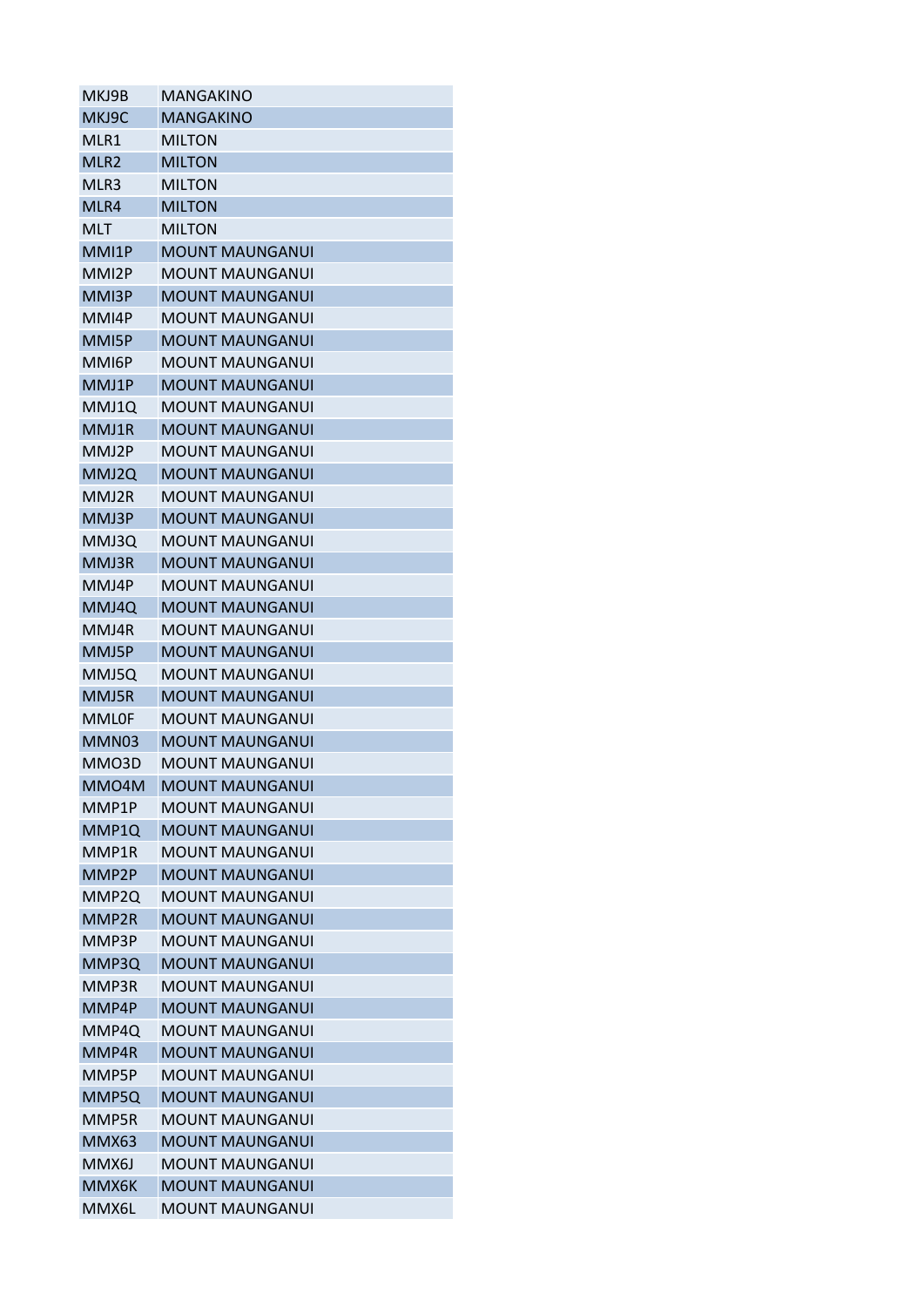| MMX6M             | <b>MOUNT MAUNGANUI</b> |
|-------------------|------------------------|
| MMZ2D             | MOUNT MAUNGANUI        |
| MNG12             | <b>MANUREWA</b>        |
| MNG1A             | MANUREWA               |
| MNG1B             | <b>MANUREWA</b>        |
| MNG1C             | MANUREWA               |
| MNG1D             | MANUREWA               |
| MNG1E             | MANUREWA               |
| MNG1F             | <b>MANUREWA</b>        |
| MNG <sub>23</sub> | MANUREWA               |
| MNG <sub>24</sub> | <b>MANUREWA</b>        |
| MNG2A             | MANUREWA               |
| MNG2B             | <b>MANUREWA</b>        |
| MNG2C             | MANUREWA               |
| MNG2D             | <b>MANUREWA</b>        |
| MNG2E             | MANUREWA               |
| MNG2F             | <b>MANUREWA</b>        |
| MNG2G             | MANUREWA               |
| MNG31             | <b>MANUREWA</b>        |
| MNG3A             | MANUREWA               |
| MNG3B             | <b>MANUREWA</b>        |
| MNG3C             | MANUREWA               |
| MNG3D             | <b>MANUREWA</b>        |
| MNG3E             | MANUREWA               |
| MNG3F             | <b>MANUREWA</b>        |
| MNG3G             | MANUREWA               |
| <b>MOA</b>        | <b>MORRINSVILLE</b>    |
|                   |                        |
| MOB               | MORRINSVILLE           |
| MOE1              | <b>MORRINSVILLE</b>    |
| MOE <sub>2</sub>  | <b>MORRINSVILLE</b>    |
| <b>MOI1</b>       | <b>MORRINSVILLE</b>    |
| MOI2              | MORRINSVILLE           |
| MO <sub>13</sub>  | <b>MORRINSVILLE</b>    |
| <b>MOJS</b>       | <b>MORRINSVILLE</b>    |
| MOMW1             | <b>MORRINSVILLE</b>    |
| MOMW <sub>2</sub> | MORRINSVILLE           |
| <b>MOO</b>        | <b>MORRINSVILLE</b>    |
| M001              | <b>MORRINSVILLE</b>    |
| <b>MOO2</b>       | <b>MORRINSVILLE</b>    |
| <b>MOQ</b>        | <b>MORRINSVILLE</b>    |
| MOQ1              | <b>MORRINSVILLE</b>    |
| MOQ10             | <b>MORRINSVILLE</b>    |
| MOQ <sub>2</sub>  | <b>MORRINSVILLE</b>    |
| MOQ3              | <b>MORRINSVILLE</b>    |
| MOQ4              | <b>MORRINSVILLE</b>    |
| MOQ5              | MORRINSVILLE           |
| MOQ6              | <b>MORRINSVILLE</b>    |
| MOQ7              | <b>MORRINSVILLE</b>    |
| MOQ8              | <b>MORRINSVILLE</b>    |
| MOQ9              | <b>MORRINSVILLE</b>    |
| <b>MOS</b>        | <b>MORRINSVILLE</b>    |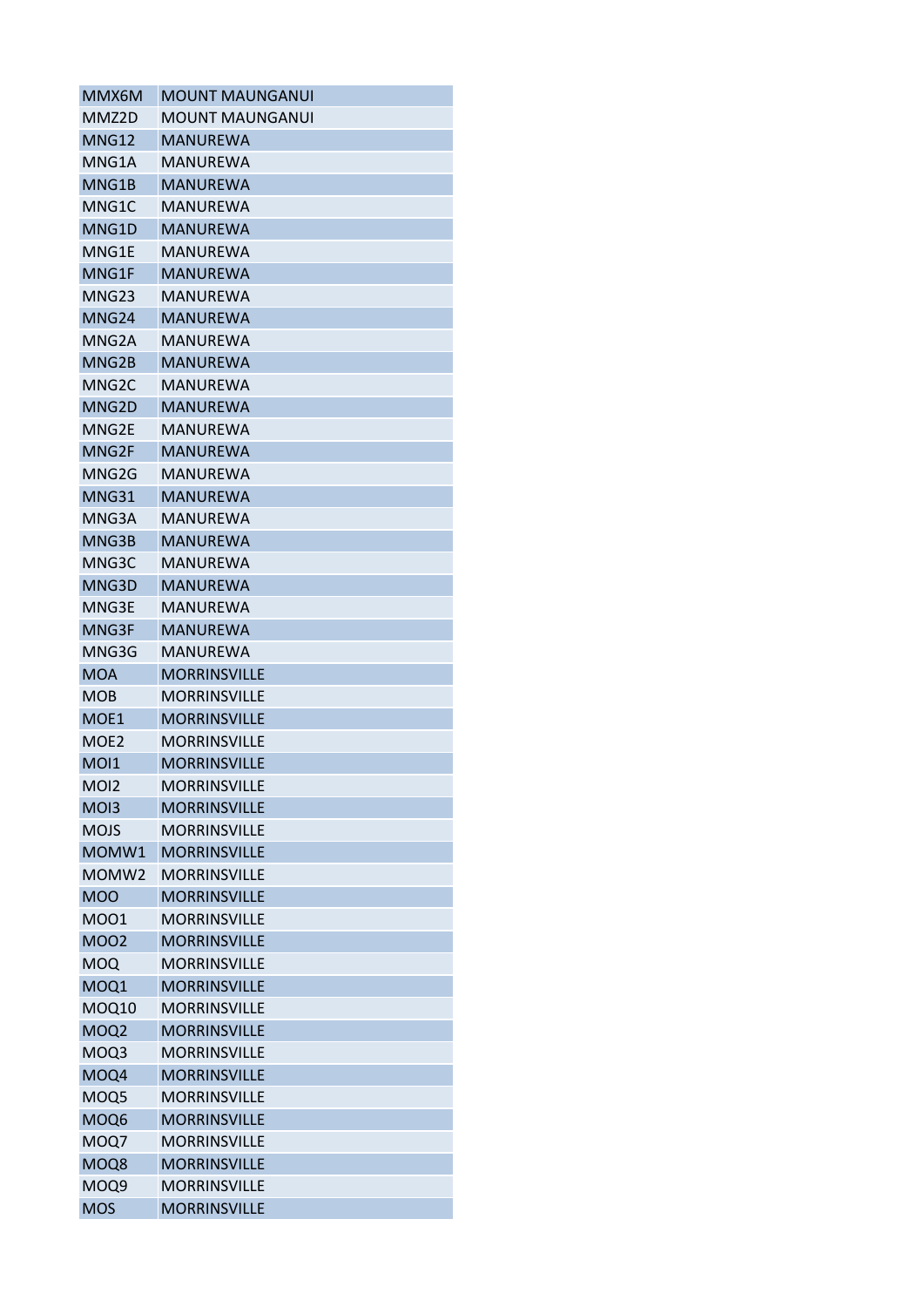| MOS1              | <b>MORRINSVILLE</b>           |
|-------------------|-------------------------------|
| MOS <sub>2</sub>  | <b>MORRINSVILLE</b>           |
| MOT1              | <b>MORRINSVILLE</b>           |
| MOT <sub>2</sub>  | <b>MORRINSVILLE</b>           |
| MOT21             | <b>MORRINSVILLE</b>           |
| <b>MOT22</b>      | <b>MORRINSVILLE</b>           |
| MOT <sub>23</sub> | <b>MORRINSVILLE</b>           |
| <b>MOT24</b>      | <b>MORRINSVILLE</b>           |
| <b>MOT25</b>      | <b>MORRINSVILLE</b>           |
| <b>MOT26</b>      | <b>MORRINSVILLE</b>           |
| MOT <sub>27</sub> | <b>MORRINSVILLE</b>           |
| MOT <sub>28</sub> | <b>MORRINSVILLE</b>           |
| MOT29             | <b>MORRINSVILLE</b>           |
| MOT <sub>3</sub>  | <b>MORRINSVILLE</b>           |
| MOT4              | <b>MORRINSVILLE</b>           |
| MOT5              | <b>MORRINSVILLE</b>           |
| MOT6              | <b>MORRINSVILLE</b>           |
| <b>MOV</b>        | <b>MORRINSVILLE</b>           |
| MOV <sub>2</sub>  | <b>MORRINSVILLE</b>           |
| MOX1              | <b>MORRINSVILLE</b>           |
| MOX <sub>2</sub>  | <b>MORRINSVILLE</b>           |
| MOX3              | <b>MORRINSVILLE</b>           |
| MOX4              | <b>MORRINSVILLE</b>           |
| MOX5              | <b>MORRINSVILLE</b>           |
| MOX6              | <b>MORRINSVILLE</b>           |
| <b>MOXS</b>       | <b>MORRINSVILLE</b>           |
| MOY               | <b>MORRINSVILLE</b>           |
| MOY <sub>1</sub>  | <b>MORRINSVILLE</b>           |
| MOY <sub>2</sub>  | <b>MORRINSVILLE</b>           |
| MPES1             | <b>PNHQ</b>                   |
| MPES11            | <b>WELLINGTON DHQ</b>         |
| MPES12            | <b>PNHQ</b>                   |
| MPES13            | <b>PNHQ</b>                   |
| MPES14            | <b>DUNEDIN CENTRAL</b>        |
| MPES15            | <b>CHRISTCHURCH</b>           |
| MPES16            | <b>GISBORNE</b>               |
| MPES17            | <b>HAMILTON CITY</b>          |
| MPES2             | <b>PNHQ</b>                   |
| MPES3             | <b>PNHQ</b>                   |
| MPES4             | <b>PNHQ</b>                   |
| MPES5             | <b>PNHQ</b>                   |
| MPES6             | <b>PNHQ</b>                   |
| MPES7             | NORTHLAND                     |
| MPES8             | <b>WAITEMATA</b>              |
| MPES <sub>9</sub> | <b>AUCKLAND CITY DISTRICT</b> |
| <b>MPGS</b>       | <b>MORRINSVILLE</b>           |
| MPI3              | <b>MATAMATA</b>               |
| MPI6A             | <b>MURUPARA</b>               |
| MPI6B             | <b>MURUPARA</b>               |
| MPJ6A             | <b>MURUPARA</b>               |
| MPJ6B             | MURUPARA                      |
|                   |                               |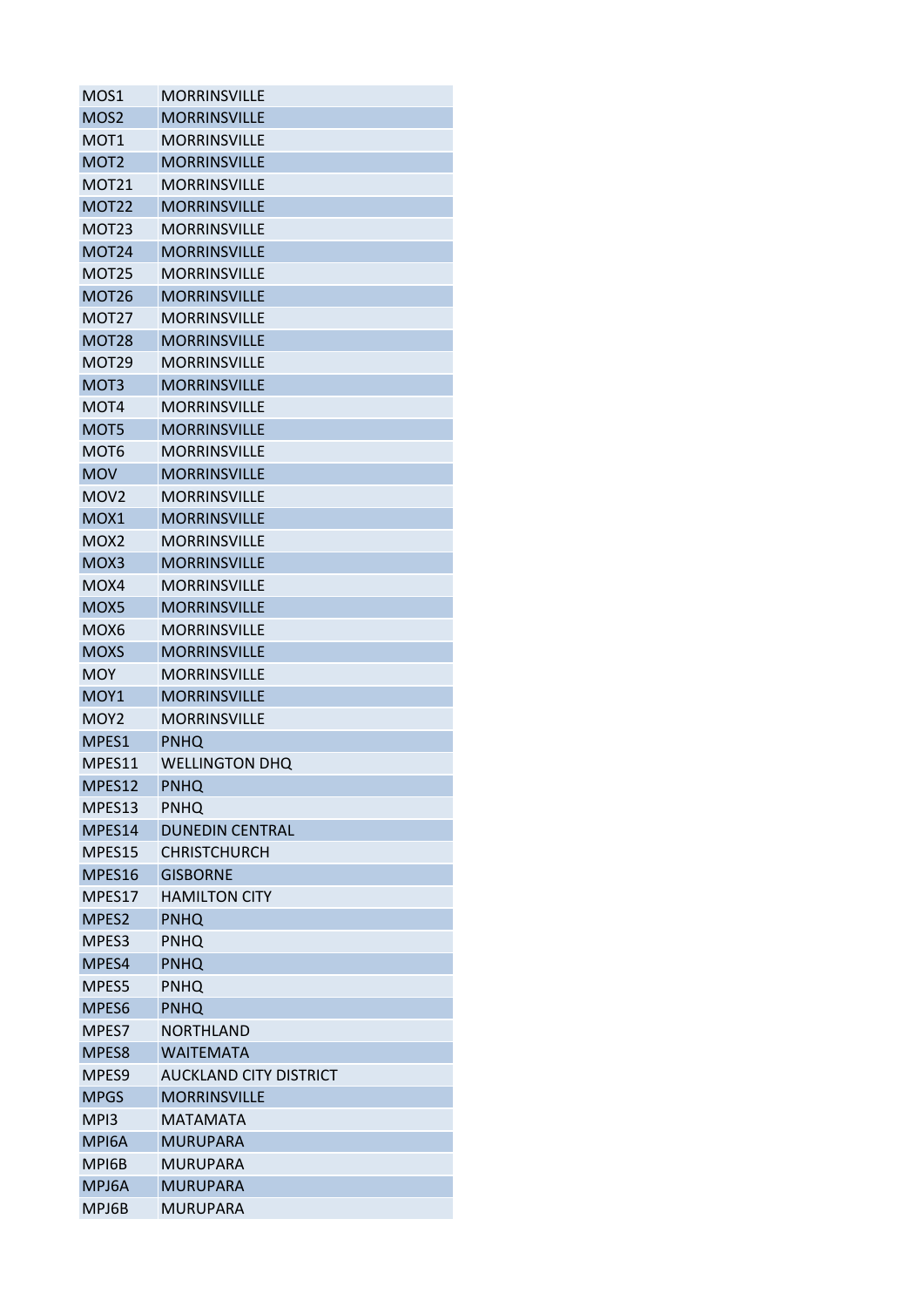| MPJ6C            | <b>MURUPARA</b>   |
|------------------|-------------------|
| MPJ6D            | MURUPARA          |
| MPP61            | <b>MURUPARA</b>   |
| MPP6A            | <b>MURUPARA</b>   |
| MPP6B            | <b>MURUPARA</b>   |
| MPP6C            | <b>MURUPARA</b>   |
| MPP6D            | <b>MURUPARA</b>   |
| MPS61            | MURUPARA          |
| <b>MPU</b>       | <b>MASTERTON</b>  |
| MPZ1C            | <b>MURUPARA</b>   |
| <b>MQR</b>       | <b>MOKAU</b>      |
| MRI1             | <b>MT ROSKILL</b> |
| <b>MRI11</b>     | <b>MT ROSKILL</b> |
| <b>MRI12</b>     | <b>MT ROSKILL</b> |
| <b>MRI13</b>     | <b>MT ROSKILL</b> |
| <b>MRI14</b>     | <b>MT ROSKILL</b> |
| <b>MRI15</b>     | <b>MT ROSKILL</b> |
| MRI2             | <b>MT ROSKILL</b> |
| <b>MRI21</b>     | <b>MT ROSKILL</b> |
| <b>MRI22</b>     | <b>MT ROSKILL</b> |
| <b>MRI23</b>     | <b>MT ROSKILL</b> |
| <b>MRI24</b>     | <b>MT ROSKILL</b> |
| <b>MRI25</b>     | <b>MT ROSKILL</b> |
| MRI3             | <b>MT ROSKILL</b> |
| <b>MRI31</b>     | <b>MT ROSKILL</b> |
| <b>MRI32</b>     | <b>MT ROSKILL</b> |
| <b>MRI33</b>     | <b>MT ROSKILL</b> |
| MRI34            | <b>MT ROSKILL</b> |
| <b>MRI35</b>     | <b>MT ROSKILL</b> |
| MRM1             | <b>NORTHLAND</b>  |
| MRO1             | <b>MT ROSKILL</b> |
| MRO <sub>2</sub> | <b>MT ROSKILL</b> |
| MRO3             | <b>MT ROSKILL</b> |
| MRO4             | <b>MT ROSKILL</b> |
| MRO <sub>5</sub> | <b>MT ROSKILL</b> |
| MRO <sub>6</sub> | <b>MT ROSKILL</b> |
| MRO7             | <b>MT ROSKILL</b> |
| <b>MRP</b>       | <b>MT ROSKILL</b> |
| MRQ1             | <b>MT ROSKILL</b> |
| MRQ11            | <b>MT ROSKILL</b> |
| <b>MRQ12</b>     | <b>MT ROSKILL</b> |
| MRQ13            | <b>MT ROSKILL</b> |
| MRQ14            | <b>MT ROSKILL</b> |
| MRQ15            | <b>MT ROSKILL</b> |
| MRQ2             | <b>MT ROSKILL</b> |
| MRQ21            | <b>MT ROSKILL</b> |
| <b>MRQ22</b>     | <b>MT ROSKILL</b> |
| MRQ23            | <b>MT ROSKILL</b> |
| MRQ24            | <b>MT ROSKILL</b> |
| MRQ25            | <b>MT ROSKILL</b> |
| MRQ3             | <b>MT ROSKILL</b> |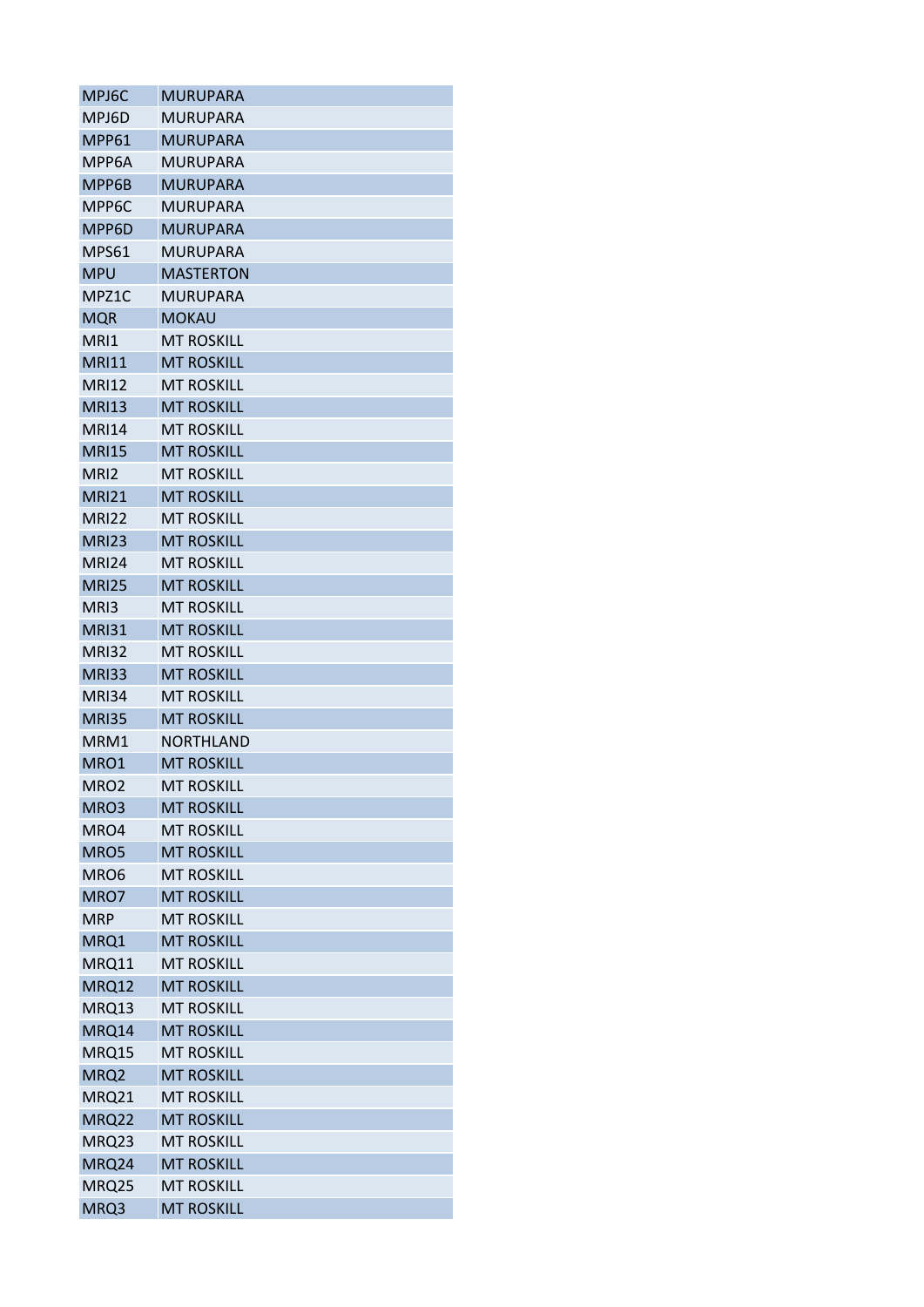| MRQ31             | <b>MT ROSKILL</b> |
|-------------------|-------------------|
| MRQ32             | <b>MT ROSKILL</b> |
| MRQ33             | <b>MT ROSKILL</b> |
| MRQ34             | <b>MT ROSKILL</b> |
| MRQ35             | <b>MT ROSKILL</b> |
| <b>MRS</b>        | <b>MT ROSKILL</b> |
| MRS1              | <b>MT ROSKILL</b> |
| MRT1              | <b>MT ROSKILL</b> |
| MRT11             | <b>MT ROSKILL</b> |
| <b>MRT12</b>      | <b>MT ROSKILL</b> |
| <b>MRT13</b>      | <b>MT ROSKILL</b> |
| <b>MRT14</b>      | <b>MT ROSKILL</b> |
| <b>MRT15</b>      | <b>MT ROSKILL</b> |
| <b>MRT21</b>      | <b>MT ROSKILL</b> |
| <b>MRT22</b>      | <b>MT ROSKILL</b> |
| <b>MRT23</b>      | <b>MT ROSKILL</b> |
| MRT <sub>24</sub> | <b>MT ROSKILL</b> |
| <b>MRT25</b>      | <b>MT ROSKILL</b> |
| MRT31             | <b>MT ROSKILL</b> |
| <b>MRT32</b>      | <b>MT ROSKILL</b> |
| MRT33             | <b>MT ROSKILL</b> |
| MRT34             | <b>MT ROSKILL</b> |
| <b>MRT35</b>      | <b>MT ROSKILL</b> |
| <b>MRY</b>        | <b>MT ROSKILL</b> |
| <b>MSA</b>        | <b>MASTERTON</b>  |
| MSB1              | <b>MASTERTON</b>  |
| MSB <sub>2</sub>  | <b>MASTERTON</b>  |
| MSB3              | <b>MASTERTON</b>  |
| MSB4              | <b>MASTERTON</b>  |
| MSB5              | <b>MASTERTON</b>  |
| <b>MSBQ</b>       | <b>MASTERTON</b>  |
| MSC1              | <b>MASTERTON</b>  |
| MSC <sub>10</sub> | <b>MASTERTON</b>  |
| <b>MSC11</b>      | <b>MASTERTON</b>  |
| <b>MSC12</b>      | <b>MASTERTON</b>  |
| <b>MSC13</b>      | <b>MASTERTON</b>  |
| MSC <sub>2</sub>  | <b>MASTERTON</b>  |
| MSC3              | <b>MASTERTON</b>  |
| MSC4              | <b>MASTERTON</b>  |
| MSC5              | <b>MASTERTON</b>  |
| MSC6              | <b>MASTERTON</b>  |
| MSC7              | <b>MASTERTON</b>  |
| MSC8              | <b>MASTERTON</b>  |
| MSC9              | <b>MASTERTON</b>  |
| <b>MSCN</b>       | <b>MASTERTON</b>  |
| MSCN1             | <b>TIMARU</b>     |
| <b>MSCP</b>       | <b>MASTERTON</b>  |
| MSCS1             | <b>MASTERTON</b>  |
| MSCS2             | <b>MASTERTON</b>  |
| MSD1              | <b>MASTERTON</b>  |
| MSD <sub>2</sub>  | <b>MASTERTON</b>  |
|                   |                   |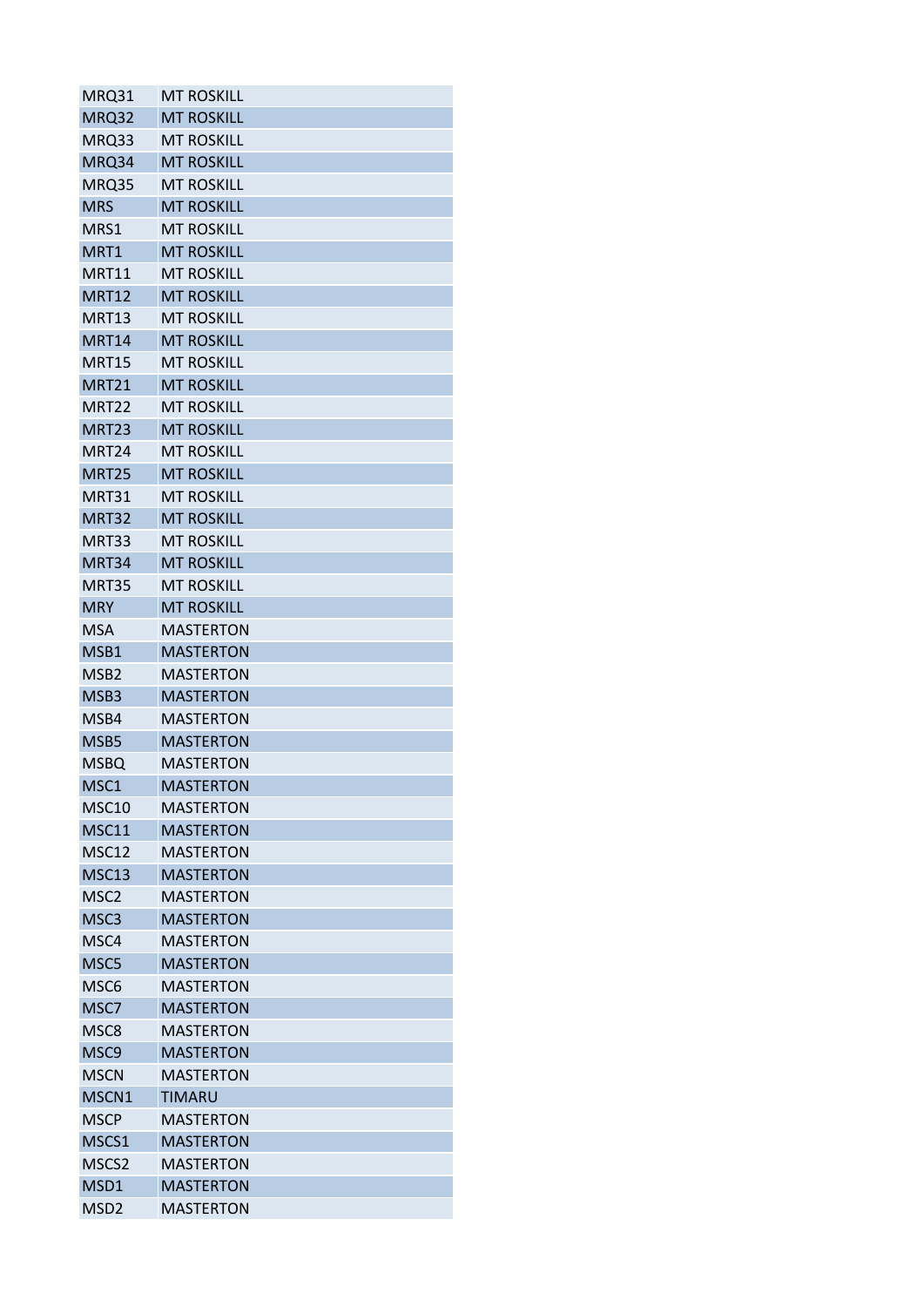| <b>MASTERTON</b><br>MSE1<br>MSE <sub>2</sub><br><b>MASTERTON</b><br>MSE3<br>MASTERTON<br>MSE4<br><b>MASTERTON</b><br>MSE5<br><b>MASTERTON</b><br>MSE6<br><b>MASTERTON</b><br>MSE7<br><b>MASTERTON</b><br><b>MSF</b><br><b>MASTERTON</b><br><b>MASTERTON</b><br>MSF6<br>MSFV1<br><b>MASTERTON</b><br>MSFV <sub>2</sub><br><b>MASTERTON</b><br><b>MASTERTON</b><br>MSFV3<br><b>MASTERTON</b><br>MSFV4<br>MSFV5<br><b>MASTERTON</b><br><b>MSG</b><br><b>MASTERTON</b><br><b>MSH</b><br><b>MASTERTON</b><br><b>MASTERTON</b><br>MSI1<br><b>MSI11</b><br><b>MASTERTON</b><br><b>MSI12</b><br><b>MASTERTON</b><br><b>MSI13</b><br><b>MASTERTON</b><br><b>MSI14</b><br><b>MASTERTON</b><br><b>MSI15</b><br><b>MASTERTON</b><br>MSI <sub>2</sub><br><b>MASTERTON</b><br><b>MSI21</b><br><b>MASTERTON</b><br><b>MSI22</b><br><b>MASTERTON</b><br><b>MSI23</b><br><b>MASTERTON</b><br>MSI24<br><b>MASTERTON</b><br><b>MSI25</b><br><b>MASTERTON</b><br><b>MASTERTON</b><br>MSI3<br><b>MSI31</b><br><b>MASTERTON</b><br><b>MASTERTON</b><br><b>MSI32</b><br><b>MASTERTON</b><br>MS <sub>133</sub><br>MSI34<br><b>MASTERTON</b><br><b>MSI35</b><br><b>MASTERTON</b><br>MSI4<br><b>MASTERTON</b><br><b>MSI41</b><br><b>MASTERTON</b><br><b>MASTERTON</b><br><b>MSI42</b><br><b>MSI43</b><br><b>MASTERTON</b><br><b>MSI44</b><br><b>MASTERTON</b><br><b>MSI45</b><br><b>MASTERTON</b><br>MS <sub>15</sub><br><b>MASTERTON</b><br><b>MSI51</b><br><b>MASTERTON</b><br><b>MSI52</b><br><b>MASTERTON</b><br><b>MSI53</b><br><b>MASTERTON</b><br><b>MSI54</b><br><b>MASTERTON</b><br><b>MSI55</b><br><b>MASTERTON</b><br><b>MSJ</b><br><b>MASTERTON</b><br><b>MSK</b><br><b>MASTERTON</b><br><b>MASTERTON</b><br>MSK1 | MSD3 | <b>MASTERTON</b> |
|-----------------------------------------------------------------------------------------------------------------------------------------------------------------------------------------------------------------------------------------------------------------------------------------------------------------------------------------------------------------------------------------------------------------------------------------------------------------------------------------------------------------------------------------------------------------------------------------------------------------------------------------------------------------------------------------------------------------------------------------------------------------------------------------------------------------------------------------------------------------------------------------------------------------------------------------------------------------------------------------------------------------------------------------------------------------------------------------------------------------------------------------------------------------------------------------------------------------------------------------------------------------------------------------------------------------------------------------------------------------------------------------------------------------------------------------------------------------------------------------------------------------------------------------------------------------------------------------------------------------------------------------------------------------------------------------------------|------|------------------|
|                                                                                                                                                                                                                                                                                                                                                                                                                                                                                                                                                                                                                                                                                                                                                                                                                                                                                                                                                                                                                                                                                                                                                                                                                                                                                                                                                                                                                                                                                                                                                                                                                                                                                                     |      |                  |
|                                                                                                                                                                                                                                                                                                                                                                                                                                                                                                                                                                                                                                                                                                                                                                                                                                                                                                                                                                                                                                                                                                                                                                                                                                                                                                                                                                                                                                                                                                                                                                                                                                                                                                     |      |                  |
|                                                                                                                                                                                                                                                                                                                                                                                                                                                                                                                                                                                                                                                                                                                                                                                                                                                                                                                                                                                                                                                                                                                                                                                                                                                                                                                                                                                                                                                                                                                                                                                                                                                                                                     |      |                  |
|                                                                                                                                                                                                                                                                                                                                                                                                                                                                                                                                                                                                                                                                                                                                                                                                                                                                                                                                                                                                                                                                                                                                                                                                                                                                                                                                                                                                                                                                                                                                                                                                                                                                                                     |      |                  |
|                                                                                                                                                                                                                                                                                                                                                                                                                                                                                                                                                                                                                                                                                                                                                                                                                                                                                                                                                                                                                                                                                                                                                                                                                                                                                                                                                                                                                                                                                                                                                                                                                                                                                                     |      |                  |
|                                                                                                                                                                                                                                                                                                                                                                                                                                                                                                                                                                                                                                                                                                                                                                                                                                                                                                                                                                                                                                                                                                                                                                                                                                                                                                                                                                                                                                                                                                                                                                                                                                                                                                     |      |                  |
|                                                                                                                                                                                                                                                                                                                                                                                                                                                                                                                                                                                                                                                                                                                                                                                                                                                                                                                                                                                                                                                                                                                                                                                                                                                                                                                                                                                                                                                                                                                                                                                                                                                                                                     |      |                  |
|                                                                                                                                                                                                                                                                                                                                                                                                                                                                                                                                                                                                                                                                                                                                                                                                                                                                                                                                                                                                                                                                                                                                                                                                                                                                                                                                                                                                                                                                                                                                                                                                                                                                                                     |      |                  |
|                                                                                                                                                                                                                                                                                                                                                                                                                                                                                                                                                                                                                                                                                                                                                                                                                                                                                                                                                                                                                                                                                                                                                                                                                                                                                                                                                                                                                                                                                                                                                                                                                                                                                                     |      |                  |
|                                                                                                                                                                                                                                                                                                                                                                                                                                                                                                                                                                                                                                                                                                                                                                                                                                                                                                                                                                                                                                                                                                                                                                                                                                                                                                                                                                                                                                                                                                                                                                                                                                                                                                     |      |                  |
|                                                                                                                                                                                                                                                                                                                                                                                                                                                                                                                                                                                                                                                                                                                                                                                                                                                                                                                                                                                                                                                                                                                                                                                                                                                                                                                                                                                                                                                                                                                                                                                                                                                                                                     |      |                  |
|                                                                                                                                                                                                                                                                                                                                                                                                                                                                                                                                                                                                                                                                                                                                                                                                                                                                                                                                                                                                                                                                                                                                                                                                                                                                                                                                                                                                                                                                                                                                                                                                                                                                                                     |      |                  |
|                                                                                                                                                                                                                                                                                                                                                                                                                                                                                                                                                                                                                                                                                                                                                                                                                                                                                                                                                                                                                                                                                                                                                                                                                                                                                                                                                                                                                                                                                                                                                                                                                                                                                                     |      |                  |
|                                                                                                                                                                                                                                                                                                                                                                                                                                                                                                                                                                                                                                                                                                                                                                                                                                                                                                                                                                                                                                                                                                                                                                                                                                                                                                                                                                                                                                                                                                                                                                                                                                                                                                     |      |                  |
|                                                                                                                                                                                                                                                                                                                                                                                                                                                                                                                                                                                                                                                                                                                                                                                                                                                                                                                                                                                                                                                                                                                                                                                                                                                                                                                                                                                                                                                                                                                                                                                                                                                                                                     |      |                  |
|                                                                                                                                                                                                                                                                                                                                                                                                                                                                                                                                                                                                                                                                                                                                                                                                                                                                                                                                                                                                                                                                                                                                                                                                                                                                                                                                                                                                                                                                                                                                                                                                                                                                                                     |      |                  |
|                                                                                                                                                                                                                                                                                                                                                                                                                                                                                                                                                                                                                                                                                                                                                                                                                                                                                                                                                                                                                                                                                                                                                                                                                                                                                                                                                                                                                                                                                                                                                                                                                                                                                                     |      |                  |
|                                                                                                                                                                                                                                                                                                                                                                                                                                                                                                                                                                                                                                                                                                                                                                                                                                                                                                                                                                                                                                                                                                                                                                                                                                                                                                                                                                                                                                                                                                                                                                                                                                                                                                     |      |                  |
|                                                                                                                                                                                                                                                                                                                                                                                                                                                                                                                                                                                                                                                                                                                                                                                                                                                                                                                                                                                                                                                                                                                                                                                                                                                                                                                                                                                                                                                                                                                                                                                                                                                                                                     |      |                  |
|                                                                                                                                                                                                                                                                                                                                                                                                                                                                                                                                                                                                                                                                                                                                                                                                                                                                                                                                                                                                                                                                                                                                                                                                                                                                                                                                                                                                                                                                                                                                                                                                                                                                                                     |      |                  |
|                                                                                                                                                                                                                                                                                                                                                                                                                                                                                                                                                                                                                                                                                                                                                                                                                                                                                                                                                                                                                                                                                                                                                                                                                                                                                                                                                                                                                                                                                                                                                                                                                                                                                                     |      |                  |
|                                                                                                                                                                                                                                                                                                                                                                                                                                                                                                                                                                                                                                                                                                                                                                                                                                                                                                                                                                                                                                                                                                                                                                                                                                                                                                                                                                                                                                                                                                                                                                                                                                                                                                     |      |                  |
|                                                                                                                                                                                                                                                                                                                                                                                                                                                                                                                                                                                                                                                                                                                                                                                                                                                                                                                                                                                                                                                                                                                                                                                                                                                                                                                                                                                                                                                                                                                                                                                                                                                                                                     |      |                  |
|                                                                                                                                                                                                                                                                                                                                                                                                                                                                                                                                                                                                                                                                                                                                                                                                                                                                                                                                                                                                                                                                                                                                                                                                                                                                                                                                                                                                                                                                                                                                                                                                                                                                                                     |      |                  |
|                                                                                                                                                                                                                                                                                                                                                                                                                                                                                                                                                                                                                                                                                                                                                                                                                                                                                                                                                                                                                                                                                                                                                                                                                                                                                                                                                                                                                                                                                                                                                                                                                                                                                                     |      |                  |
|                                                                                                                                                                                                                                                                                                                                                                                                                                                                                                                                                                                                                                                                                                                                                                                                                                                                                                                                                                                                                                                                                                                                                                                                                                                                                                                                                                                                                                                                                                                                                                                                                                                                                                     |      |                  |
|                                                                                                                                                                                                                                                                                                                                                                                                                                                                                                                                                                                                                                                                                                                                                                                                                                                                                                                                                                                                                                                                                                                                                                                                                                                                                                                                                                                                                                                                                                                                                                                                                                                                                                     |      |                  |
|                                                                                                                                                                                                                                                                                                                                                                                                                                                                                                                                                                                                                                                                                                                                                                                                                                                                                                                                                                                                                                                                                                                                                                                                                                                                                                                                                                                                                                                                                                                                                                                                                                                                                                     |      |                  |
|                                                                                                                                                                                                                                                                                                                                                                                                                                                                                                                                                                                                                                                                                                                                                                                                                                                                                                                                                                                                                                                                                                                                                                                                                                                                                                                                                                                                                                                                                                                                                                                                                                                                                                     |      |                  |
|                                                                                                                                                                                                                                                                                                                                                                                                                                                                                                                                                                                                                                                                                                                                                                                                                                                                                                                                                                                                                                                                                                                                                                                                                                                                                                                                                                                                                                                                                                                                                                                                                                                                                                     |      |                  |
|                                                                                                                                                                                                                                                                                                                                                                                                                                                                                                                                                                                                                                                                                                                                                                                                                                                                                                                                                                                                                                                                                                                                                                                                                                                                                                                                                                                                                                                                                                                                                                                                                                                                                                     |      |                  |
|                                                                                                                                                                                                                                                                                                                                                                                                                                                                                                                                                                                                                                                                                                                                                                                                                                                                                                                                                                                                                                                                                                                                                                                                                                                                                                                                                                                                                                                                                                                                                                                                                                                                                                     |      |                  |
|                                                                                                                                                                                                                                                                                                                                                                                                                                                                                                                                                                                                                                                                                                                                                                                                                                                                                                                                                                                                                                                                                                                                                                                                                                                                                                                                                                                                                                                                                                                                                                                                                                                                                                     |      |                  |
|                                                                                                                                                                                                                                                                                                                                                                                                                                                                                                                                                                                                                                                                                                                                                                                                                                                                                                                                                                                                                                                                                                                                                                                                                                                                                                                                                                                                                                                                                                                                                                                                                                                                                                     |      |                  |
|                                                                                                                                                                                                                                                                                                                                                                                                                                                                                                                                                                                                                                                                                                                                                                                                                                                                                                                                                                                                                                                                                                                                                                                                                                                                                                                                                                                                                                                                                                                                                                                                                                                                                                     |      |                  |
|                                                                                                                                                                                                                                                                                                                                                                                                                                                                                                                                                                                                                                                                                                                                                                                                                                                                                                                                                                                                                                                                                                                                                                                                                                                                                                                                                                                                                                                                                                                                                                                                                                                                                                     |      |                  |
|                                                                                                                                                                                                                                                                                                                                                                                                                                                                                                                                                                                                                                                                                                                                                                                                                                                                                                                                                                                                                                                                                                                                                                                                                                                                                                                                                                                                                                                                                                                                                                                                                                                                                                     |      |                  |
|                                                                                                                                                                                                                                                                                                                                                                                                                                                                                                                                                                                                                                                                                                                                                                                                                                                                                                                                                                                                                                                                                                                                                                                                                                                                                                                                                                                                                                                                                                                                                                                                                                                                                                     |      |                  |
|                                                                                                                                                                                                                                                                                                                                                                                                                                                                                                                                                                                                                                                                                                                                                                                                                                                                                                                                                                                                                                                                                                                                                                                                                                                                                                                                                                                                                                                                                                                                                                                                                                                                                                     |      |                  |
|                                                                                                                                                                                                                                                                                                                                                                                                                                                                                                                                                                                                                                                                                                                                                                                                                                                                                                                                                                                                                                                                                                                                                                                                                                                                                                                                                                                                                                                                                                                                                                                                                                                                                                     |      |                  |
|                                                                                                                                                                                                                                                                                                                                                                                                                                                                                                                                                                                                                                                                                                                                                                                                                                                                                                                                                                                                                                                                                                                                                                                                                                                                                                                                                                                                                                                                                                                                                                                                                                                                                                     |      |                  |
|                                                                                                                                                                                                                                                                                                                                                                                                                                                                                                                                                                                                                                                                                                                                                                                                                                                                                                                                                                                                                                                                                                                                                                                                                                                                                                                                                                                                                                                                                                                                                                                                                                                                                                     |      |                  |
|                                                                                                                                                                                                                                                                                                                                                                                                                                                                                                                                                                                                                                                                                                                                                                                                                                                                                                                                                                                                                                                                                                                                                                                                                                                                                                                                                                                                                                                                                                                                                                                                                                                                                                     |      |                  |
|                                                                                                                                                                                                                                                                                                                                                                                                                                                                                                                                                                                                                                                                                                                                                                                                                                                                                                                                                                                                                                                                                                                                                                                                                                                                                                                                                                                                                                                                                                                                                                                                                                                                                                     |      |                  |
|                                                                                                                                                                                                                                                                                                                                                                                                                                                                                                                                                                                                                                                                                                                                                                                                                                                                                                                                                                                                                                                                                                                                                                                                                                                                                                                                                                                                                                                                                                                                                                                                                                                                                                     |      |                  |
|                                                                                                                                                                                                                                                                                                                                                                                                                                                                                                                                                                                                                                                                                                                                                                                                                                                                                                                                                                                                                                                                                                                                                                                                                                                                                                                                                                                                                                                                                                                                                                                                                                                                                                     |      |                  |
|                                                                                                                                                                                                                                                                                                                                                                                                                                                                                                                                                                                                                                                                                                                                                                                                                                                                                                                                                                                                                                                                                                                                                                                                                                                                                                                                                                                                                                                                                                                                                                                                                                                                                                     |      |                  |
|                                                                                                                                                                                                                                                                                                                                                                                                                                                                                                                                                                                                                                                                                                                                                                                                                                                                                                                                                                                                                                                                                                                                                                                                                                                                                                                                                                                                                                                                                                                                                                                                                                                                                                     |      |                  |
|                                                                                                                                                                                                                                                                                                                                                                                                                                                                                                                                                                                                                                                                                                                                                                                                                                                                                                                                                                                                                                                                                                                                                                                                                                                                                                                                                                                                                                                                                                                                                                                                                                                                                                     |      |                  |
|                                                                                                                                                                                                                                                                                                                                                                                                                                                                                                                                                                                                                                                                                                                                                                                                                                                                                                                                                                                                                                                                                                                                                                                                                                                                                                                                                                                                                                                                                                                                                                                                                                                                                                     | MSN1 | <b>MASTERTON</b> |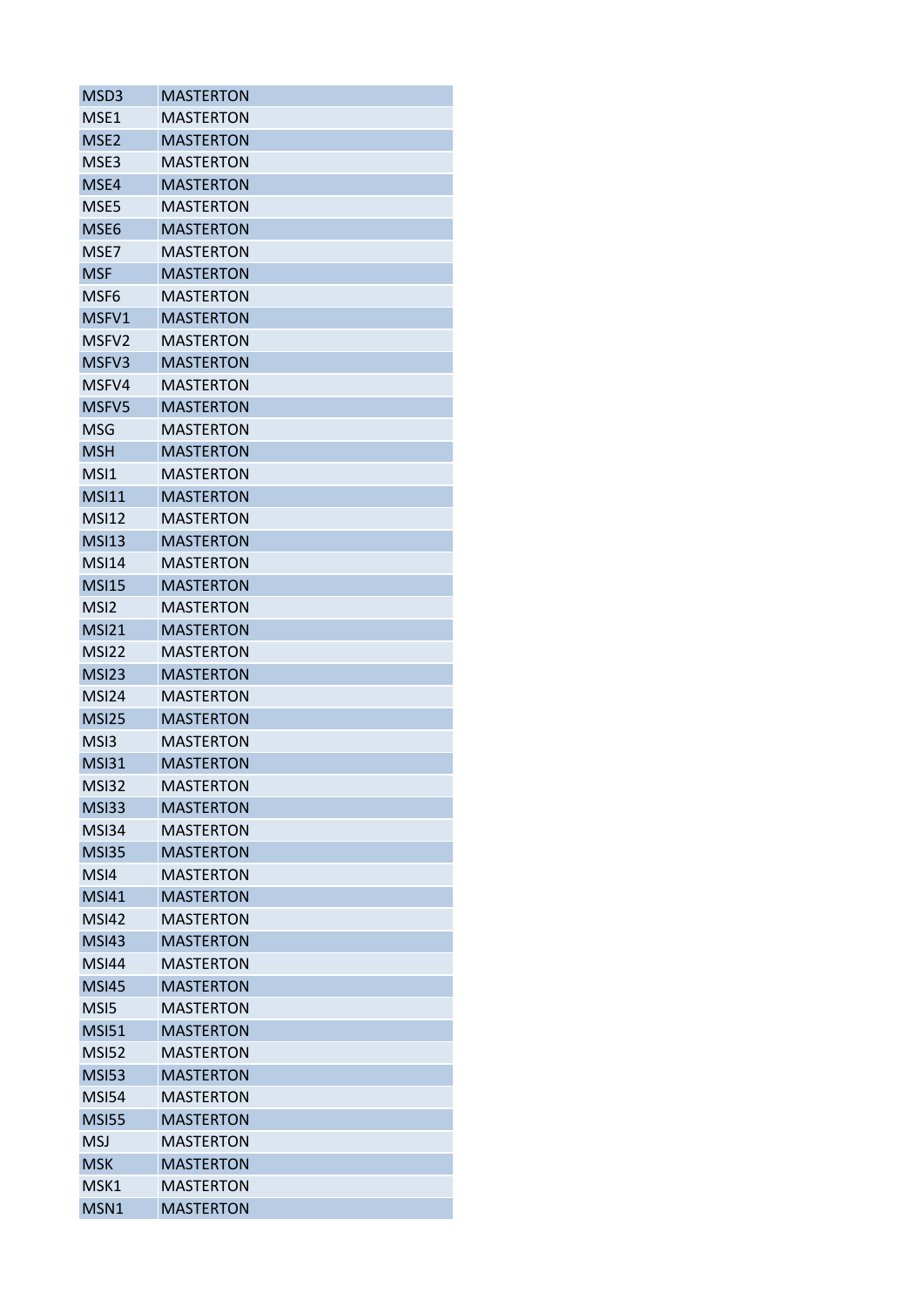| MSN <sub>2</sub> | <b>MASTERTON</b>  |
|------------------|-------------------|
| <b>MSO10</b>     | <b>LOWER HUTT</b> |
| <b>MSO11</b>     | <b>LOWER HUTT</b> |
| <b>MSO12</b>     | <b>LOWER HUTT</b> |
| <b>MSOS</b>      | <b>MASTERTON</b>  |
| MSP1             | <b>MASTERTON</b>  |
| MSP <sub>2</sub> | <b>MASTERTON</b>  |
| MSP3             | <b>MASTERTON</b>  |
| <b>MSPS</b>      | <b>MASTERTON</b>  |
| MSQ1             | <b>MASTERTON</b>  |
| MSQ11            | <b>MASTERTON</b>  |
| MSQ12            | <b>MASTERTON</b>  |
| MSQ13            | <b>MASTERTON</b>  |
| MSQ14            | <b>MASTERTON</b>  |
| MSQ15            | <b>MASTERTON</b>  |
| MSQ <sub>2</sub> | <b>MASTERTON</b>  |
| <b>MSQ21</b>     | <b>MASTERTON</b>  |
| MSQ22            | <b>MASTERTON</b>  |
| MSQ23            | <b>MASTERTON</b>  |
| MSQ24            | <b>MASTERTON</b>  |
| MSQ25            | <b>MASTERTON</b>  |
| MSQ3             | <b>MASTERTON</b>  |
| MSQ31            | <b>MASTERTON</b>  |
| MSQ32            | <b>MASTERTON</b>  |
| MSQ33            | <b>MASTERTON</b>  |
| MSQ34            | <b>MASTERTON</b>  |
| MSQ35            | <b>MASTERTON</b>  |
| MSQ4             | <b>MASTERTON</b>  |
| MSQ41            | <b>MASTERTON</b>  |
| MSQ42            | <b>MASTERTON</b>  |
| MSQ43            | <b>MASTERTON</b>  |
| MSQ44            | <b>MASTERTON</b>  |
| MSQ45            | <b>MASTERTON</b>  |
| MSQ5             | <b>MASTERTON</b>  |
| MSQ51            | <b>MASTERTON</b>  |
| <b>MSQ52</b>     | <b>MASTERTON</b>  |
| MSQ53            | <b>MASTERTON</b>  |
| MSQ54            | <b>MASTERTON</b>  |
| MSQ55            | <b>MASTERTON</b>  |
| MSR1             | <b>MASTERTON</b>  |
| MSR <sub>2</sub> | <b>MASTERTON</b>  |
| MSS1             | <b>MASTERTON</b>  |
| MSS <sub>2</sub> | <b>MASTERTON</b>  |
| MSS3             | <b>MASTERTON</b>  |
| MSS4             | <b>MASTERTON</b>  |
| MSS5             | <b>MASTERTON</b>  |
| MSSAR1           | <b>MASTERTON</b>  |
| MSSAR2           | <b>MASTERTON</b>  |
| MSSAR3           | <b>MASTERTON</b>  |
| MSSAR4           | <b>MASTERTON</b>  |
| MSSAR5           | <b>MASTERTON</b>  |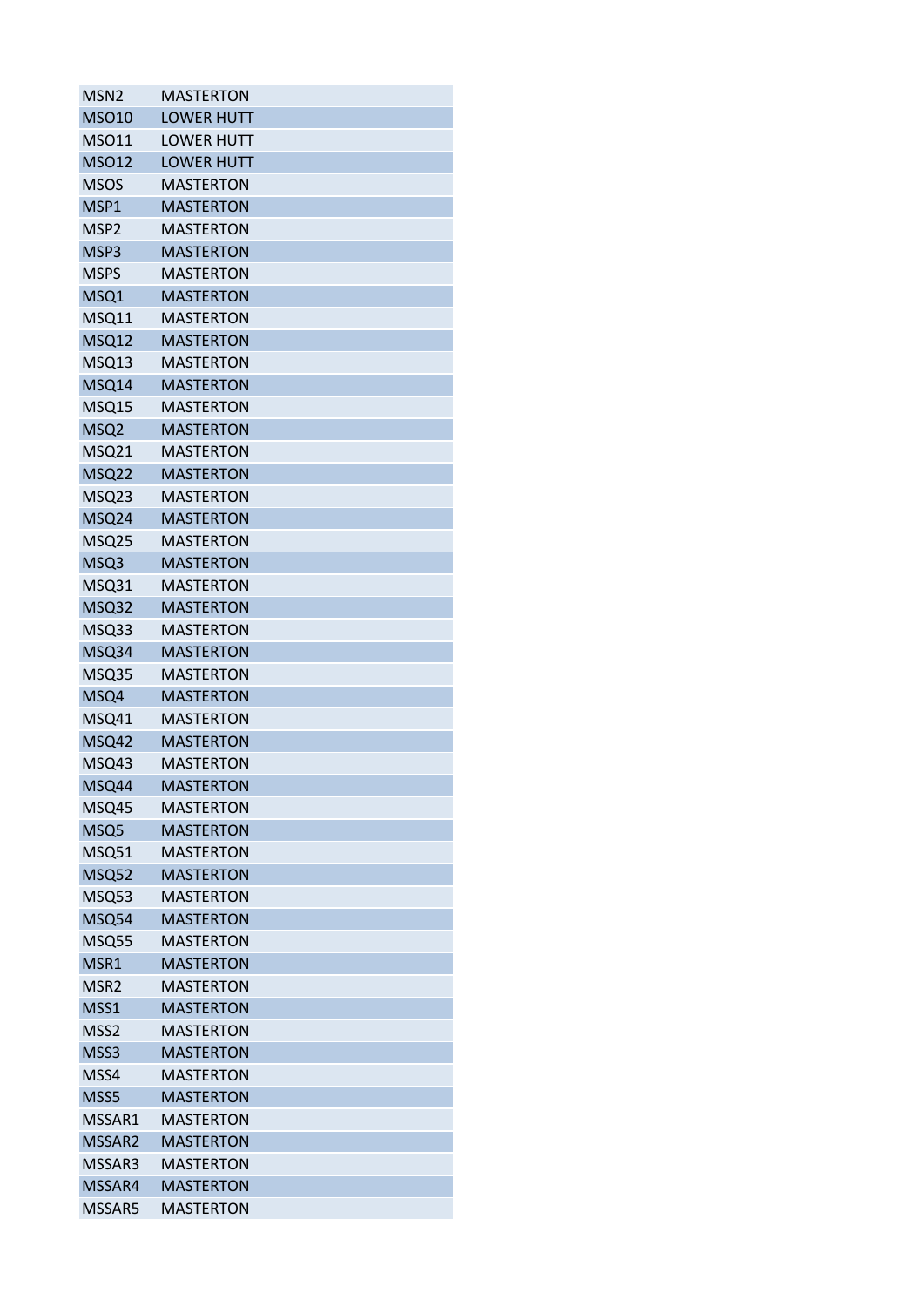| MSSAR6                   | <b>MASTERTON</b>    |
|--------------------------|---------------------|
| <b>MSST</b>              | <b>MASTERTON</b>    |
| MST1                     | <b>MASTERTON</b>    |
| MST <sub>2</sub>         | <b>MASTERTON</b>    |
| MST3                     | <b>MASTERTON</b>    |
| MST4                     | <b>MASTERTON</b>    |
| MST5                     | <b>MASTERTON</b>    |
| MST <sub>6</sub>         | <b>MASTERTON</b>    |
| MST7                     | <b>MASTERTON</b>    |
| MST8                     | <b>MASTERTON</b>    |
| MST9                     | <b>MASTERTON</b>    |
| MSTA                     | MASTERTON           |
| <b>MSTB</b>              | <b>MASTERTON</b>    |
| MSTC                     | <b>MASTERTON</b>    |
| <b>MSTD</b>              | <b>MASTERTON</b>    |
| <b>MSTE</b>              | <b>MASTERTON</b>    |
| <b>MSU</b>               | <b>MASTERTON</b>    |
| MSV                      | <b>MASTERTON</b>    |
| MSW1                     | <b>MASTERTON</b>    |
| MSW2                     | <b>MASTERTON</b>    |
| MSX1                     | <b>MASTERTON</b>    |
| MSX <sub>2</sub>         | <b>MASTERTON</b>    |
| MSX3                     | <b>MASTERTON</b>    |
| MSX4                     | <b>MASTERTON</b>    |
| MSX5                     | <b>MASTERTON</b>    |
| <b>MSXS</b>              | <b>MASTERTON</b>    |
| <b>MSY</b>               | <b>MASTERTON</b>    |
|                          |                     |
| MSY1                     | MASTERTON           |
| MSY <sub>2</sub><br>MSY3 | <b>MASTERTON</b>    |
|                          | <b>MASTERTON</b>    |
| MSY4                     | <b>MASTERTON</b>    |
| MSY5                     | <b>MASTERTON</b>    |
| <b>MTR</b>               | <b>MANUTUKE</b>     |
| <b>MUR</b>               | <b>MAUNGATUROTO</b> |
| <b>MUT</b>               | <b>MAUNGATUROTO</b> |
| <b>MWH</b>               | <b>MASTERTON</b>    |
| MWH1                     | <b>MASTERTON</b>    |
| MWH <sub>2</sub>         | <b>MASTERTON</b>    |
| MWH3                     | <b>MASTERTON</b>    |
| MWH4                     | <b>MASTERTON</b>    |
| MWH <sub>5</sub>         | <b>MASTERTON</b>    |
| <b>MWHS</b>              | <b>MASTERTON</b>    |
| <b>MWR</b>               | <b>MATAWAI</b>      |
| <b>MXCP</b>              | <b>MOSGIEL</b>      |
| MXCP2                    | <b>MOSGIEL</b>      |
| <b>MXH</b>               | <b>MOSGIEL</b>      |
| MXI1                     | <b>MOSGIEL</b>      |
| MXI2                     | <b>MOSGIEL</b>      |
| MX <sub>13</sub>         | <b>MOSGIEL</b>      |
| MXI4                     | <b>MOSGIEL</b>      |
| MXI5                     | <b>MOSGIEL</b>      |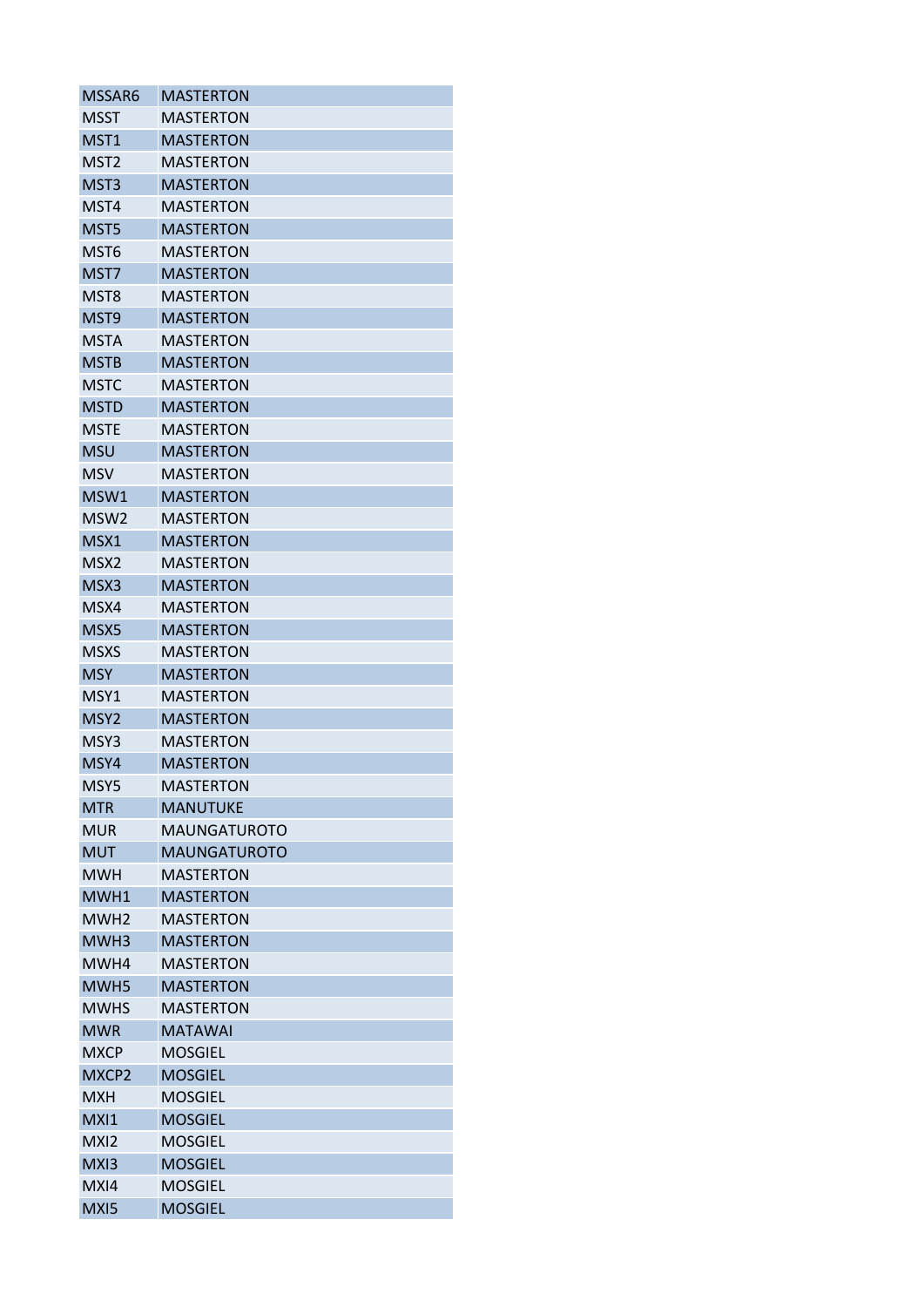| MXJ1             | <b>MOSGIEL</b> |
|------------------|----------------|
| MXJ2             | <b>MOSGIEL</b> |
| MXJ3             | <b>MOSGIEL</b> |
| MXJ4             | <b>MOSGIEL</b> |
| <b>MXJS</b>      | <b>MOSGIEL</b> |
| <b>MXN</b>       | <b>MOSGIEL</b> |
| MXO1             | <b>MOSGIEL</b> |
| MXO <sub>2</sub> | <b>MOSGIEL</b> |
| MXO3             | <b>MOSGIEL</b> |
| MXO4             | <b>MOSGIEL</b> |
| MXQ1             | <b>MOSGIEL</b> |
| <b>MXQ10</b>     | <b>MOSGIEL</b> |
| MXQ2             | <b>MOSGIEL</b> |
| MXQ3             | <b>MOSGIEL</b> |
| MXQ4             | <b>MOSGIEL</b> |
| MXQ5             | <b>MOSGIEL</b> |
| MXQ6             | <b>MOSGIEL</b> |
| MXQ7             | <b>MOSGIEL</b> |
| MXQ8             | <b>MOSGIEL</b> |
| MXQ9             | <b>MOSGIEL</b> |
| <b>MXS</b>       | <b>MOSGIEL</b> |
| MXT1             | <b>MOSGIEL</b> |
| MXT <sub>2</sub> | <b>MOSGIEL</b> |
| MXT3             | <b>MOSGIEL</b> |
| MXW1             | <b>MOSGIEL</b> |
| MXW <sub>2</sub> | <b>MOSGIEL</b> |
| MXW3             | <b>MOSGIEL</b> |
| <b>MXY</b>       | <b>MOSGIEL</b> |
| MYB1             | <b>MARTON</b>  |
| MYB <sub>2</sub> | <b>MARTON</b>  |
| MYB3             |                |
|                  | <b>MARTON</b>  |
| MYB4             | <b>MARTON</b>  |
| MYB5             | <b>MARTON</b>  |
| MYC1             | <b>MARTON</b>  |
| MYC <sub>2</sub> | <b>MARTON</b>  |
| MYC <sub>3</sub> | <b>MARTON</b>  |
| MYC4             | <b>MARTON</b>  |
| MYC5             | <b>MARTON</b>  |
| <b>MYCP</b>      | <b>MARTON</b>  |
| MYE1             | <b>MARTON</b>  |
| MYE <sub>2</sub> | <b>MARTON</b>  |
| MYE3             | <b>MARTON</b>  |
| MYE4             | <b>MARTON</b>  |
| MYE5             | <b>MARTON</b>  |
| MYG1             | <b>MARTON</b>  |
| MYG <sub>2</sub> | <b>MARTON</b>  |
| MYG3             | <b>MARTON</b>  |
| MYG4             | <b>MARTON</b>  |
| MYG5             | <b>MARTON</b>  |
| MYI1             | <b>MARTON</b>  |
| <b>MYI12</b>     | <b>MARTON</b>  |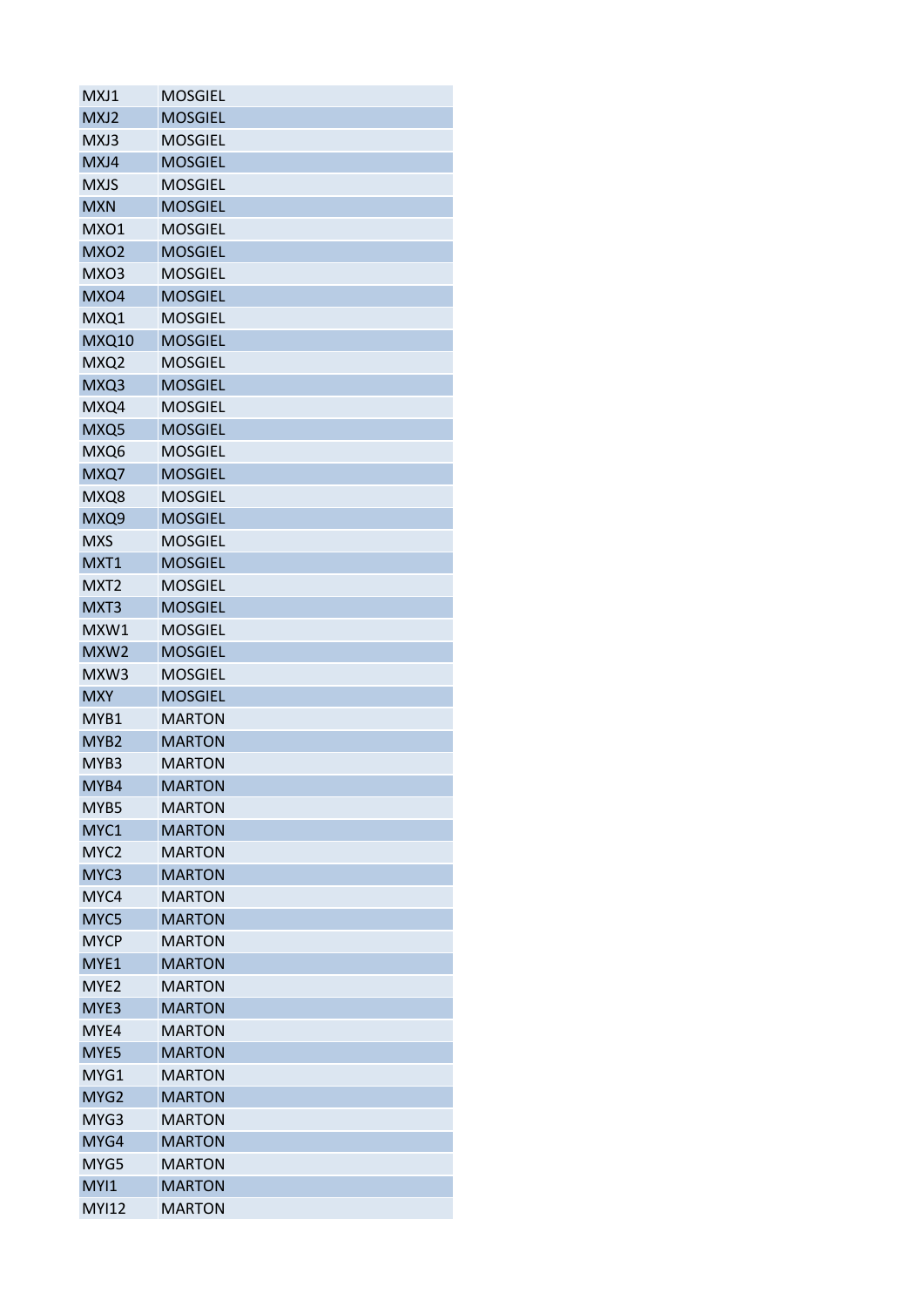| <b>MYI13</b>     | <b>MARTON</b> |
|------------------|---------------|
| <b>MYI14</b>     | <b>MARTON</b> |
| <b>MYI15</b>     | <b>MARTON</b> |
| MYI2             | <b>MARTON</b> |
| <b>MYI22</b>     | <b>MARTON</b> |
| <b>MYI23</b>     | <b>MARTON</b> |
| <b>MYI24</b>     | <b>MARTON</b> |
| <b>MYI25</b>     | <b>MARTON</b> |
| MY <sub>13</sub> | <b>MARTON</b> |
| <b>MYI32</b>     | <b>MARTON</b> |
| <b>MYI33</b>     | <b>MARTON</b> |
| <b>MYI34</b>     | MARTON        |
| <b>MYI35</b>     | <b>MARTON</b> |
| MYI4             | <b>MARTON</b> |
| <b>MYI42</b>     | <b>MARTON</b> |
| <b>MYI43</b>     | <b>MARTON</b> |
| <b>MYI44</b>     | <b>MARTON</b> |
| <b>MYI45</b>     | <b>MARTON</b> |
| MY <sub>15</sub> | <b>MARTON</b> |
| <b>MYI52</b>     | <b>MARTON</b> |
| <b>MYI53</b>     | <b>MARTON</b> |
| <b>MYI54</b>     | <b>MARTON</b> |
| <b>MYI55</b>     | <b>MARTON</b> |
| <b>MYN</b>       | <b>MARTON</b> |
| MYO1             | <b>MARTON</b> |
| MYO <sub>2</sub> | <b>MARTON</b> |
| MYO3             | <b>MARTON</b> |
| MYO4             | <b>MARTON</b> |
| MYO <sub>5</sub> | <b>MARTON</b> |
| MYQ1             | <b>MARTON</b> |
| MYQ2             | <b>MARTON</b> |
| MYQ3             | <b>MARTON</b> |
| MYQ4             | <b>MARTON</b> |
| MYQ5             | <b>MARTON</b> |
| MYQ6             | <b>MARTON</b> |
| MYQ7             | <b>MARTON</b> |
| MYR1             | <b>MARTON</b> |
| MYR <sub>2</sub> | <b>MARTON</b> |
| MYR3             | <b>MARTON</b> |
| MYR4             | <b>MARTON</b> |
| MYR5             | <b>MARTON</b> |
| MYS1             | <b>MARTON</b> |
| MYS2             | <b>MARTON</b> |
| MYS3             | <b>MARTON</b> |
| MYS4             | <b>MARTON</b> |
| MYS5             | <b>MARTON</b> |
| MYT1             | <b>MARTON</b> |
| <b>MYT12</b>     | <b>MARTON</b> |
| <b>MYT13</b>     | <b>MARTON</b> |
| <b>MYT14</b>     | <b>MARTON</b> |
| <b>MYT15</b>     | <b>MARTON</b> |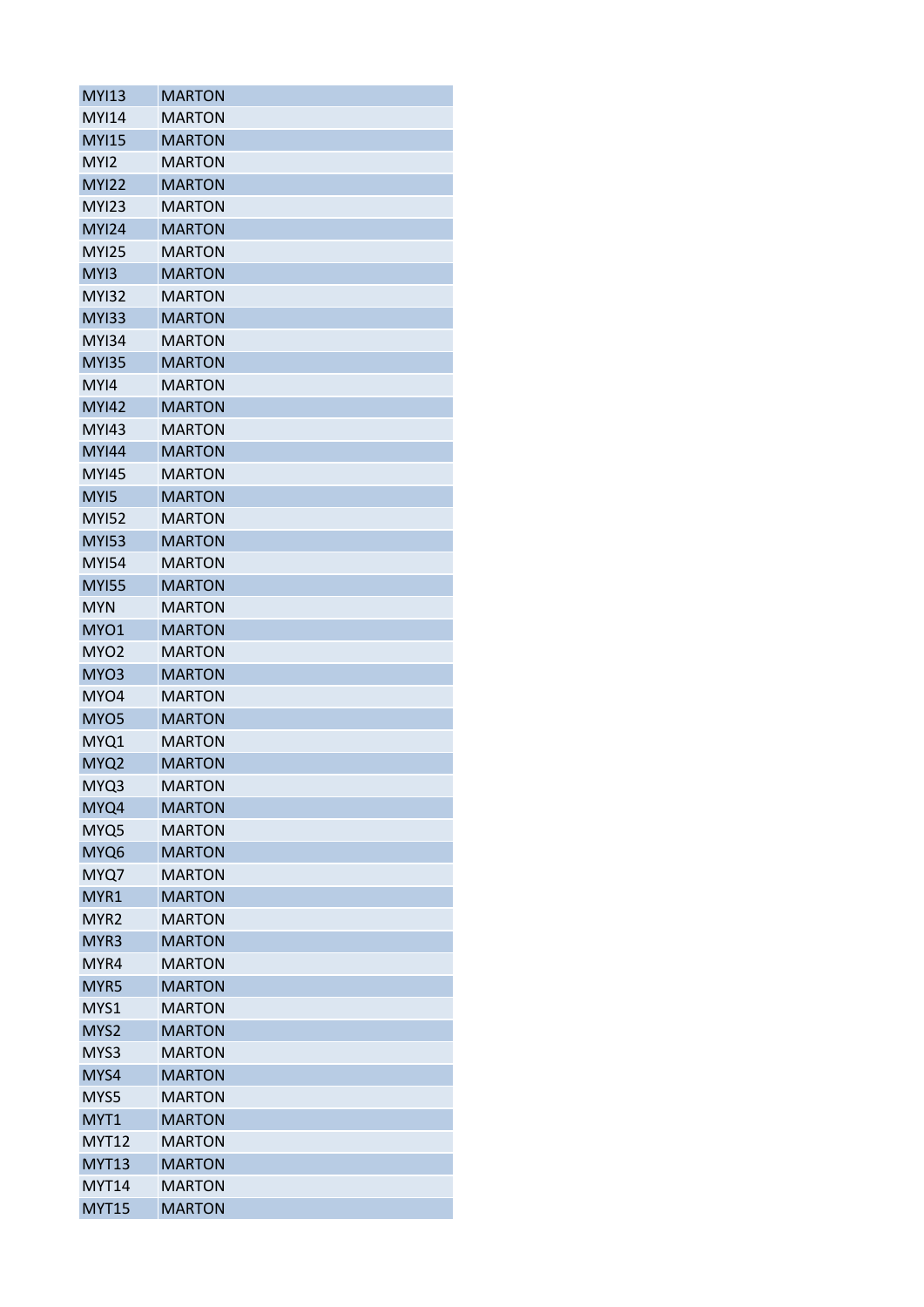| MYT2              | <b>MARTON</b>         |
|-------------------|-----------------------|
| <b>MYT22</b>      | <b>MARTON</b>         |
| MYT <sub>23</sub> | <b>MARTON</b>         |
| <b>MYT24</b>      | <b>MARTON</b>         |
| <b>MYT25</b>      | <b>MARTON</b>         |
| MYT3              | <b>MARTON</b>         |
| MYT32             | <b>MARTON</b>         |
| MYT33             | <b>MARTON</b>         |
| MYT34             | <b>MARTON</b>         |
| <b>MYT35</b>      | <b>MARTON</b>         |
| MYT4              | <b>MARTON</b>         |
| MYT42             | <b>MARTON</b>         |
| MYT43             | <b>MARTON</b>         |
| <b>MYT44</b>      | <b>MARTON</b>         |
| <b>MYT45</b>      | <b>MARTON</b>         |
| MYT5              | <b>MARTON</b>         |
| <b>MYT52</b>      | <b>MARTON</b>         |
| <b>MYT53</b>      | <b>MARTON</b>         |
| <b>MYT54</b>      | <b>MARTON</b>         |
| <b>MYT55</b>      | <b>MARTON</b>         |
| MYV1              | <b>MARTON</b>         |
| MYV <sub>2</sub>  | <b>MARTON</b>         |
| MYV3              | <b>MARTON</b>         |
| MYV4              | <b>MARTON</b>         |
| MYV5              | MARTON                |
| MYW1              | <b>MARTON</b>         |
| MYW <sub>2</sub>  | <b>MARTON</b>         |
| MYW3              | <b>MARTON</b>         |
| MYW4              | <b>MARTON</b>         |
| MYW <sub>5</sub>  | <b>MARTON</b>         |
| MYY1              | <b>MARTON</b>         |
| MYY2              | <b>MARTON</b>         |
| MYY3              | <b>MARTON</b>         |
| MYY4              | <b>MARTON</b>         |
| MYY5              | MARTON                |
| <b>NAA</b>        | <b>NAPIER CENTRAL</b> |
| NAB               | <b>NAPIER CENTRAL</b> |
| NAB1              | <b>NAPIER CENTRAL</b> |
| <b>NAB10</b>      | <b>NAPIER CENTRAL</b> |
| NAB2              | <b>NAPIER CENTRAL</b> |
| NAB3              | <b>NAPIER CENTRAL</b> |
| NAB4              | <b>NAPIER CENTRAL</b> |
| NAB5              | <b>NAPIER CENTRAL</b> |
| NAB6              | <b>NAPIER CENTRAL</b> |
| NAB7              | <b>NAPIER CENTRAL</b> |
|                   |                       |
| NAB <sub>8</sub>  | <b>NAPIER CENTRAL</b> |
| NAB9              | <b>NAPIER CENTRAL</b> |
| <b>NAC</b>        | <b>NAPIER CENTRAL</b> |
| NAC1              | <b>NAPIER CENTRAL</b> |
| <b>NAC10</b>      | <b>NAPIER CENTRAL</b> |
| NAC11             | <b>NAPIER CENTRAL</b> |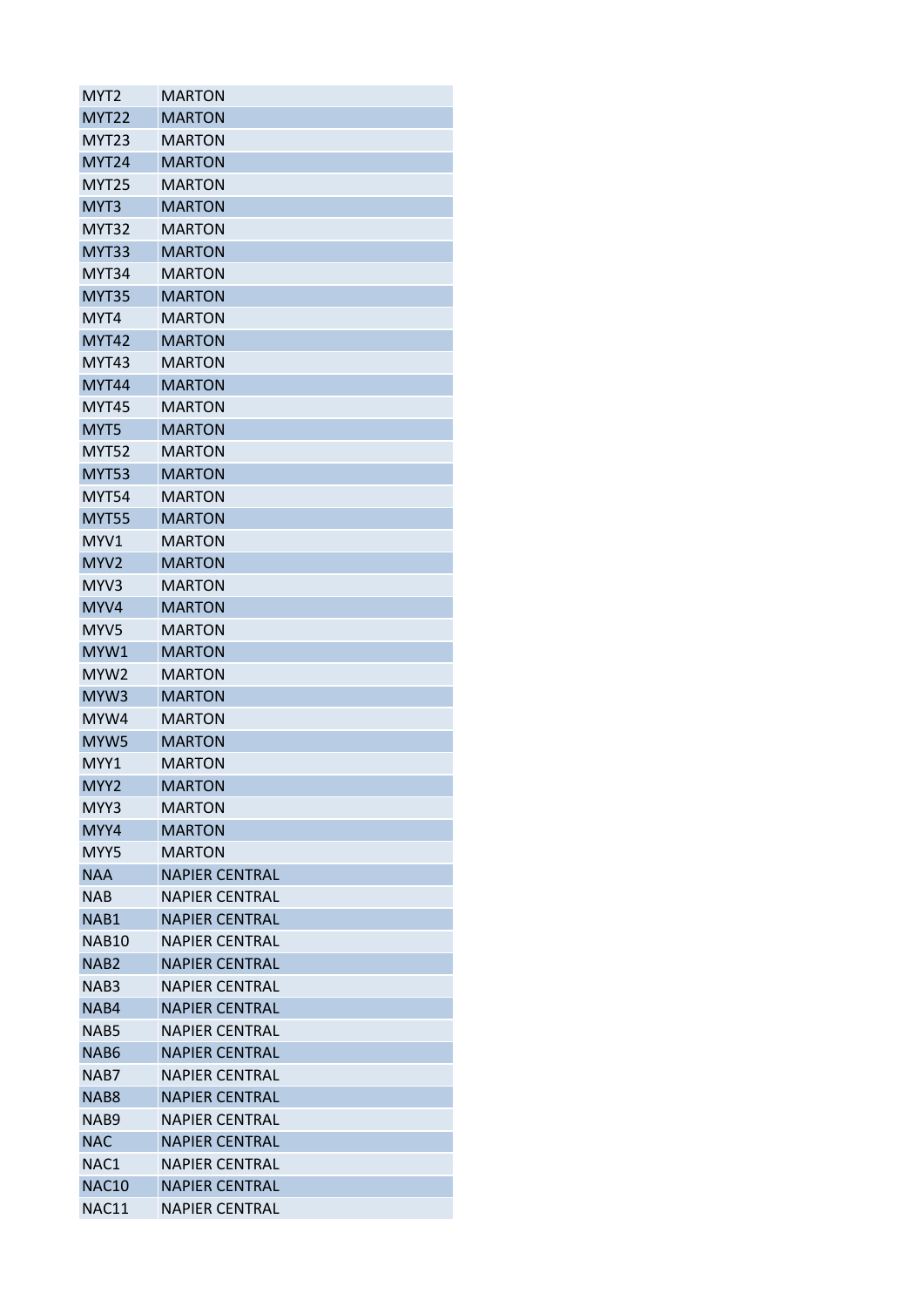| <b>NAC12</b>      | <b>NAPIER CENTRAL</b> |
|-------------------|-----------------------|
| NAC <sub>13</sub> | <b>NAPIER CENTRAL</b> |
| NAC14             | <b>NAPIER CENTRAL</b> |
| <b>NAC15</b>      | <b>NAPIER CENTRAL</b> |
| <b>NAC16</b>      | <b>NAPIER CENTRAL</b> |
| NAC17             | <b>NAPIER CENTRAL</b> |
| <b>NAC18</b>      | <b>NAPIER CENTRAL</b> |
| <b>NAC19</b>      | <b>NAPIFR CENTRAL</b> |
| NAC <sub>2</sub>  | <b>NAPIER CENTRAL</b> |
| <b>NAC20</b>      | <b>NAPIER CENTRAL</b> |
| <b>NAC21</b>      | <b>NAPIER CENTRAL</b> |
| NAC <sub>22</sub> | NAPIER CENTRAL        |
| <b>NAC23</b>      | <b>NAPIER CENTRAL</b> |
| NAC3              | NAPIER CENTRAL        |
| NAC4              | <b>NAPIER CENTRAL</b> |
| NAC5              | <b>NAPIER CENTRAL</b> |
| NAC6              | <b>NAPIER CENTRAL</b> |
| NAC7              | NAPIER CENTRAL        |
| NAC <sub>8</sub>  | <b>NAPIER CENTRAL</b> |
| NAC9              | <b>NAPIER CENTRAL</b> |
| <b>NACP</b>       | <b>NAPIER CENTRAL</b> |
| NACP1             | <b>NAPIER CENTRAL</b> |
| NACP10            | <b>NAPIER CENTRAL</b> |
| NACP11            | <b>NAPIER CENTRAL</b> |
| NACP12            | <b>NAPIER CENTRAL</b> |
| NACP13            | NAPIER CENTRAL        |
| NACP14            | <b>NAPIER CENTRAL</b> |
| NACP15            | NAPIER CENTRAL        |
| NACP <sub>2</sub> | <b>NAPIER CENTRAL</b> |
| NACP3             | <b>NAPIER CENTRAL</b> |
| NACP4             | <b>NAPIER CENTRAL</b> |
| NACP5             | <b>NAPIER CENTRAL</b> |
| NACP6             | <b>NAPIER CENTRAL</b> |
| NACP8             | <b>NAPIER CENTRAL</b> |
| NACP <sub>9</sub> | <b>NAPIER CENTRAL</b> |
| <b>NACPR</b>      | NAPIER CENTRAL        |
| <b>NAE</b>        | <b>NAPIER CENTRAL</b> |
| NAE1              | <b>NAPIER CENTRAL</b> |
| <b>NAE10</b>      | <b>NAPIER CENTRAL</b> |
| NAE2              | <b>NAPIER CENTRAL</b> |
| NAE3              | <b>NAPIER CENTRAL</b> |
| NAE4              | <b>NAPIER CENTRAL</b> |
| NAE5              | <b>NAPIER CENTRAL</b> |
| NAE6              | <b>NAPIER CENTRAL</b> |
| NAE7              | <b>NAPIER CENTRAL</b> |
|                   | NAPIER CENTRAL        |
| NAE8              |                       |
| NAE9              | <b>NAPIER CENTRAL</b> |
| <b>NAES</b>       | <b>NAPIER CENTRAL</b> |
| NAFV1             | <b>NAPIER CENTRAL</b> |
| NAFV <sub>2</sub> | <b>NAPIER CENTRAL</b> |
| <b>NAI11</b>      | NAPIER CENTRAL        |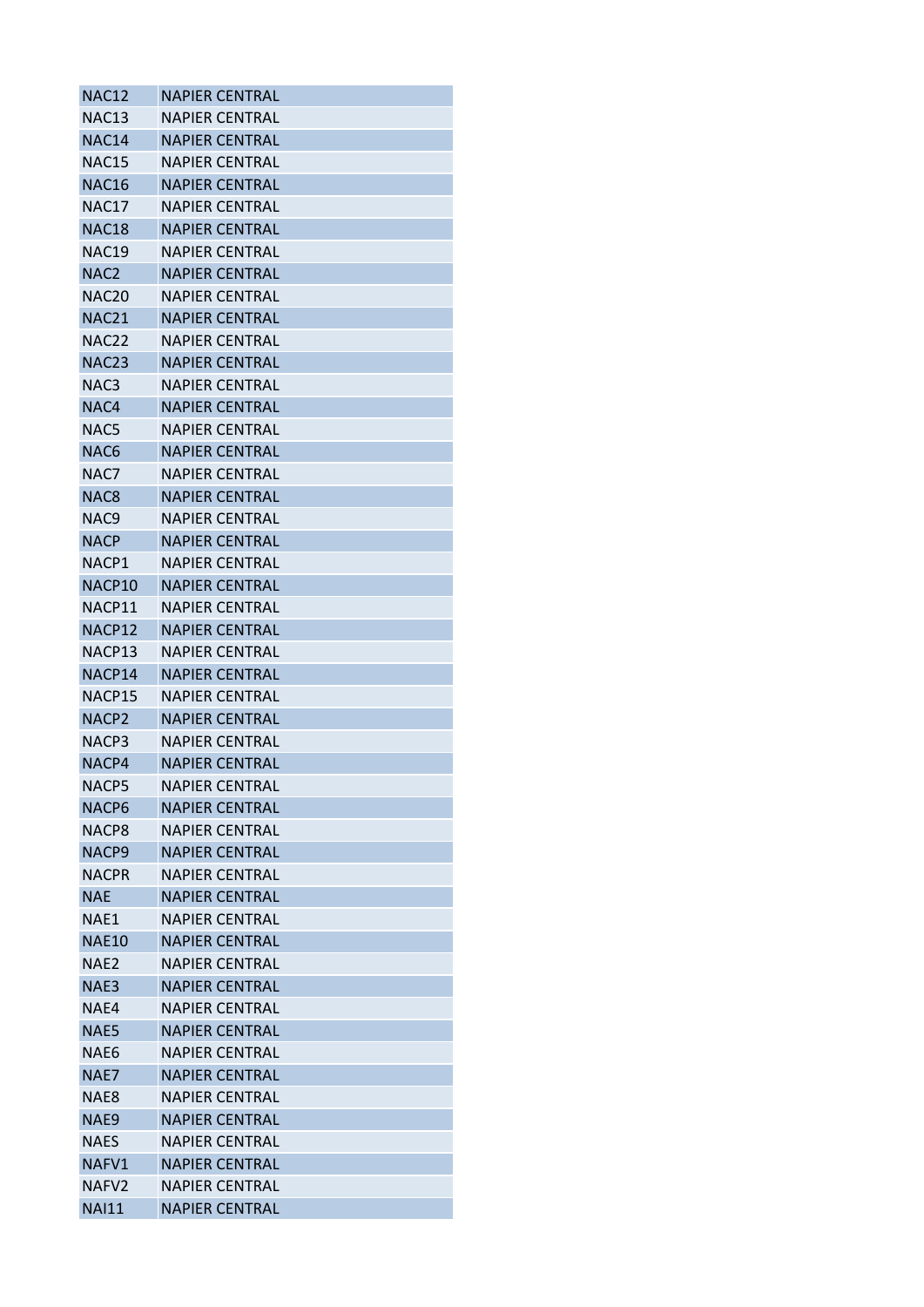| <b>NAI12</b>     | <b>NAPIER CENTRAL</b> |
|------------------|-----------------------|
| <b>NAI13</b>     | <b>NAPIER CENTRAL</b> |
| NAI14            | <b>NAPIER CENTRAL</b> |
| <b>NAI15</b>     | <b>NAPIER CENTRAL</b> |
| <b>NAI21</b>     | NAPIER CENTRAL        |
| <b>NAI22</b>     | <b>NAPIER CENTRAL</b> |
| <b>NAI23</b>     | NAPIER CENTRAL        |
| <b>NAI24</b>     | <b>NAPIER CENTRAL</b> |
| <b>NAI25</b>     | <b>NAPIER CENTRAL</b> |
| <b>NAI31</b>     | <b>NAPIER CENTRAL</b> |
| <b>NAI32</b>     | <b>NAPIER CENTRAL</b> |
| <b>NAI33</b>     | <b>NAPIER CENTRAL</b> |
| <b>NAI34</b>     | <b>NAPIER CENTRAL</b> |
| <b>NAI35</b>     | <b>NAPIER CENTRAL</b> |
| <b>NAI41</b>     | <b>NAPIER CENTRAL</b> |
| <b>NAI42</b>     | <b>NAPIER CENTRAL</b> |
| <b>NAI43</b>     | <b>NAPIER CENTRAL</b> |
| <b>NAI44</b>     | <b>NAPIER CENTRAL</b> |
| <b>NAI45</b>     | <b>NAPIER CENTRAL</b> |
| <b>NAI51</b>     | <b>NAPIER CENTRAL</b> |
| <b>NAI52</b>     | <b>NAPIER CENTRAL</b> |
| <b>NAI53</b>     | <b>NAPIER CENTRAL</b> |
| <b>NAI54</b>     | NAPIER CENTRAL        |
| <b>NAI55</b>     | <b>NAPIER CENTRAL</b> |
| NAJ1             | <b>NAPIER CENTRAL</b> |
| NAJ <sub>2</sub> | <b>NAPIER CENTRAL</b> |
| NAJ3             | <b>NAPIER CENTRAL</b> |
| NAJ4             | <b>NAPIER CENTRAL</b> |
| NAJ5             | <b>NAPIER CENTRAL</b> |
| <b>NAMW</b>      | <b>NAPIER CENTRAL</b> |
| NAN1             | <b>NAPIER CENTRAL</b> |
| NAN <sub>2</sub> | <b>NAPIER CENTRAL</b> |
| NAN3             | <b>NAPIER CENTRAL</b> |
| NAN4             | <b>NAPIER CENTRAL</b> |
| NAN5             | NAPIER CENTRAL        |
| <b>NAO1</b>      | <b>NAPIER CENTRAL</b> |
| <b>NAO2</b>      | NAPIER CENTRAL        |
| <b>NAO3</b>      | <b>NAPIER CENTRAL</b> |
| <b>NAO4</b>      | <b>NAPIER CENTRAL</b> |
| <b>NAO5</b>      | <b>NAPIER CENTRAL</b> |
| NAO6             | <b>NAPIER CENTRAL</b> |
| NAO7             | <b>NAPIER CENTRAL</b> |
| <b>NAOS</b>      | <b>NAPIER CENTRAL</b> |
| NAP1             | <b>NAPIER CENTRAL</b> |
| <b>NAP10</b>     | <b>NAPIER CENTRAL</b> |
| NAP <sub>2</sub> | <b>NAPIER CENTRAL</b> |
| NAP3             | <b>NAPIER CENTRAL</b> |
| NAP4             | <b>NAPIER CENTRAL</b> |
| NAP5             | <b>NAPIER CENTRAL</b> |
| NAP <sub>6</sub> | <b>NAPIER CENTRAL</b> |
| NAP7             | NAPIER CENTRAL        |
|                  |                       |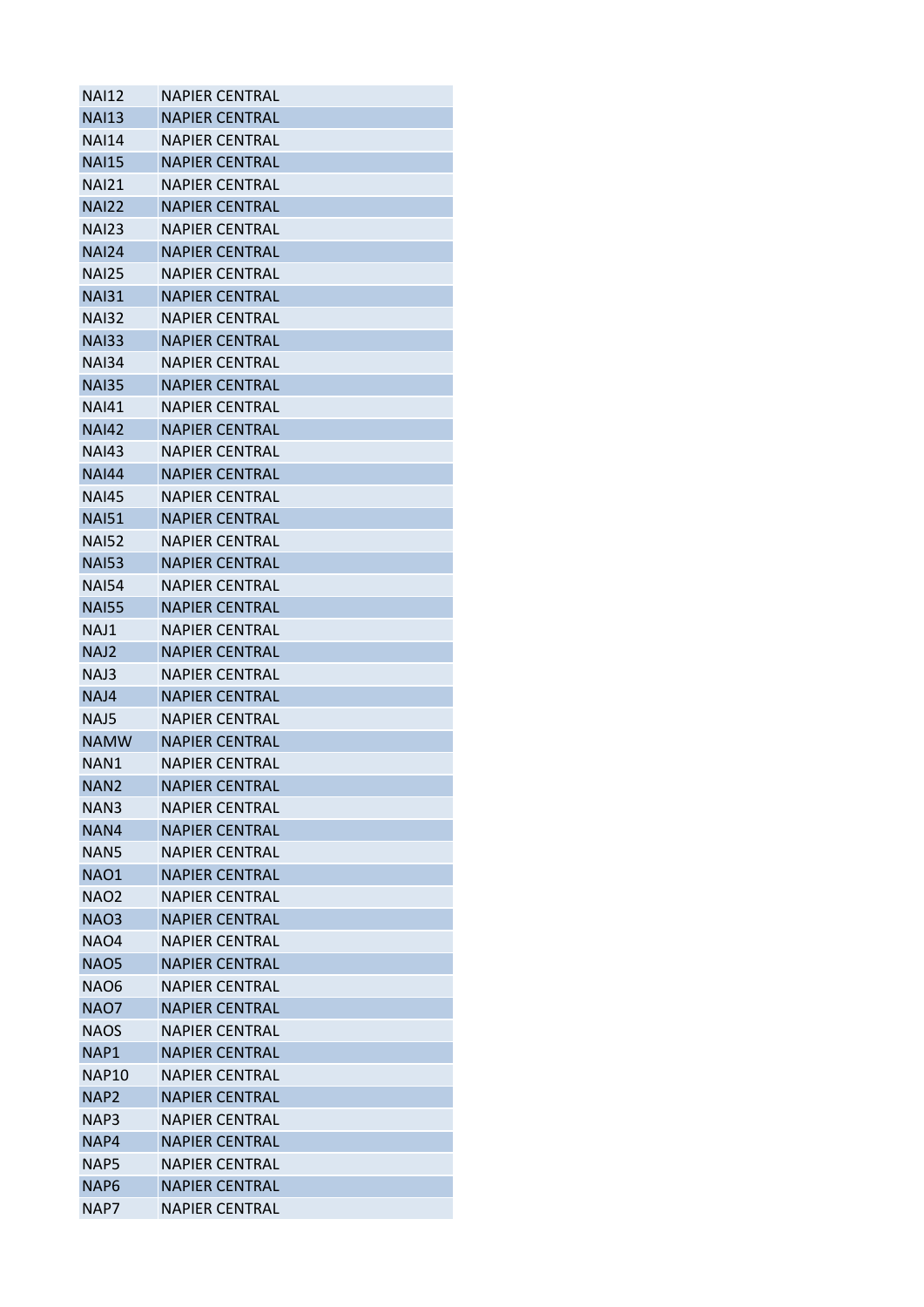| NAP8              | <b>NAPIER CENTRAL</b> |
|-------------------|-----------------------|
| NAP <sub>9</sub>  | <b>NAPIER CENTRAL</b> |
| <b>NAQ</b>        | <b>NAPIER CENTRAL</b> |
| NAQ1              | <b>NAPIER CENTRAL</b> |
| <b>NAQ10</b>      | <b>NAPIER CENTRAL</b> |
| NAQ12             | <b>NAPIER CENTRAL</b> |
| NAQ <sub>2</sub>  | <b>NAPIER CENTRAL</b> |
| NAQ22             | <b>NAPIER CENTRAL</b> |
| NAQ3              | <b>NAPIER CENTRAL</b> |
| <b>NAQ32</b>      | <b>NAPIER CENTRAL</b> |
| NAQ33             | <b>NAPIER CENTRAL</b> |
| NAQ4              | <b>NAPIER CENTRAL</b> |
| NAQ41             | <b>NAPIER CENTRAL</b> |
| NAQ42             | <b>NAPIER CENTRAL</b> |
| <b>NAQ43</b>      | <b>NAPIER CENTRAL</b> |
| NAQ5              | <b>NAPIER CENTRAL</b> |
| <b>NAQ52</b>      | <b>NAPIER CENTRAL</b> |
| NAQ6              | <b>NAPIER CENTRAL</b> |
| NAQ7              | <b>NAPIER CENTRAL</b> |
| NAQ8              | <b>NAPIER CENTRAL</b> |
| NAQ9              | <b>NAPIER CENTRAL</b> |
| <b>NAS</b>        | <b>NAPIER CENTRAL</b> |
| NAS1              | <b>NAPIER CENTRAL</b> |
| NAS10             | <b>NAPIER CENTRAL</b> |
| NAS <sub>2</sub>  | <b>NAPIER CENTRAL</b> |
| NAS3              | <b>NAPIER CENTRAL</b> |
| NAS4              | <b>NAPIER CENTRAL</b> |
| NAS5              | <b>NAPIER CENTRAL</b> |
| NAS6              | <b>NAPIER CENTRAL</b> |
| NAS7              | <b>NAPIER CENTRAL</b> |
| NAS8              | <b>NAPIER CENTRAL</b> |
| NAS9              | <b>NAPIER CENTRAL</b> |
| <b>NAT11</b>      | <b>NAPIER CENTRAL</b> |
| <b>NAT12</b>      | <b>NAPIER CENTRAL</b> |
| <b>NAT13</b>      | <b>NAPIER CENTRAL</b> |
| <b>NAT14</b>      | <b>NAPIER CENTRAL</b> |
| <b>NAT15</b>      | <b>NAPIER CENTRAL</b> |
| <b>NAT16</b>      | <b>NAPIER CENTRAL</b> |
| <b>NAT17</b>      | <b>NAPIER CENTRAL</b> |
| <b>NAT18</b>      | <b>NAPIER CENTRAL</b> |
| <b>NAT19</b>      | <b>NAPIER CENTRAL</b> |
| <b>NAT21</b>      | <b>NAPIER CENTRAL</b> |
| <b>NAT22</b>      | <b>NAPIER CENTRAL</b> |
| <b>NAT23</b>      | <b>NAPIER CENTRAL</b> |
| <b>NAT24</b>      | <b>NAPIER CENTRAL</b> |
| <b>NAT25</b>      | <b>NAPIER CENTRAL</b> |
| <b>NAT26</b>      | <b>NAPIER CENTRAL</b> |
| NAT <sub>27</sub> |                       |
|                   | <b>NAPIER CENTRAL</b> |
| <b>NAT28</b>      | <b>NAPIER CENTRAL</b> |
| <b>NAT29</b>      | <b>NAPIER CENTRAL</b> |
| <b>NAT31</b>      | NAPIER CENTRAL        |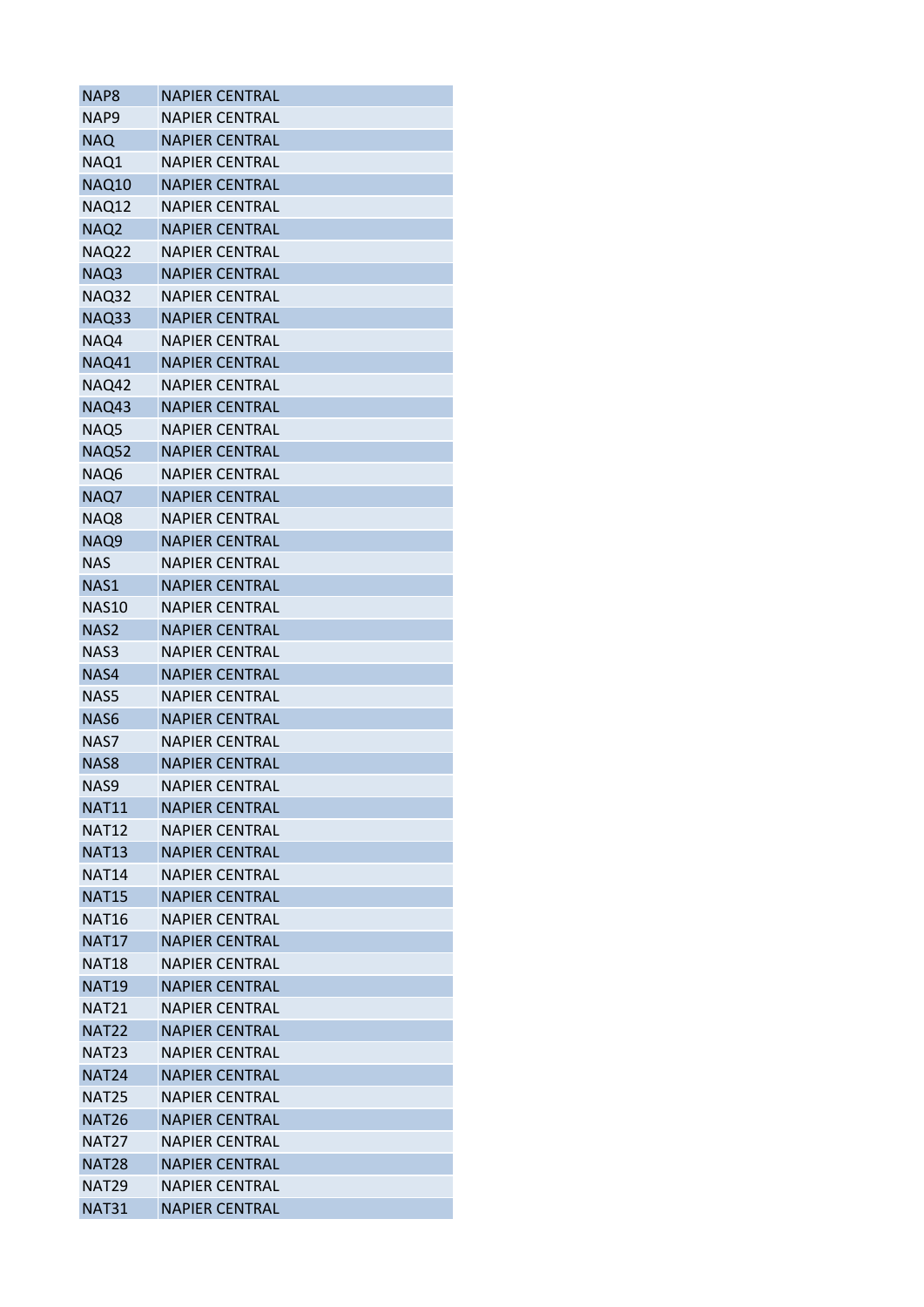| <b>NAT32</b>      | <b>NAPIER CENTRAL</b> |
|-------------------|-----------------------|
| <b>NAT33</b>      | <b>NAPIER CENTRAL</b> |
| NAT <sub>34</sub> | <b>NAPIER CENTRAL</b> |
| <b>NAT35</b>      | <b>NAPIER CENTRAL</b> |
| <b>NATQ</b>       | NAPIER CENTRAL        |
| <b>NAV</b>        | <b>NAPIER CENTRAL</b> |
| NAV1              | <b>NAPIER CENTRAL</b> |
| NAV <sub>2</sub>  | <b>NAPIER CENTRAL</b> |
| NAV3              | <b>NAPIER CENTRAL</b> |
| NAV4              | <b>NAPIER CENTRAL</b> |
| NAV5              | <b>NAPIER CENTRAL</b> |
| NAW1              | <b>NAPIER CENTRAL</b> |
| NAW11             | <b>NAPIER CENTRAL</b> |
| <b>NAW12</b>      | <b>NAPIER CENTRAL</b> |
| <b>NAW13</b>      | <b>NAPIER CENTRAL</b> |
| <b>NAW14</b>      | <b>NAPIER CENTRAL</b> |
| NAW2              | <b>NAPIFR CENTRAL</b> |
| <b>NAW21</b>      | <b>NAPIER CENTRAL</b> |
| <b>NAW22</b>      | <b>NAPIER CENTRAL</b> |
| <b>NAW23</b>      | <b>NAPIER CENTRAL</b> |
| NAW24             | NAPIER CENTRAL        |
| <b>NAW31</b>      | <b>NAPIER CENTRAL</b> |
| <b>NAW33</b>      | <b>NAPIER CENTRAL</b> |
| <b>NAW34</b>      | <b>NAPIER CENTRAL</b> |
| NAW41             | <b>NAPIER CENTRAL</b> |
| <b>NAW42</b>      | <b>NAPIER CENTRAL</b> |
| <b>NAW43</b>      | <b>NAPIER CENTRAL</b> |
| <b>NAW44</b>      | <b>NAPIER CENTRAL</b> |
| <b>NAW51</b>      | <b>NAPIER CENTRAL</b> |
| <b>NAW52</b>      | <b>NAPIER CENTRAL</b> |
| NAW53             | <b>NAPIER CENTRAL</b> |
| <b>NAW54</b>      | <b>NAPIER CENTRAL</b> |
| NAX1              | <b>NAPIER CENTRAL</b> |
| <b>NAX10</b>      | <b>NAPIER CENTRAL</b> |
| <b>NAX11</b>      | NAPIER CENTRAL        |
| <b>NAX12</b>      | <b>NAPIER CENTRAL</b> |
| <b>NAX13</b>      | <b>NAPIER CENTRAL</b> |
| <b>NAX14</b>      | <b>NAPIER CENTRAL</b> |
| <b>NAX15</b>      | <b>NAPIER CENTRAL</b> |
| <b>NAX16</b>      | <b>NAPIER CENTRAL</b> |
| <b>NAX17</b>      | <b>NAPIER CENTRAL</b> |
| <b>NAX18</b>      | <b>NAPIER CENTRAL</b> |
| <b>NAX19</b>      | <b>NAPIER CENTRAL</b> |
| NAX <sub>2</sub>  | <b>NAPIER CENTRAL</b> |
| NAX20             | <b>NAPIER CENTRAL</b> |
| <b>NAX21</b>      | <b>NAPIER CENTRAL</b> |
| <b>NAX22</b>      | <b>NAPIER CENTRAL</b> |
| <b>NAX23</b>      | <b>NAPIER CENTRAL</b> |
| NAX3              | <b>NAPIER CENTRAL</b> |
| NAX4              | <b>NAPIER CENTRAL</b> |
| NAX5              | <b>NAPIER CENTRAL</b> |
|                   |                       |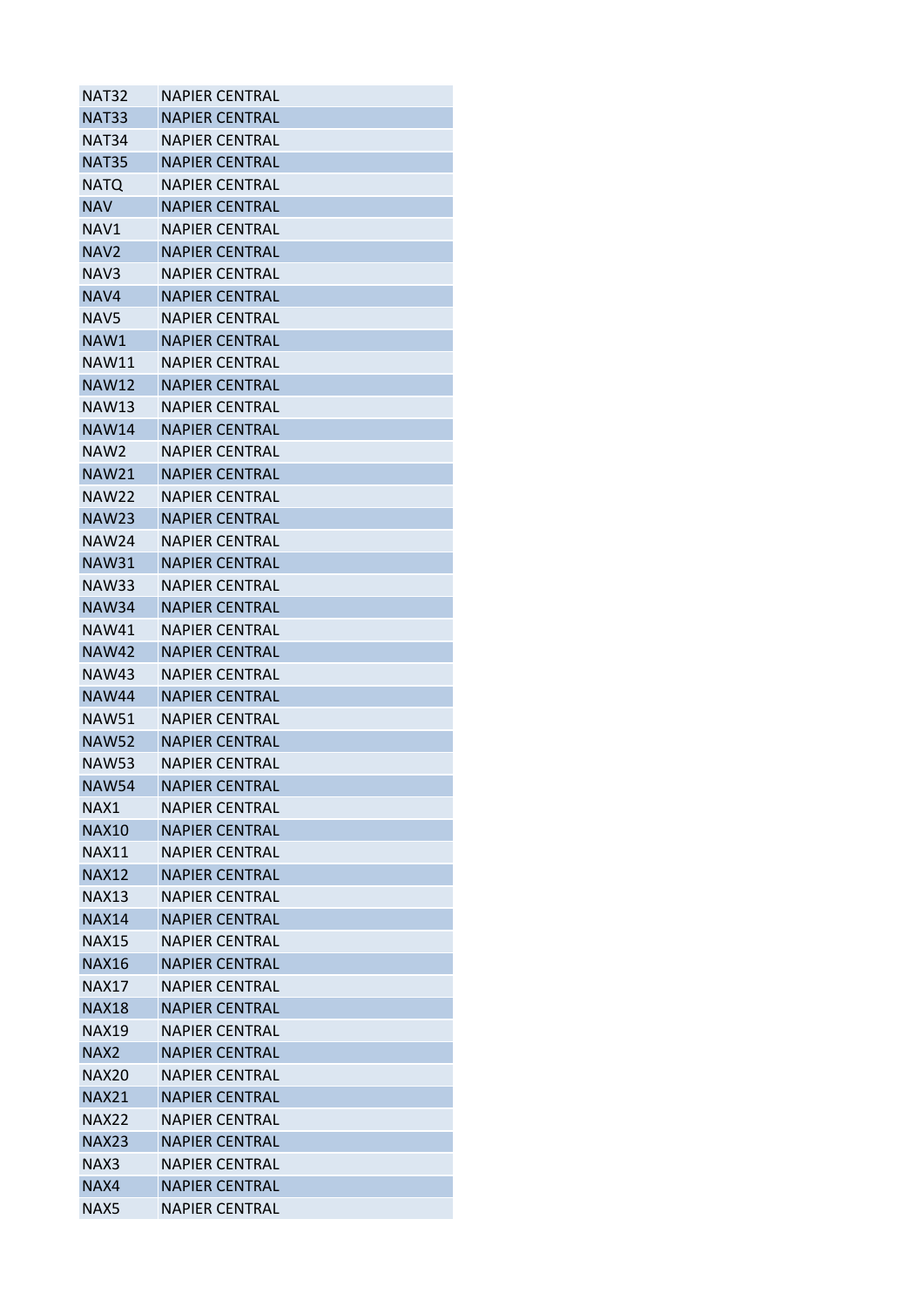| NAX6               | <b>NAPIER CENTRAL</b>  |
|--------------------|------------------------|
| NAX7               | <b>NAPIER CENTRAL</b>  |
| NAX <sub>8</sub>   | <b>NAPIER CENTRAL</b>  |
| NAX9               | <b>NAPIER CENTRAL</b>  |
| <b>NAY</b>         | <b>NAPIER CENTRAL</b>  |
| NAY1               | <b>NAPIER CENTRAL</b>  |
| <b>NAY10</b>       | <b>NAPIER CENTRAL</b>  |
| NAY2               | <b>NAPIER CENTRAL</b>  |
| NAY4               | <b>NAPIER CENTRAL</b>  |
| NAY5               | <b>NAPIER CENTRAL</b>  |
| NAY6               | <b>NAPIER CENTRAL</b>  |
| NAY7               | NAPIER CENTRAL         |
| NAY <sub>8</sub>   | <b>NAPIER CENTRAL</b>  |
| NAY9               | <b>NAPIER CENTRAL</b>  |
| <b>NAYS</b>        | <b>NAPIER CENTRAL</b>  |
| NBA                | <b>NEW BRIGHTON</b>    |
| <b>NBCP</b>        | <b>BURWOOD PEGASUS</b> |
| NBCP1              | BURWOOD PEGASUS        |
| NBCP <sub>2</sub>  | <b>BURWOOD PEGASUS</b> |
| <b>NBCS</b>        | <b>NEW BRIGHTON</b>    |
| NBCST1             | <b>NEW BRIGHTON</b>    |
| NBCST <sub>2</sub> | <b>NEW BRIGHTON</b>    |
| NBCST3             | <b>NEW BRIGHTON</b>    |
| <b>NBCSTS</b>      | <b>NEW BRIGHTON</b>    |
| NBI1               | <b>NEW BRIGHTON</b>    |
| NBI1A              | <b>NEW BRIGHTON</b>    |
| NBI2               | <b>NEW BRIGHTON</b>    |
| NBI2A              | NEW BRIGHTON           |
| NB <sub>13</sub>   | <b>NEW BRIGHTON</b>    |
| NBI3A              | <b>NEW BRIGHTON</b>    |
| NB <sub>14</sub>   | <b>NEW BRIGHTON</b>    |
| NBI4A              | <b>NEW BRIGHTON</b>    |
| NB <sub>I5</sub>   | <b>NEW BRIGHTON</b>    |
| NBI5A              | <b>NEW BRIGHTON</b>    |
| NBI6               | <b>NEW BRIGHTON</b>    |
| NBI6A              | <b>NFW BRIGHTON</b>    |
| NBI7               | <b>NEW BRIGHTON</b>    |
| NBI7A              | <b>NEW BRIGHTON</b>    |
| NBJ1               | <b>NEW BRIGHTON</b>    |
| NBJ1A              | <b>NEW BRIGHTON</b>    |
| NBJ1B              | <b>NEW BRIGHTON</b>    |
| NBJ1C              | <b>NEW BRIGHTON</b>    |
| NBJ1D              | <b>NEW BRIGHTON</b>    |
| NBJ1E              | <b>NEW BRIGHTON</b>    |
| NBJ1F              | <b>NEW BRIGHTON</b>    |
|                    |                        |
| NBJ1G              | NEW BRIGHTON           |
| NBJ1H              | <b>NEW BRIGHTON</b>    |
| NBJ2               | <b>NEW BRIGHTON</b>    |
| NBJ2A              | <b>NEW BRIGHTON</b>    |
| NBJ2B              | <b>NEW BRIGHTON</b>    |
| NBJ2C              | NEW BRIGHTON           |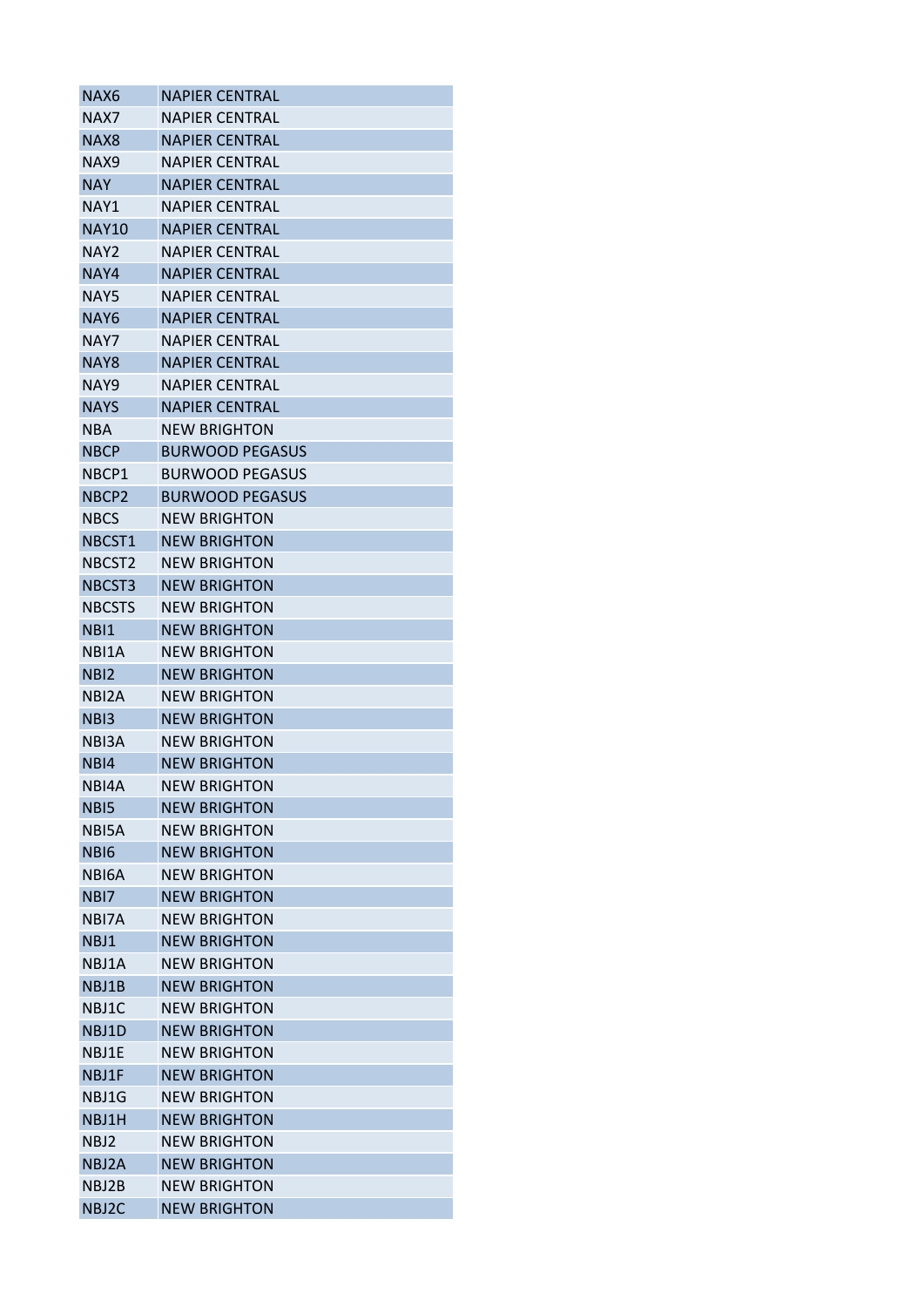| NBJ2D            | <b>NEW BRIGHTON</b> |
|------------------|---------------------|
| NBJ2E            | <b>NEW BRIGHTON</b> |
| NBJ2F            | <b>NEW BRIGHTON</b> |
| NBJ2G            | <b>NEW BRIGHTON</b> |
| NBJ2H            | <b>NEW BRIGHTON</b> |
| NBJ3             | <b>NEW BRIGHTON</b> |
| NBJS1            | <b>NEW BRIGHTON</b> |
| NBJS2            | <b>NEW BRIGHTON</b> |
| NBN              | <b>NEW BRIGHTON</b> |
| <b>NBNX</b>      | <b>NEW BRIGHTON</b> |
| NBO1             | <b>NEW BRIGHTON</b> |
| NBO <sub>2</sub> | <b>NEW BRIGHTON</b> |
| NBO3             | <b>NEW BRIGHTON</b> |
| NBO4             | <b>NEW BRIGHTON</b> |
| NBO <sub>5</sub> | <b>NEW BRIGHTON</b> |
| <b>NBO6</b>      | <b>NEW BRIGHTON</b> |
| NBQ1             | <b>NEW BRIGHTON</b> |
| NBQ1A            | <b>NEW BRIGHTON</b> |
| NBQ1B            | <b>NEW BRIGHTON</b> |
| NBQ <sub>2</sub> | <b>NEW BRIGHTON</b> |
| NBQ2A            | <b>NEW BRIGHTON</b> |
| NBQ2B            | <b>NEW BRIGHTON</b> |
| NBQ3             | <b>NEW BRIGHTON</b> |
| NBQ3A            | <b>NEW BRIGHTON</b> |
| NBQ3B            | <b>NEW BRIGHTON</b> |
| NBQ4             | <b>NEW BRIGHTON</b> |
| NBQ4A            | <b>NEW BRIGHTON</b> |
| NBQ4B            | <b>NEW BRIGHTON</b> |
| NBQ5             | <b>NEW BRIGHTON</b> |
| NBQ5A            | <b>NEW BRIGHTON</b> |
| NBQ5B            | <b>NEW BRIGHTON</b> |
| NBQ6             | <b>NEW BRIGHTON</b> |
| NBQ6A            | <b>NEW BRIGHTON</b> |
| NBQ6B            | <b>NEW BRIGHTON</b> |
| NBQ7             | <b>NEW BRIGHTON</b> |
| NBQ7A            | <b>NEW BRIGHTON</b> |
| NBQ7B            | <b>NEW BRIGHTON</b> |
| NBQ8             | <b>NEW BRIGHTON</b> |
| NBS1             | <b>NEW BRIGHTON</b> |
| NBS2             | <b>NEW BRIGHTON</b> |
| NBS3             | <b>NEW BRIGHTON</b> |
| NBS4             | <b>NEW BRIGHTON</b> |
| NBS5             | <b>NEW BRIGHTON</b> |
| NBS6             | <b>NEW BRIGHTON</b> |
| NBS7             | <b>NEW BRIGHTON</b> |
| NBT1             | <b>NEW BRIGHTON</b> |
| NBT1A            | <b>NEW BRIGHTON</b> |
| NBT <sub>2</sub> | <b>NEW BRIGHTON</b> |
| NBT3             | <b>NEW BRIGHTON</b> |
| NBT4             | <b>NEW BRIGHTON</b> |
| NBT5             | <b>NEW BRIGHTON</b> |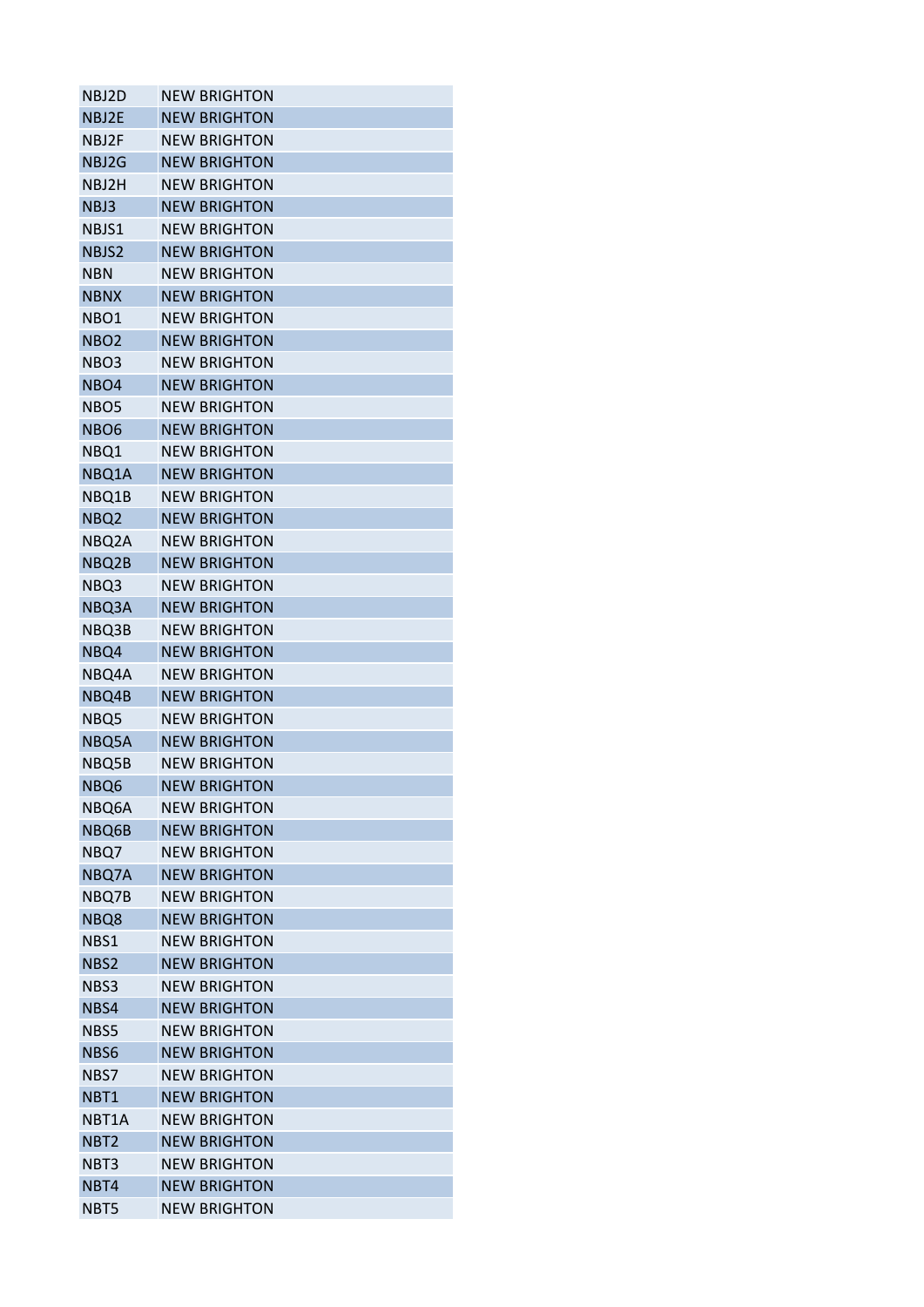| <b>NBTE</b>        | <b>NEW BRIGHTON</b>           |
|--------------------|-------------------------------|
| NBTF1              | <b>NEW BRIGHTON</b>           |
| NBX1               | <b>NEW BRIGHTON</b>           |
| NBX2               | <b>NEW BRIGHTON</b>           |
| NBX3               | <b>NEW BRIGHTON</b>           |
| NBX4               | <b>NEW BRIGHTON</b>           |
| NBX5               | <b>NEW BRIGHTON</b>           |
| NBY.               | <b>NEW BRIGHTON</b>           |
| <b>NBY10</b>       | <b>NEW BRIGHTON</b>           |
| NBY2               | NFW BRIGHTON                  |
| NBY3               | <b>NEW BRIGHTON</b>           |
| NBY4               | <b>NEW BRIGHTON</b>           |
| NBY5               | <b>NEW BRIGHTON</b>           |
| NBY6               | <b>NEW BRIGHTON</b>           |
| NBY7               | <b>NEW BRIGHTON</b>           |
| NBY8               | <b>NEW BRIGHTON</b>           |
| NBY9               | NFW BRIGHTON                  |
| NBYS               | <b>NEW BRIGHTON</b>           |
| <b>NCO</b>         | <b>GLENFIELD</b>              |
| NCOM1              | AUCKLAND CITY DISTRICT        |
| NCOM <sub>2</sub>  | <b>AUCKLAND CITY DISTRICT</b> |
| NCOM3              | AUCKLAND CITY DISTRICT        |
| NCOM4              | <b>AUCKLAND CITY DISTRICT</b> |
| NCOM5              | AUCKLAND CITY DISTRICT        |
| <b>NCS</b>         | AMBERLEY                      |
| <b>NDCP</b>        | DUNEDIN NORTH                 |
| <b>NDCW</b>        | <b>DUNEDIN NORTH</b>          |
| NDI1               | <b>DUNEDIN NORTH</b>          |
| ND <sub>12</sub>   | <b>DUNEDIN NORTH</b>          |
| ND <sub>13</sub>   | <b>DUNEDIN NORTH</b>          |
| ND <sub>14</sub>   | <b>DUNEDIN NORTH</b>          |
| ND <sub>15</sub>   | <b>DUNEDIN NORTH</b>          |
| NDIU1              | <b>NORTHLAND</b>              |
| NDIU2              | <b>NORTHLAND</b>              |
| NDIU3              | <b>NORTHLAND</b>              |
| NDIU4              | <b>NORTHLAND</b>              |
| NDIUS1             | <b>NORTHLAND</b>              |
| NDIUS <sub>2</sub> | <b>NORTHLAND</b>              |
| NDJ1               | <b>DUNEDIN NORTH</b>          |
| NDJ2               | <b>DUNEDIN NORTH</b>          |
| <b>NDN</b>         | <b>DUNEDIN NORTH</b>          |
| NDO1               | <b>DUNEDIN NORTH</b>          |
| NDO <sub>2</sub>   | <b>DUNEDIN NORTH</b>          |
| NDQ1               | <b>DUNEDIN NORTH</b>          |
| NDQ <sub>2</sub>   | <b>DUNEDIN NORTH</b>          |
| NDQ3               | <b>DUNEDIN NORTH</b>          |
| NDQ4               | <b>DUNEDIN NORTH</b>          |
| NDQ5               | <b>DUNEDIN NORTH</b>          |
| NDQ6               | <b>DUNEDIN NORTH</b>          |
| NDQ7               | <b>DUNEDIN NORTH</b>          |
|                    |                               |
| NEI1               | <b>DINSDALE</b>               |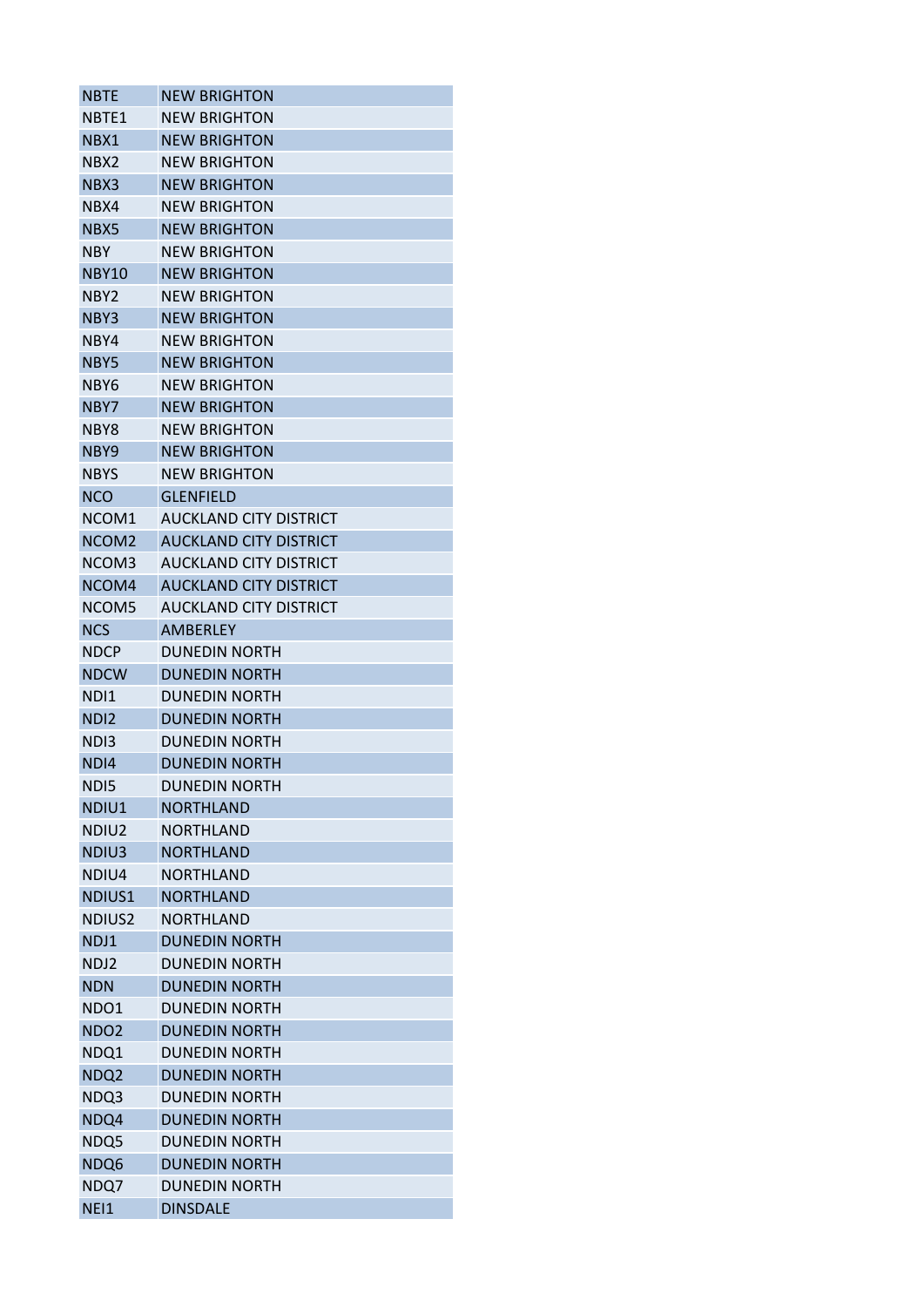| NEO1              | <b>WEST HAMILTON</b>               |
|-------------------|------------------------------------|
| NEO <sub>2</sub>  | <b>DINSDALE</b>                    |
| NEOD1             | <b>AUCKLAND</b>                    |
| NEOD <sub>2</sub> | <b>AUCKLAND</b>                    |
| NEOD3             | <b>AUCKLAND</b>                    |
| NEOD4             | <b>AUCKLAND</b>                    |
| NEOD5             | <b>AUCKLAND</b>                    |
| NEOD6             | <b>AUCKLAND</b>                    |
| NEOD7             | <b>AUCKLAND</b>                    |
| NEOD <sub>8</sub> | <b>AUCKLAND</b>                    |
| NEQ1              | <b>DINSDALE</b>                    |
| NFA               | NORTH SHORE POLICING CENTRE        |
| NFA1              | <b>NORTH SHORE POLICING CENTRE</b> |
| NFB1              | NORTH SHORE POLICING CENTRE        |
| NFB <sub>2</sub>  | NORTH SHORE POLICING CENTRE        |
| NFB3              | <b>NORTH SHORE POLICING CENTRE</b> |
| NFB4              | NORTH SHORE POLICING CENTRE        |
| NFB5              | <b>NORTH SHORE POLICING CENTRE</b> |
| NFB6              | NORTH SHORE POLICING CENTRE        |
| NFB7              | <b>NORTH SHORE POLICING CENTRE</b> |
| <b>NFBS</b>       | NORTH SHORE POLICING CENTRE        |
| NFC1              | NORTH SHORE POLICING CENTRE        |
|                   |                                    |
| NFC10             | <b>NORTH SHORE POLICING CENTRE</b> |
| NFC <sub>2</sub>  | <b>NORTH SHORE POLICING CENTRE</b> |
| NFC3              | <b>NORTH SHORE POLICING CENTRE</b> |
| NFC4              | <b>NORTH SHORE POLICING CENTRE</b> |
| NFC5              | <b>NORTH SHORE POLICING CENTRE</b> |
| NFC <sub>6</sub>  | NORTH SHORE POLICING CENTRE        |
| NFC7              | NORTH SHORE POLICING CENTRE        |
| NFC <sub>8</sub>  | NORTH SHORE POLICING CENTRE        |
| NFC <sub>9</sub>  | <b>NORTH SHORE POLICING CENTRE</b> |
| <b>NFCP</b>       | <b>NORTH SHORE POLICING CENTRE</b> |
| NFCP1             | NORTH SHORE POLICING CENTRE        |
| NFCP <sub>2</sub> | <b>NORTH SHORE POLICING CENTRE</b> |
| NFCP3             | <b>NORTH SHORE POLICING CENTRE</b> |
| NFJ1              | <b>NORTH SHORE POLICING CENTRE</b> |
| <b>NFJ10</b>      | NORTH SHORE POLICING CENTRE        |
| NFJ2              | <b>NORTH SHORE POLICING CENTRE</b> |
| NFJ3              | <b>NORTH SHORE POLICING CENTRE</b> |
| NFJ4              | <b>NORTH SHORE POLICING CENTRE</b> |
| NFJ5              | <b>NORTH SHORE POLICING CENTRE</b> |
| NFJ6              | <b>NORTH SHORE POLICING CENTRE</b> |
| NFJ7              | NORTH SHORE POLICING CENTRE        |
| NFJ8              | <b>NORTH SHORE POLICING CENTRE</b> |
| NFJ9              | <b>NORTH SHORE POLICING CENTRE</b> |
| <b>NFL</b>        | <b>NORTH SHORE POLICING CENTRE</b> |
| NFL1              | <b>NORTH SHORE</b>                 |
| NFL <sub>2</sub>  | <b>NORTH SHORE</b>                 |
| <b>NFN</b>        | NORTH SHORE POLICING CENTRE        |
| NFO <sub>1</sub>  | <b>NORTH SHORE POLICING CENTRE</b> |
| NFQ1              | NORTH SHORE POLICING CENTRE        |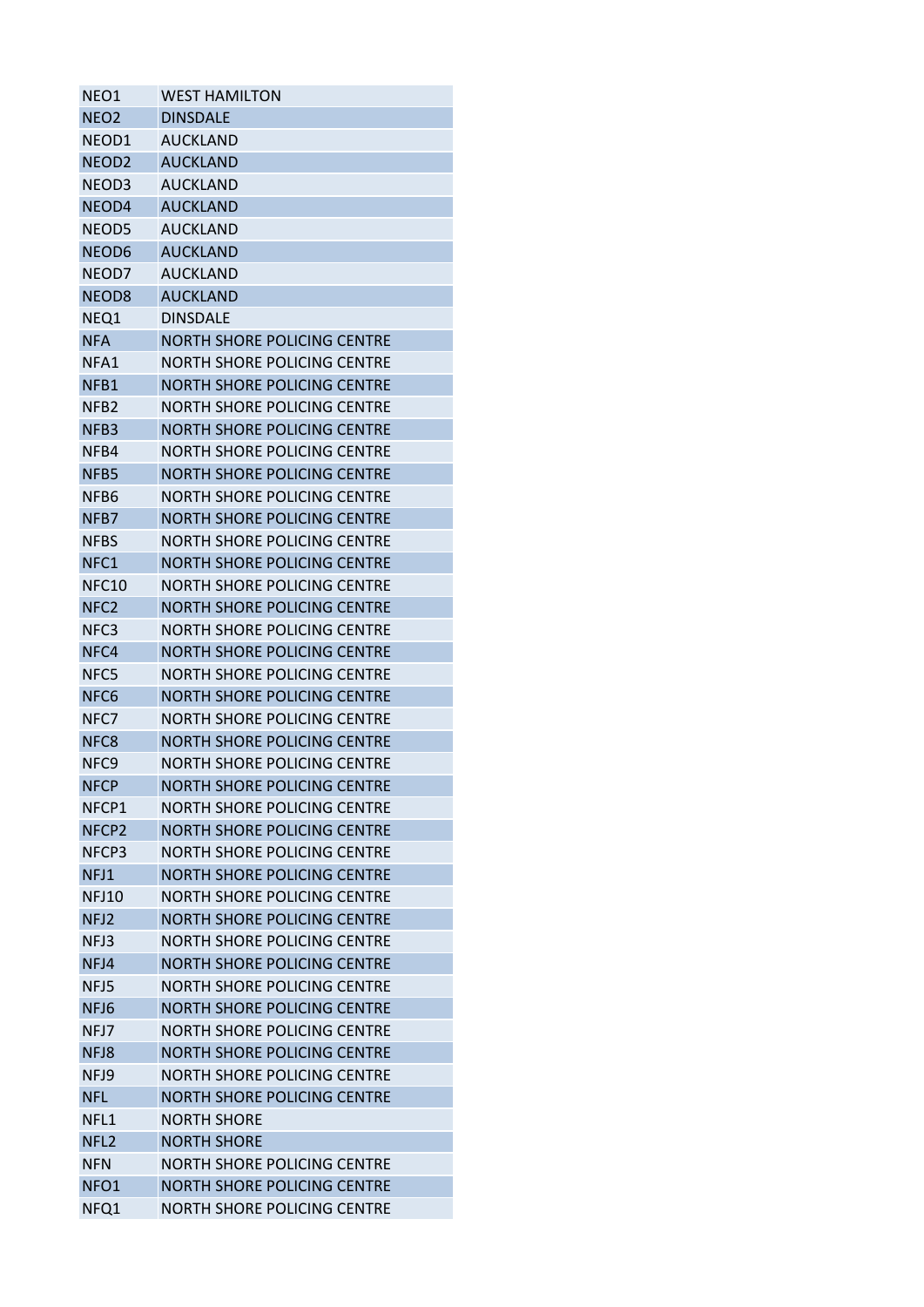| NFQ <sub>2</sub> | <b>NORTH SHORE POLICING CENTRE</b> |
|------------------|------------------------------------|
| NFQ3             | NORTH SHORE POLICING CENTRE        |
| NFS1             | <b>NORTH SHORE POLICING CENTRE</b> |
| NFS <sub>2</sub> | <b>NORTH SHORE POLICING CENTRE</b> |
| NFS3             | <b>NORTH SHORE POLICING CENTRE</b> |
| <b>NFX</b>       | NORTH SHORE POLICING CENTRE        |
| NFY1             | NORTH SHORE POLICING CENTRE        |
| <b>NFY10</b>     | <b>NORTH SHORE POLICING CENTRE</b> |
| NFY <sub>2</sub> | <b>NORTH SHORE POLICING CENTRE</b> |
| NFY3             | NORTH SHORE POLICING CENTRE        |
| NFY4             | <b>NORTH SHORE POLICING CENTRE</b> |
| NFY5             | <b>NORTH SHORE POLICING CENTRE</b> |
| NFY6             | <b>NORTH SHORE POLICING CENTRE</b> |
| NFY7             | NORTH SHORE POLICING CENTRE        |
| NFY8             | <b>NORTH SHORE POLICING CENTRE</b> |
| NFY9             | NORTH SHORE POLICING CENTRE        |
| <b>NGCP</b>      | <b>NGARUAWAHIA</b>                 |
| <b>NGE</b>       | NGARUAWAHIA                        |
| <b>NGI</b>       | NGARUAWAHIA                        |
| NGI1             | NGARUAWAHIA                        |
| NGI <sub>2</sub> | <b>NGARUAWAHIA</b>                 |
| NGI3             | NGARUAWAHIA                        |
| <b>NGO</b>       | <b>NGARUAWAHIA</b>                 |
| NGQ1             | NGARUAWAHIA                        |
| NGQ10            | NGARUAWAHIA                        |
| NGQ11            | NGARUAWAHIA                        |
| NGQ12            | NGARUAWAHIA                        |
| NGQ13            | NGARUAWAHIA                        |
| NGQ14            | <b>NGARUAWAHIA</b>                 |
| NGQ15            | NGARUAWAHIA                        |
| NGQ16            | <b>NGARUAWAHIA</b>                 |
| NGQ17            | NGARUAWAHIA                        |
| NGQ18            | <b>NGARUAWAHIA</b>                 |
| NGQ19            | NGARUAWAHIA                        |
| NGQ2             | <b>NGARUAWAHIA</b>                 |
| NGQ3             | NGARUAWAHIA                        |
| NGQ4             | <b>NGARUAWAHIA</b>                 |
| NGQ5             | NGARUAWAHIA                        |
| NGQ6             | NGARUAWAHIA                        |
| NGQ7             | <b>NGARUAWAHIA</b>                 |
| NGQ8             | <b>NGARUAWAHIA</b>                 |
| NGQ9             | NGARUAWAHIA                        |
| <b>NGS</b>       | NGARUAWAHIA                        |
| NGS1             | NGARUAWAHIA                        |
| NGS2             | <b>NGARUAWAHIA</b>                 |
| NGT11            | NGARUAWAHIA                        |
| <b>NGT12</b>     | NGARUAWAHIA                        |
| NGT13            | NGARUAWAHIA                        |
| NGT14            | NGARUAWAHIA                        |
| NGT15            | NGARUAWAHIA                        |
| NGT16            | NGARUAWAHIA                        |
|                  |                                    |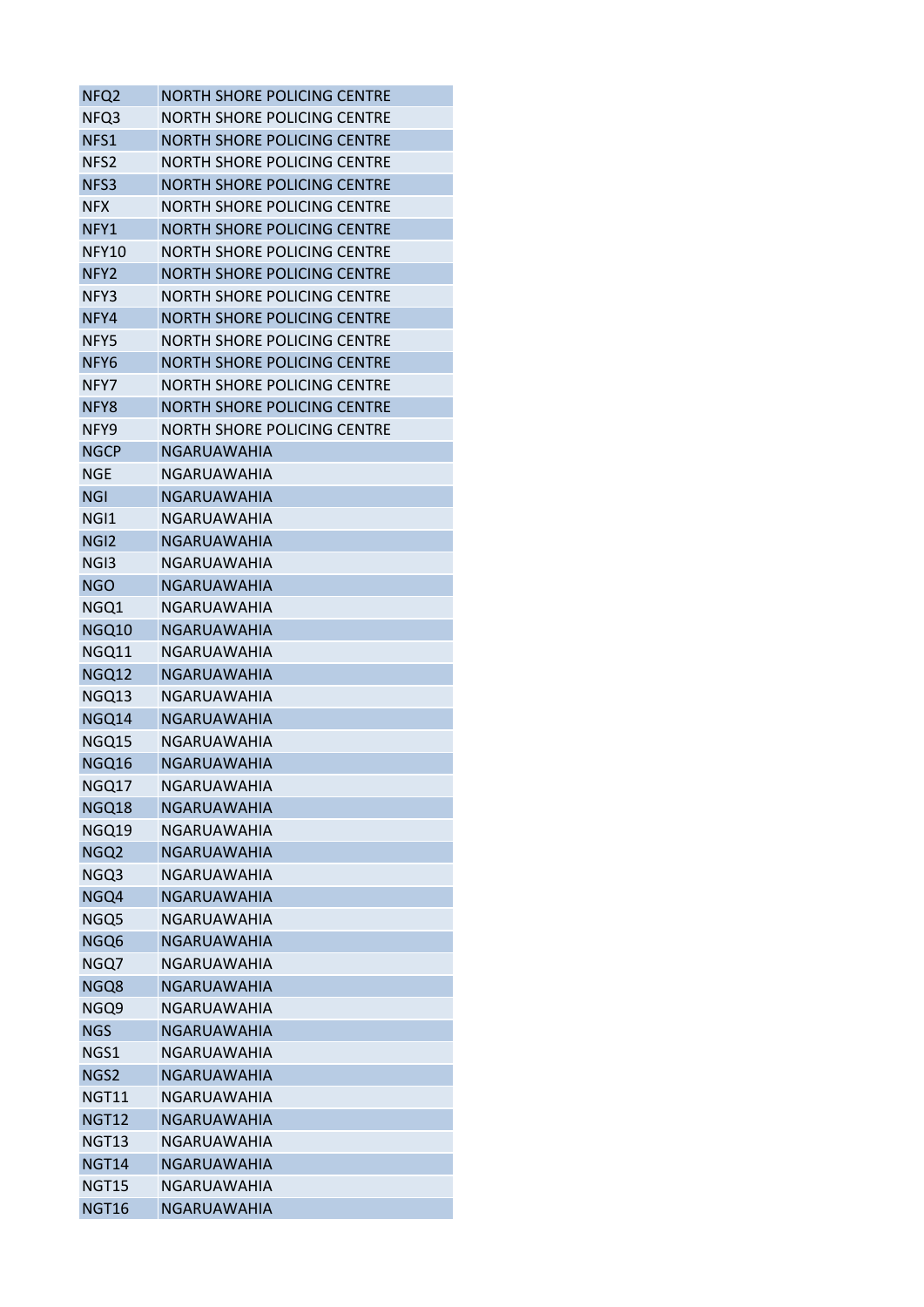| NGT17             | NGARUAWAHIA         |
|-------------------|---------------------|
| NGT18             | <b>NGARUAWAHIA</b>  |
| NGT19             | <b>NGARUAWAHIA</b>  |
| NGV1              | <b>NGARUAWAHIA</b>  |
| NGX1              | NGARUAWAHIA         |
| NGX2              | <b>NGARUAWAHIA</b>  |
| NGX3              | NGARUAWAHIA         |
| NGX4              | <b>NGARUAWAHIA</b>  |
| <b>NGXS</b>       | <b>NGARUAWAHIA</b>  |
| <b>NGY</b>        | <b>NGARUAWAHIA</b>  |
| <b>NHO</b>        | <b>WAIROA</b>       |
| NHO <sub>1</sub>  | <b>NUHAKA</b>       |
| NHO <sub>2</sub>  | NUHAKA              |
| NHO <sub>3</sub>  | <b>NUHAKA</b>       |
| NHO <sub>4</sub>  | NUHAKA              |
| <b>NHR</b>        | <b>NUHAKA</b>       |
| NIC               | <b>TAKAPUNA</b>     |
| <b>NIO1</b>       | <b>INVERCARGILL</b> |
| <b>NLB</b>        | <b>NEW LYNN</b>     |
| NLB1              | <b>NEW LYNN</b>     |
| NLB <sub>2</sub>  | <b>NEW LYNN</b>     |
| NLB3              | <b>NEW LYNN</b>     |
| NLCP              | HENDERSON           |
| NLCP <sub>2</sub> | <b>HENDERSON</b>    |
| <b>NLE</b>        | <b>HENDERSON</b>    |
| NLE <sub>1</sub>  | <b>HENDERSON</b>    |
| NLE <sub>2</sub>  | <b>HENDERSON</b>    |
| NLE3              | <b>HENDERSON</b>    |
| NLE4              | <b>HENDERSON</b>    |
| NLE5              | <b>HENDERSON</b>    |
| <b>NLELO</b>      | <b>NEW LYNN</b>     |
| NLI1              | <b>HENDERSON</b>    |
| NLI <sub>2</sub>  | <b>HENDERSON</b>    |
| NLI3              | <b>HENDERSON</b>    |
| NLI4              | <b>HENDERSON</b>    |
| NLI5              | <b>HENDERSON</b>    |
| <b>NLM</b>        | <b>NEW LYNN</b>     |
| <b>NLO</b>        | <b>NEW LYNN</b>     |
| NLO1T             | <b>NEW LYNN</b>     |
| NLQ1              | <b>HENDERSON</b>    |
| NLQ <sub>2</sub>  | <b>HENDERSON</b>    |
| NLQ3              | <b>HENDERSON</b>    |
| NLQ4              | <b>HENDERSON</b>    |
| NLQ5              | <b>HENDERSON</b>    |
| <b>NLS</b>        | <b>NEW LYNN</b>     |
| NLS1              | <b>HENDERSON</b>    |
| NLT1              | <b>HENDERSON</b>    |
| NLT <sub>2</sub>  | <b>HENDERSON</b>    |
| NLT3              | <b>HENDERSON</b>    |
| NLT4              | <b>HENDERSON</b>    |
| NLT5              | <b>HENDERSON</b>    |
|                   |                     |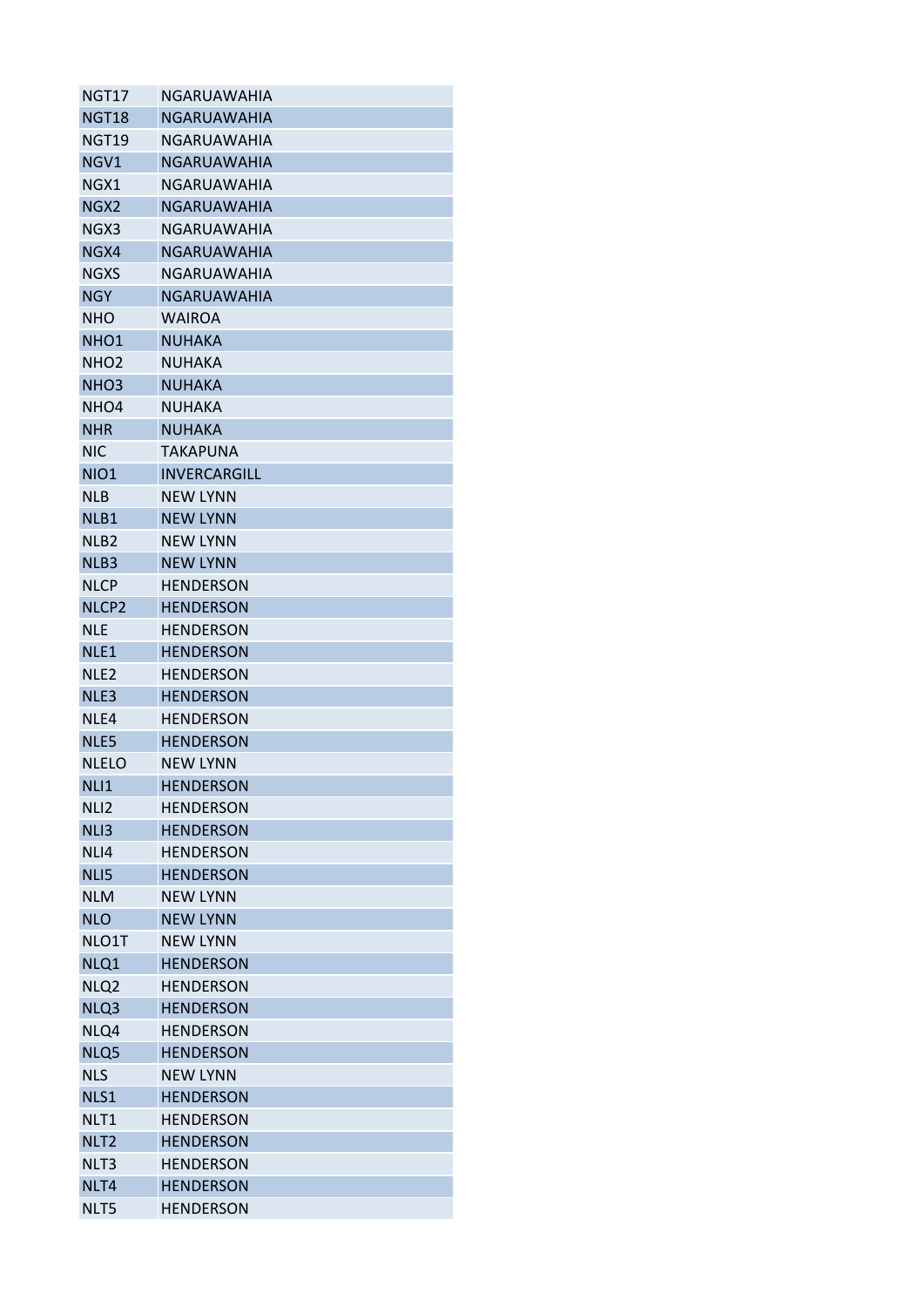| NLW1             | <b>HENDERSON</b>        |
|------------------|-------------------------|
| NLW <sub>2</sub> | <b>HENDERSON</b>        |
| NLW <sub>3</sub> | <b>HENDERSON</b>        |
| NLW4             | <b>HENDERSON</b>        |
| <b>NLX</b>       | <b>NEW LYNN</b>         |
| <b>NLY</b>       | <b>HENDERSON</b>        |
| <b>NLZ</b>       | <b>HAMILTON CENTRAL</b> |
| NLZ1             | <b>HAMILTON CENTRAL</b> |
| NLZ <sub>2</sub> | <b>HAMILTON CENTRAL</b> |
| NLZ3             | <b>HAMILTON CENTRAL</b> |
| NLZ4             | <b>HAMILTON CENTRAL</b> |
| NLZ5             | <b>HAMILTON CENTRAL</b> |
| NLZ6             | <b>HAMILTON CENTRAL</b> |
| NMB1             | NEWMARKET               |
| NMB <sub>2</sub> | <b>NEWMARKET</b>        |
| NM <sub>11</sub> | <b>MT WELLINGTON</b>    |
| <b>NMI11</b>     | <b>MT WELLINGTON</b>    |
| <b>NMI12</b>     | <b>MT WELLINGTON</b>    |
| <b>NMI13</b>     | <b>MT WELLINGTON</b>    |
| <b>NMI14</b>     | <b>MT WELLINGTON</b>    |
| <b>NMI15</b>     | <b>MT WELLINGTON</b>    |
| NM <sub>12</sub> | <b>MT WELLINGTON</b>    |
| <b>NMI21</b>     | <b>MT WELLINGTON</b>    |
| <b>NMI22</b>     | <b>MT WELLINGTON</b>    |
| <b>NMI23</b>     | <b>MT WELLINGTON</b>    |
| <b>NMI24</b>     | <b>MT WELLINGTON</b>    |
| <b>NMI25</b>     | <b>MT WELLINGTON</b>    |
| NM <sub>13</sub> | <b>MT WELLINGTON</b>    |
| <b>NMI31</b>     | <b>MT WELLINGTON</b>    |
| <b>NMI32</b>     | <b>MT WELLINGTON</b>    |
| <b>NMI33</b>     | <b>MT WELLINGTON</b>    |
| <b>NMI34</b>     | <b>MT WELLINGTON</b>    |
| <b>NMI35</b>     | <b>MT WELLINGTON</b>    |
| NMI4             | <b>MT WELLINGTON</b>    |
| NM <sub>I5</sub> | <b>MT WELLINGTON</b>    |
| NMJ1             | <b>NEWMARKET</b>        |
| NMJ2             | <b>NEWMARKET</b>        |
| NMJ3             | <b>NEWMARKET</b>        |
| NMJ4             | <b>NEWMARKET</b>        |
| NMJ5             | <b>NEWMARKET</b>        |
| NMJ6             | <b>NEWMARKET</b>        |
| NMJ7             | <b>NEWMARKET</b>        |
| NMJ8             | <b>NEWMARKET</b>        |
| NMJ9             | <b>NEWMARKET</b>        |
| NMQ1             | <b>MT WELLINGTON</b>    |
| <b>NMQ11</b>     | <b>MT WELLINGTON</b>    |
| <b>NMQ12</b>     | <b>MT WELLINGTON</b>    |
| NMQ13            | <b>MT WELLINGTON</b>    |
| NMQ14            | <b>MT WELLINGTON</b>    |
| <b>NMQ15</b>     | <b>MT WELLINGTON</b>    |
| NMQ <sub>2</sub> | <b>MT WELLINGTON</b>    |
|                  |                         |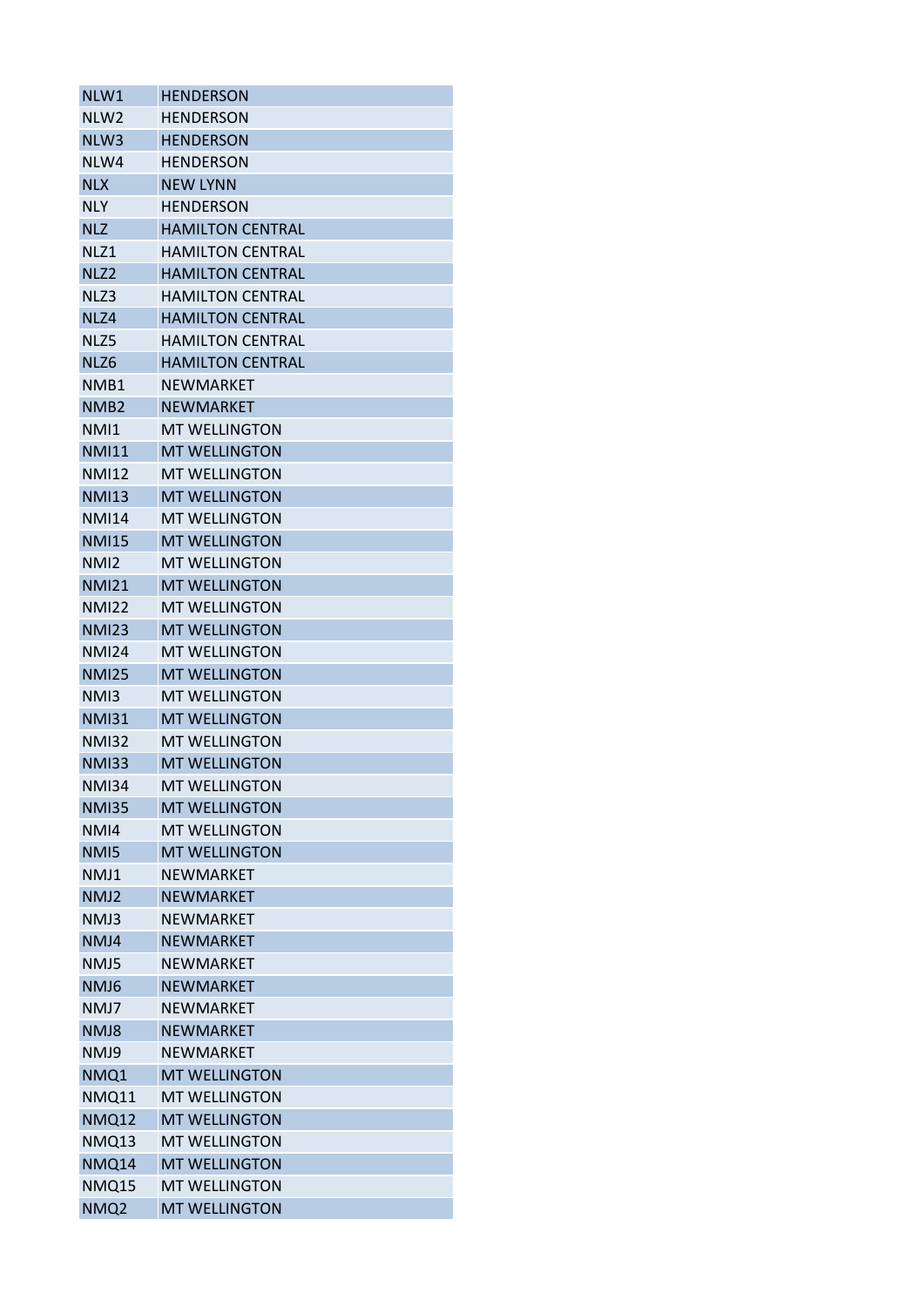| <b>NMQ21</b>      | <b>MT WELLINGTON</b>  |
|-------------------|-----------------------|
| <b>NMQ22</b>      | <b>MT WELLINGTON</b>  |
| NMQ23             | <b>MT WELLINGTON</b>  |
| <b>NMQ24</b>      | <b>MT WELLINGTON</b>  |
| <b>NMQ25</b>      | <b>MT WELLINGTON</b>  |
| NMQ3              | <b>MT WELLINGTON</b>  |
| NMQ31             | <b>MT WELLINGTON</b>  |
| <b>NMQ32</b>      | <b>MT WELLINGTON</b>  |
| <b>NMQ33</b>      | <b>MT WELLINGTON</b>  |
| NMQ34             | <b>MT WELLINGTON</b>  |
| <b>NMQ35</b>      | <b>MT WELLINGTON</b>  |
| NMQ4              | <b>MT WELLINGTON</b>  |
| NMQ5              | <b>MT WELLINGTON</b>  |
| <b>NMT11</b>      | <b>MT WELLINGTON</b>  |
| <b>NMT12</b>      | <b>MT WELLINGTON</b>  |
| <b>NMT13</b>      | <b>MT WELLINGTON</b>  |
| <b>NMT14</b>      | <b>MT WELLINGTON</b>  |
| <b>NMT15</b>      | <b>MT WELLINGTON</b>  |
| <b>NMT21</b>      | <b>MT WELLINGTON</b>  |
| <b>NMT22</b>      | <b>MT WELLINGTON</b>  |
| <b>NMT23</b>      | <b>MT WELLINGTON</b>  |
| <b>NMT24</b>      | <b>MT WELLINGTON</b>  |
| <b>NMT25</b>      | <b>MT WELLINGTON</b>  |
| <b>NMT31</b>      | <b>MT WELLINGTON</b>  |
| <b>NMT32</b>      | <b>MT WELLINGTON</b>  |
| <b>NMT33</b>      | <b>MT WELLINGTON</b>  |
| <b>NMT34</b>      | <b>MT WELLINGTON</b>  |
| <b>NMT35</b>      | <b>MT WELLINGTON</b>  |
| <b>NNA</b>        | <b>NELSON CENTRAL</b> |
| NNC1              | <b>NELSON CENTRAL</b> |
| <b>NNC10</b>      | <b>NELSON CENTRAL</b> |
| <b>NNC11</b>      | <b>NELSON CENTRAL</b> |
| <b>NNC12</b>      | <b>NELSON CENTRAL</b> |
| <b>NNC13</b>      | <b>NELSON CENTRAL</b> |
| <b>NNC14</b>      | <b>NFLSON CENTRAL</b> |
| NNC <sub>2</sub>  | <b>NELSON CENTRAL</b> |
| NNC3              | <b>NELSON CENTRAL</b> |
| NNC4              | <b>NELSON CENTRAL</b> |
| NNC5              | <b>NELSON CENTRAL</b> |
| NNC <sub>6</sub>  | <b>NELSON CENTRAL</b> |
| NNC7              | <b>NELSON CENTRAL</b> |
| NNC <sub>8</sub>  | <b>NELSON CENTRAL</b> |
| NNC <sub>9</sub>  | <b>NELSON CENTRAL</b> |
| <b>NNCN</b>       | <b>NELSON CENTRAL</b> |
| NNCP1             | <b>NELSON CENTRAL</b> |
| NNCP <sub>2</sub> | <b>NELSON CENTRAL</b> |
| NNCP3             | <b>NELSON CENTRAL</b> |
| NNCP4             | <b>NELSON CENTRAL</b> |
| NNCP5             | <b>NELSON CENTRAL</b> |
| NNCS1             | <b>NELSON CENTRAL</b> |
| NNCS <sub>2</sub> | <b>NELSON CENTRAL</b> |
|                   |                       |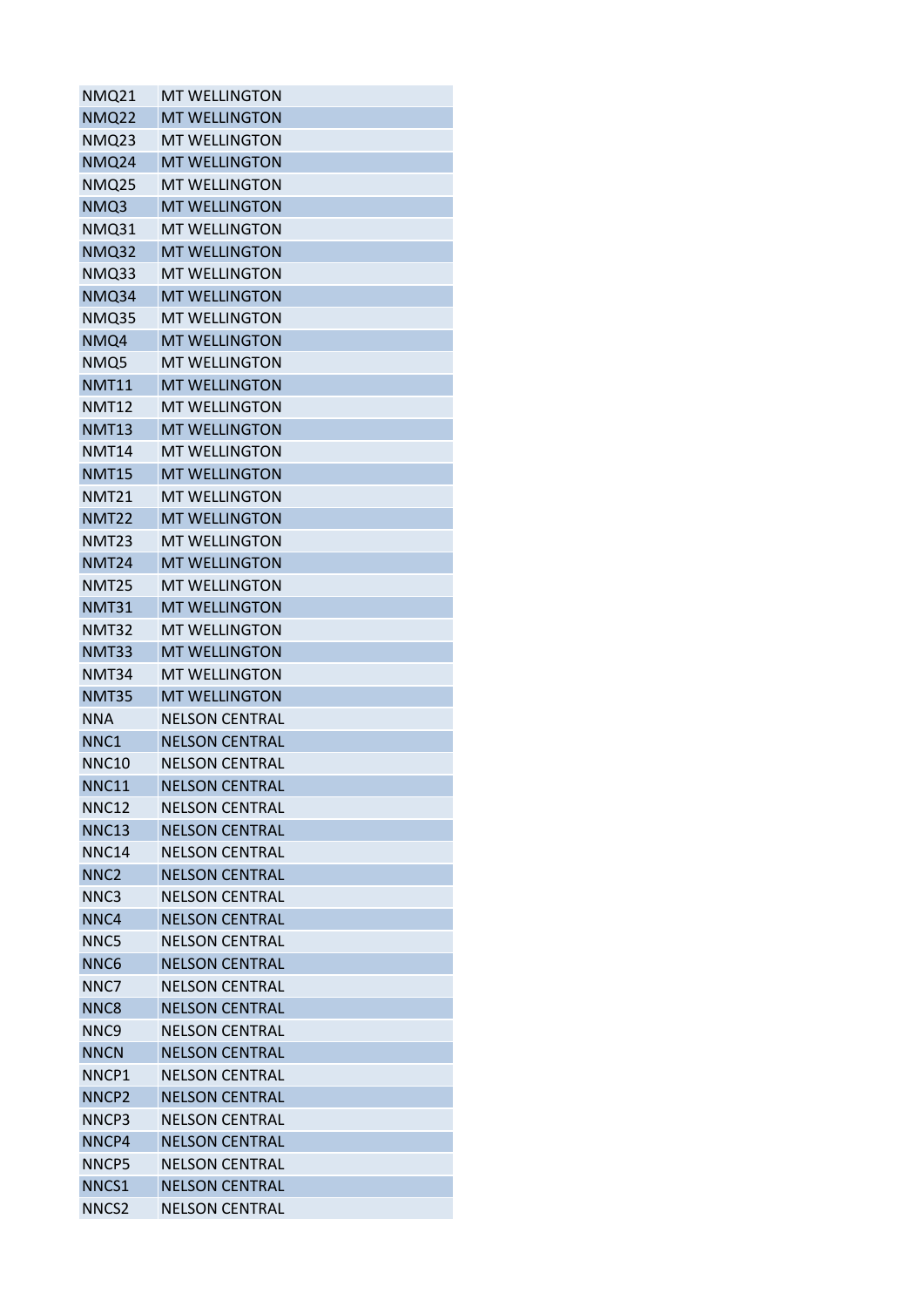| NNCS3              | <b>NELSON CENTRAL</b> |
|--------------------|-----------------------|
| NNCS4              | <b>NELSON CENTRAL</b> |
| NND <sub>1</sub>   | <b>NELSON CENTRAL</b> |
| NND <sub>2</sub>   | <b>NELSON CENTRAL</b> |
| NND3               | <b>NELSON CENTRAL</b> |
| NND4               | <b>NELSON CENTRAL</b> |
| NNE <sub>1</sub>   | <b>NELSON CENTRAL</b> |
| NNE2               | <b>NELSON CENTRAL</b> |
| NNE3               | <b>NELSON CENTRAL</b> |
| NNE4               | <b>NELSON CENTRAL</b> |
| NNE5               | <b>NELSON CENTRAL</b> |
| NNES               | <b>NELSON CENTRAL</b> |
| <b>NNF</b>         | <b>NELSON CENTRAL</b> |
| NNFTG2             | <b>NELSON CENTRAL</b> |
| NNFTG3             | <b>NELSON CENTRAL</b> |
| NNFTG4             | <b>NELSON CENTRAL</b> |
| NNFTG5             | <b>NELSON CENTRAL</b> |
| NNFTG6             | <b>NELSON CENTRAL</b> |
| <b>NNFTGS</b>      | <b>NELSON CENTRAL</b> |
| NNFV1              | <b>NELSON CENTRAL</b> |
| NNFV <sub>2</sub>  | <b>NELSON CENTRAL</b> |
| NNFV3              | <b>NELSON CENTRAL</b> |
| <b>NNFVS</b>       | <b>NELSON CENTRAL</b> |
| NNFX2              | <b>NELSON CENTRAL</b> |
| NNFX3              | <b>NELSON CENTRAL</b> |
| NNFX4              | <b>NELSON CENTRAL</b> |
| NNH1               | <b>NELSON CENTRAL</b> |
| NNH <sub>2</sub>   | <b>NELSON CENTRAL</b> |
| NNH <sub>3</sub>   | <b>NELSON CENTRAL</b> |
| NNH4               | <b>NELSON CENTRAL</b> |
| NNH <sub>5</sub>   | <b>NELSON CENTRAL</b> |
| NNH <sub>6</sub>   | <b>NELSON CENTRAL</b> |
| NNH7               | <b>NELSON CENTRAL</b> |
| <b>NNHS</b>        | <b>NELSON CENTRAL</b> |
| <b>NNI1</b>        | <b>NELSON CENTRAL</b> |
| NNI1A              | <b>NELSON CENTRAL</b> |
| NN <sub>12</sub>   | <b>NELSON CENTRAL</b> |
| NNI <sub>2</sub> A | <b>NELSON CENTRAL</b> |
| NNI <sub>2</sub> B | <b>NELSON CENTRAL</b> |
| NN <sub>13</sub>   | <b>NELSON CENTRAL</b> |
| NNI3A              | <b>NELSON CENTRAL</b> |
| NNI4               | <b>NELSON CENTRAL</b> |
| NNI4A              | <b>NELSON CENTRAL</b> |
| NN <sub>I5</sub>   | <b>NELSON CENTRAL</b> |
| NNI5A              | <b>NELSON CENTRAL</b> |
| NNJ1               | <b>NELSON CENTRAL</b> |
| NNJ2               | <b>NELSON CENTRAL</b> |
| NNJ3               | <b>NELSON CENTRAL</b> |
| NNJ4               | <b>NELSON CENTRAL</b> |
| NNJ5               | <b>NELSON CENTRAL</b> |
| <b>NNJS</b>        | <b>NELSON CENTRAL</b> |
|                    |                       |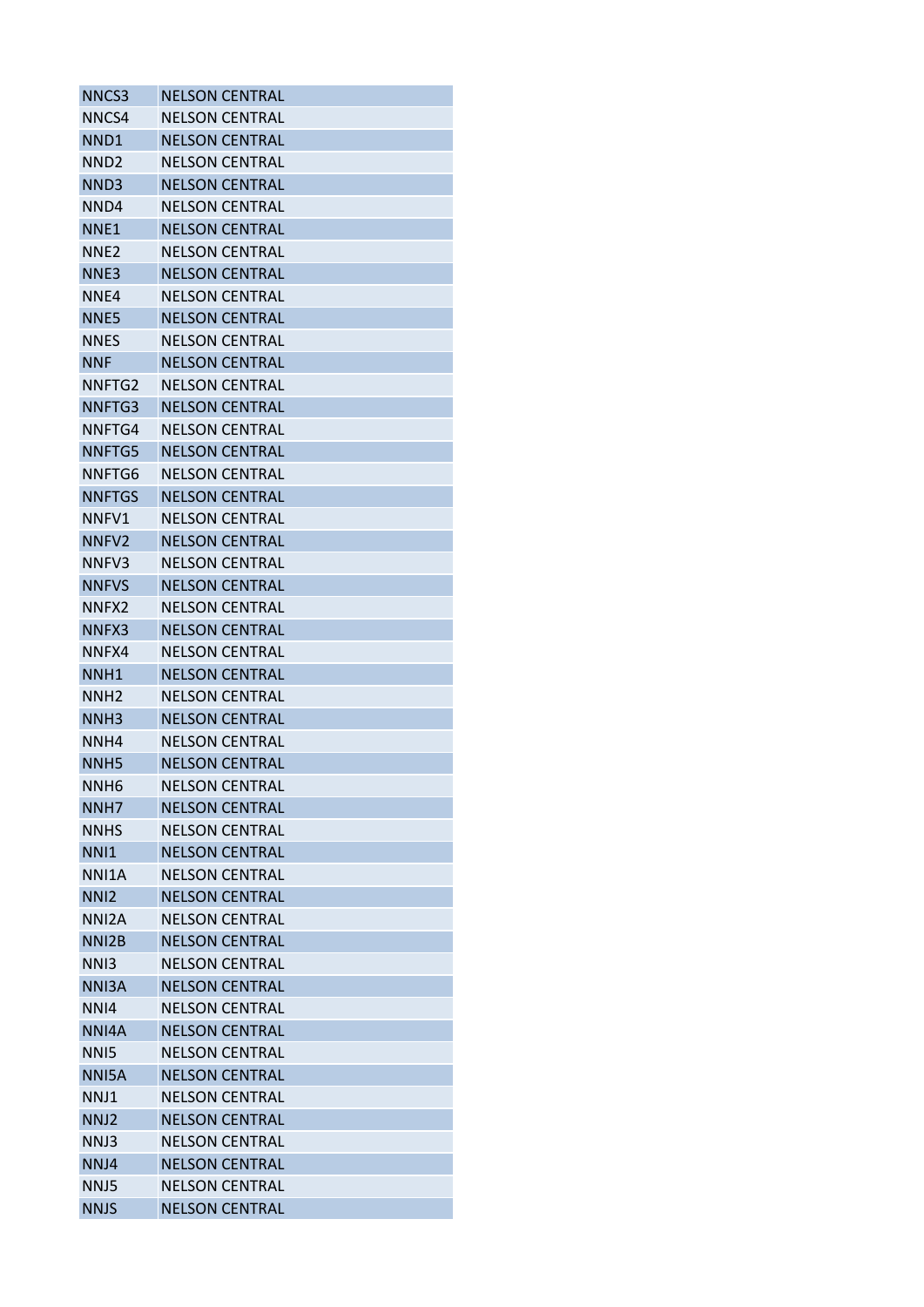| NNK1               | <b>NELSON CENTRAL</b> |
|--------------------|-----------------------|
| NNK2               | <b>NELSON CENTRAL</b> |
| NNK3               | <b>NELSON CENTRAL</b> |
| NNK4               | <b>NELSON CENTRAL</b> |
| NNKS               | <b>NELSON CENTRAL</b> |
| <b>NNLS</b>        | <b>NELSON CENTRAL</b> |
| NNMW1              | <b>NELSON CENTRAL</b> |
| NNMW <sub>2</sub>  | <b>NELSON CENTRAL</b> |
| NNMW3              | <b>NELSON CENTRAL</b> |
| <b>NNN</b>         | <b>NELSON CENTRAL</b> |
| NNN1               | <b>NELSON CENTRAL</b> |
| NNN <sub>2</sub>   | <b>NELSON CENTRAL</b> |
| NNO1               | <b>NELSON CENTRAL</b> |
| NNO <sub>2</sub>   | <b>NELSON CENTRAL</b> |
| NNO3               | <b>NELSON CENTRAL</b> |
| NNO <sub>4</sub>   | <b>NELSON CENTRAL</b> |
| NNO5               | <b>NELSON CENTRAL</b> |
| NNO <sub>6</sub>   | <b>MOTUEKA</b>        |
| NNO7               | <b>MOTUEKA</b>        |
| <b>NNOS</b>        | <b>NELSON CENTRAL</b> |
| NNP1               | <b>NELSON CENTRAL</b> |
| NNP1A              | <b>NELSON CENTRAL</b> |
| NNP1B              | <b>NELSON CENTRAL</b> |
| NNP1C              | <b>NELSON CENTRAL</b> |
| NNP1D              | <b>NELSON CENTRAL</b> |
| NNP <sub>2</sub>   | <b>NELSON CENTRAL</b> |
| NNP2A              | <b>NELSON CENTRAL</b> |
| NNP <sub>2</sub> B | <b>NELSON CENTRAL</b> |
| NNP <sub>2C</sub>  | <b>NELSON CENTRAL</b> |
| NNP <sub>2</sub> D | <b>NELSON CENTRAL</b> |
| NNP3               | <b>NELSON CENTRAL</b> |
| NNP3A              | <b>NELSON CENTRAL</b> |
| NNP3B              | <b>NELSON CENTRAL</b> |
| NNP3C              | <b>NELSON CENTRAL</b> |
| NNP3D              | <b>NELSON CENTRAL</b> |
| <b>NNPS</b>        | <b>NELSON CENTRAL</b> |
| NNPS1              | <b>NELSON CENTRAL</b> |
| NNPS2              | <b>NELSON CENTRAL</b> |
| NNPS3              | <b>NELSON CENTRAL</b> |
| NNQ1A              | <b>NELSON CENTRAL</b> |
| NNQ1B              | <b>NELSON CENTRAL</b> |
| NNQ1C              | <b>NELSON CENTRAL</b> |
| NNQ1D              | <b>NELSON CENTRAL</b> |
| NNQ1E              | <b>NELSON CENTRAL</b> |
| NNQ1F              | <b>NELSON CENTRAL</b> |
| NNQ2A              | <b>NELSON CENTRAL</b> |
| NNQ2B              | <b>NELSON CENTRAL</b> |
| NNQ <sub>2</sub> C | <b>NELSON CENTRAL</b> |
| NNQ2D              | <b>NELSON CENTRAL</b> |
| NNQ2E              | <b>NELSON CENTRAL</b> |
| NNQ2F              | <b>NELSON CENTRAL</b> |
|                    |                       |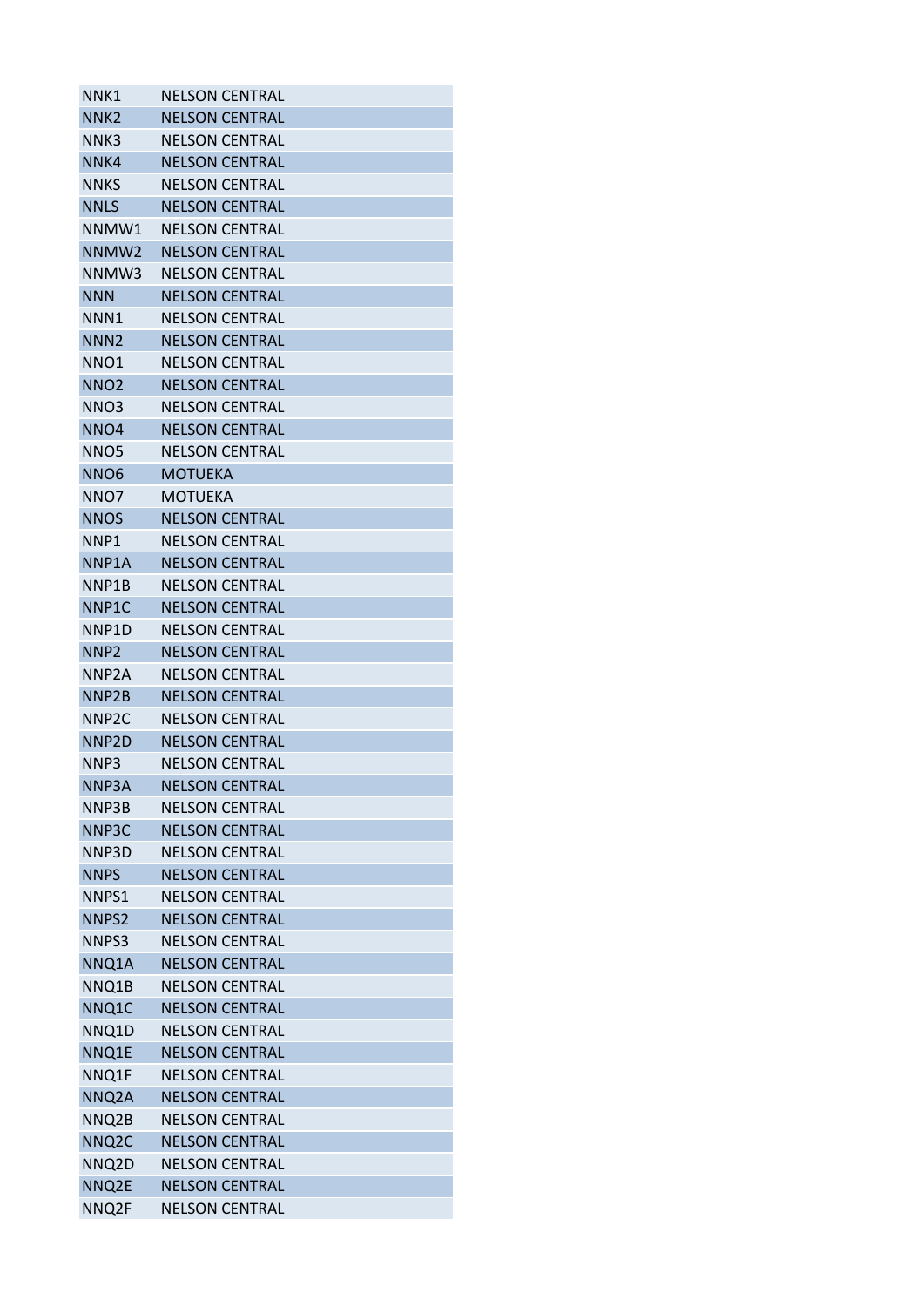| NNQ3A            | <b>NELSON CENTRAL</b>  |
|------------------|------------------------|
| NNQ3B            | <b>NELSON CENTRAL</b>  |
| NNQ3C            | <b>NELSON CENTRAL</b>  |
| NNQ3D            | <b>NELSON CENTRAL</b>  |
| NNQ3E            | <b>NELSON CENTRAL</b>  |
| NNQ3F            | <b>NELSON CENTRAL</b>  |
| NNQ3G            | <b>NELSON CENTRAL</b>  |
| NNQ4A            | <b>NELSON CENTRAL</b>  |
| NNQ4B            | <b>NELSON CENTRAL</b>  |
| NNQ4C            | <b>NELSON CENTRAL</b>  |
| NNQ4D            | <b>NELSON CENTRAL</b>  |
| NNQ4E            | <b>NELSON CENTRAL</b>  |
| NNQ4F            | <b>NELSON CENTRAL</b>  |
| NNQ5A            | <b>NELSON CENTRAL</b>  |
| NNQ5B            | <b>NELSON CENTRAL</b>  |
| NNQ5C            | <b>NELSON CENTRAL</b>  |
| NNQ5D            | <b>NELSON CENTRAL</b>  |
| NNQ5E            | <b>NELSON CENTRAL</b>  |
| NNQ5F            | <b>NELSON CENTRAL</b>  |
| NNQWH3           | <b>NELSON CENTRAL</b>  |
| <b>NNRN</b>      | <b>NELSON CENTRAL</b>  |
| <b>NNRS</b>      | <b>NELSON CENTRAL</b>  |
| NNS1             | <b>NELSON CENTRAL</b>  |
| NNS1A            | <b>NELSON CENTRAL</b>  |
| NNS <sub>2</sub> | <b>NELSON CENTRAL</b>  |
| NNS2A            | <b>NELSON CENTRAL</b>  |
| NNS3             | <b>NELSON CENTRAL</b>  |
| NNS3A            | <b>NELSON CENTRAL</b>  |
| NNS4             | <b>NELSON CENTRAL</b>  |
| NNS4A            | <b>NELSON CENTRAL</b>  |
| NNS5             | <b>NELSON CENTRAL</b>  |
| NNS5A            | <b>NELSON CENTRAL</b>  |
| <b>NNSAR</b>     | <b>TASMAN DISTRICT</b> |
| NNT <sub>1</sub> | <b>NELSON CENTRAL</b>  |
| <b>NNT10</b>     | <b>NELSON CENTRAL</b>  |
| NNT <sub>2</sub> | <b>NELSON CENTRAL</b>  |
| NNT3             | <b>NELSON CENTRAL</b>  |
| NNT4             | <b>NELSON CENTRAL</b>  |
| NNT5             | <b>NELSON CENTRAL</b>  |
| NNT <sub>6</sub> | <b>NELSON CENTRAL</b>  |
| NNT7             | <b>NELSON CENTRAL</b>  |
| NNT8             | <b>NELSON CENTRAL</b>  |
| NNT <sub>9</sub> | <b>NELSON CENTRAL</b>  |
| NNU1             | <b>NELSON CENTRAL</b>  |
| <b>NNU10</b>     | <b>NELSON CENTRAL</b>  |
| NNU <sub>2</sub> | <b>NELSON CENTRAL</b>  |
| NNU3             | <b>NELSON CENTRAL</b>  |
| NNU4             | <b>NELSON CENTRAL</b>  |
| NNU5             | <b>NELSON CENTRAL</b>  |
| NNU6             | <b>NELSON CENTRAL</b>  |
| NNU6A            | <b>NELSON CENTRAL</b>  |
|                  |                        |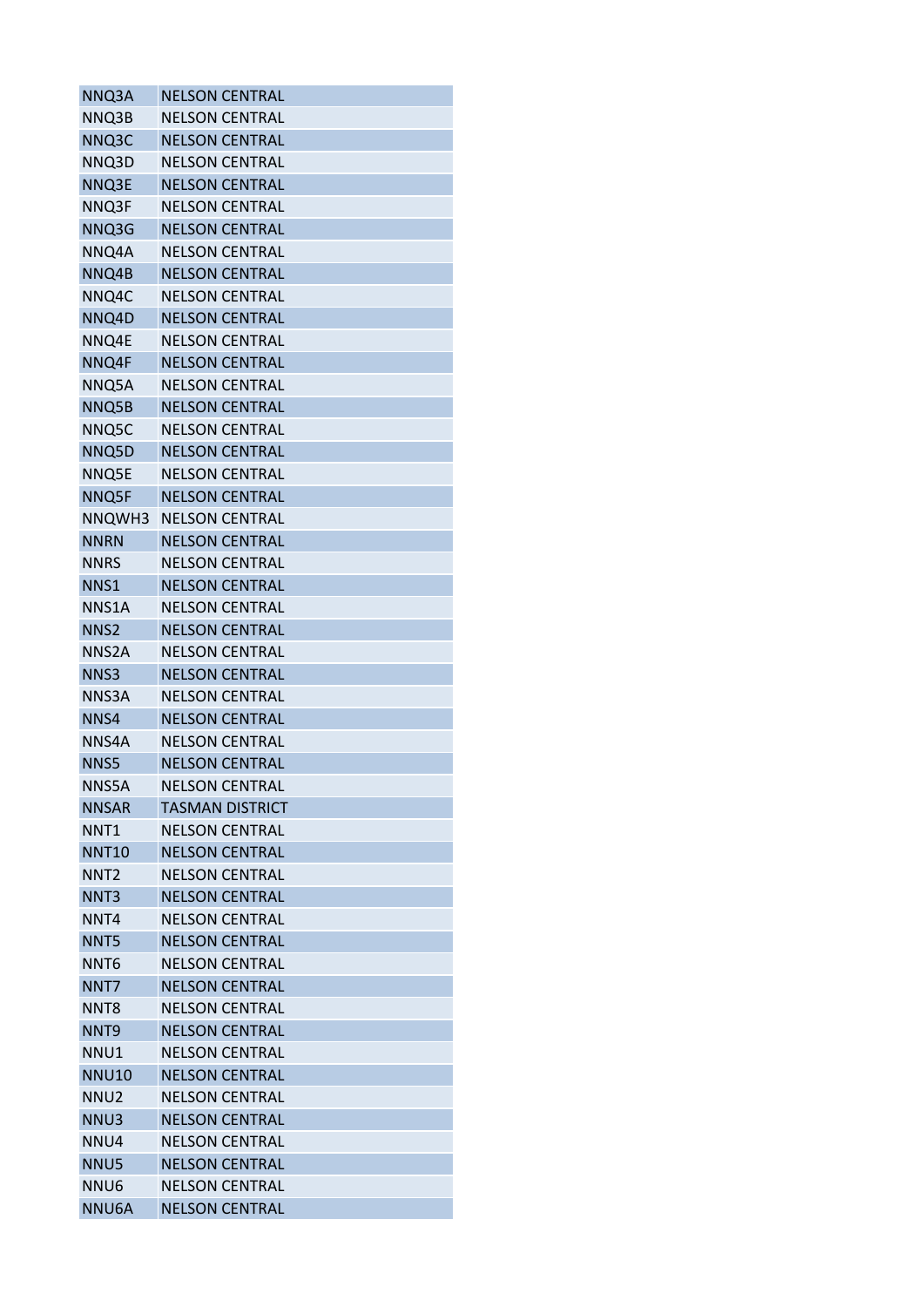| NNU6B            | <b>NELSON CENTRAL</b>        |
|------------------|------------------------------|
| NNU7             | <b>NELSON CENTRAL</b>        |
| NNU8             | <b>NELSON CENTRAL</b>        |
| NNU9             | <b>NELSON CENTRAL</b>        |
| NNUS             | <b>NELSON CENTRAL</b>        |
| <b>NNV</b>       | <b>NELSON CENTRAL</b>        |
| NNV1             | <b>NELSON CENTRAL</b>        |
| NNW1             | <b>NELSON CENTRAL</b>        |
| NNW <sub>2</sub> | <b>NELSON CENTRAL</b>        |
| NNY <sub>1</sub> | <b>NELSON CENTRAL</b>        |
| NNY2             | <b>NELSON CENTRAL</b>        |
| NNY3             | <b>NELSON CENTRAL</b>        |
| NNY4             | <b>NELSON CENTRAL</b>        |
| NNY5             | <b>NELSON CENTRAL</b>        |
| NNY6             | <b>NELSON CENTRAL</b>        |
| NNY7             | <b>NELSON CENTRAL</b>        |
| NNYS             | <b>NELSON CENTRAL</b>        |
| <b>NOBAIL1</b>   | <b>NEW PLYMOUTH</b>          |
| NOC <sub>1</sub> | <b>NELSON CENTRAL</b>        |
| NOC <sub>2</sub> | <b>NELSON CENTRAL</b>        |
| NOC <sub>3</sub> | <b>NELSON CENTRAL</b>        |
| NOC4             | <b>NELSON CENTRAL</b>        |
| NOCS             | <b>NELSON CENTRAL</b>        |
| NOGT1            | <b>NEW PLYMOUTH DISTRICT</b> |
| <b>NOO</b>       | NEW PLYMOUTH DISTRICT        |
| NPO <sub>1</sub> | <b>NAPIER CENTRAL</b>        |
| NPO <sub>2</sub> | <b>NAPIER CENTRAL</b>        |
| NPO3             | <b>NAPIER CENTRAL</b>        |
| NPO4             | <b>NAPIER CENTRAL</b>        |
| NPO5             | <b>NAPIER CENTRAL</b>        |
| <b>NPOS</b>      | <b>NAPIER CENTRAL</b>        |
| <b>NPOY</b>      | <b>NAPIER CENTRAL</b>        |
| NPOY1            | <b>NAPIER CENTRAL</b>        |
|                  |                              |
| NPR1             | <b>NATIONAL PARK</b>         |
| NPR <sub>2</sub> | <b>NATIONAL PARK</b>         |
| NPR3             | <b>NATIONAL PARK</b>         |
| NPR4             | <b>NATIONAL PARK</b>         |
| NPR5             | <b>NATIONAL PARK</b>         |
| NQC1             | RANGIORA                     |
| NQC2             | <b>RANGIORA</b>              |
| NQC3             | RANGIORA                     |
| NQC4             | <b>RANGIORA</b>              |
| NQC5             | <b>RANGIORA</b>              |
| NQCP1            | <b>RANGIORA</b>              |
| NQCP2            | RANGIORA                     |
| NQCP3            | <b>RANGIORA</b>              |
| <b>NQCS</b>      | <b>RANGIORA</b>              |
| NQI1             | <b>RANGIORA</b>              |
| NQI1A            | <b>RANGIORA</b>              |
| NQ <sub>12</sub> | <b>RANGIORA</b>              |
| NQI2A            | RANGIORA                     |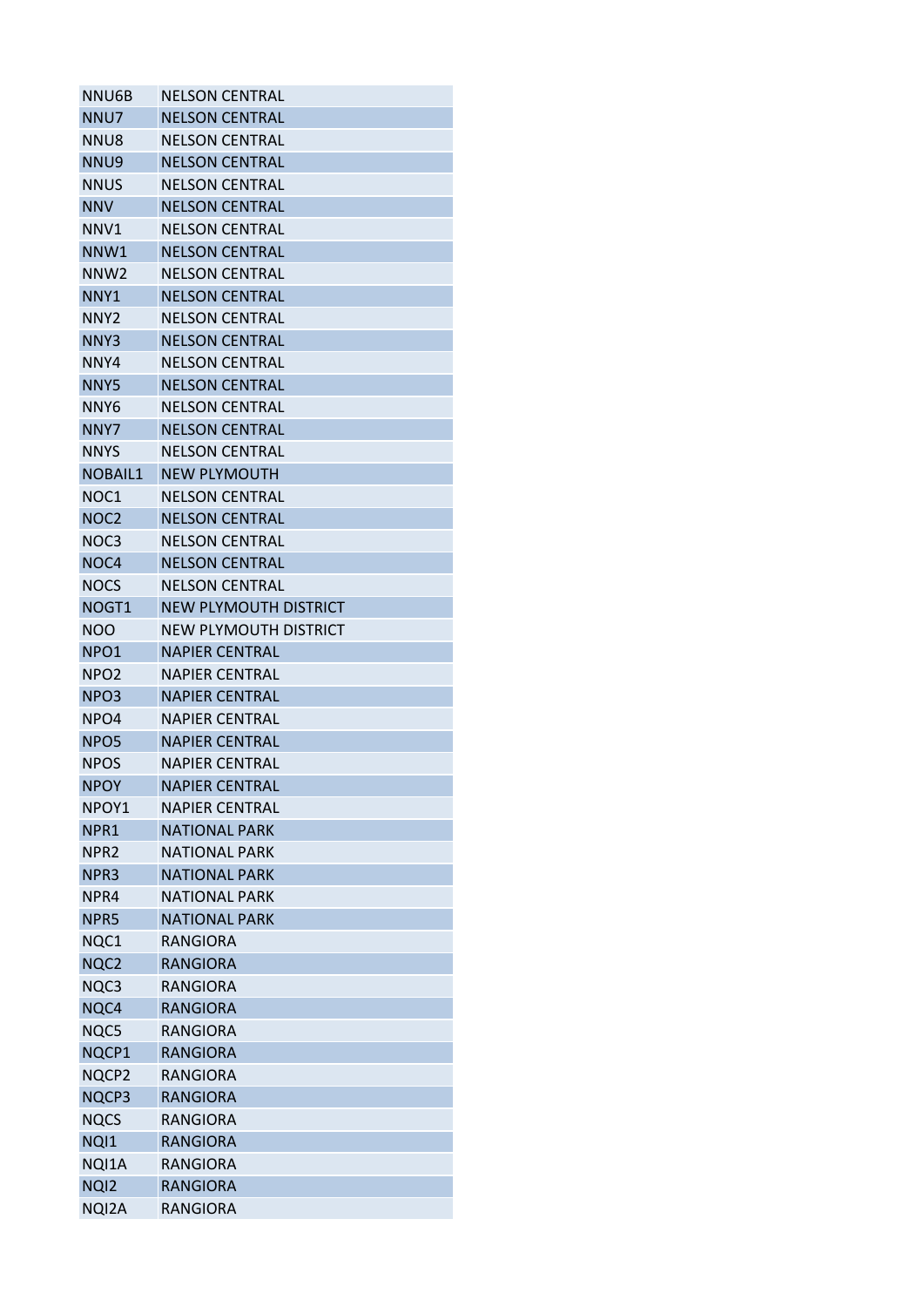| NQ <sub>13</sub> | <b>RANGIORA</b>        |
|------------------|------------------------|
| NQI3A            | RANGIORA               |
| NQI4             | <b>RANGIORA</b>        |
| NQI4A            | <b>RANGIORA</b>        |
| NQ <sub>15</sub> | <b>RANGIORA</b>        |
| NQI5A            | <b>RANGIORA</b>        |
| <b>NQK</b>       | <b>RANGIORA</b>        |
| <b>NQN</b>       | <b>RANGIORA</b>        |
| <b>NQO</b>       | <b>RANGIORA</b>        |
| NQQ11            | <b>RANGIORA</b>        |
| NQQ12            | <b>RANGIORA</b>        |
| NQQ13            | RANGIORA               |
| NQQ14            | <b>RANGIORA</b>        |
| NQQ21            | RANGIORA               |
| <b>NQQ22</b>     | <b>RANGIORA</b>        |
| NQQ23            | <b>RANGIORA</b>        |
| NQQ24            | <b>RANGIORA</b>        |
| NQQ31            | <b>RANGIORA</b>        |
| NQQ32            | <b>RANGIORA</b>        |
| NQQ33            | <b>RANGIORA</b>        |
| NQQ34            | <b>RANGIORA</b>        |
| NQQ41            | RANGIORA               |
| NQQ42            | <b>RANGIORA</b>        |
| NQQ43            | <b>RANGIORA</b>        |
| NQQ44            | <b>RANGIORA</b>        |
| NQQ51            | <b>RANGIORA</b>        |
| NQQ52            | <b>RANGIORA</b>        |
| NQQ53            | RANGIORA               |
| NQQ54            | <b>RANGIORA</b>        |
| NQQ6             | RANGIORA               |
| NQQ7             | <b>RANGIORA</b>        |
| NQQ8             | <b>RANGIORA</b>        |
| NQS1             | <b>RANGIORA</b>        |
| NQS2             | <b>RANGIORA</b>        |
| NQS3             | <b>RANGIORA</b>        |
| NQT1             | <b>RANGIORA</b>        |
| NQT <sub>2</sub> | <b>RANGIORA</b>        |
| NQT3             | <b>RANGIORA</b>        |
| NQT4             | <b>RANGIORA</b>        |
| NQTS             | RANGIORA               |
| <b>NQV</b>       | <b>RANGIORA</b>        |
| <b>NQWH</b>      | RANGIORA               |
| NQY1             | <b>RANGIORA</b>        |
| NQY2             | <b>RANGIORA</b>        |
| NQY3             | <b>RANGIORA</b>        |
| NQY4             | RANGIORA               |
| NQY5             | <b>RANGIORA</b>        |
| NQY6             | <b>RANGIORA</b>        |
| <b>NQZ</b>       | <b>RANGIORA</b>        |
| NRBAIL1          | <b>NAPIER DISTRICT</b> |
| NRGT1            | <b>NAPIER DISTRICT</b> |
|                  |                        |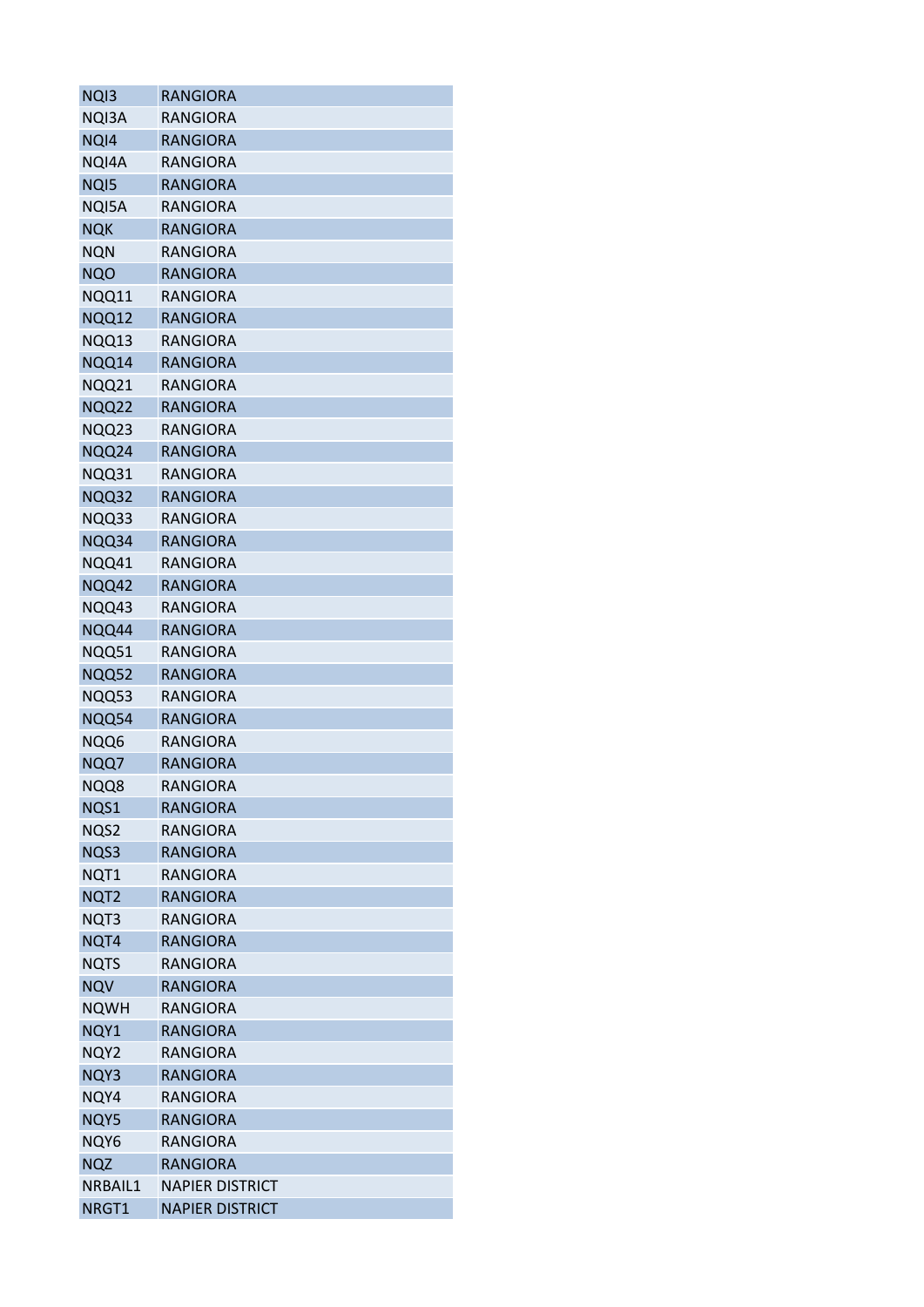| NSA1             | <b>NELSON CENTRAL</b> |
|------------------|-----------------------|
| NSA <sub>2</sub> | <b>NELSON CENTRAL</b> |
| NSA3             | <b>NELSON CENTRAL</b> |
| NSA4             | <b>NELSON CENTRAL</b> |
| NSA5             | <b>NELSON CENTRAL</b> |
| NSA6             | <b>NELSON CENTRAL</b> |
| NSBAIL1          | <b>NELSON CENTRAL</b> |
| NSC1             | <b>NELSON CENTRAL</b> |
| NSC <sub>2</sub> | <b>NELSON CENTRAL</b> |
| NSC <sub>3</sub> | <b>NELSON CENTRAL</b> |
| NSC4             | <b>NELSON CENTRAL</b> |
| NSC <sub>5</sub> | <b>NELSON CENTRAL</b> |
| <b>NSCA</b>      | <b>NELSON CENTRAL</b> |
| <b>NSCN</b>      | <b>NELSON CENTRAL</b> |
| <b>NSCS</b>      | <b>NELSON CENTRAL</b> |
| NSD6             | <b>NELSON CENTRAL</b> |
| NSDS             | <b>NELSON CENTRAL</b> |
| <b>NSE</b>       | <b>NELSON CENTRAL</b> |
| NSE1             | <b>NELSON CENTRAL</b> |
| NSE <sub>2</sub> | <b>NELSON CENTRAL</b> |
| NSE3             | <b>NELSON CENTRAL</b> |
| NSE4             | <b>NELSON CENTRAL</b> |
| NSE5             | <b>NELSON CENTRAL</b> |
| NSE6             | <b>BLENHEIM</b>       |
| NSE7             | <b>BLENHEIM</b>       |
| <b>NSEN</b>      | <b>NELSON CENTRAL</b> |
| <b>NSES</b>      | <b>NELSON CENTRAL</b> |
| <b>NSF</b>       | <b>NELSON CENTRAL</b> |
| NSF1             | <b>NELSON CENTRAL</b> |
| NSFX1            | <b>NELSON CENTRAL</b> |
| NSFX2            | <b>STOKE</b>          |
| NSFX3            | <b>BLENHEIM</b>       |
| NSG1             | <b>NELSON CENTRAL</b> |
|                  |                       |
| <b>NSG10</b>     | <b>NELSON CENTRAL</b> |
| NSG <sub>2</sub> | <b>NFLSON CENTRAL</b> |
| NSG3             | <b>NELSON CENTRAL</b> |
| NSG4             | <b>NELSON CENTRAL</b> |
| NSG5             | <b>NELSON CENTRAL</b> |
| NSG6             | <b>NELSON CENTRAL</b> |
| NSG7             | <b>NELSON CENTRAL</b> |
| NSG8             | <b>NELSON CENTRAL</b> |
| NSG9             | <b>NELSON CENTRAL</b> |
| <b>NSGS</b>      | <b>NELSON CENTRAL</b> |
| NSGS1            | <b>NELSON CENTRAL</b> |
| NSGT1            | <b>NELSON CENTRAL</b> |
| <b>NSH</b>       | <b>NELSON CENTRAL</b> |
| NSH1             | <b>NELSON CENTRAL</b> |
| <b>NSH10</b>     | <b>NELSON CENTRAL</b> |
| NSH <sub>2</sub> | <b>NELSON CENTRAL</b> |
| NSH <sub>3</sub> | <b>NELSON CENTRAL</b> |
| NSH4             | <b>NELSON CENTRAL</b> |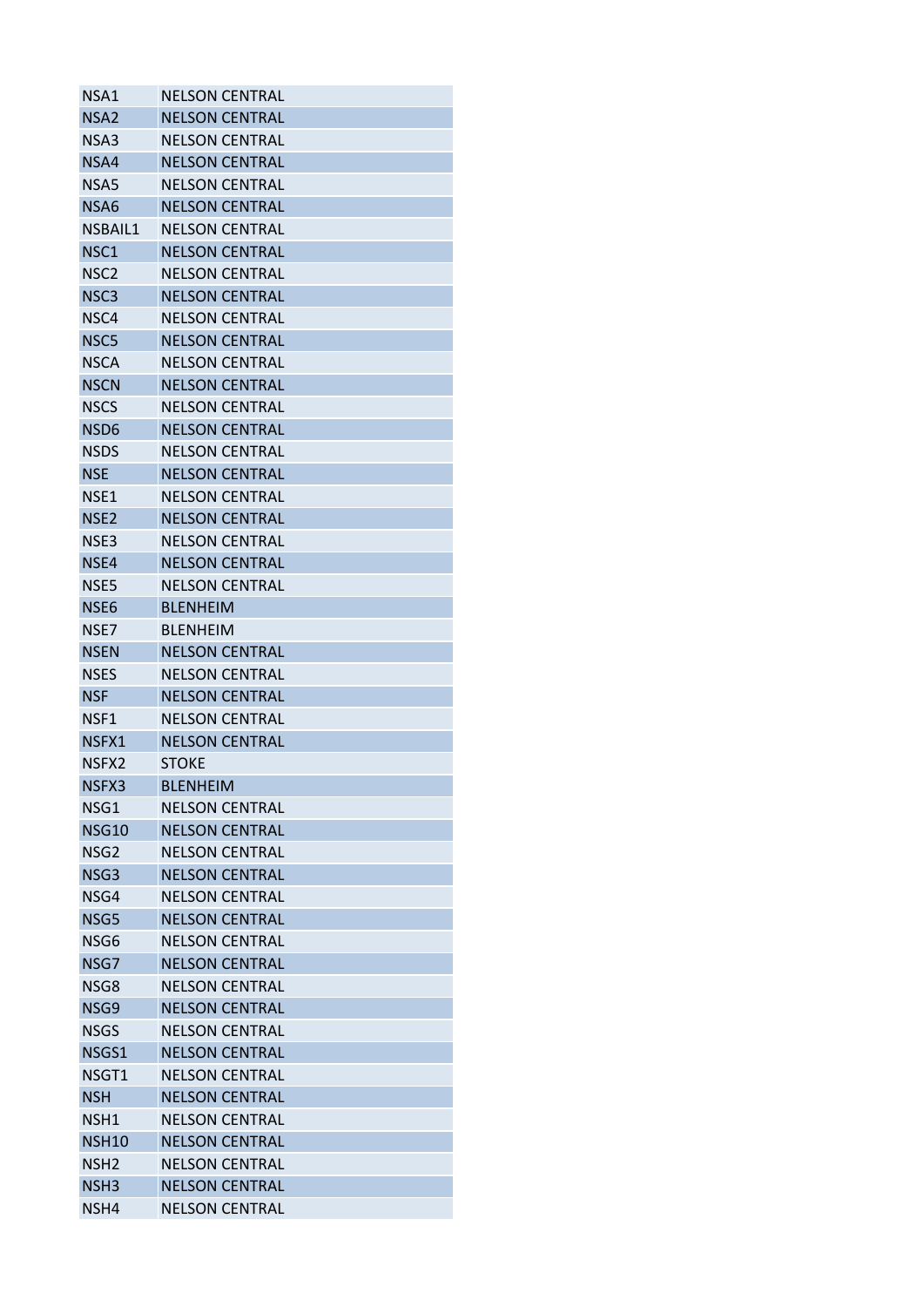| NSH <sub>5</sub> | <b>NELSON CENTRAL</b>       |
|------------------|-----------------------------|
| NSH6             | <b>NELSON CENTRAL</b>       |
| NSH7             | <b>NELSON CENTRAL</b>       |
| NSH8             | <b>NELSON CENTRAL</b>       |
| NSH <sub>9</sub> | <b>NELSON CENTRAL</b>       |
| <b>NSL</b>       | <b>NELSON CENTRAL</b>       |
| <b>NSLN</b>      | <b>NELSON CENTRAL</b>       |
| <b>NSLS</b>      | <b>NELSON CENTRAL</b>       |
| <b>NSLZ</b>      | <b>NELSON CENTRAL</b>       |
| <b>NSN</b>       | <b>NELSON CENTRAL</b>       |
| NSP1             | <b>NELSON CENTRAL</b>       |
| NSP <sub>2</sub> | <b>NELSON CENTRAL</b>       |
| NSP3             | <b>NELSON CENTRAL</b>       |
| <b>NSPS</b>      | <b>NELSON CENTRAL</b>       |
| <b>NSQ</b>       | <b>TASMAN DISTRICT</b>      |
| <b>NSRN</b>      | <b>NELSON CENTRAL</b>       |
| <b>NSRS</b>      | <b>NELSON CENTRAL</b>       |
| NSS              | <b>NELSON CENTRAL</b>       |
| <b>NST</b>       | <b>NELSON CENTRAL</b>       |
| <b>NSTN</b>      | <b>NELSON CENTRAL</b>       |
| <b>NSU</b>       | <b>NELSON CENTRAL</b>       |
| NSU1             | <b>NELSON CENTRAL</b>       |
| NSU <sub>2</sub> | <b>NELSON CENTRAL</b>       |
| NSU3             | <b>NELSON CENTRAL</b>       |
| NSU4             | <b>NELSON CENTRAL</b>       |
| NSU5             | <b>NELSON CENTRAL</b>       |
| NSU <sub>6</sub> | <b>NELSON CENTRAL</b>       |
| NSU7             | <b>NELSON CENTRAL</b>       |
| NSU8             | <b>NELSON CENTRAL</b>       |
| <b>NSWELL</b>    | <b>NELSON CENTRAL</b>       |
| <b>NSX</b>       | <b>NELSON CENTRAL</b>       |
| NSXA             | <b>NELSON CENTRAL</b>       |
| NSY1             | <b>NELSON CENTRAL</b>       |
| NSY <sub>2</sub> | <b>NELSON CENTRAL</b>       |
| NSY3             | <b>NELSON CENTRAL</b>       |
| <b>NSYN</b>      | <b>NELSON CENTRAL</b>       |
| <b>NSYS</b>      | <b>NELSON CENTRAL</b>       |
| <b>NSZ</b>       | <b>NELSON CENTRAL</b>       |
| <b>NSZCOM</b>    | <b>NELSON CENTRAL</b>       |
| <b>NTN</b>       | <b>NGATEA</b>               |
| <b>NTQ</b>       | <b>NAPIER CENTRAL</b>       |
| NTR1             | <b>NGATEA</b>               |
| NTR <sub>2</sub> | <b>NGATEA</b>               |
| <b>NTT</b>       | <b>NGATEA</b>               |
| <b>NUA</b>       | <b>NEW PLYMOUTH CENTRAL</b> |
| NUB1             | NEW PLYMOUTH CENTRAL        |
| <b>NUB12</b>     | <b>NEW PLYMOUTH CENTRAL</b> |
| <b>NUB13</b>     | <b>NEW PLYMOUTH CENTRAL</b> |
| <b>NUB14</b>     | <b>NEW PLYMOUTH CENTRAL</b> |
| <b>NUB15</b>     | <b>NEW PLYMOUTH CENTRAL</b> |
|                  | <b>NEW PLYMOUTH CENTRAL</b> |
| <b>NUB16</b>     |                             |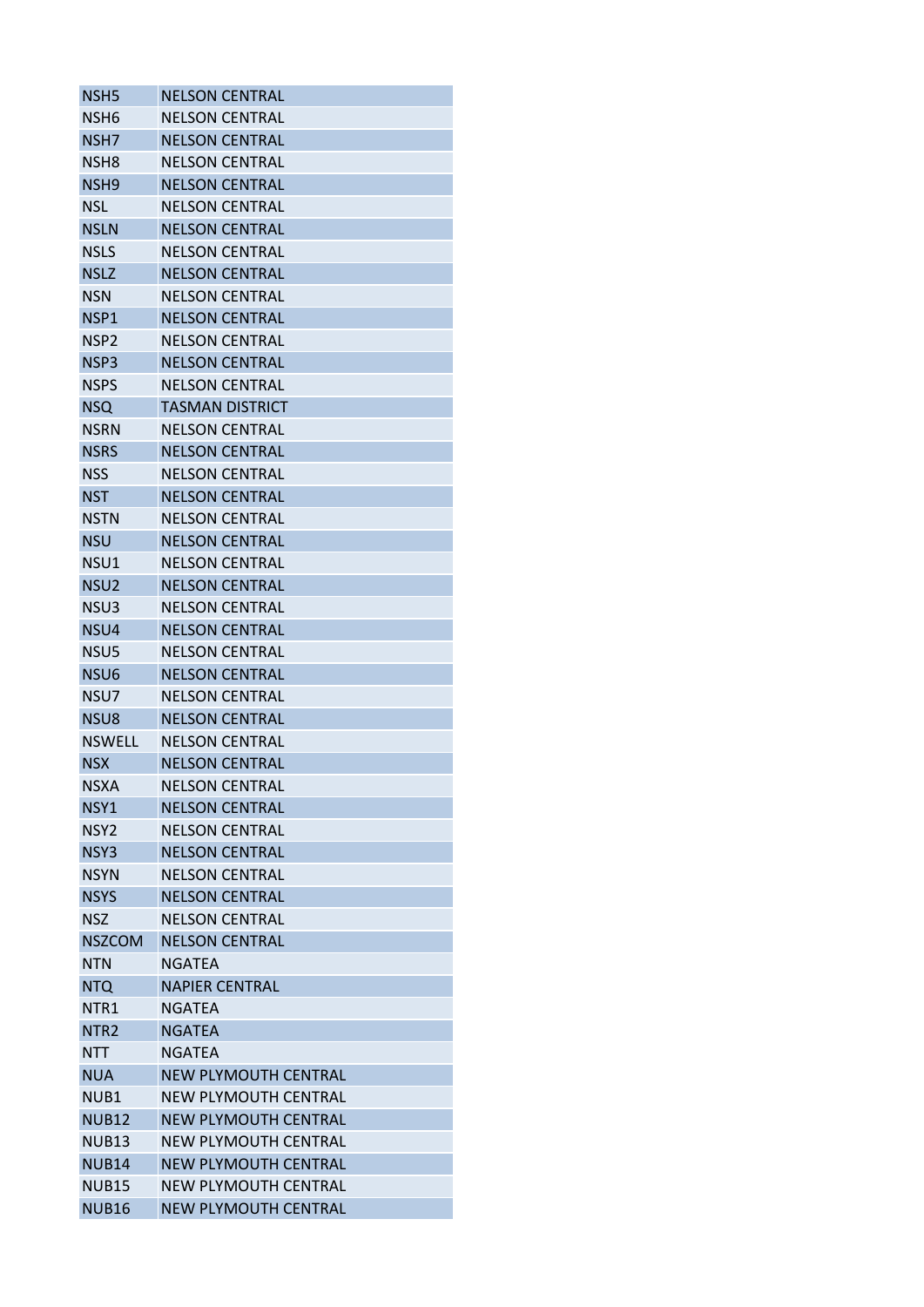| <b>NEW PLYMOUTH CENTRAL</b> |
|-----------------------------|
| <b>NEW PLYMOUTH CENTRAL</b> |
| <b>NEW PLYMOUTH CENTRAL</b> |
| <b>NEW PLYMOUTH CENTRAL</b> |
| NEW PLYMOUTH CENTRAL        |
| <b>NEW PLYMOUTH CENTRAL</b> |
| NEW PLYMOUTH CENTRAL        |
| <b>NEW PLYMOUTH CENTRAL</b> |
| <b>NEW PLYMOUTH CENTRAL</b> |
| <b>NEW PLYMOUTH CENTRAL</b> |
| NEW PLYMOUTH CENTRAL        |
| <b>NEW PLYMOUTH CENTRAL</b> |
| <b>NEW PLYMOUTH CENTRAL</b> |
| <b>NEW PLYMOUTH CENTRAL</b> |
| NEW PLYMOUTH CENTRAL        |
| <b>NEW PLYMOUTH CENTRAL</b> |
| <b>NEW PLYMOUTH CENTRAL</b> |
| <b>NEW PLYMOUTH CENTRAL</b> |
| NEW PLYMOUTH CENTRAL        |
| <b>NEW PLYMOUTH CENTRAL</b> |
| NEW PLYMOUTH CENTRAL        |
| <b>NEW PLYMOUTH CENTRAL</b> |
|                             |
| <b>NEW PLYMOUTH CENTRAL</b> |
| <b>NEW PLYMOUTH CENTRAL</b> |
| <b>NEW PLYMOUTH CENTRAL</b> |
| <b>NEW PLYMOUTH CENTRAL</b> |
| <b>NEW PLYMOUTH CENTRAL</b> |
| <b>NFW PLYMOUTH CFNTRAL</b> |
| NEW PLYMOUTH CENTRAL        |
| NEW PLYMOUTH CENTRAL        |
| <b>NEW PLYMOUTH CENTRAL</b> |
| <b>NEW PLYMOUTH CENTRAL</b> |
| NFW PLYMOUTH CFNTRAL        |
| <b>NEW PLYMOUTH CENTRAL</b> |
| <b>NEW PLYMOUTH CENTRAL</b> |
| <b>NEW PLYMOUTH CENTRAL</b> |
| <b>NEW PLYMOUTH CENTRAL</b> |
| <b>NEW PLYMOUTH CENTRAL</b> |
| <b>NEW PLYMOUTH CENTRAL</b> |
| <b>NEW PLYMOUTH</b>         |
| <b>NEW PLYMOUTH</b>         |
| <b>NEW PLYMOUTH CENTRAL</b> |
| <b>NEW PLYMOUTH CENTRAL</b> |
| <b>NEW PLYMOUTH CENTRAL</b> |
| <b>NEW PLYMOUTH CENTRAL</b> |
| <b>NEW PLYMOUTH CENTRAL</b> |
| <b>NEW PLYMOUTH CENTRAL</b> |
| <b>NEW PLYMOUTH CENTRAL</b> |
| <b>NEW PLYMOUTH CENTRAL</b> |
| <b>NEW PLYMOUTH CENTRAL</b> |
| <b>NEW PLYMOUTH CENTRAL</b> |
|                             |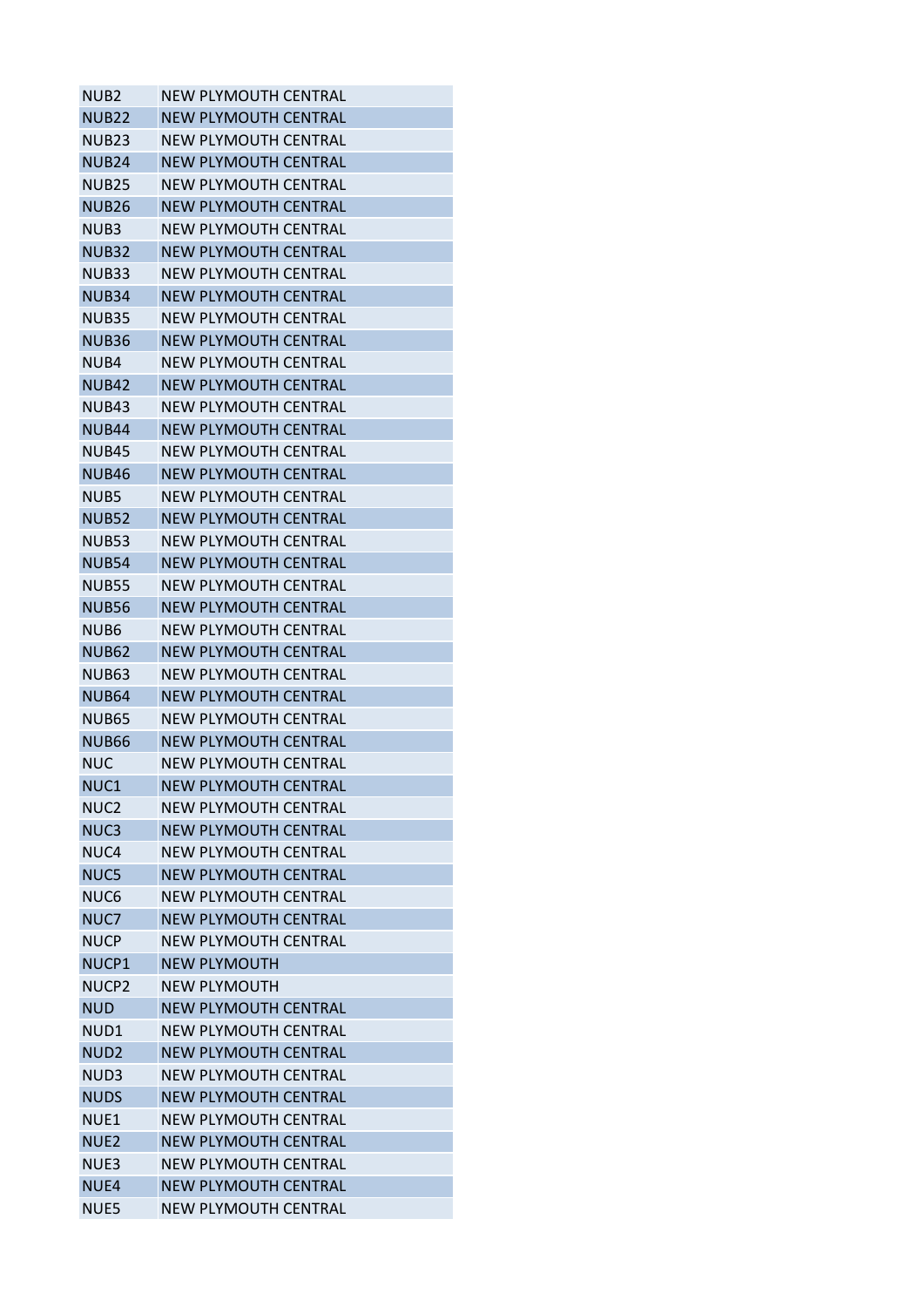| NUE <sub>6</sub>   | <b>NEW PLYMOUTH CENTRAL</b> |
|--------------------|-----------------------------|
| <b>NUF</b>         | <b>NEW PLYMOUTH CENTRAL</b> |
| NUFSO1             | <b>NEW PLYMOUTH CENTRAL</b> |
| NUFSO <sub>2</sub> | <b>NEW PLYMOUTH CENTRAL</b> |
| NUFSO3             | <b>NEW PLYMOUTH CENTRAL</b> |
| NUFSO <sub>4</sub> | <b>NEW PLYMOUTH CENTRAL</b> |
| NUFSO <sub>5</sub> | NEW PLYMOUTH CENTRAL        |
| <b>NUFV</b>        | NEW PLYMOUTH CENTRAL        |
| NUFV1              | <b>NEW PLYMOUTH CENTRAL</b> |
| NUFV <sub>2</sub>  | NEW PLYMOUTH CENTRAL        |
| NUFV3              | <b>NEW PLYMOUTH CENTRAL</b> |
| <b>NUG</b>         | <b>NEW PLYMOUTH CENTRAL</b> |
| NUG1               | <b>NEW PLYMOUTH CENTRAL</b> |
| NUI1               | NEW PLYMOUTH CENTRAL        |
| <b>NUI12</b>       | NEW PLYMOUTH CENTRAL        |
| NUI <sub>2</sub>   | <b>NEW PLYMOUTH CENTRAL</b> |
| <b>NUI22</b>       | <b>NEW PLYMOUTH CENTRAL</b> |
| NU <sub>13</sub>   | <b>NEW PLYMOUTH CENTRAL</b> |
| <b>NUI32</b>       | <b>NEW PLYMOUTH CENTRAL</b> |
| NUI4               | <b>NEW PLYMOUTH CENTRAL</b> |
| <b>NUI42</b>       | <b>NEW PLYMOUTH CENTRAL</b> |
| NU <sub>15</sub>   | <b>NEW PLYMOUTH CENTRAL</b> |
| <b>NUI52</b>       | <b>NEW PLYMOUTH CENTRAL</b> |
| NU <sub>16</sub>   | <b>NEW PLYMOUTH CENTRAL</b> |
| <b>NUI62</b>       | <b>NEW PLYMOUTH CENTRAL</b> |
| NUK1               | NEW PLYMOUTH CENTRAL        |
| NUK <sub>2</sub>   | <b>NEW PLYMOUTH CENTRAL</b> |
| NUL                | NEW PLYMOUTH CENTRAL        |
| <b>NUM</b>         | <b>NEW PLYMOUTH CENTRAL</b> |
| NUM1               | NEW PLYMOUTH CENTRAL        |
| NUM <sub>2</sub>   | <b>NEW PLYMOUTH CENTRAL</b> |
| NUM3               | <b>NEW PLYMOUTH CENTRAL</b> |
| <b>NUN</b>         | <b>NEW PLYMOUTH CENTRAL</b> |
| NUN1               | <b>NEW PLYMOUTH CENTRAL</b> |
| NUN <sub>2</sub>   | <b>NFW PLYMOUTH CFNTRAL</b> |
| NUN3               | <b>NEW PLYMOUTH CENTRAL</b> |
| NUN4               | <b>NEW PLYMOUTH CENTRAL</b> |
| NUP1               | <b>NEW PLYMOUTH CENTRAL</b> |
| <b>NUP11</b>       | <b>NEW PLYMOUTH CENTRAL</b> |
| <b>NUP12</b>       | <b>NEW PLYMOUTH CENTRAL</b> |
| <b>NUP13</b>       | <b>NEW PLYMOUTH CENTRAL</b> |
| NUP14              | <b>NEW PLYMOUTH CENTRAL</b> |
| <b>NUP15</b>       | <b>NEW PLYMOUTH CENTRAL</b> |
| NUP <sub>2</sub>   | <b>NEW PLYMOUTH CENTRAL</b> |
| <b>NUP21</b>       | <b>NEW PLYMOUTH CENTRAL</b> |
| NUP22              | NEW PLYMOUTH CENTRAL        |
| <b>NUP23</b>       | <b>NEW PLYMOUTH CENTRAL</b> |
| NUP <sub>24</sub>  | <b>NEW PLYMOUTH CENTRAL</b> |
| <b>NUP25</b>       | <b>NEW PLYMOUTH CENTRAL</b> |
| NUP3               | <b>NEW PLYMOUTH CENTRAL</b> |
| <b>NUP31</b>       | <b>NEW PLYMOUTH CENTRAL</b> |
|                    |                             |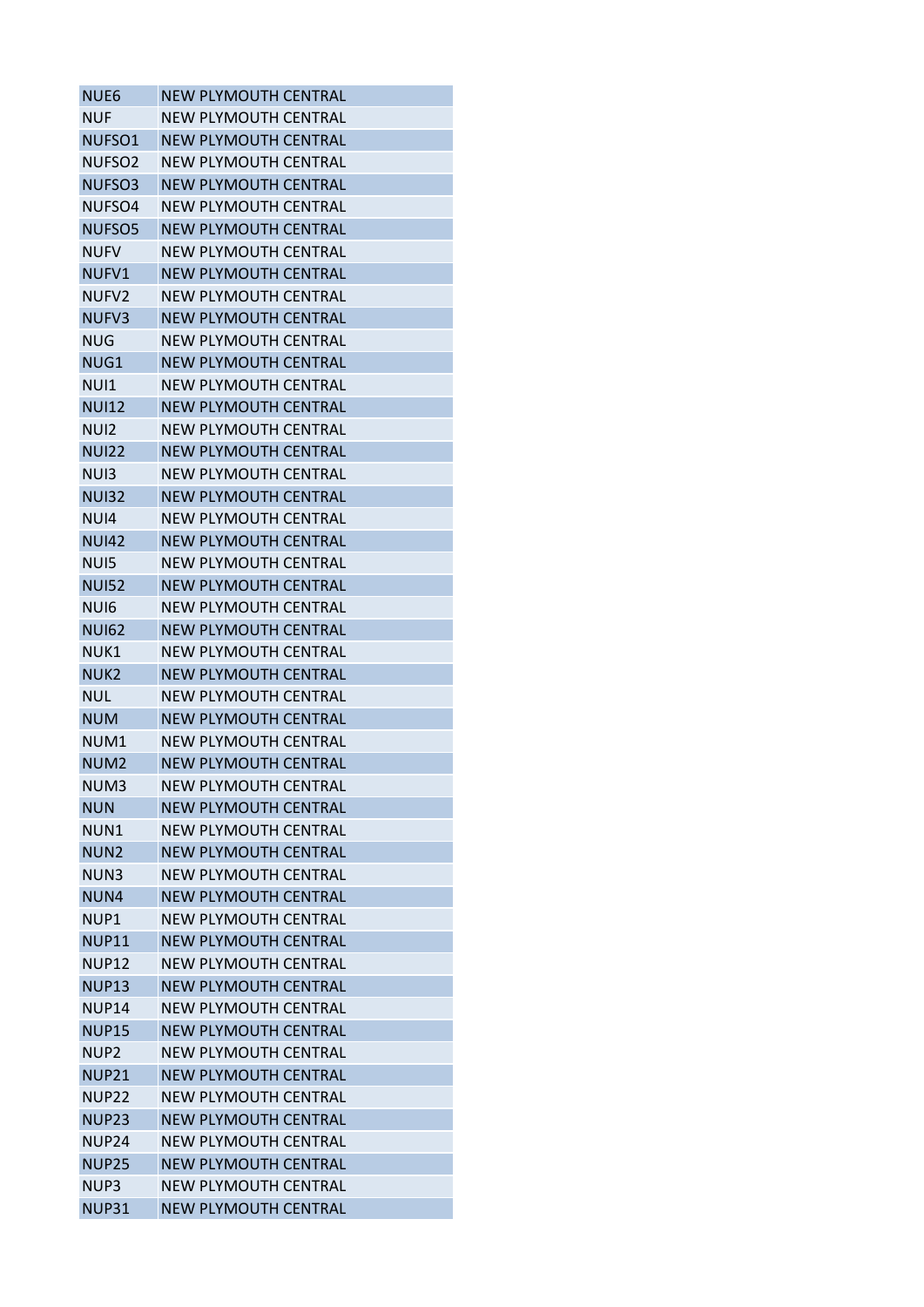| <b>NEW PLYMOUTH CENTRAL</b> |
|-----------------------------|
| <b>NEW PLYMOUTH CENTRAL</b> |
| <b>NEW PLYMOUTH CENTRAL</b> |
| <b>NEW PLYMOUTH CENTRAL</b> |
| NEW PLYMOUTH CENTRAL        |
| <b>NEW PLYMOUTH CENTRAL</b> |
| NEW PLYMOUTH CENTRAL        |
| <b>NEW PLYMOUTH CENTRAL</b> |
| <b>NEW PLYMOUTH CENTRAL</b> |
| <b>NEW PLYMOUTH CENTRAL</b> |
| NEW PLYMOUTH CENTRAL        |
| <b>NEW PLYMOUTH CENTRAL</b> |
| <b>NEW PLYMOUTH CENTRAL</b> |
| <b>NEW PLYMOUTH CENTRAL</b> |
| NEW PLYMOUTH CENTRAL        |
| <b>NFW PLYMOUTH CFNTRAL</b> |
| <b>NEW PLYMOUTH CENTRAL</b> |
| <b>NEW PLYMOUTH CENTRAL</b> |
| NEW PLYMOUTH CENTRAL        |
| <b>NFW PLYMOUTH CFNTRAL</b> |
| NEW PLYMOUTH CENTRAL        |
| <b>NEW PLYMOUTH CENTRAL</b> |
| <b>NEW PLYMOUTH CENTRAL</b> |
|                             |
| <b>NEW PLYMOUTH CENTRAL</b> |
| <b>NEW PLYMOUTH CENTRAL</b> |
| <b>NEW PLYMOUTH CENTRAL</b> |
| <b>NEW PLYMOUTH CENTRAL</b> |
| <b>NEW PLYMOUTH CENTRAL</b> |
| NEW PLYMOUTH CENTRAL        |
| NEW PLYMOUTH CENTRAL        |
| <b>NEW PLYMOUTH CENTRAL</b> |
| <b>NEW PLYMOUTH CENTRAL</b> |
| <b>NEW PLYMOUTH CENTRAL</b> |
| <b>NEW PLYMOUTH CENTRAL</b> |
| <b>NEW PLYMOUTH CENTRAL</b> |
| <b>NEW PLYMOUTH CENTRAL</b> |
| <b>NEW PLYMOUTH CENTRAL</b> |
| <b>NEW PLYMOUTH CENTRAL</b> |
| <b>NEW PLYMOUTH CENTRAL</b> |
| <b>NEW PLYMOUTH CENTRAL</b> |
| <b>NEW PLYMOUTH CENTRAL</b> |
| NEW PLYMOUTH CENTRAL        |
| <b>NEW PLYMOUTH CENTRAL</b> |
| <b>NEW PLYMOUTH CENTRAL</b> |
| <b>NEW PLYMOUTH CENTRAL</b> |
| <b>NEW PLYMOUTH CENTRAL</b> |
| <b>NEW PLYMOUTH CENTRAL</b> |
| <b>NEW PLYMOUTH CENTRAL</b> |
| <b>NEW PLYMOUTH CENTRAL</b> |
| <b>NEW PLYMOUTH CENTRAL</b> |
| NEW PLYMOUTH CENTRAL        |
|                             |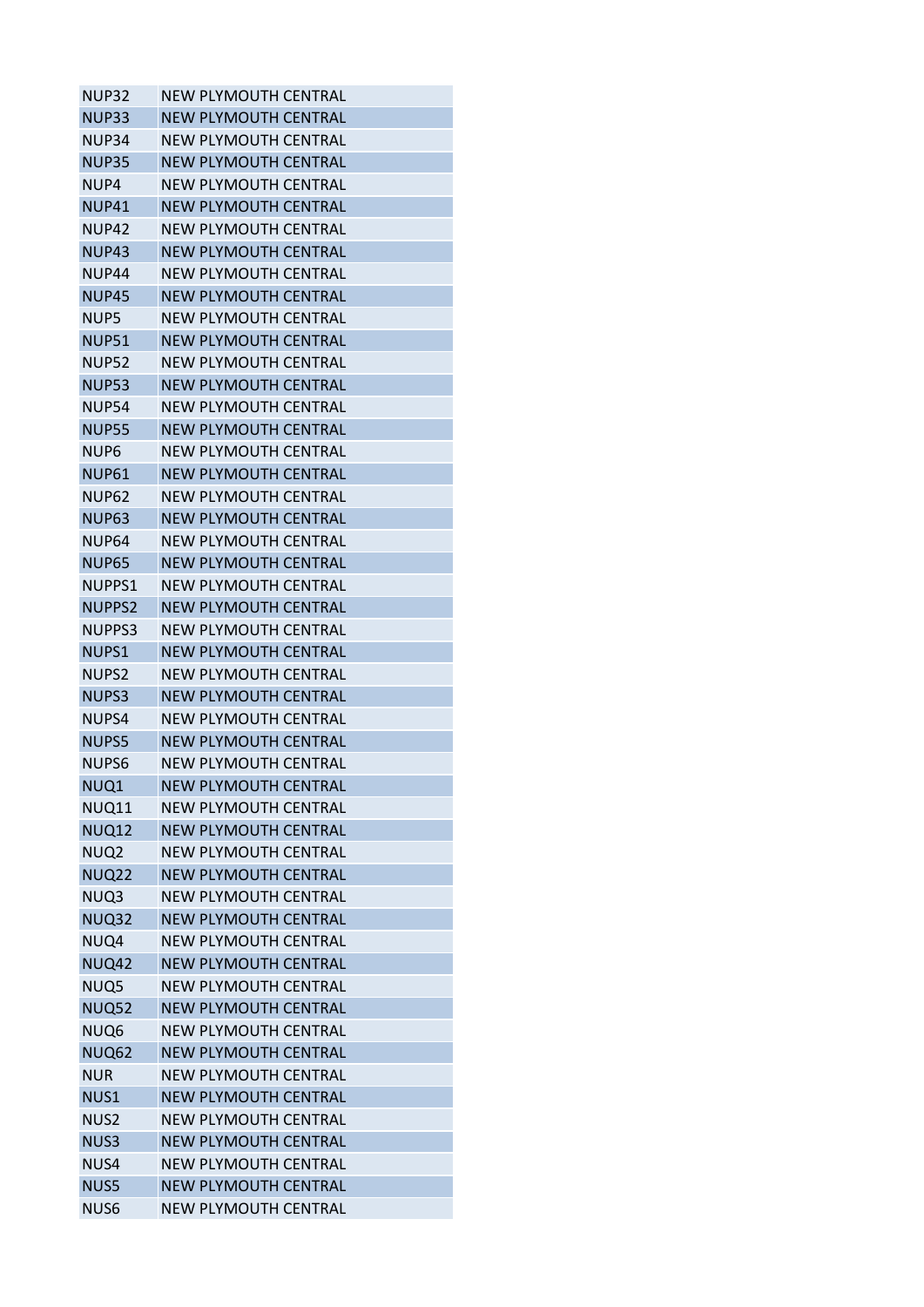| <b>NUT11</b>      | <b>NEW PLYMOUTH CENTRAL</b> |
|-------------------|-----------------------------|
| <b>NUT12</b>      | NEW PLYMOUTH CENTRAL        |
| <b>NUT13</b>      | <b>NEW PLYMOUTH CENTRAL</b> |
| <b>NUT14</b>      | <b>NEW PLYMOUTH CENTRAL</b> |
| <b>NUT15</b>      | <b>NEW PLYMOUTH CENTRAL</b> |
| <b>NUT16</b>      | <b>NEW PLYMOUTH CENTRAL</b> |
| <b>NUT17</b>      | NEW PLYMOUTH CENTRAL        |
| <b>NUT18</b>      | <b>NEW PLYMOUTH CENTRAL</b> |
| <b>NUT19</b>      | <b>NEW PLYMOUTH CENTRAL</b> |
| <b>NUT21</b>      | NEW PLYMOUTH CENTRAL        |
| <b>NUT22</b>      | <b>NEW PLYMOUTH CENTRAL</b> |
| NUT <sub>23</sub> | <b>NEW PLYMOUTH CENTRAL</b> |
| <b>NUT24</b>      | <b>NEW PLYMOUTH CENTRAL</b> |
| <b>NUT25</b>      | NEW PLYMOUTH CENTRAL        |
| <b>NUT26</b>      | <b>NEW PLYMOUTH CENTRAL</b> |
| <b>NUT27</b>      | <b>NEW PLYMOUTH CENTRAL</b> |
| NUTAG1            | <b>NEW PLYMOUTH CENTRAL</b> |
| NUTAG2            | <b>NEW PLYMOUTH CENTRAL</b> |
| NUTAG3            | <b>NEW PLYMOUTH CENTRAL</b> |
| NUTAG4            | <b>NEW PLYMOUTH CENTRAL</b> |
| NUTAG5            | <b>NEW PLYMOUTH CENTRAL</b> |
| NUTAG6            | NEW PLYMOUTH CENTRAL        |
| NUTAG7            | <b>NEW PLYMOUTH CENTRAL</b> |
| NUTAG8            | <b>NEW PLYMOUTH CENTRAL</b> |
| NUTAG9            | <b>NEW PLYMOUTH CENTRAL</b> |
| <b>NUTAGS</b>     | <b>NEW PLYMOUTH CENTRAL</b> |
| <b>NUV</b>        | <b>NEW PLYMOUTH CENTRAL</b> |
| NUV1              | NEW PLYMOUTH CENTRAL        |
| NUV <sub>2</sub>  | <b>NEW PLYMOUTH CENTRAL</b> |
| NUW1              | NEW PLYMOUTH CENTRAL        |
| NUW <sub>2</sub>  | <b>NEW PLYMOUTH CENTRAL</b> |
|                   | <b>NEW PLYMOUTH CENTRAL</b> |
| NUW3              | <b>NEW PLYMOUTH CENTRAL</b> |
| NUW4              |                             |
| <b>NUX</b>        | <b>NEW PLYMOUTH CENTRAL</b> |
| NUX1              | <b>NEW PLYMOUTH CENTRAL</b> |
| NUX2              | <b>NEW PLYMOUTH CENTRAL</b> |
| NUX3              | <b>NEW PLYMOUTH CENTRAL</b> |
| NUX4              | <b>NEW PLYMOUTH CENTRAL</b> |
| NUX5              | <b>NEW PLYMOUTH CENTRAL</b> |
| NUX6              | <b>NEW PLYMOUTH CENTRAL</b> |
| NUX7              | <b>NEW PLYMOUTH CENTRAL</b> |
| NUXA              | <b>NEW PLYMOUTH CENTRAL</b> |
| NUXA1             | <b>NEW PLYMOUTH CENTRAL</b> |
| NUXA2             | <b>NEW PLYMOUTH CENTRAL</b> |
| NUXA3             | <b>NEW PLYMOUTH CENTRAL</b> |
| NUXA4             | NEW PLYMOUTH CENTRAL        |
| <b>NUXAS</b>      | <b>NEW PLYMOUTH CENTRAL</b> |
| <b>NUXC</b>       | <b>NEW PLYMOUTH CENTRAL</b> |
| NUXC1             | <b>NEW PLYMOUTH CENTRAL</b> |
| NUXC2             | <b>NEW PLYMOUTH CENTRAL</b> |
| NUXC3             | <b>NEW PLYMOUTH CENTRAL</b> |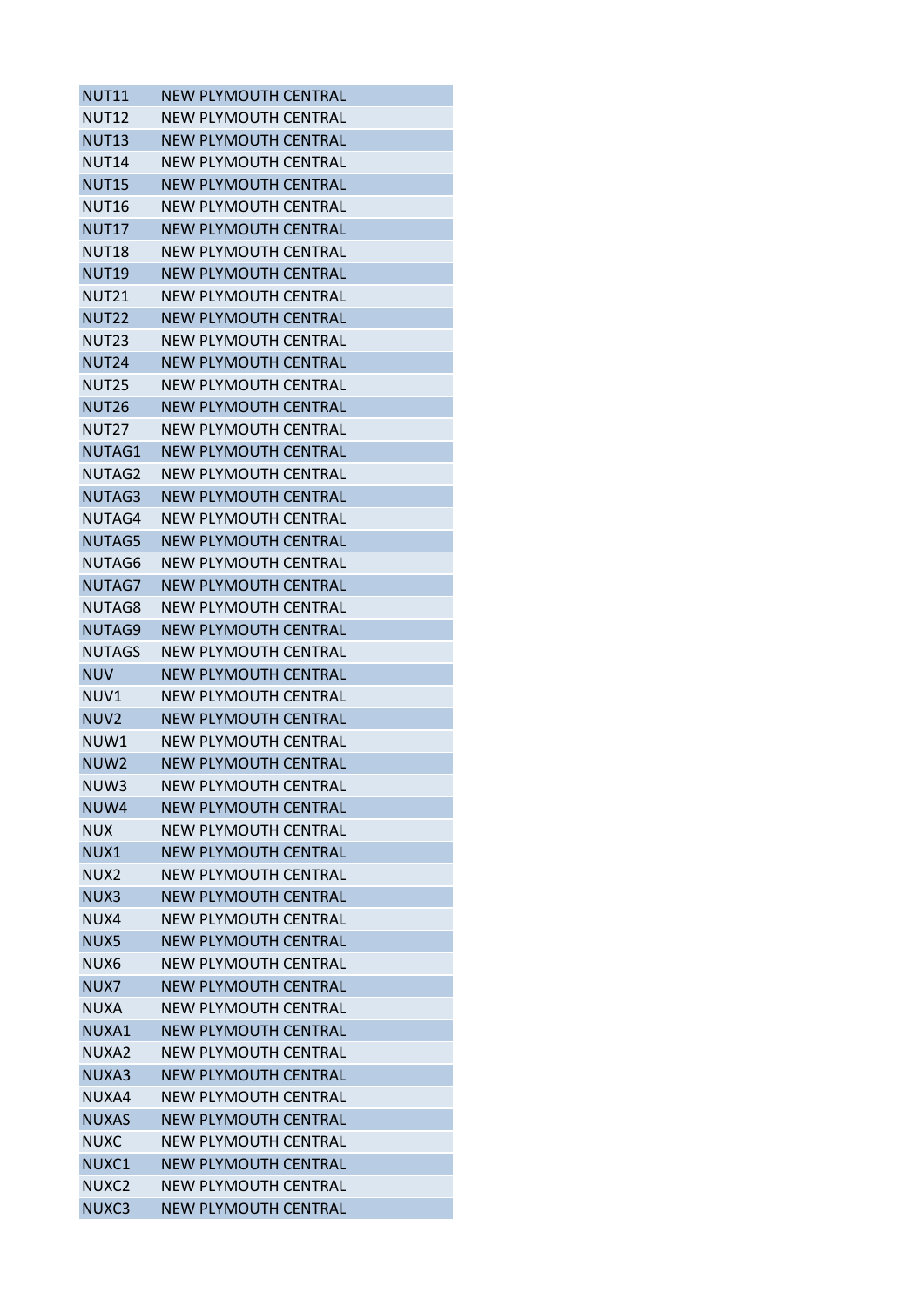| NUXC4             | <b>NEW PLYMOUTH CENTRAL</b> |
|-------------------|-----------------------------|
| NUXC5             | <b>NEW PLYMOUTH CENTRAL</b> |
| NUXC6             | <b>NEW PLYMOUTH CENTRAL</b> |
| <b>NUXCS</b>      | <b>NEW PLYMOUTH CENTRAL</b> |
| NUXI              | NFW PLYMOUTH CFNTRAL        |
| <b>NUXO</b>       | <b>NEW PLYMOUTH CENTRAL</b> |
| NUXO1             | NEW PLYMOUTH CENTRAL        |
| NUXO <sub>2</sub> | <b>NEW PLYMOUTH CENTRAL</b> |
| NUXO3             | <b>NEW PLYMOUTH CENTRAL</b> |
| NUXO4             | <b>NEW PLYMOUTH CENTRAL</b> |
| NUXO5             | NEW PLYMOUTH CENTRAL        |
| NUXO6             | <b>NEW PLYMOUTH CENTRAL</b> |
| <b>NUXOS</b>      | <b>NEW PLYMOUTH CENTRAL</b> |
| <b>NUXP</b>       | NEW PLYMOUTH CENTRAL        |
| NUXP1             | <b>NEW PLYMOUTH CENTRAL</b> |
| NUXP2             | <b>NEW PLYMOUTH CENTRAL</b> |
| NUXP3             | <b>NEW PLYMOUTH CENTRAL</b> |
| NUXP4             | <b>NEW PLYMOUTH CENTRAL</b> |
| NUXP5             | <b>NEW PLYMOUTH CENTRAL</b> |
| <b>NUXPS</b>      | <b>NEW PLYMOUTH CENTRAL</b> |
| <b>NUXS</b>       | NEW PLYMOUTH CENTRAL        |
| <b>NUY</b>        |                             |
|                   | <b>NEW PLYMOUTH CENTRAL</b> |
| NUY1              | <b>NEW PLYMOUTH CENTRAL</b> |
| NUY <sub>2</sub>  | <b>NEW PLYMOUTH CENTRAL</b> |
| NUY3              | NEW PLYMOUTH CENTRAL        |
| NUY4              | <b>NEW PLYMOUTH CENTRAL</b> |
| NUY5              | <b>NEW PLYMOUTH CENTRAL</b> |
| NUY6              | <b>NEW PLYMOUTH CENTRAL</b> |
| NUY7              | NEW PLYMOUTH CENTRAL        |
| <b>NUYS</b>       | <b>NEW PLYMOUTH CENTRAL</b> |
| NWCP              | <b>NORSEWOOD</b>            |
| NWR1              | <b>NORSEWOOD</b>            |
| NWR <sub>2</sub>  | <b>NORSEWOOD</b>            |
| <b>NYB</b>        | <b>NAENAE</b>               |
| <b>NYC</b>        | <b>NAENAE</b>               |
| NYC1              | <b>NAENAE</b>               |
| NYC <sub>2</sub>  | <b>NAENAE</b>               |
| NYC3              | <b>NAENAE</b>               |
| <b>NYCP</b>       | <b>NAENAE</b>               |
| NYCP1             | <b>NAENAE</b>               |
| NYCP <sub>2</sub> | <b>NAENAE</b>               |
| NYCP3             | <b>NAENAE</b>               |
| NYCP4             | <b>NAENAE</b>               |
| <b>NYCS</b>       | <b>NAENAE</b>               |
| NYE1              | <b>NAENAE</b>               |
| NYE <sub>2</sub>  | <b>NAENAE</b>               |
| NYE3              | <b>NAENAE</b>               |
| <b>NYG</b>        | <b>NAENAE</b>               |
| NYG1              | <b>NAENAE</b>               |
| NYG <sub>2</sub>  | <b>NAENAE</b>               |
| NYG3              | <b>NAENAE</b>               |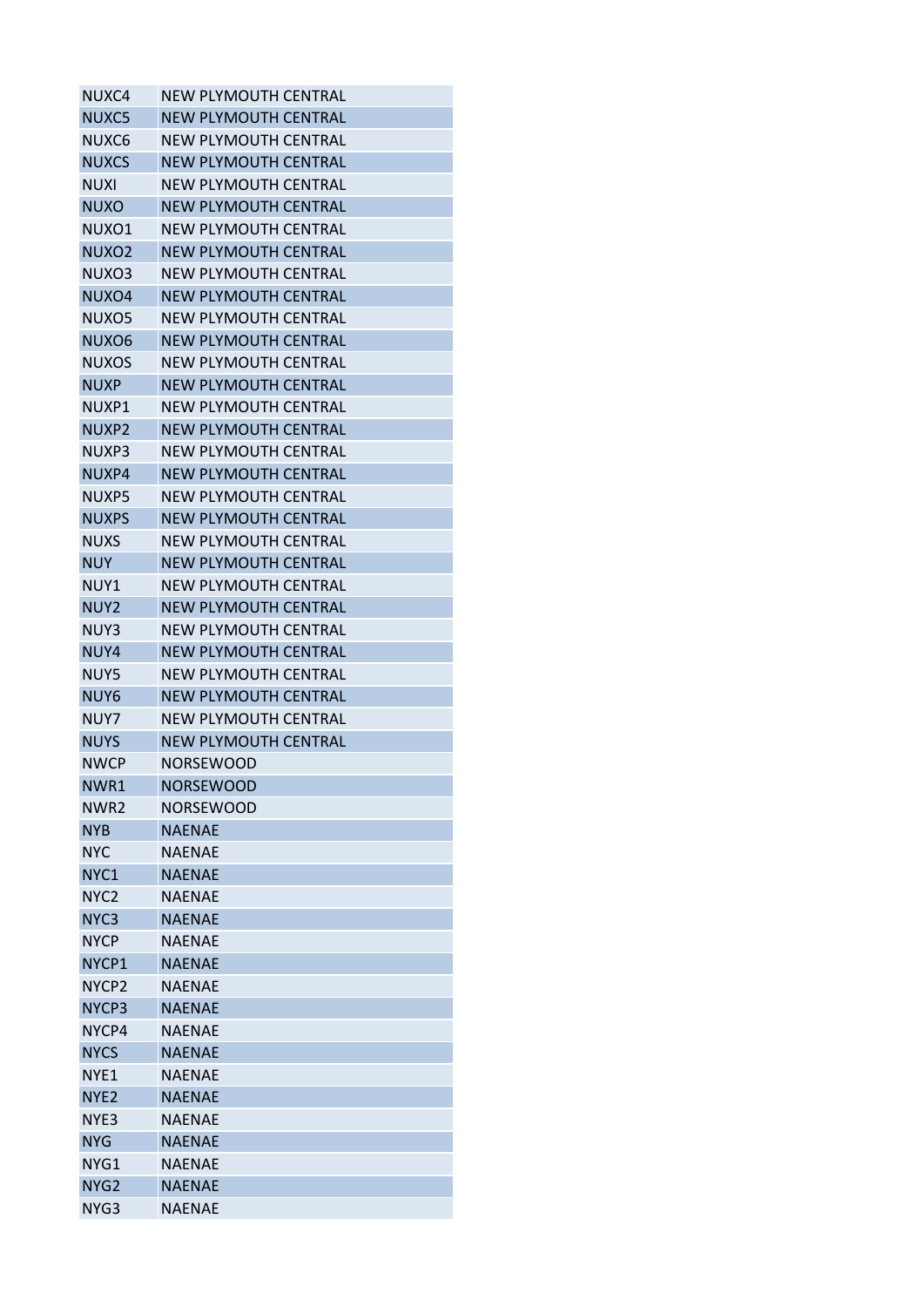| NYG4             | <b>NAENAE</b>                |
|------------------|------------------------------|
| NYG5             | NAENAE                       |
| <b>NYGS</b>      | <b>NAENAE</b>                |
| NYI1             | <b>NAENAE</b>                |
| NY <sub>12</sub> | <b>NAENAE</b>                |
| NY <sub>13</sub> | NAENAE                       |
| NY <sub>14</sub> | <b>NAENAE</b>                |
| NYI5             | <b>NAENAE</b>                |
| <b>NYJ</b>       | <b>NAENAE</b>                |
| NYJ1             | NAENAE                       |
| <b>NYJ10</b>     | <b>NAENAE</b>                |
| NYJ2             | <b>NAENAE</b>                |
| NYJ3             | <b>NAENAE</b>                |
| NYJ5             | <b>NAENAE</b>                |
| <b>NYO</b>       | <b>NAENAE</b>                |
| NYO1             | <b>LOWER HUTT</b>            |
| NYO <sub>2</sub> | <b>LOWER HUTT</b>            |
| NYQ1             | <b>NAENAE</b>                |
| NYQ <sub>2</sub> | <b>NAENAE</b>                |
| NYQ3             | <b>NAENAE</b>                |
| NYQ4             | <b>NAENAE</b>                |
| NYS              | NAENAE                       |
| NYT <sub>1</sub> | <b>NAENAE</b>                |
| NYT <sub>2</sub> | <b>NAENAE</b>                |
| NYT <sub>3</sub> | <b>NAENAE</b>                |
| NYT4             | <b>NAENAE</b>                |
| NYT <sub>5</sub> | <b>NAENAE</b>                |
| NYT <sub>6</sub> | <b>NAENAE</b>                |
| NYT7             | <b>NAENAE</b>                |
| NYT8             | NAENAE                       |
| <b>NYTE</b>      | <b>NAENAE</b>                |
| <b>NYV</b>       | <b>NAENAE</b>                |
| <b>NYX</b>       | <b>NAENAE</b>                |
| <b>NYY</b>       | <b>NAFNAF</b>                |
|                  |                              |
| NYY1             | <b>LOWER HUTT</b>            |
| NYY <sub>2</sub> | <b>LOWER HUTT</b>            |
| NYY3             | <b>NAENAE</b>                |
| <b>NYYI</b>      | <b>NAENAE</b>                |
| NZDF1            | <b>LOWER HUTT</b>            |
| NZDF2            | <b>LOWER HUTT</b>            |
| <b>NZW51</b>     | POLICE NATIONAL HEADQUARTERS |
| <b>NZW52</b>     | POLICE NATIONAL HEADQUARTERS |
| <b>NZW53</b>     | POLICE NATIONAL HEADQUARTERS |
| <b>NZW54</b>     | POLICE NATIONAL HEADQUARTERS |
| <b>NZW55</b>     | POLICE NATIONAL HEADQUARTERS |
| <b>NZW56</b>     | POLICE NATIONAL HEADQUARTERS |
| <b>NZW57</b>     | POLICE NATIONAL HEADQUARTERS |
| <b>NZW58</b>     | POLICE NATIONAL HEADQUARTERS |
| <b>NZW59</b>     | POLICE NATIONAL HEADQUARTERS |
| NZW5A            | POLICE NATIONAL HEADQUARTERS |
| NZW5B            | POLICE NATIONAL HEADQUARTERS |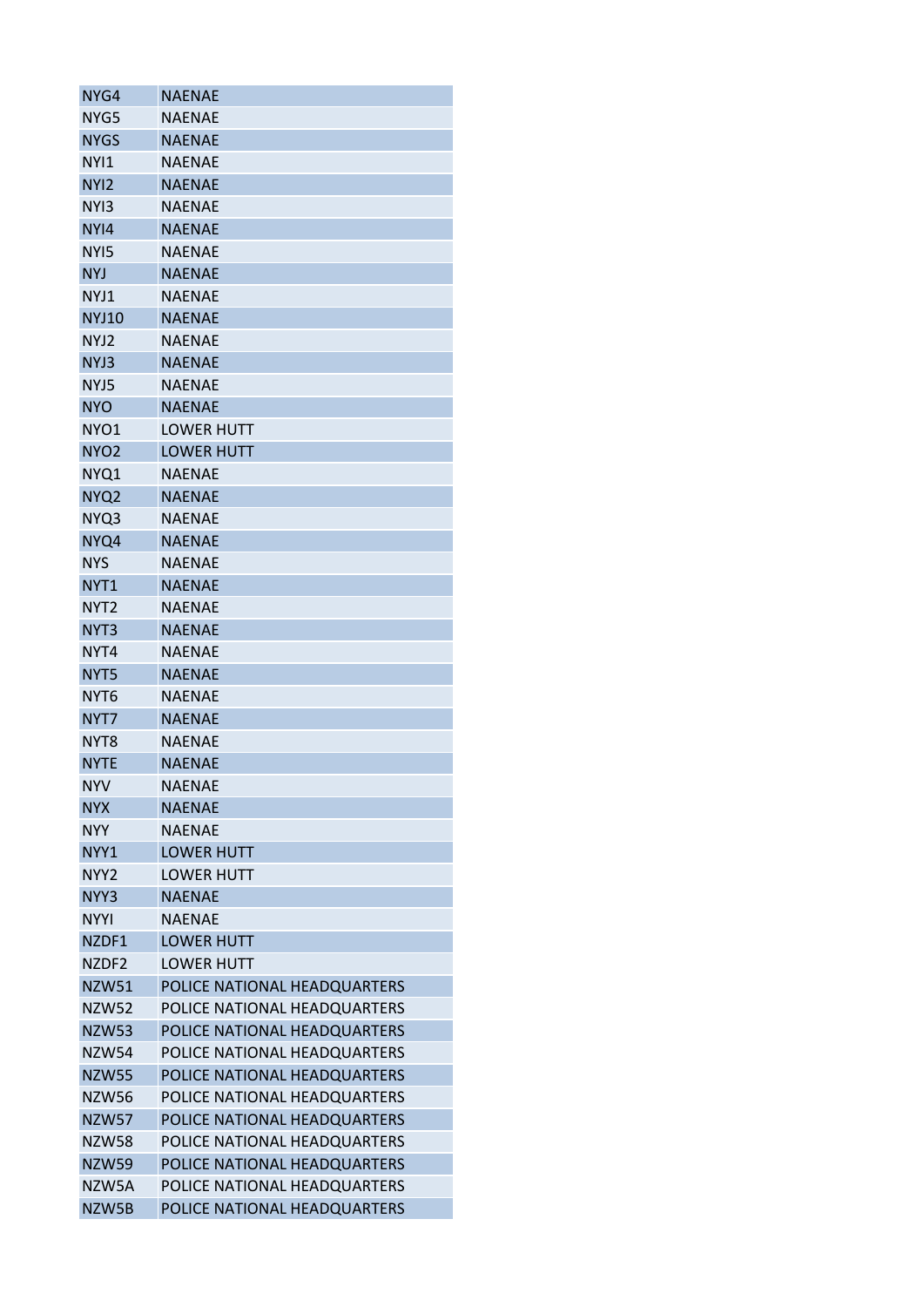| NZW5C              | POLICE NATIONAL HEADQUARTERS |
|--------------------|------------------------------|
| NZW5D              | POLICE NATIONAL HEADQUARTERS |
| NZW5E              | POLICE NATIONAL HEADQUARTERS |
| NZW5F              | POLICE NATIONAL HEADQUARTERS |
| NZW5G              | POLICE NATIONAL HEADQUARTERS |
| NZW5H              | POLICE NATIONAL HEADQUARTERS |
| NZW5I              | POLICE NATIONAL HEADQUARTERS |
| NZW5J              | POLICE NATIONAL HEADQUARTERS |
| NZW5K              | POLICE NATIONAL HEADQUARTERS |
| NZW5L              | POLICE NATIONAL HEADQUARTERS |
| NZW5M              | POLICE NATIONAL HEADQUARTERS |
| NZW5N              | POLICE NATIONAL HEADQUARTERS |
| NZW5P              | POLICE NATIONAL HEADQUARTERS |
| NZW5Q              | POLICE NATIONAL HEADQUARTERS |
| NZW5R              | POLICE NATIONAL HEADQUARTERS |
| NZW5S              | POLICE NATIONAL HEADQUARTERS |
| NZW5T              | POLICE NATIONAL HEADQUARTERS |
| NZW5U              | POLICE NATIONAL HEADQUARTERS |
| NZW5V              | POLICE NATIONAL HEADQUARTERS |
| NZW5W              | POLICE NATIONAL HEADQUARTERS |
| NZW5X              | POLICE NATIONAL HEADQUARTERS |
| NZW5Y              | POLICE NATIONAL HEADQUARTERS |
| NZW5Z              | POLICE NATIONAL HEADQUARTERS |
| <b>OAR</b>         | <b>OWAKA</b>                 |
| OAR <sub>2</sub>   | <b>OWAKA</b>                 |
| OCSAR1             | <b>DUNEDIN CENTRAL</b>       |
| OCSAR10            | <b>DUNEDIN CENTRAL</b>       |
| OCSAR <sub>2</sub> | <b>DUNEDIN CENTRAL</b>       |
| OCSAR3             | <b>DUNEDIN CENTRAL</b>       |
| OCSAR4             | <b>DUNEDIN CENTRAL</b>       |
| OCSAR5             | <b>DUNEDIN CENTRAL</b>       |
| OCSAR6             | <b>DUNEDIN CENTRAL</b>       |
| OCSAR7             | <b>DUNEDIN CENTRAL</b>       |
| OCSAR8             | <b>DUNEDIN CENTRAL</b>       |
| OCSAR9             | <b>DUNEDIN CENTRAL</b>       |
| OCT <sub>1</sub>   | <b>DUNEDIN CENTRAL</b>       |
| OCT <sub>10</sub>  | <b>DUNEDIN CENTRAL</b>       |
| OCT <sub>2</sub>   | <b>DUNEDIN CENTRAL</b>       |
| OCT <sub>20</sub>  | <b>DUNEDIN CENTRAL</b>       |
| OCT <sub>21</sub>  | <b>DUNEDIN CENTRAL</b>       |
|                    |                              |
| OCT <sub>22</sub>  | <b>DUNEDIN CENTRAL</b>       |
| OCT23              | <b>DUNEDIN CENTRAL</b>       |
| OCT <sub>24</sub>  | <b>DUNEDIN CENTRAL</b>       |
| OCT25              | <b>DUNEDIN CENTRAL</b>       |
| OCT <sub>26</sub>  | <b>BALCLUTHA</b>             |
| OCT <sub>27</sub>  | <b>OAMARU</b>                |
| OCT28              | <b>DUNEDIN CENTRAL</b>       |
| OCT <sub>29</sub>  | <b>DUNEDIN CENTRAL</b>       |
| OCT <sub>3</sub>   | <b>DUNEDIN CENTRAL</b>       |
| OCT30              | <b>DUNEDIN CENTRAL</b>       |
| OCT31              | <b>DUNEDIN CENTRAL</b>       |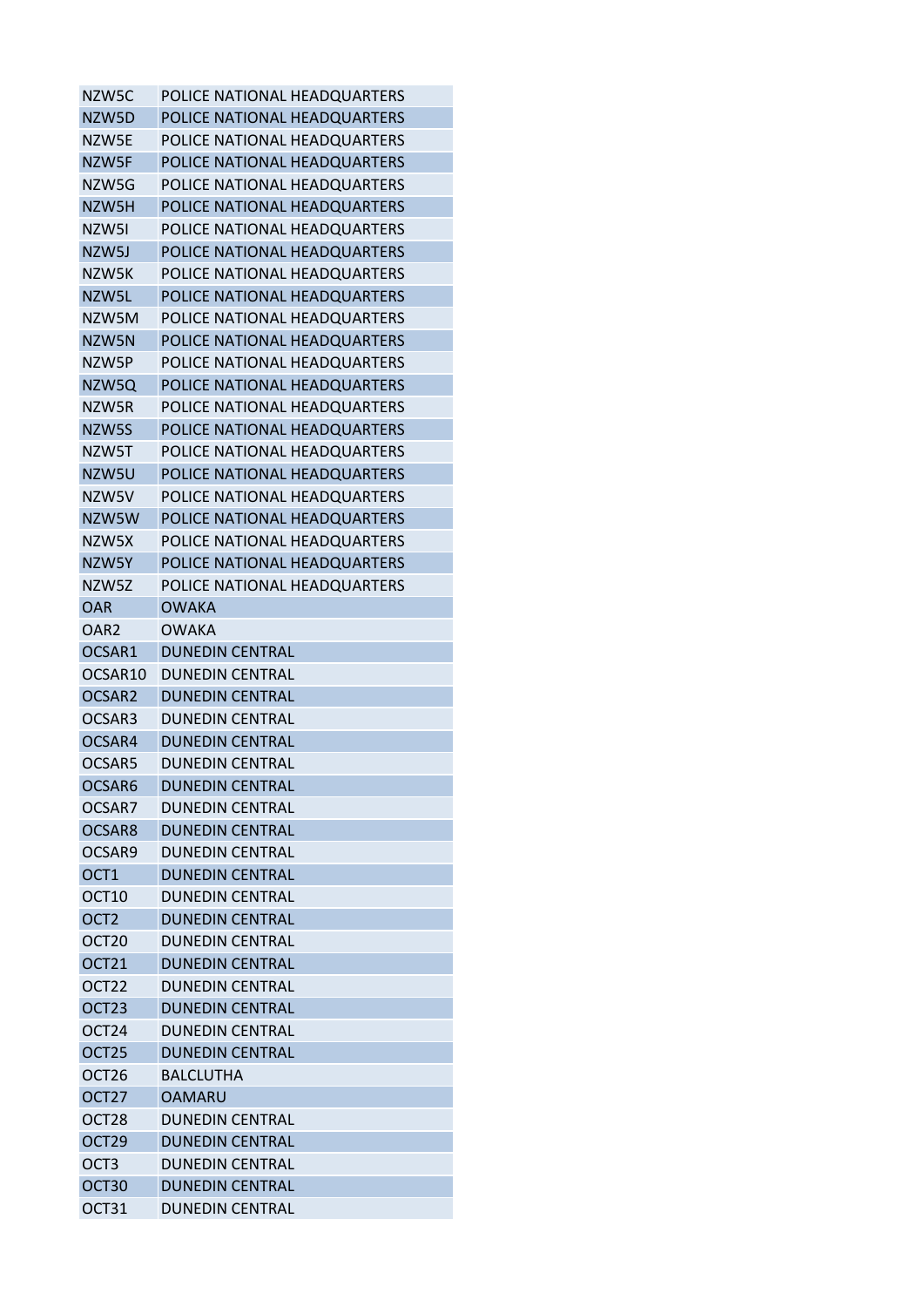| OCT <sub>32</sub>  | <b>DUNEDIN CENTRAL</b> |
|--------------------|------------------------|
| OCT33              | <b>DUNEDIN CENTRAL</b> |
| OCT <sub>34</sub>  | <b>DUNEDIN CENTRAL</b> |
| OCT35              | <b>DUNEDIN CENTRAL</b> |
| OCT36              | <b>BALCLUTHA</b>       |
| OCT37              | <b>OAMARU</b>          |
| OCT38              | <b>DUNEDIN CENTRAL</b> |
| OCT39              | <b>DUNEDIN CENTRAL</b> |
| OCT4               | <b>DUNEDIN CENTRAL</b> |
| OCT5               | <b>DUNEDIN CENTRAL</b> |
| OCT <sub>6</sub>   | <b>BALCLUTHA</b>       |
| OCT7               | OAMARU                 |
| OCT <sub>8</sub>   | <b>DUNEDIN CENTRAL</b> |
| OCT <sub>9</sub>   | <b>DUNEDIN CENTRAL</b> |
| <b>OCTN</b>        | <b>DUNEDIN CENTRAL</b> |
| OCTS1              | <b>DUNEDIN CENTRAL</b> |
| OCTS2              | <b>DUNEDIN CENTRAL</b> |
| OCTS3              | <b>DUNEDIN CENTRAL</b> |
| <b>ODA</b>         | QUEENSTOWN             |
| <b>ODINTL</b>      | QUEENSTOWN             |
| <b>ODJN</b>        | <b>ALEXANDRA</b>       |
| ODJS               | ALEXANDRA              |
|                    |                        |
| ODO1               | <b>ALEXANDRA</b>       |
| ODO <sub>2</sub>   | <b>ALEXANDRA</b>       |
| <b>ODOS</b>        | <b>ALEXANDRA</b>       |
| ODSAR1             | QUEENSTOWN             |
| ODSAR <sub>2</sub> | QUEENSTOWN             |
| ODSAR3             | <b>OUEENSTOWN</b>      |
| ODSAR4             | QUEENSTOWN             |
| ODSAR5             | QUEENSTOWN             |
| ODSAR6             | QUEENSTOWN             |
| ODSAR7             | QUEENSTOWN             |
| ODSAR8             | QUEENSTOWN             |
| ODSAR9             | QUEENSTOWN             |
| <b>ODSARN</b>      | <b>QUEENSTOWN</b>      |
| <b>ODSARS</b>      | QUEENSTOWN             |
| ODT1               | <b>ALEXANDRA</b>       |
| ODT <sub>10</sub>  | QUEENSTOWN             |
| ODT11              | QUEENSTOWN             |
| ODT <sub>12</sub>  | QUEENSTOWN             |
| ODT <sub>13</sub>  | QUEENSTOWN             |
| ODT14              | QUEENSTOWN             |
| ODT15              | <b>QUEENSTOWN</b>      |
| ODT16              | QUEENSTOWN             |
| ODT17              | <b>QUEENSTOWN</b>      |
| ODT <sub>2</sub>   | ALEXANDRA              |
| ODT3               | <b>ALEXANDRA</b>       |
| ODT4               | <b>ALEXANDRA</b>       |
| ODT5               | <b>CROMWELL</b>        |
| ODT6               | <b>CROMWELL</b>        |
| ODT7               | <b>CROMWELL</b>        |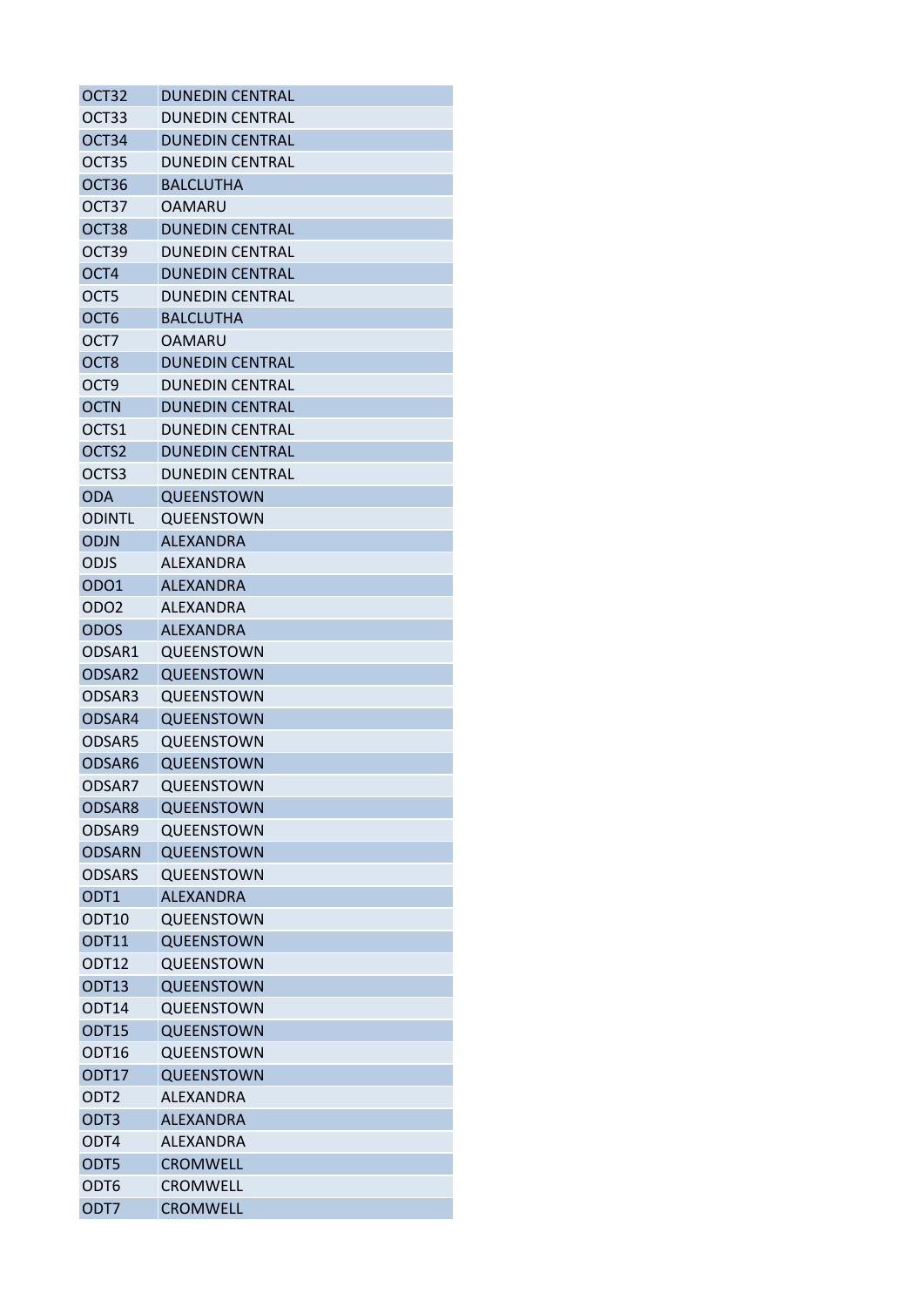| ODT8               | <b>WANAKA</b>        |
|--------------------|----------------------|
| ODT <sub>9</sub>   | <b>WANAKA</b>        |
| <b>ODTN</b>        | QUEENSTOWN           |
| <b>ODTS</b>        | <b>ALEXANDRA</b>     |
| ODTS1              | <b>ALEXANDRA</b>     |
| ODTS2              | <b>QUEENSTOWN</b>    |
| <b>ODY</b>         | <b>CROMWELL</b>      |
| OEG13              | <b>OTARA</b>         |
| OEG1A              | <b>OTARA</b>         |
| OEG1B              | <b>OTARA</b>         |
| OEG1C              | <b>OTARA</b>         |
| OEG1D              | <b>OTARA</b>         |
| OEG1E              | <b>OTARA</b>         |
| OEG1F              | <b>OTARA</b>         |
| OEG21              | <b>OTARA</b>         |
| OEG2A              | <b>OTARA</b>         |
| OEG2B              | <b>OTARA</b>         |
| OEG <sub>2</sub> C | <b>OTARA</b>         |
| OEG2D              | <b>OTARA</b>         |
| OEG2E              | <b>OTARA</b>         |
| OEG2F              | <b>OTARA</b>         |
| OEG32              | <b>OTARA</b>         |
| OEG3A              | <b>OTARA</b>         |
| OEG3B              | <b>OTARA</b>         |
| OEG3C              | <b>OTARA</b>         |
| OEG3D              | <b>OTARA</b>         |
| OEG3E              | <b>OTARA</b>         |
| OEG3F              | <b>OTARA</b>         |
| <b>OFINTEL</b>     | <b>HARLECH HOUSE</b> |
| <b>OGE</b>         | <b>OTOROHANGA</b>    |
| OGQ1               | <b>OTOROHANGA</b>    |
| OGQ11              | <b>OTOROHANGA</b>    |
| OGQ12              | <b>OTOROHANGA</b>    |
| OGQ <sub>2</sub>   | <b>OTOROHANGA</b>    |
|                    |                      |
| OGQ21              | <b>OTOROHANGA</b>    |
| <b>OGQ22</b>       | <b>OTOROHANGA</b>    |
| OGQ3               | <b>OTOROHANGA</b>    |
| OGQ31              | <b>OTOROHANGA</b>    |
| OGQ32              | <b>OTOROHANGA</b>    |
| OGQ4               | <b>OTOROHANGA</b>    |
| OGQ5               | <b>OTOROHANGA</b>    |
| <b>OGR</b>         | <b>OTOROHANGA</b>    |
| OGS                | <b>OTOROHANGA</b>    |
| <b>OGT</b>         | <b>OTOROHANGA</b>    |
| OHG13              | <b>OTAHUHU</b>       |
| OHG1A              | <b>OTAHUHU</b>       |
| OHG1B              | <b>OTAHUHU</b>       |
| OHG1C              | <b>OTAHUHU</b>       |
| OHG1D              | <b>OTAHUHU</b>       |
| OHG1E              | <b>OTAHUHU</b>       |
| OHG1F              | OTAHUHU              |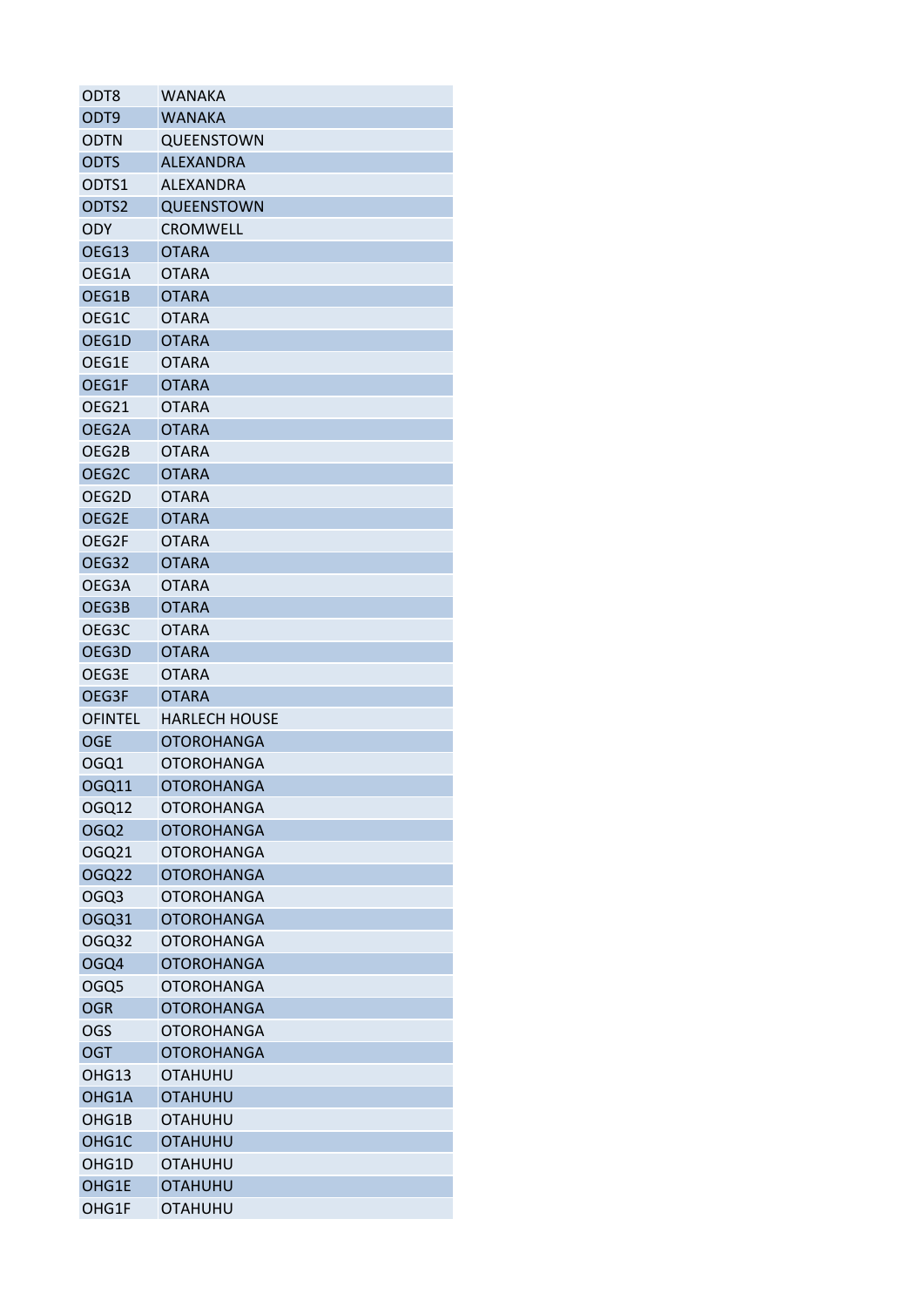| <b>OICP</b>      | <b>OTAKI</b>                 |
|------------------|------------------------------|
| OIE1             | <b>OTAKI</b>                 |
| OIE <sub>2</sub> | <b>OTAKI</b>                 |
| OIE <sub>3</sub> | <b>OTAKI</b>                 |
| OIE4             | <b>OTAKI</b>                 |
| OIE5             | <b>OTAKI</b>                 |
| OIE <sub>6</sub> | <b>OTAKI</b>                 |
| OIE7             | <b>OTAKI</b>                 |
| OIE8             | <b>OTAKI</b>                 |
| OIE9             | <b>OTAKI</b>                 |
| <b>OII1</b>      | <b>OTAKI</b>                 |
| OII <sub>2</sub> | <b>OTAKI</b>                 |
| OII <sub>3</sub> | <b>OTAKI</b>                 |
| OII <sub>4</sub> | <b>OTAKI</b>                 |
| OII <sub>5</sub> | <b>OTAKI</b>                 |
| OII <sub>6</sub> | <b>OTAKI</b>                 |
| OII7             | <b>OTAKI</b>                 |
| OII <sub>8</sub> | <b>OTAKI</b>                 |
| <b>OII9</b>      | <b>OTAKI</b>                 |
| <b>OIO</b>       | <b>OTAKI</b>                 |
| OIS1             | <b>OTAKI</b>                 |
| OIS <sub>2</sub> | <b>OTAKI</b>                 |
| OIS <sub>3</sub> | <b>OTAKI</b>                 |
| OIT1             | <b>OTAKI</b>                 |
| OIT <sub>2</sub> | <b>OTAKI</b>                 |
| OIT <sub>3</sub> | <b>OTAKI</b>                 |
| OIT4             | <b>OTAKI</b>                 |
| OIT5             |                              |
| OIX1             | <b>OTAKI</b><br><b>OTAKI</b> |
|                  | <b>OTAKI</b>                 |
| OIX <sub>2</sub> |                              |
| OIX <sub>3</sub> | <b>OTAKI</b>                 |
| OIX4             | <b>OTAKI</b>                 |
| OIX <sub>5</sub> | <b>OTAKI</b>                 |
| OIX6             | <b>OTAKI</b>                 |
| OIX7             | <b>OTAKI</b>                 |
| OIX8             | <b>OTAKI</b>                 |
| OIX9             | <b>OTAKI</b>                 |
| OIY1             | <b>OTAKI</b>                 |
| OIY <sub>2</sub> | <b>OTAKI</b>                 |
| OIY <sub>3</sub> | <b>OTAKI</b>                 |
| OIY4             | <b>OTAKI</b>                 |
| OIY5             | <b>OTAKI</b>                 |
| OKB1             | <b>OHAKUNE</b>               |
| OKB <sub>2</sub> | <b>OHAKUNE</b>               |
| OKB <sub>3</sub> | <b>OHAKUNE</b>               |
| OKB4             | <b>OHAKUNE</b>               |
| OKB5             | <b>OHAKUNE</b>               |
| OKC1             | <b>OHAKUNE</b>               |
| OKC <sub>2</sub> | <b>OHAKUNE</b>               |
| OKC <sub>3</sub> | <b>OHAKUNE</b>               |
| OKC4             | <b>OHAKUNE</b>               |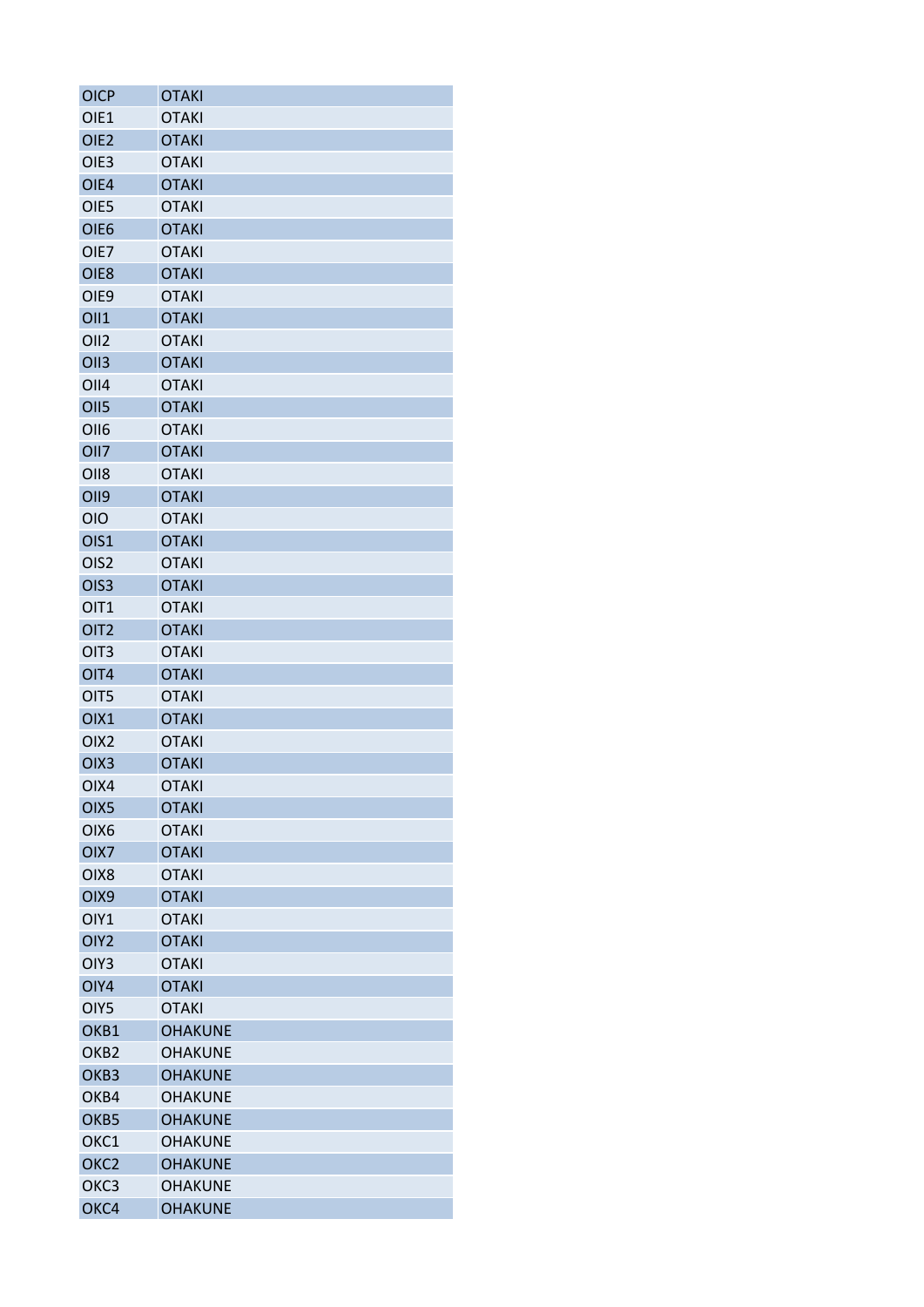| OKC5              | OHAKUNE              |
|-------------------|----------------------|
| OKI1              | <b>OHAKUNE</b>       |
| OK <sub>12</sub>  | <b>OHAKUNE</b>       |
| OK <sub>13</sub>  | <b>OHAKUNE</b>       |
| OK <sub>14</sub>  | <b>OHAKUNE</b>       |
| OK <sub>I5</sub>  | <b>OHAKUNE</b>       |
| OKJ1              | <b>OHAKUNE</b>       |
| <b>OKN</b>        | <b>OHAKUNE</b>       |
| OKO1              | <b>OHAKUNE</b>       |
| OKO <sub>2</sub>  | <b>OHAKUNE</b>       |
| OKO3              | <b>OHAKUNE</b>       |
| OKO4              | <b>OHAKUNE</b>       |
| OKO <sub>5</sub>  | <b>OHAKUNE</b>       |
| OKQ1              | <b>OHAKUNE</b>       |
| OKQ <sub>2</sub>  | <b>OHAKUNE</b>       |
| OKQ3              | <b>OHAKUNE</b>       |
| OKQ4              | <b>OHAKUNE</b>       |
| OKQ <sub>5</sub>  | <b>OHAKUNE</b>       |
| OKQ6              | <b>OHAKUNE</b>       |
| <b>OKR</b>        | <b>OHAKUNE</b>       |
| OKS               | <b>OHAKUNE</b>       |
| OKT <sub>1</sub>  | <b>OHAKUNE</b>       |
| OKT <sub>2</sub>  | <b>OHAKUNE</b>       |
| OKT <sub>3</sub>  | <b>OHAKUNE</b>       |
| OKT4              | <b>OHAKUNE</b>       |
| OKT5              | <b>OHAKUNE</b>       |
| OKX1              | <b>OHAKUNE</b>       |
| OKX <sub>2</sub>  | <b>OHAKUNE</b>       |
| OKX3              | <b>OHAKUNE</b>       |
| OKX4              | <b>OHAKUNE</b>       |
| OKX5              | <b>OHAKUNE</b>       |
| <b>OKY</b>        | <b>OHAKUNE</b>       |
| OLR               | <b>OMARAMA</b>       |
| <b>OMR</b>        | <b>OMAKAU</b>        |
|                   |                      |
| ONCP1             | <b>ONEHUNGA</b>      |
| ONCP <sub>2</sub> | <b>ONEHUNGA</b>      |
| <b>ONFV</b>       | <b>ONEHUNGA</b>      |
| ONFV1             | <b>ONEHUNGA</b>      |
| ONFV2             | <b>ONEHUNGA</b>      |
| ON <sub>1</sub>   | <b>MT WELLINGTON</b> |
| <b>ONI11</b>      | <b>MT WELLINGTON</b> |
| <b>ONI12</b>      | <b>MT WELLINGTON</b> |
| <b>ONI13</b>      | <b>MT WELLINGTON</b> |
| <b>ONI14</b>      | <b>MT WELLINGTON</b> |
| <b>ONI15</b>      | <b>MT WELLINGTON</b> |
| ON <sub>12</sub>  | <b>MT WELLINGTON</b> |
| <b>ONI21</b>      | <b>MT WELLINGTON</b> |
| <b>ONI22</b>      | <b>MT WELLINGTON</b> |
| <b>ONI23</b>      | <b>MT WELLINGTON</b> |
| <b>ONI24</b>      | <b>MT WELLINGTON</b> |
| <b>ONI25</b>      | <b>MT WELLINGTON</b> |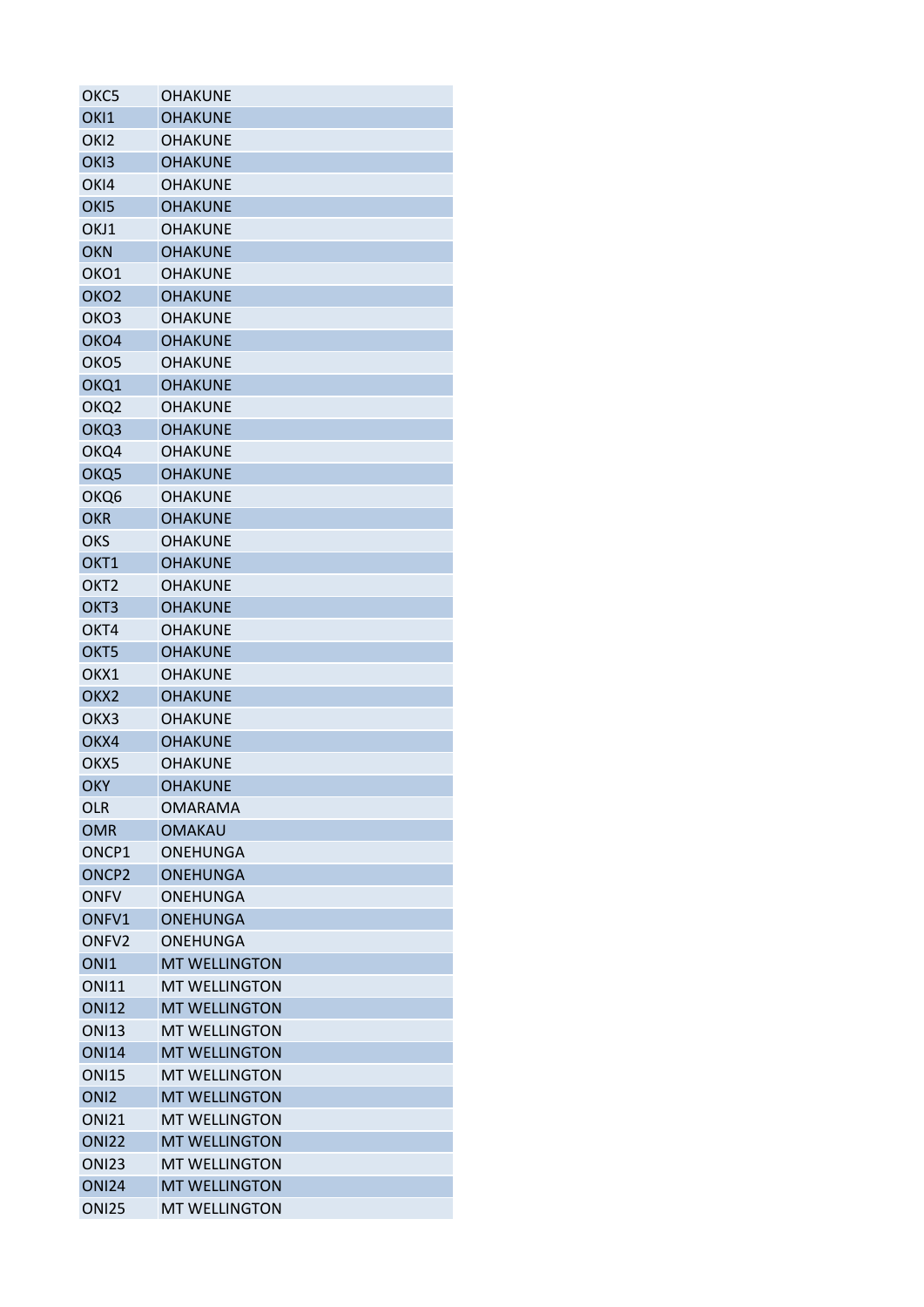| ON <sub>13</sub>  | <b>MT WELLINGTON</b> |
|-------------------|----------------------|
| <b>ONI31</b>      | <b>MT WELLINGTON</b> |
| <b>ONI32</b>      | <b>MT WELLINGTON</b> |
| <b>ONI33</b>      | <b>MT WELLINGTON</b> |
| <b>ONI34</b>      | <b>MT WELLINGTON</b> |
| <b>ONI35</b>      | <b>MT WELLINGTON</b> |
| ONJ1              | <b>ONEHUNGA</b>      |
| ONJ <sub>2</sub>  | <b>ONEHUNGA</b>      |
| ONJ3              | <b>ONEHUNGA</b>      |
| ONJ4              | ONEHUNGA             |
| ONJ5              | <b>ONEHUNGA</b>      |
| ONJ6              | ONEHUNGA             |
| ONJ7              | <b>ONEHUNGA</b>      |
| ONJ8              | ONEHUNGA             |
| ONJ9              | <b>ONEHUNGA</b>      |
| <b>ONN</b>        | ONEHUNGA             |
| <b>ONO</b>        | <b>ONEHUNGA</b>      |
| ONQ1              | <b>MT WELLINGTON</b> |
| ONQ11             | <b>MT WELLINGTON</b> |
| ONQ12             | <b>MT WELLINGTON</b> |
| ONQ13             | <b>MT WELLINGTON</b> |
| ONQ14             | <b>MT WELLINGTON</b> |
| ONQ15             | <b>MT WELLINGTON</b> |
| ONQ <sub>2</sub>  | <b>MT WELLINGTON</b> |
| <b>ONQ21</b>      | <b>MT WELLINGTON</b> |
| ONQ <sub>22</sub> | <b>MT WELLINGTON</b> |
| ONQ23             | <b>MT WELLINGTON</b> |
| ONQ <sub>24</sub> | <b>MT WELLINGTON</b> |
| ONQ <sub>25</sub> | <b>MT WELLINGTON</b> |
| ONQ3              | <b>MT WELLINGTON</b> |
| ONQ31             | <b>MT WELLINGTON</b> |
| ONQ32             | <b>MT WELLINGTON</b> |
| ONQ33             | <b>MT WELLINGTON</b> |
| ONQ34             | <b>MT WELLINGTON</b> |
| ONQ35             | <b>MT WELLINGTON</b> |
| ONT <sub>1</sub>  | <b>ONEHUNGA</b>      |
| <b>ONT11</b>      | <b>ONEHUNGA</b>      |
| <b>ONT12</b>      | <b>ONEHUNGA</b>      |
| <b>ONT13</b>      | <b>ONEHUNGA</b>      |
| <b>ONT14</b>      | ONEHUNGA             |
| <b>ONT15</b>      | <b>ONEHUNGA</b>      |
| ONT <sub>2</sub>  | <b>ONEHUNGA</b>      |
| <b>ONT21</b>      | <b>ONEHUNGA</b>      |
| ONT <sub>22</sub> | <b>ONEHUNGA</b>      |
| ONT <sub>23</sub> | <b>ONEHUNGA</b>      |
| ONT <sub>24</sub> | ONEHUNGA             |
| ONT <sub>25</sub> | <b>ONEHUNGA</b>      |
| ONT <sub>3</sub>  | <b>ONEHUNGA</b>      |
| <b>ONT31</b>      | <b>ONEHUNGA</b>      |
| <b>ONT32</b>      | <b>ONEHUNGA</b>      |
| ONT33             | <b>ONEHUNGA</b>      |
|                   |                      |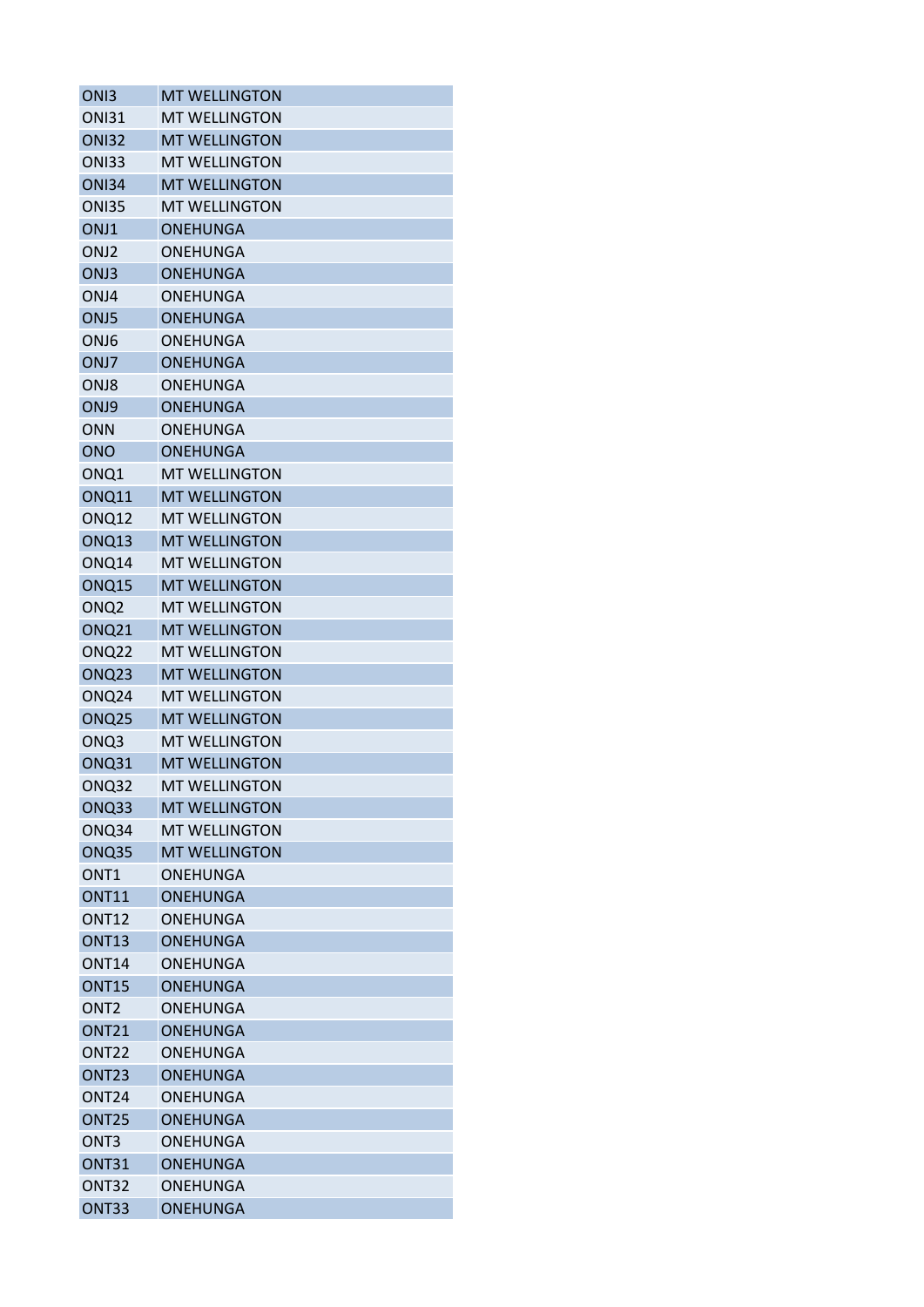| ONT34            | ONEHUNGA              |
|------------------|-----------------------|
| ONT35            | <b>ONEHUNGA</b>       |
| ONT <sub>4</sub> | <b>ONEHUNGA</b>       |
| ONT <sub>5</sub> | <b>ONEHUNGA</b>       |
| ONY <sub>1</sub> | <b>ONEHUNGA</b>       |
| <b>OOM1</b>      | <b>WAIHEKE ISLAND</b> |
| 000              | <b>WAIHEKE ISLAND</b> |
| OOR <sub>1</sub> | <b>ONEROA</b>         |
| OOR <sub>2</sub> | <b>WAIHEKE ISLAND</b> |
| OOR <sub>3</sub> | <b>WAIHEKE ISLAND</b> |
| OOR4             | <b>WAIHEKE ISLAND</b> |
| OOR5             | <b>WAIHEKE ISLAND</b> |
| OOR6             | <b>WAIHEKE ISLAND</b> |
| <b>OOS</b>       | <b>WAIHEKE ISLAND</b> |
| OOT <sub>1</sub> | <b>WAIHEKE ISLAND</b> |
| OOT <sub>2</sub> | <b>WAIHEKE ISLAND</b> |
| OOY              | <b>WAIHEKE ISLAND</b> |
| OPI8A            | <b>OPOTIKI</b>        |
| OPI8B            | <b>OPOTIKI</b>        |
| OPI8C            | <b>OPOTIKI</b>        |
| OPI8D            | <b>OPOTIKI</b>        |
| OPJ8A            | <b>OPOTIKI</b>        |
| OPJ8B            | <b>OPOTIKI</b>        |
| OPJ8C            | <b>OPOTIKI</b>        |
| OPJ8D            | <b>OPOTIKI</b>        |
| OPJ8E            | <b>OPOTIKI</b>        |
| OPJ8F            | <b>OPOTIKI</b>        |
| OPJ8G            | <b>OPOTIKI</b>        |
| OPJ8H            | <b>OPOTIKI</b>        |
| OPO4T            | <b>OPOTIKI</b>        |
| OPP81            | <b>OPOTIKI</b>        |
| OPP8A            | <b>OPOTIKI</b>        |
| OPP8B            | <b>OPOTIKI</b>        |
| OPP8C            | <b>OPOTIKI</b>        |
| OPP8D            | <b>OPOTIKI</b>        |
| OPR1Q            | <b>OPOTIKI</b>        |
| OPS81            | <b>OPOTIKI</b>        |
| OPX6X            | <b>OPOTIKI</b>        |
| OPX6Y            | <b>OPOTIKI</b>        |
| OPZ1C            | <b>OPOTIKI</b>        |
| <b>OQCP</b>      | <b>OPUNAKE</b>        |
| <b>OQR</b>       | <b>OPUNAKE</b>        |
| OQR1             | <b>OPUNAKE</b>        |
| OQR <sub>2</sub> | <b>OPUNAKE</b>        |
| OQR3             | <b>OPUNAKE</b>        |
| OQS              | <b>OPUNAKE</b>        |
| <b>OQT</b>       | <b>OPUNAKE</b>        |
| ORR1             | <b>OHURA</b>          |
| ORR <sub>2</sub> | <b>OHURA</b>          |
| ORR3             | <b>OHURA</b>          |
|                  | <b>OHURA</b>          |
| ORR4             |                       |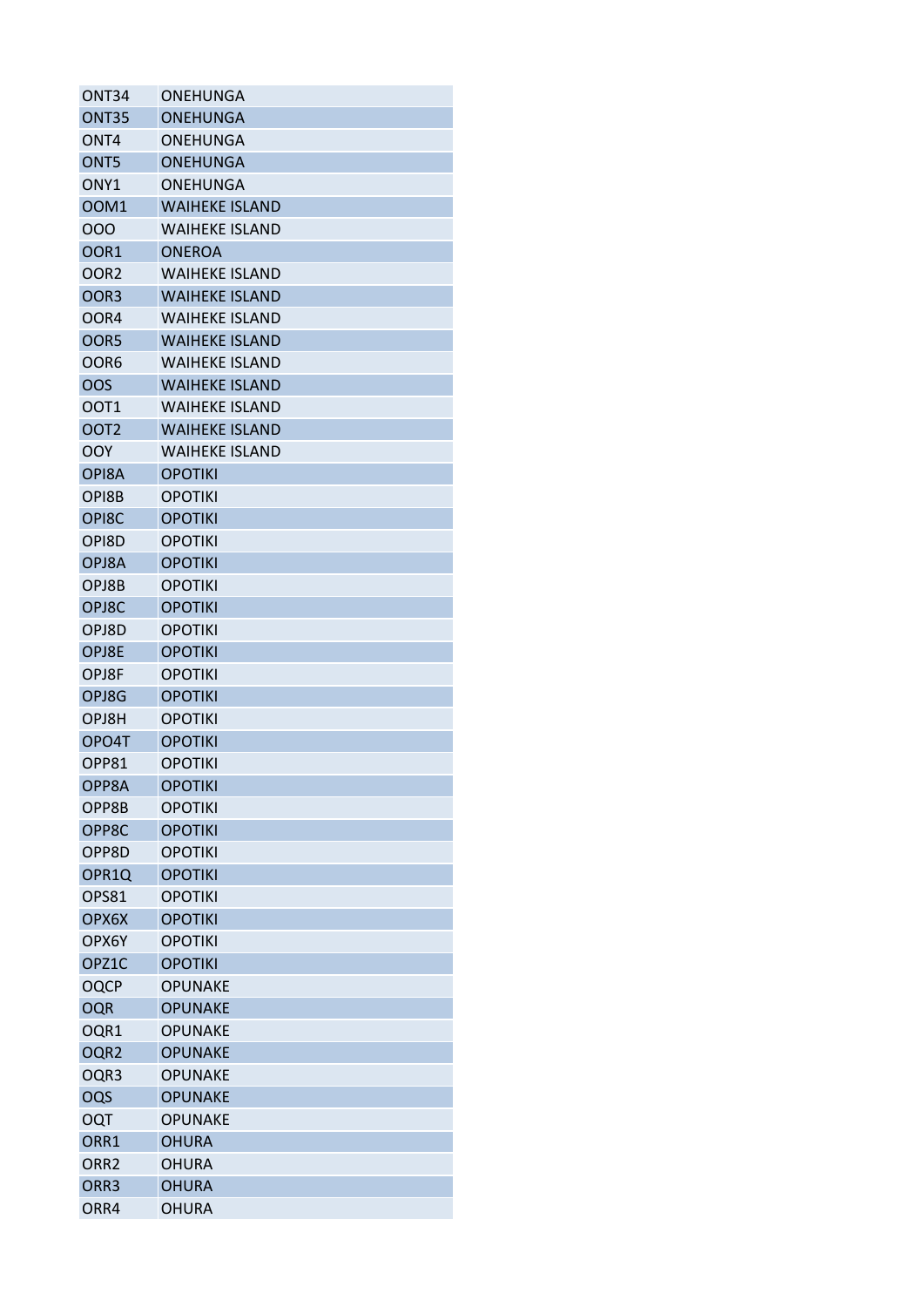| <b>OSE</b>       | <b>ONERAHI</b>            |
|------------------|---------------------------|
| <b>OSO</b>       | <b>ONERAHI</b>            |
| <b>OTR</b>       | <b>OKATO</b>              |
| <b>OUB</b>       | <b>OAMARU</b>             |
| <b>OUCP</b>      | <b>OAMARU</b>             |
| OUE1             | OAMARU ENQUIRY CAR        |
| OUE <sub>2</sub> | <b>OAMARU ENQUIRY CAR</b> |
| OUE3             | OAMARU ENQUIRY CAR        |
| OUE4             | <b>OAMARU ENQUIRY CAR</b> |
| OUE5             | <b>OAMARU ENQUIRY CAR</b> |
| <b>OUH</b>       | OAMARU                    |
| OUI1             | OAMARU                    |
| OUI1A            | <b>OAMARU</b>             |
| OUI <sub>2</sub> | OAMARU                    |
| OUI2A            | <b>OAMARU</b>             |
| OU <sub>13</sub> | <b>OAMARU</b>             |
| <b>OUI3A</b>     | OAMARU                    |
| OU <sub>14</sub> | OAMARU                    |
| OUI4A            | <b>OAMARU</b>             |
| OUI5             | <b>OAMARU</b>             |
| OUI5A            | <b>OAMARU</b>             |
| OU <sub>16</sub> | OAMARU                    |
| OUI6A            | <b>OAMARU</b>             |
| OUJ1             | <b>OAMARU</b>             |
| OUJ <sub>2</sub> | <b>OAMARU</b>             |
| OUJ3             | <b>OAMARU</b>             |
| OUJ4             | OAMARU                    |
| OUJ5             | OAMARU                    |
| OUJ6             | <b>OAMARU</b>             |
| OUJ7             | OAMARU                    |
| OUJ8             | OAMARU                    |
| OUJ9             | <b>OAMARU</b>             |
| OUJS             | OAMARU                    |
| OUK              | OAMARU                    |
| <b>OUN</b>       | <b>OAMARU</b>             |
| OUN1             | <b>OAMARU</b>             |
| OUO              | <b>OAMARU</b>             |
| OUO1             | <b>OAMARU</b>             |
| OUO <sub>2</sub> | <b>OAMARU</b>             |
| OUPS             | <b>OAMARU</b>             |
| OUQ1             | <b>OAMARU</b>             |
| OUQ1A            | <b>OAMARU</b>             |
|                  | <b>OAMARU</b>             |
| OUQ1B            | <b>OAMARU</b>             |
| OUQ <sub>2</sub> |                           |
| OUQ2A            | <b>OAMARU</b>             |
| OUQ2B            | OAMARU                    |
| OUQ3             | <b>OAMARU</b>             |
| OUQ3A            | OAMARU                    |
| OUQ3B            | <b>OAMARU</b>             |
| OUQ4             | OAMARU                    |
| OUQ4A            | <b>OAMARU</b>             |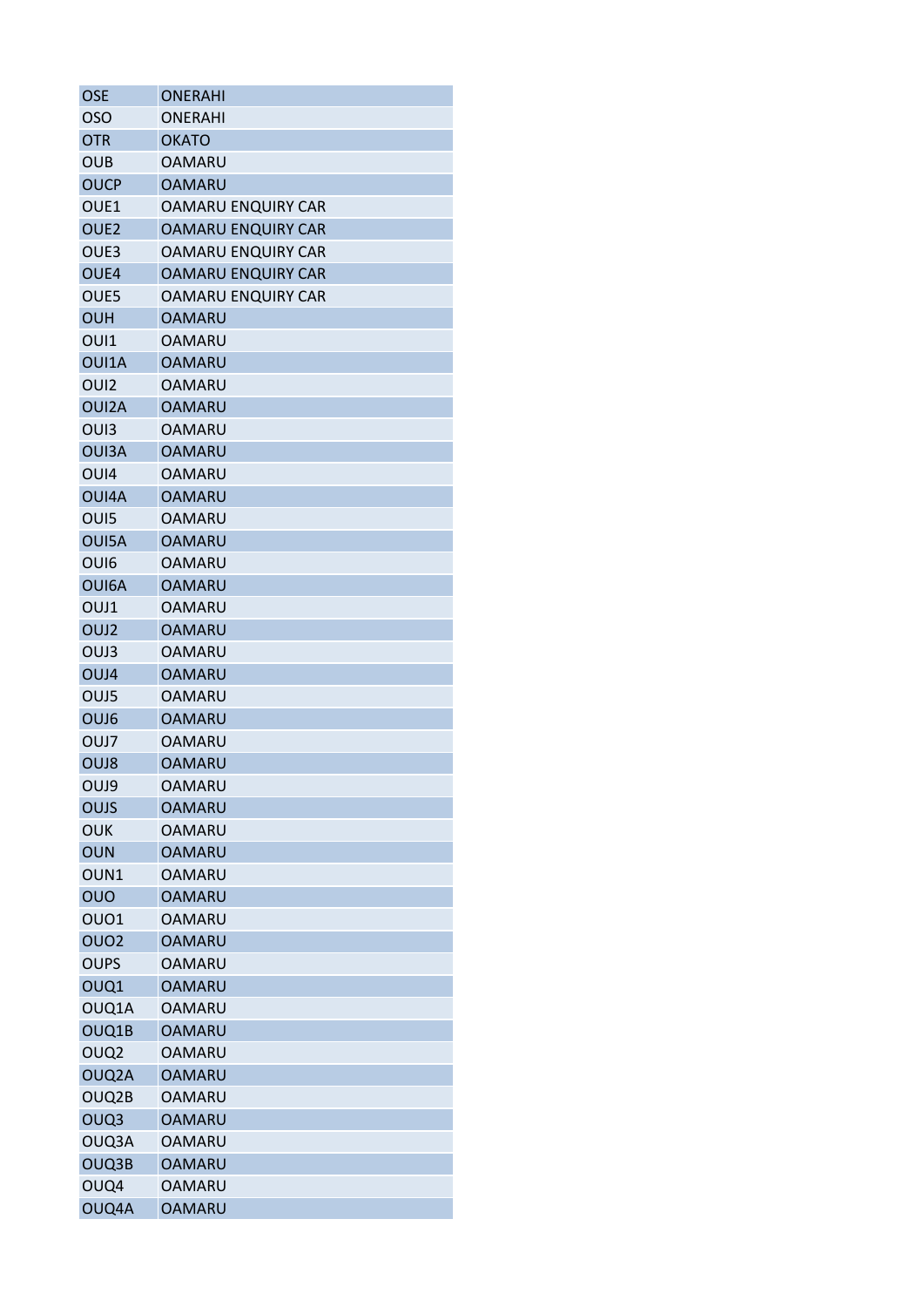| OUQ4B              | <b>OAMARU</b>                |
|--------------------|------------------------------|
| OUQ <sub>5</sub>   | <b>OAMARU</b>                |
| OUQ5A              | <b>OAMARU</b>                |
| OUQ5B              | <b>OAMARU</b>                |
| OUQ <sub>6</sub>   | <b>OAMARU</b>                |
| OUQ6A              | <b>OAMARU</b>                |
| OUQ6B              | <b>OAMARU</b>                |
| OUS1               | <b>OAMARU</b>                |
| OUS <sub>2</sub>   | <b>OAMARU</b>                |
| OUS <sub>3</sub>   | <b>OAMARU</b>                |
| OUT1               | <b>OAMARU</b>                |
| OUT <sub>2</sub>   | <b>OAMARU</b>                |
| OUT3               | <b>OAMARU</b>                |
| OUT4               | <b>OAMARU</b>                |
| OUT5               | <b>OAMARU</b>                |
| <b>OUW</b>         | <b>OAMARU</b>                |
| OUW1               | <b>OAMARU</b>                |
| OUW <sub>2</sub>   | <b>OAMARU</b>                |
| OUY1               | <b>OAMARU</b>                |
| OUY <sub>2</sub>   | <b>OAMARU</b>                |
| OUY3               | <b>OAMARU</b>                |
| OUY4               | <b>OAMARU</b>                |
| OUZ1               | <b>OAMARU</b>                |
| <b>OUZCOM</b>      | <b>OAMARU</b>                |
| OVR <sub>1</sub>   | <b>OTAUTAU</b>               |
| OVR <sub>2</sub>   | <b>OTAUTAU</b>               |
| OVR <sub>3</sub>   | <b>OTAUTAU</b>               |
| <b>OWA</b>         | <b>OREWA</b>                 |
| <b>OWCP</b>        | <b>OREWA</b>                 |
| OWCP2              | <b>OREWA</b>                 |
| <b>OWE</b>         | <b>OREWA</b>                 |
| OWE1               | <b>OREWA</b>                 |
| OWE <sub>2</sub>   | <b>OREWA</b>                 |
| OWE3               | <b>OREWA</b>                 |
| OWE4               | <b>OREWA</b>                 |
| OWE5               | <b>OREWA</b>                 |
| OWI1               | <b>OREWA</b>                 |
| OW <sub>12</sub>   | <b>OREWA</b>                 |
| OW <sub>13</sub>   | <b>OREWA</b>                 |
| OWI4               | <b>OREWA</b>                 |
| OW <sub>15</sub>   | <b>OREWA</b>                 |
| OWL1               | <b>OREWA</b>                 |
|                    |                              |
| <b>OWM</b><br>OWM1 | <b>OREWA</b><br><b>OREWA</b> |
|                    |                              |
| OWM <sub>2</sub>   | <b>OREWA</b>                 |
| OWM3               | <b>OREWA</b>                 |
| OWM4               | <b>OREWA</b>                 |
| OWM5               | <b>OREWA</b>                 |
| <b>OWN</b>         | <b>OREWA</b>                 |
| <b>OWO</b>         | <b>OREWA</b>                 |
| OWQ1               | <b>OREWA</b>                 |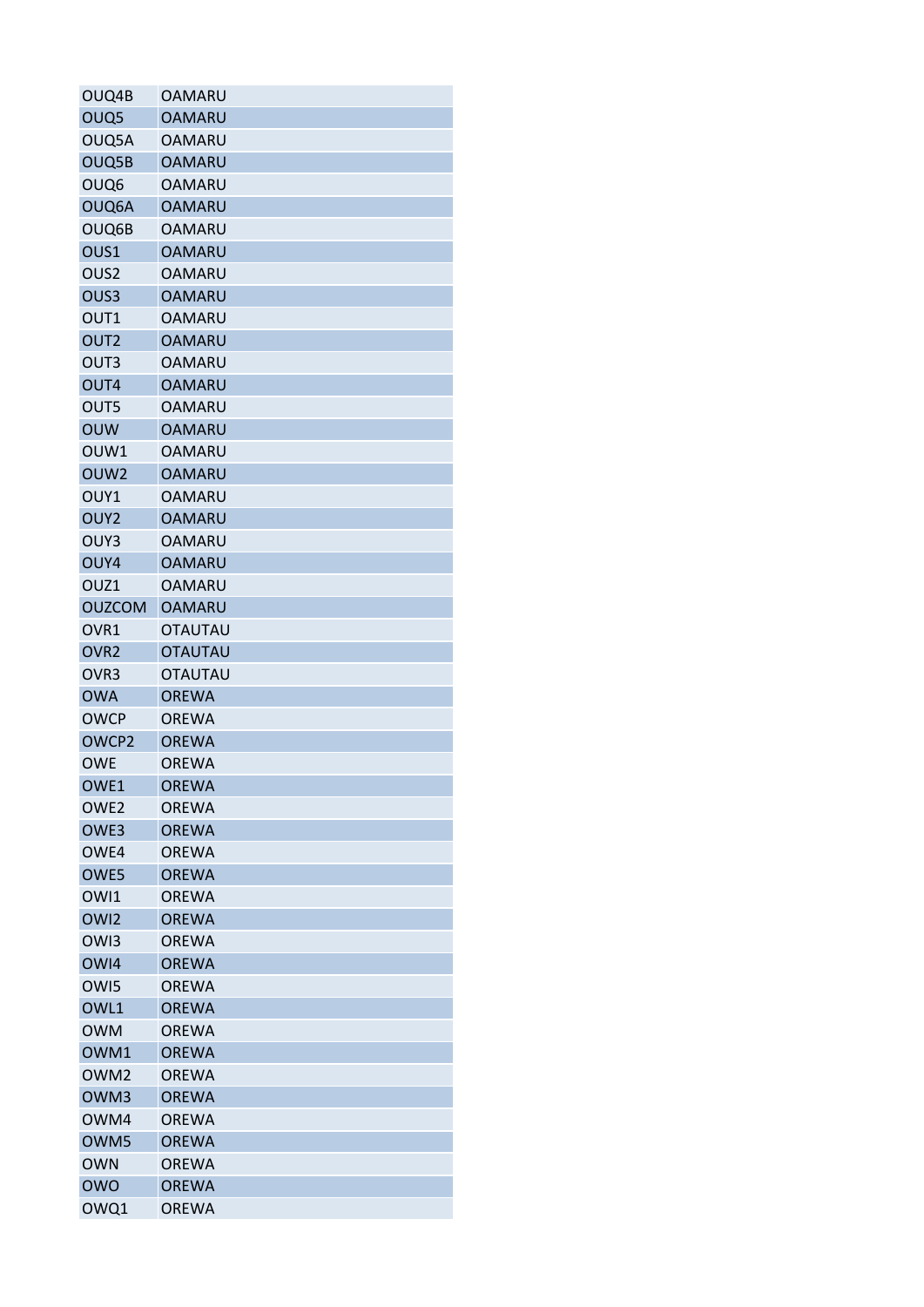| OWQ2             | OREWA                    |
|------------------|--------------------------|
| OWQ3             | <b>OREWA</b>             |
| OWQ4             | <b>OREWA</b>             |
| OWQ5             | <b>OREWA</b>             |
| OWR1             | <b>OREWA</b>             |
| OWR <sub>2</sub> | <b>OREWA</b>             |
| OWR3             | <b>OREWA</b>             |
| OWR4             | <b>OREWA</b>             |
| OWR5             | <b>OREWA</b>             |
| <b>OWS</b>       | <b>OREWA</b>             |
| OWT1             | <b>OREWA</b>             |
| OWT <sub>2</sub> | <b>OREWA</b>             |
| OWT <sub>3</sub> | <b>OREWA</b>             |
| OWT4             | <b>OREWA</b>             |
| OWT5             | <b>OREWA</b>             |
| <b>OWV</b>       | <b>OREWA</b>             |
| OWV1             | <b>OREWA</b>             |
| OWV <sub>2</sub> | <b>OREWA</b>             |
| OWW1             | <b>OREWA</b>             |
| OWW <sub>2</sub> | <b>OREWA</b>             |
| OWW3             | <b>OREWA</b>             |
| OWW4             | <b>OREWA</b>             |
| OWW5             | <b>OREWA</b>             |
| OWW <sub>6</sub> | <b>OREWA</b>             |
| OWW7             | <b>OREWA</b>             |
| OWW8             | <b>OREWA</b>             |
| OWW9             | <b>OREWA</b>             |
| OWX1             | <b>OREWA</b>             |
| <b>OWX10</b>     | <b>OREWA</b>             |
| OWX <sub>2</sub> | <b>OREWA</b>             |
| OWX3             | <b>OREWA</b>             |
| OWX4             | <b>OREWA</b>             |
| OWX5             | <b>OREWA</b>             |
| OWX6             | <b>OREWA</b>             |
|                  |                          |
| OWX7             | <b>OREWA</b>             |
| OWX8             | <b>OREWA</b>             |
| OWX9             | <b>OREWA</b>             |
| <b>OWY</b>       | <b>OREWA</b>             |
| OWY <sub>2</sub> | <b>OREWA</b>             |
| OWY3             | <b>OREWA</b>             |
| OWY4             | <b>OREWA</b>             |
| OWY5             | <b>OREWA</b>             |
| <b>OXCP</b>      | <b>OXFORD</b>            |
| <b>OXR</b>       | <b>OXFORD</b>            |
| OXR1             | <b>OXFORD</b>            |
| OXR <sub>2</sub> | <b>OXFORD</b>            |
| <b>OZR</b>       | <b>OHAI</b>              |
| OZR1             | <b>OHAI</b>              |
| OZR <sub>2</sub> | <b>OHAI</b>              |
| OZR3             | <b>OHAI</b>              |
| PAA1             | PALMERSTON NORTH CENTRAL |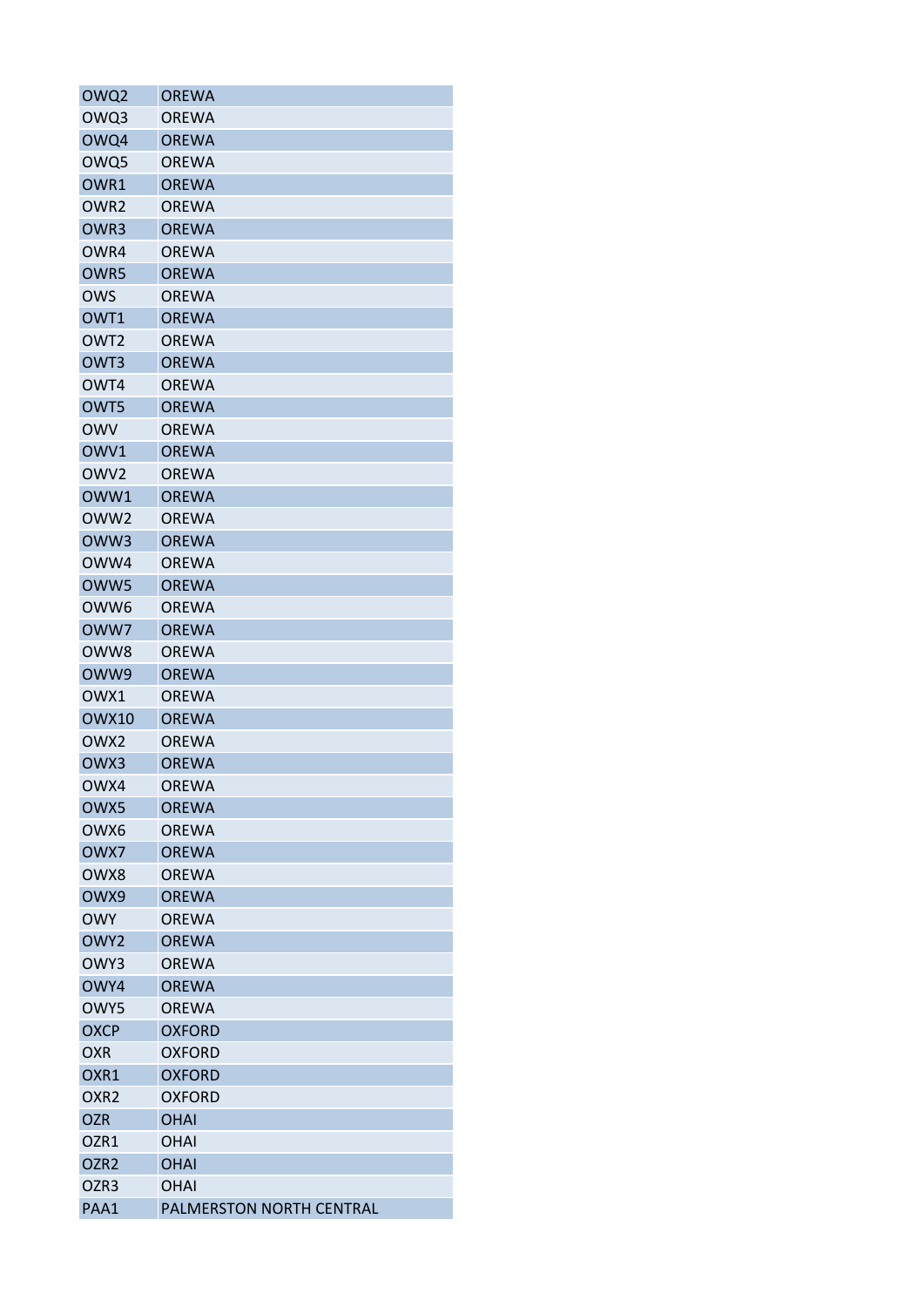| PAA10             | PALMERSTON NORTH CENTRAL        |
|-------------------|---------------------------------|
| PAA2              | <b>PALMERSTON NORTH CENTRAL</b> |
| PAA3              | PALMERSTON NORTH CENTRAL        |
| PAA4              | <b>PALMERSTON NORTH CENTRAL</b> |
| PAA5              | PALMERSTON NORTH CENTRAL        |
| PAA6              | <b>PALMERSTON NORTH CENTRAL</b> |
| PAA7              | PALMERSTON NORTH CENTRAL        |
| PAA8              | <b>PALMERSTON NORTH CENTRAL</b> |
| PAA9              | PALMERSTON NORTH CENTRAL        |
| PAAL1             | <b>PALMERSTON NORTH CENTRAL</b> |
| PAAO1             | <b>PALMERSTON NORTH CENTRAL</b> |
| PAB1              | <b>GLEN INNES</b>               |
| PABAIL1           | <b>PALMERSTON NORTH</b>         |
| PABAIL2           | PALMERSTON NORTH                |
| PAC1              | PALMERSTON NORTH CENTRAL        |
| PAC <sub>2</sub>  | PALMERSTON NTH CENT             |
| PAC <sub>3</sub>  | <b>PALMERSTON NTH CENT</b>      |
| PAC4              | <b>PALMERSTON NORTH CENTRAL</b> |
| PAC5              | PALMERSTON NORTH CENTRAL        |
| PAC <sub>6</sub>  | <b>PALMERSTON NORTH CENTRAL</b> |
| PAD1              | <b>PALMERSTON NTH CENT</b>      |
| PAD2              | <b>PALMERSTON NTH CENT</b>      |
| PAD3              | <b>PALMERSTON NTH CENT</b>      |
| PAD4              | <b>PALMERSTON NTH CENT</b>      |
| PAD5              | PALMERSTON NTH CENT             |
| PAD <sub>6</sub>  | <b>PALMERSTON NTH CENT</b>      |
| PAD7              | <b>PALMERSTON NTH CENT</b>      |
| <b>PADS</b>       | <b>PALMERSTON NTH CENT</b>      |
| PAFT1             | PALMERSTON NTH CENT             |
| PAFV1             | <b>PALMERSTON NTH CENT</b>      |
| PAFV <sub>2</sub> | <b>PALMERSTON NTH CENT</b>      |
| PAFV3             | <b>PALMERSTON NTH CENT</b>      |
| PAFVS             | <b>PALMERSTON NTH CENT</b>      |
| PAG11             | <b>PALMERSTON NTH CENT</b>      |
| PAG12             | <b>PALMERSTON NTH CENT</b>      |
| PAGT1             | <b>PALMERSTON NTH DISTRICT</b>  |
| PAGT10            | <b>PALMERSTON NTH DISTRICT</b>  |
| PAH1              | <b>WHANGANUI CENTRAL</b>        |
| PAH10             | <b>WHANGANUL CENTRAL</b>        |
| PAH11             | <b>WHANGANUI CENTRAL</b>        |
| <b>PAH12</b>      | <b>WHANGANUI CENTRAL</b>        |
| <b>PAH13</b>      | <b>WHANGANUI CENTRAL</b>        |
| <b>PAH14</b>      | <b>WHANGANUI CENTRAL</b>        |
| <b>PAH15</b>      | <b>WHANGANUI CENTRAL</b>        |
| PAH16             | <b>WHANGANUI CENTRAL</b>        |
| <b>PAH17</b>      | <b>WHANGANUI CENTRAL</b>        |
| PAH18             | <b>WHANGANUI CENTRAL</b>        |
| <b>PAH19</b>      | <b>WHANGANUI CENTRAL</b>        |
| PAH <sub>2</sub>  | <b>WHANGANUI CENTRAL</b>        |
| PAH <sub>21</sub> | NEW PLYMOUTH CENTRAL            |
| PAH <sub>22</sub> | NEW PLYMOUTH CENTRAL            |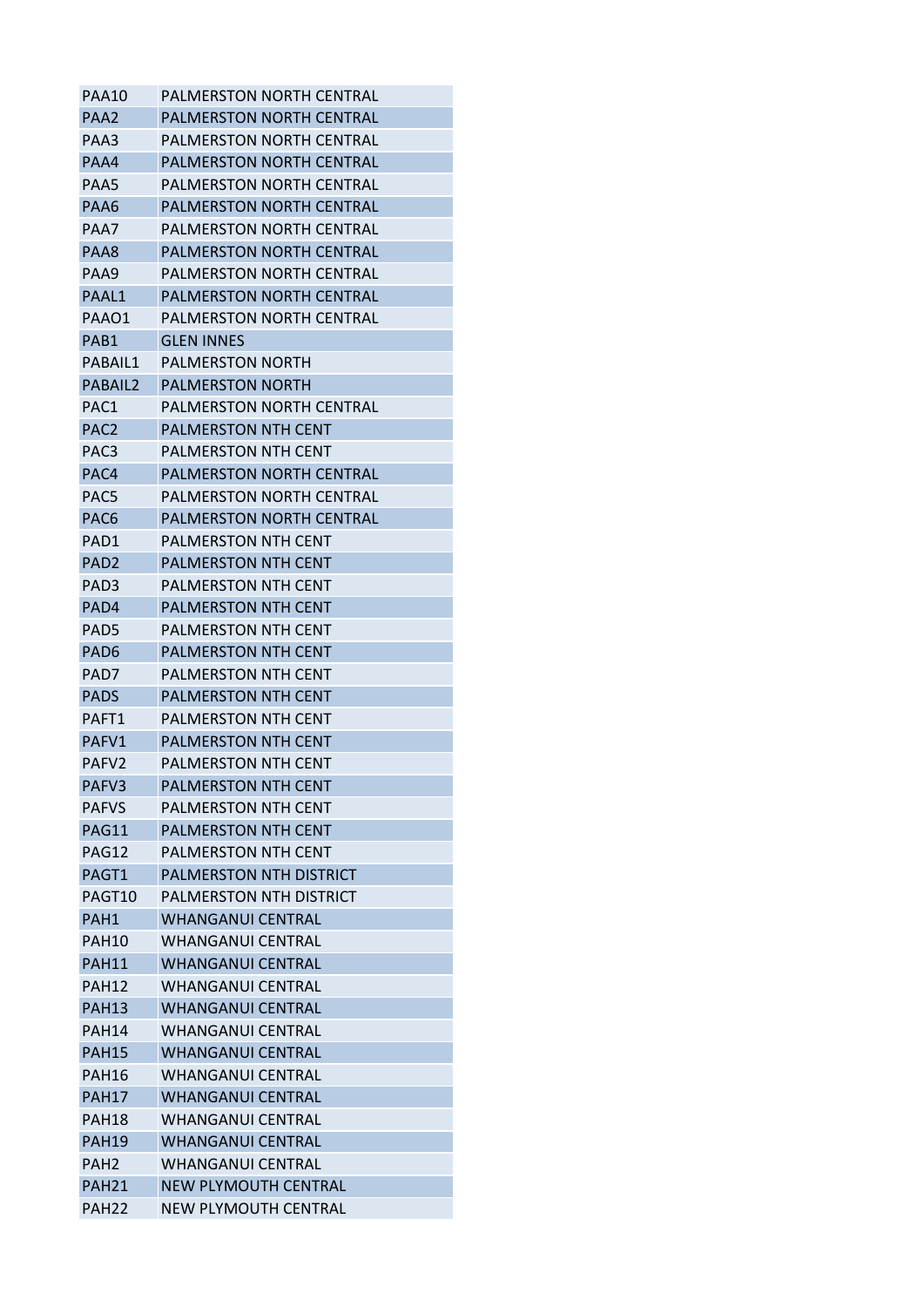| PAH <sub>23</sub> | <b>NEW PLYMOUTH CENTRAL</b> |
|-------------------|-----------------------------|
| PAH <sub>24</sub> | NEW PLYMOUTH CENTRAL        |
| PAH <sub>25</sub> | NEW PLYMOUTH CENTRAL        |
| PAH <sub>26</sub> | NEW PLYMOUTH CENTRAL        |
| PAH <sub>27</sub> | NEW PLYMOUTH CENTRAL        |
| PAH <sub>28</sub> | NEW PLYMOUTH CENTRAL        |
| PAH <sub>29</sub> | NEW PLYMOUTH CENTRAL        |
| PAH <sub>3</sub>  | <b>WHANGANUI CENTRAL</b>    |
| PAH <sub>31</sub> | <b>TAIHAPE</b>              |
| PAH32             | TAMARANUI                   |
| <b>PAH33</b>      | <b>WHANGANUI CENTRAL</b>    |
| PAH <sub>34</sub> | WHANGANUI CENTRAL           |
| <b>PAH35</b>      | <b>WHANGANUI CENTRAL</b>    |
| PAH36             | PALMERSTON NTH CENT         |
| PAH <sub>37</sub> | <b>WHANGANUI CENTRAL</b>    |
| <b>PAH38</b>      | <b>WHANGANUI CENTRAL</b>    |
| <b>PAH39</b>      | <b>WHANGANUI CENTRAL</b>    |
| PAH4              | WHANGANUI CENTRAL           |
| PAH41             | <b>PALMERSTON NTH CENT</b>  |
|                   |                             |
| PAH42             | OHAKFA                      |
| <b>PAH43</b>      | OHAKEA                      |
| PAH44             | PALMERSTON NTH CENT         |
| PAH45             | PALMERSTON NTH CENT         |
| PAH46             | <b>PALMERSTON NTH CENT</b>  |
| PAH47             | <b>PALMERSTON NTH CENT</b>  |
| PAH48             | <b>PALMERSTON NTH CENT</b>  |
| PAH <sub>49</sub> | <b>PALMERSTON NTH CENT</b>  |
| PAH <sub>5</sub>  | <b>WHANGANUI CENTRAL</b>    |
| <b>PAH50</b>      | OHAKEA                      |
| <b>PAH51</b>      | <b>PALMERSTON NTH CENT</b>  |
| <b>PAH52</b>      | PALMERSTON NTH CENT         |
| <b>PAH53</b>      | OHAKEA                      |
| <b>PAH54</b>      | <b>PALMERSTON NTH CENT</b>  |
| <b>PAH55</b>      | PALMERSTON NTH CENT         |
| <b>PAH56</b>      | <b>PALMERSTON NTH CENT</b>  |
| <b>PAH57</b>      | PALMERSTON NTH CENT         |
| <b>PAH58</b>      | <b>PALMERSTON NTH CENT</b>  |
| PAH <sub>6</sub>  | <b>WHANGANUI CENTRAL</b>    |
| <b>PAH69</b>      | <b>OTAKI</b>                |
| PAH <sub>7</sub>  | <b>WHANGANUI CENTRAL</b>    |
| PAH <sub>8</sub>  | <b>OHAKEA</b>               |
| PAH <sub>9</sub>  | <b>WHANGANUI CENTRAL</b>    |
| <b>PAHA</b>       | PALMERSTON NTH CENT         |
| PAHA1             | <b>PALMERSTON NTH CENT</b>  |
| PAHC1             | PALMERSTON NTH CENT         |
| PAHC10            | <b>PALMERSTON NTH CENT</b>  |
| PAHC11            | PALMERSTON NTH CENT         |
| PAHC <sub>2</sub> | PALMERSTON NTH CENT         |
| PAHC3             | <b>WHANGANUI CENTRAL</b>    |
| PAHC4             | <b>WHANGANUI CENTRAL</b>    |
| PAHC5             | <b>WHANGANUI CENTRAL</b>    |
|                   |                             |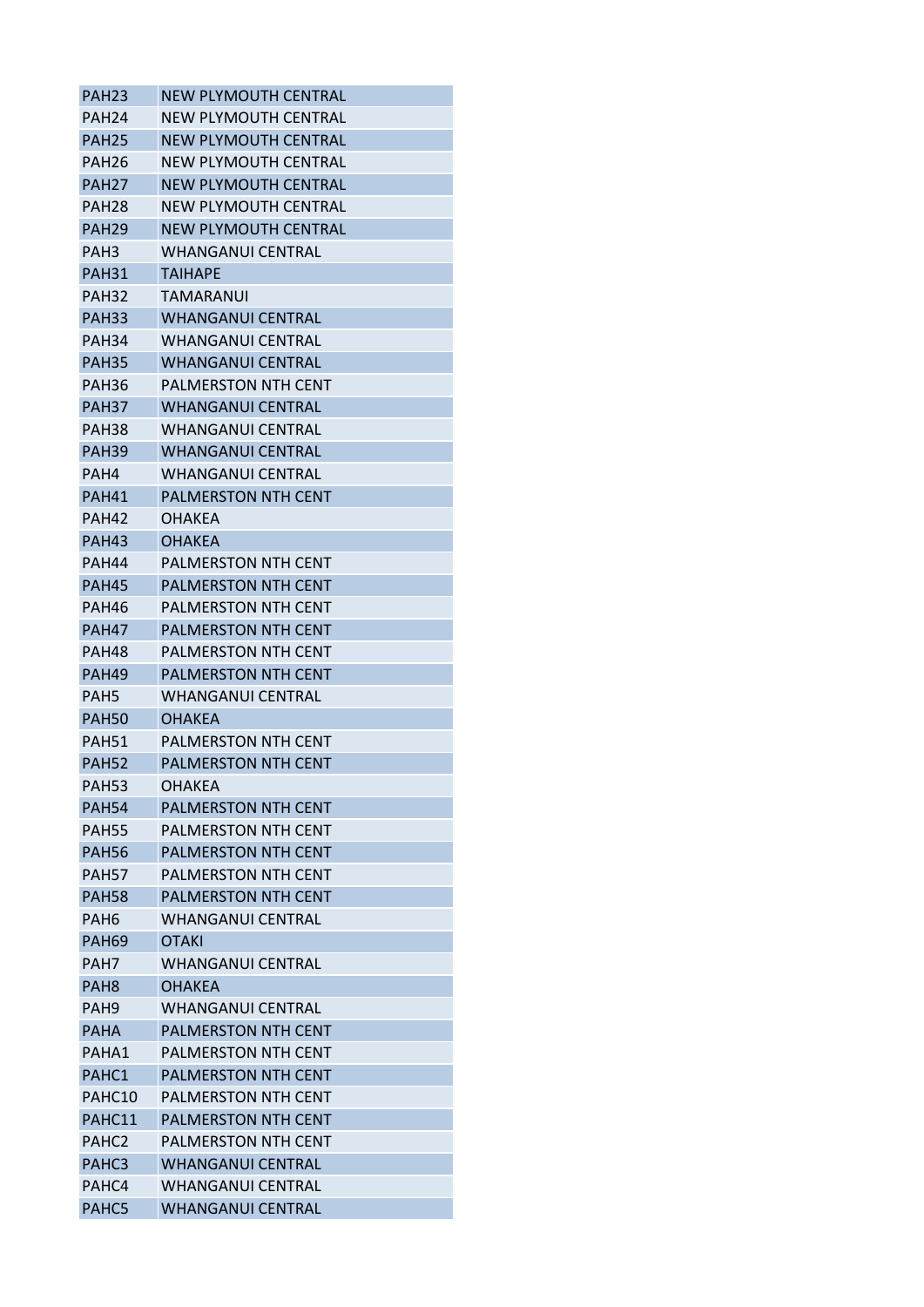| PAHC6             | <b>WHANGANUI CENTRAL</b>        |
|-------------------|---------------------------------|
| PAHC7             | <b>NEW PLYMOUTH CENTRAL</b>     |
| PAHC8             | NEW PLYMOUTH CENTRAL            |
| PAHC <sub>9</sub> | <b>PALMERSTON NTH CENT</b>      |
| <b>PAHN</b>       | PALMERSTON NTH CENT             |
| PAHN1             | <b>PALMERSTON NTH CENT</b>      |
| PAHN <sub>2</sub> | <b>NEW PLYMOUTH</b>             |
| PAHN3             | <b>NEW PLYMOUTH</b>             |
| PAHS1             | NEW PLYMOUTH CENTRAL            |
| PAHS <sub>2</sub> | <b>PALMERSTON NTH CENT</b>      |
| PAHS3             | <b>WHANGANUI CENTRAL</b>        |
| PAHS4             | <b>PALMERSTON NORTH</b>         |
| PAHS5             | WHANGANUI CENTRAL               |
| PAHS <sub>6</sub> | <b>PALMERSTON NTH CENT</b>      |
| PAHS7             | <b>WHANGANUI CENTRAL</b>        |
| PAHS8             | <b>WHANGANUI CENTRAL</b>        |
| <b>PAINTL</b>     | <b>PALMERSTON NORTH</b>         |
| PAN <sub>1</sub>  | <b>PALMERSTON NORTH CENTRAL</b> |
| PAN <sub>2</sub>  | <b>PALMERSTON NORTH CENTRAL</b> |
| PAN <sub>3</sub>  | PALMERSTON NORTH CENTRAL        |
| <b>PAO</b>        | <b>PALMERSTON NTH CENT</b>      |
| PARV              | <b>FEILDING</b>                 |
| <b>PASAR</b>      | CENTRAL DISTRICT                |
| PAT1              | PALMERSTON NTH CENT             |
| PAT <sub>10</sub> | <b>PALMERSTON NTH CENT</b>      |
| <b>PAT11</b>      | PALMERSTON NTH CENT             |
| PAT2              | PALMERSTON NTH CENT             |
| PAT <sub>3</sub>  | PALMERSTON NTH CENT             |
| PAT4              | <b>PALMERSTON NTH CENT</b>      |
| PAT5              | <b>PALMERSTON NTH CENT</b>      |
| PAT <sub>6</sub>  | <b>PALMERSTON NTH CENT</b>      |
| PAT7              | PALMERSTON NTH CENT             |
| PAT8              | <b>PALMERSTON NTH CENT</b>      |
| PAT9              | PALMERSTON NTH CENT             |
| PATAG1            | <b>PALMERSTON NTH CENT</b>      |
| PATAG10           | <b>PALMERSTON NORTH</b>         |
| PATAG2            | <b>PALMERSTON NTH CENT</b>      |
| PATAG3            | PALMERSTON NTH CENT             |
| PATAG4            | PALMERSTON NTH CENT             |
| PATAG5            | <b>PALMERSTON NTH CENT</b>      |
| PATAG6            | PALMERSTON NTH CENT             |
| PATAG7            | PALMERSTON NTH CENT             |
| PATAG8            | <b>PALMERSTON NTH CENT</b>      |
| PATAG9            | PALMERSTON NTH CENT             |
| <b>PATAGN</b>     | <b>PALMERSTON NORTH</b>         |
| <b>PATAGS</b>     | <b>PALMERSTON NTH CENT</b>      |
| PATAGS1           | <b>PALMERSTON NORTH</b>         |
| PATAGS2           | <b>PALMERSTON NORTH</b>         |
| <b>PATS</b>       | PALMERSTON NTH CENT             |
| PATS2             | PALMERSTON NTH CENT             |
| <b>PAV</b>        | <b>PALMERSTON NTH CENT</b>      |
|                   |                                 |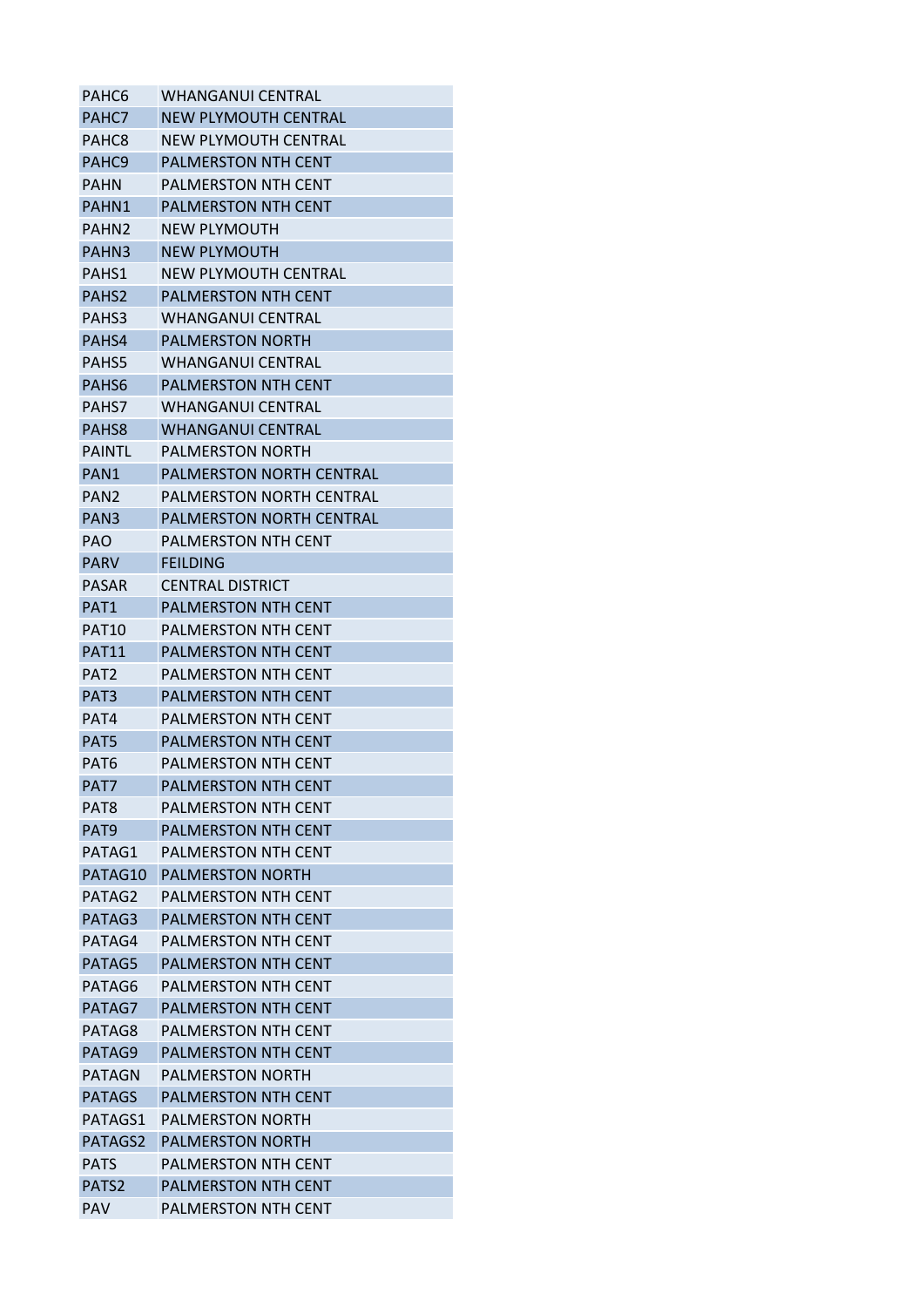| PAV1             | <b>PALMERSTON NTH CENT</b>         |
|------------------|------------------------------------|
| PAX1             | <b>PALMERSTON NTH CENT</b>         |
| PAX <sub>2</sub> | <b>PALMERSTON NTH CENT</b>         |
| PAX3             | PALMERSTON NTH CENT                |
| PAX4             | PALMERSTON NTH CENT                |
| PAX5             | <b>PALMERSTON NTH CENT</b>         |
| PAZ1             | <b>PALMERSTON NTH</b>              |
| PAZ2             | <b>PALMERSTON NTH</b>              |
| PAZ3             | <b>PALMERSTON NTH</b>              |
| PAZ4             | PALMERSTON NTH                     |
| PAZ5             | <b>PALMERSTON NTH</b>              |
| PAZ6             | PALMERSTON NTH                     |
| PBI1             | PONSONBY                           |
| <b>PBI11</b>     | <b>PONSONBY</b>                    |
| <b>PBI12</b>     | <b>PONSONBY</b>                    |
| <b>PBI13</b>     | <b>PONSONBY</b>                    |
| <b>PBI14</b>     | <b>PONSONBY</b>                    |
| <b>PBI15</b>     | <b>PONSONBY</b>                    |
| PBI <sub>2</sub> | <b>PONSONBY</b>                    |
| <b>PRI21</b>     | <b>PONSONBY</b>                    |
| <b>PBI22</b>     | <b>PONSONBY</b>                    |
| PBI23            | <b>PONSONBY</b>                    |
| <b>PBI24</b>     | <b>PONSONBY</b>                    |
| <b>PBI25</b>     | <b>PONSONBY</b>                    |
| PB <sub>13</sub> | <b>PONSONBY</b>                    |
| <b>PBI31</b>     | <b>PONSONBY</b>                    |
| <b>PBI32</b>     | <b>PONSONBY</b>                    |
|                  |                                    |
| <b>PBI33</b>     | PONSONBY                           |
| <b>PBI34</b>     | <b>PONSONBY</b><br><b>PONSONBY</b> |
| PBI35            |                                    |
| PBJ1             | <b>PONSONBY</b>                    |
| PBJ2             | <b>PONSONBY</b>                    |
| PBJ3             | <b>PONSONBY</b>                    |
| PBJ4             | <b>PONSONBY</b>                    |
| PBJ5             | <b>PONSONBY</b>                    |
| PBJ6             | <b>PONSONBY</b>                    |
| PBJ7             | <b>PONSONBY</b>                    |
| PBJ8             | <b>PONSONBY</b>                    |
| PBJ9             | <b>PONSONBY</b>                    |
| <b>PBN</b>       | <b>PONSONBY</b>                    |
| PBO              | <b>PONSONBY</b>                    |
| PBO <sub>1</sub> | <b>PONSONBY</b>                    |
| PBO <sub>2</sub> | <b>PONSONBY</b>                    |
| PBO <sub>3</sub> | <b>PONSONBY</b>                    |
| PBO4             | <b>PONSONBY</b>                    |
| PBO <sub>5</sub> | <b>PONSONBY</b>                    |
| PBO <sub>6</sub> | <b>PONSONBY</b>                    |
| PBQ1             | <b>PONSONBY</b>                    |
| PBQ11            | <b>PONSONBY</b>                    |
| PBQ12            | <b>PONSONBY</b>                    |
| PBQ13            | <b>PONSONBY</b>                    |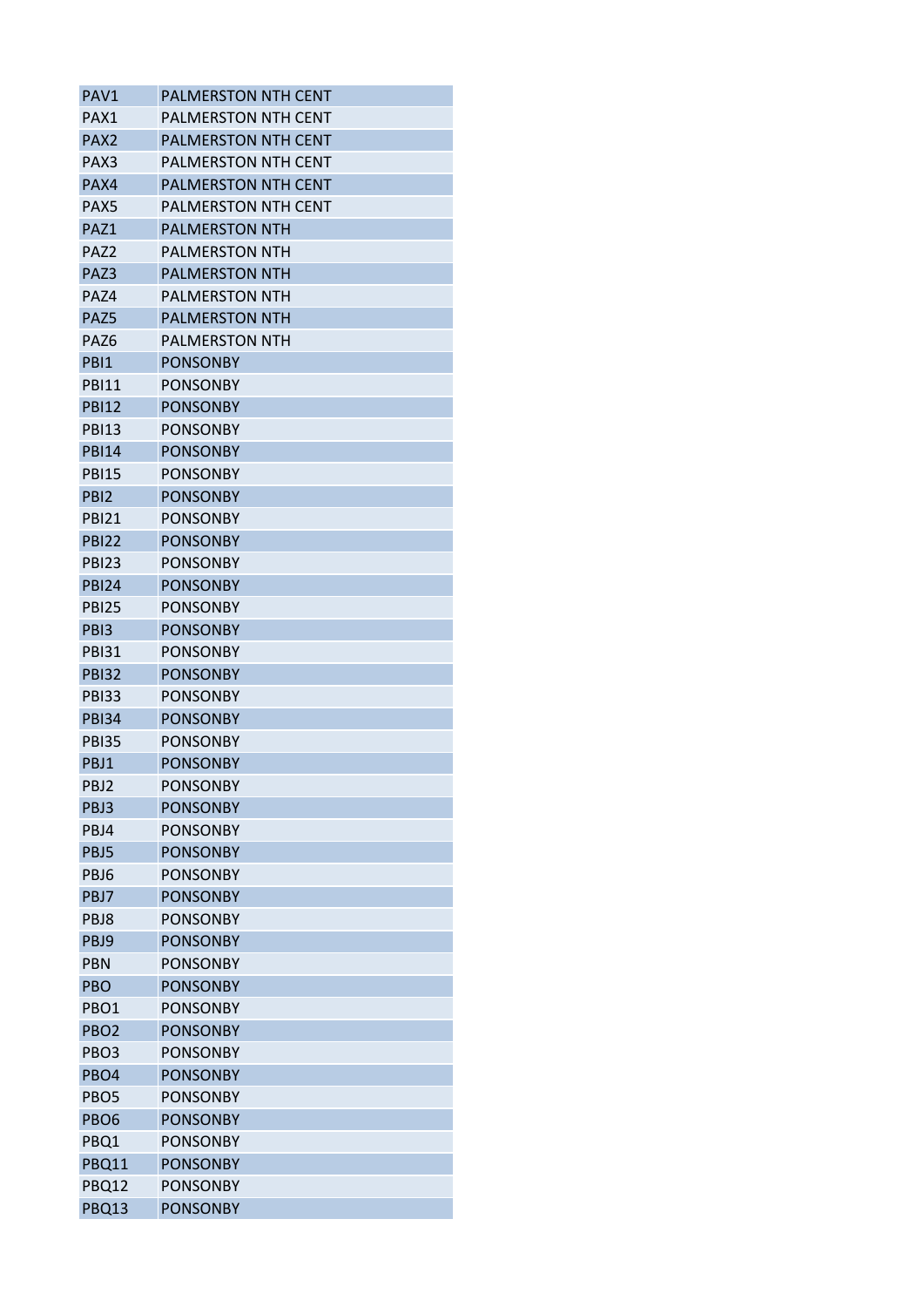| PBQ14            | <b>PONSONBY</b> |
|------------------|-----------------|
| PBQ15            | <b>PONSONBY</b> |
| PBQ <sub>2</sub> | <b>PONSONBY</b> |
| PBQ21            | <b>PONSONBY</b> |
| <b>PBQ22</b>     | <b>PONSONBY</b> |
| PBQ23            | <b>PONSONBY</b> |
| PBQ24            | <b>PONSONBY</b> |
| PBQ25            | <b>PONSONBY</b> |
| PBQ3             | <b>PONSONBY</b> |
| PBQ31            | <b>PONSONBY</b> |
| PBQ32            | <b>PONSONBY</b> |
| PBQ33            | <b>PONSONBY</b> |
| PBQ34            | <b>PONSONBY</b> |
| PBQ35            | <b>PONSONBY</b> |
| <b>PBS</b>       | <b>PONSONBY</b> |
| PBT1             | <b>PONSONBY</b> |
| <b>PBT11</b>     | <b>PONSONBY</b> |
| <b>PBT12</b>     | <b>PONSONBY</b> |
| <b>PBT13</b>     | <b>PONSONBY</b> |
| <b>PBT14</b>     | <b>PONSONBY</b> |
| <b>PBT15</b>     | <b>PONSONBY</b> |
| PBT <sub>2</sub> | <b>PONSONBY</b> |
| <b>PBT21</b>     | <b>PONSONBY</b> |
| <b>PBT22</b>     | <b>PONSONBY</b> |
| <b>PBT23</b>     | <b>PONSONBY</b> |
| <b>PBT24</b>     | <b>PONSONBY</b> |
| PBT25            | <b>PONSONBY</b> |
| PBT3             | <b>PONSONBY</b> |
| <b>PBT31</b>     | <b>PONSONBY</b> |
| <b>PBT32</b>     | <b>PONSONBY</b> |
|                  | <b>PONSONBY</b> |
| PBT33            | <b>PONSONBY</b> |
| <b>PBT34</b>     |                 |
| PBT35            | <b>PONSONBY</b> |
| PBT4             | <b>PONSONBY</b> |
| PBT5             | <b>PONSONBY</b> |
| <b>PBY</b>       | <b>BALMORAL</b> |
| PC01A            | <b>RNZPC</b>    |
| PC01B            | <b>RNZPC</b>    |
| PC01C            | <b>RNZPC</b>    |
| PC01D            | <b>RNZPC</b>    |
| PC01E            | <b>RNZPC</b>    |
| PC01F            | <b>RNZPC</b>    |
| PC01G            | <b>RNZPC</b>    |
| PC01H            | <b>RNZPC</b>    |
| <b>PC011</b>     | <b>RNZPC</b>    |
| <b>PC01J</b>     | <b>RNZPC</b>    |
| PC01K            | <b>RNZPC</b>    |
| PC01L            | <b>RNZPC</b>    |
| PC01M            | <b>RNZPC</b>    |
| PC01N            | <b>RNZPC</b>    |
| <b>PC01O</b>     | <b>RNZPC</b>    |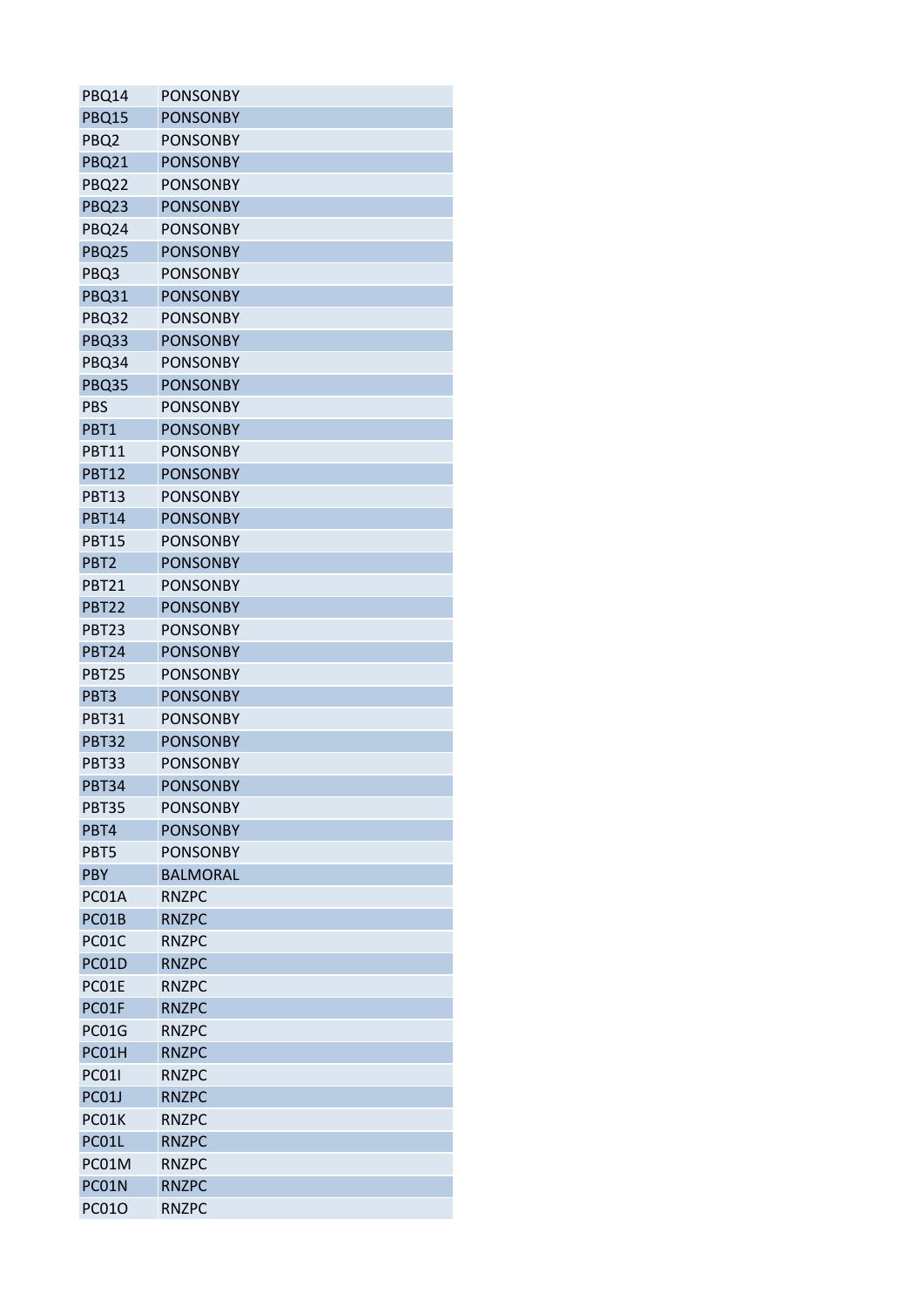| PC01P        | <b>RNZPC</b> |
|--------------|--------------|
| PC01Q        | <b>RNZPC</b> |
| PC01R        | <b>RNZPC</b> |
| PC01S        | <b>RNZPC</b> |
| PC01T        | <b>RNZPC</b> |
| PC02A        | <b>RNZPC</b> |
| PC02B        | <b>RNZPC</b> |
| PC02C        | <b>RNZPC</b> |
| PC02D        | <b>RNZPC</b> |
| PC02E        | <b>RNZPC</b> |
| PC02F        | <b>RNZPC</b> |
| PC02G        | <b>RNZPC</b> |
| PC02H        | <b>RNZPC</b> |
| <b>PC021</b> | <b>RNZPC</b> |
| PC02J        | <b>RNZPC</b> |
| PC02K        | <b>RNZPC</b> |
| PC02L        | <b>RNZPC</b> |
| PC02M        | <b>RNZPC</b> |
| PC02N        | <b>RNZPC</b> |
| <b>PC02O</b> | <b>RNZPC</b> |
| PC02P        | <b>RNZPC</b> |
| PC02Q        | <b>RNZPC</b> |
| PC02R        | <b>RNZPC</b> |
| PC02S        | <b>RNZPC</b> |
| PC02T        | <b>RNZPC</b> |
| PC03A        | <b>RNZPC</b> |
| PC03B        | <b>RNZPC</b> |
| PC03C        | <b>RNZPC</b> |
| PC03D        | <b>RNZPC</b> |
| PC03E        | <b>RNZPC</b> |
| PC03F        | <b>RNZPC</b> |
| PC03G        | <b>RNZPC</b> |
| PC03H        | <b>RNZPC</b> |
| <b>PC031</b> | <b>RNZPC</b> |
| PC03J        | <b>RNZPC</b> |
| PC03K        | <b>RNZPC</b> |
| PC03L        | <b>RNZPC</b> |
| PC03M        | <b>RNZPC</b> |
| PC03N        | <b>RNZPC</b> |
| <b>PC03O</b> | <b>RNZPC</b> |
| PC03P        | <b>RNZPC</b> |
| PC03Q        | <b>RNZPC</b> |
| PC03R        | <b>RNZPC</b> |
| PC03S        | <b>RNZPC</b> |
| PC03T        | <b>RNZPC</b> |
|              |              |
| PC04A        | <b>RNZPC</b> |
| PC04B        | <b>RNZPC</b> |
| PC04C        | <b>RNZPC</b> |
| PC04D        | <b>RNZPC</b> |
| PC04E        | <b>RNZPC</b> |
| PC04F        | <b>RNZPC</b> |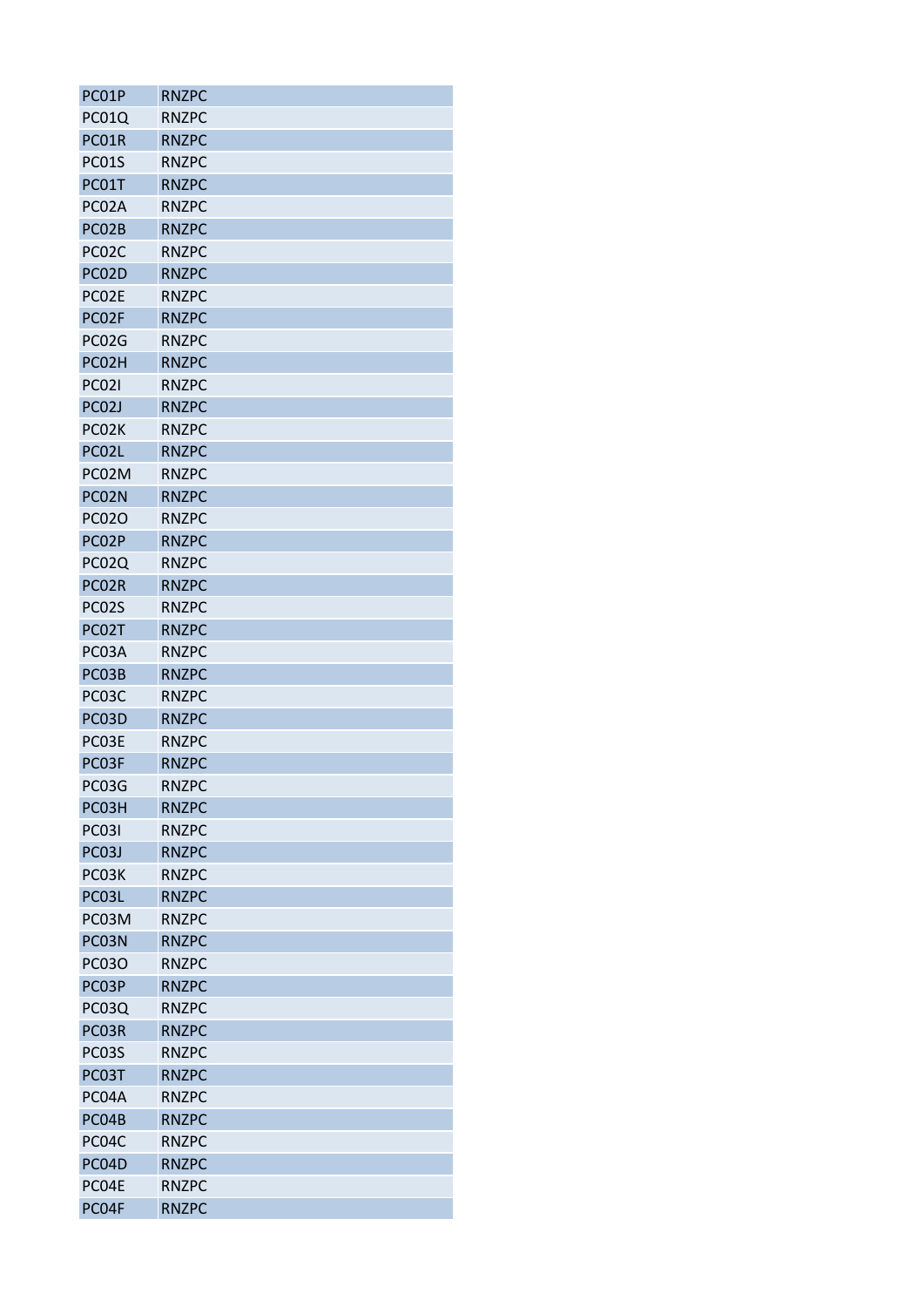| PC04G        | <b>RNZPC</b> |
|--------------|--------------|
| PC04H        | <b>RNZPC</b> |
| <b>PC041</b> | <b>RNZPC</b> |
| PC04J        | <b>RNZPC</b> |
| PC04K        | <b>RNZPC</b> |
| PC04L        | <b>RNZPC</b> |
| PC04M        | <b>RNZPC</b> |
| PC04N        | <b>RNZPC</b> |
| <b>PC040</b> | <b>RNZPC</b> |
| PC04P        | <b>RNZPC</b> |
| PC04Q        | <b>RNZPC</b> |
| PC04R        | <b>RNZPC</b> |
| PC04S        | <b>RNZPC</b> |
| PC04T        | <b>RNZPC</b> |
| <b>PC11A</b> | <b>RNZPC</b> |
| PC11B        | <b>RNZPC</b> |
| <b>PC11C</b> | <b>RNZPC</b> |
| <b>PC11D</b> | <b>RNZPC</b> |
| PC11E        | <b>RNZPC</b> |
| PC11F        | <b>RNZPC</b> |
| <b>PC11G</b> | <b>RNZPC</b> |
| PC11H        | <b>RNZPC</b> |
| <b>PC111</b> | <b>RNZPC</b> |
| <b>PC11J</b> | <b>RNZPC</b> |
| <b>PC11K</b> | <b>RNZPC</b> |
| <b>PC11L</b> | <b>RNZPC</b> |
| PC11M        | <b>RNZPC</b> |
| <b>PC11N</b> | <b>RNZPC</b> |
| <b>PC110</b> | <b>RNZPC</b> |
| <b>PC11P</b> | <b>RNZPC</b> |
|              |              |
| <b>PC11Q</b> | <b>RNZPC</b> |
| <b>PC11R</b> | <b>RNZPC</b> |
| <b>PC11S</b> | <b>RNZPC</b> |
| PC11T        | <b>RNZPC</b> |
| PC12A        | <b>RNZPC</b> |
| PC12B        | <b>RNZPC</b> |
| <b>PC12C</b> | <b>RNZPC</b> |
| <b>PC12D</b> | <b>RNZPC</b> |
| PC12E        | <b>RNZPC</b> |
| PC12F        | <b>RNZPC</b> |
| <b>PC12G</b> | <b>RNZPC</b> |
| PC12H        | <b>RNZPC</b> |
| <b>PC121</b> | <b>RNZPC</b> |
| <b>PC12J</b> | <b>RNZPC</b> |
| <b>PC12K</b> | <b>RNZPC</b> |
| PC12L        | <b>RNZPC</b> |
| PC12M        | <b>RNZPC</b> |
| <b>PC12N</b> | <b>RNZPC</b> |
| <b>PC120</b> | <b>RNZPC</b> |
| PC12P        | <b>RNZPC</b> |
| <b>PC12Q</b> | <b>RNZPC</b> |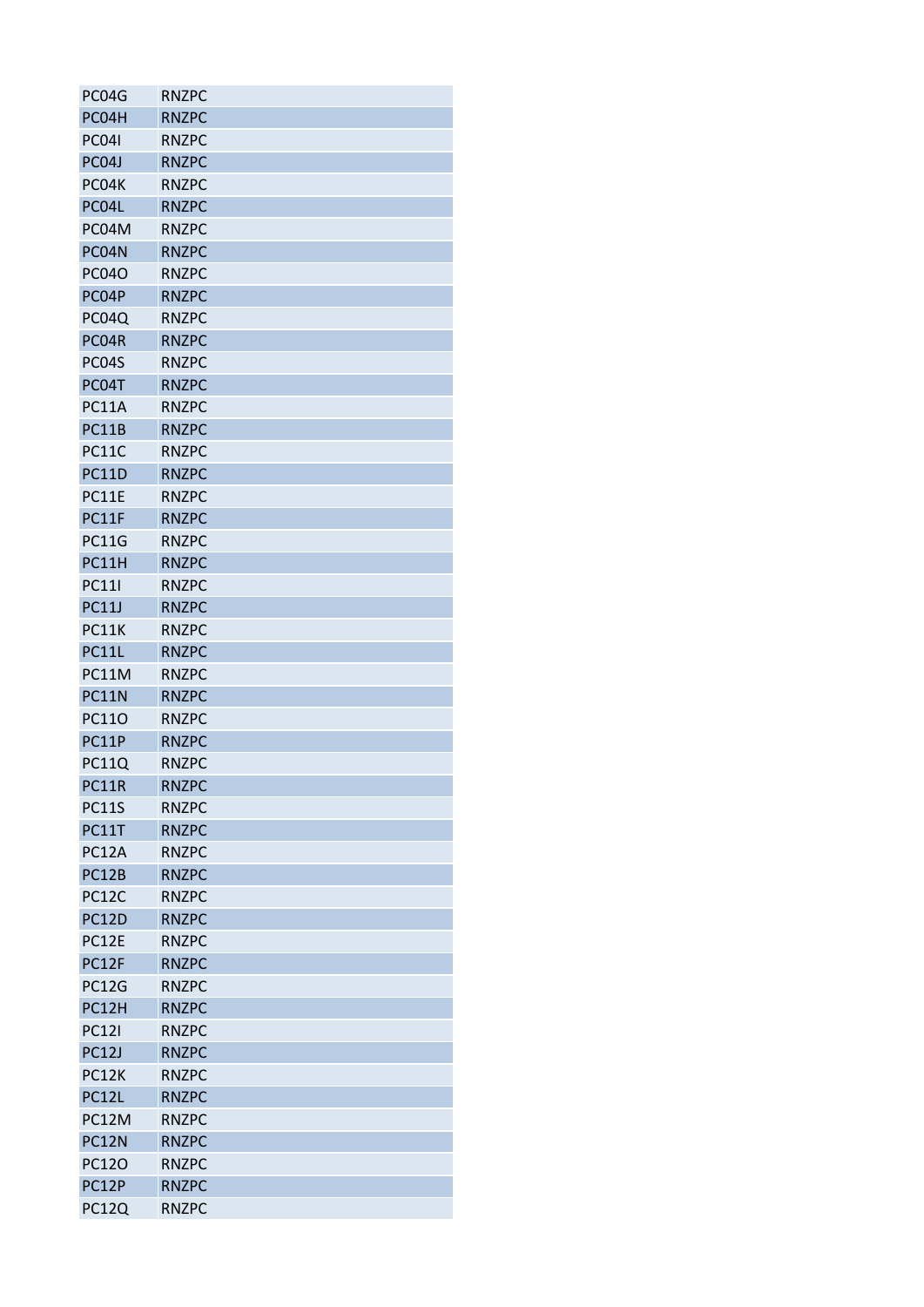| <b>PC12R</b> | <b>RNZPC</b> |
|--------------|--------------|
| <b>PC12S</b> | <b>RNZPC</b> |
| PC12T        | <b>RNZPC</b> |
| PC13A        | <b>RNZPC</b> |
| PC13B        | <b>RNZPC</b> |
| PC13C        | <b>RNZPC</b> |
| PC13D        | <b>RNZPC</b> |
| PC13E        | <b>RNZPC</b> |
| PC13F        | <b>RNZPC</b> |
| <b>PC13G</b> | <b>RNZPC</b> |
| PC13H        | <b>RNZPC</b> |
| <b>PC131</b> | <b>RNZPC</b> |
| <b>PC13J</b> | <b>RNZPC</b> |
| PC13K        | <b>RNZPC</b> |
| PC13L        | <b>RNZPC</b> |
| PC13M        | <b>RNZPC</b> |
| PC13N        | <b>RNZPC</b> |
| PC13O        | <b>RNZPC</b> |
| PC13P        | <b>RNZPC</b> |
| <b>PC13Q</b> | <b>RNZPC</b> |
| PC13R        | <b>RNZPC</b> |
| <b>PC13S</b> | <b>RNZPC</b> |
| PC13T        | <b>RNZPC</b> |
| <b>PC14A</b> | <b>RNZPC</b> |
| PC14B        | <b>RNZPC</b> |
| <b>PC14C</b> | <b>RNZPC</b> |
| <b>PC14D</b> | <b>RNZPC</b> |
| PC14E        | <b>RNZPC</b> |
| PC14F        | <b>RNZPC</b> |
| <b>PC14G</b> | <b>RNZPC</b> |
| PC14H        | <b>RNZPC</b> |
| <b>PC141</b> | <b>RNZPC</b> |
| <b>PC14J</b> | <b>RNZPC</b> |
| <b>PC14K</b> | <b>RNZPC</b> |
| PC14L        | <b>RNZPC</b> |
| PC14M        | <b>RNZPC</b> |
| PC14N        | <b>RNZPC</b> |
| <b>PC14O</b> | <b>RNZPC</b> |
| PC14P        | <b>RNZPC</b> |
| <b>PC14Q</b> | <b>RNZPC</b> |
| <b>PC14R</b> | <b>RNZPC</b> |
| <b>PC14S</b> | <b>RNZPC</b> |
| PC14T        | <b>RNZPC</b> |
| PC21A        | <b>RNZPC</b> |
| PC21B        | <b>RNZPC</b> |
| <b>PC21C</b> | <b>RNZPC</b> |
| <b>PC21D</b> | <b>RNZPC</b> |
| PC21E        | <b>RNZPC</b> |
| PC21F        | <b>RNZPC</b> |
| <b>PC21G</b> | <b>RNZPC</b> |
| PC21H        | <b>RNZPC</b> |
|              |              |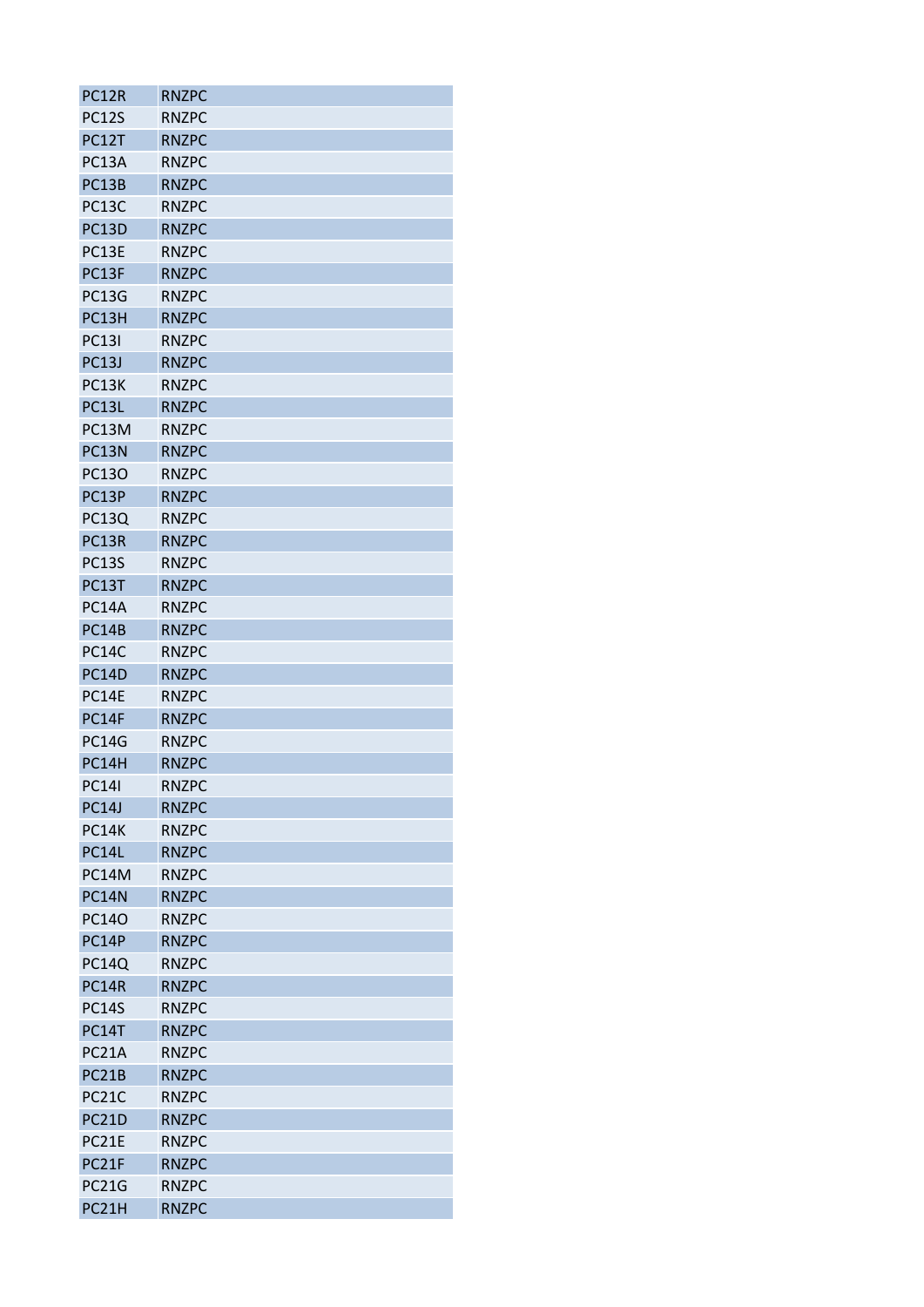| <b>PC211</b>       | <b>RNZPC</b> |
|--------------------|--------------|
| <b>PC21J</b>       | <b>RNZPC</b> |
| PC21K              | <b>RNZPC</b> |
| PC21L              | <b>RNZPC</b> |
| PC21M              | <b>RNZPC</b> |
| PC <sub>21</sub> N | <b>RNZPC</b> |
| PC210              | <b>RNZPC</b> |
| PC21P              | <b>RNZPC</b> |
| <b>PC21Q</b>       | <b>RNZPC</b> |
| PC21R              | <b>RNZPC</b> |
| <b>PC21S</b>       | <b>RNZPC</b> |
| PC21T              | <b>RNZPC</b> |
| PC <sub>2</sub> 2A | <b>RNZPC</b> |
| PC22B              | <b>RNZPC</b> |
| PC <sub>2</sub> 2C | <b>RNZPC</b> |
| PC <sub>2</sub> 2D | <b>RNZPC</b> |
| PC <sub>2</sub> 2E | <b>RNZPC</b> |
| PC22F              | <b>RNZPC</b> |
| PC22G              | <b>RNZPC</b> |
| PC22H              | <b>RNZPC</b> |
| <b>PC221</b>       | <b>RNZPC</b> |
| PC <sub>21</sub>   | <b>RNZPC</b> |
| PC <sub>2</sub> 2K | <b>RNZPC</b> |
| PC22L              | <b>RNZPC</b> |
| PC22M              | <b>RNZPC</b> |
| PC <sub>2</sub> 2N | <b>RNZPC</b> |
| <b>PC220</b>       | <b>RNZPC</b> |
| PC22P              | <b>RNZPC</b> |
| <b>PC22Q</b>       | <b>RNZPC</b> |
| PC22R              | <b>RNZPC</b> |
| <b>PC22S</b>       | <b>RNZPC</b> |
| PC22T              | <b>RNZPC</b> |
| PC <sub>23</sub> A | <b>RNZPC</b> |
| PC <sub>23</sub> B | <b>RNZPC</b> |
| PC <sub>23</sub> C | <b>RNZPC</b> |
| PC <sub>23</sub> D | <b>RNZPC</b> |
| PC <sub>23E</sub>  | <b>RNZPC</b> |
| PC23F              | <b>RNZPC</b> |
| PC23G              | <b>RNZPC</b> |
| PC <sub>23</sub> H | <b>RNZPC</b> |
| <b>PC231</b>       | <b>RNZPC</b> |
| PC <sub>23</sub> J | <b>RNZPC</b> |
| PC <sub>23</sub> K | <b>RNZPC</b> |
| PC <sub>23</sub> L | <b>RNZPC</b> |
| PC23M              | <b>RNZPC</b> |
| PC <sub>23</sub> N | <b>RNZPC</b> |
| <b>PC230</b>       | <b>RNZPC</b> |
| PC <sub>23P</sub>  | <b>RNZPC</b> |
| PC23Q              | <b>RNZPC</b> |
| PC23R              | <b>RNZPC</b> |
| PC <sub>23</sub> S | <b>RNZPC</b> |
|                    |              |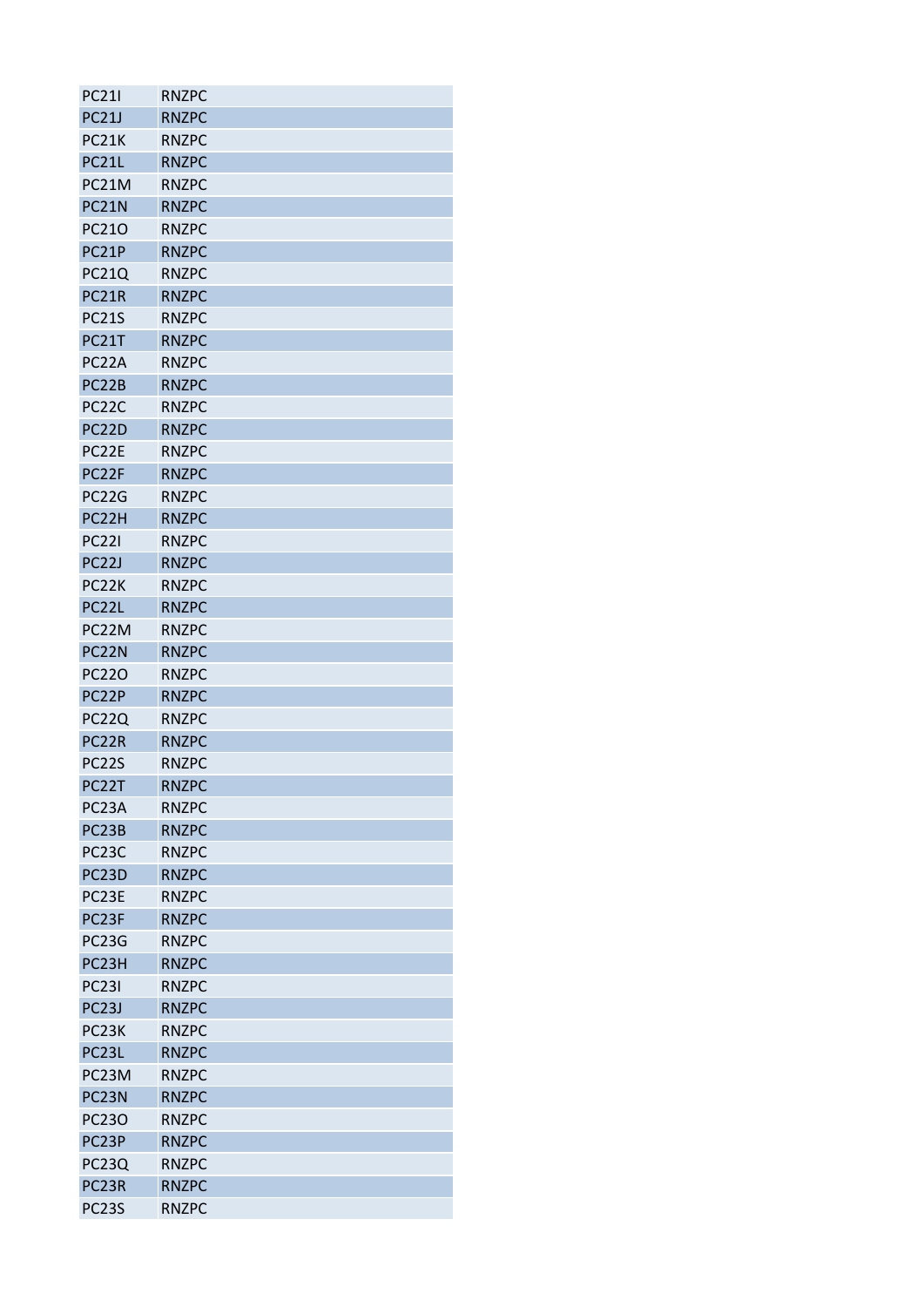| PC23T              | <b>RNZPC</b> |
|--------------------|--------------|
| PC <sub>24</sub> A | <b>RNZPC</b> |
| PC24B              | <b>RNZPC</b> |
| PC <sub>24</sub> C | <b>RNZPC</b> |
| PC24D              | <b>RNZPC</b> |
| PC <sub>24E</sub>  | <b>RNZPC</b> |
| PC24F              | <b>RNZPC</b> |
| <b>PC24G</b>       | <b>RNZPC</b> |
| PC24H              | <b>RNZPC</b> |
| <b>PC241</b>       | <b>RNZPC</b> |
| PC <sub>24</sub> J | <b>RNZPC</b> |
| PC24K              | <b>RNZPC</b> |
| PC24L              | <b>RNZPC</b> |
| PC <sub>24</sub> M | <b>RNZPC</b> |
| PC24N              | <b>RNZPC</b> |
| <b>PC240</b>       | <b>RNZPC</b> |
| PC <sub>24</sub> P | <b>RNZPC</b> |
| PC24Q              | <b>RNZPC</b> |
| PC24R              | <b>RNZPC</b> |
| PC <sub>24</sub> S | <b>RNZPC</b> |
| PC24T              | <b>RNZPC</b> |
| PC31A              | <b>RNZPC</b> |
| PC31B              | <b>RNZPC</b> |
| <b>PC31C</b>       | <b>RNZPC</b> |
| <b>PC31D</b>       | <b>RNZPC</b> |
| PC31E              | <b>RNZPC</b> |
| PC31F              | <b>RNZPC</b> |
| <b>PC31G</b>       | <b>RNZPC</b> |
| PC31H              | <b>RNZPC</b> |
| <b>PC31I</b>       | <b>RNZPC</b> |
| <b>PC31J</b>       | <b>RNZPC</b> |
| PC31K              | <b>RNZPC</b> |
| PC31L              | <b>RNZPC</b> |
| PC31M              | <b>RNZPC</b> |
| PC31N              | <b>RNZPC</b> |
| <b>PC310</b>       | <b>RNZPC</b> |
| PC31P              | <b>RNZPC</b> |
| <b>PC31Q</b>       | <b>RNZPC</b> |
| PC31R              | <b>RNZPC</b> |
| <b>PC31S</b>       | <b>RNZPC</b> |
| PC31T              | <b>RNZPC</b> |
| PC32A              | <b>RNZPC</b> |
|                    |              |
| PC32B              | <b>RNZPC</b> |
| PC32C              | <b>RNZPC</b> |
| PC32D              | <b>RNZPC</b> |
| PC32E              | <b>RNZPC</b> |
| PC32F              | <b>RNZPC</b> |
| PC32G              | <b>RNZPC</b> |
| PC32H              | <b>RNZPC</b> |
| <b>PC321</b>       | <b>RNZPC</b> |
| PC32J              | <b>RNZPC</b> |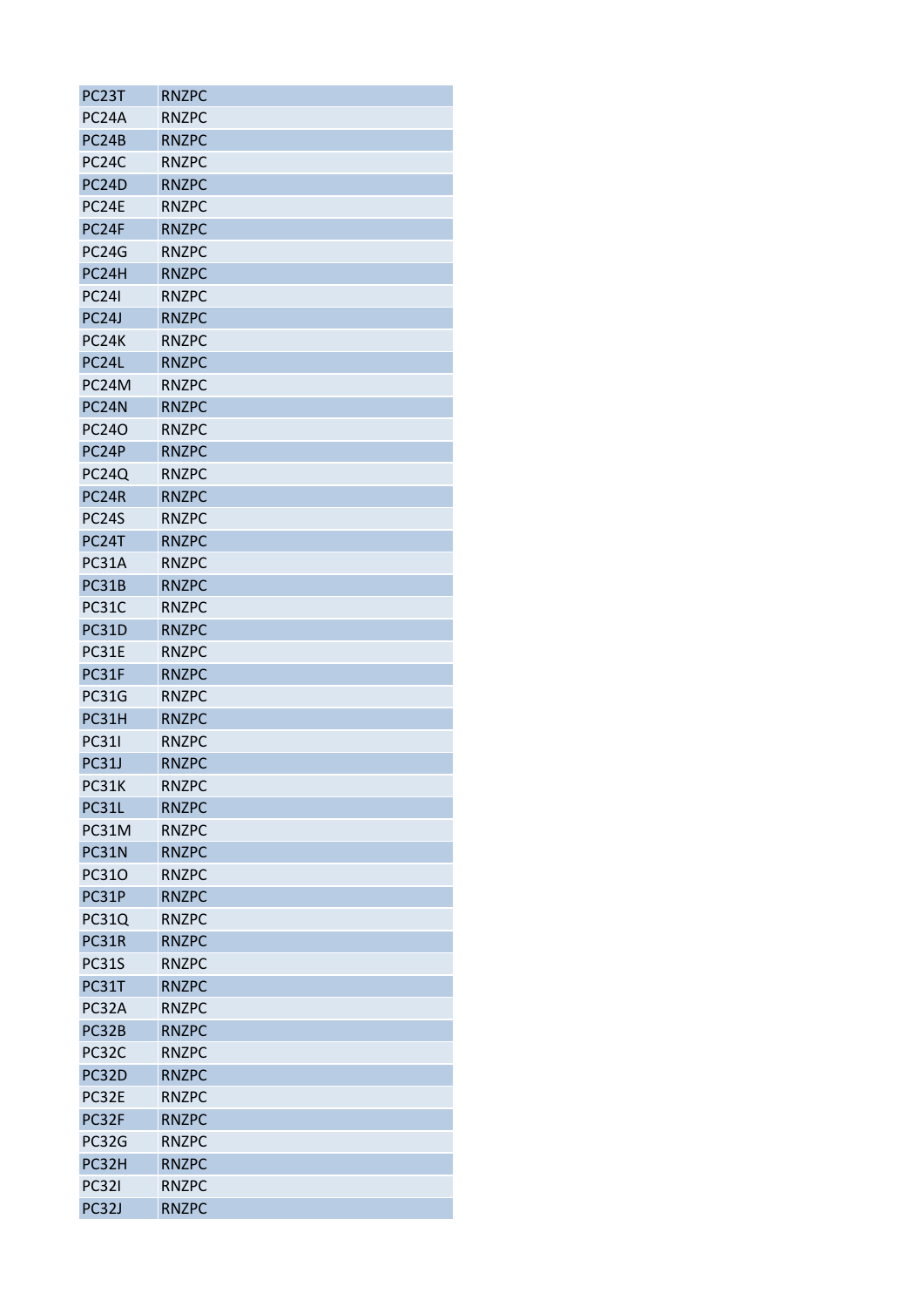| PC32K        | <b>RNZPC</b> |
|--------------|--------------|
| PC32L        | <b>RNZPC</b> |
| PC32M        | <b>RNZPC</b> |
| PC32N        | <b>RNZPC</b> |
| <b>PC320</b> | <b>RNZPC</b> |
| PC32P        | <b>RNZPC</b> |
| PC32Q        | <b>RNZPC</b> |
| PC32R        | <b>RNZPC</b> |
| PC32S        | <b>RNZPC</b> |
| PC32T        | <b>RNZPC</b> |
| PC33A        | <b>RNZPC</b> |
| PC33B        | <b>RNZPC</b> |
| PC33C        | <b>RNZPC</b> |
| PC33D        | <b>RNZPC</b> |
| PC33E        | <b>RNZPC</b> |
| PC33F        | <b>RNZPC</b> |
| PC33G        | <b>RNZPC</b> |
| PC33H        | <b>RNZPC</b> |
| <b>PC331</b> | <b>RNZPC</b> |
| PC33J        | <b>RNZPC</b> |
| PC33K        | <b>RNZPC</b> |
| PC33L        | <b>RNZPC</b> |
| PC33M        | <b>RNZPC</b> |
| PC33N        | <b>RNZPC</b> |
| <b>PC330</b> | <b>RNZPC</b> |
| PC33P        | <b>RNZPC</b> |
| PC33Q        | <b>RNZPC</b> |
| PC33R        | <b>RNZPC</b> |
| PC33S        | <b>RNZPC</b> |
| PC33T        | <b>RNZPC</b> |
|              |              |
| PC34A        | <b>RNZPC</b> |
| PC34B        | <b>RNZPC</b> |
| PC34C        | <b>RNZPC</b> |
| PC34D        | <b>RNZPC</b> |
| PC34E        | <b>RNZPC</b> |
| PC34F        | <b>RNZPC</b> |
| <b>PC34G</b> | <b>RNZPC</b> |
| PC34H        | <b>RNZPC</b> |
| <b>PC341</b> | <b>RNZPC</b> |
| PC34J        | <b>RNZPC</b> |
| PC34K        | <b>RNZPC</b> |
| PC34L        | <b>RNZPC</b> |
| PC34M        | <b>RNZPC</b> |
| PC34N        | <b>RNZPC</b> |
| PC34O        | <b>RNZPC</b> |
| PC34P        | <b>RNZPC</b> |
| PC34Q        | <b>RNZPC</b> |
| PC34R        | <b>RNZPC</b> |
| PC34S        | <b>RNZPC</b> |
| PC34T        | <b>RNZPC</b> |
| PC41A        | <b>RNZPC</b> |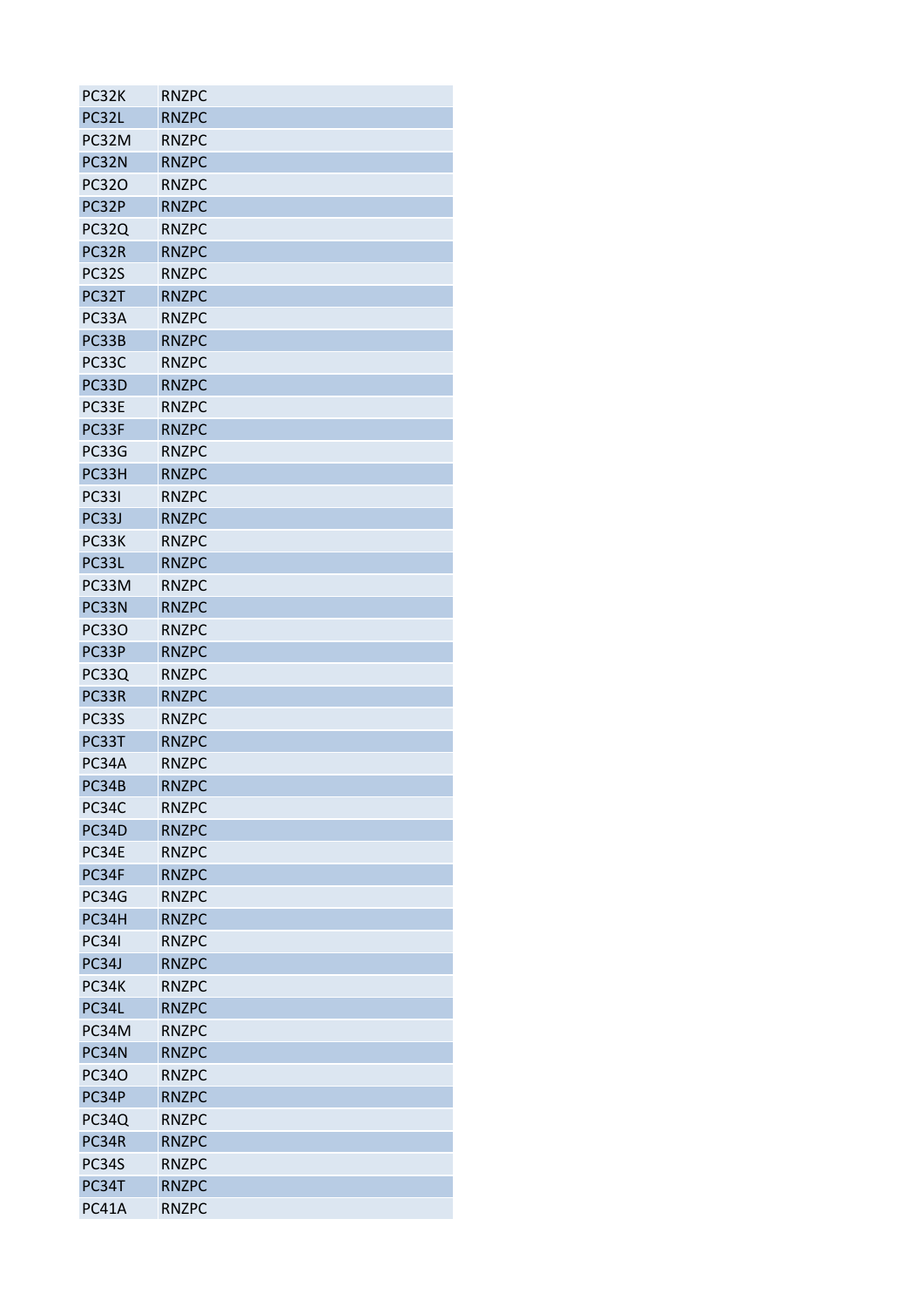| PC41B        | <b>RNZPC</b> |
|--------------|--------------|
| PC41C        | <b>RNZPC</b> |
| <b>PC41D</b> | <b>RNZPC</b> |
| <b>PC41E</b> | <b>RNZPC</b> |
| PC41F        | <b>RNZPC</b> |
| <b>PC41G</b> | <b>RNZPC</b> |
| PC41H        | <b>RNZPC</b> |
| <b>PC411</b> | <b>RNZPC</b> |
| <b>PC41J</b> | <b>RNZPC</b> |
| <b>PC41K</b> | <b>RNZPC</b> |
| PC41L        | <b>RNZPC</b> |
| PC41M        | <b>RNZPC</b> |
| PC41N        | <b>RNZPC</b> |
| PC410        | <b>RNZPC</b> |
| PC41P        | <b>RNZPC</b> |
| <b>PC41Q</b> | <b>RNZPC</b> |
| <b>PC41R</b> | <b>RNZPC</b> |
| <b>PC41S</b> | <b>RNZPC</b> |
| PC41T        | <b>RNZPC</b> |
| PC42A        | <b>RNZPC</b> |
| PC42B        | <b>RNZPC</b> |
| PC42C        | <b>RNZPC</b> |
| PC42D        | <b>RNZPC</b> |
| PC42E        | <b>RNZPC</b> |
| PC42F        | <b>RNZPC</b> |
| PC42G        | <b>RNZPC</b> |
| PC42H        | <b>RNZPC</b> |
| <b>PC421</b> | <b>RNZPC</b> |
| PC42J        | <b>RNZPC</b> |
| PC42K        | <b>RNZPC</b> |
| PC42L        | <b>RNZPC</b> |
| PC42M        | <b>RNZPC</b> |
| PC42N        | <b>RNZPC</b> |
| PC420        | <b>RNZPC</b> |
| PC42P        | <b>RNZPC</b> |
| PC42Q        | <b>RNZPC</b> |
| PC42R        | <b>RNZPC</b> |
| <b>PC42S</b> | <b>RNZPC</b> |
| PC42T        | <b>RNZPC</b> |
| PC43A        | <b>RNZPC</b> |
| PC43B        | <b>RNZPC</b> |
| PC43C        | <b>RNZPC</b> |
| PC43D        | <b>RNZPC</b> |
| PC43E        | <b>RNZPC</b> |
| PC43F        | <b>RNZPC</b> |
| PC43G        | <b>RNZPC</b> |
| PC43H        | <b>RNZPC</b> |
| <b>PC431</b> | <b>RNZPC</b> |
| PC43J        | <b>RNZPC</b> |
| PC43K        | <b>RNZPC</b> |
| PC43L        | <b>RNZPC</b> |
|              |              |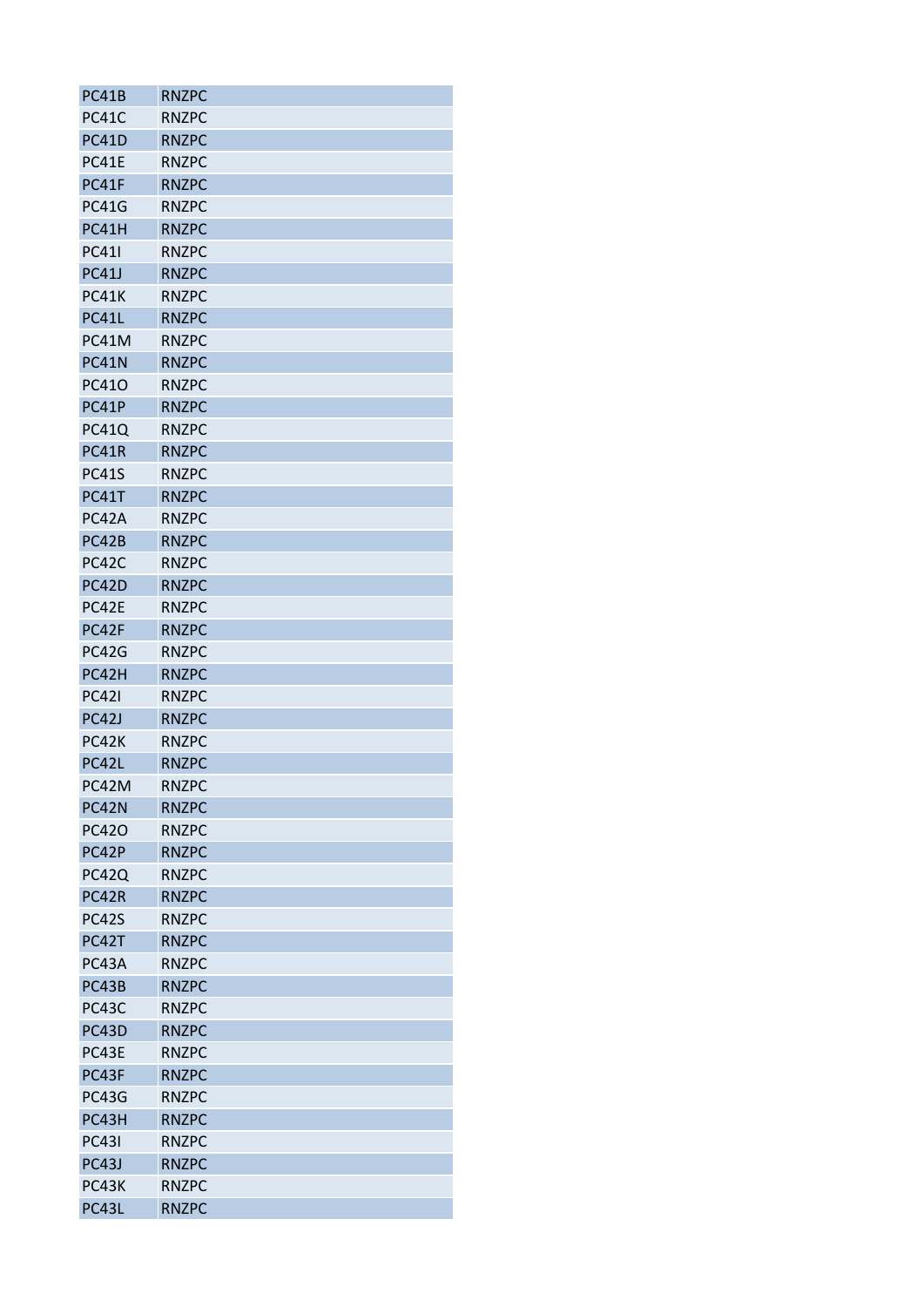| PC43M        | <b>RNZPC</b> |
|--------------|--------------|
| PC43N        | <b>RNZPC</b> |
| PC43O        | <b>RNZPC</b> |
| PC43P        | <b>RNZPC</b> |
| <b>PC43Q</b> | <b>RNZPC</b> |
| PC43R        | <b>RNZPC</b> |
| PC43S        | <b>RNZPC</b> |
| PC43T        | <b>RNZPC</b> |
| PC44A        | <b>RNZPC</b> |
| PC44B        | <b>RNZPC</b> |
| PC44C        | <b>RNZPC</b> |
| PC44D        | <b>RNZPC</b> |
| PC44E        | <b>RNZPC</b> |
| PC44F        | <b>RNZPC</b> |
| PC44G        | <b>RNZPC</b> |
| PC44H        | <b>RNZPC</b> |
| <b>PC441</b> | <b>RNZPC</b> |
| PC44J        | <b>RNZPC</b> |
| PC44K        | <b>RNZPC</b> |
| PC44L        | <b>RNZPC</b> |
| PC44M        | <b>RNZPC</b> |
| PC44N        | <b>RNZPC</b> |
| <b>PC440</b> | <b>RNZPC</b> |
| PC44P        | <b>RNZPC</b> |
| <b>PC44Q</b> | <b>RNZPC</b> |
| PC44R        | <b>RNZPC</b> |
| <b>PC44S</b> | <b>RNZPC</b> |
| PC44T        | <b>RNZPC</b> |
| <b>PC51A</b> | <b>RNZPC</b> |
| PC51B        | <b>RNZPC</b> |
| PC51C        | <b>RNZPC</b> |
| <b>PC51D</b> | <b>RNZPC</b> |
| PC51E        | <b>RNZPC</b> |
| PC51F        | <b>RNZPC</b> |
| <b>PC51G</b> | <b>RNZPC</b> |
| PC51H        | <b>RNZPC</b> |
| <b>PC511</b> | <b>RNZPC</b> |
| <b>PC51J</b> | <b>RNZPC</b> |
| PC51K        | <b>RNZPC</b> |
| PC51L        | <b>RNZPC</b> |
| PC51M        | <b>RNZPC</b> |
| PC51N        | <b>RNZPC</b> |
| PC510        | <b>RNZPC</b> |
| PC51P        | <b>RNZPC</b> |
| <b>PC51Q</b> | <b>RNZPC</b> |
| PC51R        | <b>RNZPC</b> |
| <b>PC51S</b> | <b>RNZPC</b> |
| PC51T        | <b>RNZPC</b> |
| PC52A        | <b>RNZPC</b> |
| PC52B        | <b>RNZPC</b> |
| PC52C        | <b>RNZPC</b> |
|              |              |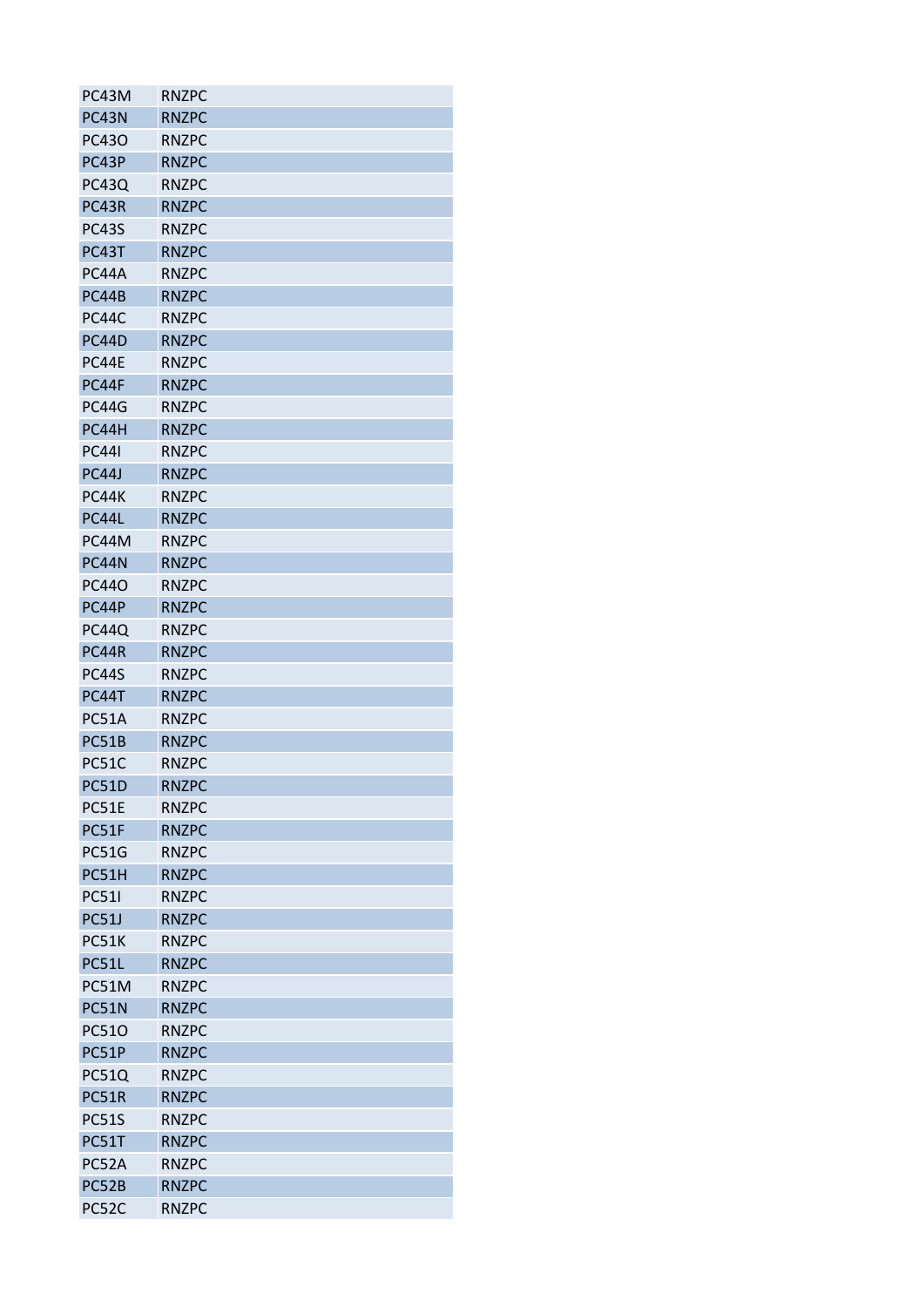| PC52D        | <b>RNZPC</b> |
|--------------|--------------|
| PC52E        | <b>RNZPC</b> |
| PC52F        | <b>RNZPC</b> |
| <b>PC52G</b> | <b>RNZPC</b> |
| PC52H        | <b>RNZPC</b> |
| <b>PC521</b> | <b>RNZPC</b> |
| PC52J        | <b>RNZPC</b> |
| PC52K        | <b>RNZPC</b> |
| PC52L        | <b>RNZPC</b> |
| PC52M        | <b>RNZPC</b> |
| PC52N        | <b>RNZPC</b> |
| <b>PC520</b> | <b>RNZPC</b> |
| PC52P        | <b>RNZPC</b> |
| PC52Q        | <b>RNZPC</b> |
| PC52R        | <b>RNZPC</b> |
| <b>PC52S</b> | <b>RNZPC</b> |
| PC52T        | <b>RNZPC</b> |
| PC53A        | <b>RNZPC</b> |
| PC53B        | <b>RNZPC</b> |
| PC53C        | <b>RNZPC</b> |
| PC53D        | <b>RNZPC</b> |
| PC53E        | <b>RNZPC</b> |
| PC53F        |              |
|              | <b>RNZPC</b> |
| <b>PC53G</b> | <b>RNZPC</b> |
| PC53H        | <b>RNZPC</b> |
| <b>PC531</b> | <b>RNZPC</b> |
| PC53J        | <b>RNZPC</b> |
| PC53K        | <b>RNZPC</b> |
| PC53L        | <b>RNZPC</b> |
| PC53M        | <b>RNZPC</b> |
| PC53N        | <b>RNZPC</b> |
| <b>PC530</b> | <b>RNZPC</b> |
| PC53P        | <b>RNZPC</b> |
| PC53Q        | <b>RNZPC</b> |
| PC53R        | <b>RNZPC</b> |
| <b>PC53S</b> | <b>RNZPC</b> |
| PC53T        | <b>RNZPC</b> |
| PC54A        | <b>RNZPC</b> |
| PC54B        | <b>RNZPC</b> |
| PC54C        | <b>RNZPC</b> |
| PC54D        | <b>RNZPC</b> |
| PC54E        | <b>RNZPC</b> |
| PC54F        | <b>RNZPC</b> |
| PC54G        | <b>RNZPC</b> |
| PC54H        | <b>RNZPC</b> |
| <b>PC541</b> | <b>RNZPC</b> |
| PC54J        | <b>RNZPC</b> |
| PC54K        | <b>RNZPC</b> |
| PC54L        | <b>RNZPC</b> |
| PC54M        | <b>RNZPC</b> |
| PC54N        | <b>RNZPC</b> |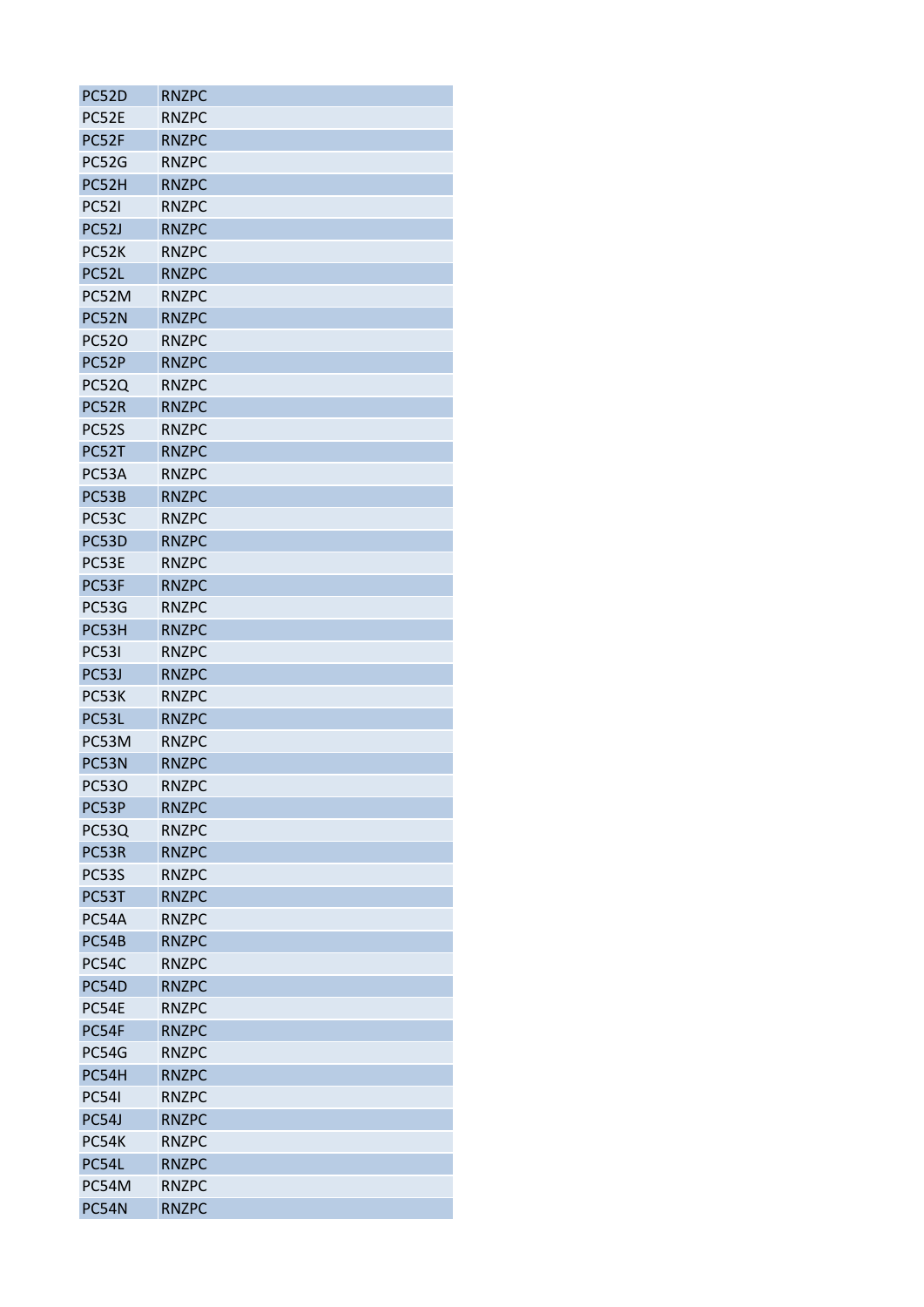| <b>PC540</b> | <b>RNZPC</b> |
|--------------|--------------|
| PC54P        | <b>RNZPC</b> |
| PC54Q        | <b>RNZPC</b> |
| PC54R        | <b>RNZPC</b> |
| <b>PC54S</b> | <b>RNZPC</b> |
| PC54T        | <b>RNZPC</b> |
| <b>PC61A</b> | <b>RNZPC</b> |
| <b>PC61B</b> | <b>RNZPC</b> |
| <b>PC61C</b> | <b>RNZPC</b> |
| <b>PC61D</b> | <b>RNZPC</b> |
| <b>PC61E</b> | <b>RNZPC</b> |
| PC61F        | <b>RNZPC</b> |
| <b>PC61G</b> | <b>RNZPC</b> |
| PC61H        | <b>RNZPC</b> |
| <b>PC61I</b> | <b>RNZPC</b> |
| <b>PC61J</b> | <b>RNZPC</b> |
| <b>PC61K</b> | <b>RNZPC</b> |
| <b>PC61L</b> | <b>RNZPC</b> |
| <b>PC61M</b> | <b>RNZPC</b> |
| <b>PC61N</b> | <b>RNZPC</b> |
| PC61O        | <b>RNZPC</b> |
| <b>PC61P</b> | <b>RNZPC</b> |
| PC61Q        | <b>RNZPC</b> |
| <b>PC61R</b> | <b>RNZPC</b> |
| <b>PC61S</b> | <b>RNZPC</b> |
| PC61T        | <b>RNZPC</b> |
| PC62A        | <b>RNZPC</b> |
| PC62B        | <b>RNZPC</b> |
| <b>PC62C</b> | <b>RNZPC</b> |
| <b>PC62D</b> | <b>RNZPC</b> |
| PC62E        | <b>RNZPC</b> |
| PC62F        | <b>RNZPC</b> |
| PC62G        | <b>RNZPC</b> |
| PC62H        | <b>RNZPC</b> |
| <b>PC621</b> | <b>RNZPC</b> |
| PC62J        | <b>RNZPC</b> |
| <b>PC62K</b> | <b>RNZPC</b> |
| PC62L        | <b>RNZPC</b> |
| PC62M        | <b>RNZPC</b> |
| PC62N        | <b>RNZPC</b> |
| PC62O        | <b>RNZPC</b> |
| PC62P        | <b>RNZPC</b> |
| <b>PC62Q</b> | <b>RNZPC</b> |
| PC62R        | <b>RNZPC</b> |
| <b>PC62S</b> | <b>RNZPC</b> |
| PC62T        | <b>RNZPC</b> |
| PC63A        | <b>RNZPC</b> |
| PC63B        | <b>RNZPC</b> |
| <b>PC63C</b> | <b>RNZPC</b> |
| PC63D        | <b>RNZPC</b> |
| PC63E        | <b>RNZPC</b> |
|              |              |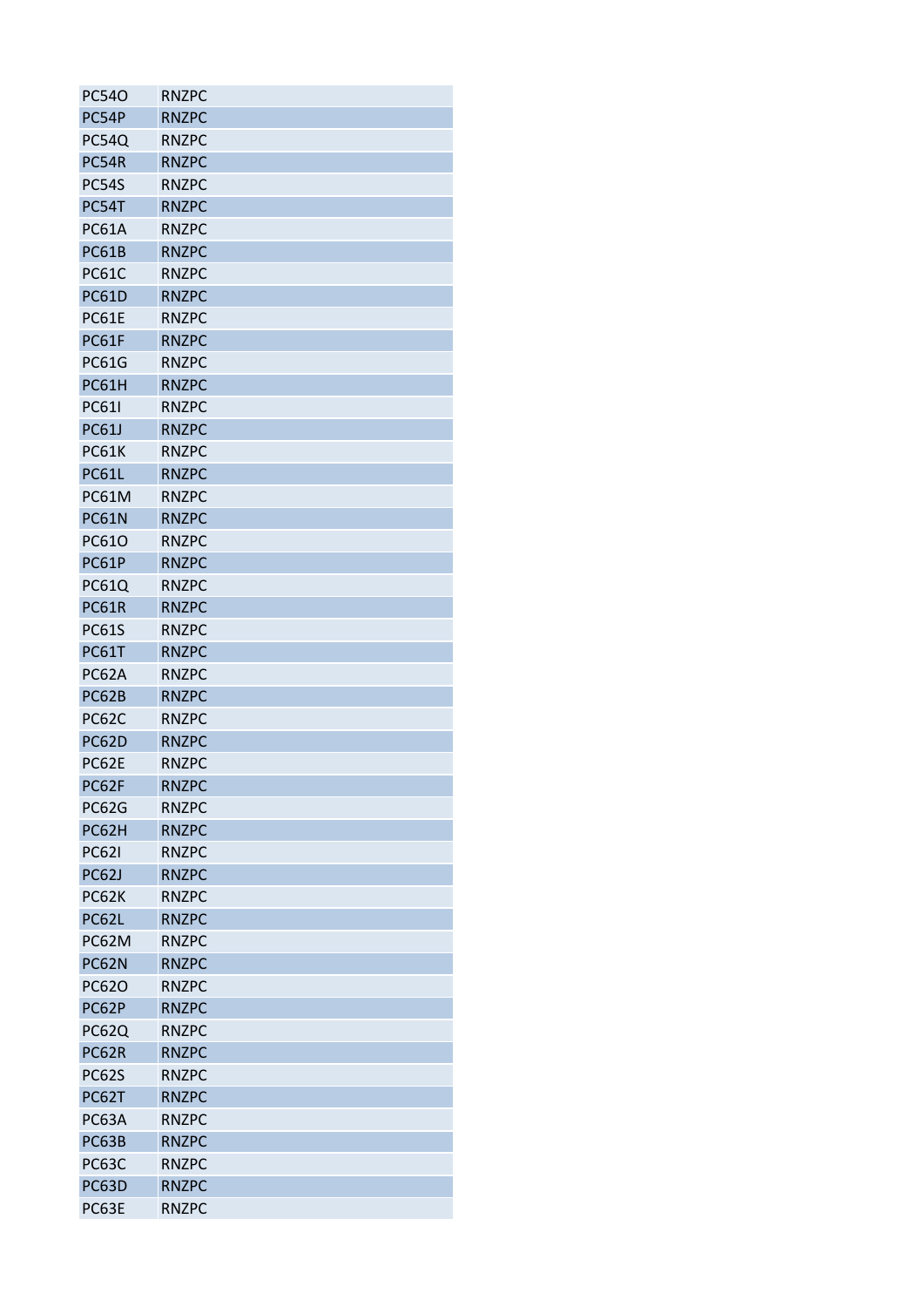| PC63F        | <b>RNZPC</b> |
|--------------|--------------|
| PC63G        | <b>RNZPC</b> |
| PC63H        | <b>RNZPC</b> |
| <b>PC631</b> | <b>RNZPC</b> |
| PC63J        | <b>RNZPC</b> |
| PC63K        | <b>RNZPC</b> |
| PC63L        | <b>RNZPC</b> |
| PC63M        | <b>RNZPC</b> |
| PC63N        | <b>RNZPC</b> |
| PC63O        | <b>RNZPC</b> |
| PC63P        | <b>RNZPC</b> |
| PC63Q        | <b>RNZPC</b> |
| PC63R        | <b>RNZPC</b> |
| <b>PC63S</b> | <b>RNZPC</b> |
| PC63T        | <b>RNZPC</b> |
| PC64A        | <b>RNZPC</b> |
| <b>PC64B</b> | <b>RNZPC</b> |
| PC64C        | <b>RNZPC</b> |
| <b>PC64D</b> | <b>RNZPC</b> |
| PC64E        | <b>RNZPC</b> |
| PC64F        | <b>RNZPC</b> |
| <b>PC64G</b> | <b>RNZPC</b> |
| PC64H        | <b>RNZPC</b> |
| <b>PC641</b> | <b>RNZPC</b> |
| PC64J        | <b>RNZPC</b> |
| <b>PC64K</b> | <b>RNZPC</b> |
| PC64L        | <b>RNZPC</b> |
| PC64M        | <b>RNZPC</b> |
| PC64N        | <b>RNZPC</b> |
| PC64O        | <b>RNZPC</b> |
| PC64P        | <b>RNZPC</b> |
| <b>PC64Q</b> | <b>RNZPC</b> |
| PC64R        | <b>RNZPC</b> |
| <b>PC64S</b> | <b>RNZPC</b> |
| PC64T        | <b>RNZPC</b> |
| <b>PC71A</b> | <b>RNZPC</b> |
| <b>PC71B</b> | <b>RNZPC</b> |
| <b>PC71C</b> | <b>RNZPC</b> |
| <b>PC71D</b> | <b>RNZPC</b> |
| PC71E        | <b>RNZPC</b> |
| PC71F        | <b>RNZPC</b> |
| <b>PC71G</b> | <b>RNZPC</b> |
| PC71H        | <b>RNZPC</b> |
| <b>PC711</b> | <b>RNZPC</b> |
| <b>PC71J</b> | <b>RNZPC</b> |
| <b>PC71K</b> | <b>RNZPC</b> |
| PC71L        | <b>RNZPC</b> |
| PC71M        | <b>RNZPC</b> |
| <b>PC71N</b> | <b>RNZPC</b> |
| PC710        | <b>RNZPC</b> |
| PC71P        | <b>RNZPC</b> |
|              |              |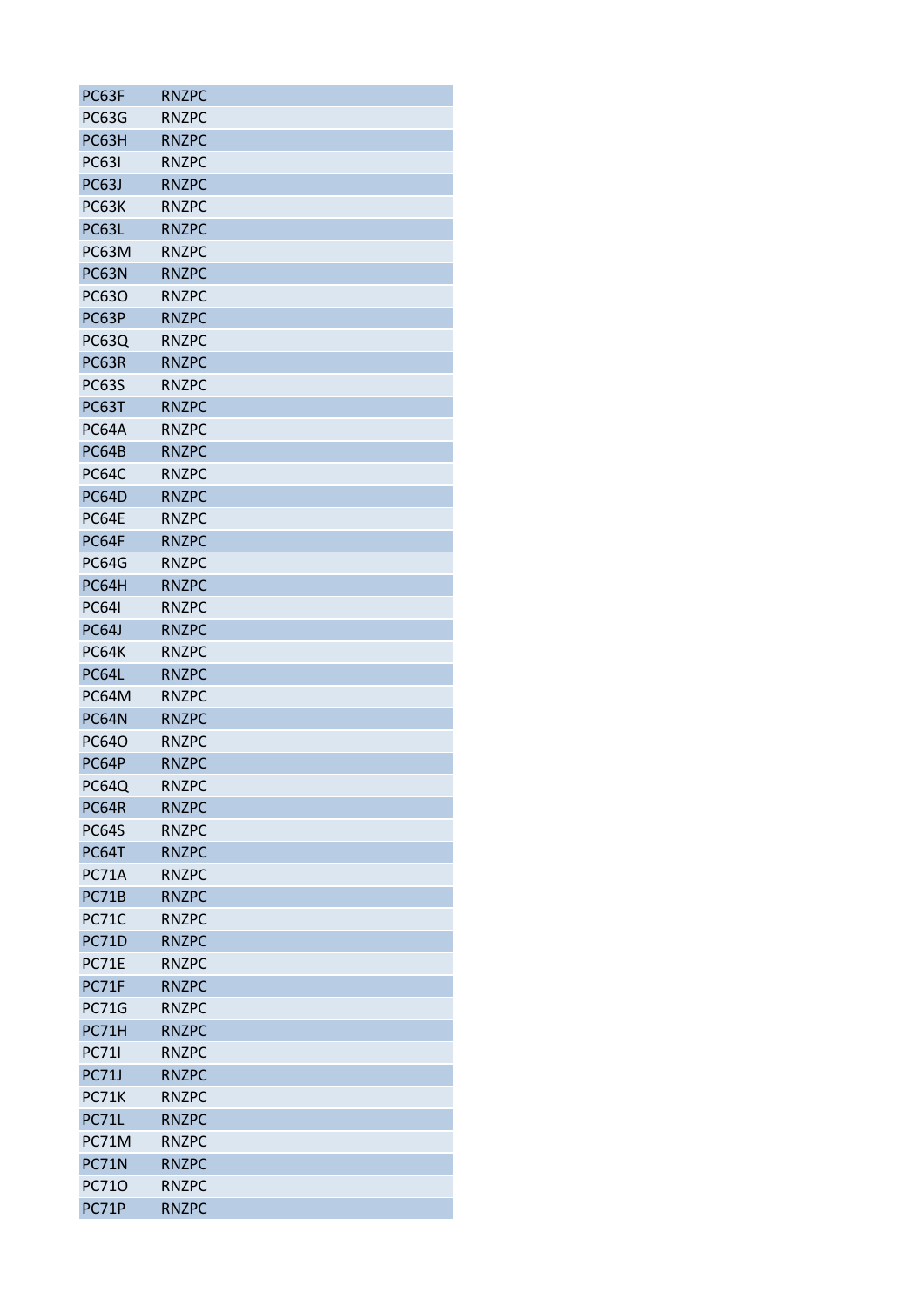| <b>PC71Q</b> | <b>RNZPC</b> |
|--------------|--------------|
| PC71R        | <b>RNZPC</b> |
| <b>PC71S</b> | <b>RNZPC</b> |
| PC71T        | <b>RNZPC</b> |
| PC72A        | <b>RNZPC</b> |
| PC72B        | <b>RNZPC</b> |
| PC72C        | <b>RNZPC</b> |
| PC72D        | <b>RNZPC</b> |
| PC72E        | <b>RNZPC</b> |
| PC72F        | <b>RNZPC</b> |
| <b>PC72G</b> | <b>RNZPC</b> |
| PC72H        | <b>RNZPC</b> |
| <b>PC721</b> | <b>RNZPC</b> |
| <b>PC72J</b> | <b>RNZPC</b> |
| PC72K        | <b>RNZPC</b> |
| PC72L        | <b>RNZPC</b> |
| PC72M        | <b>RNZPC</b> |
| PC72N        | <b>RNZPC</b> |
| PC720        | <b>RNZPC</b> |
| PC72P        | <b>RNZPC</b> |
| <b>PC72Q</b> | <b>RNZPC</b> |
| PC72R        | <b>RNZPC</b> |
| <b>PC72S</b> | <b>RNZPC</b> |
| PC72T        | <b>RNZPC</b> |
| PC73A        | <b>RNZPC</b> |
| PC73B        | <b>RNZPC</b> |
| PC73C        | <b>RNZPC</b> |
| PC73D        | <b>RNZPC</b> |
| PC73E        | <b>RNZPC</b> |
| PC73F        | <b>RNZPC</b> |
| PC73G        | <b>RNZPC</b> |
| PC73H        | <b>RNZPC</b> |
| <b>PC731</b> | <b>RNZPC</b> |
| PC73J        | <b>RNZPC</b> |
| PC73K        | <b>RNZPC</b> |
| PC73L        | <b>RNZPC</b> |
| PC73M        | <b>RNZPC</b> |
| PC73N        | <b>RNZPC</b> |
| <b>PC730</b> | <b>RNZPC</b> |
| PC73P        | <b>RNZPC</b> |
| <b>PC73Q</b> | <b>RNZPC</b> |
| PC73R        | <b>RNZPC</b> |
| <b>PC73S</b> | <b>RNZPC</b> |
| PC73T        | <b>RNZPC</b> |
| PC74A        | <b>RNZPC</b> |
| PC74B        | <b>RNZPC</b> |
| PC74C        | <b>RNZPC</b> |
| PC74D        | <b>RNZPC</b> |
| PC74E        | <b>RNZPC</b> |
| PC74F        | <b>RNZPC</b> |
| PC74G        | <b>RNZPC</b> |
|              |              |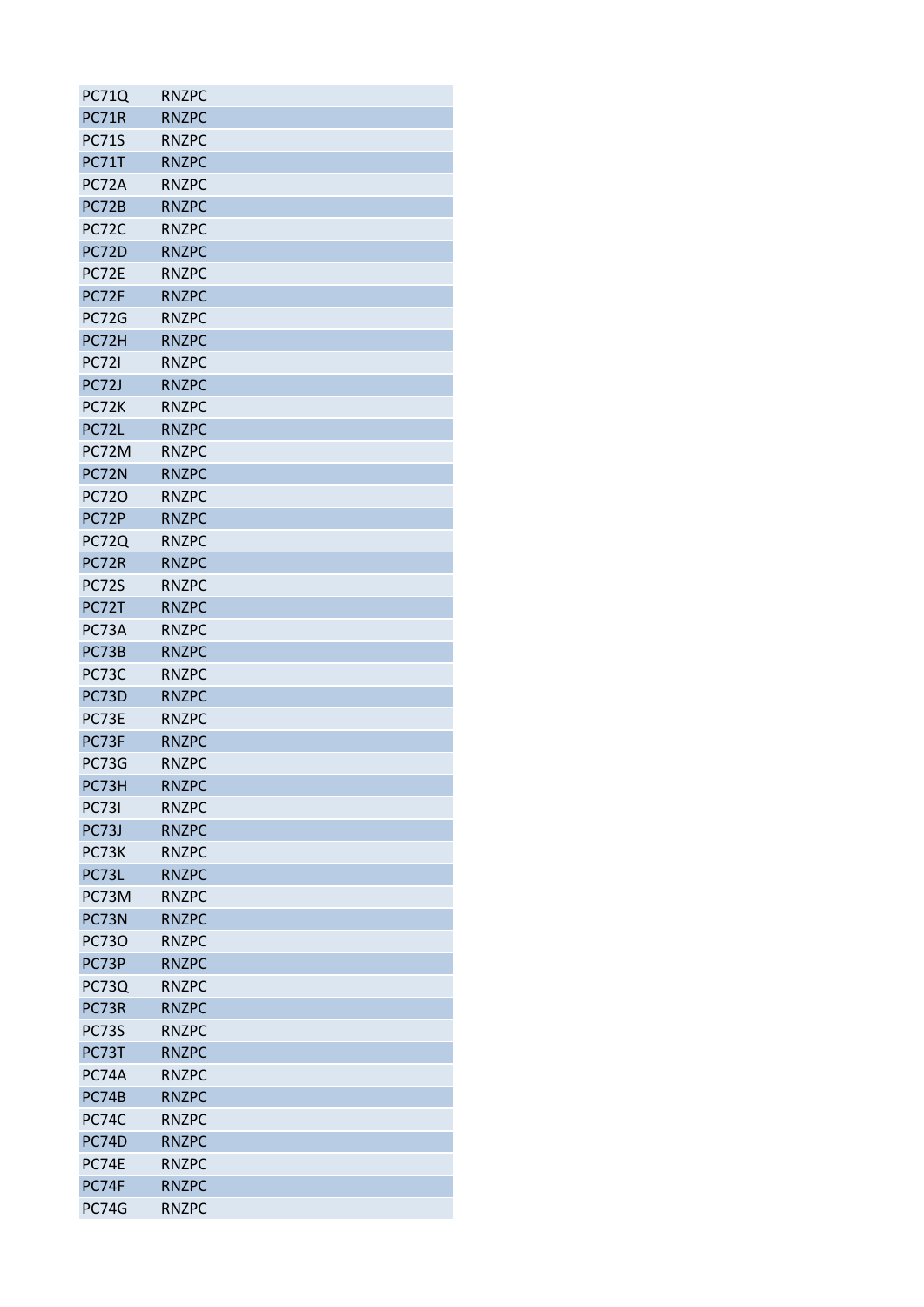| PC74H        | <b>RNZPC</b> |
|--------------|--------------|
| <b>PC741</b> | <b>RNZPC</b> |
| PC74J        | <b>RNZPC</b> |
| PC74K        | <b>RNZPC</b> |
| PC74L        | <b>RNZPC</b> |
| PC74M        | <b>RNZPC</b> |
| PC74N        | <b>RNZPC</b> |
| <b>PC740</b> | <b>RNZPC</b> |
| PC74P        | <b>RNZPC</b> |
| <b>PC74Q</b> | <b>RNZPC</b> |
| PC74R        | <b>RNZPC</b> |
| <b>PC74S</b> | <b>RNZPC</b> |
| PC74T        | <b>RNZPC</b> |
| <b>PC81A</b> | <b>RNZPC</b> |
| PC81B        | <b>RNZPC</b> |
| <b>PC81C</b> | <b>RNZPC</b> |
| <b>PC81D</b> | <b>RNZPC</b> |
| PC81E        | <b>RNZPC</b> |
| PC81F        | <b>RNZPC</b> |
| <b>PC81G</b> | <b>RNZPC</b> |
| PC81H        | <b>RNZPC</b> |
| <b>PC811</b> | <b>RNZPC</b> |
| <b>PC81J</b> | <b>RNZPC</b> |
| <b>PC81K</b> | <b>RNZPC</b> |
| <b>PC81L</b> | <b>RNZPC</b> |
| PC81M        | <b>RNZPC</b> |
| <b>PC81N</b> | <b>RNZPC</b> |
| <b>PC810</b> | <b>RNZPC</b> |
| PC81P        | <b>RNZPC</b> |
| PC81Q        | <b>RNZPC</b> |
| <b>PC81R</b> | <b>RNZPC</b> |
| <b>PC81S</b> | <b>RNZPC</b> |
| PC81T        | <b>RNZPC</b> |
| PC82A        | <b>RNZPC</b> |
| PC82B        | <b>RNZPC</b> |
| <b>PC82C</b> | <b>RNZPC</b> |
| PC82D        | <b>RNZPC</b> |
| PC82E        | <b>RNZPC</b> |
| PC82F        | <b>RNZPC</b> |
| <b>PC82G</b> | <b>RNZPC</b> |
| PC82H        | <b>RNZPC</b> |
| <b>PC821</b> | <b>RNZPC</b> |
|              |              |
| <b>PC82J</b> | <b>RNZPC</b> |
| PC82K        | <b>RNZPC</b> |
| PC82L        | <b>RNZPC</b> |
| PC82M        | <b>RNZPC</b> |
| PC82N        | <b>RNZPC</b> |
| <b>PC820</b> | <b>RNZPC</b> |
| PC82P        | <b>RNZPC</b> |
| PC82Q        | <b>RNZPC</b> |
| PC82R        | <b>RNZPC</b> |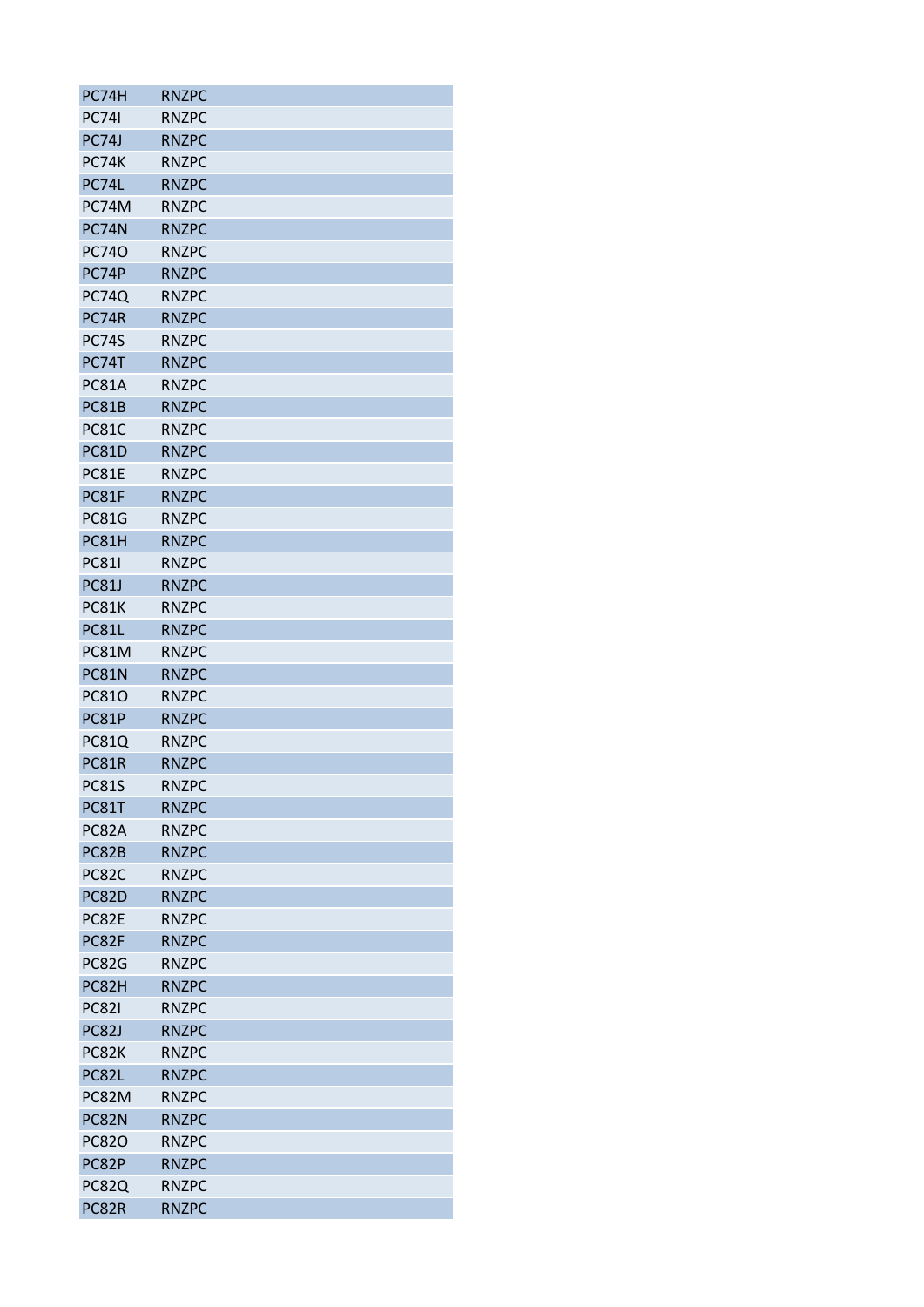| PC82S        | <b>RNZPC</b> |
|--------------|--------------|
| PC82T        | <b>RNZPC</b> |
| PC83A        | <b>RNZPC</b> |
| PC83B        | <b>RNZPC</b> |
| PC83C        | <b>RNZPC</b> |
| PC83D        | <b>RNZPC</b> |
| PC83E        | <b>RNZPC</b> |
| PC83F        | <b>RNZPC</b> |
| PC83G        | <b>RNZPC</b> |
| PC83H        | <b>RNZPC</b> |
| <b>PC831</b> | <b>RNZPC</b> |
| PC83J        | <b>RNZPC</b> |
| PC83K        | <b>RNZPC</b> |
| PC83L        | <b>RNZPC</b> |
| PC83M        | <b>RNZPC</b> |
| PC83N        | <b>RNZPC</b> |
| <b>PC830</b> | <b>RNZPC</b> |
| PC83P        | <b>RNZPC</b> |
| <b>PC83Q</b> | <b>RNZPC</b> |
| PC83R        | <b>RNZPC</b> |
| <b>PC83S</b> | <b>RNZPC</b> |
| PC83T        | <b>RNZPC</b> |
| PC84A        | <b>RNZPC</b> |
|              |              |
| PC84B        | <b>RNZPC</b> |
| PC84C        | <b>RNZPC</b> |
| PC84D        | <b>RNZPC</b> |
| PC84E        | <b>RNZPC</b> |
| PC84F        | <b>RNZPC</b> |
| PC84G        | <b>RNZPC</b> |
| PC84H        | <b>RNZPC</b> |
| <b>PC841</b> | <b>RNZPC</b> |
| PC84J        | <b>RNZPC</b> |
| PC84K        | <b>RNZPC</b> |
| PC84L        | <b>RNZPC</b> |
| PC84M        | <b>RNZPC</b> |
| PC84N        | <b>RNZPC</b> |
| <b>PC840</b> | <b>RNZPC</b> |
| PC84P        | <b>RNZPC</b> |
| <b>PC84Q</b> | <b>RNZPC</b> |
| PC84R        | <b>RNZPC</b> |
| <b>PC84S</b> | <b>RNZPC</b> |
| PC84T        | <b>RNZPC</b> |
| PC91A        | <b>RNZPC</b> |
| PC91B        | <b>RNZPC</b> |
| PC91C        | <b>RNZPC</b> |
| <b>PC91D</b> | <b>RNZPC</b> |
| PC91E        | <b>RNZPC</b> |
| PC91F        | <b>RNZPC</b> |
| PC91G        | <b>RNZPC</b> |
| PC91H        | <b>RNZPC</b> |
| <b>PC911</b> | <b>RNZPC</b> |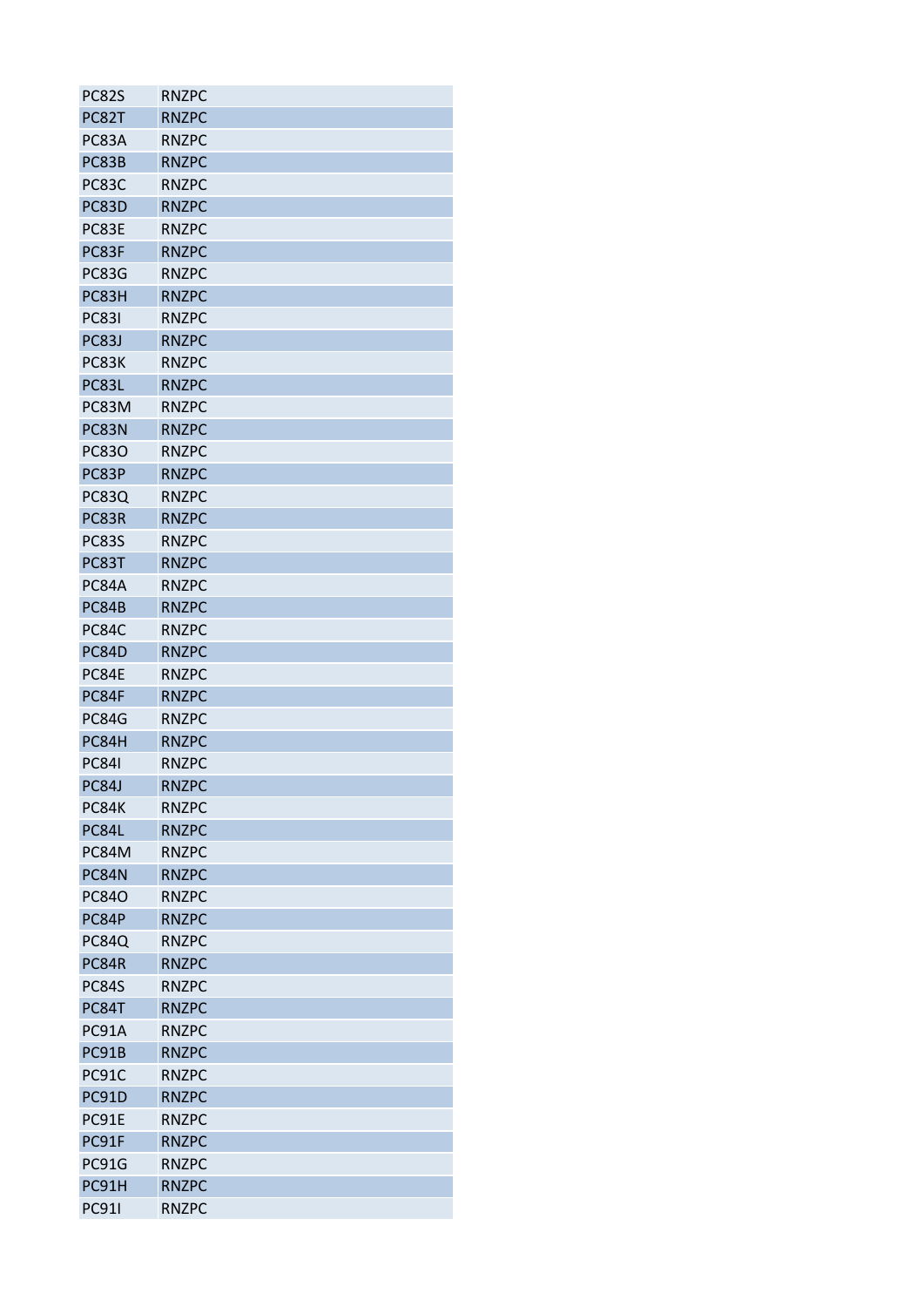| PC91J                 | <b>RNZPC</b> |
|-----------------------|--------------|
| PC91K                 | <b>RNZPC</b> |
| PC91L                 | <b>RNZPC</b> |
| PC91M                 | <b>RNZPC</b> |
| PC91N                 | <b>RNZPC</b> |
| PC91O                 | <b>RNZPC</b> |
| PC91P                 | <b>RNZPC</b> |
| <b>PC91Q</b>          | <b>RNZPC</b> |
| PC91R                 | <b>RNZPC</b> |
| PC91S                 | <b>RNZPC</b> |
| PC91T                 | <b>RNZPC</b> |
| PC92A                 | <b>RNZPC</b> |
| PC92B                 | <b>RNZPC</b> |
| PC92C                 | <b>RNZPC</b> |
| PC92D                 | <b>RNZPC</b> |
| PC92E                 | <b>RNZPC</b> |
| PC92F                 | <b>RNZPC</b> |
| PC92G                 | <b>RNZPC</b> |
| PC92H                 | <b>RNZPC</b> |
| <b>PC921</b>          | <b>RNZPC</b> |
| PC92J                 | <b>RNZPC</b> |
| PC92K                 | <b>RNZPC</b> |
| PC92L                 | <b>RNZPC</b> |
| PC92M                 | <b>RNZPC</b> |
|                       | <b>RNZPC</b> |
| PC92N                 |              |
| <b>PC920</b><br>PC92P | <b>RNZPC</b> |
|                       | <b>RNZPC</b> |
| PC92Q                 | <b>RNZPC</b> |
| PC92R                 | <b>RNZPC</b> |
| PC92S                 | <b>RNZPC</b> |
| PC92T                 | <b>RNZPC</b> |
| PC93A                 | <b>RNZPC</b> |
| PC93B                 | <b>RNZPC</b> |
| PC93C                 | <b>RNZPC</b> |
| PC93D                 | <b>RNZPC</b> |
| PC93E                 | <b>RNZPC</b> |
| PC93F                 | <b>RNZPC</b> |
| PC93G                 | <b>RNZPC</b> |
| PC93H                 | <b>RNZPC</b> |
| <b>PC931</b>          | <b>RNZPC</b> |
| PC93J                 | <b>RNZPC</b> |
| PC93K                 | <b>RNZPC</b> |
| PC93L                 | <b>RNZPC</b> |
| PC93M                 | <b>RNZPC</b> |
| PC93N                 | <b>RNZPC</b> |
| <b>PC930</b>          | <b>RNZPC</b> |
| PC93P                 | <b>RNZPC</b> |
| PC93Q                 | <b>RNZPC</b> |
| PC93R                 | <b>RNZPC</b> |
| PC93S                 | <b>RNZPC</b> |
| PC93T                 | <b>RNZPC</b> |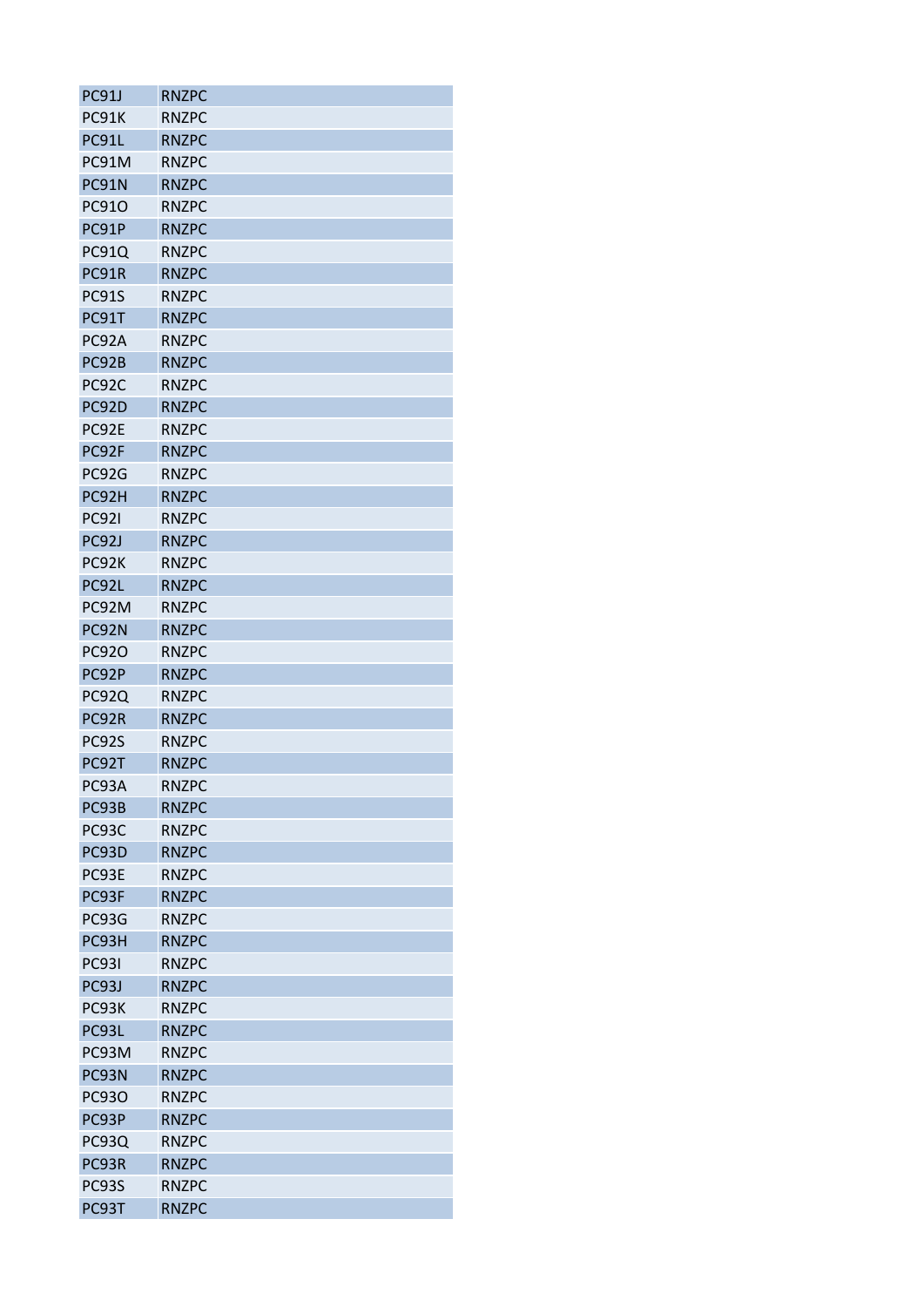| PC94A             | <b>RNZPC</b> |
|-------------------|--------------|
| PC94B             | <b>RNZPC</b> |
| PC94C             | <b>RNZPC</b> |
| PC94D             | <b>RNZPC</b> |
| PC94E             | <b>RNZPC</b> |
| PC94F             | <b>RNZPC</b> |
| PC94G             | <b>RNZPC</b> |
| PC94H             | <b>RNZPC</b> |
| <b>PC941</b>      | <b>RNZPC</b> |
| PC94J             | <b>RNZPC</b> |
| PC94K             | <b>RNZPC</b> |
| PC94L             | <b>RNZPC</b> |
| PC94M             | <b>RNZPC</b> |
| PC94N             | <b>RNZPC</b> |
| <b>PC940</b>      | <b>RNZPC</b> |
| PC94P             | <b>RNZPC</b> |
| PC94Q             | <b>RNZPC</b> |
| PC94R             | <b>RNZPC</b> |
| PC94S             | <b>RNZPC</b> |
| PC94T             | <b>RNZPC</b> |
| PCA01             | <b>RNZPC</b> |
| PCA02             | <b>RNZPC</b> |
| PCA03             | <b>RNZPC</b> |
| PCA04             | <b>RNZPC</b> |
| PCA05             | <b>RNZPC</b> |
| PCA06             | <b>RNZPC</b> |
| PCA07             | <b>RNZPC</b> |
| PCA08             | <b>RNZPC</b> |
| PCA10             | <b>RNZPC</b> |
| PCA11             | <b>RNZPC</b> |
| PCA12             | <b>RNZPC</b> |
| PCA13             | <b>RNZPC</b> |
| PCA14             | <b>RNZPC</b> |
| PCA15             | <b>RNZPC</b> |
| PCA16             | <b>RNZPC</b> |
| PCA17             | <b>RNZPC</b> |
| PCA18             | <b>RNZPC</b> |
| PCA19             | <b>RNZPC</b> |
| PCA <sub>20</sub> | <b>RNZPC</b> |
| PCA21             | <b>RNZPC</b> |
| PCA22             | <b>RNZPC</b> |
| PCA23             | <b>RNZPC</b> |
| PCA24             | <b>RNZPC</b> |
| PCA25             | <b>RNZPC</b> |
| PCA26             | <b>RNZPC</b> |
| PCA27             | <b>RNZPC</b> |
| PCA28             | <b>RNZPC</b> |
| PCA29             | <b>RNZPC</b> |
| PCD10             | <b>RNZPC</b> |
| PCD11             | <b>RNZPC</b> |
| PCD12             | <b>RNZPC</b> |
|                   |              |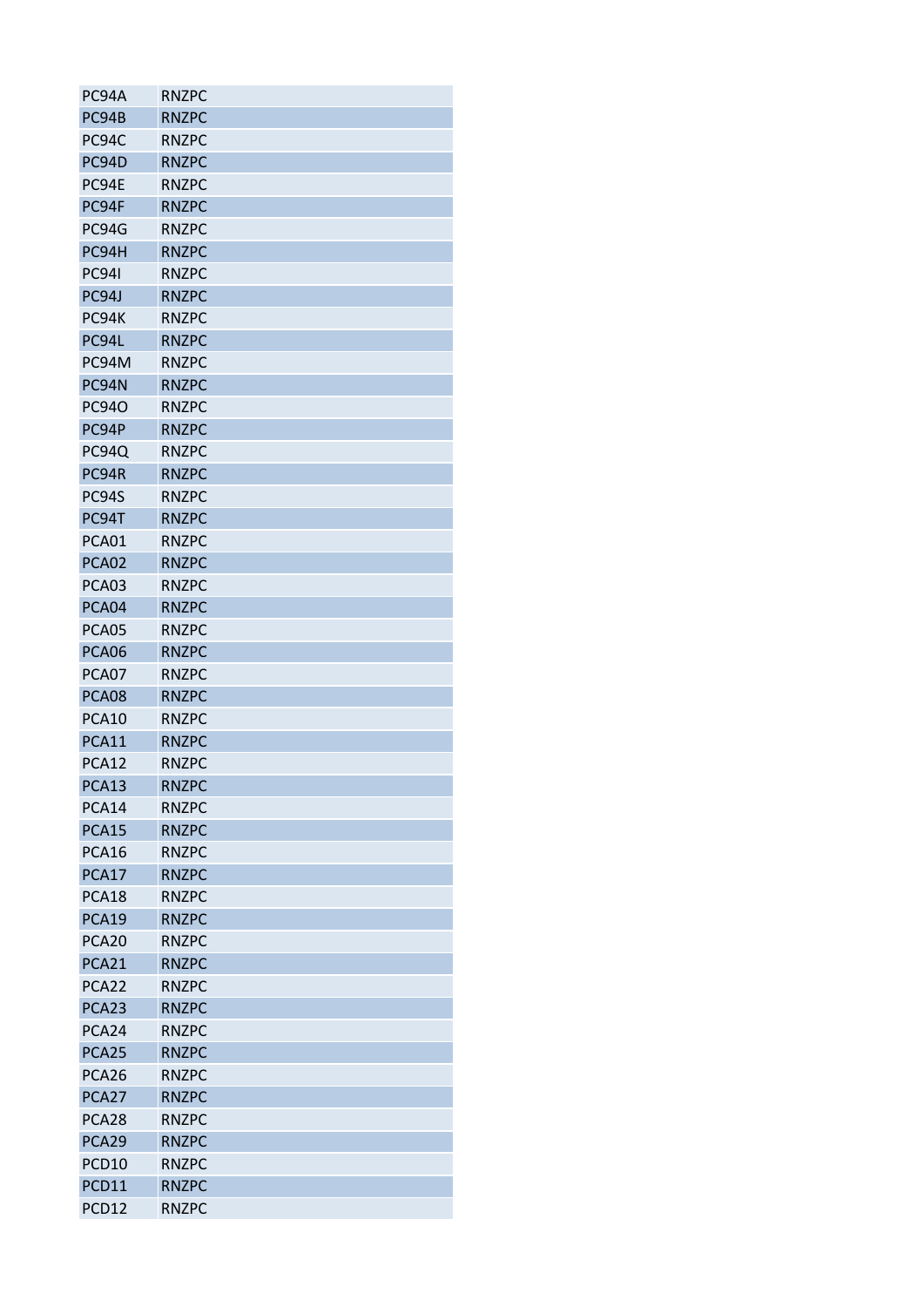| PCD13             | <b>RNZPC</b> |
|-------------------|--------------|
| PCD14             | <b>RNZPC</b> |
| PCD15             | <b>RNZPC</b> |
| <b>PCN10</b>      | <b>RNZPC</b> |
| <b>PCN11</b>      | <b>RNZPC</b> |
| <b>PCN12</b>      | <b>RNZPC</b> |
| PCN13             | <b>RNZPC</b> |
| PCN14             | <b>RNZPC</b> |
| <b>PCN15</b>      | <b>RNZPC</b> |
| PCN16             | <b>RNZPC</b> |
| PCN17             | <b>RNZPC</b> |
| PCN18             | <b>RNZPC</b> |
| <b>PCN19</b>      | <b>RNZPC</b> |
| <b>PCN20</b>      | <b>RNZPC</b> |
| PCN21             | <b>RNZPC</b> |
| PCN <sub>22</sub> | <b>RNZPC</b> |
| PCN <sub>23</sub> | <b>RNZPC</b> |
| PCN <sub>24</sub> | <b>RNZPC</b> |
| PCN <sub>25</sub> | <b>RNZPC</b> |
| PCN <sub>26</sub> | <b>RNZPC</b> |
| PCN <sub>27</sub> | <b>RNZPC</b> |
| PCN <sub>28</sub> | <b>RNZPC</b> |
| PCN29             | <b>RNZPC</b> |
|                   |              |
| PCQ01             | <b>RNZPC</b> |
| PCQ02             | <b>RNZPC</b> |
| PCQ03             | <b>RNZPC</b> |
| PCQ04             | <b>RNZPC</b> |
| PCQ05             | <b>RNZPC</b> |
| PCQ06             | <b>RNZPC</b> |
| PCQ07             | <b>RNZPC</b> |
| PCQ08             | <b>RNZPC</b> |
| PCQ09             | <b>RNZPC</b> |
| PCQ10             | <b>RNZPC</b> |
| PCQ11             | <b>RNZPC</b> |
| PCQ12             | <b>RNZPC</b> |
| PCQ13             | <b>RNZPC</b> |
| PCQ14             | <b>RNZPC</b> |
| PCQ15             | <b>RNZPC</b> |
| PCQ16             | <b>RNZPC</b> |
| PCQ17             | <b>RNZPC</b> |
| PCQ18             | <b>RNZPC</b> |
| PCQ19             | <b>RNZPC</b> |
| PCQ1A             | <b>RNZPC</b> |
| PCQ1B             | <b>RNZPC</b> |
| PCQ1C             | <b>RNZPC</b> |
| PCQ1D             | <b>RNZPC</b> |
| PCQ1E             | <b>RNZPC</b> |
| PCQ1F             | <b>RNZPC</b> |
| PCQ1G             | <b>RNZPC</b> |
| PCQ1H             | <b>RNZPC</b> |
| PCQ1I             | <b>RNZPC</b> |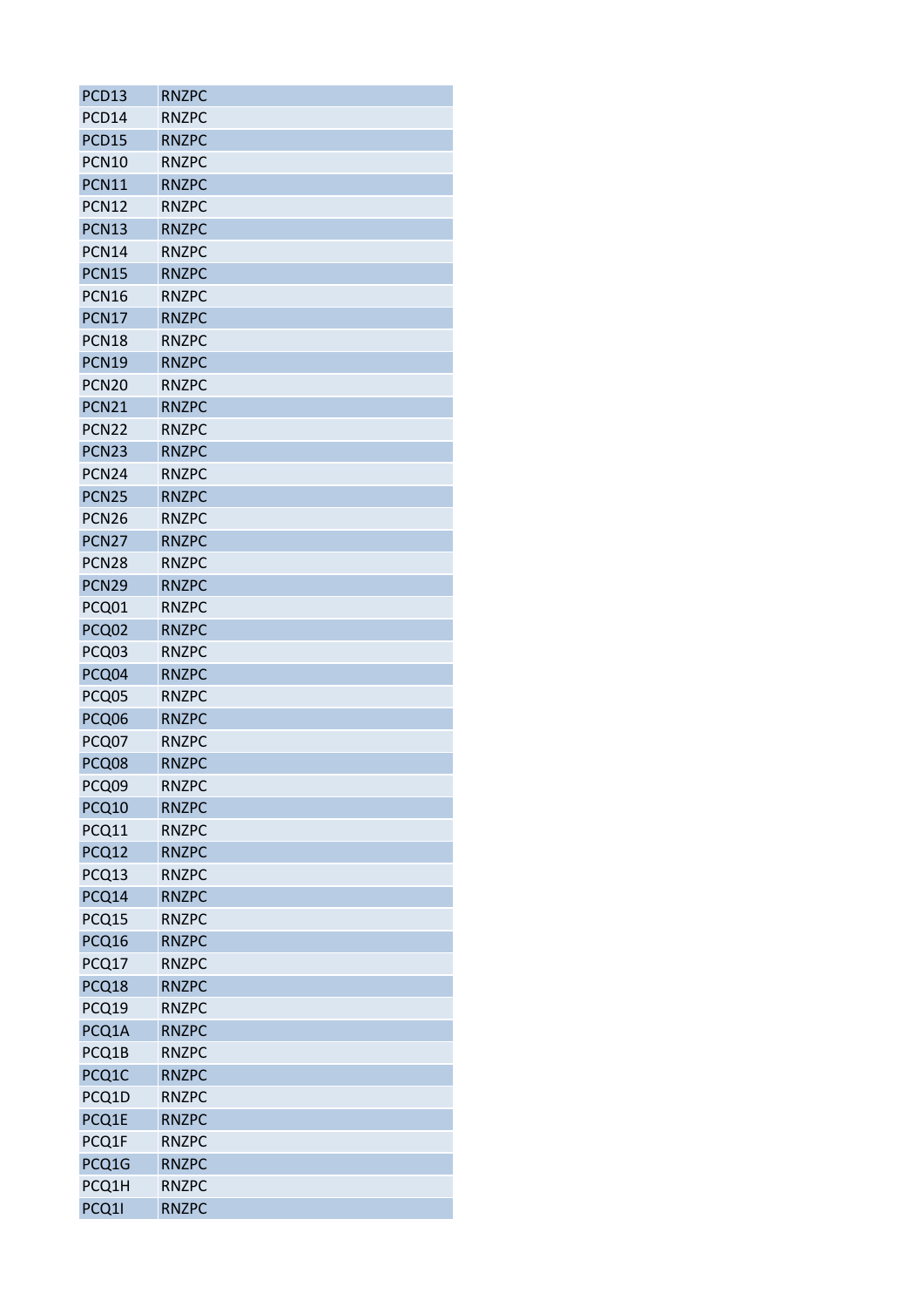| PCQ1J             | <b>RNZPC</b>                         |
|-------------------|--------------------------------------|
| PCQ1K             | <b>RNZPC</b>                         |
| PCQ20             | <b>RNZPC</b>                         |
| PCQ21             | <b>RNZPC</b>                         |
| PCQ22             | <b>RNZPC</b>                         |
| PCQ <sub>23</sub> | <b>RNZPC</b>                         |
| PCQ24             | <b>RNZPC</b>                         |
| PCQ25             | <b>RNZPC</b>                         |
| PCQ26             | <b>RNZPC</b>                         |
| PCQ27             | <b>RNZPC</b>                         |
| PCQ28             | <b>RNZPC</b>                         |
| PCQ29             | <b>RNZPC</b>                         |
| PCQ30             | <b>RNZPC</b>                         |
| PCQ31             | <b>UPPER NORTH ISLAND</b>            |
| PCQ32             | <b>LOWER NORTH ISLAND</b>            |
| PCQ33             | <b>WELLINGTON</b>                    |
| PCQ3A             | <b>NORTHLAND DISTRICT</b>            |
| PCQ3C             | <b>AUCKLAND METRO DISTRICTS</b>      |
| PCQ3D             | <b>AUCKLAND METRO DISTRICTS</b>      |
| PCQ3E             | <b>AUCKLAND METRO DISTRICTS</b>      |
| PCQ3G             | <b>WAIKATO DISTRICT</b>              |
| PCQ3H             | <b>TAURANGA</b>                      |
| PCQ3J             | <b>EASTERN DISTRICT</b>              |
| PCQ3K             | <b>CENTRAL DISTRICT</b>              |
| PCQ3M             | <b>WELLINGTON DISTRICT</b>           |
| PCQ3P             | <b>TASMAN DISTRICT</b>               |
| PCQ3R             | <b>CANTERBURY DISTRICT</b>           |
| PCQ3S             | <b>CANTERBURY DISTRICT</b>           |
| PCQ3T             | SOUTHERN DISTRICT                    |
| PCQ51             | <b>AUCKLAND METRO DISTRICTS</b>      |
| PCQ52             | <b>AUCKLAND METRO DISTRICTS</b>      |
| PCQ53             | <b>AUCKLAND METRO DISTRICTS</b>      |
| PCQ54             | <b>CENTRAL AND EASTERN DISTRICTS</b> |
| PCQ55             | <b>WELLINGTON DISTRICT</b>           |
| PCQ56             | <b>SOUTH ISLAND DISTRICTS</b>        |
| PCQ5A             | <b>NORTHLAND DISTRICT</b>            |
| PCQ5B             | <b>NORTHLAND DISTRICT</b>            |
| PCQ5C             | <b>AUCKLAND METRO DISTRICTS</b>      |
| PCQ5D             | <b>AUCKLAND METRO DISTRICTS</b>      |
| PCQ5E             | <b>AUCKLAND METRO DISTRICTS</b>      |
| PCQ5F             | <b>WAIKATO DISTRICT</b>              |
| PCQ5G             | <b>BAY OF PLENTY DISTRICT</b>        |
| PCQ5J             | <b>EASTERN DISTRICT</b>              |
| PCQ5K             | <b>CENTRAL DISTRICT</b>              |
| PCQ5M             | <b>WELLINGTON DISTRICT</b>           |
| PCQ5N             | <b>WELLINGTON DISTRICT</b>           |
| PCQ50             | <b>WELLINGTON DISTRICT</b>           |
| PCQ5P             | <b>WELLINGTON DISTRICT</b>           |
| PCQ5S             | <b>TASMAN DISTRICT</b>               |
| PCQ5T             | <b>CANTERBURY DISTRICT</b>           |
| PCQ5U             | SOUTHERN DISTRICT                    |
|                   |                                      |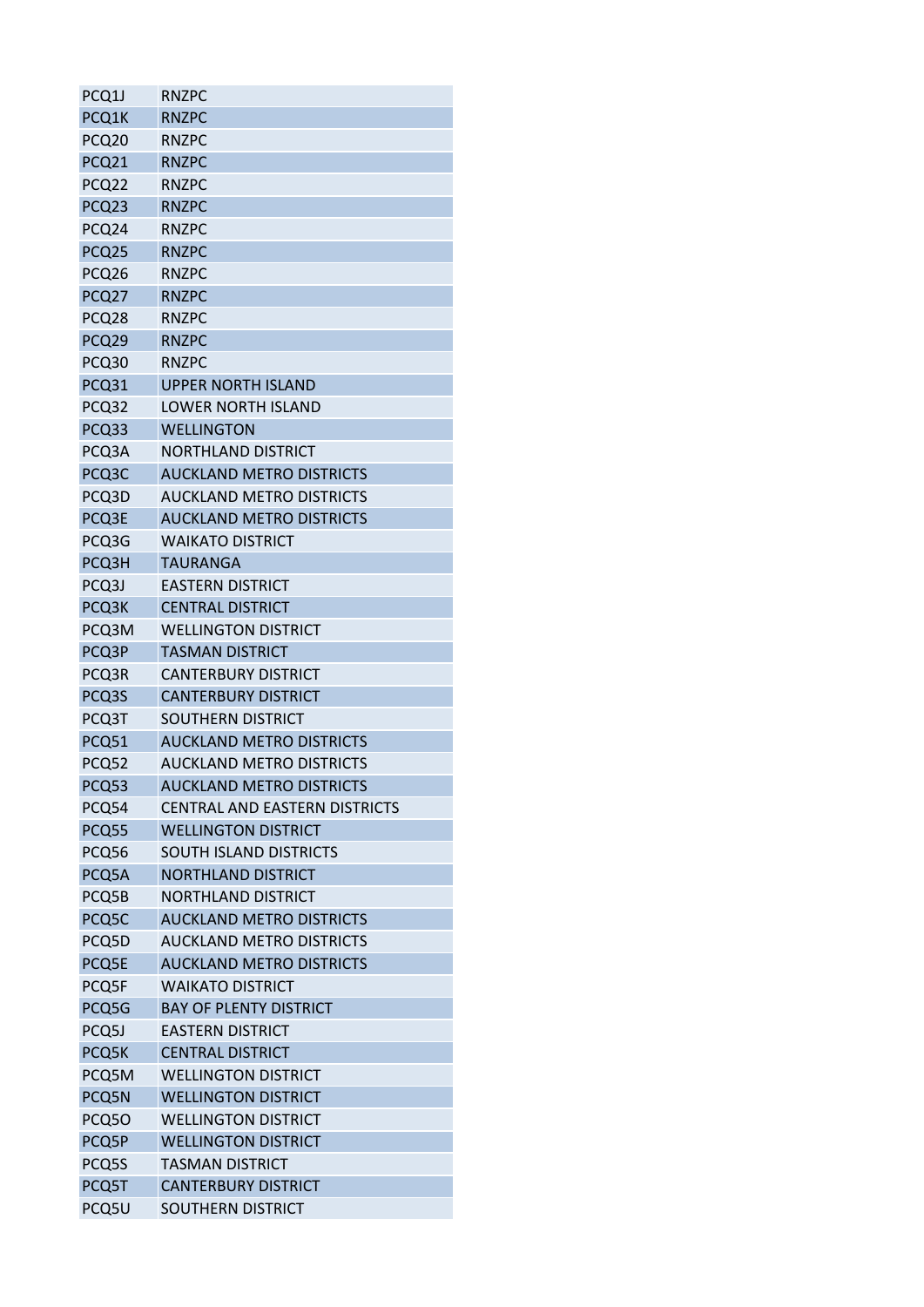| PCQ61        | <b>RNZPC</b>                     |
|--------------|----------------------------------|
| PCQ6A        | <b>RNZPC</b>                     |
| PCQ6B        | <b>RNZPC</b>                     |
| PCQ6C        | <b>RNZPC</b>                     |
| PCQ6D        | <b>RNZPC</b>                     |
| PCQ6E        | <b>RNZPC</b>                     |
| PCQ6F        | <b>RNZPC</b>                     |
| PCQ6G        | <b>RNZPC</b>                     |
| PCQ6H        | <b>RNZPC</b>                     |
| PCQ6I        | <b>RNZPC</b>                     |
| PCQ6J        | <b>RNZPC</b>                     |
| PCQ6K        | <b>RNZPC</b>                     |
| PCQ6L        | <b>RNZPC</b>                     |
| PCQ6M        | <b>RNZPC</b>                     |
| PCQ6N        | <b>RNZPC</b>                     |
| PCQ6O        | <b>RNZPC</b>                     |
| PCQ6P        | <b>RNZPC</b>                     |
| PCQ6Q        | <b>RNZPC</b>                     |
| PCQ6R        | <b>RNZPC</b>                     |
| PCQ6S        | <b>RNZPC</b>                     |
| PCQ6T        | <b>RNZPC</b>                     |
| PCQ6U        | <b>RNZPC</b>                     |
| PCQ6V        | <b>RNZPC</b>                     |
| PCQ6W        | <b>RNZPC</b>                     |
| PCQ6X        | <b>RNZPC</b>                     |
| PCQ6Y        | <b>RNZPC</b>                     |
| PCQ6Z        | <b>RNZPC</b>                     |
| PCQ81        | <b>NORTHLAND DISTRICT</b>        |
| PCQ82        | <b>WAITEMATA DISTRICT</b>        |
| PCQ83        | <b>AUCKLAND DISTRICT</b>         |
| PCQ84        | <b>COUNTIES MANUKAU DISTRICT</b> |
| PCQ85        | <b>WAIKATO DISTRICT</b>          |
| PCQ86        | <b>BAY OF PLENTY DISTRICT</b>    |
| PCQ87        | <b>EASTERN DISTRICT</b>          |
| PCQ88        | <b>CENTRAL DISTRICT</b>          |
| PCQ89        | <b>WELLINGTON DISTRICT</b>       |
| PCQ90        | <b>SERVICE CENTRES</b>           |
| PCQ91        | <b>TASMAN DISTRICT</b>           |
| PCQ92        | <b>CANTERBURY DISTRICT</b>       |
| PCQ93        | <b>SOUTHERN DISTRICT</b>         |
| PCXS1        | <b>CENTRAL DISTRICT</b>          |
| <b>PDI11</b> | <b>PARNELL</b>                   |
| <b>PDI12</b> | <b>PARNELL</b>                   |
|              |                                  |
| <b>PDI13</b> | <b>PARNELL</b>                   |
| <b>PDI14</b> | <b>PARNELL</b>                   |
| <b>PDI15</b> | <b>PARNELL</b>                   |
| <b>PDI21</b> | <b>PARNELL</b>                   |
| <b>PDI22</b> | <b>PARNELL</b>                   |
| <b>PDI23</b> | <b>PARNELL</b>                   |
| <b>PDI24</b> | <b>PARNELL</b>                   |
| <b>PDI25</b> | <b>PARNELL</b>                   |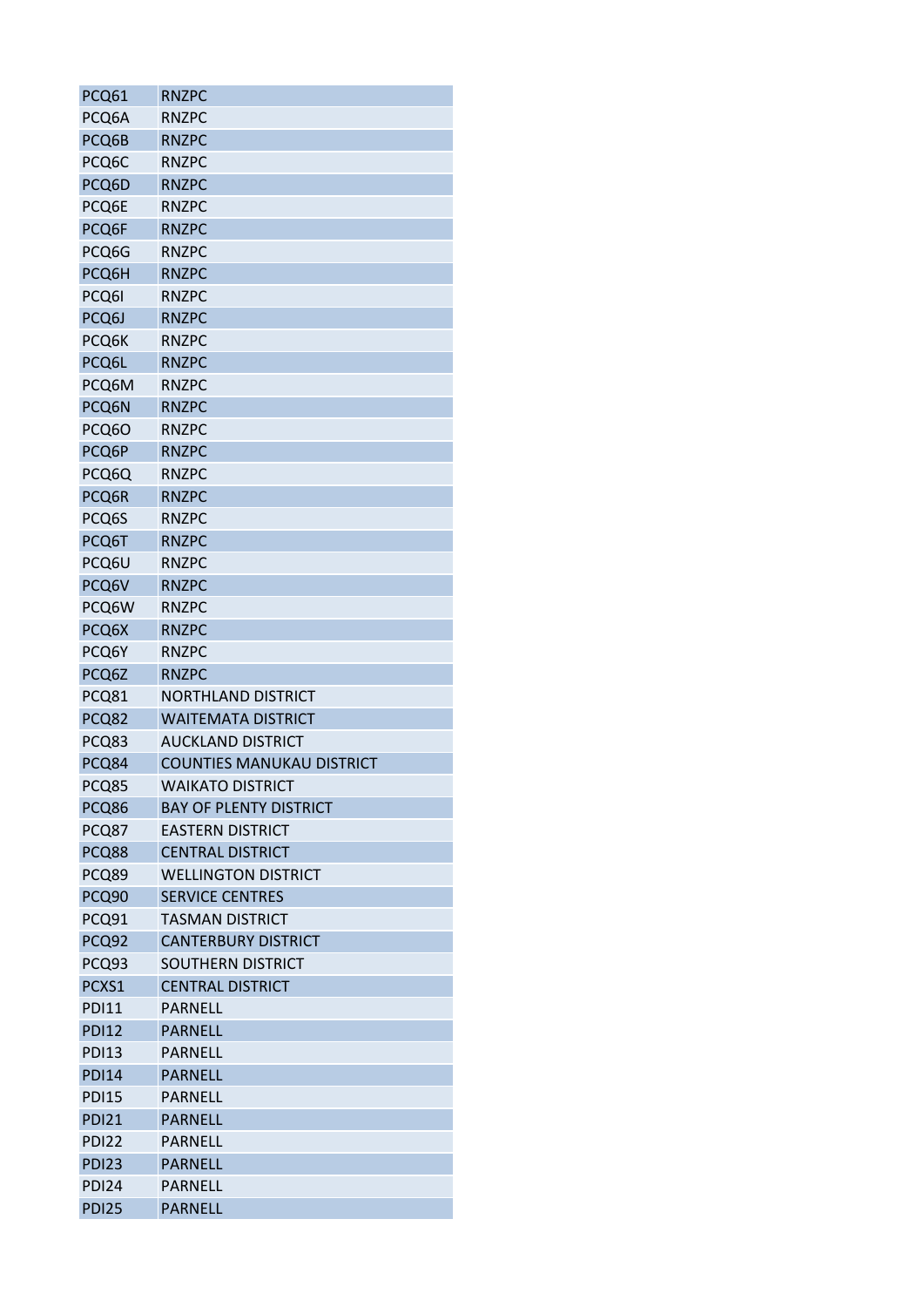| PDI31              | <b>PARNELL</b>            |
|--------------------|---------------------------|
| <b>PDI32</b>       | <b>PARNELL</b>            |
| <b>PDI33</b>       | <b>PARNELL</b>            |
| <b>PDI34</b>       | <b>PARNELL</b>            |
| <b>PDI35</b>       | PARNFLL                   |
| <b>PDO</b>         | <b>PARNELL</b>            |
| PDQ1               | PARNELL                   |
| PDQ <sub>2</sub>   | <b>PARNELL</b>            |
| <b>PER</b>         | <b>PATEA</b>              |
| PER1               | <b>PATEA</b>              |
| PER <sub>2</sub>   | <b>PATEA</b>              |
| <b>PET</b>         | <b>PATEA</b>              |
| <b>PFO</b>         | PT CHEVALIER              |
| <b>PGO</b>         | PORANGAHAU                |
| PHB1               | <b>PAHIATUA</b>           |
| PHB <sub>2</sub>   | <b>PAHIATUA</b>           |
| <b>PHCP</b>        | PAHIATUA                  |
| PHQ1               | <b>PAHIATUA</b>           |
| PHQ <sub>2</sub>   | <b>PAHIATUA</b>           |
| PHQ3               | <b>PAHIATUA</b>           |
| PHR1               | PAHIATUA                  |
| PHR <sub>2</sub>   | <b>PAHIATUA</b>           |
| PHR3               | PAHIATUA                  |
| PHR4               | <b>PAHIATUA</b>           |
| PHR5               | PAHIATUA                  |
| PHR <sub>6</sub>   | <b>PAHIATUA</b>           |
| PHR7               | <b>PAHIATUA</b>           |
| PHR <sub>8</sub>   | <b>PAHIATUA</b>           |
| PHR <sub>9</sub>   | <b>PAHIATUA</b>           |
| <b>PHS</b>         | <b>PAHIATUA</b>           |
| PHT <sub>1</sub>   | PAHIATUA                  |
| PHT <sub>2</sub>   | <b>PAHIATUA</b>           |
| PHT <sub>3</sub>   | PAHIATUA                  |
| PHX1               | <b>PAHIATUA</b>           |
| PHX2               | <b>PAHIATUA</b>           |
| PHX3               | <b>PAHIATUA</b>           |
| PHY1               | <b>PAHIATUA</b>           |
| PHY <sub>2</sub>   | <b>PAHIATUA</b>           |
| <b>PIA</b>         | PAPANUI                   |
| PIA1               | <b>PAPANUI</b>            |
| PIC1               | PAPANUI                   |
| PIC1A              | <b>CHRISTCHURCH NORTH</b> |
| PIC1B              | <b>CHRISTCHURCH NORTH</b> |
| PIC1C              | <b>CHRISTCHURCH NORTH</b> |
| PIC <sub>1</sub> D | <b>CHRISTCHURCH NORTH</b> |
| PIC1E              | <b>CHRISTCHURCH NORTH</b> |
| PIC1F              | <b>CHRISTCHURCH NORTH</b> |
| PIC1G              | <b>CHRISTCHURCH NORTH</b> |
| PIC1H              | <b>CHRISTCHURCH NORTH</b> |
| <b>PIC11</b>       | <b>CHRISTCHURCH NORTH</b> |
| PIC1J              | <b>CHRISTCHURCH NORTH</b> |
|                    |                           |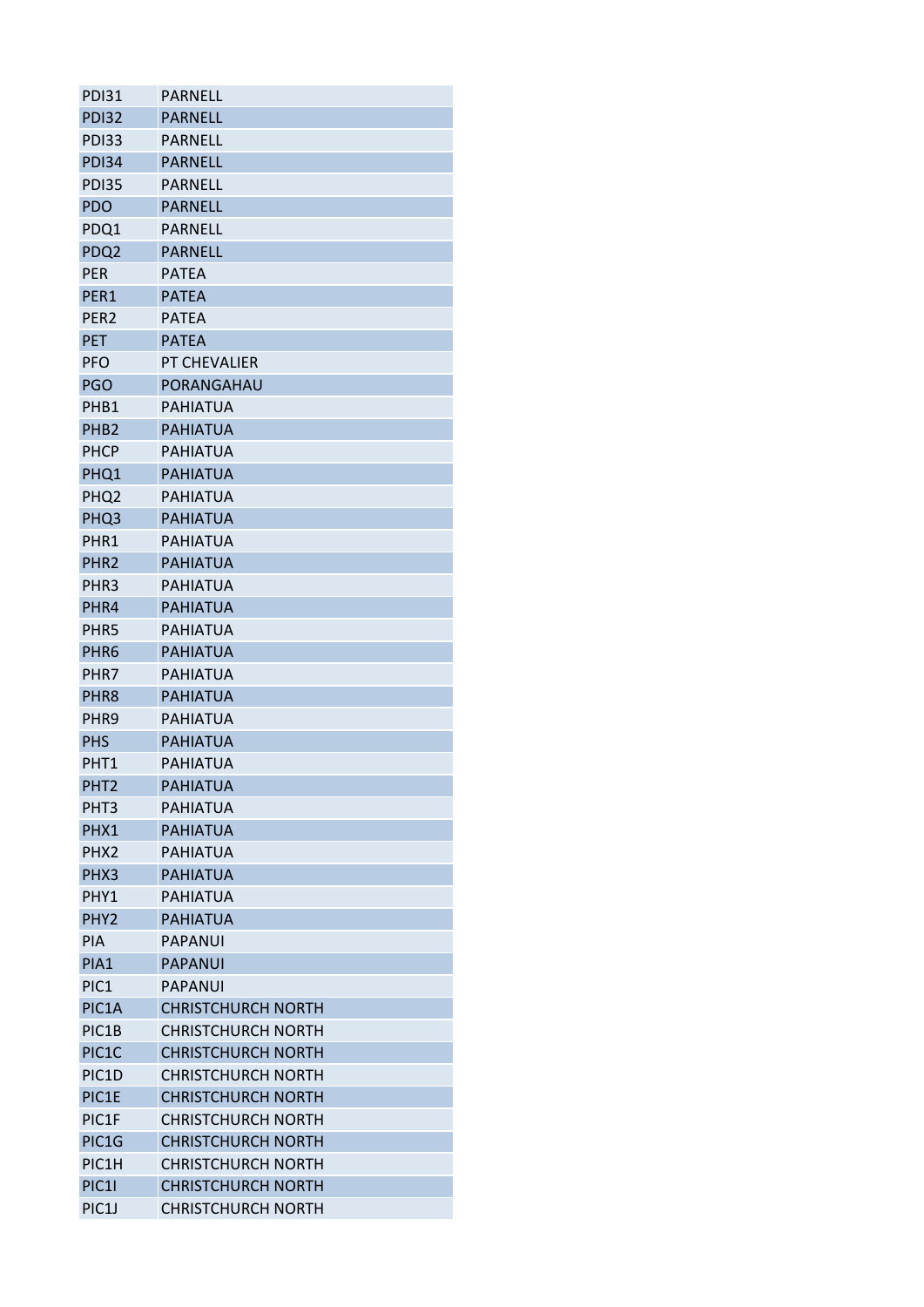| PIC <sub>2</sub>   | PAPANUI                   |
|--------------------|---------------------------|
| PIC <sub>2</sub> A | <b>CHRISTCHURCH NORTH</b> |
| PIC <sub>2</sub> B | <b>CHRISTCHURCH NORTH</b> |
| PIC <sub>2</sub> C | <b>CHRISTCHURCH NORTH</b> |
| PIC <sub>2</sub> D | <b>CHRISTCHURCH NORTH</b> |
| PIC2E              | <b>CHRISTCHURCH NORTH</b> |
| PIC <sub>2F</sub>  | <b>CHRISTCHURCH NORTH</b> |
| PIC <sub>2</sub> G | CHRISTCHURCH NORTH        |
| PIC2H              | <b>CHRISTCHURCH NORTH</b> |
| PIC <sub>21</sub>  | CHRISTCHURCH NORTH        |
| PIC <sub>2</sub> J | <b>CHRISTCHURCH NORTH</b> |
| PIC <sub>3</sub>   | <b>PAPANUI</b>            |
| PIC <sub>3</sub> A | <b>CHRISTCHURCH NORTH</b> |
| PIC <sub>3</sub> B | <b>CHRISTCHURCH NORTH</b> |
| PIC <sub>3</sub> C | <b>CHRISTCHURCH NORTH</b> |
| PIC <sub>3</sub> D | <b>CHRISTCHURCH NORTH</b> |
| PIC3E              | CHRISTCHURCH NORTH        |
| PIC <sub>3F</sub>  | <b>CHRISTCHURCH NORTH</b> |
|                    | <b>CHRISTCHURCH NORTH</b> |
| PIC3G              |                           |
| PIC <sub>3</sub> H | <b>CHRISTCHURCH NORTH</b> |
| PIC3I              | <b>CHRISTCHURCH NORTH</b> |
| PIC <sub>3</sub> J | <b>CHRISTCHURCH NORTH</b> |
| PIC4               | PAPANUI                   |
| PIC <sub>4</sub> A | CHRISTCHURCH NORTH        |
| PIC4B              | <b>CHRISTCHURCH NORTH</b> |
| PIC <sub>4</sub> C | CHRISTCHURCH NORTH        |
| PIC4D              | <b>CHRISTCHURCH NORTH</b> |
| PIC4E              | <b>CHRISTCHURCH NORTH</b> |
| PIC4F              | <b>CHRISTCHURCH NORTH</b> |
| PIC4G              | <b>CHRISTCHURCH NORTH</b> |
| PIC4H              | <b>CHRISTCHURCH NORTH</b> |
| PIC41              | <b>CHRISTCHURCH NORTH</b> |
| PIC <sub>4</sub> J | <b>CHRISTCHURCH NORTH</b> |
| PIC5               | <b>PAPANUI</b>            |
| <b>PICN</b>        | <b>CHRISTCHURCH NORTH</b> |
| <b>PICP</b>        | PAPANUI                   |
| PICP1              | <b>PAPANUI</b>            |
| PICP10             | <b>PAPANUI</b>            |
| PICP11             | <b>PAPANUI</b>            |
| PICP <sub>2</sub>  | PAPANUI                   |
| PICP3              | <b>PAPANUI</b>            |
| PICP4              | <b>PAPANUI</b>            |
| PICP5              | <b>PAPANUI</b>            |
| PICP6              | PAPANUI                   |
| PICP7              | <b>PAPANUI</b>            |
| PICS <sub>1</sub>  | <b>CHRISTCHURCH NORTH</b> |
| PICS <sub>2</sub>  | <b>CHRISTCHURCH NORTH</b> |
| PICS <sub>3</sub>  | <b>CHRISTCHURCH NORTH</b> |
| PICS4              | <b>CHRISTCHURCH NORTH</b> |
| PICS5              | <b>CHRISTCHURCH NORTH</b> |
| PICS6              | <b>CHRISTCHURCH NORTH</b> |
|                    |                           |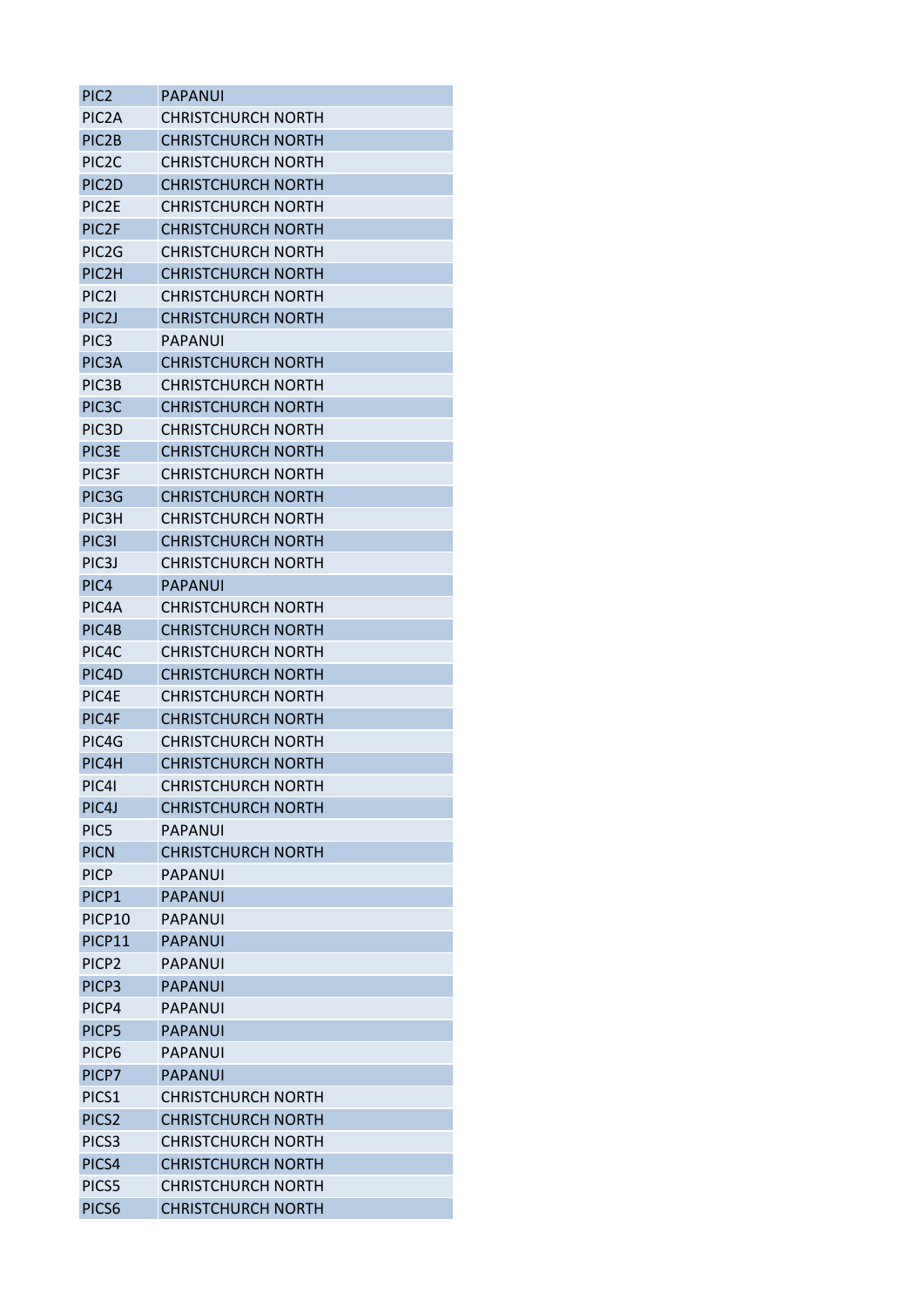| PIE1               | PAPANUI        |
|--------------------|----------------|
| PIE1A              | <b>PAPANUI</b> |
| PIE <sub>2</sub>   | PAPANUI        |
| PIE <sub>2</sub> A | <b>PAPANUI</b> |
| PIE <sub>3</sub>   | <b>PAPANUI</b> |
| PIE <sub>3</sub> A | <b>PAPANUI</b> |
| PIE3B              | PAPANUI        |
| PIE <sub>3</sub> C | <b>PAPANUI</b> |
| PIE <sub>3</sub> D | <b>PAPANUI</b> |
| PIE3E              | <b>PAPANUI</b> |
| PIE4               | <b>PAPANUI</b> |
| PIE <sub>4</sub> A | <b>PAPANUI</b> |
| PIE4B              | <b>PAPANUI</b> |
| PIE <sub>4</sub> C | <b>PAPANUI</b> |
| PIE4D              | <b>PAPANUI</b> |
| PIE4E              | <b>PAPANUI</b> |
| PIE5               | PAPANUI        |
| PIE5A              | <b>PAPANUI</b> |
| PII1               | PAPANUI        |
| PII1A              | <b>PAPANUI</b> |
| PII1B              | PAPANUI        |
| PII <sub>2</sub>   | <b>PAPANUI</b> |
| PII2A              | PAPANUI        |
| PII <sub>2</sub> B | <b>PAPANUI</b> |
| PII <sub>3</sub>   | PAPANUI        |
| PII3A              | <b>PAPANUI</b> |
| PII3B              | <b>PAPANUI</b> |
| <b>PII4</b>        | <b>PAPANUI</b> |
| PII4A              | <b>PAPANUI</b> |
| PII4B              | <b>PAPANUI</b> |
| PII5               | PAPANUI        |
| PII5A              | <b>PAPANUI</b> |
| PII5B              | PAPANUI        |
| PII6               | <b>PAPANUI</b> |
| PII6A              | PAPANUI        |
| PII6B              | <b>PAPANUI</b> |
| PII7               | <b>PAPANUI</b> |
| PII7A              | <b>PAPANUI</b> |
| PII7B              | <b>PAPANUI</b> |
| PIK1               | <b>PAPANUI</b> |
| PIK <sub>2</sub>   | <b>PAPANUI</b> |
| PIK <sub>3</sub>   | <b>PAPANUI</b> |
|                    |                |
| PIK4               | PAPANUI        |
| PIK5               | <b>PAPANUI</b> |
| <b>PIKS</b>        | <b>PAPANUI</b> |
| <b>PIN</b>         | <b>PAPANUI</b> |
| PIO <sub>1</sub>   | PAPANUI        |
| PIO <sub>2</sub>   | <b>PAPANUI</b> |
| PIO <sub>3</sub>   | <b>PAPANUI</b> |
| PIO <sub>4</sub>   | <b>PAPANUI</b> |
| PIO <sub>5</sub>   | <b>PAPANUI</b> |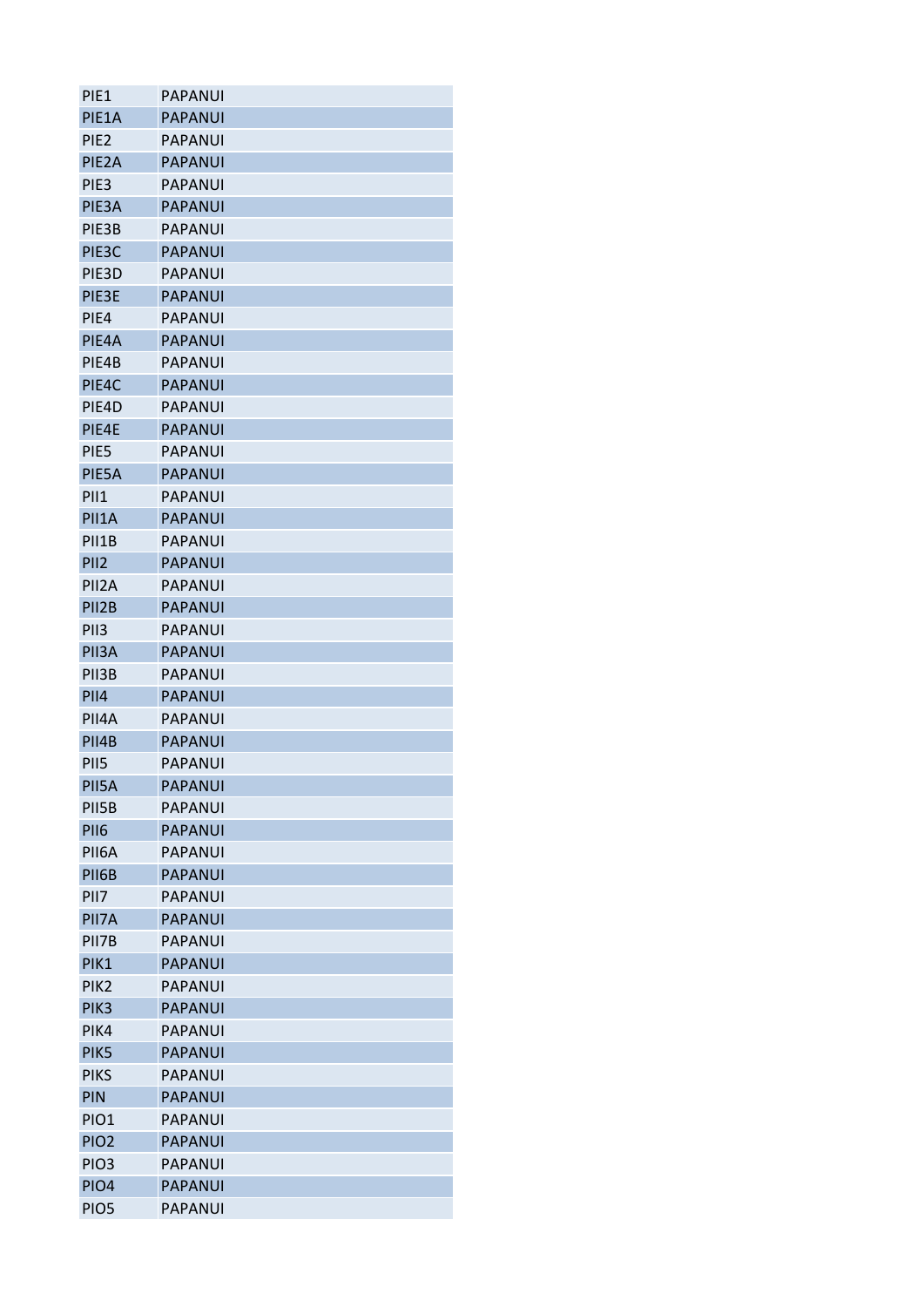| PIO <sub>6</sub>   | <b>PAPANUI</b> |
|--------------------|----------------|
| PIO7               | PAPANUI        |
| <b>PIOS</b>        | <b>PAPANUI</b> |
| PIQ1               | <b>PAPANUI</b> |
| PIQ1A              | <b>PAPANUI</b> |
| PIQ1B              | PAPANUI        |
| PIQ <sub>2</sub>   | <b>PAPANUI</b> |
| PIQ <sub>2</sub> A | <b>PAPANUI</b> |
| PIQ2B              | <b>PAPANUI</b> |
| PIQ <sub>2</sub> C | <b>PAPANUI</b> |
| PIQ <sub>3</sub>   | <b>PAPANUI</b> |
| PIQ3A              | PAPANUI        |
| PIQ3B              | <b>PAPANUI</b> |
| PIQ4               | <b>PAPANUI</b> |
| PIQ4A              | <b>PAPANUI</b> |
| PIQ4B              | PAPANUI        |
| PIQ4C              | <b>PAPANUI</b> |
| PIQ5               | PAPANUI        |
| PIQ5A              | <b>PAPANUI</b> |
| PIQ5B              | <b>PAPANUI</b> |
| PIQ <sub>6</sub>   | <b>PAPANUI</b> |
| PIQ6A              | PAPANUI        |
| PIQ6B              | <b>PAPANUI</b> |
| PIQ7               | <b>PAPANUI</b> |
| PIQ7A              | <b>PAPANUI</b> |
| PIQ7B              | PAPANUI        |
| PIS1               | <b>PAPANUI</b> |
| PIS1E              | <b>PAPANUI</b> |
| PIS <sub>2</sub>   | <b>PAPANUI</b> |
| PIS <sub>3</sub>   | PAPANUI        |
| PIS4               | <b>PAPANUI</b> |
| PIS5               | PAPANUI        |
| PIS <sub>6</sub>   | <b>PAPANUI</b> |
| PIS7               | <b>PAPANUI</b> |
| PIT <sub>1</sub>   | <b>PAPANUI</b> |
| PIT <sub>1</sub> A | <b>PAPANUI</b> |
| PIT <sub>2</sub>   | <b>PAPANUI</b> |
| PIT <sub>2</sub> A | <b>PAPANUI</b> |
| PIT <sub>3</sub>   | <b>PAPANUI</b> |
| PIT <sub>3</sub> A | PAPANUI        |
| PIT4               | <b>PAPANUI</b> |
| PIT4A              | <b>PAPANUI</b> |
|                    |                |
| PIT5               | <b>PAPANUI</b> |
| PIT5A              | <b>PAPANUI</b> |
| PIV <sub>1</sub>   | <b>PAPANUI</b> |
| PIV <sub>2</sub>   | <b>PAPANUI</b> |
| PIV <sub>3</sub>   | <b>PAPANUI</b> |
| <b>PIVS</b>        | PAPANUI        |
| PIW1               | <b>PAPANUI</b> |
| PIW <sub>2</sub>   | <b>PAPANUI</b> |
| PIW <sub>3</sub>   | <b>PAPANUI</b> |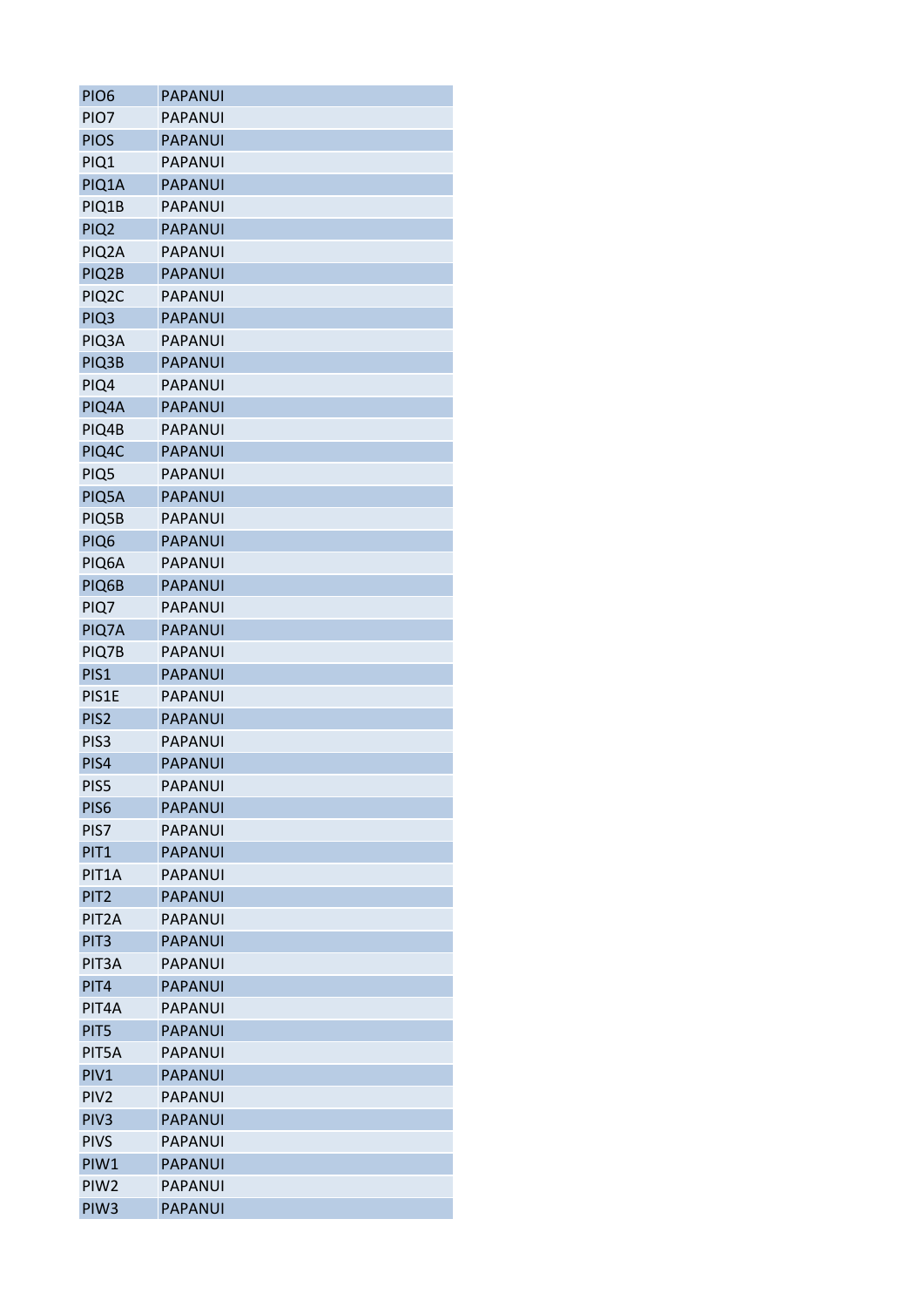| PIW <sub>5</sub>   | PAPANUI         |
|--------------------|-----------------|
| PIX1               | <b>PAPANUI</b>  |
| PIX <sub>2</sub>   | <b>PAPANUI</b>  |
| PIX <sub>3</sub>   | <b>PAPANUI</b>  |
| PIX4               | <b>PAPANUI</b>  |
| PIX <sub>5</sub>   | <b>PAPANUI</b>  |
| PIX6               | PAPANUI         |
| PIX7               | <b>PAPANUI</b>  |
| PIX <sub>8</sub>   | PAPANUI         |
| <b>PIXN</b>        | <b>PAPANUI</b>  |
| <b>PIXS</b>        | <b>PAPANUI</b>  |
| <b>PIY</b>         | PAPANUI         |
| PIY <sub>2</sub>   | <b>PAPANUI</b>  |
| PIY <sub>3</sub>   | <b>PAPANUI</b>  |
| PIY4               | <b>PAPANUI</b>  |
| PIY5               | <b>PAPANUI</b>  |
| PIY <sub>6</sub>   | <b>PAPANUI</b>  |
| <b>PIYS</b>        | <b>PAPANUI</b>  |
| PKG12              | PAPAKURA        |
| PKG1A              | <b>PAPAKURA</b> |
| PKG1B              | PAPAKURA        |
| PKG1C              | PAPAKURA        |
| PKG1D              | PAPAKURA        |
| PKG1E              | <b>PAPAKURA</b> |
| PKG1F              | PAPAKURA        |
| <b>PKG21</b>       | <b>PAPAKURA</b> |
| PKG2A              | PAPAKURA        |
| PKG2B              | <b>PAPAKURA</b> |
| PKG <sub>2</sub> C | PAPAKURA        |
| PKG2D              | <b>PAPAKURA</b> |
| PKG2E              | PAPAKURA        |
| PKG2F              | <b>PAPAKURA</b> |
| PKI1A              | PAPAKURA        |
| PKI1B              | <b>PAPAKURA</b> |
| PKI1C              | PAPAKURA        |
| PKI1D              | <b>PAPAKURA</b> |
| PKI2A              | <b>PAPAKURA</b> |
| PKI2B              | <b>PAPAKURA</b> |
| PKI <sub>2</sub> C | <b>PAPAKURA</b> |
| PKI <sub>2</sub> D | <b>PAPAKURA</b> |
| PKI3A              | PAPAKURA        |
| PKI3B              | <b>PAPAKURA</b> |
|                    |                 |
| PKI3C              | PAPAKURA        |
| PKI3D              | <b>PAPAKURA</b> |
| PKI4A              | PAPAKURA        |
| PKI4B              | <b>PAPAKURA</b> |
| PKI4C              | PAPAKURA        |
| PKI4D              | <b>PAPAKURA</b> |
| PKI5A              | PAPAKURA        |
| PKI5B              | <b>PAPAKURA</b> |
| PKI5C              | PAPAKURA        |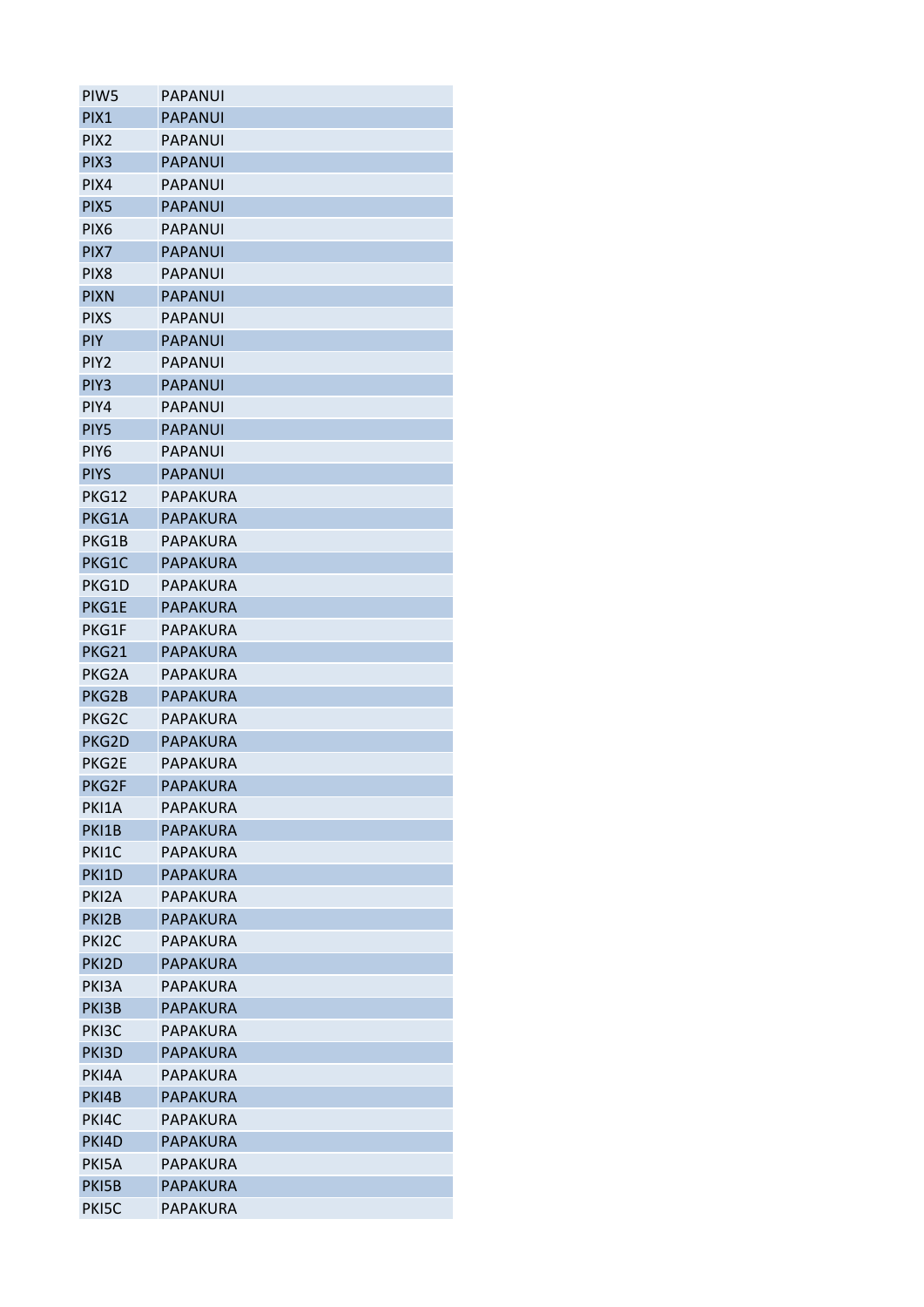| PKI5D        | PAPAKURA        |
|--------------|-----------------|
| PKJ1A        | PAPAKURA        |
| PKJ1B        | <b>PAPAKURA</b> |
| PKJ1C        | PAPAKURA        |
| PKJ1D        | <b>PAPAKURA</b> |
| PKJ1E        | PAPAKURA        |
| PKJ1F        | <b>PAPAKURA</b> |
| PKJ1G        | <b>PAPAKURA</b> |
| PKJ1H        | <b>PAPAKURA</b> |
| PKJ2A        | PAPAKURA        |
| PKJ2B        | <b>PAPAKURA</b> |
| PKJ2C        | PAPAKURA        |
| PKJ2D        | <b>PAPAKURA</b> |
| PKJ2E        | PAPAKURA        |
| PKJ2F        | <b>PAPAKURA</b> |
| PKJ2G        | PAPAKURA        |
| PKJ2H        | <b>PAPAKURA</b> |
| PKJ3A        | PAPAKURA        |
| PKJ3B        | <b>PAPAKURA</b> |
| PKJ3C        | PAPAKURA        |
| PKJ3D        | <b>PAPAKURA</b> |
| PKJ3E        | PAPAKURA        |
| PKJ3F        | <b>PAPAKURA</b> |
| PKJ3G        | PAPAKURA        |
| PKJ3H        | <b>PAPAKURA</b> |
| PKJ4A        | PAPAKURA        |
| PKJ4B        | <b>PAPAKURA</b> |
| PKJ4C        | PAPAKURA        |
| PKJ4D        | <b>PAPAKURA</b> |
| PKJ4E        | PAPAKURA        |
| PKJ4F        | PAPAKURA        |
| PKJ4G        | <b>PAPAKURA</b> |
| PKJ4H        | <b>PAPAKURA</b> |
| PKJ5A        | PAPAKURA        |
| PKJ5B        | PAPAKURA        |
| PKJ5C        | PAPAKURA        |
| PKJ5D        | <b>PAPAKURA</b> |
| PKJ5E        | PAPAKURA        |
| PKJ5F        | <b>PAPAKURA</b> |
| PKJ5G        | PAPAKURA        |
| PKJ5H        | <b>PAPAKURA</b> |
| <b>PKLOB</b> | PAPAKURA        |
|              |                 |
| <b>PKLOC</b> | <b>PAPAKURA</b> |
| <b>PKLOD</b> | PAPAKURA        |
| <b>PKLOE</b> | <b>PAPAKURA</b> |
| PKL9P        | PAPAKURA        |
| PKL9Q        | <b>PAPAKURA</b> |
| <b>PKM31</b> | PAPAKURA        |
| PKN01        | <b>PAPAKURA</b> |
| PKO3A        | PAPAKURA        |
| PKO3B        | <b>PAPAKURA</b> |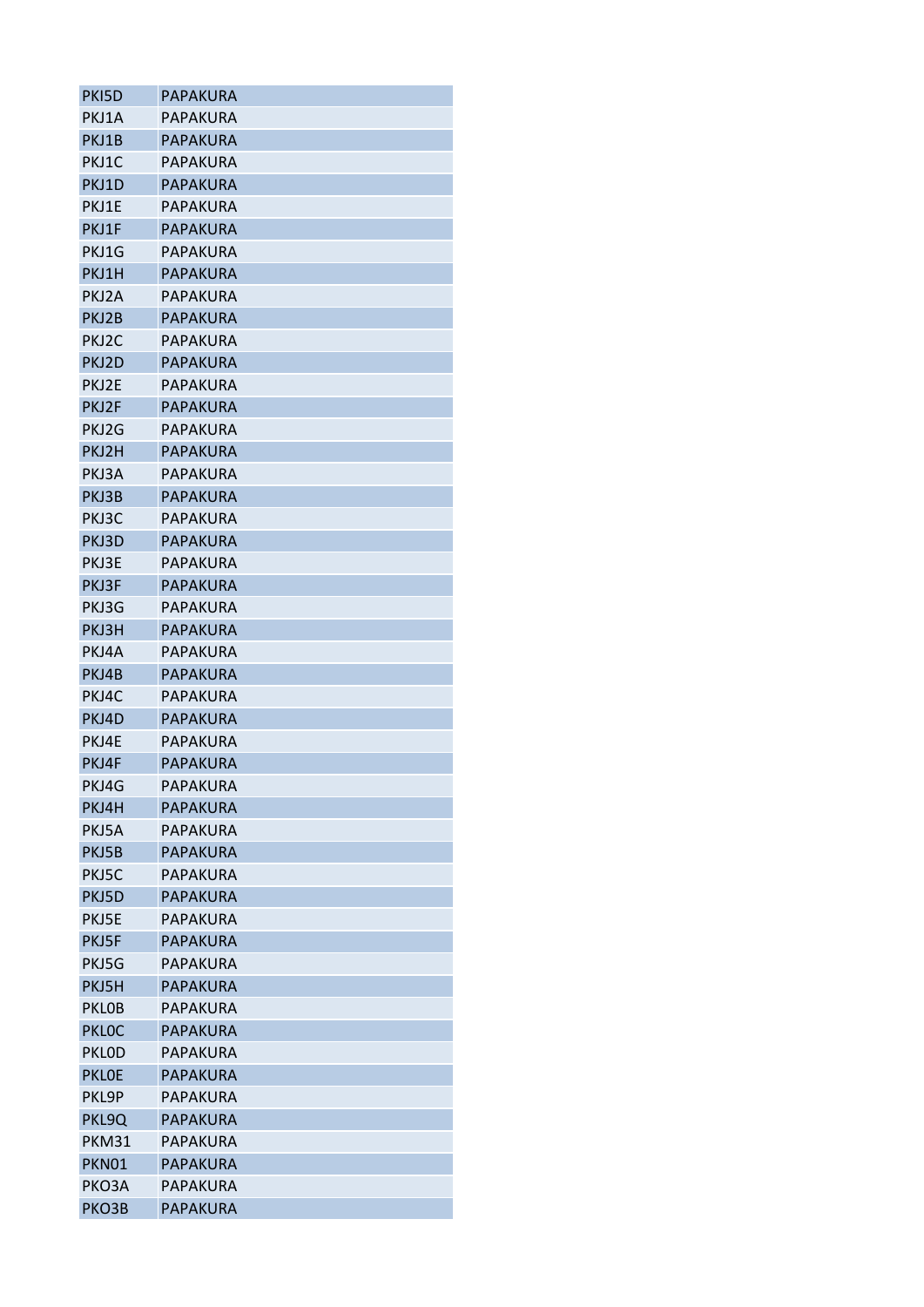| PKO4A              | PAPAKURA        |
|--------------------|-----------------|
| PKO4B              | <b>PAPAKURA</b> |
| PKO <sub>4</sub> C | PAPAKURA        |
| PKO4D              | <b>PAPAKURA</b> |
| PKO4E              | PAPAKURA        |
| PKO5A              | <b>PAPAKURA</b> |
| PKP11              | PAPAKURA        |
| PKP12              | <b>PAPAKURA</b> |
| PKP1A              | PAPAKURA        |
| PKP1B              | <b>PAPAKURA</b> |
| PKP1C              | PAPAKURA        |
| PKP1D              | PAPAKURA        |
| PKP1E              | PAPAKURA        |
| PKP1F              | <b>PAPAKURA</b> |
| PKP1G              | PAPAKURA        |
| PKP1H              | <b>PAPAKURA</b> |
| PKP21              | PAPAKURA        |
| PKP22              | <b>PAPAKURA</b> |
| PKP <sub>2</sub> A | PAPAKURA        |
| PKP2B              | <b>PAPAKURA</b> |
| PKP <sub>2</sub> C | PAPAKURA        |
| PKP2D              | <b>PAPAKURA</b> |
| PKP2E              | PAPAKURA        |
| PKP2F              | <b>PAPAKURA</b> |
| PKP <sub>2G</sub>  | PAPAKURA        |
| PKP2H              | <b>PAPAKURA</b> |
| PKP31              | PAPAKURA        |
| <b>PKP32</b>       | PAPAKURA        |
| PKP3A              | PAPAKURA        |
| PKP3B              | <b>PAPAKURA</b> |
| PKP3C              | PAPAKURA        |
| PKP3D              | <b>PAPAKURA</b> |
| <b>PKP3E</b>       | PAPAKURA        |
| PKP3F              | <b>PAPAKURA</b> |
| PKP3G              | PAPAKURA        |
| PKP3H              | PAPAKURA        |
| PKP41              | PAPAKURA        |
| <b>PKP42</b>       | <b>PAPAKURA</b> |
| PKP4A              | <b>PAPAKURA</b> |
| PKP4B              | PAPAKURA        |
| PKP4C              | PAPAKURA        |
| PKP4D              | <b>PAPAKURA</b> |
| PKP4E              | PAPAKURA        |
| PKP4F              | <b>PAPAKURA</b> |
| PKP4G              | PAPAKURA        |
| PKP4H              | PAPAKURA        |
| <b>PKP51</b>       | PAPAKURA        |
| <b>PKP52</b>       | <b>PAPAKURA</b> |
| PKP5A              | PAPAKURA        |
| PKP5B              | <b>PAPAKURA</b> |
| PKP5C              | PAPAKURA        |
|                    |                 |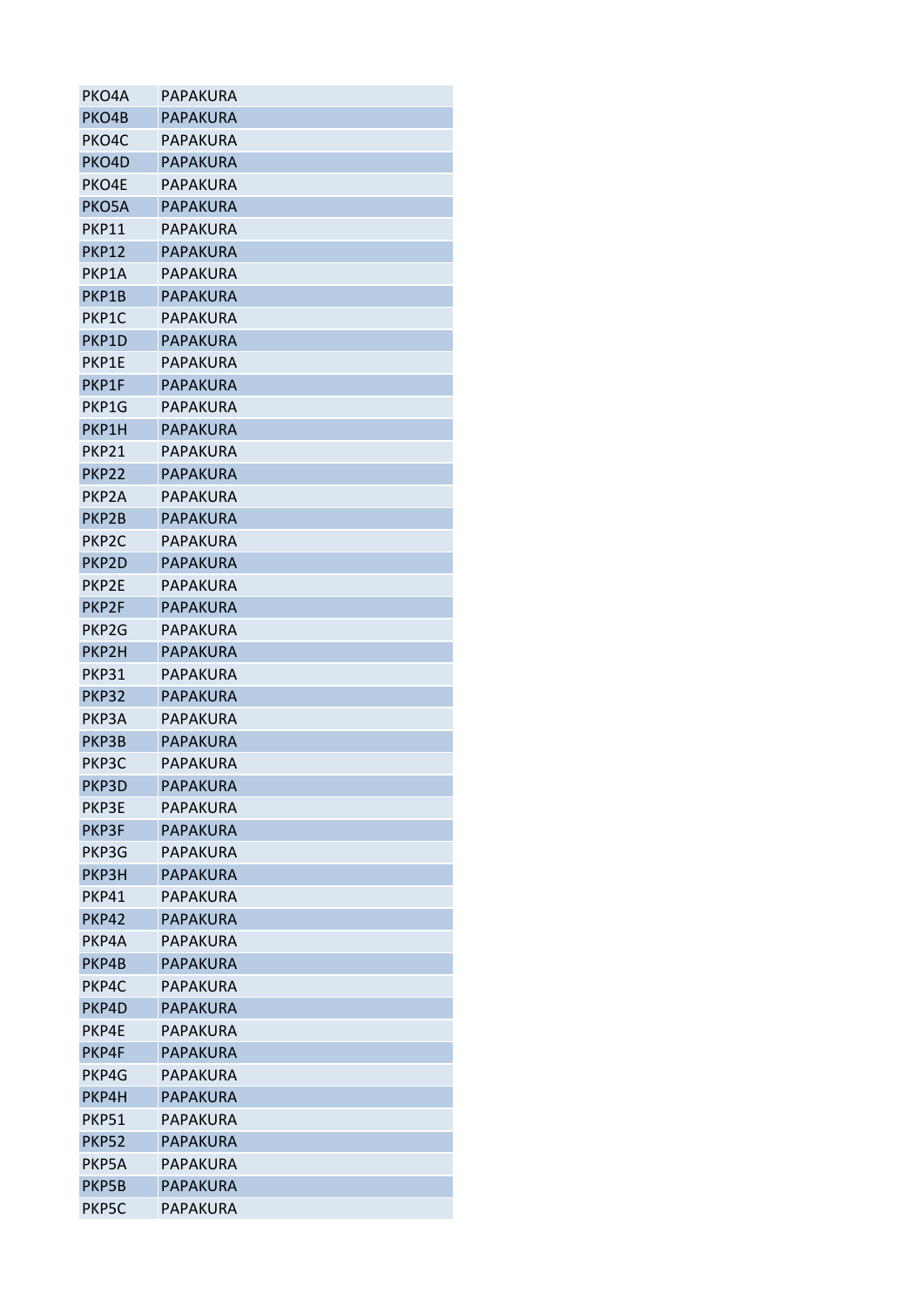| PKP5D             | PAPAKURA                    |
|-------------------|-----------------------------|
| PKP5E             | PAPAKURA                    |
| <b>PKP5F</b>      | PAPAKURA                    |
| PKP5G             | PAPAKURA                    |
| PKP5H             | PAPAKURA                    |
| PKS11             | PAPAKURA                    |
| <b>PKS12</b>      | PAPAKURA                    |
| PKS21             | PAPAKURA                    |
| PKS22             | PAPAKURA                    |
| PKS31             | PAPAKURA                    |
| PKS32             | PAPAKURA                    |
| PKS41             | PAPAKURA                    |
| <b>PKS42</b>      | PAPAKURA                    |
| PKS51             | PAPAKURA                    |
| <b>PKS52</b>      | PAPAKURA                    |
| <b>PKX61</b>      | PAPAKURA                    |
| PKX6A             | PAPAKURA                    |
| <b>PKX6B</b>      | PAPAKURA                    |
| PKX6C             | PAPAKURA                    |
| PKX6D             | PAPAKURA                    |
| PKX6E             | PAPAKURA                    |
| PKX7A             | PAPAKURA                    |
| PKX7B             | PAPAKURA                    |
| PKX7C             | PAPAKURA                    |
| PKX7D             | PAPAKURA                    |
| PKX7E             | <b>PAPAKURA</b>             |
| PLO <sub>1</sub>  | NORTH SHORE POLICING CENTRE |
| PLO10             | <b>CHRISTCHURCH</b>         |
| PLO <sub>2</sub>  | <b>HENDERSON</b>            |
| PLO <sub>3</sub>  | <b>AUCKLAND CENTRAL</b>     |
| PLO4              | AUCKLAND CENTRAL            |
| PLO9              | <b>WELLINGTON DHQ</b>       |
| <b>PLR</b>        | <b>PALMERSTON</b>           |
| PLR1              | <b>PALMERSTON</b>           |
| PLR <sub>2</sub>  | <b>PALMERSTON</b>           |
| PMA               | <b>PALMERSTON NTH CENT</b>  |
| PMA <sub>2</sub>  | <b>PALMERSTON NTH CENT</b>  |
| PMB1              | PALMERSTON NTH CENT         |
| <b>PMB12</b>      | <b>PALMERSTON NTH CENT</b>  |
| <b>PMB13</b>      | <b>PALMERSTON NTH CENT</b>  |
| PMB14             | <b>PALMERSTON NTH CENT</b>  |
| <b>PMB15</b>      | <b>PALMERSTON NTH CENT</b>  |
| PMB <sub>2</sub>  | <b>PALMERSTON NTH CENT</b>  |
| <b>PMB20</b>      | PALMERSTON NTH CENT         |
| <b>PMB21</b>      | <b>PALMERSTON NTH CENT</b>  |
| PMB <sub>22</sub> | PALMERSTON NTH CENT         |
| <b>PMB23</b>      | <b>PALMERSTON NTH CENT</b>  |
| PMB <sub>24</sub> | PALMERSTON NTH CENT         |
| <b>PMB25</b>      | <b>PALMERSTON NTH CENT</b>  |
| PMB3              | <b>PALMERSTON NTH CENT</b>  |
|                   | PALMERSTON NTH CENT         |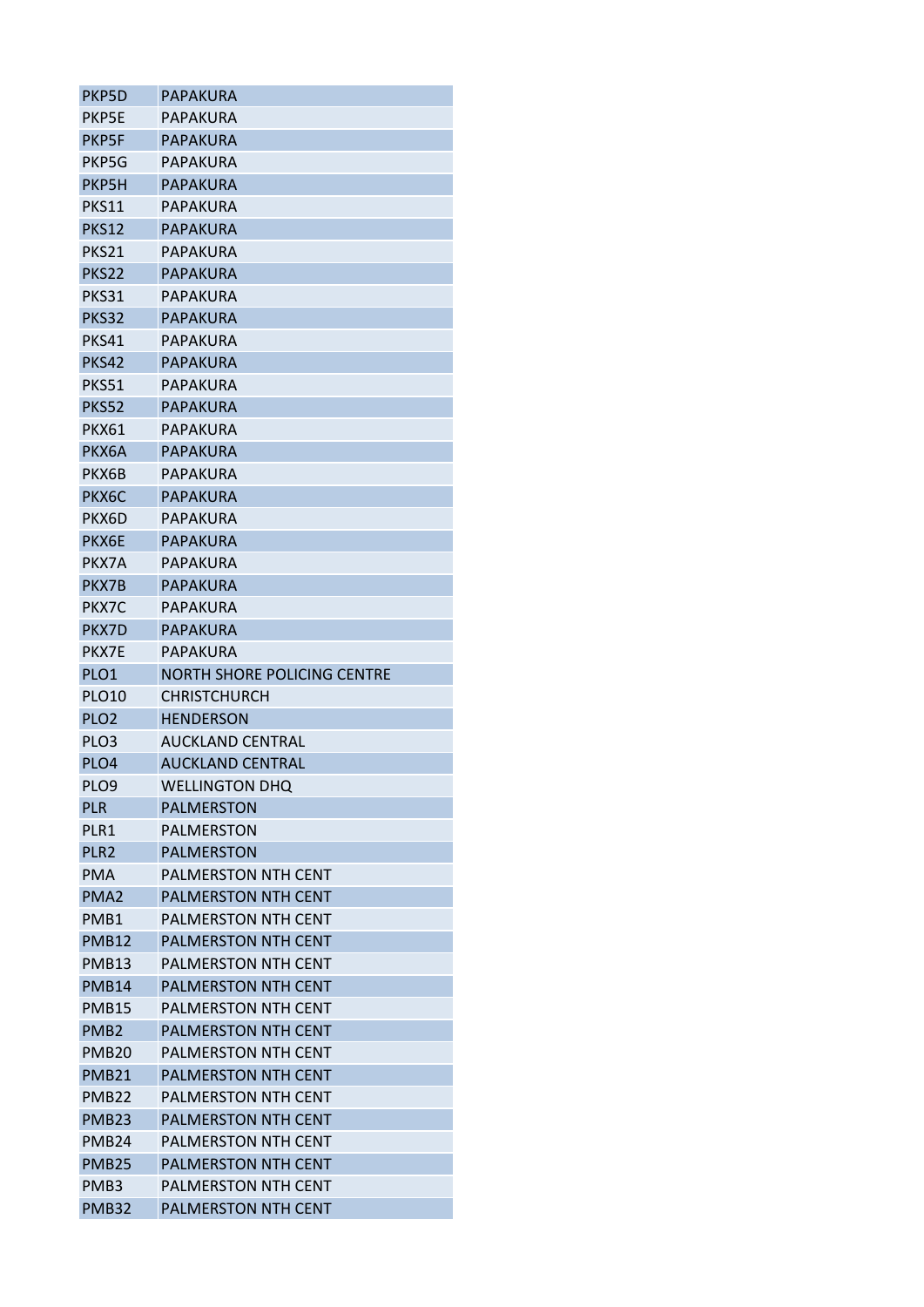| PMB33             | <b>PALMERSTON NTH CENT</b> |
|-------------------|----------------------------|
| PMB <sub>34</sub> | <b>PALMERSTON NTH CENT</b> |
| PMB35             | <b>PALMERSTON NTH CENT</b> |
| PMB4              | <b>PALMERSTON NTH CENT</b> |
| PMB42             | PALMERSTON NTH CENT        |
| <b>PMB43</b>      | <b>PALMERSTON NTH CENT</b> |
| PMB44             | PALMERSTON NTH CENT        |
| <b>PMB45</b>      | <b>PALMERSTON NTH CENT</b> |
| PMB5              | PALMERSTON NTH CENT        |
| <b>PMB52</b>      | PALMERSTON NTH CENT        |
| <b>PMB53</b>      | <b>PALMERSTON NTH CENT</b> |
| <b>PMB54</b>      | PALMERSTON NTH CENT        |
| PMB55             | <b>PALMERSTON NTH CENT</b> |
| PMB <sub>6</sub>  | <b>PALMERSTON NTH CENT</b> |
| PMB7              | <b>PALMERSTON NTH CENT</b> |
| PMB <sub>8</sub>  | <b>PALMERSTON NTH CENT</b> |
| PMB <sub>9</sub>  | PALMERSTON NTH CENT        |
| PMC1              | PALMERSTON NTH CENT        |
| <b>PMC10</b>      | <b>PALMERSTON NTH CENT</b> |
| <b>PMC11</b>      | <b>PALMERSTON NTH CENT</b> |
| PMC12             | PALMERSTON NTH CENT        |
| <b>PMC13</b>      | PALMERSTON NTH CENT        |
| PMC14             | PALMERSTON NTH CENT        |
| <b>PMC15</b>      | <b>PALMERSTON NTH CENT</b> |
| <b>PMC16</b>      | PALMERSTON NTH CENT        |
| <b>PMC17</b>      | <b>PALMERSTON NTH CENT</b> |
| PMC <sub>18</sub> | <b>PALMERSTON NTH CENT</b> |
| <b>PMC19</b>      | PALMERSTON NTH CENT        |
| PMC <sub>2</sub>  | <b>PALMERSTON NTH CENT</b> |
| PMC <sub>20</sub> | <b>PALMERSTON NTH CENT</b> |
| PMC <sub>3</sub>  | <b>PALMERSTON NTH CENT</b> |
| PMC4              | <b>PALMERSTON NTH CENT</b> |
| PMC5              | PALMERSTON NTH CENT        |
| PMC6              | <b>PALMERSTON NTH CENT</b> |
| PMC7              | <b>PALMERSTON NTH CENT</b> |
| PMC8              | <b>PALMERSTON NTH CENT</b> |
| PMC <sub>9</sub>  | <b>PALMERSTON NTH CENT</b> |
| PMCP1             | <b>PALMERSTON NTH CENT</b> |
| PMCP <sub>2</sub> | <b>PALMERSTON NTH CENT</b> |
| PME1              | <b>PALMERSTON NTH CENT</b> |
| <b>PME10</b>      | <b>PALMERSTON NTH CENT</b> |
| <b>PME11</b>      | <b>PALMERSTON NTH CENT</b> |
| <b>PME12</b>      | <b>PALMERSTON NTH CENT</b> |
| <b>PME13</b>      | <b>PALMERSTON NTH CENT</b> |
| <b>PME14</b>      | <b>PALMERSTON NTH CENT</b> |
| <b>PME15</b>      | PALMERSTON NTH CENT        |
| <b>PME16</b>      | <b>PALMERSTON NTH CENT</b> |
| <b>PME17</b>      | <b>PALMERSTON NTH CENT</b> |
| <b>PME18</b>      | PALMERSTON NTH CENT        |
| <b>PME19</b>      | <b>PALMERSTON NTH CENT</b> |
| PME <sub>2</sub>  | <b>PALMERSTON NTH CENT</b> |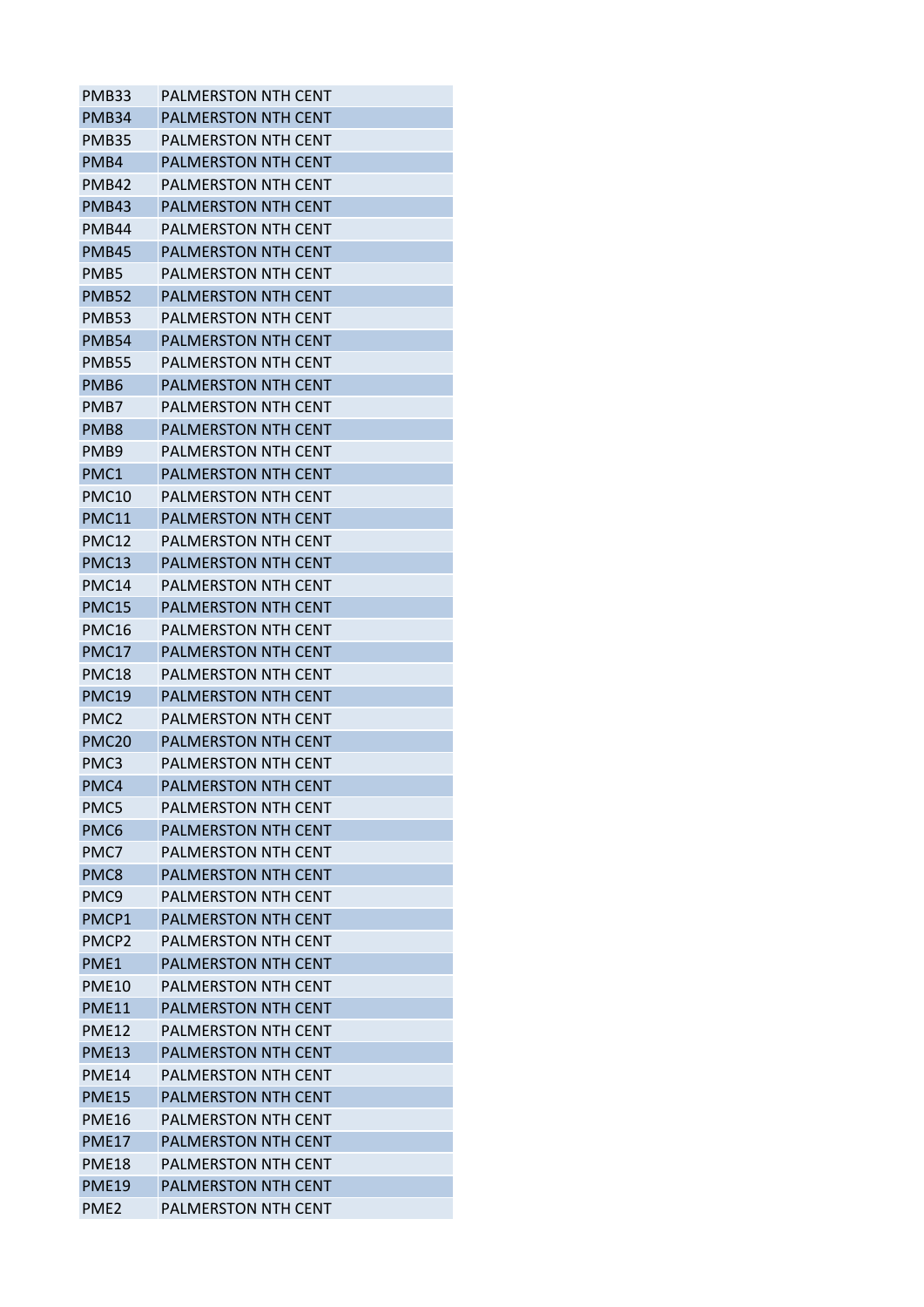| <b>PME20</b>     | <b>PALMERSTON NTH CENT</b> |
|------------------|----------------------------|
| PME3             | <b>PALMERSTON NTH CENT</b> |
| PME4             | <b>PALMERSTON NTH CENT</b> |
| PME5             | <b>PALMERSTON NTH CENT</b> |
| PME <sub>6</sub> | <b>PALMERSTON NTH CENT</b> |
| PME7             | <b>PALMERSTON NTH CENT</b> |
| PME <sub>8</sub> | <b>PALMERSTON NTH CENT</b> |
| PMF9             | PALMERSTON NTH CENT        |
| PMF1             | <b>PALMERSTON NTH CENT</b> |
| PMF <sub>2</sub> | <b>PALMERSTON NTH CENT</b> |
| PMF3             | <b>PALMERSTON NTH CENT</b> |
| PMF4             | PALMERSTON NTH CENT        |
| PMF5             | <b>PALMERSTON NTH CENT</b> |
| PMG1             | <b>PALMERSTON NTH CENT</b> |
| <b>PMG10</b>     | <b>PALMERSTON NTH CENT</b> |
| <b>PMG11</b>     | <b>PALMERSTON NTH CENT</b> |
| <b>PMG12</b>     | <b>PALMERSTON NTH CENT</b> |
| PMG13            | <b>PALMERSTON NTH CENT</b> |
| <b>PMG14</b>     | <b>PALMERSTON NTH CENT</b> |
| <b>PMG15</b>     | PALMERSTON NTH CENT        |
| <b>PMG16</b>     | <b>PALMERSTON NTH CENT</b> |
| PMG <sub>2</sub> | <b>PALMERSTON NTH CENT</b> |
| PMG3             | <b>PALMERSTON NTH CENT</b> |
| PMG4             | <b>PALMERSTON NTH CENT</b> |
| PMG5             | <b>PALMERSTON NTH CENT</b> |
| PMG6             | <b>PALMERSTON NTH CENT</b> |
| PMG7             | <b>PALMERSTON NTH CENT</b> |
| PMG8             | PALMERSTON NTH CENT        |
| PMG9             | <b>PALMERSTON NTH CENT</b> |
| PM <sub>1</sub>  | <b>PALMERSTON NTH CENT</b> |
| <b>PMI11</b>     | PALMERSTON NTH CENT        |
| <b>PMI12</b>     | PALMERSTON NTH CENT        |
| <b>PMI13</b>     | <b>PALMERSTON NTH CENT</b> |
| <b>PMI14</b>     | PALMERSTON NTH CENT        |
| <b>PMI15</b>     | <b>PALMERSTON NTH CENT</b> |
| PMI <sub>2</sub> | <b>PALMERSTON NTH CENT</b> |
| <b>PMI21</b>     | <b>PALMERSTON NTH CENT</b> |
| <b>PMI22</b>     | PALMERSTON NTH CENT        |
| <b>PMI23</b>     | PALMERSTON NTH CENT        |
| <b>PMI24</b>     | <b>PALMERSTON NTH CENT</b> |
| <b>PMI25</b>     | <b>PALMERSTON NTH CENT</b> |
| PMI3             | <b>PALMERSTON NTH CENT</b> |
| <b>PMI31</b>     | <b>PALMERSTON NTH CENT</b> |
| <b>PMI32</b>     | <b>PALMERSTON NTH CENT</b> |
| <b>PMI33</b>     | <b>PALMERSTON NTH CENT</b> |
| <b>PMI34</b>     | PALMERSTON NTH CENT        |
| <b>PMI35</b>     | <b>PALMERSTON NTH CENT</b> |
| PMI4             | PALMERSTON NTH CENT        |
| <b>PMI41</b>     | PALMERSTON NTH CENT        |
| <b>PMI42</b>     | PALMERSTON NTH CENT        |
| <b>PMI43</b>     | PALMERSTON NTH CENT        |
|                  |                            |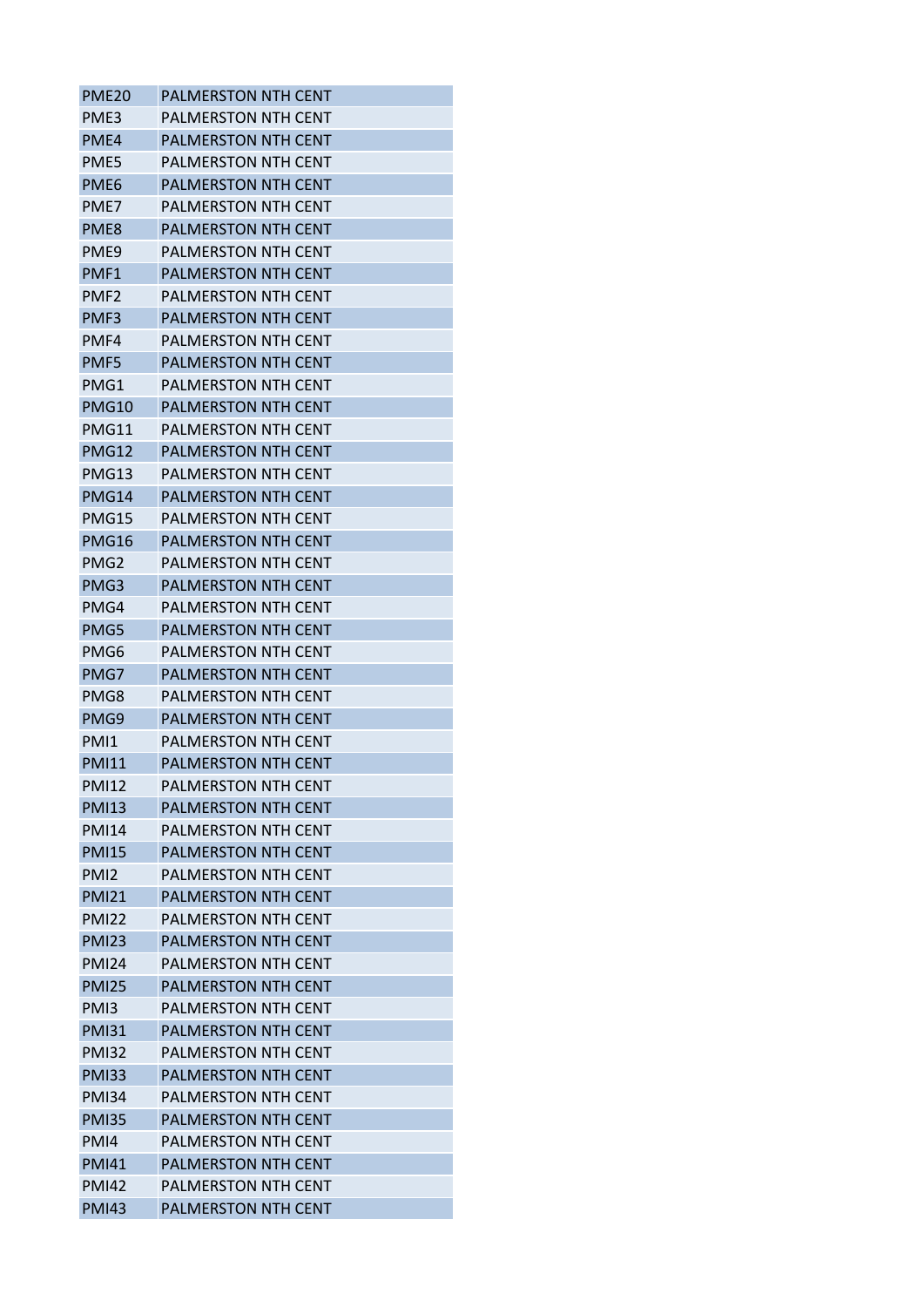| <b>PMI44</b>     | <b>PALMERSTON NTH CENT</b> |
|------------------|----------------------------|
| <b>PMI45</b>     | <b>PALMERSTON NTH CENT</b> |
| PM <sub>I5</sub> | <b>PALMERSTON NTH CENT</b> |
| <b>PMI51</b>     | <b>PALMERSTON NTH CENT</b> |
| <b>PMI52</b>     | PALMERSTON NTH CENT        |
| <b>PMI53</b>     | <b>PALMERSTON NTH CENT</b> |
| <b>PMI54</b>     | PALMERSTON NTH CENT        |
| <b>PMI55</b>     | <b>PALMERSTON NTH CENT</b> |
| PMI6             | <b>PALMERSTON NTH CENT</b> |
| <b>PMI61</b>     | <b>PALMERSTON NTH CENT</b> |
| <b>PMI62</b>     | <b>PALMERSTON NTH CENT</b> |
| <b>PMI63</b>     | PALMERSTON NTH CENT        |
| <b>PMI64</b>     | <b>PALMERSTON NTH CENT</b> |
| <b>PMI65</b>     | <b>PALMERSTON NTH CENT</b> |
| PMI7             | <b>PALMERSTON NTH CENT</b> |
| <b>PMI71</b>     | <b>PALMERSTON NTH CENT</b> |
| <b>PMI72</b>     | PALMERSTON NTH CENT        |
| <b>PMI73</b>     | <b>PALMERSTON NTH CENT</b> |
| <b>PMI74</b>     | <b>PALMERSTON NTH CENT</b> |
| <b>PMI75</b>     | <b>PALMERSTON NTH CENT</b> |
| PM <sub>18</sub> | PALMERSTON NTH CENT        |
| <b>PMI81</b>     | PALMERSTON NTH CENT        |
| <b>PMI82</b>     | PALMERSTON NTH CENT        |
| <b>PMI83</b>     | <b>PALMERSTON NTH CENT</b> |
| <b>PMI84</b>     | <b>PALMERSTON NTH CENT</b> |
| <b>PMI85</b>     | <b>PALMERSTON NTH CENT</b> |
| PM <sub>19</sub> | <b>PALMERSTON NTH CENT</b> |
| <b>PMI91</b>     | PALMERSTON NTH CENT        |
| <b>PMI92</b>     | <b>PALMERSTON NTH CENT</b> |
| <b>PMI93</b>     | <b>PALMERSTON NTH CENT</b> |
| <b>PMI94</b>     | <b>PALMERSTON NTH CENT</b> |
| <b>PMI95</b>     | PALMERSTON NTH CENT        |
| PMK1             | PALMERSTON NTH CENT        |
| PMK <sub>2</sub> | <b>PALMERSTON NTH CENT</b> |
| PMK3             | <b>PALMERSTON NTH CENT</b> |
| PMK4             | <b>PALMERSTON NTH CENT</b> |
| PMK5             | <b>PALMERSTON NTH CENT</b> |
| PMK <sub>6</sub> | <b>PALMERSTON NTH CENT</b> |
| PMK7             | PALMERSTON NTH CENT        |
| PMN1             | <b>PALMERSTON NTH CENT</b> |
| PMN <sub>2</sub> | <b>PALMERSTON NTH CENT</b> |
| PMN <sub>3</sub> | <b>PALMERSTON NTH CENT</b> |
| PMN4             | <b>PALMERSTON NTH CENT</b> |
| PMN5             | <b>PALMERSTON NTH CENT</b> |
| PMN <sub>6</sub> | <b>PALMERSTON NTH CENT</b> |
| PMN7             | PALMERSTON NTH CENT        |
| PMN <sub>8</sub> | <b>PALMERSTON NTH CENT</b> |
| PMN <sub>9</sub> | <b>PALMERSTON NTH CENT</b> |
| PMO1             | PALMERSTON NTH CENT        |
| PMO <sub>2</sub> | <b>PALMERSTON NTH CENT</b> |
| PMO <sub>3</sub> | <b>PALMERSTON NTH CENT</b> |
|                  |                            |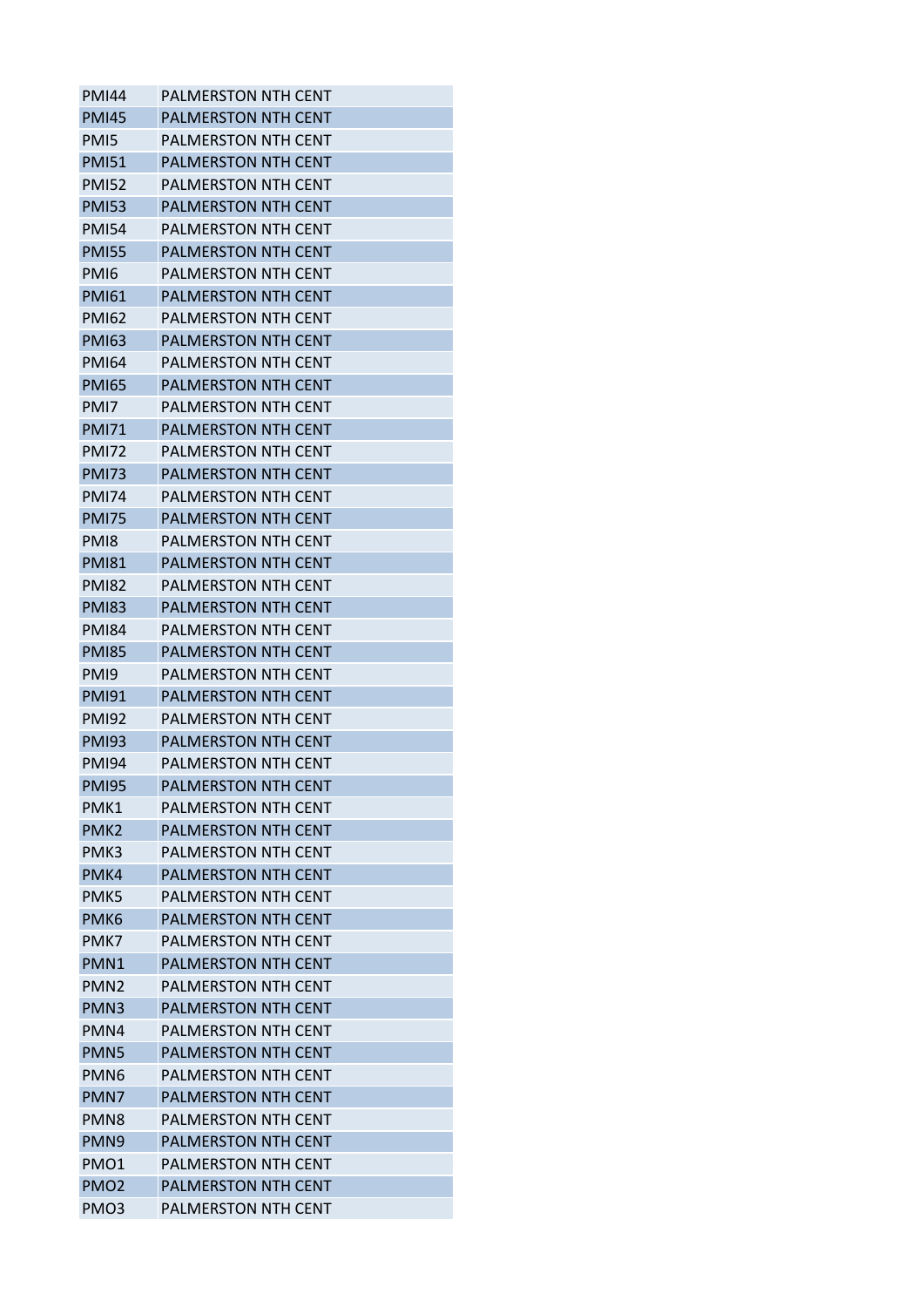| PMO <sub>4</sub>  | <b>PALMERSTON NTH CENT</b> |
|-------------------|----------------------------|
| PMO <sub>5</sub>  | <b>PALMERSTON NTH CENT</b> |
| PMO <sub>6</sub>  | <b>PALMERSTON NTH CENT</b> |
| PMO7              | PALMERSTON NTH CENT        |
| PMO <sub>8</sub>  | <b>PALMERSTON NTH CENT</b> |
| PMO <sub>9</sub>  | PALMERSTON NTH CENT        |
| <b>PMP</b>        | <b>PALMERSTON NTH CENT</b> |
| PMP1              | PALMERSTON NTH CENT        |
| PMP <sub>2</sub>  | <b>PALMERSTON NTH CENT</b> |
| PMP3              | <b>PALMERSTON NTH CENT</b> |
| PMP4              | <b>PALMERSTON NTH CENT</b> |
| PMP5              | <b>PALMERSTON NTH CENT</b> |
| PMP <sub>6</sub>  | <b>PALMERSTON NTH CENT</b> |
| PMP7              | <b>PALMERSTON NTH CENT</b> |
| PMP8              | <b>PALMERSTON NTH CENT</b> |
| PMP <sub>9</sub>  | <b>PALMERSTON NTH CENT</b> |
| <b>PMPB</b>       | <b>PALMERSTON NTH CENT</b> |
| <b>PMPS</b>       | <b>PALMERSTON NTH CENT</b> |
| PMQ1              | PALMERSTON NTH CENT        |
| <b>PMQ10</b>      | <b>PALMERSTON NTH CENT</b> |
| <b>PMQ11</b>      | PALMERSTON NTH CENT        |
| PMQ12             | <b>PALMERSTON NTH CENT</b> |
| <b>PMQ13</b>      | <b>PALMERSTON NTH CENT</b> |
| PMQ14             | PALMERSTON NTH CENT        |
| <b>PMQ15</b>      | <b>PALMERSTON NTH CENT</b> |
| PMQ16             | PALMERSTON NTH CENT        |
| <b>PMQ17</b>      | <b>PALMERSTON NTH CENT</b> |
| PMQ18             | PALMERSTON NTH CENT        |
| <b>PMQ19</b>      | PALMERSTON NTH CENT        |
| PMQ <sub>2</sub>  | <b>PALMERSTON NTH CENT</b> |
| <b>PMQ20</b>      | PALMERSTON NTH CENT        |
| <b>PMQ21</b>      | PALMERSTON NTH CENT        |
| <b>PMQ22</b>      | <b>PALMERSTON NTH CENT</b> |
| <b>PMQ23</b>      | PALMERSTON NTH CENT        |
| <b>PMQ24</b>      | <b>PALMERSTON NTH CENT</b> |
| PMQ <sub>25</sub> | <b>PALMERSTON NTH CENT</b> |
| PMQ26             | <b>PALMERSTON NTH CENT</b> |
| <b>PMQ27</b>      | PALMERSTON NTH CENT        |
| <b>PMQ28</b>      | PALMERSTON NTH CENT        |
| <b>PMQ29</b>      | PALMERSTON NTH CENT        |
| PMQ3              | <b>PALMERSTON NTH CENT</b> |
| <b>PMQ30</b>      | PALMERSTON NTH CENT        |
| <b>PMQ31</b>      | <b>PALMERSTON NTH CENT</b> |
| <b>PMQ32</b>      | PALMERSTON NTH CENT        |
| <b>PMQ33</b>      | <b>PALMERSTON NTH CENT</b> |
| PMQ34             | <b>PALMERSTON NTH CENT</b> |
| <b>PMQ35</b>      | PALMERSTON NTH CENT        |
| PMQ36             | PALMERSTON NTH CENT        |
| PMQ37             | PALMERSTON NTH CENT        |
| PMQ38             | PALMERSTON NTH CENT        |
| <b>PMQ39</b>      | PALMERSTON NTH CENT        |
|                   |                            |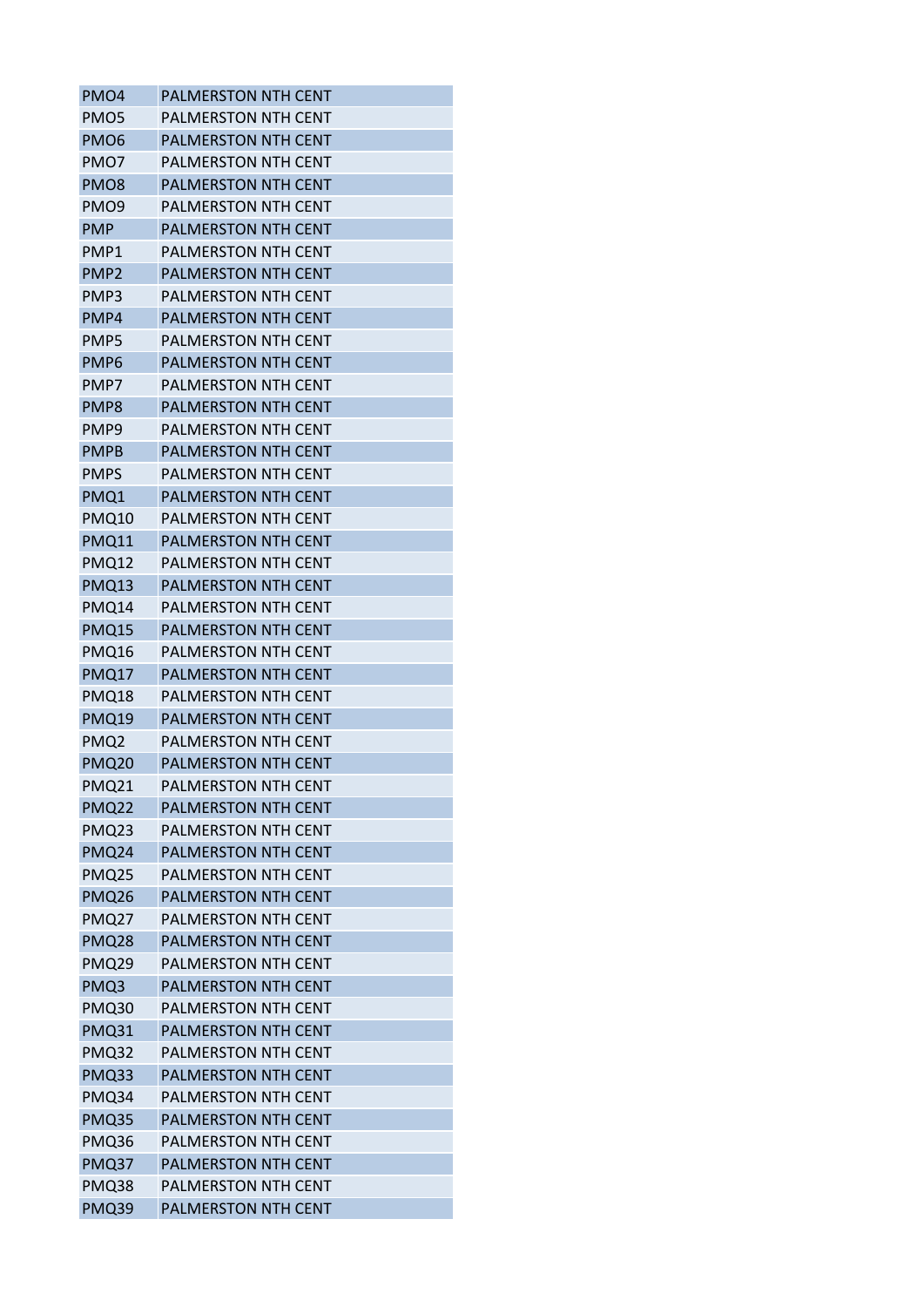| PMQ4              | <b>PALMERSTON NTH CENT</b> |
|-------------------|----------------------------|
| PMQ42             | <b>PALMERSTON NTH CENT</b> |
| PMQ43             | PALMERSTON NTH CENT        |
| PMQ44             | <b>PALMERSTON NTH CENT</b> |
| <b>PMQ45</b>      | <b>PALMERSTON NTH CENT</b> |
| PMQ46             | <b>PALMERSTON NTH CENT</b> |
| PMQ47             | <b>PALMERSTON NTH CENT</b> |
| <b>PMQ48</b>      | <b>PALMERSTON NTH CENT</b> |
| PMQ49             | PALMERSTON NTH CENT        |
| PMQ5              | <b>PALMERSTON NTH CENT</b> |
| <b>PMQ52</b>      | <b>PALMERSTON NTH CENT</b> |
| <b>PMQ53</b>      | <b>PALMERSTON NTH CENT</b> |
| PMQ54             | PALMERSTON NTH CENT        |
| <b>PMQ55</b>      | <b>PALMERSTON NTH CENT</b> |
| PMQ6              | PALMERSTON NTH CENT        |
| PMQ7              | <b>PALMERSTON NTH CENT</b> |
| PMQ8              | <b>PALMERSTON NTH CENT</b> |
| PMQ9              | <b>PALMERSTON NTH CENT</b> |
| PMR1              | PALMERSTON NTH CENT        |
| PMR <sub>2</sub>  | <b>PALMERSTON NTH CENT</b> |
| PMS1              | PALMERSTON NTH CENT        |
| <b>PMS10</b>      | <b>PALMERSTON NTH CENT</b> |
| <b>PMS11</b>      | <b>PALMERSTON NTH CENT</b> |
| <b>PMS12</b>      | PALMERSTON NTH CENT        |
| <b>PMS13</b>      | PALMERSTON NTH CENT        |
| <b>PMS14</b>      | <b>PALMERSTON NTH CENT</b> |
| <b>PMS15</b>      | <b>PALMERSTON NTH CENT</b> |
| <b>PMS16</b>      | <b>PALMERSTON NTH CENT</b> |
| <b>PMS17</b>      | <b>PALMERSTON NTH CENT</b> |
| PMS <sub>18</sub> | <b>PALMERSTON NTH CENT</b> |
| <b>PMS19</b>      | <b>PALMERSTON NTH CENT</b> |
| PMS <sub>2</sub>  | PALMERSTON NTH CENT        |
| PMS <sub>20</sub> | <b>PALMERSTON NTH CENT</b> |
| <b>PMS21</b>      | <b>PALMERSTON NTH CENT</b> |
| PMS <sub>22</sub> | <b>PALMERSTON NTH CENT</b> |
| PMS3              | <b>PALMERSTON NTH CENT</b> |
| PMS32             | <b>PALMERSTON NTH CENT</b> |
| PMS4              | <b>PALMERSTON NTH CENT</b> |
| <b>PMS42</b>      | <b>PALMERSTON NTH CENT</b> |
| PMS5              | <b>PALMERSTON NTH CENT</b> |
| PMS52             | <b>PALMERSTON NTH CENT</b> |
| PMS6              | PALMERSTON NTH CENT        |
| PMS7              | <b>PALMERSTON NTH CENT</b> |
| PMS8              | <b>PALMERSTON NTH CENT</b> |
| PMS9              | <b>PALMERSTON NTH CENT</b> |
| PMSAR1            | <b>PALMERSTON NTH CENT</b> |
| PMSAR10           | <b>PALMERSTON NTH CENT</b> |
| PMSAR2            | PALMERSTON NTH CENT        |
| PMSAR3            | PALMERSTON NTH CENT        |
| PMSAR4            | PALMERSTON NTH CENT        |
| PMSAR5            | <b>PALMERSTON NTH CENT</b> |
|                   |                            |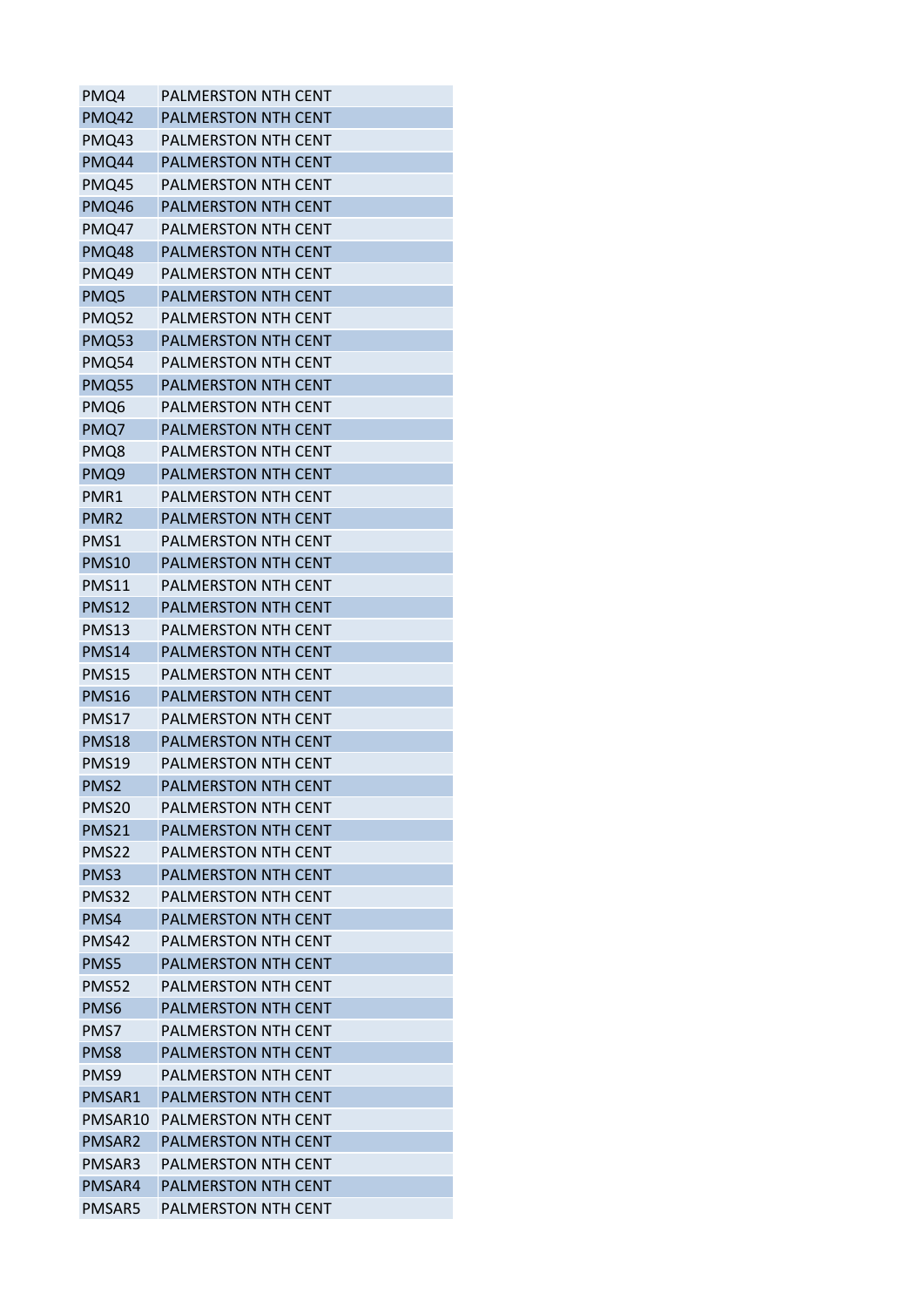| PMSAR6           | <b>PALMERSTON NTH CENT</b> |
|------------------|----------------------------|
| PMSAR7           | <b>PALMERSTON NTH CENT</b> |
| PMSAR8           | <b>PALMERSTON NTH CENT</b> |
| PMSAR9           | <b>PALMERSTON NTH CENT</b> |
| PMT <sub>1</sub> | <b>PALMERSTON NTH CENT</b> |
| PMT <sub>2</sub> | <b>PALMERSTON NTH CENT</b> |
| PMT3             | <b>PALMERSTON NTH CENT</b> |
| PMT4             | PALMERSTON NTH CENT        |
| PMT5             | PALMERSTON NTH CENT        |
| PMT6             | <b>PALMERSTON NTH CENT</b> |
| PMT7             | <b>PALMERSTON NTH CENT</b> |
| PMT8             | PALMERSTON NTH CENT        |
| PMT9             | <b>PALMERSTON NTH CENT</b> |
| PMU1             | <b>PALMERSTON NTH CENT</b> |
| PMU <sub>2</sub> | <b>PALMERSTON NTH CENT</b> |
| PMU3             | PALMERSTON NTH CENT        |
| PMU4             | <b>PALMERSTON NTH CENT</b> |
| PMU5             | <b>PALMERSTON NTH CENT</b> |
| PMU <sub>6</sub> | <b>PALMERSTON NTH CENT</b> |
| PMU7             | PALMERSTON NTH CENT        |
| PMU8             | <b>PALMERSTON NTH CENT</b> |
| PMU9             | <b>PALMERSTON NTH CENT</b> |
| PMV1             | <b>PALMERSTON NTH CENT</b> |
| PMV <sub>2</sub> | <b>PALMERSTON NTH CENT</b> |
| PMV <sub>3</sub> | <b>PALMERSTON NTH CENT</b> |
| PMV4             | <b>PALMERSTON NTH CENT</b> |
| PMV5             | <b>PALMERSTON NTH CENT</b> |
| PMV <sub>6</sub> | PALMERSTON NTH CENT        |
| PMV7             | <b>PALMERSTON NTH CENT</b> |
| PMV8             | <b>PALMERSTON NTH CENT</b> |
| PMV9             | <b>PALMERSTON NTH CENT</b> |
| PMW1             | PALMERSTON NTH CENT        |
| PMW <sub>2</sub> | <b>PALMERSTON NTH CENT</b> |
| PMW <sub>3</sub> | PALMERSTON NTH CENT        |
| PMW4             | <b>PALMERSTON NTH CENT</b> |
| PMW <sub>5</sub> | <b>PALMERSTON NTH CENT</b> |
| PMW <sub>6</sub> | PALMERSTON NTH CENT        |
| PMW7             | <b>PALMERSTON NTH CENT</b> |
| PMW <sub>8</sub> | <b>PALMERSTON NTH CENT</b> |
| PMW9             | <b>PALMERSTON NTH CENT</b> |
| <b>PMWN</b>      | <b>PALMERSTON NTH CENT</b> |
| PMX1             | PALMERSTON NTH CENT        |
| <b>PMX10</b>     | <b>PALMERSTON NTH CENT</b> |
| <b>PMX11</b>     | <b>PALMERSTON NTH CENT</b> |
| <b>PMX12</b>     | <b>PALMERSTON NTH CENT</b> |
| PMX13            | PALMERSTON NTH CENT        |
| <b>PMX14</b>     | <b>PALMERSTON NTH CENT</b> |
| <b>PMX15</b>     | PALMERSTON NTH CENT        |
| <b>PMX16</b>     | PALMERSTON NTH CENT        |
| <b>PMX17</b>     | PALMERSTON NTH CENT        |
| <b>PMX18</b>     | <b>PALMERSTON NTH CENT</b> |
|                  |                            |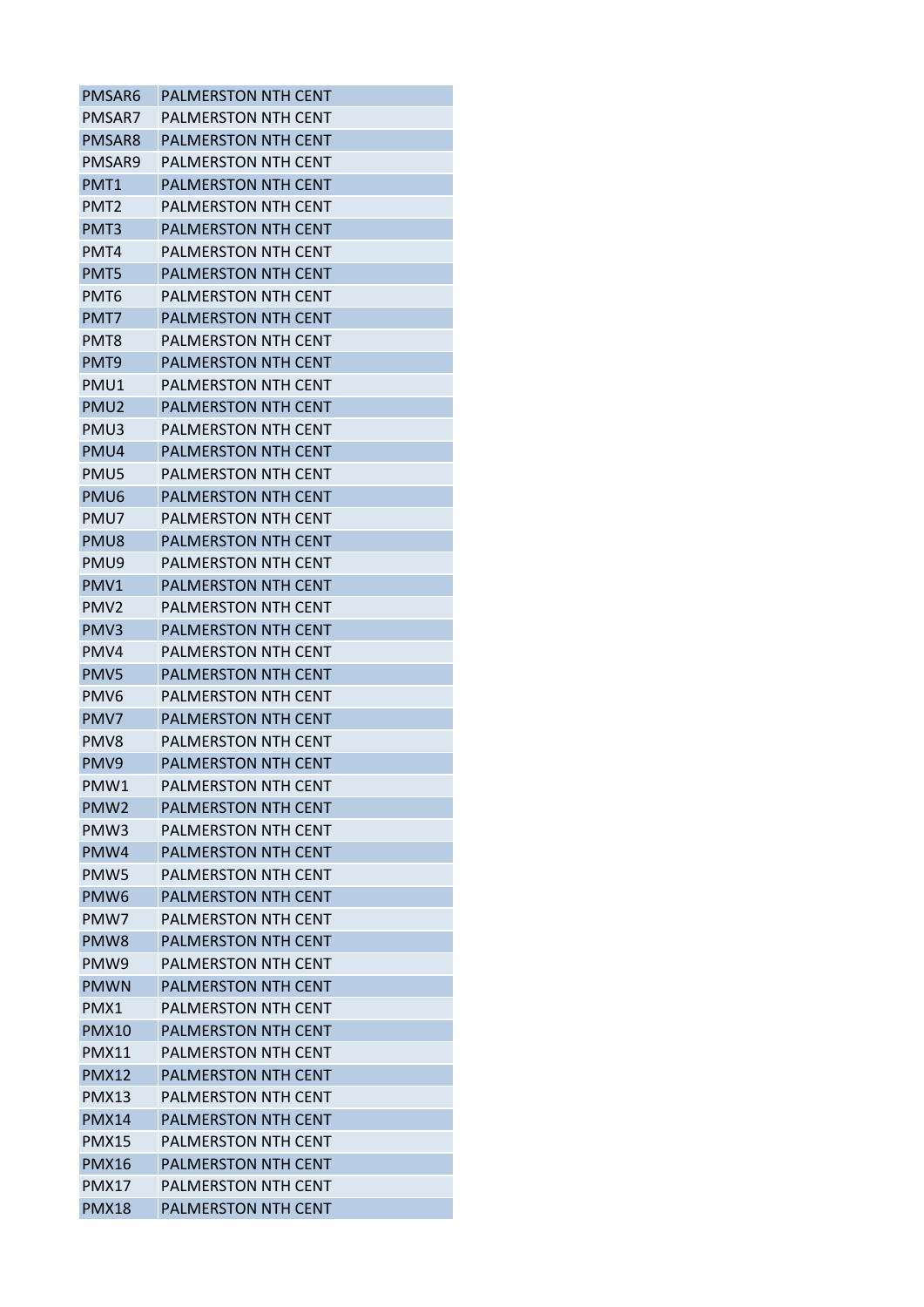| PMX <sub>2</sub><br><b>PALMERSTON NTH CENT</b><br>PMX <sub>20</sub><br>PALMERSTON NTH CENT<br><b>PMX21</b><br><b>PALMERSTON NTH CENT</b><br>PMX22<br>PALMERSTON NTH CENT<br><b>PMX23</b><br><b>PALMERSTON NTH CENT</b><br>PMX24<br>PALMERSTON NTH CENT<br><b>PMX25</b><br><b>PALMERSTON NTH CENT</b><br>PMX26<br><b>PALMERSTON NTH CENT</b><br>PMX27<br>PALMERSTON NTH CENT<br>PMX28<br><b>PALMERSTON NTH CENT</b><br>PMX <sub>29</sub><br>PALMERSTON NTH CENT<br><b>PALMERSTON NTH CENT</b><br>PMX3<br><b>PMX30</b><br><b>PALMERSTON NTH CENT</b><br>PMX31<br><b>PALMERSTON NTH CENT</b><br><b>PMX32</b><br><b>PALMERSTON NTH CENT</b><br><b>PMX33</b><br>PALMERSTON NTH CENT<br>PMX34<br><b>PALMERSTON NTH CENT</b><br>PMX35<br><b>PALMERSTON NTH CENT</b><br><b>PMX36</b><br><b>PALMERSTON NTH CENT</b><br>PMX37<br>PALMERSTON NTH CENT<br>PMX38<br>PALMERSTON NTH CENT<br>PMX39<br>PALMERSTON NTH CENT<br>PMX4<br><b>PALMERSTON NTH CENT</b><br>PMX40<br>PALMERSTON NTH CENT<br>PMX41<br><b>PALMERSTON NTH CENT</b><br><b>PALMERSTON NTH CENT</b><br>PMX42<br><b>PMX43</b><br>PALMERSTON NTH CENT<br><b>PMX44</b><br><b>PALMERSTON NTH CENT</b><br><b>PMX45</b><br><b>PALMERSTON NTH CENT</b><br>PMX46<br><b>PALMERSTON NTH CENT</b><br>PALMERSTON NTH CENT<br><b>PMX47</b> |  |
|---------------------------------------------------------------------------------------------------------------------------------------------------------------------------------------------------------------------------------------------------------------------------------------------------------------------------------------------------------------------------------------------------------------------------------------------------------------------------------------------------------------------------------------------------------------------------------------------------------------------------------------------------------------------------------------------------------------------------------------------------------------------------------------------------------------------------------------------------------------------------------------------------------------------------------------------------------------------------------------------------------------------------------------------------------------------------------------------------------------------------------------------------------------------------------------------------------------------------------------------------------------------------------|--|
|                                                                                                                                                                                                                                                                                                                                                                                                                                                                                                                                                                                                                                                                                                                                                                                                                                                                                                                                                                                                                                                                                                                                                                                                                                                                                 |  |
|                                                                                                                                                                                                                                                                                                                                                                                                                                                                                                                                                                                                                                                                                                                                                                                                                                                                                                                                                                                                                                                                                                                                                                                                                                                                                 |  |
|                                                                                                                                                                                                                                                                                                                                                                                                                                                                                                                                                                                                                                                                                                                                                                                                                                                                                                                                                                                                                                                                                                                                                                                                                                                                                 |  |
|                                                                                                                                                                                                                                                                                                                                                                                                                                                                                                                                                                                                                                                                                                                                                                                                                                                                                                                                                                                                                                                                                                                                                                                                                                                                                 |  |
|                                                                                                                                                                                                                                                                                                                                                                                                                                                                                                                                                                                                                                                                                                                                                                                                                                                                                                                                                                                                                                                                                                                                                                                                                                                                                 |  |
|                                                                                                                                                                                                                                                                                                                                                                                                                                                                                                                                                                                                                                                                                                                                                                                                                                                                                                                                                                                                                                                                                                                                                                                                                                                                                 |  |
|                                                                                                                                                                                                                                                                                                                                                                                                                                                                                                                                                                                                                                                                                                                                                                                                                                                                                                                                                                                                                                                                                                                                                                                                                                                                                 |  |
|                                                                                                                                                                                                                                                                                                                                                                                                                                                                                                                                                                                                                                                                                                                                                                                                                                                                                                                                                                                                                                                                                                                                                                                                                                                                                 |  |
|                                                                                                                                                                                                                                                                                                                                                                                                                                                                                                                                                                                                                                                                                                                                                                                                                                                                                                                                                                                                                                                                                                                                                                                                                                                                                 |  |
|                                                                                                                                                                                                                                                                                                                                                                                                                                                                                                                                                                                                                                                                                                                                                                                                                                                                                                                                                                                                                                                                                                                                                                                                                                                                                 |  |
|                                                                                                                                                                                                                                                                                                                                                                                                                                                                                                                                                                                                                                                                                                                                                                                                                                                                                                                                                                                                                                                                                                                                                                                                                                                                                 |  |
|                                                                                                                                                                                                                                                                                                                                                                                                                                                                                                                                                                                                                                                                                                                                                                                                                                                                                                                                                                                                                                                                                                                                                                                                                                                                                 |  |
|                                                                                                                                                                                                                                                                                                                                                                                                                                                                                                                                                                                                                                                                                                                                                                                                                                                                                                                                                                                                                                                                                                                                                                                                                                                                                 |  |
|                                                                                                                                                                                                                                                                                                                                                                                                                                                                                                                                                                                                                                                                                                                                                                                                                                                                                                                                                                                                                                                                                                                                                                                                                                                                                 |  |
|                                                                                                                                                                                                                                                                                                                                                                                                                                                                                                                                                                                                                                                                                                                                                                                                                                                                                                                                                                                                                                                                                                                                                                                                                                                                                 |  |
|                                                                                                                                                                                                                                                                                                                                                                                                                                                                                                                                                                                                                                                                                                                                                                                                                                                                                                                                                                                                                                                                                                                                                                                                                                                                                 |  |
|                                                                                                                                                                                                                                                                                                                                                                                                                                                                                                                                                                                                                                                                                                                                                                                                                                                                                                                                                                                                                                                                                                                                                                                                                                                                                 |  |
|                                                                                                                                                                                                                                                                                                                                                                                                                                                                                                                                                                                                                                                                                                                                                                                                                                                                                                                                                                                                                                                                                                                                                                                                                                                                                 |  |
|                                                                                                                                                                                                                                                                                                                                                                                                                                                                                                                                                                                                                                                                                                                                                                                                                                                                                                                                                                                                                                                                                                                                                                                                                                                                                 |  |
|                                                                                                                                                                                                                                                                                                                                                                                                                                                                                                                                                                                                                                                                                                                                                                                                                                                                                                                                                                                                                                                                                                                                                                                                                                                                                 |  |
|                                                                                                                                                                                                                                                                                                                                                                                                                                                                                                                                                                                                                                                                                                                                                                                                                                                                                                                                                                                                                                                                                                                                                                                                                                                                                 |  |
|                                                                                                                                                                                                                                                                                                                                                                                                                                                                                                                                                                                                                                                                                                                                                                                                                                                                                                                                                                                                                                                                                                                                                                                                                                                                                 |  |
|                                                                                                                                                                                                                                                                                                                                                                                                                                                                                                                                                                                                                                                                                                                                                                                                                                                                                                                                                                                                                                                                                                                                                                                                                                                                                 |  |
|                                                                                                                                                                                                                                                                                                                                                                                                                                                                                                                                                                                                                                                                                                                                                                                                                                                                                                                                                                                                                                                                                                                                                                                                                                                                                 |  |
|                                                                                                                                                                                                                                                                                                                                                                                                                                                                                                                                                                                                                                                                                                                                                                                                                                                                                                                                                                                                                                                                                                                                                                                                                                                                                 |  |
|                                                                                                                                                                                                                                                                                                                                                                                                                                                                                                                                                                                                                                                                                                                                                                                                                                                                                                                                                                                                                                                                                                                                                                                                                                                                                 |  |
|                                                                                                                                                                                                                                                                                                                                                                                                                                                                                                                                                                                                                                                                                                                                                                                                                                                                                                                                                                                                                                                                                                                                                                                                                                                                                 |  |
|                                                                                                                                                                                                                                                                                                                                                                                                                                                                                                                                                                                                                                                                                                                                                                                                                                                                                                                                                                                                                                                                                                                                                                                                                                                                                 |  |
|                                                                                                                                                                                                                                                                                                                                                                                                                                                                                                                                                                                                                                                                                                                                                                                                                                                                                                                                                                                                                                                                                                                                                                                                                                                                                 |  |
|                                                                                                                                                                                                                                                                                                                                                                                                                                                                                                                                                                                                                                                                                                                                                                                                                                                                                                                                                                                                                                                                                                                                                                                                                                                                                 |  |
|                                                                                                                                                                                                                                                                                                                                                                                                                                                                                                                                                                                                                                                                                                                                                                                                                                                                                                                                                                                                                                                                                                                                                                                                                                                                                 |  |
| PALMERSTON NTH CENT<br>PMX48                                                                                                                                                                                                                                                                                                                                                                                                                                                                                                                                                                                                                                                                                                                                                                                                                                                                                                                                                                                                                                                                                                                                                                                                                                                    |  |
| <b>PMX49</b><br><b>PALMERSTON NTH CENT</b>                                                                                                                                                                                                                                                                                                                                                                                                                                                                                                                                                                                                                                                                                                                                                                                                                                                                                                                                                                                                                                                                                                                                                                                                                                      |  |
| PMX5<br><b>PALMERSTON NTH CENT</b>                                                                                                                                                                                                                                                                                                                                                                                                                                                                                                                                                                                                                                                                                                                                                                                                                                                                                                                                                                                                                                                                                                                                                                                                                                              |  |
| <b>PMX50</b><br><b>PALMERSTON NTH CENT</b>                                                                                                                                                                                                                                                                                                                                                                                                                                                                                                                                                                                                                                                                                                                                                                                                                                                                                                                                                                                                                                                                                                                                                                                                                                      |  |
| PMX6<br>PALMERSTON NTH CENT                                                                                                                                                                                                                                                                                                                                                                                                                                                                                                                                                                                                                                                                                                                                                                                                                                                                                                                                                                                                                                                                                                                                                                                                                                                     |  |
| <b>PALMERSTON NTH CENT</b><br>PMX7                                                                                                                                                                                                                                                                                                                                                                                                                                                                                                                                                                                                                                                                                                                                                                                                                                                                                                                                                                                                                                                                                                                                                                                                                                              |  |
| PMX8<br><b>PALMERSTON NTH CENT</b>                                                                                                                                                                                                                                                                                                                                                                                                                                                                                                                                                                                                                                                                                                                                                                                                                                                                                                                                                                                                                                                                                                                                                                                                                                              |  |
| PMX9<br><b>PALMERSTON NTH CENT</b>                                                                                                                                                                                                                                                                                                                                                                                                                                                                                                                                                                                                                                                                                                                                                                                                                                                                                                                                                                                                                                                                                                                                                                                                                                              |  |
| <b>PALMERSTON NTH CENT</b><br>PMY1                                                                                                                                                                                                                                                                                                                                                                                                                                                                                                                                                                                                                                                                                                                                                                                                                                                                                                                                                                                                                                                                                                                                                                                                                                              |  |
| PMY <sub>2</sub><br><b>PALMERSTON NTH CENT</b>                                                                                                                                                                                                                                                                                                                                                                                                                                                                                                                                                                                                                                                                                                                                                                                                                                                                                                                                                                                                                                                                                                                                                                                                                                  |  |
| PMY3<br><b>PALMERSTON NTH CENT</b>                                                                                                                                                                                                                                                                                                                                                                                                                                                                                                                                                                                                                                                                                                                                                                                                                                                                                                                                                                                                                                                                                                                                                                                                                                              |  |
| PMY4<br><b>PALMERSTON NTH CENT</b>                                                                                                                                                                                                                                                                                                                                                                                                                                                                                                                                                                                                                                                                                                                                                                                                                                                                                                                                                                                                                                                                                                                                                                                                                                              |  |
| PMY5<br><b>PALMERSTON NTH CENT</b>                                                                                                                                                                                                                                                                                                                                                                                                                                                                                                                                                                                                                                                                                                                                                                                                                                                                                                                                                                                                                                                                                                                                                                                                                                              |  |
| PMY <sub>6</sub><br>PALMERSTON NTH CENT                                                                                                                                                                                                                                                                                                                                                                                                                                                                                                                                                                                                                                                                                                                                                                                                                                                                                                                                                                                                                                                                                                                                                                                                                                         |  |
| PMY7<br><b>PALMERSTON NTH CENT</b>                                                                                                                                                                                                                                                                                                                                                                                                                                                                                                                                                                                                                                                                                                                                                                                                                                                                                                                                                                                                                                                                                                                                                                                                                                              |  |
| <b>PALMERSTON NTH CENT</b><br>PMY8                                                                                                                                                                                                                                                                                                                                                                                                                                                                                                                                                                                                                                                                                                                                                                                                                                                                                                                                                                                                                                                                                                                                                                                                                                              |  |
| PMY9<br><b>PALMERSTON NTH CENT</b>                                                                                                                                                                                                                                                                                                                                                                                                                                                                                                                                                                                                                                                                                                                                                                                                                                                                                                                                                                                                                                                                                                                                                                                                                                              |  |
| PMZ1<br><b>PALMERSTON NTH CENT</b>                                                                                                                                                                                                                                                                                                                                                                                                                                                                                                                                                                                                                                                                                                                                                                                                                                                                                                                                                                                                                                                                                                                                                                                                                                              |  |
| PMZ <sub>2</sub><br><b>PALMERSTON NTH CENT</b>                                                                                                                                                                                                                                                                                                                                                                                                                                                                                                                                                                                                                                                                                                                                                                                                                                                                                                                                                                                                                                                                                                                                                                                                                                  |  |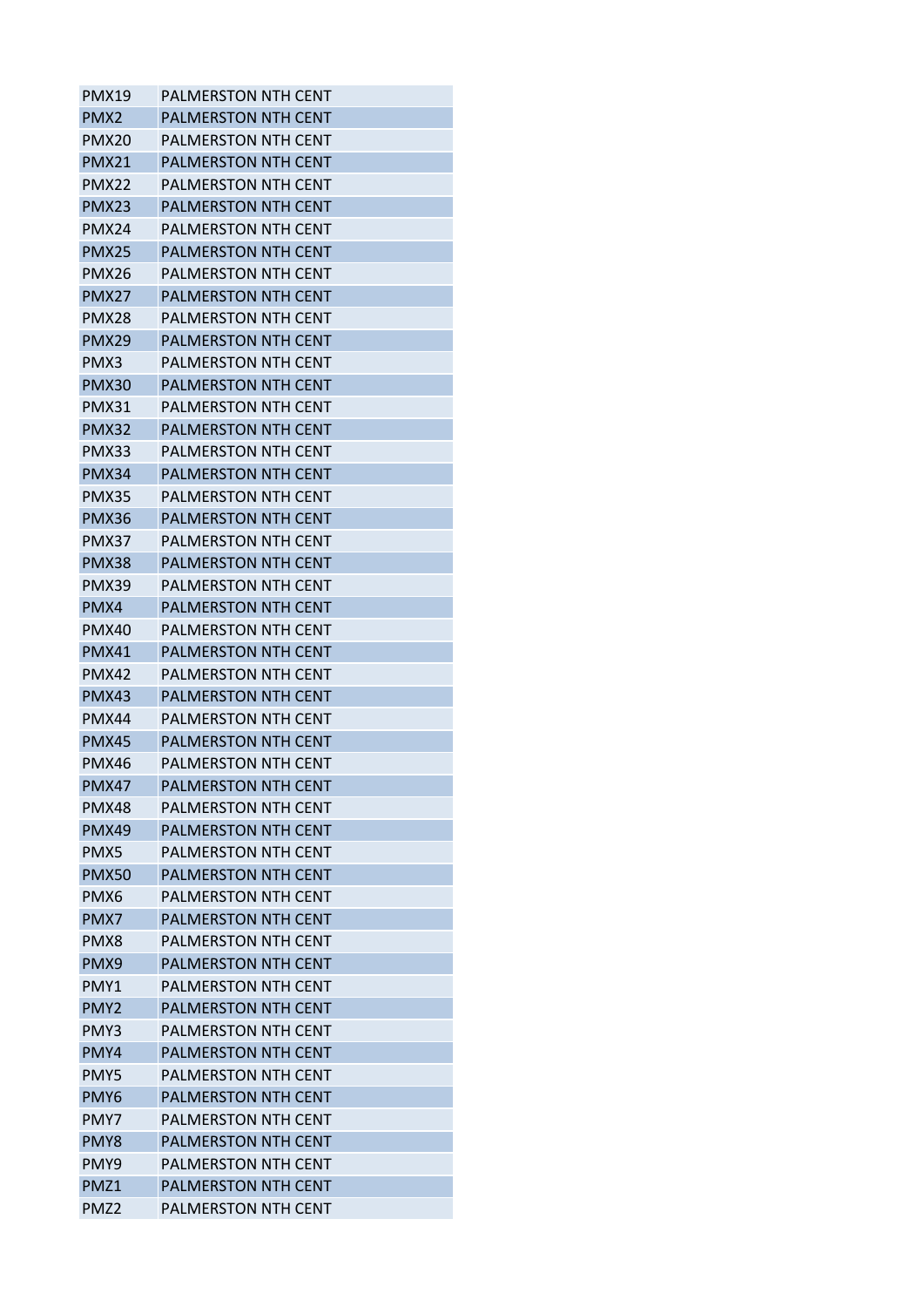| PMZ3              | <b>PALMERSTON NTH CENT</b> |
|-------------------|----------------------------|
| PMZ4              | <b>PALMERSTON NTH CENT</b> |
| PMZ5              | <b>PALMERSTON NTH CENT</b> |
| PMZ6              | <b>PALMERSTON NTH CENT</b> |
| PMZ7              | <b>PALMERSTON NTH CENT</b> |
| PMZ8              | PALMERSTON NTH CENT        |
| PMZ9              | <b>PALMERSTON NTH CENT</b> |
| <b>PNOA</b>       | <b>PALMERSTON NTH</b>      |
| <b>PNO</b>        | <b>CITY CENTRAL AREA</b>   |
| PO <sub>1</sub>   | <b>PORIRUA</b>             |
| PO <sub>2</sub>   | <b>PORIRUA</b>             |
| PO <sub>3</sub>   | <b>PORIRUA</b>             |
| PO <sub>4</sub>   | <b>PORIRUA</b>             |
| <b>POB</b>        | <b>PORIRUA</b>             |
| POB <sub>1</sub>  | <b>PORIRUA</b>             |
| <b>POB10</b>      | <b>PORIRUA</b>             |
| POB <sub>2</sub>  | <b>PORIRUA</b>             |
| POB <sub>3</sub>  | <b>PORIRUA</b>             |
| POB4              | <b>PORIRUA</b>             |
| POC               | <b>PORIRUA</b>             |
| POC1              | <b>PORIRUA</b>             |
| POC <sub>2</sub>  | <b>PORIRUA</b>             |
| POC <sub>3</sub>  | <b>PORIRUA</b>             |
| POC <sub>4</sub>  | <b>PORIRUA</b>             |
| POC5              | <b>PORIRUA</b>             |
| POC <sub>6</sub>  | <b>PORIRUA</b>             |
| POC7              | <b>PORIRUA</b>             |
| <b>POCN</b>       | PORIRUA                    |
| <b>POCP</b>       | PORIRUA CENTRAL            |
| POCP1             | PORIRUA CENTRAL            |
| POCP <sub>2</sub> | PORIRUA CENTRAL            |
| POCP3             | PORIRUA CENTRAL            |
| <b>POCS</b>       | <b>PORIRUA</b>             |
| POCS1             | <b>PORIRUA</b>             |
| POCS <sub>2</sub> | <b>PORIRUA</b>             |
| POE <sub>1</sub>  | PORIRUA CENTRAL            |
| POE <sub>2</sub>  | PORIRUA CENTRAL            |
| POE <sub>3</sub>  | PORIRUA CENTRAL            |
| POE4              | PORIRUA CENTRAL            |
| POE5              | PORIRUA CENTRAL            |
| <b>POG</b>        | <b>PORIRUA</b>             |
| POG1              | <b>PORIRUA</b>             |
| POG <sub>2</sub>  | <b>PORIRUA</b>             |
| POG <sub>3</sub>  | <b>PORIRUA</b>             |
| <b>POGS</b>       | <b>PORIRUA</b>             |
| PO <sub>1</sub>   | <b>PORIRUA</b>             |
| <b>POI11</b>      | <b>PORIRUA</b>             |
| <b>POI12</b>      | <b>PORIRUA</b>             |
| <b>POI13</b>      | <b>PORIRUA</b>             |
| POI <sub>2</sub>  | <b>PORIRUA</b>             |
| <b>POI21</b>      | <b>PORIRUA</b>             |
|                   |                            |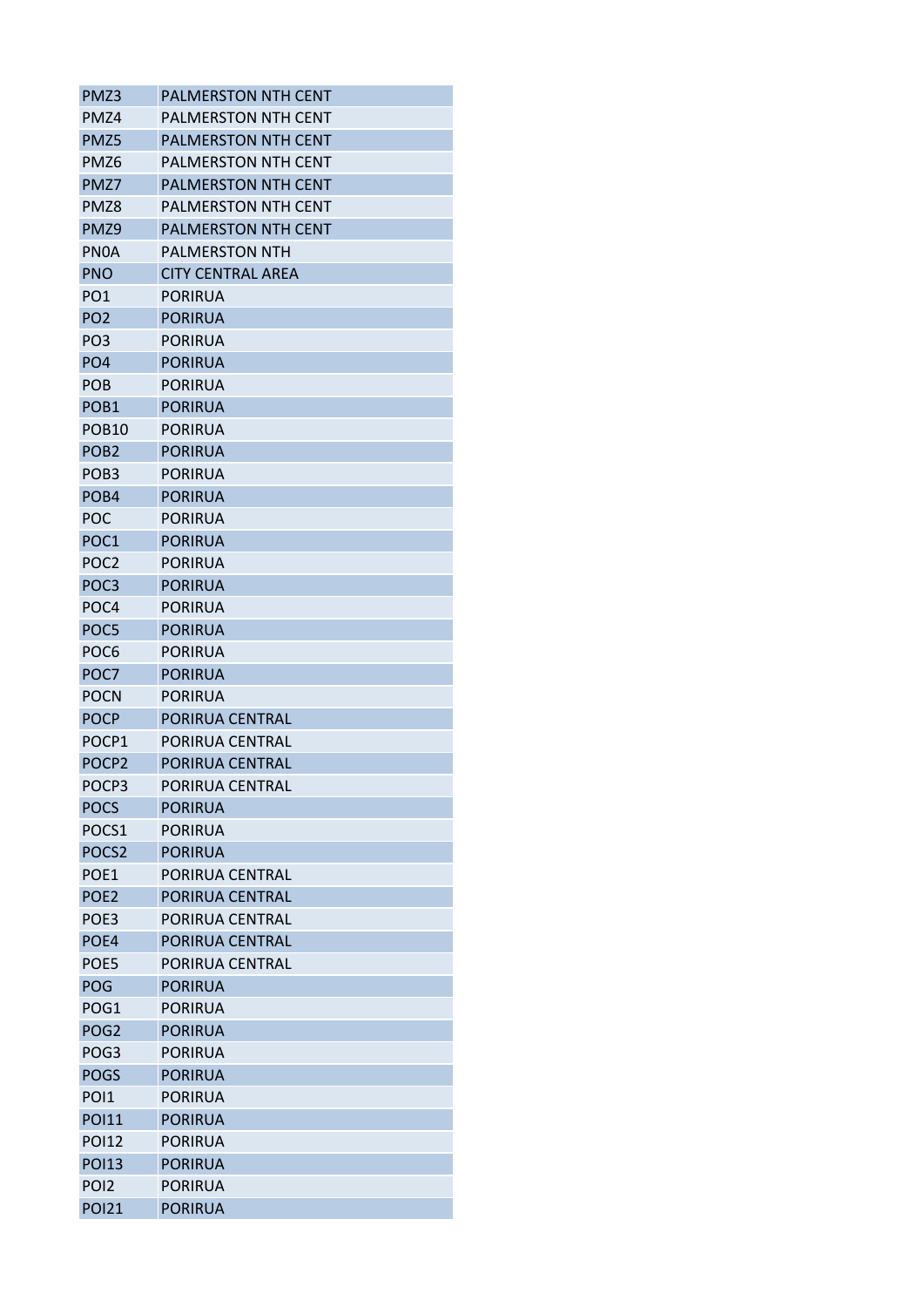| <b>POI22</b>      | <b>PORIRUA</b>  |
|-------------------|-----------------|
| <b>POI23</b>      | <b>PORIRUA</b>  |
| PO <sub>13</sub>  | PORIRUA         |
| <b>POI31</b>      | <b>PORIRUA</b>  |
| <b>POI32</b>      | <b>PORIRUA</b>  |
| <b>POI33</b>      | <b>PORIRUA</b>  |
| PO <sub>14</sub>  | <b>PORIRUA</b>  |
| <b>POI41</b>      | <b>PORIRUA</b>  |
| <b>POI42</b>      | <b>PORIRUA</b>  |
| <b>POI43</b>      | <b>PORIRUA</b>  |
| PO <sub>15</sub>  | <b>PORIRUA</b>  |
| <b>POI51</b>      | <b>PORIRUA</b>  |
| <b>POI52</b>      | <b>PORIRUA</b>  |
| <b>POI53</b>      | <b>PORIRUA</b>  |
| POJ1              | <b>PORIRUA</b>  |
| POJ <sub>2</sub>  | <b>PORIRUA</b>  |
| POJ3              | <b>PORIRUA</b>  |
| POJ4              | <b>PORIRUA</b>  |
| POJ5              | <b>PORIRUA</b>  |
| <b>POJS</b>       | <b>PORIRUA</b>  |
| <b>PON</b>        | <b>PORIRUA</b>  |
| POO7              | PORIRUA CENTRAL |
| POPG1             | <b>PORIRUA</b>  |
| POPG <sub>2</sub> | <b>PORIRUA</b>  |
|                   |                 |
| POPG3             | <b>PORIRUA</b>  |
| POPG4             | <b>PORIRUA</b>  |
| POPG5             | <b>PORIRUA</b>  |
| <b>POPGS</b>      | <b>PORIRUA</b>  |
| <b>POQ11</b>      | <b>PORIRUA</b>  |
| <b>POQ12</b>      | <b>PORIRUA</b>  |
| POQ13             | <b>PORIRUA</b>  |
| <b>POQ21</b>      | <b>PORIRUA</b>  |
| POQ22             | <b>PORIRUA</b>  |
| POQ23             | <b>PORIRUA</b>  |
| POQ31             | <b>PORIRUA</b>  |
| POQ32             | <b>PORIRUA</b>  |
| POQ33             | <b>PORIRUA</b>  |
| POQ41             | <b>PORIRUA</b>  |
| POQ42             | <b>PORIRUA</b>  |
| POQ43             | <b>PORIRUA</b>  |
| POQ51             | <b>PORIRUA</b>  |
| POQ52             | <b>PORIRUA</b>  |
| POQ53             | <b>PORIRUA</b>  |
| POS1              | <b>PORIRUA</b>  |
| POS <sub>2</sub>  | <b>PORIRUA</b>  |
| POS <sub>3</sub>  | <b>PORIRUA</b>  |
| POS4              | <b>PORIRUA</b>  |
| POS5              | <b>PORIRUA</b>  |
| POS6              | <b>PORIRUA</b>  |
| <b>POSJ</b>       | <b>PORIRUA</b>  |
| <b>POSX</b>       | <b>PORIRUA</b>  |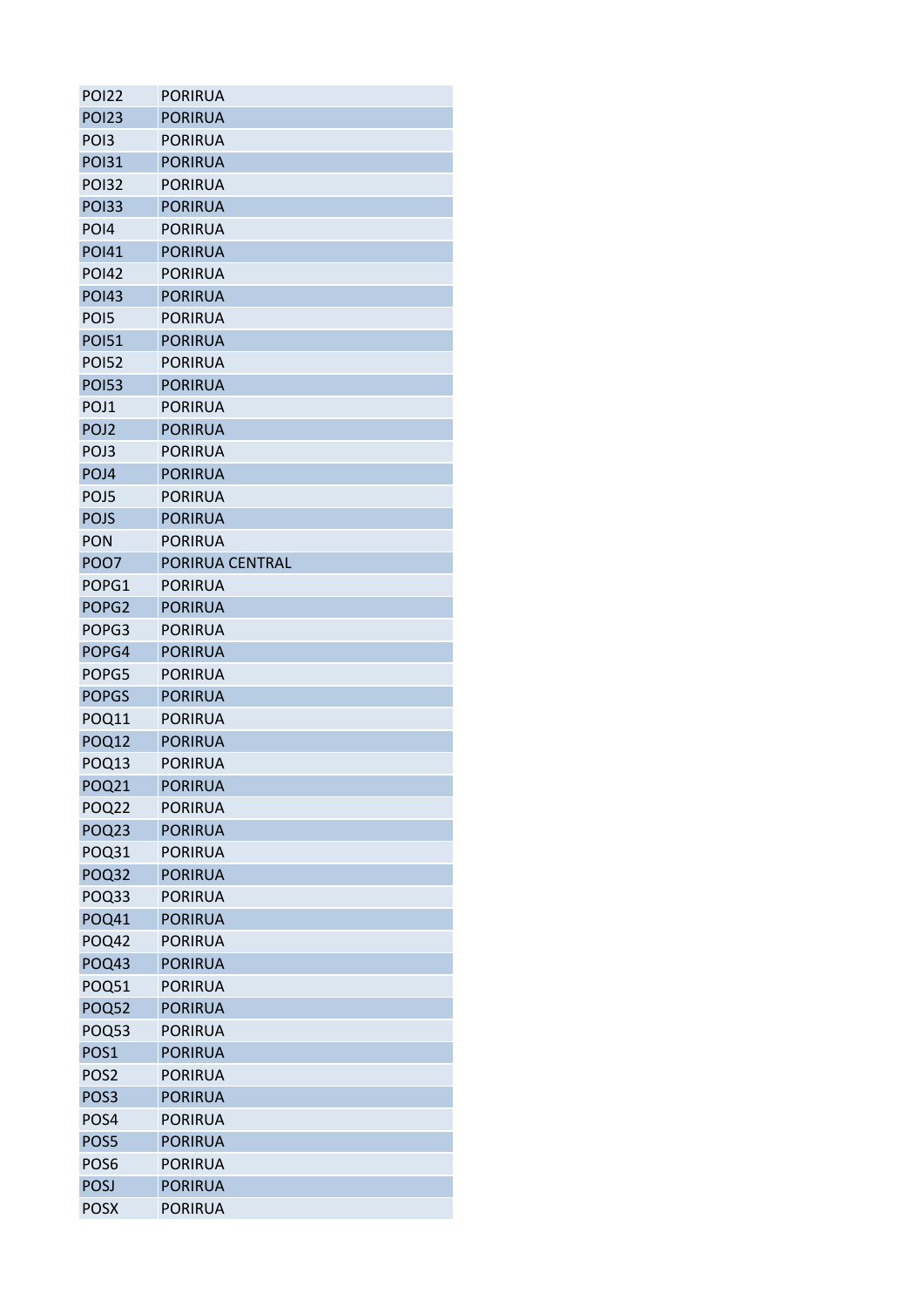| <b>POT11</b>      | <b>PORIRUA</b>       |
|-------------------|----------------------|
| <b>POT12</b>      | <b>PORIRUA</b>       |
| <b>POT13</b>      | <b>PORIRUA</b>       |
| <b>POT21</b>      | <b>PORIRUA</b>       |
| <b>POT22</b>      | <b>PORIRUA</b>       |
| POT <sub>23</sub> | <b>PORIRUA</b>       |
| POT31             | <b>PORIRUA</b>       |
| POT <sub>32</sub> | <b>PORIRUA</b>       |
| POT33             | <b>PORIRUA</b>       |
| <b>POT41</b>      | <b>PORIRUA</b>       |
| <b>POT42</b>      | <b>PORIRUA</b>       |
| POT <sub>43</sub> | <b>PORIRUA</b>       |
| <b>POT51</b>      | <b>PORIRUA</b>       |
| POT52             | <b>PORIRUA</b>       |
| <b>POT53</b>      | <b>PORIRUA</b>       |
| <b>POV11</b>      | <b>PORIRUA</b>       |
| <b>POV12</b>      | <b>PORIRUA</b>       |
| <b>POW</b>        | <b>PORIRUA</b>       |
| POW <sub>1</sub>  | <b>PORIRUA</b>       |
| POW <sub>2</sub>  | <b>PORIRUA</b>       |
| POX1              | <b>PORIRUA</b>       |
| POX <sub>2</sub>  | <b>PORIRUA</b>       |
| POX <sub>3</sub>  | <b>PORIRUA</b>       |
| POX4              | <b>PORIRUA</b>       |
| POX5              | <b>PORIRUA</b>       |
| <b>POXS</b>       | <b>PORIRUA</b>       |
| <b>POY</b>        | <b>PORIRUA</b>       |
| <b>PPCE</b>       | <b>PONSONBY</b>      |
| <b>PQR</b>        | <b>PORTOBELLO</b>    |
| PRI8A             | PUTARURU             |
| PRI8B             | <b>PUTARURU</b>      |
| PRJ8A             | PUTARURU             |
| PRJ8B             | PUTARURU             |
| PRJ8C             | PUTARURU             |
| PRJ8D             | <b>PUTARURU</b>      |
| PRJ8E             | PUTARURU             |
| <b>PRLOB</b>      | <b>PUTARURU</b>      |
| PRO4P             | PUTARURU             |
| <b>PRP81</b>      | <b>PUTARURU</b>      |
| PRP8A             | PUTARURU             |
| PRP8B             | PUTARURU             |
| PRP8C             | PUTARURU             |
| PRP8D             | PUTARURU             |
| PRP8E             | PUTARURU             |
| <b>PRS81</b>      | <b>PUTARURU</b>      |
| PSQ1              | <b>PORT CHALMERS</b> |
| PSQ <sub>2</sub>  | <b>PORT CHALMERS</b> |
| PSQ3              | PORT CHALMERS        |
| PSQ4              | <b>PORT CHALMERS</b> |
| <b>PSS</b>        | PORT CHALMERS        |
| <b>PTA</b>        | <b>PETONE</b>        |
|                   |                      |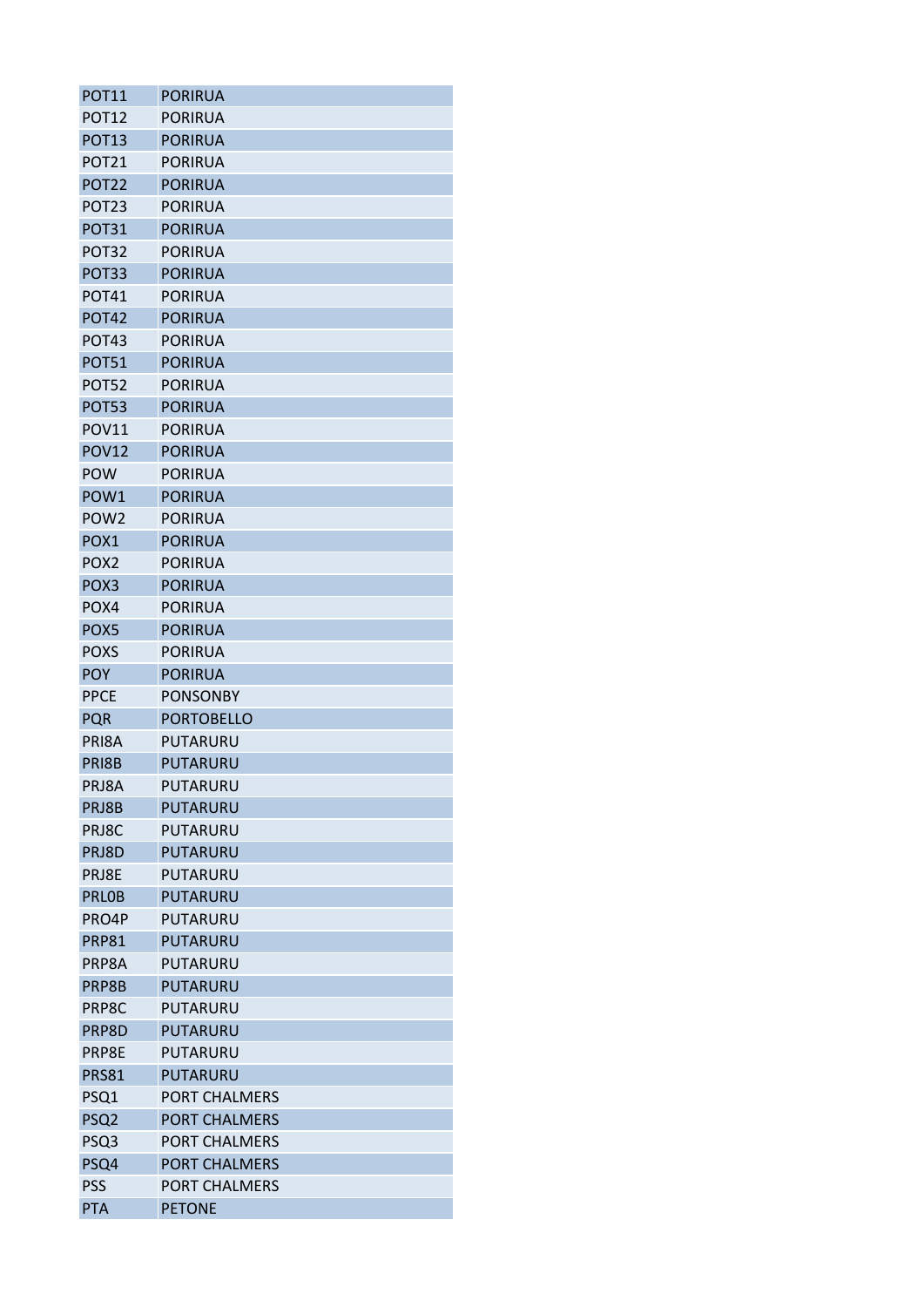| <b>PTB</b>       | <b>PETONE</b>                  |
|------------------|--------------------------------|
| <b>PTC</b>       | <b>PETONE</b>                  |
| PTC1             | <b>PETONE</b>                  |
| PTC <sub>2</sub> | <b>PETONE</b>                  |
| PTC3             | <b>PETONE</b>                  |
| <b>PTCP</b>      | <b>PETONE</b>                  |
| <b>PTCS</b>      | <b>PETONE</b>                  |
| PTE1             | <b>PETONE</b>                  |
| PTE <sub>2</sub> | <b>PETONE</b>                  |
| PTE3             | <b>PETONE</b>                  |
| PTG              | <b>PETONE</b>                  |
| PTG1             | <b>PETONE</b>                  |
| PTG <sub>2</sub> | <b>PETONE</b>                  |
| PTG3             | <b>PETONE</b>                  |
| PTI1             | <b>PETONE</b>                  |
| PTI <sub>2</sub> | <b>PETONE</b>                  |
| PTI3             | <b>PETONE</b>                  |
| PTI4             | <b>PETONE</b>                  |
| PTI5             | <b>PETONE</b>                  |
| PTJ              | <b>PETONE</b>                  |
| PTJ1             | <b>PETONE</b>                  |
| <b>PTJ10</b>     | <b>PETONE</b>                  |
| PTJ2             | <b>PETONE</b>                  |
| PTJ3             | <b>PETONE</b>                  |
| PTJ5             | <b>PETONE</b>                  |
|                  |                                |
|                  |                                |
| <b>PTO</b>       | <b>PETONE</b>                  |
| PTO1             | <b>LOWER HUTT</b>              |
| PTO <sub>2</sub> | <b>LOWER HUTT</b>              |
| PTQ1             | <b>PETONE</b>                  |
| PTQ <sub>2</sub> | <b>PETONE</b>                  |
| PTQ3             | <b>PETONE</b>                  |
| PTQ4             | <b>PETONE</b>                  |
| <b>PTS</b>       | <b>PETONE</b>                  |
| PTS1             | <b>PETONE</b>                  |
| PTT1             | <b>PETONE</b>                  |
| PTT <sub>2</sub> | <b>PETONE</b>                  |
| PTT3             | <b>PETONE</b>                  |
| PTT4             | <b>PETONE</b>                  |
| PTT5             | <b>PETONE</b>                  |
| PTT6             | <b>PETONE</b>                  |
| PTT7             | <b>PETONE</b>                  |
| PTT8             | <b>PETONE</b>                  |
| <b>PTTE</b>      | <b>PETONE</b>                  |
| <b>PTV</b>       | <b>PETONE</b>                  |
| <b>PTX</b>       | <b>PETONE</b>                  |
| <b>PTY</b>       | <b>PETONE</b>                  |
| PTY1             | <b>LOWER HUTT</b>              |
| PTY <sub>2</sub> | <b>PETONE</b>                  |
| PTY3             | <b>PETONE</b>                  |
| PTY4<br>PTY5     | <b>PETONE</b><br><b>PETONE</b> |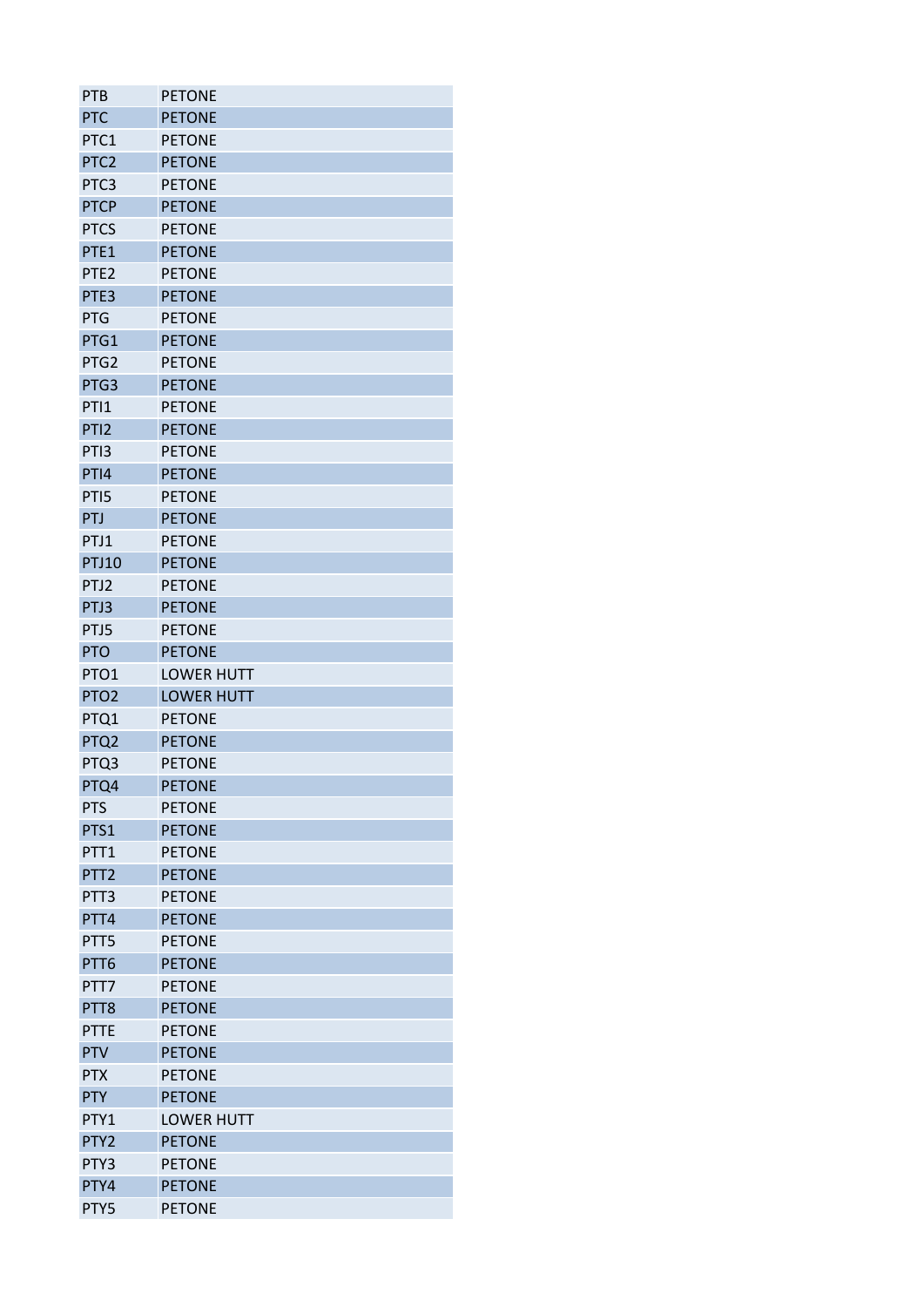| PTY6               | <b>PETONE</b>   |
|--------------------|-----------------|
| PTY7               | <b>PETONE</b>   |
| PTY8               | <b>PETONE</b>   |
| <b>PTYS</b>        | <b>PETONE</b>   |
| <b>PUG13</b>       | <b>PUKEKOHE</b> |
| PUG1A              | <b>PUKEKOHE</b> |
| PUG1B              | <b>PUKEKOHE</b> |
| PUG1C              | <b>PUKEKOHE</b> |
| PUG1D              | <b>PUKEKOHE</b> |
| PUG1E              | <b>PUKEKOHE</b> |
| PUG1F              | <b>PUKEKOHE</b> |
| PUI1A              | <b>PUKEKOHE</b> |
| PUI1B              | <b>PUKEKOHE</b> |
| PUI1C              | <b>PUKEKOHE</b> |
| PUI <sub>2</sub> A | <b>PUKEKOHE</b> |
| PUI2B              | <b>PUKEKOHE</b> |
| PUI <sub>2</sub> C | <b>PUKEKOHE</b> |
| PUI3A              | <b>PUKEKOHE</b> |
| PUI3B              | <b>PUKEKOHE</b> |
| PUI3C              | <b>PUKEKOHE</b> |
| PUI4A              | <b>PUKEKOHE</b> |
| PUI4B              | <b>PUKEKOHE</b> |
| PUI4C              | <b>PUKEKOHE</b> |
| PUI5A              | <b>PUKEKOHE</b> |
| PUI5B              | <b>PUKEKOHE</b> |
| PUI5C              | <b>PUKEKOHE</b> |
| PUJ1A              | <b>PUKEKOHE</b> |
| PUJ1B              | <b>PUKEKOHE</b> |
| PUJ1C              | <b>PUKEKOHE</b> |
| PUJ1D              | <b>PUKEKOHE</b> |
| PUJ1E              | <b>PUKEKOHE</b> |
| PUJ1F              | <b>PUKEKOHE</b> |
| PUJ2A              | <b>PUKEKOHE</b> |
| PUJ2B              | <b>PUKEKOHE</b> |
| PUJ2C              | <b>PUKEKOHE</b> |
| PUJ2D              | <b>PUKEKOHE</b> |
| PUJ2E              | <b>PUKEKOHE</b> |
| PUJ2F              | <b>PUKEKOHE</b> |
| PUJ3A              | <b>PUKEKOHE</b> |
| PUJ3B              | <b>PUKEKOHE</b> |
| PUJ3C              | <b>PUKEKOHE</b> |
| PUJ3D              | <b>PUKEKOHE</b> |
| PUJ3E              | <b>PUKEKOHE</b> |
| PUJ3F              | <b>PUKEKOHE</b> |
| PUJ4A              | <b>PUKEKOHE</b> |
| PUJ4B              | <b>PUKEKOHE</b> |
| PUJ4C              | <b>PUKEKOHE</b> |
| PUJ4D              | <b>PUKEKOHE</b> |
| PUJ4E              | <b>PUKEKOHE</b> |
| PUJ4F              | <b>PUKEKOHE</b> |
| PUJ5A              | <b>PUKEKOHE</b> |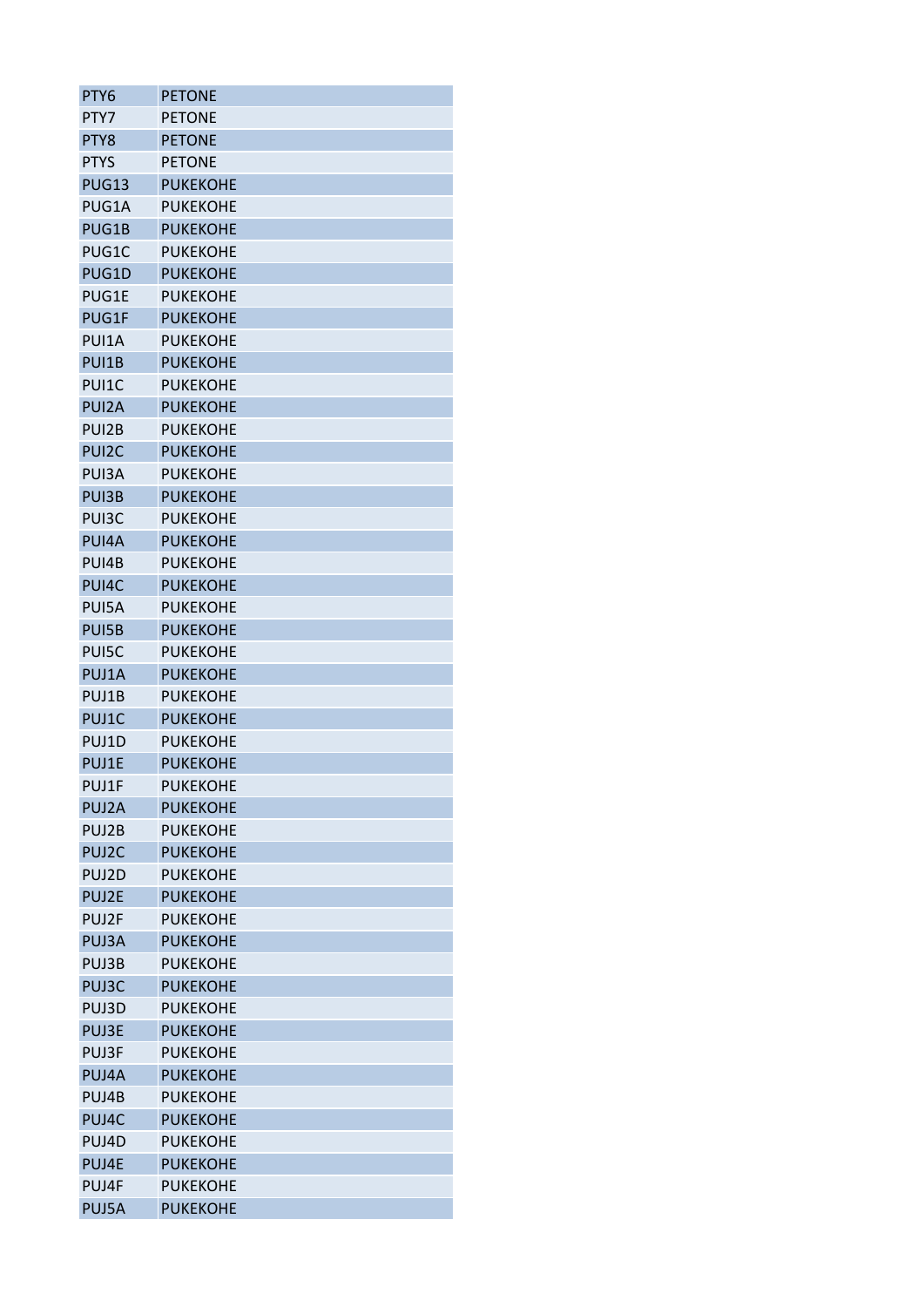| PUJ5B              | <b>PUKEKOHE</b> |
|--------------------|-----------------|
| PUJ5C              | <b>PUKEKOHE</b> |
| PUJ5D              | <b>PUKEKOHE</b> |
| <b>PUJ5E</b>       | <b>PUKEKOHE</b> |
| PUJ5F              | <b>PUKEKOHE</b> |
| <b>PUN01</b>       | <b>PUKEKOHE</b> |
| PUO3C              | <b>PUKEKOHE</b> |
| <b>PUP11</b>       | <b>PUKEKOHE</b> |
| PUP <sub>1</sub> A | <b>PUKEKOHE</b> |
| PUP1B              | <b>PUKEKOHE</b> |
| PUP <sub>1</sub> C | <b>PUKEKOHE</b> |
| PUP1D              | <b>PUKEKOHE</b> |
| PUP1E              | <b>PUKEKOHE</b> |
| PUP1F              | <b>PUKEKOHE</b> |
| <b>PUP21</b>       | <b>PUKEKOHE</b> |
| PUP <sub>2A</sub>  | <b>PUKEKOHE</b> |
| PUP <sub>2B</sub>  | <b>PUKEKOHE</b> |
| PUP <sub>2C</sub>  | <b>PUKEKOHE</b> |
| PUP <sub>2D</sub>  | <b>PUKEKOHE</b> |
| PUP2E              | <b>PUKEKOHE</b> |
| PUP <sub>2F</sub>  | <b>PUKEKOHE</b> |
| PUP31              | <b>PUKEKOHE</b> |
| PUP3A              | <b>PUKEKOHE</b> |
| PUP3B              | <b>PUKEKOHE</b> |
| PUP3C              | <b>PUKEKOHE</b> |
| PUP3D              | <b>PUKEKOHE</b> |
| PUP3E              | <b>PUKEKOHE</b> |
| PUP3F              | <b>PUKEKOHE</b> |
| PUP41              | <b>PUKEKOHE</b> |
| PUP4A              | <b>PUKEKOHE</b> |
| PUP4B              | <b>PUKEKOHE</b> |
| PUP4C              | <b>PUKEKOHE</b> |
| PUP4D              | <b>PUKEKOHE</b> |
| PUP4E              | <b>PUKEKOHE</b> |
| PUP4F              | <b>PUKEKOHE</b> |
| <b>PUP51</b>       | <b>PUKEKOHE</b> |
| PUP5A              | <b>PUKEKOHE</b> |
| PUP5B              | <b>PUKEKOHE</b> |
| PUP5C              | <b>PUKEKOHE</b> |
| PUP5D              | <b>PUKEKOHE</b> |
| PUP5E              | <b>PUKEKOHE</b> |
| PUP5F              | <b>PUKEKOHE</b> |
| <b>PUS11</b>       | <b>PUKEKOHE</b> |
| <b>PUS21</b>       | <b>PUKEKOHE</b> |
| <b>PUS31</b>       | <b>PUKEKOHE</b> |
| <b>PUS41</b>       | <b>PUKEKOHE</b> |
| <b>PUS51</b>       | <b>PUKEKOHE</b> |
| <b>PVO</b>         | <b>PANMURE</b>  |
| <b>PXR</b>         | <b>PIOPIO</b>   |
| <b>PZR</b>         | PLEASANT POINT  |
| QCB                | <b>PICTON</b>   |
|                    |                 |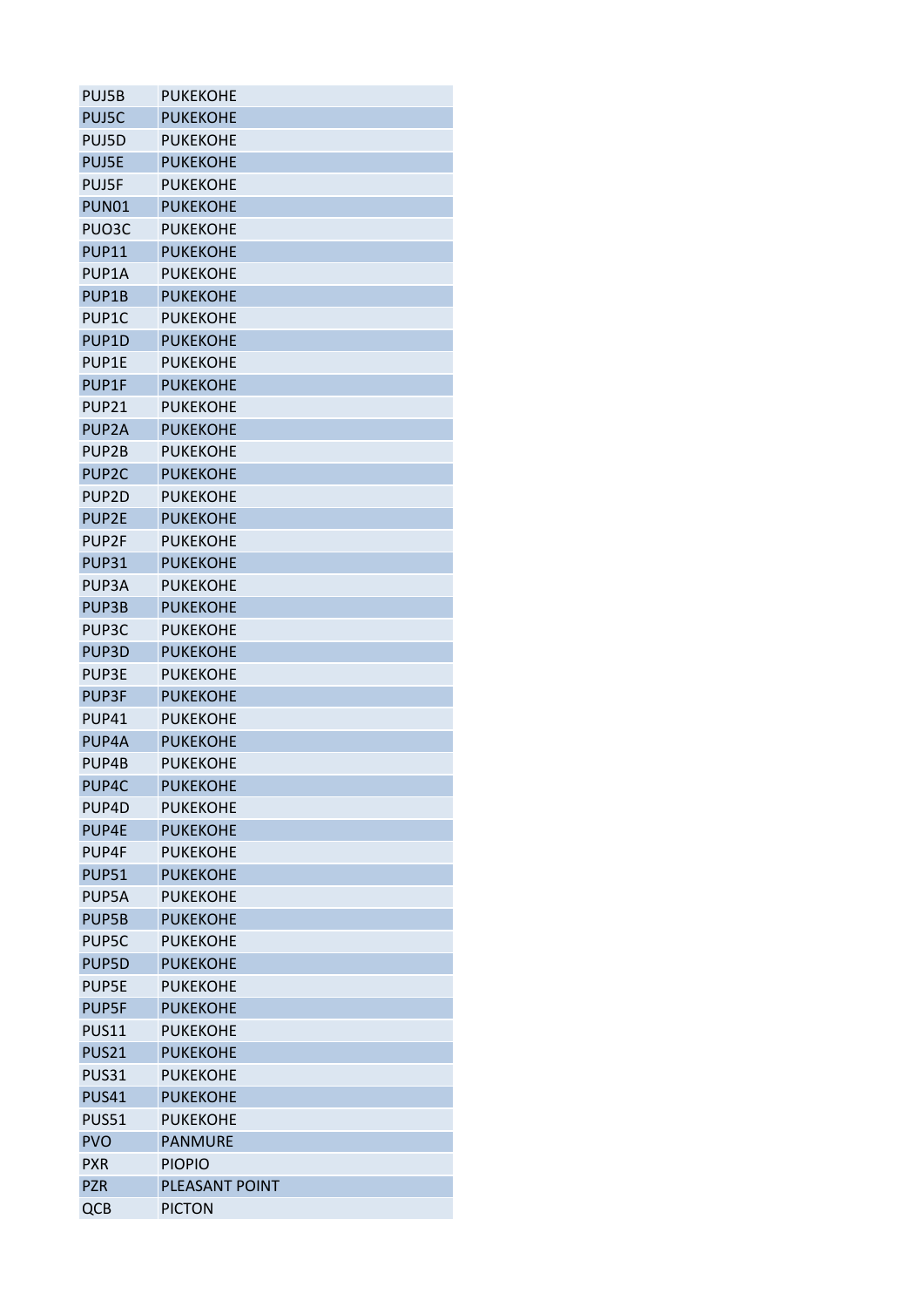| QCC              | PICTON            |
|------------------|-------------------|
| QCI1             | <b>PICTON</b>     |
| QCI <sub>2</sub> | <b>PICTON</b>     |
| QCI3             | <b>PICTON</b>     |
| QCL              | <b>PICTON</b>     |
| QCL <sub>2</sub> | <b>PICTON</b>     |
| <b>QCN</b>       | <b>PICTON</b>     |
| QCO              | <b>PICTON</b>     |
| QCQ1             | <b>PICTON</b>     |
| QCQ2             | <b>PICTON</b>     |
| QCQ3             | <b>PICTON</b>     |
| QCQ4             | <b>PICTON</b>     |
| QCQ5             | <b>PICTON</b>     |
| QCQ6             | <b>PICTON</b>     |
| QCQ7             | <b>PICTON</b>     |
| <b>QCR</b>       | <b>PICTON</b>     |
| QCS              | <b>PICTON</b>     |
| QCT              | <b>PICTON</b>     |
| QCX              | <b>PICTON</b>     |
| <b>QNA</b>       | QUEENSTOWN        |
| QNB1             | QUEENSTOWN        |
| QNB <sub>2</sub> | QUEENSTOWN        |
| QNB3             | QUEENSTOWN        |
| QNB4             | QUEENSTOWN        |
| QNB5             | QUEENSTOWN        |
| QNB6             | QUEENSTOWN        |
| QNI1             | QUEENSTOWN        |
| QNI <sub>2</sub> | QUEENSTOWN        |
| QNI3             | QUEENSTOWN        |
| QNI4             | QUEENSTOWN        |
| QNI5             | QUEENSTOWN        |
| QNI6             | QUEENSTOWN        |
| QNI9             | QUEENSTOWN        |
| QNJ1             | QUEENSTOWN        |
| QNJ2             | <b>QUEENSTOWN</b> |
| QNJ3             | QUEENSTOWN        |
| QNJ4             | QUEENSTOWN        |
| QNJN             | QUEENSTOWN        |
| QNJS             | QUEENSTOWN        |
| QNK1             | QUEENSTOWN        |
| QNN              | QUEENSTOWN        |
| QNN1             | QUEENSTOWN        |
| QNO              | QUEENSTOWN        |
| QNO1             | QUEENSTOWN        |
| QNO <sub>2</sub> | QUEENSTOWN        |
| QNO3             | QUEENSTOWN        |
| QNOS             | QUEENSTOWN        |
| QNP1             | QUEENSTOWN        |
| QNP <sub>2</sub> | QUEENSTOWN        |
| QNP3             | QUEENSTOWN        |
| QNP4             | QUEENSTOWN        |
|                  |                   |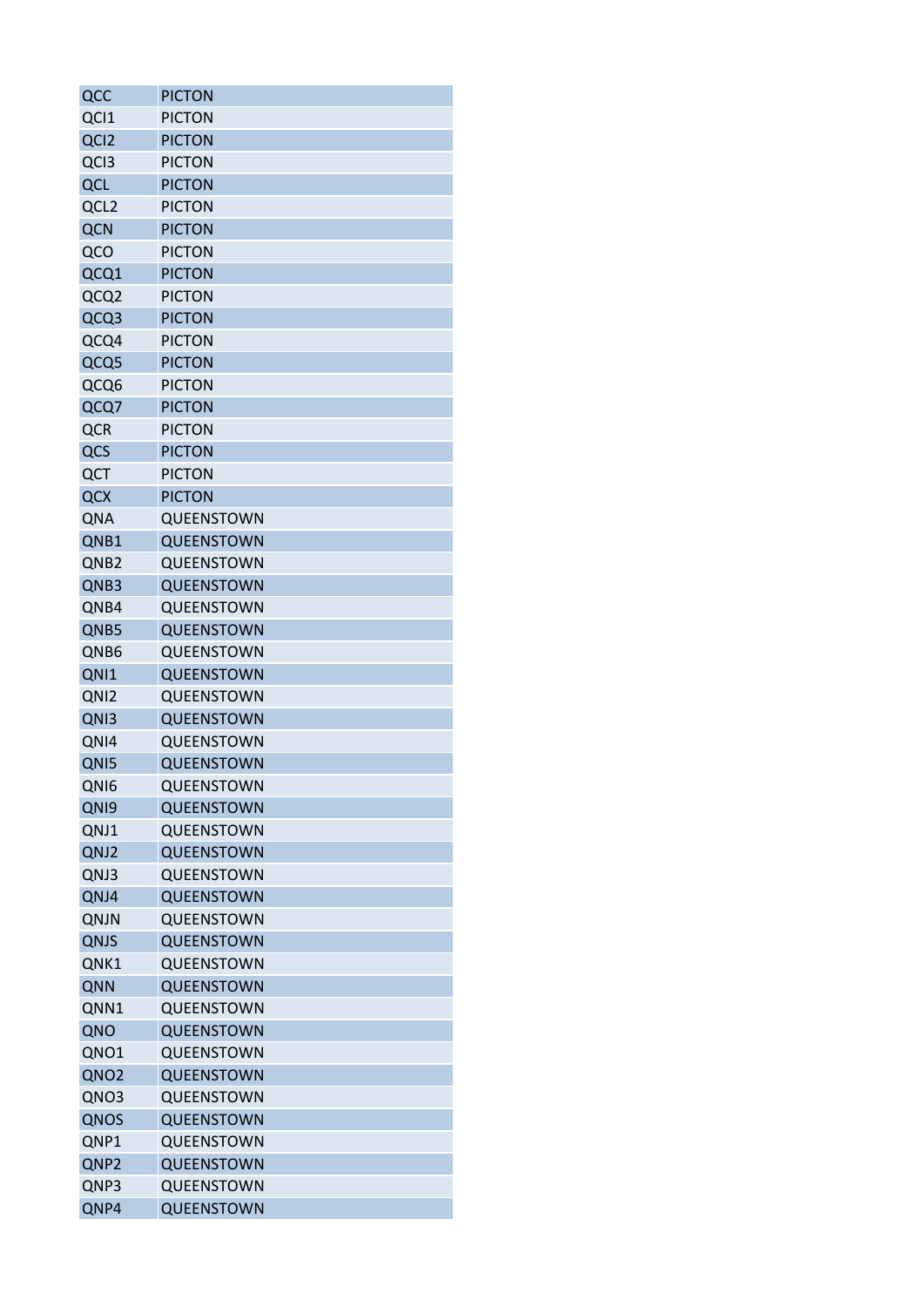| QNQ1        | QUEENSTOWN        |
|-------------|-------------------|
| QNQ1A       | <b>QUEENSTOWN</b> |
| QNQ1B       | QUEENSTOWN        |
| QNQ1C       | QUEENSTOWN        |
| QNQ2        | QUEENSTOWN        |
| QNQ2A       | QUEENSTOWN        |
| QNQ2B       | QUEENSTOWN        |
| QNQ2C       | QUEENSTOWN        |
| QNQ3        | QUEENSTOWN        |
| QNQ3A       | QUEENSTOWN        |
| QNQ3B       | QUEENSTOWN        |
| QNQ3C       | QUEENSTOWN        |
| QNQ4        | QUEENSTOWN        |
| QNQ4A       | QUEENSTOWN        |
| QNQ4B       | QUEENSTOWN        |
| QNQ4C       | QUEENSTOWN        |
| QNQ5        | QUEENSTOWN        |
| QNQ5A       | QUEENSTOWN        |
| QNQ5B       | QUEENSTOWN        |
| QNQ5C       | QUEENSTOWN        |
| QNQ6        | QUEENSTOWN        |
| QNQ7        | QUEENSTOWN        |
| QNQ8        | QUEENSTOWN        |
| QNQ9        | QUEENSTOWN        |
|             | QUEENSTOWN        |
| QNS1        | QUEENSTOWN        |
| QNS2        |                   |
| QNS3        | QUEENSTOWN        |
| QNS4        | QUEENSTOWN        |
| QNS5        | QUEENSTOWN        |
| QNS6        | QUEENSTOWN        |
| QNTN        | QUEENSTOWN        |
| <b>QNTS</b> | QUEENSTOWN        |
| QNU1        | QUEENSTOWN        |
| QNU2        | <b>QUEENSTOWN</b> |
| QNU3        | QUEENSTOWN        |
| QNU4        | QUEENSTOWN        |
| QNV         | QUEENSTOWN        |
| QNW         | QUEENSTOWN        |
| QNX         | QUEENSTOWN        |
| QNY1        | <b>QUEENSTOWN</b> |
| QNZ         | QUEENSTOWN        |
| QNZ1        | QUEENSTOWN        |
| QNZ2        | QUEENSTOWN        |
| QNZ3        | QUEENSTOWN        |
| QNZ4        | QUEENSTOWN        |
| QNZ5        | QUEENSTOWN        |
| QNZ6        | QUEENSTOWN        |
| QNZ7        | QUEENSTOWN        |
| QNZ8        | QUEENSTOWN        |
| QNZCOM      | QUEENSTOWN        |
| QNZS        | QUEENSTOWN        |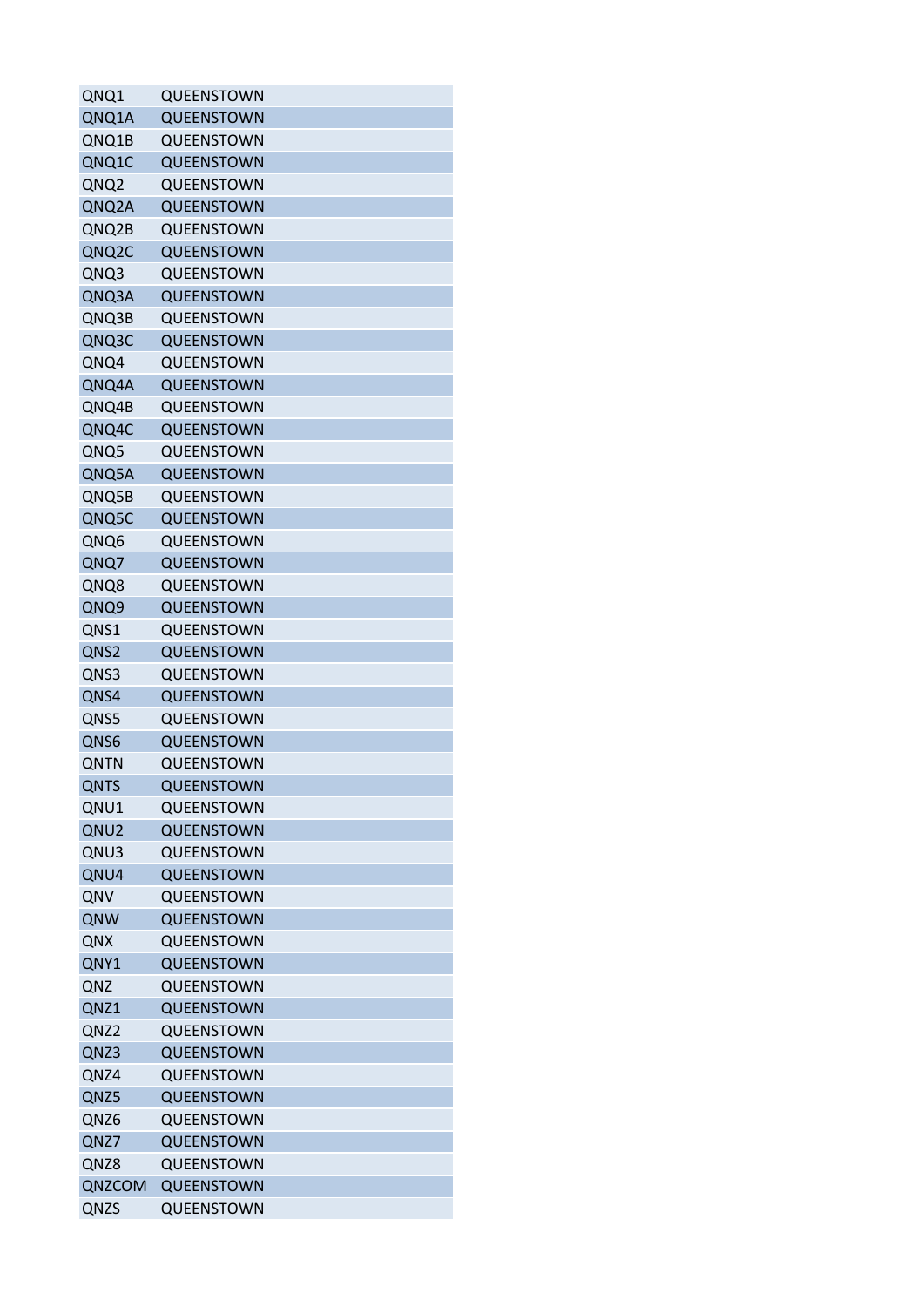| QSO                           | <b>CITY CENTRAL AREA</b> |
|-------------------------------|--------------------------|
| QZQ1                          | QUEENSTOWN               |
| QZQ2                          | <b>QUEENSTOWN</b>        |
| QZQ3                          | QUEENSTOWN               |
| QZQ4                          | QUEENSTOWN               |
| QZQ5                          | QUEENSTOWN               |
| QZQS                          | QUEENSTOWN               |
| <b>R1G2</b>                   | <b>NO 1 REGION HQ</b>    |
| <b>R1V4</b>                   | <b>WHANGAREI</b>         |
| R <sub>1</sub> W              | <b>HARLECH HOUSE</b>     |
| R1W1                          | <b>HARLECH HOUSE</b>     |
| R1W10                         | <b>HARBOUR BRIDGE</b>    |
| R1W11                         | <b>HARBOUR BRIDGE</b>    |
| R1W12                         | <b>HARBOUR BRIDGE</b>    |
| R1W13                         | <b>HARBOUR BRIDGE</b>    |
| R1W14                         | <b>HARBOUR BRIDGE</b>    |
| R1W15                         | <b>HARBOUR BRIDGE</b>    |
| R1W16                         | <b>HARBOUR BRIDGE</b>    |
| R1W17                         | <b>HARBOUR BRIDGE</b>    |
| R1W18                         | <b>HARBOUR BRIDGE</b>    |
| R1W19                         | <b>HARBOUR BRIDGE</b>    |
| <b>R1W2</b>                   | <b>HARLECH HOUSE</b>     |
| R1W20                         | <b>HARBOUR BRIDGE</b>    |
| R1W21                         | <b>HARBOUR BRIDGE</b>    |
| R1W22                         | <b>HARBOUR BRIDGE</b>    |
| R1W23                         | <b>HARBOUR BRIDGE</b>    |
| R1W24                         | <b>HARBOUR BRIDGE</b>    |
| R1W25                         | <b>HARBOUR BRIDGE</b>    |
| R1W26                         | <b>HARBOUR BRIDGE</b>    |
| R1W27                         | <b>HARBOUR BRIDGE</b>    |
| R1W28                         | <b>HARBOUR BRIDGE</b>    |
| R1W29                         | <b>HARBOUR BRIDGE</b>    |
| R <sub>1</sub> W <sub>3</sub> | <b>HARLECH HOUSE</b>     |
| R1W30                         | <b>HARBOUR BRIDGE</b>    |
|                               | <b>HARBOUR BRIDGE</b>    |
| R1W31<br>R1W32                | <b>HARBOUR BRIDGE</b>    |
|                               |                          |
| R1W33                         | <b>HARBOUR BRIDGE</b>    |
| R1W34                         | <b>HARBOUR BRIDGE</b>    |
| R1W35                         | <b>HARBOUR BRIDGE</b>    |
| R1W36                         | <b>HARBOUR BRIDGE</b>    |
| R1W37                         | <b>HARBOUR BRIDGE</b>    |
| R1W38                         | <b>HARBOUR BRIDGE</b>    |
| R1W39                         | <b>HARBOUR BRIDGE</b>    |
| R1W4                          | HARLECH HOUSE            |
| R1W40                         | <b>HARBOUR BRIDGE</b>    |
| R1W41                         | HARBOUR BRIDGE           |
| R1W42                         | <b>HARBOUR BRIDGE</b>    |
| R1W43                         | <b>HARBOUR BRIDGE</b>    |
| R1W44                         | <b>HARBOUR BRIDGE</b>    |
| R1W45                         | <b>HARBOUR BRIDGE</b>    |
| R1W46                         | <b>HARBOUR BRIDGE</b>    |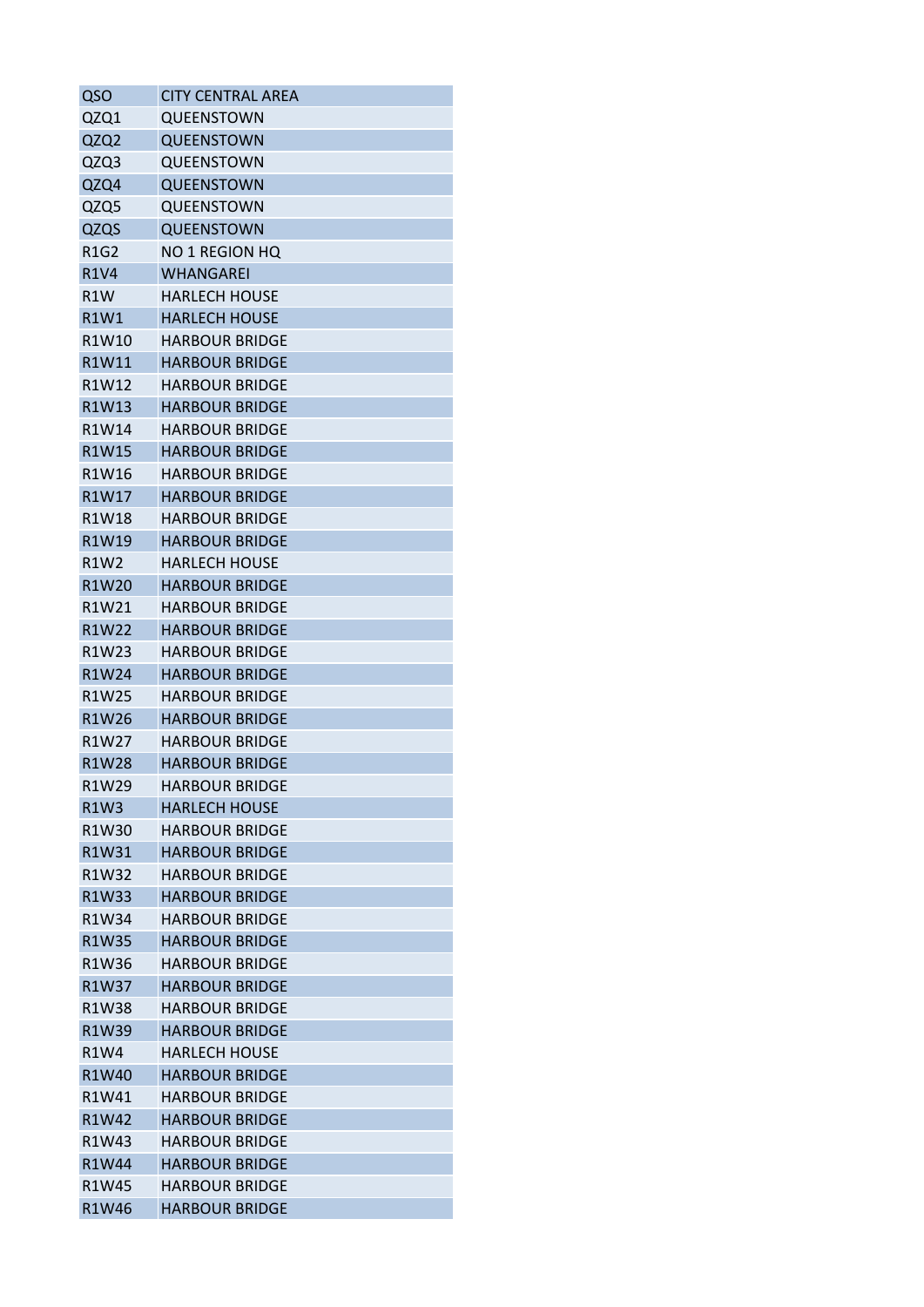| R1W47                          | <b>HARBOUR BRIDGE</b>   |
|--------------------------------|-------------------------|
| R1W48                          | <b>HARBOUR BRIDGE</b>   |
| R1W49                          | <b>HARBOUR BRIDGE</b>   |
| <b>R1W5</b>                    | <b>HARLECH HOUSE</b>    |
| R1WA                           | HARBOUR BRIDGE          |
| R1WN                           | <b>HARBOUR BRIDGE</b>   |
| R1WS1                          | <b>HARBOUR BRIDGE</b>   |
| <b>R1WS2</b>                   | <b>HARBOUR BRIDGE</b>   |
| R <sub>1</sub> WS <sub>3</sub> | <b>HARBOUR BRIDGE</b>   |
| <b>R1WS4</b>                   | <b>HARBOUR BRIDGE</b>   |
| R2T1                           | <b>MORRINSVILLE</b>     |
| <b>R2T2</b>                    | TE AROHA                |
| R2T3                           | TE AROHA                |
| <b>R2T4</b>                    | <b>MORRINSVILLE</b>     |
| <b>R2T5</b>                    | <b>MORRINSVILLE</b>     |
| <b>R2T6</b>                    | <b>MORRINSVILLE</b>     |
| R2T7                           | <b>MORRINSVILLE</b>     |
| <b>R2T8</b>                    | <b>MORRINSVILLE</b>     |
| <b>R2T9</b>                    | <b>MORRINSVILLE</b>     |
| R2V                            | <b>TE AWAMUTU</b>       |
| R2V10                          | <b>GISBORNE CENTRAL</b> |
| R2V11                          | <b>HAMILTON</b>         |
| R2V12                          | TE AROHA                |
| R2V15                          | <b>TE AWAMUTU</b>       |
| R2V16                          | <b>CAMBRIDGE</b>        |
| R2V17                          | ROTORUA CENTRAL         |
| R2V18                          | ROTORUA CENTRAL         |
| R2V19                          | <b>HUNTLY</b>           |
| R2V21                          | <b>TAURANGA</b>         |
| <b>R2V22</b>                   | ROTORUA CENTRAL         |
| R2V23                          | ROTORUA CENTRAL         |
| <b>R2V24</b>                   | <b>TAURANGA CENTRAL</b> |
| R <sub>2</sub> V <sub>25</sub> | WHAKATANF               |
| R2V26                          | <b>TE PUKE</b>          |
| R2V28                          | <b>TAURANGA CENTRAL</b> |
| <b>R2V29</b>                   | <b>TAURANGA CENTRAL</b> |
| R2V31                          | TAUPO                   |
| <b>R2V32</b>                   | <b>TURANGI</b>          |
| R2V33                          | ROTORUA CENTRAL         |
| <b>R2V34</b>                   | ROTORUA CENTRAL         |
| R2V35                          | ROTORUA CENTRAL         |
| R2V36                          | ROTORUA CENTRAL         |
| R2V37                          | ROTORUA CENTRAL         |
| R2V38                          | ROTORUA CENTRAL         |
| R2V39                          | ROTORUA CENTRAL         |
| <b>R2V6</b>                    | <b>HAMILTON</b>         |
| <b>R2V7</b>                    | <b>TAURANGA CENTRAL</b> |
| <b>R2V8</b>                    | <b>TE AWAMUTU</b>       |
| R <sub>2</sub> V <sub>9</sub>  | ROTORUA CENTRAL         |
| R <sub>2</sub> VN              | <b>TE AWAMUTU</b>       |
| R <sub>2</sub> VS              | TAURANGA CENTRAL        |
|                                |                         |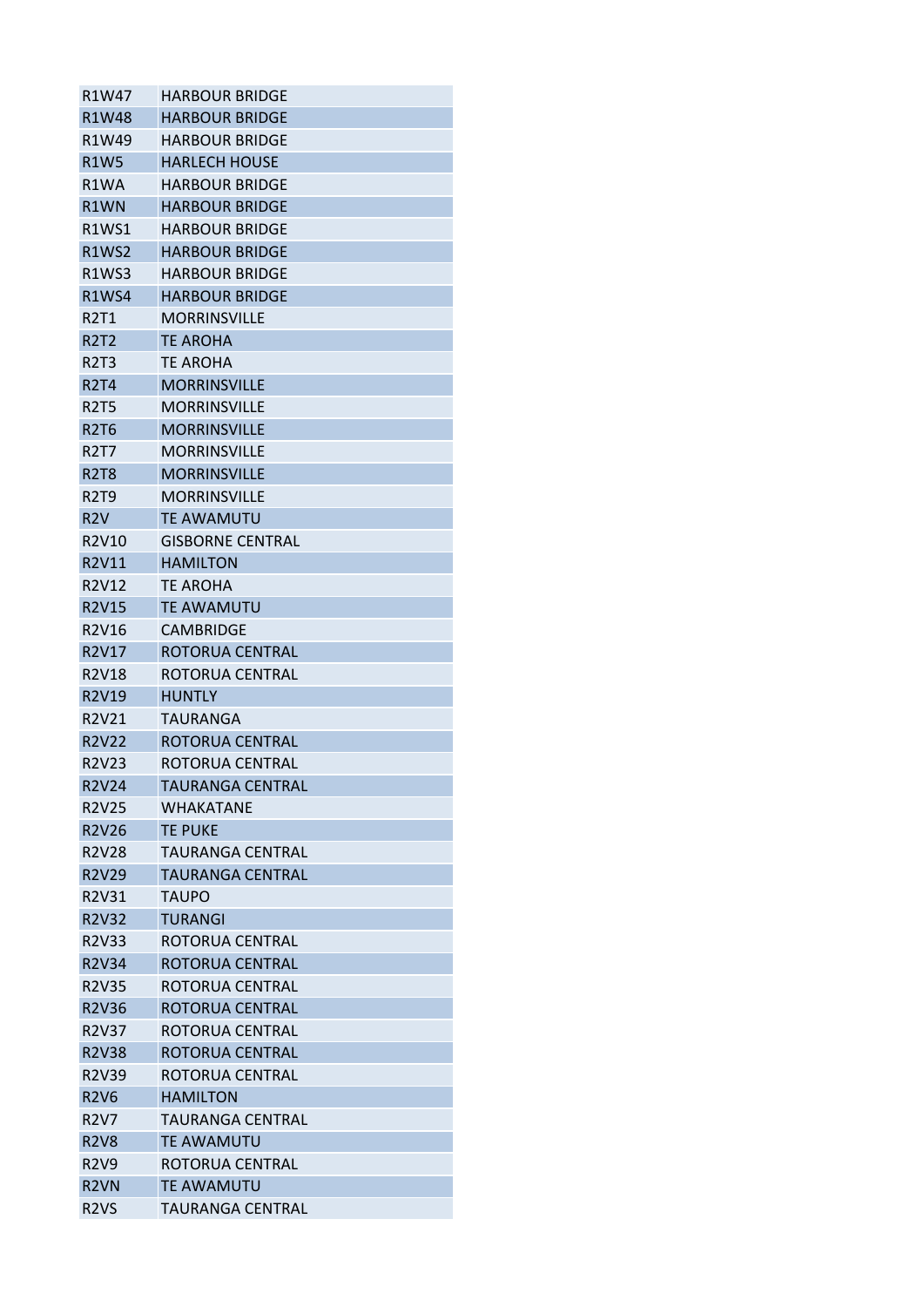| <b>R2VS1</b>                               | <b>TE AWAMUTU</b>              |
|--------------------------------------------|--------------------------------|
| <b>R2VS11</b>                              | ROTORUA CENTRAL                |
| <b>R2VS2</b>                               | <b>TE PUKE</b>                 |
| R <sub>2</sub> VS <sub>3</sub>             | ROTORUA CENTRAL                |
| <b>R3A1</b>                                | <b>PALMERSTON NTH CENT</b>     |
| <b>R3A2</b>                                | <b>PALMERSTON NTH CENT</b>     |
| <b>R3A3</b>                                | <b>PALMERSTON NTH CENT</b>     |
| R3A4                                       | <b>PALMERSTON NTH CENT</b>     |
| <b>R3A5</b>                                | <b>PALMERSTON NTH CENT</b>     |
| R3A6                                       | PALMERSTON NTH CENT            |
| <b>R3V1</b>                                | <b>HASTINGS</b>                |
| R3V10                                      | <b>HASTINGS</b>                |
| <b>R3V2</b>                                | <b>HASTINGS</b>                |
| <b>R3V3</b>                                | <b>GISBORNE</b>                |
| <b>R3V4</b>                                | <b>OHAKEA</b>                  |
| <b>R3V5</b>                                | OHAKEA                         |
| <b>R3V6</b>                                | <b>GISBORNE</b>                |
| <b>R3V7</b>                                | WAIPUKURAU                     |
| <b>R3V8</b>                                | <b>GISBORNE</b>                |
| R <sub>3</sub> VN                          | <b>WHANGANUI</b>               |
| R <sub>3</sub> VS                          | <b>EASTERN DHQ</b>             |
| R3W1                                       | <b>OHAKUNE</b>                 |
| R3W10                                      | WHANGANUI                      |
| R3W11                                      | <b>BELL BLOCK</b>              |
| <b>R3W2</b>                                | <b>OHAKEA</b>                  |
| R3W3                                       | <b>OHAKEA</b>                  |
| <b>R3W4</b>                                | <b>OHAKEA</b>                  |
| <b>R3W5</b>                                | OHAKEA                         |
| <b>R3W6</b>                                | <b>OHAKEA</b>                  |
| <b>R3W7</b>                                | <b>NEW PLYMOUTH CENTRAL</b>    |
| <b>R3W8</b>                                | <b>WHANGANUI</b>               |
| <b>R3W9</b>                                |                                |
| R <sub>3</sub> W <sub>G</sub>              | <b>OHAKEA</b><br><b>OHAKEA</b> |
|                                            | <b>WHANGANUI</b>               |
| R3WS                                       |                                |
| R4A                                        | <b>WELLINGTON</b>              |
| R4A1                                       | <b>WELLINGTON</b>              |
| <b>R4A2</b>                                | <b>WELLINGTON</b>              |
| <b>R4A3</b>                                | <b>WELLINGTON</b>              |
| <b>R4A4</b>                                | <b>WELLINGTON</b>              |
| <b>R4A5</b>                                | <b>WELLINGTON</b>              |
| <b>R4A6</b>                                | <b>WELLINGTON</b>              |
| R <sub>4</sub> D <sub>D</sub> <sub>2</sub> | <b>REGION 4 HQ</b>             |
| R <sub>4</sub> DN                          | <b>REGION 4 HQ</b>             |
| R4F1                                       | REGION 4 HQ                    |
| <b>R4F2</b>                                | <b>REGION 4 HQ</b>             |
| R4F3                                       | REGION 4 HQ                    |
| R4F4                                       | <b>REGION 4 HQ</b>             |
| R4F5                                       | <b>REGION 4 HQ</b>             |
| R4F6                                       | <b>REGION 4 HQ</b>             |
| R4FS                                       | <b>REGION FOUR HQ</b>          |
| R <sub>4</sub> G                           | <b>WELLINGTON</b>              |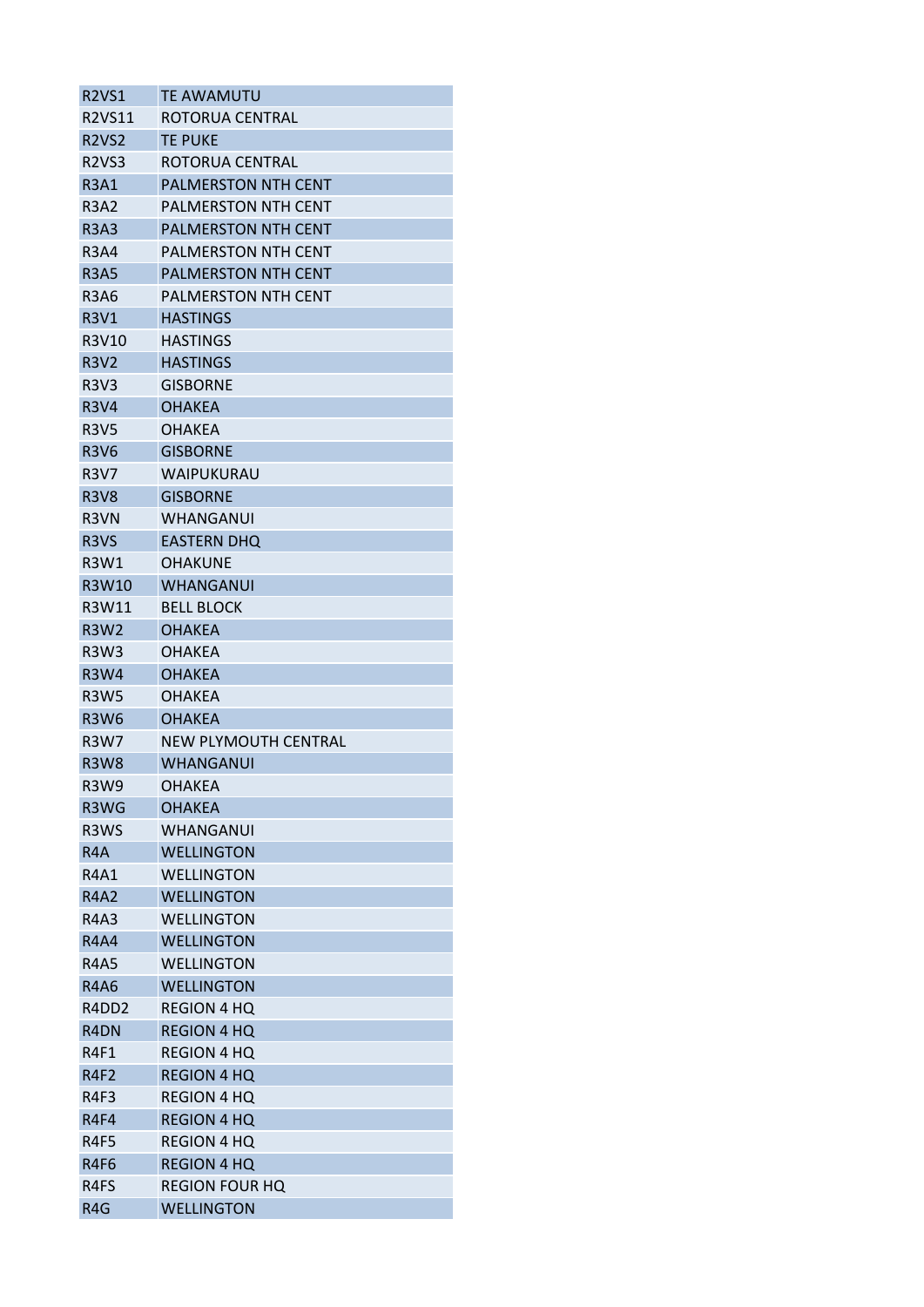| R4H1                          | <b>REGION 4 HQ</b>           |
|-------------------------------|------------------------------|
| <b>R4H2</b>                   | <b>REGION 4 HQ</b>           |
| R4H3                          | REGION 4 HQ                  |
| R4H4                          | <b>REGION 4 HQ</b>           |
| R4H5                          | <b>REGION 4 HQ</b>           |
| R4HN                          | <b>REGION 4 HQ</b>           |
| R <sub>4</sub> H <sub>V</sub> | REGION 4 HQ                  |
| <b>R4U1</b>                   | <b>REGION 4 HO</b>           |
| <b>R4U2</b>                   | <b>REGION 4 HQ</b>           |
| R <sub>4</sub> V              | <b>PORIRUA</b>               |
| R4V1                          | <b>REGION 4 HQ</b>           |
| R4V10                         | <b>REGION 4 HQ</b>           |
| <b>R4V2</b>                   | <b>CARTERTON</b>             |
| <b>R4V3</b>                   | <b>REGION 4 HQ</b>           |
| <b>R4V4</b>                   | <b>REGION 4 HQ</b>           |
| <b>R4V5</b>                   | <b>KAPITI</b>                |
| <b>R4V6</b>                   | <b>REGION 4 HO</b>           |
| <b>R4V7</b>                   | <b>REGION 4 HQ</b>           |
| R4V8                          | <b>REGION 4 HQ</b>           |
| R4VS                          | <b>REGION 4 HQ</b>           |
| R <sub>4</sub> X              | <b>REGION 4 HQ</b>           |
| R4X2                          | <b>REGION 4 HQ</b>           |
| R4X3                          | <b>REGION 4 HQ</b>           |
| <b>R4X4</b>                   | <b>REGION 4 HQ</b>           |
| <b>R4X5</b>                   | <b>REGION 4 HQ</b>           |
| R4X6                          | <b>REGION 4 HQ</b>           |
| R4Z1                          | <b>REGION 4 HQ</b>           |
| R4Z10                         | <b>REGION 4 HQ</b>           |
| <b>R4Z2</b>                   | <b>REGION 4 HQ</b>           |
| R4Z3                          | <b>REGION 4 HQ</b>           |
| <b>R4Z4</b>                   | <b>REGION 4 HQ</b>           |
| <b>R4Z5</b>                   | <b>REGION 4 HQ</b>           |
| R4Z6                          | <b>REGION 4 HQ</b>           |
| R4Z7                          | <b>REGION 4 HQ</b>           |
| R4Z8                          | <b>REGION 4 HQ</b>           |
| <b>R4Z9</b>                   | <b>REGION 4 HQ</b>           |
| R4ZA                          | <b>REGION 4 HQ</b>           |
| R4ZS                          | <b>REGION 4 HQ</b>           |
| R4ZS1                         | <b>PNHQ</b>                  |
| R4ZS2                         | <b>PNHQ</b>                  |
| R4ZS3                         | <b>PNHQ</b>                  |
| RAA04                         | ROTORUA AREA                 |
| <b>RAA48</b>                  | ROTORUA AREA                 |
| RAC11                         |                              |
| RAC1A                         | ROTORUA AREA<br>ROTORUA AREA |
| RAC1B                         |                              |
|                               | ROTORUA AREA                 |
| RAC1C                         | ROTORUA AREA                 |
| RAC1D                         | <b>ROTORUA AREA</b>          |
| RAC1E                         | ROTORUA AREA                 |
| RAC1F                         | ROTORUA AREA                 |
| RAC21                         | ROTORUA AREA                 |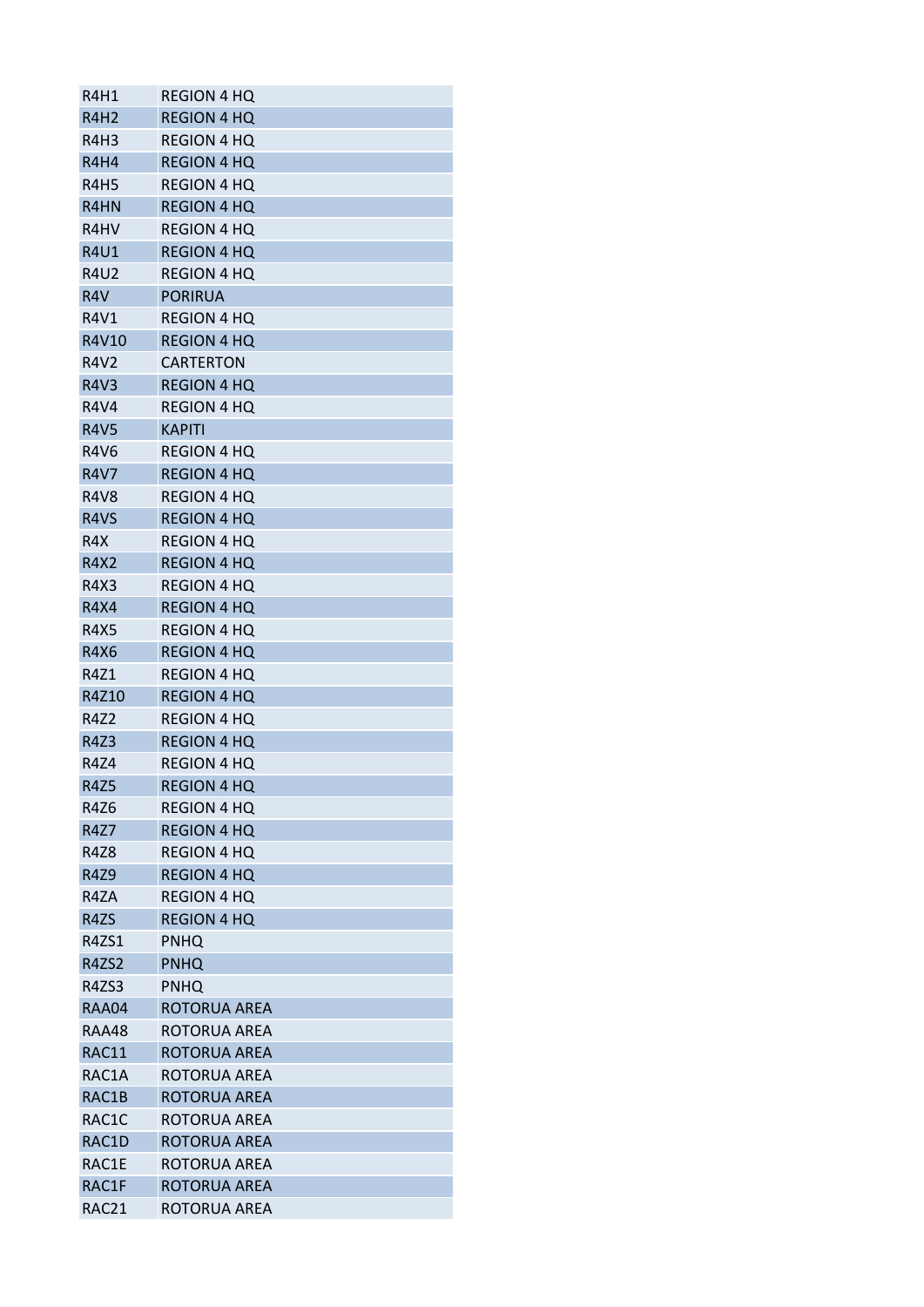| RAC2A              | ROTORUA AREA |
|--------------------|--------------|
| RAC2B              | ROTORUA AREA |
| RAC <sub>2</sub> C | ROTORUA AREA |
| RAC2D              | ROTORUA AREA |
| RAC2E              | ROTORUA AREA |
| RAC2F              | ROTORUA AREA |
| RAC31              | ROTORUA AREA |
| RAC3A              | ROTORUA AREA |
| RAC3B              | ROTORUA AREA |
| RAC3C              | ROTORUA AREA |
| RAC3D              | ROTORUA AREA |
| RAC3E              | ROTORUA AREA |
| RAC3F              | ROTORUA AREA |
| RAC41              | ROTORUA AREA |
| RAC4A              | ROTORUA AREA |
| RAC4B              | ROTORUA AREA |
| RAC4C              | ROTORUA AREA |
| RAC4D              | ROTORUA AREA |
| RAC4E              | ROTORUA AREA |
| RAC4F              | ROTORUA AREA |
| RAD12              | ROTORUA AREA |
| RAD2B              | ROTORUA AREA |
| RAD3B              | ROTORUA AREA |
| RAD4B              | ROTORUA AREA |
| RAD5B              | ROTORUA AREA |
| RAD6B              | ROTORUA AREA |
| RAD7B              | ROTORUA AREA |
| RAD8B              | ROTORUA AREA |
| RAF01              | ROTORUA AREA |
| RAF1A              | ROTORUA AREA |
| RAF1B              | ROTORUA AREA |
| RAF1C              | ROTORUA AREA |
| RAF1D              | ROTORUA AREA |
| RAF4A              | ROTORUA AREA |
| RAF4B              | ROTORUA AREA |
| RAG11              | ROTORUA AREA |
| RAG12              | ROTORUA AREA |
| RAG13              | ROTORUA AREA |
| RAG14              | ROTORUA AREA |
| RAG15              | ROTORUA AREA |
| RAG1A              | ROTORUA AREA |
| RAL33              | ROTORUA AREA |
| RAL3G              | ROTORUA AREA |
| RAL3H              | ROTORUA AREA |
| RAL3I              | ROTORUA AREA |
| RAL4G              | ROTORUA AREA |
| RAL4H              | ROTORUA AREA |
| RAL5B              | ROTORUA AREA |
| RAM2G              | ROTORUA AREA |
| RAM2H              | ROTORUA AREA |
| RAN01              | ROTORUA AREA |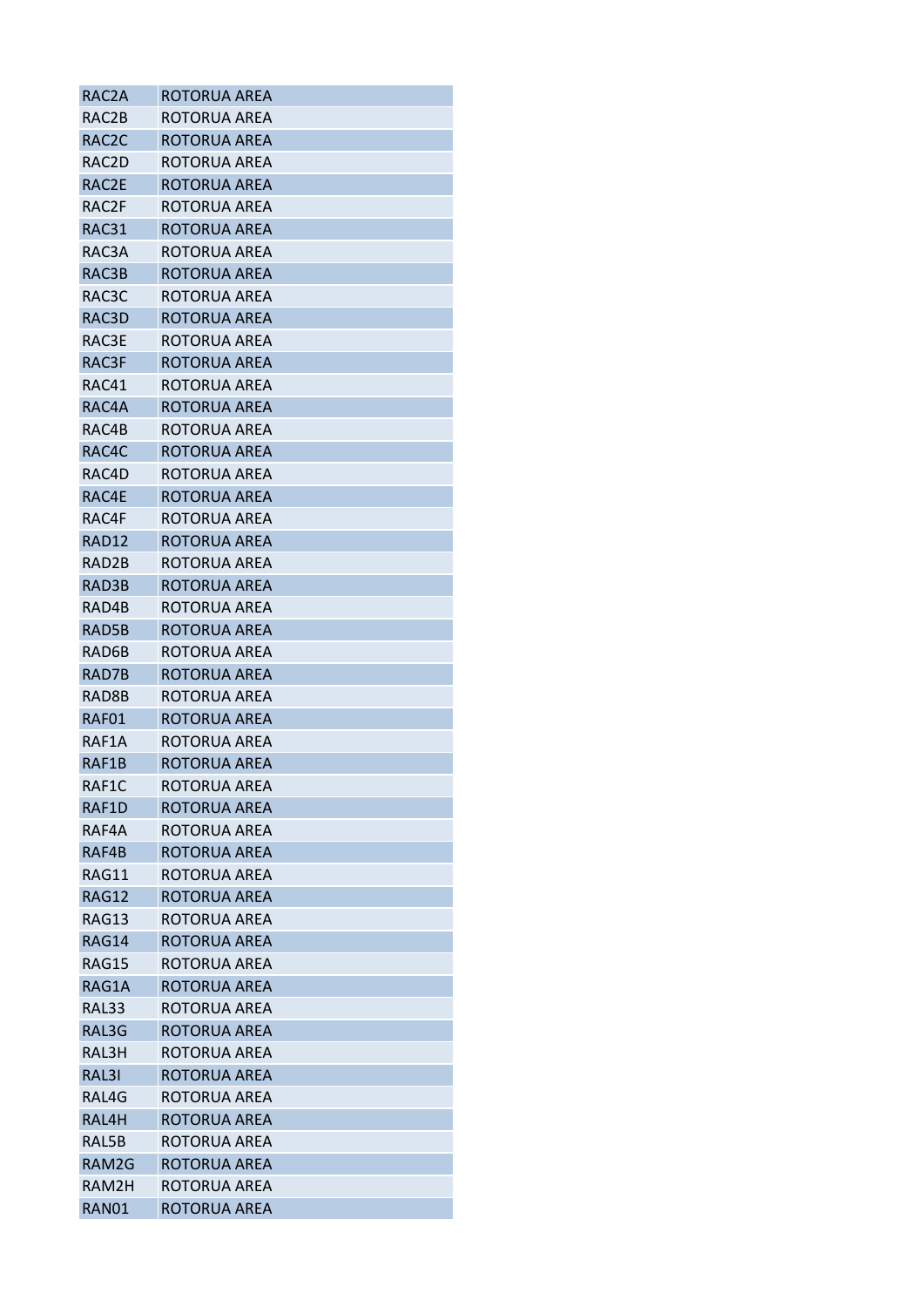| RAN04              | ROTORUA AREA                 |
|--------------------|------------------------------|
| <b>RAO03</b>       | ROTORUA AREA                 |
| RAO11              | ROTORUA AREA                 |
| <b>RAO21</b>       | <b>ROTORUA</b>               |
| RAO2A              | <b>ROTORUA</b>               |
| RAO <sub>2</sub> B | <b>ROTORUA</b>               |
| RAO2C              | ROTORUA                      |
| RAO <sub>2</sub> D | <b>ROTORUA</b>               |
| RAO3A              | ROTORUA AREA                 |
| RAO3B              | ROTORUA AREA                 |
| <b>RAO41</b>       | ROTORUA AREA                 |
| RAO4A              | ROTORUA AREA                 |
| RAO4B              | ROTORUA AREA                 |
| RAO4C              | ROTORUA AREA                 |
| RAO4F              | ROTORUA AREA                 |
| RAO4G              | ROTORUA AREA                 |
| RAO4H              | ROTORUA AREA                 |
| <b>RAO51</b>       | ROTORUA AREA                 |
| RAO5A              | ROTORUA AREA                 |
| RAO5B              | ROTORUA AREA                 |
| RAO5C              | ROTORUA AREA                 |
| <b>RAO61</b>       | ROTORUA AREA                 |
| RAO6D              | ROTORUA AREA                 |
| RAO6E              | ROTORUA AREA                 |
| <b>RAO71</b>       | ROTORUA AREA                 |
| RAR01              | ROTORUA AREA                 |
| RAR11              | ROTORUA AREA                 |
| RAR1A              |                              |
|                    | ROTORUA AREA<br>ROTORUA AREA |
| RAR1B              |                              |
| RAR1C              | ROTORUA AREA                 |
| RAR1D              | ROTORUA AREA                 |
| RAR1E              | ROTORUA AREA                 |
| RAR21              | ROTORUA AREA                 |
| RAR <sub>2</sub> A | ROTORUA AREA                 |
| RAR2B              | ROTORUA AREA                 |
| RAR <sub>2</sub> C | ROTORUA AREA                 |
| RAR2D              | ROTORUA AREA                 |
| RAR2E              | ROTORUA AREA                 |
| RAR31              | ROTORUA AREA                 |
| RAR3A              | ROTORUA AREA                 |
| RAR3B              | ROTORUA AREA                 |
| RAR3C              | ROTORUA AREA                 |
| RAR3D              | ROTORUA AREA                 |
| RAR3E              | ROTORUA AREA                 |
| RAR4C              | ROTORUA AREA                 |
| RAT9B              | ROTORUA AREA                 |
| <b>RAW31</b>       | ROTORUA AREA                 |
| RAW3A              | ROTORUA AREA                 |
| RAW3B              | ROTORUA AREA                 |
| RAW3C              | <b>ROTORUA AREA</b>          |
| RAW3D              | ROTORUA AREA                 |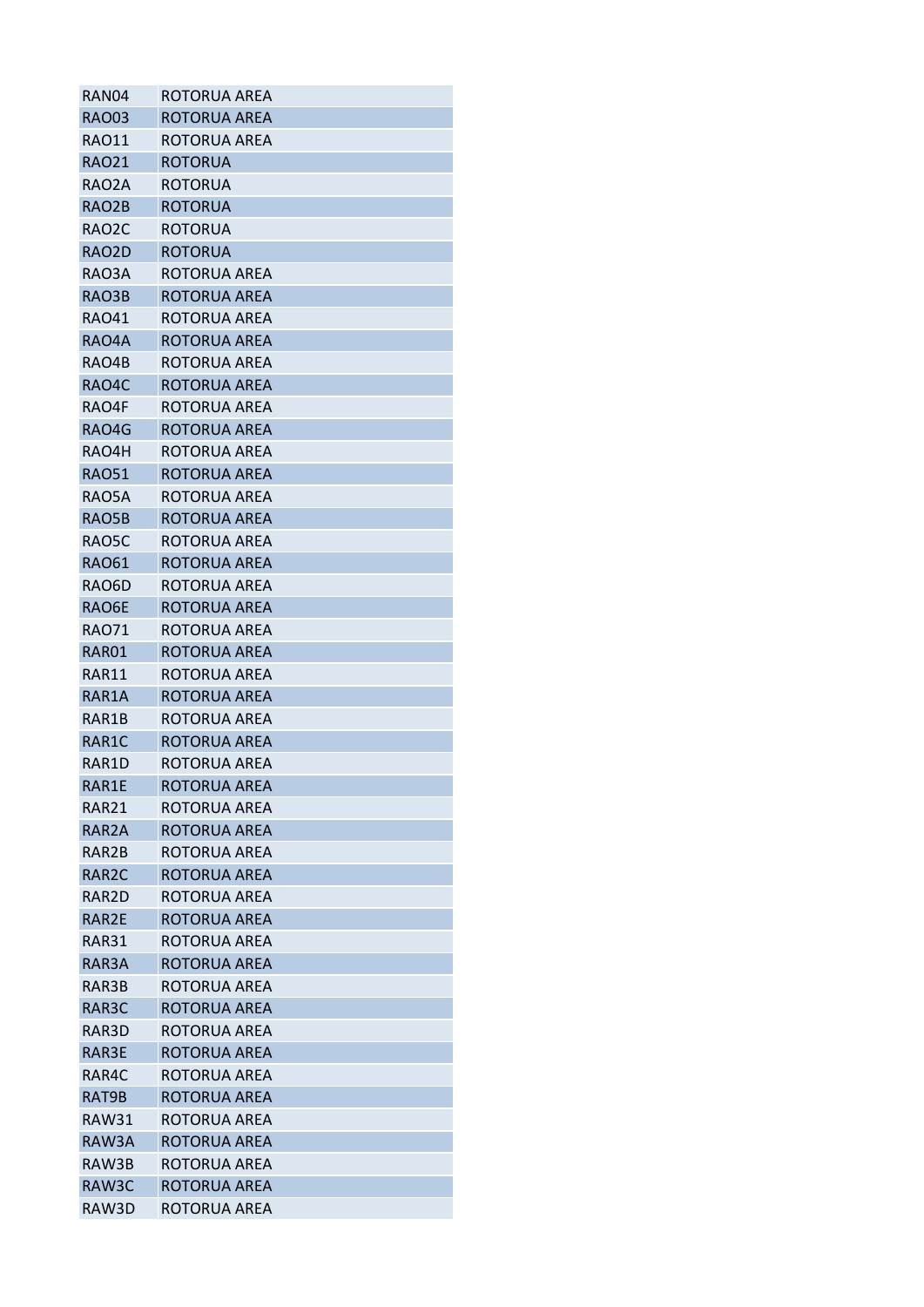| RAW3E              | ROTORUA AREA        |
|--------------------|---------------------|
| RAW3F              | ROTORUA AREA        |
| <b>RAX</b>         | ROTORUA AREA        |
| RAX03              | ROTORUA AREA        |
| <b>RAX21</b>       | ROTORUA AREA        |
| RAX2A              | ROTORUA AREA        |
| RAX2B              | ROTORUA AREA        |
| RAX <sub>2</sub> C | ROTORUA AREA        |
| RAX2D              | <b>ROTORUA AREA</b> |
| RAX2E              | ROTORUA AREA        |
| RAX2F              | ROTORUA AREA        |
| RAX61              | ROTORUA AREA        |
| RAX6A              | ROTORUA AREA        |
| RAX6B              | ROTORUA AREA        |
| RAX6C              | ROTORUA AREA        |
| RAX6D              | ROTORUA AREA        |
| RAX6E              | <b>ROTORUA AREA</b> |
| <b>RBG</b>         | <b>RUAKAKA</b>      |
| <b>RBO</b>         | <b>RUAKAKA</b>      |
| <b>RBR</b>         | <b>RUAKAKA</b>      |
| RBR <sub>2</sub>   | <b>RUAKAKA</b>      |
| RBR3               | <b>RUAKAKA</b>      |
| <b>RBS</b>         | <b>RUAKAKA</b>      |
|                    |                     |
| <b>RBT</b>         | <b>RUAKAKA</b>      |
| <b>RCCP</b>        | <b>HORNBY</b>       |
| RCCP1              | <b>HORNBY</b>       |
| RCCP <sub>2</sub>  | <b>HORNBY</b>       |
| RCE1               | <b>NEW BRIGHTON</b> |
| RCE <sub>2</sub>   | <b>NEW BRIGHTON</b> |
| RCE3               | <b>NEW BRIGHTON</b> |
| RCE4               | <b>NEW BRIGHTON</b> |
| RCE5               | <b>NEW BRIGHTON</b> |
| RCE6               | <b>HORNBY</b>       |
| RCE7               | <b>HORNBY</b>       |
| <b>RCES</b>        | <b>NEW BRIGHTON</b> |
| RCI1               | <b>HORNBY</b>       |
| RC <sub>12</sub>   | <b>HORNBY</b>       |
| RC <sub>13</sub>   | <b>HORNBY</b>       |
| RCI4               | <b>HORNBY</b>       |
| RC <sub>I5</sub>   | <b>HORNBY</b>       |
| RCI <sub>7</sub>   | <b>HORNBY</b>       |
| RCQ1               | <b>HORNBY</b>       |
| RCQ <sub>2</sub>   | <b>HORNBY</b>       |
| RCQ3               | <b>HORNBY</b>       |
| RCQ4               | <b>HORNBY</b>       |
| RCQ5               | <b>HORNBY</b>       |
| RCQ <sub>6</sub>   | <b>HORNBY</b>       |
| RCS1               | <b>HORNBY</b>       |
| RCS <sub>2</sub>   | <b>HORNBY</b>       |
| RCS3               | <b>HORNBY</b>       |
| RCS4               | <b>HORNBY</b>       |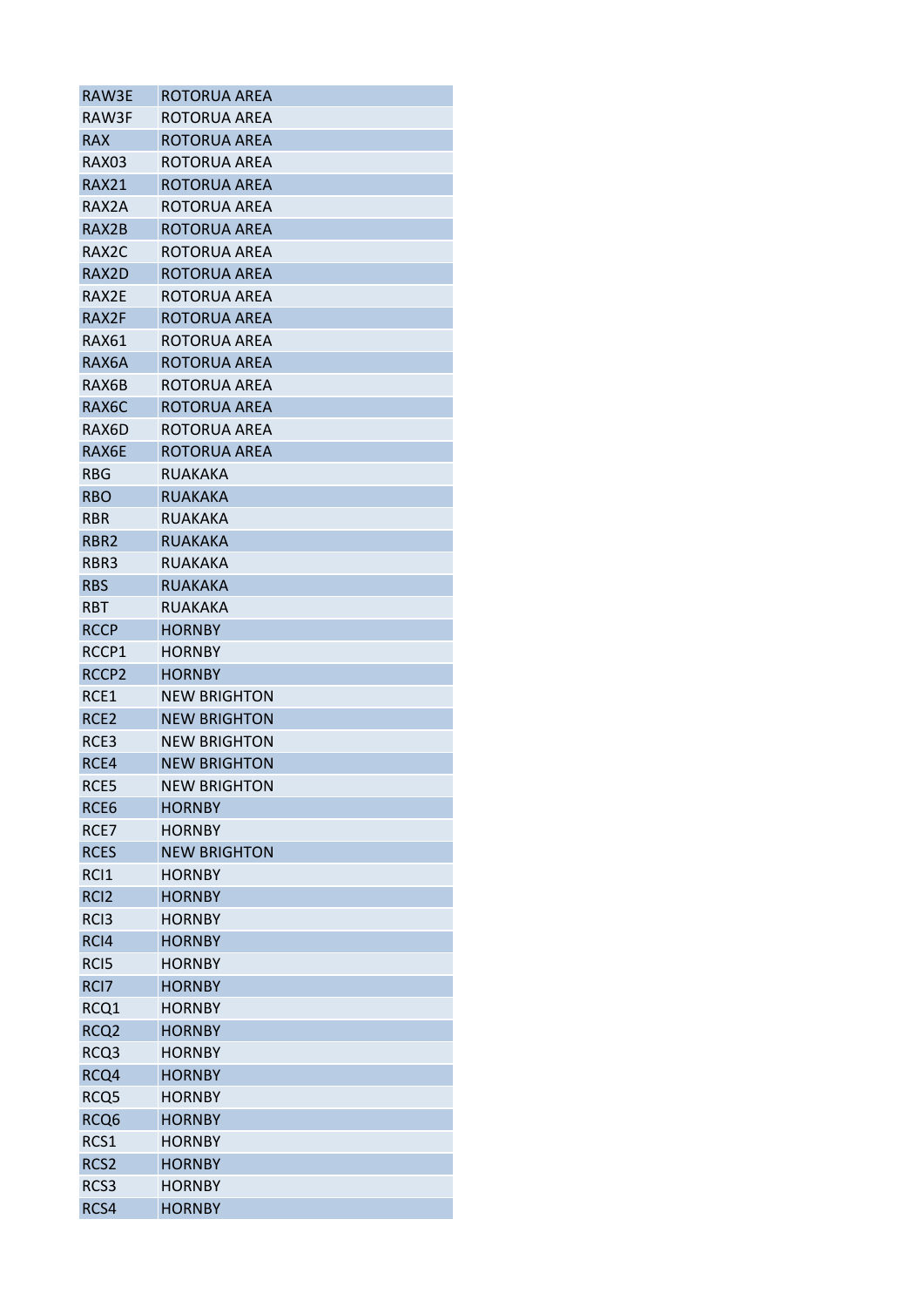| RCS5             | <b>HORNBY</b>                      |
|------------------|------------------------------------|
| RCS <sub>6</sub> | <b>HORNBY</b>                      |
| RCU1             | NORTH SHORE POLICING CENTRE        |
| RCU <sub>2</sub> | <b>NORTH SHORE POLICING CENTRE</b> |
| RCU <sub>3</sub> | NORTH SHORE POLICING CENTRE        |
| RCU4             | <b>NORTH SHORE POLICING CENTRE</b> |
| RCU <sub>5</sub> | NORTH SHORE POLICING CENTRE        |
| RCU <sub>6</sub> | <b>NORTH SHORE POLICING CENTRE</b> |
| <b>RCUV</b>      | <b>NORTH SHORE POLICING CENTRE</b> |
| <b>RDCP</b>      | <b>RICHMOND</b>                    |
| RD <sub>1</sub>  | <b>RICHMOND</b>                    |
| RD <sub>12</sub> | <b>RICHMOND</b>                    |
| RD <sub>13</sub> | <b>RICHMOND</b>                    |
| RDI4             | <b>RICHMOND</b>                    |
| RD <sub>15</sub> | <b>RICHMOND</b>                    |
| RDP1             | <b>RICHMOND</b>                    |
| RDP2             | <b>RICHMOND</b>                    |
| RDP3             | <b>RICHMOND</b>                    |
| RDP4             | <b>RICHMOND</b>                    |
| <b>RDPS</b>      | <b>RICHMOND</b>                    |
| RDQ1A            | <b>RICHMOND</b>                    |
| RDQ1B            | <b>RICHMOND</b>                    |
| RDQ2A            | <b>RICHMOND</b>                    |
| RDQ2B            | <b>RICHMOND</b>                    |
| RDQ3A            | <b>RICHMOND</b>                    |
| RDQ3B            | <b>RICHMOND</b>                    |
| RDQ4A            | <b>RICHMOND</b>                    |
| RDQ4B            | <b>RICHMOND</b>                    |
| RDQ5A            | <b>RICHMOND</b>                    |
| RDQ5B            | <b>RICHMOND</b>                    |
| RDS1             | <b>RICHMOND</b>                    |
| RDS2             | <b>RICHMOND</b>                    |
| REA              | OREWA                              |
| <b>REB</b>       | <b>WHANGAPARAOA</b>                |
| REB1             | WHANGAPARAOA                       |
| REB <sub>2</sub> | WHANGAPARAOA                       |
| REB <sub>3</sub> | WHANGAPARAOA                       |
| REB4             | <b>WHANGAPARAOA</b>                |
| REB5             | WHANGAPARAOA                       |
| <b>REBS</b>      | <b>WHANGAPARAOA</b>                |
| <b>REFV</b>      | OREWA                              |
| REI1             | <b>OREWA</b>                       |
| REI2             | <b>OREWA</b>                       |
| RE <sub>13</sub> | <b>OREWA</b>                       |
| REI4             | OREWA                              |
| REI5             | <b>OREWA</b>                       |
| REINTL           | <b>OREWA</b>                       |
| <b>REK</b>       | <b>OREWA</b>                       |
| REK1             | <b>OREWA</b>                       |
| REK <sub>2</sub> | <b>OREWA</b>                       |
| REK3             | OREWA                              |
|                  |                                    |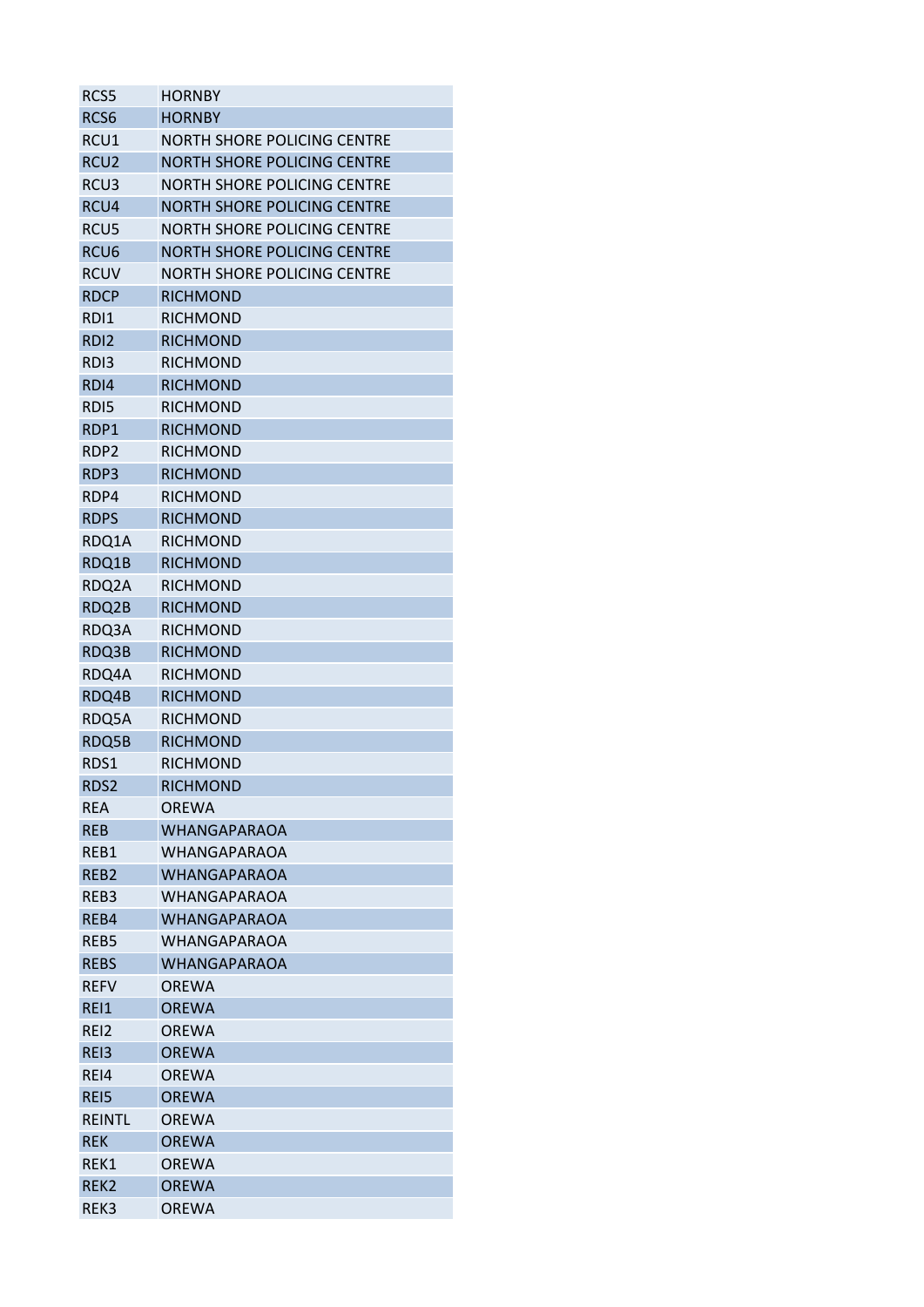| <b>REN</b>                   | OREWA                        |
|------------------------------|------------------------------|
| <b>REO</b>                   | OREWA                        |
| <b>REP</b>                   | <b>OREWA</b>                 |
| REP <sub>2</sub>             | <b>OREWA</b>                 |
| RER1                         | <b>ROLLESTON</b>             |
| RER10                        | <b>ROLLESTON</b>             |
| RER11                        | <b>OREWA</b>                 |
| <b>RER12</b>                 | <b>OREWA</b>                 |
| <b>RER13</b>                 | <b>OREWA</b>                 |
| <b>RER14</b>                 | <b>OREWA</b>                 |
| <b>RER15</b>                 | <b>OREWA</b>                 |
| RER2                         | <b>ROLLESTON</b>             |
| RER3                         | <b>ROLLESTON</b>             |
| RER4                         | <b>ROLLESTON</b>             |
| RER5                         | <b>ROLLESTON</b>             |
| RER6                         | <b>ROLLESTON</b>             |
| RER7                         | <b>ROLLESTON</b>             |
| RER8                         | <b>ROLLESTON</b>             |
| RER9                         | <b>ROLLESTON</b>             |
| <b>RES</b>                   | <b>ROLLESTON</b>             |
| RES1                         | <b>OREWA</b>                 |
| RES2                         | <b>OREWA</b>                 |
| RES3                         | <b>OREWA</b>                 |
| RES4                         | <b>OREWA</b>                 |
| RES5                         | <b>OREWA</b>                 |
| <b>REV</b>                   | <b>OREWA</b>                 |
| REV1                         | <b>OREWA</b>                 |
|                              |                              |
| REV <sub>2</sub><br>REW1     | <b>OREWA</b><br><b>OREWA</b> |
| REW10                        | <b>OREWA</b>                 |
|                              |                              |
| <b>REW11</b><br><b>REW12</b> | <b>OREWA</b>                 |
|                              | <b>OREWA</b>                 |
| <b>REW13</b>                 | <b>OREWA</b>                 |
| <b>REW14</b>                 | <b>OREWA</b>                 |
| <b>REW15</b>                 | <b>OREWA</b>                 |
| <b>REW16</b>                 | <b>OREWA</b>                 |
| <b>REW17</b>                 | <b>OREWA</b>                 |
| <b>REW18</b>                 | <b>OREWA</b>                 |
| <b>REW19</b>                 | <b>OREWA</b>                 |
| REW <sub>2</sub>             | ORFWA                        |
| <b>REW20</b>                 | <b>OREWA</b>                 |
| REW21                        | <b>OREWA</b>                 |
| <b>REW22</b>                 | <b>OREWA</b>                 |
| REW23                        | <b>OREWA</b>                 |
| <b>REW24</b>                 | <b>OREWA</b>                 |
| <b>REW25</b>                 | OREWA                        |
| <b>REW26</b>                 | <b>OREWA</b>                 |
| REW27                        | <b>OREWA</b>                 |
| <b>REW28</b>                 | <b>OREWA</b>                 |
| <b>REW29</b>                 | <b>OREWA</b>                 |
| REW3                         | <b>OREWA</b>                 |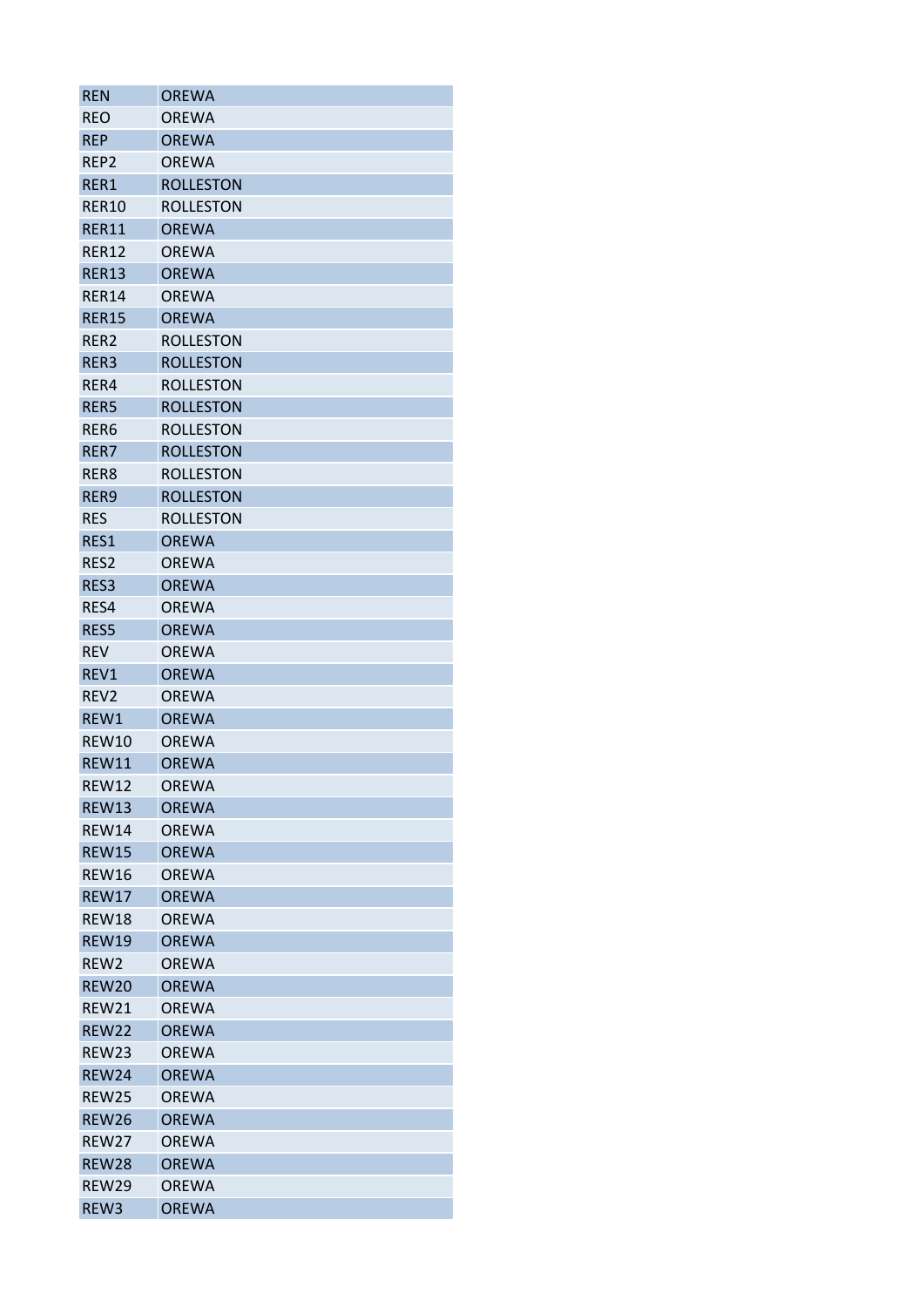| REW30             | <b>OREWA</b>    |
|-------------------|-----------------|
| REW31             | <b>OREWA</b>    |
| REW32             | <b>OREWA</b>    |
| <b>REW33</b>      | <b>OREWA</b>    |
| REW34             | <b>OREWA</b>    |
| <b>REW35</b>      | <b>OREWA</b>    |
| REW36             | <b>OREWA</b>    |
| REW37             | <b>OREWA</b>    |
| REW38             | <b>OREWA</b>    |
| <b>REW39</b>      | <b>OREWA</b>    |
| REW4              | <b>OREWA</b>    |
| REW5              | <b>OREWA</b>    |
| REW <sub>6</sub>  | <b>OREWA</b>    |
| REW7              | <b>OREWA</b>    |
| REW8              | <b>OREWA</b>    |
| REW9              | <b>OREWA</b>    |
| <b>REX</b>        | <b>OREWA</b>    |
| <b>REY</b>        | <b>OREWA</b>    |
| REY2              | <b>OREWA</b>    |
| REY3              | <b>OREWA</b>    |
| REY4              | <b>OREWA</b>    |
| REY5              | <b>OREWA</b>    |
| <b>RFR</b>        | <b>RANFURLY</b> |
| RFR <sub>2</sub>  | <b>RANFURLY</b> |
| <b>RGCP</b>       | RAGLAN          |
| RGR1              | <b>RAGLAN</b>   |
| RGR <sub>2</sub>  | RAGLAN          |
| RGR3              | <b>RAGLAN</b>   |
|                   | <b>RAGLAN</b>   |
| RGR4<br>RGR5      | <b>RAGLAN</b>   |
|                   |                 |
| RGR6              | RAGLAN          |
| RGR7              | <b>RAGLAN</b>   |
| <b>RGS</b>        | RAGLAN          |
| <b>RIA</b>        | NO 1 REGION HQ  |
| RIR1              | <b>RAETIHI</b>  |
| RIR <sub>2</sub>  | <b>RAETIHI</b>  |
| RIR <sub>3</sub>  | <b>RAETIHI</b>  |
| RIR4              | <b>RAETIHI</b>  |
| RIR5              | <b>RAETIHI</b>  |
| <b>RKCP</b>       | <b>RAKAIA</b>   |
| <b>RKR</b>        | RAKAIA          |
| <b>RLR</b>        | <b>RUSSELL</b>  |
| RLR <sub>2</sub>  | <b>RUSSELL</b>  |
| RLR3              | <b>RUSSELL</b>  |
| RNCP1             | <b>REEFTON</b>  |
| RNCP <sub>2</sub> | <b>REEFTON</b>  |
| RNCP3             | <b>REEFTON</b>  |
| <b>RNR</b>        | <b>REEFTON</b>  |
| RNR1              | <b>REEFTON</b>  |
| RNR <sub>2</sub>  | <b>REEFTON</b>  |
| RNR3              | <b>REEFTON</b>  |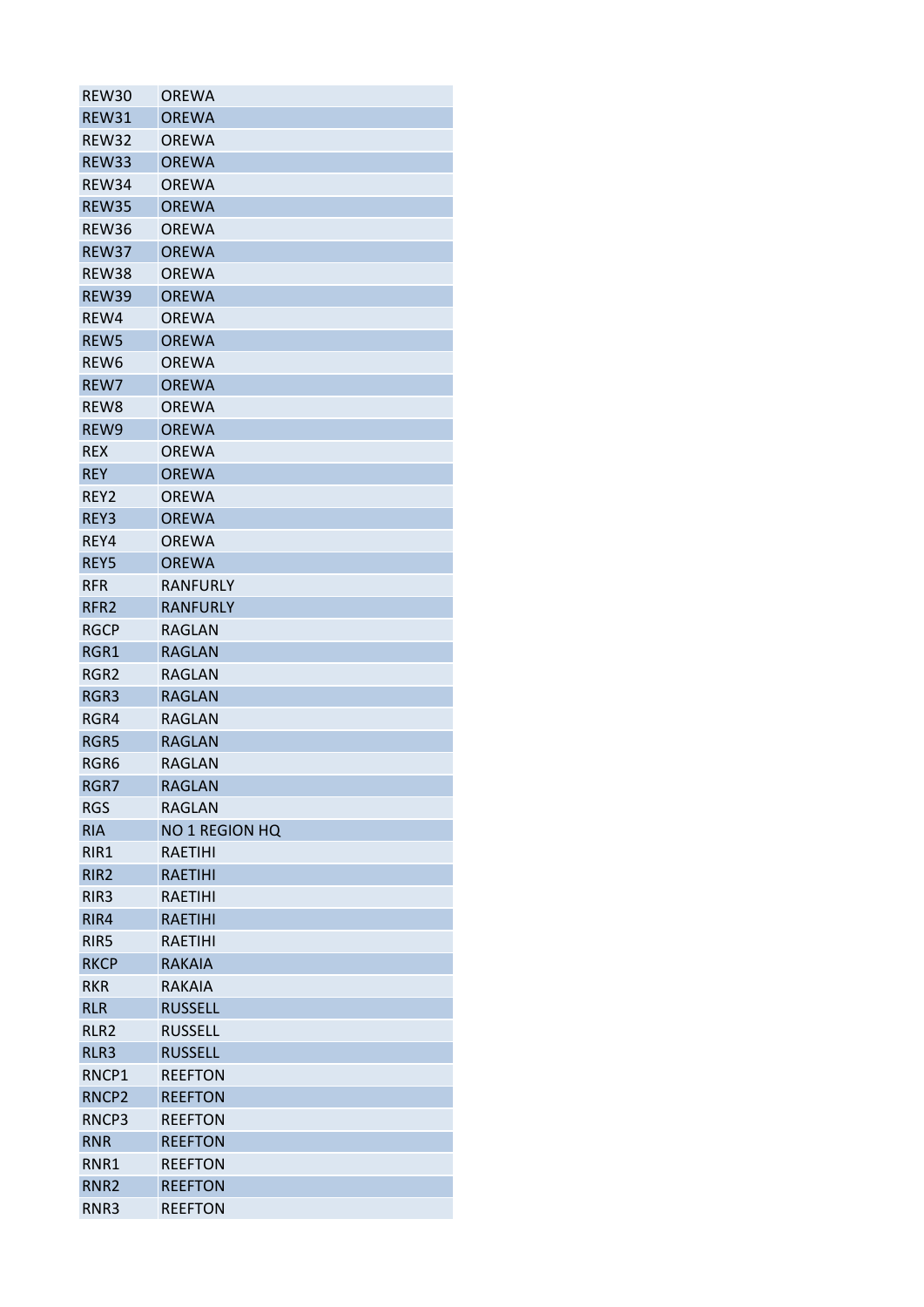| RNT                | <b>REEFTON</b>         |
|--------------------|------------------------|
| ROC61              | ROTORUA CENTRAL        |
| <b>ROG11</b>       | ROTORUA CENTRAL        |
| ROG1A              | ROTORUA CENTRAL        |
| ROG1B              | ROTORUA CENTRAL        |
| ROG1C              | ROTORUA CENTRAL        |
| ROG1D              | ROTORUA CENTRAL        |
| ROG1E              | ROTORUA CENTRAL        |
| ROI1A              | ROTORUA CENTRAL        |
| ROI1B              | ROTORUA CENTRAL        |
| ROI1C              | ROTORUA CENTRAL        |
| ROI2A              | ROTORUA CENTRAL        |
| ROI <sub>2</sub> B | ROTORUA CENTRAL        |
| ROI <sub>2</sub> C | ROTORUA CENTRAL        |
| ROI3A              | ROTORUA CENTRAL        |
| ROI3B              | ROTORUA CENTRAL        |
| ROI3C              | ROTORUA CENTRAL        |
| ROI4A              | ROTORUA CENTRAL        |
| ROI4B              | ROTORUA CENTRAL        |
| ROI4C              | ROTORUA CFNTRAL        |
| ROI5A              | ROTORUA CENTRAL        |
| ROI5B              | ROTORUA CENTRAL        |
| ROI5C              | <b>ROTORUA CENTRAL</b> |
| ROJ1A              | ROTORUA CENTRAL        |
| ROJ1B              | ROTORUA CENTRAL        |
| ROJ2A              | ROTORUA CENTRAL        |
| ROJ2B              | ROTORUA CENTRAL        |
| ROJ3A              | ROTORUA CENTRAL        |
| ROJ3B              | ROTORUA CENTRAL        |
| ROJ4A              | ROTORUA CENTRAL        |
| ROJ4B              | ROTORUA CENTRAL        |
| ROJ5A              | ROTORUA CENTRAL        |
| ROJ5B              | ROTORUA CENTRAL        |
| ROL1A              | ROTORUA CENTRAL        |
| ROL1B              | ROTORUA CENTRAL        |
| ROL1C              | ROTORUA CENTRAL        |
| ROL1D              | ROTORUA CENTRAL        |
| ROL1E              | ROTORUA CENTRAL        |
| ROL1F              | ROTORUA CENTRAL        |
| ROL1G              | ROTORUA CENTRAL        |
| ROL1H              | <b>ROTORUA CENTRAL</b> |
| ROL9A              | ROTORUA CENTRAL        |
| ROL9B              | ROTORUA CENTRAL        |
| ROL9C              | ROTORUA CENTRAL        |
| ROL9D              | ROTORUA CENTRAL        |
| ROO0B              | ROTORUA CENTRAL        |
| ROO0C              | ROTORUA CENTRAL        |
| ROO0D              | ROTORUA CENTRAL        |
| <b>ROP11</b>       | ROTORUA CENTRAL        |
| ROP1A              | ROTORUA CENTRAL        |
| ROP1B              | ROTORUA CENTRAL        |
|                    |                        |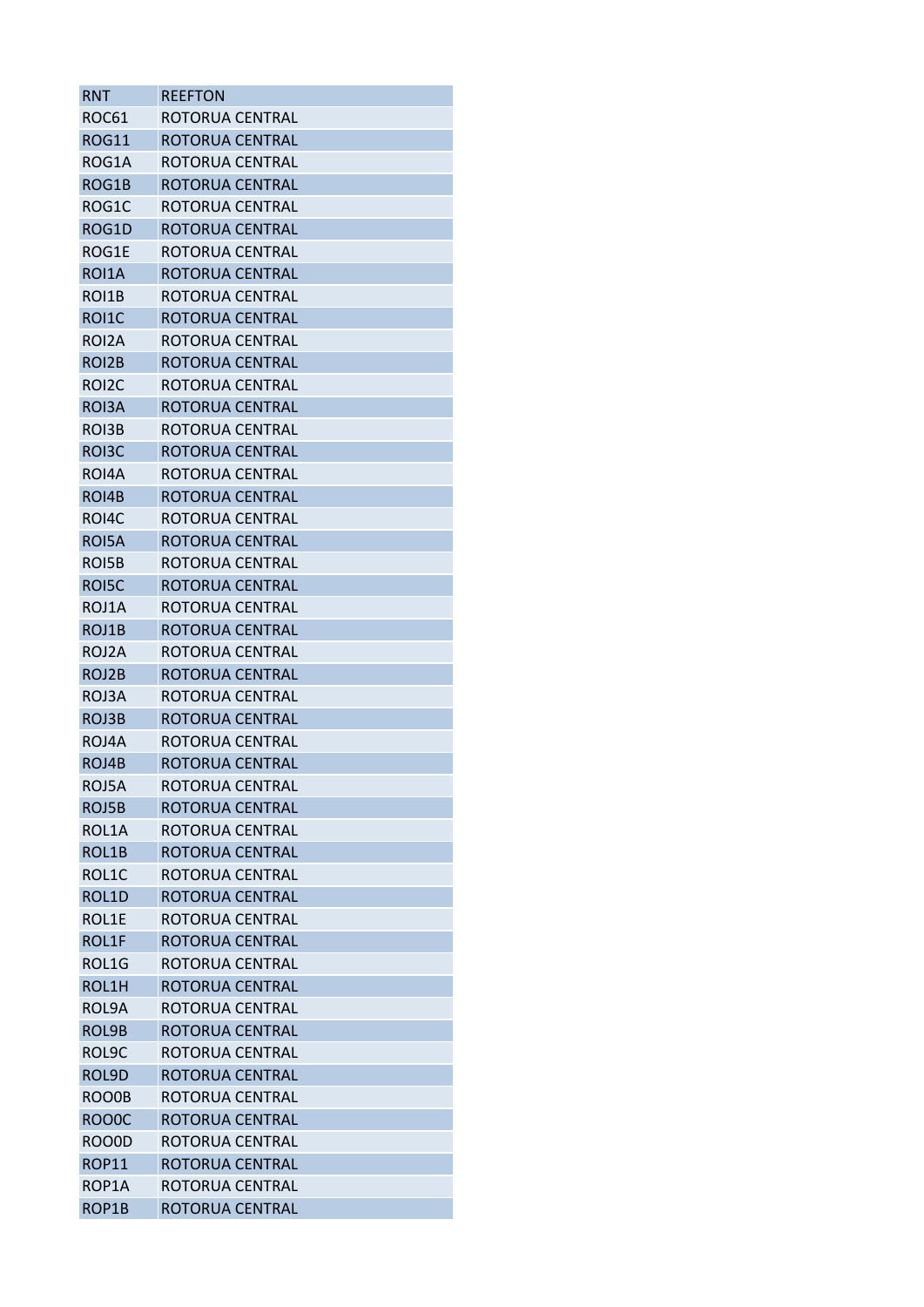| ROP1C                 | ROTORUA CENTRAL                |
|-----------------------|--------------------------------|
| <b>ROP21</b>          | ROTORUA CENTRAL                |
| ROP2A                 | ROTORUA CENTRAL                |
| ROP2B                 | ROTORUA CENTRAL                |
| ROP2C                 | ROTORUA CENTRAL                |
| ROP31                 | ROTORUA CENTRAL                |
| ROP3A                 | ROTORUA CENTRAL                |
| ROP3B                 | ROTORUA CENTRAL                |
| ROP3C                 | ROTORUA CENTRAL                |
| ROP41                 | ROTORUA CENTRAL                |
| ROP4A                 | ROTORUA CENTRAL                |
| ROP4B                 | ROTORUA CENTRAL                |
| ROP4C                 | ROTORUA CENTRAL                |
| <b>ROP51</b>          | ROTORUA CENTRAL                |
| ROP5A                 | ROTORUA CENTRAL                |
| ROP5B                 | <b>ROTORUA CENTRAL</b>         |
| ROP5C                 | ROTORUA CENTRAL                |
| <b>ROS11</b>          | ROTORUA CENTRAL                |
| ROS <sub>21</sub>     | ROTORUA CENTRAL                |
| <b>ROS31</b>          | ROTORUA CENTRAL                |
| <b>ROS41</b>          | ROTORUA CENTRAL                |
| <b>ROS51</b>          | ROTORUA CENTRAL                |
| ROZ1A                 | ROTORUA CENTRAL                |
| ROZ1B                 | ROTORUA CENTRAL                |
| ROZ2A                 | ROTORUA CENTRAL                |
| ROZ2B                 | ROTORUA CENTRAL                |
| RQB26                 | RANUI                          |
| <b>RQCP</b>           | <b>HENDERSON</b>               |
| RQCP2                 | <b>HENDERSON</b>               |
| <b>RQE21</b>          | <b>HENDERSON</b>               |
|                       | <b>HENDERSON</b>               |
| <b>RQE22</b><br>RQE23 | <b>HENDERSON</b>               |
|                       | <b>HENDERSON</b>               |
| RQE24                 |                                |
| <b>RQE25</b>          | <b>HENDERSON</b>               |
| <b>RQO</b>            | RANUI                          |
| RQS2                  | <b>HENDERSON</b>               |
| <b>RQY</b>            | HENDERSON                      |
| RRA1                  | <b>RANGIORA</b>                |
| RRC1                  | RANGIORA                       |
| RRC <sub>2</sub>      | <b>RANGIORA</b>                |
| RRC3                  | <b>RANGIORA</b>                |
| RRCP1                 | PINES KAIRAKI COMMUNITY PATROL |
| RRCP <sub>2</sub>     | <b>RANGIORA</b>                |
| RRCP3                 | WAIKUKU                        |
| <b>RRCS</b>           | RANGIORA                       |
| <b>RRE</b>            | <b>RANGIORA</b>                |
| RRI1                  | <b>RANGIORA</b>                |
| RRI1A                 | <b>RANGIORA</b>                |
| RRI <sub>2</sub>      | RANGIORA                       |
| RRI2A                 | <b>RANGIORA</b>                |
| RRI3                  | RANGIORA                       |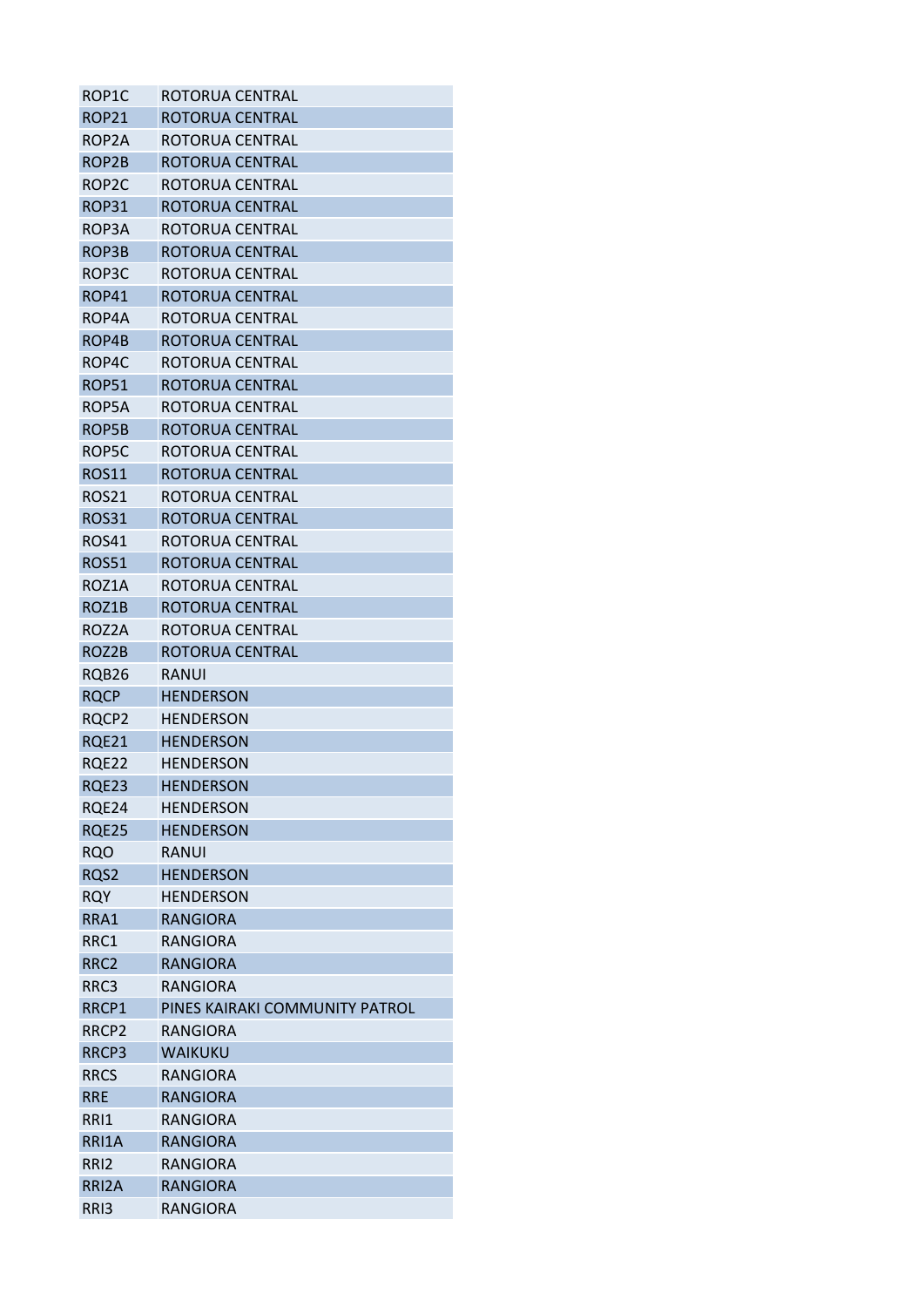| RRI3A            | <b>RANGIORA</b> |
|------------------|-----------------|
| RRI4             | RANGIORA        |
| RRI4A            | <b>RANGIORA</b> |
| RRI5             | <b>RANGIORA</b> |
| RRI5A            | <b>RANGIORA</b> |
| <b>RRK</b>       | RANGIORA        |
| <b>RRN</b>       | <b>RANGIORA</b> |
| RRO              | <b>RANGIORA</b> |
| RRQ1             | <b>RANGIORA</b> |
| <b>RRQ10</b>     | <b>RANGIORA</b> |
| RRQ1A            | <b>RANGIORA</b> |
| RRQ1B            | RANGIORA        |
| RRQ <sub>2</sub> | <b>RANGIORA</b> |
| RRQ2A            | RANGIORA        |
| RRQ2B            | <b>RANGIORA</b> |
| RRQ3             | <b>RANGIORA</b> |
| RRQ3A            | <b>RANGIORA</b> |
| RRQ3B            | <b>RANGIORA</b> |
| RRQ4             | <b>RANGIORA</b> |
| RRQ4A            | <b>RANGIORA</b> |
| RRQ4B            | <b>RANGIORA</b> |
| RRQ5             | RANGIORA        |
| RRQ5A            | <b>RANGIORA</b> |
| RRQ5B            | RANGIORA        |
| RRQ6             | <b>RANGIORA</b> |
| RRQ7             | <b>RANGIORA</b> |
| RRQ8             | <b>RANGIORA</b> |
| RRQ9             | RANGIORA        |
| RRS1             | <b>RANGIORA</b> |
| RRS <sub>2</sub> | RANGIORA        |
| RRS3             | <b>RANGIORA</b> |
| RRT1             | <b>RANGIORA</b> |
| RRT <sub>2</sub> | <b>RANGIORA</b> |
| RRT3             | <b>RANGIORA</b> |
|                  |                 |
| RRT4             | <b>RANGIORA</b> |
| <b>RRTS</b>      | <b>RANGIORA</b> |
| <b>RRY</b>       | <b>RANGIORA</b> |
| RRY2             | <b>RANGIORA</b> |
| RRY3             | <b>RANGIORA</b> |
| RRY4             | <b>RANGIORA</b> |
| RRY5             | <b>RANGIORA</b> |
| <b>RRZCOM</b>    | <b>RANGIORA</b> |
| <b>RSR</b>       | <b>ROSS</b>     |
| RTI1             | <b>RUATORIA</b> |
| <b>RTI12</b>     | <b>RUATORIA</b> |
| <b>RTI13</b>     | <b>RUATORIA</b> |
| RTI <sub>2</sub> | <b>RUATORIA</b> |
| <b>RTI22</b>     | <b>RUATORIA</b> |
| <b>RTI23</b>     | <b>RUATORIA</b> |
| RTI3             | <b>RUATORIA</b> |
| <b>RTI32</b>     | <b>RUATORIA</b> |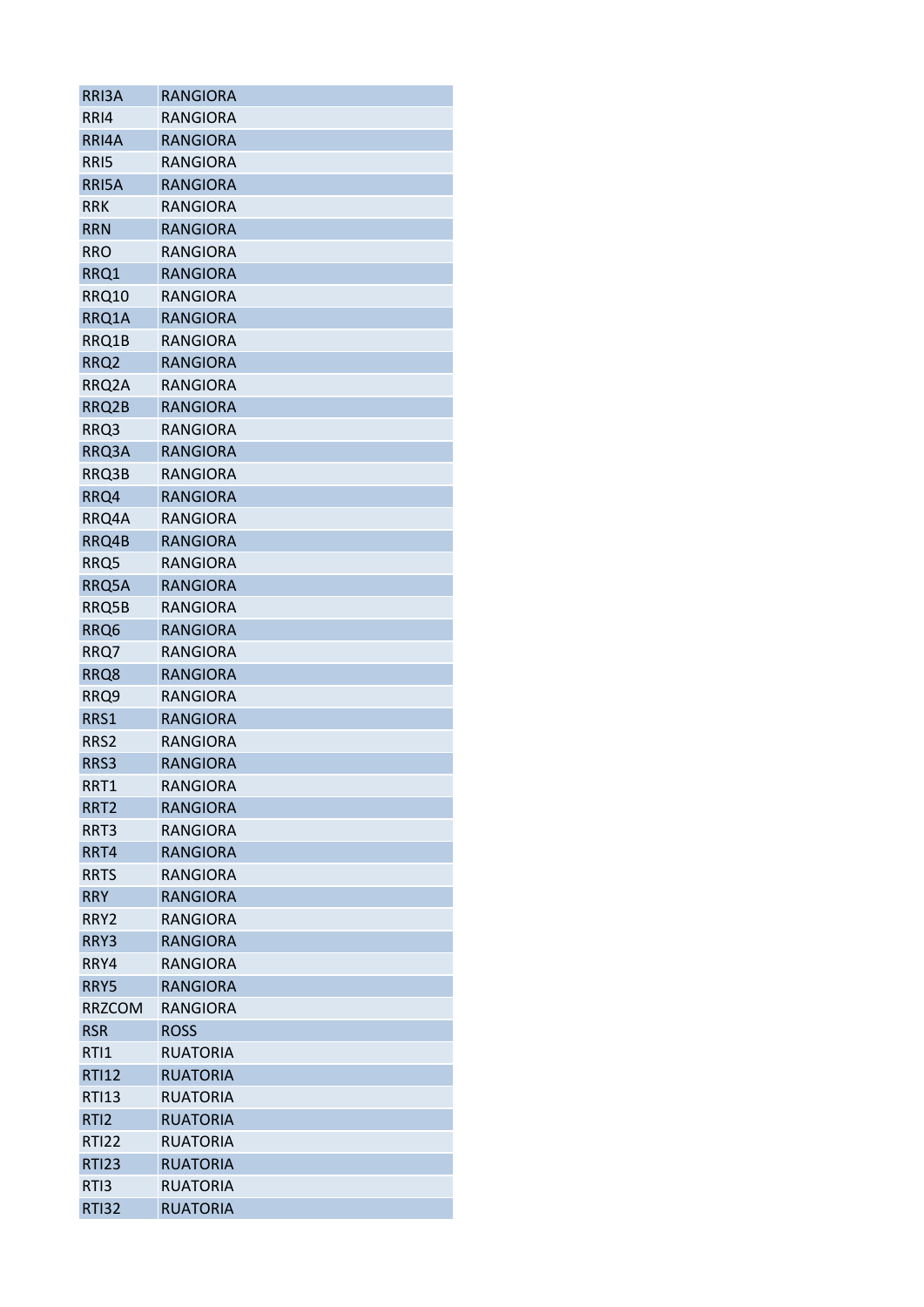| <b>RTI33</b>     | <b>RUATORIA</b>       |
|------------------|-----------------------|
| RTI4             | <b>RUATORIA</b>       |
| <b>RTI42</b>     | <b>RUATORIA</b>       |
| <b>RTI43</b>     | <b>RUATORIA</b>       |
| RTMW1            | <b>RUATORIA</b>       |
| RTMW2            | <b>RUATORIA</b>       |
| RTMW3            | <b>RUATORIA</b>       |
| <b>RTS</b>       | <b>RUATORIA</b>       |
| <b>RUA</b>       | TAUMARUNUI            |
| <b>RUR</b>       | <b>RUAWAI</b>         |
| RVR1             | <b>RIVERTON</b>       |
| RVR <sub>2</sub> | <b>RIVERTON</b>       |
| RVR3             | <b>RIVERTON</b>       |
| RVR4             | <b>RIVERTON</b>       |
| <b>RWK</b>       | <b>OREWA</b>          |
| RWK <sub>2</sub> | <b>OREWA</b>          |
| <b>RWR</b>       | <b>RAWENE</b>         |
| RWR <sub>2</sub> | <b>RAWENE</b>         |
| RWR3             | <b>RAWENE</b>         |
| <b>RWS</b>       | <b>OREWA</b>          |
| <b>RWY</b>       | <b>OREWA</b>          |
| <b>RWYS</b>      | <b>OREWA</b>          |
| RXR1             | <b>ROXBURGH</b>       |
| RXR <sub>2</sub> | <b>ROXBURGH</b>       |
| RYG12            | <b>MANGERE</b>        |
| RYG1A            | <b>MANGERE</b>        |
| RYG1B            | <b>MANGERE</b>        |
|                  |                       |
| RYG1C            | <b>MANGERE</b>        |
| RYG1D            | <b>MANGERE</b>        |
| RYG1E            | <b>MANGERE</b>        |
| RYG1F            | <b>MANGERE</b>        |
| RYG21            | <b>MANGERE</b>        |
| RYG2A            | <b>MANGERE</b>        |
| RYG2B            | <b>MANGERE</b>        |
| RYG2C            | <b>MANGERE</b>        |
| RYG2D            | <b>MANGERE</b>        |
| RYG2E            | <b>MANGERE</b>        |
| RYG2F            | <b>MANGERE</b>        |
| <b>RZR</b>       | RIVERSDALE            |
| <b>SAR</b>       | <b>ST ANDREWS</b>     |
| SAR1             | <b>WELLINGTON DHQ</b> |
| SAR <sub>2</sub> | <b>WELLINGTON DHQ</b> |
| SAR3             | <b>WELLINGTON DHQ</b> |
| SAR4             | <b>WELLINGTON DHQ</b> |
| SAR <sub>5</sub> | <b>WELLINGTON DHQ</b> |
| <b>SBR</b>       | <b>WARKWORTH</b>      |
| SCU <sub>1</sub> | <b>TAKAPUNA</b>       |
| <b>SCU10</b>     | <b>TAKAPUNA</b>       |
| SCU <sub>2</sub> | <b>TAKAPUNA</b>       |
| SCU <sub>3</sub> | <b>TAKAPUNA</b>       |
| SCU4             | <b>TAKAPUNA</b>       |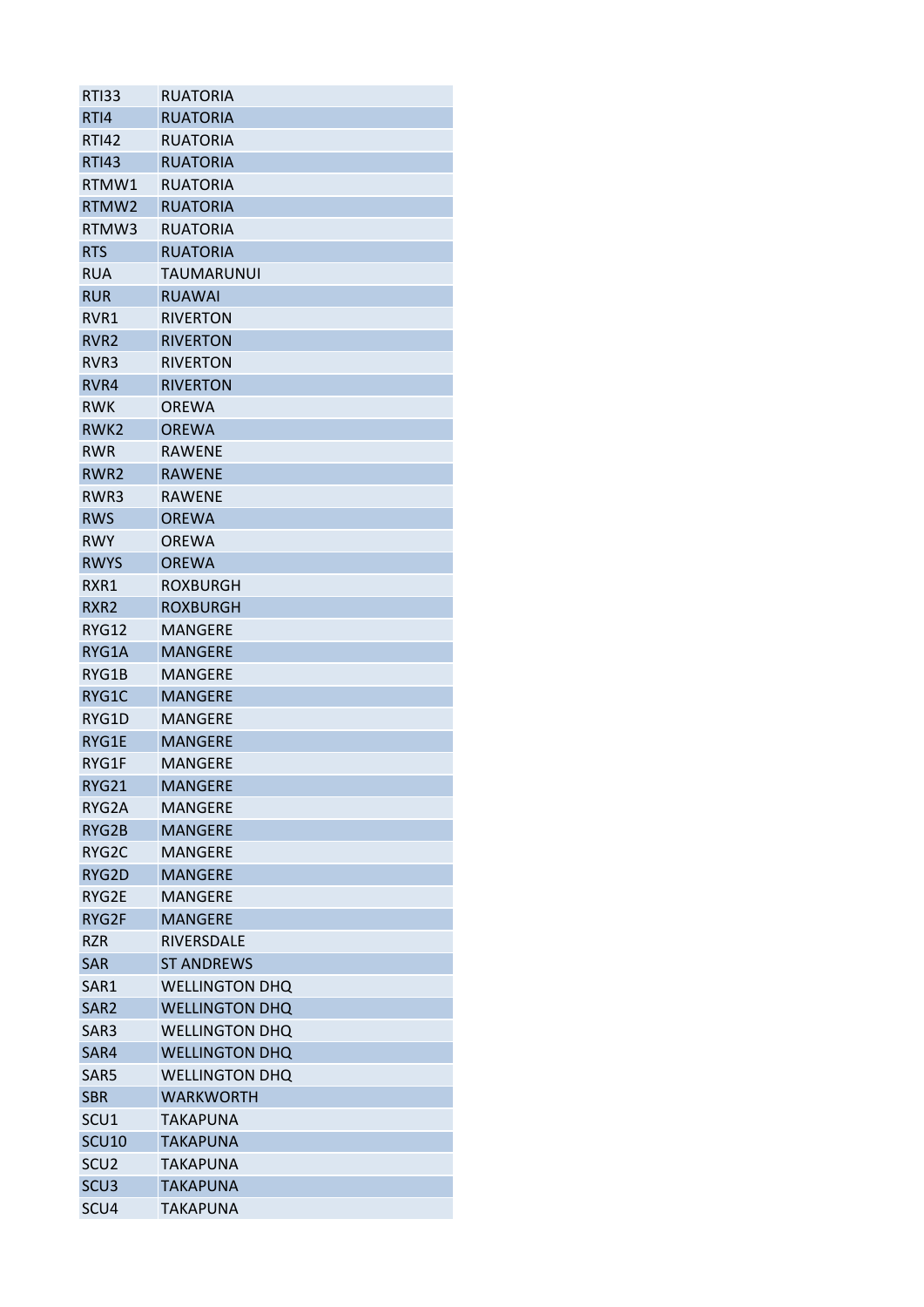| SCU <sub>5</sub>  | TAKAPUNA               |
|-------------------|------------------------|
| SCU <sub>6</sub>  | TAKAPUNA               |
| SCU7              | <b>TAKAPUNA</b>        |
| SCU <sub>8</sub>  | TAKAPUNA               |
| SCU <sub>9</sub>  | <b>TAKAPUNA</b>        |
| <b>SCUS</b>       | TAKAPUNA               |
| SDA1              | <b>DUNEDIN CENTRAL</b> |
| SDA <sub>2</sub>  | <b>DUNEDIN CENTRAL</b> |
| SDA3              | <b>DUNEDIN CENTRAL</b> |
| SDA4              | DUNEDIN CENTRAL        |
| SDA5              | <b>DUNEDIN CENTRAL</b> |
| SDA6              | DUNEDIN CENTRAL        |
| SDA7              | <b>DUNEDIN CENTRAL</b> |
| SDA8              | <b>DUNEDIN CENTRAL</b> |
| SDA9              | <b>DUNEDIN CENTRAL</b> |
| SDINT7            | <b>OAMARU</b>          |
| <b>SDINTN</b>     | <b>DUNEDIN CENTRAL</b> |
| <b>SDMM</b>       | <b>DUNEDIN CENTRAL</b> |
| SDN1              | <b>DUNEDIN CENTRAL</b> |
| <b>SDN10</b>      | <b>DUNEDIN CENTRAL</b> |
| <b>SDN11</b>      | <b>DUNEDIN CENTRAL</b> |
| SDN <sub>2</sub>  | <b>DUNEDIN CENTRAL</b> |
| SDN <sub>3</sub>  | <b>DUNEDIN CENTRAL</b> |
| SDN4              | <b>DUNEDIN CENTRAL</b> |
| SDN <sub>5</sub>  | <b>DUNEDIN CENTRAL</b> |
| SDN <sub>6</sub>  | <b>DUNEDIN CENTRAL</b> |
| SDN7              | <b>DUNEDIN CENTRAL</b> |
| SDN <sub>8</sub>  | <b>DUNEDIN CENTRAL</b> |
| SDN <sub>9</sub>  | <b>DUNEDIN CENTRAL</b> |
| <b>SDTA</b>       | <b>DUNEDIN CENTRAL</b> |
| SDWC1             | <b>DUNEDIN</b>         |
| SDWC2             | <b>DUNEDIN</b>         |
| SDWC3             | INVERCARGILL           |
| SDWC4             | INVERCARGILL           |
| SDWC5             | <b>CROMWFLL</b>        |
| SDX1              | QUEENSTOWN             |
| SDX2              | <b>DUNEDIN CENTRAL</b> |
| SDX3              | <b>DUNEDIN CENTRAL</b> |
| SDX4              | <b>INVERCARGILL</b>    |
| SDX5              | <b>INVERCARGILL</b>    |
| SDX6              | OAMARU                 |
| SDX8              | <b>DUNEDIN CENTRAL</b> |
| <b>SDXS</b>       | <b>DUNEDIN CENTRAL</b> |
| SEC1              | <b>SELWYN</b>          |
| SEC <sub>2</sub>  | <b>SELWYN</b>          |
| <b>SEI</b>        | <b>SELWYN</b>          |
| SEI <sub>2</sub>  | <b>SELWYN</b>          |
| <b>SEN</b>        | <b>SELWYN</b>          |
| SEOD1             | <b>CHRISTCHURCH</b>    |
| SEOD <sub>2</sub> | <b>CHRISTCHURCH</b>    |
| SEOD3             | <b>CHRISTCHURCH</b>    |
|                   |                        |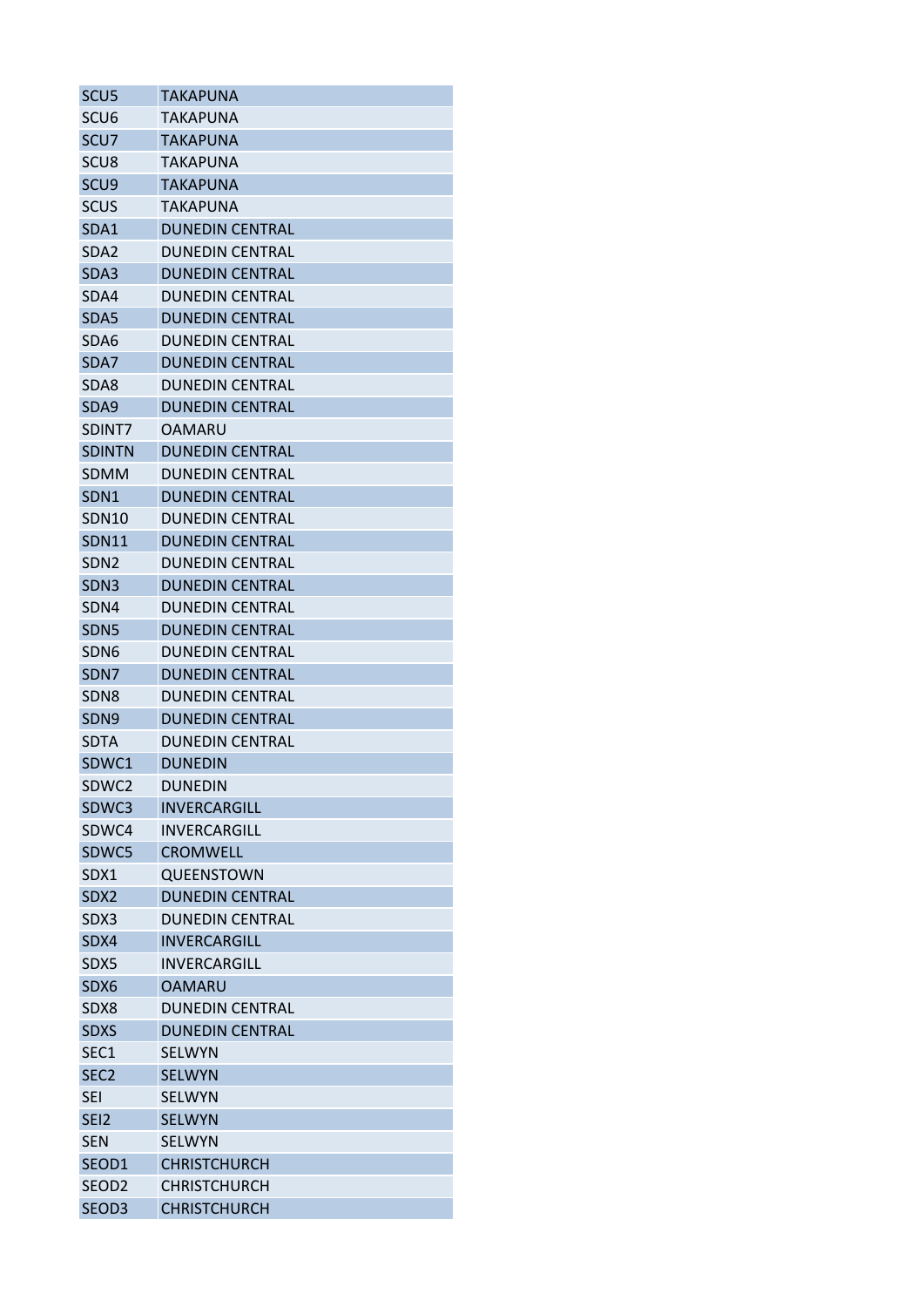| SEOD4             | <b>CHRISTCHURCH</b> |
|-------------------|---------------------|
| SEOD5             | <b>CHRISTCHURCH</b> |
| SEOD6             | <b>CHRISTCHURCH</b> |
| SEOD7             | <b>CHRISTCHURCH</b> |
| SEOD <sub>8</sub> | <b>CHRISTCHURCH</b> |
| <b>SEQ</b>        | <b>SELWYN</b>       |
| SEQ1              | <b>SELWYN</b>       |
| <b>SEQ10</b>      | <b>SELWYN</b>       |
| SEQ <sub>2</sub>  | <b>SELWYN</b>       |
| SEQ <sub>3</sub>  | <b>SELWYN</b>       |
| SEQ4              | <b>SELWYN</b>       |
| SEQ <sub>5</sub>  | <b>SELWYN</b>       |
| SEQ6              | <b>SELWYN</b>       |
| SEQ7              | <b>SELWYN</b>       |
| SEQ8              | <b>SELWYN</b>       |
| SEQ9              | <b>SELWYN</b>       |
| <b>SER</b>        | <b>SELWYN</b>       |
| SER1              | <b>SELWYN</b>       |
| SER <sub>2</sub>  | <b>SELWYN</b>       |
| SER <sub>3</sub>  | <b>SELWYN</b>       |
| SER4              | <b>SELWYN</b>       |
| SER <sub>5</sub>  | <b>SELWYN</b>       |
| SER <sub>6</sub>  | <b>SELWYN</b>       |
| <b>SES</b>        | <b>SELWYN</b>       |
| SES1              | <b>SELWYN</b>       |
| SES <sub>2</sub>  | <b>SELWYN</b>       |
| SES <sub>3</sub>  | <b>SELWYN</b>       |
|                   | <b>SELWYN</b>       |
| SES4              |                     |
| SES5              | <b>SELWYN</b>       |
| SES6              | <b>SELWYN</b>       |
| SES7              | <b>SELWYN</b>       |
| SES8              | <b>SELWYN</b>       |
| SET1              | <b>SELWYN</b>       |
| SET <sub>2</sub>  | <b>SELWYN</b>       |
| SET <sub>3</sub>  | <b>SELWYN</b>       |
| SET4              | <b>SELWYN</b>       |
| SET5              | <b>SELWYN</b>       |
| SEV1              | <b>SELWYN</b>       |
| SEW1              | <b>LINCOLN</b>      |
| <b>SEW10</b>      | <b>LINCOLN</b>      |
| SEW <sub>2</sub>  | <b>LINCOLN</b>      |
| SEW <sub>3</sub>  | <b>LINCOLN</b>      |
| SEW4              | <b>LINCOLN</b>      |
| SEW <sub>5</sub>  | <b>LINCOLN</b>      |
| SEW <sub>6</sub>  | <b>LINCOLN</b>      |
| SEW7              | <b>LINCOLN</b>      |
| SEW8              | <b>LINCOLN</b>      |
| SEW9              | <b>LINCOLN</b>      |
| <b>SEWN</b>       | <b>LINCOLN</b>      |
| SEWS1             | <b>LINCOLN</b>      |
| SEWS2             | <b>LINCOLN</b>      |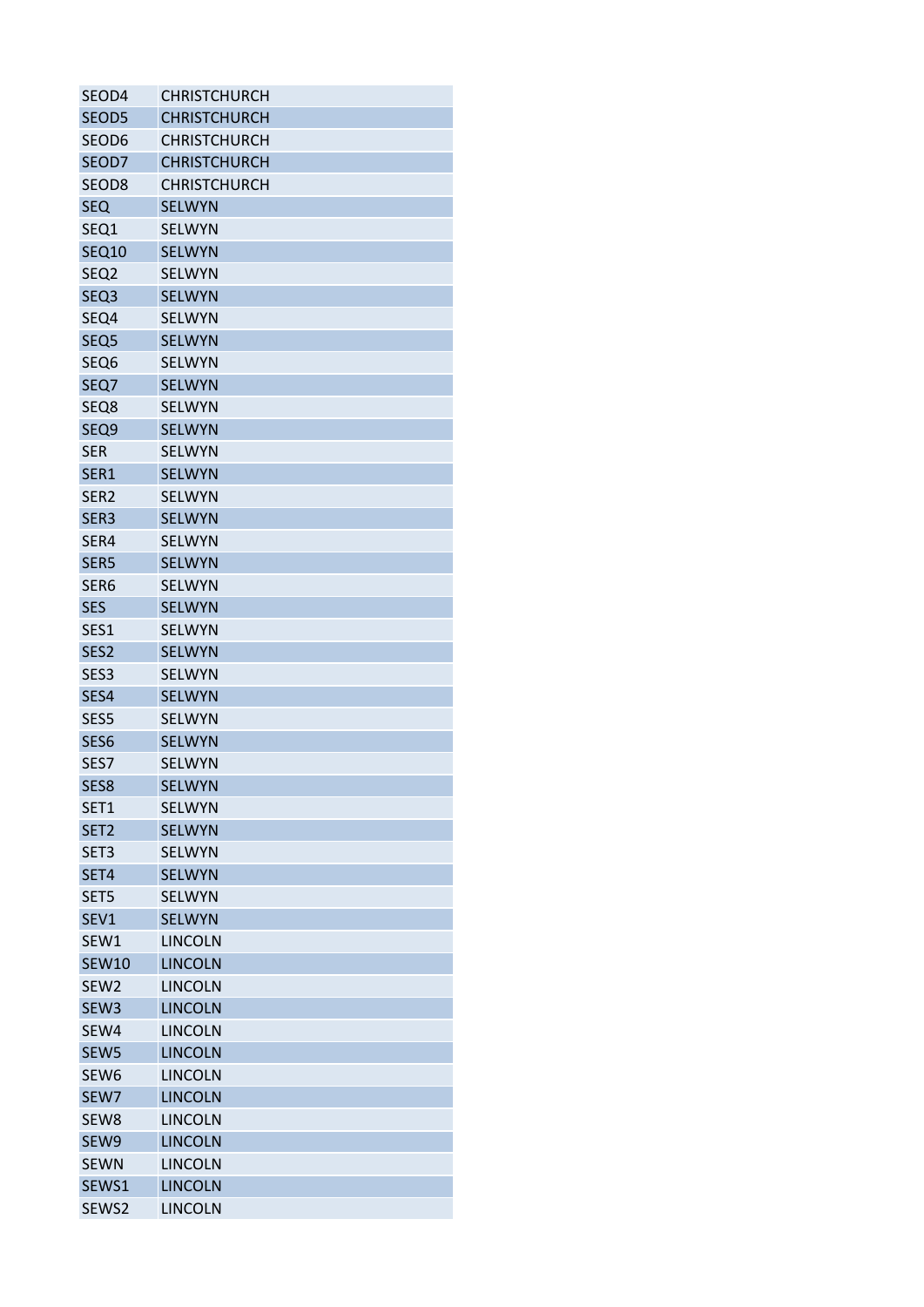| SEY              | <b>SELWYN</b>                                |
|------------------|----------------------------------------------|
| SFCP             | <b>STRATFORD</b>                             |
| <b>SFE</b>       | <b>STRATFORD</b>                             |
| SFI              | <b>STRATFORD</b>                             |
| <b>SFJ</b>       | <b>STRATFORD</b>                             |
| <b>SFK</b>       | <b>STRATFORD</b>                             |
| <b>SFN</b>       | <b>STRATFORD</b>                             |
| <b>SFO</b>       | <b>STRATFORD</b>                             |
| <b>SFP</b>       | <b>STRATFORD</b>                             |
| <b>SFQ</b>       | <b>STRATFORD</b>                             |
| SFQ1             | <b>STRATFORD</b>                             |
| SFQ <sub>2</sub> | <b>STRATFORD</b>                             |
| SFQ3             | <b>STRATFORD</b>                             |
| SFQ4             | <b>STRATFORD</b>                             |
| SFQ <sub>5</sub> | <b>STRATFORD</b>                             |
| SFQ6             | <b>STRATFORD</b>                             |
| SFQ7             | <b>STRATFORD</b>                             |
| SFQ8             | <b>STRATFORD</b>                             |
| <b>SFR</b>       | <b>STRATFORD</b>                             |
| SFS              | <b>STRATFORD</b>                             |
| SFS1             | <b>STRATFORD</b>                             |
| SFS <sub>2</sub> | <b>STRATFORD</b>                             |
| SFT1             | <b>STRATFORD</b>                             |
| SFT <sub>2</sub> | <b>STRATFORD</b>                             |
| SFX1             | <b>STRATFORD</b>                             |
| SFX <sub>2</sub> | <b>STRATFORD</b>                             |
| SFX3             | <b>STRATFORD</b>                             |
| SFX4             | <b>STRATFORD</b>                             |
| <b>SFXS</b>      | <b>STRATFORD</b>                             |
| <b>SFY</b>       | <b>STRATFORD</b>                             |
| <b>SFZ</b>       | <b>STRATFORD</b>                             |
| SFZ1             | <b>STRATFORD</b>                             |
| <b>SFZS</b>      | <b>STRATFORD</b>                             |
| <b>SHE</b>       | <b>ST HELIERS BAY</b>                        |
|                  |                                              |
| SHH1             | <b>DUNEDIN SOUTH</b><br><b>DUNEDIN SOUTH</b> |
| SHH <sub>2</sub> |                                              |
| SHH <sub>3</sub> | <b>DUNEDIN SOUTH</b>                         |
| SHJ1             | <b>ST HELIERS BAY</b>                        |
| <b>SJB</b>       | <b>FEATHERSTON</b>                           |
| SJB1             | <b>FEATHERSTON</b>                           |
| SJB <sub>2</sub> | <b>FEATHERSTON</b>                           |
| SJB3             | <b>FEATHERSTON</b>                           |
| SJB4             | <b>FEATHERSTON</b>                           |
| <b>SKCP</b>      | <b>STOKES VALLEY</b>                         |
| <b>SKO</b>       | <b>STOKES VALLEY</b>                         |
| <b>SLO</b>       | <b>BALMORAL</b>                              |
| SMO <sub>1</sub> | <b>LYTTELTON</b>                             |
| SMO <sub>2</sub> | LYTTELTON                                    |
| <b>SMQ</b>       | <b>SUMNER</b>                                |
| SMQ1             | <b>SUMNER</b>                                |
| SMQ <sub>2</sub> | <b>SUMNER</b>                                |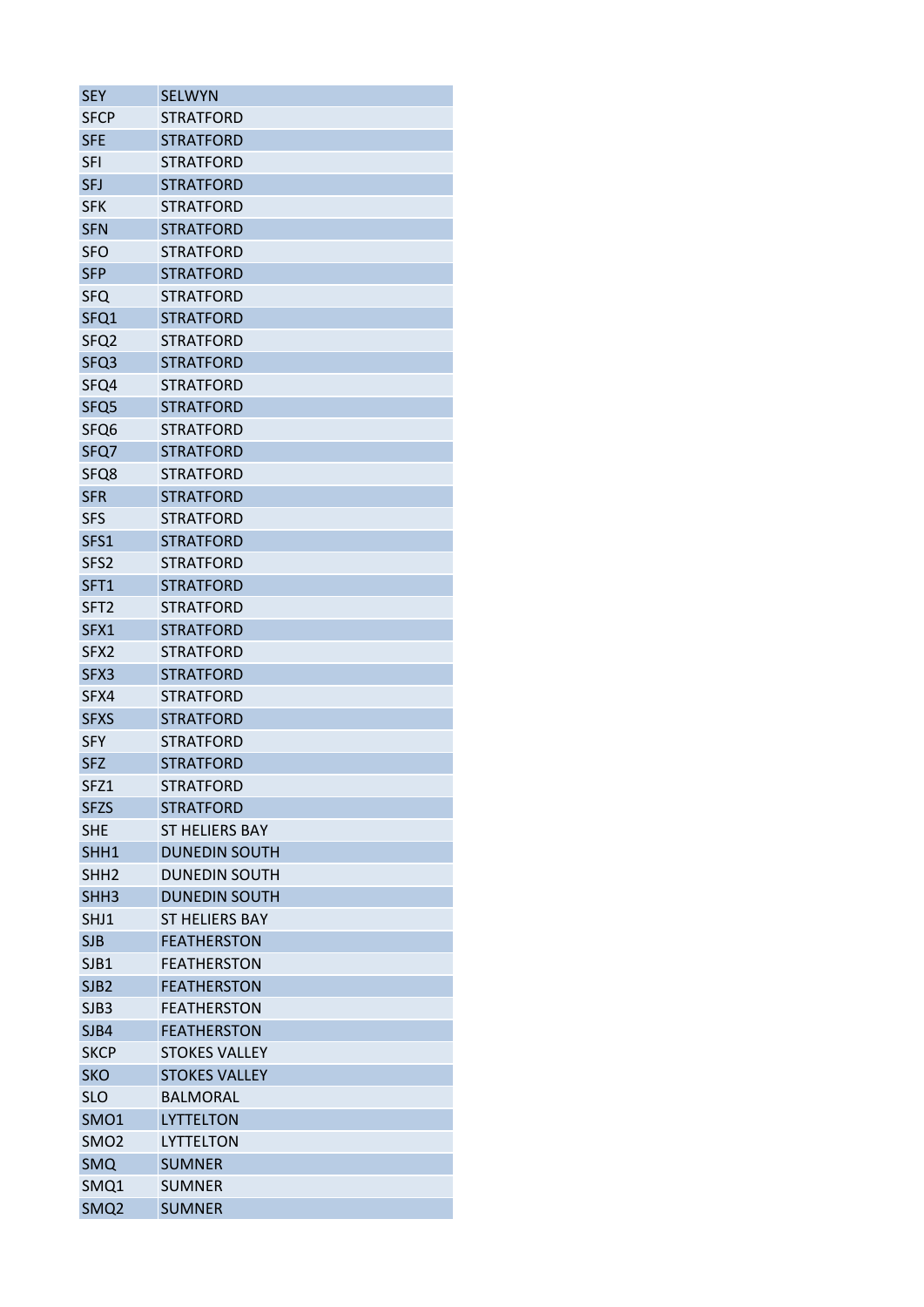| SMQ3              | SUMNER               |
|-------------------|----------------------|
| <b>SNCP</b>       | <b>SHANNON</b>       |
| <b>SNO</b>        | <b>BROWNS BAY</b>    |
| SNR1              | <b>SHANNON</b>       |
| SNR <sub>2</sub>  | <b>SHANNON</b>       |
| SNR <sub>3</sub>  | <b>SHANNON</b>       |
| SNR4              | <b>SHANNON</b>       |
| SNR <sub>5</sub>  | <b>SHANNON</b>       |
| SOCO              | <b>CHRISTCHURCH</b>  |
| <b>SOCO1</b>      | <b>CHRISTCHURCH</b>  |
| SOCO10            | <b>CHRISTCHURCH</b>  |
| SOCO11            | <b>CHRISTCHURCH</b>  |
| SOCO12            | <b>CHRISTCHURCH</b>  |
| SOCO13            | <b>CHRISTCHURCH</b>  |
| SOCO <sub>2</sub> | <b>CHRISTCHURCH</b>  |
| SOCO <sub>3</sub> | <b>CHRISTCHURCH</b>  |
| SOCO4             | <b>CHRISTCHURCH</b>  |
| SOCO <sub>5</sub> | <b>CHRISTCHURCH</b>  |
| SOCO <sub>6</sub> | <b>CHRISTCHURCH</b>  |
| SOCO7             | <b>CHRISTCHURCH</b>  |
| SOCO <sub>8</sub> | <b>CHRISTCHURCH</b>  |
| SOCO <sub>9</sub> | <b>CHRISTCHURCH</b>  |
| SOCON             | CHRISTCHURCH         |
| <b>SOCOS</b>      | <b>CHRISTCHURCH</b>  |
| SOCOS1            | <b>CHRISTCHURCH</b>  |
| SOCOS2            | <b>CHRISTCHURCH</b>  |
| SOCP              | <b>DUNEDIN SOUTH</b> |
| SOE1              | <b>DUNEDIN SOUTH</b> |
| SOE <sub>2</sub>  | <b>DUNEDIN SOUTH</b> |
| SOE3              | <b>DUNEDIN SOUTH</b> |
| SOG               | <b>DUNEDIN SOUTH</b> |
| <b>SOI1</b>       | <b>DUNEDIN SOUTH</b> |
| SOI1A             | <b>DUNEDIN SOUTH</b> |
| SOI <sub>2</sub>  | <b>DUNEDIN SOUTH</b> |
| <b>SOI3</b>       | <b>DUNEDIN SOUTH</b> |
| <b>SOI4</b>       | <b>DUNEDIN SOUTH</b> |
| SOI5              | <b>DUNEDIN SOUTH</b> |
| SOJ1              | <b>DUNEDIN SOUTH</b> |
| SOJ <sub>2</sub>  | <b>DUNEDIN SOUTH</b> |
| SOJ3              | <b>DUNEDIN SOUTH</b> |
| SOJS              | <b>DUNEDIN SOUTH</b> |
| SON               | <b>DUNEDIN SOUTH</b> |
| SOO               | <b>DUNEDIN SOUTH</b> |
| SOO1              | <b>DUNEDIN SOUTH</b> |
| SOQ1              | <b>DUNEDIN SOUTH</b> |
| SOQ <sub>2</sub>  | <b>DUNEDIN SOUTH</b> |
| SOQ3              | <b>DUNEDIN SOUTH</b> |
| SOQ4              | <b>DUNEDIN SOUTH</b> |
| SOQ <sub>5</sub>  | <b>DUNEDIN SOUTH</b> |
| SOQ <sub>6</sub>  | <b>DUNEDIN SOUTH</b> |
| SOQ7              | <b>DUNEDIN SOUTH</b> |
|                   |                      |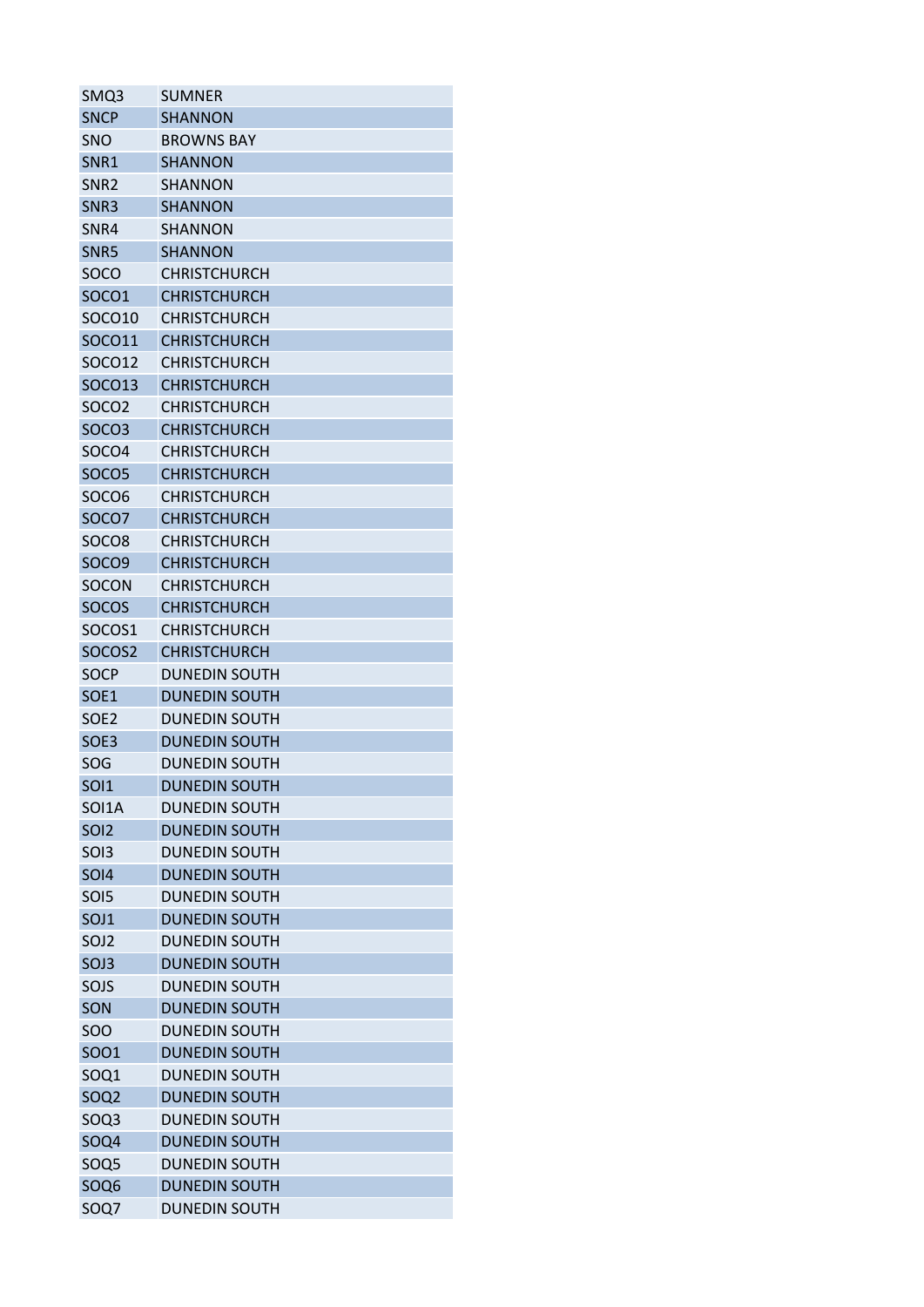| SOQ8              | <b>DUNEDIN SOUTH</b>                             |
|-------------------|--------------------------------------------------|
| SOQ9              | <b>DUNEDIN SOUTH</b>                             |
| SOS               | <b>DUNEDIN SOUTH</b>                             |
| SOT <sub>1</sub>  | <b>DUNEDIN SOUTH</b>                             |
| SOT <sub>2</sub>  | <b>DUNEDIN SOUTH</b>                             |
| SOT <sub>3</sub>  | <b>DUNEDIN SOUTH</b>                             |
| <b>SPCP</b>       | <b>HENDERSON</b>                                 |
| SPCP <sub>2</sub> | <b>HENDERSON</b>                                 |
| <b>SRS</b>        | <b>WELLINGTON OOC</b>                            |
| SRW1              | <b>NELSON CENTRAL</b>                            |
| <b>SRW10</b>      | <b>RANGIORA</b>                                  |
| SRW11             | RANGIORA                                         |
| <b>SRW12</b>      | <b>WAIMATE</b>                                   |
| SRW13             | <b>DUNEDIN NORTH</b>                             |
| <b>SRW14</b>      | <b>ALEXANDRA</b>                                 |
| <b>SRW15</b>      | <b>DUNEDIN NORTH</b>                             |
| <b>SRW16</b>      | <b>INVERCARGILL</b>                              |
| SRW17             | <b>CROMWELL</b>                                  |
| <b>SRW18</b>      | <b>GORE</b>                                      |
| <b>SRW19</b>      | <b>HOKITIKA</b>                                  |
| SRW <sub>2</sub>  | <b>BLENHEIM</b>                                  |
| SRW3              | <b>RANGIORA</b>                                  |
| SRW4              | <b>RANGIORA</b>                                  |
| SRW <sub>5</sub>  | <b>ASHBURTON</b>                                 |
| SRW6              | TIMARU                                           |
| SRW7              | RANGIORA                                         |
| SRW <sub>8</sub>  | <b>RANGIORA</b>                                  |
| SRW9              | <b>RANGIORA</b>                                  |
| <b>SRWI</b>       | <b>RANGIORA</b>                                  |
| <b>SRWN</b>       | <b>RANGIORA</b>                                  |
| SRWS1             | <b>RANGIORA</b>                                  |
| SRWS2             | <b>DUNEDIN NORTH</b>                             |
| SRWS3             | <b>RANGIORA</b>                                  |
| SRWV1             | RANGIORA                                         |
| SRWV2             | <b>RANGIORA</b>                                  |
| SRWV3             | <b>DUNEDIN NORTH</b>                             |
| SRWV4             | <b>WINTON</b>                                    |
| SRWV5             | <b>BLENHEIM</b>                                  |
| SRWV6             | <b>RANGIORA</b>                                  |
|                   |                                                  |
| SSGA              | <b>WELLINGTON CENTRAL</b><br><b>INVERCARGILL</b> |
| <b>STN</b>        |                                                  |
| <b>STO</b>        | <b>STOKE</b>                                     |
| STS1              | <b>INVERCARGILL</b>                              |
| STS <sub>2</sub>  | <b>INVERCARGILL</b>                              |
| STS3              | <b>INVERCARGILL</b>                              |
| STT <sub>1</sub>  | INVERCARGILL                                     |
| <b>STT10</b>      | <b>INVERCARGILL</b>                              |
| STT11             | INVERCARGILL                                     |
| <b>STT12</b>      | <b>TE ANAU</b>                                   |
| STT13             | INVERCARGILL                                     |
| <b>STT14</b>      | <b>INVERCARGILL</b>                              |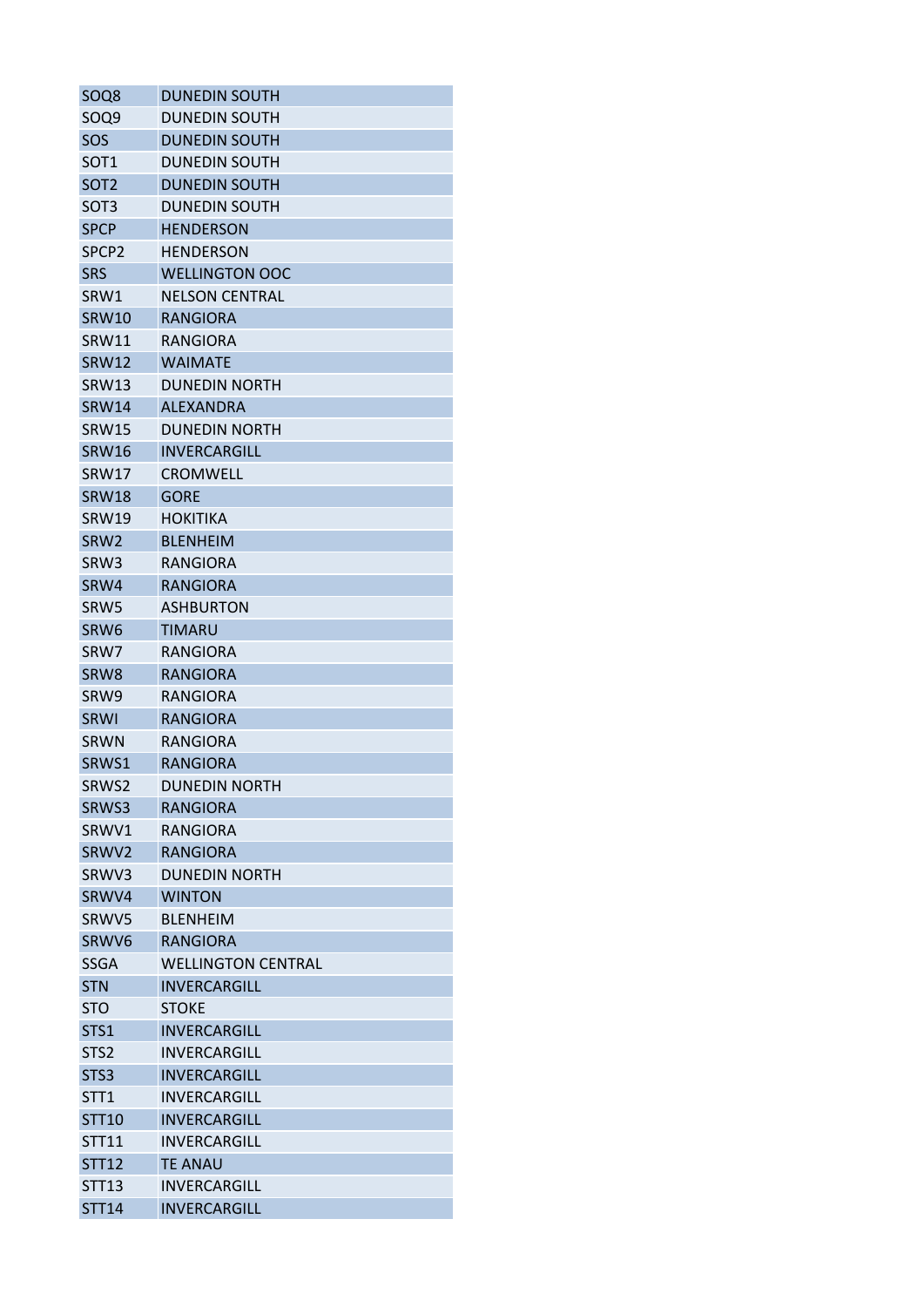| <b>STT15</b>       | INVERCARGILL            |
|--------------------|-------------------------|
| STT16              | INVERCARGILL            |
| STT17              | INVERCARGILL            |
| <b>STT18</b>       | INVERCARGILL            |
| <b>STT19</b>       | INVERCARGILL            |
| STT <sub>2</sub>   | INVERCARGILL            |
| STT <sub>20</sub>  | INVERCARGILL            |
| <b>STT21</b>       | <b>INVERCARGILL</b>     |
| STT <sub>3</sub>   | INVERCARGILL            |
| STT4               | INVERCARGILL            |
| STT <sub>5</sub>   | TE ANAU                 |
| STT <sub>6</sub>   | <b>INVERCARGILL</b>     |
| STT7               | INVERCARGILL            |
| STT <sub>8</sub>   | INVERCARGILL            |
| <b>SUA</b>         | SOUTH CANTERBURY        |
| SUC1               | <b>SOUTH CANTERBURY</b> |
| SUC <sub>2</sub>   | SOUTH CANTERBURY        |
| SUC <sub>3</sub>   | SOUTH CANTERBURY        |
| SUC <sub>4</sub>   | SOUTH CANTERBURY        |
| SUC <sub>5</sub>   | <b>SOUTH CANTERBURY</b> |
| SUC <sub>6</sub>   | SOUTH CANTERBURY        |
| SUC7               | SOUTH CANTERBURY        |
| SUC8               | SOUTH CANTERBURY        |
| SUC <sub>9</sub>   | <b>SOUTH CANTERBURY</b> |
| <b>SUCS</b>        | SOUTH CANTERBURY        |
| SUD1               | <b>SOUTH CANTERBURY</b> |
| SUD <sub>2</sub>   | SOUTH CANTERBURY        |
| <b>SUF</b>         | SOUTH CANTERBURY        |
| <b>SUINTL</b>      | TIMARU                  |
| SUJ1               | <b>SOUTH CANTERBURY</b> |
| SUJ <sub>2</sub>   | SOUTH CANTERBURY        |
| SUJ3               | <b>SOUTH CANTERBURY</b> |
| SUJ4               | SOUTH CANTERBURY        |
| SUJ5               | <b>SOUTH CANTERBURY</b> |
| SUJS               | <b>SOUTH CANTERBURY</b> |
| <b>SUK</b>         | <b>SOUTH CANTERBURY</b> |
| <b>SUL</b>         | SOUTH CANTERBURY        |
| <b>SUN</b>         | <b>SOUTH CANTERBURY</b> |
| SUS                | <b>SOUTH CANTERBURY</b> |
| SUSAR1             | <b>SOUTH CANTERBURY</b> |
| SUSAR <sub>2</sub> | SOUTH CANTERBURY        |
| SUSAR3             | <b>SOUTH CANTERBURY</b> |
| SUSAR4             | <b>SOUTH CANTERBURY</b> |
| SUT <sub>1</sub>   | <b>SOUTH CANTERBURY</b> |
| <b>SUT10</b>       | <b>SOUTH CANTERBURY</b> |
| SUT <sub>2</sub>   | SOUTH CANTERBURY        |
| SUT3               | <b>SOUTH CANTERBURY</b> |
| SUT4               | <b>SOUTH CANTERBURY</b> |
| SUT5               | <b>SOUTH CANTERBURY</b> |
| SUT6               | <b>SOUTH CANTERBURY</b> |
| SUT7               | SOUTH CANTERBURY        |
|                    |                         |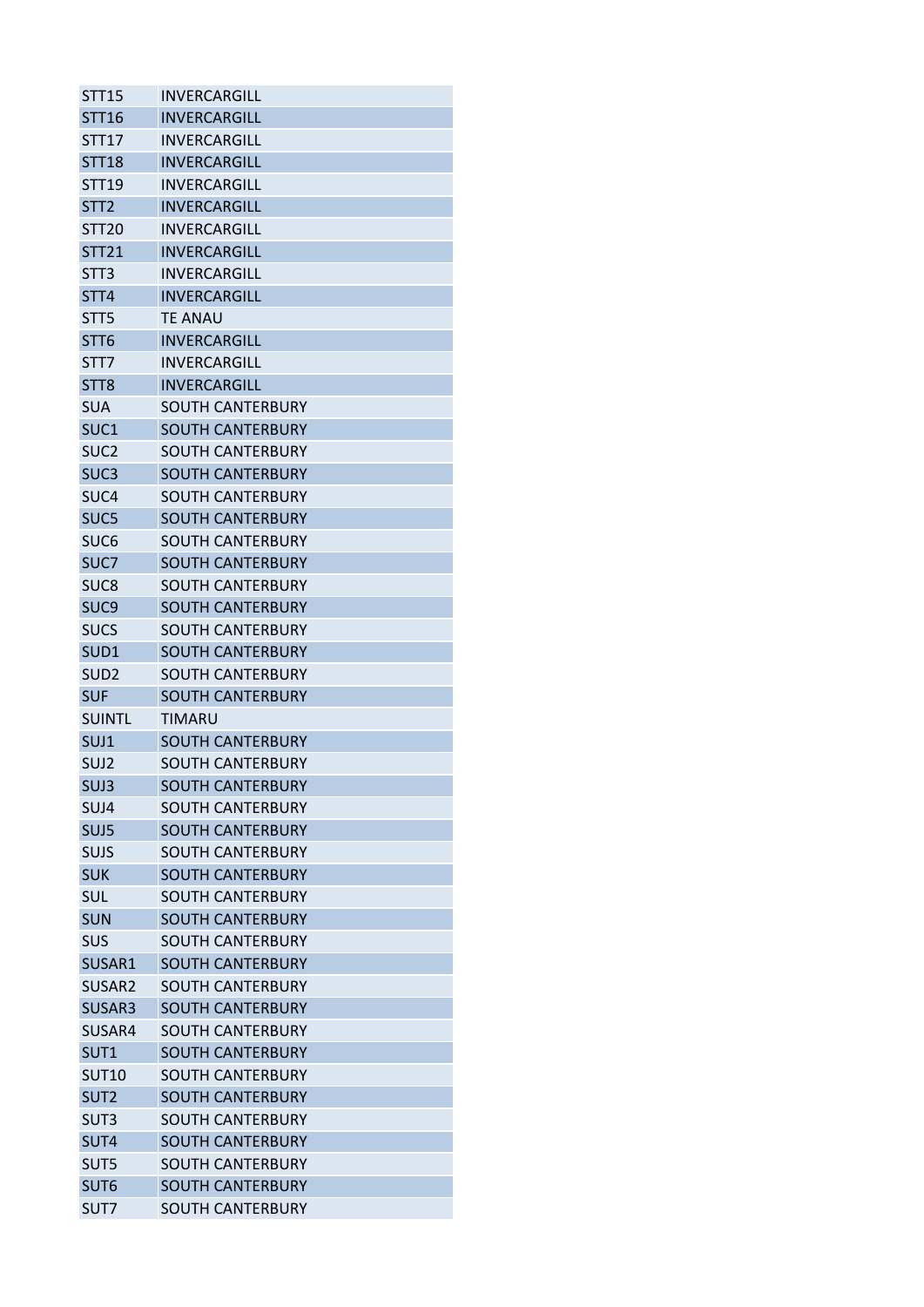| SUT <sub>8</sub>  | <b>SOUTH CANTERBURY</b>   |
|-------------------|---------------------------|
| SUT <sub>9</sub>  | <b>SOUTH CANTERBURY</b>   |
| SUU               | <b>SOUTH CANTERBURY</b>   |
| <b>SUV</b>        | <b>SOUTH CANTERBURY</b>   |
| <b>SUW</b>        | <b>SOUTH CANTERBURY</b>   |
| SUW1              | <b>SOUTH CANTERBURY</b>   |
| SUW <sub>2</sub>  | <b>SOUTH CANTERBURY</b>   |
| SUW <sub>3</sub>  | <b>SOUTH CANTERBURY</b>   |
| SUW4              | <b>SOUTH CANTERBURY</b>   |
| SUW <sub>5</sub>  | <b>SOUTH CANTERBURY</b>   |
| <b>SUWS</b>       | <b>SOUTH CANTERBURY</b>   |
| <b>SUX</b>        | SOUTH CANTERBURY          |
| SUX1              | <b>SOUTH CANTERBURY</b>   |
| SUX <sub>2</sub>  | SOUTH CANTERBURY          |
| SUY1              | <b>SOUTH CANTERBURY</b>   |
| SUY <sub>2</sub>  | SOUTH CANTERBURY          |
| SUY3              | <b>SOUTH CANTERBURY</b>   |
| SUZ <sub>1</sub>  | <b>SOUTH CANTERBURY</b>   |
| SUZ <sub>2</sub>  | <b>SOUTH CANTERBURY</b>   |
| <b>SUZCOM</b>     | TIMARU                    |
| <b>SVA</b>        | <b>AUCKLAND MOTORWAYS</b> |
| <b>SVE</b>        | <b>AUCKLAND MOTORWAYS</b> |
| SVE <sub>1</sub>  | <b>AUCKLAND MOTORWAYS</b> |
| SVE <sub>2</sub>  | <b>AUCKLAND MOTORWAYS</b> |
| SVE <sub>3</sub>  | <b>AUCKLAND MOTORWAYS</b> |
| <b>SVM11</b>      | <b>AUCKLAND MOTORWAYS</b> |
| <b>SVM12</b>      | <b>AUCKLAND MOTORWAYS</b> |
| SVM <sub>13</sub> | AUCKLAND MOTORWAYS        |
| <b>SVM14</b>      | <b>AUCKLAND MOTORWAYS</b> |
| SVM <sub>21</sub> | <b>AUCKLAND MOTORWAYS</b> |
| SVM <sub>22</sub> | <b>AUCKLAND MOTORWAYS</b> |
| <b>SVM23</b>      | <b>AUCKLAND MOTORWAYS</b> |
| SVM <sub>24</sub> | <b>AUCKLAND MOTORWAYS</b> |
| <b>SVM31</b>      | <b>AUCKLAND MOTORWAYS</b> |
| <b>SVM32</b>      | <b>AUCKLAND MOTORWAYS</b> |
| SVM33             | <b>AUCKLAND MOTORWAYS</b> |
| SVM34             | <b>AUCKLAND MOTORWAYS</b> |
| SVM36             | <b>AUCKLAND MOTORWAYS</b> |
| <b>SVM37</b>      | <b>AUCKLAND MOTORWAYS</b> |
| <b>SVM41</b>      | <b>AUCKLAND MOTORWAYS</b> |
| <b>SVM42</b>      | <b>AUCKLAND MOTORWAYS</b> |
| SVM43             | <b>AUCKLAND MOTORWAYS</b> |
| <b>SVM44</b>      | <b>AUCKLAND MOTORWAYS</b> |
| <b>SVM45</b>      | <b>AUCKLAND MOTORWAYS</b> |
| <b>SVM51</b>      | <b>AUCKLAND MOTORWAYS</b> |
| <b>SVM52</b>      | <b>AUCKLAND MOTORWAYS</b> |
|                   |                           |
| <b>SVM53</b>      | <b>AUCKLAND MOTORWAYS</b> |
| <b>SVM54</b>      | <b>AUCKLAND MOTORWAYS</b> |
| <b>SVM55</b>      | <b>AUCKLAND MOTORWAYS</b> |
| SVM <sub>61</sub> | <b>AUCKLAND MOTORWAYS</b> |
| SVM <sub>62</sub> | <b>AUCKLAND MOTORWAYS</b> |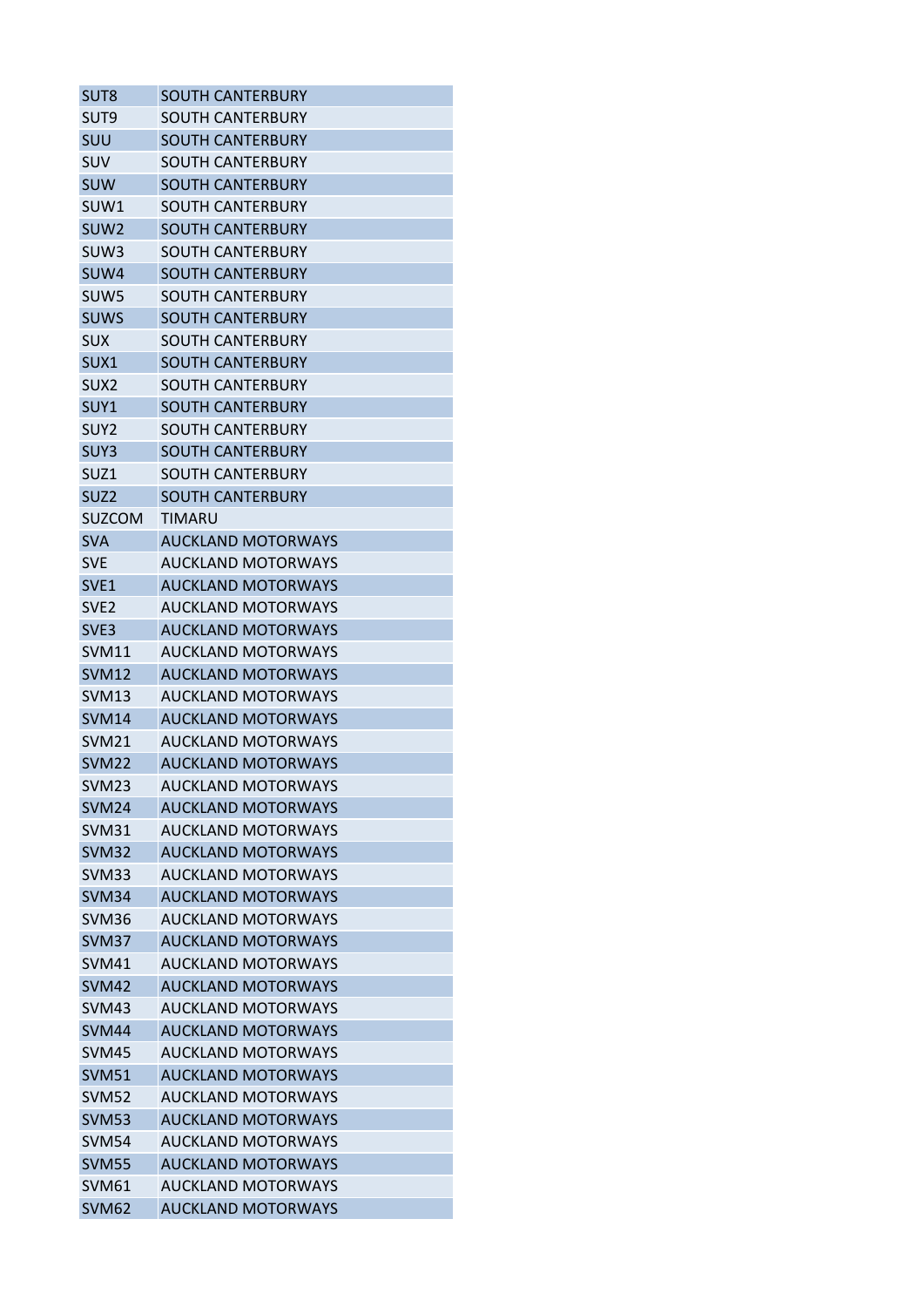| SVM <sub>63</sub> | <b>AUCKLAND MOTORWAYS</b> |
|-------------------|---------------------------|
| <b>SVM64</b>      | <b>AUCKLAND MOTORWAYS</b> |
| SVM <sub>65</sub> | <b>AUCKLAND MOTORWAYS</b> |
| <b>SVN</b>        | <b>AUCKLAND MOTORWAY</b>  |
| SVN <sub>1</sub>  | AUCKLAND MOTORWAY         |
| SVN <sub>2</sub>  | <b>AUCKLAND MOTORWAY</b>  |
| SVN3              | AUCKLAND MOTORWAY         |
| SVO <sub>1</sub>  | <b>HARBOUR BRIDGE</b>     |
| SVO <sub>2</sub>  | <b>HARBOUR BRIDGE</b>     |
| SVO <sub>3</sub>  | <b>HARBOUR BRIDGE</b>     |
| SVO <sub>4</sub>  | <b>HARBOUR BRIDGE</b>     |
| SVO <sub>5</sub>  | <b>HARBOUR BRIDGE</b>     |
| SVO <sub>6</sub>  | <b>HARBOUR BRIDGE</b>     |
| SVO <sub>7</sub>  | <b>HARBOUR BRIDGE</b>     |
| SVO <sub>8</sub>  | <b>HARBOUR BRIDGE</b>     |
| <b>SVQ</b>        | <b>AUCKLAND MOTORWAYS</b> |
| SVS1              | <b>HARBOUR BRIDGE</b>     |
| SVS <sub>2</sub>  | <b>HARBOUR BRIDGE</b>     |
| SVS3              | <b>HARBOUR BRIDGE</b>     |
| SVS7              | <b>HARBOUR BRIDGE</b>     |
| SVS8              | <b>HARBOUR BRIDGE</b>     |
| SVS9              | WHANGAREI                 |
| SVT1              | <b>AUCKLAND MOTORWAYS</b> |
| <b>SVT10</b>      | <b>AUCKLAND MOTORWAYS</b> |
| <b>SVT11</b>      | <b>AUCKLAND MOTORWAYS</b> |
| <b>SVT12</b>      | <b>AUCKLAND MOTORWAYS</b> |
| SVT <sub>2</sub>  | <b>AUCKLAND MOTORWAYS</b> |
| SVT <sub>3</sub>  | <b>AUCKLAND MOTORWAYS</b> |
| SVT4              | <b>AUCKLAND MOTORWAYS</b> |
| SVT <sub>5</sub>  | <b>AUCKLAND MOTORWAYS</b> |
| SVT <sub>6</sub>  | <b>AUCKLAND MOTORWAYS</b> |
| SVT7              | <b>AUCKLAND MOTORWAYS</b> |
| SVT <sub>8</sub>  | <b>AUCKLAND MOTORWAYS</b> |
| SVT9              | <b>AUCKLAND MOTORWAYS</b> |
| <b>SVU</b>        | <b>AUCKLAND SERVICES</b>  |
| <b>SVU11</b>      | <b>AUCKLAND MOTORWAYS</b> |
| <b>SVU12</b>      | <b>AUCKLAND MOTORWAYS</b> |
| <b>SVU13</b>      | <b>AUCKLAND MOTORWAYS</b> |
| <b>SVU14</b>      | <b>AUCKLAND MOTORWAYS</b> |
| <b>SVU15</b>      | <b>AUCKLAND MOTORWAYS</b> |
| <b>SVU16</b>      | <b>AUCKLAND MOTORWAYS</b> |
| <b>SVU17</b>      | <b>AUCKLAND MOTORWAYS</b> |
| <b>SVU18</b>      | <b>AUCKLAND MOTORWAYS</b> |
| <b>SVU19</b>      | <b>AUCKLAND MOTORWAYS</b> |
| SVU <sub>21</sub> | <b>AUCKLAND MOTORWAYS</b> |
| <b>SVU22</b>      | <b>AUCKLAND MOTORWAYS</b> |
| SVU <sub>23</sub> | <b>AUCKLAND MOTORWAYS</b> |
| <b>SVU24</b>      | <b>AUCKLAND MOTORWAYS</b> |
| <b>SVU25</b>      | <b>AUCKLAND MOTORWAYS</b> |
| <b>SVU26</b>      | <b>AUCKLAND MOTORWAYS</b> |
| SVU <sub>27</sub> | <b>AUCKLAND MOTORWAYS</b> |
|                   |                           |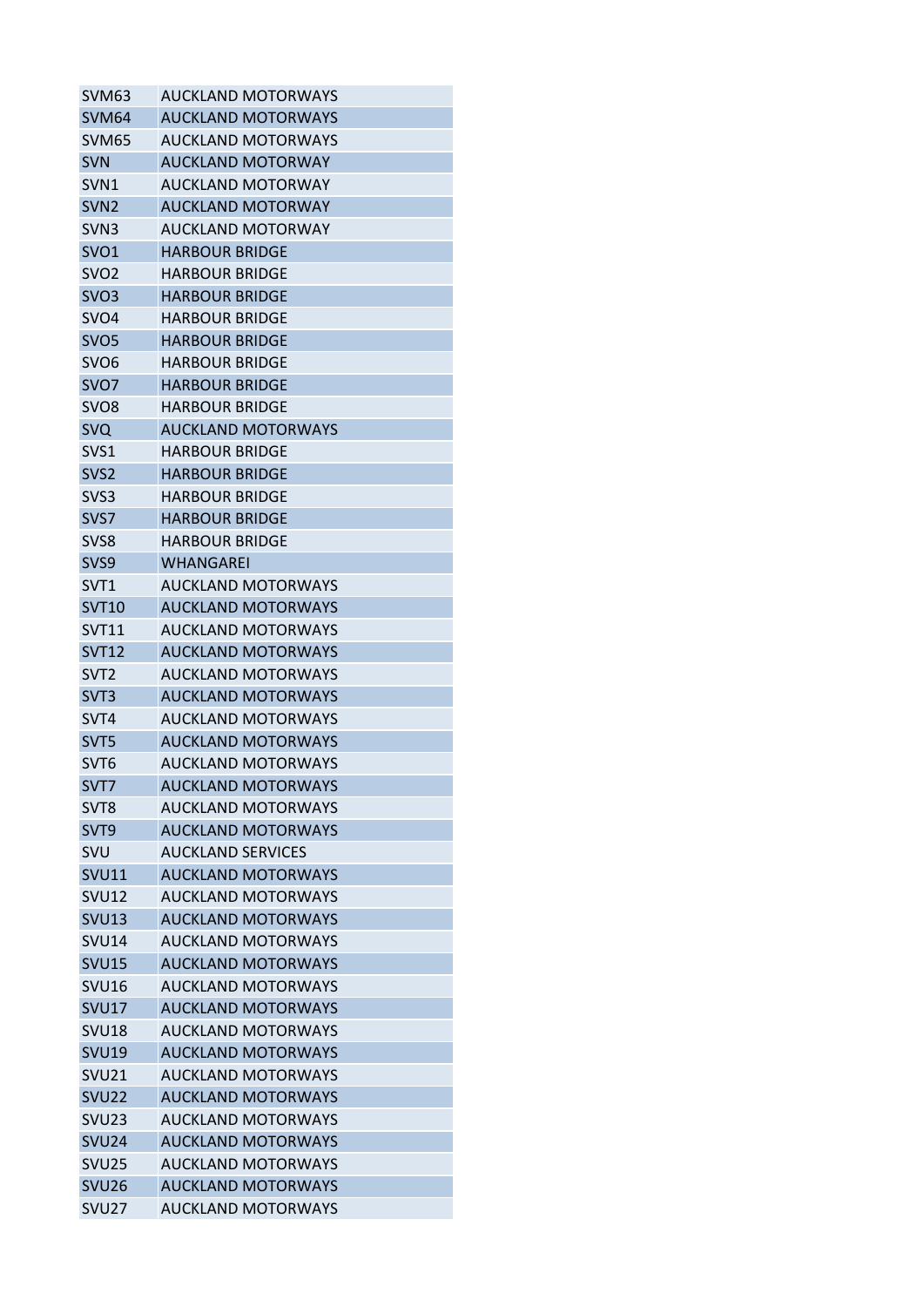| <b>SVU28</b>      | <b>AUCKLAND MOTORWAYS</b> |
|-------------------|---------------------------|
| SVU <sub>29</sub> | <b>AUCKLAND MOTORWAYS</b> |
| SVU31             | <b>AUCKLAND MOTORWAYS</b> |
| SVU32             | <b>AUCKLAND MOTORWAYS</b> |
| <b>SVU33</b>      | <b>AUCKLAND MOTORWAYS</b> |
| <b>SVU34</b>      | <b>AUCKLAND MOTORWAYS</b> |
| SVU35             | <b>AUCKLAND MOTORWAYS</b> |
| <b>SVU36</b>      | <b>AUCKLAND MOTORWAYS</b> |
| <b>SVU37</b>      | <b>AUCKLAND MOTORWAYS</b> |
| SVU38             | <b>AUCKLAND MOTORWAYS</b> |
| <b>SVU39</b>      | <b>AUCKLAND MOTORWAYS</b> |
| <b>SVU41</b>      | AUCKLAND MOTORWAYS        |
| <b>SVU42</b>      | <b>AUCKLAND MOTORWAYS</b> |
| SVU <sub>43</sub> | <b>AUCKLAND MOTORWAYS</b> |
| <b>SVU44</b>      | <b>AUCKLAND MOTORWAYS</b> |
| <b>SVU45</b>      | <b>AUCKLAND MOTORWAYS</b> |
| <b>SVU46</b>      | <b>AUCKLAND MOTORWAYS</b> |
| SVU <sub>47</sub> | <b>AUCKLAND MOTORWAYS</b> |
| SVU <sub>48</sub> | <b>AUCKLAND MOTORWAYS</b> |
| SVU <sub>49</sub> | <b>AUCKLAND MOTORWAYS</b> |
| <b>SVU51</b>      | <b>AUCKLAND MOTORWAYS</b> |
| SVU <sub>52</sub> | <b>AUCKLAND MOTORWAYS</b> |
| SVU <sub>53</sub> | <b>AUCKLAND MOTORWAYS</b> |
| <b>SVU54</b>      | <b>AUCKLAND MOTORWAYS</b> |
| <b>SVU55</b>      | <b>AUCKLAND MOTORWAYS</b> |
| <b>SVU56</b>      | <b>AUCKLAND MOTORWAYS</b> |
| <b>SVU57</b>      | <b>AUCKLAND MOTORWAYS</b> |
| SVU <sub>58</sub> | <b>AUCKLAND MOTORWAYS</b> |
| <b>SVU59</b>      | <b>AUCKLAND MOTORWAYS</b> |
| SVU <sub>61</sub> | <b>AUCKLAND MOTORWAYS</b> |
| <b>SVU62</b>      | <b>AUCKLAND MOTORWAYS</b> |
| SVU63             | <b>AUCKLAND MOTORWAYS</b> |
| SVU <sub>64</sub> | <b>AUCKLAND MOTORWAYS</b> |
| <b>SVU65</b>      | <b>AUCKLAND MOTORWAYS</b> |
| <b>SVU66</b>      | <b>AUCKLAND MOTORWAYS</b> |
| <b>SVU71</b>      | <b>AUCKLAND MOTORWAYS</b> |
| SVU72             | <b>AUCKLAND MOTORWAYS</b> |
| <b>SVU73</b>      | <b>AUCKLAND MOTORWAYS</b> |
| <b>SVU74</b>      | <b>AUCKLAND MOTORWAYS</b> |
| <b>SVU75</b>      | <b>AUCKLAND MOTORWAYS</b> |
| SVU81             | <b>AUCKLAND MOTORWAYS</b> |
| <b>SVU82</b>      | <b>AUCKLAND MOTORWAYS</b> |
| <b>SVU83</b>      | <b>AUCKLAND MOTORWAYS</b> |
| SVU84             | <b>AUCKLAND MOTORWAYS</b> |
| <b>SVU85</b>      | <b>AUCKLAND MOTORWAYS</b> |
| SVU91             | AUCKLAND MOTORWAYS        |
| <b>SVU92</b>      | <b>AUCKLAND MOTORWAYS</b> |
| <b>SVU93</b>      | <b>AUCKLAND MOTORWAYS</b> |
| <b>SVU94</b>      | <b>AUCKLAND MOTORWAYS</b> |
| SVU <sub>95</sub> | <b>AUCKLAND MOTORWAYS</b> |
|                   | <b>AUCKLAND MOTORWAYS</b> |
| SVV1              |                           |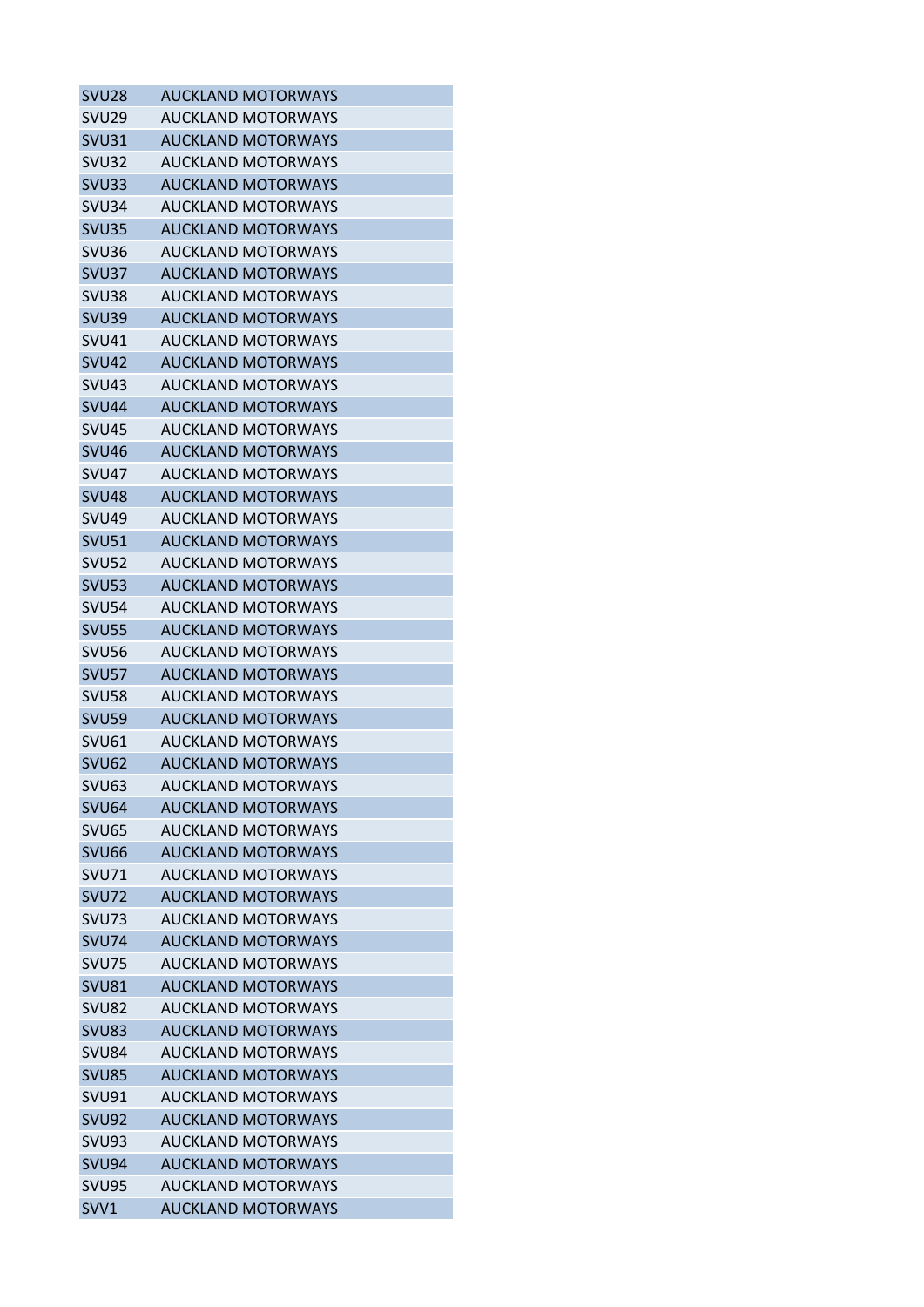| SVV2              | <b>AUCKLAND MOTORWAYS</b>   |
|-------------------|-----------------------------|
| SVV <sub>3</sub>  | <b>AUCKLAND MOTORWAYS</b>   |
| SVV4              | <b>AUCKLAND MOTORWAYS</b>   |
| SVV <sub>5</sub>  | <b>AUCKLAND MOTORWAYS</b>   |
| SVV <sub>6</sub>  | AUCKLAND MOTORWAYS          |
| SVW1              | <b>AUCKLAND MOTORWAYS</b>   |
| SVW <sub>3</sub>  | <b>AUCKLAND MOTORWAYS</b>   |
| <b>SVW35</b>      | <b>NORTH HARBOUR BRIDGE</b> |
| SVW <sub>5</sub>  | <b>AUCKLAND MOTORWAYS</b>   |
| <b>SVW71</b>      | <b>AUCKLAND SERVICES</b>    |
| SVW72             | NORTH HARBOUR BRIDGE        |
| SVW73             | NORTH HARBOUR BRIDGE        |
| SVW74             | <b>AUCKLAND SERVICES</b>    |
| <b>SVW75</b>      | <b>HARBOUR BRIDGE</b>       |
| SVW76             | <b>HARBOUR BRIDGE</b>       |
| SVW77             | <b>NORTH HARBOUR BRIDGE</b> |
| <b>SVW78</b>      | <b>AUCKLAND SERVICES</b>    |
| <b>SVW79</b>      | <b>HARBOUR BRIDGE</b>       |
| SVW <sub>8</sub>  | <b>AUCKLAND MOTORWAYS</b>   |
| <b>SVW80</b>      | <b>AUCKLAND SERVICES</b>    |
| SVW82             | <b>AUCKLAND SERVICES</b>    |
| <b>SVW83</b>      | <b>AUCKLAND SERVICES</b>    |
| SVW84             | <b>AUCKLAND SERVICES</b>    |
| <b>SVW85</b>      | <b>AUCKLAND SERVICES</b>    |
| SVW86             | <b>AUCKLAND SERVICES</b>    |
| SVW87             | <b>AUCKLAND SERVICES</b>    |
| <b>SVW88</b>      | <b>AUCKLAND SERVICES</b>    |
| <b>SVW89</b>      | <b>AUCKLAND SERVICES</b>    |
| SVW <sub>9</sub>  | <b>AUCKLAND SERVICES</b>    |
| <b>SVW90</b>      | <b>AUCKLAND SERVICES</b>    |
| <b>SVW92</b>      | <b>AUCKLAND SERVICES</b>    |
| <b>SVW93</b>      | <b>WELLSFORD</b>            |
| <b>SVW94</b>      | <b>AUCKLAND SERVICES</b>    |
| <b>SVW95</b>      | <b>AUCKLAND SERVICES</b>    |
| <b>SVW96</b>      | <b>AUCKLAND SERVICES</b>    |
| <b>SVW97</b>      | <b>AUCKLAND SERVICES</b>    |
| <b>SVW98</b>      | <b>AUCKLAND SERVICES</b>    |
| <b>SVW99</b>      | <b>HARBOUR BRIDGE</b>       |
| <b>SVWC</b>       | <b>AUCKLAND MOTORWAYS</b>   |
| SVWC5             | <b>AUCKLAND MOTORWAYS</b>   |
| SVWC <sub>6</sub> | <b>AUCKLAND MOTORWAYS</b>   |
| <b>SVWG</b>       | <b>HARBOUR BRIDGE</b>       |
| <b>SVWN</b>       | <b>AUCKLAND SERVICES</b>    |
| SVWS1             | <b>AUCKLAND SERVICES</b>    |
| SVWS2             | <b>AUCKLAND SERVICES</b>    |
| <b>SWC</b>        | <b>FEATHERSTON</b>          |
| SWI1              | MASTERTON                   |
| SWI <sub>2</sub>  | <b>MASTERTON</b>            |
| SW <sub>13</sub>  | <b>MASTERTON</b>            |
| SW <sub>14</sub>  | <b>MASTERTON</b>            |
| SWI5              | <b>MASTERTON</b>            |
|                   |                             |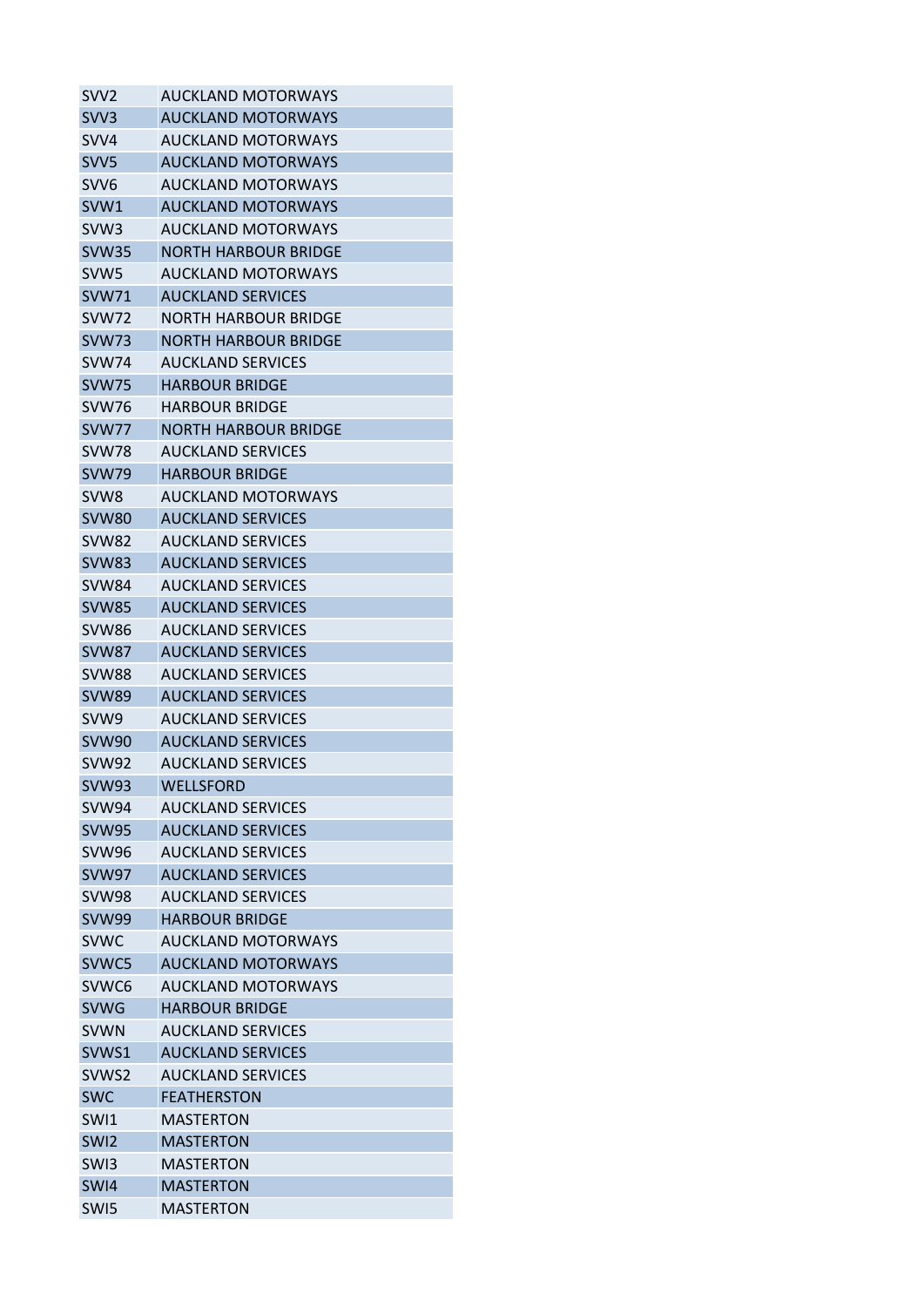| SWP1              | <b>FEATHERSTON</b>        |
|-------------------|---------------------------|
| SWP <sub>2</sub>  | FEATHERSTON               |
| SWP3              | <b>FEATHERSTON</b>        |
| SWP4              | FEATHERSTON               |
| SWP5              | <b>FEATHERSTON</b>        |
| SWQ1              | <b>MASTERTON</b>          |
| SWQ12             | <b>MASTERTON</b>          |
| SWQ2              | MASTERTON                 |
| <b>SWQ21</b>      | <b>MASTERTON</b>          |
| SWQ3              | MASTERTON                 |
| <b>SWQ31</b>      | <b>MASTERTON</b>          |
| SWQ4              | MASTERTON                 |
| SWQ41             | <b>MASTERTON</b>          |
| SWQ5              | <b>MASTERTON</b>          |
| <b>SWQ51</b>      | <b>MASTERTON</b>          |
| <b>SWR</b>        | <b>FEATHERSTON</b>        |
| <b>SWS</b>        | <b>FFATHFRSTON</b>        |
| SWS1              | CARTERTON                 |
| <b>SWT</b>        | <b>FEATHERSTON</b>        |
| SWW1              | <b>FEATHERSTON</b>        |
| SYC1              | <b>CHRISTCHURCH SOUTH</b> |
| SYC <sub>2</sub>  | <b>CHRISTCHURCH SOUTH</b> |
| SYCP1             | <b>CHRISTCHURCH SOUTH</b> |
| SYCP <sub>2</sub> | <b>CHRISTCHURCH SOUTH</b> |
| <b>SYCS</b>       | <b>CHRISTCHURCH SOUTH</b> |
| SYI1              | <b>CHRISTCHURCH SOUTH</b> |
| SYI1A             | <b>CHRISTCHURCH SOUTH</b> |
| SYI2              | <b>CHRISTCHURCH SOUTH</b> |
| SYI2A             | <b>CHRISTCHURCH SOUTH</b> |
| SYI3              | <b>CHRISTCHURCH SOUTH</b> |
| SYI3A             | <b>CHRISTCHURCH SOUTH</b> |
| SYI4              | <b>CHRISTCHURCH SOUTH</b> |
| SYI4A             | <b>CHRISTCHURCH SOUTH</b> |
| SYI5              | <b>CHRISTCHURCH SOUTH</b> |
| SYI5A             | <b>CHRISTCHURCH SOUTH</b> |
| SYI6              | <b>CHRISTCHURCH SOUTH</b> |
| SYI6A             | <b>CHRISTCHURCH SOUTH</b> |
| SYI7              | <b>CHRISTCHURCH SOUTH</b> |
| SYI7A             | <b>CHRISTCHURCH SOUTH</b> |
| SYI7B             | <b>CHRISTCHURCH SOUTH</b> |
| SYJ               | <b>CHRISTCHURCH SOUTH</b> |
| SYJ2              | <b>CHRISTCHURCH SOUTH</b> |
| SYJ3              | <b>CHRISTCHURCH SOUTH</b> |
| SYJ4              | <b>CHRISTCHURCH SOUTH</b> |
| SYJ5              | <b>CHRISTCHURCH SOUTH</b> |
| <b>SYJS</b>       | <b>CHRISTCHURCH SOUTH</b> |
| <b>SYK</b>        | <b>CHRISTCHURCH SOUTH</b> |
| SYK <sub>2</sub>  | <b>CHRISTCHURCH SOUTH</b> |
| SYK3              | <b>CHRISTCHURCH SOUTH</b> |
| SYK4              | <b>CHRISTCHURCH SOUTH</b> |
| SYK5              | <b>CHRISTCHURCH SOUTH</b> |
|                   |                           |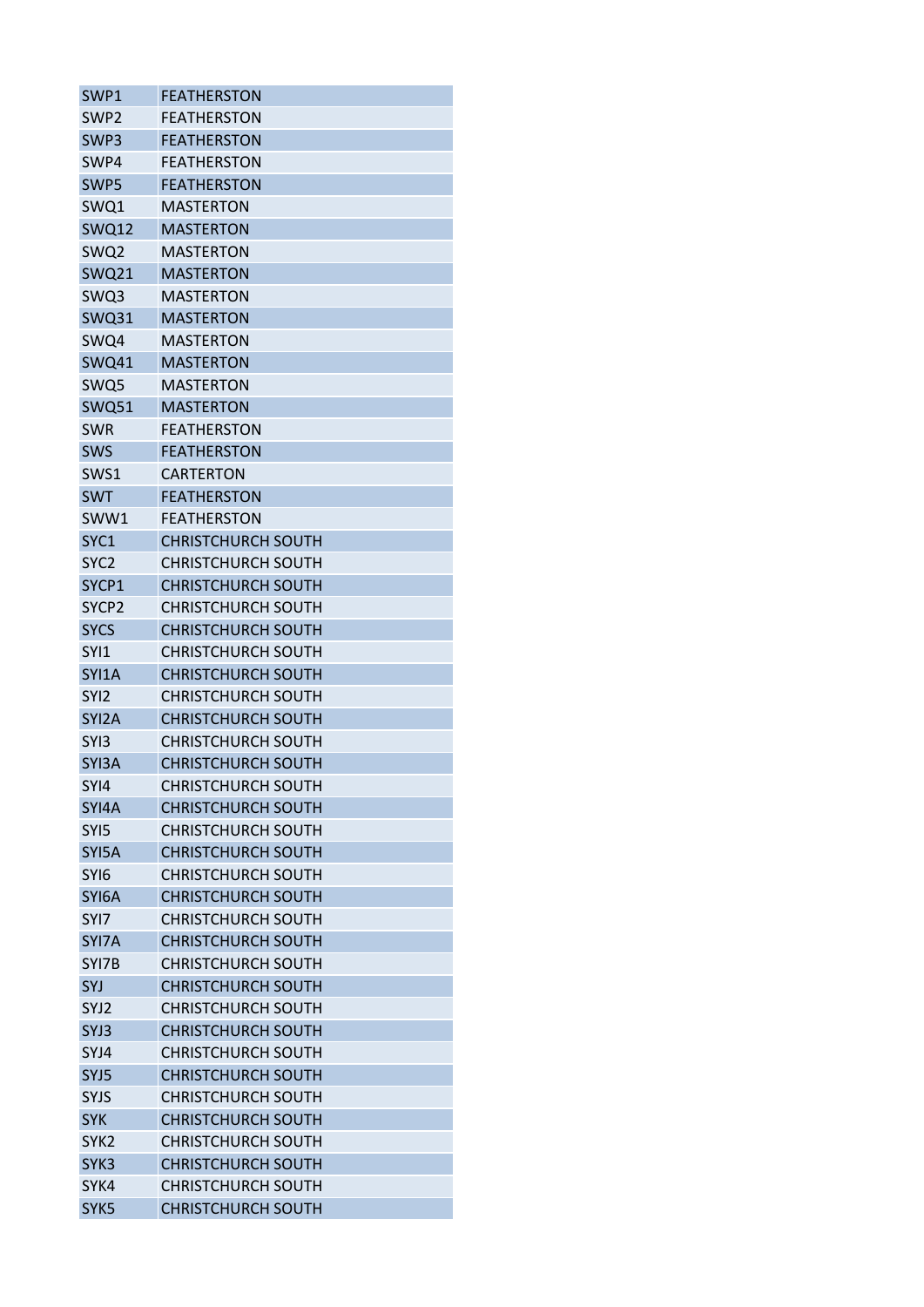| SYKN             | CHRISTCHURCH SOUTH                                     |
|------------------|--------------------------------------------------------|
| <b>SYKS</b>      | <b>CHRISTCHURCH SOUTH</b>                              |
| SYKS2            | <b>CHRISTCHURCH SOUTH</b>                              |
| <b>SYN</b>       | <b>CHRISTCHURCH SOUTH</b>                              |
| <b>SYNX</b>      | CHRISTCHURCH SOUTH                                     |
| SYO1             | <b>CHRISTCHURCH SOUTH</b>                              |
| SYO <sub>2</sub> | <b>CHRISTCHURCH SOUTH</b>                              |
| SYO <sub>3</sub> | <b>CHRISTCHURCH SOUTH</b>                              |
| <b>SYOS</b>      | CHRISTCHURCH                                           |
| SYP1             | <b>CHRISTCHURCH SOUTH</b>                              |
| SYP <sub>2</sub> | <b>CHRISTCHURCH SOUTH</b>                              |
| SYP <sub>3</sub> | <b>CHRISTCHURCH SOUTH</b>                              |
| SYP4             | CHRISTCHURCH SOUTH                                     |
| SYP <sub>5</sub> | <b>CHRISTCHURCH SOUTH</b>                              |
| <b>SYPS</b>      | CHRISTCHURCH SOUTH                                     |
| SYQ1             | <b>CHRISTCHURCH SOUTH</b>                              |
| SYQ1A            | <b>CHRISTCHURCH SOUTH</b>                              |
| SYQ1B            | <b>CHRISTCHURCH SOUTH</b>                              |
| SYQ <sub>2</sub> | <b>CHRISTCHURCH SOUTH</b>                              |
| SYQ2A            | <b>CHRISTCHURCH SOUTH</b>                              |
| SYQ2B            | <b>CHRISTCHURCH SOUTH</b>                              |
| SYQ3             | <b>CHRISTCHURCH SOUTH</b>                              |
| SYQ3A            | CHRISTCHURCH SOUTH                                     |
| SYQ3B            | <b>CHRISTCHURCH SOUTH</b>                              |
| SYQ4             | <b>CHRISTCHURCH SOUTH</b>                              |
| SYQ4A            | <b>CHRISTCHURCH SOUTH</b>                              |
| SYQ4B            | <b>CHRISTCHURCH SOUTH</b>                              |
| SYQ4C            | <b>CHRISTCHURCH SOUTH</b>                              |
| SYQ4D            | <b>CHRISTCHURCH SOUTH</b>                              |
| SYQ <sub>5</sub> | <b>CHRISTCHURCH SOUTH</b>                              |
| SYQ5A            | <b>CHRISTCHURCH SOUTH</b>                              |
| SYQ5B            | <b>CHRISTCHURCH SOUTH</b>                              |
| SYQ <sub>6</sub> | CHRISTCHURCH SOUTH                                     |
| SYQ6A            | <b>CHRISTCHURCH SOUTH</b>                              |
| SYQ6B            | <b>CHRISTCHURCH SOUTH</b>                              |
| SYQ7             | <b>CHRISTCHURCH SOUTH</b>                              |
| SYQ7A            | <b>CHRISTCHURCH SOUTH</b>                              |
| SYQ7B            | <b>CHRISTCHURCH SOUTH</b>                              |
| SYS1             | <b>CHRISTCHURCH SOUTH</b>                              |
|                  | <b>CHRISTCHURCH SOUTH</b>                              |
| <b>SYS10</b>     |                                                        |
| SYS <sub>2</sub> | <b>CHRISTCHURCH SOUTH</b><br><b>CHRISTCHURCH SOUTH</b> |
| SYS3             |                                                        |
| SYS4             | <b>CHRISTCHURCH SOUTH</b>                              |
| SYS5             | <b>CHRISTCHURCH SOUTH</b>                              |
| SYS <sub>6</sub> | <b>CHRISTCHURCH SOUTH</b>                              |
| SYS7             | <b>CHRISTCHURCH SOUTH</b>                              |
| <b>SYT</b>       | <b>CHRISTCHURCH SOUTH</b>                              |
| SYT1A            | <b>CHRISTCHURCH SOUTH</b>                              |
| SYT <sub>2</sub> | <b>CHRISTCHURCH SOUTH</b>                              |
| SYT2A            | <b>CHRISTCHURCH SOUTH</b>                              |
| SYT <sub>3</sub> | <b>CHRISTCHURCH SOUTH</b>                              |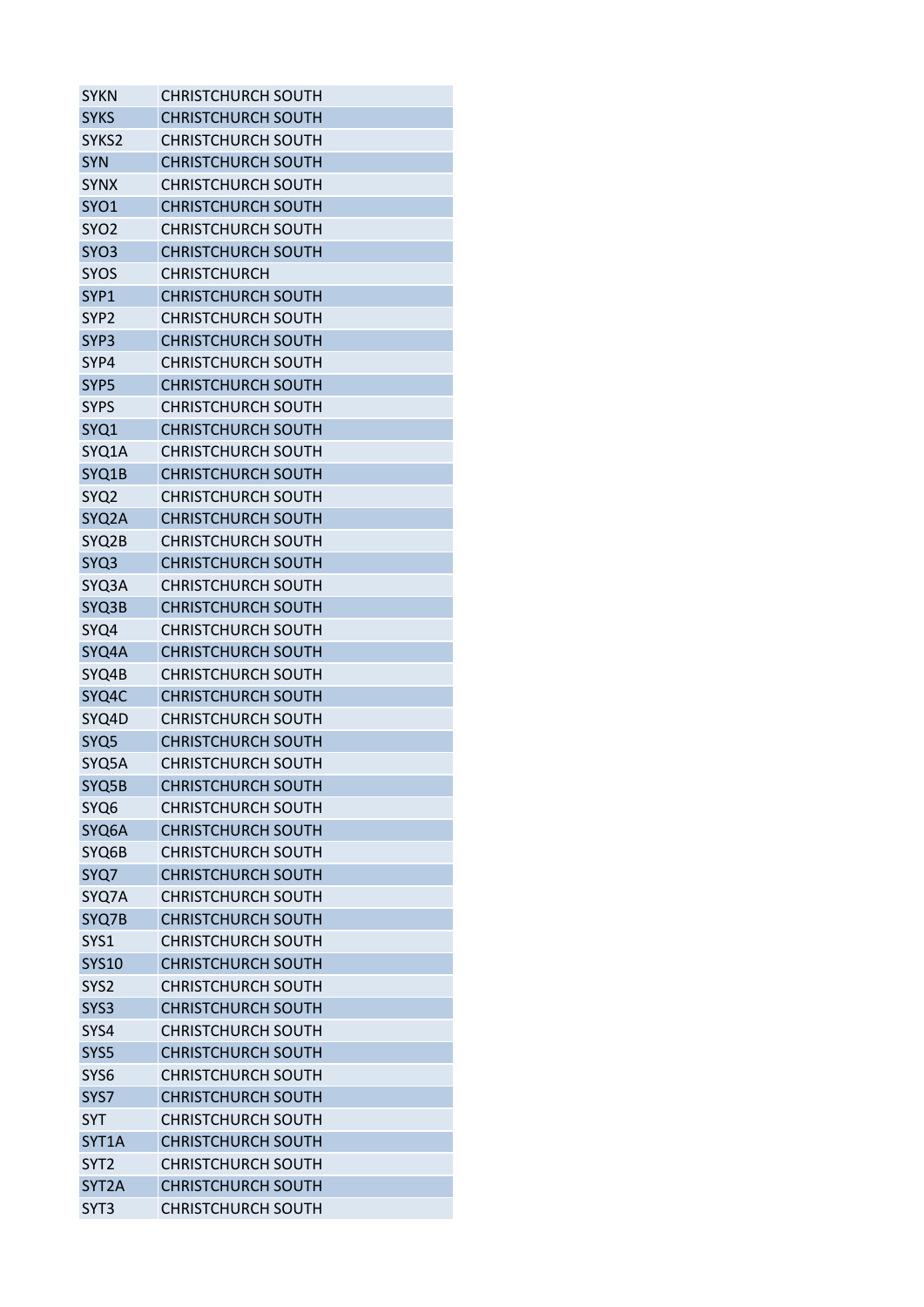| SYT3A                           | <b>CHRISTCHURCH SOUTH</b> |
|---------------------------------|---------------------------|
| SYT4                            | <b>CHRISTCHURCH SOUTH</b> |
| SYT4A                           | <b>CHRISTCHURCH SOUTH</b> |
| SYT5                            | <b>CHRISTCHURCH SOUTH</b> |
| SYT5A                           | <b>CHRISTCHURCH SOUTH</b> |
| SYT6A                           | <b>CHRISTCHURCH SOUTH</b> |
| SYT6B                           | <b>CHRISTCHURCH SOUTH</b> |
| SYT6C                           | <b>CHRISTCHURCH SOUTH</b> |
| SYT6D                           | <b>CHRISTCHURCH SOUTH</b> |
| SYT6E                           | <b>CHRISTCHURCH SOUTH</b> |
| SYT6F                           | <b>CHRISTCHURCH SOUTH</b> |
| SYT6G                           | <b>CHRISTCHURCH SOUTH</b> |
| SYT6H                           | <b>CHRISTCHURCH SOUTH</b> |
| SYT <sub>6</sub>                | CHRISTCHURCH SOUTH        |
| SYT6J                           | <b>CHRISTCHURCH SOUTH</b> |
| <b>SYT6K</b>                    | <b>CHRISTCHURCH SOUTH</b> |
| <b>SYTS</b>                     | <b>CHRISTCHURCH SOUTH</b> |
| SYV                             | <b>CHRISTCHURCH SOUTH</b> |
| SYV <sub>2</sub>                | <b>CHRISTCHURCH SOUTH</b> |
| <b>SYVS</b>                     | <b>CHRISTCHURCH SOUTH</b> |
| SYW1                            | <b>CHRISTCHURCH SOUTH</b> |
| SYW <sub>2</sub>                | <b>CHRISTCHURCH SOUTH</b> |
| SYW <sub>3</sub>                | <b>CHRISTCHURCH SOUTH</b> |
|                                 |                           |
| SYW4                            | <b>CHRISTCHURCH SOUTH</b> |
| SYW <sub>5</sub><br><b>SYWN</b> | <b>CHRISTCHURCH SOUTH</b> |
|                                 | <b>CHRISTCHURCH SOUTH</b> |
| SYWS1                           | <b>CHRISTCHURCH SOUTH</b> |
| SYWS2                           | <b>CHRISTCHURCH SOUTH</b> |
| SYX1                            | <b>CHRISTCHURCH SOUTH</b> |
| SYX10                           | <b>CHRISTCHURCH SOUTH</b> |
| SYX <sub>2</sub>                | <b>CHRISTCHURCH SOUTH</b> |
| SYX3                            | <b>CHRISTCHURCH SOUTH</b> |
| SYX4                            | <b>CHRISTCHURCH SOUTH</b> |
| SYX5                            | <b>CHRISTCHURCH SOUTH</b> |
| SYX <sub>6</sub>                | <b>CHRISTCHURCH SOUTH</b> |
| SYX7                            | <b>CHRISTCHURCH SOUTH</b> |
| SYX <sub>8</sub>                | <b>CHRISTCHURCH SOUTH</b> |
| SYX9                            | <b>CHRISTCHURCH SOUTH</b> |
| <b>SYXN</b>                     | <b>CHRISTCHURCH SOUTH</b> |
| <b>SYXS</b>                     | <b>CHRISTCHURCH SOUTH</b> |
| <b>SYY</b>                      | <b>CHRISTCHURCH SOUTH</b> |
| <b>SYY10</b>                    | <b>CHRISTCHURCH SOUTH</b> |
| SYY <sub>2</sub>                | <b>CHRISTCHURCH SOUTH</b> |
| SYY3                            | <b>CHRISTCHURCH SOUTH</b> |
| SYY4                            | <b>CHRISTCHURCH SOUTH</b> |
| SYY5                            | <b>CHRISTCHURCH SOUTH</b> |
| SYY6                            | <b>CHRISTCHURCH SOUTH</b> |
| SYY7                            | <b>CHRISTCHURCH SOUTH</b> |
| SYY8                            | <b>CHRISTCHURCH SOUTH</b> |
| SYY9                            | <b>CHRISTCHURCH SOUTH</b> |
| <b>SYYJ</b>                     | <b>CHRISTCHURCH SOUTH</b> |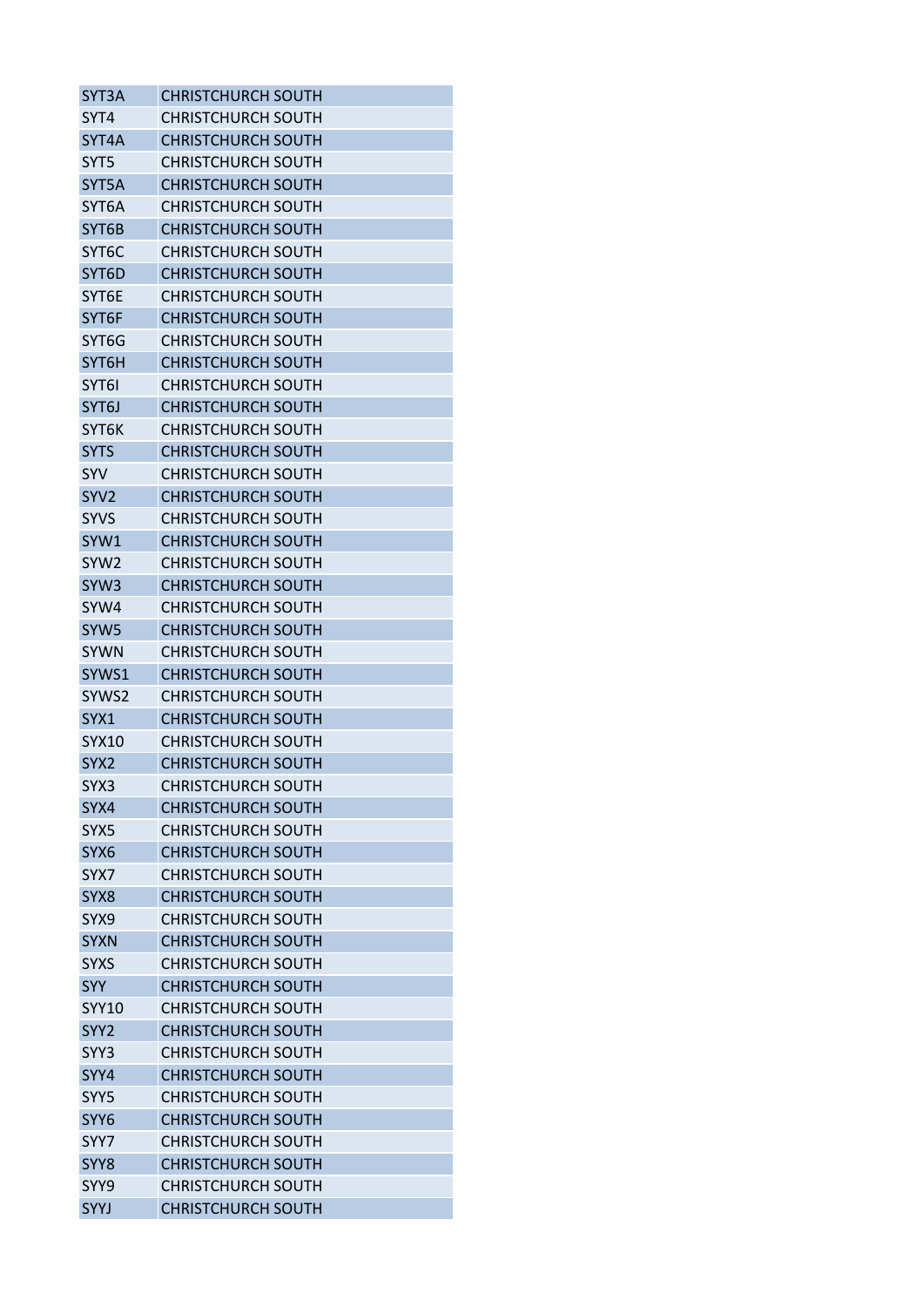| <b>SYYS</b>       | <b>CHRISTCHURCH SOUTH</b> |
|-------------------|---------------------------|
| SZB1              | <b>MASSEY</b>             |
| SZB <sub>2</sub>  | <b>MASSEY</b>             |
| SZB <sub>3</sub>  | <b>MASSEY</b>             |
| SZB4              | <b>MASSEY</b>             |
| <b>SZCP</b>       | <b>HENDERSON</b>          |
| SZCP <sub>2</sub> | <b>HENDERSON</b>          |
| <b>SZE</b>        | <b>HENDERSON</b>          |
| SZE1              | <b>HENDERSON</b>          |
| SZE <sub>2</sub>  | <b>HENDERSON</b>          |
| SZE3              | <b>HENDERSON</b>          |
| <b>SZI1</b>       | <b>HENDERSON</b>          |
| SZI <sub>2</sub>  | <b>HENDERSON</b>          |
| SZI3              | <b>HENDERSON</b>          |
| SZI4              | <b>HENDERSON</b>          |
| SZI <sub>5</sub>  | <b>HENDERSON</b>          |
| <b>SZM</b>        | <b>MASSEY</b>             |
| <b>SZO</b>        | <b>MASSEY</b>             |
| <b>SZQ</b>        | <b>HENDERSON</b>          |
| SZQ1              | <b>MASSEY</b>             |
| SZQ2              | <b>MASSEY</b>             |
| SZQ3              | <b>MASSEY</b>             |
| SZQ4              | <b>MASSEY</b>             |
| SZQ <sub>5</sub>  | <b>MASSEY</b>             |
| SZS1              | <b>MASSEY</b>             |
| SZS <sub>2</sub>  | <b>MASSEY</b>             |
| <b>SZS20</b>      | <b>WAITAKERE DISTRICT</b> |
| SZS3              | <b>MASSEY</b>             |
| SZS4              | <b>MASSEY</b>             |
| SZS <sub>5</sub>  | <b>MASSEY</b>             |
| SZT1              | <b>MASSEY</b>             |
| SZT <sub>2</sub>  | <b>MASSEY</b>             |
| SZT3              | <b>MASSEY</b>             |
| SZT4              | <b>MASSEY</b>             |
| SZT <sub>5</sub>  | <b>MASSEY</b>             |
|                   |                           |
| SZW1              | <b>HENDERSON</b>          |
| SZW <sub>2</sub>  | <b>HENDERSON</b>          |
| SZW3              | <b>HENDERSON</b>          |
| SZW4              | <b>HENDERSON</b>          |
| SZX1              | <b>MASSEY</b>             |
| SZX <sub>2</sub>  | <b>MASSEY</b>             |
| <b>SZY</b>        | <b>HENDERSON</b>          |
| TAA1              | <b>TE AWAMUTU</b>         |
| <b>TAC</b>        | <b>TE AWAMUTU</b>         |
| TAC1              | <b>TE AWAMUTU</b>         |
| TAC <sub>2</sub>  | <b>TE AWAMUTU</b>         |
| TAC <sub>3</sub>  | <b>TE AWAMUTU</b>         |
| TAC4              | <b>TE AWAMUTU</b>         |
| <b>TACS</b>       | <b>TE AWAMUTU</b>         |
| <b>TAE</b>        | <b>TE AWAMUTU</b>         |
| TAE1              | <b>TE AWAMUTU</b>         |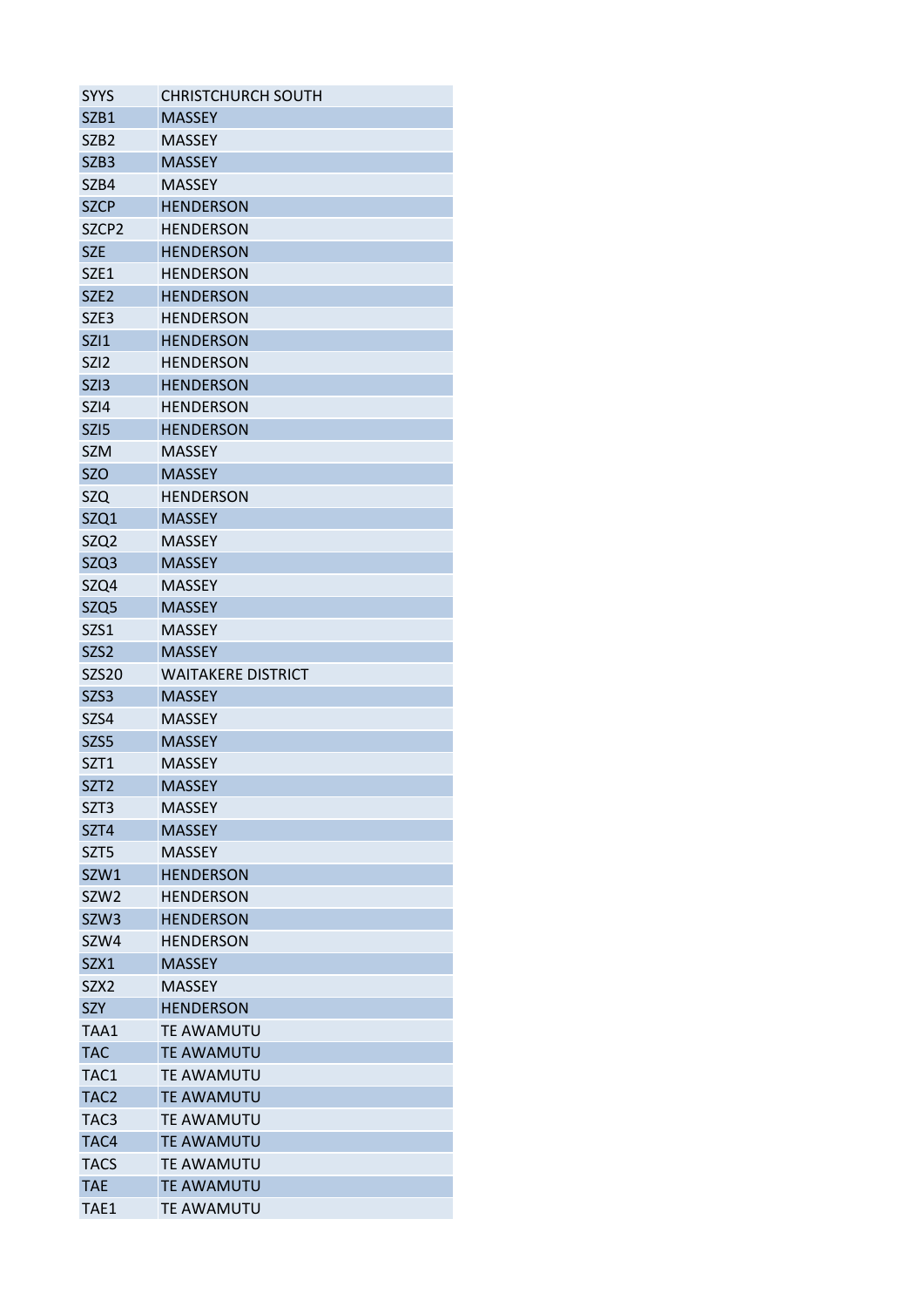| TAE2         | <b>TE AWAMUTU</b>     |
|--------------|-----------------------|
| TAE51        | TE AWAMUTU            |
| TAG1         | TE AWAMUTU            |
| TAG10        | <b>HARBOUR BRIDGE</b> |
| <b>TAG11</b> | <b>HARBOUR BRIDGE</b> |
| TAG12        | <b>HARBOUR BRIDGE</b> |
| TAG13        | <b>HARBOUR BRIDGE</b> |
| TAG14        | <b>HARBOUR BRIDGE</b> |
| <b>TAG15</b> | <b>HARBOUR BRIDGE</b> |
| TAG16        | <b>HARBOUR BRIDGE</b> |
| TAG17        | <b>HARBOUR BRIDGE</b> |
| TAG18        | <b>HARBOUR BRIDGE</b> |
| <b>TAG19</b> | <b>HARBOUR BRIDGE</b> |
| TAG2         | TE AWAMUTU            |
| <b>TAG20</b> | <b>HARBOUR BRIDGE</b> |
| <b>TAG21</b> | <b>HARBOUR BRIDGE</b> |
| TAG22        | <b>HARBOUR BRIDGE</b> |
| TAG23        | <b>HARBOUR BRIDGE</b> |
| <b>TAG24</b> | <b>HARBOUR BRIDGE</b> |
| <b>TAG25</b> | <b>HARBOUR BRIDGE</b> |
| TAG26        | <b>HARBOUR BRIDGE</b> |
| TAG27        | <b>HARBOUR BRIDGE</b> |
| TAG28        | <b>HARBOUR BRIDGE</b> |
| <b>TAG29</b> | <b>HARBOUR BRIDGE</b> |
| TAG3         | <b>TE AWAMUTU</b>     |
| TAG30        | <b>HARBOUR BRIDGE</b> |
| TAG31        | <b>HARBOUR BRIDGE</b> |
| TAG32        | <b>HARBOUR BRIDGE</b> |
| TAG33        | <b>HARBOUR BRIDGE</b> |
| TAG34        | <b>HARBOUR BRIDGE</b> |
| <b>TAG35</b> | <b>HARBOUR BRIDGE</b> |
| TAG36        | <b>HARBOUR BRIDGE</b> |
| TAG37        | <b>HARBOUR BRIDGE</b> |
| TAG38        | <b>HARBOUR BRIDGE</b> |
| TAG39        | <b>HARBOUR BRIDGE</b> |
| TAG40        | <b>HARBOUR BRIDGE</b> |
| TAG41        | <b>HARBOUR BRIDGE</b> |
| TAG42        | <b>HARBOUR BRIDGE</b> |
| <b>TAG43</b> | <b>HARBOUR BRIDGE</b> |
| TAG44        | <b>HARBOUR BRIDGE</b> |
| TAG45        | <b>HARBOUR BRIDGE</b> |
| <b>TAG46</b> | <b>HARBOUR BRIDGE</b> |
| <b>TAG47</b> | <b>HARBOUR BRIDGE</b> |
| TAG48        | <b>HARBOUR BRIDGE</b> |
| TAG49        | <b>HARBOUR BRIDGE</b> |
| TAGB1        | <b>HARBOUR BRIDGE</b> |
| TAGB2        | <b>HARBOUR BRIDGE</b> |
| TAGB3        | <b>HARBOUR BRIDGE</b> |
| TAGB4        | <b>HARBOUR BRIDGE</b> |
| TAGN         | <b>HARBOUR BRIDGE</b> |
| TAGV1        | <b>HARBOUR BRIDGE</b> |
|              |                       |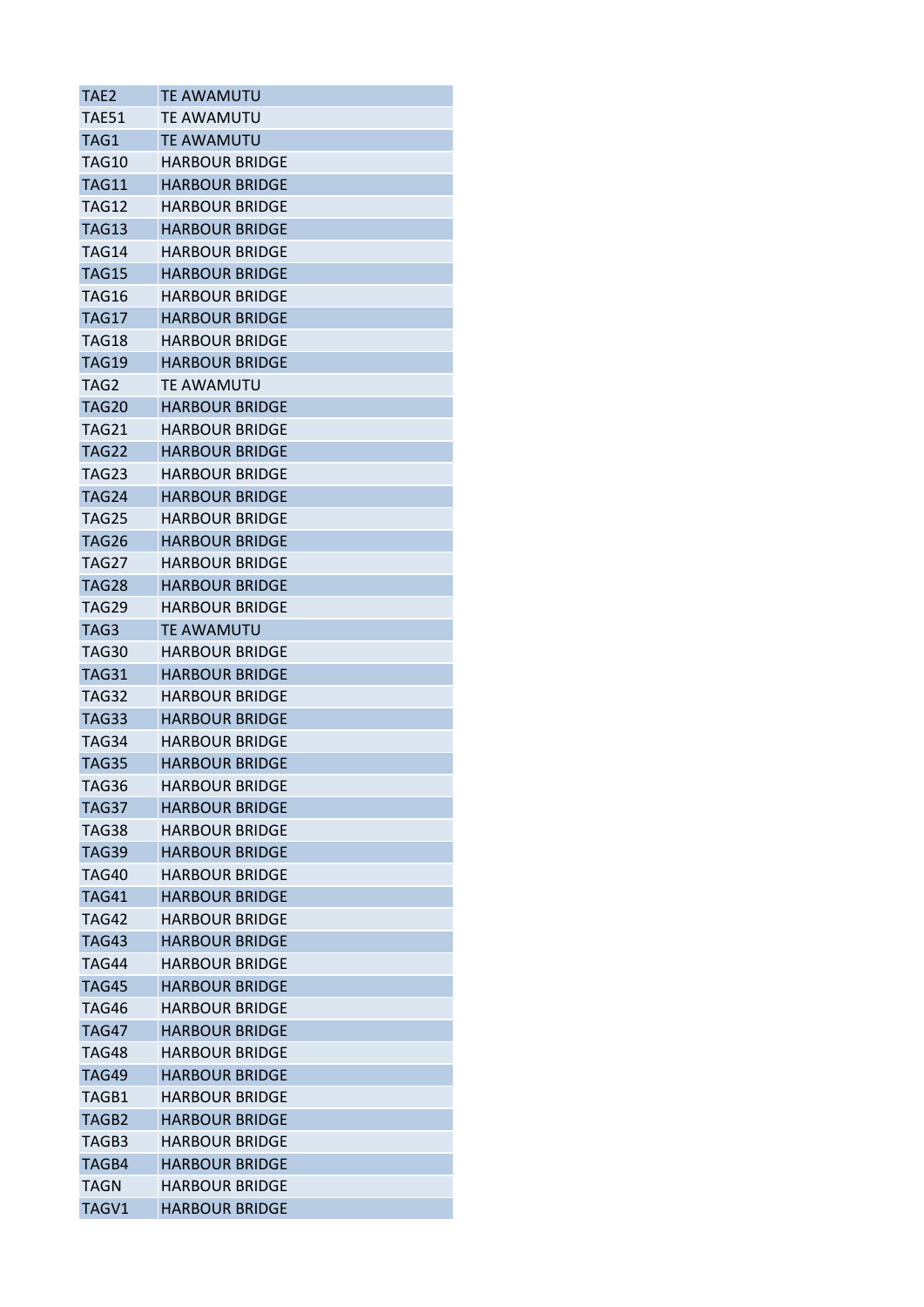| TAGV <sub>2</sub> | <b>HARBOUR BRIDGE</b>       |
|-------------------|-----------------------------|
| TAGV3             | <b>HARBOUR BRIDGE</b>       |
| TAGV4             | <b>HARBOUR BRIDGE</b>       |
| TAI1              | <b>TE AWAMUTU</b>           |
| TAI2              | <b>TE AWAMUTU</b>           |
| TAI3              | <b>TE AWAMUTU</b>           |
| TAI4              | TE AWAMUTU                  |
| TA <sub>I5</sub>  | <b>TE AWAMUTU</b>           |
| TAJ1              | <b>TE AWAMUTU</b>           |
| TAJ2              | <b>TE AWAMUTU</b>           |
| TAJ3              | <b>TE AWAMUTU</b>           |
| TAJ4              | TE AWAMUTU                  |
| TAJ5              | TE AWAMUTU                  |
|                   | <b>TAJAILER1 TE AWAMUTU</b> |
| TAJAILER2         | <b>TE AWAMUTU</b>           |
| <b>TAJS</b>       | <b>TE AWAMUTU</b>           |
| <b>TAJX</b>       | <b>TE AWAMUTU</b>           |
| <b>TAN</b>        | <b>TE AWAMUTU</b>           |
| TAN <sub>5</sub>  | <b>TE AWAMUTU</b>           |
| <b>TAO</b>        | <b>TE AWAMUTU</b>           |
| TAO1              | <b>TE AWAMUTU</b>           |
| TAO2              | <b>TE AWAMUTU</b>           |
|                   | <b>TE AWAMUTU</b>           |
| TAP1              |                             |
| TAP <sub>2</sub>  | <b>TE AWAMUTU</b>           |
| TAP3              | <b>TE AWAMUTU</b>           |
| TAP4              | <b>TE AWAMUTU</b>           |
| TAP5              | TE AWAMUTU                  |
| TAP <sub>6</sub>  | <b>TE AWAMUTU</b>           |
| <b>TAPS</b>       | <b>TE AWAMUTU</b>           |
| TAQ               | <b>TE AWAMUTU</b>           |
| TAQ1              | <b>TE AWAMUTU</b>           |
| <b>TAQ11</b>      | <b>TE AWAMUTU</b>           |
| TAQ12             | <b>TE AWAMUTU</b>           |
| <b>TAQ13</b>      | <b>TE AWAMUTU</b>           |
| TAQ2              | TE AWAMUTU                  |
| <b>TAQ21</b>      | <b>TE AWAMUTU</b>           |
| TAQ22             | <b>TE AWAMUTU</b>           |
| <b>TAQ23</b>      | <b>TE AWAMUTU</b>           |
| TAQ3              | <b>TE AWAMUTU</b>           |
| <b>TAQ31</b>      | <b>TE AWAMUTU</b>           |
| <b>TAQ32</b>      | <b>TE AWAMUTU</b>           |
| <b>TAQ33</b>      | <b>TE AWAMUTU</b>           |
| TAQ4              | <b>TE AWAMUTU</b>           |
| <b>TAQ41</b>      | <b>TE AWAMUTU</b>           |
| <b>TAQ42</b>      | TE AWAMUTU                  |
| <b>TAQ43</b>      | <b>TE AWAMUTU</b>           |
| TAQ5              | <b>TE AWAMUTU</b>           |
| <b>TAQ51</b>      | <b>TE AWAMUTU</b>           |
| <b>TAQ52</b>      | <b>TE AWAMUTU</b>           |
| <b>TAQ53</b>      | <b>TE AWAMUTU</b>           |
| TARGA1            | <b>AUCKLAND CENTRAL</b>     |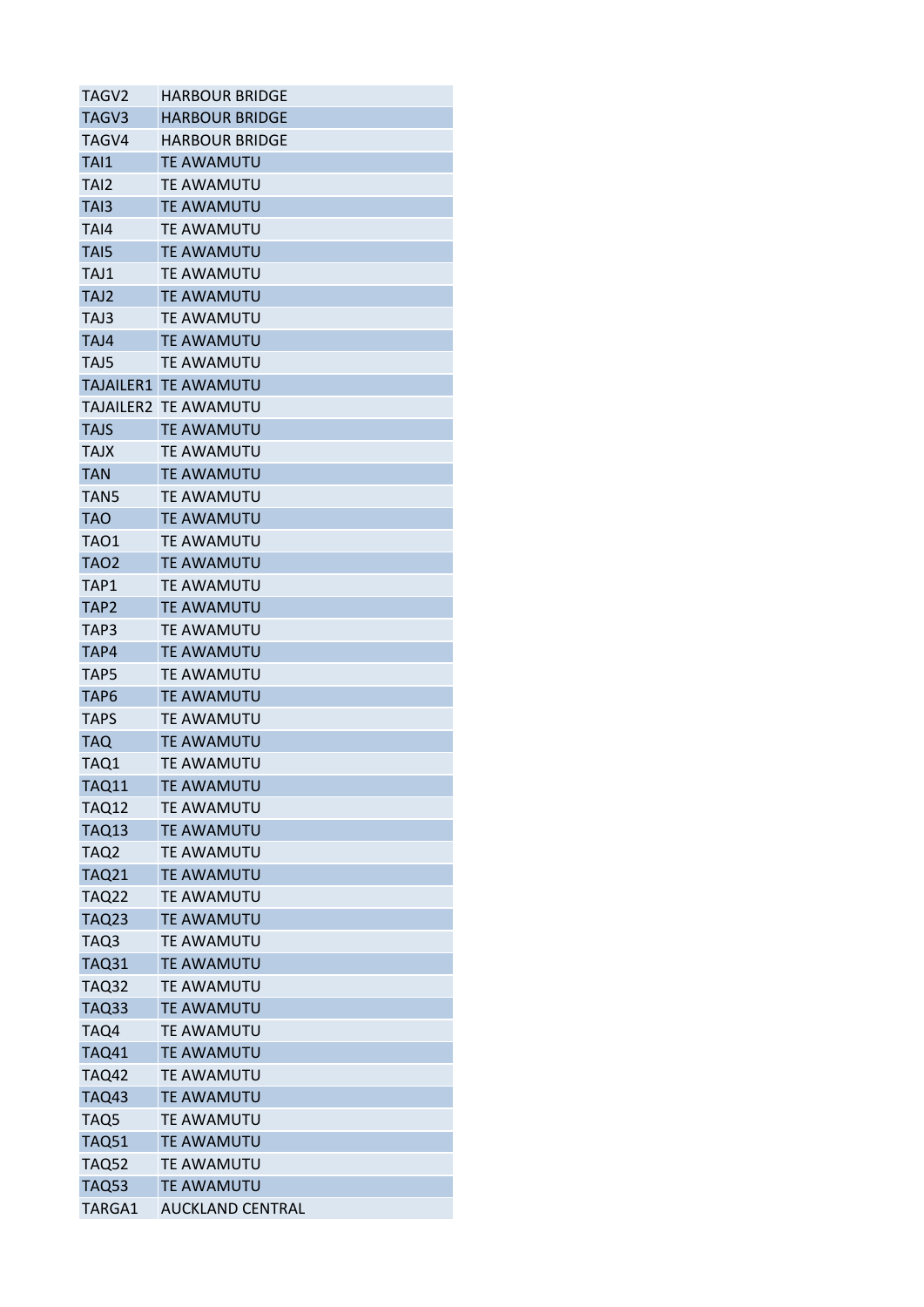| TARGA2           | <b>AUCKLAND CENTRAL</b> |
|------------------|-------------------------|
| TAS1             | <b>TE AWAMUTU</b>       |
| TAS <sub>2</sub> | <b>TE AWAMUTU</b>       |
| TAS3             | <b>TE AWAMUTU</b>       |
| TAS5             | <b>TE AWAMUTU</b>       |
| <b>TASDCC</b>    | <b>NELSON CENTRAL</b>   |
| TAT31            | TE AWAMUTU              |
| <b>TAT32</b>     | <b>CAMBRIDGE</b>        |
| <b>TAT33</b>     | <b>TE AWAMUTU</b>       |
| TAT34            | <b>CAMBRIDGE</b>        |
| TAT35            | <b>TE AWAMUTU</b>       |
| TAT36            | TE AWAMUTU              |
| TAT37            | <b>TE AWAMUTU</b>       |
| TAT38            | <b>TE AWAMUTU</b>       |
| TAT39            | <b>TE AWAMUTU</b>       |
| TAV3             | <b>TE AWAMUTU</b>       |
| TAX1             | <b>TE AWAMUTU</b>       |
| TAX2             | <b>TE AWAMUTU</b>       |
| TAX3             | <b>TE AWAMUTU</b>       |
| TAX4             | <b>TE AWAMUTU</b>       |
| TAX5             | <b>TE AWAMUTU</b>       |
| TAX6             | <b>TE AWAMUTU</b>       |
| TAX7             | <b>TE AWAMUTU</b>       |
| <b>TAXS</b>      | <b>TE AWAMUTU</b>       |
| TAXS1            | <b>TE AWAMUTU</b>       |
| TAXS2            | <b>OTAHUHU</b>          |
| TAXS3            | <b>TE AWAMUTU</b>       |
| TAY              | TE AWAMUTU              |
| TAY1             | <b>TE AWAMUTU</b>       |
| TAY2             | <b>TE AWAMUTU</b>       |
| <b>TAYS</b>      | <b>TE AWAMUTU</b>       |
| <b>TBR</b>       | <b>TOKOMARU BAY</b>     |
| TBR1             | <b>TOKOMARU BAY</b>     |
| TCR1             | TAKAKA                  |
| TCR <sub>2</sub> | <b>TAKAKA</b>           |
| TCR <sub>3</sub> | <b>TAKAKA</b>           |
| <b>TCS</b>       | <b>TAKAKA</b>           |
| <b>TDC</b>       | <b>TARADALE</b>         |
| <b>TDO</b>       | <b>TARADALE</b>         |
| TDO1             | <b>TARADALE</b>         |
| TDO2             | <b>TARADALE</b>         |
| TDO3             | <b>TARADALE</b>         |
| <b>TDQ</b>       | <b>TARADALE</b>         |
| TDQ1             | <b>TARADALE</b>         |
| TDQ2             | <b>TARADALE</b>         |
| TDQ3             | <b>TARADALE</b>         |
| <b>TDS</b>       | <b>TARADALE</b>         |
| TDT              | <b>TARADALE</b>         |
| TDW1             | <b>HASTINGS CENTRAL</b> |
| TDW3             | <b>HASTINGS CENTRAL</b> |
| TDW4             | <b>HASTINGS CENTRAL</b> |
|                  |                         |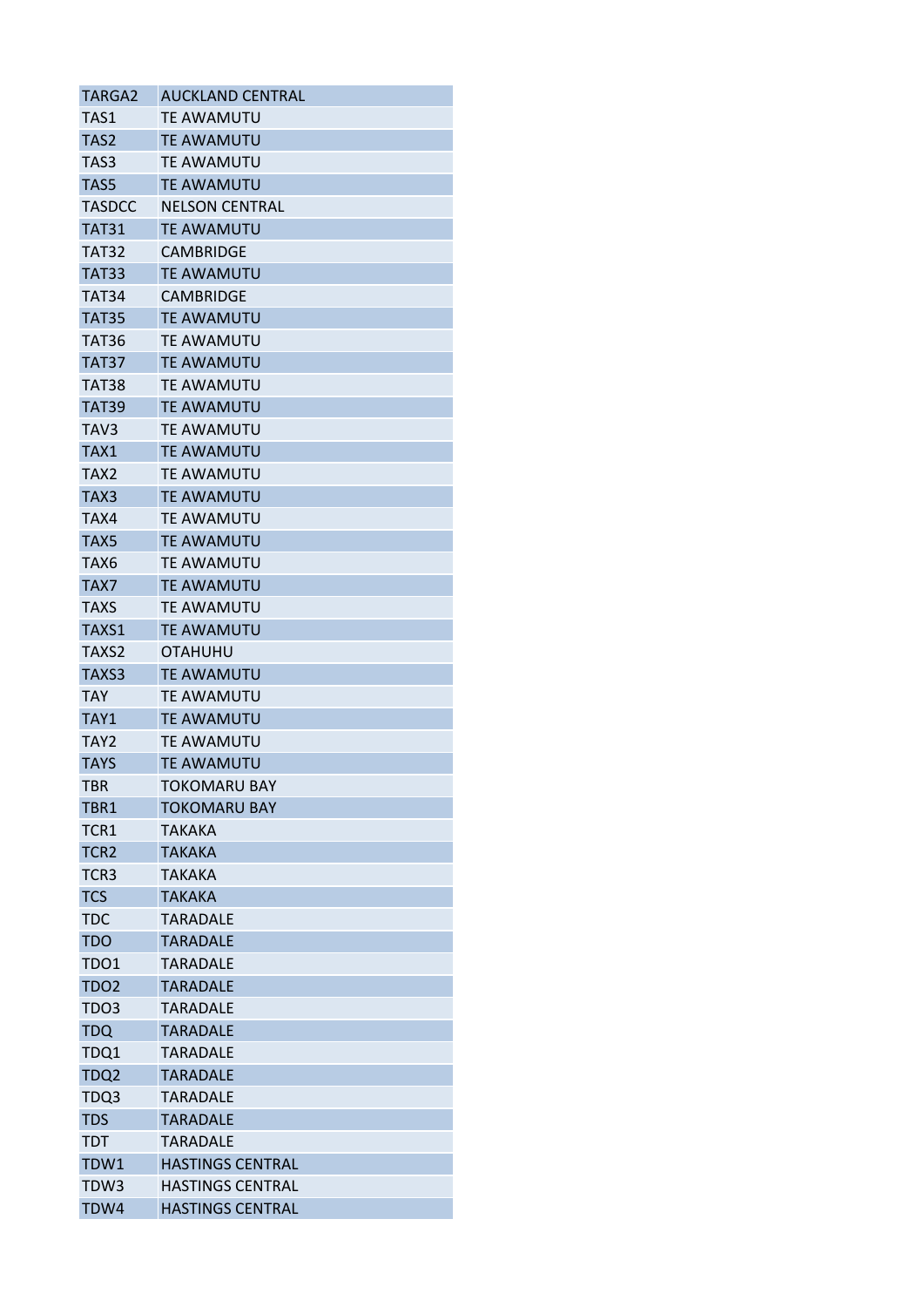| TDW5             | <b>HASTINGS CENTRAL</b> |
|------------------|-------------------------|
| TDW6             | <b>HASTINGS CENTRAL</b> |
| TDW7             | <b>HASTINGS CENTRAL</b> |
| TDW8             | <b>HASTINGS CENTRAL</b> |
| TDWS             | <b>HASTINGS CENTRAL</b> |
| TEB1             | <b>TAIHAPE</b>          |
| TEB2             | <b>TAIHAPE</b>          |
| TEB3             | <b>TAIHAPE</b>          |
| TEB4             | <b>TAIHAPE</b>          |
| TEB <sub>5</sub> | <b>TAIHAPE</b>          |
| TEC1             | <b>TAIHAPE</b>          |
| TEC <sub>2</sub> | <b>TAIHAPE</b>          |
| TEC3             | <b>TAIHAPE</b>          |
| TEC4             | <b>TAIHAPE</b>          |
| TEC5             | <b>TAIHAPE</b>          |
| <b>TEI1</b>      | <b>TAIHAPE</b>          |
| TEI <sub>2</sub> | <b>TAIHAPE</b>          |
| TEI3             | <b>TAIHAPE</b>          |
| TEI4             | <b>TAIHAPE</b>          |
| TEI5             | <b>TAIHAPE</b>          |
| TEO1             | TAIHAPE                 |
| TEO <sub>2</sub> | <b>TAIHAPE</b>          |
| TEO3             | <b>TAIHAPE</b>          |
| TEO <sub>4</sub> | <b>TAIHAPE</b>          |
| TEO5             | <b>TAIHAPE</b>          |
| TEQ1             | <b>TAIHAPE</b>          |
| <b>TEQ12</b>     | <b>TAIHAPE</b>          |
| <b>TEQ13</b>     | <b>TAIHAPE</b>          |
| TEQ14            | <b>TAIHAPE</b>          |
| <b>TEQ15</b>     | <b>TAIHAPE</b>          |
| TEQ2             | <b>TAIHAPE</b>          |
| <b>TEQ22</b>     | <b>TAIHAPE</b>          |
| TEQ23            | <b>TAIHAPE</b>          |
| <b>TEQ24</b>     | <b>TAIHAPE</b>          |
| <b>TEQ25</b>     | <b>TAIHAPE</b>          |
| TEQ3             | <b>TAIHAPE</b>          |
| <b>TEQ32</b>     | <b>TAIHAPE</b>          |
| TEQ33            | <b>TAIHAPE</b>          |
| TEQ34            | <b>TAIHAPE</b>          |
| TEQ35            | <b>TAIHAPE</b>          |
| TEQ4             | <b>TAIHAPE</b>          |
| <b>TEQ42</b>     | <b>TAIHAPE</b>          |
| TEQ43            | <b>TAIHAPE</b>          |
| TEQ44            | <b>TAIHAPE</b>          |
| TEQ45            | <b>TAIHAPE</b>          |
| TEQ5             | <b>TAIHAPE</b>          |
| <b>TEQ52</b>     | <b>TAIHAPE</b>          |
| TEQ53            | <b>TAIHAPE</b>          |
| <b>TEQ54</b>     | <b>TAIHAPE</b>          |
| <b>TEQ55</b>     | <b>TAIHAPE</b>          |
| TEQ6             | <b>TAIHAPE</b>          |
|                  |                         |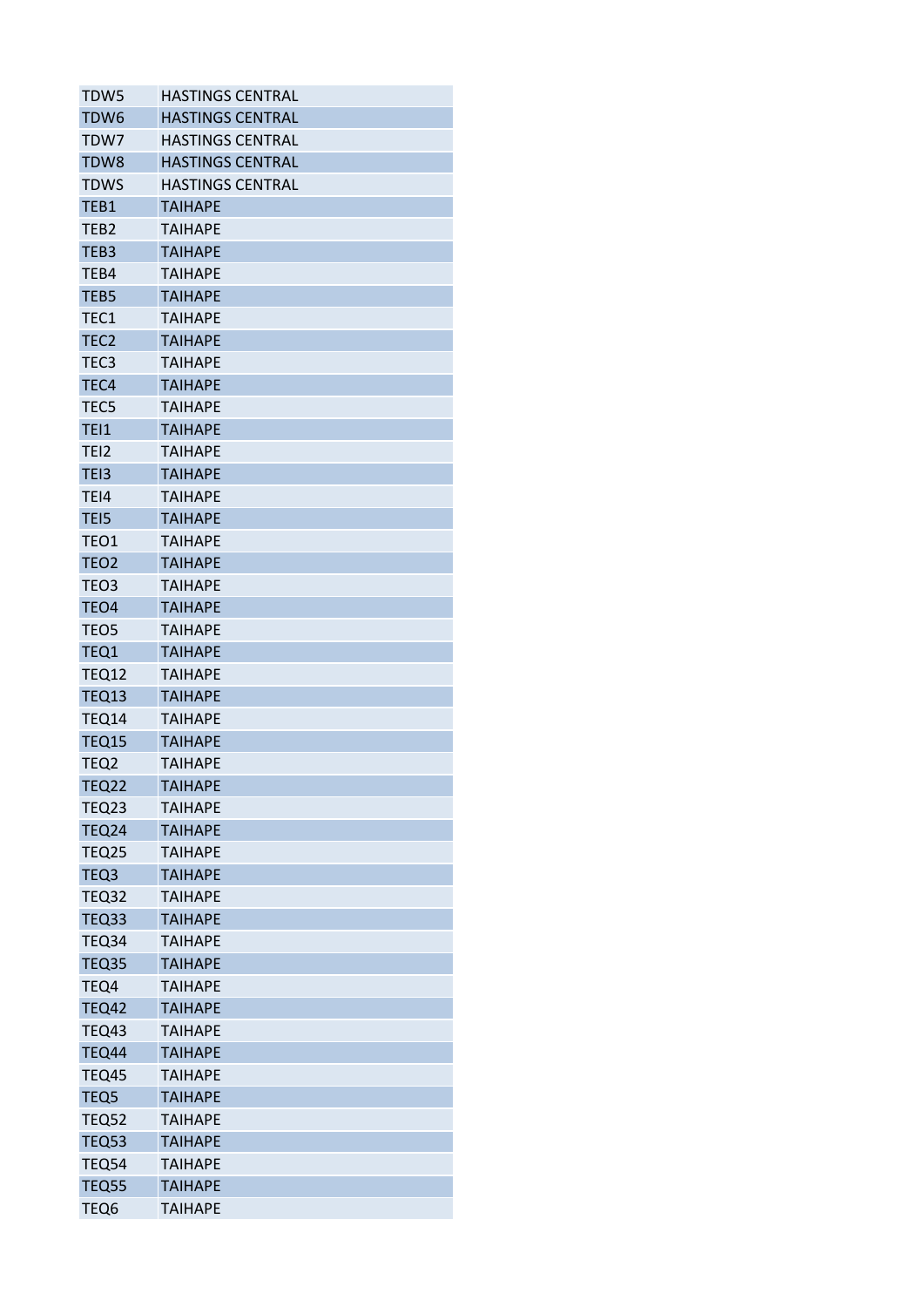| <b>TES</b>        | <b>TAIHAPE</b>    |
|-------------------|-------------------|
| TEST1             | <b>LOWER HUTT</b> |
| TEST10            | <b>NAPIER</b>     |
| TEST11            | <b>NAPIER</b>     |
| TEST12            | <b>NAPIER</b>     |
| TEST16            | <b>GREYMOUTH</b>  |
| TEST17            | <b>GREYMOUTH</b>  |
| TEST18            | <b>GREYMOUTH</b>  |
| TEST <sub>2</sub> | <b>LOWER HUTT</b> |
| TEST3             | <b>LOWER HUTT</b> |
| TEST4             | <b>WELLINGTON</b> |
| TEST5             | <b>WELLINGTON</b> |
| TEST <sub>6</sub> | <b>WELLINGTON</b> |
| TEST7             | <b>HASTINGS</b>   |
| TEST8             | <b>HASTINGS</b>   |
| TEST9             | <b>HASTINGS</b>   |
| TET1              | <b>TAIHAPE</b>    |
| TET <sub>2</sub>  | TAIHAPE           |
| TET3              | <b>TAIHAPE</b>    |
| TET4              | <b>TAIHAPE</b>    |
| TET5              | <b>TAIHAPE</b>    |
| TEX1              | TAIHAPE           |
| TEX <sub>2</sub>  | <b>TAIHAPE</b>    |
| TEX <sub>3</sub>  | <b>TAIHAPE</b>    |
| TEX4              | <b>TAIHAPE</b>    |
| TEX5              | <b>TAIHAPE</b>    |
| <b>TEY</b>        | <b>TAIHAPE</b>    |
| TFI1              | <b>TE ANAU</b>    |
| TFI <sub>2</sub>  | <b>TE ANAU</b>    |
| TF <sub>13</sub>  | <b>TE ANAU</b>    |
| TFI4              | <b>TE ANAU</b>    |
| TFI5              | <b>TE ANAU</b>    |
| TFI <sub>6</sub>  | <b>TE ANAU</b>    |
| TFJ1              | <b>TE ANAU</b>    |
| TFJ2              | <b>TE ANAU</b>    |
| <b>TFQ</b>        | <b>TE ANAU</b>    |
| TFQ1              | <b>TE ANAU</b>    |
| <b>TFQ10</b>      | TE ANAU           |
| TFQ2              | <b>TE ANAU</b>    |
| TFQ3              | <b>TE ANAU</b>    |
| TFQ4              | <b>TE ANAU</b>    |
| TFQ5              | <b>TE ANAU</b>    |
| TFQ6              | <b>TE ANAU</b>    |
| TFQ7              | <b>TE ANAU</b>    |
| TFQ8              | <b>TE ANAU</b>    |
| TFQ9              | <b>TE ANAU</b>    |
| <b>TFS</b>        | <b>TE ANAU</b>    |
| TFS2              | <b>TE ANAU</b>    |
| TFT1              | <b>TE ANAU</b>    |
| TFU1              | <b>TE ANAU</b>    |
| TFU <sub>2</sub>  | <b>TE ANAU</b>    |
|                   |                   |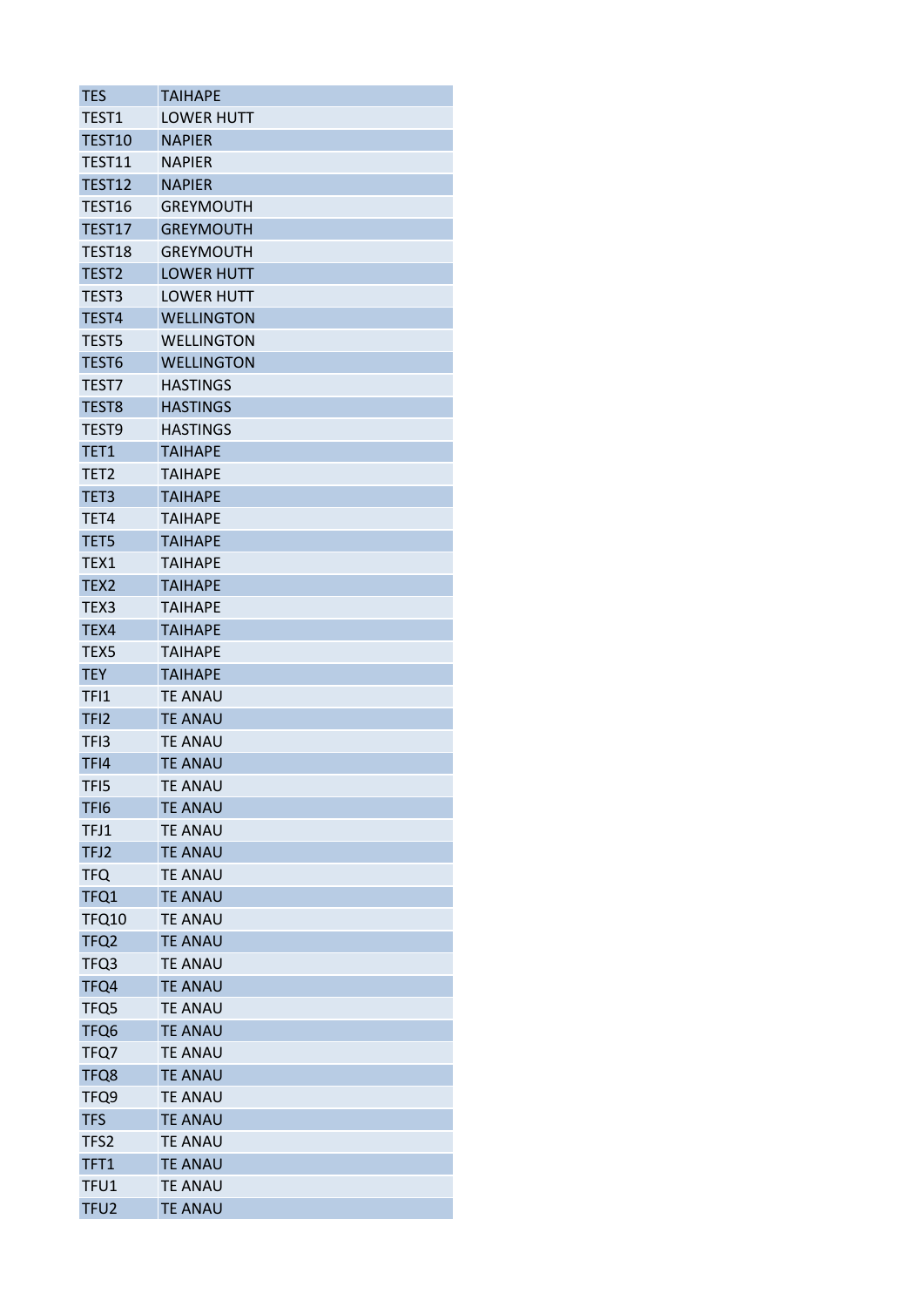| TGI1A        | TAURANGA CENTRAL        |
|--------------|-------------------------|
| TGI1B        | TAURANGA CENTRAL        |
| TGI1C        | TAURANGA CENTRAL        |
| TGI1D        | TAURANGA CENTRAL        |
| TGI2A        | <b>TAURANGA CENTRAL</b> |
| TGI2B        | TAURANGA CENTRAL        |
| TGI2C        | TAURANGA CENTRAL        |
| TGI2D        | <b>TAURANGA CENTRAL</b> |
| TGI3A        | TAURANGA CENTRAL        |
| TGI3B        | TAURANGA CENTRAL        |
| TGI3C        | TAURANGA CENTRAL        |
| TGI3D        | TAURANGA CENTRAL        |
| TGI4A        | TAURANGA CENTRAL        |
| TGI4B        | <b>TAURANGA CENTRAL</b> |
| TGI4C        | TAURANGA CENTRAL        |
| TGI4D        | TAURANGA CENTRAL        |
| TGI5A        | TAURANGA CENTRAL        |
| TGI5B        | TAURANGA CENTRAL        |
| TGI5C        | TAURANGA CENTRAL        |
| <b>TGI5D</b> | <b>TAURANGA CENTRAL</b> |
| TGJ1A        | TAURANGA CENTRAL        |
| TGJ1B        | TAURANGA CENTRAL        |
| TGJ1C        | TAURANGA CENTRAL        |
| TGJ1D        | TAURANGA CENTRAL        |
| TGJ1E        | TAURANGA CENTRAL        |
| TGJ2A        | TAURANGA CENTRAL        |
| TGJ2B        | TAURANGA CENTRAL        |
| TGJ2C        | TAURANGA CENTRAL        |
| TGJ2D        | TAURANGA CENTRAL        |
| TGJ2E        | TAURANGA CENTRAL        |
| TGJ3A        | TAURANGA CENTRAL        |
| TGJ3B        | <b>TAURANGA CENTRAL</b> |
| TGJ3C        | TAURANGA CENTRAL        |
| TGJ3D        | <b>TAURANGA CENTRAL</b> |
| TGJ3E        | TAURANGA CFNTRAL        |
| TGJ4A        | <b>TAURANGA CENTRAL</b> |
| TGJ4B        | TAURANGA CENTRAL        |
| TGJ4C        | TAURANGA CENTRAL        |
| TGJ4D        | <b>TAURANGA CENTRAL</b> |
| TGJ4E        | TAURANGA CENTRAL        |
| TGJ5A        | TAURANGA CENTRAL        |
| TGJ5B        | TAURANGA CENTRAL        |
| TGJ5C        | TAURANGA CENTRAL        |
| TGJ5D        | <b>TAURANGA CENTRAL</b> |
| TGJ5E        | <b>TAURANGA CENTRAL</b> |
| TGL91        | TAURANGA                |
| TGL9A        | TAURANGA                |
| TGL9B        | TAURANGA                |
| TGL9C        | TAURANGA                |
| <b>TGN01</b> | TAURANGA CENTRAL        |
| TGO3A        | TAURANGA CENTRAL        |
|              |                         |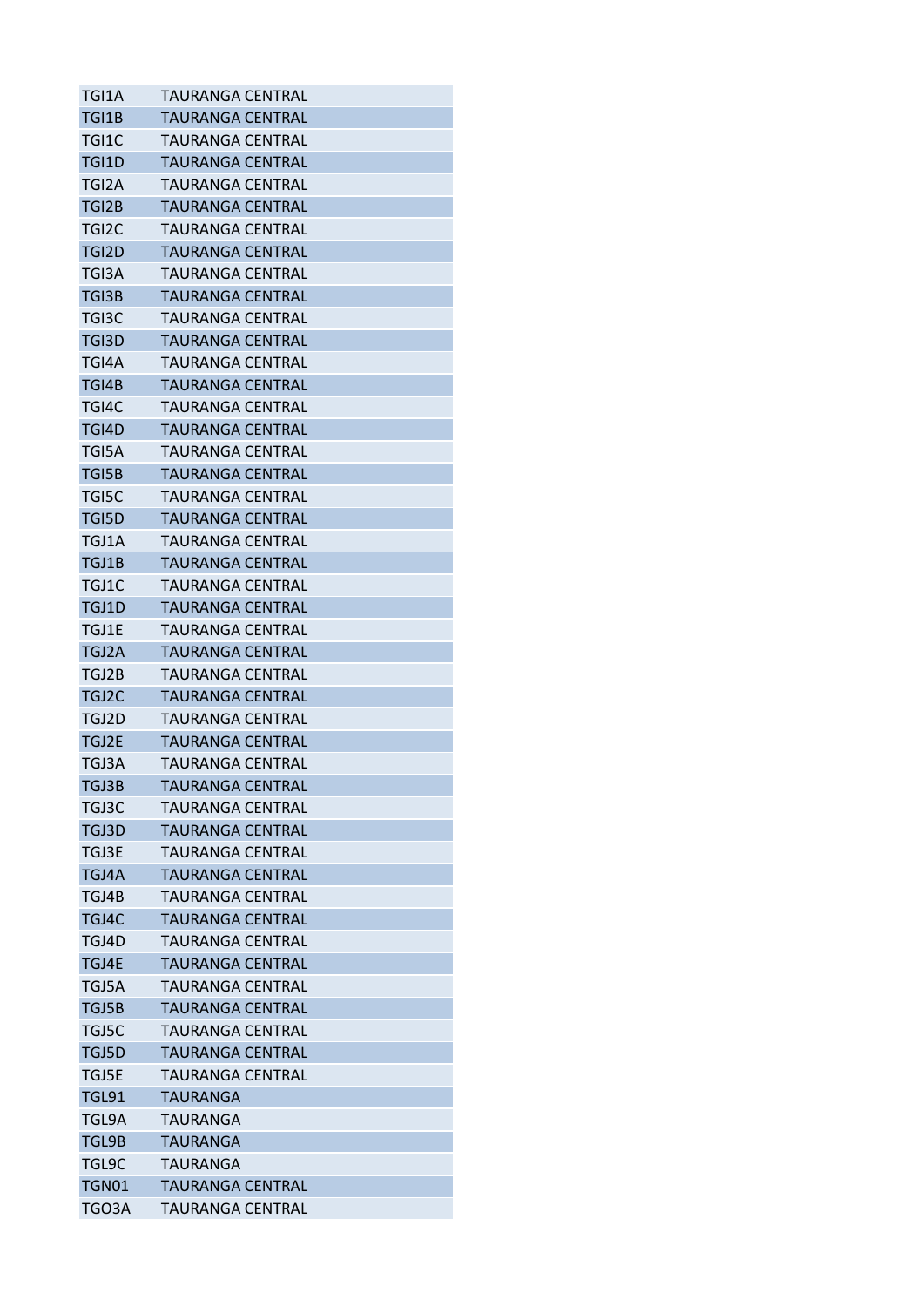| TGO4F            | TAURANGA CENTRAL        |
|------------------|-------------------------|
| TGO4G            | TAURANGA CENTRAL        |
| <b>TGP11</b>     | TAURANGA CENTRAL        |
| TGP1A            | TAURANGA CENTRAL        |
| TGP1B            | TAURANGA CENTRAL        |
| TGP1C            | TAURANGA CENTRAL        |
| TGP1D            | TAURANGA CENTRAL        |
| TGP1E            | TAURANGA CENTRAL        |
| <b>TGP21</b>     | <b>TAURANGA CENTRAL</b> |
| TGP2A            | TAURANGA CENTRAL        |
| TGP2B            | TAURANGA CENTRAL        |
| TGP2C            | TAURANGA CENTRAL        |
| TGP2D            | TAURANGA CENTRAL        |
| TGP2E            | TAURANGA CENTRAL        |
| <b>TGP31</b>     | TAURANGA CENTRAL        |
| TGP3A            | TAURANGA CENTRAL        |
| TGP3B            | TAURANGA CENTRAL        |
| TGP3C            | TAURANGA CENTRAL        |
| TGP3D            | TAURANGA CENTRAL        |
| TGP3E            | TAURANGA CENTRAL        |
| <b>TGP41</b>     | TAURANGA CENTRAL        |
| TGP4A            | TAURANGA CENTRAL        |
| TGP4B            | <b>TAURANGA CENTRAL</b> |
| TGP4C            | TAURANGA CENTRAL        |
| TGP4D            | TAURANGA CENTRAL        |
| TGP4E            | TAURANGA CENTRAL        |
| <b>TGP51</b>     | TAURANGA CENTRAL        |
| TGP5A            | TAURANGA CENTRAL        |
| TGP5B            | TAURANGA CENTRAL        |
| TGP5C            | TAURANGA CENTRAL        |
| TGP5D            | TAURANGA CENTRAL        |
| TGP5E            | <b>TAURANGA CENTRAL</b> |
| <b>TGS11</b>     | <b>TAURANGA CENTRAL</b> |
| TGS21            | <b>TAURANGA CENTRAL</b> |
| TGS31            | TAURANGA CENTRAL        |
| TGS41            | <b>TAURANGA CENTRAL</b> |
| TGS51            | TAURANGA CENTRAL        |
| <b>TGX61</b>     | <b>TAURANGA CENTRAL</b> |
| TGX6A            | <b>TAURANGA CENTRAL</b> |
| TGX6B            | TAURANGA CENTRAL        |
| TGX6C            | TAURANGA CENTRAL        |
| TGX6D            | TAURANGA CENTRAL        |
| TGZ1D            | <b>TAURANGA CENTRAL</b> |
| TGZ2A            | TAURANGA CENTRAL        |
| TGZ2B            | <b>TAURANGA CENTRAL</b> |
| TGZ2C            | TAURANGA CENTRAL        |
| TGZ4A            | <b>TAURANGA CENTRAL</b> |
| TGZ5A            | TAURANGA CENTRAL        |
| THCP             | <b>THAMES</b>           |
| THE1             | THAMES                  |
| THE <sub>2</sub> | THAMES                  |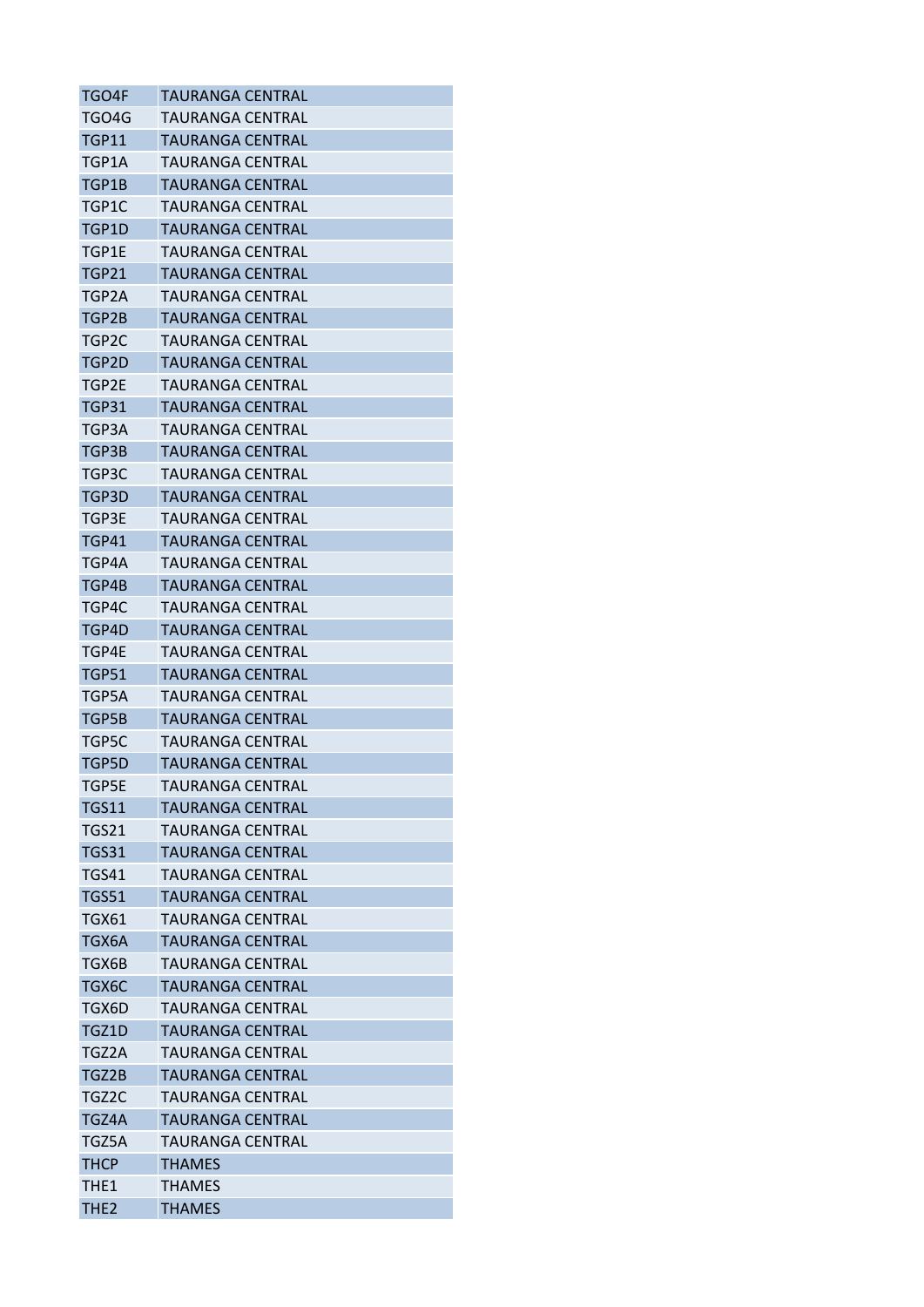| THE3             | <b>THAMES</b>     |
|------------------|-------------------|
| THE4             | <b>THAMES</b>     |
| THE <sub>5</sub> | <b>THAMES</b>     |
| <b>THES</b>      | <b>THAMES</b>     |
| <b>THG</b>       | <b>THAMES</b>     |
| THG1             | <b>TAIRUA</b>     |
| THG <sub>2</sub> | <b>THAMES</b>     |
| THG3             | <b>THAMES</b>     |
| THG4             | <b>THAMES</b>     |
| THG5             | <b>TAIRUA</b>     |
| THG6             | <b>THAMES</b>     |
| THI1             | <b>THAMES</b>     |
| THI <sub>2</sub> | <b>THAMES</b>     |
| THI3             | <b>THAMES</b>     |
| THI4             | <b>THAMES</b>     |
| TH <sub>I5</sub> | <b>THAMES</b>     |
| THJ1             | <b>THAMES</b>     |
| THJ2             | <b>THAMES</b>     |
| THJ3             | <b>THAMES</b>     |
| <b>THK</b>       | <b>THAMES</b>     |
| <b>THN</b>       | <b>THAMES</b>     |
| <b>THO</b>       | <b>THAMES</b>     |
| THQ1             | <b>THAMES</b>     |
| <b>THQ10</b>     | <b>THAMES</b>     |
| <b>THQ11</b>     | <b>THAMES</b>     |
| <b>THQ12</b>     | <b>THAMES</b>     |
| THQ <sub>2</sub> | <b>THAMES</b>     |
|                  | <b>THAMES</b>     |
| THQ3             | <b>THAMES</b>     |
| THQ4             | <b>THAMES</b>     |
| THQ <sub>5</sub> |                   |
| THQ <sub>6</sub> | <b>THAMES</b>     |
| THQ7             | <b>THAMES</b>     |
| THQ8             | <b>THAMES</b>     |
| THQ <sub>9</sub> | <b>THAMES</b>     |
| THR1             | <b>THAMES</b>     |
| THR <sub>2</sub> | <b>THAMES</b>     |
| THS1             | <b>THAMES</b>     |
| THS <sub>2</sub> | <b>THAMES</b>     |
| THS3             | <b>THAMES</b>     |
| THS4             | <b>THAMES</b>     |
| THS5             | <b>THAMES</b>     |
| <b>THSOCO</b>    | <b>THAMES</b>     |
| <b>THT11</b>     | <b>THAMES</b>     |
| <b>THT12</b>     | <b>PAEROA</b>     |
| <b>THT13</b>     | <b>THAMES</b>     |
| <b>THT14</b>     | <b>WHANGAMATA</b> |
| <b>THT15</b>     | <b>WAIHI</b>      |
| <b>THT41</b>     | <b>THAMES</b>     |
| <b>THT42</b>     | <b>THAMES</b>     |
| <b>THT43</b>     | <b>THAMES</b>     |
| <b>THT44</b>     | <b>THAMES</b>     |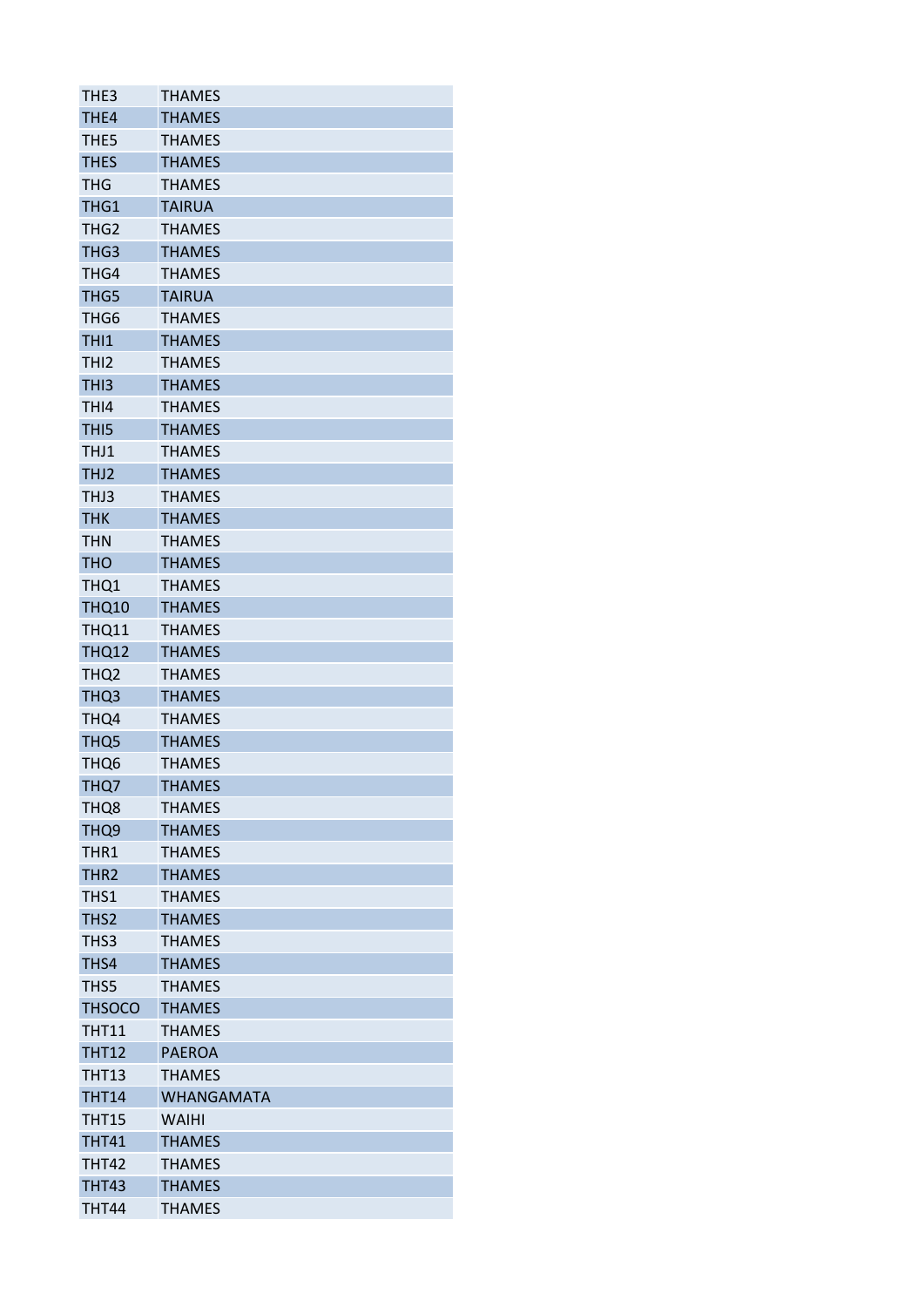| THT45            | THAMES                           |
|------------------|----------------------------------|
| <b>THT46</b>     | <b>THAMES</b>                    |
| THT47            | <b>THAMES</b>                    |
| <b>THT48</b>     | <b>THAMES</b>                    |
| <b>THT49</b>     | <b>THAMES</b>                    |
| THT5             | <b>THAMES</b>                    |
| <b>THTV</b>      | <b>THAMES</b>                    |
| THV4             | <b>THAMES</b>                    |
| THX1             | <b>THAMES</b>                    |
| THX10            | <b>THAMES</b>                    |
| THX2             | <b>THAMES</b>                    |
| THX3             | <b>THAMES</b>                    |
| THX5             | <b>THAMES</b>                    |
| THX6             | <b>THAMES</b>                    |
| THX7             | <b>THAMES</b>                    |
| THX8             | <b>THAMES</b>                    |
| THX9             | <b>THAMES</b>                    |
| THXN1            | <b>THAMES</b>                    |
| <b>THXS</b>      | <b>THAMES</b>                    |
| <b>THY</b>       | <b>THAMES</b>                    |
| THY <sub>2</sub> | <b>THAMES</b>                    |
| THY3             | <b>THAMES</b>                    |
| TIJ9K            | <b>TE TEKO</b>                   |
| <b>TIO</b>       | <b>NEW LYNN</b>                  |
| <b>TJE</b>       | <b>TEMUKA</b>                    |
| TJR1             | <b>TEMUKA</b>                    |
| TJR2             | TEMUKA                           |
| TJR3             | TEMUKA                           |
| TJR4             | <b>TEMUKA</b>                    |
| TJR5             | TEMUKA                           |
| <b>TJS</b>       | <b>TEMUKA</b>                    |
| TJT              | <b>TEMUKA</b>                    |
| TJT1             | <b>TEMUKA</b>                    |
| TJT2             | <b>TEMUKA</b>                    |
| TJT3             | <b>TEMUKA</b>                    |
| <b>TKA</b>       | <b>TARANAKI DHQ</b>              |
| TKA1             | TARANAKI DHQ                     |
| TKG1             | TARANAKI DHQ                     |
| TKG <sub>2</sub> | <b>TARANAKI DHQ</b>              |
| TKG3             | <b>TARANAKI DHQ</b>              |
| TKG5             | <b>TARANAKI DHQ</b>              |
| TKH1             | TARANAKI DHQ                     |
| TKH <sub>2</sub> | <b>TARANAKI DHQ</b>              |
|                  |                                  |
| TKI1U<br>TKI2U   | <b>TE PUKE</b><br><b>TE PUKE</b> |
|                  |                                  |
| TKI3U            | TE PUKE                          |
| TKI4U            | <b>TE PUKE</b>                   |
| TKI5U            | <b>TE PUKE</b>                   |
| TKJ1U            | <b>TE PUKE</b>                   |
| TKJ1V            | TE PUKE                          |
| TKJ2U            | <b>TE PUKE</b>                   |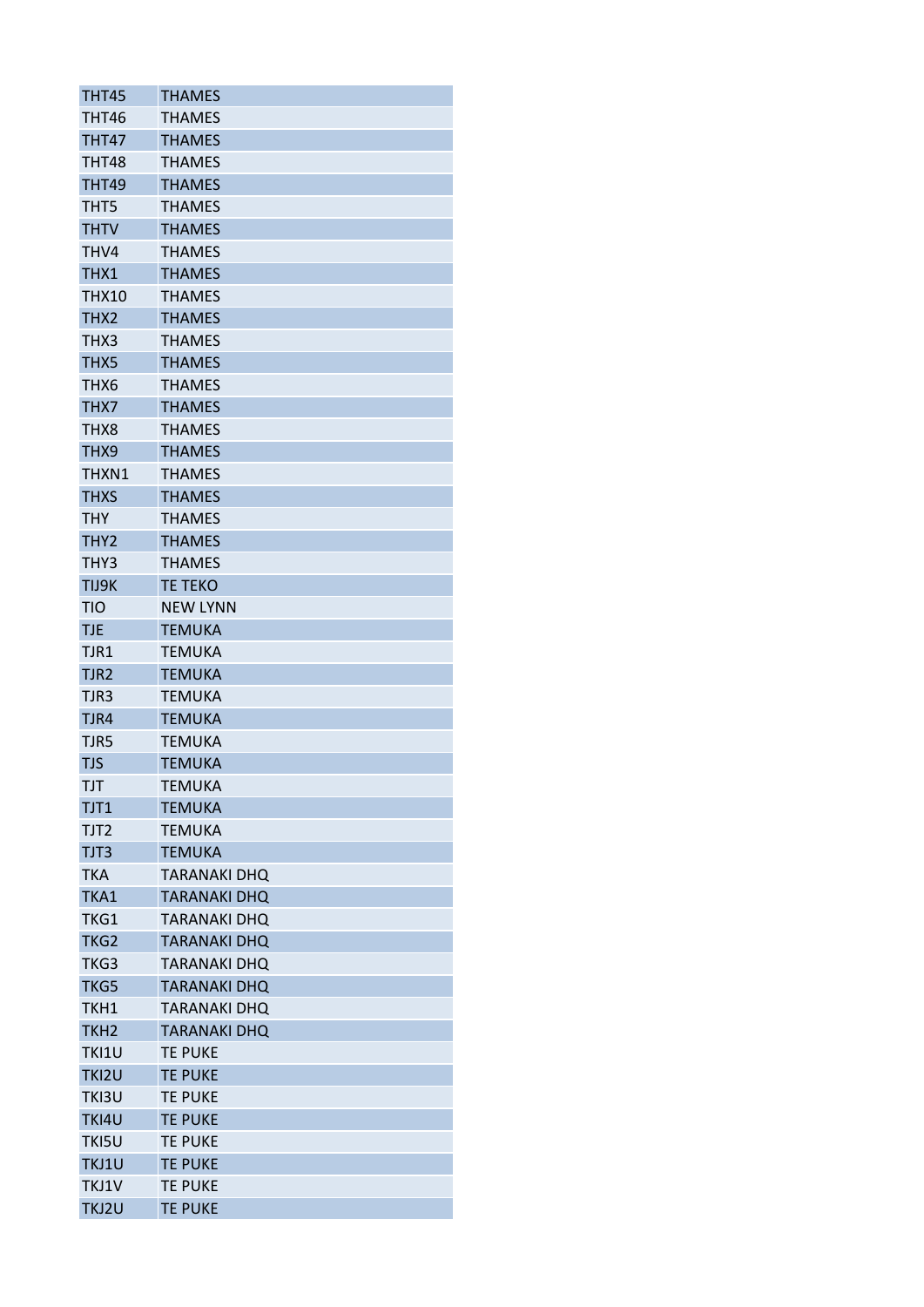| TKJ2V            | <b>TE PUKE</b>      |
|------------------|---------------------|
| TKJ3U            | <b>TE PUKE</b>      |
| TKJ3V            | <b>TE PUKE</b>      |
| TKJ4U            | <b>TE PUKE</b>      |
| TKJ4V            | <b>TE PUKE</b>      |
| TKJ5U            | <b>TE PUKE</b>      |
| TKJ5V            | <b>TE PUKE</b>      |
| <b>TKLOD</b>     | <b>TE PUKE</b>      |
| TKO3C            | <b>TE PUKE</b>      |
| TKO4L            | <b>TE PUKE</b>      |
| TKP1             | <b>TARANAKI DHQ</b> |
| <b>TKP15</b>     | <b>TE PUKE</b>      |
| TKP1U            | <b>TE PUKE</b>      |
| TKP1V            | <b>TE PUKE</b>      |
| TKP <sub>2</sub> | <b>TARANAKI DHQ</b> |
| TKP2U            | <b>TE PUKE</b>      |
| TKP2V            | <b>TE PUKE</b>      |
| TKP3U            | <b>TE PUKE</b>      |
| TKP3V            | <b>TE PUKE</b>      |
| TKP4U            | <b>TE PUKE</b>      |
| TKP4V            | <b>TE PUKE</b>      |
| <b>TKP5U</b>     | <b>TE PUKE</b>      |
| <b>TKP5V</b>     | <b>TE PUKE</b>      |
| <b>TKS15</b>     | <b>TE PUKE</b>      |
| <b>TKT</b>       | <b>TARANAKI DHO</b> |
| TKU1             | <b>TARANAKI DHQ</b> |
| TKU <sub>2</sub> | <b>TARANAKI DHO</b> |
| TKU3             | <b>TARANAKI DHQ</b> |
| TKU4             | <b>TARANAKI DHQ</b> |
| <b>TKV</b>       | <b>TARANAKI DHQ</b> |
| <b>TKX64</b>     | <b>TE PUKE</b>      |
| TKX6Q            | <b>TE PUKE</b>      |
| TKX6R            | <b>TE PUKE</b>      |
| TKX6S            | <b>TE PUKE</b>      |
| TKY1             | <b>TARANAKI DHQ</b> |
| TKY <sub>2</sub> | <b>TARANAKI DHQ</b> |
| TKZ1             | <b>TARANAKI DHO</b> |
| TKZ2             | <b>TARANAKI DHQ</b> |
| TKZ2G            | <b>TE PUKE</b>      |
| TKZ2I            | <b>TE PUKE</b>      |
| TKZ2L            | <b>TE PUKE</b>      |
| TKZ2R            | <b>TE PUKE</b>      |
| TKZ3             | <b>TARANAKI DHQ</b> |
| <b>TLCP</b>      | <b>TWIZEL</b>       |
| TLR1             | <b>TWIZEL</b>       |
|                  |                     |
| TLR <sub>2</sub> | <b>TWIZEL</b>       |
| TLR3             | <b>TWIZEL</b>       |
| TLR4             | <b>TWIZEL</b>       |
| TLR5             | <b>TWIZEL</b>       |
| <b>TLS</b>       | <b>TWIZEL</b>       |
| <b>TMA</b>       | <b>TAUMARUNUI</b>   |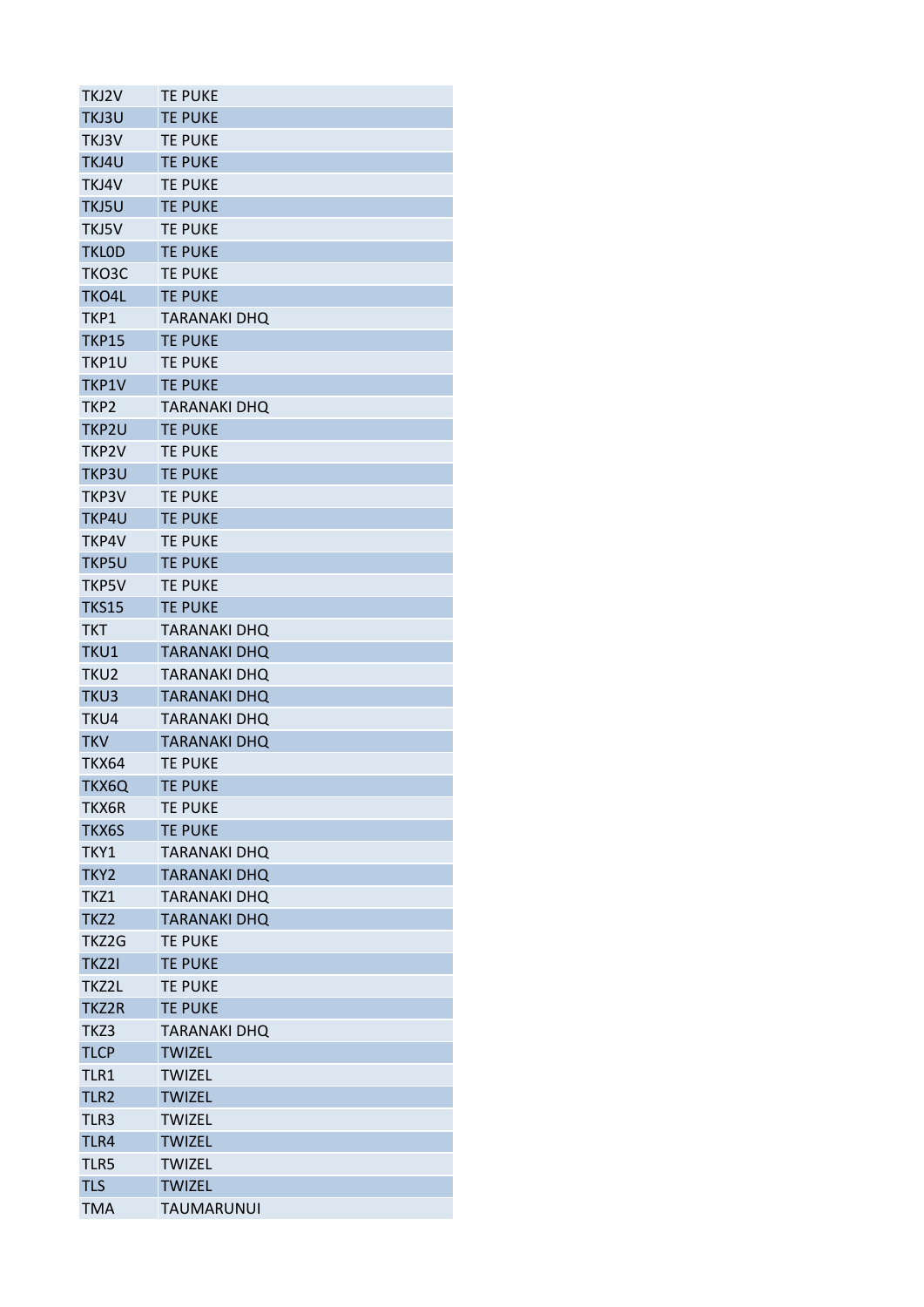| TMA1             | <b>WAITEMATA DHO</b> |
|------------------|----------------------|
| TMA <sub>2</sub> | <b>WAITEMATA DHO</b> |
| TMA3             | <b>WAITEMATA DHO</b> |
| TMA4             | <b>WAITEMATA DHO</b> |
| TMB1             | <b>TAUMARUNUI</b>    |
| TMB <sub>2</sub> | TAUMARUNUI           |
| TMB3             | TAUMARUNUI           |
| TMB4             | <b>TAUMARUNUI</b>    |
| TMB5             | <b>TAUMARUNUI</b>    |
| TMB6             | TAUMARUNUI           |
| TMB7             | <b>TAUMARUNUI</b>    |
| TMB8             | TAUMARUNUI           |
| TMB9             | <b>TAUMARUNUI</b>    |
| TMC1             | TAUMARUNUI           |
| TMC <sub>2</sub> | <b>TAUMARUNUI</b>    |
| TMC3             | <b>TAUMARUNUI</b>    |
| TMC4             | <b>TAUMARUNUI</b>    |
| TMC5             | TAUMARUNUI           |
| TMC6             | <b>TAUMARUNUI</b>    |
| TMC7             | <b>TAUMARUNUI</b>    |
| TMC8             | <b>TAUMARUNUI</b>    |
| TMC9             | TAUMARUNUI           |
| <b>TMCP</b>      | <b>TAUMARUNUI</b>    |
| TMG1             | TAUMARUNUI           |
| TMG2             | <b>TAUMARUNUI</b>    |
| TMG3             | TAUMARUNUI           |
| TMG4             | <b>TAUMARUNUI</b>    |
| TMG5             | TAUMARUNUI           |
| TMI1             | <b>TAUMARUNUI</b>    |
| <b>TMI12</b>     | TAUMARUNUI           |
| <b>TMI13</b>     | <b>TAUMARUNUI</b>    |
| <b>TMI14</b>     | <b>TAUMARUNUI</b>    |
| <b>TMI15</b>     | <b>TAUMARUNUI</b>    |
| TMI2             | <b>TAUMARUNUI</b>    |
| <b>TMI22</b>     | <b>TAUMARUNUI</b>    |
| <b>TMI23</b>     | <b>TAUMARUNUI</b>    |
| <b>TMI24</b>     | <b>TAUMARUNUI</b>    |
| <b>TMI25</b>     | <b>TAUMARUNUI</b>    |
| TMI3             | <b>TAUMARUNUI</b>    |
| <b>TMI32</b>     | <b>TAUMARUNUI</b>    |
| <b>TMI33</b>     | <b>TAUMARUNUI</b>    |
| <b>TMI34</b>     | TAUMARUNUI           |
| <b>TMI35</b>     | <b>TAUMARUNUI</b>    |
| TMI4             | <b>TAUMARUNUI</b>    |
| <b>TMI42</b>     | <b>TAUMARUNUI</b>    |
| <b>TMI43</b>     | TAUMARUNUI           |
| <b>TMI44</b>     | <b>TAUMARUNUI</b>    |
| <b>TMI45</b>     | <b>TAUMARUNUI</b>    |
| TMI5             | <b>TAUMARUNUI</b>    |
| <b>TMI52</b>     | <b>TAUMARUNUI</b>    |
| <b>TMI53</b>     | <b>TAUMARUNUI</b>    |
|                  |                      |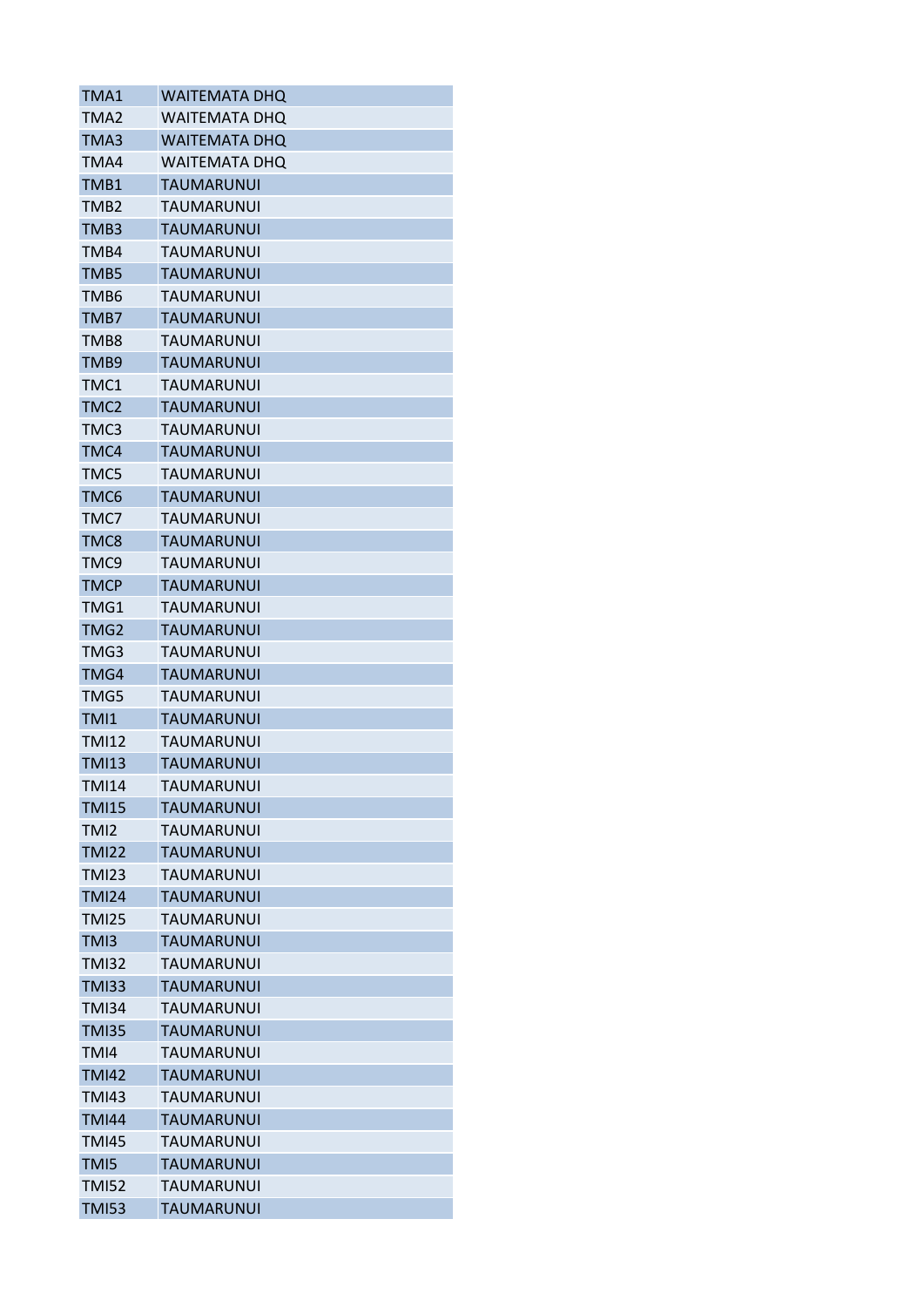| <b>TMI54</b>     | TAUMARUNUI        |
|------------------|-------------------|
| <b>TMI55</b>     | <b>TAUMARUNUI</b> |
| TMI6             | TAUMARUNUI        |
| TMI7             | <b>TAUMARUNUI</b> |
| TM <sub>18</sub> | TAUMARUNUI        |
| TMI9             | <b>TAUMARUNUI</b> |
| TMJ1             | TAUMARUNUI        |
| <b>TMJ10</b>     | <b>TAUMARUNUI</b> |
| TMJ2             | <b>TAUMARUNUI</b> |
| TMJ3             | <b>TAUMARUNUI</b> |
| TMJ4             | TAUMARUNUI        |
| TMJ5             | TAUMARUNUI        |
| TMJ6             | TAUMARUNUI        |
| TMJ7             | TAUMARUNUI        |
| TMJ8             | TAUMARUNUI        |
| TMJ9             | <b>TAUMARUNUI</b> |
| <b>TMN</b>       | TAUMARUNUI        |
| TMO1             | TAUMARUNUI        |
| TMO <sub>2</sub> | <b>TAUMARUNUI</b> |
| TMO3             | <b>TAUMARUNUI</b> |
| TMO <sub>4</sub> | TAUMARUNUI        |
| TMO5             | <b>TAUMARUNUI</b> |
| TMO <sub>6</sub> | TAUMARUNUI        |
| TMO7             | <b>TAUMARUNUI</b> |
| TMO <sub>8</sub> | <b>TAUMARUNUI</b> |
| TMO9             | <b>TAUMARUNUI</b> |
| TMQ1             | TAUMARUNUI        |
|                  | <b>TAUMARUNUI</b> |
| <b>TMQ12</b>     |                   |
| <b>TMQ13</b>     | TAUMARUNUI        |
| <b>TMQ14</b>     | TAUMARUNUI        |
| TMQ15            | <b>TAUMARUNUI</b> |
| TMQ <sub>2</sub> | <b>TAUMARUNUI</b> |
| <b>TMQ22</b>     | <b>TAUMARUNUI</b> |
| <b>TMQ23</b>     | <b>TAUMARUNUI</b> |
| <b>TMQ24</b>     | TAUMARUNUI        |
| <b>TMQ25</b>     | TAUMARUNUI        |
| TMQ3             | TAUMARUNUI        |
| <b>TMQ32</b>     | <b>TAUMARUNUI</b> |
| <b>TMQ33</b>     | <b>TAUMARUNUI</b> |
| TMQ34            | <b>TAUMARUNUI</b> |
| <b>TMQ35</b>     | TAUMARUNUI        |
| TMQ4             | TAUMARUNUI        |
| <b>TMQ42</b>     | <b>TAUMARUNUI</b> |
| <b>TMQ43</b>     | <b>TAUMARUNUI</b> |
| <b>TMQ44</b>     | TAUMARUNUI        |
| <b>TMQ45</b>     | <b>TAUMARUNUI</b> |
| TMQ5             | TAUMARUNUI        |
| <b>TMQ52</b>     | <b>TAUMARUNUI</b> |
| <b>TMQ53</b>     | TAUMARUNUI        |
| <b>TMQ54</b>     | <b>TAUMARUNUI</b> |
| <b>TMQ55</b>     | TAUMARUNUI        |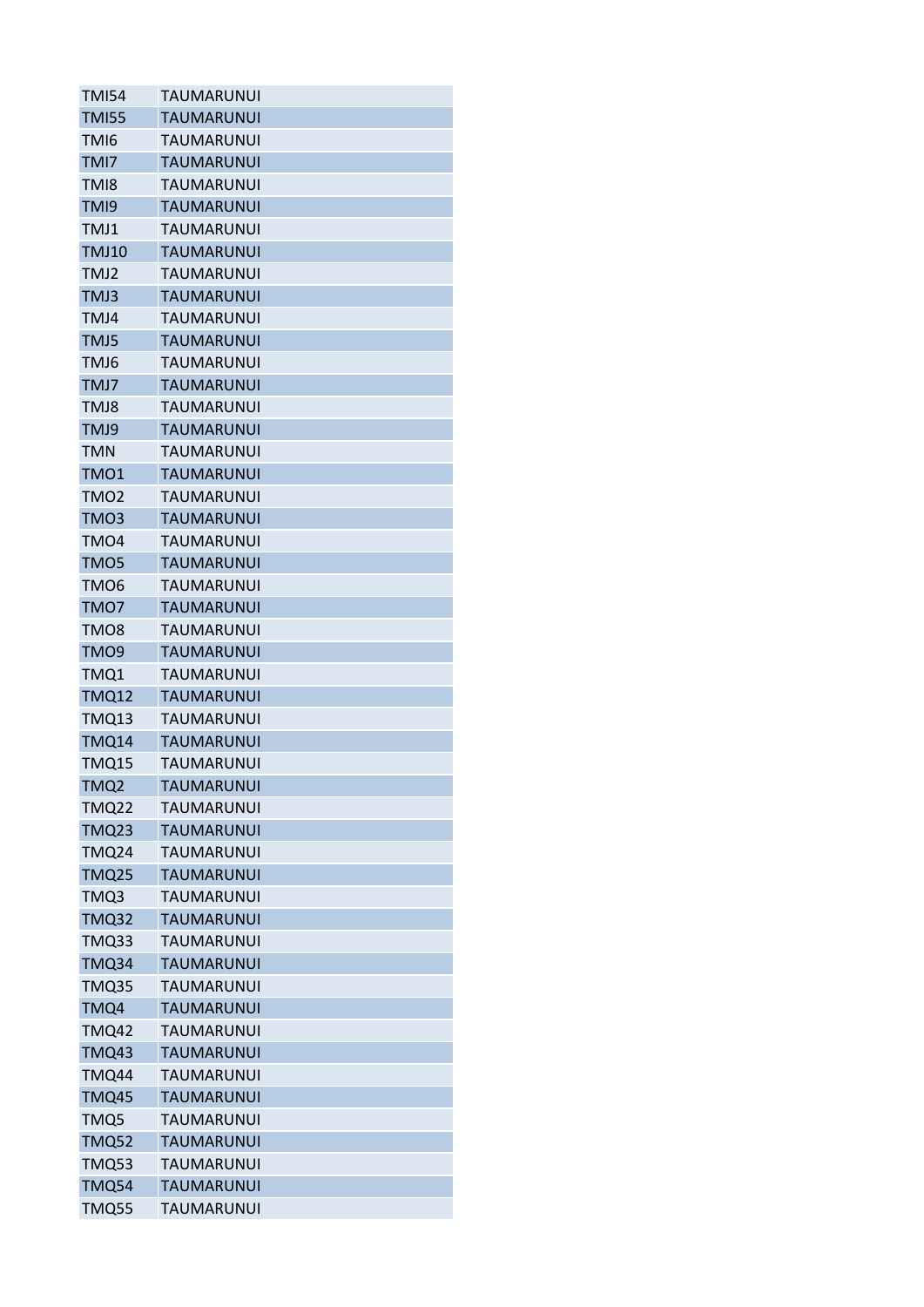| TMS1             | <b>TAUMARUNUI</b>                  |
|------------------|------------------------------------|
| TMS2             | TAUMARUNUI                         |
| TMS3             | <b>TAUMARUNUI</b>                  |
| TMS4             | TAUMARUNUI                         |
| TMS5             | <b>TAUMARUNUI</b>                  |
| TMS6             | TAUMARUNUI                         |
| TMS7             | TAUMARUNUI                         |
| TMS8             | TAUMARUNUI                         |
| TMS9             | <b>TAUMARUNUI</b>                  |
| TMT1             | <b>TAUMARUNUI</b>                  |
| TMT <sub>2</sub> | <b>TAUMARUNUI</b>                  |
| TMT3             | TAUMARUNUI                         |
| TMT4             | <b>TAUMARUNUI</b>                  |
| TMT5             | TAUMARUNUI                         |
| TMT6             | TAUMARUNUI                         |
| TMT7             | TAUMARUNUI                         |
| TMT8             | TAUMARUNUI                         |
| TMT9             | TAUMARUNUI                         |
| TMX1             | <b>TAUMARUNUI</b>                  |
| TMX <sub>2</sub> | <b>TAUMARUNUI</b>                  |
| TMX3             | <b>TAUMARUNUI</b>                  |
| TMX4             | TAUMARUNUI                         |
| TMX5             | TAUMARUNUI                         |
| TMX6             | TAUMARUNUI                         |
|                  |                                    |
| TMX7             | <b>TAUMARUNUI</b>                  |
| TMX8             | TAUMARUNUI                         |
| TMX9             | <b>TAUMARUNUI</b>                  |
| TMY1             | TAUMARUNUI                         |
| TMY2             | <b>TAUMARUNUI</b>                  |
| TMY3             | TAUMARUNUI                         |
| TMY4             | <b>TAUMARUNUI</b>                  |
| TMY5             | <b>TAUMARUNUI</b>                  |
| <b>TNA</b>       | TAKAPUNA                           |
| TNB1             | <b>TAKAPUNA</b>                    |
| TNB2             | <b>TAKAPUNA</b>                    |
| TNB3             | TAKAPUNA                           |
| TNC1             | <b>NORTH SHORE POLICING CENTRE</b> |
| <b>TNC10</b>     | NORTH SHORE POLICING CENTRE        |
| TNC <sub>2</sub> | <b>NORTH SHORE POLICING CENTRE</b> |
| TNC <sub>3</sub> | NORTH SHORE POLICING CENTRE        |
| TNC4             | NORTH SHORE POLICING CENTRE        |
| TNC5             | NORTH SHORE POLICING CENTRE        |
| TNC <sub>6</sub> | <b>NORTH SHORE POLICING CENTRE</b> |
| TNC7             | <b>NORTH SHORE POLICING CENTRE</b> |
| TNC8             | <b>NORTH SHORE POLICING CENTRE</b> |
| TNC <sub>9</sub> | NORTH SHORE POLICING CENTRE        |
| TNE <sub>1</sub> | TAKAPUNA                           |
| TNE <sub>2</sub> | TAKAPUNA                           |
| TN <sub>1</sub>  | <b>NORTH SHORE POLICING CENTRE</b> |
| TN <sub>12</sub> | <b>NORTH SHORE POLICING CENTRE</b> |
| TN <sub>13</sub> | <b>NORTH SHORE POLICING CENTRE</b> |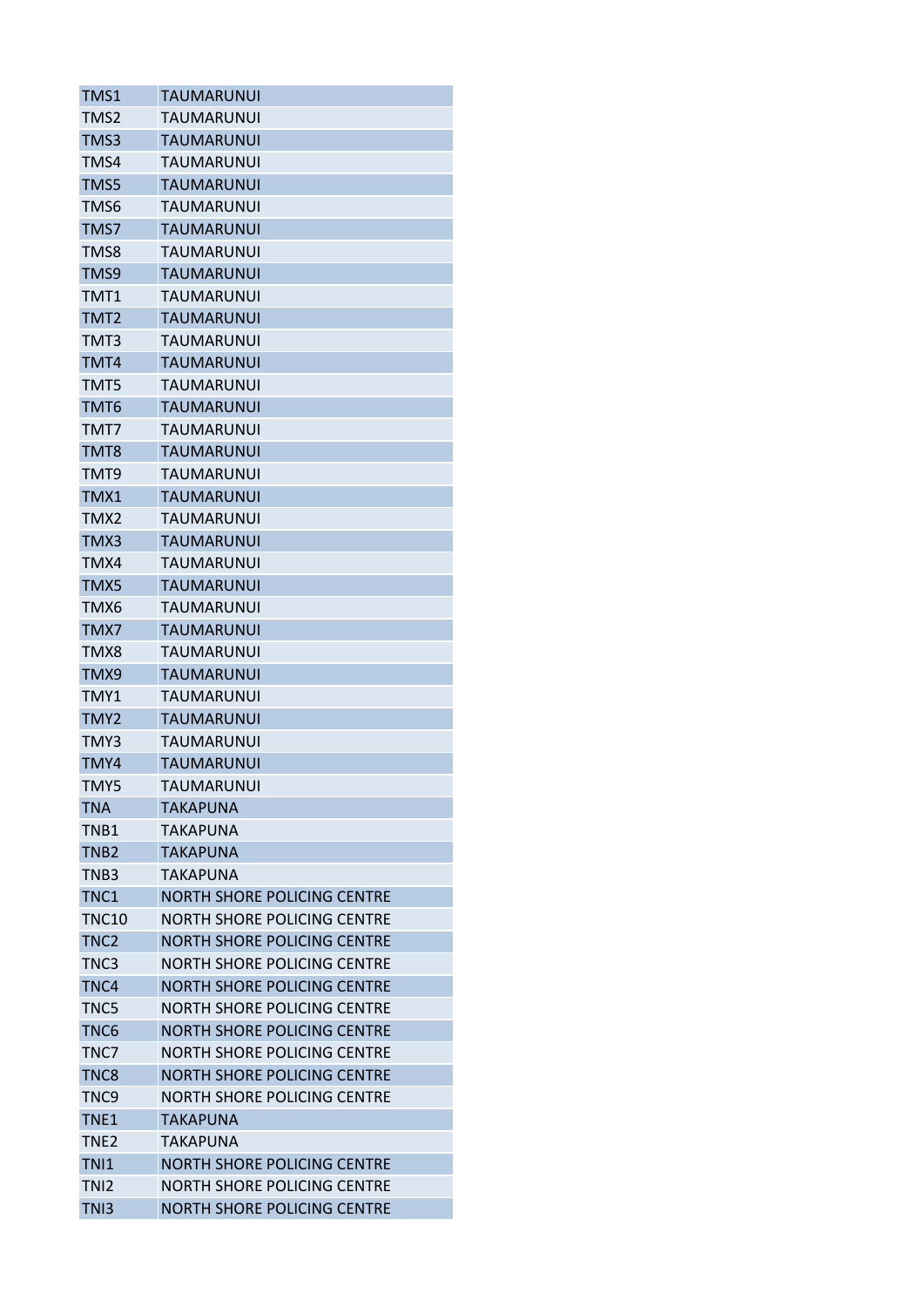| TNJ1               | TAKAPUNA                           |
|--------------------|------------------------------------|
| TNJ2               | TAKAPUNA                           |
| TNJ3               | <b>TAKAPUNA</b>                    |
| TNJ4               | TAKAPUNA                           |
| TNJ5               | <b>TAKAPUNA</b>                    |
| <b>TNN</b>         | <b>TAKAPUNA</b>                    |
| <b>TNO</b>         | TAKAPUNA                           |
| TNQ1               | <b>NORTH SHORE POLICING CENTRE</b> |
| TNQ2               | NORTH SHORE POLICING CENTRE        |
| TNQ3               | <b>NORTH SHORE POLICING CENTRE</b> |
| TNS1               | <b>TAKAPUNA</b>                    |
| TNS <sub>2</sub>   | <b>TAKAPUNA</b>                    |
| TNS3               | TAKAPUNA                           |
| TNT <sub>1</sub>   | <b>TAKAPUNA</b>                    |
| <b>TNY</b>         | TAKAPUNA                           |
| <b>TOC71</b>       | <b>TOKOROA</b>                     |
| TOC7A              | TOKOROA                            |
| TOC7B              | <b>TOKOROA</b>                     |
| TOC7C              | TOKOROA                            |
| TOC7D              | <b>TOKOROA</b>                     |
| TOC7E              | <b>TOKOROA</b>                     |
| TOI1K              | TOKOROA                            |
| TOI1L              | TOKOROA                            |
| TOI <sub>2</sub> K | <b>TOKOROA</b>                     |
| TOI2L              | <b>TOKOROA</b>                     |
| TOI3K              | <b>TOKOROA</b>                     |
| <b>TOI3L</b>       | TOKOROA                            |
| TOI4K              | <b>TOKOROA</b>                     |
| TOI4L              | TOKOROA                            |
| <b>TOI5K</b>       | <b>TOKOROA</b>                     |
| <b>TOI5L</b>       | <b>TOKOROA</b>                     |
| TOJ1K              | <b>TOKOROA</b>                     |
| TOJ1L              | TOKOROA                            |
| TOJ2K              | <b>TOKOROA</b>                     |
| TOJ2L              | <b>TOKOROA</b>                     |
| <b>TOJ3K</b>       | <b>TOKOROA</b>                     |
| TOJ3L              |                                    |
| TOJ4K              | TOKOROA<br><b>TOKOROA</b>          |
|                    |                                    |
| TOJ4L              | <b>TOKOROA</b>                     |
| TOJ5K              | <b>TOKOROA</b>                     |
| TOJ5L              | <b>TOKOROA</b>                     |
| <b>TOLOB</b>       | <b>TOKOROA</b>                     |
| <b>TOL18</b>       | <b>TOKOROA</b>                     |
| <b>TOL1U</b>       | <b>TOKOROA</b>                     |
| TOL1V              | TOKOROA                            |
| TOL9G              | <b>TOKOROA</b>                     |
| TOL9H              | TOKOROA                            |
| TOM2L              | <b>TOKOROA</b>                     |
| <b>TON03</b>       | <b>TOKOROA</b>                     |
| TOO3F              | <b>TOKOROA</b>                     |
| <b>TOO4M</b>       | <b>TOKOROA</b>                     |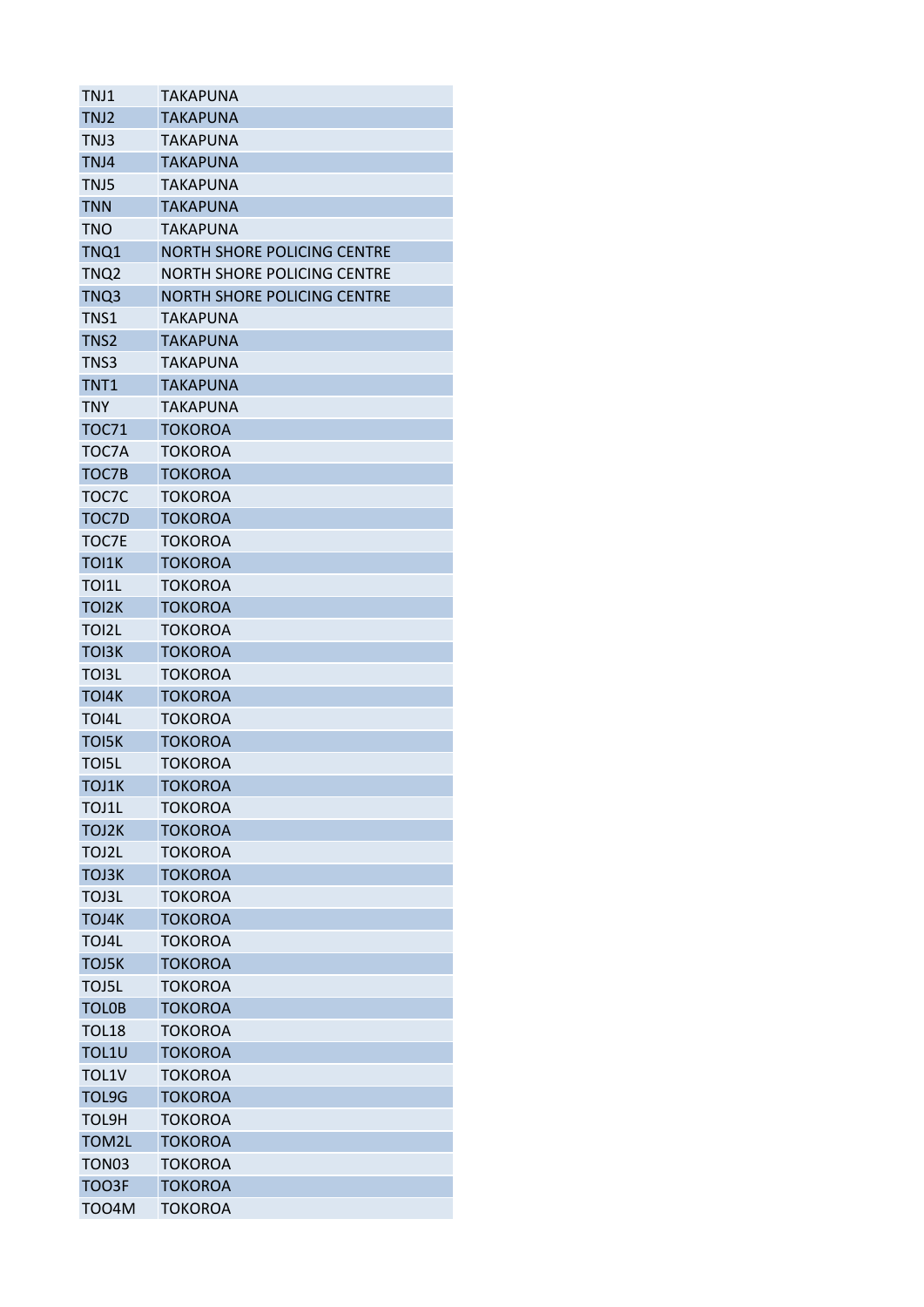| TOO5G             | TOKOROA           |
|-------------------|-------------------|
| TOP15             | TOKOROA           |
| TOP1K             | TOKOROA           |
| TOP1L             | <b>TOKOROA</b>    |
| <b>TOP25</b>      | <b>TOKOROA</b>    |
| TOP2K             | TOKOROA           |
| TOP2L             | TOKOROA           |
| TOP35             | <b>TOKOROA</b>    |
| TOP3K             | <b>TOKOROA</b>    |
| TOP3L             | <b>TOKOROA</b>    |
| TOP45             | <b>TOKOROA</b>    |
| TOP4K             | TOKOROA           |
| TOP4L             | <b>TOKOROA</b>    |
| TOP55             | TOKOROA           |
| TOP5K             | <b>TOKOROA</b>    |
| <b>TOP5L</b>      | <b>TOKOROA</b>    |
| <b>TOS15</b>      | TOKOROA           |
| <b>TOS25</b>      | <b>TOKOROA</b>    |
| <b>TOS35</b>      | TOKOROA           |
| <b>TOS45</b>      | <b>TOKOROA</b>    |
| <b>TOS55</b>      | <b>TOKOROA</b>    |
| TOZ2K             | <b>TOKOROA</b>    |
| TOZ2L             | <b>TOKOROA</b>    |
| TPA05             | <b>TAUPO AREA</b> |
| TPD8B             | <b>TAUPO AREA</b> |
| TPF1K             | <b>TAUPO AREA</b> |
| TPF1L             | <b>TAUPO AREA</b> |
| TPF1M             | <b>TAUPO AREA</b> |
| <b>TPG21</b>      | <b>TAUPO AREA</b> |
| <b>TPG22</b>      | <b>TAUPO AREA</b> |
| TPG2A             | <b>TAUPO AREA</b> |
| <b>TPG31</b>      | <b>TAUPO AREA</b> |
| TPG3A             | <b>TAUPO AREA</b> |
| TPL4J             | <b>TAUPO AREA</b> |
| TPL4K             | <b>TAUPO AREA</b> |
| TPM2J             | <b>TAUPO AREA</b> |
| TPO04             | <b>TAUPO AREA</b> |
| <b>TPO12</b>      | <b>TAUPO AREA</b> |
| TPO4S             | <b>TAUPO AREA</b> |
| <b>TPO62</b>      | <b>TAUPO AREA</b> |
| TPO6A             | <b>TAUPO AREA</b> |
| TPO6B             | <b>TAUPO AREA</b> |
| <b>TPO72</b>      | <b>TAUPO AREA</b> |
| TPP01             | <b>TAUPO AREA</b> |
| TPR <sub>02</sub> | <b>TAUPO AREA</b> |
| TPR12             | <b>TAUPO AREA</b> |
| TPR1H             | <b>TAUPO AREA</b> |
| TPR11             | <b>TAUPO AREA</b> |
| TPR1J             | <b>TAUPO AREA</b> |
| TPR1K             | <b>TAUPO AREA</b> |
| <b>TPR1L</b>      | <b>TAUPO AREA</b> |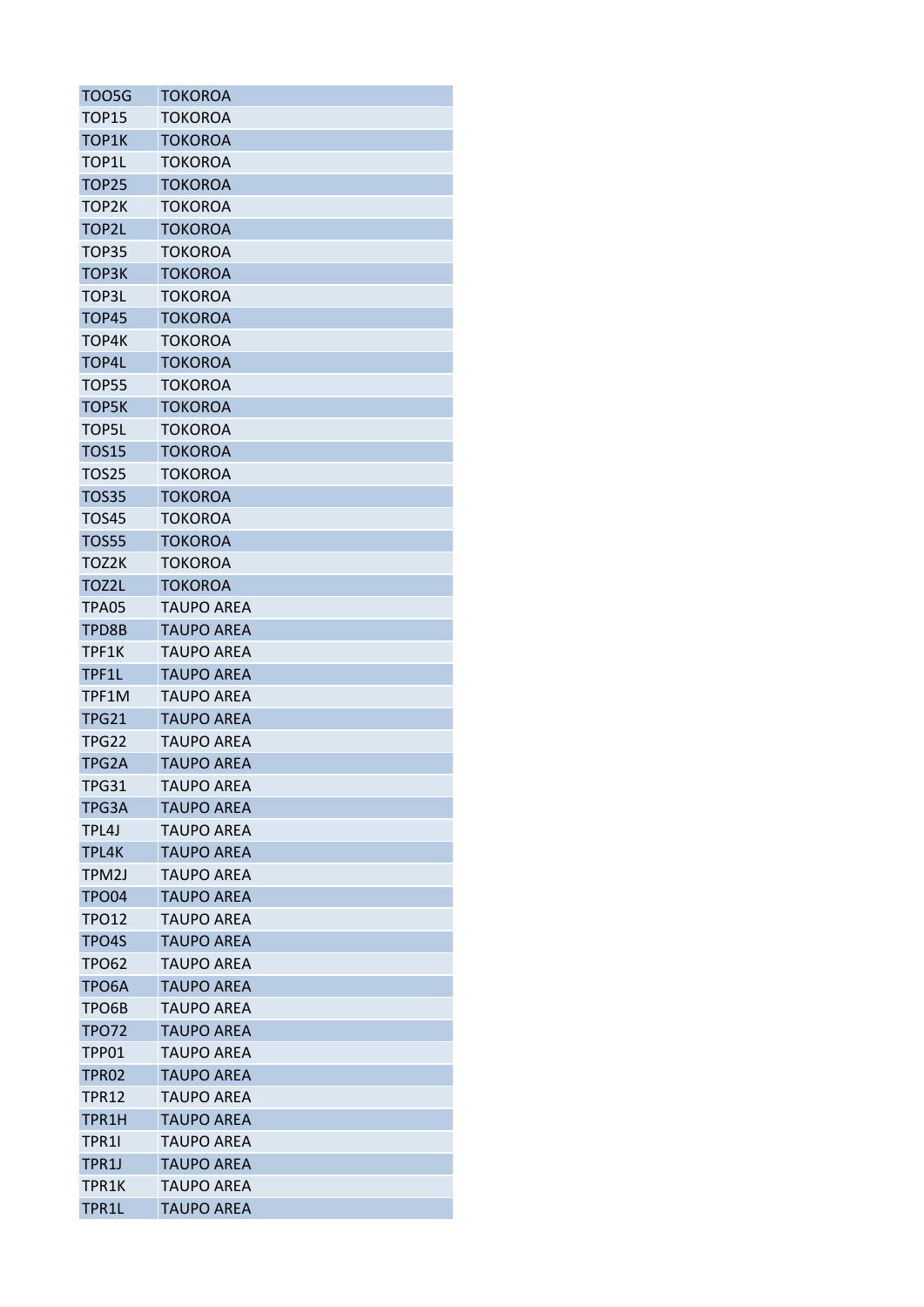| TPR1M              | <b>TAUPO AREA</b>       |
|--------------------|-------------------------|
| <b>TPR22</b>       | <b>TAUPO AREA</b>       |
| TPR2H              | <b>TAUPO AREA</b>       |
| TPR21              | <b>TAUPO AREA</b>       |
| TPR <sub>2</sub> J | <b>TAUPO AREA</b>       |
| TPR2K              | <b>TAUPO AREA</b>       |
| TPR2L              | <b>TAUPO AREA</b>       |
| TPR2M              | <b>TAUPO AREA</b>       |
| <b>TPR32</b>       | <b>TAUPO AREA</b>       |
| TPR3H              | <b>TAUPO AREA</b>       |
| TPR31              | <b>TAUPO AREA</b>       |
| TPR3J              | <b>TAUPO AREA</b>       |
| TPR3K              | <b>TAUPO AREA</b>       |
| TPR3L              | <b>TAUPO AREA</b>       |
| TPR3M              | <b>TAUPO AREA</b>       |
| <b>TPR42</b>       | <b>TAUPO AREA</b>       |
| TPR4H              | <b>TAUPO AREA</b>       |
| TPR41              | <b>TAUPO AREA</b>       |
| TPR4J              | TAUPO AREA              |
| TPR4K              | <b>TAUPO AREA</b>       |
| TPR4L              | <b>TAUPO AREA</b>       |
| TPT9D              | <b>TAUPO AREA</b>       |
| TPX04              | <b>TAUPO AREA</b>       |
| <b>TPX22</b>       | <b>TAUPO AREA</b>       |
| TPX2K              | <b>TOKOROA</b>          |
| TPX2L              | <b>TOKOROA</b>          |
| TPX2P              | TAUPO                   |
| TPX2Q              | <b>TAUPO</b>            |
| TPX2R              | <b>TAUPO</b>            |
| TQR                | <b>TE KARAKA</b>        |
| TRPR1              | <b>AUCKLAND CENTRAL</b> |
| TRR1               | TE_AROHA                |
| TRR2               | TE AROHA                |
| TRR3               | <b>TE AROHA</b>         |
| TRR4               | TE AROHA                |
| <b>TRS</b>         | <b>TE AROHA</b>         |
| <b>TRT11</b>       | <b>GISBORNE</b>         |
| <b>TRT12</b>       | <b>GISBORNE</b>         |
| <b>TRT13</b>       | <b>GISBORNE</b>         |
| <b>TRT14</b>       | <b>GISBORNE</b>         |
| <b>TRT15</b>       | <b>GISBORNE</b>         |
| <b>TRT16</b>       | <b>GISBORNE</b>         |
| <b>TRT17</b>       | <b>GISBORNE</b>         |
| <b>TRT18</b>       | <b>GISBORNE</b>         |
| <b>TRT19</b>       | <b>GISBORNE</b>         |
|                    |                         |
| <b>TRT21</b>       | <b>GISBORNE</b>         |
| <b>TRT22</b>       | <b>GISBORNE</b>         |
| <b>TRT23</b>       | <b>GISBORNE</b>         |
| <b>TRT24</b>       | <b>GISBORNE</b>         |
| <b>TRT25</b>       | <b>GISBORNE</b>         |
| <b>TRT26</b>       | <b>GISBORNE</b>         |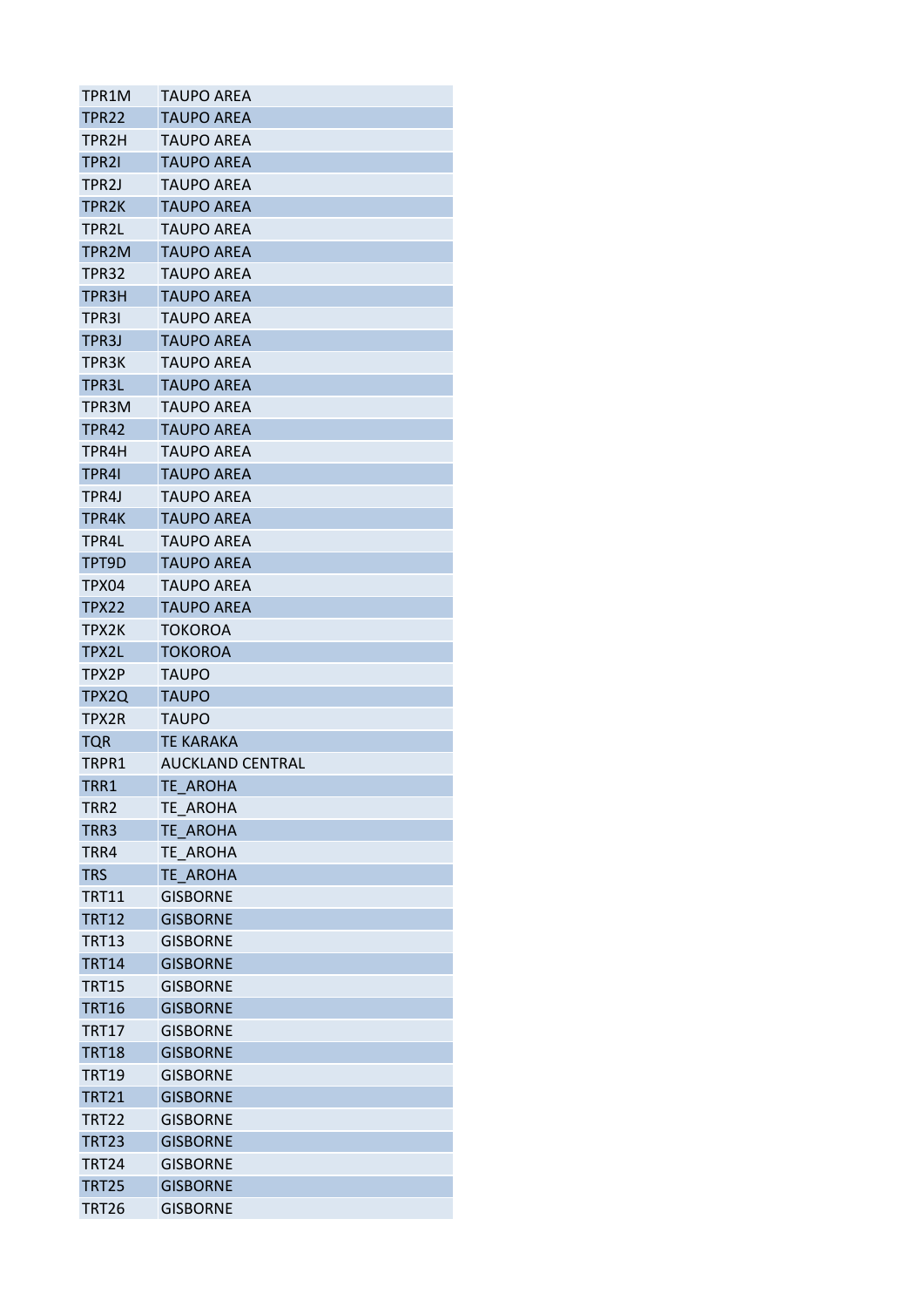| TRT27            | <b>GISBORNE</b>       |
|------------------|-----------------------|
| <b>TRT28</b>     | <b>GISBORNE</b>       |
| TRV1             | <b>GISBORNE</b>       |
| TRV2             | <b>GISBORNE</b>       |
| <b>TSA</b>       | <b>NELSON CENTRAL</b> |
| <b>TSCM</b>      | <b>NELSON CENTRAL</b> |
| <b>TSN</b>       | <b>NELSON CENTRAL</b> |
| <b>TTCP</b>      | <b>TE KUITI</b>       |
| TTE1             | <b>TE KUITI</b>       |
| TTE <sub>2</sub> | <b>TE KUITI</b>       |
| <b>TTN</b>       | <b>TE KUITI</b>       |
| <b>TTO</b>       | <b>TE KUITI</b>       |
| TTQ1             | <b>TE KUITI</b>       |
| <b>TTQ11</b>     | <b>TE KUITI</b>       |
| <b>TTQ12</b>     | <b>TE KUITI</b>       |
| TTQ <sub>2</sub> | <b>TE KUITI</b>       |
| <b>TTQ21</b>     | <b>TE KUITI</b>       |
| <b>TTQ22</b>     | <b>TE KUITI</b>       |
| TTQ3             | <b>TE KUITI</b>       |
| <b>TTQ31</b>     | <b>TE KUITI</b>       |
| TTQ32            | <b>TE KUITI</b>       |
| TTQ4             | <b>TE KUITI</b>       |
| TTQ5             | <b>TE KUITI</b>       |
| TTS1             | <b>TE KUITI</b>       |
| TTW1             | <b>TE KUITI</b>       |
| TTX1             | <b>TE KUITI</b>       |
| TTX2             | <b>TE KUITI</b>       |
| <b>TTY</b>       | <b>TE KUITI</b>       |
| TTY <sub>2</sub> | <b>TE KUITI</b>       |
| TUB1             | <b>TIMARU</b>         |
| TUB <sub>2</sub> | <b>TIMARU</b>         |
| TUB3             | <b>TIMARU</b>         |
| TUB4             | <b>TIMARU</b>         |
| TUB5             | <b>TIMARU</b>         |
| TUB <sub>6</sub> | <b>TIMARU</b>         |
| <b>TUCP</b>      | <b>TIMARU</b>         |
| TUE1             | <b>TIMARU</b>         |
| TUE2             | <b>TIMARU</b>         |
| TUI1             | <b>TIMARU</b>         |
| <b>TUI1A</b>     | <b>TIMARU</b>         |
| TUI2             | <b>TIMARU</b>         |
| <b>TUI2A</b>     | <b>TIMARU</b>         |
| TUI3             | <b>TIMARU</b>         |
| <b>TUI3A</b>     | <b>TIMARU</b>         |
| TUI4             | <b>TIMARU</b>         |
|                  |                       |
| TUI4A            | <b>TIMARU</b>         |
| TUI5             | <b>TIMARU</b>         |
| TUI5A            | <b>TIMARU</b>         |
| <b>TUN</b>       | <b>TIMARU</b>         |
| TUO1             | <b>TIMARU</b>         |
| <b>TUO2</b>      | <b>TIMARU</b>         |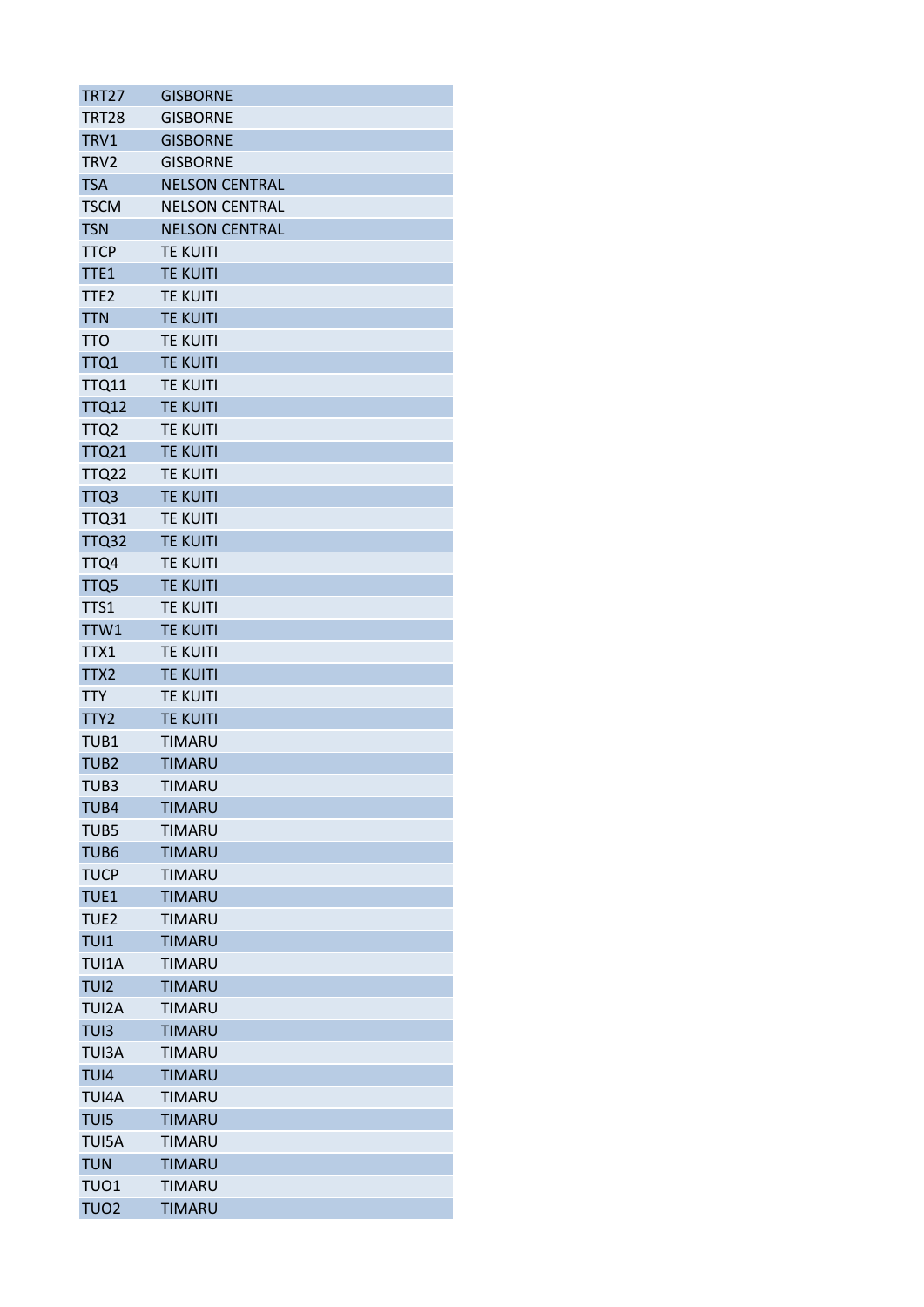| TUO3             | <b>TIMARU</b>    |
|------------------|------------------|
| TUO <sub>4</sub> | <b>TIMARU</b>    |
| <b>TUPNT1</b>    | <b>TIMARU</b>    |
| TUQ1             | <b>TIMARU</b>    |
| TUQ1A            | <b>TIMARU</b>    |
| TUQ1B            | <b>TIMARU</b>    |
| TUQ <sub>2</sub> | <b>TIMARU</b>    |
| TUQ2A            | <b>TIMARU</b>    |
| TUQ2B            | <b>TIMARU</b>    |
| TUQ3             | <b>TIMARU</b>    |
| TUQ3A            | <b>TIMARU</b>    |
| TUQ3B            | <b>TIMARU</b>    |
| TUQ4             | <b>TIMARU</b>    |
| TUQ4A            | <b>TIMARU</b>    |
| TUQ4B            | <b>TIMARU</b>    |
| TUQ5             | <b>TIMARU</b>    |
| TUQ5A            | <b>TIMARU</b>    |
| TUQ5B            | <b>TIMARU</b>    |
| TUS1             | <b>TIMARU</b>    |
| TUS <sub>2</sub> | <b>TIMARU</b>    |
| TUS3             | <b>TIMARU</b>    |
| TUS4             | <b>TIMARU</b>    |
| TUS5             | <b>TIMARU</b>    |
| TUT1             | <b>TIMARU</b>    |
| TUT1A            | <b>TIMARU</b>    |
| TUT <sub>2</sub> | <b>TIMARU</b>    |
| TUT2A            | <b>TIMARU</b>    |
| TUT3             | <b>TIMARU</b>    |
| <b>TUT3A</b>     | <b>TIMARU</b>    |
| TUT4             | <b>TIMARU</b>    |
| TUT4A            | <b>TIMARU</b>    |
| TUT5             | <b>TIMARU</b>    |
| TUT5A            | <b>TIMARU</b>    |
| <b>TUU</b>       | <b>TIMARU</b>    |
| <b>TUV</b>       | <b>TIMARU</b>    |
| <b>TUW</b>       | <b>TIMARU</b>    |
| <b>TUY</b>       | <b>TIMARU</b>    |
| TUY1             | <b>TIMARU</b>    |
| TUY <sub>2</sub> | <b>TIMARU</b>    |
| TUY3             | <b>TIMARU</b>    |
| TVI9D            | <b>TE KAHA</b>   |
| TVJ9D            | <b>TE KAHA</b>   |
| TVJ9E            | <b>TE KAHA</b>   |
| <b>TWR</b>       | <b>TE ARAROA</b> |
| TWR1             | <b>TE ARAROA</b> |
| TXI1A            | <b>TUAKAU</b>    |
| TXI1B            | <b>TUAKAU</b>    |
| <b>TXI1C</b>     | <b>TUAKAU</b>    |
| TXI2H            | <b>TUAKAU</b>    |
| TXI2I            | <b>TUAKAU</b>    |
|                  |                  |
| TXI2J            | <b>TUAKAU</b>    |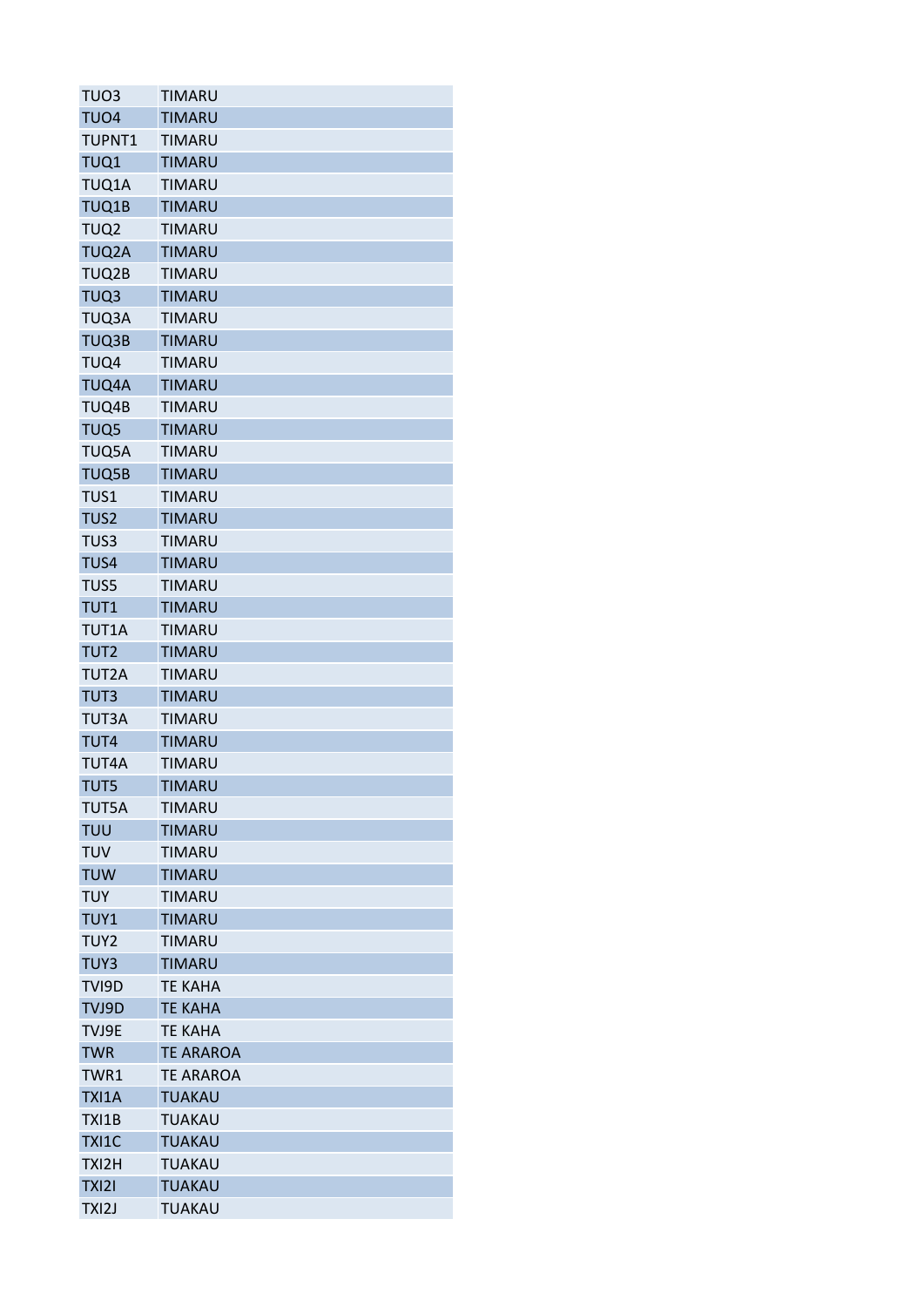| TXJ1A            | TUAKAU               |
|------------------|----------------------|
| TXJ1B            | <b>TUAKAU</b>        |
| TXJ1C            | <b>TUAKAU</b>        |
| TXJ1D            | <b>TUAKAU</b>        |
| TXJ1E            | <b>TUAKAU</b>        |
| TXJ1F            | TUAKAU               |
| TXJ2H            | <b>TUAKAU</b>        |
| TXJ2I            | <b>TUAKAU</b>        |
| TXJ2J            | <b>TUAKAU</b>        |
| TXJ2K            | <b>TUAKAU</b>        |
| TXJ2L            | <b>TUAKAU</b>        |
| TXJ2M            | <b>TUAKAU</b>        |
| TXO3D            | <b>TUAKAU</b>        |
| TXO3E            | TUAKAU               |
| <b>TXP11</b>     | <b>TUAKAU</b>        |
| TXP1A            | <b>TUAKAU</b>        |
| TXP1B            | <b>TUAKAU</b>        |
| TXP1C            | <b>TUAKAU</b>        |
| <b>TXP21</b>     | <b>TUAKAU</b>        |
| TXP2H            | <b>TUAKAU</b>        |
| TXP2I            | <b>TUAKAU</b>        |
| TXP2J            | TUAKAU               |
| <b>TXS11</b>     | <b>TUAKAU</b>        |
| <b>TXS21</b>     | <b>TUAKAU</b>        |
| TYC6A            | <b>TURANGI</b>       |
| TYI7A            | <b>TURANGI</b>       |
| TYI7B            | <b>TURANGI</b>       |
|                  |                      |
| TYJ7A<br>TYJ7B   | <b>TURANGI</b>       |
|                  | TURANGI              |
| TYJ7C            | TURANGI              |
| TYJ7D            | <b>TURANGI</b>       |
| TYJ7E            | TURANGI              |
| <b>TYLOB</b>     | <b>TURANGI</b>       |
| TYO3G            | <b>TURANGI</b>       |
| TYO4R            | <b>TURANGI</b>       |
| <b>TYP71</b>     | <b>TURANGI</b>       |
| TYP7A            | <b>TURANGI</b>       |
| TYP7B            | <b>TURANGI</b>       |
| TYP7C            | <b>TURANGI</b>       |
| TYP7D            | <b>TURANGI</b>       |
| TYP7E            | <b>TURANGI</b>       |
| <b>TYS71</b>     | <b>TURANGI</b>       |
| TYZ2J            | <b>TURANGI</b>       |
| <b>TZO1</b>      | <b>TUAI</b>          |
| <b>TZO2</b>      | <b>TUAI</b>          |
| TZR              | <b>TUAI</b>          |
| UAJ9G            | <b>TANEATUA</b>      |
| UHW1             | <b>UPPER HUTT</b>    |
| UHW <sub>2</sub> | <b>UPPER HUTT</b>    |
| UIR              | TAPANUI              |
| <b>UNA</b>       | <b>HARLECH HOUSE</b> |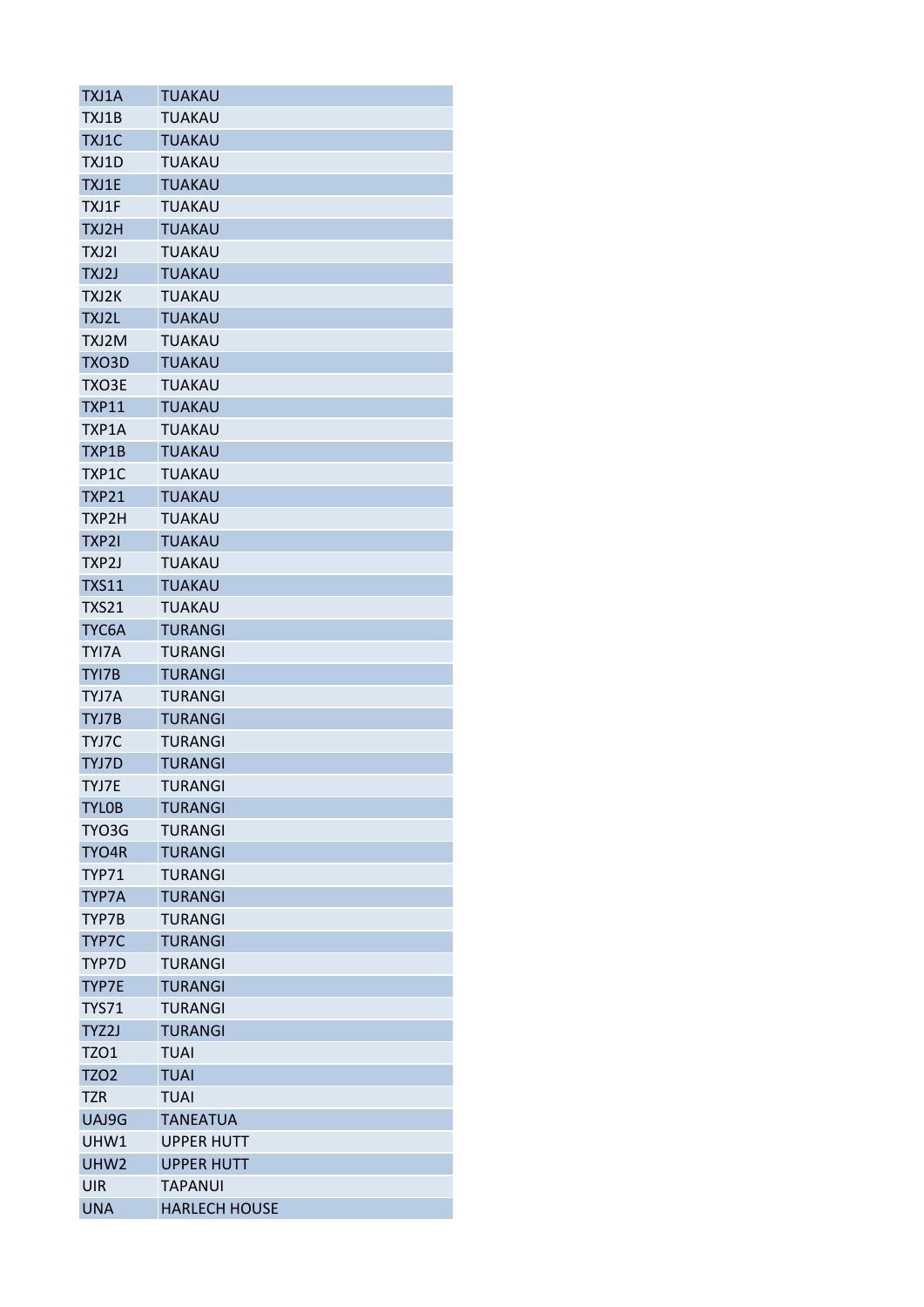| UPA              | <b>UPPER HUTT</b> |
|------------------|-------------------|
| UPB1             | <b>UPPER HUTT</b> |
| UPB <sub>2</sub> | <b>UPPER HUTT</b> |
| UPB <sub>3</sub> | <b>UPPER HUTT</b> |
| UPB4             | <b>UPPER HUTT</b> |
| UPB5             | <b>UPPER HUTT</b> |
| <b>UPC</b>       | <b>UPPER HUTT</b> |
| UPC1             | <b>UPPER HUTT</b> |
| UPC <sub>2</sub> | <b>UPPER HUTT</b> |
| UPC3             | <b>UPPER HUTT</b> |
| UPC4             | <b>UPPER HUTT</b> |
| UPC5             | <b>UPPER HUTT</b> |
| UPC <sub>6</sub> | <b>UPPER HUTT</b> |
| UPC7             | <b>UPPER HUTT</b> |
| <b>UPCP</b>      | UPPER HUTT        |
| <b>UPCS</b>      | <b>UPPER HUTT</b> |
| UPE1             | <b>UPPER HUTT</b> |
| UPE <sub>2</sub> | <b>UPPER HUTT</b> |
| UPE3             | <b>UPPER HUTT</b> |
| UPE4             | <b>UPPER HUTT</b> |
| UPE5             | <b>UPPER HUTT</b> |
| <b>UPG</b>       | <b>UPPER HUTT</b> |
| UPG1             | <b>UPPER HUTT</b> |
| UPG <sub>2</sub> | <b>UPPER HUTT</b> |
| UPG3             | UPPER HUTT        |
| UPG4             | <b>UPPER HUTT</b> |
| UPG5             | <b>UPPER HUTT</b> |
| UPH1             | <b>UPPER HUTT</b> |
| UPH <sub>2</sub> | <b>UPPER HUTT</b> |
| UPI1             | <b>UPPER HUTT</b> |
| UP <sub>12</sub> | <b>UPPER HUTT</b> |
| UPI3             | <b>UPPER HUTT</b> |
| UP <sub>14</sub> | <b>UPPER HUTT</b> |
| UPI5             | <b>UPPER HUTT</b> |
| <b>UPINTL</b>    | <b>UPPER HUTT</b> |
| UPJ1             | <b>UPPFR HUTT</b> |
| UPJ <sub>2</sub> | <b>UPPER HUTT</b> |
| UPJ3             | <b>UPPER HUTT</b> |
| UPJ4             | <b>UPPER HUTT</b> |
| UPJ5             | <b>UPPER HUTT</b> |
| UPM1             | <b>UPPER HUTT</b> |
| UPM <sub>2</sub> | <b>UPPER HUTT</b> |
| UPM3             | <b>UPPER HUTT</b> |
| UPN1             | <b>UPPER HUTT</b> |
| UPN <sub>2</sub> | <b>UPPER HUTT</b> |
| UPO1             | <b>UPPER HUTT</b> |
| UPO <sub>2</sub> | <b>UPPER HUTT</b> |
| UPO <sub>5</sub> | <b>UPPER HUTT</b> |
| <b>UPOS</b>      | <b>UPPER HUTT</b> |
| UPP1             | <b>UPPER HUTT</b> |
| UPP <sub>2</sub> | <b>UPPER HUTT</b> |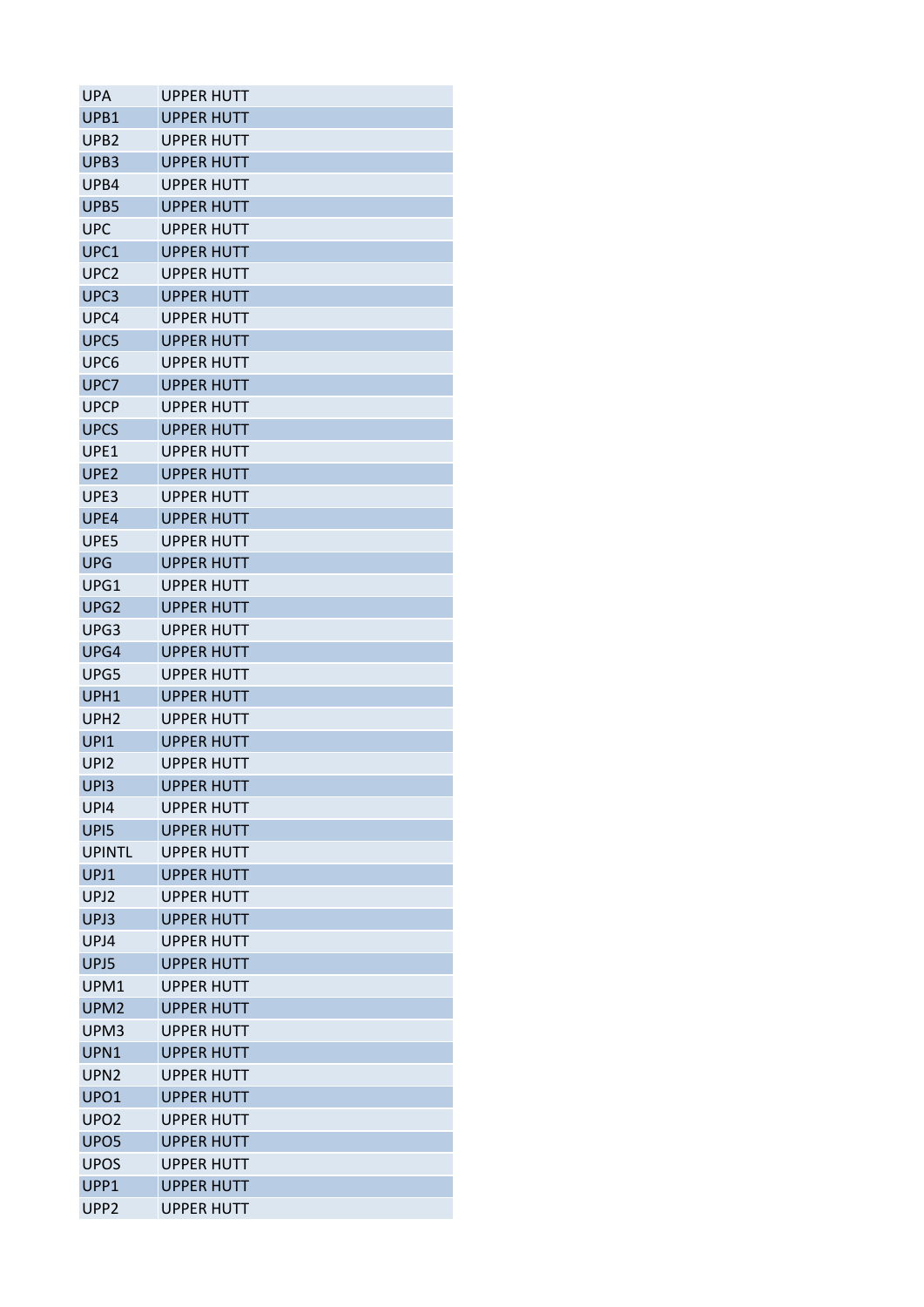| UPP3             | <b>UPPER HUTT</b> |
|------------------|-------------------|
| UPP4             | UPPER HUTT        |
| UPP5             | UPPER HUTT        |
| <b>UPPS</b>      | UPPER HUTT        |
| UPQ1             | <b>UPPER HUTT</b> |
| UPQ2             | <b>UPPER HUTT</b> |
| UPQ3             | <b>UPPER HUTT</b> |
| UPQ4             | <b>UPPER HUTT</b> |
| UPQ5             | <b>UPPER HUTT</b> |
| UPS1             | UPPER HUTT        |
| UPS2             | <b>UPPER HUTT</b> |
| UPS3             | <b>UPPER HUTT</b> |
| UPS4             | <b>UPPER HUTT</b> |
| UPS5             | <b>UPPER HUTT</b> |
| UPS6             | <b>UPPER HUTT</b> |
| <b>UPT10</b>     | <b>UPPER HUTT</b> |
| UPT5             | <b>UPPER HUTT</b> |
| UPT6             | UPPER HUTT        |
| UPT7             | <b>UPPER HUTT</b> |
| UPT8             | UPPER HUTT        |
| UPT9             | <b>UPPER HUTT</b> |
| UPU              | <b>UPPER HUTT</b> |
| UPV1             | <b>UPPER HUTT</b> |
| UPV <sub>2</sub> | <b>UPPER HUTT</b> |
| <b>UPW</b>       | UPPER HUTT        |
| <b>UPX</b>       | <b>UPPER HUTT</b> |
| UPX1             | UPPER HUTT        |
| UPX2             | <b>UPPER HUTT</b> |
| UPX3             | <b>UPPER HUTT</b> |
| UPX4             | <b>UPPER HUTT</b> |
| UPX5             | UPPER HUTT        |
| UPX6             | <b>UPPER HUTT</b> |
| UPX7             | <b>UPPER HUTT</b> |
| UPX8             | <b>UPPER HUTT</b> |
| <b>UPXS</b>      | <b>UPPER HUTT</b> |
| <b>UPY</b>       | <b>UPPER HUTT</b> |
| UPY1             | <b>UPPER HUTT</b> |
| <b>UPY11</b>     | <b>UPPER HUTT</b> |
| <b>UPY12</b>     | <b>UPPER HUTT</b> |
| UPY <sub>2</sub> | <b>UPPER HUTT</b> |
| UPY3             | <b>UPPER HUTT</b> |
| UPY4             | <b>UPPER HUTT</b> |
| UUR1             | <b>WAIOURU</b>    |
| UUR <sub>2</sub> | <b>WAIOURU</b>    |
| UUR3             | <b>WAIOURU</b>    |
| UUR4             | <b>WAIOURU</b>    |
| UUR5             | <b>WAIOURU</b>    |
| UUT1             | <b>WAIOURU</b>    |
| UUT2             | <b>WAIOURU</b>    |
| UUT3             | <b>WAIOURU</b>    |
| UUT4             | <b>WAIOURU</b>    |
|                  |                   |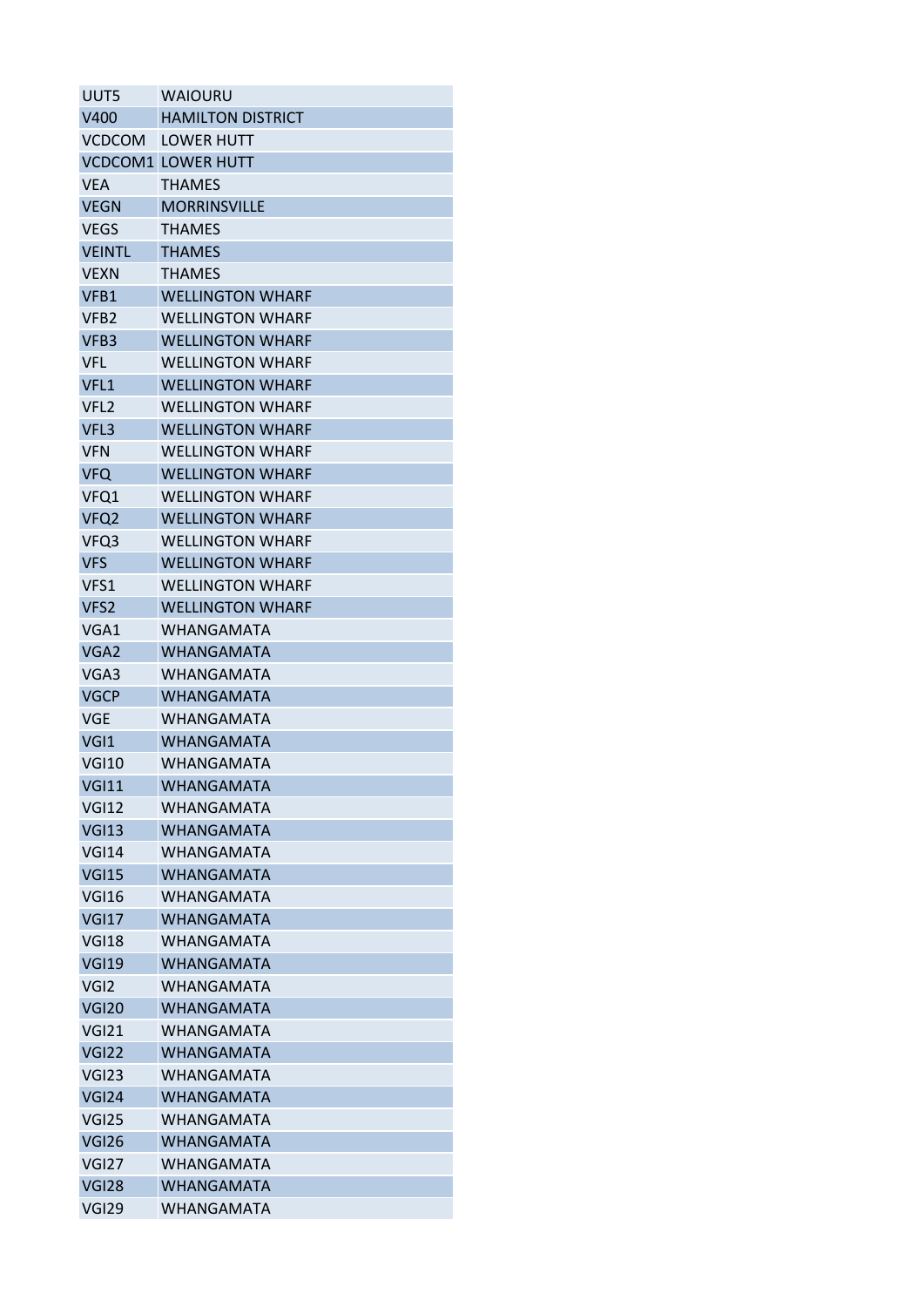| VGI3              | WHANGAMATA        |
|-------------------|-------------------|
| <b>VGI30</b>      | WHANGAMATA        |
| VG <sub>I5</sub>  | <b>WHANGAMATA</b> |
| VGI <sub>6</sub>  | WHANGAMATA        |
| VGI7              | <b>WHANGAMATA</b> |
| VGI8              | WHANGAMATA        |
| VGI9              | <b>WHANGAMATA</b> |
| VGJ1              | WHANGAMATA        |
| VGJ <sub>2</sub>  | <b>WHANGAMATA</b> |
| VGJ3              | <b>WHANGAMATA</b> |
| VGN1              | <b>WHANGAMATA</b> |
| VGN <sub>2</sub>  | WHANGAMATA        |
| VGN3              | <b>WHANGAMATA</b> |
| <b>VGO</b>        | WHANGAMATA        |
| VGP1              | <b>WHANGAMATA</b> |
| <b>VGP11</b>      | <b>WHANGAMATA</b> |
| <b>VGP12</b>      | WHANGAMATA        |
| VGP13             | WHANGAMATA        |
| VGP14             | <b>WHANGAMATA</b> |
| VGP15             | <b>WHANGAMATA</b> |
| <b>VGP16</b>      | <b>WHANGAMATA</b> |
| VGP <sub>2</sub>  | WHANGAMATA        |
| <b>VGP21</b>      | <b>WHANGAMATA</b> |
| VGP22             | WHANGAMATA        |
| VGP <sub>23</sub> | <b>WHANGAMATA</b> |
| VGP24             | WHANGAMATA        |
| <b>VGP25</b>      | <b>WHANGAMATA</b> |
| VGP26             | WHANGAMATA        |
| VGP3              | <b>WHANGAMATA</b> |
| VGP31             | WHANGAMATA        |
| VGP32             | WHANGAMATA        |
| VGP33             | <b>WHANGAMATA</b> |
| VGP34             | <b>WHANGAMATA</b> |
| VGP35             | WHANGAMATA        |
| VGP36             | <b>WHANGAMATA</b> |
| VGP4              | WHANGAMATA        |
| VGP5              | <b>WHANGAMATA</b> |
| VGP6              | WHANGAMATA        |
| VGP7              | <b>WHANGAMATA</b> |
| VGP8              | <b>WHANGAMATA</b> |
| VGP9              | <b>WHANGAMATA</b> |
| VGQ1              | WHANGAMATA        |
| VGQ10             | <b>WHANGAMATA</b> |
| VGQ11             | <b>WHANGAMATA</b> |
| VGQ12             | <b>WHANGAMATA</b> |
| VGQ13             | WHANGAMATA        |
| VGQ14             | <b>WHANGAMATA</b> |
| VGQ15             | WHANGAMATA        |
| VGQ16             | <b>WHANGAMATA</b> |
| VGQ17             | WHANGAMATA        |
| VGQ18             | WHANGAMATA        |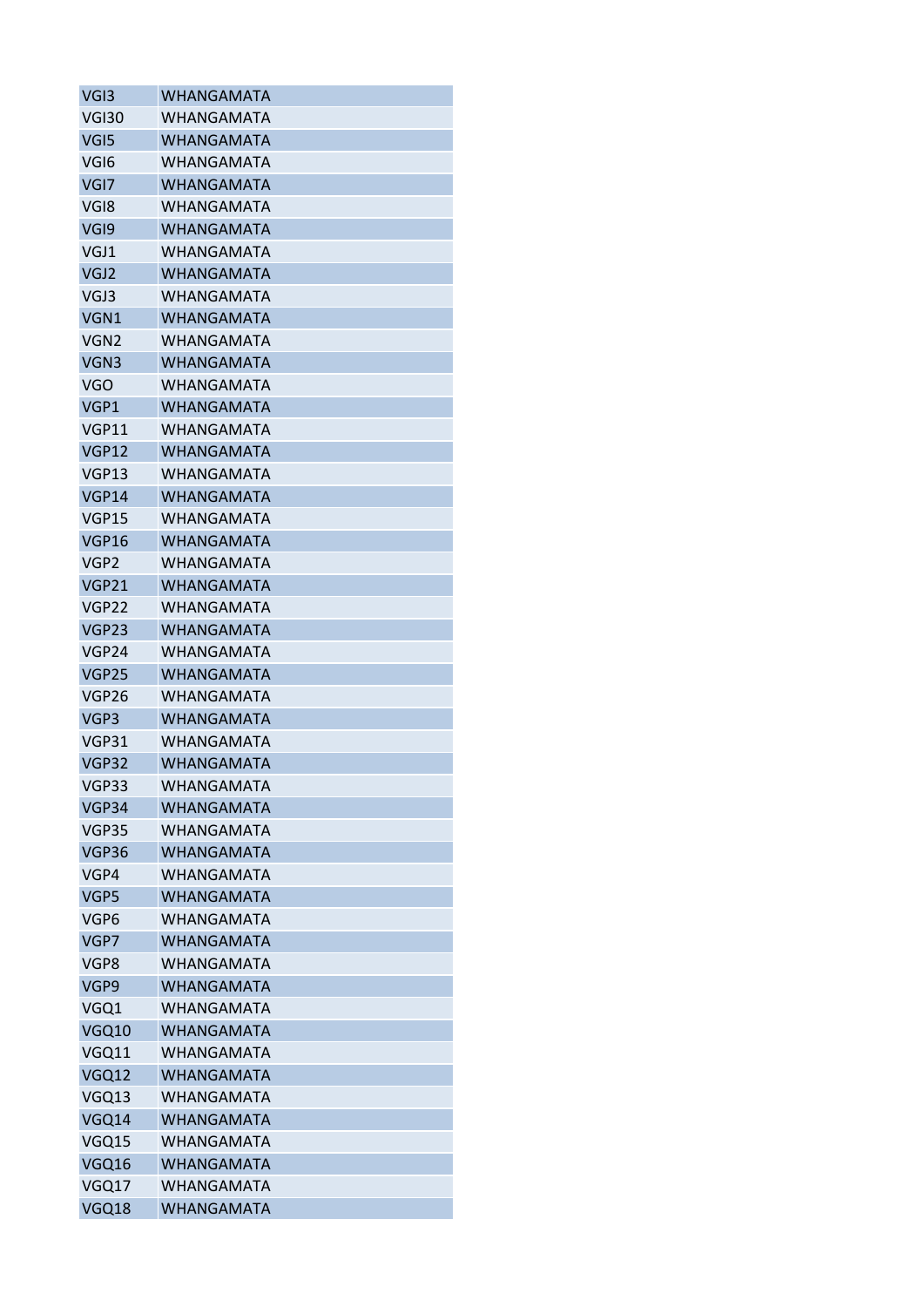| VGQ19            | WHANGAMATA        |
|------------------|-------------------|
| VGQ <sub>2</sub> | WHANGAMATA        |
| VGQ20            | <b>WHANGAMATA</b> |
| VGQ21            | <b>WHANGAMATA</b> |
| VGQ22            | WHANGAMATA        |
| VGQ23            | <b>WHANGAMATA</b> |
| VGQ24            | WHANGAMATA        |
| VGQ25            | <b>WHANGAMATA</b> |
| VGQ26            | <b>WHANGAMATA</b> |
| VGQ27            | <b>WHANGAMATA</b> |
| VGQ28            | <b>WHANGAMATA</b> |
| VGQ29            | WHANGAMATA        |
| VGQ3             | WHANGAMATA        |
| VGQ30            | <b>WHANGAMATA</b> |
| VGQ4             | <b>WHANGAMATA</b> |
| VGQ5             | <b>WHANGAMATA</b> |
| VGQ6             | <b>WHANGAMATA</b> |
| VGQ7             | <b>WHANGAMATA</b> |
| VGQ8             | <b>WHANGAMATA</b> |
| VGQ9             | <b>WHANGAMATA</b> |
| VGR1             | <b>WHANGAMATA</b> |
| VGR <sub>2</sub> | <b>WHANGAMATA</b> |
| VGR3             | WHANGAMATA        |
| VGR4             | <b>WHANGAMATA</b> |
| VGS1             | WHANGAMATA        |
| VGS2             | <b>WHANGAMATA</b> |
| VGS3             | <b>WHANGAMATA</b> |
| VGT1             | <b>WHANGAMATA</b> |
| <b>VGT10</b>     | <b>WHANGAMATA</b> |
| <b>VGT11</b>     | <b>WHANGAMATA</b> |
| <b>VGT12</b>     | WHANGAMATA        |
| <b>VGT13</b>     | <b>WHANGAMATA</b> |
| <b>VGT14</b>     | <b>WHANGAMATA</b> |
| <b>VGT15</b>     | <b>WHANGAMATA</b> |
| VGT16            | WHANGAMATA        |
| <b>VGT17</b>     | <b>WHANGAMATA</b> |
| <b>VGT18</b>     | <b>WHANGAMATA</b> |
| <b>VGT19</b>     | <b>WHANGAMATA</b> |
| VGT <sub>2</sub> | <b>WHANGAMATA</b> |
| <b>VGT20</b>     | <b>WHANGAMATA</b> |
| <b>VGT21</b>     | <b>WHANGAMATA</b> |
| <b>VGT22</b>     | <b>WHANGAMATA</b> |
| <b>VGT23</b>     | WHANGAMATA        |
| <b>VGT24</b>     | <b>WHANGAMATA</b> |
| VGT25            | WHANGAMATA        |
| <b>VGT26</b>     | <b>WHANGAMATA</b> |
| <b>VGT27</b>     | <b>WHANGAMATA</b> |
| <b>VGT28</b>     | <b>WHANGAMATA</b> |
| VGT29            | <b>WHANGAMATA</b> |
| VGT3             | <b>WHANGAMATA</b> |
| VGT30            | WHANGAMATA        |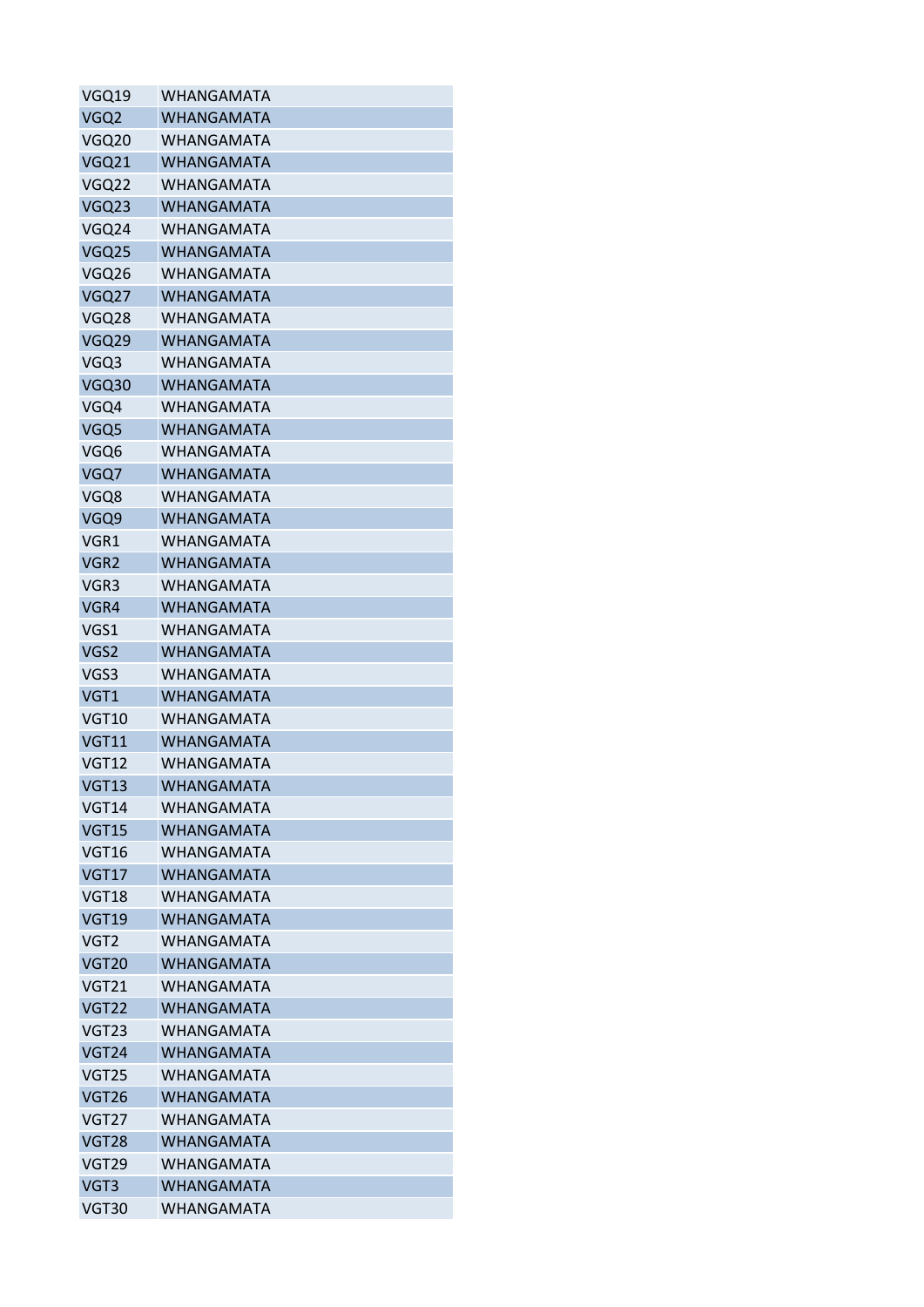| VGT4              | <b>WHANGAMATA</b> |
|-------------------|-------------------|
| <b>VGT41</b>      | WHANGAMATA        |
| <b>VGT42</b>      | <b>WHANGAMATA</b> |
| VGT43             | WHANGAMATA        |
| <b>VGT44</b>      | <b>WHANGAMATA</b> |
| <b>VGT45</b>      | WHANGAMATA        |
| VGT5              | WHANGAMATA        |
| VGT <sub>6</sub>  | WHANGAMATA        |
| VGT7              | <b>WHANGAMATA</b> |
| VGT8              | <b>WHANGAMATA</b> |
| VGT9              | <b>WHANGAMATA</b> |
| <b>VGV</b>        | WHANGAMATA        |
| VGX1              | <b>WHANGAMATA</b> |
| VGX2              | WHANGAMATA        |
| VGX3              | <b>WHANGAMATA</b> |
| <b>VIR</b>        | <b>WAIKOUAITI</b> |
| VIR1              | <b>WAIKOUAITI</b> |
| VIR2              | <b>WAIKOUAITI</b> |
| <b>VJGN</b>       | TE AWAMUTU DHQ    |
| <b>VJINTL</b>     | <b>TE AWAMUTU</b> |
| <b>VJXN</b>       | TE AWAMUTU DHQ    |
| VKCP1             | WAIKANAE          |
| VKCP <sub>2</sub> | <b>WAIKANAE</b>   |
| VMB1              | <b>WANAKA</b>     |
| VMB <sub>2</sub>  | <b>WANAKA</b>     |
| VMB3              | <b>WANAKA</b>     |
| VMB4              | <b>WANAKA</b>     |
| VMB5              | WANAKA            |
| <b>VME</b>        | <b>WANAKA</b>     |
| VME <sub>2</sub>  | WANAKA            |
| VME3              | <b>WANAKA</b>     |
| VM <sub>1</sub>   | <b>WANAKA</b>     |
| VM <sub>12</sub>  | <b>WANAKA</b>     |
| VM <sub>13</sub>  | <b>WANAKA</b>     |
| VM <sub>14</sub>  | <b>WANAKA</b>     |
| <b>VMJ</b>        | <b>WANAKA</b>     |
| <b>VMK</b>        | <b>WANAKA</b>     |
| <b>VML</b>        | <b>WANAKA</b>     |
| <b>VMN</b>        | <b>WANAKA</b>     |
| <b>VMO</b>        | <b>WANAKA</b>     |
| VMO <sub>2</sub>  | <b>WANAKA</b>     |
| VMO3              | <b>WANAKA</b>     |
| <b>VMOS</b>       | <b>WANAKA</b>     |
| VMP1              | <b>WANAKA</b>     |
| VMP <sub>2</sub>  | <b>WANAKA</b>     |
| VMP3              | WANAKA            |
| VMP4              | <b>WANAKA</b>     |
| VMQ1              | <b>WANAKA</b>     |
| VMQ <sub>2</sub>  | <b>WANAKA</b>     |
| VMQ3              | <b>WANAKA</b>     |
| VMQ4              | WANAKA            |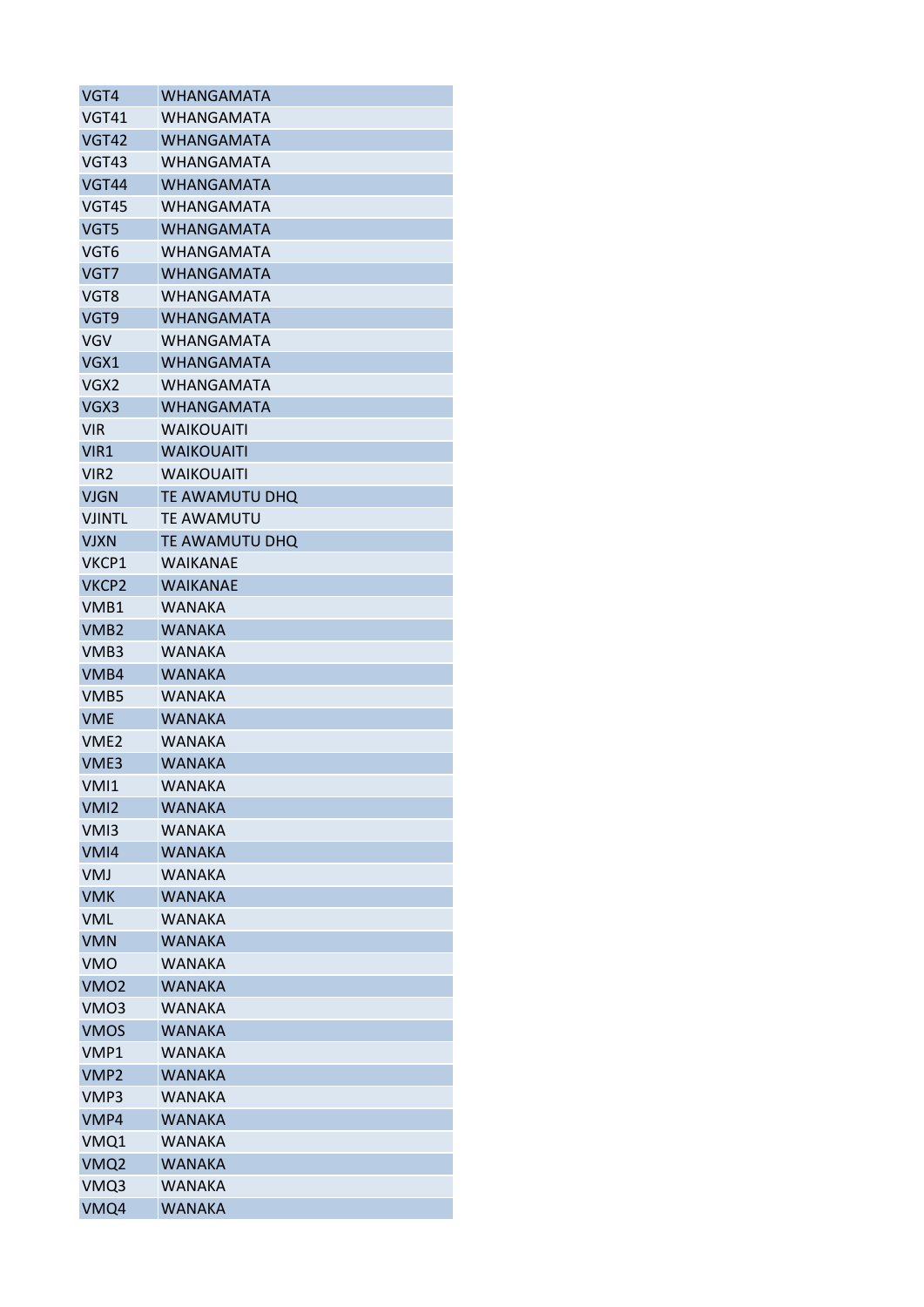| VMQ5             | <b>WANAKA</b>    |
|------------------|------------------|
| VMQ6             | <b>WANAKA</b>    |
| VMQ7             | <b>WANAKA</b>    |
| VMQ8             | <b>WANAKA</b>    |
| VMQ9             | <b>WANAKA</b>    |
| <b>VMR</b>       | <b>WANAKA</b>    |
| VMS              | WANAKA           |
| VMT1             | <b>WANAKA</b>    |
| VMT <sub>2</sub> | <b>WANAKA</b>    |
| VMU1             | <b>WANAKA</b>    |
| VMU <sub>2</sub> | <b>WANAKA</b>    |
| VMW1             | <b>WANAKA</b>    |
| <b>VMY</b>       | <b>WANAKA</b>    |
| <b>VNN</b>       | <b>WINTON</b>    |
| <b>VNO</b>       | <b>WINTON</b>    |
| VNR1             | <b>WINTON</b>    |
| VNR <sub>2</sub> | <b>WINTON</b>    |
| VNR3             | <b>WINTON</b>    |
| VNR4             | <b>WINTON</b>    |
| VNR5             | <b>WINTON</b>    |
| <b>VNRX</b>      | <b>WINTON</b>    |
| <b>VNS</b>       | <b>WINTON</b>    |
| <b>VNX</b>       | <b>WINTON</b>    |
| VNX <sub>2</sub> | <b>WINTON</b>    |
| <b>VNXS</b>      | <b>WINTON</b>    |
| <b>VPCP</b>      | <b>WAIPU</b>     |
| <b>VPR</b>       | <b>WAIPU</b>     |
| <b>VPT</b>       | <b>WAIPU</b>     |
| VPT <sub>2</sub> | <b>WAIPU</b>     |
| VTCP1            | <b>WHITIANGA</b> |
| VTCP2            | <b>WHITIANGA</b> |
| VTI1             | <b>WHITIANGA</b> |
| VTI <sub>2</sub> | <b>WHITIANGA</b> |
| VTI3             | <b>WHITIANGA</b> |
| VTQ1             | <b>WHITIANGA</b> |
| VTQ <sub>2</sub> | <b>WHITIANGA</b> |
| VTQ3             | <b>WHITIANGA</b> |
| VTR1             | <b>WHITIANGA</b> |
| <b>VTR10</b>     | <b>WHITIANGA</b> |
| <b>VTR11</b>     | <b>WHITIANGA</b> |
| <b>VTR12</b>     | <b>WHITIANGA</b> |
| <b>VTR13</b>     | <b>WHITIANGA</b> |
| <b>VTR14</b>     | <b>WHITIANGA</b> |
| <b>VTR15</b>     | <b>WHITIANGA</b> |
| VTR <sub>2</sub> | <b>WHITIANGA</b> |
| VTR <sub>3</sub> | <b>WHITIANGA</b> |
| VTR4             | <b>WHITIANGA</b> |
| VTR5             | <b>WHITIANGA</b> |
| VTR <sub>6</sub> | <b>WHITIANGA</b> |
| VTR7             | <b>WHITIANGA</b> |
| VTR8             | <b>WHITIANGA</b> |
|                  |                  |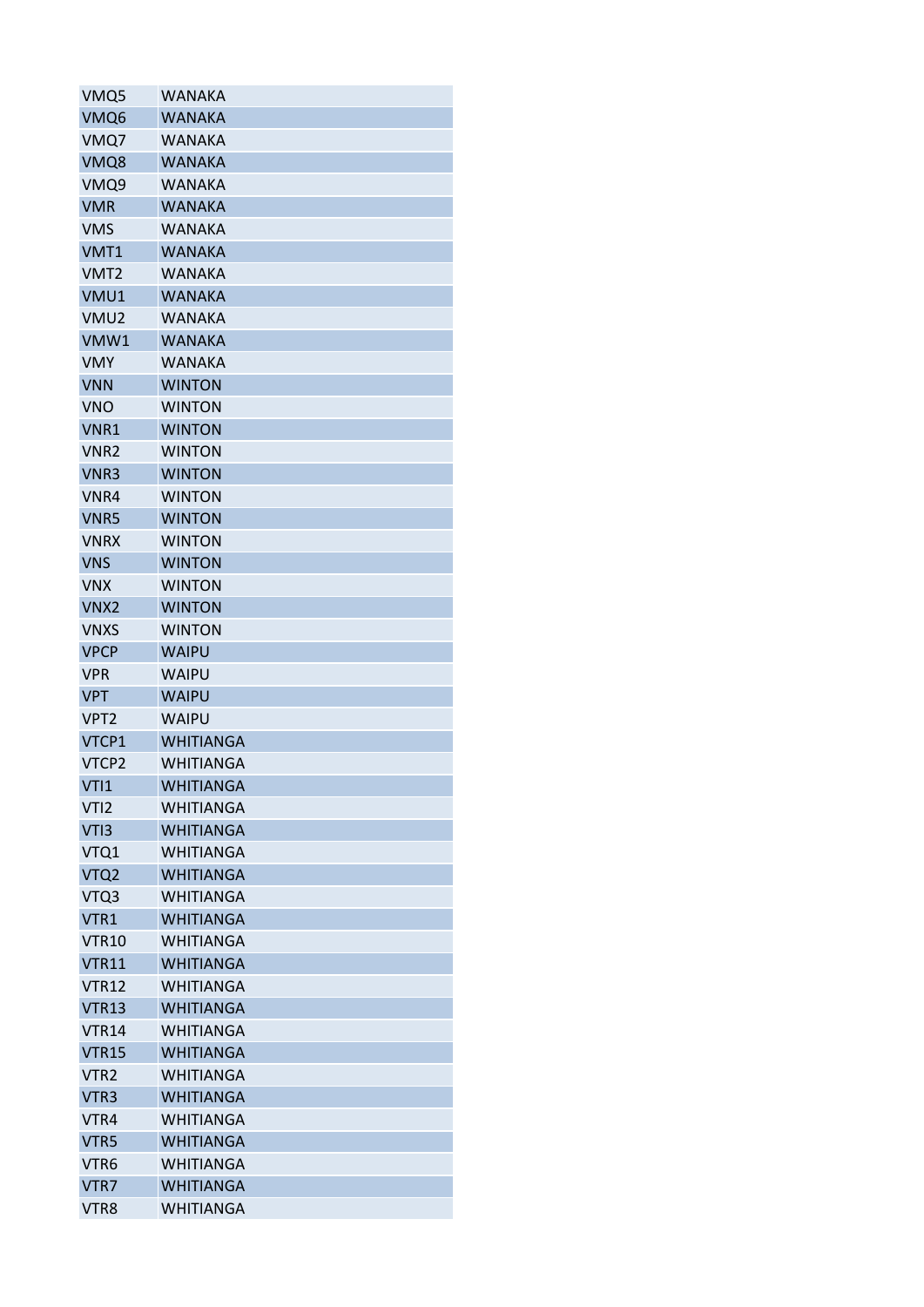| VTR9             | <b>WHITIANGA</b> |
|------------------|------------------|
| <b>VTS</b>       | WHITIANGA        |
| VTS1             | <b>WHITIANGA</b> |
| VTS <sub>2</sub> | <b>WHITIANGA</b> |
| VTS3             | <b>WHITIANGA</b> |
| VTT1             | <b>WHITIANGA</b> |
| VTT <sub>2</sub> | WHITIANGA        |
| VTT3             | <b>WHITIANGA</b> |
| VUI1A            | <b>WAIUKU</b>    |
| VUI1B            | WAIUKU           |
| VUI1C            | <b>WAIUKU</b>    |
| VUJ1A            | WAIUKU           |
| VUJ1B            | <b>WAIUKU</b>    |
| VUJ1C            | WAIUKU           |
| VUJ1D            | WAIUKU           |
| VUJ1E            | <b>WAIUKU</b>    |
| VUJ1F            | <b>WAIUKU</b>    |
| VUP11            | WAIUKU           |
| VUP1A            | WAIUKU           |
| VUP1B            | WAIUKU           |
| VUP1C            | <b>WAIUKU</b>    |
| <b>VUS11</b>     | WAIUKU           |
| VWL1             | <b>WARKWORTH</b> |
| VWL2             | <b>WARKWORTH</b> |
| <b>VWM</b>       | WARKWORTH        |
| <b>VWR</b>       | WARKWORTH        |
| VWR1             | WARKWORTH        |
| <b>VWR10</b>     | <b>WARKWORTH</b> |
| <b>VWR11</b>     | <b>WARKWORTH</b> |
| VWR1B            | WARKWORTH        |
| VWR <sub>2</sub> | WARKWORTH        |
| VWR3             | <b>WARKWORTH</b> |
| VWR4             | <b>WARKWORTH</b> |
| VWR5             | <b>WARKWORTH</b> |
| VWR6             | WARKWORTH        |
| VWR7             | <b>WARKWORTH</b> |
| VWR8             | <b>WARKWORTH</b> |
| VWR9             | <b>WARKWORTH</b> |
| <b>VWS</b>       | <b>WARKWORTH</b> |
| <b>VWX</b>       | <b>WARKWORTH</b> |
| VWX1             | <b>WARKWORTH</b> |
| <b>VWY</b>       | WARKWORTH        |
| VYR1             | <b>WYNDHAM</b>   |
| VYR <sub>2</sub> | <b>WYNDHAM</b>   |
| VYR <sub>3</sub> | <b>WYNDHAM</b>   |
| WAB              | <b>WAIROA</b>    |
| <b>WAC</b>       | <b>WAIROA</b>    |
| WAC1             | WAIROA           |
| <b>WACP</b>      | <b>WAIROA</b>    |
| WACP1            | <b>WAIROA</b>    |
| <b>WACS</b>      | <b>WAIROA</b>    |
|                  |                  |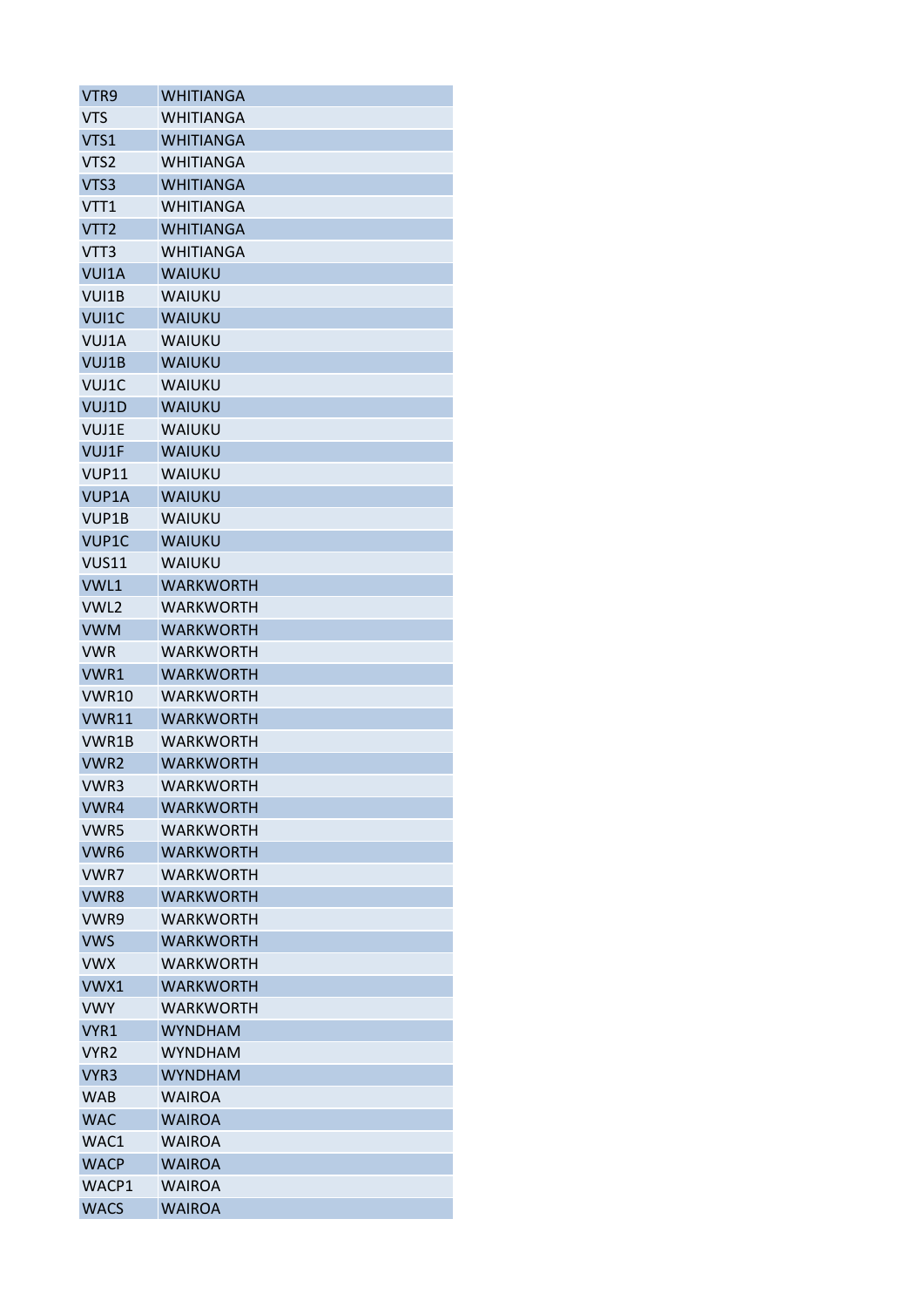| WAE                   | <b>WAIROA</b>                  |
|-----------------------|--------------------------------|
| WAI1                  | <b>WAIROA</b>                  |
| <b>WAI10</b>          | <b>WAIROA</b>                  |
| <b>WAI11</b>          | <b>WAIROA</b>                  |
| <b>WAI12</b>          | <b>WAIROA</b>                  |
| <b>WAI13</b>          | <b>WAIROA</b>                  |
| <b>WAI14</b>          | <b>WAIROA</b>                  |
| <b>WAI15</b>          | <b>WAIROA</b>                  |
| WAI <sub>2</sub>      | <b>WAIROA</b>                  |
| <b>WAI21</b>          | <b>WAIROA</b>                  |
| <b>WAI22</b>          | <b>WAIROA</b>                  |
| <b>WAI23</b>          | <b>WAIROA</b>                  |
| WAI3                  | <b>WAIROA</b>                  |
| <b>WAI32</b>          | <b>WAIROA</b>                  |
| <b>WAI33</b>          | <b>WAIROA</b>                  |
| WAI4                  | <b>WAIROA</b>                  |
| <b>WAI42</b>          | <b>WAIROA</b>                  |
| <b>WAI43</b>          | <b>WAIROA</b>                  |
| WAI5                  | <b>WAIROA</b>                  |
| <b>WAI52</b>          | <b>WAIROA</b>                  |
| <b>WAI53</b>          | <b>WAIROA</b>                  |
| WA <sub>16</sub>      | <b>WAIROA</b>                  |
| WAI7                  | <b>WAIROA</b>                  |
| WAI8                  | <b>WAIROA</b>                  |
| WAI9                  | <b>WAIROA</b>                  |
| WAKA1                 | <b>CITY CENTRAL AREA</b>       |
| WAMW1                 | <b>WAIROA</b>                  |
| WAMW2                 | <b>WAIROA</b>                  |
| WAMW3                 | <b>WAIROA</b>                  |
| <b>WAN</b>            | <b>WAIROA</b>                  |
| <b>WAO</b>            | <b>WAIROA</b>                  |
| WAO1                  | <b>WAIROA</b>                  |
| <b>WAO2</b>           | <b>WAIROA</b>                  |
| <b>WAO3</b>           | <b>WAIROA</b>                  |
|                       |                                |
| WAO4                  | <b>WAIROA</b>                  |
| <b>WAO5</b>           | <b>WAIROA</b>                  |
| WAO6                  | <b>WAIROA</b>                  |
| <b>WAS</b>            | <b>WAIROA</b>                  |
| WAS1                  | <b>WAIROA</b>                  |
| <b>WAT</b>            | <b>WAIROA</b>                  |
| WAT1                  | <b>WAIROA</b>                  |
| <b>WAT11</b>          | <b>WAIROA</b>                  |
| <b>WAT12</b>          | <b>WAIROA</b>                  |
| <b>WAT13</b>          | <b>WAIROA</b>                  |
| WAT <sub>2</sub>      | <b>WAIROA</b>                  |
| <b>WAT21</b>          |                                |
|                       | <b>WAIROA</b>                  |
| <b>WAT22</b>          | <b>WAIROA</b>                  |
| WAT23                 | <b>WAIROA</b>                  |
| WAT3                  | <b>WAIROA</b>                  |
| WAT31<br><b>WAT32</b> | <b>WAIROA</b><br><b>WAIROA</b> |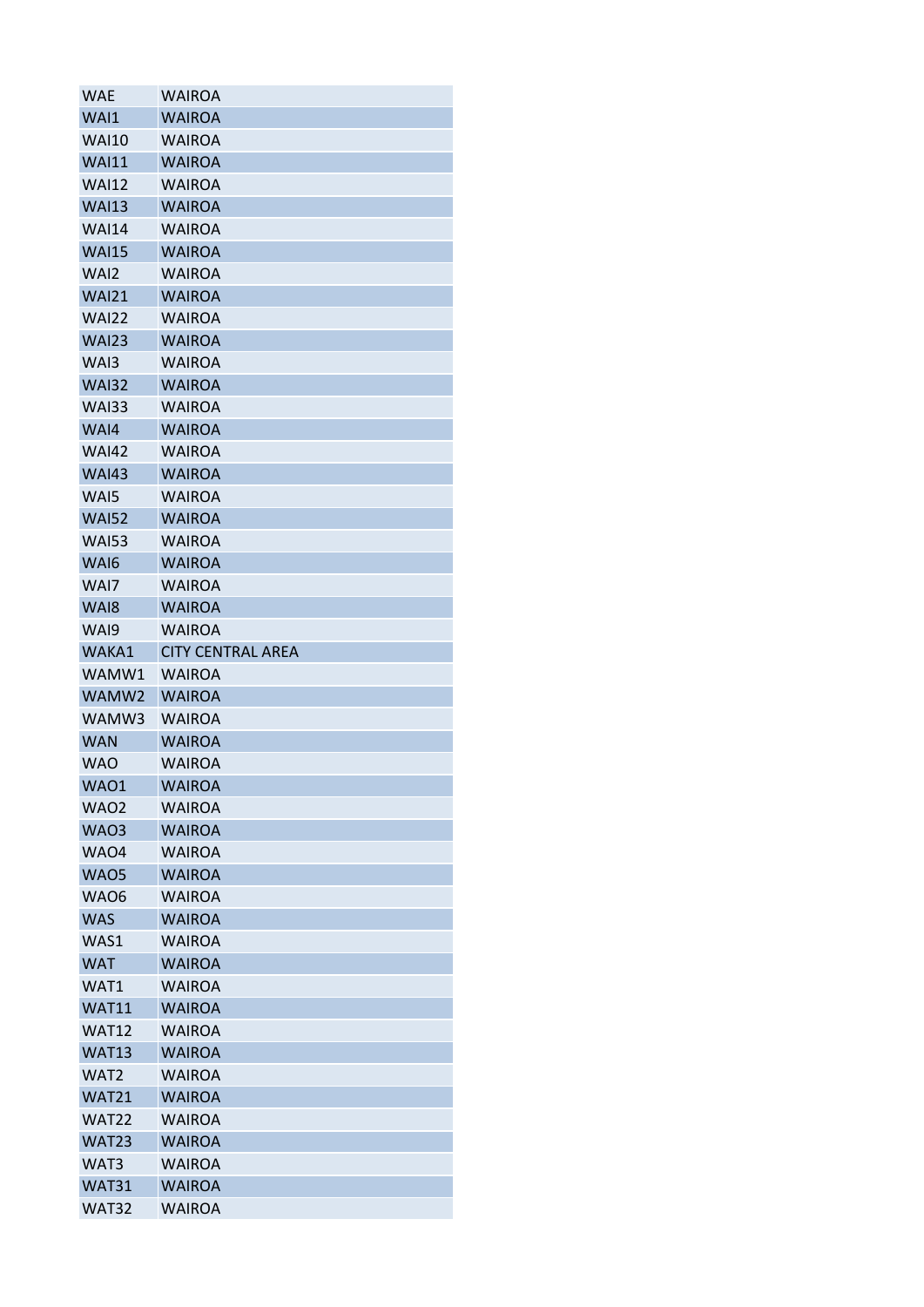| WAT33              | <b>WAIROA</b>                     |
|--------------------|-----------------------------------|
| WAT4               | <b>WAIROA</b>                     |
| WAT41              | <b>WAIROA</b>                     |
| WAT42              | <b>WAIROA</b>                     |
| WAT43              | <b>WAIROA</b>                     |
| WAT5               | <b>WAIROA</b>                     |
| WAT51              | <b>WAIROA</b>                     |
| <b>WAT52</b>       | <b>WAIROA</b>                     |
| <b>WAT53</b>       | <b>WAIROA</b>                     |
| <b>WAW</b>         | <b>WAIROA</b>                     |
| <b>WAWH</b>        | <b>WAIROA</b>                     |
| <b>WAX</b>         | <b>WAIROA</b>                     |
| <b>WAY</b>         | <b>WAIROA</b>                     |
| WAY1               | WAIROA                            |
| WBA02              | <b>WESTERN BAY OF PLENTY AREA</b> |
| WBA47              | <b>WESTERN BAY OF PLENTY AREA</b> |
| <b>WBB</b>         | <b>WAINUIOMATA</b>                |
| <b>WBC</b>         | <b>WAINUIOMATA</b>                |
| WBC01              | <b>WESTERN BAY OF PLENTY AREA</b> |
| WBC11              | WESTERN BAY OF PLENTY AREA        |
| WBC1A              | <b>WESTERN BAY OF PLENTY AREA</b> |
| WBC1B              | WESTERN BAY OF PLENTY AREA        |
| WBC1C              | <b>WESTERN BAY OF PLENTY AREA</b> |
| WBC1D              | WESTERN BAY OF PLENTY AREA        |
| WBC1E              | <b>WESTERN BAY OF PLENTY AREA</b> |
| WBC1F              | <b>WESTERN BAY OF PLENTY AREA</b> |
| WBC1G              | Western Bay of Plenty Area        |
| WBC21              | <b>WESTERN BAY OF PLENTY AREA</b> |
| WBC <sub>2</sub> A | WESTERN BAY OF PLENTY AREA        |
| WBC2B              | <b>WESTERN BAY OF PLENTY AREA</b> |
| WBC <sub>2</sub> C | <b>WESTERN BAY OF PLENTY AREA</b> |
| WBC2D              | WESTERN BAY OF PLENTY AREA        |
| WBC2E              | <b>WESTERN BAY OF PLENTY AREA</b> |
| WBC2F              | <b>WESTERN BAY OF PLENTY AREA</b> |
| WBC2G              | Western Bay of Plenty Area        |
| <b>WBCP</b>        | <b>WAINUIOMATA</b>                |
| WBD11              | <b>WESTERN BAY OF PLENTY AREA</b> |
| WBD1A              | <b>WESTERN BAY OF PLENTY AREA</b> |
| WBD <sub>2</sub> A | <b>WESTERN BAY OF PLENTY AREA</b> |
| WBD3A              | <b>WESTERN BAY OF PLENTY AREA</b> |
| WBD4A              | <b>WESTERN BAY OF PLENTY AREA</b> |
| WBD5A              | <b>WESTERN BAY OF PLENTY AREA</b> |
| <b>WBE</b>         | <b>WAINUIOMATA</b>                |
| WBF01              | <b>WESTERN BAY OF PLENTY AREA</b> |
| WBF1A              | WESTERN BAY OF PLENTY AREA        |
| WBF1B              | <b>WESTERN BAY OF PLENTY AREA</b> |
| WBF1C              | <b>WESTERN BAY OF PLENTY AREA</b> |
| WBF1D              | <b>WESTERN BAY OF PLENTY AREA</b> |
| WBF1E              | <b>WESTERN BAY OF PLENTY AREA</b> |
| WBF4A              | WESTERN BAY OF PLENTY AREA        |
| WBF4B              | <b>WESTERN BAY OF PLENTY AREA</b> |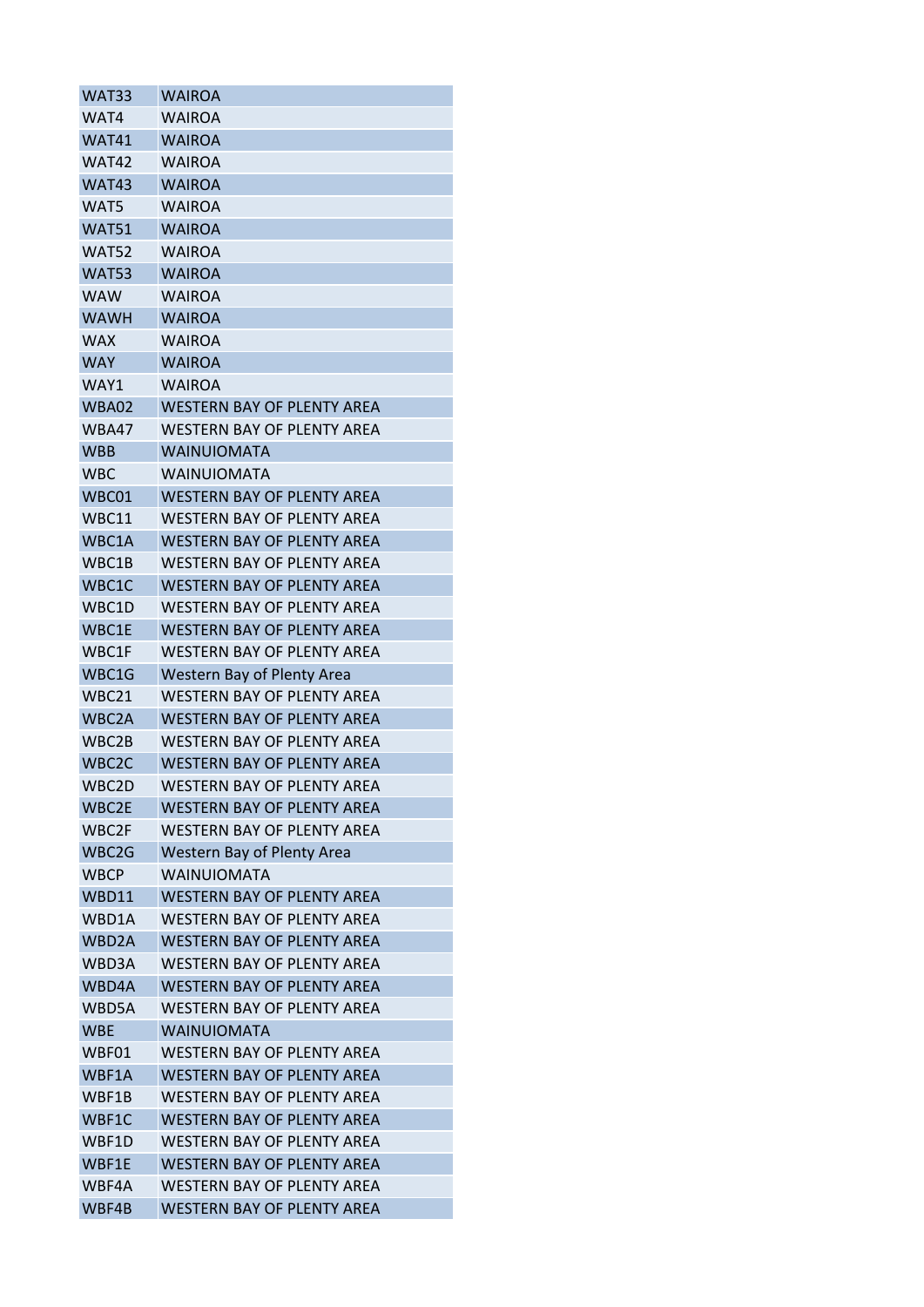| WBG                | WAINUIOMATA                       |
|--------------------|-----------------------------------|
| WBG61              | WESTERN BAY OF PLENTY AREA        |
| WBG62              | WESTERN BAY OF PLENTY AREA        |
| WBG63              | WESTERN BAY OF PLENTY AREA        |
| WBG64              | WESTERN BAY OF PLENTY AREA        |
| WBG65              | WESTERN BAY OF PLENTY AREA        |
| WBG66              | WESTERN BAY OF PLENTY AREA        |
| WBG67              | <b>WESTERN BAY OF PLENTY AREA</b> |
| WBG6A              | WESTERN BAY OF PLENTY AREA        |
| WBG6B              | WESTERN BAY OF PLENTY AREA        |
| WBH1A              | WESTERN BAY OF PLENTY AREA        |
| WBH1B              | WESTERN BAY OF PLENTY AREA        |
| WBH1C              | WESTERN BAY OF PLENTY AREA        |
| WBH1D              | WESTERN BAY OF PLENTY AREA        |
| WBH1E              | WESTERN BAY OF PLENTY AREA        |
| WBH <sub>21</sub>  | WESTERN BAY OF PLENTY AREA        |
| WBH2A              | WESTERN BAY OF PLENTY AREA        |
| WBH2B              | <b>WESTERN BAY OF PLENTY AREA</b> |
| WBH <sub>2</sub> C | WESTERN BAY OF PLENTY AREA        |
| WBH2D              | WESTERN BAY OF PLENTY AREA        |
| WBH2E              | WESTERN BAY OF PLENTY AREA        |
| WBH3A              | WESTERN BAY OF PLENTY AREA        |
| WBH3B              | WESTERN BAY OF PLENTY AREA        |
| WBH3C              | WESTERN BAY OF PLENTY AREA        |
| WBH3D              | WESTERN BAY OF PLENTY AREA        |
|                    |                                   |
| WBH3E              | WESTERN BAY OF PLENTY AREA        |
| WBI1               | <b>WAINUIOMATA</b>                |
| WBI2               | <b>WAINUIOMATA</b>                |
| WB <sub>13</sub>   | <b>WAINUIOMATA</b>                |
| WB <sub>I4</sub>   | <b>WAINUIOMATA</b>                |
| WB <sub>I5</sub>   | <b>WAINUIOMATA</b>                |
| <b>WBJ</b>         | <b>WAINUIOMATA</b>                |
| WBL16              | WESTERN BAY OF PLENTY AREA        |
| WBL1P              | <b>WESTERN BAY OF PLENTY AREA</b> |
| WBL10              | <b>WESTERN BAY OF PLENTY AREA</b> |
| WBL1R              | <b>WESTERN BAY OF PLENTY AREA</b> |
| WBL31              | <b>WESTERN BAY OF PLENTY AREA</b> |
| WBL3A              | WESTERN BAY OF PLENTY AREA        |
| WBL3B              | <b>WESTERN BAY OF PLENTY AREA</b> |
| WBL3C              | <b>WESTERN BAY OF PLENTY AREA</b> |
| WBL3D              | <b>WESTERN BAY OF PLENTY AREA</b> |
| WBL4A              | <b>WESTERN BAY OF PLENTY AREA</b> |
| WBL4B              | <b>WESTERN BAY OF PLENTY AREA</b> |
| WBL5A              | <b>WESTERN BAY OF PLENTY AREA</b> |
| WBM2D              | <b>WESTERN BAY OF PLENTY AREA</b> |
| WBM2E              | WESTERN BAY OF PLENTY AREA        |
| WBM2F              | <b>WESTERN BAY OF PLENTY AREA</b> |
| WBN                | <b>WESTPORT</b>                   |
| WBN12              | <b>WESTERN BAY OF PLENTY AREA</b> |
| <b>WBN22</b>       | <b>WESTERN BAY OF PLENTY AREA</b> |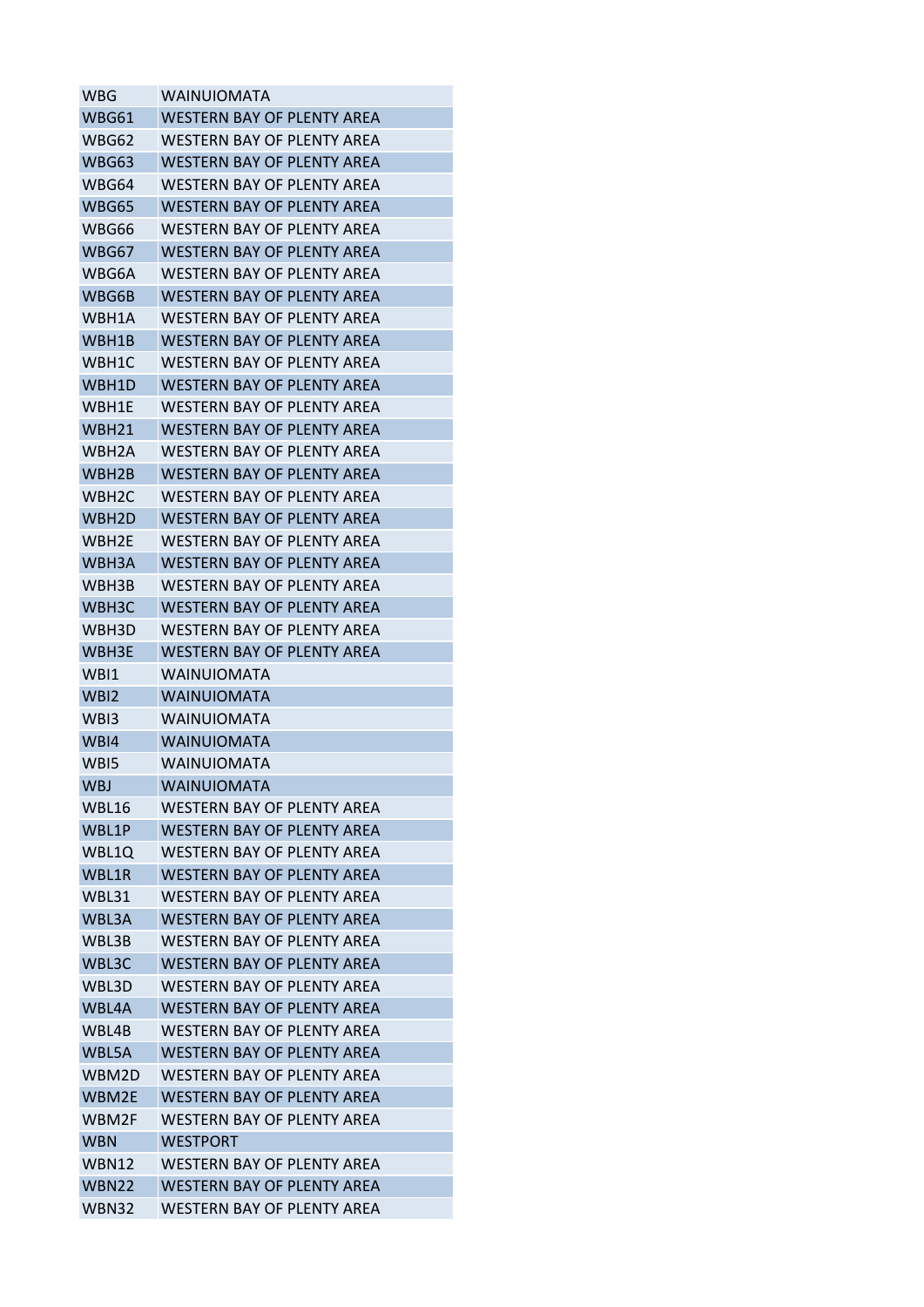| WESTERN BAY OF PLENTY AREA        |
|-----------------------------------|
| <b>WESTERN BAY OF PLENTY AREA</b> |
| WAINUIOMATA                       |
| WESTERN BAY OF PLENTY AREA        |
| <b>WAINUIOMATA</b>                |
| WESTERN BAY OF PLENTY AREA        |
| WAINUIOMATA                       |
| WESTERN BAY OF PLENTY AREA        |
| WESTERN BAY OF PLENTY AREA        |
| WESTERN BAY OF PLENTY AREA        |
| WESTERN BAY OF PLENTY AREA        |
| WESTERN BAY OF PLENTY AREA        |
| WESTERN BAY OF PLENTY AREA        |
| WESTERN BAY OF PLENTY AREA        |
| WESTERN BAY OF PLENTY AREA        |
| <b>WESTERN BAY OF PLENTY AREA</b> |
| WESTERN BAY OF PLENTY AREA        |
| <b>WESTERN BAY OF PLENTY AREA</b> |
| WESTERN BAY OF PLENTY AREA        |
| WESTERN BAY OF PLENTY AREA        |
| WESTERN BAY OF PLENTY AREA        |
| WESTERN BAY OF PLENTY AREA        |
| <b>WESTERN BAY OF PLENTY AREA</b> |
| WESTERN BAY OF PLENTY AREA        |
| WESTERN BAY OF PLENTY AREA        |
| <b>WESTERN BAY OF PLENTY AREA</b> |
| <b>WESTERN BAY OF PLENTY AREA</b> |
| WESTERN BAY OF PLENTY AREA        |
| <b>WESTERN BAY OF PLENTY AREA</b> |
| WESTERN BAY OF PLENTY AREA        |
| WESTERN BAY OF PLENTY AREA        |
| <b>WESTERN BAY OF PLENTY AREA</b> |
| WESTERN BAY OF PLENTY AREA        |
| WESTERN BAY OF PLENTY AREA        |
| <b>WESTERN BAY OF PLENTY AREA</b> |
| <b>WESTERN BAY OF PLENTY AREA</b> |
| <b>WESTERN BAY OF PLENTY AREA</b> |
| <b>WAINUIOMATA</b>                |
| <b>WAINUIOMATA</b>                |
| <b>WAINUIOMATA</b>                |
| <b>WAINUIOMATA</b>                |
| <b>WAINUIOMATA</b>                |
| <b>WESTERN BAY OF PLENTY AREA</b> |
| <b>WESTERN BAY OF PLENTY AREA</b> |
| <b>WESTERN BAY OF PLENTY AREA</b> |
| WESTERN BAY OF PLENTY AREA        |
| <b>WESTERN BAY OF PLENTY AREA</b> |
| <b>WESTERN BAY OF PLENTY AREA</b> |
| <b>WESTERN BAY OF PLENTY AREA</b> |
| <b>WESTERN BAY OF PLENTY AREA</b> |
| WESTERN BAY OF PLENTY AREA        |
|                                   |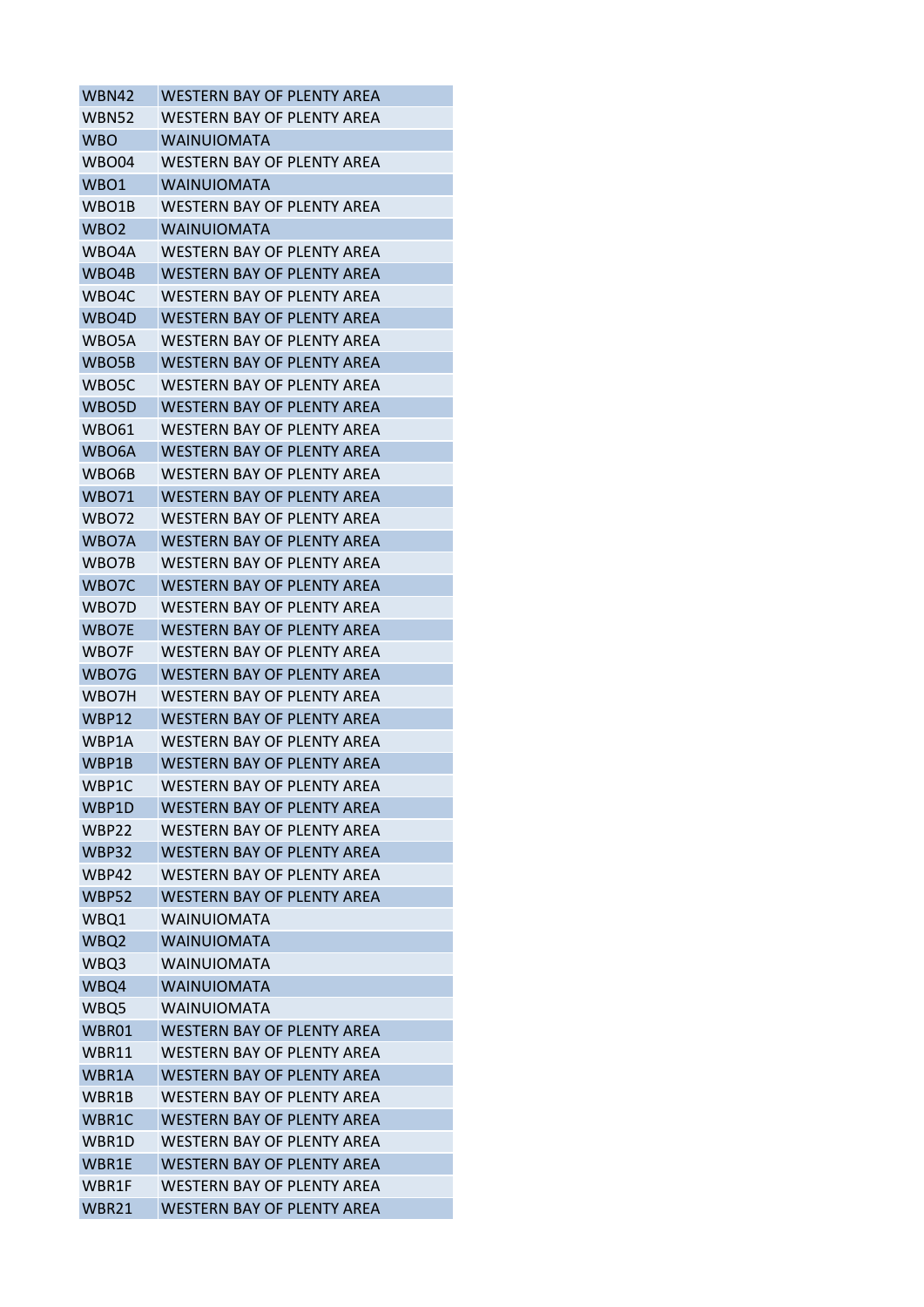| WBR2A        | WESTERN BAY OF PLENTY AREA        |
|--------------|-----------------------------------|
| WBR2B        | WESTERN BAY OF PLENTY AREA        |
| WBR2C        | WESTERN BAY OF PLENTY AREA        |
| WBR2D        | <b>WESTERN BAY OF PLENTY AREA</b> |
| WBR2F        | WFSTFRN BAY OF PLFNTY ARFA        |
| WBR2F        | WESTERN BAY OF PLENTY AREA        |
| WBR31        | WESTERN BAY OF PLENTY AREA        |
| WBR3A        | <b>WESTERN BAY OF PLENTY AREA</b> |
| WBR3B        | WESTERN BAY OF PLENTY AREA        |
| WBR3C        | WESTERN BAY OF PLENTY AREA        |
| WBR3D        | WESTERN BAY OF PLENTY AREA        |
| WBR3E        | WESTERN BAY OF PLENTY AREA        |
| WBR3F        | WESTERN BAY OF PLENTY AREA        |
| <b>WBS</b>   | <b>WAINUIOMATA</b>                |
| WBS12        | WESTERN BAY OF PLENTY AREA        |
| <b>WBS22</b> | <b>WESTERN BAY OF PLENTY AREA</b> |
| <b>WBS32</b> | WESTERN BAY OF PLENTY AREA        |
| WBS42        | WESTERN BAY OF PLENTY AREA        |
| WBS52        | WESTERN BAY OF PLENTY AREA        |
| WBT1         | <b>WAINUIOMATA</b>                |
| WBT2         | WAINUIOMATA                       |
| WBT3         | <b>WAINUIOMATA</b>                |
| WBT4         | <b>WAINUIOMATA</b>                |
| WBT5         | <b>WAINUIOMATA</b>                |
| WBT9C        | WESTERN BAY OF PLENTY AREA        |
| WBW1         | <b>WAINUIOMATA</b>                |
| WBW31        | <b>WESTERN BAY OF PLENTY AREA</b> |
| WBW3A        | WESTERN BAY OF PLENTY AREA        |
| WBW3B        | <b>WESTERN BAY OF PLENTY AREA</b> |
| WBW71        | WESTERN BAY OF PLENTY AREA        |
| WBW7A        | WESTERN BAY OF PLENTY AREA        |
| WBW7B        | <b>WESTERN BAY OF PLENTY AREA</b> |
| WBW7C        | WFSTFRN BAY OF PLFNTY ARFA        |
| WBW7D        | <b>WESTERN BAY OF PLENTY AREA</b> |
| WBW7E        | <b>WESTERN BAY OF PLENTY AREA</b> |
| <b>WBW81</b> | <b>WESTERN BAY OF PLENTY AREA</b> |
| WBW8A        | <b>WESTERN BAY OF PLENTY AREA</b> |
| WBW8B        | WESTERN BAY OF PLENTY AREA        |
| WBW8C        | <b>WESTERN BAY OF PLENTY AREA</b> |
| WBW8D        | <b>WESTERN BAY OF PLENTY AREA</b> |
| WBW8E        | WESTERN BAY OF PLENTY AREA        |
| WBW8F        | WESTERN BAY OF PLENTY AREA        |
| WBW8G        | <b>WESTERN BAY OF PLENTY AREA</b> |
| WBW8H        | <b>WESTERN BAY OF PLENTY AREA</b> |
| WBW8I        | <b>WESTERN BAY OF PLENTY AREA</b> |
| WBW8J        | WESTERN BAY OF PLENTY AREA        |
| WBW8K        | <b>WESTERN BAY OF PLENTY AREA</b> |
| WBW8L        | <b>WESTERN BAY OF PLENTY AREA</b> |
| WBW8M        | <b>WESTERN BAY OF PLENTY AREA</b> |
| WBW8N        | <b>WESTERN BAY OF PLENTY AREA</b> |
| WBW8P        | WESTERN BAY OF PLENTY AREA        |
|              |                                   |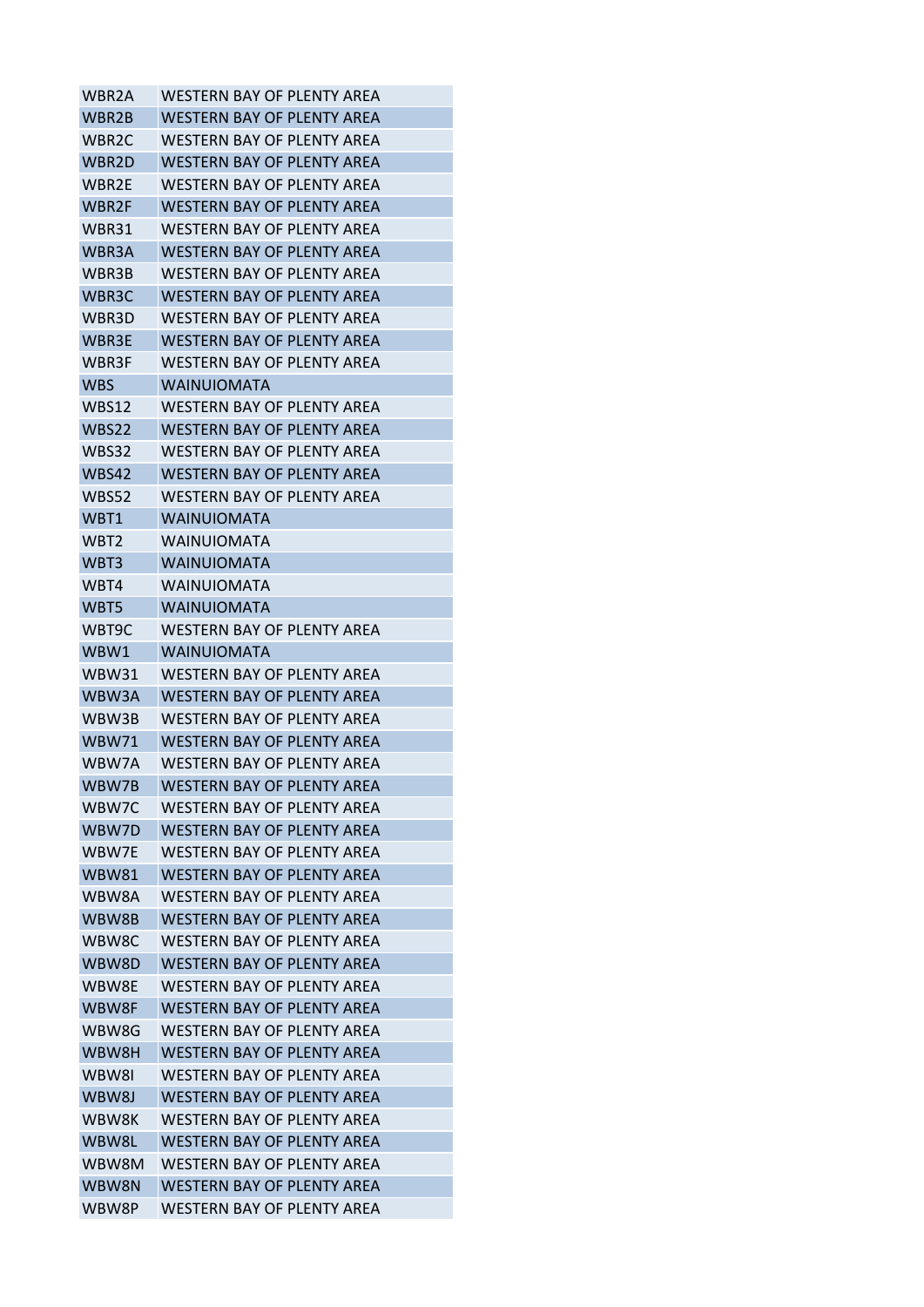| WBW8Q             | WESTERN BAY OF PLENTY AREA        |
|-------------------|-----------------------------------|
| <b>WBX</b>        | <b>WAINUIOMATA</b>                |
| WBX1              | <b>WAINUIOMATA</b>                |
| WBX11             | <b>WESTERN BAY OF PLENTY AREA</b> |
| WBX1A             | WESTERN BAY OF PLENTY AREA        |
| WBX1B             | WESTERN BAY OF PLENTY AREA        |
| WBX1C             | WESTERN BAY OF PLENTY AREA        |
| WBX1D             | <b>WESTERN BAY OF PLENTY AREA</b> |
| WBX1E             | <b>WESTERN BAY OF PLENTY AREA</b> |
| WBX2              | <b>WAINUIOMATA</b>                |
| WBY1              | <b>WAINUIOMATA</b>                |
| WBY <sub>2</sub>  | <b>WAINUIOMATA</b>                |
| WBY3              | <b>WAINUIOMATA</b>                |
| WBY4              | <b>WAINUIOMATA</b>                |
| <b>WCA</b>        | <b>WEST COAST DHQ</b>             |
| <b>WCFV</b>       | <b>GREYMOUTH</b>                  |
| <b>WCN</b>        | <b>GREYMOUTH</b>                  |
| WCN1              | GREYMOUTH                         |
| <b>WCO</b>        | <b>GREYMOUTH</b>                  |
| <b>WCS</b>        | <b>GREYMOUTH</b>                  |
| WCT1              | <b>GREYMOUTH</b>                  |
| WCT <sub>2</sub>  | <b>GREYMOUTH</b>                  |
| WCT3              | <b>GREYMOUTH</b>                  |
| WCT4              | <b>GREYMOUTH</b>                  |
| WCT5              | <b>GREYMOUTH</b>                  |
| WCT6              | <b>GREYMOUTH</b>                  |
| <b>WCTS</b>       | <b>GREYMOUTH</b>                  |
| WDA               | <b>WAITEMATA DHO</b>              |
| WDPO1             | <b>WAITEMATA DHO</b>              |
| WDPO10            | <b>WAITEMATA DHO</b>              |
| WDPO <sub>2</sub> | <b>WAITEMATA DHO</b>              |
| WDPO3             | <b>WAITEMATA DHQ</b>              |
| WDPO4             | <b>WAITEMATA DHQ</b>              |
| WDPO5             | <b>WAITEMATA DHQ</b>              |
| WDPO6             | <b>WAITEMATA DHQ</b>              |
| WDPO7             | <b>WAITEMATA DHQ</b>              |
| WDPO <sub>8</sub> | <b>WAITEMATA DHQ</b>              |
| WDPO9             | <b>WAITEMATA DHQ</b>              |
| <b>WDPOS</b>      | <b>WAITEMATA DHQ</b>              |
| WDR1              | <b>WOODVILLE</b>                  |
| WDR <sub>2</sub>  | <b>WOODVILLE</b>                  |
| WDR3              | <b>WOODVILLE</b>                  |
| WDS1              | <b>HENDERSON</b>                  |
|                   | <b>HENDERSON</b>                  |
| WDS2<br>WDS3      | <b>HENDERSON</b>                  |
|                   |                                   |
| WDS4              | <b>HENDERSON</b>                  |
| WDS5              | <b>HENDERSON</b>                  |
| WDX5              | <b>HENDERSON</b>                  |
| WDY1              | <b>HENDERSON</b>                  |
| WDY2              | <b>HENDERSON</b>                  |
| WDY3              | <b>HENDERSON</b>                  |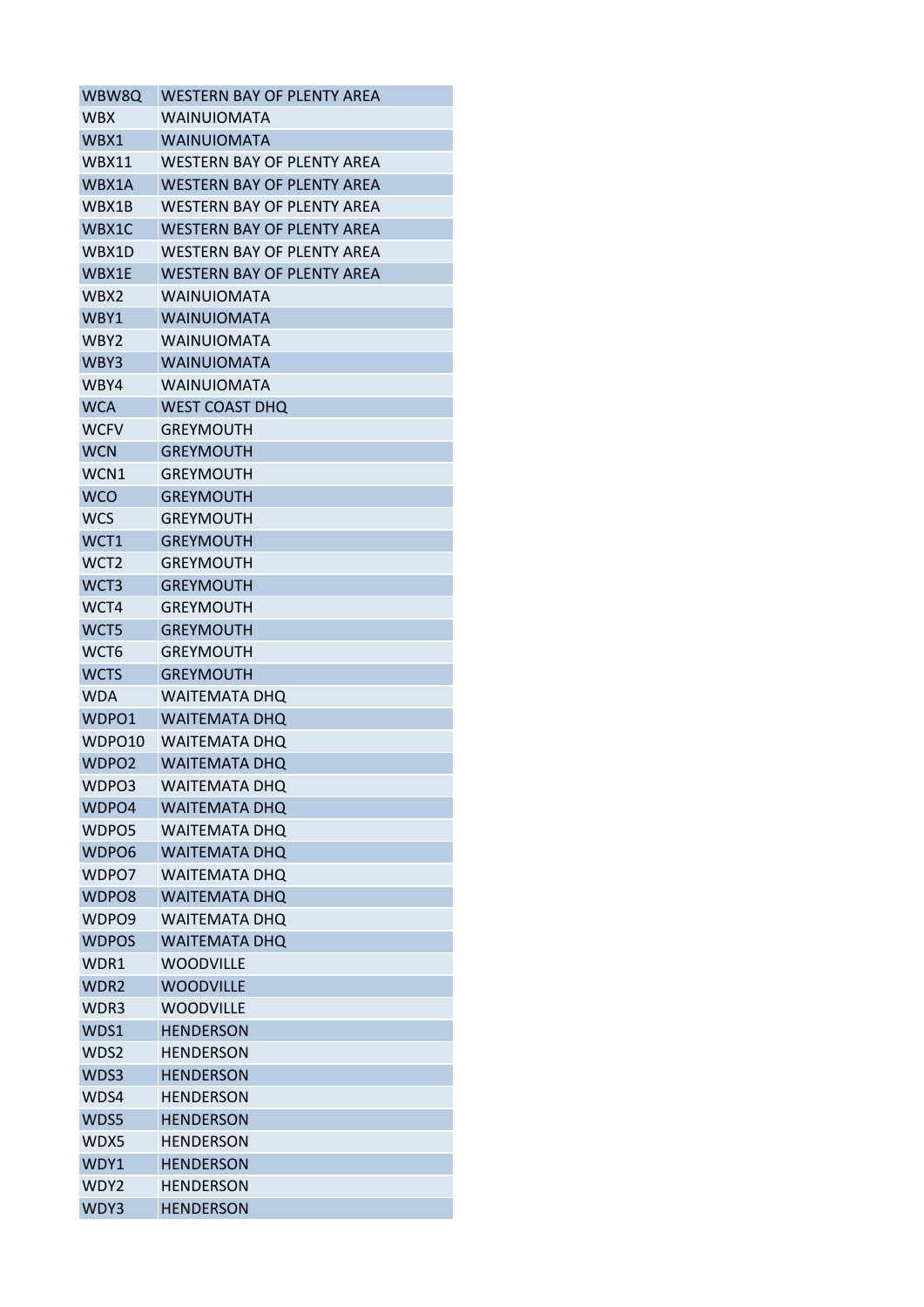| WDY4                                   | <b>HENDERSON</b>              |
|----------------------------------------|-------------------------------|
| <b>WEA</b>                             | <b>NORTHLAND</b>              |
| WEA1                                   | NORTHLAND                     |
| WEA10                                  | <b>NORTHLAND</b>              |
| WEA11                                  | <b>NORTHLAND</b>              |
| WEA12                                  | <b>NORTHLAND</b>              |
| WEA2                                   | NORTHLAND                     |
| WEA3                                   | <b>NORTHLAND</b>              |
| WEA4                                   | NORTHLAND                     |
| WEA5                                   | <b>NORTHLAND</b>              |
| WEA6                                   | NORTHLAND                     |
| WEA7                                   | <b>NORTHLAND</b>              |
| WEA8                                   | NORTHLAND                     |
| WEA9                                   | <b>NORTHLAND</b>              |
| <b>WFBAIL1</b>                         | PAIHIA                        |
| <b>WFBAIL2</b>                         | WHANGAREI                     |
| WEBAIL3                                | WHANGAREI                     |
| <b>WEDCC</b>                           | WHANGAREI                     |
| WEFX1                                  | <b>NORTHLAND</b>              |
| WEFX2                                  | <b>NORTHLAND</b>              |
| WEFX3                                  | NORTHLAND                     |
| <b>WEFXS</b>                           | <b>NORTHLAND</b>              |
| WEG1                                   | NORTHLAND                     |
| WEG2                                   | <b>NORTHLAND</b>              |
| WEG3                                   | NORTHLAND                     |
| WEG4                                   | <b>NORTHLAND</b>              |
| WEG5                                   | NORTHLAND                     |
| WEG6                                   | <b>NORTHLAND</b>              |
| <b>WEGS</b>                            | NORTHLAND                     |
| WEGS1                                  | <b>WHANGAREI</b>              |
| WEGS2                                  | WHANGAREI                     |
| WEGS3                                  | <b>WHANGAREI</b>              |
| WEGS4                                  | WHANGAREI                     |
| WEGS5                                  | <b>WHANGAREI</b>              |
| WEGT1                                  | <b>NORTHLAND</b>              |
| WEH11                                  | <b>KAIKOHE</b>                |
| WEH12                                  | <b>KAIKOHE</b>                |
| WEH13                                  | <b>KAIKOHE</b>                |
| WEH14                                  | <b>KAIKOHE</b>                |
| WEH15                                  | <b>KAIKOHE</b>                |
| WEH16                                  | <b>KAIKOHE</b>                |
| WEH21                                  | <b>NORTHLAND</b>              |
| WEH <sub>22</sub>                      | <b>NORTHLAND</b>              |
|                                        |                               |
| WEH <sub>23</sub><br>WEH <sub>24</sub> | <b>NORTHLAND</b><br>NORTHLAND |
| WEH <sub>25</sub>                      | <b>NORTHLAND</b>              |
|                                        |                               |
| WEH <sub>26</sub><br>WEH <sub>27</sub> | <b>NORTHLAND</b>              |
|                                        | <b>NORTHLAND</b>              |
| WEH <sub>28</sub>                      | <b>NORTHLAND</b>              |
| WEH29                                  | <b>NORTHLAND</b>              |
| WEH30                                  | NORTHLAND                     |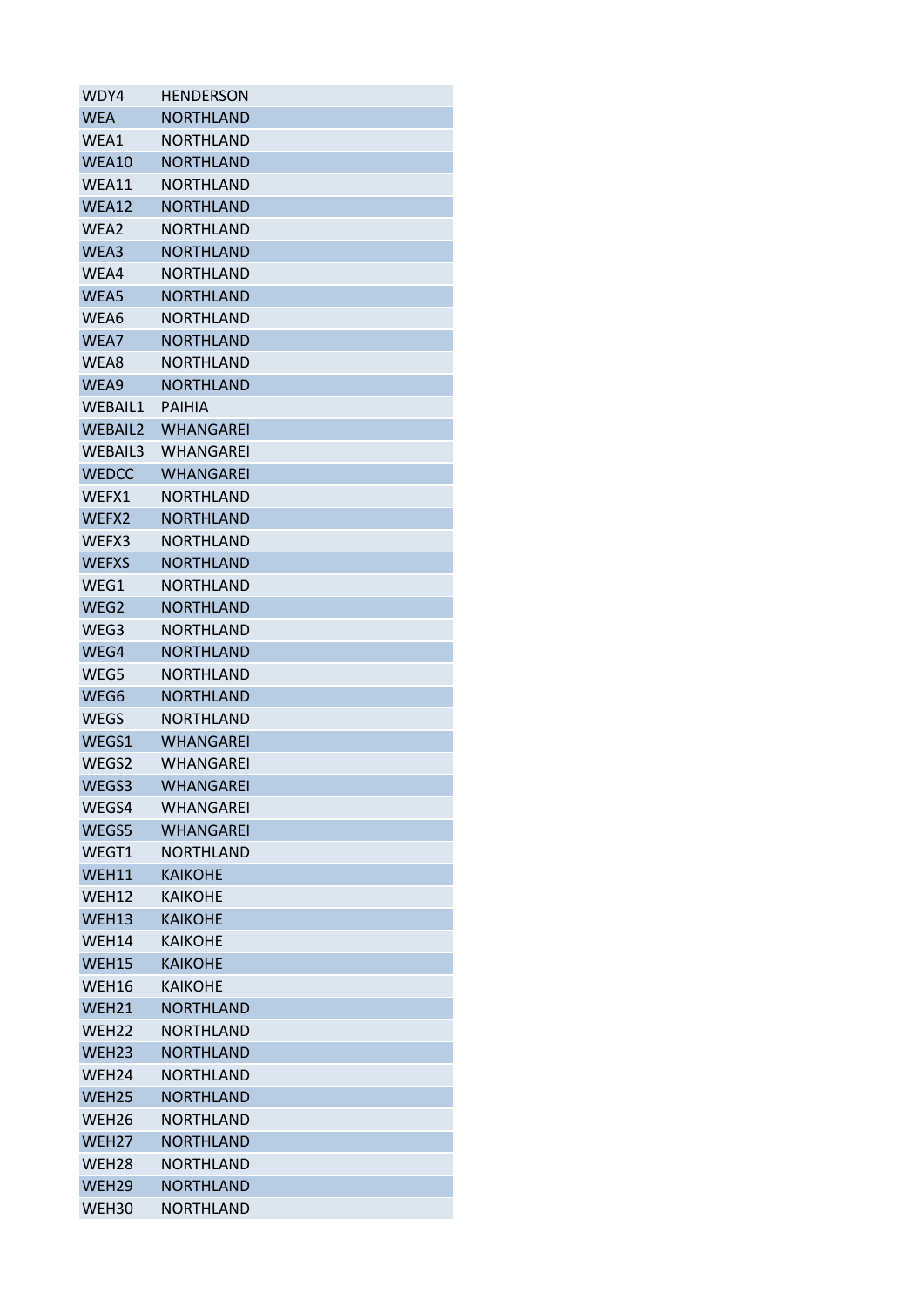| WEH31            | NORTHLAND        |
|------------------|------------------|
| WEH32            | <b>NORTHLAND</b> |
| WEH33            | <b>NORTHLAND</b> |
| WEH34            | NORTHLAND        |
| WEH35            | <b>NORTHLAND</b> |
| <b>WEHA</b>      | NORTHLAND        |
| <b>WEHN</b>      | <b>NORTHLAND</b> |
| WEHS1            | KAIKOHE          |
| WEHS2            | <b>NORTHLAND</b> |
| WEHS3            | <b>NORTHLAND</b> |
| <b>WEINTL</b>    | WHANGAREI        |
| WEM1             | WHANGAREI        |
| <b>WEMS</b>      | <b>WHANGAREI</b> |
| WEN1             | NORTHLAND        |
| WEN <sub>2</sub> | <b>NORTHLAND</b> |
| <b>WEO</b>       | <b>NORTHLAND</b> |
| WES1             | <b>NORTHLAND</b> |
| WES2             | NORTHLAND        |
| WES3             | <b>NORTHLAND</b> |
| WES4             | NORTHLAND        |
| <b>WESOCO</b>    | <b>NORTHLAND</b> |
| WET1             | NORTHLAND        |
| WET <sub>2</sub> | <b>NORTHLAND</b> |
| WET3             | NORTHLAND        |
| WET4             | <b>NORTHLAND</b> |
| WET5             | KERIKERI         |
| WET6             | <b>KERIKERI</b>  |
| WET7             | WHANGAREI        |
| WET8             | <b>WHANGAREI</b> |
| WET <sub>9</sub> | <b>KERIKERI</b>  |
| WEU1             | <b>NORTHLAND</b> |
| <b>WEU10</b>     | <b>WHANGAREI</b> |
| WEU11            | WHANGAREI        |
| WEU12            | WHANGAREI        |
| WEU13            | <b>WHANGAREI</b> |
| WEU14            | <b>WHANGAREI</b> |
| WEU15            | <b>WHANGAREI</b> |
| WEU16            | <b>WHANGAREI</b> |
| WEU17            | <b>WHANGAREI</b> |
| WEU18            | WHANGAREI        |
| WEU19            | WHANGAREI        |
| WEU2             | NORTHLAND        |
| WEU20            | <b>WHANGAREI</b> |
| WEU3             | <b>NORTHLAND</b> |
| WEU4             | <b>NORTHLAND</b> |
| WEU5             | NORTHLAND        |
| WEU6             | <b>WHANGAREI</b> |
| WEU7             | <b>WHANGAREI</b> |
| WEU8             | <b>WHANGAREI</b> |
| WEU9             | WHANGAREI        |
| <b>WEUN</b>      | <b>NORTHLAND</b> |
|                  |                  |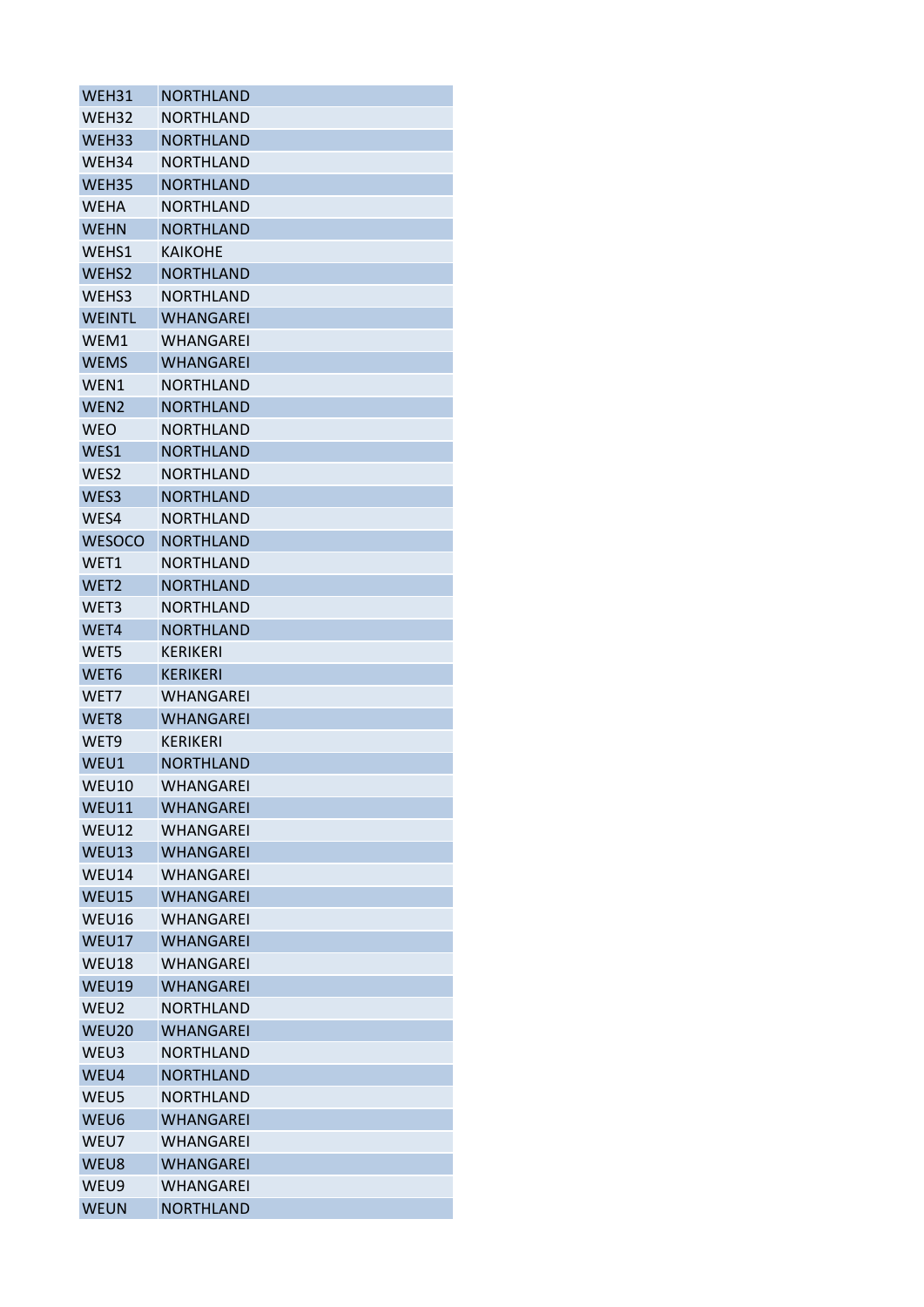| <b>WEUS</b>        | NORTHLAND                          |
|--------------------|------------------------------------|
| WEUS <sub>2</sub>  | WHANGAREI                          |
| WEUS3              | WHANGAREI                          |
| WEUS4              | <b>WHANGAREI</b>                   |
| WEUS5              | WHANGARFI                          |
| WEV1               | <b>NORTHLAND</b>                   |
| WEV10              | NORTHLAND                          |
| WEV11              | <b>NORTHLAND</b>                   |
| WEV12              | NORTHLAND                          |
| WEV <sub>2</sub>   | <b>NORTHLAND</b>                   |
| WEV3               | NORTHLAND                          |
| WEV4               | <b>NORTHLAND</b>                   |
| WEV <sub>5</sub>   | NORTHLAND                          |
| WEV <sub>6</sub>   | <b>NORTHLAND</b>                   |
| WEV7               | <b>NORTHLAND</b>                   |
| WEV8               | <b>NORTHLAND</b>                   |
| WEV9               | NORTHLAND                          |
| <b>WEVS</b>        | <b>NORTHLAND</b>                   |
| WEVS <sub>2</sub>  | <b>NORTHLAND</b>                   |
| WFY1               | <b>NORTHLAND</b>                   |
| WEY2               | NORTHLAND                          |
| WEY3               | <b>NORTHLAND</b>                   |
| WFL                | <b>AUCKLAND CITY DISTRICT</b>      |
| WFL <sub>2</sub>   | <b>AUCKLAND CITY DISTRICT</b>      |
| WFTN01             | NORTH SHORE POLICING CENTRE        |
| WFTS01             | NORTH SHORE POLICING CENTRE        |
| WFTS02             | NORTH SHORE POLICING CENTRE        |
| WFTU01             | <b>NORTH SHORE POLICING CENTRE</b> |
| WFTU02             | NORTH SHORE POLICING CENTRE        |
| WFTU03             | NORTH SHORE POLICING CENTRE        |
| WFTU04             | NORTH SHORE POLICING CENTRE        |
| WFTU05             | <b>NORTH SHORE POLICING CENTRE</b> |
| WFTU06             | NORTH SHORE POLICING CENTRE        |
| WFTU07             | <b>NORTH SHORE POLICING CENTRE</b> |
| WFTU08             | <b>NORTH SHORE POLICING CENTRE</b> |
| WFTU09             | <b>NORTH SHORE POLICING CENTRE</b> |
| WFTU10             | <b>NORTH SHORE POLICING CENTRE</b> |
| WFTU11             | <b>NORTH SHORE POLICING CENTRE</b> |
| WFTU12             | <b>NORTH SHORE POLICING CENTRE</b> |
| WFTU <sub>13</sub> | <b>NORTH SHORE POLICING CENTRE</b> |
| WFTU14             | <b>NORTH SHORE POLICING CENTRE</b> |
| WFTU15             | <b>NORTH SHORE POLICING CENTRE</b> |
| WFTU16             | <b>NORTH SHORE POLICING CENTRE</b> |
| WFTU17             | <b>NORTH SHORE POLICING CENTRE</b> |
| WFTU18             | <b>NORTH SHORE POLICING CENTRE</b> |
| WFTU <sub>19</sub> | <b>NORTH SHORE POLICING CENTRE</b> |
| WFTU <sub>20</sub> | <b>NORTH SHORE POLICING CENTRE</b> |
| WFTU21             | <b>NORTH SHORE POLICING CENTRE</b> |
| WFTU22             | NORTH SHORE POLICING CENTRE        |
| WFTU23             | <b>NORTH SHORE POLICING CENTRE</b> |
| WFTU24             | NORTH SHORE POLICING CENTRE        |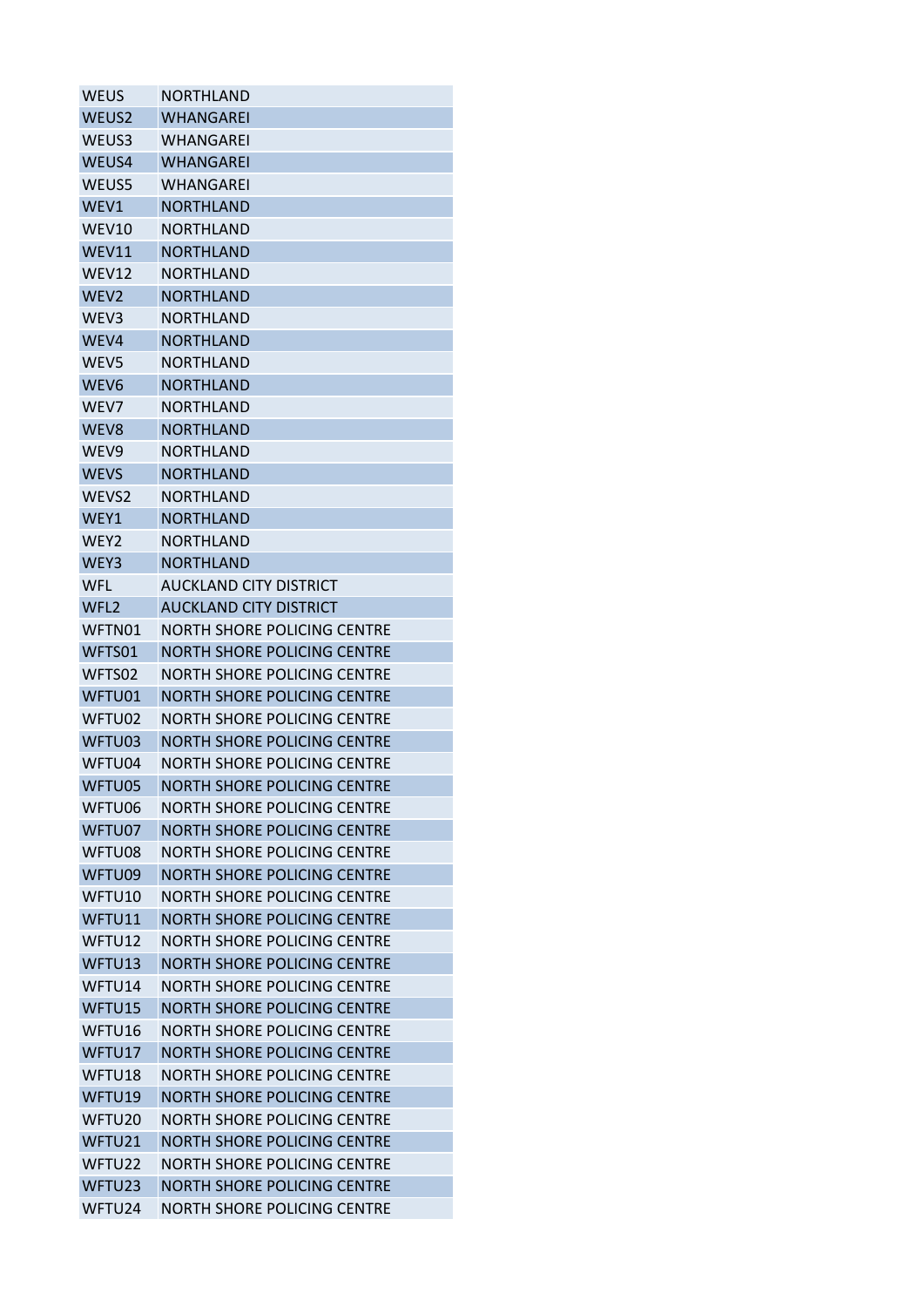| WFTU25       | <b>NORTH SHORE POLICING CENTRE</b> |
|--------------|------------------------------------|
| WFTU26       | NORTH SHORE POLICING CENTRE        |
| WFTU27       | NORTH SHORE POLICING CENTRE        |
| WFTU28       | <b>NORTH SHORE POLICING CENTRE</b> |
| WFTU29       | <b>NORTH SHORE POLICING CENTRE</b> |
| WFTU30       | NORTH SHORE POLICING CENTRE        |
| WFTU31       | NORTH SHORE POLICING CENTRE        |
| WFTU32       | <b>NORTH SHORE POLICING CENTRE</b> |
| <b>WGA</b>   | WHANGANUI CENTRAL                  |
| WGB1         | <b>WHANGANUI CENTRAL</b>           |
| WGB12        | WHANGANUI CENTRAL                  |
| WGB13        | WHANGANUI CENTRAL                  |
| WGB14        | <b>WHANGANUI CENTRAL</b>           |
| WGB15        | <b>WHANGANUI CENTRAL</b>           |
| WGB2         | <b>WHANGANUI CENTRAL</b>           |
| WGB22        | <b>WHANGANUL CENTRAL</b>           |
| WGB23        | <b>WHANGANUI CENTRAL</b>           |
| WGB24        | WHANGANUI CENTRAL                  |
| WGB25        | <b>WHANGANUI CENTRAL</b>           |
| WGB3         | <b>WHANGANUI CENTRAL</b>           |
| WGB32        | <b>WHANGANUI CENTRAL</b>           |
| WGB33        | <b>WHANGANUI CENTRAL</b>           |
| WGB34        | <b>WHANGANUI CENTRAL</b>           |
| WGB35        | <b>WHANGANUI CENTRAL</b>           |
| WGB4         | <b>WHANGANUI CENTRAL</b>           |
| WGB42        | WHANGANUI CENTRAL                  |
| WGB43        | <b>WHANGANUI CENTRAL</b>           |
| WGB44        | WHANGANUI CENTRAL                  |
| WGB45        | WHANGANUI CENTRAL                  |
| WGB5         | <b>WHANGANUI CENTRAL</b>           |
| <b>WGB52</b> | <b>WHANGANUI CENTRAL</b>           |
| WGB53        | <b>WHANGANUI CENTRAL</b>           |
| WGB54        | <b>WHANGANUI CENTRAL</b>           |
| WGB55        | WHANGANUI CENTRAL                  |
| WGB6         | <b>WHANGANUL CENTRAL</b>           |
| WGB7         | <b>WHANGANUI CENTRAL</b>           |
| WGB8         | WHANGANUI CENTRAL                  |
| WGB9         | WHANGANUI CENTRAL                  |
| WGC1         | <b>WHANGANUI CENTRAL</b>           |
| WGC10        | <b>WHANGANUL CENTRAL</b>           |
| WGC11        | WHANGANUI CENTRAL                  |
| WGC12        | <b>WHANGANUI CENTRAL</b>           |
| WGC13        | <b>WHANGANUI CENTRAL</b>           |
| WGC14        | WHANGANUI CENTRAL                  |
| WGC15        | <b>WHANGANUI CENTRAL</b>           |
| WGC16        | <b>WHANGANUI CENTRAL</b>           |
| WGC17        | <b>WHANGANUI CENTRAL</b>           |
| WGC18        | <b>WHANGANUI CENTRAL</b>           |
| WGC19        | <b>WHANGANUI CENTRAL</b>           |
| WGC2         | WHANGANUI CENTRAL                  |
| WGC20        | WHANGANUI CENTRAL                  |
|              |                                    |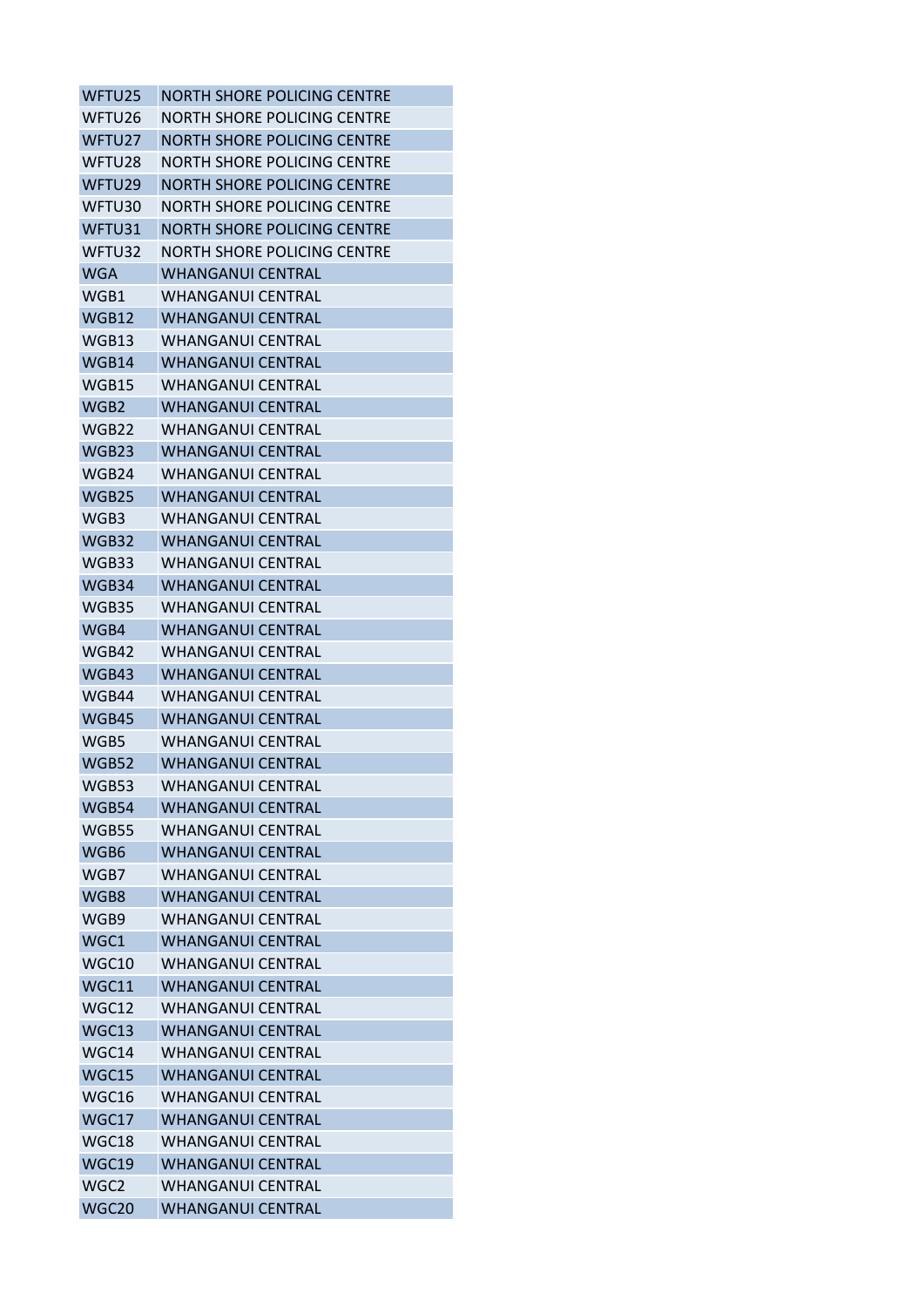| WGC3             | <b>WHANGANUI CENTRAL</b> |
|------------------|--------------------------|
| WGC4             | <b>WHANGANUI CENTRAL</b> |
| WGC5             | <b>WHANGANUI CENTRAL</b> |
| WGC6             | <b>WHANGANUI CENTRAL</b> |
| WGC7             | <b>WHANGANUI CENTRAL</b> |
| WGC8             | <b>WHANGANUI CENTRAL</b> |
| WGC9             | <b>WHANGANUI CENTRAL</b> |
| <b>WGCP</b>      | <b>WHANGANUI CENTRAL</b> |
| WGCP1            | <b>WHANGANUI CENTRAL</b> |
| WGCP2            | <b>WHANGANUI CENTRAL</b> |
| WGD1             | <b>WHANGANUI CENTRAL</b> |
| WGD <sub>2</sub> | <b>WHANGANUI CENTRAL</b> |
| WGD3             | <b>WHANGANUI CENTRAL</b> |
| WGD4             | <b>WHANGANUI CENTRAL</b> |
| WGD5             | <b>WHANGANUI CENTRAL</b> |
| WGE1             | <b>WHANGANUI CENTRAL</b> |
| WGE2             | <b>WHANGANUI CENTRAL</b> |
| WGE3             | <b>WHANGANUI CENTRAL</b> |
| WGE4             | <b>WHANGANUI CENTRAL</b> |
| WGE5             | <b>WHANGANUI CENTRAL</b> |
| WGE6             | <b>WHANGANUI CENTRAL</b> |
| WGE7             | <b>WHANGANUI CENTRAL</b> |
| WGE8             | <b>WHANGANUI CENTRAL</b> |
| WGE9             | <b>WHANGANUI CENTRAL</b> |
| WGF1             | <b>WHANGANUI CENTRAL</b> |
| WGF <sub>2</sub> | <b>WHANGANUI CENTRAL</b> |
| WGF3             | <b>WHANGANUI CENTRAL</b> |
| WGF4             | <b>WHANGANUI CENTRAL</b> |
| WGF5             | <b>WHANGANUI CENTRAL</b> |
| <b>WGFV</b>      | <b>WHANGANUI CENTRAL</b> |
| WGFV1            | <b>WHANGANUI CENTRAL</b> |
| WGFV2            | <b>WHANGANUI CENTRAL</b> |
| WGFV3            | WHANGANUI CFNTRAL        |
| WGFV4            | <b>WHANGANUI CENTRAL</b> |
| WGFV5            | <b>WHANGANUI CENTRAL</b> |
| WGFV6            | <b>WHANGANUI CENTRAL</b> |
| WGFV7            | <b>WHANGANUI CENTRAL</b> |
| WGFV8            | <b>WHANGANUI CENTRAL</b> |
| WGFV9            | <b>WHANGANUI CENTRAL</b> |
| <b>WGFVS</b>     | <b>WHANGANUI CENTRAL</b> |
| WGG1             | WHANGANUI CENTRAL        |
| WGG10            | <b>WHANGANUI CENTRAL</b> |
| WGG11            | <b>WHANGANUI CENTRAL</b> |
| WGG12            | <b>WHANGANUI CENTRAL</b> |
| WGG13            | <b>WHANGANUI CENTRAL</b> |
| WGG14            | <b>WHANGANUI CENTRAL</b> |
| WGG15            | <b>WHANGANUI CENTRAL</b> |
| WGG16            | <b>WHANGANUI CENTRAL</b> |
| WGG17            | <b>WHANGANUI CENTRAL</b> |
| WGG18            | <b>WHANGANUI CENTRAL</b> |
| WGG19            | WHANGANUI CENTRAL        |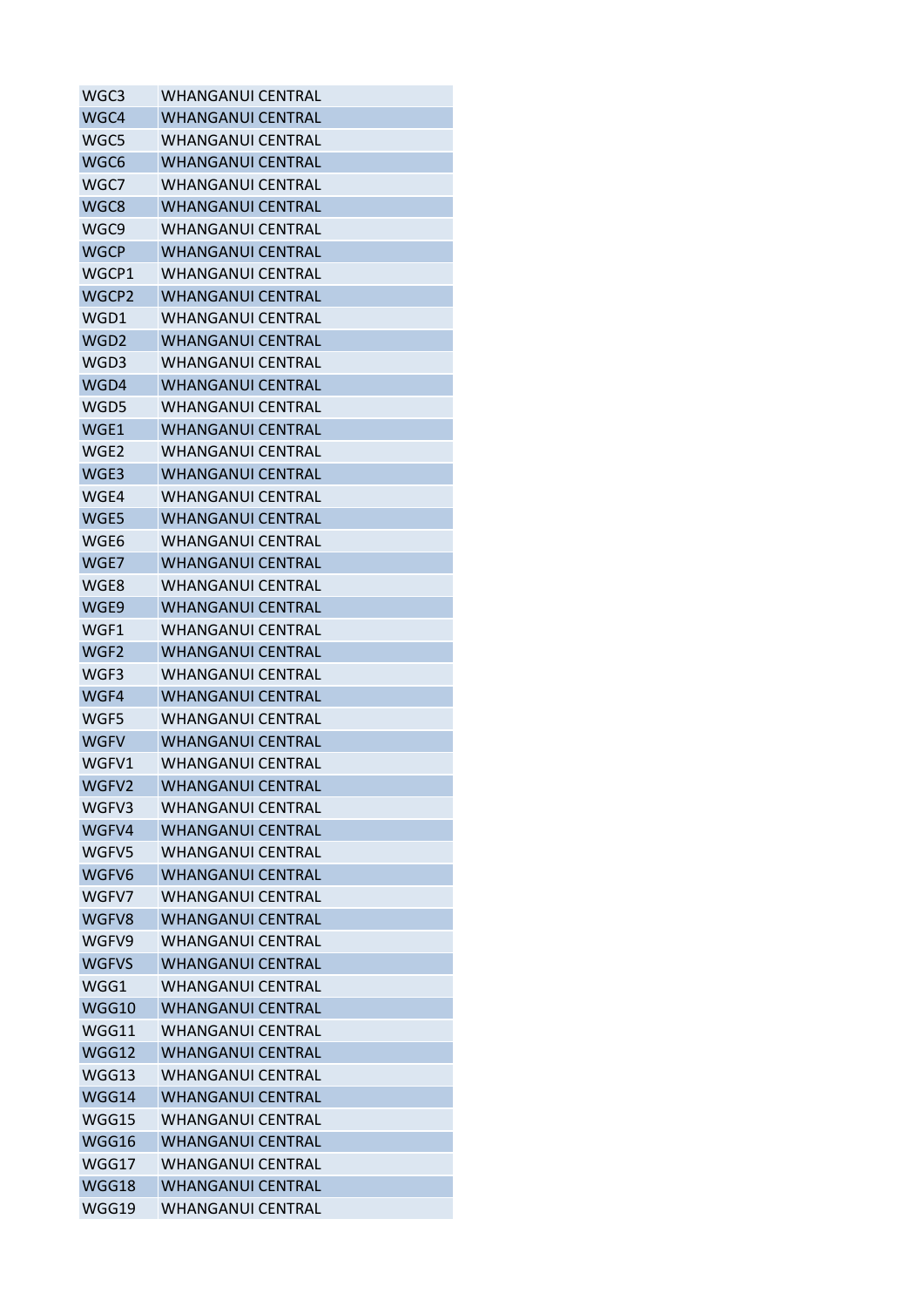| WGG2             | <b>WHANGANUI CENTRAL</b> |
|------------------|--------------------------|
| WGG20            | <b>WHANGANUI CENTRAL</b> |
| WGG21            | <b>WHANGANUI CENTRAL</b> |
| WGG22            | <b>WHANGANUI CENTRAL</b> |
| WGG23            | <b>WHANGANUI CENTRAL</b> |
| WGG24            | <b>WHANGANUI CENTRAL</b> |
| WGG25            | <b>WHANGANUI CENTRAL</b> |
| WGG26            | <b>WHANGANUI CENTRAL</b> |
| WGG27            | <b>WHANGANUI CENTRAL</b> |
| WGG28            | <b>WHANGANUI CENTRAL</b> |
| WGG29            | <b>WHANGANUI CENTRAL</b> |
| WGG3             | WHANGANUI CENTRAL        |
| WGG30            | <b>WHANGANUI CENTRAL</b> |
| WGG31            | <b>WHANGANUI CENTRAL</b> |
| WGG4             | <b>WHANGANUI CENTRAL</b> |
| WGG5             | <b>WHANGANUI CENTRAL</b> |
| WGG6             | <b>WHANGANUI CENTRAL</b> |
| WGG7             | <b>WHANGANUI CENTRAL</b> |
| WGG8             | <b>WHANGANUI CENTRAL</b> |
| WGG9             | <b>WHANGANUI CENTRAL</b> |
| <b>WGH</b>       | <b>WHANGANUI CENTRAL</b> |
| WGI1             | <b>WHANGANUI CENTRAL</b> |
| <b>WGI12</b>     | <b>WHANGANUI CENTRAL</b> |
| <b>WGI13</b>     | <b>WHANGANUI CENTRAL</b> |
| <b>WGI14</b>     | <b>WHANGANUI CENTRAL</b> |
| <b>WGI15</b>     | <b>WHANGANUI CENTRAL</b> |
| WGI <sub>2</sub> | <b>WHANGANUI CENTRAL</b> |
| WGI22            | <b>WHANGANUI CENTRAL</b> |
| <b>WGI23</b>     | <b>WHANGANUI CENTRAL</b> |
| WGI24            | <b>WHANGANUI CENTRAL</b> |
| <b>WGI25</b>     | <b>WHANGANUI CENTRAL</b> |
| WGI3             | <b>WHANGANUI CENTRAL</b> |
| <b>WGI32</b>     | <b>WHANGANUI CENTRAL</b> |
| <b>WGI33</b>     | <b>WHANGANUI CENTRAL</b> |
| WGI34            | <b>WHANGANUI CENTRAL</b> |
| WGI35            | <b>WHANGANUI CENTRAL</b> |
| WGI4             | <b>WHANGANUI CENTRAL</b> |
| <b>WGI42</b>     | <b>WHANGANUI CENTRAL</b> |
| <b>WGI43</b>     | <b>WHANGANUI CENTRAL</b> |
| <b>WGI44</b>     | <b>WHANGANUI CENTRAL</b> |
| <b>WGI45</b>     | <b>WHANGANUI CENTRAL</b> |
| WGI5             | <b>WHANGANUI CENTRAL</b> |
| <b>WGI52</b>     | <b>WHANGANUI CENTRAL</b> |
| <b>WGI53</b>     | <b>WHANGANUI CENTRAL</b> |
| <b>WGI54</b>     | <b>WHANGANUI CENTRAL</b> |
| <b>WGI55</b>     | <b>WHANGANUI CENTRAL</b> |
| WGI6             | <b>WHANGANUI CENTRAL</b> |
| <b>WGI62</b>     | <b>WHANGANUI CENTRAL</b> |
| <b>WGI63</b>     | <b>WHANGANUI CENTRAL</b> |
| <b>WGI64</b>     | <b>WHANGANUI CENTRAL</b> |
| <b>WGI65</b>     | <b>WHANGANUI CENTRAL</b> |
|                  |                          |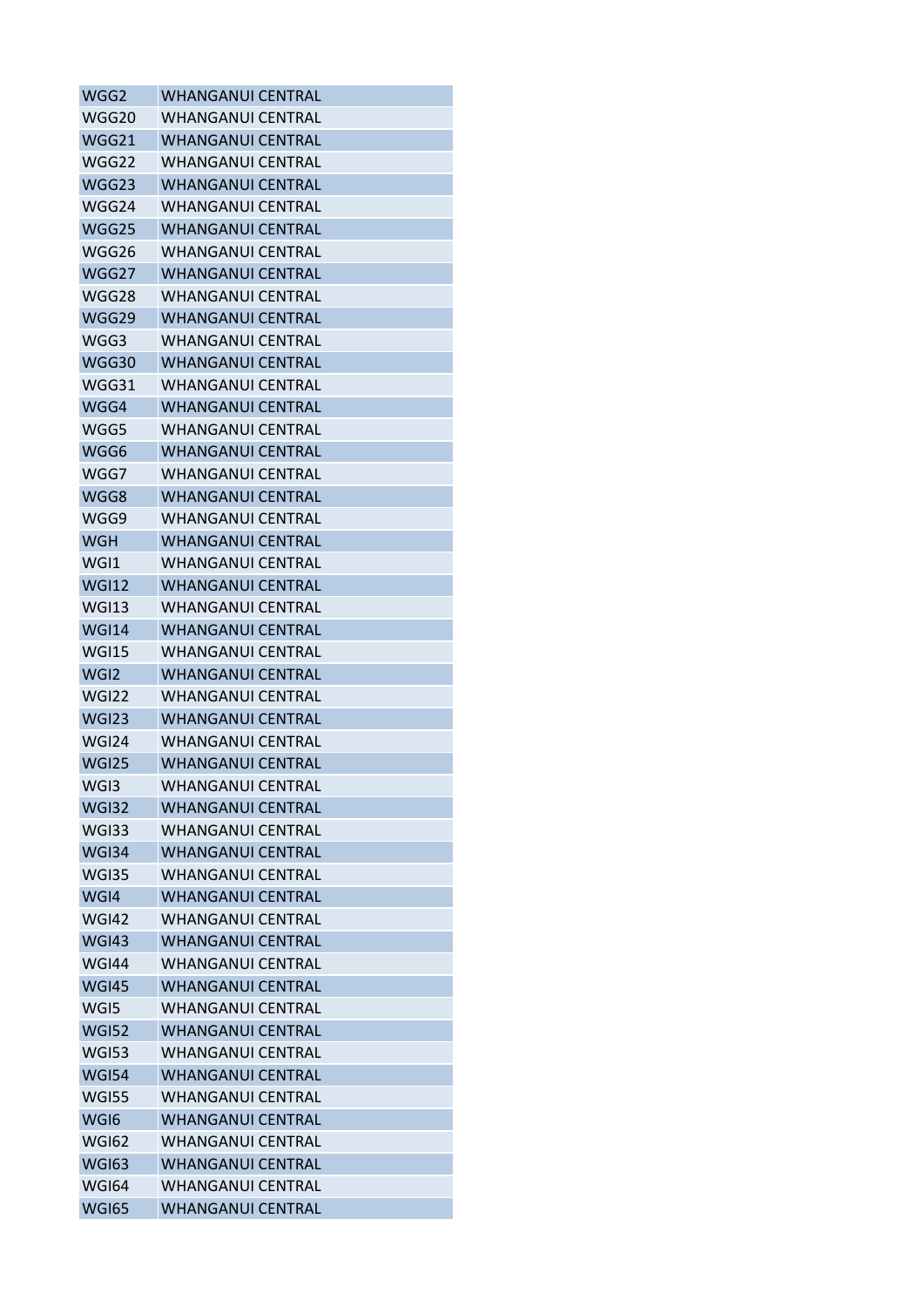| WGI66            | <b>WHANGANUI CENTRAL</b> |
|------------------|--------------------------|
| WGI7             | <b>WHANGANUI CENTRAL</b> |
| WGI8             | <b>WHANGANUI CENTRAL</b> |
| WGI9             | <b>WHANGANUI CENTRAL</b> |
| WGJ1             | WHANGANUI CENTRAL        |
| WGJ2             | <b>WHANGANUI CENTRAL</b> |
| WGJ3             | <b>WHANGANUI CENTRAL</b> |
| WGJ4             | <b>WHANGANUI CENTRAL</b> |
| WGJ5             | <b>WHANGANUI CENTRAL</b> |
| WGJ6             | <b>WHANGANUI CENTRAL</b> |
| WGJ7             | <b>WHANGANUI CENTRAL</b> |
| WGJ8             | WHANGANUI CENTRAL        |
| WGJ9             | <b>WHANGANUI CENTRAL</b> |
| WGK1             | <b>WHANGANUI CENTRAL</b> |
| WGK2             | <b>WHANGANUI CENTRAL</b> |
| WGK3             | <b>WHANGANUI CENTRAL</b> |
| WGK4             | <b>WHANGANUI CENTRAL</b> |
| WGK5             | <b>WHANGANUI CENTRAL</b> |
| WGK6             | <b>WHANGANUI CENTRAL</b> |
| WGK7             | <b>WHANGANUI CENTRAL</b> |
| WGK8             | <b>WHANGANUI CENTRAL</b> |
| WGK9             | <b>WHANGANUI CENTRAL</b> |
| WGM1             | <b>WHANGANUI CENTRAL</b> |
| WGM2             | <b>WHANGANUI CENTRAL</b> |
| WGM3             | <b>WHANGANUI CENTRAL</b> |
| WGM4             | <b>WHANGANUI CENTRAL</b> |
| WGM5             | <b>WHANGANUI CENTRAL</b> |
| WGM6             | <b>WHANGANUI CENTRAL</b> |
| WGM7             | <b>WHANGANUI CENTRAL</b> |
| WGM8             | <b>WHANGANUI CENTRAL</b> |
| WGM9             | <b>WHANGANUI CENTRAL</b> |
| WGMW1            | <b>WHANGANUI CENTRAL</b> |
| WGMW2            | WHANGANUI CENTRAL        |
| WGMW3            | <b>WHANGANUI CENTRAL</b> |
| WGMW4            | <b>WHANGANUI CENTRAL</b> |
| WGMW5            | <b>WHANGANUI CENTRAL</b> |
| WGN1             | <b>WHANGANUI CENTRAL</b> |
| WGN <sub>2</sub> | <b>WHANGANUI CENTRAL</b> |
| WGN3             | <b>WHANGANUI CENTRAL</b> |
| WGN4             | <b>WHANGANUI CENTRAL</b> |
| WGN5             | <b>WHANGANUI CENTRAL</b> |
| WGN6             | <b>WHANGANUI CENTRAL</b> |
| WGN7             | <b>WHANGANUI CENTRAL</b> |
| WGN8             | <b>WHANGANUI CENTRAL</b> |
| WGN9             | <b>WHANGANUI CENTRAL</b> |
| <b>WGO</b>       | <b>WHANGANUI CENTRAL</b> |
| WGO1             | <b>WHANGANUI CENTRAL</b> |
| <b>WGO2</b>      | <b>WHANGANUI CENTRAL</b> |
| WGO3             | <b>WHANGANUI CENTRAL</b> |
| WGO4             | <b>WHANGANUI CENTRAL</b> |
| WGO5             | <b>WHANGANUI CENTRAL</b> |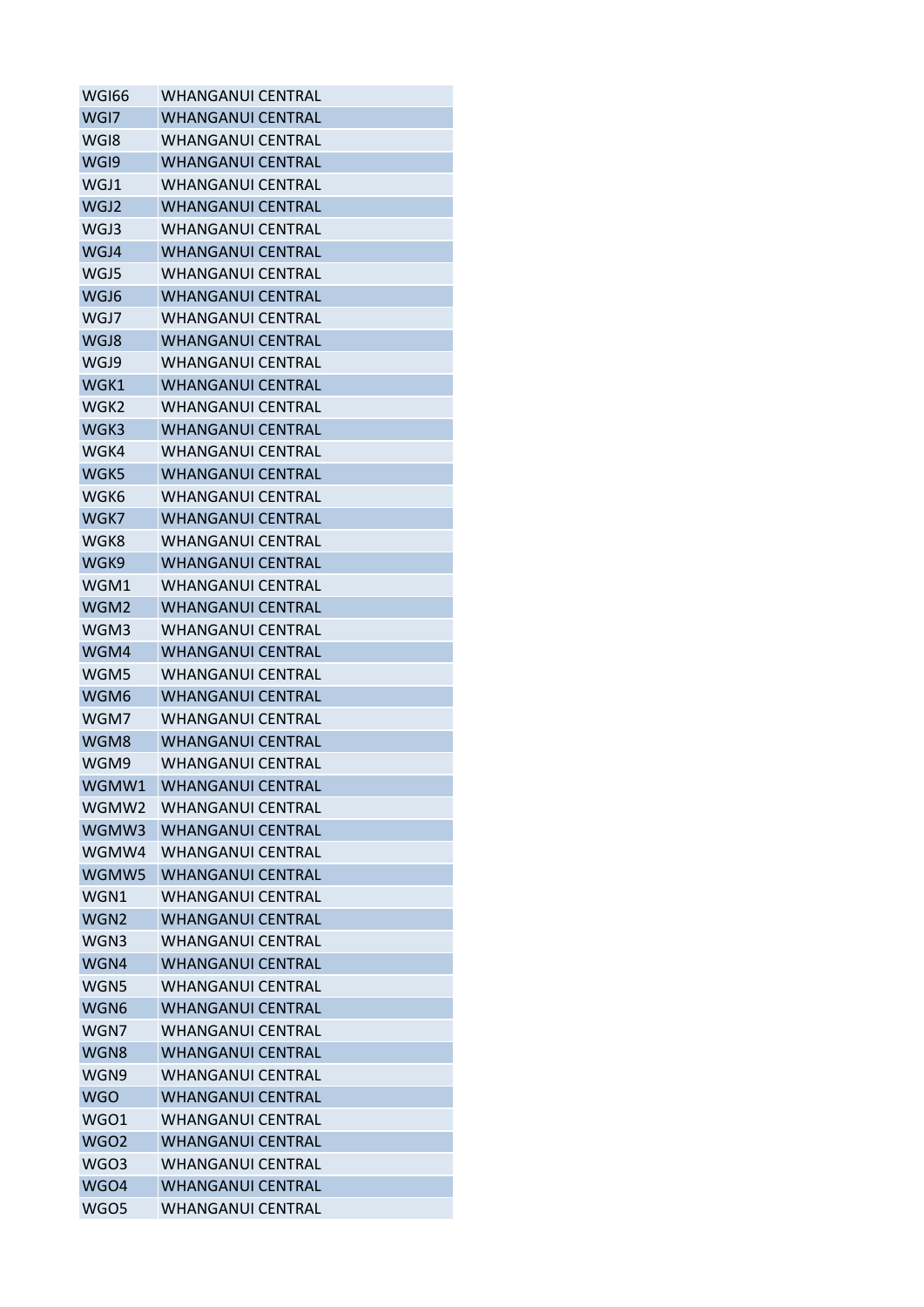| WGO6         | <b>WHANGANUI CENTRAL</b> |
|--------------|--------------------------|
| WGO7         | <b>WHANGANUI CENTRAL</b> |
| WGO8         | <b>WHANGANUI CENTRAL</b> |
| <b>WGO9</b>  | <b>WHANGANUI CENTRAL</b> |
| WGP1         | <b>WHANGANUI CENTRAL</b> |
| WGP2         | <b>WHANGANUI CENTRAL</b> |
| WGP3         | <b>WHANGANUI CENTRAL</b> |
| WGP4         | <b>WHANGANUI CENTRAL</b> |
| WGP5         | <b>WHANGANUI CENTRAL</b> |
| WGP6         | <b>WHANGANUI CENTRAL</b> |
| WGP7         | <b>WHANGANUI CENTRAL</b> |
| WGP8         | <b>WHANGANUI CENTRAL</b> |
| WGP9         | <b>WHANGANUI CENTRAL</b> |
| WGQ1         | <b>WHANGANUI CENTRAL</b> |
| WGQ12        | <b>WHANGANUI CENTRAL</b> |
| WGQ13        | <b>WHANGANUI CENTRAL</b> |
| WGQ14        | <b>WHANGANUI CENTRAL</b> |
| WGQ15        | <b>WHANGANUI CENTRAL</b> |
| WGQ16        | <b>WHANGANUI CENTRAL</b> |
| WGQ17        | <b>WHANGANUI CENTRAL</b> |
| WGQ2         | <b>WHANGANUI CENTRAL</b> |
| WGQ22        | <b>WHANGANUI CENTRAL</b> |
| WGQ23        | <b>WHANGANUI CENTRAL</b> |
| WGQ24        | <b>WHANGANUI CENTRAL</b> |
| WGQ25        | <b>WHANGANUI CENTRAL</b> |
| WGQ26        | <b>WHANGANUI CENTRAL</b> |
| WGQ3         | <b>WHANGANUI CENTRAL</b> |
| WGQ32        | <b>WHANGANUI CENTRAL</b> |
| WGQ33        | <b>WHANGANUI CENTRAL</b> |
| WGQ34        | <b>WHANGANUI CENTRAL</b> |
| WGQ35        | <b>WHANGANUI CENTRAL</b> |
| WGQ36        | <b>WHANGANUI CENTRAL</b> |
| WGQ4         | <b>WHANGANUI CENTRAL</b> |
| WGQ42        | <b>WHANGANUI CENTRAL</b> |
| WGQ43        | <b>WHANGANUI CENTRAL</b> |
| WGQ44        | <b>WHANGANUI CENTRAL</b> |
| WGQ45        | <b>WHANGANUI CENTRAL</b> |
| WGQ46        | <b>WHANGANUI CENTRAL</b> |
| WGQ5         | <b>WHANGANUI CENTRAL</b> |
| WGQ52        | <b>WHANGANUI CENTRAL</b> |
| <b>WGQ53</b> | <b>WHANGANUI CENTRAL</b> |
| WGQ54        | <b>WHANGANUI CENTRAL</b> |
| WGQ55        | <b>WHANGANUI CENTRAL</b> |
| WGQ56        | <b>WHANGANUI CENTRAL</b> |
| WGQ6         | <b>WHANGANUI CENTRAL</b> |
| WGQ62        | <b>WHANGANUI CENTRAL</b> |
| WGQ63        | <b>WHANGANUI CENTRAL</b> |
| WGQ64        | <b>WHANGANUI CENTRAL</b> |
| WGQ65        | <b>WHANGANUI CENTRAL</b> |
| WGQ66        | <b>WHANGANUI CENTRAL</b> |
| WGQ7         | <b>WHANGANUI CENTRAL</b> |
|              |                          |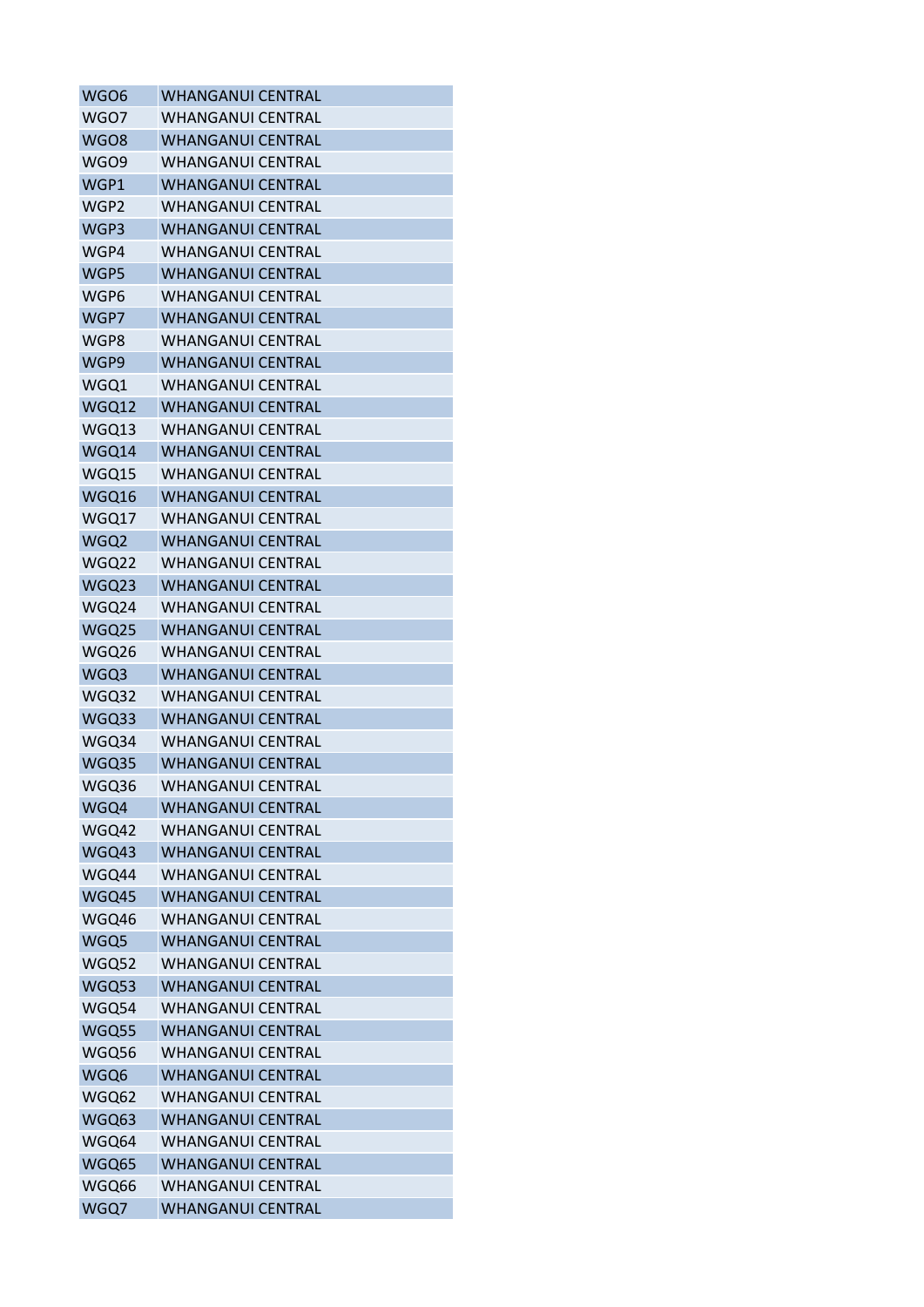| WGQ8             | <b>WHANGANUI CENTRAL</b> |
|------------------|--------------------------|
| WGQ9             | <b>WHANGANUI CENTRAL</b> |
| WGR1             | <b>WHANGANUI CENTRAL</b> |
| WGR <sub>2</sub> | <b>WHANGANUI CENTRAL</b> |
| WGR3             | WHANGANUI CENTRAL        |
| WGR4             | <b>WHANGANUI CENTRAL</b> |
| WGR5             | <b>WHANGANUI CENTRAL</b> |
| WGR6             | <b>WHANGANUI CENTRAL</b> |
| WGR7             | <b>WHANGANUI CENTRAL</b> |
| WGR8             | <b>WHANGANUI CENTRAL</b> |
| WGR9             | <b>WHANGANUI CENTRAL</b> |
| WGS1             | <b>WHANGANUI CENTRAL</b> |
| WGS10            | <b>WHANGANUI CENTRAL</b> |
| WGS11            | <b>WHANGANUI CENTRAL</b> |
| <b>WGS12</b>     | <b>WHANGANUI CENTRAL</b> |
| WGS13            | <b>WHANGANUI CENTRAL</b> |
| WGS14            | <b>WHANGANUI CENTRAL</b> |
| WGS15            | <b>WHANGANUI CENTRAL</b> |
| WGS16            | <b>WHANGANUI CENTRAL</b> |
| WGS17            | <b>WHANGANUI CENTRAL</b> |
| WGS18            | <b>WHANGANUI CENTRAL</b> |
| WGS19            | <b>WHANGANUI CENTRAL</b> |
| WGS2             | <b>WHANGANUI CENTRAL</b> |
| WGS3             | <b>WHANGANUI CENTRAL</b> |
| WGS4             | <b>WHANGANUI CENTRAL</b> |
| WGS5             | <b>WHANGANUI CENTRAL</b> |
| WGS6             | <b>WHANGANUI CENTRAL</b> |
| WGS7             | <b>WHANGANUI CENTRAL</b> |
| WGS8             | <b>WHANGANUI CENTRAL</b> |
| WGS9             | <b>WHANGANUI CENTRAL</b> |
| WGT1             | <b>WHANGANUI CENTRAL</b> |
| <b>WGT10</b>     | <b>WHANGANUI CENTRAL</b> |
| WGT11            | WHANGANUI CFNTRAL        |
| <b>WGT12</b>     | <b>WHANGANUI CENTRAL</b> |
| <b>WGT13</b>     | <b>WHANGANUI CENTRAL</b> |
| WGT14            | <b>WHANGANUI CENTRAL</b> |
| WGT15            | <b>WHANGANUI CENTRAL</b> |
| <b>WGT16</b>     | <b>WHANGANUI CENTRAL</b> |
| WGT17            | <b>WHANGANUI CENTRAL</b> |
| <b>WGT18</b>     | <b>WHANGANUI CENTRAL</b> |
| WGT19            | <b>WHANGANUI CENTRAL</b> |
| WGT <sub>2</sub> | <b>WHANGANUI CENTRAL</b> |
| <b>WGT20</b>     | <b>WHANGANUI CENTRAL</b> |
| <b>WGT21</b>     | <b>WHANGANUI CENTRAL</b> |
| WGT22            | <b>WHANGANUI CENTRAL</b> |
| WGT23            | <b>WHANGANUI CENTRAL</b> |
| WGT24            | <b>WHANGANUI CENTRAL</b> |
| <b>WGT25</b>     | <b>WHANGANUI CENTRAL</b> |
| WGT3             | <b>WHANGANUI CENTRAL</b> |
| WGT32            | <b>WHANGANUI CENTRAL</b> |
| WGT33            | <b>WHANGANUI CENTRAL</b> |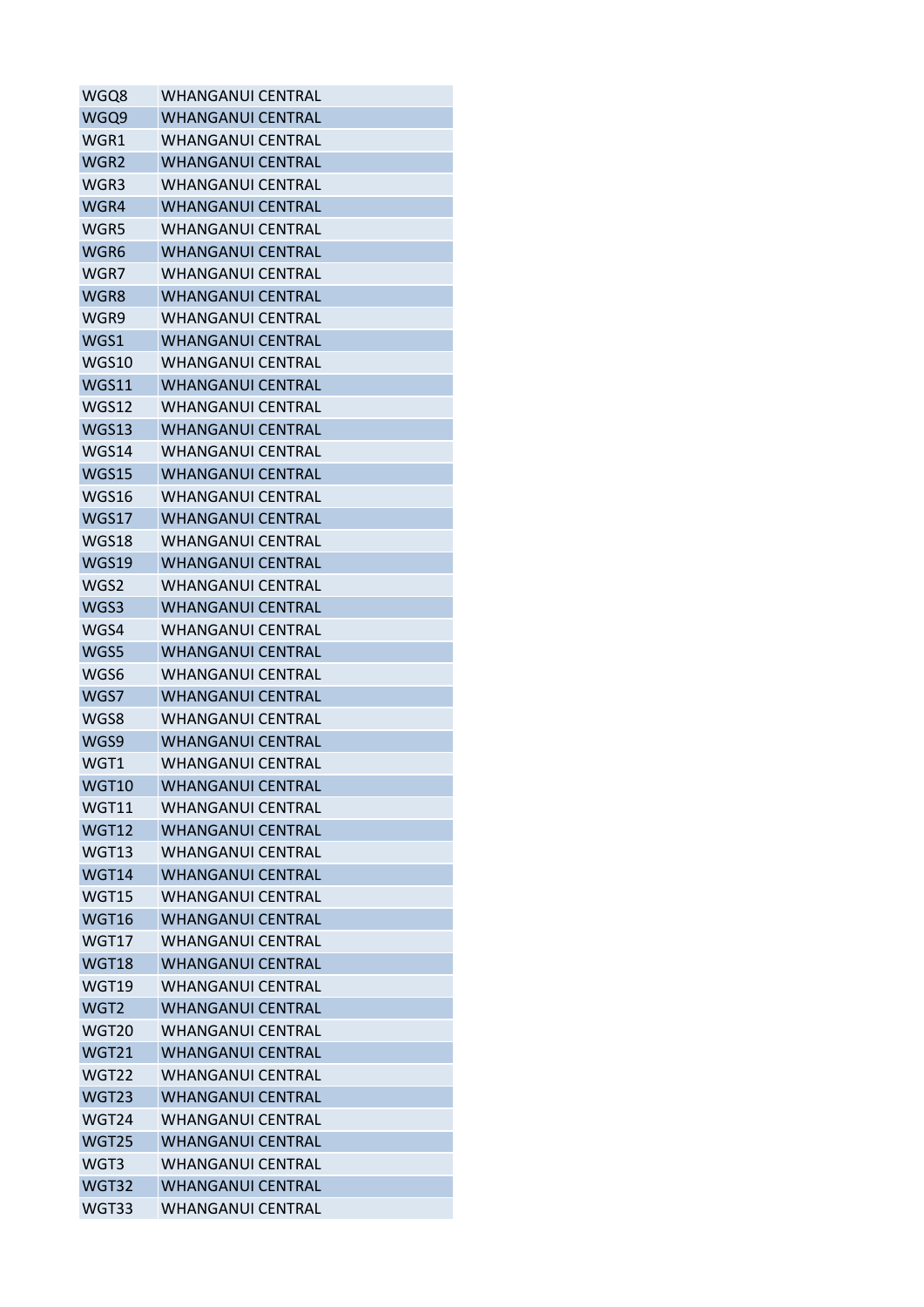| WGT34            | <b>WHANGANUI CENTRAL</b> |
|------------------|--------------------------|
| <b>WGT35</b>     | <b>WHANGANUI CENTRAL</b> |
| WGT4             | <b>WHANGANUI CENTRAL</b> |
| WGT42            | <b>WHANGANUI CENTRAL</b> |
| WGT43            | <b>WHANGANUI CENTRAL</b> |
| WGT44            | <b>WHANGANUI CENTRAL</b> |
| WGT45            | <b>WHANGANUI CENTRAL</b> |
| WGT5             | <b>WHANGANUI CENTRAL</b> |
| <b>WGT52</b>     | <b>WHANGANUI CENTRAL</b> |
| WGT53            | <b>WHANGANUI CENTRAL</b> |
| WGT54            | <b>WHANGANUI CENTRAL</b> |
| WGT55            | WHANGANUI CENTRAL        |
| WGT6             | <b>WHANGANUI CENTRAL</b> |
| WGT7             | <b>WHANGANUI CENTRAL</b> |
| WGT8             | <b>WHANGANUI CENTRAL</b> |
| WGT9             | WHANGANUI CFNTRAL        |
| WGU1             | <b>WHANGANUI CENTRAL</b> |
| WGU10            | <b>WHANGANUI CENTRAL</b> |
| WGU <sub>2</sub> | <b>WHANGANUI CENTRAL</b> |
| WGU3             | <b>WHANGANUI CENTRAL</b> |
| WGU4             | <b>WHANGANUI CENTRAL</b> |
| WGU5             | <b>WHANGANUI CENTRAL</b> |
| WGU6             | <b>WHANGANUI CENTRAL</b> |
| WGU7             | <b>WHANGANUI CENTRAL</b> |
| WGU8             | <b>WHANGANUI CENTRAL</b> |
| WGU9             | <b>WHANGANUI CENTRAL</b> |
| WGV1             | <b>WHANGANUI CENTRAL</b> |
| WGV2             | <b>WHANGANUI CENTRAL</b> |
| WGV3             | <b>WHANGANUI CENTRAL</b> |
| WGV4             | <b>WHANGANUI CENTRAL</b> |
| WGV5             | <b>WHANGANUI CENTRAL</b> |
| WGV6             | <b>WHANGANUI CENTRAL</b> |
| WGV7             | <b>WHANGANUI CENTRAL</b> |
| WGV8             | <b>WHANGANUI CENTRAL</b> |
| WGV9             | <b>WHANGANUI CENTRAL</b> |
| WGW1             | <b>WHANGANUI CENTRAL</b> |
| WGW <sub>2</sub> | <b>WHANGANUI CENTRAL</b> |
| WGW3             | <b>WHANGANUI CENTRAL</b> |
| WGW4             | <b>WHANGANUI CENTRAL</b> |
| WGW5             | <b>WHANGANUI CENTRAL</b> |
| WGW6             | <b>WHANGANUI CENTRAL</b> |
| WGW7             | <b>WHANGANUI CENTRAL</b> |
| WGW8             | <b>WHANGANUI CENTRAL</b> |
| WGW9             | <b>WHANGANUI CENTRAL</b> |
| WGX1             | <b>WHANGANUI CENTRAL</b> |
| WGX10            | <b>WHANGANUI CENTRAL</b> |
| <b>WGX11</b>     | <b>WHANGANUI CENTRAL</b> |
| <b>WGX12</b>     | <b>WHANGANUI CENTRAL</b> |
| WGX13            | <b>WHANGANUI CENTRAL</b> |
| WGX14            | <b>WHANGANUI CENTRAL</b> |
| WGX15            | <b>WHANGANUI CENTRAL</b> |
|                  |                          |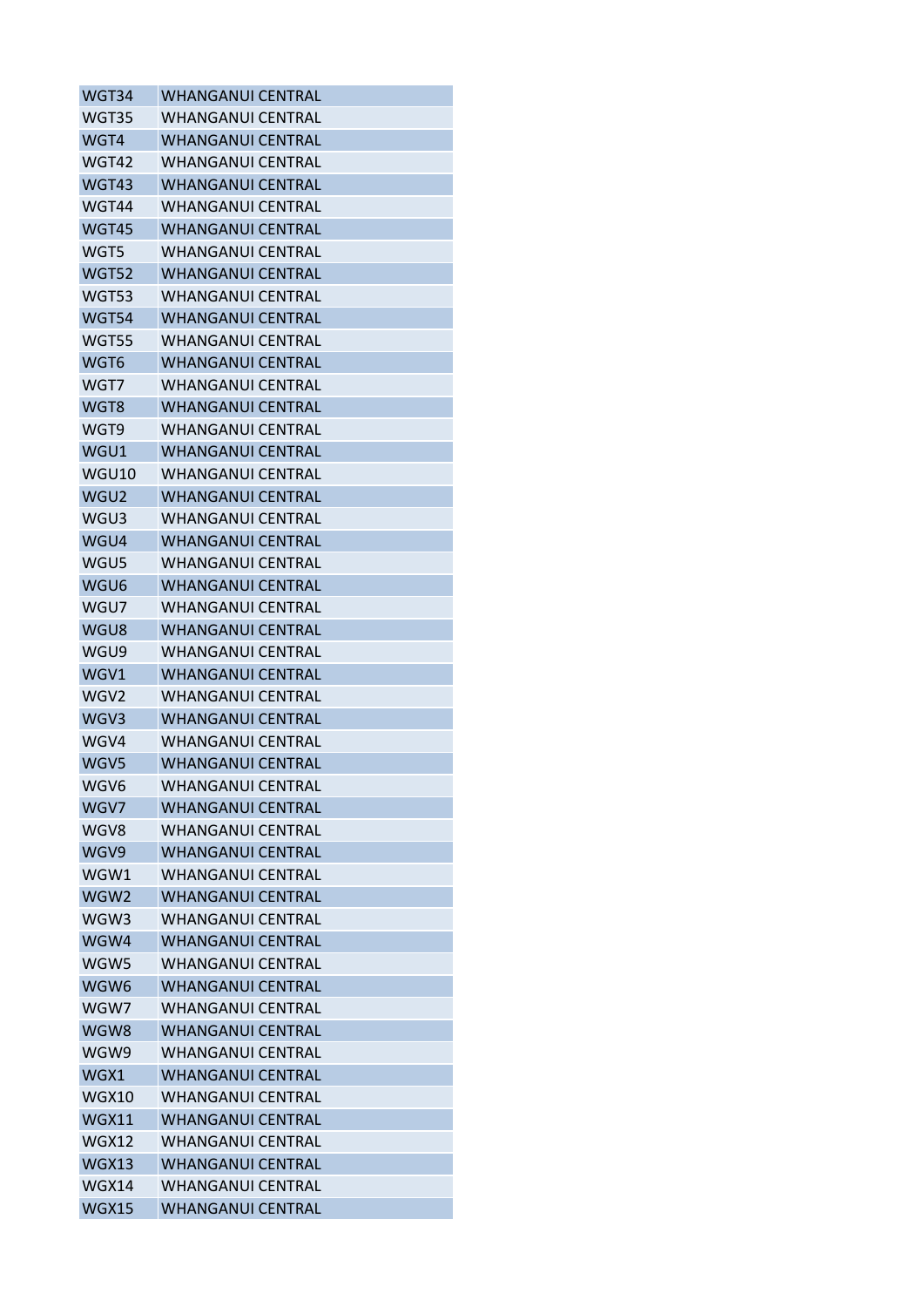| WGX16            | WHANGANUI CENTRAL        |
|------------------|--------------------------|
| WGX17            | WHANGANUI CENTRAL        |
| WGX18            | WHANGANUI CENTRAL        |
| <b>WGX19</b>     | <b>WHANGANUI CENTRAL</b> |
| WGX2             | WHANGANUI CENTRAL        |
| WGX20            | WHANGANUI CENTRAL        |
| WGX21            | <b>WHANGANUI CENTRAL</b> |
| WGX22            | <b>WHANGANUI CENTRAL</b> |
| WGX23            | <b>WHANGANUI CENTRAL</b> |
| WGX24            | <b>WHANGANUI CENTRAL</b> |
| WGX25            | WHANGANUI CENTRAL        |
| WGX3             | WHANGANUI CENTRAL        |
| WGX4             | WHANGANUI CENTRAL        |
| WGX5             | <b>WHANGANUI CENTRAL</b> |
| WGX6             | WHANGANUI CENTRAL        |
| WGX7             | <b>WHANGANUI CENTRAL</b> |
| WGX8             | <b>WHANGANUI CENTRAL</b> |
| WGX9             | WHANGANUI CENTRAL        |
| WGY1             | <b>WHANGANUI CENTRAL</b> |
| <b>WGY10</b>     | <b>WHANGANUI CENTRAL</b> |
| WGY2             | <b>WHANGANUI CENTRAL</b> |
| WGY3             | WHANGANUI CENTRAL        |
| WGY4             | WHANGANUI CENTRAL        |
| WGY5             | <b>WHANGANUI CENTRAL</b> |
| WGY6             | <b>WHANGANUI CENTRAL</b> |
| WGY7             | WHANGANUI CENTRAL        |
| WGY8             | <b>WHANGANUI CENTRAL</b> |
| WGY9             | <b>WHANGANUI CENTRAL</b> |
| <b>WGYS</b>      | <b>WHANGANUI CENTRAL</b> |
| WGZ1             | <b>WHANGANUI CENTRAL</b> |
| WGZ2             | <b>WHANGANUI CENTRAL</b> |
| WGZ3             | <b>WHANGANUI CENTRAL</b> |
| WGZ4             | WHANGANUI CENTRAL        |
| WGZ5             | <b>WHANGANUI CENTRAL</b> |
| WGZ6             | <b>WHANGANUL CENTRAL</b> |
| WGZ7             | <b>WHANGANUI CENTRAL</b> |
| WGZ8             | <b>WHANGANUI CENTRAL</b> |
| WGZ9             | <b>WHANGANUI CENTRAL</b> |
| <b>WHA</b>       | <b>LOWER HUTT</b>        |
| <b>WHBAIL1</b>   | <b>LOWER HUTT</b>        |
| WHBAIL2          | <b>LOWER HUTT</b>        |
| <b>WHCS</b>      | <b>LOWER HUTT</b>        |
| WHD1             | <b>UPPER HUTT</b>        |
| WHD <sub>2</sub> | <b>UPPER HUTT</b>        |
| WHD3             | <b>UPPER HUTT</b>        |
| WHD4             | <b>UPPER HUTT</b>        |
| WHD5             | <b>UPPER HUTT</b>        |
| <b>WHDA</b>      | <b>UPPER HUTT</b>        |
| <b>WHDN</b>      | <b>UPPER HUTT</b>        |
| <b>WHN</b>       | <b>LOWER HUTT</b>        |
| <b>WHN10</b>     | <b>WELLINGTON DHQ</b>    |
|                  |                          |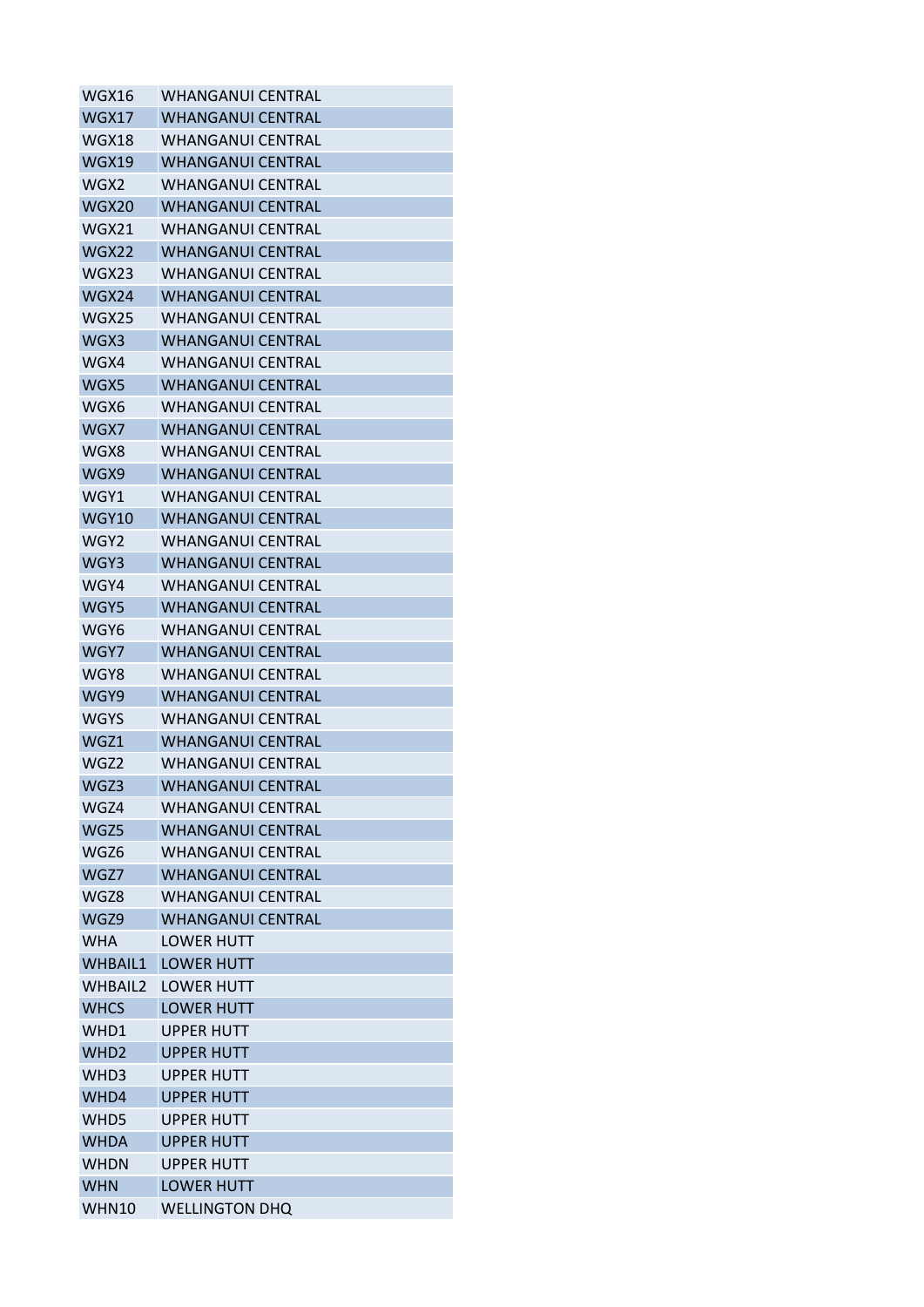| WHN3              | <b>LOWER HUTT</b>     |
|-------------------|-----------------------|
| WHN6              | <b>WELLINGTON DHQ</b> |
| WHN7              | <b>WELLINGTON DHQ</b> |
| WHN <sub>8</sub>  | <b>WELLINGTON DHQ</b> |
| WHN9              | <b>WELLINGTON DHQ</b> |
| WHT1              | <b>WELLINGTON STN</b> |
| WHT <sub>2</sub>  | <b>WELLINGTON STN</b> |
| WHT21             | <b>WELLINGTON STN</b> |
| <b>WHT22</b>      | <b>WELLINGTON STN</b> |
| <b>WHT23</b>      | <b>WELLINGTON STN</b> |
| WHT <sub>24</sub> | <b>WELLINGTON STN</b> |
| WHT <sub>25</sub> | <b>WELLINGTON STN</b> |
| WHT <sub>26</sub> | <b>WELLINGTON STN</b> |
| WHT <sub>27</sub> | <b>WELLINGTON STN</b> |
| WHT28             | <b>WELLINGTON STN</b> |
| WHT <sub>29</sub> | <b>WELLINGTON STN</b> |
| WHT3              | <b>WELLINGTON STN</b> |
| WHT31             | <b>WELLINGTON STN</b> |
| WHT32             | <b>WELLINGTON STN</b> |
| WHT33             | <b>WELLINGTON STN</b> |
| WHT34             | <b>WELLINGTON STN</b> |
| WHT35             | <b>WELLINGTON STN</b> |
| WHT36             | <b>WELLINGTON STN</b> |
| WHT37             | <b>WELLINGTON STN</b> |
| WHT38             | <b>WELLINGTON STN</b> |
| WHT39             | <b>WELLINGTON STN</b> |
| WHT4              | <b>WELLINGTON STN</b> |
| WHT41             | <b>WFLLINGTON STN</b> |
| WHT42             | <b>WELLINGTON STN</b> |
| WHT43             | <b>WELLINGTON STN</b> |
| WHT44             | <b>WELLINGTON STN</b> |
| WHT45             | <b>WELLINGTON STN</b> |
| WHT46             | <b>WELLINGTON STN</b> |
| WHT47             | <b>WELLINGTON STN</b> |
| WHT48             | <b>WELLINGTON STN</b> |
| WHT49             | <b>WELLINGTON STN</b> |
| WHT5              | <b>WELLINGTON STN</b> |
| WHT51             | <b>WELLINGTON STN</b> |
| WHT52             | <b>WELLINGTON STN</b> |
| WHT53             | <b>WELLINGTON STN</b> |
| WHT54             | <b>WELLINGTON STN</b> |
| WHT55             | <b>WELLINGTON STN</b> |
| <b>WHT56</b>      | <b>WELLINGTON STN</b> |
| WHT57             | <b>WELLINGTON STN</b> |
| WHT58             | <b>WELLINGTON STN</b> |
| WHT59             | <b>WELLINGTON STN</b> |
| WHT6              | <b>WELLINGTON STN</b> |
| WHT7              | <b>WELLINGTON STN</b> |
| WHT8              | <b>WELLINGTON STN</b> |
| WHT9              | <b>WELLINGTON STN</b> |
| WHTS1             | <b>WELLINGTON STN</b> |
|                   |                       |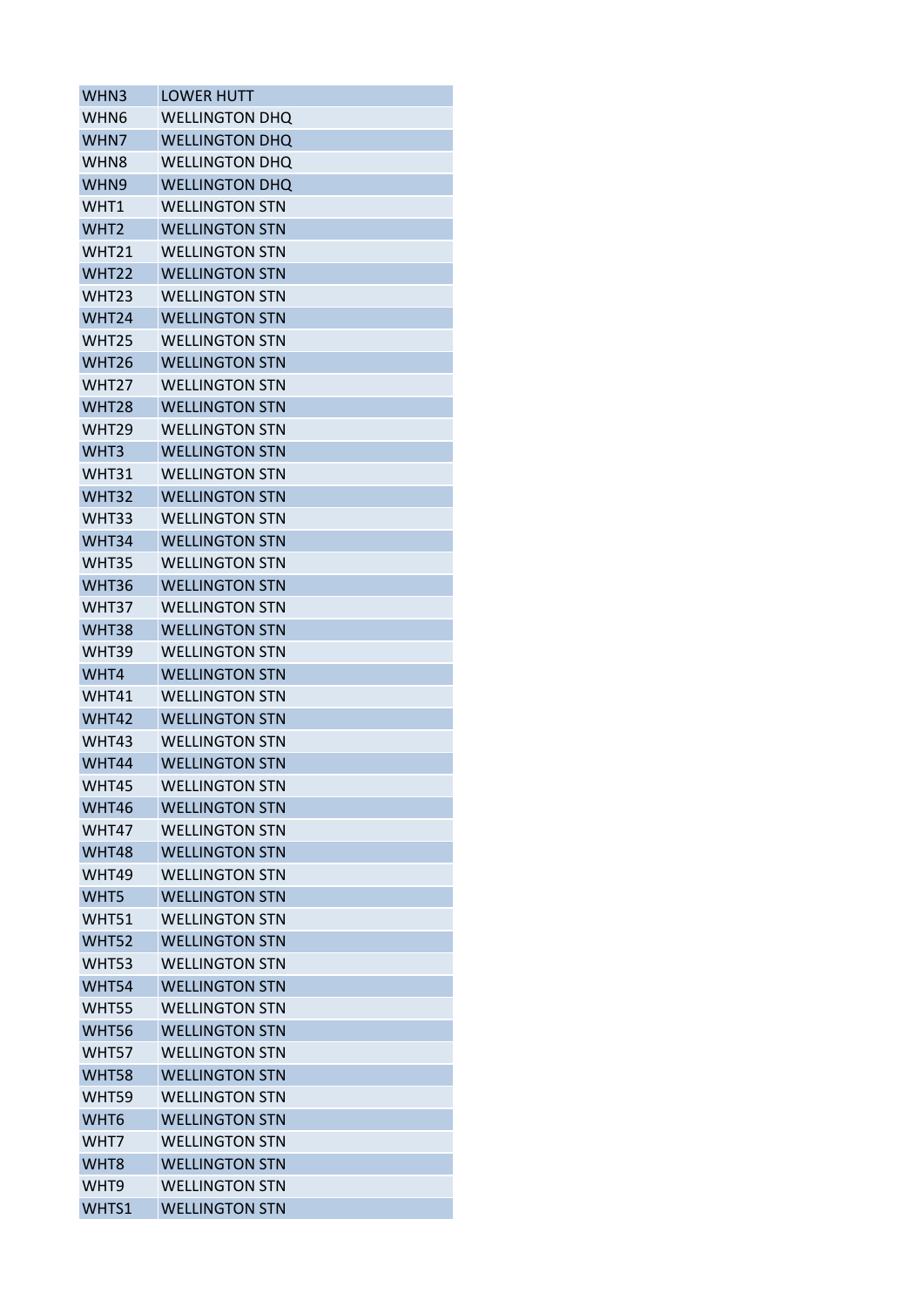| WHTS2            | <b>WELLINGTON STN</b>     |
|------------------|---------------------------|
| WHTS3            | <b>WELLINGTON STN</b>     |
| WHTS4            | <b>WELLINGTON STN</b>     |
| WHTS5            | <b>WELLINGTON STN</b>     |
| <b>WHX</b>       | <b>LOWER HUTT</b>         |
| WHX1             | <b>WELLINGTON CENTRAL</b> |
| WHX10            | <b>WELLINGTON CENTRAL</b> |
| <b>WHX11</b>     | <b>WELLINGTON CENTRAL</b> |
| WHX12            | <b>WELLINGTON CENTRAL</b> |
| WHX13            | <b>WELLINGTON CENTRAL</b> |
| WHX14            | <b>WELLINGTON CENTRAL</b> |
| <b>WHX15</b>     | <b>WELLINGTON CENTRAL</b> |
| WHX16            | <b>WELLINGTON CENTRAL</b> |
| WHX17            | <b>WELLINGTON CENTRAL</b> |
| WHX18            | <b>WELLINGTON CENTRAL</b> |
| <b>WHX19</b>     | <b>WELLINGTON CENTRAL</b> |
| WHX <sub>2</sub> | <b>WELLINGTON CENTRAL</b> |
| WHX20            | <b>WELLINGTON CENTRAL</b> |
| WHX21            | <b>WELLINGTON CENTRAL</b> |
| <b>WHX22</b>     | <b>WELLINGTON DHQ</b>     |
| WHX23            | <b>WELLINGTON CENTRAL</b> |
| WHX24            | <b>WELLINGTON CENTRAL</b> |
| <b>WHX25</b>     | <b>WELLINGTON CENTRAL</b> |
| WHX26            | <b>WELLINGTON CENTRAL</b> |
| WHX3             | <b>WELLINGTON CENTRAL</b> |
| WHX4             | <b>WELLINGTON CENTRAL</b> |
| WHX5             | <b>WELLINGTON CENTRAL</b> |
| WHX6             | <b>WELLINGTON CENTRAL</b> |
| WHX7             | <b>WELLINGTON CENTRAL</b> |
| WHX8             | <b>WELLINGTON CENTRAL</b> |
| WHX9             | <b>WELLINGTON CENTRAL</b> |
| <b>WHXN</b>      | <b>WELLINGTON CENTRAL</b> |
| WHXS1            | <b>WELLINGTON CENTRAL</b> |
| WHXS2            | <b>WELLINGTON CENTRAL</b> |
| WHXS3            | <b>WELLINGTON CENTRAL</b> |
| WHXS4            | <b>WELLINGTON CENTRAL</b> |
| <b>WHY</b>       | WAITANGIRUA               |
| WICP1            | <b>WAIHI</b>              |
| WIE1             | <b>WAIHI</b>              |
| WIE2             | <b>WAIHI</b>              |
| WIE3             | <b>WAIHI</b>              |
| <b>WIG</b>       | <b>WAIHI</b>              |
| WIG1             | <b>WAIHI</b>              |
| WIG2             | <b>WAIHI</b>              |
| WII1             | <b>WAIHI</b>              |
| WII2             | <b>WAIHI</b>              |
| WII3             | <b>WAIHI</b>              |
| WII4             | <b>WAIHI</b>              |
| WII5             | <b>WAIHI</b>              |
| <b>WIN</b>       | <b>WAIHI</b>              |
| <b>WIO</b>       | <b>WAIHI</b>              |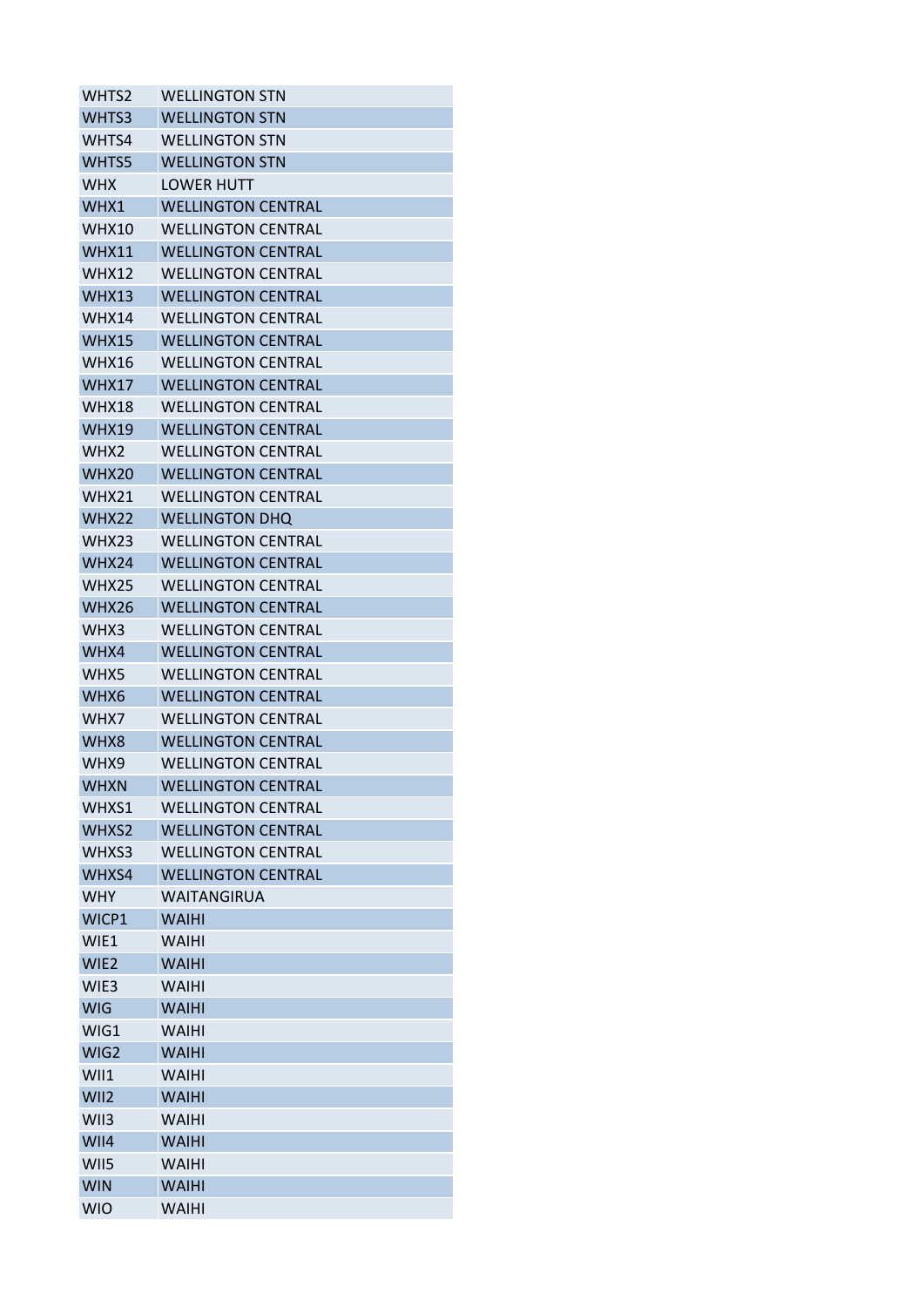| WIQ1             | <b>WAIHI</b>      |
|------------------|-------------------|
| <b>WIQ10</b>     | <b>WAIHI</b>      |
| WIQ <sub>2</sub> | <b>WAIHI</b>      |
| WIQ3             | <b>WAIHI</b>      |
| WIQ4             | <b>WAIHI</b>      |
| WIQ5             | <b>WAIHI</b>      |
| WIQ6             | <b>WAIHI</b>      |
| WIQ7             | <b>WAIHI</b>      |
| WIQ8             | <b>WAIHI</b>      |
| WIQ9             | <b>WAIHI</b>      |
| WIS1             | <b>WAIHI</b>      |
| WIS2             | <b>WAIHI</b>      |
| WIS3             | <b>WAIHI</b>      |
| WIT1             | <b>WAIHI</b>      |
| WIT2             | <b>WAIHI</b>      |
| WIT3             | <b>WAIHI</b>      |
| WIT4             | <b>WAIHI</b>      |
| WIT5             | <b>WAIHI</b>      |
| WIV1             | <b>WAIHI</b>      |
| WIV <sub>2</sub> | <b>WAIHI</b>      |
| WIV3             | <b>WAIHI</b>      |
| <b>WIX</b>       | <b>WAIHI</b>      |
| WIX1             | <b>WAIHI</b>      |
| WIX2             | <b>WAIHI</b>      |
| WIX3             | <b>WAIHI</b>      |
| <b>WIY</b>       | <b>WAIHI</b>      |
| WIY1             | <b>WAIHI</b>      |
| WIY2             | <b>WAIHI</b>      |
| <b>WJK</b>       | <b>WELLSFORD</b>  |
| <b>WJM</b>       | WELLSFORD         |
| WJM1             | WELLSFORD         |
| WJM2             | WELLSFORD         |
| WJM3             | <b>WELLSFORD</b>  |
| WJM4             | WELLSFORD         |
| WJR1             | <b>WELLSFORD</b>  |
| WJR2             | <b>WELLSFORD</b>  |
| WJR3             | <b>WELLSFORD</b>  |
| WJR4             | WELLSFORD         |
| WJR5             | <b>WELLSFORD</b>  |
| WJR6             | WELLSFORD         |
| WJR7             | <b>WELLSFORD</b>  |
| <b>WJS</b>       | <b>WELLSFORDS</b> |
| <b>WJT</b>       | <b>WELLSFORD</b>  |
| WJT2             | WELLSFORD         |
| <b>WJU</b>       | <b>WELLSFORD</b>  |
| WJU1             | WELLSFORD         |
| WJU2             | <b>WELLSFORD</b>  |
| WJU3             | WELLSFORD         |
| WJU4             | <b>WELLSFORD</b>  |
| WJU5             |                   |
|                  | WELLSFORD         |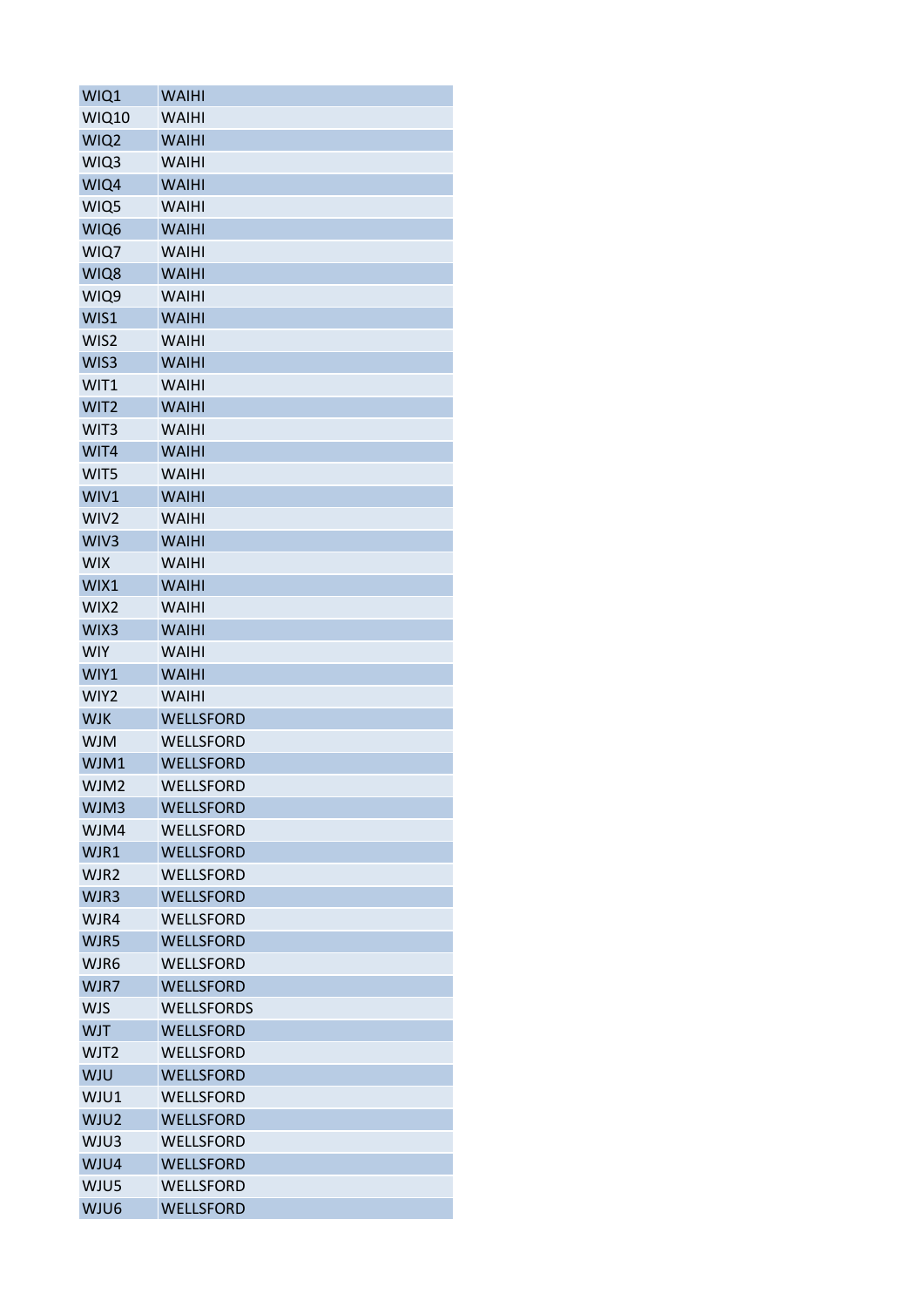| WJU7         | WELLSFORD        |
|--------------|------------------|
| <b>WJY</b>   | WELLSFORD        |
| WKI1W        | <b>WHAKATANF</b> |
| WKI1X        | <b>WHAKATANE</b> |
| WKI2W        | WHAKATANE        |
| WKI2X        | <b>WHAKATANE</b> |
| WKI3W        | WHAKATANE        |
| WKI3X        | WHAKATANE        |
| WKI4W        | <b>WHAKATANF</b> |
| WKI4X        | <b>WHAKATANE</b> |
| WKI5W        | WHAKATANE        |
| WKI5X        | WHAKATANE        |
| WKJ1W        | WHAKATANE        |
| WKJ1X        | <b>WHAKATANE</b> |
| WKJ2W        | WHAKATANF        |
| WKJ2X        | <b>WHAKATANE</b> |
| WKJ3W        | WHAKATANE        |
| WKJ3X        | <b>WHAKATANE</b> |
| WKJ4W        | <b>WHAKATANE</b> |
| WKJ4X        | <b>WHAKATANE</b> |
| WKJ5W        | WHAKATANE        |
| WKJ5X        | <b>WHAKATANE</b> |
| WKL17        | WHAKATANE        |
| WKL1X        | <b>WHAKATANE</b> |
| WKL1Y        | WHAKATANE        |
| WKL1Z        | <b>WHAKATANE</b> |
| WKN04        | WHAKATANE        |
| WKO3E        | <b>WHAKATANE</b> |
| WKO4P        | <b>WHAKATANE</b> |
| WKO4Q        | <b>WHAKATANE</b> |
| WKO4R        | WHAKATANE        |
| <b>WKP16</b> | <b>WHAKATANE</b> |
| WKP1W        | WHAKATANE        |
| WKP1X        | <b>WHAKATANE</b> |
| WKP26        | WHAKATANE        |
| WKP2W        | WHAKATANE        |
| WKP2X        | <b>WHAKATANF</b> |
| WKP36        | <b>WHAKATANE</b> |
| WKP3W        | <b>WHAKATANF</b> |
| WKP3X        | WHAKATANE        |
| WKP46        | WHAKATANE        |
| WKP4W        | <b>WHAKATANE</b> |
| WKP4X        | WHAKATANE        |
| <b>WKP56</b> | <b>WHAKATANE</b> |
| WKP5W        | WHAKATANE        |
| WKP5X        | <b>WHAKATANE</b> |
| WKR1I        | WHAKATANE        |
| WKR1J        | WHAKATANE        |
| WKR1K        | WHAKATANE        |
| WKR1L        | <b>WHAKATANE</b> |
| WKR1R        | <b>WHAKATANE</b> |
|              |                  |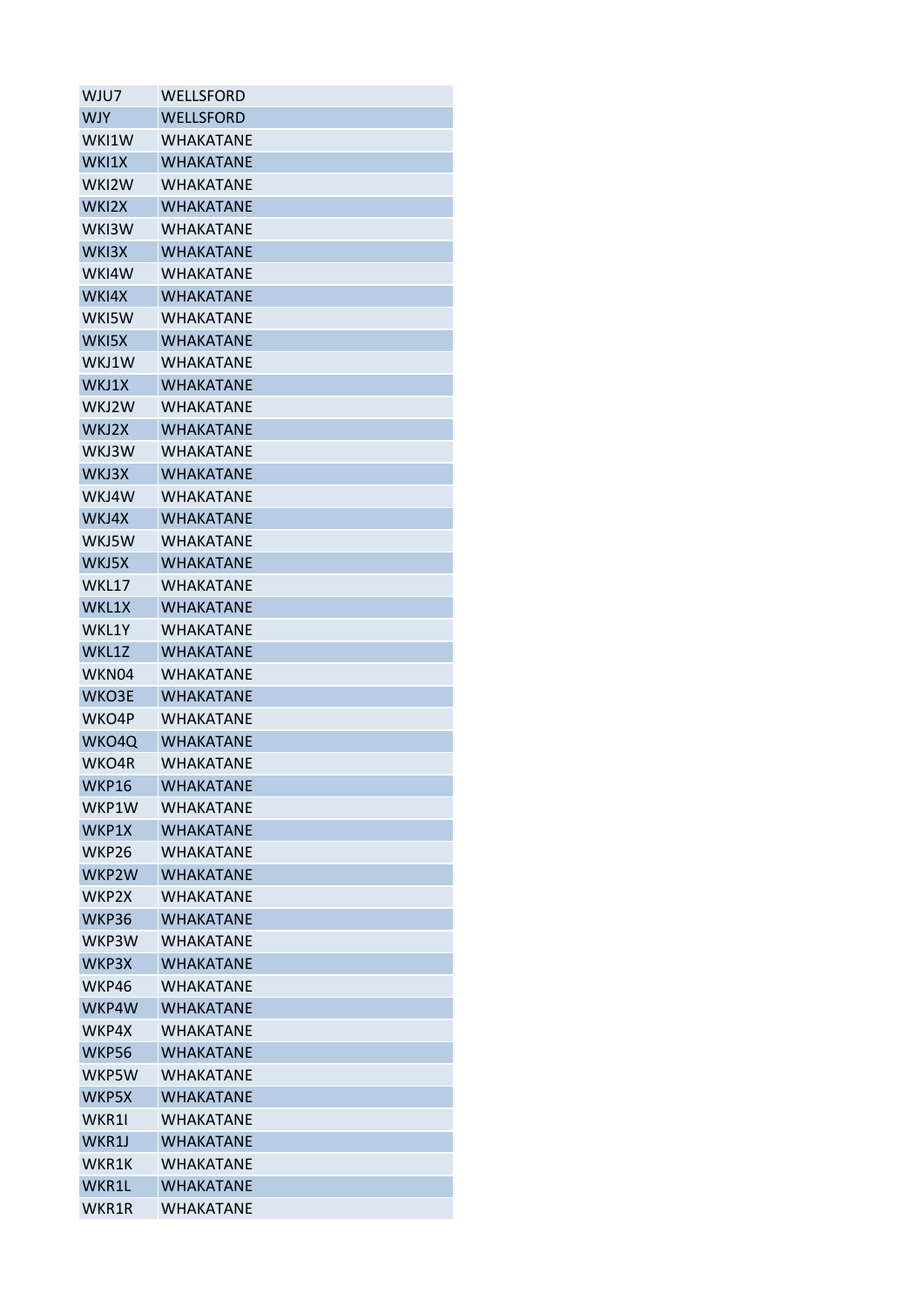| WKS16            | <b>WHAKATANE</b>      |
|------------------|-----------------------|
| WKS26            | WHAKATANE             |
| WKS36            | WHAKATANF             |
| WKS46            | <b>WHAKATANE</b>      |
| WKS56            | <b>WHAKATANE</b>      |
| WKX6T            | WHAKATANE             |
| WKX6U            | WHAKATANE             |
| WKX6V            | WHAKATANE             |
| WKZ1A            | <b>WHAKATANE</b>      |
| WKZ2M            | WHAKATANF             |
| WKZ2N            | WHAKATANE             |
| <b>WLA</b>       | <b>WELLINGTON DHQ</b> |
| WLA1             | <b>WELLINGTON DHQ</b> |
| WLA2             | <b>WELLINGTON DHO</b> |
| WLA3             | <b>WELLINGTON DHQ</b> |
| WLA4             | <b>WELLINGTON DHQ</b> |
| WLA5             | <b>WELLINGTON DHO</b> |
| WLA6             | <b>WELLINGTON DHO</b> |
| WLA7             | <b>WELLINGTON DHQ</b> |
| WLA8             | <b>WELLINGTON DHQ</b> |
| <b>WLAOS0A</b>   | <b>WELLINGTON DHQ</b> |
| WLAOS11          | <b>WELLINGTON DHO</b> |
| WLAOS12          | <b>WELLINGTON DHQ</b> |
| WLAOS13          | <b>WELLINGTON DHO</b> |
| WLAOS14          | <b>WELLINGTON DHQ</b> |
| WLAOS15          | <b>WELLINGTON DHO</b> |
| <b>WLBAIL1</b>   | <b>WELLINGTON STN</b> |
| <b>WLC</b>       | <b>WELLINGTON DHQ</b> |
| WLC1             | <b>WELLINGTON STN</b> |
| WLC11            | <b>WELLINGTON STN</b> |
| <b>WLC12</b>     | <b>WELLINGTON STN</b> |
| WLC13            | <b>WELLINGTON STN</b> |
| WLC <sub>2</sub> | <b>WELLINGTON STN</b> |
| WLC21            | <b>WELLINGTON STN</b> |
| WLC22            | <b>WELLINGTON STN</b> |
| WLC23            | <b>WELLINGTON STN</b> |
| WLC3             | <b>WELLINGTON STN</b> |
| WLC31            | <b>WELLINGTON STN</b> |
| WLC32            | <b>WELLINGTON STN</b> |
| WLC4             | <b>WELLINGTON STN</b> |
| WLC41            | <b>WELLINGTON STN</b> |
| WLC42            | <b>WELLINGTON STN</b> |
| WLC5             | <b>WELLINGTON STN</b> |
| WLC51            | <b>WELLINGTON STN</b> |
| WLC52            | <b>WELLINGTON STN</b> |
| WLCA1            | <b>WELLINGTON DHQ</b> |
| WLCA2            | <b>WELLINGTON DHQ</b> |
| WLCA3            | <b>WELLINGTON DHQ</b> |
| WLCA4            | <b>WELLINGTON DHQ</b> |
| <b>WLCAS</b>     | <b>WELLINGTON DHQ</b> |
| <b>WLCN</b>      | <b>WELLINGTON STN</b> |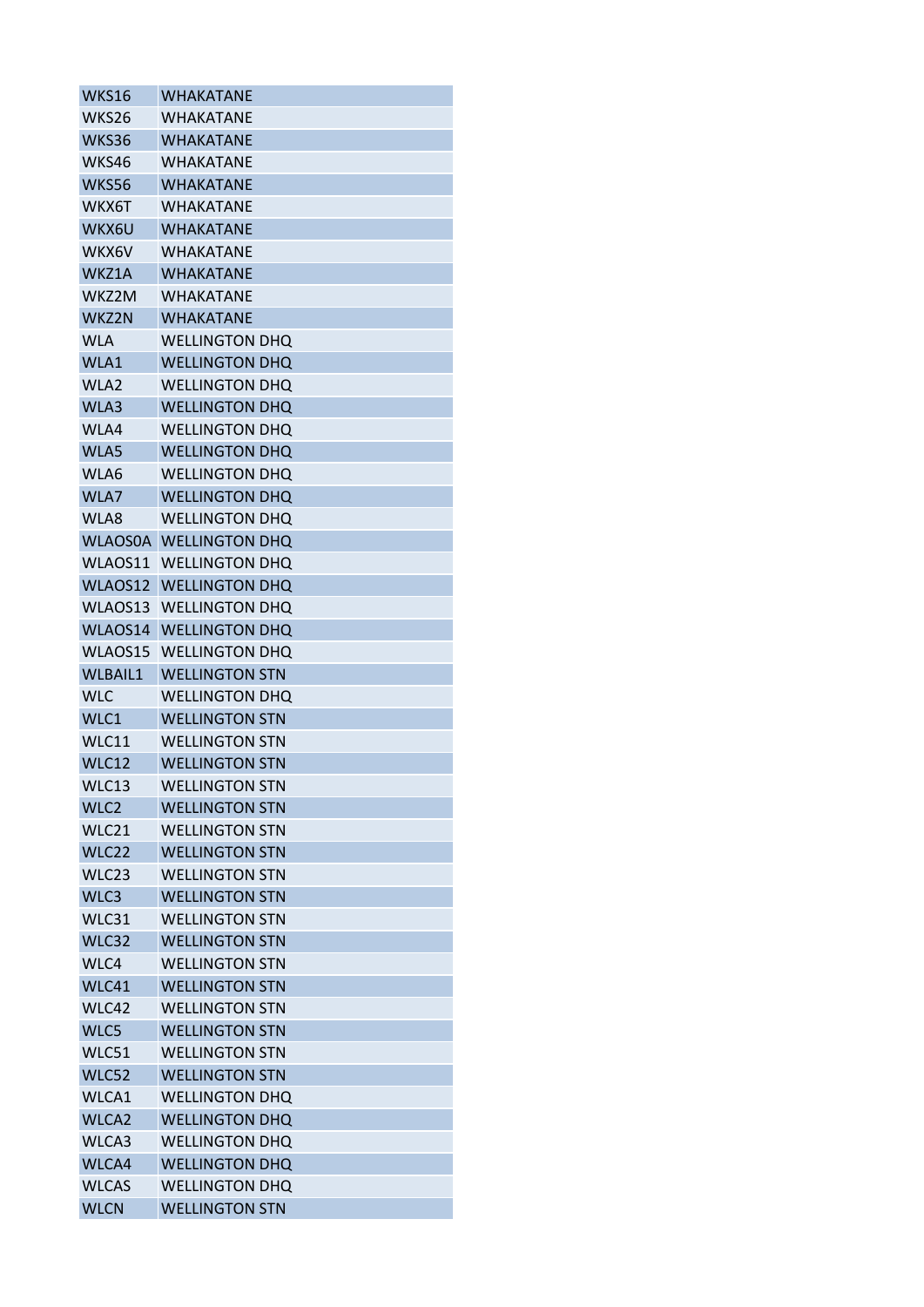| WLCS1            | <b>WELLINGTON STN</b> |
|------------------|-----------------------|
| WLCS2            | <b>WELLINGTON STN</b> |
| WLCS3            | <b>WELLINGTON STN</b> |
| WLCS4            | <b>WELLINGTON STN</b> |
| WLCS5            | WELLINGTON STN        |
| WLD1             | <b>WELLINGTON DHQ</b> |
| WLD10            | <b>WELLINGTON DHO</b> |
| WLD11            | <b>WELLINGTON DHQ</b> |
| WLD12            | <b>WELLINGTON DHQ</b> |
| WLD13            | <b>WELLINGTON DHQ</b> |
| WLD14            | <b>WELLINGTON DHQ</b> |
| WLD15            | <b>WELLINGTON DHQ</b> |
| WLD <sub>2</sub> | <b>WELLINGTON DHQ</b> |
| WLD3             | <b>WELLINGTON DHQ</b> |
| WLD4             | <b>WELLINGTON DHQ</b> |
| WLD5             | <b>WELLINGTON DHQ</b> |
| WLD6             | <b>WELLINGTON DHQ</b> |
| WLD7             | <b>WELLINGTON DHQ</b> |
| WLD8             | <b>WELLINGTON DHQ</b> |
| WLD9             | <b>WELLINGTON DHQ</b> |
| WLDC1            | <b>WELLINGTON DHQ</b> |
| WLDC11           | <b>WELLINGTON DHQ</b> |
| WLDC12           | <b>WELLINGTON DHQ</b> |
| WLDC13           | <b>WELLINGTON DHQ</b> |
| WLDC14           | <b>WELLINGTON DHQ</b> |
| WLDC15           | <b>WELLINGTON DHQ</b> |
| WLDC16           | <b>WELLINGTON DHQ</b> |
| WLDC22           | <b>WELLINGTON DHQ</b> |
| WLDC23           | <b>WELLINGTON DHQ</b> |
| WLDC25           | <b>MASTERTON</b>      |
| WLDC32           | <b>WELLINGTON DHQ</b> |
| WLDC33           | <b>WELLINGTON DHQ</b> |
| WLDC42           | <b>WELLINGTON DHQ</b> |
| WLDC43           | <b>WELLINGTON DHQ</b> |
| WLDC5            | <b>WELLINGTON DHQ</b> |
| WLDC51           | <b>WELLINGTON DHQ</b> |
| WLDC52           | <b>WELLINGTON DHQ</b> |
| WLDC53           | <b>WELLINGTON DHQ</b> |
| <b>WLDE</b>      | <b>WELLINGTON DHQ</b> |
| <b>WLDN</b>      | <b>WELLINGTON DHQ</b> |
| WLDS1            | <b>WELLINGTON DHQ</b> |
| WLDS2            | <b>WELLINGTON DHQ</b> |
| WLDX1            | <b>WELLINGTON DHQ</b> |
| WLEG1            | <b>WELLINGTON</b>     |
| WLEG2            | <b>WELLINGTON</b>     |
| WLEG3            | <b>WELLINGTON</b>     |
| WLEG4            | <b>WELLINGTON</b>     |
| <b>WLFN</b>      | <b>WELLINGTON</b>     |
| WLFV1            | <b>WELLINGTON</b>     |
| WLFV2            | <b>WELLINGTON</b>     |
| WLFV3            | <b>WELLINGTON</b>     |
|                  |                       |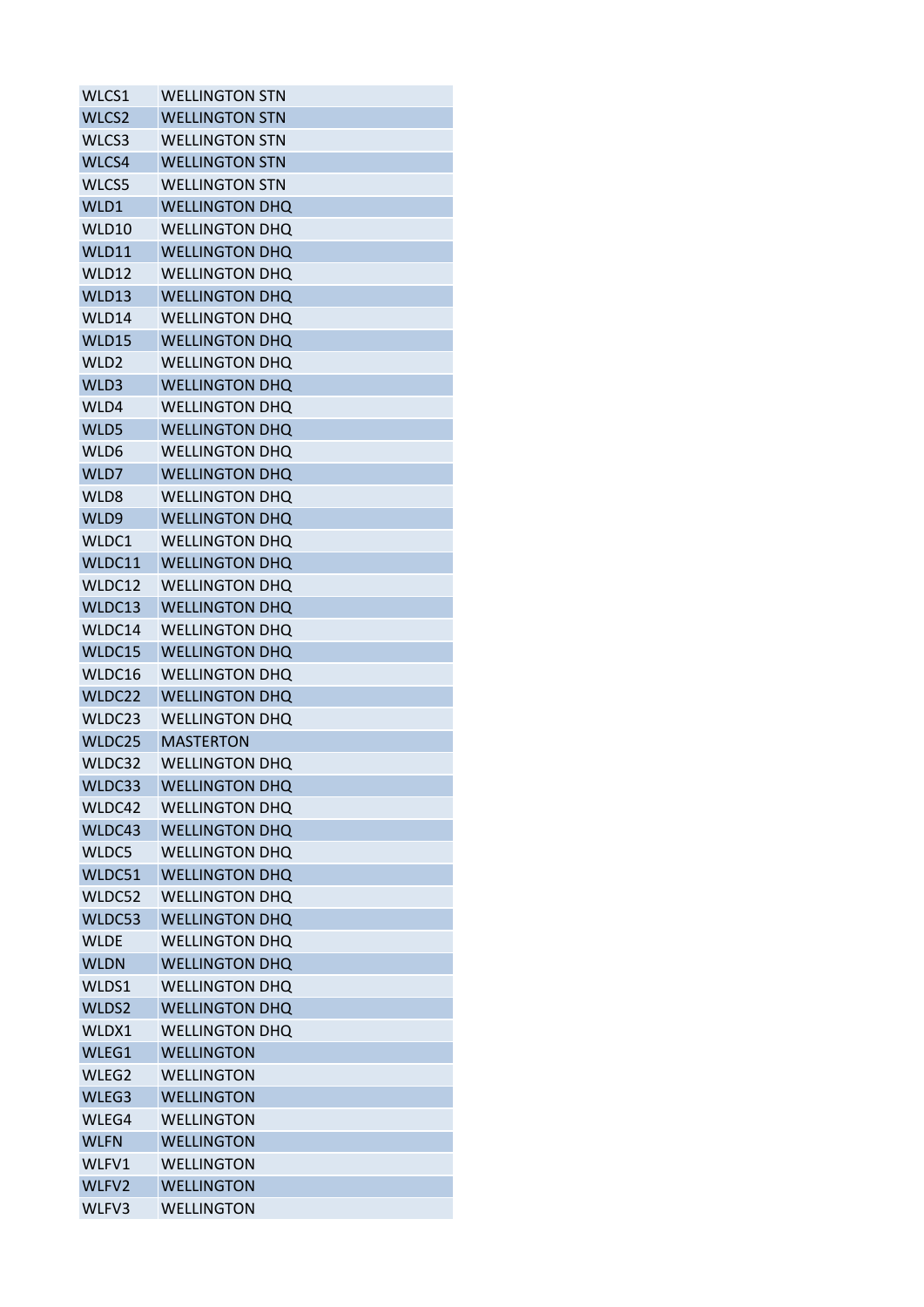| WLFV4             | <b>WELLINGTON</b>          |
|-------------------|----------------------------|
| <b>WLFVN</b>      | <b>WELLINGTON</b>          |
| <b>WLFVS</b>      | <b>WELLINGTON</b>          |
| <b>WLG</b>        | <b>WELLINGTON DHQ</b>      |
| WLG1              | <b>WELLINGTON DHQ</b>      |
| WLG2              | <b>WELLINGTON DISTRICT</b> |
| WLG3              | <b>WELLINGTON DISTRICT</b> |
| <b>WLGA</b>       | <b>WELLINGTON DHQ</b>      |
| WLGT1             | <b>WELLINGTON DISTRICT</b> |
| WLGT10            | <b>WELLINGTON DISTRICT</b> |
| WLGT11            | <b>WELLINGTON DISTRICT</b> |
| WLGT12            | <b>WELLINGTON DISTRICT</b> |
| WLGT13            | <b>WELLINGTON DISTRICT</b> |
| WLGT14            | <b>WELLINGTON DISTRICT</b> |
| WLGT15            | <b>WELLINGTON DISTRICT</b> |
| WLGT16            | <b>WELLINGTON DISTRICT</b> |
| WLGT17            | <b>WELLINGTON DISTRICT</b> |
| WLGT18            | <b>WELLINGTON DISTRICT</b> |
| WLGT19            | <b>WELLINGTON DISTRICT</b> |
| WLH1              | PORIRUA CENTRAL            |
| WLH10             | PORIRUA CENTRAL            |
| WLH11             | PORIRUA CENTRAL            |
| WLH12             | PORIRUA CENTRAL            |
| WLH13             | PORIRUA CENTRAL            |
| WLH14             | PORIRUA CENTRAL            |
| WLH15             | PORIRUA CENTRAL            |
| WLHS1             | PORIRUA CENTRAL            |
| WLHS <sub>2</sub> | PORIRUA CENTRAL            |
| WLHS3             | PORIRUA CENTRAL            |
| WLI1              | <b>WELLINGTON DHO</b>      |
| WLI <sub>2</sub>  | <b>WELLINGTON DHQ</b>      |
| WLI3              | <b>WELLINGTON DHQ</b>      |
| <b>WLI51</b>      | <b>WELLINGTON DHQ</b>      |
| <b>WLI52</b>      | PORIRUA CENTRAL            |
| <b>WLI53</b>      | PORIRUA CENTRAL            |
| <b>WLI54</b>      | <b>WELLINGTON DHQ</b>      |
| <b>WLI55</b>      | <b>LOWER HUTT</b>          |
| <b>WLI56</b>      | PARAPARAUMU                |
| <b>WLI57</b>      | <b>WELLINGTON DHQ</b>      |
| <b>WLIS</b>       | <b>WELLINGTON DHQ</b>      |
| WLJ1              | <b>WELLINGTON DHQ</b>      |
| WLJ2              | <b>WELLINGTON DHQ</b>      |
| WLJ3              | <b>WELLINGTON DHQ</b>      |
| WLJ4              | <b>WELLINGTON DHQ</b>      |
| WLJ5              | <b>WELLINGTON DHQ</b>      |
| WLM1              | WELLINGTON DHQ             |
| <b>WLM19</b>      | <b>WELLINGTON DHQ</b>      |
| WLM20             | <b>WELLINGTON DHQ</b>      |
| WLM21             | <b>WELLINGTON DHQ</b>      |
| WLM22             | <b>WELLINGTON DHQ</b>      |
| WLM23             | <b>WELLINGTON DHQ</b>      |
|                   |                            |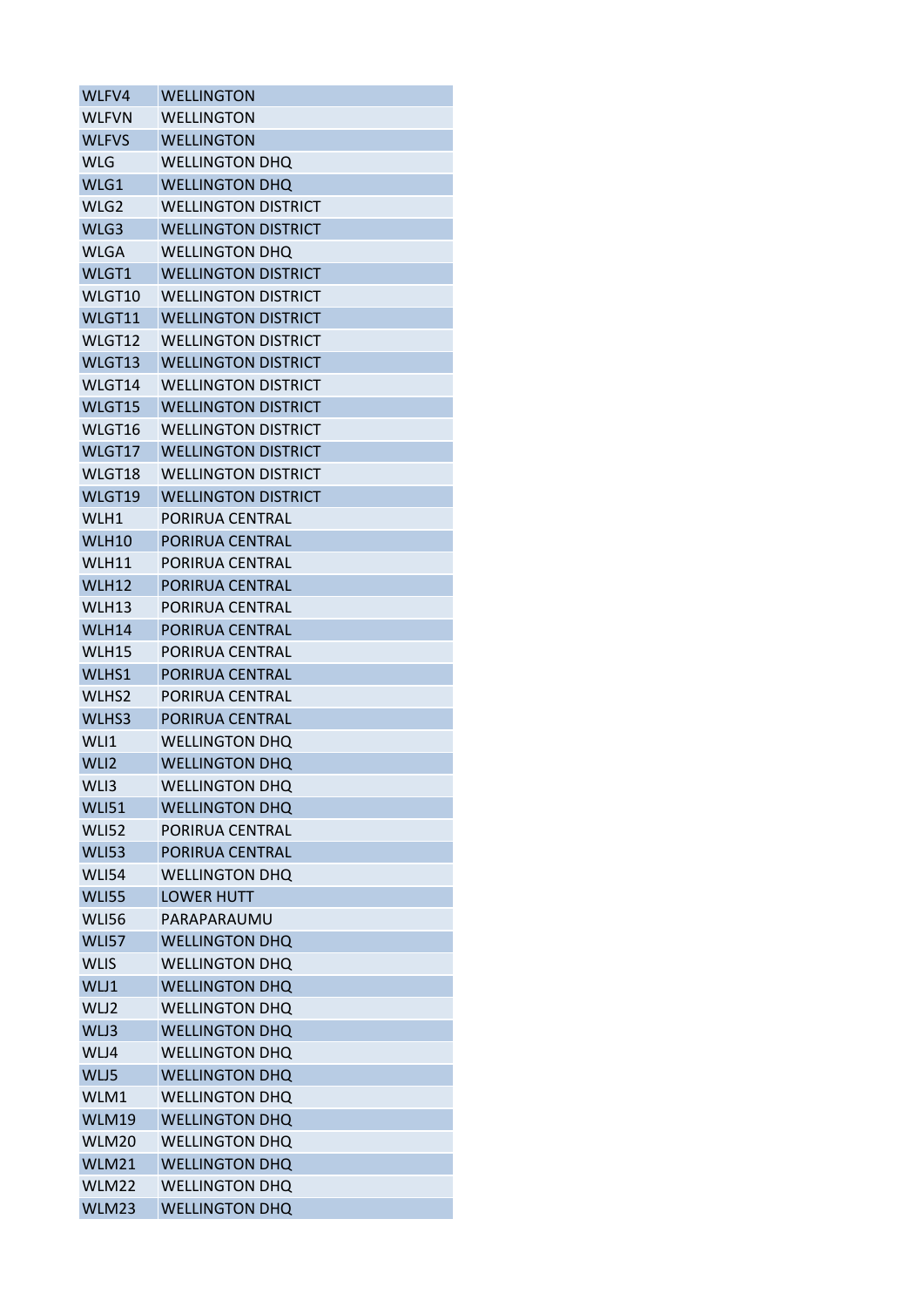| WLM24            | <b>WELLINGTON DHQ</b>        |
|------------------|------------------------------|
| WLM25            | <b>WELLINGTON DHQ</b>        |
| WLM7             | <b>WELLINGTON DHQ</b>        |
| WLM8             | <b>WELLINGTON DHQ</b>        |
| <b>WLMS</b>      | <b>WELLINGTON DHQ</b>        |
| WLMS4            | <b>WELLINGTON DHQ</b>        |
| WLN1             | WELLINGTON                   |
| <b>WLN10</b>     | <b>WELLINGTON</b>            |
| WLN <sub>2</sub> | <b>WELLINGTON</b>            |
| WLN3             | <b>WELLINGTON</b>            |
| WLN4             | <b>WELLINGTON</b>            |
| WLN5             | WELLINGTON                   |
| WLN6             | WELLINGTON                   |
| WLN7             | <b>WELLINGTON</b>            |
| WLN8             | <b>WELLINGTON</b>            |
| WLN9             | <b>WELLINGTON</b>            |
| WLNJ1            | <b>WELLINGTON DHQ</b>        |
| <b>WLNX</b>      | <b>WELLINGTON DHQ</b>        |
| <b>WLO</b>       | <b>WELLINGTON DHQ</b>        |
| WLO1             | <b>WELLINGTON DHQ</b>        |
| WLO <sub>2</sub> | <b>WELLINGTON DHQ-KAPITI</b> |
| WLO3             | <b>WELLINGTON DHQ</b>        |
| WLO4             | <b>WELLINGTON DHQ</b>        |
| WLO5             | <b>WELLINGTON DHQ</b>        |
| WLO6             | <b>WELLINGTON DHQ</b>        |
| WLO7             | <b>WELLINGTON DHQ</b>        |
| WLO8             | <b>WELLINGTON DHQ</b>        |
| WLO9             | <b>WELLINGTON DHQ</b>        |
| <b>WLOS</b>      | <b>WELLINGTON DHQ</b>        |
| <b>WLP</b>       | <b>WELLINGTON DHQ</b>        |
| WLP1             | <b>WELLINGTON DHQ</b>        |
| <b>WLP10</b>     | POLICING SUPPORT UNIT        |
| <b>WLP11</b>     | POLICING SUPPORT UNIT        |
| <b>WLP12</b>     | POLICING SUPPORT UNIT        |
| WLP13            | POLICING SUPPORT UNIT        |
| WLP14            | POLICING SUPPORT UNIT        |
| <b>WLP15</b>     | <b>WELLINGTON DHQ</b>        |
| WLP16            | <b>WELLINGTON DHQ</b>        |
| WLP17            | <b>WELLINGTON DHQ</b>        |
| <b>WLP18</b>     | <b>WELLINGTON DHQ</b>        |
| <b>WLP19</b>     | <b>WELLINGTON DHQ</b>        |
| WLP2             | <b>WELLINGTON DHQ</b>        |
| WLP20            | <b>WELLINGTON DHQ</b>        |
| WLP21            | POLICING SUPPORT UNIT        |
| WLP22            | POLICING SUPPORT UNIT        |
| WLP23            | POLICING SUPPORT UNIT        |
| WLP24            | POLICING SUPPORT UNIT        |
| WLP25            | <b>WELLINGTON DHQ</b>        |
| WLP3             | <b>WELLINGTON DHQ</b>        |
| <b>WLP30</b>     | POLICING SUPPORT UNIT        |
| WLP31            | POLICING SUPPORT UNIT        |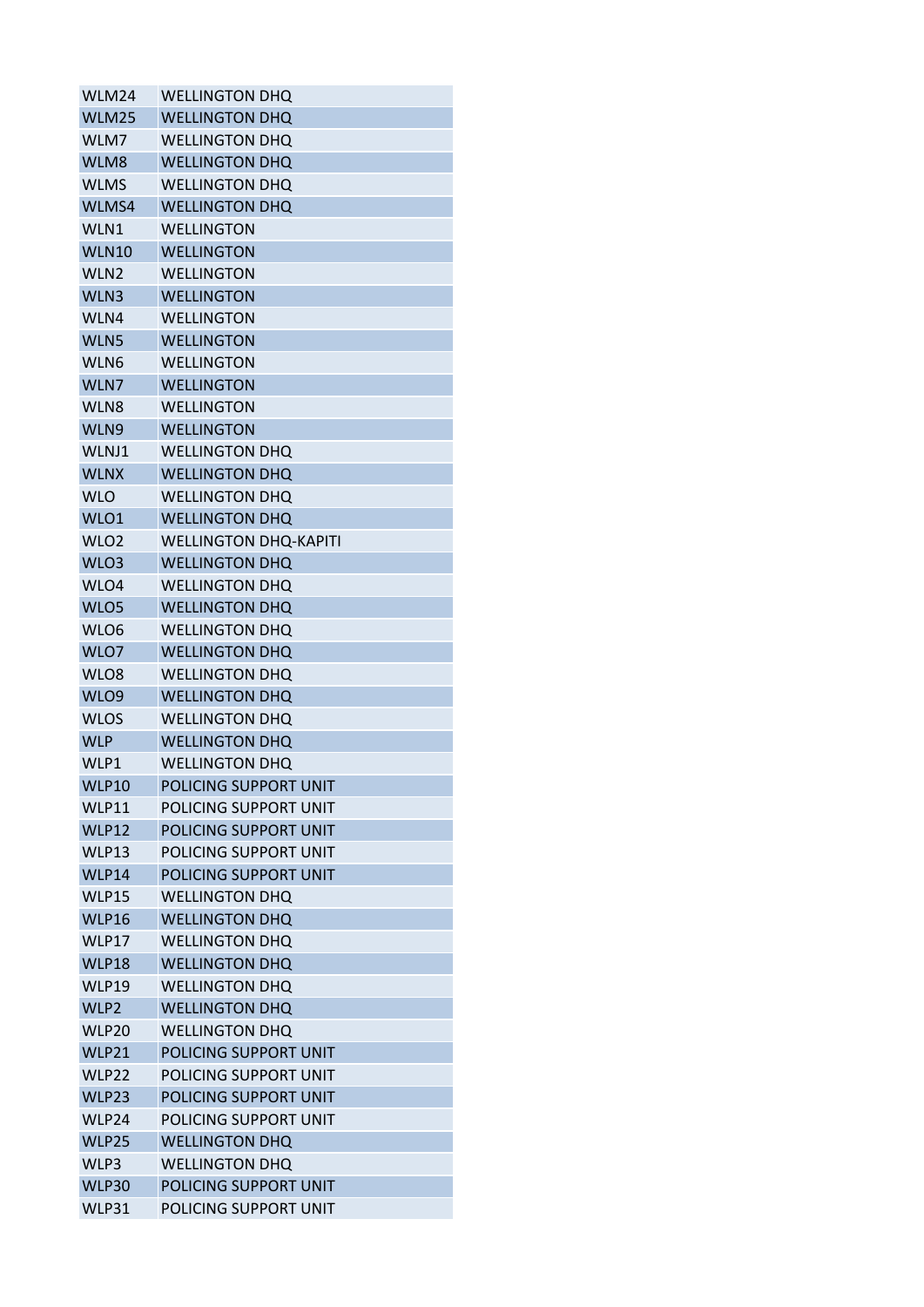| WLP32        | POLICING SUPPORT UNIT     |
|--------------|---------------------------|
| WLP33        | POLICING SUPPORT UNIT     |
| WLP34        | POLICING SUPPORT UNIT     |
| WLP35        | <b>WELLINGTON DHQ</b>     |
| WLP4         | <b>WELLINGTON DHQ</b>     |
| WLP5         | <b>WELLINGTON DHQ</b>     |
| WLP6         | <b>WELLINGTON DHQ</b>     |
| WLP7         | <b>WELLINGTON DHQ</b>     |
| WLP8         | <b>WELLINGTON DHQ</b>     |
| WLP9         | <b>WELLINGTON DHQ</b>     |
| <b>WLPA</b>  | <b>WELLINGTON DHQ</b>     |
| WLPB1        | <b>WELLINGTON DHQ</b>     |
| WLPB2        | <b>WELLINGTON DHQ</b>     |
| WLPB3        | <b>WELLINGTON DHQ</b>     |
| WLPB4        | <b>WELLINGTON DHQ</b>     |
| <b>WLPBS</b> | <b>WELLINGTON DHQ</b>     |
| <b>WLPN</b>  | POLICING SUPPORT UNIT     |
| <b>WLPNT</b> | <b>WELLINGTON CENTRAL</b> |
| WLPS1        | POLICING SUPPORT UNIT     |
| WLPS2        | POLICING SUPPORT UNIT     |
| WLPS3        | POLICING SUPPORT UNIT     |
| WLQ1         | <b>WELLINGTON DHO</b>     |
| WLQ11        | <b>WELLINGTON DHQ</b>     |
| WLQ12        | <b>WELLINGTON DHQ</b>     |
| WLQ13        | <b>WELLINGTON DHQ</b>     |
| WLQ14        | <b>WELLINGTON DHQ</b>     |
| WLQ15        | <b>WELLINGTON DHQ</b>     |
| WLQ16        | <b>WELLINGTON DHO</b>     |
| WLQ17        | <b>WELLINGTON DHQ</b>     |
| WLQ18        | <b>WELLINGTON DHQ</b>     |
| WLQ19        | <b>WELLINGTON DHQ</b>     |
| WLQ2         | <b>WELLINGTON DHQ</b>     |
| WLQ21        | <b>WELLINGTON DHQ</b>     |
| WLQ22        | <b>WELLINGTON DHQ</b>     |
| WLQ23        | <b>WELLINGTON DHQ</b>     |
| WLQ24        | <b>WELLINGTON DHQ</b>     |
| WLQ25        | <b>WELLINGTON DHQ</b>     |
| WLQ26        | <b>WELLINGTON DHQ</b>     |
| WLQ27        | <b>WELLINGTON DHQ</b>     |
| WLQ28        | <b>WELLINGTON DHQ</b>     |
| WLQ29        | <b>WELLINGTON DHQ</b>     |
| WLQ3         | <b>WELLINGTON DHQ</b>     |
| WLQ4         | <b>WELLINGTON DHQ</b>     |
| WLQ5         | <b>WELLINGTON DHQ</b>     |
| WLQ6         | <b>WELLINGTON DHQ</b>     |
| WLQ7         | <b>WELLINGTON DHQ</b>     |
| WLQ8         | <b>WELLINGTON DHQ</b>     |
| WLQ9         | <b>WELLINGTON DHQ</b>     |
| WLQS1        | <b>WELLINGTON DHQ</b>     |
| WLQS2        | <b>WELLINGTON DHQ</b>     |
| WLR1         | <b>WELLINGTON CENTRAL</b> |
|              |                           |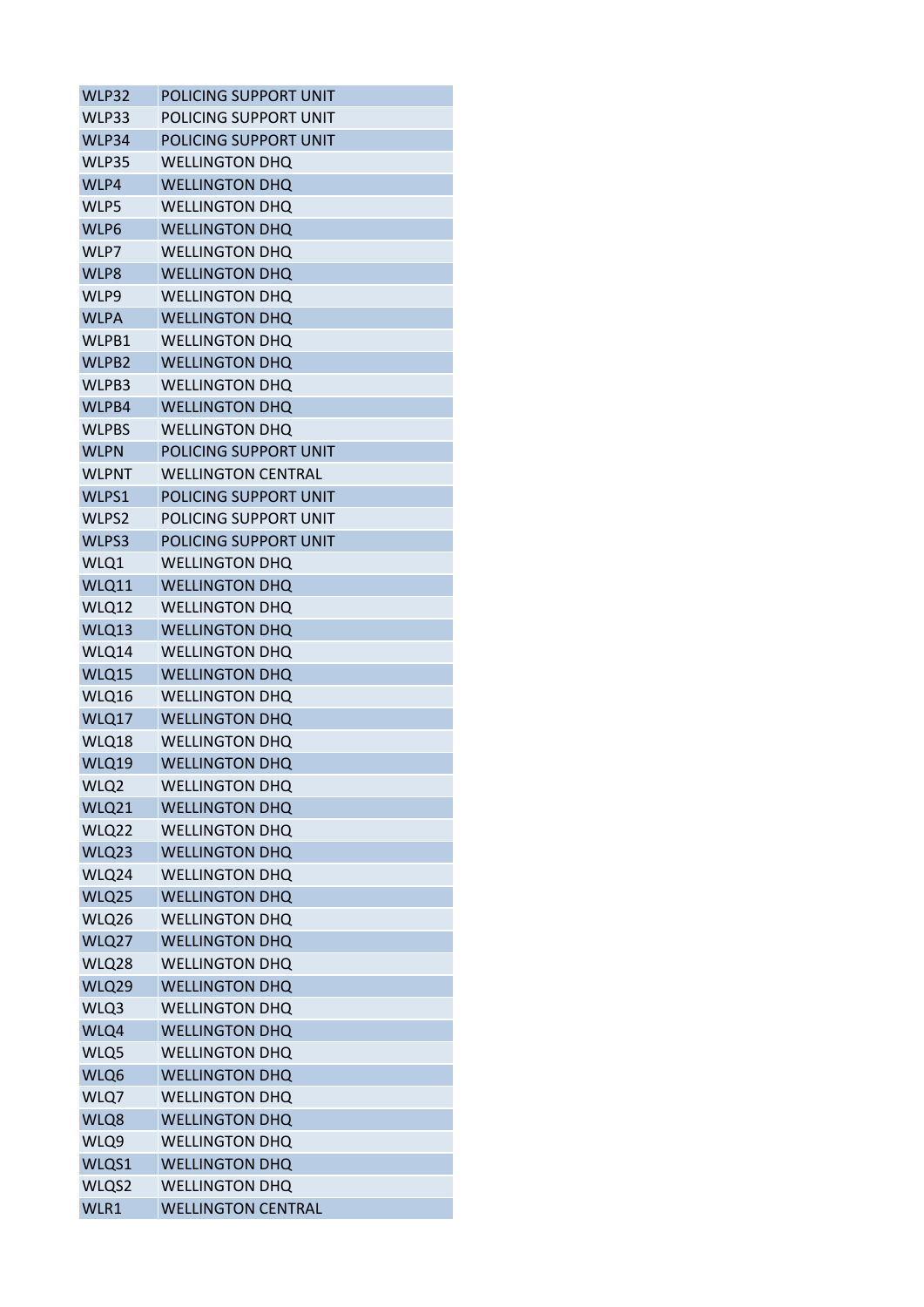| WLR2          | <b>WELLINGTON CENTRAL</b> |
|---------------|---------------------------|
| WLR3          | <b>WELLINGTON CENTRAL</b> |
| WLR4          | <b>WELLINGTON CENTRAL</b> |
| WLR5          | <b>WELLINGTON CENTRAL</b> |
| <b>WLRA</b>   | <b>WELLINGTON CENTRAL</b> |
| <b>WLRN</b>   | <b>WELLINGTON CENTRAL</b> |
| <b>WLRS</b>   | <b>WELLINGTON CENTRAL</b> |
| WLSAR1        | <b>WELLINGTON CENTRAL</b> |
| WLSAR10       | <b>WELLINGTON CENTRAL</b> |
| WLSAR11       | <b>WELLINGTON CENTRAL</b> |
| WLSAR12       | <b>WELLINGTON CENTRAL</b> |
| WLSAR13       | <b>WELLINGTON CENTRAL</b> |
| WLSAR14       | <b>WELLINGTON CENTRAL</b> |
| WLSAR15       | <b>WELLINGTON CENTRAL</b> |
| WLSAR2        | <b>WELLINGTON CENTRAL</b> |
| WLSAR3        | <b>WELLINGTON CENTRAL</b> |
| WLSAR4        | <b>WELLINGTON CENTRAL</b> |
| <b>WLSAR5</b> | <b>WELLINGTON CENTRAL</b> |
| WLSAR6        | <b>WELLINGTON CENTRAL</b> |
| WLSAR7        | <b>WELLINGTON CENTRAL</b> |
| WLSAR8        | <b>WELLINGTON CENTRAL</b> |
| WLSAR9        | <b>WELLINGTON CENTRAL</b> |
| <b>WLSARS</b> | <b>WELLINGTON CENTRAL</b> |
| WLSCU1        | <b>WELLINGTON DHQ</b>     |
| WLSCU2        | <b>WELLINGTON DHQ</b>     |
| WLSCU3        | <b>WELLINGTON DHO</b>     |
| WLSJ1         | <b>WELLINGTON DHQ</b>     |
| WLSJ2         | <b>WELLINGTON DHQ</b>     |
| WLSJ3         | <b>WELLINGTON DHQ</b>     |
| WLSJ4         | <b>WELLINGTON DHQ</b>     |
| <b>WLSY</b>   | <b>WELLINGTON DHO</b>     |
| <b>WLT</b>    | <b>WELLINGTON DHQ</b>     |
| WLT1          | <b>WELLINGTON DHQ</b>     |
| <b>WLT10</b>  | <b>WELLINGTON DHQ</b>     |
| WLT11         | <b>WELLINGTON DHQ</b>     |
| <b>WLT12</b>  | <b>WELLINGTON DHQ</b>     |
| WLT13         | <b>WELLINGTON DHQ</b>     |
| WLT14         | <b>WELLINGTON DHQ</b>     |
| WLT15         | <b>WELLINGTON DHQ</b>     |
| WLT16         | <b>WELLINGTON DHQ</b>     |
| WLT17         | <b>WELLINGTON DHQ</b>     |
| WLT18         | <b>WELLINGTON DHQ</b>     |
| <b>WLT19</b>  | <b>WELLINGTON DHQ</b>     |
| WLT2          | <b>WELLINGTON DHQ</b>     |
| <b>WLT20</b>  | <b>WELLINGTON DHQ</b>     |
| <b>WLT21</b>  | <b>WELLINGTON DHQ</b>     |
| WLT22         | <b>WELLINGTON DHQ</b>     |
| WLT23         | <b>WELLINGTON DHQ</b>     |
| WLT24         | <b>WELLINGTON DHQ</b>     |
| WLT25         | <b>WELLINGTON DHQ</b>     |
| WLT26         | <b>WELLINGTON DHQ</b>     |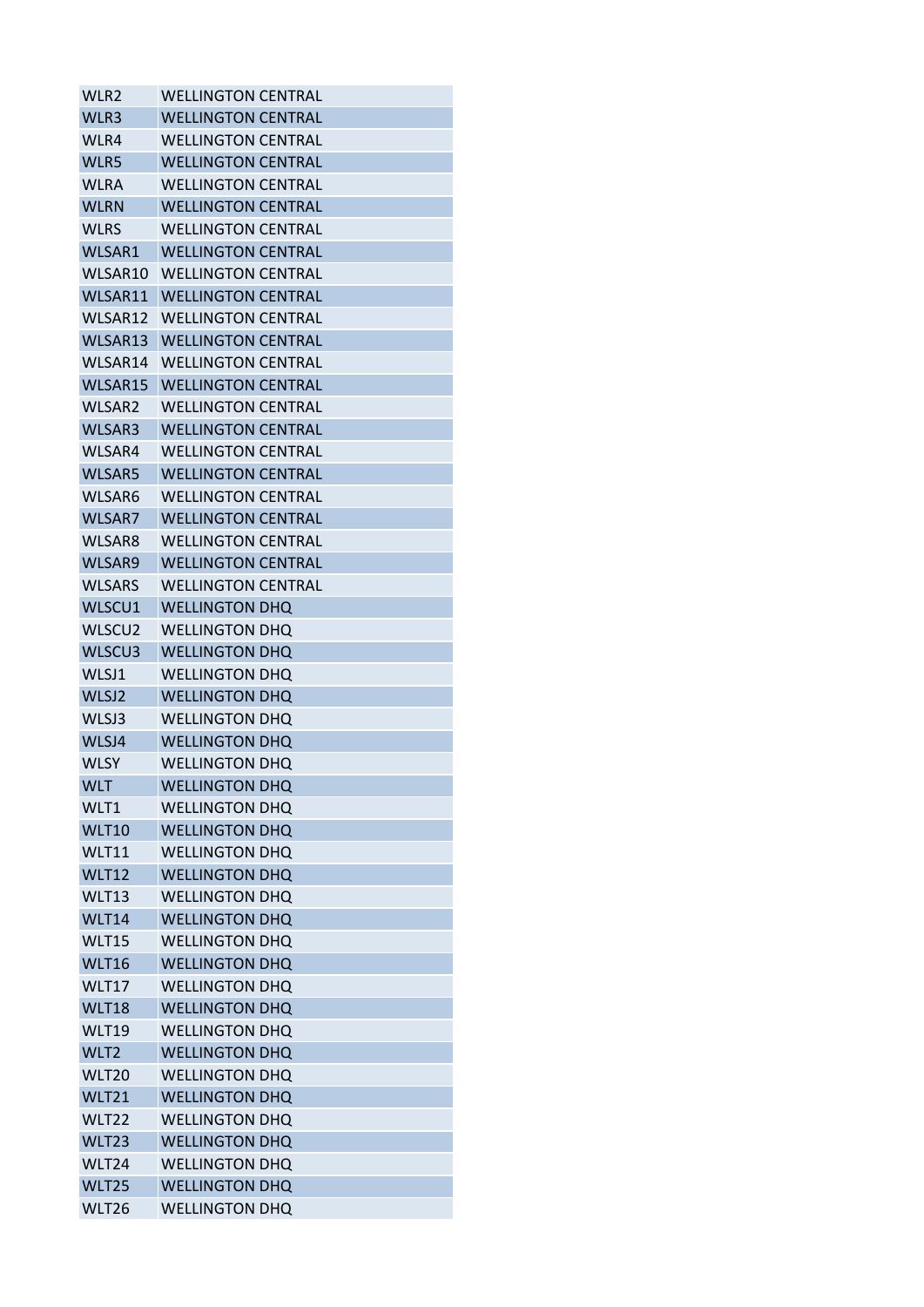| WLT27             | <b>WELLINGTON DHQ</b> |
|-------------------|-----------------------|
| WLT28             | <b>WELLINGTON DHO</b> |
| WLT <sub>29</sub> | <b>WELLINGTON DHQ</b> |
| WLT3              | <b>WELLINGTON DHQ</b> |
| WLT30             | <b>WELLINGTON DHQ</b> |
| WLT31             | <b>WELLINGTON DHQ</b> |
| WLT32             | <b>WELLINGTON DHQ</b> |
| WLT33             | <b>WELLINGTON DHQ</b> |
| WLT34             | <b>WELLINGTON DHQ</b> |
| WLT35             | <b>WELLINGTON DHQ</b> |
| WLT36             | <b>WELLINGTON DHQ</b> |
| WLT37             | <b>WELLINGTON DHQ</b> |
| WLT38             | <b>WELLINGTON DHQ</b> |
| WLT39             | <b>WELLINGTON DHQ</b> |
| WLT4              | <b>WELLINGTON DHQ</b> |
| WLT40             | <b>WELLINGTON DHQ</b> |
| WLT41             | <b>WELLINGTON DHQ</b> |
| WLT42             | <b>WELLINGTON DHQ</b> |
| WLT43             | <b>WELLINGTON DHQ</b> |
| WLT44             | <b>WELLINGTON DHQ</b> |
| WLT45             | <b>WELLINGTON DHQ</b> |
| WLT46             | <b>WELLINGTON DHO</b> |
| WLT47             | <b>WELLINGTON DHQ</b> |
| WLT48             | <b>WELLINGTON DHQ</b> |
| WLT49             | <b>WELLINGTON DHQ</b> |
| WLT5              | <b>WELLINGTON DHQ</b> |
| <b>WLT50</b>      | <b>WELLINGTON DHQ</b> |
|                   | <b>WELLINGTON DHO</b> |
| WLT51             |                       |
| <b>WLT52</b>      | <b>WELLINGTON DHQ</b> |
| WLT53             | <b>WELLINGTON DHO</b> |
| WLT54             | <b>WELLINGTON DHQ</b> |
| WLT55             | <b>WELLINGTON DHQ</b> |
| <b>WLT56</b>      | <b>WELLINGTON DHQ</b> |
| WLT57             | <b>WELLINGTON DHQ</b> |
| <b>WLT58</b>      | <b>WELLINGTON DHQ</b> |
| WLT59             | <b>WELLINGTON DHQ</b> |
| WLT6              | <b>WELLINGTON DHQ</b> |
| <b>WLT60</b>      | <b>WELLINGTON DHQ</b> |
| <b>WLT61</b>      | <b>WELLINGTON DHQ</b> |
| WLT62             | <b>WELLINGTON DHQ</b> |
| <b>WLT63</b>      | <b>WELLINGTON DHQ</b> |
| WLT64             | <b>WELLINGTON DHQ</b> |
| <b>WLT65</b>      | <b>WELLINGTON DHQ</b> |
| <b>WLT66</b>      | <b>WELLINGTON DHQ</b> |
| WLT67             | <b>WELLINGTON DHQ</b> |
| WLT68             | <b>WELLINGTON DHQ</b> |
| <b>WLT69</b>      | <b>WELLINGTON DHQ</b> |
| WLT7              | <b>WELLINGTON DHQ</b> |
| WLT70             | <b>WELLINGTON DHQ</b> |
| <b>WLT71</b>      | <b>WELLINGTON DHQ</b> |
| WLT72             | <b>WELLINGTON DHQ</b> |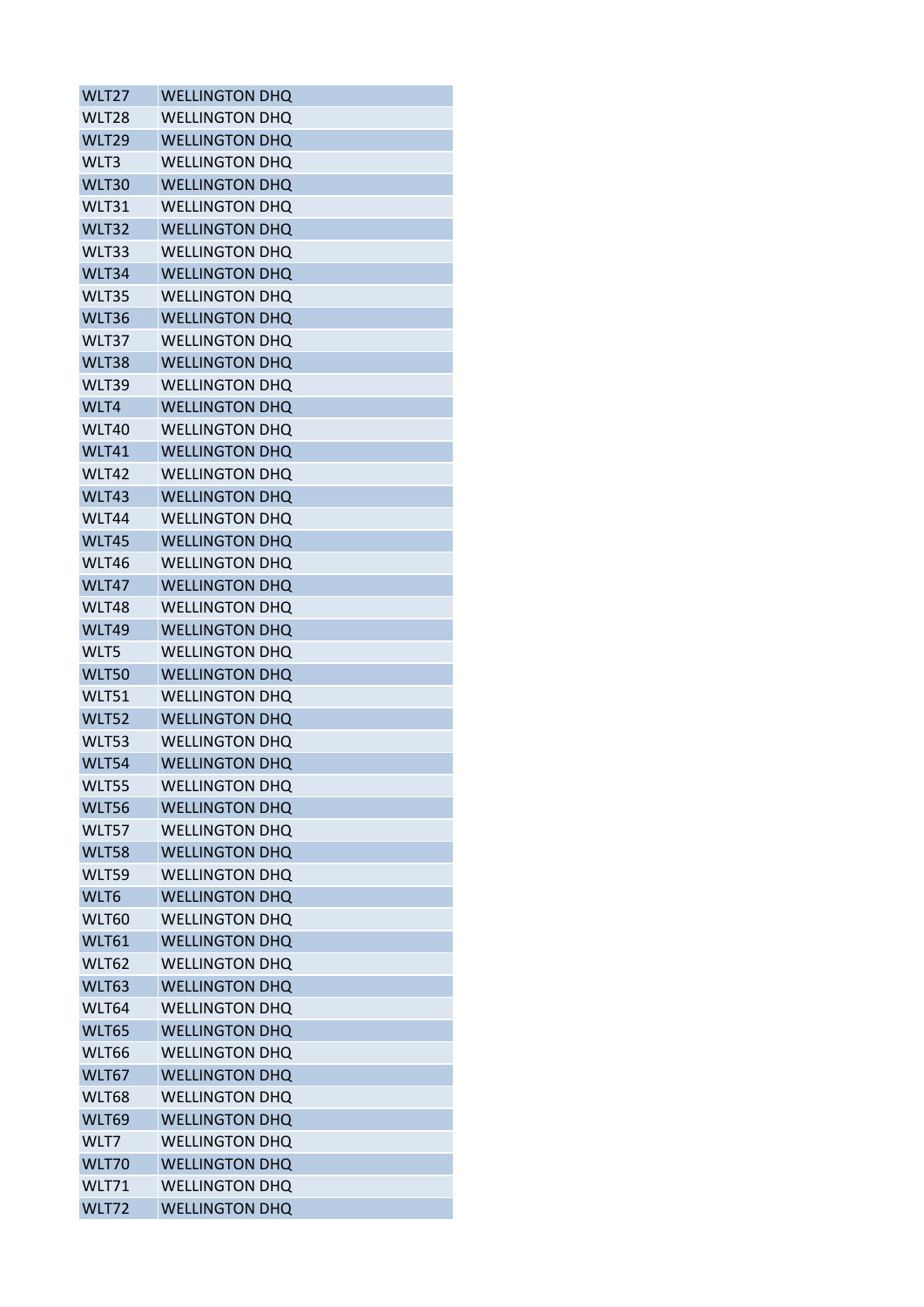| WLT73             | <b>WELLINGTON DHQ</b> |
|-------------------|-----------------------|
| WLT74             | <b>WELLINGTON DHQ</b> |
| WLT75             | <b>WELLINGTON DHQ</b> |
| WLT76             | <b>WELLINGTON DHQ</b> |
| WLT77             | <b>WELLINGTON DHQ</b> |
| WLT78             | <b>WELLINGTON DHQ</b> |
| WLT79             | <b>WELLINGTON DHQ</b> |
| WLT8              | <b>WELLINGTON DHQ</b> |
| WLT80             | <b>WELLINGTON DHQ</b> |
| <b>WLT81</b>      | <b>WELLINGTON</b>     |
| <b>WLT82</b>      | <b>WELLINGTON</b>     |
| <b>WLT83</b>      | <b>WELLINGTON</b>     |
| WLT84             | <b>WELLINGTON</b>     |
| <b>WLT85</b>      | <b>WELLINGTON</b>     |
| WLT86             | <b>WELLINGTON</b>     |
| <b>WLT87</b>      | <b>WELLINGTON</b>     |
| WLT88             | <b>WELLINGTON</b>     |
| <b>WLT89</b>      | <b>WELLINGTON</b>     |
| WLT9              | <b>WELLINGTON DHQ</b> |
| WLT90             | <b>WELLINGTON</b>     |
| <b>WLTA</b>       | <b>WELLINGTON DHQ</b> |
| WLTC1             | <b>REGION 4 HQ</b>    |
| WLTC <sub>2</sub> | <b>REGION 4 HQ</b>    |
|                   |                       |
| WLTC3             | <b>REGION 4 HQ</b>    |
| WLTC4             | <b>REGION 4 HQ</b>    |
| WLTC5             | <b>REGION 4 HQ</b>    |
| WLTC6             | <b>REGION 4 HQ</b>    |
| WLTC7             | <b>REGION 4 HO</b>    |
| <b>WLTN</b>       | PORIRUA CENTRAL       |
| WLTN1             | <b>WELLINGTON DHQ</b> |
| WLTN <sub>2</sub> | <b>WELLINGTON DHQ</b> |
| WLTN3             | <b>WELLINGTON DHQ</b> |
| WLTN4             | REGION 4 HQ           |
| <b>WLTS</b>       | <b>WELLINGTON DHQ</b> |
| WLTS1             | <b>WELLINGTON DHQ</b> |
| WLTS10            | <b>WELLINGTON DHQ</b> |
| WLTS11            | <b>WELLINGTON DHQ</b> |
| WLTS12            | <b>WELLINGTON DHQ</b> |
| WLTS13            | <b>WELLINGTON DHQ</b> |
| WLTS14            | <b>WELLINGTON DHQ</b> |
| WLTS15            | <b>WELLINGTON DHQ</b> |
| WLTS2             | <b>WELLINGTON DHQ</b> |
| WLTS3             | <b>WELLINGTON DHQ</b> |
| WLTS4             | <b>WELLINGTON DHQ</b> |
| WLTS5             | <b>WELLINGTON DHQ</b> |
| WLTS6             | <b>WELLINGTON DHQ</b> |
| WLTS7             | <b>WELLINGTON DHQ</b> |
| WLTS8             | <b>WELLINGTON DHQ</b> |
| WLTS9             | <b>WELLINGTON DHQ</b> |
| WLU1              | <b>WELLINGTON DHQ</b> |
| WLU2              | <b>WELLINGTON DHQ</b> |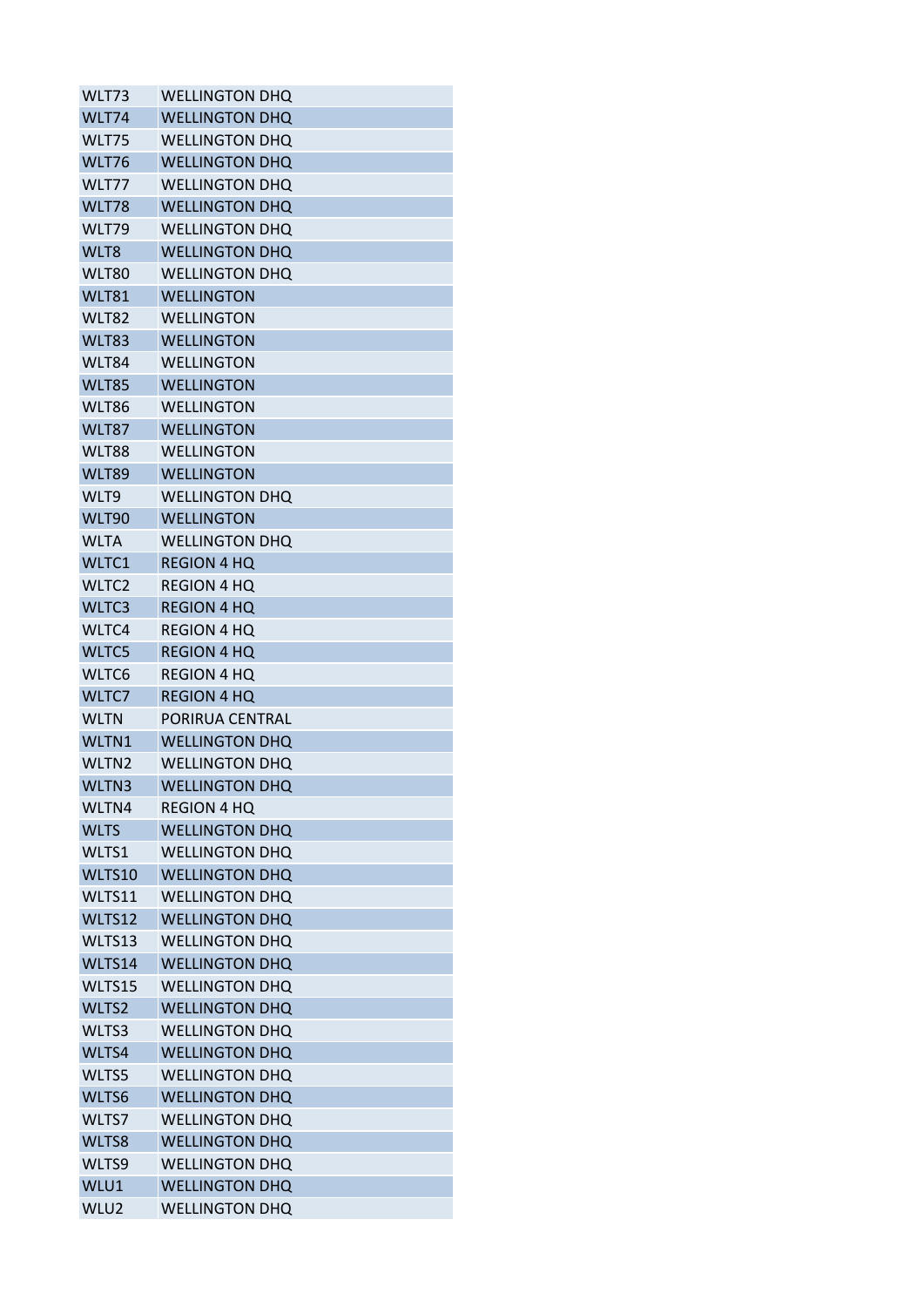| WLU3             | <b>WELLINGTON DHQ</b>     |
|------------------|---------------------------|
| <b>WLUN</b>      | <b>WELLINGTON DHQ</b>     |
| WLV1             | <b>WELLINGTON</b>         |
| WLV <sub>2</sub> | <b>WELLINGTON</b>         |
| WLV3             | <b>WELLINGTON</b>         |
| <b>WLVS</b>      | <b>WELLINGTON</b>         |
| WLW1             | <b>WELLINGTON DHQ</b>     |
| WLW10            | <b>WELLINGTON DHQ</b>     |
| WLW11            | <b>WELLINGTON DHQ</b>     |
| WLW12            | <b>WELLINGTON DHQ</b>     |
| WLW13            | <b>WELLINGTON DHQ</b>     |
| WLW14            | <b>WELLINGTON DHQ</b>     |
| WLW15            | <b>WELLINGTON DHQ</b>     |
| WLW16            | <b>WELLINGTON DHQ</b>     |
| WLW17            | <b>WELLINGTON DHQ</b>     |
| WLW18            | <b>WELLINGTON DHQ</b>     |
| WLW19            | <b>WELLINGTON DHQ</b>     |
| WLW <sub>2</sub> | <b>WELLINGTON DHO</b>     |
| WLW20            | <b>WELLINGTON DHQ</b>     |
| WLW21            | <b>WELLINGTON DHQ</b>     |
| WLW22            | <b>LOWER HUTT</b>         |
| WLW23            | <b>LOWER HUTT</b>         |
| WLW24            | <b>LOWER HUTT</b>         |
|                  |                           |
| WLW25            | <b>WELLINGTON DHQ</b>     |
| WLW26<br>WLW27   | <b>WELLINGTON DHQ</b>     |
|                  | <b>WELLINGTON DHQ</b>     |
| WLW28            | <b>WELLINGTON DHQ</b>     |
| WLW29            | <b>WELLINGTON DHQ</b>     |
| WLW3             | <b>WELLINGTON DHQ</b>     |
| WLW30            | <b>WELLINGTON DHQ</b>     |
| WLW31            | <b>WELLINGTON DHQ</b>     |
| WLW32            | <b>WELLINGTON DHQ</b>     |
| WLW33            | <b>WELLINGTON DHQ</b>     |
| WLW34            | <b>WELLINGTON DHQ</b>     |
| WLW35            | <b>WELLINGTON DHQ</b>     |
| WLW4             | <b>WELLINGTON DHQ</b>     |
| WLW5             | <b>WELLINGTON DHQ</b>     |
| WLW51            | <b>WELLINGTON CENTRAL</b> |
| WLW52            | <b>WELLINGTON CENTRAL</b> |
| <b>WLW53</b>     | <b>WFLLINGTON CFNTRAL</b> |
| WLW54            | <b>WELLINGTON CENTRAL</b> |
| <b>WLW55</b>     | <b>WELLINGTON CENTRAL</b> |
| <b>WLW56</b>     | <b>WELLINGTON CENTRAL</b> |
| WLW57            | <b>WELLINGTON CENTRAL</b> |
| <b>WLW58</b>     | <b>WELLINGTON CENTRAL</b> |
| WLW59            | <b>WELLINGTON CENTRAL</b> |
| WLW5A            | <b>WELLINGTON CENTRAL</b> |
| WLW5B            | <b>WELLINGTON CENTRAL</b> |
| WLW5C            | <b>WELLINGTON CENTRAL</b> |
| WLW5D            | <b>WELLINGTON CENTRAL</b> |
| WLW5E            | <b>WELLINGTON CENTRAL</b> |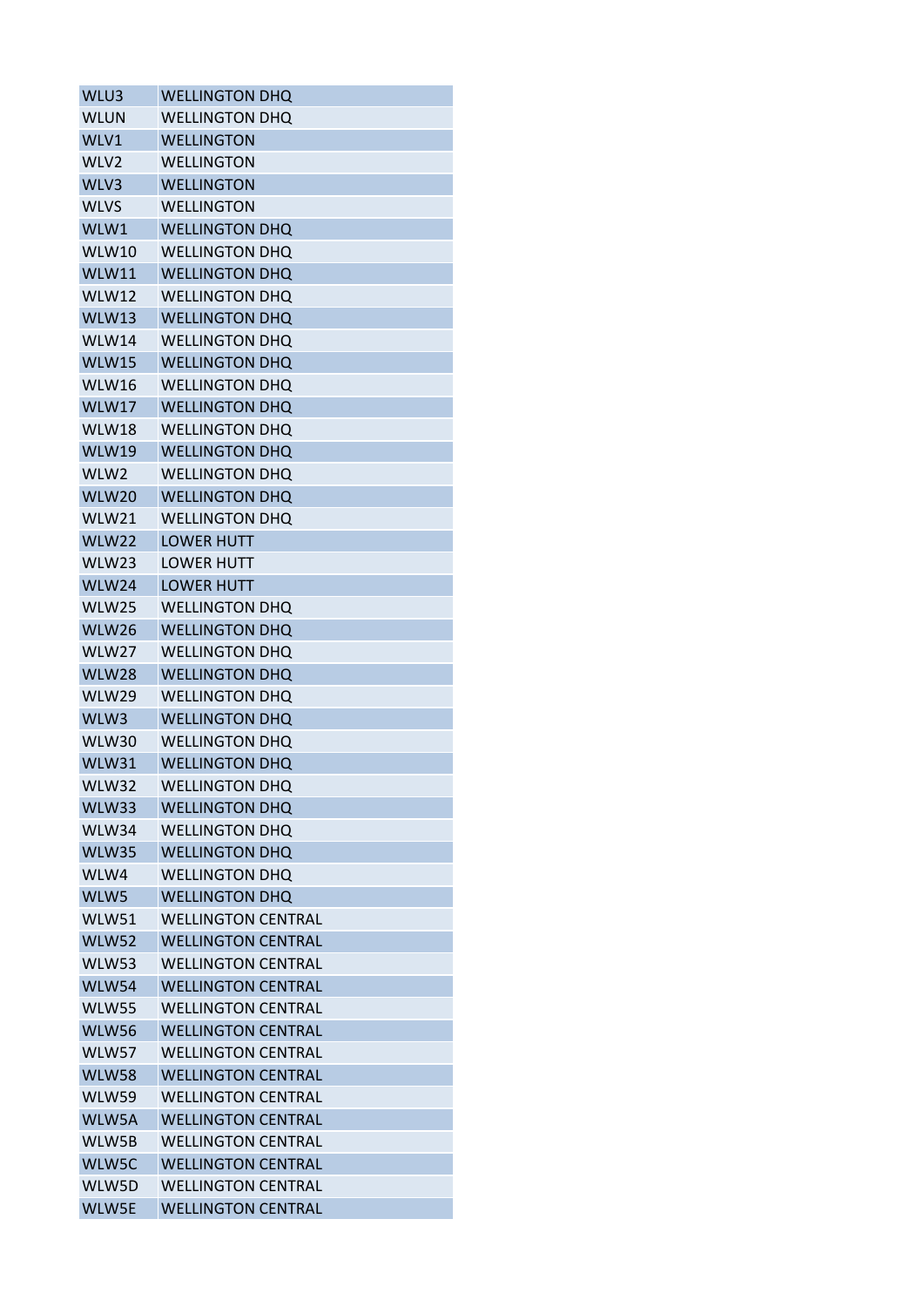| WLW5F        | <b>WELLINGTON CENTRAL</b> |
|--------------|---------------------------|
| WLW5G        | <b>WELLINGTON CENTRAL</b> |
| WLW5H        | <b>WELLINGTON CENTRAL</b> |
| WLW51        | <b>WELLINGTON CENTRAL</b> |
| WLW5J        | WELLINGTON CENTRAL        |
| WLW5K        | <b>WELLINGTON CENTRAL</b> |
| WLW5L        | WELLINGTON CENTRAL        |
| WLW5M        | <b>WELLINGTON CENTRAL</b> |
| WLW5N        | <b>WELLINGTON CENTRAL</b> |
| WLW5P        | <b>WELLINGTON CENTRAL</b> |
| WLW5Q        | <b>WELLINGTON CENTRAL</b> |
| WLW5R        | <b>WELLINGTON CENTRAL</b> |
| WLW5S        | <b>WELLINGTON CENTRAL</b> |
| WLW5T        | <b>WELLINGTON CENTRAL</b> |
| WLW5U        | <b>WELLINGTON CENTRAL</b> |
| WLW5V        | <b>WELLINGTON CENTRAL</b> |
| WLW5W        | <b>WFLLINGTON CFNTRAL</b> |
| WLW5X        | <b>WELLINGTON CENTRAL</b> |
| WLW5Y        | <b>WELLINGTON CENTRAL</b> |
| WLW5Z        | <b>WELLINGTON CENTRAL</b> |
| WLW6         | <b>WELLINGTON DHQ</b>     |
| WLW7         | <b>WELLINGTON DHQ</b>     |
| WLW8         | <b>WELLINGTON DHO</b>     |
| WLW9         | <b>WELLINGTON DHQ</b>     |
| WLW91        | <b>WELLINGTON CENTRAL</b> |
| WLW92        | <b>WELLINGTON CENTRAL</b> |
| WLW93        | <b>WELLINGTON CENTRAL</b> |
| WLW9C        | <b>WELLINGTON CENTRAL</b> |
| WLW9D        | <b>WELLINGTON CENTRAL</b> |
| WLW9E        | <b>WELLINGTON CENTRAL</b> |
| WLW9F        | <b>WELLINGTON CENTRAL</b> |
| WLW9G        | <b>WELLINGTON CENTRAL</b> |
| WLW9J        | <b>WELLINGTON CENTRAL</b> |
| WLW9K        | <b>WELLINGTON CENTRAL</b> |
| WLW9L        | <b>WELLINGTON CENTRAL</b> |
| WLW9M        | <b>WELLINGTON CENTRAL</b> |
| WLW9P        | <b>WELLINGTON CENTRAL</b> |
| <b>WLWH</b>  | <b>WELLINGTON CENTRAL</b> |
| <b>WLWN</b>  | <b>WELLINGTON DHQ</b>     |
| WLWS1        | <b>WELLINGTON DHQ</b>     |
| WLWS2        | <b>WELLINGTON DHQ</b>     |
| WLWS3        | <b>WELLINGTON DHQ</b>     |
| WLWS4        | <b>WELLINGTON DHQ</b>     |
| WLWS5        | <b>WELLINGTON DHQ</b>     |
| WLX1         | <b>WELLINGTON DHQ</b>     |
| <b>WLX10</b> | <b>WELLINGTON DHQ</b>     |
| <b>WLX11</b> | <b>WELLINGTON DHQ</b>     |
| <b>WLX12</b> | <b>WELLINGTON DHQ</b>     |
| WLX13        | <b>WELLINGTON DHQ</b>     |
| <b>WLX14</b> | <b>WELLINGTON DHQ</b>     |
| WLX15        | <b>WELLINGTON DHQ</b>     |
|              |                           |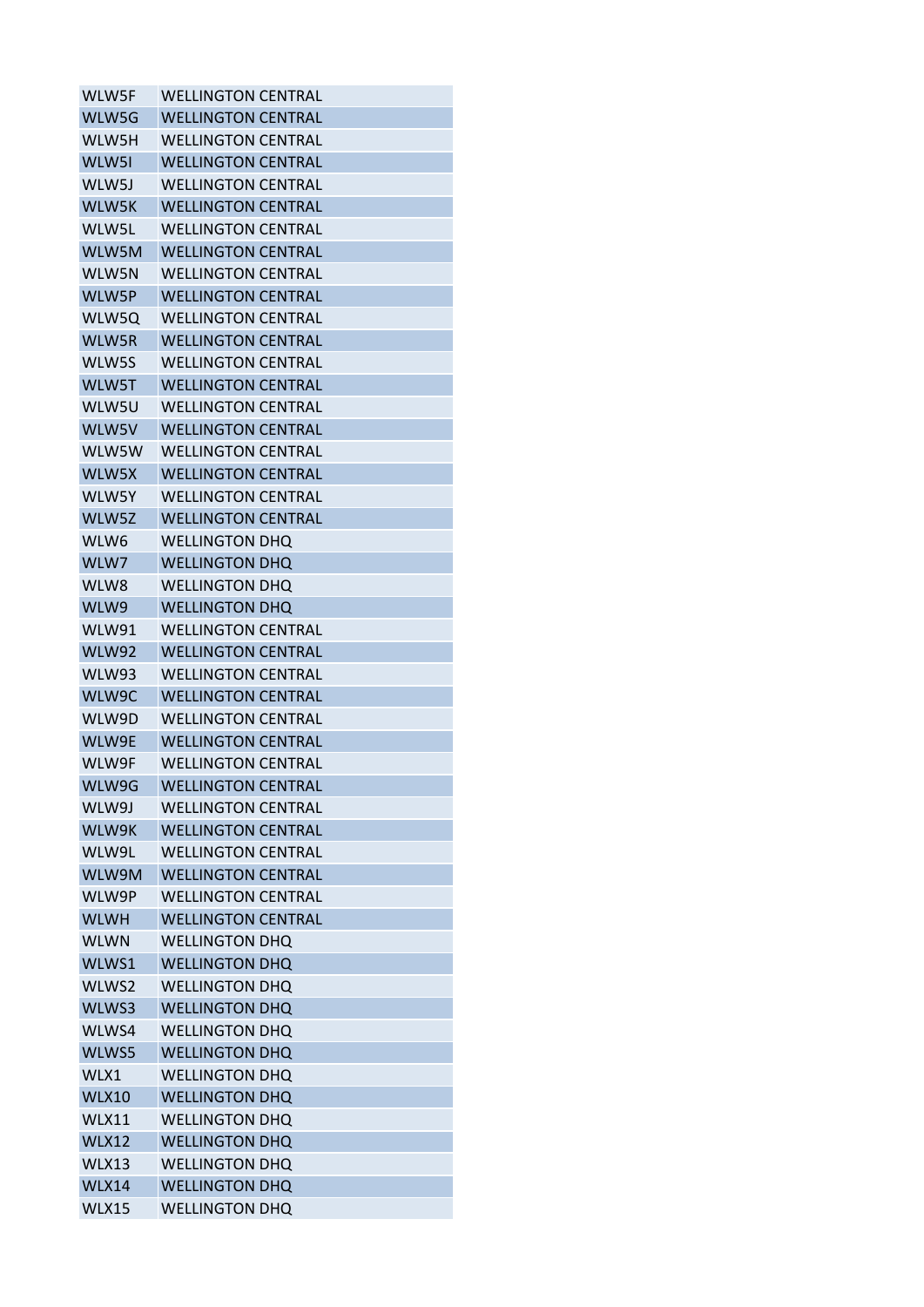| WLX2         | <b>WELLINGTON DHQ</b>      |
|--------------|----------------------------|
| WLX20        | <b>WELLINGTON DISTRICT</b> |
| <b>WLX21</b> | <b>WELLINGTON DISTRICT</b> |
| WLX22        | <b>WELLINGTON DISTRICT</b> |
| <b>WLX23</b> | <b>WELLINGTON DISTRICT</b> |
| WLX24        | <b>WELLINGTON DISTRICT</b> |
| WLX25        | <b>WELLINGTON DISTRICT</b> |
| WLX26        | <b>WELLINGTON DISTRICT</b> |
| WLX27        | <b>WELLINGTON DISTRICT</b> |
| WLX28        | <b>WELLINGTON DISTRICT</b> |
| <b>WLX29</b> | <b>WELLINGTON DISTRICT</b> |
| WLX3         | <b>WELLINGTON DHQ</b>      |
| <b>WLX30</b> | <b>WELLINGTON DISTRICT</b> |
| WLX31        | <b>WELLINGTON DISTRICT</b> |
| WLX32        | <b>WELLINGTON DISTRICT</b> |
| WLX33        | <b>WELLINGTON DISTRICT</b> |
| <b>WLX34</b> | <b>WELLINGTON DISTRICT</b> |
| WLX35        | <b>WELLINGTON DISTRICT</b> |
| <b>WLX36</b> | <b>WELLINGTON DISTRICT</b> |
| WLX37        | <b>WELLINGTON DISTRICT</b> |
| <b>WLX38</b> | <b>WELLINGTON DISTRICT</b> |
| WLX39        | <b>WELLINGTON DISTRICT</b> |
| WLX4         | <b>WELLINGTON DHQ</b>      |
| WLX40        | <b>WELLINGTON DISTRICT</b> |
| WLX41        | <b>WELLINGTON DISTRICT</b> |
| WLX42        | <b>WELLINGTON DISTRICT</b> |
| WLX43        | <b>WELLINGTON DISTRICT</b> |
| WLX5         | <b>WELLINGTON DHO</b>      |
| WLX6         | <b>WELLINGTON DHQ</b>      |
| WLX7         | <b>WELLINGTON DHO</b>      |
| WLX8         | <b>WELLINGTON DHQ</b>      |
| WLX9         | <b>WELLINGTON DHQ</b>      |
| WLXN1        | <b>WELLINGTON DISTRICT</b> |
| WLXS1        | <b>WELLINGTON DISTRICT</b> |
| WLXS2        | <b>WELLINGTON DISTRICT</b> |
| WLXS3        | <b>WELLINGTON DISTRICT</b> |
| WLXS4        | <b>WELLINGTON DISTRICT</b> |
| WLXS5        | <b>WELLINGTON DISTRICT</b> |
| WLXS6        | <b>WELLINGTON DISTRICT</b> |
| WLY1         | <b>WELLINGTON DHQ</b>      |
| WLY2         | <b>WELLINGTON DHQ</b>      |
| WLY3         | <b>WELLINGTON DHQ</b>      |
| WLY4         | <b>WELLINGTON DHQ</b>      |
| WLY5         | <b>WELLINGTON DHQ</b>      |
| WLY6         | <b>WELLINGTON DHQ</b>      |
| WLY7         | <b>WELLINGTON DHQ</b>      |
| WLY8         | <b>WELLINGTON DHQ</b>      |
| <b>WLY81</b> | <b>WELLINGTON METRO</b>    |
| <b>WLY82</b> | <b>WELLINGTON METRO</b>    |
| WLY8A        | <b>WELLINGTON METRO</b>    |
| WLY8B        | <b>WELLINGTON METRO</b>    |
|              |                            |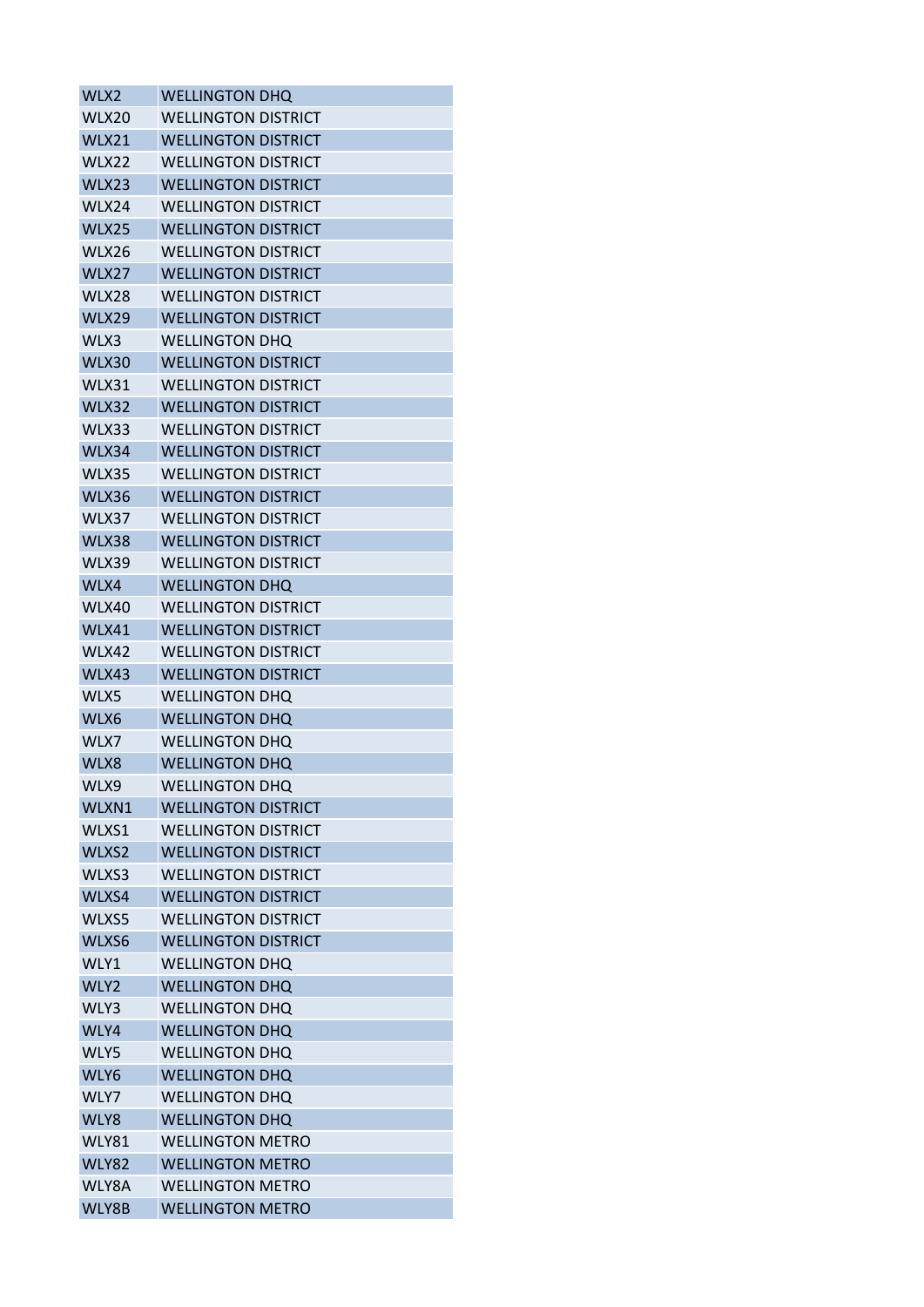| WLY8C             | <b>WELLINGTON METRO</b> |
|-------------------|-------------------------|
| WLY8D             | <b>WELLINGTON METRO</b> |
| WLY8E             | <b>WELLINGTON METRO</b> |
| WLY8F             | <b>WELLINGTON METRO</b> |
| WMR1              | WAIMATE                 |
| WMR <sub>2</sub>  | <b>WAIMATE</b>          |
| WMR3              | WAIMATE                 |
| WMR4              | <b>WAIMATE</b>          |
| WMR5              | <b>WAIMATF</b>          |
| <b>WMS</b>        | <b>WAIMATE</b>          |
| <b>WMT</b>        | <b>WAIMATF</b>          |
| WNA1              | <b>WELLINGTON DHO</b>   |
| WNA <sub>2</sub>  | <b>WELLINGTON DHO</b>   |
| WNA3              | <b>WELLINGTON DHQ</b>   |
| WNA4              | <b>WELLINGTON DHO</b>   |
| WNA5              | <b>WELLINGTON DHQ</b>   |
| WNB1              | <b>WELLINGTON STN</b>   |
| WNB <sub>10</sub> | <b>WELLINGTON STN</b>   |
| WNB11             | <b>WELLINGTON STN</b>   |
| <b>WNB12</b>      | <b>WELLINGTON STN</b>   |
| WNB13             | <b>WELLINGTON STN</b>   |
| <b>WNB14</b>      | <b>WELLINGTON STN</b>   |
| WNB <sub>2</sub>  | <b>WELLINGTON STN</b>   |
| <b>WNB21</b>      | <b>WELLINGTON STN</b>   |
| WNB22             | <b>WELLINGTON STN</b>   |
| <b>WNB23</b>      | <b>WELLINGTON STN</b>   |
| <b>WNB24</b>      | <b>WELLINGTON STN</b>   |
| <b>WNB25</b>      | <b>WELLINGTON STN</b>   |
| WNB <sub>26</sub> | <b>WELLINGTON STN</b>   |
| WNB3              | <b>WELLINGTON STN</b>   |
| <b>WNB32</b>      | <b>WELLINGTON STN</b>   |
| WNB33             | <b>WELLINGTON STN</b>   |
| WNB34             | <b>WELLINGTON STN</b>   |
| <b>WNB35</b>      | <b>WELLINGTON STN</b>   |
| <b>WNB36</b>      | <b>WELLINGTON STN</b>   |
| WNB4              | <b>WELLINGTON STN</b>   |
| WNB41             | <b>WELLINGTON STN</b>   |
| WNB42             | <b>WELLINGTON STN</b>   |
| WNB43             | <b>WELLINGTON STN</b>   |
| <b>WNB44</b>      | <b>WELLINGTON STN</b>   |
| WNB45             | <b>WELLINGTON STN</b>   |
| <b>WNB46</b>      | <b>WELLINGTON STN</b>   |
| WNB5              | <b>WELLINGTON STN</b>   |
| <b>WNB52</b>      | <b>WELLINGTON STN</b>   |
| <b>WNB53</b>      | <b>WELLINGTON STN</b>   |
| WNB54             | <b>WELLINGTON STN</b>   |
| <b>WNB55</b>      | <b>WELLINGTON STN</b>   |
| <b>WNB56</b>      | <b>WELLINGTON STN</b>   |
| <b>WNB57</b>      | <b>WELLINGTON STN</b>   |
| <b>WNB58</b>      | <b>WELLINGTON STN</b>   |
| <b>WNB59</b>      | <b>WELLINGTON STN</b>   |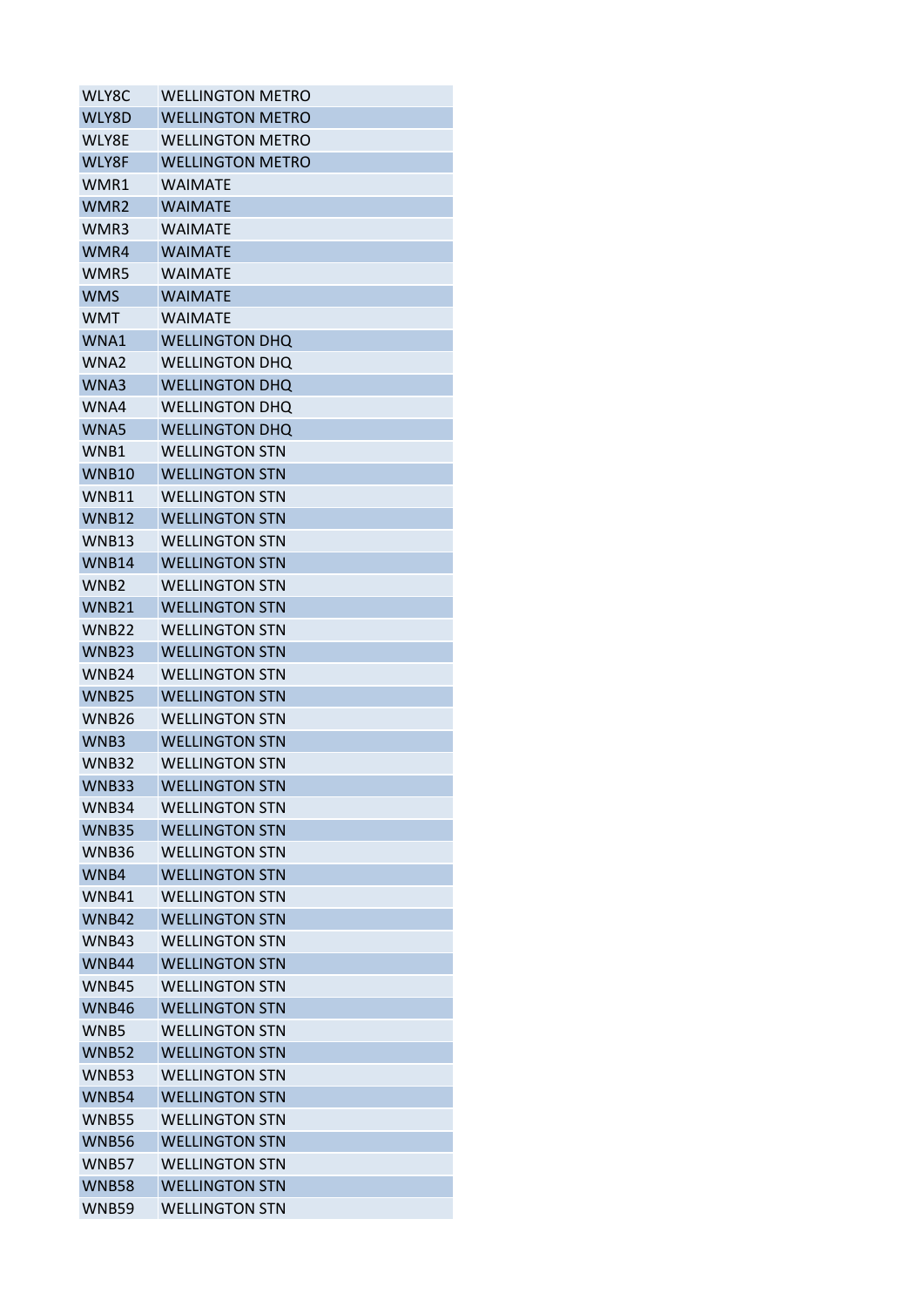| WNB6               | <b>WELLINGTON STN</b>     |
|--------------------|---------------------------|
| WNB60              | <b>WELLINGTON STN</b>     |
| WNB61              | <b>WELLINGTON STN</b>     |
| <b>WNB62</b>       | <b>WELLINGTON STN</b>     |
| <b>WNB63</b>       | <b>WELLINGTON STN</b>     |
| WNB64              | <b>WELLINGTON STN</b>     |
| WNB65              | <b>WELLINGTON STN</b>     |
| WNB7               | <b>WELLINGTON STN</b>     |
| WNB8               | <b>WELLINGTON STN</b>     |
| WNB9               | <b>WELLINGTON STN</b>     |
| WNBCO1             | <b>KILBIRNIE</b>          |
| WNBCO <sub>2</sub> | <b>KILBIRNIE</b>          |
| WNC1               | <b>WELLINGTON STN</b>     |
| WNC12              | <b>WELLINGTON STN</b>     |
| WNC <sub>2</sub>   | <b>WELLINGTON STN</b>     |
| WNC <sub>22</sub>  | <b>WELLINGTON STN</b>     |
| WNC3               | <b>WELLINGTON STN</b>     |
| WNC32              | <b>WELLINGTON STN</b>     |
| WNC4               | <b>WELLINGTON STN</b>     |
| WNC42              | <b>WELLINGTON STN</b>     |
| WNC5               | <b>WELLINGTON STN</b>     |
| WNC52              | <b>WELLINGTON STN</b>     |
| <b>WNCAM</b>       | <b>WELLINGTON CENTRAL</b> |
| <b>WNCB</b>        | <b>WELLINGTON CENTRAL</b> |
| WNCPX1             | <b>WELLINGTON STN</b>     |
| <b>WNCPX2</b>      | <b>WELLINGTON STN</b>     |
| WNCPX3             | <b>WELLINGTON STN</b>     |
| WNCPX4             | WELLINGTON STN            |
| WNCPX5             | <b>WELLINGTON STN</b>     |
| WNCPX6             | <b>WELLINGTON STN</b>     |
| <b>WNCPX7</b>      | <b>WELLINGTON STN</b>     |
| WNCPX8             | <b>WELLINGTON STN</b>     |
| WNCPX9             | <b>WELLINGTON STN</b>     |
| WNCS1              | <b>WELLINGTON STN</b>     |
| WNCS2              | <b>WELLINGTON STN</b>     |
| WNCS3              | <b>WELLINGTON STN</b>     |
| WNCS4              | <b>WELLINGTON STN</b>     |
| <b>WNDCC</b>       | <b>WELLINGTON DHQ</b>     |
| WNDCC1             | <b>WELLINGTON DHQ</b>     |
| WNDCC <sub>2</sub> | <b>WELLINGTON DHQ</b>     |
| WNDCC3             | <b>WELLINGTON DHQ</b>     |
| WNDCC4             | <b>WELLINGTON DHQ</b>     |
| <b>WNDCC5</b>      | <b>WELLINGTON DHQ</b>     |
| WNDCC6             | <b>WELLINGTON DHQ</b>     |
| WNDCC7             | <b>WELLINGTON DHQ</b>     |
| WNDCC8             | <b>WELLINGTON DHQ</b>     |
| <b>WNDCCN</b>      | <b>WELLINGTON DHQ</b>     |
| <b>WNENG</b>       | <b>WELLINGTON DHQ</b>     |
| <b>WNES</b>        | <b>WELLINGTON STN</b>     |
| <b>WNG</b>         | <b>WELLINGTON STN</b>     |
| WNG1               | <b>WELLINGTON STN</b>     |
|                    |                           |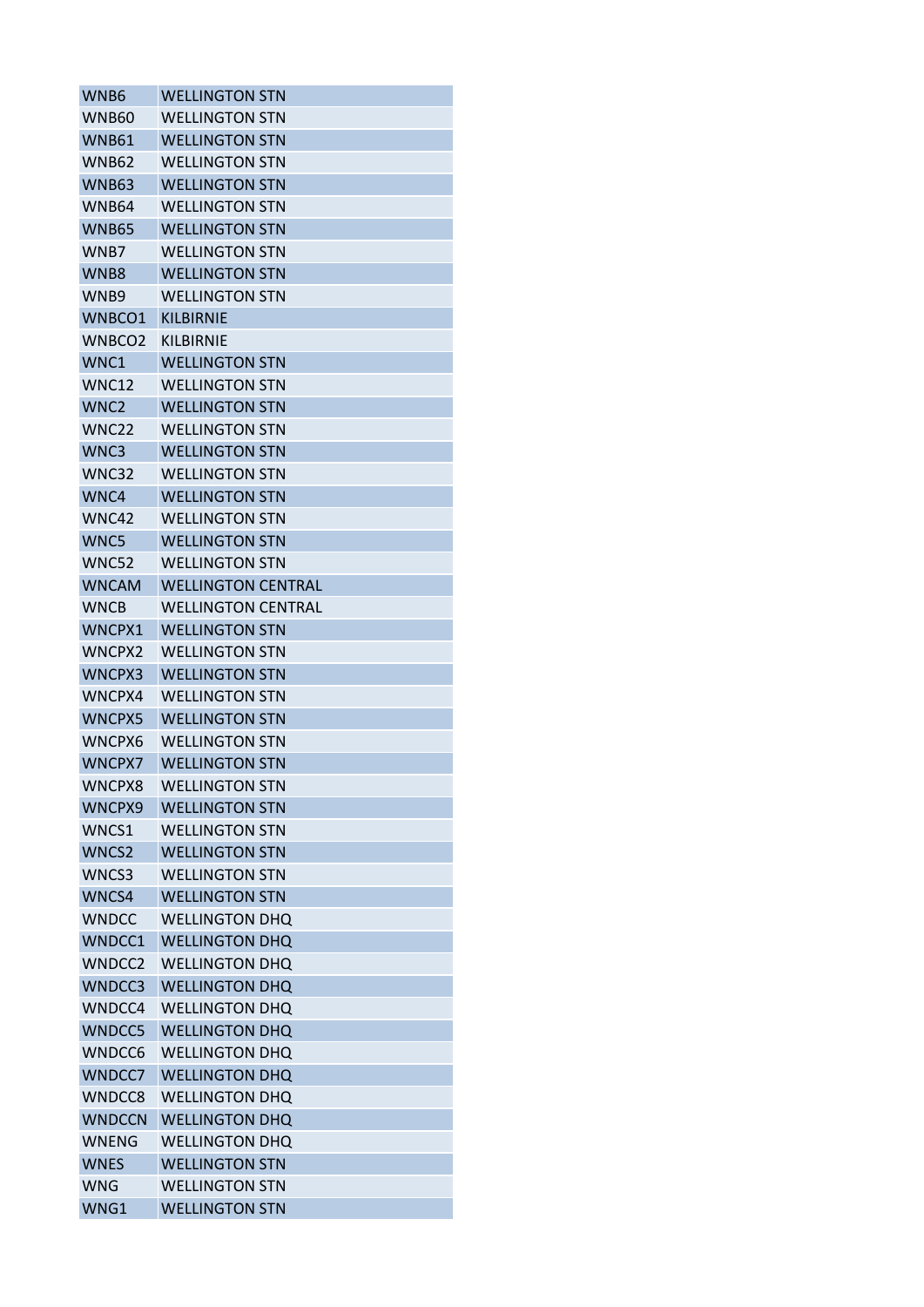| WNG2             | <b>WELLINGTON STN</b>      |
|------------------|----------------------------|
| WNG3             | <b>WELLINGTON STN</b>      |
| WNG4             | <b>WELLINGTON STN</b>      |
| WNG5             | <b>WELLINGTON STN</b>      |
| <b>WNGN</b>      | WFLLINGTON STN             |
| WNGT1            | <b>WELLINGTON</b>          |
| WN <sub>1</sub>  | <b>WELLINGTON STN</b>      |
| <b>WNI12</b>     | <b>WELLINGTON STN</b>      |
| <b>WNI13</b>     | <b>WELLINGTON STN</b>      |
| <b>WNI14</b>     | <b>WELLINGTON STN</b>      |
| WN <sub>12</sub> | <b>WELLINGTON STN</b>      |
| <b>WNI22</b>     | <b>WELLINGTON STN</b>      |
| <b>WNI23</b>     | <b>WELLINGTON STN</b>      |
| <b>WNI24</b>     | <b>WELLINGTON STN</b>      |
| WN <sub>13</sub> | <b>WELLINGTON STN</b>      |
| <b>WNI32</b>     | <b>WELLINGTON STN</b>      |
| <b>WNI33</b>     | <b>WELLINGTON STN</b>      |
| <b>WNI34</b>     | <b>WELLINGTON STN</b>      |
| WNI4             | <b>WELLINGTON STN</b>      |
| <b>WNI42</b>     | <b>WELLINGTON STN</b>      |
| <b>WNI43</b>     | <b>WELLINGTON STN</b>      |
| <b>WNI44</b>     | <b>WELLINGTON STN</b>      |
| WN <sub>15</sub> | <b>WELLINGTON STN</b>      |
| <b>WNI52</b>     | <b>WELLINGTON STN</b>      |
| <b>WNI53</b>     | <b>WELLINGTON STN</b>      |
| <b>WNI54</b>     | <b>WELLINGTON STN</b>      |
| <b>WNINTL</b>    | <b>WELLINGTON DISTRICT</b> |
| WNJ1             | <b>WELLINGTON STN</b>      |
| WNJ12            | <b>WELLINGTON</b>          |
| WNJ13            | <b>WELLINGTON</b>          |
| WNJ2             | <b>WELLINGTON STN</b>      |
| WNJ22            | <b>WELLINGTON</b>          |
| WNJ23            | WELLINGTON                 |
| WNJ3             | <b>WELLINGTON STN</b>      |
| WNJ32            | <b>WELLINGTON</b>          |
| <b>WNJ33</b>     | <b>WELLINGTON</b>          |
| WNJ4             | <b>WELLINGTON STN</b>      |
| WNK1             | <b>WELLINGTON DHQ</b>      |
| <b>WNK10</b>     | <b>WELLINGTON DHQ</b>      |
| <b>WNK11</b>     | <b>WELLINGTON DHQ</b>      |
| <b>WNK12</b>     | <b>WELLINGTON DHQ</b>      |
| WNK <sub>2</sub> | <b>WELLINGTON DHQ</b>      |
| WNK3             | <b>WELLINGTON DHQ</b>      |
| WNK4             | <b>WELLINGTON DHQ</b>      |
| WNK5             | <b>WELLINGTON DHQ</b>      |
| WNK6             | <b>WELLINGTON DHO</b>      |
|                  |                            |
| WNK7             | <b>WELLINGTON DHQ</b>      |
| WNK8             | <b>WELLINGTON DHQ</b>      |
| WNK9             | <b>WELLINGTON DHQ</b>      |
| <b>WNKS</b>      | <b>WELLINGTON DHQ</b>      |
| <b>WNMDT</b>     | <b>WELLINGTON</b>          |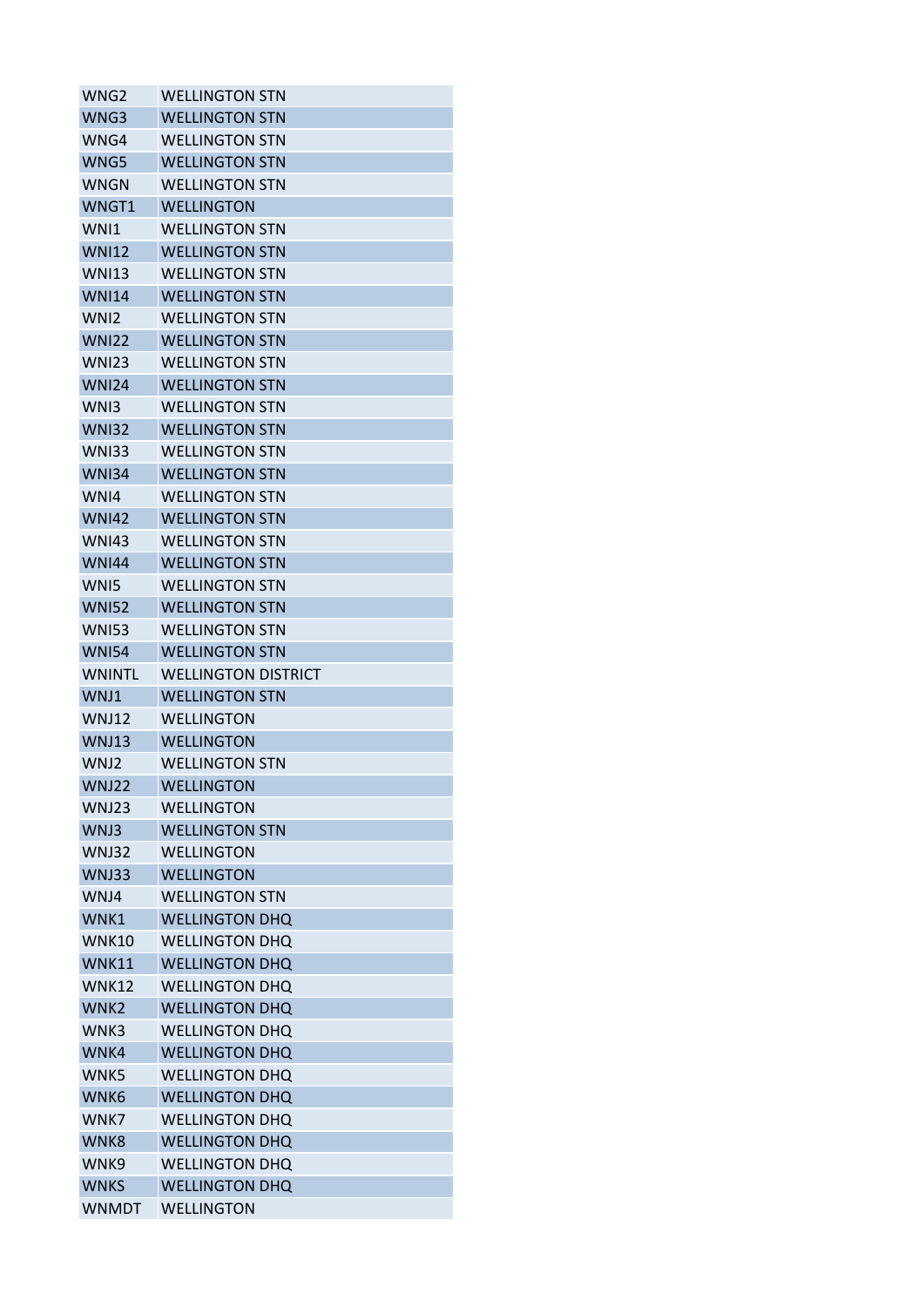| WNN1             | <b>WELLINGTON STN</b> |
|------------------|-----------------------|
| WNN <sub>2</sub> | <b>WELLINGTON STN</b> |
| WNN3             | <b>WELLINGTON STN</b> |
| WNN4             | <b>WELLINGTON STN</b> |
| WNN5             | <b>WELLINGTON STN</b> |
| WNNJ1            | <b>WELLINGTON</b>     |
| WNNJ2            | <b>WELLINGTON</b>     |
| WNNJ3            | <b>WELLINGTON</b>     |
| <b>WNO</b>       | <b>WELLINGTON STN</b> |
| WNO <sub>2</sub> | <b>WELLINGTON STN</b> |
| WNO3             | <b>WELLINGTON STN</b> |
| WNO4             | <b>WELLINGTON STN</b> |
| WNO <sub>5</sub> | <b>WELLINGTON STN</b> |
| WNO <sub>6</sub> | <b>WELLINGTON STN</b> |
| WNO7             | <b>WELLINGTON STN</b> |
| <b>WNON</b>      | <b>WELLINGTON STN</b> |
| <b>WNOS</b>      | <b>WELLINGTON STN</b> |
| WNOZ1            | <b>NOCG</b>           |
| WNOZ2            | <b>NOCG</b>           |
| WNOZ3            | <b>NOCG</b>           |
| WNOZ4            | <b>NOCG</b>           |
| WNOZ5            | <b>NOCG</b>           |
| WNOZ6            | <b>NOCG</b>           |
| WNOZ7            | <b>NOCG</b>           |
| <b>WNP</b>       | <b>WELLINGTON DHQ</b> |
| WNP <sub>2</sub> | <b>WELLINGTON DHQ</b> |
| WNP3             | <b>WELLINGTON DHQ</b> |
| WNP4             | <b>WELLINGTON DHO</b> |
| WNP5             | <b>WELLINGTON DHO</b> |
| WNP6             | <b>WELLINGTON DHO</b> |
| WNP7             | <b>WELLINGTON DHO</b> |
| WNP8             | <b>WELLINGTON DHQ</b> |
| <b>WNPS</b>      | <b>WELLINGTON DHQ</b> |
| WNPS2            | <b>WELLINGTON DHQ</b> |
| WNQ1             | <b>WELLINGTON STN</b> |
| <b>WNQ12</b>     | <b>WELLINGTON STN</b> |
| WNQ13            | <b>WELLINGTON STN</b> |
| WNQ14            | <b>WELLINGTON STN</b> |
| WNQ <sub>2</sub> | <b>WELLINGTON STN</b> |
| <b>WNQ22</b>     | <b>WELLINGTON STN</b> |
| <b>WNQ23</b>     | <b>WELLINGTON STN</b> |
| WNQ24            | <b>WELLINGTON STN</b> |
| WNQ3             | <b>WELLINGTON STN</b> |
| WNQ32            | <b>WELLINGTON STN</b> |
| WNQ33            | <b>WELLINGTON STN</b> |
| WNQ34            | <b>WELLINGTON STN</b> |
| WNQ4             | <b>WELLINGTON STN</b> |
| WNQ42            | <b>WELLINGTON STN</b> |
| WNQ43            | <b>WELLINGTON STN</b> |
| WNQ44            | <b>WELLINGTON STN</b> |
| WNQ5             | <b>WELLINGTON STN</b> |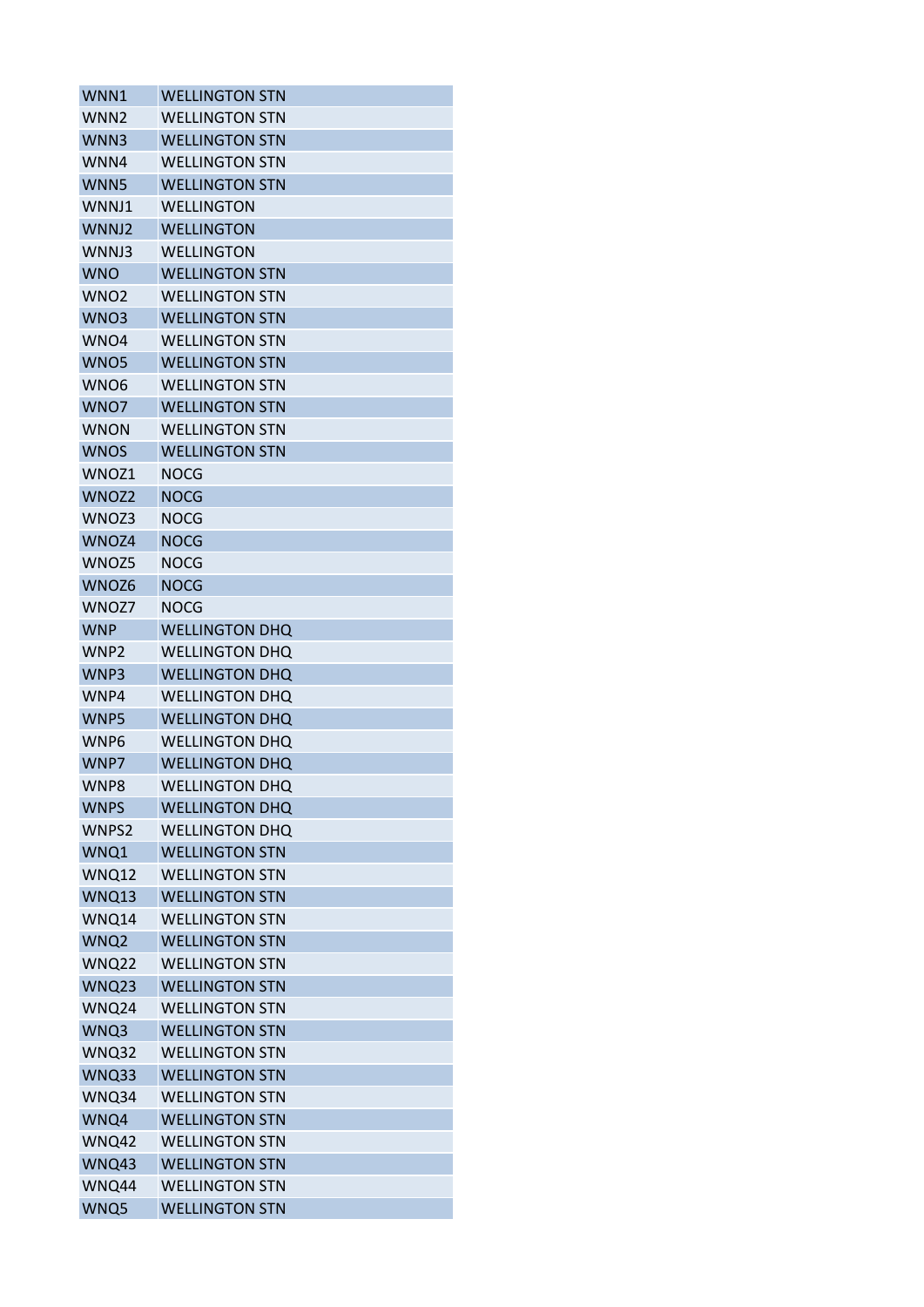| <b>WNQ52</b>     | <b>WELLINGTON STN</b> |
|------------------|-----------------------|
| <b>WNQ53</b>     | <b>WELLINGTON STN</b> |
| WNQ54            | <b>WELLINGTON STN</b> |
| WNS1             | <b>WELLINGTON STN</b> |
| <b>WNS12</b>     | <b>WELLINGTON STN</b> |
| WNS <sub>2</sub> | <b>WELLINGTON STN</b> |
| WNS22            | <b>WELLINGTON STN</b> |
| WNS3             | <b>WELLINGTON STN</b> |
| <b>WNS32</b>     | <b>WELLINGTON STN</b> |
| WNS4             | <b>WELLINGTON STN</b> |
| <b>WNS42</b>     | <b>WELLINGTON STN</b> |
| WNS5             | <b>WELLINGTON STN</b> |
| <b>WNS52</b>     | <b>WELLINGTON STN</b> |
| WNS6             | <b>WELLINGTON STN</b> |
| <b>WNSB</b>      | <b>WELLINGTON STN</b> |
| WNSB1            | <b>WELLINGTON STN</b> |
| WNSB15           | <b>WELLINGTON STN</b> |
| WNSB16           | <b>WELLINGTON STN</b> |
| WNSB2            | <b>WELLINGTON STN</b> |
| WNSB3            | <b>WELLINGTON STN</b> |
| WNSB4            | <b>WELLINGTON STN</b> |
| WNSJ1            | <b>WELLINGTON</b>     |
| WNSJ2            | WELLINGTON            |
| WNSJ3            | <b>WELLINGTON</b>     |
| WNT1             | <b>WELLINGTON STN</b> |
| <b>WNT12</b>     | <b>WELLINGTON STN</b> |
| <b>WNT13</b>     | <b>WELLINGTON STN</b> |
| <b>WNT14</b>     | <b>WELLINGTON STN</b> |
| <b>WNT15</b>     | <b>WELLINGTON STN</b> |
| WNT <sub>2</sub> | <b>WELLINGTON STN</b> |
| <b>WNT21</b>     | <b>WELLINGTON STN</b> |
| <b>WNT22</b>     | <b>WELLINGTON STN</b> |
| <b>WNT23</b>     | <b>WELLINGTON STN</b> |
| <b>WNT24</b>     | <b>WELLINGTON STN</b> |
| <b>WNT25</b>     | <b>WELLINGTON STN</b> |
| <b>WNT26</b>     | <b>WELLINGTON STN</b> |
| <b>WNT27</b>     | <b>WELLINGTON STN</b> |
| <b>WNT28</b>     | <b>WELLINGTON STN</b> |
| <b>WNT29</b>     | <b>WELLINGTON STN</b> |
| WNT3             | <b>WELLINGTON STN</b> |
| <b>WNT31</b>     | <b>WELLINGTON STN</b> |
| <b>WNT32</b>     | <b>WELLINGTON STN</b> |
| WNT33            | <b>WELLINGTON STN</b> |
| <b>WNT34</b>     | <b>WELLINGTON STN</b> |
| <b>WNT35</b>     | <b>WELLINGTON STN</b> |
| <b>WNT36</b>     | <b>WELLINGTON STN</b> |
| WNT37            | <b>WELLINGTON STN</b> |
| <b>WNT38</b>     | <b>WELLINGTON STN</b> |
| <b>WNT39</b>     | <b>WELLINGTON STN</b> |
| WNT4             | <b>WELLINGTON STN</b> |
| <b>WNT41</b>     | <b>WELLINGTON STN</b> |
|                  |                       |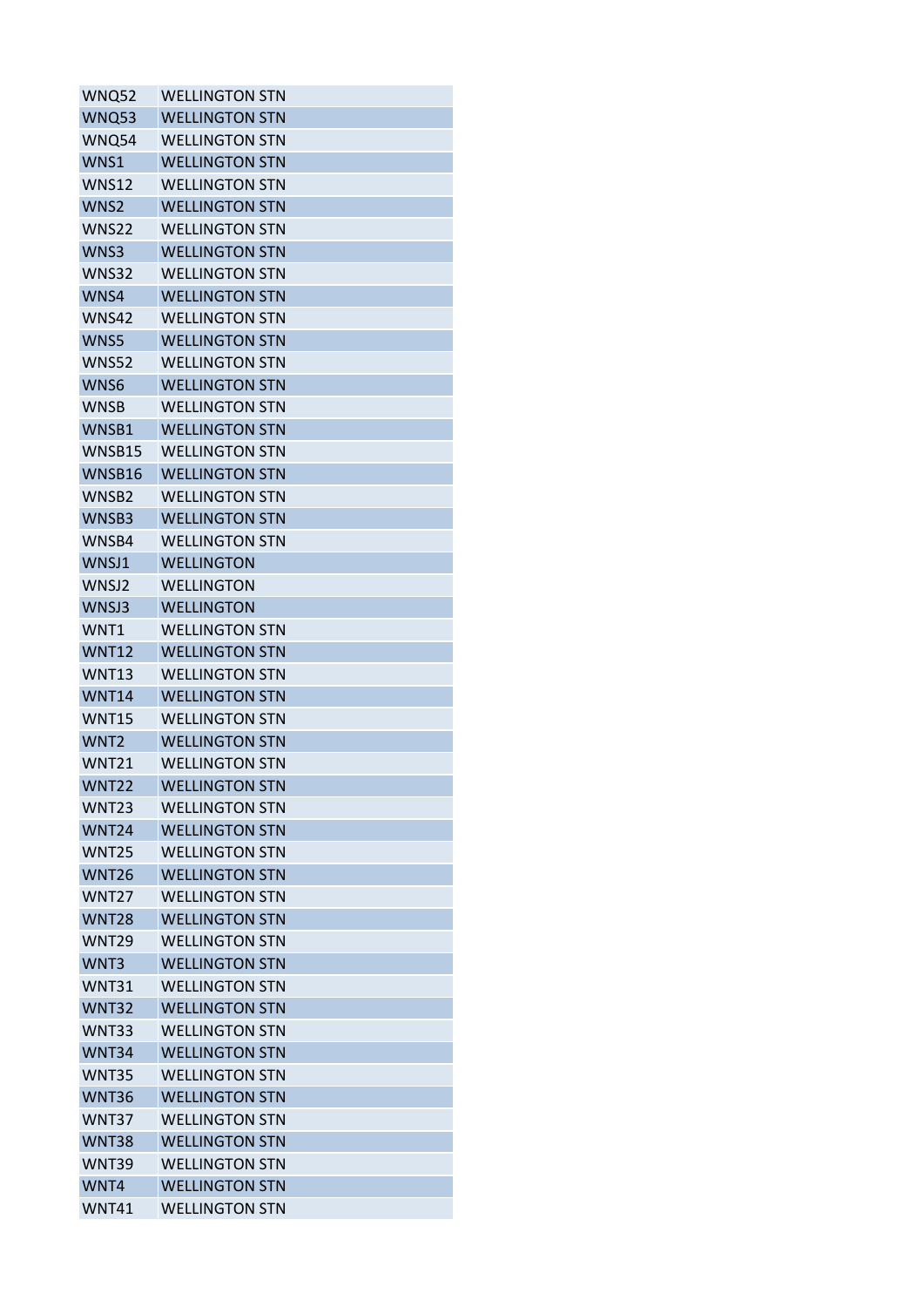| <b>WNT42</b>      | <b>WELLINGTON STN</b>                  |
|-------------------|----------------------------------------|
| WNT43             | <b>WELLINGTON STN</b>                  |
| <b>WNT44</b>      | <b>WELLINGTON STN</b>                  |
| <b>WNT45</b>      | <b>WELLINGTON STN</b>                  |
| <b>WNT46</b>      | <b>WELLINGTON STN</b>                  |
| WNT47             | <b>WELLINGTON STN</b>                  |
| <b>WNT48</b>      | <b>WELLINGTON STN</b>                  |
| <b>WNT49</b>      | <b>WELLINGTON STN</b>                  |
| WNT5              | <b>WELLINGTON STN</b>                  |
| <b>WNT51</b>      | <b>WELLINGTON STN</b>                  |
| <b>WNT52</b>      | <b>WELLINGTON STN</b>                  |
| <b>WNT53</b>      | <b>WELLINGTON STN</b>                  |
| <b>WNT54</b>      | <b>WELLINGTON STN</b>                  |
| <b>WNT55</b>      | <b>WELLINGTON STN</b>                  |
| <b>WNT56</b>      | <b>WELLINGTON STN</b>                  |
| <b>WNT57</b>      | <b>WELLINGTON STN</b>                  |
| <b>WNT58</b>      | <b>WELLINGTON STN</b>                  |
| <b>WNT59</b>      | <b>WELLINGTON STN</b>                  |
| WNT6              | <b>WELLINGTON STN</b>                  |
| WNT7              | <b>WELLINGTON STN</b>                  |
| WNT8              | <b>WELLINGTON STN</b>                  |
| WNT9              | <b>WELLINGTON STN</b>                  |
| <b>WNTA</b>       | <b>WELLINGTON DHQ</b>                  |
| <b>WNTOC</b>      | <b>WELLINGTON STN</b>                  |
| WNTS1             | <b>WELLINGTON STN</b>                  |
| WNTS2             | <b>WELLINGTON STN</b>                  |
| WNTS3             | <b>WELLINGTON STN</b>                  |
| WNTS4             | WELLINGTON STN                         |
| WNTS5             | <b>WELLINGTON STN</b>                  |
| WNV1              | <b>WELLINGTON STN</b>                  |
| WNV <sub>2</sub>  | <b>WELLINGTON STN</b>                  |
| WNV3              | <b>WELLINGTON STN</b>                  |
| WNV4              | <b>WELLINGTON STN</b>                  |
| WNV5              | <b>WELLINGTON STN</b>                  |
| WNW1              | <b>WELLINGTON</b>                      |
| WNW <sub>2</sub>  | <b>WELLINGTON</b>                      |
| WNW3              | <b>WELLINGTON</b>                      |
| WNWH1             | <b>WELLINGTON</b>                      |
| WNWH <sub>2</sub> |                                        |
| WNWH3             | <b>WELLINGTON</b><br><b>WELLINGTON</b> |
| WNWH4             |                                        |
|                   | <b>WELLINGTON</b>                      |
| WNWH5             | <b>WELLINGTON</b>                      |
| WNX1              | <b>WELLINGTON STN</b>                  |
| <b>WNX10</b>      | <b>WELLINGTON STN</b>                  |
| <b>WNX11</b>      | <b>WELLINGTON STN</b>                  |
| WNX12             | <b>WELLINGTON STN</b>                  |
| <b>WNX13</b>      | <b>WELLINGTON STN</b>                  |
| <b>WNX14</b>      | <b>WELLINGTON STN</b>                  |
| <b>WNX15</b>      | <b>WELLINGTON STN</b>                  |
| <b>WNX16</b>      | <b>WELLINGTON STN</b>                  |
| <b>WNX17</b>      | <b>WELLINGTON STN</b>                  |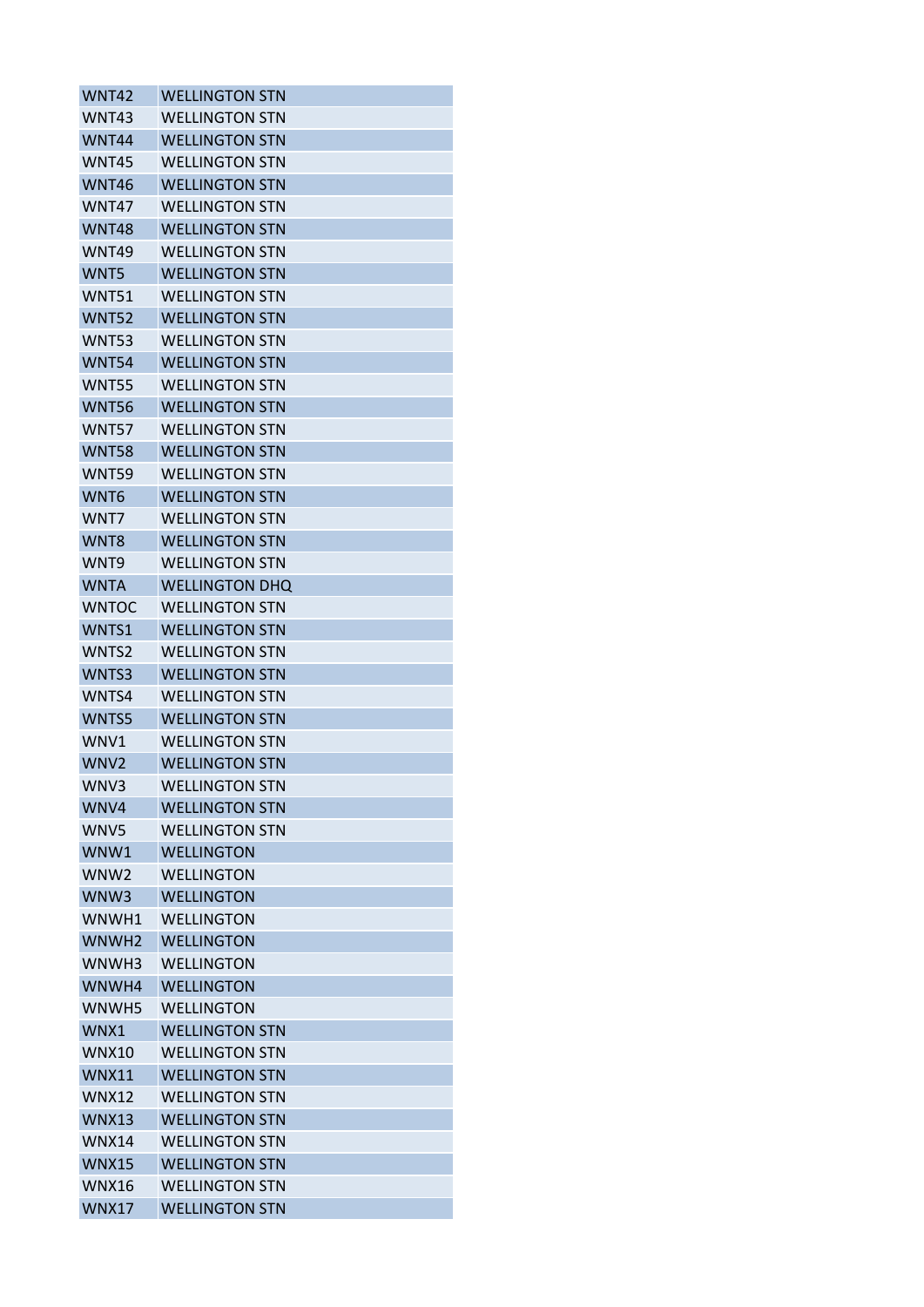| <b>WNX18</b>     | <b>WELLINGTON STN</b> |
|------------------|-----------------------|
| <b>WNX19</b>     | <b>WELLINGTON STN</b> |
| WNX <sub>2</sub> | <b>WELLINGTON STN</b> |
| <b>WNX20</b>     | <b>WELLINGTON STN</b> |
| <b>WNX21</b>     | WFLLINGTON            |
| <b>WNX22</b>     | <b>WELLINGTON</b>     |
| WNX23            | <b>WELLINGTON</b>     |
| <b>WNX24</b>     | <b>WELLINGTON</b>     |
| <b>WNX25</b>     | <b>WELLINGTON</b>     |
| WNX3             | <b>WELLINGTON STN</b> |
| WNX4             | <b>WELLINGTON STN</b> |
| WNX5             | <b>WELLINGTON STN</b> |
| WNX6             | <b>WELLINGTON STN</b> |
| WNX7             | <b>WELLINGTON STN</b> |
| WNX8             | <b>WELLINGTON STN</b> |
| WNX9             | <b>WELLINGTON STN</b> |
| WNXN1            | <b>WELLINGTON STN</b> |
| WNXN2            | <b>WELLINGTON STN</b> |
| WNXN3            | <b>WELLINGTON STN</b> |
| <b>WNXS</b>      | <b>WELLINGTON</b>     |
| WNXS1            | <b>WELLINGTON STN</b> |
| WNXS2            | <b>WELLINGTON STN</b> |
| WNXS3            | <b>WELLINGTON STN</b> |
| WNXS4            | <b>WELLINGTON STN</b> |
| WNXS5            | <b>WELLINGTON STN</b> |
| WNXS6            | <b>WELLINGTON STN</b> |
| WNY1             | <b>WELLINGTON STN</b> |
| WNY <sub>2</sub> | <b>WFLLINGTON STN</b> |
| WNY3             | <b>WELLINGTON STN</b> |
| WNY4             | <b>WELLINGTON STN</b> |
| WNY5             | <b>WELLINGTON STN</b> |
| WNY6             | <b>WELLINGTON STN</b> |
| <b>WNYS</b>      | <b>WELLINGTON STN</b> |
| WNZ1             | <b>WELLINGTON DHQ</b> |
| <b>WNZ12</b>     | <b>WELLINGTON DHQ</b> |
| <b>WNZ13</b>     | <b>WELLINGTON DHQ</b> |
| WNZ <sub>2</sub> | <b>WELLINGTON DHQ</b> |
| <b>WNZ22</b>     | <b>WELLINGTON DHQ</b> |
| <b>WNZ23</b>     | <b>WELLINGTON DHQ</b> |
| WNZ3             | <b>WELLINGTON DHQ</b> |
| <b>WNZ32</b>     | <b>WELLINGTON DHQ</b> |
| WNZ33            | <b>WELLINGTON DHQ</b> |
| WNZA3            | <b>WELLINGTON DHQ</b> |
| <b>WNZS</b>      | <b>WELLINGTON DHQ</b> |
| WOF10            | <b>WELLINGTON</b>     |
| WOFN1            | <b>WELLINGTON</b>     |
| WOFS1            | <b>WELLINGTON</b>     |
| WOFS2            | <b>WELLINGTON</b>     |
| WOFX1            | <b>WELLINGTON</b>     |
| WOFX2            | <b>WELLINGTON</b>     |
| WOFX3            | <b>WELLINGTON</b>     |
|                  |                       |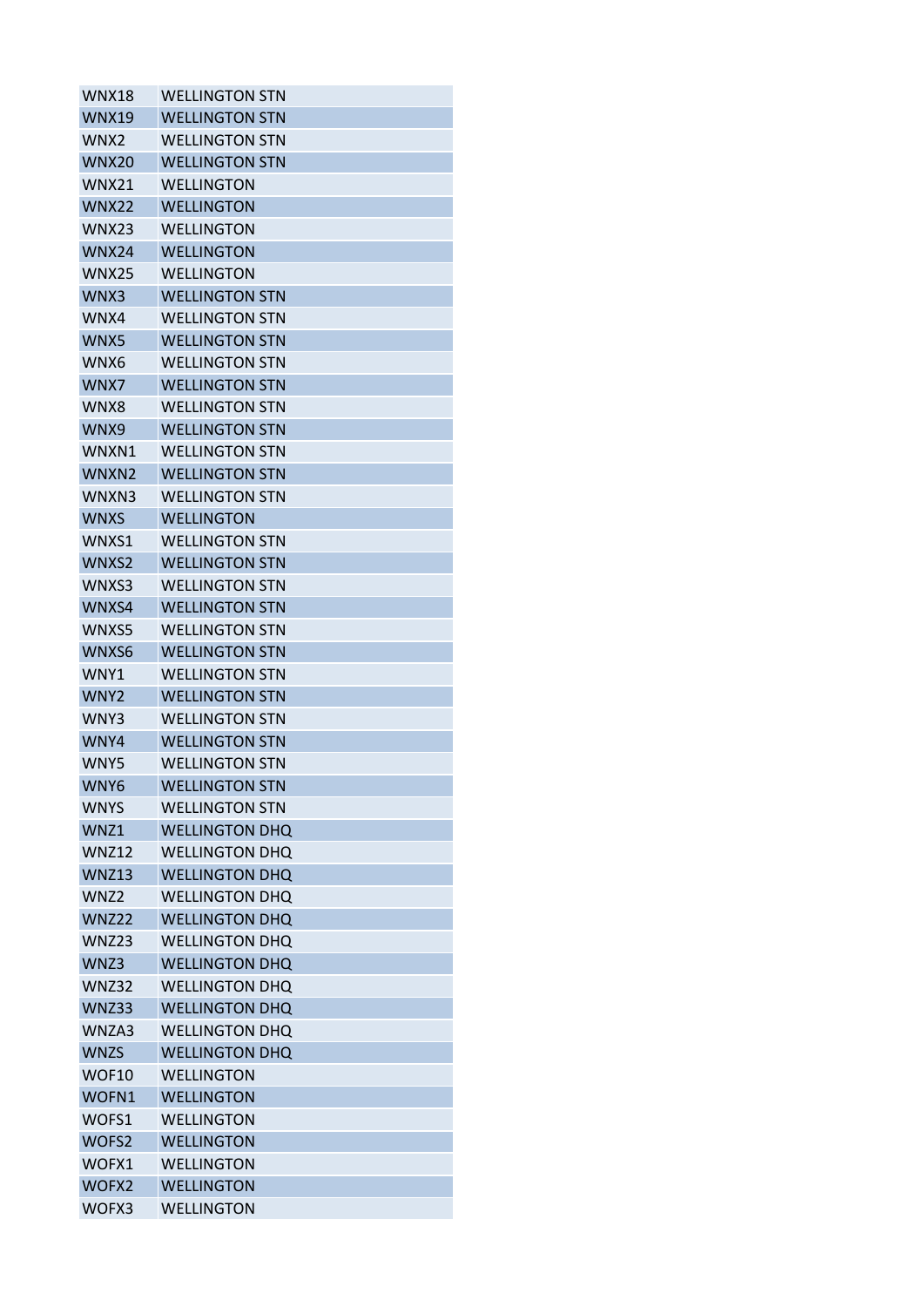| WOFX4              | <b>WELLINGTON</b> |
|--------------------|-------------------|
| WOFX5              | <b>WELLINGTON</b> |
| WOFX6              | <b>WELLINGTON</b> |
| WOFX7              | <b>WELLINGTON</b> |
| WOFX8              | <b>WELLINGTON</b> |
| WOFX9              | <b>WELLINGTON</b> |
| <b>WPC</b>         | <b>WESTPORT</b>   |
| WPC1               | <b>WESTPORT</b>   |
| <b>WPCP</b>        | <b>WESTPORT</b>   |
| <b>WPO</b>         | <b>WESTPORT</b>   |
| <b>WPQ</b>         | <b>WESTPORT</b>   |
| WPQ1               | WESTPORT          |
| WPQ2               | <b>WESTPORT</b>   |
| WPQ3               | <b>WESTPORT</b>   |
| WPQ4               | <b>WESTPORT</b>   |
| WPQ5               | <b>WESTPORT</b>   |
| WPQ6               | <b>WESTPORT</b>   |
| WPS                | WESTPORT          |
| WPS1               | <b>WESTPORT</b>   |
| <b>WPT</b>         | <b>WESTPORT</b>   |
| WPT1               | <b>WESTPORT</b>   |
| WPT <sub>2</sub>   | <b>WESTPORT</b>   |
| WPU1               | <b>WESTPORT</b>   |
| WPU2               | <b>WESTPORT</b>   |
| <b>WPY</b>         | <b>WESTPORT</b>   |
| WQR1               | WAKEFIELD         |
| WQR2               | <b>WAKEFIELD</b>  |
| <b>WRA</b>         | WHANGAREI         |
| WRB1               | <b>WHANGAREI</b>  |
| WRB1A              | WHANGARFI         |
| WRB1B              | WHANGAREI         |
| WRB2               | <b>WHANGAREI</b>  |
| WRB <sub>2</sub> A | WHANGAREI         |
| WRB2B              | <b>WHANGAREI</b>  |
| WRB3               | WHANGAREI         |
| WRB3A              | WHANGAREI         |
| WRB3B              | WHANGAREI         |
| WRB4               | <b>WHANGAREI</b>  |
| WRB4A              | <b>WHANGAREI</b>  |
| WRB4B              | WHANGAREI         |
| WRB5               | WHANGAREI         |
| WRB5A              | WHANGAREI         |
| WRB5B              | <b>WHANGAREI</b>  |
| <b>WRBG</b>        | WHANGAREI         |
| <b>WRC</b>         | <b>WHANGAREI</b>  |
| WRC <sub>2</sub>   | WHANGAREI         |
| WRC3               | <b>WHANGAREI</b>  |
| WRC4               | <b>WHANGAREI</b>  |
| WRC5               | WHANGAREI         |
| <b>WRCC</b>        | WHANGAREI         |
| WRD1               | WHANGAREI         |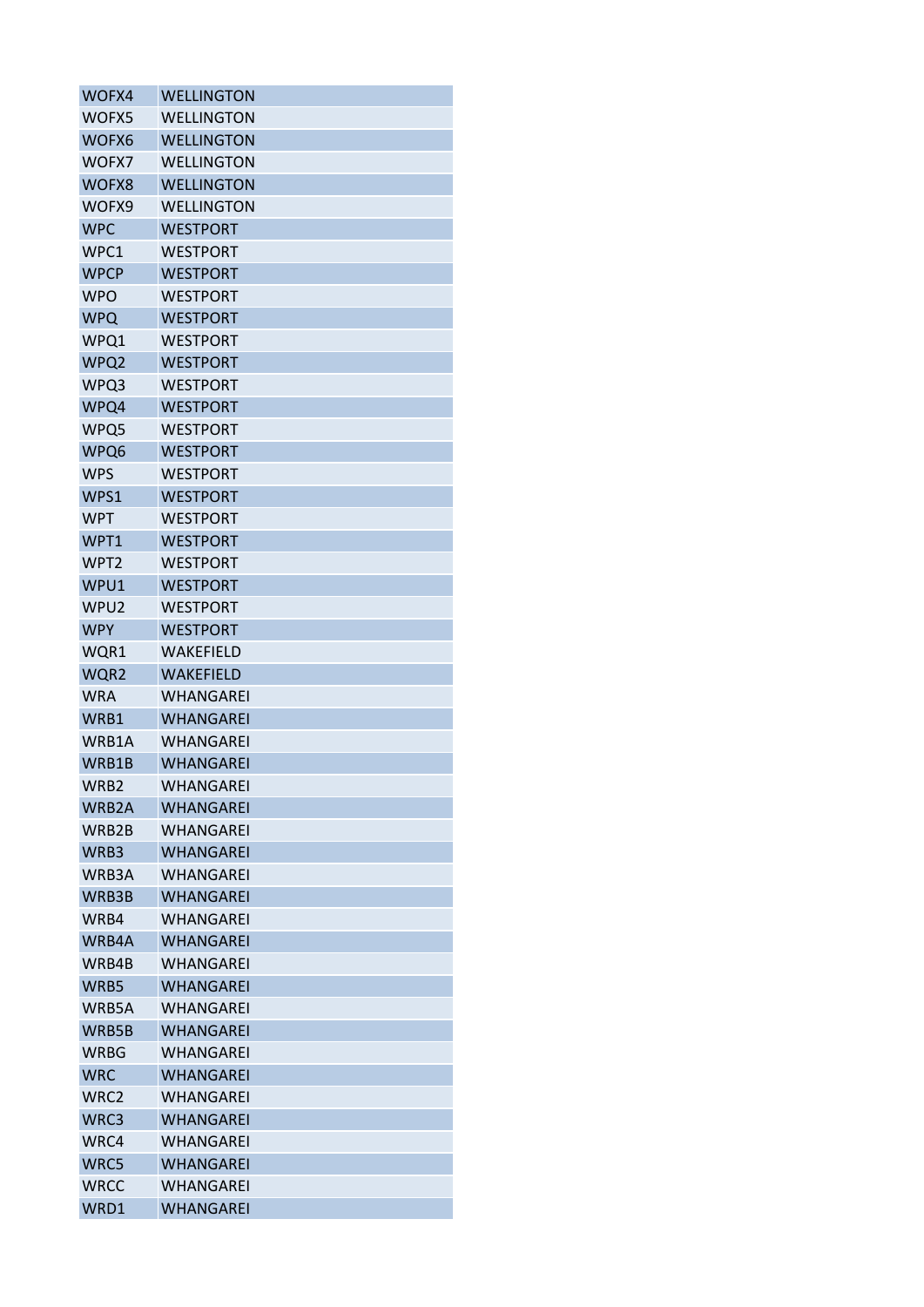| WRD <sub>2</sub> | <b>WHANGAREI</b>                  |
|------------------|-----------------------------------|
| WRD3             | <b>WHANGAREI</b>                  |
| WRD4             | WHANGAREI                         |
|                  | WRD5 WHANGAREI                    |
|                  | WRDN11A WHANGAREI                 |
|                  | <b>WRDN11B HENDERSON</b>          |
|                  | <b>WRDN11C AUCKLAND CENTRAL</b>   |
|                  | <b>WRDN11E HAMILTON</b>           |
|                  | <b>WRDN11G GISBORNE CENTRAL</b>   |
|                  | <b>WRDN11I MASTERTON</b>          |
|                  | WRDN12A WHANGAREI                 |
|                  | <b>WRDN12B HENDERSON</b>          |
|                  | <b>WRDN12C AUCKLAND CENTRAL</b>   |
|                  | <b>WRDN12E HAMILTON</b>           |
|                  | <b>WRDN12G GISBORNE CENTRAL</b>   |
|                  | WRDN12I MASTERTON                 |
|                  | <b>WRDN13A WHANGAREI</b>          |
|                  | <b>WRDN13B HENDERSON</b>          |
|                  | <b>WRDN13C AUCKLAND CENTRAL</b>   |
|                  | <b>WRDN13E HAMILTON</b>           |
|                  | <b>WRDN13G GISBORNE CENTRAL</b>   |
|                  | <b>WRDN13I MASTERTON</b>          |
|                  | <b>WRDN14A WHANGAREI</b>          |
|                  | <b>WRDN14B HENDERSON</b>          |
|                  | <b>WRDN14C AUCKLAND CENTRAL</b>   |
|                  | <b>WRDN14E HAMILTON</b>           |
|                  | <b>WRDN14G GISBORNE CENTRAL</b>   |
|                  | WRDN14I MASTERTON                 |
|                  | <b>WRDN15A WHANGAREI</b>          |
|                  | <b>WRDN15B HENDERSON</b>          |
|                  | <b>WRDN15C AUCKLAND CENTRAL</b>   |
|                  | <b>WRDN15E HAMILTON</b>           |
|                  | <b>WRDN15G GISBORNE CENTRAL</b>   |
|                  | WRDN15I MASTERTON                 |
|                  | <b>WRDN16C AUCKLAND CENTRAL</b>   |
|                  | <b>WRDN16G NAPIER DISTRICT HQ</b> |
|                  | WRDN17G NAPIER DISTRICT HQ        |
|                  | <b>WRDN18G NAPIER DISTRICT HQ</b> |
|                  | <b>WRDN19G NAPIER DISTRICT HQ</b> |
|                  | <b>WRDN20G NAPIER DISTRICT HQ</b> |
| WRE10            | <b>WHANGAREI</b>                  |
| <b>WRE11</b>     | <b>WHANGAREI</b>                  |
| WRE12            | <b>WHANGAREI</b>                  |
| WRE13            | <b>WHANGAREI</b>                  |
| WRE14            | <b>WHANGAREI</b>                  |
| WRE15            | WHANGAREI                         |
| <b>WRE16</b>     | <b>WHANGAREI</b>                  |
| <b>WRES</b>      | <b>WHANGAREI</b>                  |
| <b>WRF</b>       | <b>WHANGAREI</b>                  |
| WRF1             | <b>WHANGAREI</b>                  |
| WRF <sub>2</sub> | WHANGAREI                         |
|                  |                                   |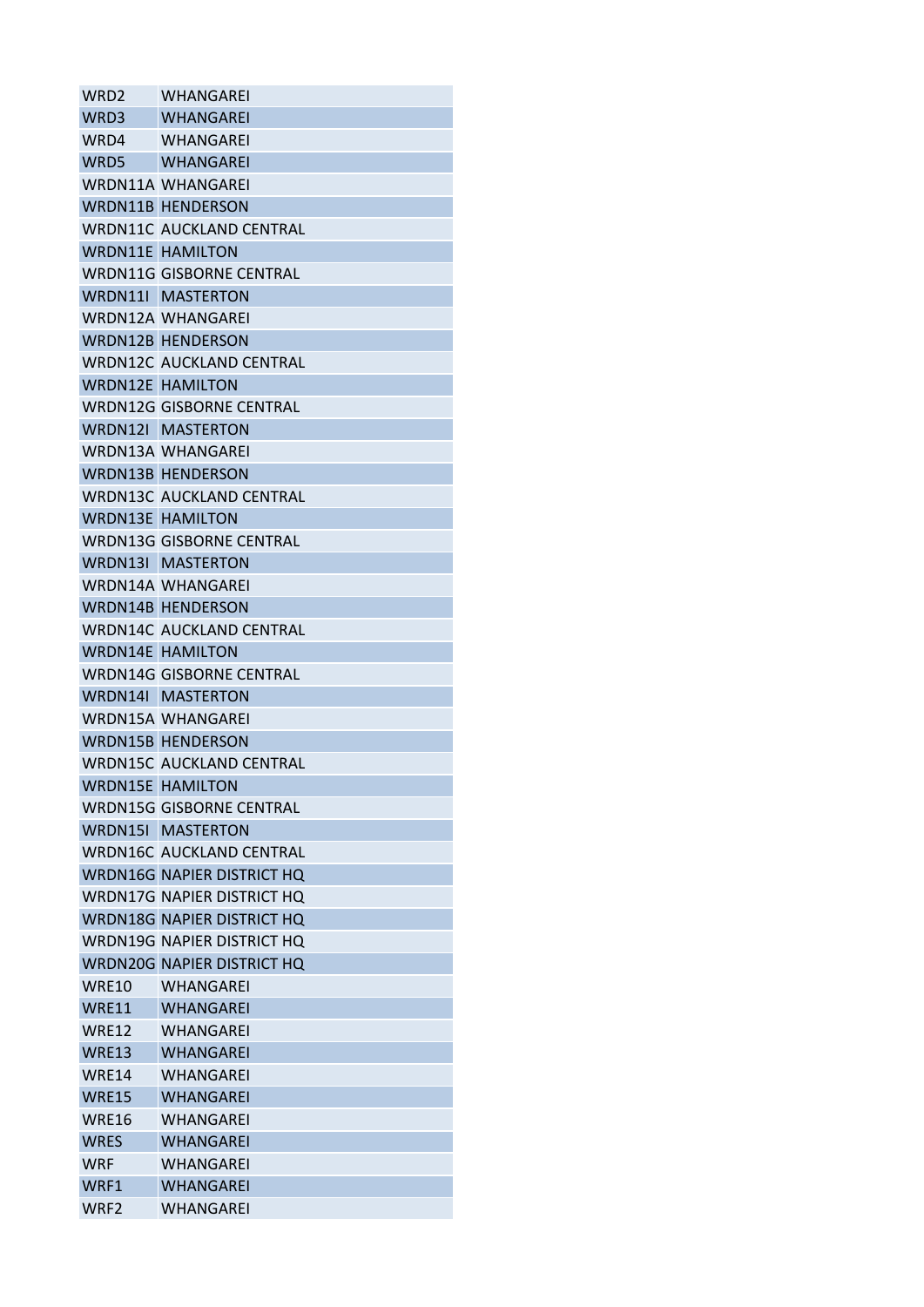| WRFTU1           | WHANGAREI        |
|------------------|------------------|
| WRFTU2           | WHANGAREI        |
| WRG              | WHANGAREI        |
| WRG2             | WHANGAREI        |
| WRG3             | WHANGAREI        |
| WRG4             | WHANGAREI        |
| WRG5             | WHANGAREI        |
| WRG6             | WHANGAREI        |
| <b>WRGS</b>      | WHANGAREI        |
| WRI1             | WHANGAREI        |
| WRI1A            | <b>WHANGAREI</b> |
| WRI <sub>2</sub> | WHANGAREI        |
| <b>WRI21</b>     | WHANGAREI        |
| <b>WRI22</b>     | WHANGAREI        |
| WRI2A            | WHANGAREI        |
| WRI3             | <b>WHANGAREI</b> |
| <b>WRI31</b>     | WHANGAREI        |
| <b>WRI32</b>     | WHANGAREI        |
| WRI3A            | <b>WHANGAREI</b> |
| WRI4             | <b>WHANGAREI</b> |
| <b>WRI41</b>     | WHANGAREI        |
| <b>WRI42</b>     | WHANGAREI        |
| <b>WRI43</b>     | WHANGAREI        |
| WRI4A            | WHANGAREI        |
| WRI5             | WHANGAREI        |
| WRI5A            | WHANGAREI        |
| <b>WRJ</b>       | WHANGAREI        |
| WRJ1             | WHANGARFI        |
| WRJ10            | WHANGAREI        |
| WRJ11            | WHANGAREI        |
| WRJ12            | WHANGAREI        |
| WRJ13            | <b>WHANGAREI</b> |
| WRJ14            | <b>WHANGAREI</b> |
| WRJ15            | <b>WHANGAREI</b> |
| WRJ16            | <b>WHANGAREI</b> |
| WRJ17            | WHANGAREI        |
| WRJ18            | WHANGAREI        |
| <b>WRJ19</b>     | <b>WHANGAREI</b> |
| WRJ2             | <b>WHANGAREI</b> |
| <b>WRJ20</b>     | WHANGAREI        |
| WRJ21            | <b>WHANGAREI</b> |
| WRJ22            | WHANGAREI        |
| WRJ23            | <b>WHANGAREI</b> |
| WRJ3             | WHANGAREI        |
| WRJ4             | <b>WHANGAREI</b> |
| WRJ5             | <b>WHANGAREI</b> |
| WRJ6             | <b>WHANGAREI</b> |
| WRJ7             | WHANGAREI        |
| WRJ8             | WHANGAREI        |
| WRJ9             | <b>WHANGAREI</b> |
| <b>WRJN</b>      | WHANGAREI        |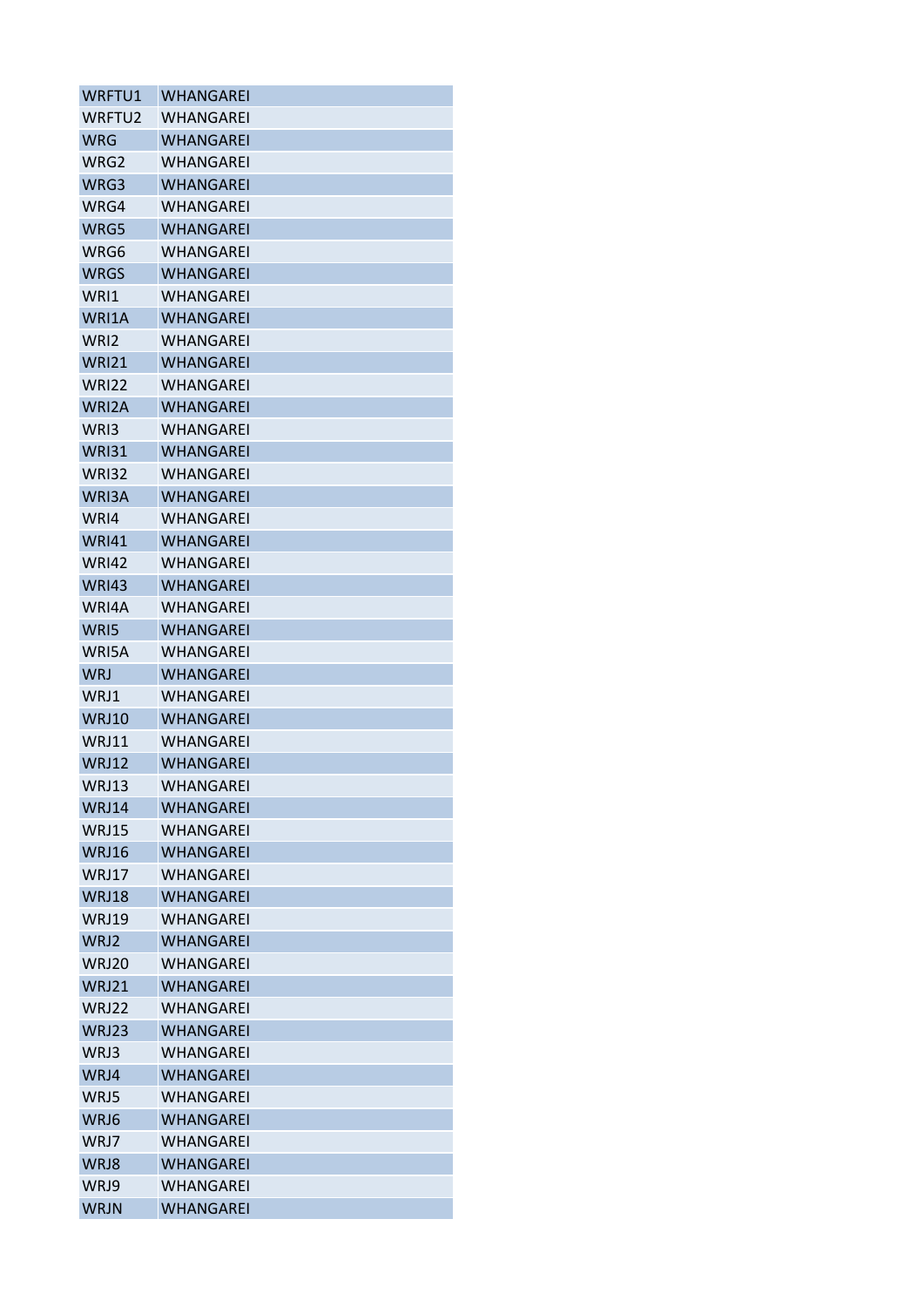| WRJN2            | WHANGAREI        |
|------------------|------------------|
| <b>WRJS</b>      | WHANGAREI        |
| WRJS1            | WHANGAREI        |
| WRJS2            | WHANGAREI        |
| WRJS3            | WHANGAREI        |
| WRJS4            | WHANGAREI        |
| WRJS5            | WHANGAREI        |
| <b>WRK</b>       | <b>WHANGAREI</b> |
| WRK <sub>2</sub> | WHANGARFI        |
| WRK3             | WHANGAREI        |
| <b>WRL</b>       | WHANGAREI        |
| WRM              | WHANGAREI        |
| WRM2             | WHANGAREI        |
| <b>WRN</b>       | <b>WHANGAREI</b> |
| WRN1             | WHANGAREI        |
| WRN2             | WHANGAREI        |
| WRN3             | WHANGAREI        |
| WRN4             | <b>WHANGAREI</b> |
| WRN5             | WHANGAREI        |
| WRN6             | WHANGAREI        |
| WRN7             | <b>WHANGAREI</b> |
| WRN8             | WHANGAREI        |
| <b>WRO</b>       | WHANGAREI        |
| WRO1             | <b>WHANGAREI</b> |
| WRO <sub>2</sub> | WHANGAREI        |
| WRO3             | <b>WHANGAREI</b> |
| WRO4             | WHANGAREI        |
| WRO5             | <b>WHANGAREI</b> |
| WRO6             | <b>WHANGAREI</b> |
| <b>WROS</b>      | <b>WHANGAREI</b> |
| WRP              | WHANGAREI        |
| WRP1             | <b>WHANGAREI</b> |
| WRP10            | WHANGAREI        |
| WRP2             | WHANGAREI        |
| WRP3             | WHANGAREI        |
| WRP4             | <b>WHANGAREI</b> |
| WRP5             | <b>WHANGAREI</b> |
| WRP6             | <b>WHANGAREI</b> |
| WRP7             | WHANGAREI        |
| WRP8             | WHANGAREI        |
| WRP9             | WHANGAREI        |
| <b>WRPN</b>      | <b>WHANGAREI</b> |
| WRPS1            | WHANGAREI        |
| WRPS2            | <b>WHANGAREI</b> |
| WRPS3            | WHANGAREI        |
| WRQ1             | WHANGAREI        |
| WRQ1A            | <b>WHANGAREI</b> |
| WRQ1B            | WHANGAREI        |
| WRQ2             | WHANGAREI        |
| WRQ2A            | <b>WHANGAREI</b> |
| WRQ2B            | WHANGAREI        |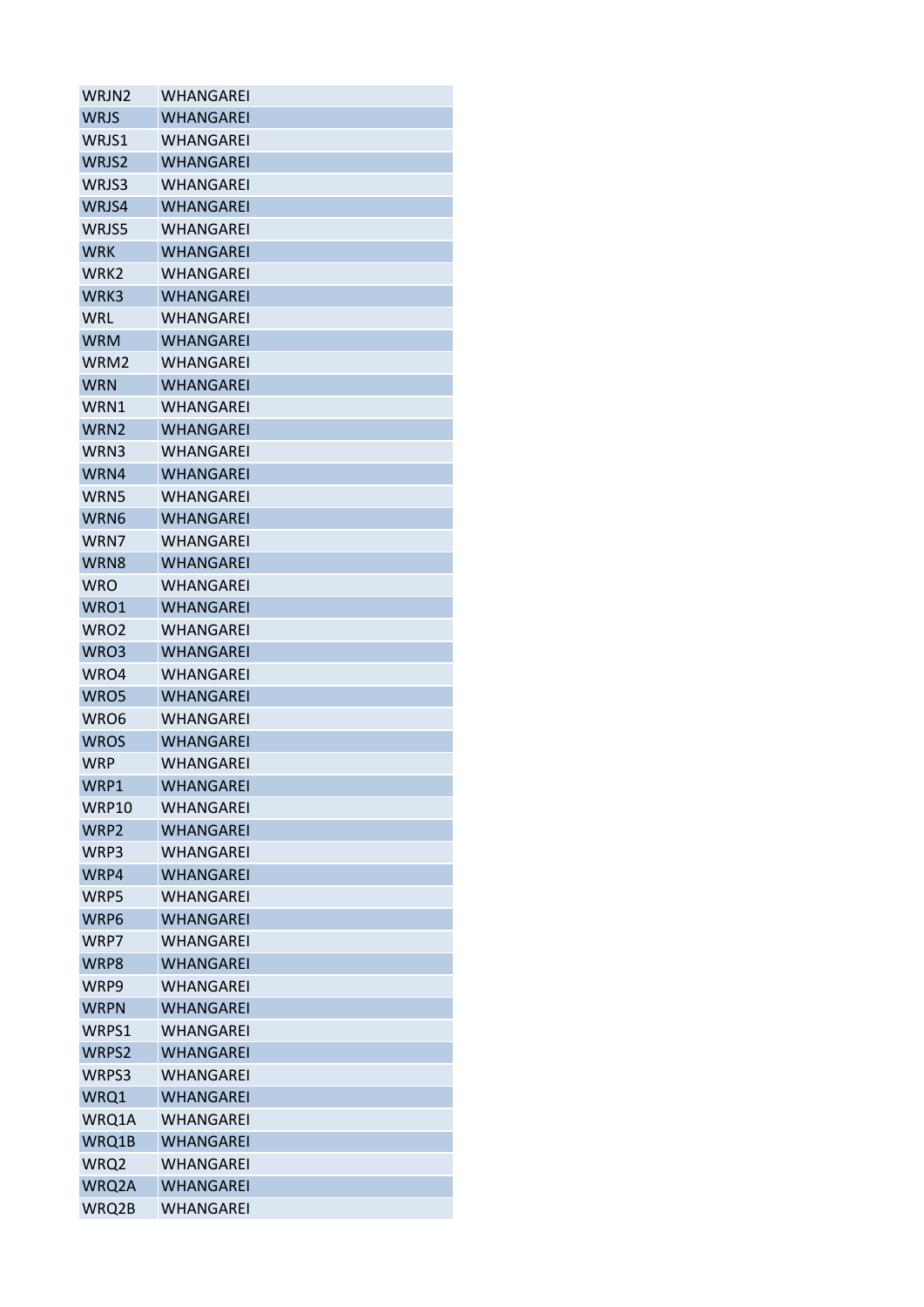| WRQ3             | WHANGAREI        |
|------------------|------------------|
| WRQ3A            | WHANGAREI        |
| WRQ3B            | WHANGAREI        |
| WRQ4             | WHANGAREI        |
| WRQ4A            | <b>WHANGAREI</b> |
| WRQ4B            | WHANGAREI        |
| WRQ5             | WHANGAREI        |
| WRQ5A            | WHANGAREI        |
| WRQ5B            | <b>WHANGAREI</b> |
| WRQ6             | WHANGAREI        |
| WRQ7             | WHANGAREI        |
| WRQ8             | WHANGAREI        |
| WRQ9             | WHANGAREI        |
| WRR              | WHANGAREI        |
| WRR2             | WHANGAREI        |
| WRS1             | WHANGAREI        |
| WRS2             | WHANGAREI        |
| WRS3             | <b>WHANGAREI</b> |
| WRS4             | <b>WHANGAREI</b> |
| WRS5             | WHANGAREI        |
| <b>WRSU</b>      | <b>WHANGAREI</b> |
| WRT1             | WHANGAREI        |
| WRT <sub>2</sub> | WHANGAREI        |
| WRT3             | WHANGAREI        |
| WRT4             | <b>WHANGAREI</b> |
| WRT5             | WHANGAREI        |
| <b>WRTS</b>      | WHANGAREI        |
| WRU              | RUAKAKA          |
| WRU1             | <b>WHANGAREI</b> |
| WRU2             | <b>WHANGAREI</b> |
| WRU3             | <b>WHANGAREI</b> |
| WRU4             | <b>WHANGAREI</b> |
| WRU5             | WHANGAREI        |
| WRU6             | WHANGAREI        |
| WRV1             | WHANGAREI        |
| WRW1             | WHANGAREI        |
| WRW10            | <b>WHANGAREI</b> |
| WRW11            | <b>WHANGAREI</b> |
| WRW2             | <b>WHANGAREI</b> |
| WRW3             | WHANGAREI        |
| WRW4             | <b>WHANGAREI</b> |
| WRW5             | <b>WHANGAREI</b> |
| WRW6             | <b>WHANGAREI</b> |
| WRW7             | <b>WHANGAREI</b> |
| WRW8             | <b>WHANGAREI</b> |
| WRW9             | WHANGAREI        |
| <b>WRWPA</b>     | <b>WHANGAREI</b> |
| <b>WRWS</b>      | <b>WHANGAREI</b> |
| WRX1             | <b>WHANGAREI</b> |
| WRX2             | WHANGAREI        |
| <b>WRXS</b>      | <b>WHANGAREI</b> |
|                  |                  |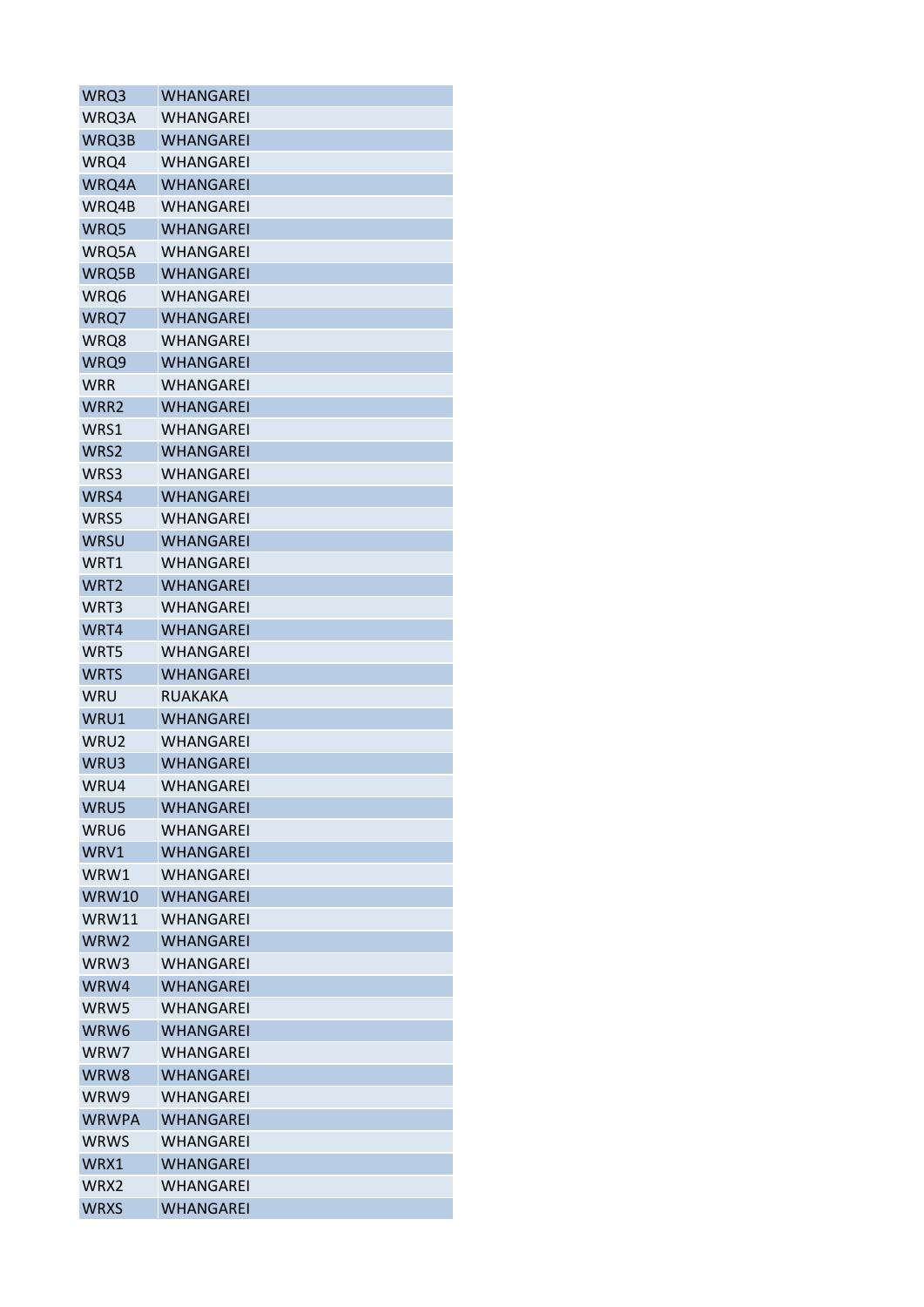| WRY              | WHANGAREI                    |
|------------------|------------------------------|
| WRY1             | WHANGAREI                    |
| WRY10            | WHANGAREI                    |
| WRY <sub>2</sub> | WHANGAREI                    |
| WRY3             | WHANGARFI                    |
| WRY4             | <b>WHANGAREI</b>             |
| WRY5             | WHANGAREI                    |
| WRY6             | WHANGAREI                    |
| WRY7             | WHANGAREI                    |
| WRY8             | WHANGAREI                    |
| WRY9             | WHANGAREI                    |
| <b>WRYS</b>      | WHANGAREI                    |
| WRYS1            | WHANGAREI                    |
| WRZ1             | WHANGAREI                    |
| WRZ2             | <b>WHANGAREI</b>             |
| WRZ3             | <b>WHANGAREI</b>             |
| WRZ4             | WHANGARFI                    |
| <b>WRZS</b>      | <b>WHANGAREI</b>             |
| <b>WSDCOM</b>    | <b>HAMILTON CITY</b>         |
|                  | <b>WSDCOM1 HAMILTON CITY</b> |
|                  | <b>WSDCOM2 HAMILTON CITY</b> |
|                  |                              |
|                  | <b>WSDCOM3 HAMILTON CITY</b> |
| WTC3             | WAITARA                      |
| <b>WTI</b>       | <b>WAITARA</b>               |
| WTN              | <b>WAITARA</b>               |
| <b>WTR</b>       | <b>WAITARA</b>               |
| WTR1             | WAITARA                      |
| WTR <sub>2</sub> | <b>WAITARA</b>               |
| WTR3             | <b>WAITARA</b>               |
| WTR4             | <b>WAITARA</b>               |
| WTR5             | WAITARA                      |
| <b>WTS</b>       | <b>WAITARA</b>               |
| <b>WTT</b>       | WAITARA                      |
| WTT1             | <b>WAITARA</b>               |
| WTT <sub>2</sub> | <b>WAITARA</b>               |
| WTT9             | <b>INVERCARGILL</b>          |
| <b>WTX</b>       | <b>WAITARA</b>               |
| WTX1             | <b>WAITARA</b>               |
| WTX2             | <b>WAITARA</b>               |
| WTX3             | WAITARA                      |
| <b>WTXS</b>      | WAITARA                      |
| <b>WTY</b>       | <b>WAITARA</b>               |
| <b>WUBAIL1</b>   | WHANGANUI DISTRICT           |
| WUGT1            | <b>WHANGANUI DISTRICT</b>    |
| <b>WVCP</b>      | WAIPAWA                      |
| WVR1             | <b>WAIPAWA</b>               |
| WVR <sub>2</sub> | <b>WAIPAWA</b>               |
| WVR3             | <b>WAIPAWA</b>               |
| WWA1             | KAPITI-MANA DHQ              |
| WWA2             | <b>KAPITI-MANA DHQ</b>       |
| <b>WWN</b>       | KAPITI-MANA DHQ              |
|                  |                              |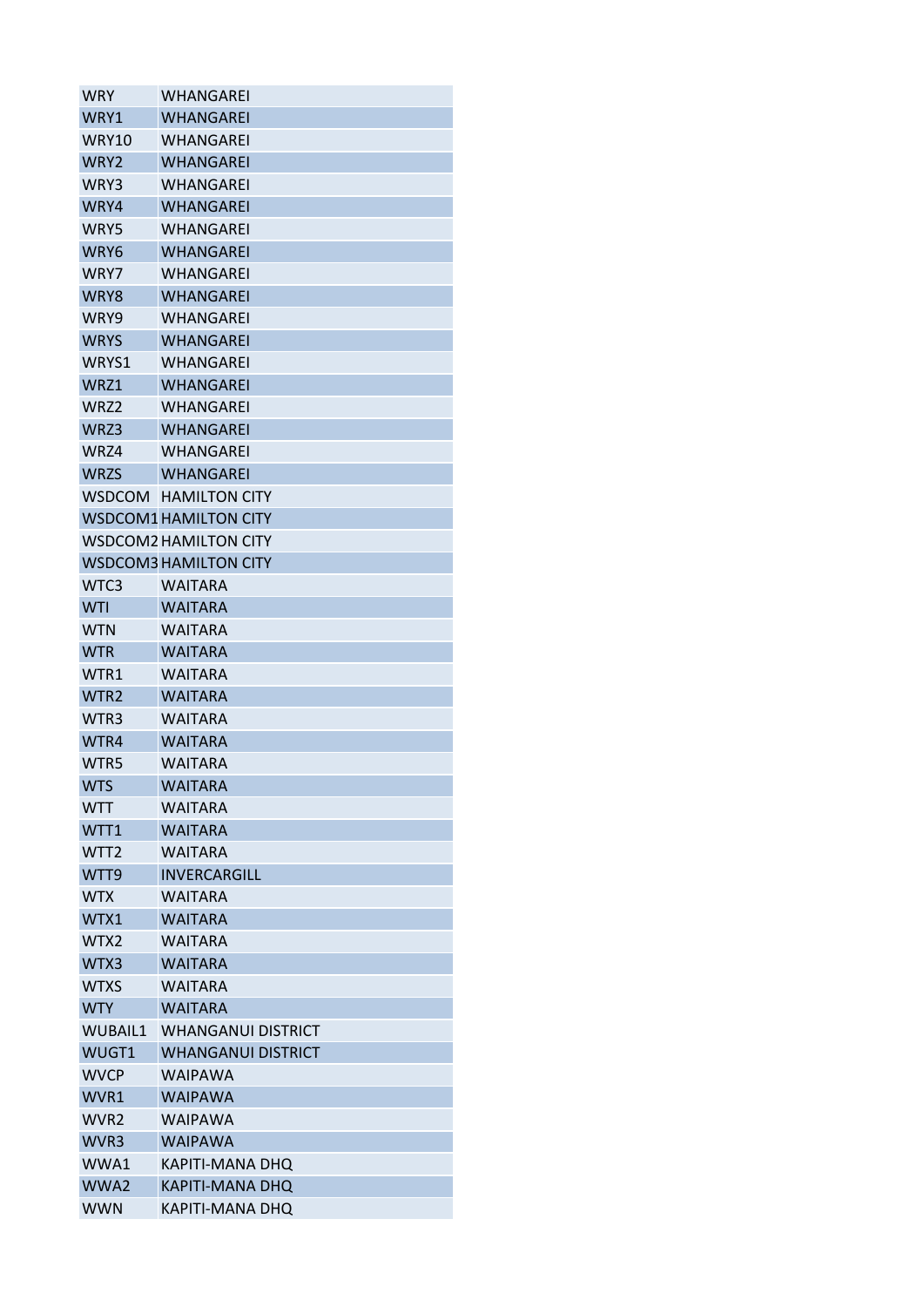| WWY11            | KAPITI-MANA DHO        |
|------------------|------------------------|
| WWY12            | KAPITI-MANA DHQ        |
| <b>WXR</b>       | <b>WAIKARI</b>         |
| WYC1             | WAIPUKURAU             |
| <b>WYC10</b>     | WAIPUKURAU             |
| WYC <sub>2</sub> | WAIPUKURAU             |
| WYC3             | WAIPUKURAU             |
| WYC4             | WAIPUKURAU             |
| WYC5             | WAIPUKURAU             |
| WYC6             | WAIPUKURAU             |
| WYC7             | WAIPUKURAU             |
| WYC8             | WAIPUKURAU             |
| WYC9             | WAIPUKURAU             |
| <b>WYCP</b>      | WAIPUKURAU             |
| <b>WYO</b>       | WAIPUKURAU             |
| WYQ1             | WAIPUKURAU             |
| WYQ10            | WAIPUKURAU             |
| WYQ2             | WAIPUKURAU             |
| WYQ3             | WAIPUKURAU             |
| WYQ4             | WAIPUKURAU             |
| WYQ5             | WAIPUKURAU             |
| WYQ6             | WAIPUKURAU             |
| WYQ7             | WAIPUKURAU             |
| WYQ8             | WAIPUKURAU             |
| WYQ9             | WAIPUKURAU             |
| <b>WYS</b>       | WAIPUKURAU             |
| WYS1             | WAIPUKURAU             |
| WYT1             | WAIPUKURAU             |
| WYT <sub>2</sub> | WAIPUKURAU             |
| WYT3             | WAIPUKURAU             |
| WYT4             | WAIPUKURAU             |
| WYT5             | WAIPUKURAU             |
| <b>WYX</b>       | WAIPUKURAU             |
| <b>WYY</b>       | WAIPUKURAU             |
| WYY1             | <b>WAIPUKURAU</b>      |
| WYY2             | WAIPUKURAU             |
| WYY3             | WAIPUKURAU             |
| WYY4             | WAIPUKURAU             |
| WYY5             | WAIPUKURAU             |
| <b>WZCP</b>      | <b>WAVERLEY</b>        |
| WZR1             | <b>WAVERLEY</b>        |
| WZR <sub>2</sub> | <b>WAVERLEY</b>        |
| WZR3             | <b>WAVERLEY</b>        |
| WZR4             | <b>WAVERLEY</b>        |
|                  |                        |
| WZR5             | <b>WAVERLEY</b>        |
| WZR6             | WAVERLEY               |
| WZR7             | <b>WAVERLEY</b>        |
| WZR8             | <b>WAVERLEY</b>        |
| WZR9             | <b>WAVERLEY</b>        |
| <b>XCO</b>       | <b>WELLINGTON</b>      |
| <b>XEO</b>       | <b>WELLINGTON CITY</b> |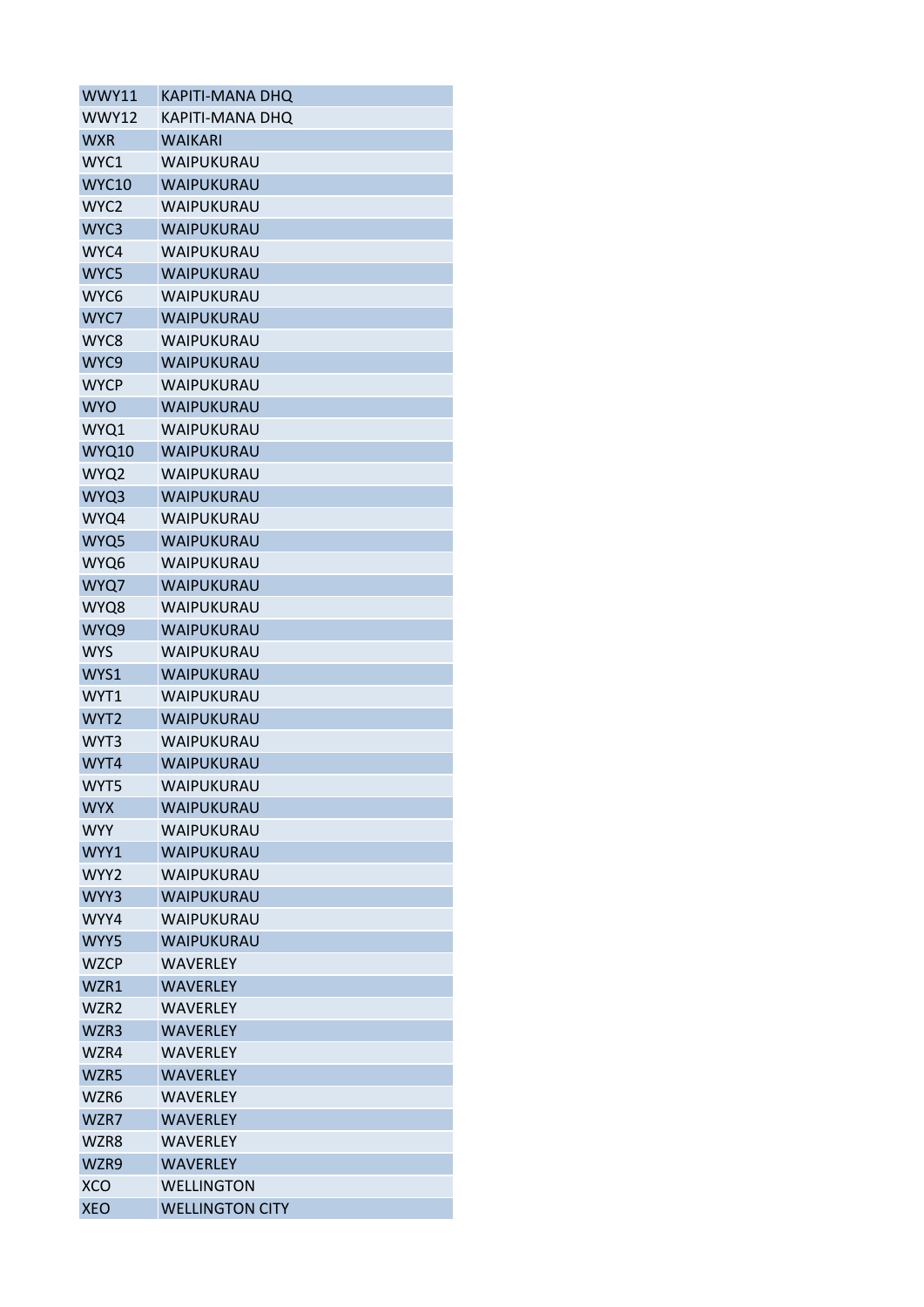| XEO <sub>2</sub> | <b>WELLINGTON CITY</b>       |
|------------------|------------------------------|
| XRI1             | <b>TAIRUA</b>                |
| XRI <sub>2</sub> | <b>TAIRUA</b>                |
| XRI3             | <b>TAIRUA</b>                |
| XRQ1             | <b>TAIRUA</b>                |
| XRQ2             | <b>TAIRUA</b>                |
| XRQ3             | TAIRUA                       |
| XRQ4             | <b>TAIRUA</b>                |
| XRQ5             | TAIRUA                       |
| XRR1             | <b>TAIRUA</b>                |
| XRR10            | <b>TAIRUA</b>                |
| XRR <sub>2</sub> | <b>TAIRUA</b>                |
| XRR3             | <b>TAIRUA</b>                |
| XRR4             | <b>TAIRUA</b>                |
| XRR5             | <b>TAIRUA</b>                |
| XRR6             | <b>TAIRUA</b>                |
| XRR7             | TAIRUA                       |
| XRR8             | <b>TAIRUA</b>                |
| XRR9             | TAIRUA                       |
| <b>XRS</b>       | <b>TAIRUA</b>                |
| XRT1             | <b>TAIRUA</b>                |
| XRT <sub>2</sub> | <b>TAIRUA</b>                |
| XRT21            | TAIRUA                       |
| XRT3             | <b>TAIRUA</b>                |
| XRT5             | <b>TAIRUA</b>                |
| XRT6             | <b>TAIRUA</b>                |
| XRT7             | <b>TAIRUA</b>                |
| <b>XXXX</b>      | <b>WELLINGTON DHQ</b>        |
| YPC51            | <b>TAUPO</b>                 |
| YPC5A            | <b>TAUPO</b>                 |
| YPC5B            | <b>TAUPO</b>                 |
| YPC5C            |                              |
|                  |                              |
|                  | <b>TAUPO</b>                 |
| YPC5D            | TAUPO                        |
| YPC5E            | <b>TAUPO</b>                 |
| YPG22            | <b>TAUPO</b>                 |
| YPG2A            | <b>TAUPO</b>                 |
| YPG2B            | <b>TAUPO</b>                 |
| YPG2C            | <b>TAUPO</b>                 |
| YPG2D            | <b>TAUPO</b>                 |
| YPI1G            | <b>TAUPO</b>                 |
| YPI1H            | TAUPO                        |
| YPI2G            | <b>TAUPO</b>                 |
| YPI2H            | <b>TAUPO</b>                 |
| YPI3G            | <b>TAUPO</b>                 |
| YPI3H            | <b>TAUPO</b>                 |
| YPI4G            | <b>TAUPO</b>                 |
| YPI4H            | <b>TAUPO</b>                 |
| YPI5G            | <b>TAUPO</b>                 |
| YPI5H            | <b>TAUPO</b>                 |
| YPJ1G<br>YPJ1H   | <b>TAUPO</b><br><b>TAUPO</b> |